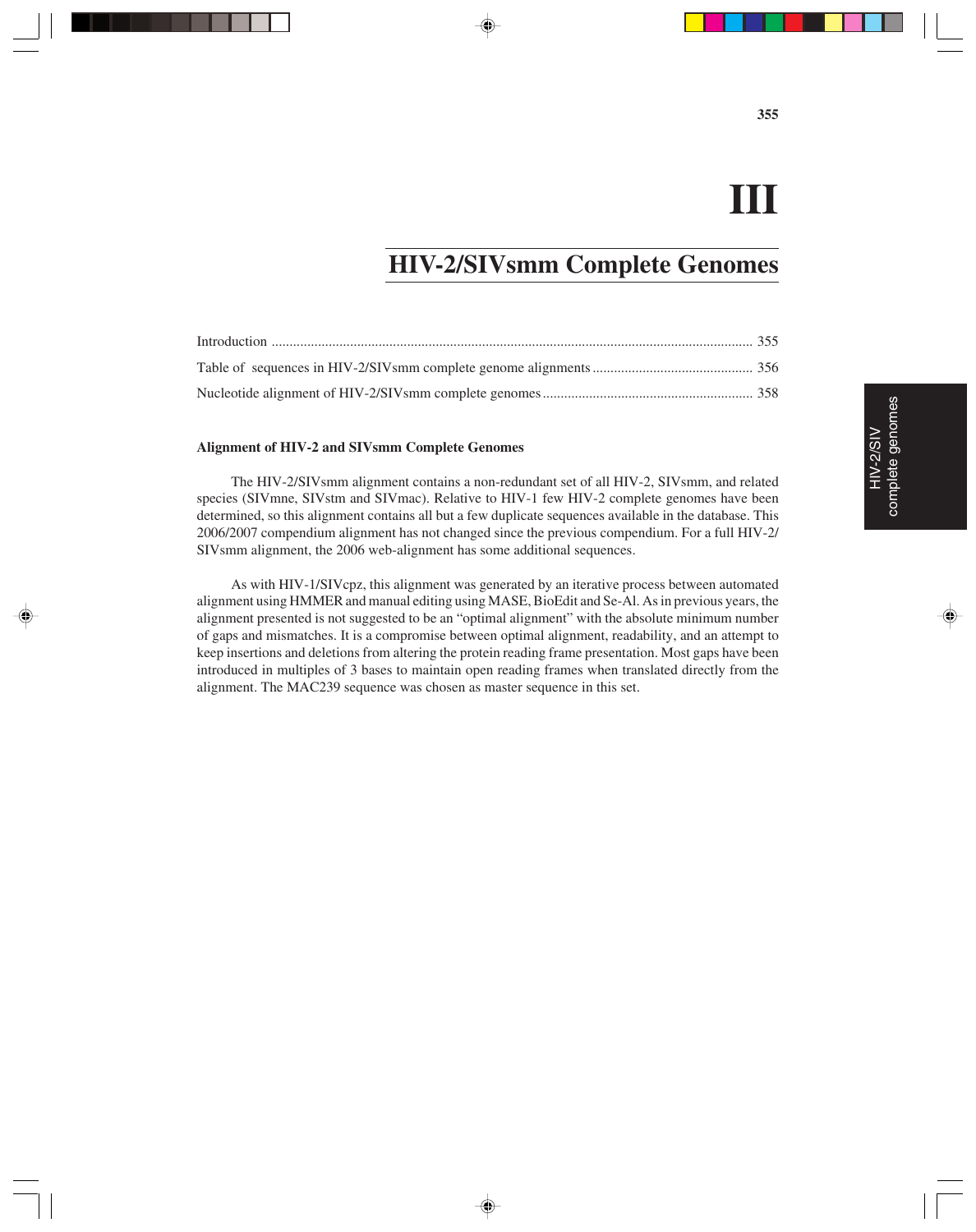| <b>Name</b>                                           | <b>Accession</b> | Country       | <b>Author</b>       | Reference                                 |
|-------------------------------------------------------|------------------|---------------|---------------------|-------------------------------------------|
| H2A.GM.x.H2MCN13                                      | AY509259         | Gambia        | Schmitz, C          | J Virol 78(4):2006-2016 (2004)            |
| H2A.GM.x.H2MCR35                                      | AY509260         | Gambia        | Schmitz, C          | J Virol 78(4):2006-2016 (2004)            |
| H2A.CI.88.H2UC2                                       | U38293           | Cote d'ivoire | Barnett, SW         | Virology 222(1):257–61 (1996)             |
| H2A.DE.x.H2BEN                                        | M30502           | Germany       | Kirchhoff, F        | Virology 177(1):305-11 (1990)             |
| H <sub>2</sub> A.DE.x.H <sub>2</sub> PEI <sub>2</sub> | U22047           | Germany       | Talbott, R          | PNAS U S A 90(9):4226-30 (1993)           |
| H <sub>2</sub> A.GH.x.H <sub>2</sub> GH <sub>1</sub>  | M30895           | Ghana         | Hasegawa, A         | ARHR 5(6):593-604 (1989)                  |
| H <sub>2</sub> A.GM.x.H <sub>2</sub> ISY              | J04498           | Gambia        | Franchini, G        | PNAS U S A 86(7):2433-7 (1989)            |
| H2A.GM.87.H2D194                                      | J04542           | Gambia        | Kuehnel, H          | PNAS U S A 86(7):2383-7 (1989)            |
| H2A.GW.x.H2ALI                                        | AF082339         | Guinea-bissau | Azevedo-Pereira, JM | Unpublished                               |
| H2A.GW.x.H2MDS                                        | Z48731           | Guinea-bissau | Becker, M           | Unpublished                               |
| H2A.GW.86.H2FG                                        | J03654           | Guinea-bissau | Zagury, JF          | PNAS U S A 85(16):5941-5 (1988)           |
| H2A.GW.87.H2CAM2CG                                    | D00835           | Guinea-bissau | Tristem, M          | J Gen Virol 72(Pt 3):721-4 (1991)         |
| H <sub>2</sub> A.SN.85.H <sub>2</sub> ROD             | M15390           | Senegal       | Clavel, F           | Nature 324(6098):691-5 (1986)             |
| H2AB.CI.90.H27312A                                    | L36874           | Cote d'ivoire | Gao, F              | Unpublished                               |
| H <sub>2</sub> B.CI.x.H <sub>2</sub> EHO              | U27200           | Cote d'ivoire | Rey-Cuille, MA      | Virology 202(1):471-6 (1994)              |
| H <sub>2</sub> B.CI.88.H <sub>2</sub> UC1             | L07625           | Cote d'ivoire | Barnett, SW         | J Virol 67(2):1006-14 (1993)              |
| H2B.GH.86.H2D205                                      | X61240           | Ghana         | Kreutz, R           | ARHR 8(9):1619-29 (1992)                  |
| H2B.JP.01.H2KR020                                     | AB100245         | Japan         | Oka, S-I            | ARHR 19(11):1045-9 (2003)                 |
| H2G.CI.x.H2ABT96                                      | AF208027         | Cote d'ivoire | Brennan, CA         | ARHR 13(5):401-4 (1997)                   |
| H2U.FR.96.H212034                                     | AY530889         | France        | Damond, F           | ARHR 20(6):666-672 (2004)                 |
| MAC.US.x.239                                          | M33262           | U.S.A.        | Kestler, H          | Science 248(4959):1109-12 (1990)          |
| MAC.US.x.251_1A11                                     | M76764           | U.S.A.        | Planelles, V        | ARHR 7(11):889-98 (1991)                  |
| MAC.US.x.251_32H_PJ5                                  | D01065           | U.S.A.        | Rud, EW             | J Gen Virol 75(Pt 3):529-43 (1994)        |
|                                                       |                  | U.S.A.        | Franchini, G        |                                           |
| MAC.US.x.251_BK28                                     | M19499           |               |                     | Nature 328(6130):539-43 (1987)            |
| MAC.US.x.MM142                                        | M16403           | U.S.A.        | Chakrabarti, L      | Nature 328(6130):543-7 (1987)             |
| MAC.US.x.SMM142B                                      | BD131285         | U.S.A.        | Alizon, M           | Patent: JP 2002030099-A 2 (Pasteur Inst.) |
| MAC.US.x.1937                                         | AY611495         | U.S.A.        | O'Connor, DH        | J Virol 78(24):14012-14022 (2004)         |
| MAC.US.x.2065                                         | AY611493         | U.S.A.        | O'Connor, DH        | J Virol 78(24):14012-14022 (2004)         |
| MAC.US.x.95112                                        | AY588946         | U.S.A.        | O'Connor, DH        | J Virol 78(24):14012-14022 (2004)         |
| MAC.US.x.96114                                        | AY588945         | U.S.A.        | O'Connor, DH        | J Virol 78(24):14012-14022 (2004)         |
| MAC.US.x.80035                                        | AY611486         | U.S.A.        | O'Connor, DH        | J Virol 78(24):14012-14022 (2004)         |
| MAC.US.x.81035                                        | AY599200         | U.S.A.        | O'Connor, DH        | J Virol 78(24):14012-14022 (2004)         |
| MAC.US.x.85013                                        | AY611490         | U.S.A.        | O'Connor, DH        | J Virol 78(24):14012-14022 (2004)         |
| MAC.US.x.87082                                        | AY600249         | U.S.A.        | O'Connor, DH        | J Virol 78(24):14012-14022 (2004)         |
| MAC.US.x.92050                                        | AY603959         | U.S.A.        | O'Connor, DH        | J Virol 78(24):14012-14022 (2004)         |
| MAC.US.x.92077                                        | AY599201         | U.S.A.        | O'Connor, DH        | J Virol 78(24):14012-14022 (2004)         |
| MAC.US.x.93057                                        | AY611492         | U.S.A.        | O'Connor, DH        | J Virol 78(24):14012-14022 (2004)         |
| MAC.US.x.93062                                        | AY607704         | U.S.A.        | O'Connor, DH        | J Virol 78(24):14012-14022 (2004)         |
| MAC.US.x.95058                                        | AY611494         | U.S.A.        | O'Connor, DH        | J Virol 78(24):14012-14022 (2004)         |
| MAC.US.x.95086                                        | AY607703         | U.S.A.        | O'Connor, DH        | J Virol 78(24):14012-14022 (2004)         |
| MAC.US.x.96016                                        | AY607701         | U.S.A.        | O'Connor, DH        | J Virol 78(24):14012-14022 (2004)         |
| MAC.US.x.96020                                        | AY611488         | U.S.A.        | O'Connor, DH        | J Virol 78(24):14012-14022 (2004)         |
| MAC.US.x.96072                                        | AY611491         | U.S.A.        | O'Connor, DH        | J Virol 78(24):14012-14022 (2004)         |
| MAC.US.x.96081                                        | AY597209         | U.S.A.        | O'Connor, DH        | J Virol 78(24):14012-14022 (2004)         |
| MAC.US.x.96093                                        | AY611489         | U.S.A.        | O'Connor, DH        | J Virol 78(24):14012-14022 (2004)         |
| MAC.US.x.96123                                        | AY611487         | U.S.A.        | O'Connor, DH        | J Virol 78(24):14012-14022 (2004)         |
| MAC.US.x.96135                                        | AY607702         | U.S.A.        | O'Connor, DH        | J Virol 78(24):14012-14022 (2004)         |
| MAC.US.x.97009                                        | AY599199         | U.S.A.        | O'Connor, DH        | J Virol 78(24):14012-14022 (2004)         |
| MAC.US.x.97074                                        | AY599198         | U.S.A.        | O'Connor, DH        | J Virol 78(24):14012-14022 (2004)         |
| MAC.US.x.r80025                                       | AY576480         | U.S.A.        | O'Connor, DH        | J Virol 78(24):14012-14022 (2004)         |
| MAC.US.x.r90131                                       | AY576481         | U.S.A.        | O'Connor, DH        | J Virol 78(24):14012-14022 (2004)         |
|                                                       | U79412           | U.S.A.        | Kimata, JT          | J Virol 72(1):245-56 (1998)               |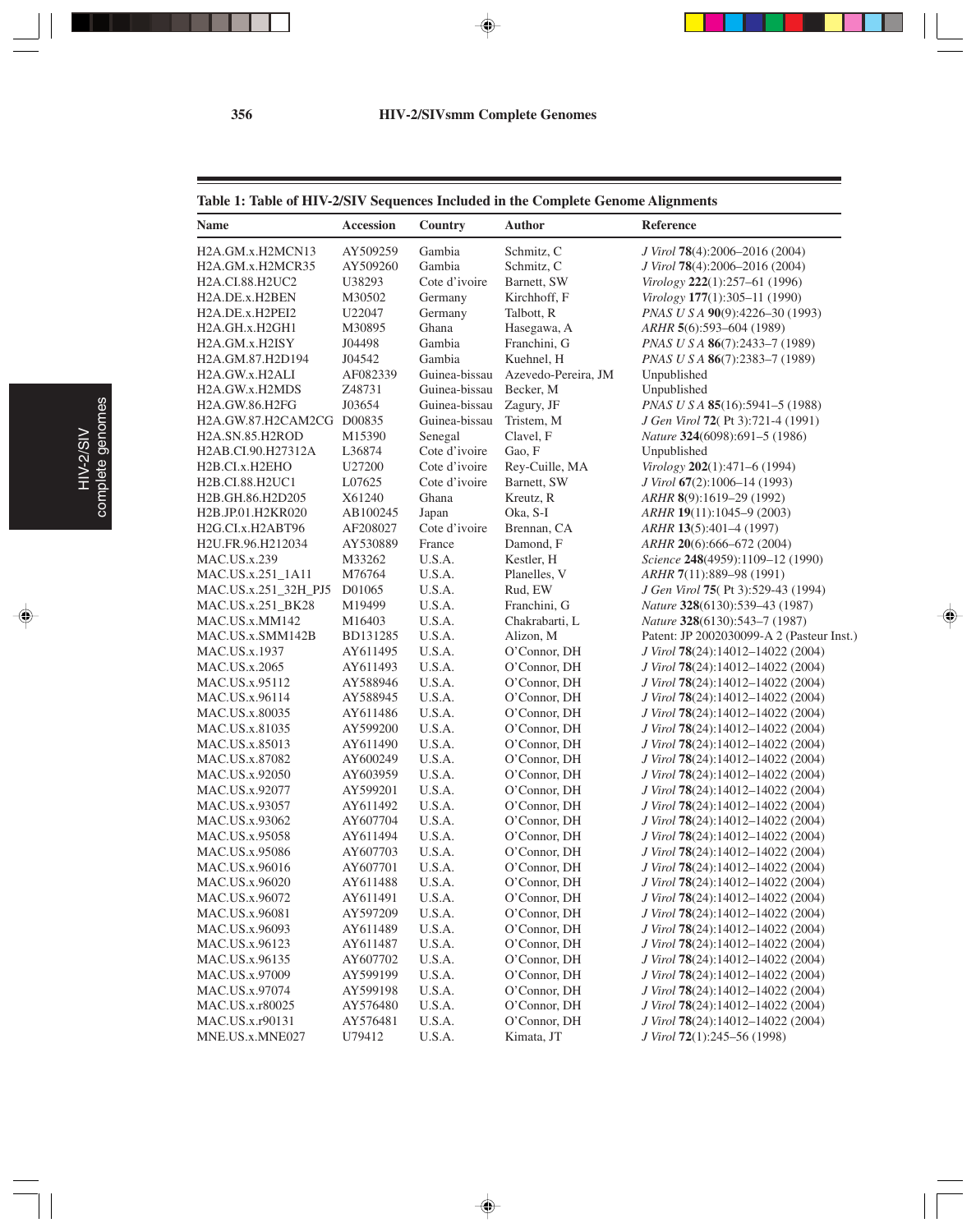| M32741   | U.S.A.       | Kimata, JT   | J Virol 72(1):245–56 (1998)           |
|----------|--------------|--------------|---------------------------------------|
| AF334679 | Sierra leone | Chen. Z      | J Virol 70(6):3617-27 (1996)          |
| AY033233 | U.S.A.       | Anderson, MG | Virology $195(2):616-26(1993)$        |
| AY033146 | U.S.A.       | Flaherty, MT | J Virol 71(8):5790-8 (1997)           |
| X14307   | U.S.A.       | Hirsch, VM   | Nature 339(6223):389-92 (1989)        |
| M80194   | U.S.A.       | Courgnaud, V | J Virol 66(1):414–9 (1992)            |
| L03295   | U.S.A.       | Dewhurst, S  | <i>Nature</i> 345(6276):636–40 (1990) |
| M31325   | U.S.A.       | Dewhurst, S. | <i>Nature</i> 345(6276):636–40 (1990) |
| M80193   | U.S.A.       | Courgnaud, V | J Virol 66(1):414–9 (1992)            |
| L09212   | U.S.A.       | Novembre, FJ | J Virol 67(5):2466–74 (1993)          |
| AF077017 | U.S.A.       | Novembre, FJ | J Virol 72(11):8841–51 (1998)         |
| U72748   | U.S.A.       | Hirsch, VM   | J Virol 71(2):1608-20 (1997)          |
| M83293   | U.S.A.       | Novembre, FJ | Virology $186(2)$ :783-7 (1992)       |
|          |              |              |                                       |

Ξ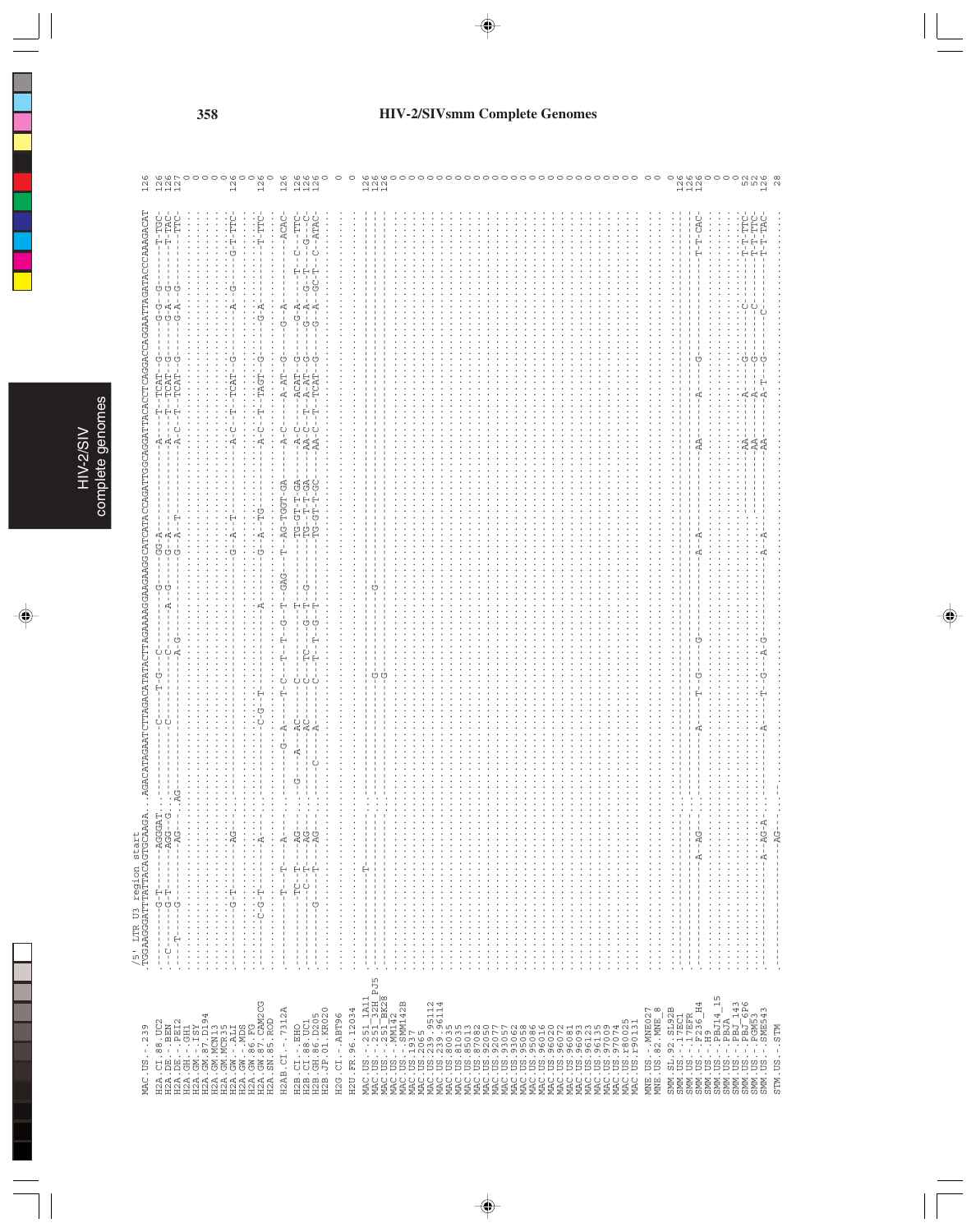| ř<br>≒<br>Ŕ<br>ţ<br>ţ<br>j<br>⋍<br>э |
|--------------------------------------|
|--------------------------------------|

္တ

| 241<br>233<br>241<br>241                                                                                                                                                                                                                                                                                                                                                         | O<br>241         | 253                                                                                        | 244<br>241<br>244<br>241                                                                                                         | 2<br>444<br>222<br>$\frac{1}{241}$<br>241                                                                                                                                                                                                                                                                                                                                                                                                                                                                                                                                                                                                                                                                                                                                                                                                                                  | 167<br>167<br>181<br>$\sim$                                                                                                                                            |
|----------------------------------------------------------------------------------------------------------------------------------------------------------------------------------------------------------------------------------------------------------------------------------------------------------------------------------------------------------------------------------|------------------|--------------------------------------------------------------------------------------------|----------------------------------------------------------------------------------------------------------------------------------|----------------------------------------------------------------------------------------------------------------------------------------------------------------------------------------------------------------------------------------------------------------------------------------------------------------------------------------------------------------------------------------------------------------------------------------------------------------------------------------------------------------------------------------------------------------------------------------------------------------------------------------------------------------------------------------------------------------------------------------------------------------------------------------------------------------------------------------------------------------------------|------------------------------------------------------------------------------------------------------------------------------------------------------------------------|
| $-ATACATT - G-$<br>Ġ<br>ひ<br>-TGAGCAT<br>$-CAT$                                                                                                                                                                                                                                                                                                                                  | ひ<br>$A-GCAT -$  | ひ<br>-ATGCAT-<br>$\frac{1}{2}$                                                             | $- - GAG$<br>ပ် ပ<br>$-CCAC - A$<br>ATCCAT<br>$-$ CAT $-$<br>-ATCCAC                                                             |                                                                                                                                                                                                                                                                                                                                                                                                                                                                                                                                                                                                                                                                                                                                                                                                                                                                            | C<br>Н                                                                                                                                                                 |
| ddddduhhooddddddhaddobhhodddhooddddddhaouhadhhahhhao<br>-AAG-AGA-AT<br>-AAG-AGACAT<br>$-AG-GG--CT$                                                                                                                                                                                                                                                                               | -AAG-AG-CAT      | -AAG-AG-CAT<br>$\vdots$                                                                    | $-GCA$<br>$rac{1}{C}$<br>ά                                                                                                       | К<br>⋖<br>AT.<br>Ο                                                                                                                                                                                                                                                                                                                                                                                                                                                                                                                                                                                                                                                                                                                                                                                                                                                         | CAT.<br>$G-TA$<br>Ú                                                                                                                                                    |
| $- A -$<br>К<br>К                                                                                                                                                                                                                                                                                                                                                                | $T_A$            | К                                                                                          | K,<br>ΑA<br>也                                                                                                                    |                                                                                                                                                                                                                                                                                                                                                                                                                                                                                                                                                                                                                                                                                                                                                                                                                                                                            |                                                                                                                                                                        |
| Ÿ<br>U<br>Y<br>$\ddot{G}$ – $\ddot{A}$<br>$-4$<br>U<br>$A - C - GC$<br>ひしし<br>じゅっし<br>$\overline{A}$                                                                                                                                                                                                                                                                             | $-6C$<br>$-95$   | ٠C<br>$\overline{A}$<br>부<br>$\frac{1}{2}$                                                 | U<br>C<br><u>ქ</u><br>$\frac{1}{2}$<br>どりー<br>ာင်<br>၁၁<br>しょう<br>C<br>C<br>C<br>٠<br>$\ddot{A}$                                 | ひ<br>50-<br>U<br>UU                                                                                                                                                                                                                                                                                                                                                                                                                                                                                                                                                                                                                                                                                                                                                                                                                                                        | υ<br><b>99-205</b><br>ပု<br>U                                                                                                                                          |
| -ACC<br>g                                                                                                                                                                                                                                                                                                                                                                        | ACT              | GAGAC<br>-ACTGACACT<br>$\begin{array}{c} \vdots \\ \vdots \\ \vdots \\ \vdots \end{array}$ | -AACC.<br><b>AACC</b><br>$-ACC$<br>$-AACC$                                                                                       | $-ACA$<br>Ŕ<br>ÄĠ                                                                                                                                                                                                                                                                                                                                                                                                                                                                                                                                                                                                                                                                                                                                                                                                                                                          | $-ACA$<br><b>ACA</b><br>ACA                                                                                                                                            |
| $GAG - T - T -$                                                                                                                                                                                                                                                                                                                                                                  | $-CAC$           | CAC                                                                                        | $\overset{-}{\circlearrowright}$<br>$-5 - 4 - 6 -$<br>Ü<br>$-GA-CG$<br>↻                                                         | $\frac{1}{\sqrt{2}}$                                                                                                                                                                                                                                                                                                                                                                                                                                                                                                                                                                                                                                                                                                                                                                                                                                                       | $\mathbf{I}$<br>ΰŮ<br>U<br>$\overline{\phantom{a}}$<br>К<br>$\mathbb{A}$                                                                                               |
| AAATGTATCAGATGAGCACACGAGGATGAGGAG<br>GAG.<br>$C - A - GT$<br>$C - A -$<br>К<br>ΰ                                                                                                                                                                                                                                                                                                 | .GAG<br><b>ყ</b> | 먹<br>$\dot{c}$<br>$-4$                                                                     | CA-TAA-C-ATH<br>CA-C-A-C-GAGA<br>$-A-AG$<br>$-CA - C - C -$<br>ひ                                                                 | F                                                                                                                                                                                                                                                                                                                                                                                                                                                                                                                                                                                                                                                                                                                                                                                                                                                                          | $-4$<br>C<br>н<br>$\mathbb{A} \triangleleft$<br>К                                                                                                                      |
| $CA-G$<br>ុ<br>$\frac{1}{1}$<br>$G - AC$<br>ΥJ<br>ひ                                                                                                                                                                                                                                                                                                                              |                  | $-ACC$                                                                                     | $-14-34T-7$<br>-55-4-55<br>$-C$<br>؋<br>$\mathbf{I}$<br>ひ<br>U                                                                   |                                                                                                                                                                                                                                                                                                                                                                                                                                                                                                                                                                                                                                                                                                                                                                                                                                                                            | U<br>C<br>υ                                                                                                                                                            |
| FUCULOGRAM TRANSPORTOUR                                                                                                                                                                                                                                                                                                                                                          |                  |                                                                                            |                                                                                                                                  |                                                                                                                                                                                                                                                                                                                                                                                                                                                                                                                                                                                                                                                                                                                                                                                                                                                                            | $\vdots$<br>٠<br>.<br>$\frac{1}{\sqrt{2}}$<br>Ч,<br>Ą<br>Í<br>$\mathbf{I}$<br>ပှံ                                                                                      |
| $\,$ I<br>$\frac{1}{4}$<br>$\,$ I<br>$\mathbf{I}$                                                                                                                                                                                                                                                                                                                                |                  |                                                                                            | ţ<br>$\mathbb{I}$<br>$\mathbf{I}$<br>$-1$<br>ロー                                                                                  |                                                                                                                                                                                                                                                                                                                                                                                                                                                                                                                                                                                                                                                                                                                                                                                                                                                                            | $-1$                                                                                                                                                                   |
| $\mathbf{I}$<br>$\,$ $\,$<br>$-1$<br>$\cdot$<br>$\mathbf{I}$                                                                                                                                                                                                                                                                                                                     | $\cdot$          |                                                                                            | Ŷ.<br>$\mathbf{I}$<br>İ<br>$\begin{array}{c} 1 \\ 0 \\ 1 \\ 1 \end{array}$<br>t<br>$\mathbf{I}$                                  | $\frac{1}{2}$<br>$\frac{1}{1}$<br>$\frac{1}{1}$<br>$\cdot$<br>K.                                                                                                                                                                                                                                                                                                                                                                                                                                                                                                                                                                                                                                                                                                                                                                                                           | - - - - - - - - C<br>$\vdots$<br>$\begin{array}{c} \cdot \\ \cdot \\ \cdot \\ \cdot \\ \cdot \end{array}$<br>$\frac{1}{2}$<br>$\frac{1}{\mathcal{G}}$<br>$\frac{1}{2}$ |
| $\begin{array}{l} \rm H2A,\,CL, 88,\,UC2\\ \rm H2A,\,DE.-BEN\\ \rm H2A,\,GH.-GBI.-GBI\\ \rm H2A,\,GH.-LSS\\ \rm H2A,\,CH.-LSS\\ \rm H2A,\,CH.-LSS\\ \rm H2A,\,CH, 15Y\\ \rm H2A,\,CH, 15Y\\ \rm H2A,\,CH, 15Y\\ \rm H2A,\,CH, 15Y\\ \rm H2A,\,CH, 15Y\\ \rm H2A,\,CH, 15Y\\ \rm H2A,\,CH, 15Y\\ \rm H2A,\,CH, 16Y\\ \rm H2A,\,CH, 16Y\\ \rm H2A,\,$<br>.239<br>$\cdot$<br>MAC.US |                  |                                                                                            | H2AB. CI. - . 7312A<br>H2B.CI.-.HHO<br>H2B.CI.88.UC1<br>H2B.CH.86.D205<br>H2B.JP.01.KR020<br>H2U. FR. 96.12034<br>H2G.CI.-.ABT96 | $\begin{smallmatrix} \tt{M2.C.J31\_1211} \\ \tt{M3.C.J31\_2211} \\ \tt{M4.C.J31\_2211} \\ \tt{M4.C.J31\_2211} \\ \tt{M4.C.J31\_2211} \\ \tt{M4.C.J32} \\ \tt{M4.C.J32} \\ \tt{M4.C.J33} \\ \tt{M4.C.J33} \\ \tt{M4.C.J33} \\ \tt{M4.C.J33} \\ \tt{M4.C.J33} \\ \tt{M4.C.J33} \\ \tt{M4.C.J33} \\ \tt{M4.C.J33} \\ \tt{M4.C.J33} \\ \tt{M4.C.J33} \\ \tt$<br>$\begin{array}{l} \mathbf{SMM}, \; \mathbf{SL}, \; 22, \; 31.92 \mathbf{B} \\ \mathbf{SMM}, \; \mathbf{US} \; . \; . \; . \; 17 \, \mathbf{B}\mathbf{E} \\ \mathbf{SMM}, \; \mathbf{US} \; . \; . \; . \; \mathbf{F23.6} \; \; \mathbf{H4} \\ \mathbf{SMM}, \; \mathbf{US} \; . \; . \; \mathbf{E23.6} \; \; \mathbf{H4} \\ \mathbf{SMM}, \; \mathbf{US} \; . \; . \; \mathbf{BBJ4} \; \; . \; \mathbf$<br>$\frac{\texttt{MNE}}{\texttt{MNE}}\cdot\texttt{US}\cdot\texttt{82}\cdot\texttt{MNE}\cdot\texttt{8}$ | L<br>$-$ . PGM53<br>-. SME543<br><b>NLS</b><br>$\cdot$<br>SMM.US<br>SMM.US<br>STM.US                                                                                   |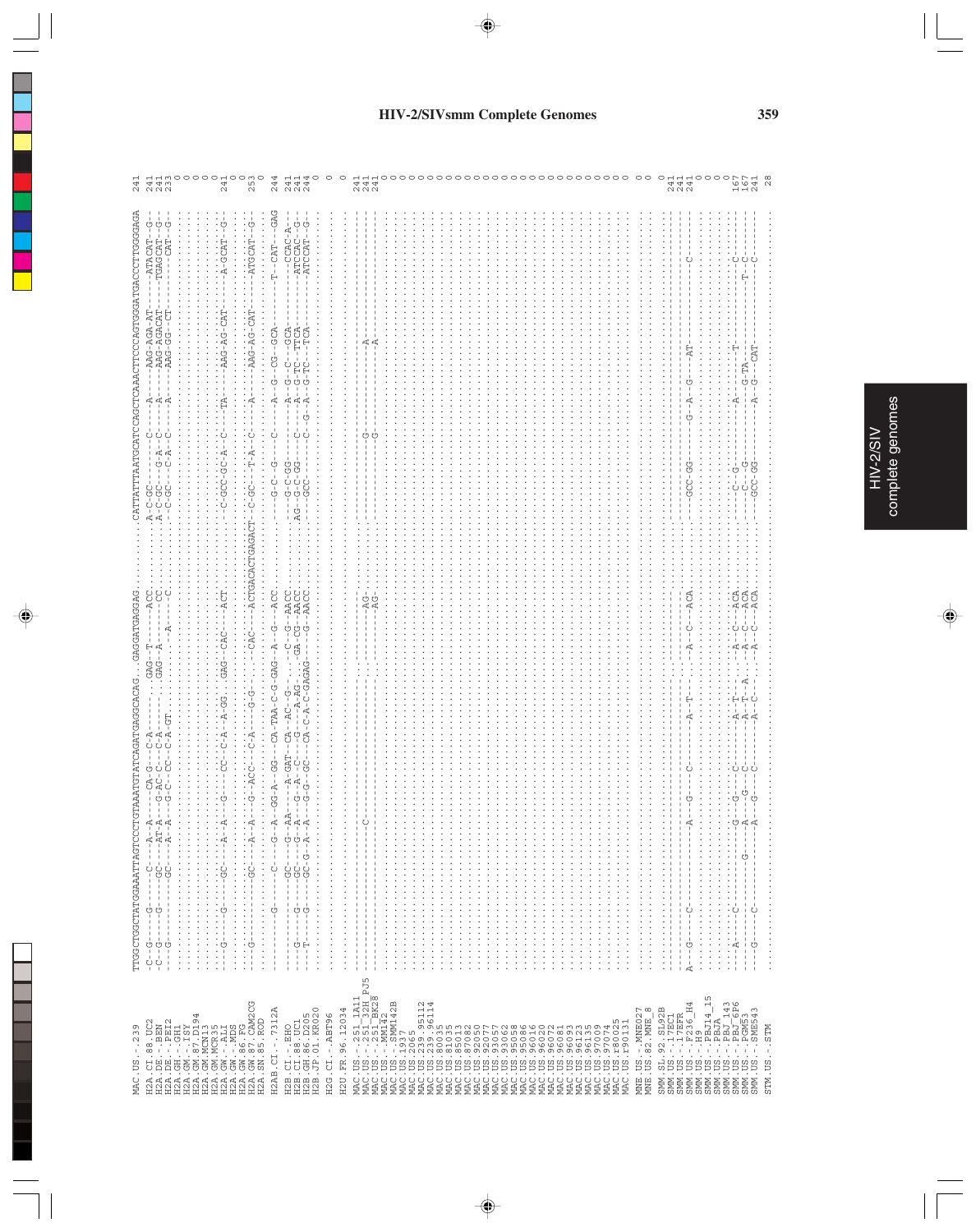|           | 365<br>$\circ$<br>365<br>o<br>377<br>ECA<br>CO                                                                                                                                                                                                                                                                                                                                                                                                                                                                                                              | 5<br>6<br>6<br>6<br>6<br>6<br>6<br>6<br>5<br>367                                | 38<br>$120$<br>$120$<br>5<br>6<br>6<br>6 6 6<br>6 7                                                                                                                                                                                                                                                                                                                                                                                                                                                                                                                                                                           |
|-----------|-------------------------------------------------------------------------------------------------------------------------------------------------------------------------------------------------------------------------------------------------------------------------------------------------------------------------------------------------------------------------------------------------------------------------------------------------------------------------------------------------------------------------------------------------------------|---------------------------------------------------------------------------------|-------------------------------------------------------------------------------------------------------------------------------------------------------------------------------------------------------------------------------------------------------------------------------------------------------------------------------------------------------------------------------------------------------------------------------------------------------------------------------------------------------------------------------------------------------------------------------------------------------------------------------|
|           | $-6-RA$<br>$G - A$<br>$G - A$<br>$G - PAA$<br>$G - A$                                                                                                                                                                                                                                                                                                                                                                                                                                                                                                       | $-AA$<br>$G-GA$<br>AA                                                           |                                                                                                                                                                                                                                                                                                                                                                                                                                                                                                                                                                                                                               |
|           | $-AA$<br>AA.<br>$-AA$<br>-TGG-AGGCG-AA<br>$-4$<br>-TGG-AGGC<br>-AGGC<br>TGG-AGGC<br>UUU4-UU1-                                                                                                                                                                                                                                                                                                                                                                                                                                                               | -ATGG-AGGCT--A<br>TGG-AGGCT-AA<br>K,<br>$\overline{A}$                          | GCAG-<br>$A - AG$<br>GCAG<br>GCAG<br>$A - AG$                                                                                                                                                                                                                                                                                                                                                                                                                                                                                                                                                                                 |
|           | ATGG<br>텃<br>$\ddot{\cdot}$<br>$-4$<br>К<br>К                                                                                                                                                                                                                                                                                                                                                                                                                                                                                                               | TGA<br>- A - G<br>$\frac{1}{\sqrt{2}}$<br>U<br>К<br>К                           | ひ                                                                                                                                                                                                                                                                                                                                                                                                                                                                                                                                                                                                                             |
|           | Ÿ<br>C<br>$-AC$<br>◡<br>$-AT -$<br>$-AT$                                                                                                                                                                                                                                                                                                                                                                                                                                                                                                                    | $-AT-AC$<br>i<br>$AT-AC$<br>AA-                                                 | Ŗ<br>⊢                                                                                                                                                                                                                                                                                                                                                                                                                                                                                                                                                                                                                        |
| alpha     | GTAT<br>$\vdots$<br>dCA-<br>CCA<br>GCA                                                                                                                                                                                                                                                                                                                                                                                                                                                                                                                      | GTATC<br>GTATC<br>GTATC<br>GTA                                                  | $-10$<br>U<br>F<br>Н<br>е<br>е<br>Е<br>Ħ                                                                                                                                                                                                                                                                                                                                                                                                                                                                                                                                                                                      |
| $TCF - 1$ | $-A$ -                                                                                                                                                                                                                                                                                                                                                                                                                                                                                                                                                      | ぴ                                                                               |                                                                                                                                                                                                                                                                                                                                                                                                                                                                                                                                                                                                                               |
|           | TCAC-CTG<br>57<br>C-TCAC-CT<br>$\cdots$ $\cdots$ $\cdots$<br>$-TA - TA -$                                                                                                                                                                                                                                                                                                                                                                                                                                                                                   | E<br>けっけ<br>日っ<br>C<br>-TCAAC-<br>-TCAGC<br>TCAAC<br>TCAA                       | GAGCG<br>GAGC<br>: CAGC<br>U<br>$-AC$<br>$-AG$<br>$T - A$<br>F<br>1<br>$\vdots$                                                                                                                                                                                                                                                                                                                                                                                                                                                                                                                                               |
|           | Ę<br>C<br>Ŗ<br>$-AC$<br>$-C$<br>I                                                                                                                                                                                                                                                                                                                                                                                                                                                                                                                           | U<br>FA                                                                         | Н                                                                                                                                                                                                                                                                                                                                                                                                                                                                                                                                                                                                                             |
|           | TGAG--CA<br>TGAG<br>$T - AC$<br>-CTT-AG<br>$-TCGA$                                                                                                                                                                                                                                                                                                                                                                                                                                                                                                          | $- A - T T - AG$<br>$-2A - TGAC$<br>TGAC<br>$AC -$<br>$-4$                      | $T - AC -$<br>$-26 -$<br>ひりー<br>$-AC$<br>こじ<br>К                                                                                                                                                                                                                                                                                                                                                                                                                                                                                                                                                                              |
|           | ġ<br>Ġ<br>펀<br>$- -A - CT - C - T$                                                                                                                                                                                                                                                                                                                                                                                                                                                                                                                          | ↻<br>↻<br>$\ddot{\phantom{0}}$                                                  | $-TT-AB$<br>$G-T-A$<br>A-TĐ<br>$- - - -$<br>$-4$<br>$-1 - 1 - 1 - 1$<br>$-6A$<br>ĩ<br>$\frac{1}{2}$ , $\frac{1}{2}$ , $\frac{1}{2}$ , $\frac{1}{2}$ , $\frac{1}{2}$ , $\frac{1}{2}$ , $\frac{1}{2}$ , $\frac{1}{2}$ , $\frac{1}{2}$ , $\frac{1}{2}$ , $\frac{1}{2}$ , $\frac{1}{2}$ , $\frac{1}{2}$ , $\frac{1}{2}$ , $\frac{1}{2}$ , $\frac{1}{2}$ , $\frac{1}{2}$ , $\frac{1}{2}$ , $\frac{1$<br>t                                                                                                                                                                                                                          |
|           | $\begin{minipage}{0.9\textwidth} \begin{tabular}{@{}c@{}} \hline \multicolumn{2}{c}{\textbf{0.9\textwidth} \begin{tabular}{@{}c@{}} \hline \multicolumn{2}{c}{\textbf{0.9\textwidth} \begin{tabular}{@{}c@{}} \hline \multicolumn{2}{c}{\textbf{0.9\textwidth} \begin{tabular}{@{}c@{}} \hline \multicolumn{2}{c}{\textbf{0.9\textwidth} \begin{tabular}{@{}c@{}} \hline \multicolumn{2}{c}{\textbf{0.9\textwidth} \begin{tabular}{@{}c@{}} \hline \multicolumn{2}{c}{\textbf{0.9$<br>J.<br>$\blacksquare$<br>$-1 - 20 - 1 - 24 - 1 - 1$<br>$- - - - - - -$ |                                                                                 |                                                                                                                                                                                                                                                                                                                                                                                                                                                                                                                                                                                                                               |
|           | $-ACAT--TG-AACAT--ATG-$<br>$\,$<br>$-ACA-$                                                                                                                                                                                                                                                                                                                                                                                                                                                                                                                  |                                                                                 | A.<br>$-5-$<br>é<br>$- -A - C$<br>$\ddot{0}$ $\ddot{0}$ $\ddot{0}$ $\ddot{0}$ $\ddot{0}$ $\ddot{0}$ $\ddot{0}$ $\ddot{0}$ $\ddot{0}$ $\ddot{0}$ $\ddot{0}$ $\ddot{0}$ $\ddot{0}$ $\ddot{0}$ $\ddot{0}$ $\ddot{0}$ $\ddot{0}$ $\ddot{0}$ $\ddot{0}$ $\ddot{0}$ $\ddot{0}$ $\ddot{0}$ $\ddot{0}$ $\ddot{0}$ $\ddot{$<br>$\frac{1}{2}$<br>ロー<br>$\frac{1}{2}$<br>$- - A - -$<br>$- - A -$<br>$\frac{1}{2}$<br>$\vdots$<br>$\,$ $\,$<br>٠                                                                                                                                                                                         |
|           | $\begin{array}{ll} \text{H2A.}\ \text{CL} & \text{88.}\ \text{UC2}\\ \text{H2A.}\ \text{DBi}\cdot\text{-}\text{BBI}\\ \text{H2A.}\ \text{dBi}\cdot\text{-}\text{H2I}\\ \text{H2A.}\ \text{GH}\cdot\text{-}\text{-}\text{LST}\\ \text{H2A.}\ \text{GH}\cdot\text{-}\text{-}\text{LST}\\ \text{H2A.}\ \text{GH}\cdot\text{-}\text{-}\text{LST}\\ \text{H2A.}\ \text{GH}\cdot\text{MOM13}\\ \text{H2A.}\ \text{GH}\cdot\text{-}\text{CH35}\\ \text{H2A.}\ \text{GH}\$<br>.239                                                                                  | H2B.CI.-.BHO<br>H2B.CI.88.UC1<br>H2B.GH.86.D205<br>H2B.JP.01.KR020<br>$-.ABT96$ | PJ5<br>MAC.US.-.251 1A11<br>MAC.US.-.251 32H P<br>MAC.US.-.251 BX28<br>MAC.US.-.MM142<br>S<br>${\bf \begin{smallmatrix} 125 & 0.00000 & 0.00000 & 0.00000 & 0.00000 & 0.00000 & 0.00000 & 0.00000 & 0.00000 & 0.00000 & 0.00000 & 0.00000 & 0.00000 & 0.00000 & 0.00000 & 0.00000 & 0.00000 & 0.00000 & 0.00000 & 0.00000 & 0.00000 & 0.00000 & 0.00000 & 0.00000 &$<br>$\overline{\phantom{0}}$<br>SMM.US.-.PBJ_143<br>SMM.US.-.PBJ_6P6<br>SMM. SL. 92. SL92B<br>SMM. US. - .17BC1<br>SMM. US. - .17BCR<br>SMM. US. - .F236 _H4<br>SMM. US. - .H9<br>$\infty$<br>96.12034<br>SME543<br>PGM53<br>$2.$ MNE<br><b>NLSS</b><br>7 |
|           | MAC.US.                                                                                                                                                                                                                                                                                                                                                                                                                                                                                                                                                     | H2AB.CI.-.7312A<br>H2G.CI.                                                      | MNE. US. - . MNE027<br>SMM.US.-.PBJ14_<br>SMM.US.-.PBJA<br>MNE.US.8<br>H2U.FR.<br>SMM.US.<br>SMM.US<br>STM. US                                                                                                                                                                                                                                                                                                                                                                                                                                                                                                                |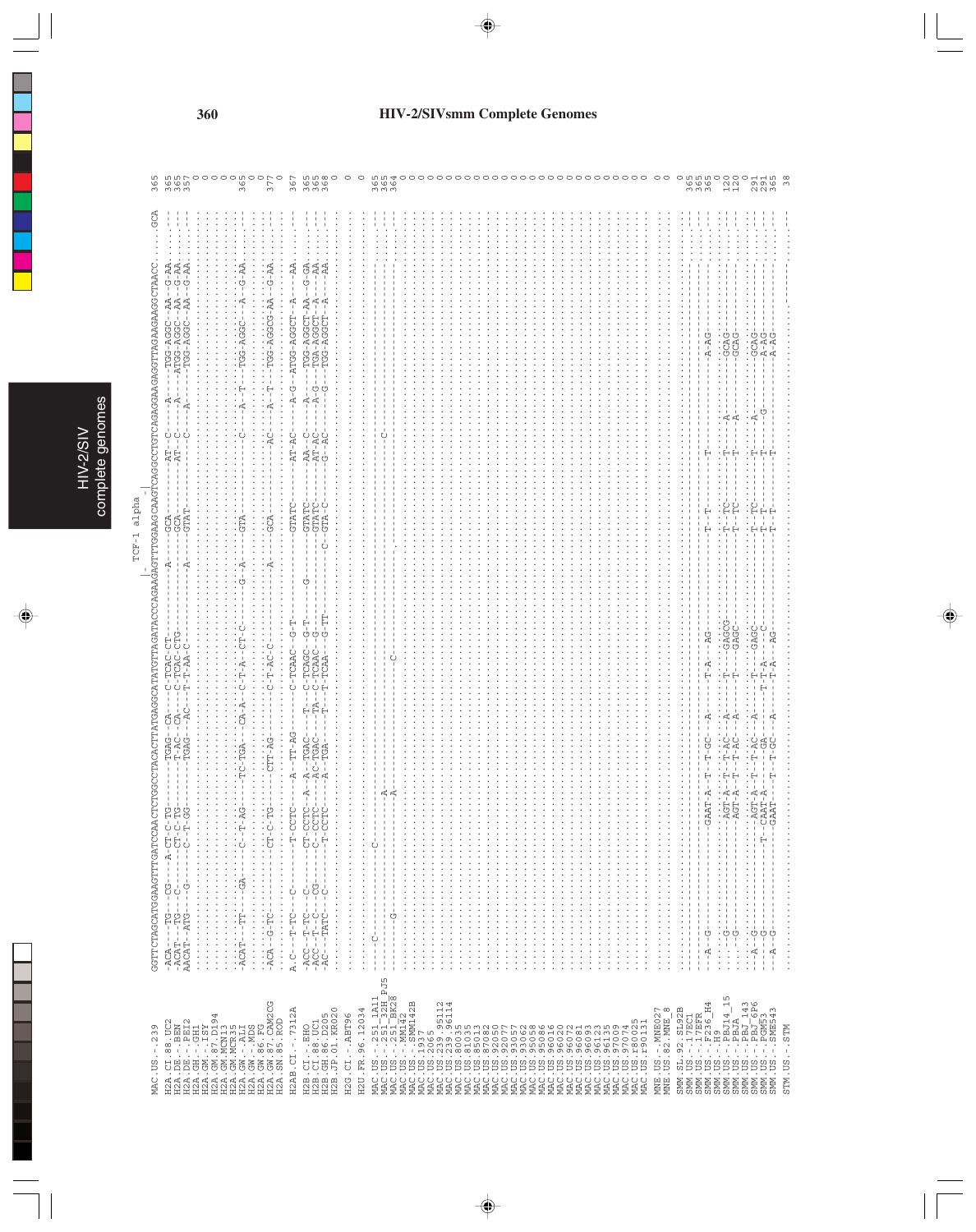| í<br>ì<br>č<br>ì |
|------------------|
|------------------|

စ္တ

| 428                                                                                   | 4 4 4<br>6 6 4<br>4 4 4                                                                                                                                                                                                                 |                                                                                                                                                                                                                                                                                                                                                                                                                                        | 460                                                                                                                                                                                                                                                                                                                                          |                                                                                                                 | 474                             | 471                                                 | 467<br>470<br>467                                                                                                                |                                      | 44444                                                                                         |                        |  |  |  |  |  |  |                                                                                                                                                                                                                                                                                                                                                                                                                                                                                                                                                                       |                                                          | 44444                                               |                                              | O             | 1966                                           |                                                            | 5558<br>5558<br>555                                                              | $\frac{1}{101}$      |
|---------------------------------------------------------------------------------------|-----------------------------------------------------------------------------------------------------------------------------------------------------------------------------------------------------------------------------------------|----------------------------------------------------------------------------------------------------------------------------------------------------------------------------------------------------------------------------------------------------------------------------------------------------------------------------------------------------------------------------------------------------------------------------------------|----------------------------------------------------------------------------------------------------------------------------------------------------------------------------------------------------------------------------------------------------------------------------------------------------------------------------------------------|-----------------------------------------------------------------------------------------------------------------|---------------------------------|-----------------------------------------------------|----------------------------------------------------------------------------------------------------------------------------------|--------------------------------------|-----------------------------------------------------------------------------------------------|------------------------|--|--|--|--|--|--|-----------------------------------------------------------------------------------------------------------------------------------------------------------------------------------------------------------------------------------------------------------------------------------------------------------------------------------------------------------------------------------------------------------------------------------------------------------------------------------------------------------------------------------------------------------------------|----------------------------------------------------------|-----------------------------------------------------|----------------------------------------------|---------------|------------------------------------------------|------------------------------------------------------------|----------------------------------------------------------------------------------|----------------------|
| NF-kappa-B-<br>. AKOKOOLLILOKOOPOKOPOKOKREOLOZY.<br>- YEZOOLLILOKOOPOKOPOKOKOLOOLOZY. | Ü<br>ب<br>ひ                                                                                                                                                                                                                             |                                                                                                                                                                                                                                                                                                                                                                                                                                        |                                                                                                                                                                                                                                                                                                                                              |                                                                                                                 |                                 |                                                     | ひ<br>К<br>-A                                                                                                                     |                                      |                                                                                               |                        |  |  |  |  |  |  |                                                                                                                                                                                                                                                                                                                                                                                                                                                                                                                                                                       |                                                          |                                                     |                                              | AGACAGCAGGGAC | -AGACAGCAGGA                                   | -AGACAGCAGGGA<br>$\vdots$                                  | К                                                                                |                      |
|                                                                                       | $-1$<br>$T - 55 -$<br>F                                                                                                                                                                                                                 |                                                                                                                                                                                                                                                                                                                                                                                                                                        | 턱<br>U                                                                                                                                                                                                                                                                                                                                       | :号                                                                                                              | ひ                               | н<br>↻                                              | بم.<br>.<br>н<br>U<br>텃<br>Н<br>U<br>U                                                                                           |                                      | Ο<br>ひ                                                                                        |                        |  |  |  |  |  |  |                                                                                                                                                                                                                                                                                                                                                                                                                                                                                                                                                                       |                                                          |                                                     | Ο                                            | : ෆ           | $-4$                                           | $-A-G$<br>$\vdots$                                         | Ġ<br>ひ                                                                           | U                    |
|                                                                                       | $A - A - -$<br>$ACA--$<br>GAT-A                                                                                                                                                                                                         |                                                                                                                                                                                                                                                                                                                                                                                                                                        | ACA                                                                                                                                                                                                                                                                                                                                          | $\ddot{\phantom{0}}$<br>: ACA                                                                                   |                                 | ひ                                                   | $-A - A$<br>$-4-$<br>$-\overline{A}$                                                                                             |                                      | $-A-A$                                                                                        |                        |  |  |  |  |  |  |                                                                                                                                                                                                                                                                                                                                                                                                                                                                                                                                                                       |                                                          |                                                     | ĀĀ.                                          | $\ddot{A}$ -  | $-AA-$                                         | $\vdots$<br>$AA-$                                          | $G-A-$<br>$AA-$                                                                  | $-AA$                |
| enhancer region                                                                       |                                                                                                                                                                                                                                         |                                                                                                                                                                                                                                                                                                                                                                                                                                        |                                                                                                                                                                                                                                                                                                                                              |                                                                                                                 |                                 |                                                     |                                                                                                                                  |                                      | 먹                                                                                             |                        |  |  |  |  |  |  |                                                                                                                                                                                                                                                                                                                                                                                                                                                                                                                                                                       |                                                          |                                                     |                                              | К             | $-A -$                                         | $\bullet$<br>$- A -$<br>$\vdots$                           | U                                                                                |                      |
| on this<br>$\frac{1}{2}$                                                              | AGGAACCAACCAGGGAACCETCAACLEOULLOURENCAACCAACCAAC<br>AGGAACAACCATACTTGGTCAAGGAAGGAAGTAGCTACTA-GAA<br>. AGGAACAAGATATATATATAGAACAGAAGAA                                                                                                   |                                                                                                                                                                                                                                                                                                                                                                                                                                        | ACAACUAACUTTGGTCAGGGAAGGAAGTAACTAA                                                                                                                                                                                                                                                                                                           |                                                                                                                 |                                 | AGCAGCAGCATAAAGAGCAACTAGCTGACGCTGCATAAGA            | RATARCACACAAAGAGGAACTAACACTGCATAGAG<br>AGAACACDEOACACHOUGHOAAGOACOAGHAAHAOGAOGHOAG                                               |                                      |                                                                                               |                        |  |  |  |  |  |  |                                                                                                                                                                                                                                                                                                                                                                                                                                                                                                                                                                       |                                                          |                                                     |                                              |               |                                                |                                                            |                                                                                  |                      |
| for information<br>.<br>$\vdots$<br>9-5598 (1998)                                     |                                                                                                                                                                                                                                         |                                                                                                                                                                                                                                                                                                                                                                                                                                        |                                                                                                                                                                                                                                                                                                                                              |                                                                                                                 |                                 |                                                     |                                                                                                                                  |                                      |                                                                                               |                        |  |  |  |  |  |  |                                                                                                                                                                                                                                                                                                                                                                                                                                                                                                                                                                       |                                                          |                                                     |                                              |               |                                                |                                                            |                                                                                  |                      |
| AG                                                                                    | þ                                                                                                                                                                                                                                       |                                                                                                                                                                                                                                                                                                                                                                                                                                        | $-AC$                                                                                                                                                                                                                                                                                                                                        | .<br>: ს                                                                                                        |                                 | <b>SAAA</b>                                         | $-4$<br>$-4$<br>$-4$                                                                                                             |                                      |                                                                                               |                        |  |  |  |  |  |  |                                                                                                                                                                                                                                                                                                                                                                                                                                                                                                                                                                       |                                                          |                                                     |                                              |               |                                                |                                                            |                                                                                  |                      |
| See Pohlmann, J Virol 72(7):558<br>AGAGGCCTTCTTAACATGGCTGACA                          | $\begin{array}{l} --G A - A - C A T - T - G T - A A \\ --G A - A - C A T - T - G T - A A \\ --G A - A - C A T - T - G T - A A \end{array}.$<br>$- - G A - A - C A T T T - G T T A A.$<br>$\mathbf{I}$<br>f,<br>f,<br>$\sf I$<br>J<br>J. | .                                                                                                                                                                                                                                                                                                                                                                                                                                      | $\vdots$ $\vdots$ $\vdots$ $\vdots$ $\vdots$ $\vdots$ $\vdots$ $\vdots$ $\vdots$ $\vdots$ $\vdots$ $\vdots$ $\vdots$ $\vdots$ $\vdots$ $\vdots$ $\vdots$ $\vdots$ $\vdots$ $\vdots$ $\vdots$ $\vdots$ $\vdots$ $\vdots$ $\vdots$ $\vdots$ $\vdots$ $\vdots$ $\vdots$ $\vdots$ $\vdots$ $\vdots$ $\vdots$ $\vdots$ $\vdots$ $\vdots$ $\vdots$ | $\cdots \cdots \cdots \cdots \cdots \cdots \cdots \cdots \cdots$<br>$\cdot$<br>$\vdots$<br>$\vdots$<br>$\vdots$ | .<br>$\vdots$<br>$\ddot{\cdot}$ | $-1 - A - A - C - CAGA - TAGACACA$ .<br>$\mathbf I$ | $\begin{array}{l} --2A-A-C-CACA-TACACA \ . \\ --GA-A-C-CACACCTAC-CA \ . \\ --GA-A-C-CACACTTAC-CA \ . \end{array}$<br>.<br>$\,$ I |                                      |                                                                                               |                        |  |  |  |  |  |  |                                                                                                                                                                                                                                                                                                                                                                                                                                                                                                                                                                       |                                                          | $\frac{1}{1}$<br>$\frac{1}{1}$                      | $- - - - - - - - - - - - -$<br>$\frac{1}{1}$ |               |                                                |                                                            | $- - -T - A - -A - -$<br>$- A - T A - - A - -$<br>J.<br>I,<br>٠<br>$\mathfrak l$ | $-4 - -1 - 6$        |
| $-0.239$<br>$\cdot$<br>MAC.US                                                         | .88.UC2<br>H <sub>2</sub> A.CI                                                                                                                                                                                                          | $\begin{tabular}{l c c c c} \hline \multicolumn{4}{l}{\textbf{123.}}\hline \multicolumn{4}{l}{\textbf{124.}}\hline \multicolumn{4}{l}{\textbf{125.}}\hline \multicolumn{4}{l}{\textbf{125.}}\hline \multicolumn{4}{l}{\textbf{126.}}\hline \multicolumn{4}{l}{\textbf{127.}}\hline \multicolumn{4}{l}{\textbf{127.}}\hline \multicolumn{4}{l}{\textbf{128.}}\hline \multicolumn{4}{l}{\textbf{129.}}\hline \multicolumn{4}{l}{\textbf$ |                                                                                                                                                                                                                                                                                                                                              |                                                                                                                 |                                 | H2AB.CI.-.7312A                                     | $\circ$<br>H2B.CI.-.EHO<br>H2B.CI.88.UC1<br>H2B.CH.86.D205<br>H2B.JP.01.KR020                                                    | H2U.FR.96.12034<br>H2G.CI. - . ABT96 | PJ5<br>MAC.US. - .251_1A11<br>MAC.US. - .251_32H<br>MAC.US. - .251_BK28<br>MAC.US.<br>MAC.US. | $-$ . MM142<br>$\cdot$ |  |  |  |  |  |  | ${\bf M} \times {\bf C} \times {\bf C} \times {\bf C} \times {\bf C} \times {\bf C} \times {\bf C} \times {\bf C} \times {\bf C} \times {\bf C} \times {\bf C} \times {\bf C} \times {\bf C} \times {\bf C} \times {\bf C} \times {\bf C} \times {\bf C} \times {\bf C} \times {\bf C} \times {\bf C} \times {\bf C} \times {\bf C} \times {\bf C} \times {\bf C} \times {\bf C} \times {\bf C} \times {\bf C} \times {\bf C} \times {\bf C} \times {\bf C} \times {\bf C} \times {\bf C} \times {\bf C} \times {\bf C} \times {\bf C} \times {\bf C} \times {\bf C}$ | .-. MNE027<br>${}^{\circ}$<br>MNE. US. 82. MNE<br>MNE.US | SMM.SL.92.SL92B<br>SMM.US.-.17EC1<br>SMM.US.-.17EFR | $3. - F236H4$<br>$3. - H9$<br>SMM.US         | LO<br>SMM.US  | 3.-.PBJ14_15<br>3.-.PBJA<br>SMM.US.<br>SMM.US. | $-143$<br>$-143$<br>6P6<br>LBE.-<br>٠,<br>SMM.US<br>SMM.US | .SME543<br>.PGM53<br>$\cdot$<br>SMM.US.<br>SMM.US.                               | <b>NLS</b><br>STM.US |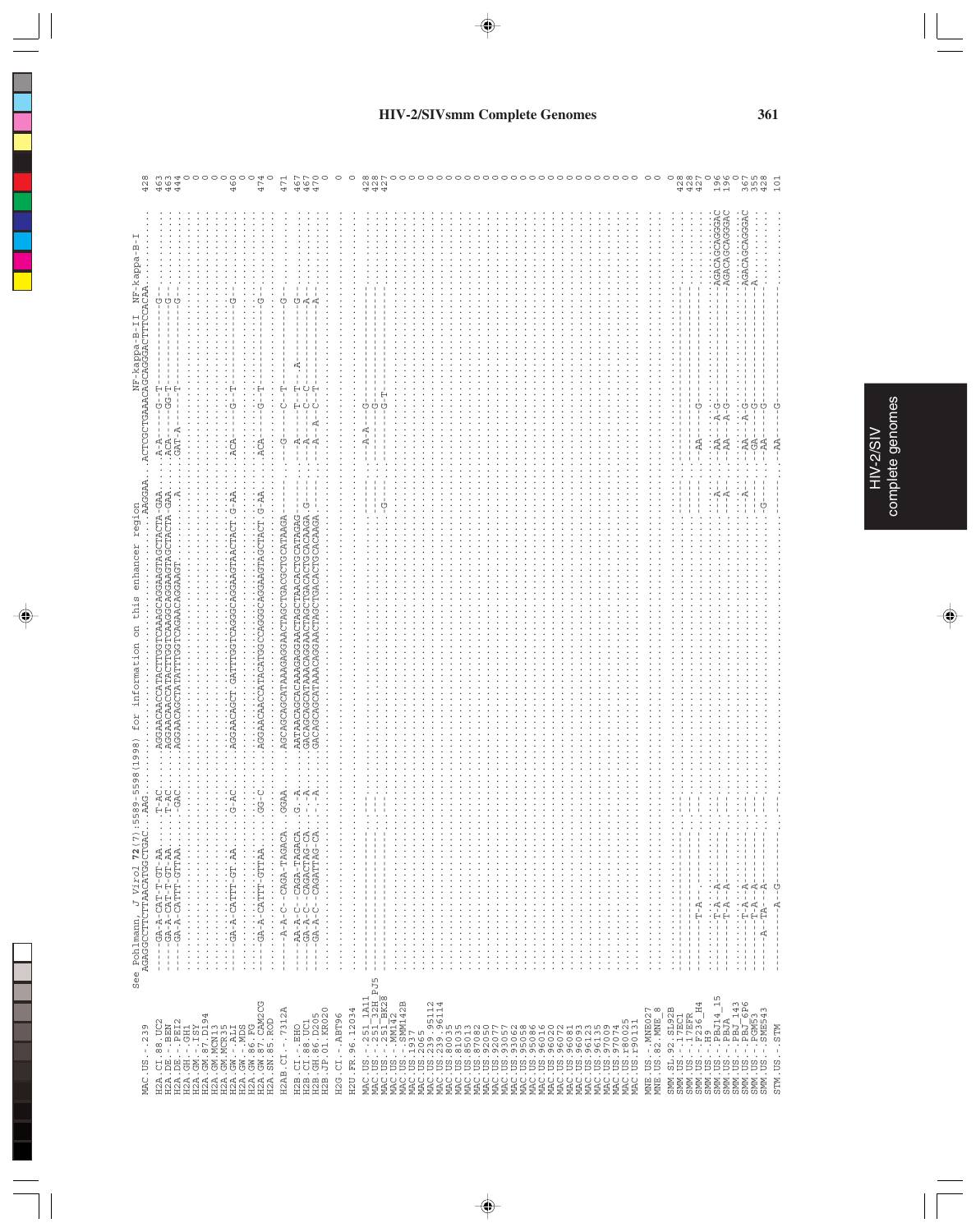| .239<br>MAC.US                                                                                                                                                                                                                                                                 | . . ATAAATATCACTGC . ATTTCGCTCTGTA . T<br>Box<br>TATA                                                                                                                                                                                                                                                                                                                                                                                                                                                                                                                                                                                                              | O<br>51                            |
|--------------------------------------------------------------------------------------------------------------------------------------------------------------------------------------------------------------------------------------------------------------------------------|--------------------------------------------------------------------------------------------------------------------------------------------------------------------------------------------------------------------------------------------------------------------------------------------------------------------------------------------------------------------------------------------------------------------------------------------------------------------------------------------------------------------------------------------------------------------------------------------------------------------------------------------------------------------|------------------------------------|
| .88.02<br>H <sub>2</sub> A.CI                                                                                                                                                                                                                                                  | $-AT$<br>К<br>К<br>-<br>÷<br>틒<br>텃<br>$T-CC$<br><b>TGC</b><br>ں<br>!<br>ī<br>٠<br>$\circ$<br>U<br>Ŗ<br>-A<br>$\begin{array}{l} \mathbf{T}-\mathbf{A}-\mathbf{A}\\ \mathbf{T}-\mathbf{A}-\mathbf{A}\\ \mathbf{T}-\mathbf{A}-\mathbf{A} \end{array} .$<br>ن<br>- - - -<br>ひ<br>ŏ<br>ပု<br>$-4 - 4 - (-1)$<br>$-4$<br>U<br>U                                                                                                                                                                                                                                                                                                                                         | ក្នុង<br>ត្រូង ក្នុង<br>ត្រូត ត្រូ |
|                                                                                                                                                                                                                                                                                |                                                                                                                                                                                                                                                                                                                                                                                                                                                                                                                                                                                                                                                                    | $\circ$<br>$\circ$                 |
|                                                                                                                                                                                                                                                                                |                                                                                                                                                                                                                                                                                                                                                                                                                                                                                                                                                                                                                                                                    |                                    |
|                                                                                                                                                                                                                                                                                | H<br>A<br>투<br>.<br>EC<br>U<br>ं टे<br>$-4$<br>Ů<br>U<br>U<br>$-4$<br>$\cdot \overset{\sim}{\mathcal{A}}$<br>Ė<br>CC<br>CC<br>-AG-AGCTGGT<br>-G-AAGGACAT-C-<br>$\bullet$<br>Ā.<br>$\cup$<br>$-4$                                                                                                                                                                                                                                                                                                                                                                                                                                                                   | ጣ<br>54                            |
|                                                                                                                                                                                                                                                                                | ٠Η<br>$\cdot$<br>ا∢∙<br>J.<br>٠Ε<br>- 1<br>$\frac{1}{2}$<br>$\cdot$ O<br>$\overline{\phantom{a}}$<br>ن .<br>:Š<br>٠Ε<br><b>TOTO.</b><br>$\vdots$<br>$\bullet$<br>: 두<br>$\Gamma$<br>$\tilde{A}$<br>$: \tilde{A}$<br>$\cdot \vdash$<br>ㆍ ひ<br>-AG-AGCTGGT<br>: Ÿ<br>C-AGGGATAT<br>$\bullet$<br>٠<br>$\bullet$<br>∙ ≮¦<br>$\bullet$<br>AC                                                                                                                                                                                                                                                                                                                            | 564                                |
| $-17312A$<br>H2AB.CI.                                                                                                                                                                                                                                                          | $-AT$<br>$T - C - T$<br>U<br>$G - AC -$<br>CTGT<br>T-AAGCCT<br>ĠĠ.<br>FUULLUA-UA-U-LAUAUUUUA-U-<br>Н<br>Ą<br>Ā,<br>U                                                                                                                                                                                                                                                                                                                                                                                                                                                                                                                                               | 561                                |
| H2B.CI.-.BHO<br>H2B.CI.88.UC1<br>H2B.CH.86.D205<br>H2B.JP.01.KR020                                                                                                                                                                                                             | ĘR<br>$-AT$<br>ь<br>К<br>$\blacksquare$<br>÷<br><b>L-1-1</b><br>텃<br>Ó<br>ု<br>U<br>U<br>U<br>CTGT<br>CTGT.<br>CTGT<br>$\begin{array}{ll} 1-{\bf A}{\bf A}{\bf A}-{\bf C}{\bf T}\\ 1-{\bf A}{\bf A}{\bf A}-{\bf C}{\bf T} \end{array}$<br>TCAAGACT<br>Н<br>$\mathsf{H}$<br>-<br>٠<br>AGG-<br>ひ<br>ひ<br>- 0+ AGGGACAT- 0- AG-AGTTGGTI-0-<br>- 0+ AGGAGCAA- 0- AG- 0GTTGGTT- 0-<br>$-AG-AGC A. G--$<br>$-AG-AGTTGGTT$<br>U-HAURDUCK-U-<br>Н<br>Н<br>⊢<br>$- A - A$<br>$- A - A$<br>$- A - A$<br>U<br>U<br>U<br>$\ddot{A}$ .<br>$\frac{1}{2}$<br>.<br>$\vdots$                                                                                                        | 556<br>555<br>555                  |
| H2U.FR.96.12034<br>$-.ABT96$<br>H2G.CI.                                                                                                                                                                                                                                        | $-AT$<br>턱<br>л<br>.<br>F<br>ပု<br>$G - AC$<br><b>UDDD</b> .<br>$\ddot{\phantom{0}}$<br><b>TADTAAL-</b><br>Ĥ                                                                                                                                                                                                                                                                                                                                                                                                                                                                                                                                                       | O<br>ጣ<br>4                        |
| MAC.US.                                                                                                                                                                                                                                                                        | $-4$<br>⊢<br>К                                                                                                                                                                                                                                                                                                                                                                                                                                                                                                                                                                                                                                                     |                                    |
| $-251$ 1A11<br>$-251$ 32H PJ5<br>$-251$ BK28<br>$-251$ BK28<br>VAC.US.<br>MAC.US.                                                                                                                                                                                              | К<br>Ą<br>$-AG$                                                                                                                                                                                                                                                                                                                                                                                                                                                                                                                                                                                                                                                    | 516<br>516<br>504                  |
| AAC.US.                                                                                                                                                                                                                                                                        |                                                                                                                                                                                                                                                                                                                                                                                                                                                                                                                                                                                                                                                                    |                                    |
|                                                                                                                                                                                                                                                                                |                                                                                                                                                                                                                                                                                                                                                                                                                                                                                                                                                                                                                                                                    |                                    |
|                                                                                                                                                                                                                                                                                |                                                                                                                                                                                                                                                                                                                                                                                                                                                                                                                                                                                                                                                                    |                                    |
|                                                                                                                                                                                                                                                                                |                                                                                                                                                                                                                                                                                                                                                                                                                                                                                                                                                                                                                                                                    |                                    |
|                                                                                                                                                                                                                                                                                |                                                                                                                                                                                                                                                                                                                                                                                                                                                                                                                                                                                                                                                                    |                                    |
|                                                                                                                                                                                                                                                                                |                                                                                                                                                                                                                                                                                                                                                                                                                                                                                                                                                                                                                                                                    |                                    |
| $\begin{smallmatrix} 12.1 & 12.1 & 13.1 & 14.1 & 14.1 & 14.1 & 14.1 & 14.1 & 14.1 & 14.1 & 14.1 & 14.1 & 14.1 & 14.1 & 14.1 & 14.1 & 14.1 & 14.1 & 14.1 & 14.1 & 14.1 & 14.1 & 14.1 & 14.1 & 14.1 & 14.1 & 14.1 & 14.1 & 14.1 & 14.1 & 14.1 & 14.1 & 14.1 & 14.1 & 14.1 & 14.$ |                                                                                                                                                                                                                                                                                                                                                                                                                                                                                                                                                                                                                                                                    |                                    |
|                                                                                                                                                                                                                                                                                |                                                                                                                                                                                                                                                                                                                                                                                                                                                                                                                                                                                                                                                                    |                                    |
|                                                                                                                                                                                                                                                                                |                                                                                                                                                                                                                                                                                                                                                                                                                                                                                                                                                                                                                                                                    |                                    |
|                                                                                                                                                                                                                                                                                |                                                                                                                                                                                                                                                                                                                                                                                                                                                                                                                                                                                                                                                                    |                                    |
|                                                                                                                                                                                                                                                                                |                                                                                                                                                                                                                                                                                                                                                                                                                                                                                                                                                                                                                                                                    |                                    |
|                                                                                                                                                                                                                                                                                |                                                                                                                                                                                                                                                                                                                                                                                                                                                                                                                                                                                                                                                                    |                                    |
|                                                                                                                                                                                                                                                                                |                                                                                                                                                                                                                                                                                                                                                                                                                                                                                                                                                                                                                                                                    |                                    |
|                                                                                                                                                                                                                                                                                |                                                                                                                                                                                                                                                                                                                                                                                                                                                                                                                                                                                                                                                                    |                                    |
|                                                                                                                                                                                                                                                                                | .                                                                                                                                                                                                                                                                                                                                                                                                                                                                                                                                                                                                                                                                  |                                    |
| $-$ . MNE027<br>$\infty$<br>MNE.US.82.MNE<br>MNE.US.                                                                                                                                                                                                                           |                                                                                                                                                                                                                                                                                                                                                                                                                                                                                                                                                                                                                                                                    |                                    |
| SMM.SL.92.SL92B<br>SMM.US.-.17EC1<br>SMM.US.-.17EC1<br>SMM.US.-.F236_H4                                                                                                                                                                                                        |                                                                                                                                                                                                                                                                                                                                                                                                                                                                                                                                                                                                                                                                    |                                    |
| $\ddot{H}$<br>SMM.US.                                                                                                                                                                                                                                                          | F<br>U<br>5<br>$-AT-$<br>5<br>텃<br>Ú<br>O                                                                                                                                                                                                                                                                                                                                                                                                                                                                                                                                                                                                                          | 514<br>514<br>515<br>c             |
| $-.PBJ14 15$<br>SMM.US. - . PBJA<br>SMM.US.                                                                                                                                                                                                                                    | G<br>F<br>U<br>U<br>$G - AT - CT$ .<br>5<br>$G - A T - C$<br>5<br>$\ddot{\sigma}$<br>$\begin{minipage}{0.9\textwidth} \begin{minipage}{0.9\textwidth} \begin{itemize} \color{blue}{\textwidth} \begin{itemize} \color{blue}{\textwidth} \begin{itemize} \color{blue}{\textwidth} \begin{itemize} \color{blue}{\textwidth} \end{itemize} \end{itemize} \end{minipage} \begin{minipage}{0.9\textwidth} \begin{itemize} \color{blue}{\textwidth} \begin{itemize} \color{blue}{\textwidth} \begin{itemize} \color{blue}{\textwidth} \begin{itemize} \color{blue}{\textwidth} \end{itemize} \end{itemize} \end{itemize} \end{minipage} \begin{minipage}{0.9\textwidth}$ | 293<br>293                         |
| SMM.US.-.PBJ_143<br>SMM.US.-.PBJ_6P6<br>SMM.US.-.PGM53                                                                                                                                                                                                                         | : 5<br>$\cdot$ O<br>$G - AT - CT$ .<br>$:\!5$<br>CAAA<br>TTTCCACAAAGCAGGAGGACTTCCC                                                                                                                                                                                                                                                                                                                                                                                                                                                                                                                                                                                 |                                    |
| - PGM53<br>- SME543<br>- SME543<br>SMM.US.                                                                                                                                                                                                                                     | E<br>E<br>Ć<br>$-AT - CT$<br>턱<br>$-AT -$<br>н<br>5<br>Н<br>ь<br>$\mathbb{A}^-$<br>Н<br>ь<br>Ü<br>U<br>.                                                                                                                                                                                                                                                                                                                                                                                                                                                                                                                                                           | 441                                |
| <b>NLES</b><br>STM.US                                                                                                                                                                                                                                                          | $T - A - A$<br>C<br>E<br>Ę<br>$TT - -A -$<br>U<br>$-A$ $  R$ $G$                                                                                                                                                                                                                                                                                                                                                                                                                                                                                                                                                                                                   | $\frac{\alpha}{\pi}$               |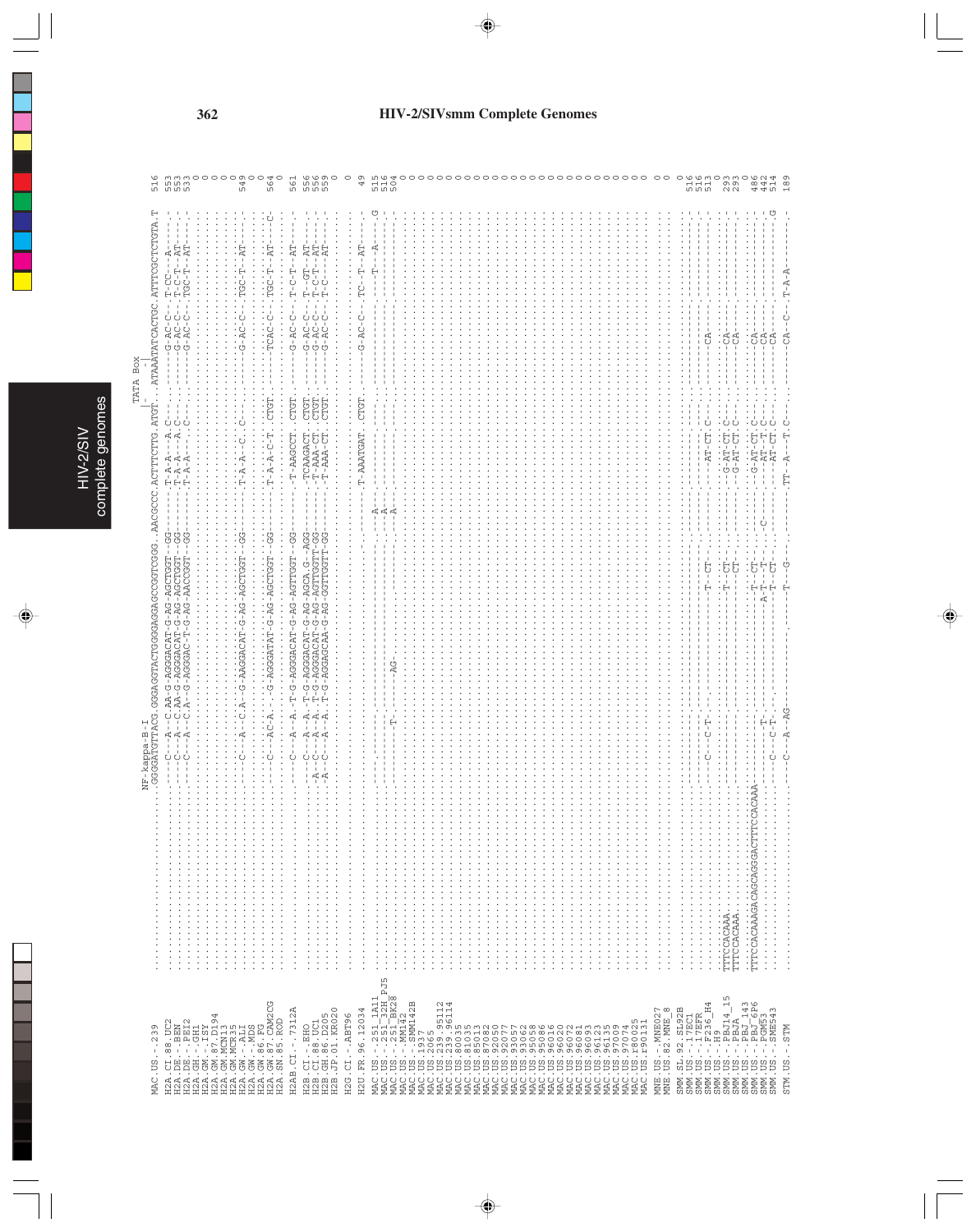| è<br>È<br>ģ |
|-------------|
|-------------|

| 5' LTR U3<br>ጣ<br>$\infty$<br>MAC. US. - . 2                                                                                                                                                                                                                                                                                                                                                                                                                              | leader<br>TAR end<br>e /////loop tip 1<br>crososassrrcrochscacr, ascassrasasccrossrrcroccrochaacrocrochscaccacrocoscosrochsasasacroccc<br>$HIV-2$<br>S<br>$\mathfrak{g}$<br>$HIV-1$<br>loop<br>$\tilde{\mathbb{H}}$<br>structures<br><b>RNA</b><br>$\overline{a}$<br>$2x$ eview<br>for<br>(1996)<br>$-34$<br>54:1<br>Research<br>Nucleic Acids<br>loop<br>цŗ<br>C)<br>Progres<br>region and \/ putative mRNA start<br>region and \/ In In R repeat start See Pro.<br>That repeat start See Pro.<br>TCAGTCGCTCTGGGAAGGCTGGCAATTGAGCCC. | <b>RNA</b><br>4<br>64                                                  |
|---------------------------------------------------------------------------------------------------------------------------------------------------------------------------------------------------------------------------------------------------------------------------------------------------------------------------------------------------------------------------------------------------------------------------------------------------------------------------|---------------------------------------------------------------------------------------------------------------------------------------------------------------------------------------------------------------------------------------------------------------------------------------------------------------------------------------------------------------------------------------------------------------------------------------------------------------------------------------------------------------------------------------|------------------------------------------------------------------------|
| $\begin{array}{ll} \text{H2A}, \ \text{CL} & \text{18}, \ \text{UC2}\\ \text{H2A}, \ \text{DB}, \text{--} & \text{BBI}\\ \text{H2A}, \ \text{DB}, \text{--} & \text{H2I}\\ \text{H2A}, \ \text{GH}, \text{--} & \text{GH1}\\ \text{H2A}, \ \text{GH}, \text{--} & \text{CH1}\\ \text{H2A}, \ \text{GH}, \text{--} & \text{H2S}\\ \text{H2A}, \ \text{GH}, \text{MCM113}\\ \text{H2A}, \ \text{GH}, \text{--} & \text{H2A}\\ \text{H2A}, \ \text{$                         | ΰ<br>GA<br>U<br>$\blacksquare$<br>to-<br>$\cup$<br>U<br>К                                                                                                                                                                                                                                                                                                                                                                                                                                                                             |                                                                        |
|                                                                                                                                                                                                                                                                                                                                                                                                                                                                           | 99999999<br>$\overline{\phantom{a}}$<br>- 11<br>Ο<br>U<br>$\overline{A}$ $\overline{A}$<br>$\overline{\phantom{a}}$<br>$\overline{\phantom{a}}$<br>$\mathbb H$<br>Ο<br>К                                                                                                                                                                                                                                                                                                                                                              |                                                                        |
|                                                                                                                                                                                                                                                                                                                                                                                                                                                                           | -11<br>U<br>Ė                                                                                                                                                                                                                                                                                                                                                                                                                                                                                                                         |                                                                        |
|                                                                                                                                                                                                                                                                                                                                                                                                                                                                           | C<br>$\cup$<br>ρ.<br>ひ                                                                                                                                                                                                                                                                                                                                                                                                                                                                                                                |                                                                        |
|                                                                                                                                                                                                                                                                                                                                                                                                                                                                           | $\blacksquare$<br>Ċ<br>C<br>입                                                                                                                                                                                                                                                                                                                                                                                                                                                                                                         |                                                                        |
|                                                                                                                                                                                                                                                                                                                                                                                                                                                                           | $\blacksquare$<br>٠                                                                                                                                                                                                                                                                                                                                                                                                                                                                                                                   |                                                                        |
|                                                                                                                                                                                                                                                                                                                                                                                                                                                                           | ۱.<br>- 1<br>◡<br>SSSS<br>É                                                                                                                                                                                                                                                                                                                                                                                                                                                                                                           |                                                                        |
|                                                                                                                                                                                                                                                                                                                                                                                                                                                                           | ł<br>ひ<br>п<br>C<br>S<br>EG<br>J.                                                                                                                                                                                                                                                                                                                                                                                                                                                                                                     |                                                                        |
|                                                                                                                                                                                                                                                                                                                                                                                                                                                                           | -1<br>$\mathbf{I}$<br>ひ<br>ひ<br>$\blacksquare$<br>F<br>ΰ<br>FG<br>r<br>C                                                                                                                                                                                                                                                                                                                                                                                                                                                              | 000 000 0000000000                                                     |
|                                                                                                                                                                                                                                                                                                                                                                                                                                                                           | Ů<br>ひ<br>U                                                                                                                                                                                                                                                                                                                                                                                                                                                                                                                           |                                                                        |
| .7312A<br>J<br>H2AB.                                                                                                                                                                                                                                                                                                                                                                                                                                                      | ひ                                                                                                                                                                                                                                                                                                                                                                                                                                                                                                                                     | $\infty$<br>$\overline{68}$                                            |
|                                                                                                                                                                                                                                                                                                                                                                                                                                                                           | -<br><b>ひ ひ</b><br>U                                                                                                                                                                                                                                                                                                                                                                                                                                                                                                                  |                                                                        |
|                                                                                                                                                                                                                                                                                                                                                                                                                                                                           | $\blacksquare$<br>- 1<br>↻                                                                                                                                                                                                                                                                                                                                                                                                                                                                                                            | $m \, m \, \omega$<br>0000                                             |
| H2B.CI.-.EHO<br>H2B.CI.88.UC1<br>H2B.GH.86.D205<br>H2B.JP.01.KR020                                                                                                                                                                                                                                                                                                                                                                                                        | J.<br>$\vdots$<br>ひ<br>1<br>◡<br>ь<br>-A<br>К                                                                                                                                                                                                                                                                                                                                                                                                                                                                                         | $\circ$                                                                |
| H2G.CI. - .ABT96                                                                                                                                                                                                                                                                                                                                                                                                                                                          | ひ<br>л<br>ひ                                                                                                                                                                                                                                                                                                                                                                                                                                                                                                                           | ${}^{\circ}$<br>4                                                      |
| H2U. FR. 96.12034                                                                                                                                                                                                                                                                                                                                                                                                                                                         | К<br>⊢<br>υ                                                                                                                                                                                                                                                                                                                                                                                                                                                                                                                           | $\overline{ }$<br>17                                                   |
|                                                                                                                                                                                                                                                                                                                                                                                                                                                                           |                                                                                                                                                                                                                                                                                                                                                                                                                                                                                                                                       | $\infty$<br>64                                                         |
| PJ5<br>${\small \begin{tabular}{l} \texttt{MBC} \\ \texttt{MBC} \\ \texttt{MBC} \\ \texttt{MBC} \\ \texttt{MBC} \\ \texttt{MBC} \\ \texttt{MBC} \\ \texttt{MBC} \\ \texttt{MBC} \\ \texttt{MBC} \\ \texttt{MBC} \\ \texttt{MBC} \\ \texttt{MBC} \\ \texttt{MBC} \\ \texttt{MBC} \\ \texttt{MBC} \\ \texttt{MBC} \\ \texttt{MBC} \\ \texttt{MBC} \\ \texttt{MBC} \\ \texttt{MBC} \\ \texttt{MBC} \\ \texttt{MBC} \\ \texttt{MBC} \\ \texttt{MBC} \\ \texttt{MBC} \\ \text$ | ああああ                                                                                                                                                                                                                                                                                                                                                                                                                                                                                                                                  | 0.0000                                                                 |
|                                                                                                                                                                                                                                                                                                                                                                                                                                                                           | К                                                                                                                                                                                                                                                                                                                                                                                                                                                                                                                                     |                                                                        |
|                                                                                                                                                                                                                                                                                                                                                                                                                                                                           | U                                                                                                                                                                                                                                                                                                                                                                                                                                                                                                                                     |                                                                        |
|                                                                                                                                                                                                                                                                                                                                                                                                                                                                           |                                                                                                                                                                                                                                                                                                                                                                                                                                                                                                                                       |                                                                        |
|                                                                                                                                                                                                                                                                                                                                                                                                                                                                           |                                                                                                                                                                                                                                                                                                                                                                                                                                                                                                                                       |                                                                        |
|                                                                                                                                                                                                                                                                                                                                                                                                                                                                           |                                                                                                                                                                                                                                                                                                                                                                                                                                                                                                                                       |                                                                        |
|                                                                                                                                                                                                                                                                                                                                                                                                                                                                           |                                                                                                                                                                                                                                                                                                                                                                                                                                                                                                                                       |                                                                        |
|                                                                                                                                                                                                                                                                                                                                                                                                                                                                           |                                                                                                                                                                                                                                                                                                                                                                                                                                                                                                                                       |                                                                        |
|                                                                                                                                                                                                                                                                                                                                                                                                                                                                           |                                                                                                                                                                                                                                                                                                                                                                                                                                                                                                                                       |                                                                        |
|                                                                                                                                                                                                                                                                                                                                                                                                                                                                           |                                                                                                                                                                                                                                                                                                                                                                                                                                                                                                                                       |                                                                        |
|                                                                                                                                                                                                                                                                                                                                                                                                                                                                           |                                                                                                                                                                                                                                                                                                                                                                                                                                                                                                                                       |                                                                        |
|                                                                                                                                                                                                                                                                                                                                                                                                                                                                           |                                                                                                                                                                                                                                                                                                                                                                                                                                                                                                                                       |                                                                        |
|                                                                                                                                                                                                                                                                                                                                                                                                                                                                           |                                                                                                                                                                                                                                                                                                                                                                                                                                                                                                                                       |                                                                        |
|                                                                                                                                                                                                                                                                                                                                                                                                                                                                           |                                                                                                                                                                                                                                                                                                                                                                                                                                                                                                                                       |                                                                        |
|                                                                                                                                                                                                                                                                                                                                                                                                                                                                           |                                                                                                                                                                                                                                                                                                                                                                                                                                                                                                                                       |                                                                        |
|                                                                                                                                                                                                                                                                                                                                                                                                                                                                           |                                                                                                                                                                                                                                                                                                                                                                                                                                                                                                                                       |                                                                        |
|                                                                                                                                                                                                                                                                                                                                                                                                                                                                           |                                                                                                                                                                                                                                                                                                                                                                                                                                                                                                                                       |                                                                        |
|                                                                                                                                                                                                                                                                                                                                                                                                                                                                           |                                                                                                                                                                                                                                                                                                                                                                                                                                                                                                                                       |                                                                        |
|                                                                                                                                                                                                                                                                                                                                                                                                                                                                           |                                                                                                                                                                                                                                                                                                                                                                                                                                                                                                                                       |                                                                        |
|                                                                                                                                                                                                                                                                                                                                                                                                                                                                           |                                                                                                                                                                                                                                                                                                                                                                                                                                                                                                                                       |                                                                        |
|                                                                                                                                                                                                                                                                                                                                                                                                                                                                           |                                                                                                                                                                                                                                                                                                                                                                                                                                                                                                                                       |                                                                        |
|                                                                                                                                                                                                                                                                                                                                                                                                                                                                           |                                                                                                                                                                                                                                                                                                                                                                                                                                                                                                                                       |                                                                        |
|                                                                                                                                                                                                                                                                                                                                                                                                                                                                           |                                                                                                                                                                                                                                                                                                                                                                                                                                                                                                                                       |                                                                        |
|                                                                                                                                                                                                                                                                                                                                                                                                                                                                           |                                                                                                                                                                                                                                                                                                                                                                                                                                                                                                                                       |                                                                        |
| $\sim \infty$<br>MNE.US. - .MNE02<br>MNE.US. 82.MNE                                                                                                                                                                                                                                                                                                                                                                                                                       | ひ                                                                                                                                                                                                                                                                                                                                                                                                                                                                                                                                     | $\circ$<br>$\sim$ $\sim$<br>$\overline{\phantom{0}}$<br>$\overline{ }$ |
|                                                                                                                                                                                                                                                                                                                                                                                                                                                                           | ひ                                                                                                                                                                                                                                                                                                                                                                                                                                                                                                                                     |                                                                        |
|                                                                                                                                                                                                                                                                                                                                                                                                                                                                           | $\dot{c}$<br>U<br>J.<br>٠<br>Н<br>$\mathbf{I}$<br>$-AT -$<br>J.<br>$\mathbf{I}$<br>ACA.<br>п<br>1<br>$\overline{A}$<br>$\vec{A}$<br>К<br>п<br>Н<br>Н<br>п<br>Н<br>$\mathbf{I}$<br>ひ<br>К<br>$\mathbf{I}$<br>Ú                                                                                                                                                                                                                                                                                                                         |                                                                        |
| SMM. 5L. 92. 5L92B<br>SMM. US. - . 17EC1<br>SMM. US. - . 17EC1<br>SMM. US. - . F236_H4                                                                                                                                                                                                                                                                                                                                                                                    |                                                                                                                                                                                                                                                                                                                                                                                                                                                                                                                                       |                                                                        |
|                                                                                                                                                                                                                                                                                                                                                                                                                                                                           | ひ<br>$\frac{1}{1}$<br>$\frac{1}{1}$<br>$\mathbf{I}$<br>$\blacksquare$<br>$\frac{1}{4}$                                                                                                                                                                                                                                                                                                                                                                                                                                                |                                                                        |
|                                                                                                                                                                                                                                                                                                                                                                                                                                                                           | I<br>也<br>$\frac{1}{1}$<br>ţ<br>$- - A$<br>Ħ                                                                                                                                                                                                                                                                                                                                                                                                                                                                                          |                                                                        |
| LN,                                                                                                                                                                                                                                                                                                                                                                                                                                                                       | ÷                                                                                                                                                                                                                                                                                                                                                                                                                                                                                                                                     |                                                                        |
|                                                                                                                                                                                                                                                                                                                                                                                                                                                                           | T<br>$- - A$                                                                                                                                                                                                                                                                                                                                                                                                                                                                                                                          |                                                                        |
| SIMM. US. - . H9<br>SIMM. US. - . PBJ14_15<br>SIMM. US. - . PBJ14_15<br>SIMM. US. - . PBJ<br>SIMM. US. - . PCM53<br>SIMM. US. - . PCM53                                                                                                                                                                                                                                                                                                                                   | $\overset{0}{\alpha}$ $\overset{0}{\gamma}$ $\overset{0}{\gamma}$ $\overset{0}{\alpha}$ $\overset{0}{\gamma}$<br>$-1$<br>羽                                                                                                                                                                                                                                                                                                                                                                                                            | エラクラエムムエフタ<br>ひちょうところとエレ<br>これようことさいよう                                 |
| $\infty$<br>$-$ . SME54<br>SMM.US.                                                                                                                                                                                                                                                                                                                                                                                                                                        | ひ<br>U<br><b>ひーウーーーーー</b><br>$\mathbf{I}$<br>J.<br>$\mathbf{I}$<br>J,                                                                                                                                                                                                                                                                                                                                                                                                                                                                 | $\circ$ $\circ$<br>64                                                  |
|                                                                                                                                                                                                                                                                                                                                                                                                                                                                           | $\mathbf{I}$<br>1<br>J.                                                                                                                                                                                                                                                                                                                                                                                                                                                                                                               |                                                                        |
| - .STM<br>STM.US.                                                                                                                                                                                                                                                                                                                                                                                                                                                         | ひ<br>⊢<br>Ŕ<br>ţ<br>$-4-$<br>J.<br>J.                                                                                                                                                                                                                                                                                                                                                                                                                                                                                                 | $\overline{31}$                                                        |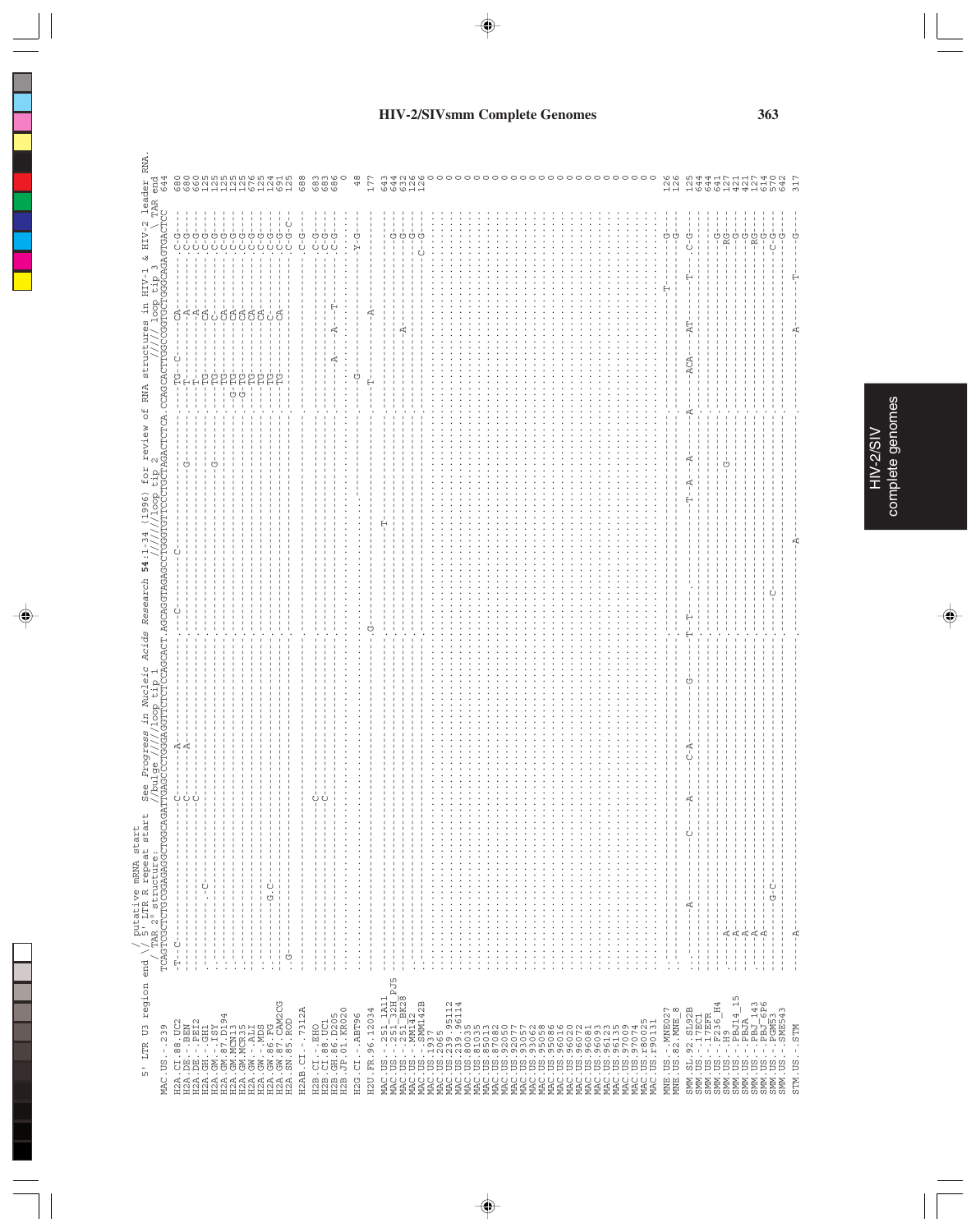| a<br>O |
|--------|
|        |
|        |
|        |
| ete    |
|        |
|        |
|        |
|        |
| ຊ      |
|        |
|        |

nes

AATAAA Poly-A Signal<br>5' Lup R repeat end \/ 5' LTR

| .239<br>MAC.US                                                                                            | ACCTTGCTTGCTTAA1.                                                                                                                                                                                                                                                                                                                                                                                         | AATAAAG.CTGCC.<br>Ē                                                                                                                                                                                                                                                                                                                                                                                                                                                                                                                           | TTAGAAGTAAG<br>end<br>repeat<br>ATTTTTAO<br>α | star<br>egi<br>GLGLGL<br>IJ5<br><b>LTR</b><br>CTA.<br>LŊ | CORTCHOURGOCOODOUDUNEDUNENE |                            | .TAA.<br>TACTCAA          | TAAGAAGACCCT | 764                                       |
|-----------------------------------------------------------------------------------------------------------|-----------------------------------------------------------------------------------------------------------------------------------------------------------------------------------------------------------------------------------------------------------------------------------------------------------------------------------------------------------------------------------------------------------|-----------------------------------------------------------------------------------------------------------------------------------------------------------------------------------------------------------------------------------------------------------------------------------------------------------------------------------------------------------------------------------------------------------------------------------------------------------------------------------------------------------------------------------------------|-----------------------------------------------|----------------------------------------------------------|-----------------------------|----------------------------|---------------------------|--------------|-------------------------------------------|
|                                                                                                           | $\frac{1}{1}$<br>f,<br>J.                                                                                                                                                                                                                                                                                                                                                                                 | $-4$                                                                                                                                                                                                                                                                                                                                                                                                                                                                                                                                          |                                               | K,<br>$\mathbb{H}$                                       |                             |                            | TCTG-G<br>Ė               |              |                                           |
|                                                                                                           | J.<br>t                                                                                                                                                                                                                                                                                                                                                                                                   |                                                                                                                                                                                                                                                                                                                                                                                                                                                                                                                                               | えひひえひひひひえひ                                    | Æ<br>н                                                   |                             | 5                          | 먹<br>TCTG-                |              | 880 アスススススアスス8 スタラフススススクス 880 アススススファススタン |
|                                                                                                           | $\frac{1}{1}$                                                                                                                                                                                                                                                                                                                                                                                             | $-4$                                                                                                                                                                                                                                                                                                                                                                                                                                                                                                                                          |                                               | AAAA<br>Н<br>U                                           |                             | 5<br>$\vdash$              | ひ<br>CCTA-G               | U            |                                           |
|                                                                                                           |                                                                                                                                                                                                                                                                                                                                                                                                           | $-1$                                                                                                                                                                                                                                                                                                                                                                                                                                                                                                                                          |                                               | н<br>U                                                   | ⊢                           |                            | TCTG-                     | U            |                                           |
|                                                                                                           | I,<br>$\frac{1}{1}$<br>$\mathbf{I}$                                                                                                                                                                                                                                                                                                                                                                       | $-4$<br>$- - \Delta$<br>$\frac{1}{1}$                                                                                                                                                                                                                                                                                                                                                                                                                                                                                                         |                                               | H H<br>U<br>U                                            | ⊢<br>ь                      | Н<br>н                     | 5555555                   | U            |                                           |
|                                                                                                           | ÷                                                                                                                                                                                                                                                                                                                                                                                                         | $- - A$                                                                                                                                                                                                                                                                                                                                                                                                                                                                                                                                       |                                               | К<br>н<br>↻                                              | е                           |                            | ·TCTG                     | UUU          |                                           |
|                                                                                                           | $\frac{1}{1}$<br>J.                                                                                                                                                                                                                                                                                                                                                                                       | $- - A$<br>ł<br>İ                                                                                                                                                                                                                                                                                                                                                                                                                                                                                                                             |                                               | $\mathbf{I}$<br>е<br>U                                   | е                           | FЕ                         |                           |              |                                           |
|                                                                                                           |                                                                                                                                                                                                                                                                                                                                                                                                           | $\overline{A}$<br>$\blacksquare$<br>$\mathbf{I}$                                                                                                                                                                                                                                                                                                                                                                                                                                                                                              |                                               | $A - -$<br>AAG<br>۳<br>ひ<br>↻                            | ۳                           | е                          | ပု<br>FCTC-               | U            |                                           |
|                                                                                                           | $\begin{array}{c} \hline \end{array}$<br>1<br>J.                                                                                                                                                                                                                                                                                                                                                          | ∩<br>⊺<br>$\overline{1}$<br>ł                                                                                                                                                                                                                                                                                                                                                                                                                                                                                                                 |                                               | К<br>н<br>U                                              | н                           | Н                          | CCTG-                     | U            |                                           |
|                                                                                                           | t<br>f,                                                                                                                                                                                                                                                                                                                                                                                                   |                                                                                                                                                                                                                                                                                                                                                                                                                                                                                                                                               | К                                             | U<br>К<br>н<br>U                                         | ⊢                           | 5<br>U<br>$\vdash$         | CCLCL                     | U            |                                           |
|                                                                                                           | $\frac{1}{1}$<br>1<br>$\overline{\phantom{a}}$                                                                                                                                                                                                                                                                                                                                                            | $\cdots$ - A - - - - - - CA .<br>- - - - A - - - - - - - A .<br>- - - - AA - - - - - - - A .                                                                                                                                                                                                                                                                                                                                                                                                                                                  | ひ                                             | 4<br>Н<br>U                                              | Н                           | 5<br>۴                     | CCTG.                     | U            |                                           |
|                                                                                                           | $\begin{array}{c} \rule{0.2cm}{0.15mm} \rule{0.2cm}{0.15mm} \rule{0.2cm}{0.15mm} \rule{0.2cm}{0.15mm} \rule{0.2cm}{0.15mm} \rule{0.2cm}{0.15mm} \rule{0.2cm}{0.15mm} \rule{0.2cm}{0.15mm} \rule{0.2cm}{0.15mm} \rule{0.2cm}{0.15mm} \rule{0.2cm}{0.15mm} \rule{0.2cm}{0.15mm} \rule{0.2cm}{0.15mm} \rule{0.2cm}{0.15mm} \rule{0.2cm}{0.15mm} \rule{$<br>ţ<br>$\frac{1}{1}$<br>$\mathbf{I}$<br>$\mathbf I$ |                                                                                                                                                                                                                                                                                                                                                                                                                                                                                                                                               | ひ                                             | C<br>Ą<br>$\vdash$<br>U                                  | ь                           | 5                          | CCTG                      | Ċ.           |                                           |
| H2AB.CI.-.7312A                                                                                           | $-4.7A-$<br>$\,$<br>ì.<br>İ<br>I,                                                                                                                                                                                                                                                                                                                                                                         | $-1$<br>L.<br>$\mathbf{I}$                                                                                                                                                                                                                                                                                                                                                                                                                                                                                                                    | К                                             | К<br>P<br>U                                              | н                           |                            | <b>CHO-</b><br>튱          | ひ            | $-0.8$                                    |
|                                                                                                           |                                                                                                                                                                                                                                                                                                                                                                                                           |                                                                                                                                                                                                                                                                                                                                                                                                                                                                                                                                               |                                               | U                                                        | е                           | ь                          |                           |              |                                           |
|                                                                                                           | $\mathsf I$<br>$\frac{1}{2}$<br>$\frac{1}{1}$<br>$\frac{1}{1}$<br>$\mathbf{I}$<br>1<br>$\mathbf I$                                                                                                                                                                                                                                                                                                        | - - A<br>$-1$<br>÷<br>$\mathbf{I}$<br>$\mathbf{I}$<br>$\begin{array}{cccccccc}\n- & & A & - & - \\ - & & A & - & - \\ - & & A & - & - \\ - & & A & - & - \\ - & & A & - & - \\ - & & A & - & - \\ - & & A & - & - \\ - & & A & - & - \\ - & & A & - & - \\ - & & A & - & - \\ - & & A & - & - \\ - & & A & - & - \\ - & & A & - & - \\ - & & A & - & - \\ - & & A & - & - \\ - & & A & - & - \\ - & & A & - & - \\ - & & A & - & - \\ - & & A & - & - \\ - & & A & - & - \\ - & & A & - & - \\ - & & A & - & - \\ - & & A & - & - \\ - & & A$ | FA<br>$-4$                                    | ΑA<br>AC-<br>U                                           | ь                           | ひ<br>ひ<br>$-AA$<br>J.<br>Н | C-CTAG<br>$T-CTA$         | Ą.           | 7007<br>7007                              |
|                                                                                                           | $\frac{1}{1}$<br>$\frac{1}{1}$<br>$\frac{1}{1}$<br>J.                                                                                                                                                                                                                                                                                                                                                     | $- - \lambda$<br>÷                                                                                                                                                                                                                                                                                                                                                                                                                                                                                                                            | Ą                                             | К<br>$\frac{1}{2}$                                       | E                           | ひ                          | $-CTG$<br>Ü               |              |                                           |
| $\circ$<br>H2B.CI.-.EHO<br>H2B.CI.88.UC1<br>H2B.GH.86.D205<br>H2B.JP.01.KR020                             | .<br>$\cdot$                                                                                                                                                                                                                                                                                                                                                                                              | $\vdots$<br>$\cdot$<br>$\frac{1}{2}$ $\frac{1}{2}$ $\frac{1}{2}$ $\frac{1}{2}$ $\frac{1}{2}$ $\frac{1}{2}$ $\frac{1}{2}$ $\frac{1}{2}$ $\frac{1}{2}$ $\frac{1}{2}$ $\frac{1}{2}$ $\frac{1}{2}$ $\frac{1}{2}$ $\frac{1}{2}$ $\frac{1}{2}$ $\frac{1}{2}$ $\frac{1}{2}$ $\frac{1}{2}$ $\frac{1}{2}$ $\frac{1}{2}$ $\frac{1}{2}$ $\frac{1}{2}$                                                                                                                                                                                                    |                                               |                                                          |                             |                            |                           |              |                                           |
|                                                                                                           | $\ddot{\cdot}$                                                                                                                                                                                                                                                                                                                                                                                            |                                                                                                                                                                                                                                                                                                                                                                                                                                                                                                                                               |                                               |                                                          |                             |                            |                           |              |                                           |
| H2G.CI. - . ABT96                                                                                         | $-6 - 24 - 5 - 1$<br>$\frac{1}{1}$<br>$\frac{1}{1}$<br>$\frac{1}{1}$<br>f,                                                                                                                                                                                                                                                                                                                                | $-4$<br>$\,$<br>$\frac{1}{4}$                                                                                                                                                                                                                                                                                                                                                                                                                                                                                                                 | Ą-                                            | 5<br>K.                                                  |                             | 5                          | GCGTAG                    |              | $rac{6}{1}$                               |
| H2U. FR. 96.12034                                                                                         | Ì<br>$\begin{bmatrix} 1 & 0 & 0 \\ 0 & 1 & 0 \\ 0 & 0 & 0 \\ 0 & 0 & 0 \\ 0 & 0 & 0 \\ 0 & 0 & 0 \\ 0 & 0 & 0 & 0 \\ 0 & 0 & 0 & 0 \\ 0 & 0 & 0 & 0 \\ 0 & 0 & 0 & 0 & 0 \\ 0 & 0 & 0 & 0 & 0 \\ 0 & 0 & 0 & 0 & 0 \\ 0 & 0 & 0 & 0 & 0 & 0 \\ 0 & 0 & 0 & 0 & 0 & 0 \\ 0 & 0 & 0 & 0 & 0 & 0 & 0 \\ 0 & 0 & 0 & 0 & 0 & 0 & 0 \\ $<br>I<br>J,<br>f,                                                      | $-1$<br>$--- -1. A--- -1$                                                                                                                                                                                                                                                                                                                                                                                                                                                                                                                     | $-56-$                                        | К                                                        | н                           | ά<br>TTCG-A                | $-CCT$<br>Н               | d            | $\frac{9}{2}$                             |
|                                                                                                           |                                                                                                                                                                                                                                                                                                                                                                                                           |                                                                                                                                                                                                                                                                                                                                                                                                                                                                                                                                               |                                               |                                                          | ⊢                           |                            | 9                         |              | 76.                                       |
| MAC.US.-.251 1A11<br>MAC.US.-.251 32H PJ5<br>MAC.US.-.251 BK28<br>MAC.US.-.MM142                          | ţ<br>$\frac{1}{1}$<br>$\overline{\phantom{a}}$                                                                                                                                                                                                                                                                                                                                                            |                                                                                                                                                                                                                                                                                                                                                                                                                                                                                                                                               |                                               |                                                          | н                           |                            |                           | 먹            |                                           |
|                                                                                                           |                                                                                                                                                                                                                                                                                                                                                                                                           | $-1. -A - -$                                                                                                                                                                                                                                                                                                                                                                                                                                                                                                                                  |                                               | U                                                        | н                           |                            | 3333                      |              | <b>22344</b><br>22444                     |
|                                                                                                           | $\sf I$<br>٠<br>$\mathbf{I}$<br>ı                                                                                                                                                                                                                                                                                                                                                                         | $- - - - - - - - - -$                                                                                                                                                                                                                                                                                                                                                                                                                                                                                                                         |                                               |                                                          | ⊢                           |                            |                           | $-4$         |                                           |
|                                                                                                           | f,                                                                                                                                                                                                                                                                                                                                                                                                        | $\cdots -A--$                                                                                                                                                                                                                                                                                                                                                                                                                                                                                                                                 |                                               |                                                          | Е                           |                            |                           | К            |                                           |
|                                                                                                           |                                                                                                                                                                                                                                                                                                                                                                                                           |                                                                                                                                                                                                                                                                                                                                                                                                                                                                                                                                               |                                               |                                                          |                             |                            |                           |              |                                           |
|                                                                                                           |                                                                                                                                                                                                                                                                                                                                                                                                           |                                                                                                                                                                                                                                                                                                                                                                                                                                                                                                                                               |                                               |                                                          |                             |                            |                           |              |                                           |
|                                                                                                           |                                                                                                                                                                                                                                                                                                                                                                                                           |                                                                                                                                                                                                                                                                                                                                                                                                                                                                                                                                               |                                               |                                                          |                             |                            |                           |              |                                           |
|                                                                                                           |                                                                                                                                                                                                                                                                                                                                                                                                           |                                                                                                                                                                                                                                                                                                                                                                                                                                                                                                                                               |                                               |                                                          |                             |                            |                           |              |                                           |
|                                                                                                           |                                                                                                                                                                                                                                                                                                                                                                                                           |                                                                                                                                                                                                                                                                                                                                                                                                                                                                                                                                               |                                               |                                                          |                             |                            |                           |              |                                           |
|                                                                                                           |                                                                                                                                                                                                                                                                                                                                                                                                           |                                                                                                                                                                                                                                                                                                                                                                                                                                                                                                                                               |                                               |                                                          |                             |                            |                           |              |                                           |
|                                                                                                           | .                                                                                                                                                                                                                                                                                                                                                                                                         |                                                                                                                                                                                                                                                                                                                                                                                                                                                                                                                                               |                                               |                                                          |                             |                            |                           |              |                                           |
|                                                                                                           |                                                                                                                                                                                                                                                                                                                                                                                                           |                                                                                                                                                                                                                                                                                                                                                                                                                                                                                                                                               |                                               |                                                          |                             |                            |                           |              |                                           |
|                                                                                                           |                                                                                                                                                                                                                                                                                                                                                                                                           |                                                                                                                                                                                                                                                                                                                                                                                                                                                                                                                                               |                                               |                                                          |                             |                            |                           |              |                                           |
|                                                                                                           |                                                                                                                                                                                                                                                                                                                                                                                                           |                                                                                                                                                                                                                                                                                                                                                                                                                                                                                                                                               |                                               |                                                          |                             |                            |                           |              |                                           |
|                                                                                                           |                                                                                                                                                                                                                                                                                                                                                                                                           |                                                                                                                                                                                                                                                                                                                                                                                                                                                                                                                                               |                                               |                                                          |                             |                            |                           |              |                                           |
|                                                                                                           |                                                                                                                                                                                                                                                                                                                                                                                                           |                                                                                                                                                                                                                                                                                                                                                                                                                                                                                                                                               |                                               |                                                          |                             |                            |                           |              |                                           |
|                                                                                                           |                                                                                                                                                                                                                                                                                                                                                                                                           |                                                                                                                                                                                                                                                                                                                                                                                                                                                                                                                                               |                                               |                                                          |                             |                            |                           |              |                                           |
|                                                                                                           |                                                                                                                                                                                                                                                                                                                                                                                                           |                                                                                                                                                                                                                                                                                                                                                                                                                                                                                                                                               |                                               |                                                          |                             |                            |                           |              |                                           |
|                                                                                                           |                                                                                                                                                                                                                                                                                                                                                                                                           |                                                                                                                                                                                                                                                                                                                                                                                                                                                                                                                                               |                                               |                                                          |                             |                            |                           |              |                                           |
|                                                                                                           |                                                                                                                                                                                                                                                                                                                                                                                                           |                                                                                                                                                                                                                                                                                                                                                                                                                                                                                                                                               |                                               |                                                          |                             |                            |                           |              |                                           |
|                                                                                                           |                                                                                                                                                                                                                                                                                                                                                                                                           |                                                                                                                                                                                                                                                                                                                                                                                                                                                                                                                                               |                                               |                                                          |                             |                            |                           |              |                                           |
|                                                                                                           |                                                                                                                                                                                                                                                                                                                                                                                                           |                                                                                                                                                                                                                                                                                                                                                                                                                                                                                                                                               |                                               |                                                          |                             |                            |                           |              |                                           |
|                                                                                                           |                                                                                                                                                                                                                                                                                                                                                                                                           |                                                                                                                                                                                                                                                                                                                                                                                                                                                                                                                                               |                                               |                                                          |                             |                            |                           |              |                                           |
|                                                                                                           |                                                                                                                                                                                                                                                                                                                                                                                                           |                                                                                                                                                                                                                                                                                                                                                                                                                                                                                                                                               |                                               |                                                          |                             |                            |                           |              |                                           |
|                                                                                                           |                                                                                                                                                                                                                                                                                                                                                                                                           |                                                                                                                                                                                                                                                                                                                                                                                                                                                                                                                                               |                                               |                                                          |                             |                            |                           |              |                                           |
|                                                                                                           |                                                                                                                                                                                                                                                                                                                                                                                                           |                                                                                                                                                                                                                                                                                                                                                                                                                                                                                                                                               |                                               |                                                          |                             |                            |                           |              |                                           |
|                                                                                                           |                                                                                                                                                                                                                                                                                                                                                                                                           |                                                                                                                                                                                                                                                                                                                                                                                                                                                                                                                                               |                                               |                                                          |                             |                            |                           |              |                                           |
|                                                                                                           |                                                                                                                                                                                                                                                                                                                                                                                                           |                                                                                                                                                                                                                                                                                                                                                                                                                                                                                                                                               |                                               |                                                          |                             |                            |                           |              |                                           |
|                                                                                                           | ł<br>.                                                                                                                                                                                                                                                                                                                                                                                                    | $\frac{1}{2}$                                                                                                                                                                                                                                                                                                                                                                                                                                                                                                                                 |                                               |                                                          |                             |                            |                           |              |                                           |
|                                                                                                           |                                                                                                                                                                                                                                                                                                                                                                                                           |                                                                                                                                                                                                                                                                                                                                                                                                                                                                                                                                               |                                               | ↻                                                        | ь                           |                            |                           |              |                                           |
| MNE.US. - .MNE027<br>MNE.US. 82.MNE_8                                                                     | $\frac{1}{1}$<br>$\frac{1}{1}$<br>$\sf I$<br>Ť                                                                                                                                                                                                                                                                                                                                                            | $\mathbf{I}$<br>$-1. -A--$                                                                                                                                                                                                                                                                                                                                                                                                                                                                                                                    |                                               | ひひ                                                       | н                           |                            |                           |              | 245<br>245                                |
|                                                                                                           | $\ddot{\phantom{0}}$<br>1                                                                                                                                                                                                                                                                                                                                                                                 | $-4 -$                                                                                                                                                                                                                                                                                                                                                                                                                                                                                                                                        |                                               |                                                          |                             |                            | τŋ                        |              |                                           |
|                                                                                                           | $\cdots$ $\cdots$ $\cdots$<br>$\frac{1}{1}$<br>t<br>J.<br>f,                                                                                                                                                                                                                                                                                                                                              | ٠                                                                                                                                                                                                                                                                                                                                                                                                                                                                                                                                             | U                                             | ⊢<br>-A<br>К<br>FC<br>C                                  | н                           | ۴                          | J.<br>ひ<br><b>COLOTED</b> | 59           |                                           |
|                                                                                                           | t                                                                                                                                                                                                                                                                                                                                                                                                         |                                                                                                                                                                                                                                                                                                                                                                                                                                                                                                                                               |                                               |                                                          |                             |                            |                           |              |                                           |
|                                                                                                           | t                                                                                                                                                                                                                                                                                                                                                                                                         | $\mathbf{I}$<br>٠                                                                                                                                                                                                                                                                                                                                                                                                                                                                                                                             |                                               |                                                          |                             |                            |                           |              |                                           |
|                                                                                                           | ٠<br>Í<br>$\frac{1}{1}$<br>J,                                                                                                                                                                                                                                                                                                                                                                             | $\frac{1}{4}$<br>$-$ A $-$                                                                                                                                                                                                                                                                                                                                                                                                                                                                                                                    | К                                             |                                                          | ь                           | ь                          |                           |              |                                           |
| SMM. 5L. 92. SL92B<br>SMM. US. - . 17BC1<br>SMM. US. - . 17BC1<br>SMM. US. - . F236_H4<br>SMM. US. - . H9 | ---------A.-A<br>$\,$ I                                                                                                                                                                                                                                                                                                                                                                                   | $\mathbf{I}$<br>$\mathbf{I}$                                                                                                                                                                                                                                                                                                                                                                                                                                                                                                                  | ひ                                             | むひひひひひ                                                   | ⋝                           | ⊢                          | 99899999                  | CΩ           | 277725527878084417007296 年 4 4 4 5        |
|                                                                                                           | $- - - -$<br>$\mathsf I$                                                                                                                                                                                                                                                                                                                                                                                  | $\frac{1}{1}$                                                                                                                                                                                                                                                                                                                                                                                                                                                                                                                                 |                                               |                                                          |                             | н                          |                           | U            |                                           |
| SMM.US.-.PBJ14_15<br>SMM.US.-.PBJA                                                                        |                                                                                                                                                                                                                                                                                                                                                                                                           | ŧ,<br>$\cdot \cdot \overline{A}$                                                                                                                                                                                                                                                                                                                                                                                                                                                                                                              |                                               |                                                          |                             | н                          |                           | U            |                                           |
| 3.-.PBJ 143<br>3.-.PBJ 6P6<br>SMM.US                                                                      | I<br>$\frac{1}{1}$                                                                                                                                                                                                                                                                                                                                                                                        |                                                                                                                                                                                                                                                                                                                                                                                                                                                                                                                                               |                                               |                                                          | ≻<br>Σ                      |                            |                           | ω            |                                           |
| SMM.US                                                                                                    | Ţ<br>l,                                                                                                                                                                                                                                                                                                                                                                                                   | $\frac{1}{1}$<br>$\cdots$ <sup><math>A</math></sup>                                                                                                                                                                                                                                                                                                                                                                                                                                                                                           |                                               |                                                          |                             | HHHH                       |                           | U            |                                           |
| $-$ . PGM53<br>$\cdot$<br>SMM.US                                                                          | ţ<br>I<br>J.<br>I<br>$\frac{1}{1}$                                                                                                                                                                                                                                                                                                                                                                        | t<br>J,<br>f,                                                                                                                                                                                                                                                                                                                                                                                                                                                                                                                                 | ς                                             |                                                          | е                           |                            | Æ                         |              |                                           |
| . SME543<br>SMM.US.                                                                                       |                                                                                                                                                                                                                                                                                                                                                                                                           | $\cdots$ - $A$ -                                                                                                                                                                                                                                                                                                                                                                                                                                                                                                                              |                                               |                                                          | H                           |                            | 투                         |              |                                           |
| MLS.<br>STM.US                                                                                            | $-T-T$ . $TAT$                                                                                                                                                                                                                                                                                                                                                                                            |                                                                                                                                                                                                                                                                                                                                                                                                                                                                                                                                               |                                               |                                                          |                             |                            |                           |              |                                           |
|                                                                                                           |                                                                                                                                                                                                                                                                                                                                                                                                           |                                                                                                                                                                                                                                                                                                                                                                                                                                                                                                                                               |                                               |                                                          |                             |                            |                           |              |                                           |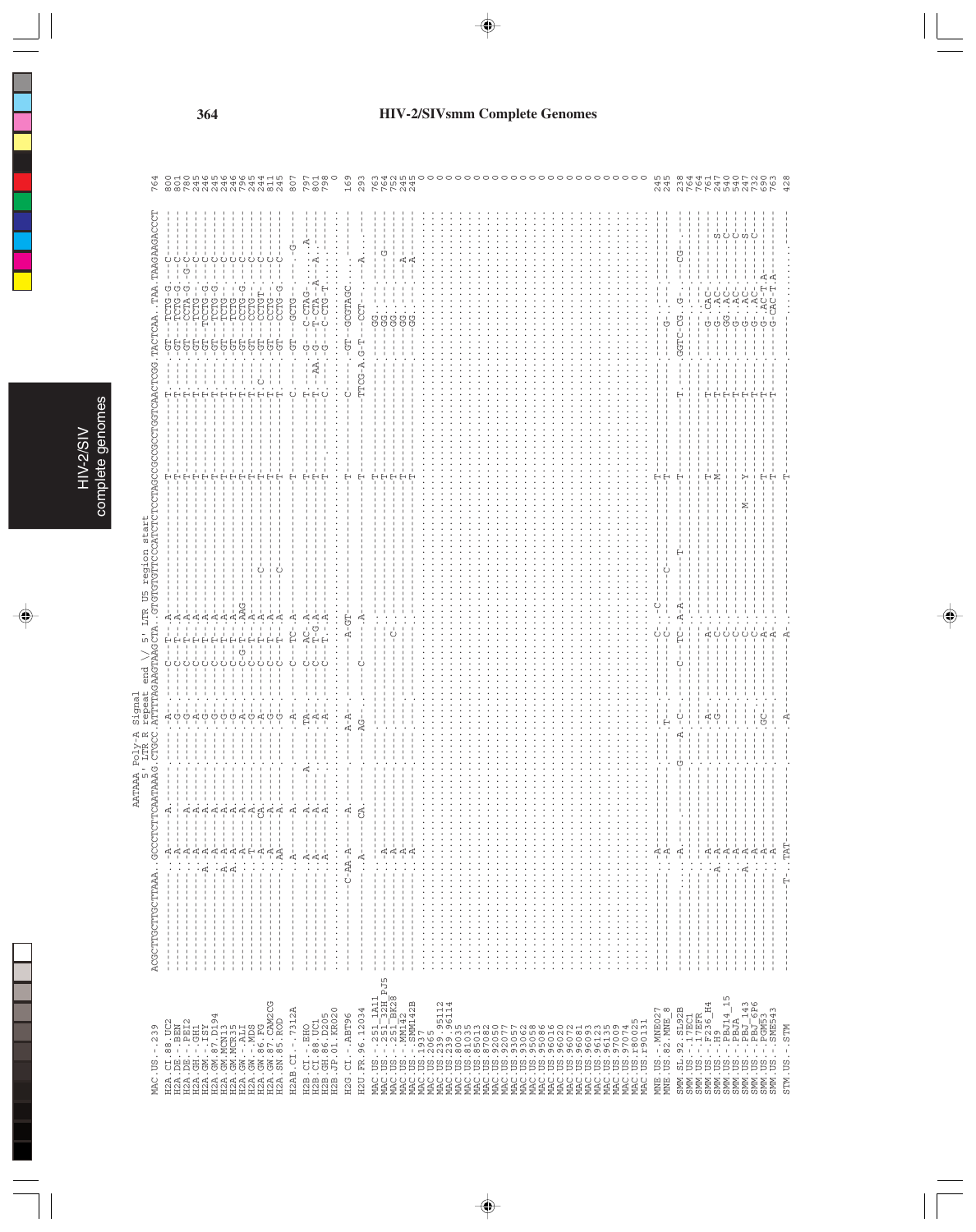| ř | aenomes<br>$\frac{D}{D}$<br>۱<br>ξ |
|---|------------------------------------|
|---|------------------------------------|

| 87                                    |                                                     |                                        |                      |                               |         |                                                                                                                 |           |          |                                                                       | 914                                        |                                        |                                                                                             | 5<br>000 5<br>5<br>5<br>5                                                                     | 27            | 400                                                                                                                                                                                                                                                                                                                                                                                                                                                                             | 100000<br>110000<br>11000 | o, |   | თ თ |  |  |  |  |  |  |  |  |  | 00000000000 |  | w w<br>555                                                                                                                                                                                                                                                                                                                                                                                                                                                                                                   |                           |                           | 20000000000 80000000 00000 0000 000 0 800 800 800 800 |               |         |   |                |         |    |
|---------------------------------------|-----------------------------------------------------|----------------------------------------|----------------------|-------------------------------|---------|-----------------------------------------------------------------------------------------------------------------|-----------|----------|-----------------------------------------------------------------------|--------------------------------------------|----------------------------------------|---------------------------------------------------------------------------------------------|-----------------------------------------------------------------------------------------------|---------------|---------------------------------------------------------------------------------------------------------------------------------------------------------------------------------------------------------------------------------------------------------------------------------------------------------------------------------------------------------------------------------------------------------------------------------------------------------------------------------|---------------------------|----|---|-----|--|--|--|--|--|--|--|--|--|-------------|--|--------------------------------------------------------------------------------------------------------------------------------------------------------------------------------------------------------------------------------------------------------------------------------------------------------------------------------------------------------------------------------------------------------------------------------------------------------------------------------------------------------------|---------------------------|---------------------------|-------------------------------------------------------|---------------|---------|---|----------------|---------|----|
|                                       | $ACT - CT - CT - C$<br>もも<br>ししし<br>g<br>Ag         | $-24G - C$<br>$-24G - C$<br>$-24G - C$ |                      |                               |         | - A - AG - CTTG - - . A<br>- A - AG - CTTG - - . A<br>- - - AGTCTAG - - . AGTCTAG - - . AGTCTAG - - . AGTC<br>- |           | $-ACA-C$ | O<br>.AC<br>$\ddot{A}$<br>----AG-CTTG-<br>--A-AG-CTTG-<br>---AGTCTTG- | Ŗ<br>.AC<br>$\frac{c}{1}$<br>Н<br>$\vdash$ | $-G-G$ . AC<br>$\vdash$<br>$\mathbb H$ | 부<br>$\mathsf{H}$                                                                           | $- - \overline{A} -$<br>$-9 - - - - -$<br>$-2255A - C$<br>$\mathbb H$<br>탁<br>-1<br><b>FF</b> | AC<br>Ë<br>F- | <b>AACT</b><br>턱                                                                                                                                                                                                                                                                                                                                                                                                                                                                |                           |    |   |     |  |  |  |  |  |  |  |  |  |             |  |                                                                                                                                                                                                                                                                                                                                                                                                                                                                                                              | $-G.ACT$<br>AGAC-         |                           |                                                       |               |         |   |                |         |    |
|                                       | ひひひ<br>$-79$                                        | ↻                                      |                      | К<br>$\overline{\phantom{a}}$ | AG.     |                                                                                                                 |           |          | <b>UUUUUUUUU</b>                                                      | Ą<br>5C                                    |                                        | $\overset{-}{\circlearrowright}\overset{-}{\circlearrowleft}\overset{-}{\circlearrowright}$ | $0 - 444$<br>$\mathop{\cup}\limits_{\mathop{\longleftarrow}}$                                 | GAAG          |                                                                                                                                                                                                                                                                                                                                                                                                                                                                                 |                           |    |   |     |  |  |  |  |  |  |  |  |  |             |  |                                                                                                                                                                                                                                                                                                                                                                                                                                                                                                              |                           |                           |                                                       |               |         |   |                |         |    |
|                                       | υU                                                  | U)                                     | O                    | U                             |         |                                                                                                                 |           | τı       |                                                                       | O                                          | U                                      | ↻                                                                                           | ↻<br>U                                                                                        | U             | ↻                                                                                                                                                                                                                                                                                                                                                                                                                                                                               | ↻                         | ↻  | ↻ | τ.  |  |  |  |  |  |  |  |  |  |             |  | ◡<br>U)                                                                                                                                                                                                                                                                                                                                                                                                                                                                                                      | Ο                         |                           | O                                                     |               | ひひ      | ↻ | ひひひ            |         | τ) |
|                                       | ひひ‐<br>$\tilde{\mathcal{A}}$                        |                                        |                      |                               |         |                                                                                                                 |           |          | <b>ひひひひひひひひひひ</b>                                                     | פיז                                        |                                        |                                                                                             |                                                                                               |               |                                                                                                                                                                                                                                                                                                                                                                                                                                                                                 |                           |    |   |     |  |  |  |  |  |  |  |  |  |             |  |                                                                                                                                                                                                                                                                                                                                                                                                                                                                                                              | 也                         |                           |                                                       |               |         |   | ひひひひひひ         |         | c٦ |
| 5                                     | ひ<br>ひ<br>ひ<br>$\triangleleft$ $\triangleleft$<br>Ť | ひ<br>п.<br>A                           | てり                   | ひ<br>$-4-$                    | К       | J.<br>К<br>ά                                                                                                    | <b>いじ</b> | Ū        | <b>ひひひ</b><br>Ą                                                       | ⊢                                          | ひ<br>К                                 | ひ<br>$\overline{A}$                                                                         | U                                                                                             | ひ<br>AG       | AG                                                                                                                                                                                                                                                                                                                                                                                                                                                                              |                           |    |   |     |  |  |  |  |  |  |  |  |  |             |  |                                                                                                                                                                                                                                                                                                                                                                                                                                                                                                              | $-TCGA$<br>GGCAACTCCTGA   |                           |                                                       |               |         |   | <b>ひひひひひひひ</b> |         | てり |
| <b>CORPORACODARACOOPHEDOFOFFFFOOD</b> | <b>FF</b><br>U<br>י_ט ט<br><u>VERNEY</u>            | н<br>U                                 |                      | 턱<br>К<br>U                   |         | Ą                                                                                                               |           |          | 5555                                                                  | 5                                          |                                        |                                                                                             | 5                                                                                             | RG            |                                                                                                                                                                                                                                                                                                                                                                                                                                                                                 | К                         | K, |   |     |  |  |  |  |  |  |  |  |  |             |  |                                                                                                                                                                                                                                                                                                                                                                                                                                                                                                              | ACTC.                     |                           |                                                       |               |         |   |                |         |    |
|                                       |                                                     |                                        |                      |                               |         |                                                                                                                 |           |          |                                                                       |                                            |                                        |                                                                                             |                                                                                               |               |                                                                                                                                                                                                                                                                                                                                                                                                                                                                                 |                           |    |   |     |  |  |  |  |  |  |  |  |  |             |  |                                                                                                                                                                                                                                                                                                                                                                                                                                                                                                              |                           |                           |                                                       |               |         |   |                |         |    |
| GGT.CTPAGGA.                          | J.<br>$\mathbf I$<br>$\cdot$<br>$\cdot$<br>٠<br>٠   | $\cdot$<br>$\cdot$<br>٠                | $\ddot{\phantom{0}}$ | $\cdot$<br>t                  | $\cdot$ |                                                                                                                 |           | $\cdot$  | ۱.<br>$\cdot$                                                         |                                            |                                        |                                                                                             |                                                                                               |               | $\begin{minipage}{0.99\textwidth} \begin{tabular}{@{}l@{}} \multicolumn{2}{c}{\textbf{0.99\textwidth} \begin{tabular}{@{}l@{}} {\textbf{0.99\textwidth} \begin{tabular}{@{}l@{}} {\textbf{0.99\textwidth} \begin{tabular}{@{}l@{}} {\textbf{0.99\textwidth} \begin{tabular}{@{}l@{}} {\textbf{0.99\textwidth} \begin{tabular}{@{}l@{}} {\textbf{0.99\textwidth} \begin{tabular}{@{}l@{}} {\textbf{0.99\textwidth} \begin{tabular}{@{}l@{}} {\textbf{0.99\textwidth} \begin{tab$ |                           |    |   |     |  |  |  |  |  |  |  |  |  |             |  | $\begin{aligned} \frac{1}{2} \left( \frac{1}{2} \left( \frac{1}{2} \right) + \frac{1}{2} \left( \frac{1}{2} \right) + \frac{1}{2} \left( \frac{1}{2} \right) + \frac{1}{2} \left( \frac{1}{2} \right) + \frac{1}{2} \left( \frac{1}{2} \right) + \frac{1}{2} \left( \frac{1}{2} \right) + \frac{1}{2} \left( \frac{1}{2} \right) + \frac{1}{2} \left( \frac{1}{2} \right) + \frac{1}{2} \left( \frac{1}{2} \right) + \frac{1}{2} \left( \frac{1}{2$<br>$\frac{1}{4}$<br>$\frac{1}{1}$<br>ţ.<br>$\frac{1}{1}$ | $\frac{1}{1}$<br>$-4 - 2$ | $\frac{1}{1}$<br>I,<br>ţ. | $\frac{1}{4}$<br>$\frac{1}{2}$<br>$\mathbf{1}$        | f,<br>ţ<br>ļ. | $\cdot$ | ٠ | $\cdot$        | $\cdot$ |    |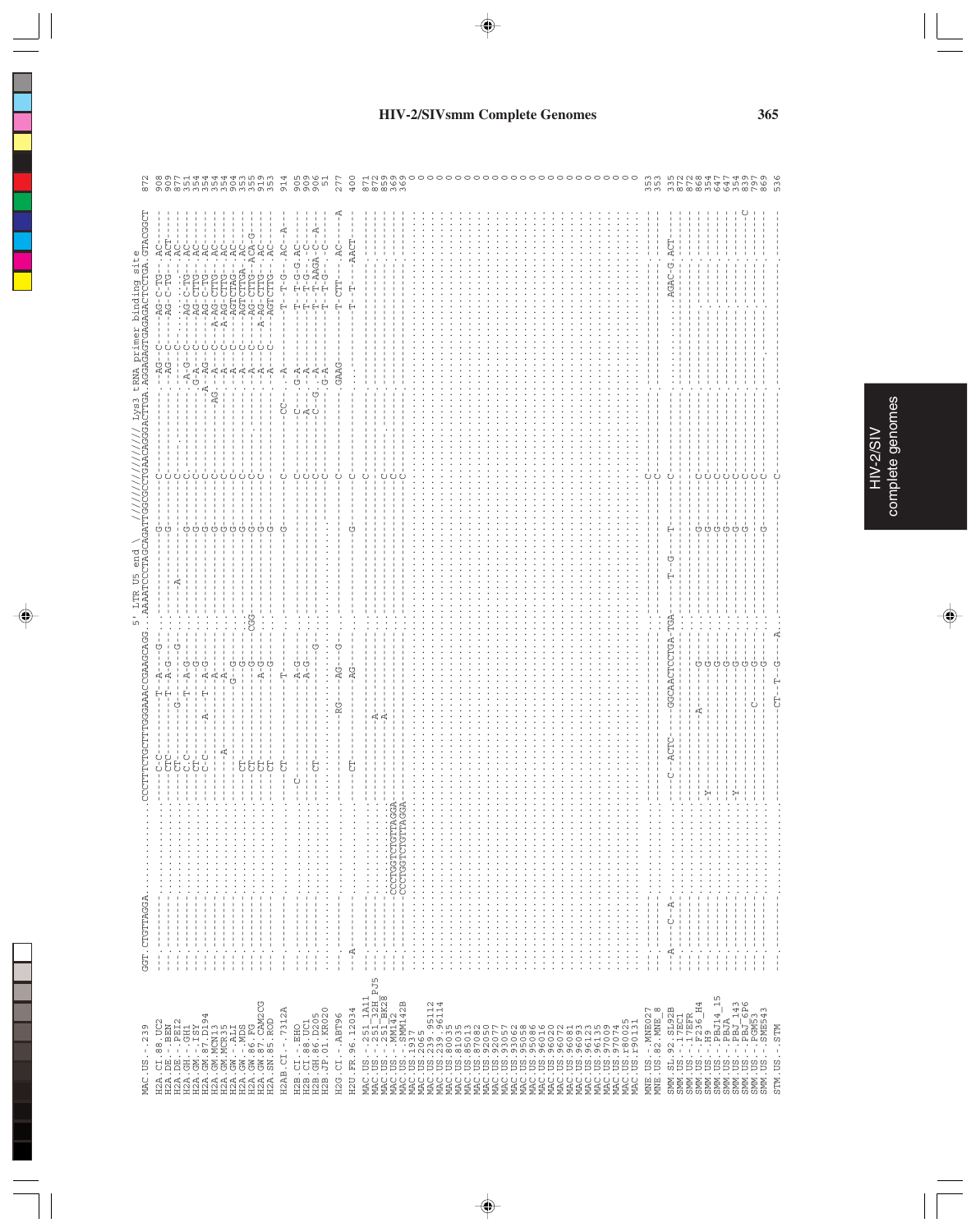| 1033<br>1033<br>1000<br>7<br>404404<br>404404<br>704414<br>ä<br>44444                                                                                                                                                                                                                                                                                       | 398<br>1033<br>20027                                                                                                                                                                                                                                                                                                                                                                                                                                                                                                                                | $\begin{array}{c}\n0 \\ 0 \\ 0 \\ 0 \\ 0 \\ 0 \\ 0 \\ 0 \\ 0 \\ 0 \\ 0 \\ 0\n\end{array}$<br>988<br>98<br>$\frac{8}{4}$<br>472<br>472<br>40004774<br>500007667<br>80004774<br>518<br>0000<br>$\frac{5}{4}$ $\frac{5}{4}$<br>95<br>თ<br>თ<br>C<br>$\infty$ on on<br>O                                                                                                                                                                                                                                                                                                                                                                                                                                                                                                                                                                    |
|-------------------------------------------------------------------------------------------------------------------------------------------------------------------------------------------------------------------------------------------------------------------------------------------------------------------------------------------------------------|-----------------------------------------------------------------------------------------------------------------------------------------------------------------------------------------------------------------------------------------------------------------------------------------------------------------------------------------------------------------------------------------------------------------------------------------------------------------------------------------------------------------------------------------------------|-----------------------------------------------------------------------------------------------------------------------------------------------------------------------------------------------------------------------------------------------------------------------------------------------------------------------------------------------------------------------------------------------------------------------------------------------------------------------------------------------------------------------------------------------------------------------------------------------------------------------------------------------------------------------------------------------------------------------------------------------------------------------------------------------------------------------------------------|
| RARRA<br>GGTAAGTG                                                                                                                                                                                                                                                                                                                                           | $\frac{1}{\sqrt{2}}$<br>ひ                                                                                                                                                                                                                                                                                                                                                                                                                                                                                                                           | $-TAT$ .<br>AGTGAGT<br>ن<br>F                                                                                                                                                                                                                                                                                                                                                                                                                                                                                                                                                                                                                                                                                                                                                                                                           |
| UULLUU<br><b>A A A A A A A A A A A A</b><br>ひひひひひひひひひひひ                                                                                                                                                                                                                                                                                                     | Ü<br>ひ 日<br>$\vec{AB}$<br>ś                                                                                                                                                                                                                                                                                                                                                                                                                                                                                                                         | AAAA-GT                                                                                                                                                                                                                                                                                                                                                                                                                                                                                                                                                                                                                                                                                                                                                                                                                                 |
| UULUUUUAUAAUUAUAUUU<br>$\begin{array}{c}\n\mathbf{L} & \mathbf{A} \\ \mathbf{L} & \mathbf{A} \\ \mathbf{L} & \mathbf{A}\n\end{array}$                                                                                                                                                                                                                       | GA-<br>GAA<br>$\mathfrak{F}$<br>සි                                                                                                                                                                                                                                                                                                                                                                                                                                                                                                                  | TAAGG<br>$G - AC$<br><b>ひひひ</b><br>ひ<br>℧<br>UΟ<br>GAGA<br>GAGA                                                                                                                                                                                                                                                                                                                                                                                                                                                                                                                                                                                                                                                                                                                                                                         |
| UURUURUHUUUUURU<br>$\begin{array}{r} -1.4.4 \\ -1.4.4 \\ -1.4.4 \\ -2.4.4 \\ -3.4.4 \\ -4.4.4 \\ -1.4.4 \\ -1.4.4 \\ -2.4.4 \\ -1.4.4 \\ -2.4.4 \\ -3.4.4 \\ -4.4.4 \\ -4.4.4 \\ -1.4.4 \\ -2.4.4 \\ -2.4.4 \\ -2.4.4 \\ -2.4.4 \\ -2.4.4 \\ -2.4.4 \\ -2.4.4 \\ -2.4.4 \\ -2.4.4 \\ -2.4.4 \\ -2.4.4 \\ -2.4.4 \\ -2.4.4 \\ -2.4.4 \\ -2.4.4 \\ -2.$       | 风风<br>$\begin{smallmatrix} 1\ -1\ 1\end{smallmatrix}$<br>$-100$<br>$\frac{1}{2}$                                                                                                                                                                                                                                                                                                                                                                                                                                                                    | AG.<br>TAA<br>AG-A<br>ACA<br>ひひひひ<br>ひ<br>CGGGAGT                                                                                                                                                                                                                                                                                                                                                                                                                                                                                                                                                                                                                                                                                                                                                                                       |
| .GGTACCA.<br>להפליליההההקיפוס<br>משפט לאלאלאלי<br>לאלאלאלאלאלאלא<br>CHOUCOURARHEL<br>$R \nightharpoonup R$<br>Ŗ                                                                                                                                                                                                                                             | ひひひひ<br>ĀĀ<br>$A -$                                                                                                                                                                                                                                                                                                                                                                                                                                                                                                                                 | 믱<br>9<br>5<br>OOO<br>UUUU<br>К<br>К                                                                                                                                                                                                                                                                                                                                                                                                                                                                                                                                                                                                                                                                                                                                                                                                    |
| ひ<br><b>ひ ひ ひ</b><br>ひ<br><b>ひ ウ</b><br>ひ<br>Q<br><b>CAACCACCACUADURAD</b><br>უ<br>ს                                                                                                                                                                                                                                                                        | <b>ひひひひ</b><br>К                                                                                                                                                                                                                                                                                                                                                                                                                                                                                                                                    | TTGA-CCGTGCCCA<br>也                                                                                                                                                                                                                                                                                                                                                                                                                                                                                                                                                                                                                                                                                                                                                                                                                     |
| AAAAAAAAAAA<br><b>URROCACCOCCOCARDENTERS</b><br>$\mathbf{I}$<br>$\frac{1}{1}$<br>$\frac{1}{4}$<br>J.<br>$\frac{1}{4}$<br>Ť<br>$\frac{1}{1}$<br>$\begin{array}{c} \begin{array}{c} \text{1} \\ \text{2} \\ \text{3} \\ \text{4} \end{array} \end{array}$<br>J.<br>J.<br>f,                                                                                   | ۲<br>ا<br>۲<br>ا<br>$\frac{1}{2}$<br>$\frac{1}{2}$<br>Ţ<br>٦ſ,<br>$\frac{1}{1}$<br>$\mathbf{I}$<br>$\frac{1}{1}$<br>$\frac{1}{4}$<br>Í<br>$\begin{array}{c} \begin{array}{c} \text{1} \\ \text{2} \\ \text{3} \\ \text{4} \end{array} \end{array}$<br>$\frac{1}{1}$                                                                                                                                                                                                                                                                                 | AAAAAA<br>턱<br>$\frac{1}{1}$<br>$\frac{1}{4}$<br>$\frac{1}{1}$<br>$\frac{1}{1}$<br>J.<br>$\mathbf{I}$<br>J.<br>J.<br>$\begin{array}{c} \begin{array}{c} \bullet \\ \bullet \\ \bullet \\ \bullet \end{array} \end{array}$<br>f,<br>f,<br>$\,$ I<br>1<br>$\frac{1}{2}$<br>$-1$<br>ပု<br>ΥJ<br>U<br>J.                                                                                                                                                                                                                                                                                                                                                                                                                                                                                                                                    |
| $\begin{array}{c} 1 \\ 1 \\ 1 \\ 1 \end{array}$<br>$\sf I$<br>$\frac{1}{1}$<br>$\frac{1}{1}$<br>$\frac{1}{1}$<br>1<br>٠<br>$\mathbf{I}$<br>$\frac{1}{1}$<br>$\frac{1}{1}$<br>$\frac{1}{1}$<br>ţ<br>$\,$ I<br>$\,$ I<br>$\,$<br>$\,$ I<br>$\mathbf{I}$<br>$\frac{1}{1}$<br>٠<br>٠<br>$\,$<br>J.<br>$\mathsf I$<br>$\mathbf I$<br>$\mathbf I$<br>J.<br>1<br>ひ | $\frac{1}{1}$<br>$\frac{1}{1}$<br>$\frac{1}{2}$<br>f,<br>$\begin{array}{c} \rule{0.2cm}{0.15mm} \rule{0.2cm}{0.15mm} \rule{0.2cm}{0.15mm} \rule{0.2cm}{0.15mm} \rule{0.2cm}{0.15mm} \rule{0.2cm}{0.15mm} \rule{0.2cm}{0.15mm} \rule{0.2cm}{0.15mm} \rule{0.2cm}{0.15mm} \rule{0.2cm}{0.15mm} \rule{0.2cm}{0.15mm} \rule{0.2cm}{0.15mm} \rule{0.2cm}{0.15mm} \rule{0.2cm}{0.15mm} \rule{0.2cm}{0.15mm} \rule{$<br>J<br>$\frac{1}{1}$<br>I.<br>ţ.<br>$\mathbf{I}$<br>$\mathbf{I}$<br>٠<br>$\mathbf{I}$<br>J.<br>$\mathbf I$<br>ı<br>-1<br>$\mathbf I$ | $\,$ $\,$<br>$\frac{1}{4}$<br>Í<br>t<br>t<br>$\frac{1}{2}$<br>$\frac{1}{1}$<br>J<br>I<br>ı<br>$\mathbf{I}$<br>$\,$ I<br>J,<br>$\,$ I<br>J.<br>$\frac{1}{1}$<br>1<br>J.<br>$\,$ I<br>J,<br>J.<br>1<br>1<br>п<br>٠<br>$\overline{\phantom{a}}$<br>1<br>$\mathbf{I}$<br>$\mathbf{I}$<br>$\bar{1}$<br>$\mathsf I$<br>f,<br>$\mathbf{I}$<br>$\overline{1}$<br>$\mathbf I$<br>$\mathsf I$<br>$\,$ I<br>$\overline{\phantom{a}}$<br>$\,$ I<br>J.<br>$\mathbf{I}$<br>I,                                                                                                                                                                                                                                                                                                                                                                         |
| $\begin{array}{l} \rm H2A,\,C1.\,68.\,UC2\\ \rm H2A,\,DE\,--\,EBIN\\ \rm H2A,\,GL\,--\,GL\,--\,GL\,--\,GL\,--\,GL\,--\,GL\,--\,GL\,--\,GL\,--\,GL\,--\,GL\,--\,GL\,--\,GL\,--\,GL\,--\,GL\,--\,GL\,--\,GL\,--\,GL\,--\,GL\,--\,GL\,--\,GL\,--\,GL\,--\,GL\,--\,GL\,--\,GL\,--\,GL\,--\,GL\,--\,GL\,--\,GL\,--\,GL\,--$<br>$-239$<br>MAC.US                  | H2AB. CI. - . 7312A<br>H2B.CI.-.BHO<br>H2B.CI.88.UC1<br>H2B.GH.86.D205<br>H2B.JP.01.KR020<br>$-.ABT96$<br>H2G.CI.                                                                                                                                                                                                                                                                                                                                                                                                                                   | MAC.US.-.251_1A11<br>MAC.US.-.251_32H_PJ5<br>MAC.US.-.251_BK28<br>LN,<br>$\begin{smallmatrix} \texttt{195} & \texttt{196} & \texttt{196} & \texttt{196} & \texttt{196} & \texttt{196} & \texttt{196} & \texttt{196} & \texttt{196} & \texttt{196} & \texttt{196} & \texttt{196} & \texttt{196} & \texttt{196} & \texttt{196} & \texttt{196} & \texttt{196} & \texttt{196} & \texttt{196} & \texttt{196} & \texttt{196} & \texttt{196} & \texttt{196} & \texttt{196$<br>3 - 17236 H4<br>3 - 189 6 H4<br>3 - 1PBJ14 15<br>3 - PBJA<br>SMM.US.-.PBJ_143<br>SMM.US.-.PBJ_6P6<br>SMM.US.-.PGM53<br>SMM.SL.92.SL92B<br>SMM.US.-.17EC1<br>SMM.US.-.17EFR<br>H2U. FR. 96.12034<br>$_{\infty}$<br>$-1$ MNE027<br>$-$ . SME543<br>- .STM<br>SMM. US.<br>$\cdot$<br>MNE.US<br>SMM.US<br>SMM . US .<br>SMM . US .<br>SMM . US .<br>SMM.US<br>STM.US |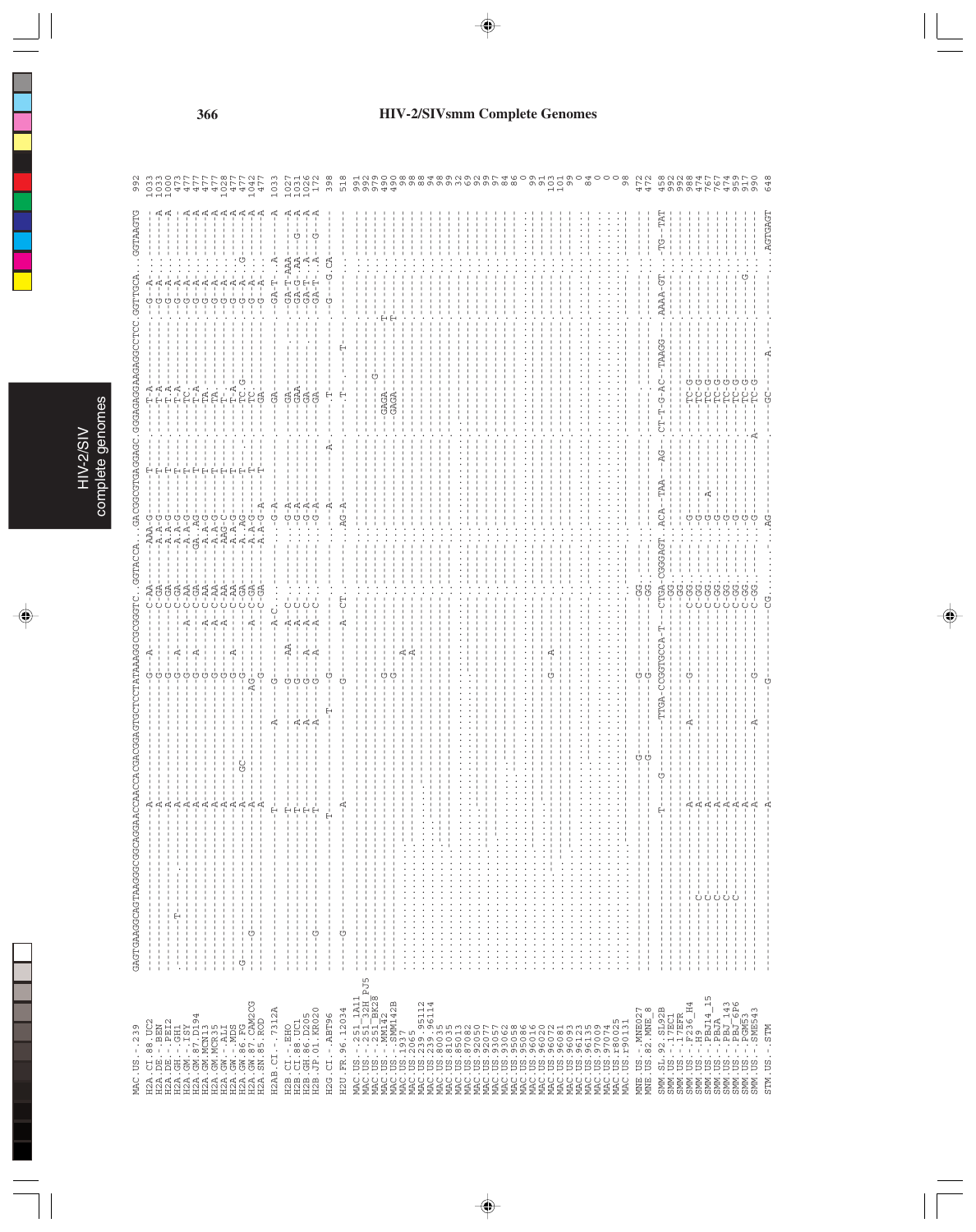ვ<br>ი

| $\sigma$<br>.23<br>$\mathsf I$<br>Gag pi7<br>MAC.US                                                                                    | CAACACAAAAA.AG.                                                                                                                                                                                                                                                                                                                                                                                                                                                               | AAA'                                                                                    | AUCOURCALACATAALARECOURCOURCOUREN | ΩŪ<br>ひ ひ | GAAAGCAGATGAATTAGAAAAAA<br>囯<br>D. |                    |
|----------------------------------------------------------------------------------------------------------------------------------------|-------------------------------------------------------------------------------------------------------------------------------------------------------------------------------------------------------------------------------------------------------------------------------------------------------------------------------------------------------------------------------------------------------------------------------------------------------------------------------|-----------------------------------------------------------------------------------------|-----------------------------------|-----------|------------------------------------|--------------------|
|                                                                                                                                        | $\mathbb{L}$                                                                                                                                                                                                                                                                                                                                                                                                                                                                  |                                                                                         |                                   |           |                                    |                    |
|                                                                                                                                        | -CTACACC--<br>-CTACACC--                                                                                                                                                                                                                                                                                                                                                                                                                                                      | ひ<br>л.                                                                                 |                                   |           |                                    |                    |
| H2A.CI.88.UC2<br>H2A.DE.-.BEN<br>H2A.DE.-.PEI2<br>$-$ . $PET2$                                                                         | -- . - ACTGTAGCC . AG-<br>-- . - ACTGTAGCC . AG-<br>-- . - ACTGTAGCCAGA -                                                                                                                                                                                                                                                                                                                                                                                                     | 5<br>ひ<br>÷,                                                                            | ひ<br>$\vec{AB}$                   |           |                                    | 115<br>112         |
|                                                                                                                                        |                                                                                                                                                                                                                                                                                                                                                                                                                                                                               | 5<br>ひ                                                                                  | ひ<br>$\overline{G}A$              |           |                                    |                    |
|                                                                                                                                        |                                                                                                                                                                                                                                                                                                                                                                                                                                                                               | CC-A-CTTT<br>- TG'<br>ひ                                                                 | $G-TT$<br>$-4$                    |           |                                    |                    |
|                                                                                                                                        |                                                                                                                                                                                                                                                                                                                                                                                                                                                                               | <b>CTTT</b><br>$CC - A$<br>Ė,<br>ひ                                                      | ひ<br>$\overline{d}$<br>ACAG       |           |                                    |                    |
|                                                                                                                                        |                                                                                                                                                                                                                                                                                                                                                                                                                                                                               | CTTT<br>-T5<br>뮹                                                                        | $\vec{AB}$                        |           |                                    |                    |
|                                                                                                                                        |                                                                                                                                                                                                                                                                                                                                                                                                                                                                               | 5                                                                                       |                                   |           |                                    |                    |
|                                                                                                                                        |                                                                                                                                                                                                                                                                                                                                                                                                                                                                               | 5                                                                                       |                                   |           |                                    | $^{\circ}_{\circ}$ |
|                                                                                                                                        |                                                                                                                                                                                                                                                                                                                                                                                                                                                                               | 5                                                                                       |                                   |           |                                    | $\frac{0}{6}$      |
|                                                                                                                                        |                                                                                                                                                                                                                                                                                                                                                                                                                                                                               |                                                                                         |                                   |           |                                    | $116$              |
| 120, 031 .<br>120, 031 .<br>120, 031 .<br>120, 031 .<br>120, 031 .NCR35<br>120, 031  032<br>120, 031  032<br>120, 031  031<br>120, 031 | $\begin{tabular}{c} {\bf CFTACACCG--1} \cr \noalign{\vskip 0.5cm} {\bf CFTACACCG--1} \cr \noalign{\vskip 0.5cm} {\bf CFTACCG--1} \cr \noalign{\vskip 0.5cm} {\bf CFTACCG--1} \cr \noalign{\vskip 0.5cm} {\bf CFTACCG--1} \cr \noalign{\vskip 0.5cm} {\bf CFTACCG--1} \cr \noalign{\vskip 0.5cm} {\bf CFTACCG--1} \cr \noalign{\vskip 0.5cm} {\bf CFTACCG--1} \cr \noalign{\vskip 0.5cm} {\bf CFTACCG--1} \cr \noalign{\vskip 0.5cm} {\bf C$                                   |                                                                                         |                                   |           | υ                                  | $\rm ^{\circ}$     |
| $-17312A$<br>H2AB.CI                                                                                                                   | $-{\mathbf T}{\mathbf C} - {\mathbf A}$ - ${\mathbf T}{\mathbf T} {\mathbf T}$ , ${\mathbf T}$ - .                                                                                                                                                                                                                                                                                                                                                                            | ပ်<br><b>AACT</b>                                                                       | A-AGTAGG-CATA                     |           | 3                                  | 113                |
|                                                                                                                                        | $\begin{array}{c} \mathbf{1} & \mathbf{1} \\ \mathbf{1} & \mathbf{1} \\ \mathbf{1} & \mathbf{1} \\ \mathbf{1} & \mathbf{1} \end{array}$                                                                                                                                                                                                                                                                                                                                       |                                                                                         |                                   |           |                                    |                    |
|                                                                                                                                        |                                                                                                                                                                                                                                                                                                                                                                                                                                                                               | $\mathbb H$                                                                             | -ATA<br>$-{\rm CATA}$<br>GTACG    |           |                                    |                    |
|                                                                                                                                        |                                                                                                                                                                                                                                                                                                                                                                                                                                                                               |                                                                                         | $-CATZ$                           | g<br>U    | К                                  | $\overline{a}$     |
| $\circ$<br>H2B.CI.-.EHO<br>H2B.CI.88.UC1<br>H2B.CH.86.D205<br>H2B.JP.01.KR020                                                          |                                                                                                                                                                                                                                                                                                                                                                                                                                                                               |                                                                                         |                                   | 8         |                                    | $\sim$             |
| H2G.CI. - .ABT96                                                                                                                       | - - A - - - TT. T - TAGCCAAA - -<br>Ÿ                                                                                                                                                                                                                                                                                                                                                                                                                                         | -- A-C-A-CTAA-AHA-DHLU-A-UU                                                             |                                   |           |                                    | 52                 |
| H2U. FR. 96.12034                                                                                                                      | <b>0-400AA</b><br>J.<br>f,                                                                                                                                                                                                                                                                                                                                                                                                                                                    | じこここ<br>ひ<br>9<br>U                                                                     | 50-                               |           |                                    |                    |
|                                                                                                                                        | $- -A - -$                                                                                                                                                                                                                                                                                                                                                                                                                                                                    |                                                                                         | $A - AGG$                         |           |                                    |                    |
|                                                                                                                                        | $\mathsf I$<br>$\mathbf{I}$                                                                                                                                                                                                                                                                                                                                                                                                                                                   |                                                                                         |                                   |           |                                    |                    |
|                                                                                                                                        | $\mathsf I$<br>1                                                                                                                                                                                                                                                                                                                                                                                                                                                              |                                                                                         | К                                 |           |                                    | 110                |
|                                                                                                                                        |                                                                                                                                                                                                                                                                                                                                                                                                                                                                               |                                                                                         | Æ                                 |           |                                    | 109                |
|                                                                                                                                        | l,<br>$\begin{array}{c} \rule{0.2cm}{0.15mm} \rule{0.2cm}{0.15mm} \rule{0.2cm}{0.15mm} \rule{0.2cm}{0.15mm} \rule{0.2cm}{0.15mm} \rule{0.2cm}{0.15mm} \rule{0.2cm}{0.15mm} \rule{0.2cm}{0.15mm} \rule{0.2cm}{0.15mm} \rule{0.2cm}{0.15mm} \rule{0.2cm}{0.15mm} \rule{0.2cm}{0.15mm} \rule{0.2cm}{0.15mm} \rule{0.2cm}{0.15mm} \rule{0.2cm}{0.15mm} \rule{$<br>$\frac{1}{1}$                                                                                                   |                                                                                         |                                   |           |                                    | $^{\circ}_{\circ}$ |
|                                                                                                                                        |                                                                                                                                                                                                                                                                                                                                                                                                                                                                               |                                                                                         |                                   |           |                                    | 601                |
|                                                                                                                                        | $\overline{\phantom{a}}$                                                                                                                                                                                                                                                                                                                                                                                                                                                      | $\frac{1}{2}$                                                                           |                                   |           |                                    |                    |
|                                                                                                                                        | $\mathbf{I}$                                                                                                                                                                                                                                                                                                                                                                                                                                                                  |                                                                                         |                                   |           |                                    |                    |
|                                                                                                                                        | J.                                                                                                                                                                                                                                                                                                                                                                                                                                                                            |                                                                                         |                                   |           |                                    |                    |
|                                                                                                                                        | $\frac{1}{1}$                                                                                                                                                                                                                                                                                                                                                                                                                                                                 |                                                                                         |                                   |           |                                    |                    |
|                                                                                                                                        |                                                                                                                                                                                                                                                                                                                                                                                                                                                                               |                                                                                         |                                   |           |                                    |                    |
|                                                                                                                                        | ÷.<br>ţ<br>f,                                                                                                                                                                                                                                                                                                                                                                                                                                                                 |                                                                                         |                                   |           |                                    |                    |
|                                                                                                                                        | ŀ<br>$\begin{array}{c} \begin{array}{c} \text{1} \\ \text{2} \\ \text{3} \\ \text{4} \end{array} \end{array}$<br>$\mathbf{I}$                                                                                                                                                                                                                                                                                                                                                 |                                                                                         |                                   |           |                                    |                    |
|                                                                                                                                        | ٠                                                                                                                                                                                                                                                                                                                                                                                                                                                                             |                                                                                         |                                   |           |                                    |                    |
|                                                                                                                                        | $\begin{aligned} \frac{1}{2} \left( \frac{1}{2} \right) \left( \frac{1}{2} \right) \left( \frac{1}{2} \right) \left( \frac{1}{2} \right) \left( \frac{1}{2} \right) \left( \frac{1}{2} \right) \left( \frac{1}{2} \right) \left( \frac{1}{2} \right) \left( \frac{1}{2} \right) \left( \frac{1}{2} \right) \left( \frac{1}{2} \right) \left( \frac{1}{2} \right) \left( \frac{1}{2} \right) \left( \frac{1}{2} \right) \left( \frac{1}{2} \right) \left( \frac{1}{2} \right)$ | $\frac{1}{2}$                                                                           |                                   |           |                                    |                    |
|                                                                                                                                        | $\overline{\phantom{a}}$                                                                                                                                                                                                                                                                                                                                                                                                                                                      |                                                                                         |                                   |           |                                    |                    |
|                                                                                                                                        | ł<br>$\mathbf{I}$                                                                                                                                                                                                                                                                                                                                                                                                                                                             |                                                                                         |                                   |           |                                    |                    |
|                                                                                                                                        | ٠                                                                                                                                                                                                                                                                                                                                                                                                                                                                             |                                                                                         |                                   |           |                                    |                    |
|                                                                                                                                        | <b>+++++++++++++++</b>                                                                                                                                                                                                                                                                                                                                                                                                                                                        |                                                                                         |                                   |           |                                    |                    |
|                                                                                                                                        | $\begin{bmatrix} 1 & 1 & 1 \\ 1 & 1 & 1 \\ 1 & 1 & 1 \\ 1 & 1 & 1 \\ 1 & 1 & 1 \\ 1 & 1 & 1 \\ 1 & 1 & 1 \\ 1 & 1 & 1 \\ 1 & 1 & 1 \\ 1 & 1 & 1 \\ 1 & 1 & 1 \\ 1 & 1 & 1 \\ 1 & 1 & 1 \\ 1 & 1 & 1 \\ 1 & 1 & 1 & 1 \\ 1 & 1 & 1 & 1 \\ 1 & 1 & 1 & 1 \\ 1 & 1 & 1 & 1 \\ 1 & 1 & 1 & 1 \\ 1 & 1 & 1 & 1 \\ 1 & 1 & 1 & 1 \\ 1 & $                                                                                                                                           |                                                                                         |                                   |           |                                    |                    |
|                                                                                                                                        |                                                                                                                                                                                                                                                                                                                                                                                                                                                                               |                                                                                         |                                   |           |                                    |                    |
|                                                                                                                                        | $\begin{aligned} \frac{1}{2} \left( \frac{1}{2} \left( \frac{1}{2} \left( \frac{1}{2} \right) + \frac{1}{2} \left( \frac{1}{2} \right) + \frac{1}{2} \left( \frac{1}{2} \right) + \frac{1}{2} \left( \frac{1}{2} \right) + \frac{1}{2} \left( \frac{1}{2} \right) \right) \right) \\ \frac{1}{2} \left( \frac{1}{2} \left( \frac{1}{2} \left( \frac{1}{2} \right) + \frac{1}{2} \left( \frac{1}{2} \right) + \frac{1}{2} \left( \frac{1}{2} \right) + \$<br>I<br>$\mathbf{I}$ |                                                                                         |                                   |           |                                    |                    |
|                                                                                                                                        |                                                                                                                                                                                                                                                                                                                                                                                                                                                                               |                                                                                         |                                   |           |                                    |                    |
|                                                                                                                                        |                                                                                                                                                                                                                                                                                                                                                                                                                                                                               |                                                                                         |                                   |           |                                    |                    |
|                                                                                                                                        |                                                                                                                                                                                                                                                                                                                                                                                                                                                                               |                                                                                         |                                   |           |                                    |                    |
|                                                                                                                                        |                                                                                                                                                                                                                                                                                                                                                                                                                                                                               |                                                                                         |                                   |           |                                    |                    |
|                                                                                                                                        |                                                                                                                                                                                                                                                                                                                                                                                                                                                                               |                                                                                         |                                   |           |                                    |                    |
|                                                                                                                                        |                                                                                                                                                                                                                                                                                                                                                                                                                                                                               |                                                                                         |                                   |           |                                    |                    |
|                                                                                                                                        |                                                                                                                                                                                                                                                                                                                                                                                                                                                                               |                                                                                         |                                   |           |                                    |                    |
|                                                                                                                                        |                                                                                                                                                                                                                                                                                                                                                                                                                                                                               |                                                                                         |                                   |           |                                    |                    |
| Γ                                                                                                                                      | ļ.                                                                                                                                                                                                                                                                                                                                                                                                                                                                            | $\frac{1}{2}$                                                                           |                                   |           |                                    | $\frac{8}{58}$     |
| $_{\infty}$<br>MNE.US.-.MNE02<br>MNE.US.82.MNE                                                                                         | ţ.<br>$\mathbf{I}$<br>п                                                                                                                                                                                                                                                                                                                                                                                                                                                       | $\vdots$                                                                                |                                   |           |                                    |                    |
|                                                                                                                                        | $-CTAC-T-CGG \cdot GA$                                                                                                                                                                                                                                                                                                                                                                                                                                                        |                                                                                         | TAGGTAG-AG                        | ပ္ပ       |                                    |                    |
| SMM. SL. 92. SL92B<br>SMM. US. - 17BC1<br>SMM. US. - 17BER<br>SMM. US. - 17236_H4<br>SMM. US. - 1PBJ14_15<br>SMM. US. - 1PBJ14_15      | ÷<br>$\mathsf I$<br>ł.                                                                                                                                                                                                                                                                                                                                                                                                                                                        | $\frac{1}{2}$                                                                           |                                   |           |                                    |                    |
|                                                                                                                                        |                                                                                                                                                                                                                                                                                                                                                                                                                                                                               | Ì                                                                                       |                                   |           |                                    |                    |
|                                                                                                                                        |                                                                                                                                                                                                                                                                                                                                                                                                                                                                               | $\begin{array}{cccc}\n 1 & 1 & 1 & 1 \\  1 & 1 & 1 & 1 \\  1 & 1 & 1 & 1\n \end{array}$ | -GAGTAG                           |           |                                    |                    |
| LO                                                                                                                                     | $\frac{1}{1}$<br>$\mathbf{I}$                                                                                                                                                                                                                                                                                                                                                                                                                                                 | TTTTGA-AAA-GAGTAG<br>TTTTGA-AAA-GAGTA<br>$CC - A -$<br>ひ<br>$\overline{\phantom{a}}$    |                                   |           |                                    |                    |
|                                                                                                                                        | $\mathbf{I}$                                                                                                                                                                                                                                                                                                                                                                                                                                                                  | $C - A$<br>ひ<br>٠<br>$\begin{array}{c}\n\vdots \\ \vdots \\ \vdots\n\end{array}$        | TGA-AAA-GAGTA                     |           |                                    |                    |
|                                                                                                                                        |                                                                                                                                                                                                                                                                                                                                                                                                                                                                               | $C - D$                                                                                 | TGA-AAA-GAGTA                     |           |                                    |                    |
| SMM.US.-.PBJ_143<br>SMM.US.-.PBJ_6P6<br>SMM.US.-.PGM53                                                                                 | I,                                                                                                                                                                                                                                                                                                                                                                                                                                                                            |                                                                                         | - AAA-GAGTA                       |           |                                    |                    |
| PGM53<br>SME543<br>SMM.US                                                                                                              | $\begin{split} \mathcal{L}^{(1)}_{\mathcal{A}} & \mathcal{L}^{(2)}_{\mathcal{A}} \mathcal{L}^{(3)}_{\mathcal{A}} \\ & \mathcal{L}^{(3)}_{\mathcal{A}} \mathcal{L}^{(3)}_{\mathcal{A}} \mathcal{L}^{(3)}_{\mathcal{A}} \\ & \mathcal{L}^{(4)}_{\mathcal{A}} \mathcal{L}^{(5)}_{\mathcal{A}} \mathcal{L}^{(6)}_{\mathcal{A}} \mathcal{L}^{(7)}_{\mathcal{A}} \\ & \mathcal{L}^{(5)}_{\mathcal{A}} \mathcal{L}^{(6)}_{\mathcal{A}} \mathcal{$<br>$\,$<br>٠                       |                                                                                         |                                   |           |                                    |                    |
|                                                                                                                                        |                                                                                                                                                                                                                                                                                                                                                                                                                                                                               |                                                                                         |                                   |           |                                    |                    |
| <b>NLS</b><br>STM.US                                                                                                                   | U.G-ACA-CO-CO                                                                                                                                                                                                                                                                                                                                                                                                                                                                 | $\begin{bmatrix} 1 \\ -1 \\ 0 \end{bmatrix}$                                            |                                   |           |                                    |                    |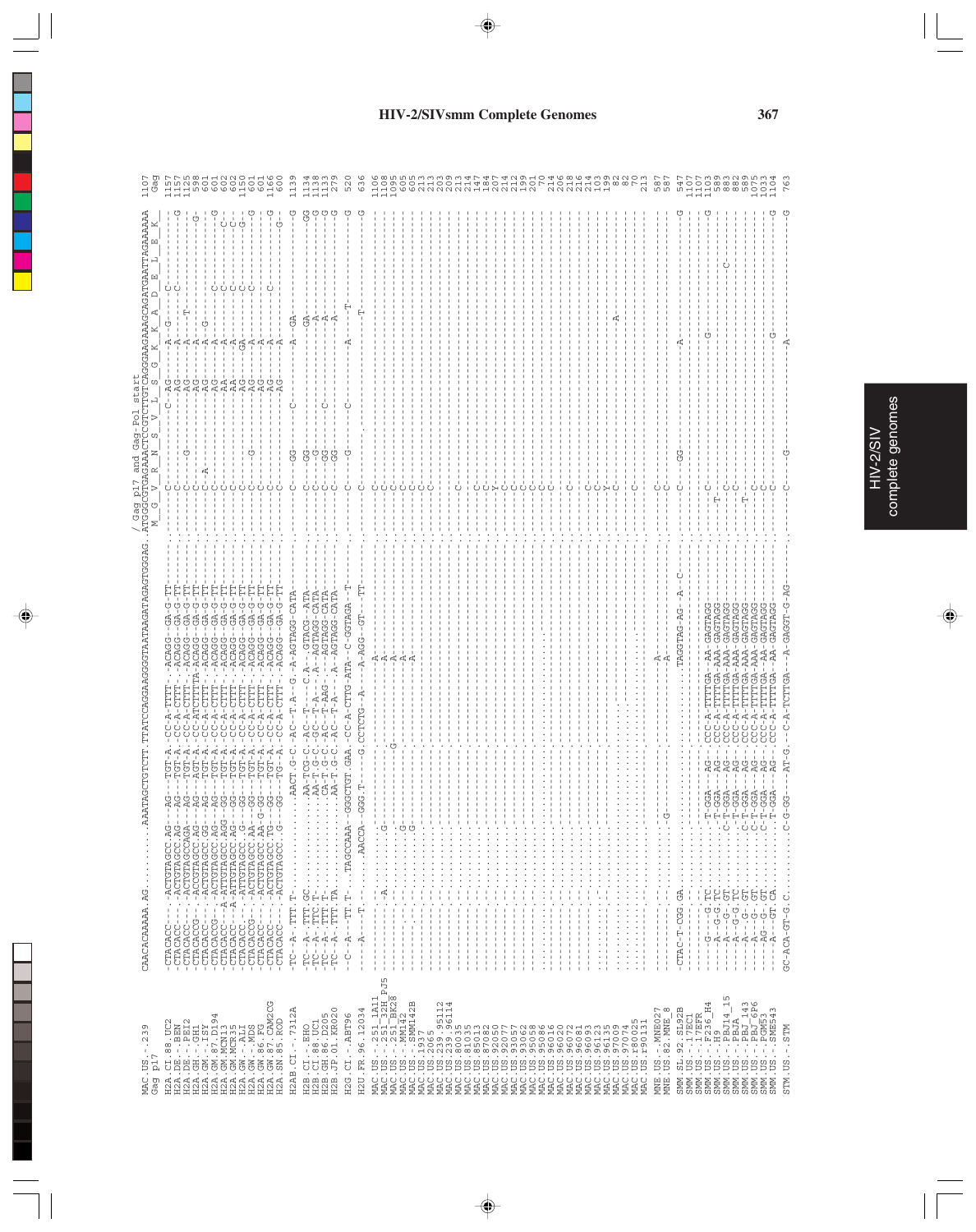|                                                           | Ğ |                                                                                |                                                                                                                                                                                                                                                                                                                                                                                                          |                               |                                                              |                            |                                                                        |                                   |                                                                      |                                            |                                   |                      |                                                              |                    | 26                  | O                                                                               | O<br>$N$ $N$ $N$                                                                                                                                                                                       | O                                             |                                                 |                     | LN<br>O                                      |                                         | $QQQQ$ |  |              |            |                    |                                                                |              |                                     |                                                                                                                                                                                                                                                                                                                                                                                        |                   |                             |  |  |         |  | $m \circ$              |         |                                                                |                                       |  |             |    | MMMNMNN                       |              |                    |    | $\circ$                                                                                                                                                                                                                                                                             |                                                                                                                                                       |                                                                                      |                                                                              |   |                                                                                   |                         |               |              |                                          |                                                                                       |                                                                       |                                 |                                                                                                        |                                                                 |                             |                                                                                                                                                                                                                                                                                                                                                                                                                                   |                |                                                    |
|-----------------------------------------------------------|---|--------------------------------------------------------------------------------|----------------------------------------------------------------------------------------------------------------------------------------------------------------------------------------------------------------------------------------------------------------------------------------------------------------------------------------------------------------------------------------------------------|-------------------------------|--------------------------------------------------------------|----------------------------|------------------------------------------------------------------------|-----------------------------------|----------------------------------------------------------------------|--------------------------------------------|-----------------------------------|----------------------|--------------------------------------------------------------|--------------------|---------------------|---------------------------------------------------------------------------------|--------------------------------------------------------------------------------------------------------------------------------------------------------------------------------------------------------|-----------------------------------------------|-------------------------------------------------|---------------------|----------------------------------------------|-----------------------------------------|--------|--|--------------|------------|--------------------|----------------------------------------------------------------|--------------|-------------------------------------|----------------------------------------------------------------------------------------------------------------------------------------------------------------------------------------------------------------------------------------------------------------------------------------------------------------------------------------------------------------------------------------|-------------------|-----------------------------|--|--|---------|--|------------------------|---------|----------------------------------------------------------------|---------------------------------------|--|-------------|----|-------------------------------|--------------|--------------------|----|-------------------------------------------------------------------------------------------------------------------------------------------------------------------------------------------------------------------------------------------------------------------------------------|-------------------------------------------------------------------------------------------------------------------------------------------------------|--------------------------------------------------------------------------------------|------------------------------------------------------------------------------|---|-----------------------------------------------------------------------------------|-------------------------|---------------|--------------|------------------------------------------|---------------------------------------------------------------------------------------|-----------------------------------------------------------------------|---------------------------------|--------------------------------------------------------------------------------------------------------|-----------------------------------------------------------------|-----------------------------|-----------------------------------------------------------------------------------------------------------------------------------------------------------------------------------------------------------------------------------------------------------------------------------------------------------------------------------------------------------------------------------------------------------------------------------|----------------|----------------------------------------------------|
|                                                           |   | ひ                                                                              | GAG<br>$\begin{array}{c} \begin{array}{c} \begin{array}{c} \begin{array}{c} \end{array} \\ \begin{array}{c} \end{array} \\ \begin{array}{c} \end{array} \\ \begin{array}{c} \end{array} \\ \begin{array}{c} \end{array} \end{array} \end{array} \end{array} \end{array} \begin{array}{c} \begin{array}{c} \begin{array}{c} \end{array} \\ \begin{array}{c} \end{array} \end{array}$<br>ひ<br>$\mathbf{I}$ | ပု                            |                                                              | $-AA$<br>먹                 | ်ငှ                                                                    |                                   | じ じ                                                                  |                                            |                                   | $A + A + A$<br>88888 | $\frac{1}{\sqrt{2}}$                                         | Ŕ,                 | Ą                   | GGAZ                                                                            | 6 6 6                                                                                                                                                                                                  |                                               | Ą<br>Н                                          |                     |                                              |                                         |        |  |              |            |                    |                                                                |              |                                     |                                                                                                                                                                                                                                                                                                                                                                                        |                   |                             |  |  |         |  |                        |         |                                                                |                                       |  |             |    |                               |              |                    |    |                                                                                                                                                                                                                                                                                     |                                                                                                                                                       |                                                                                      |                                                                              |   |                                                                                   |                         |               |              |                                          |                                                                                       |                                                                       |                                 |                                                                                                        | <b>LLLLLLE</b>                                                  |                             |                                                                                                                                                                                                                                                                                                                                                                                                                                   |                | $TA - \lambda P$                                   |
| $\circ$                                                   |   |                                                                                |                                                                                                                                                                                                                                                                                                                                                                                                          |                               |                                                              |                            |                                                                        |                                   |                                                                      |                                            |                                   | HHH                  |                                                              | ひ                  | ひ                   | ( )                                                                             | ë∪<br>B                                                                                                                                                                                                |                                               | U                                               |                     |                                              |                                         |        |  |              |            |                    |                                                                |              |                                     |                                                                                                                                                                                                                                                                                                                                                                                        |                   |                             |  |  |         |  |                        |         |                                                                |                                       |  |             |    |                               |              |                    |    |                                                                                                                                                                                                                                                                                     |                                                                                                                                                       |                                                                                      |                                                                              |   |                                                                                   |                         |               |              |                                          |                                                                                       |                                                                       |                                 |                                                                                                        | HHHHH                                                           |                             |                                                                                                                                                                                                                                                                                                                                                                                                                                   |                |                                                    |
| CTGTTGGAGAACAAAGGATGTCAAAAAATACT                          |   |                                                                                |                                                                                                                                                                                                                                                                                                                                                                                                          |                               |                                                              |                            |                                                                        |                                   |                                                                      |                                            |                                   |                      |                                                              |                    | ATCA                |                                                                                 | <b>ATCA</b>                                                                                                                                                                                            | ATCA                                          | TCA                                             |                     | ATCA                                         |                                         |        |  |              |            |                    |                                                                |              |                                     |                                                                                                                                                                                                                                                                                                                                                                                        |                   |                             |  |  |         |  |                        |         |                                                                |                                       |  |             |    |                               |              |                    |    |                                                                                                                                                                                                                                                                                     |                                                                                                                                                       |                                                                                      |                                                                              |   |                                                                                   |                         |               |              |                                          |                                                                                       |                                                                       |                                 |                                                                                                        |                                                                 |                             |                                                                                                                                                                                                                                                                                                                                                                                                                                   |                |                                                    |
| AGCAGAAAGC                                                |   |                                                                                | ひ                                                                                                                                                                                                                                                                                                                                                                                                        |                               | <b>ひひひひひ</b>                                                 |                            |                                                                        |                                   |                                                                      |                                            |                                   | <b>ひひひひ</b>          |                                                              |                    |                     |                                                                                 | ひひひひ                                                                                                                                                                                                   |                                               |                                                 |                     |                                              |                                         |        |  |              |            |                    |                                                                |              |                                     |                                                                                                                                                                                                                                                                                                                                                                                        |                   |                             |  |  |         |  |                        |         |                                                                |                                       |  |             |    |                               |              |                    |    |                                                                                                                                                                                                                                                                                     |                                                                                                                                                       |                                                                                      |                                                                              |   |                                                                                   |                         |               |              |                                          |                                                                                       |                                                                       |                                 |                                                                                                        |                                                                 |                             |                                                                                                                                                                                                                                                                                                                                                                                                                                   |                |                                                    |
|                                                           |   |                                                                                | <b>ひひひ</b>                                                                                                                                                                                                                                                                                                                                                                                               |                               | ட் ம                                                         |                            |                                                                        |                                   | 也                                                                    |                                            |                                   |                      | ℧                                                            |                    | てり                  | C٦                                                                              |                                                                                                                                                                                                        |                                               |                                                 |                     |                                              |                                         |        |  |              |            |                    |                                                                |              |                                     |                                                                                                                                                                                                                                                                                                                                                                                        |                   |                             |  |  |         |  |                        |         |                                                                |                                       |  |             |    |                               |              |                    |    |                                                                                                                                                                                                                                                                                     |                                                                                                                                                       |                                                                                      |                                                                              |   |                                                                                   |                         |               |              |                                          |                                                                                       |                                                                       |                                 |                                                                                                        |                                                                 |                             |                                                                                                                                                                                                                                                                                                                                                                                                                                   |                |                                                    |
| AGTATGGGCAAATGAATTAGATAGATTGAT<br>' V W A A N E L D R F G |   | ひ<br>υ υ                                                                       | $A \land A$<br>ġ<br>ひひひひ – ひひひひひひ                                                                                                                                                                                                                                                                                                                                                                        | U<br>υυ                       | <u>UUUUUUUUU</u><br><b>ひ ひ</b>                               |                            | てり                                                                     |                                   | てり                                                                   | てり                                         |                                   |                      | ひ                                                            | U<br>ひ             |                     |                                                                                 | ひひ<br>じ じ                                                                                                                                                                                              | ひ                                             | U<br>也                                          |                     | てり<br>ひ                                      | τ.                                      |        |  |              |            |                    |                                                                |              |                                     |                                                                                                                                                                                                                                                                                                                                                                                        |                   |                             |  |  |         |  |                        |         |                                                                |                                       |  |             |    |                               |              |                    |    |                                                                                                                                                                                                                                                                                     |                                                                                                                                                       |                                                                                      |                                                                              |   |                                                                                   |                         |               |              |                                          |                                                                                       |                                                                       |                                 |                                                                                                        | 0 0 0 0 0 0 0<br>ひ ひ ひ ひ ひ ひ ひ ひ                                |                             |                                                                                                                                                                                                                                                                                                                                                                                                                                   |                |                                                    |
| GAAGCATGT<br>TTAGGCTACGACCCAACGGAAAGAAAA<br>IRLARIRPMG    |   | 1                                                                              | K.<br>f,<br>$\,$<br>ł<br>J.<br>$\mathbf{I}$                                                                                                                                                                                                                                                                                                                                                              | ΚK                            | <b>ひ ひ</b><br>FЕ<br>K,<br>$\mathcal{A} \mathcal{A}$<br>みみみみみ |                            | ひ<br>⊢<br>K,<br>К<br>$\cup$<br>$\frac{1}{1}$<br>$-55 -$<br><b>ANTI</b> | ひ<br>٣<br>К<br>К<br>f,<br>$-99$ . | ひ<br>۳<br>$\mathbb{R} \times$<br>$A \land A$<br><b>UU</b><br>$-55 -$ | $\mathbf{I}$<br>ł                          | 북북<br>$\frac{1}{4}$<br>$-35 - 55$ | K.<br>$\mathbf{I}$   | ᄇ<br>Æ<br>Æ<br>$\frac{1}{1}$<br>İ<br>$-99 -$<br>٠<br>$\pm$ 1 | R<br>$-5$          | த்<br>f,            | Ī<br>٠                                                                          | К<br>К<br>$\triangle$ $\triangle$<br>5<br>$\overline{\phantom{a}}$<br>$\overline{\phantom{a}}$<br>$\,$ l<br>$\overline{\phantom{a}}$<br>$-55 -$<br>$\overline{\phantom{a}}$<br>$\mathbb{I}=\mathbb{I}$ | К<br>$\frac{1}{1}$<br>$-99 -$<br>$\mathbf{I}$ | TUCT<br>Ą<br>$-99 -$<br>$\mathbf{1}=\mathbf{1}$ | $\frac{1}{1}$<br>J. | K,<br>K.<br>ප්<br>Ť                          | K.<br>$\frac{1}{1}$<br>-<br>$\,$ I      |        |  |              |            | İ<br>J.            | $\frac{1}{1}$<br>$\frac{1}{1}$<br>$\mathbf{I}$<br>$\,$<br>$\,$ |              |                                     |                                                                                                                                                                                                                                                                                                                                                                                        |                   |                             |  |  |         |  |                        | Í       |                                                                |                                       |  |             |    |                               |              | $\mathbf{I}$       | J. | $\frac{1}{1}$<br>$\mathbf{I}$                                                                                                                                                                                                                                                       | $\,$ $\,$<br>$\frac{1}{1}$<br>$\overline{\phantom{a}}$                                                                                                | $\frac{1}{4}$<br>U---UU--<br>$\mathsf I$                                             | $\overline{\phantom{a}}$<br>$\frac{1}{\sqrt{2}}$<br>$\overline{\phantom{a}}$ | Ġ | $\frac{1}{1}$<br>$\mathbf{I}$<br>$\vec{c}$<br>$\frac{1}{2}$<br>$-55 -$            | ţ<br>$\mathbf{I}$<br>J. | $\frac{1}{1}$ | $\mathbf{I}$ | $\frac{1}{1}$<br>$-99 -$<br>$\mathbb{F}$ | ΑA<br>Ĵ<br>$\frac{1}{1}$<br>$\frac{1}{1}$<br>$\,$ I<br>ප්<br>$\overline{\phantom{a}}$ | Ô<br>J.<br>$\mathbf{I}$<br>$\frac{1}{1}$<br>$-99$<br>٠<br>$\mathsf I$ | $\triangleleft$ $\triangleleft$ | $\blacksquare$<br>$\mathbf{I}$<br>J.<br>ł<br>$-95$<br>٠<br>$\mathsf I$                                 | $\blacksquare$<br>$\blacksquare$<br>$\,$ l<br>9<br>$\mathbf{I}$ |                             |                                                                                                                                                                                                                                                                                                                                                                                                                                   |                |                                                    |
|                                                           |   | $\frac{1}{4}$<br>$\overline{a}$<br>$\begin{array}{c} \hline \end{array}$<br>I. | "פָּטְ פָּטָ פָׁטָ פָּטָ פָּטָ פָּטָ פָּטָ<br>"וויוויוויוויוויוויוויוו<br>$\,$ I<br>$\frac{1}{4}$<br>$\mathbf{I}$<br>부부<br>t<br>ł                                                                                                                                                                                                                                                                        | $\frac{1}{1}$<br>۳<br>-<br>f, | $\frac{1}{4}$<br>부<br>$\frac{1}{1}$                          | $\frac{1}{4}$<br>$-1$<br>÷ | $\frac{1}{4}$<br>н<br>Ţ<br>Ť                                           | ÷<br>$-1$<br>Ť                    | $\mathbf{I}$<br>부<br>Ť                                               | $\,$<br>$\mathbf{I}$<br>Ť<br>$\frac{1}{1}$ | $\blacksquare$<br>보보<br>f,        | $\frac{1}{1}$        | $\mathsf I$<br>$\mathbf{I}$<br>Н<br>f,<br>t                  | Ĥ<br>$\frac{1}{C}$ | ひ<br>н              | ٠<br>$\mathbf I$<br>$\mathbf{I}$<br>$\mathsf I$<br>$\mathbf{I}$<br>$\mathbf{I}$ | <b>ひひひ</b><br>-1<br>$\mathbb{I}=\mathbb{I}$<br>$\blacksquare$<br>HHH<br>$\overline{\phantom{a}}$<br>$\blacksquare$<br>$\overline{\phantom{a}}$                                                         | -<br>$\mathsf I$<br>$\mathbf{I}$<br>Ĩ.<br>ŧ   | ひ<br>$\mathbf{I}$<br>۳<br>۱                     | $\mathbf{I}$<br>f,  | ひ<br>Ť<br>$\mathbf{I}$<br>부<br>$\frac{1}{4}$ | $-5 - - - - - -$<br>÷.<br>$\frac{1}{4}$ |        |  | $\mathbf{I}$ | $- -A - -$ | İ<br>$\frac{1}{4}$ | $\frac{1}{1}$<br>$\frac{1}{1}$<br>$\,$<br>t                    | $\mathbf{I}$ | $\frac{1}{1}$<br>1<br>$\sf I$<br>J. | $\frac{1}{2}$<br>f,<br>$\begin{array}{c} \rule{0.2cm}{0.15mm} \rule{0.2cm}{0.15mm} \rule{0.2cm}{0.15mm} \rule{0.2cm}{0.15mm} \rule{0.2cm}{0.15mm} \rule{0.2cm}{0.15mm} \rule{0.2cm}{0.15mm} \rule{0.2cm}{0.15mm} \rule{0.2cm}{0.15mm} \rule{0.2cm}{0.15mm} \rule{0.2cm}{0.15mm} \rule{0.2cm}{0.15mm} \rule{0.2cm}{0.15mm} \rule{0.2cm}{0.15mm} \rule{0.2cm}{0.15mm} \rule{$<br>J<br>J. | Ţ<br>I<br>I<br>J. | $\,$<br>J<br>$\blacksquare$ |  |  | I,<br>ı |  | ٠<br>$\mathbf{I}$<br>ı | l,<br>J | $\sf I$<br>$\begin{array}{c} \rule{0.2cm}{0.15mm} \end{array}$ | $\begin{array}{c} \hline \end{array}$ |  | 1<br>Ţ<br>ı | f, | ł<br>$\frac{1}{1}$<br>J<br>I, | $\mathbf{I}$ | Î<br>J,<br>f,<br>J |    | ł<br>$\mathbf{I}$<br>$\frac{1}{1}$<br>I<br>I<br>J.                                                                                                                                                                                                                                  | $\begin{array}{c} \begin{array}{c} \text{1} \\ \text{2} \\ \text{3} \\ \text{4} \end{array} \end{array}$<br>$\frac{1}{1}$<br>$\overline{\phantom{a}}$ | $\mathbf{I}$<br>Ť.<br>$\mathsf I$<br>$\mathbf{I}$<br>$\mathbf I$<br>$\,$<br>J.<br>L. |                                                                              |   | $\frac{1}{\sqrt{2}}$<br>$\frac{1}{4}$<br>Ĥ<br>$\,$ $\,$<br>$\,$ I<br>$\mathbf{I}$ |                         |               | 턱            | $\mathbf{I}$<br>1<br>1<br>$\mathbf{I}$   | ひひひひひ<br>66 6<br>$\overline{\phantom{a}}$<br>$\mathbf{I}$                             | $\mathbf{I}$<br>$\mathbf{I}$<br>٠<br>Í                                |                                 | $\overline{\phantom{a}}$<br>$\mathbf{I}$<br>$\,$<br>- 11<br>н<br>٠<br>$\mathbf I$<br>$\mathbf{I}$<br>ï | <b>ひ ひ ひ</b><br>$\overline{\phantom{a}}$<br>FЕ<br>$\mathbf{I}$  | ٠<br>×<br>1<br>t<br>J,<br>٠ | J.<br>н<br>1<br>t<br>J.                                                                                                                                                                                                                                                                                                                                                                                                           | Ġ<br>н<br>Ĥ,   | $\mathbf{I}$<br>$\,$ I<br>$\overline{\phantom{a}}$ |
| G<br>.23<br>MAC.US.-.<br>Gag p17                          |   |                                                                                | $\begin{array}{l} \rm{H2A}, \rm{CL}, \rm{88}, \rm{UC2}\\ \rm{H2A}, \rm{DB}, \cdots \rm{B} \\ \rm{H2A}, \rm{CH}, \cdots \rm{H21}\\ \rm{H2A}, \rm{GH}, \cdots \rm{H21}\\ \rm{H2A}, \rm{GH}, \cdots \rm{H21}\\ \rm{H2A}, \rm{GH}, \cdots \rm{H23}\\ \rm{H2A}, \rm{GH}, \rm{MMM13}\\ \rm{H2A}, \rm{GH}, \rm{H23}\\ \rm{H2A}, \rm{GH}, \cdots \rm{H25}\\ \rm{H2A}, \rm{GH}, \cdots \rm{H$                     |                               |                                                              |                            |                                                                        |                                   |                                                                      |                                            |                                   |                      |                                                              |                    | H2AB. CI. - . 7312A |                                                                                 | H2B.CI.-.BHO<br>H2B.CI.88.UC1<br>H2B.GH.86.D205<br>H2B.JP.01.KR020                                                                                                                                     |                                               |                                                 |                     | H2G.CI. - . ABT96                            | H2U.FR.96.12034                         |        |  |              |            |                    |                                                                |              |                                     |                                                                                                                                                                                                                                                                                                                                                                                        |                   |                             |  |  |         |  |                        |         |                                                                |                                       |  |             |    |                               |              |                    |    | $\begin{smallmatrix} \tt{M} & C. & 195 & -1251 & 1241 & 1251 & 1251 & 1251 & 1251 & 1251 & 1251 & 1251 & 1251 & 1251 & 1251 & 1251 & 1251 & 1251 & 1251 & 1251 & 1251 & 1251 & 1251 & 1251 & 1251 & 1251 & 1251 & 1251 & 1251 & 1251 & 1251 & 1251 & 1251 & 1251 & 1251 & 1251 & 1$ |                                                                                                                                                       |                                                                                      | MNE.US. - .MNE027<br>MNE.US. 82.MNE_8                                        |   |                                                                                   |                         |               |              |                                          | LN                                                                                    |                                                                       |                                 |                                                                                                        |                                                                 |                             | $\begin{array}{l} \texttt{SMM}, \texttt{SL}, 92, \texttt{SLO2B} \\ \texttt{SMM}, \texttt{US}. - 17 \texttt{BCl} \\ \texttt{SMM}, \texttt{US}. - 17 \texttt{BCl} \\ \texttt{SMM}, \texttt{US}. - 18 \texttt{3} \texttt{6} \texttt{144} \\ \texttt{SMM}, \texttt{US}. - 19 \texttt{5} \texttt{7} \texttt{8} \texttt{8} \texttt{144} \\ \texttt{SMM}, \texttt{US}. - 19 \texttt{B} \texttt{14} \texttt{15} \\ \texttt{SMM}, \texttt$ | MIS.<br>STM.US |                                                    |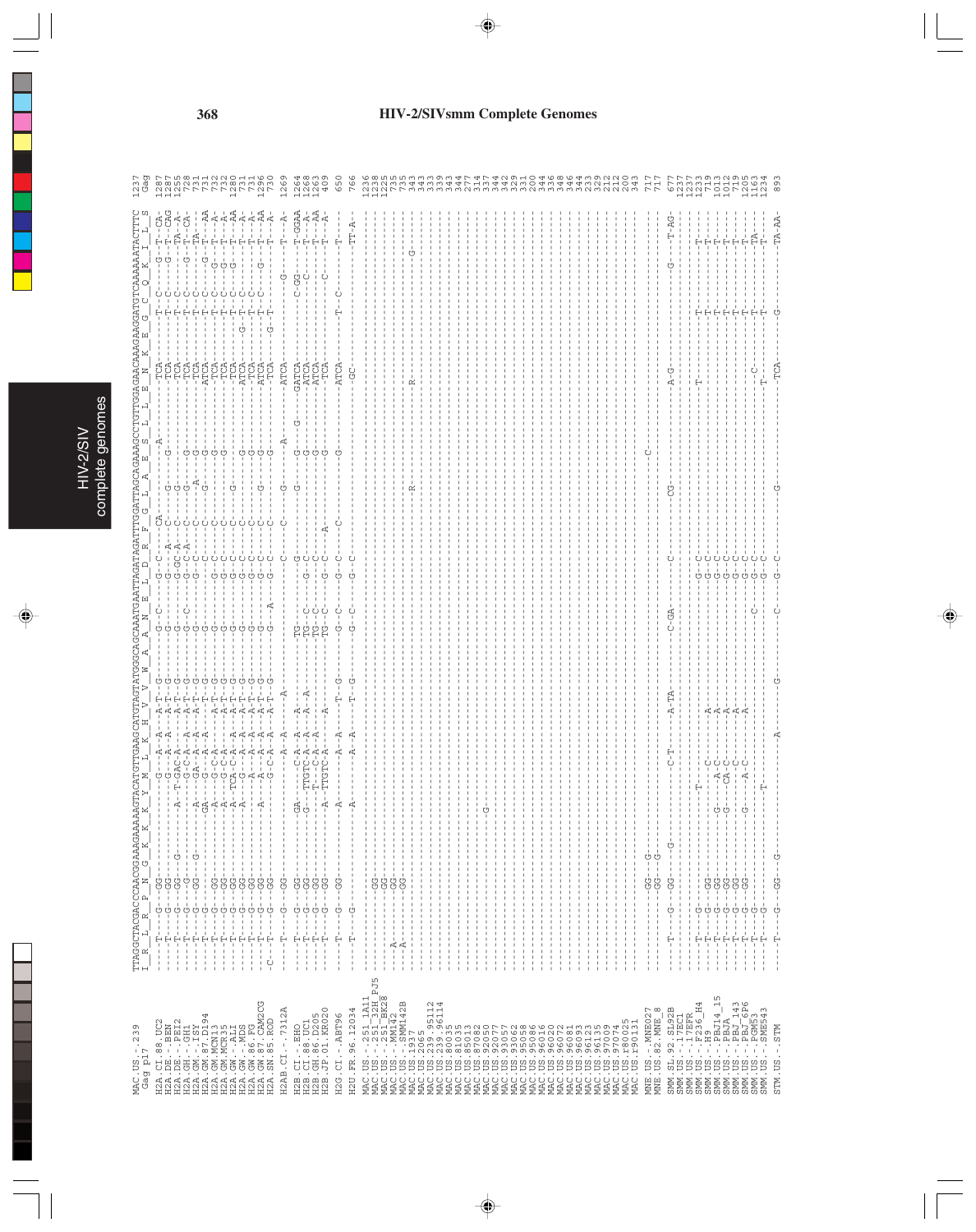|  | ž<br>è<br>$\frac{\omega}{\omega}$<br>١ |
|--|----------------------------------------|
|--|----------------------------------------|

്ക്

| G<br>.23<br>$\overline{2}$<br>Gag p1<br>MAC.US.                                                                                                                                                                                                                                                                                                                                                                                                                                                                                                                    |                                                                                                                                                                                                                                         |                                                                                                                                                      |              |                |                        |                                     |                                                               |                                                                               | 1367<br>Gag                                                    |
|--------------------------------------------------------------------------------------------------------------------------------------------------------------------------------------------------------------------------------------------------------------------------------------------------------------------------------------------------------------------------------------------------------------------------------------------------------------------------------------------------------------------------------------------------------------------|-----------------------------------------------------------------------------------------------------------------------------------------------------------------------------------------------------------------------------------------|------------------------------------------------------------------------------------------------------------------------------------------------------|--------------|----------------|------------------------|-------------------------------------|---------------------------------------------------------------|-------------------------------------------------------------------------------|----------------------------------------------------------------|
|                                                                                                                                                                                                                                                                                                                                                                                                                                                                                                                                                                    | $\mathsf I$                                                                                                                                                                                                                             |                                                                                                                                                      |              |                |                        |                                     | τη                                                            |                                                                               |                                                                |
|                                                                                                                                                                                                                                                                                                                                                                                                                                                                                                                                                                    | $\mathbf{I}=\mathbf{I}$                                                                                                                                                                                                                 | 004<br>$\overline{\phantom{a}}$<br>- 1<br>$\mathcal{A}$                                                                                              |              |                |                        |                                     | てりてり                                                          | F<br>$-2A-AC$                                                                 |                                                                |
| $\begin{array}{l} \rm I2A,\,CL,\,88,\,UC2\\ \rm I2A,\,DB.-IBEN\\ \rm I2A,\,BB,--GBI\\ \rm I2A,\,CH.-.15Y\\ \rm I2A,\,CH.-.15Y\\ \rm I2A,\,CH.-.15Y\\ \rm I2A,\,CH., 15Y\\ \rm I2A,\,CH, 15Y\\ \rm I2A,\,CH, 15Y\\ \rm I2A,\,CH, 15Y\\ \rm I2A,\,CH, 15Y\\ \rm I2A,\,CH, 15Y\\ \rm I2A,\,CH, 15Y\\ \rm I2A,\,CH, 16Y\\ \rm I2A,\,CH, 16Y\\ \rm I$                                                                                                                                                                                                                   | $\mathbf I$<br>$\mathcal{A}$<br>ÉPPE<br>Jili<br>AAAAAAAAAAA                                                                                                                                                                             | ÷,<br>$\,$ I<br>$\blacksquare$                                                                                                                       |              |                |                        |                                     | К                                                             | Æ<br>ひ                                                                        |                                                                |
|                                                                                                                                                                                                                                                                                                                                                                                                                                                                                                                                                                    | $\mathbf I$<br>부                                                                                                                                                                                                                        | ひ<br>ひ<br>÷<br>÷<br>$\mathbf{I}$<br>$\mathbf{I}$                                                                                                     |              | AC.<br>Ŕ,<br>O |                        | ひ                                   | К<br>R<br>てり                                                  | AGG<br>К<br>$-A-AC$                                                           |                                                                |
|                                                                                                                                                                                                                                                                                                                                                                                                                                                                                                                                                                    | $\mathbf{I}$                                                                                                                                                                                                                            | ÷                                                                                                                                                    |              | U              |                        | ひ                                   |                                                               | g<br>$-AGA - -$<br>$- + - + -$<br>$- + - - -$<br>$- - - - -$<br>$- - - - - -$ |                                                                |
|                                                                                                                                                                                                                                                                                                                                                                                                                                                                                                                                                                    | $\mathsf I$<br>$\,$ $\,$<br>eééé<br>Tit                                                                                                                                                                                                 | ひ 戸<br>÷<br>$\frac{1}{4}$                                                                                                                            |              |                |                        |                                     | $\begin{array}{c}\nA - 1 \\ A - 1 \\ A + 1\n\end{array}$<br>۳ | К<br>ひ                                                                        |                                                                |
|                                                                                                                                                                                                                                                                                                                                                                                                                                                                                                                                                                    | $\mathbf I$<br>$\,$ I                                                                                                                                                                                                                   | ÷,<br>÷,                                                                                                                                             |              |                |                        |                                     | ⊢                                                             | Ą<br><b>ひ ひ</b>                                                               |                                                                |
|                                                                                                                                                                                                                                                                                                                                                                                                                                                                                                                                                                    | $\mathbf I$<br>$\Gamma$<br>후토                                                                                                                                                                                                           | К<br>TT.<br>$\mathbb{I}=\mathbb{I}$<br>$1 - 1$<br>$\mathbf{L}$                                                                                       |              |                | н<br>AG.               | ひ<br>Ġ                              | ⊢                                                             | -A                                                                            |                                                                |
|                                                                                                                                                                                                                                                                                                                                                                                                                                                                                                                                                                    | $\mathbf{I}$<br>$\mathbf{I}$                                                                                                                                                                                                            | $\blacksquare$<br>$\blacksquare$                                                                                                                     |              |                | ГT-<br>E               |                                     | е<br><b>ひひひひひひひひ</b>                                          | ි<br>U                                                                        |                                                                |
|                                                                                                                                                                                                                                                                                                                                                                                                                                                                                                                                                                    | $\,$ $\,$<br>$\mathbf{I}$                                                                                                                                                                                                               | 44<br>$\mathcal{A}$<br>÷                                                                                                                             |              |                | Æ                      |                                     | $\triangleleft$ $\triangleleft$<br>е                          | CA-T<br>$- - A$                                                               |                                                                |
|                                                                                                                                                                                                                                                                                                                                                                                                                                                                                                                                                                    | $A - G$<br>۲tt<br>المال                                                                                                                                                                                                                 | 666<br>$\mathbf{I}$<br>$\mathbf{I}$<br>$\blacksquare$<br>K.<br>-f                                                                                    |              |                |                        |                                     | K,<br>н<br>ひ                                                  | $- - A$<br>↻                                                                  |                                                                |
| $-.7312A$<br>H2AB.CI.                                                                                                                                                                                                                                                                                                                                                                                                                                                                                                                                              | $-4 - 2$<br>$\,$<br>f,<br>$\mathsf I$<br>$\mathsf I$<br>$\mathbf{I}$<br>$\mathbf{I}$                                                                                                                                                    | ひ<br>÷<br>$\mathbf{I}$                                                                                                                               |              |                |                        | К<br>Ĥ                              | ь<br>Ġ                                                        | S<br>Ą                                                                        | 1399                                                           |
|                                                                                                                                                                                                                                                                                                                                                                                                                                                                                                                                                                    |                                                                                                                                                                                                                                         |                                                                                                                                                      |              |                |                        |                                     |                                                               |                                                                               |                                                                |
|                                                                                                                                                                                                                                                                                                                                                                                                                                                                                                                                                                    | $\mathsf I$<br>$\mathsf I$<br>$\frac{1}{4}$<br>$\overline{\phantom{a}}$<br>$-45 -$<br>$\mathsf I$<br>Ť<br>$\overline{\phantom{a}}$<br>$\mathsf I$<br>$\mathbf{A}^-$<br>$\overline{\phantom{a}}$                                         | Æ<br>÷<br>$\mathbf{I}$<br>$\mathbf{I}$<br>$\overline{\phantom{0}}$<br>$\mathsf I$                                                                    |              |                | - TAC<br>- AC<br>- - - | ひ<br>U                              | е<br>۳<br>(5)                                                 |                                                                               |                                                                |
|                                                                                                                                                                                                                                                                                                                                                                                                                                                                                                                                                                    | $\mathsf I$<br>$\,$ I<br>$\blacksquare$<br>$\mathsf I$<br>$\blacksquare$<br>J.<br>$\mathbf I$<br>Ħ<br>$\mathsf I$<br>$\sf I$<br>I.<br>٠<br>$A - -$<br>$\,$ I                                                                            | ひ<br>÷<br>Ĵ,<br>$\mathbf{I}$<br>$\mathbf{I}$<br>j.<br>$\mathsf I$                                                                                    |              | U<br>E<br>H    | j.                     |                                     | υυ                                                            | F<br>F                                                                        |                                                                |
| H2B.CI.-.HHO<br>H2B.CI.88.UC1<br>H2B.CH.86.D205<br>H2B.JP.01.KR020                                                                                                                                                                                                                                                                                                                                                                                                                                                                                                 | $\,$ $\,$<br>$\mathcal{A}$<br>$\overline{\phantom{a}}$<br>-i<br>$----P-1$<br>$\mathbf{1}$<br>$\,$<br>$\mathbf{I}$                                                                                                                       | К<br>Ť<br>$\,$<br>$\frac{1}{4}$<br>$\,$ $\,$                                                                                                         |              | F              | $-AC$<br>E             | ּפִי פִי פִי<br>הַלְּיָם<br>הַיִּהַ | НF<br>τŋ                                                      | $-444$<br>Е                                                                   | 111<br>00000<br>10000                                          |
| $-.ABT96$<br>H2G.CI.                                                                                                                                                                                                                                                                                                                                                                                                                                                                                                                                               | $\mathbf{I}$<br>$\mathsf I$<br>$\mathbf{I}$<br>$\mathbb{I}$<br>ł<br>$\mathsf I$<br>$- - A - -$<br>К                                                                                                                                     | ÷<br>$\mathbb{I}$<br>j.<br>$\mathsf I$<br>$\frac{1}{4}$<br>Ŕ.<br>Ţ                                                                                   | U            |                |                        | <b>D-TT</b>                         |                                                               | <b>CA</b>                                                                     | $\frac{8}{3}$                                                  |
| 96.12034<br>H2U.FR.                                                                                                                                                                                                                                                                                                                                                                                                                                                                                                                                                | $\mathbb{I}$<br>Ť<br>$\frac{1}{4}$<br>$-5 -$                                                                                                                                                                                            | $\frac{1}{4}$<br>$\mathbb{H}$<br>т.                                                                                                                  |              |                |                        |                                     |                                                               |                                                                               | $\frac{9}{8}$                                                  |
|                                                                                                                                                                                                                                                                                                                                                                                                                                                                                                                                                                    |                                                                                                                                                                                                                                         |                                                                                                                                                      |              |                |                        |                                     |                                                               |                                                                               |                                                                |
| PJ5<br>MAC.US. - .251 1A11<br>MAC.US. - .251 32H P.<br>MAC.US. - .251 B.252 P.<br>MAC.US. - .MM142                                                                                                                                                                                                                                                                                                                                                                                                                                                                 | $\mathbb{I}$<br>$\mathcal{A}$<br>$\frac{1}{4}$<br>$\frac{1}{4}$<br>ł<br>$\mathbf{I}$<br>$\,$ I<br>$\frac{1}{4}$<br>$\mathbf I$<br>$\mathsf I$<br>$\blacksquare$<br>$\mathbf{I}$<br>$\mathbf{I}$<br>-1<br>$\mathbb{I}$<br>$\blacksquare$ | $\mathbf{I}$<br>$\mathbf{I}$<br>$\overline{\phantom{a}}$<br>$\mathsf I$<br>$\mathbf{I}$<br>$\overline{\phantom{a}}$<br>$\mathbf{I}$<br>$\frac{1}{2}$ |              |                |                        |                                     |                                                               |                                                                               | O O IO O O I I I O O I I I<br>MMM O O O O O O O I O O I<br>HHH |
|                                                                                                                                                                                                                                                                                                                                                                                                                                                                                                                                                                    | Ĵ<br>$\frac{1}{1}$<br>$\frac{1}{1}$<br>1<br>J.                                                                                                                                                                                          | $\frac{1}{1}$                                                                                                                                        |              |                |                        |                                     |                                                               |                                                                               |                                                                |
|                                                                                                                                                                                                                                                                                                                                                                                                                                                                                                                                                                    |                                                                                                                                                                                                                                         | $\frac{1}{4}$                                                                                                                                        |              |                |                        |                                     |                                                               |                                                                               |                                                                |
|                                                                                                                                                                                                                                                                                                                                                                                                                                                                                                                                                                    |                                                                                                                                                                                                                                         |                                                                                                                                                      |              |                |                        |                                     |                                                               |                                                                               |                                                                |
|                                                                                                                                                                                                                                                                                                                                                                                                                                                                                                                                                                    | $- -A - -$<br>t                                                                                                                                                                                                                         |                                                                                                                                                      |              |                |                        |                                     |                                                               |                                                                               |                                                                |
|                                                                                                                                                                                                                                                                                                                                                                                                                                                                                                                                                                    | $-1 - N -$<br>$\,$ I<br>ţ<br>$\frac{1}{1}$<br>I<br>J.                                                                                                                                                                                   | $\mathbf{I}$                                                                                                                                         |              |                |                        |                                     |                                                               |                                                                               |                                                                |
|                                                                                                                                                                                                                                                                                                                                                                                                                                                                                                                                                                    | $\,$ I<br>$\overline{1}$<br>$\begin{array}{c} \hline \end{array}$<br>$\overline{\phantom{a}}$                                                                                                                                           | $\mathbf{I}$<br>$\overline{\phantom{a}}$<br>$\mathbf{I}$                                                                                             |              |                |                        |                                     |                                                               |                                                                               |                                                                |
|                                                                                                                                                                                                                                                                                                                                                                                                                                                                                                                                                                    | $\frac{1}{4}$<br>$\frac{1}{1}$<br>$\frac{1}{1}$                                                                                                                                                                                         | $\frac{1}{1}$                                                                                                                                        |              |                |                        |                                     |                                                               |                                                                               | ന                                                              |
|                                                                                                                                                                                                                                                                                                                                                                                                                                                                                                                                                                    | ٠                                                                                                                                                                                                                                       |                                                                                                                                                      |              |                |                        |                                     |                                                               |                                                                               |                                                                |
|                                                                                                                                                                                                                                                                                                                                                                                                                                                                                                                                                                    | α<br>÷<br>1                                                                                                                                                                                                                             | $\overline{\phantom{a}}$                                                                                                                             |              |                |                        |                                     |                                                               |                                                                               | 4                                                              |
| ${\bf H} \times {\bf C} = {\bf C} \times {\bf C} \times {\bf C} \times {\bf C} \times {\bf C} \times {\bf C} \times {\bf C} \times {\bf C} \times {\bf C} \times {\bf C} \times {\bf C} \times {\bf C} \times {\bf C} \times {\bf C} \times {\bf C} \times {\bf C} \times {\bf C} \times {\bf C} \times {\bf C} \times {\bf C} \times {\bf C} \times {\bf C} \times {\bf C} \times {\bf C} \times {\bf C} \times {\bf C} \times {\bf C} \times {\bf C} \times {\bf C} \times {\bf C} \times {\bf C} \times {\bf C} \times {\bf C} \times {\bf C} \times {\bf C} \$ | R<br>$\frac{1}{1}$<br>$\mathbf{I}$<br>J.<br>٠                                                                                                                                                                                           | J.<br>$\mathbf{I}$                                                                                                                                   |              |                |                        |                                     |                                                               |                                                                               |                                                                |
|                                                                                                                                                                                                                                                                                                                                                                                                                                                                                                                                                                    |                                                                                                                                                                                                                                         |                                                                                                                                                      |              |                |                        |                                     |                                                               |                                                                               |                                                                |
|                                                                                                                                                                                                                                                                                                                                                                                                                                                                                                                                                                    |                                                                                                                                                                                                                                         | $\mathbf{I}$                                                                                                                                         |              |                |                        |                                     |                                                               |                                                                               |                                                                |
|                                                                                                                                                                                                                                                                                                                                                                                                                                                                                                                                                                    | J.<br>I<br>J.                                                                                                                                                                                                                           | J.<br>٠                                                                                                                                              |              |                |                        |                                     |                                                               |                                                                               |                                                                |
|                                                                                                                                                                                                                                                                                                                                                                                                                                                                                                                                                                    | I<br>$\mathbf{I}$                                                                                                                                                                                                                       |                                                                                                                                                      |              |                |                        |                                     |                                                               |                                                                               |                                                                |
|                                                                                                                                                                                                                                                                                                                                                                                                                                                                                                                                                                    | $-R$<br>$\frac{1}{1}$<br>$\frac{1}{1}$<br>t                                                                                                                                                                                             | $\mathbf I$<br>ŧ                                                                                                                                     |              |                |                        |                                     |                                                               |                                                                               |                                                                |
|                                                                                                                                                                                                                                                                                                                                                                                                                                                                                                                                                                    | $\blacksquare$                                                                                                                                                                                                                          |                                                                                                                                                      |              |                |                        |                                     |                                                               |                                                                               |                                                                |
|                                                                                                                                                                                                                                                                                                                                                                                                                                                                                                                                                                    | $\overline{\phantom{a}}$                                                                                                                                                                                                                | $\,$ I                                                                                                                                               |              |                |                        |                                     |                                                               |                                                                               |                                                                |
|                                                                                                                                                                                                                                                                                                                                                                                                                                                                                                                                                                    | 1                                                                                                                                                                                                                                       |                                                                                                                                                      |              |                |                        |                                     |                                                               |                                                                               |                                                                |
|                                                                                                                                                                                                                                                                                                                                                                                                                                                                                                                                                                    | $-1$ - $-1$<br>ţ                                                                                                                                                                                                                        | $\mathbf{I}$                                                                                                                                         |              |                |                        |                                     |                                                               |                                                                               |                                                                |
|                                                                                                                                                                                                                                                                                                                                                                                                                                                                                                                                                                    |                                                                                                                                                                                                                                         |                                                                                                                                                      |              |                |                        |                                     |                                                               |                                                                               |                                                                |
|                                                                                                                                                                                                                                                                                                                                                                                                                                                                                                                                                                    | $- -A - -$<br>I.<br>$\frac{1}{1}$<br>I.<br>I<br>$\mathbf{I}$                                                                                                                                                                            | $\mathbf{I}$<br>$\,$ 1                                                                                                                               |              |                |                        |                                     |                                                               |                                                                               |                                                                |
|                                                                                                                                                                                                                                                                                                                                                                                                                                                                                                                                                                    | $\,$<br>t<br>$\mathbf{I}$<br>J.<br>$\mathfrak l$<br>$\,$ I<br>$\frac{1}{1}$<br>$\frac{1}{1}$<br>J.<br>I.<br>$\bar{1}$<br>I<br>$\frac{1}{1}$<br>J.                                                                                       | ţ<br>$\frac{1}{1}$<br>J<br>Ì<br>$\,$ I<br>f,<br>$\mathbf{I}$                                                                                         |              |                |                        |                                     |                                                               |                                                                               |                                                                |
|                                                                                                                                                                                                                                                                                                                                                                                                                                                                                                                                                                    | $\mathbf I$<br>$\mathbf I$<br>$\frac{1}{1}$<br>$\frac{1}{1}$                                                                                                                                                                            | $\frac{1}{1}$                                                                                                                                        |              |                |                        |                                     |                                                               |                                                                               |                                                                |
|                                                                                                                                                                                                                                                                                                                                                                                                                                                                                                                                                                    | $\mathbf{I}$                                                                                                                                                                                                                            |                                                                                                                                                      |              |                |                        |                                     |                                                               |                                                                               |                                                                |
|                                                                                                                                                                                                                                                                                                                                                                                                                                                                                                                                                                    | $\frac{1}{1}$<br>$\,$ $\,$<br>$\mathbf{I}$<br>-<br>J.                                                                                                                                                                                   |                                                                                                                                                      |              |                |                        |                                     |                                                               |                                                                               |                                                                |
|                                                                                                                                                                                                                                                                                                                                                                                                                                                                                                                                                                    | J<br>$\overline{\phantom{a}}$<br>J,                                                                                                                                                                                                     | f,                                                                                                                                                   |              |                |                        |                                     |                                                               |                                                                               |                                                                |
| Γ<br>.MNE02<br>MNE.US                                                                                                                                                                                                                                                                                                                                                                                                                                                                                                                                              | t<br>$\frac{1}{\sqrt{2}}$                                                                                                                                                                                                               | ţ                                                                                                                                                    | ひ            |                |                        |                                     |                                                               |                                                                               |                                                                |
| ${}^{\circ}$<br>$2.$ MNE<br>MNE.US.8<br>$\overline{\phantom{a}}$                                                                                                                                                                                                                                                                                                                                                                                                                                                                                                   | $\overline{\phantom{a}}$                                                                                                                                                                                                                |                                                                                                                                                      | פיז          |                |                        |                                     |                                                               |                                                                               | 847<br>847                                                     |
|                                                                                                                                                                                                                                                                                                                                                                                                                                                                                                                                                                    |                                                                                                                                                                                                                                         |                                                                                                                                                      |              |                |                        |                                     |                                                               |                                                                               |                                                                |
|                                                                                                                                                                                                                                                                                                                                                                                                                                                                                                                                                                    | $A - -AC -$                                                                                                                                                                                                                             | $\mathbb{I}$                                                                                                                                         |              | τŋ<br>؋        | <b>C</b>               | 틚                                   | C٦                                                            | $GA - A - C$                                                                  |                                                                |
|                                                                                                                                                                                                                                                                                                                                                                                                                                                                                                                                                                    | J.<br>٠<br>$\mathbf{I}$<br>J.<br>J.<br>$\mathbf{I}$<br>$\overline{\phantom{a}}$<br>$\mathbf I$<br>$\,$ I<br>$\mathfrak l$                                                                                                               |                                                                                                                                                      |              |                |                        |                                     |                                                               |                                                                               |                                                                |
|                                                                                                                                                                                                                                                                                                                                                                                                                                                                                                                                                                    | ţ<br>$\frac{1}{4}$<br>$\mathbf{I}$<br>$\frac{1}{4}$<br>÷,                                                                                                                                                                               | ÷,<br>ო<br> <br> <br>$-1$                                                                                                                            |              |                |                        |                                     |                                                               | К                                                                             |                                                                |
|                                                                                                                                                                                                                                                                                                                                                                                                                                                                                                                                                                    | $\frac{1}{1}$<br>f,<br>$\mathbf{I}$<br>$\frac{1}{4}$                                                                                                                                                                                    | ÷<br>$\mathbf I$<br>$\mathbf{I}$                                                                                                                     |              | ↻              |                        |                                     | Н                                                             |                                                                               |                                                                |
| LO                                                                                                                                                                                                                                                                                                                                                                                                                                                                                                                                                                 |                                                                                                                                                                                                                                         | $\overline{\phantom{0}}$                                                                                                                             |              |                |                        |                                     |                                                               |                                                                               |                                                                |
|                                                                                                                                                                                                                                                                                                                                                                                                                                                                                                                                                                    | J.                                                                                                                                                                                                                                      | $\mathbf{I}$<br>$\frac{1}{1}$<br>לַטְלִיטְ<br>יוויוו<br>eeee<br>Titli                                                                                |              | ひひひ            | $\vdash$<br>υ          |                                     | RARA                                                          |                                                                               |                                                                |
|                                                                                                                                                                                                                                                                                                                                                                                                                                                                                                                                                                    | J.                                                                                                                                                                                                                                      | ÷<br>t                                                                                                                                               |              |                | н<br>↻                 |                                     | Н                                                             |                                                                               |                                                                |
|                                                                                                                                                                                                                                                                                                                                                                                                                                                                                                                                                                    |                                                                                                                                                                                                                                         | ÷<br>$\mathbf{I}$<br>н<br>ī,                                                                                                                         |              | U              | E                      |                                     | A                                                             | AAAAA                                                                         |                                                                |
| $\begin{array}{l} \mathbf{SIM1}, \mathbf{S1}, \mathbf{92}, \mathbf{S1292B} \\ \mathbf{SIM1}, \mathbf{US}, \cdots, \mathbf{177BCl} \\ \mathbf{SIM1}, \mathbf{US}, \cdots, \mathbf{177B} \\ \mathbf{SIM1}, \mathbf{US}, \cdots, \mathbf{187} \\ \mathbf{SIM1}, \mathbf{US}, \cdots, \mathbf{187} \\ \mathbf{SIM1}, \mathbf{US}, \cdots, \mathbf{187} \\ \mathbf{SIM1}, \mathbf{US}, \cdots, \mathbf{187} \\ \mathbf{SIM1}, \mathbf{US},$                                                                                                                             | $\mathsf I$<br>-<br>$\mathsf I$<br>$\mathbf I$<br>$\mathbf I$<br>$\mathbf{I}$<br>$\blacksquare$<br>٠<br>$\blacksquare$<br>$\,$ I<br>$\blacksquare$<br>е<br>$\blacksquare$                                                               | $\mathbf{I}$<br>$\mathbf{I}$<br>t<br>φ<br>$\blacksquare$<br>ひひ<br>$\mathbf{I}$<br>$\,$ $\,$<br>- 11<br>- 11<br>FЕ<br>J.<br>$\mathbf{I}$              | てりてりてりてりてりてり |                |                        |                                     |                                                               |                                                                               | לאה את האירות<br>מממשמעת הממשמטים<br>הראשימטים<br>הראשימטים    |
| STM<br>STM.US                                                                                                                                                                                                                                                                                                                                                                                                                                                                                                                                                      |                                                                                                                                                                                                                                         |                                                                                                                                                      |              |                |                        |                                     |                                                               |                                                                               | 102                                                            |
|                                                                                                                                                                                                                                                                                                                                                                                                                                                                                                                                                                    | $-AA$                                                                                                                                                                                                                                   |                                                                                                                                                      |              |                |                        |                                     |                                                               | AG                                                                            |                                                                |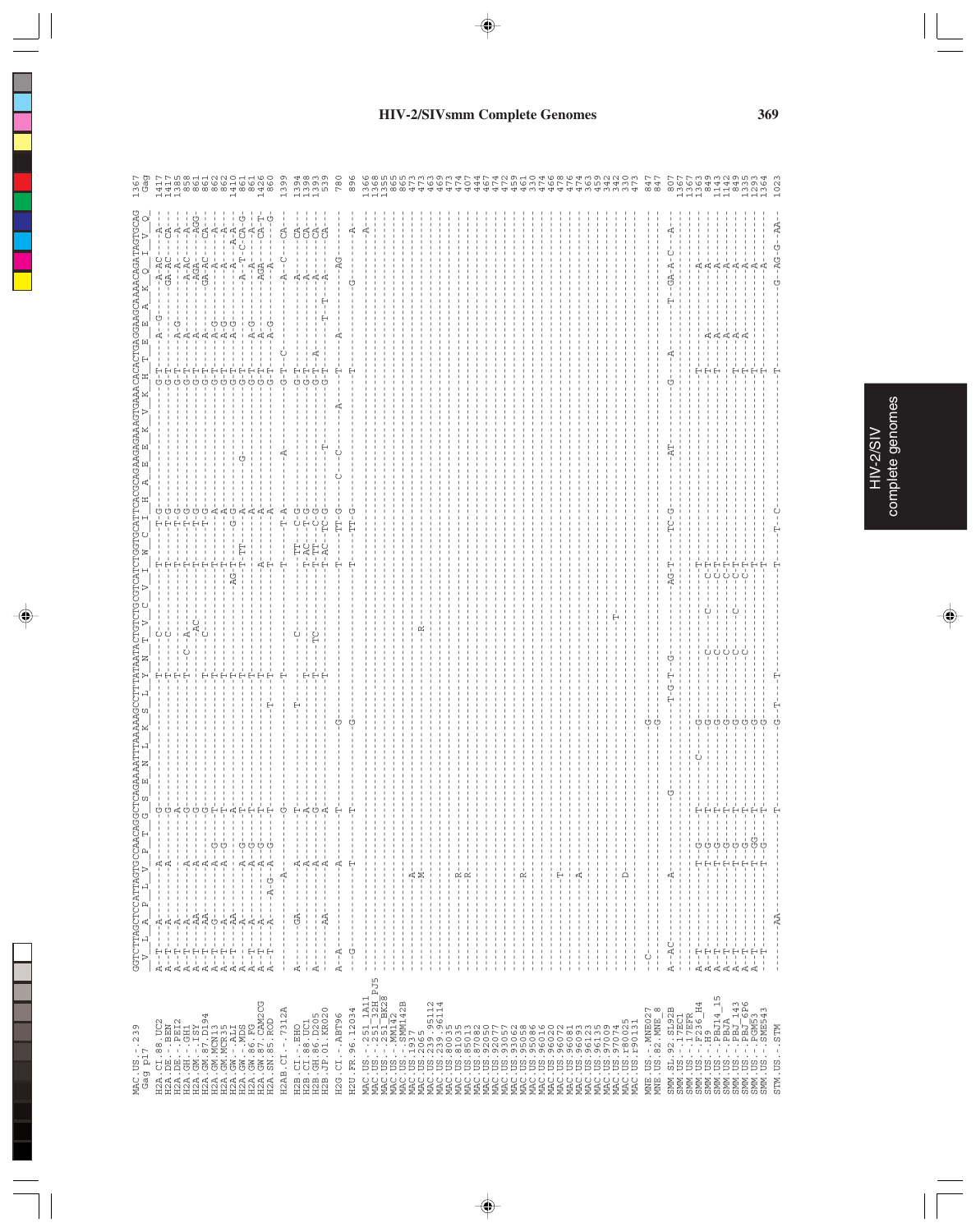| Gag<br>1491                                                                                                                                      |                                                                                                                                                                                                                                                                                                                                                                                 |                                                                                                                       |                                                                 |                                       |                                                                                                          |                                                                                                         |                                                                   |                                                     |                                                                            |                                                                                                                                    |                                                                                                                              |                                                                                                                                                          | 1508                                                         |               | 1503<br>1507<br>1502                                                                          |                                                                                                                  |                                                                                        | 648                                                                    | Ğ,                                                                                           | 102                                                                                                              |                                                                                                                                                                          | 149<br>1447<br>147                                                                                                                                                                                                                                     |                                                                                                                                                              |                   | $\infty$                                                                                           | $\infty$<br>o o u u u u u u u u u                                                       | ጣ                                  | ወነ                                                        | $\infty$       |                                                                                                                                                                                                                                                                                                                                                                                                  | の | ጣ | w |  | ጣ | ጣ<br><u><b>เภ เภ เภ เภ</b></u> | $\infty$ | $\infty$ |                     | ന<br>4556 | ጣ | $\circ$ | š            | ጣ<br>G IN | $\infty$<br>₩ | $\infty$<br>m | 46      | ৩                                      |                                                                      | மை                      | 97                                                                                                         | $\sim$                                                                                                                                                                                                                                                                                                                                                                                                                                                                                                                              |              |                                          |                                                                                               |                                                                 |                                                                                                     |                                                          |                                                                               |                                                            | 148                                                                      |                         |
|--------------------------------------------------------------------------------------------------------------------------------------------------|---------------------------------------------------------------------------------------------------------------------------------------------------------------------------------------------------------------------------------------------------------------------------------------------------------------------------------------------------------------------------------|-----------------------------------------------------------------------------------------------------------------------|-----------------------------------------------------------------|---------------------------------------|----------------------------------------------------------------------------------------------------------|---------------------------------------------------------------------------------------------------------|-------------------------------------------------------------------|-----------------------------------------------------|----------------------------------------------------------------------------|------------------------------------------------------------------------------------------------------------------------------------|------------------------------------------------------------------------------------------------------------------------------|----------------------------------------------------------------------------------------------------------------------------------------------------------|--------------------------------------------------------------|---------------|-----------------------------------------------------------------------------------------------|------------------------------------------------------------------------------------------------------------------|----------------------------------------------------------------------------------------|------------------------------------------------------------------------|----------------------------------------------------------------------------------------------|------------------------------------------------------------------------------------------------------------------|--------------------------------------------------------------------------------------------------------------------------------------------------------------------------|--------------------------------------------------------------------------------------------------------------------------------------------------------------------------------------------------------------------------------------------------------|--------------------------------------------------------------------------------------------------------------------------------------------------------------|-------------------|----------------------------------------------------------------------------------------------------|-----------------------------------------------------------------------------------------|------------------------------------|-----------------------------------------------------------|----------------|--------------------------------------------------------------------------------------------------------------------------------------------------------------------------------------------------------------------------------------------------------------------------------------------------------------------------------------------------------------------------------------------------|---|---|---|--|---|--------------------------------|----------|----------|---------------------|-----------|---|---------|--------------|-----------|---------------|---------------|---------|----------------------------------------|----------------------------------------------------------------------|-------------------------|------------------------------------------------------------------------------------------------------------|-------------------------------------------------------------------------------------------------------------------------------------------------------------------------------------------------------------------------------------------------------------------------------------------------------------------------------------------------------------------------------------------------------------------------------------------------------------------------------------------------------------------------------------|--------------|------------------------------------------|-----------------------------------------------------------------------------------------------|-----------------------------------------------------------------|-----------------------------------------------------------------------------------------------------|----------------------------------------------------------|-------------------------------------------------------------------------------|------------------------------------------------------------|--------------------------------------------------------------------------|-------------------------|
| ATAGGTGGTAACTATCCACC<br>₿<br>z<br>τ٣                                                                                                             |                                                                                                                                                                                                                                                                                                                                                                                 | U                                                                                                                     | ℭ                                                               |                                       | $\stackrel{\scriptscriptstyle\mathsf{L}}{\mathsf{C}}$                                                    | $-AC-$                                                                                                  | $-5C$                                                             | $CAC -$                                             | AC.                                                                        | -AC-<br>U                                                                                                                          | ACT.                                                                                                                         | CAC<br>U                                                                                                                                                 | ↻                                                            |               | $-TC$<br>U                                                                                    | U<br>↻                                                                                                           | $\cup$<br>ь<br>C<br>$\circlearrowright$<br>$\begin{bmatrix} 1 \\ 0 \\ 1 \end{bmatrix}$ | CAC<br>л<br>9<br>먹                                                     |                                                                                              | U                                                                                                                |                                                                                                                                                                          |                                                                                                                                                                                                                                                        |                                                                                                                                                              |                   | AC.                                                                                                | AC                                                                                      |                                    |                                                           |                |                                                                                                                                                                                                                                                                                                                                                                                                  |   |   |   |  |   |                                |          |          |                     |           |   |         |              |           |               |               |         |                                        |                                                                      |                         | AC<br>AC                                                                                                   | ひ<br>п<br>AAA-                                                                                                                                                                                                                                                                                                                                                                                                                                                                                                                      |              |                                          | AC                                                                                            | AC                                                              | AC                                                                                                  | AC                                                       |                                                                               |                                                            |                                                                          |                         |
| ⋗<br>ρ                                                                                                                                           | ں<br>ت<br>Ū<br>U<br>ひ<br>C<br>٢<br>U                                                                                                                                                                                                                                                                                                                                            | Ο                                                                                                                     | GACAGGC<br>Ļ<br>U                                               | ひ<br>Н<br>τı                          | ひ<br>C<br>C<br>ų<br>τ:                                                                                   | <b>ひ ひ</b><br>O<br>e<br>T)                                                                              | O<br>$\overline{\phantom{a}}$<br>U                                | ひ<br>O<br>부<br>U                                    | $T - T$<br>ひ<br>U<br>C                                                     | υ<br>ひ<br>U<br>부<br>U                                                                                                              | $-AGC$<br>U                                                                                                                  | ひ<br>ひ                                                                                                                                                   | てり<br>ひ                                                      |               | ひ<br>てり<br>U<br>Ū                                                                             | ひ<br>ひ<br>ひ                                                                                                      | $\mathbf{I}$<br>ひ<br>℧<br>Н<br>Е                                                       | ひ<br>ひ<br>1<br>ひ<br>U                                                  | ひ                                                                                            | ひ<br>ひ<br>C<br>τŋ                                                                                                |                                                                                                                                                                          |                                                                                                                                                                                                                                                        |                                                                                                                                                              |                   |                                                                                                    |                                                                                         |                                    |                                                           |                |                                                                                                                                                                                                                                                                                                                                                                                                  |   |   |   |  |   |                                |          |          |                     |           |   |         |              |           |               |               |         |                                        |                                                                      |                         |                                                                                                            | てり<br>ひ<br>c٦                                                                                                                                                                                                                                                                                                                                                                                                                                                                                                                       |              | ٢Π<br>C٦                                 | ↻                                                                                             | ひ<br>ひ                                                          | ひ                                                                                                   | ᄞ                                                        | ひひひ                                                                           |                                                            |                                                                          |                         |
| ひ<br>U<br>AGAG<br>$\alpha$<br>C)<br>$\mathbf{\Omega}$<br>K.                                                                                      | К<br>ひ                                                                                                                                                                                                                                                                                                                                                                          | ひ                                                                                                                     | К                                                               | $\frac{1}{\sqrt{2}}$                  | $\triangle$ $\triangle$                                                                                  | ġ                                                                                                       |                                                                   | $\frac{1}{\sqrt{2}}$<br>CAG-<br>ς<br>$\overline{A}$ |                                                                            |                                                                                                                                    | ᄞ<br>ひ<br>- 1<br>E                                                                                                           | 也<br>$\bar{A}$                                                                                                                                           | ⊢<br>S                                                       |               | 5<br>∪<br>GTAA                                                                                | ひ                                                                                                                | C                                                                                      | н                                                                      | н                                                                                            | <b>200-</b><br>٠<br>$\vdash$                                                                                     |                                                                                                                                                                          |                                                                                                                                                                                                                                                        |                                                                                                                                                              |                   |                                                                                                    |                                                                                         |                                    |                                                           |                |                                                                                                                                                                                                                                                                                                                                                                                                  |   |   |   |  |   |                                |          |          |                     |           |   |         |              |           |               |               |         |                                        |                                                                      |                         |                                                                                                            | F                                                                                                                                                                                                                                                                                                                                                                                                                                                                                                                                   |              |                                          |                                                                                               | C                                                               |                                                                                                     |                                                          |                                                                               |                                                            |                                                                          |                         |
| CAGAAACTATGCCAAAAACAAGTAGACCAACCACCATCTAGCGC<br>$\Omega$<br>$\alpha$<br>C<br>$\Omega$<br>Σ<br>[1]                                                | ひ<br>C                                                                                                                                                                                                                                                                                                                                                                          | C<br>Ο                                                                                                                | Ą                                                               |                                       |                                                                                                          |                                                                                                         |                                                                   |                                                     |                                                                            |                                                                                                                                    | 44 44<br>아이<br>아이                                                                                                            | y<br>ά                                                                                                                                                   | ר ז<br>$-0A$ <sub>-</sub> $A$<br>-CTG<br>$AA-CA$             |               | $-4$<br>GCT-TG<br>AA                                                                          | 555<br>655<br>AA.<br>ά                                                                                           | $-4$<br>-A<br>AA                                                                       | <b>U20</b><br>ĂĄ                                                       | TGCC<br><b>AAG</b>                                                                           | U<br>U<br>U<br>AA                                                                                                |                                                                                                                                                                          |                                                                                                                                                                                                                                                        |                                                                                                                                                              |                   |                                                                                                    |                                                                                         |                                    |                                                           |                |                                                                                                                                                                                                                                                                                                                                                                                                  |   |   |   |  |   |                                |          |          |                     |           |   |         |              |           |               |               |         |                                        |                                                                      |                         |                                                                                                            | GCTCA<br>AAT                                                                                                                                                                                                                                                                                                                                                                                                                                                                                                                        |              | 9<br>G<br>$\mathbb{C}$                   | g<br>$C - PAA$                                                                                | $C-PA$                                                          | Ù<br>U<br>ς,<br>AA.<br>έ                                                                            | ς.<br>Ą                                                  | てり                                                                            | UF                                                         |                                                                          |                         |
| AGACACCTAGTGGTGGAAACAGGAACAA<br>$\mathbb{H}$<br>ひ<br>$\mathbb H$<br>凹<br>$\triangleright$<br>$\triangleright$<br>$\Box$<br>$\Xi$<br>$\mathbf{p}$ | $-176$<br>r.<br>$\overline{\phantom{a}}$<br>٠<br>J.<br>$\mathbf{I}$<br>$\mathbf I$<br>$-1$<br>J.<br>$\mathbf{I}$<br>$\,$<br>$- -CA - -$<br>$\mathbf I$<br>$\mathbf{I}$<br>$\mathsf I$<br>$\,$ l<br>L.<br>$\blacksquare$<br>$\blacksquare$<br>Ĵ<br>÷.<br>f,<br>$\mathfrak l$<br>٠<br>$\mathsf I$<br>$\,$                                                                         | $-1$ - TG<br>$\mathbf{I}$<br>$\mathsf I$<br>$\mathbf{I}$<br>$\frac{1}{1}$<br>$- - C A$<br>J.<br>⊢<br>Ţ<br>$\mathsf I$ | $-1$<br>$\mathbf{I}$<br>$\mathbf{I}$<br>Ť<br>Н<br>$\frac{1}{1}$ | -----------<br>$---CA---$<br>ŧ,<br>Ĩ, | <b>DG</b><br>-----------<br>$- -C_{1}A - - -$<br>Ţ<br>$\frac{1}{2}$<br>F<br>$\frac{1}{4}$<br>$\mathsf I$ | <b>DG---------</b><br>J.<br>$\frac{1}{4}$<br>$L = -1 - C - C + C$<br>Н<br>$\frac{1}{1}$<br>$\mathbf{I}$ | -------<br>Ì<br>Í<br>t<br>$\frac{1}{4}$<br>ь<br>t<br>$\mathbf{I}$ | ÷<br>$\bar{1}$                                      | $-10$<br>$\mathbf{I}$<br>٠<br>$\frac{1}{4}$<br>$--CA$<br>$\mathbf{I}$<br>Ť | $-1$ - TG<br>J,<br>$\mathbf{I}$<br>$\,$ I<br>1<br>٠<br>$\mathbf I$<br>t,<br>$  CA$ .<br>$\mathbf{I}$<br>Ť<br>Ť<br>1<br>$\mathsf I$ | $-10$<br>$\frac{1}{4}$<br>Ţ<br>$\frac{1}{1}$<br>$\frac{1}{1}$<br>$  C$ $  C$ $A$<br>$\frac{1}{1}$<br>ь<br>f,<br>$\mathbf{I}$ | $-1$ TG<br>$\mathbf{I}$<br>$\mathbf{I}$<br>$\mathfrak l$<br>t<br>ł<br>$- - C$ A<br>$\mathbf{I}$<br>$\mathbf{I}$<br>⊢<br>ł.<br>$\mathbf I$<br>$\mathbf I$ | $-1$<br>$- -A - C$<br>$\,$ I<br>-<br>н<br>Ť<br>$\frac{1}{2}$ | $\frac{1}{2}$ | $- - - - - - - - - -$<br>$C-A-C$<br>$\mathbf{I}$<br>$\overline{1}$<br>ь<br>$\frac{1}{1}$<br>ΰ | $\frac{0}{1}$<br>-<br>U<br>Ť<br>υU<br>$\mathbf{I}$<br>$\mathbf{I}$<br>╘<br>$\mathsf I$<br>J.<br>1<br>$\mathsf I$ | $-1$<br>U<br>Ť<br>Ť<br>$\,$<br>Н<br>t<br>$\mathbf I$<br>$\,$ I                         | $C - A - C$<br>Ť<br>U<br>÷<br>$\mathbf{I}$<br>Н<br>Ĩ.<br>$\frac{1}{2}$ | ÷.<br>$\blacksquare$<br>J.<br>Ť<br>$A -$<br>Ť<br>$\mathbb{I}$<br>$\mathbf{L}$<br>٠<br>н<br>Ť | $-17G$<br>$---T - A$<br>ł<br>$-1$ - $-1$<br>$\mathbf{I}$<br>J<br>$\mathbb H$<br>Ť<br>$\mathbf{I}$<br>$\mathbf I$ | ウーー<br>$\mathbf{I}$<br>$\mathsf{I}$<br>ł<br>$\mathsf I$<br>$\mathsf I$<br>ł<br>$\mathsf I$<br>$\mathbf{I}$<br>$\mathbf{I}$<br>$\mathsf I$<br>$\mathbf{I}$<br>$\mathsf I$ | $\mathbf{I}$<br>$\mathbf{I}$<br>$\blacksquare$<br>$\blacksquare$<br>$\mathbf{I}$<br>$\blacksquare$<br>$\blacksquare$<br>$\mathbf{I}$<br>$\mathbf{I}$<br>$\blacksquare$<br>$\overline{\phantom{a}}$<br>$\blacksquare$<br>$\mathbf{I}$<br>$\blacksquare$ | $\blacksquare$<br>f,<br>Ť.<br>J.<br>Î<br>J.<br>$\,$<br>$\mathfrak l$<br>$\blacksquare$<br>J.<br>$\mathfrak l$<br>$\,$<br>$\frac{1}{1}$<br>I<br>$\frac{1}{1}$ |                   | ٠<br>$\mathbf{I}$<br>$\mathbf I$<br>$- - P -$<br>$\mathsf{I}$<br>$\frac{1}{1}$<br>$\,$ I<br>1<br>1 | ပု<br>$\frac{1}{1}$<br>$- - A - -$<br>$\frac{1}{1}$<br>$\mathsf I$<br>J.<br>$\mathbf I$ | $\mathbf{I}$<br>$\mathbf{I}$<br>J. | $\sf I$<br>$\frac{1}{1}$<br>$\mathbf{I}$<br>$\frac{1}{4}$ | ٠              | t<br>$\begin{array}{c} \rule{0.2cm}{0.15mm} \rule{0.2cm}{0.15mm} \rule{0.2cm}{0.15mm} \rule{0.2cm}{0.15mm} \rule{0.2cm}{0.15mm} \rule{0.2cm}{0.15mm} \rule{0.2cm}{0.15mm} \rule{0.2cm}{0.15mm} \rule{0.2cm}{0.15mm} \rule{0.2cm}{0.15mm} \rule{0.2cm}{0.15mm} \rule{0.2cm}{0.15mm} \rule{0.2cm}{0.15mm} \rule{0.2cm}{0.15mm} \rule{0.2cm}{0.15mm} \rule{$<br>$\frac{1}{1}$<br>I<br>$\frac{1}{1}$ |   |   |   |  |   |                                | t<br>ı   | J,       | $\,$<br>$\mathsf I$ |           |   |         | J<br>٠<br>J, |           |               | ٠             | ı<br>l, | J.<br>t<br>$\,$ $\,$<br>t<br>$\,$<br>Ť | $\mathbf{I}$<br>$\frac{1}{2}$<br>$\frac{1}{1}$<br>$\frac{1}{1}$<br>t | $\frac{1}{4}$<br>$\,$ I | $\mathbf{I}$<br>$\mathbf{I}$<br>п<br>$\overline{\phantom{a}}$<br>п<br>J.<br>п                              | $-1$ TG<br>$\mathsf I$<br>$\overline{\phantom{a}}$<br>$\mathbf{I}$<br>$-1 - 5 - 1 - 1 - 1$<br>$\frac{1}{1}$<br>Ť<br>$\begin{array}{c} \rule{0.2cm}{0.15mm} \rule{0.2cm}{0.15mm} \rule{0.2cm}{0.15mm} \rule{0.2cm}{0.15mm} \rule{0.2cm}{0.15mm} \rule{0.2cm}{0.15mm} \rule{0.2cm}{0.15mm} \rule{0.2cm}{0.15mm} \rule{0.2cm}{0.15mm} \rule{0.2cm}{0.15mm} \rule{0.2cm}{0.15mm} \rule{0.2cm}{0.15mm} \rule{0.2cm}{0.15mm} \rule{0.2cm}{0.15mm} \rule{0.2cm}{0.15mm} \rule{$<br>$\frac{1}{1}$<br>J.<br>$\mathbf I$<br>⊢<br>Ĩ,<br>Ť<br>U | $\mathbf{I}$ | ပု<br>L.<br>$\mathbf{I}$<br>J.<br>⊢<br>Ť | $\mathbf{I}$<br>$\mathbf{I}$<br>$\mathbf{I}$<br>$\overline{\phantom{a}}$<br>F<br>$\mathbf{I}$ | ウーー<br>$\frac{1}{1}$<br>ł<br>ь<br>$\frac{1}{1}$<br>$\mathbf{I}$ | ウーー<br>$\mathbf{I}$<br>÷<br>н<br>$\,$<br>J.                                                         | $\mathbf{I}$<br>$\mathbf{I}$<br>$\overline{\phantom{a}}$ | $\blacksquare$<br>$\mathbf{I}$<br>$\mathbf{I}$<br>٠<br>٠<br>٠<br>÷<br>÷<br>r. | $\overline{\phantom{a}}$<br>J.<br>٠<br>٠<br>╘<br>$\,$<br>t | ⊢<br>$\begin{array}{c} \hline \end{array}$                               | ⊢<br>Ċ<br>Ŕ<br>÷        |
| MAC.US.-.239<br>Gag p17/p24                                                                                                                      | $\begin{array}{l} \rm{H2A}, \rm{CL}, \rm{88}, \rm{UC2}\\ \rm{H2A}, \rm{DB}, \cdots, \rm{BBM}\\ \rm{H2A}, \rm{GH}, \cdots, \rm{GH}, \rm{H2M}\\ \rm{H2A}, \rm{GH}, \cdots, \rm{LST}\\ \rm{H2A}, \rm{OH}, \cdots, \rm{LST}\\ \rm{H2A}, \rm{OH}, \rm{MOM13}\\ \rm{H2A}, \rm{CH}, \rm{H2M13}\\ \rm{H2A}, \rm{CH}, \rm{H2M13}\\ \rm{H2A}, \rm{CH}, \cdots, \rm{H2M}\\ \rm{H2A}, \rm{$ |                                                                                                                       |                                                                 |                                       |                                                                                                          |                                                                                                         |                                                                   |                                                     |                                                                            |                                                                                                                                    |                                                                                                                              |                                                                                                                                                          | H2AB.CI.-.7312A                                              |               |                                                                                               |                                                                                                                  | H2B.CI.-.BHO<br>H2B.CI.88.UC1<br>H2B.CH.86.D205<br>H2B.JP.01.KR020                     | $\circ$                                                                | H2G.CI. - ABT96                                                                              | H2U. FR. 96.12034                                                                                                | MAC.US                                                                                                                                                                   | PJ5<br>251_1A11<br>251_32H_P<br>251_BK28<br>MM142<br>$\cdot$                                                                                                                                                                                           | $\cdot$<br>MAC.US.<br>MAC.US.                                                                                                                                | $\cdot$<br>MAC.US | $\bullet$                                                                                          | $\mathbf{\underline{m}}$                                                                |                                    |                                                           | 95112<br>96114 |                                                                                                                                                                                                                                                                                                                                                                                                  |   |   |   |  |   |                                |          |          |                     |           |   |         |              |           |               |               |         |                                        |                                                                      |                         | $\frac{\texttt{MNE}}{\texttt{MNE}}\cdot\texttt{US}\cdot\texttt{82}\cdot\texttt{MNE}\underline{\texttt{S}}$ | SMM. 5L. 92. 5L.92B<br>SMM. US. - . 17EC1<br>SMM. US. - . 17EPR<br>SMM. US. - . F236_H4<br>SMM. US. - . H9                                                                                                                                                                                                                                                                                                                                                                                                                          |              | H4                                       |                                                                                               | LO                                                              | 3. - .PBJ14_15<br>3. - .PBJA<br>3. - .PBJ_143<br>3. - .PBJ_6P6<br>3. - .PGM53<br>SMM.US.<br>SMM.US. |                                                          |                                                                               |                                                            | $\sim$<br>.SME54<br>SMM . US .<br>SMM . US .<br>SMM . US .<br>SMM . US . | <b>STM</b><br>U.<br>STM |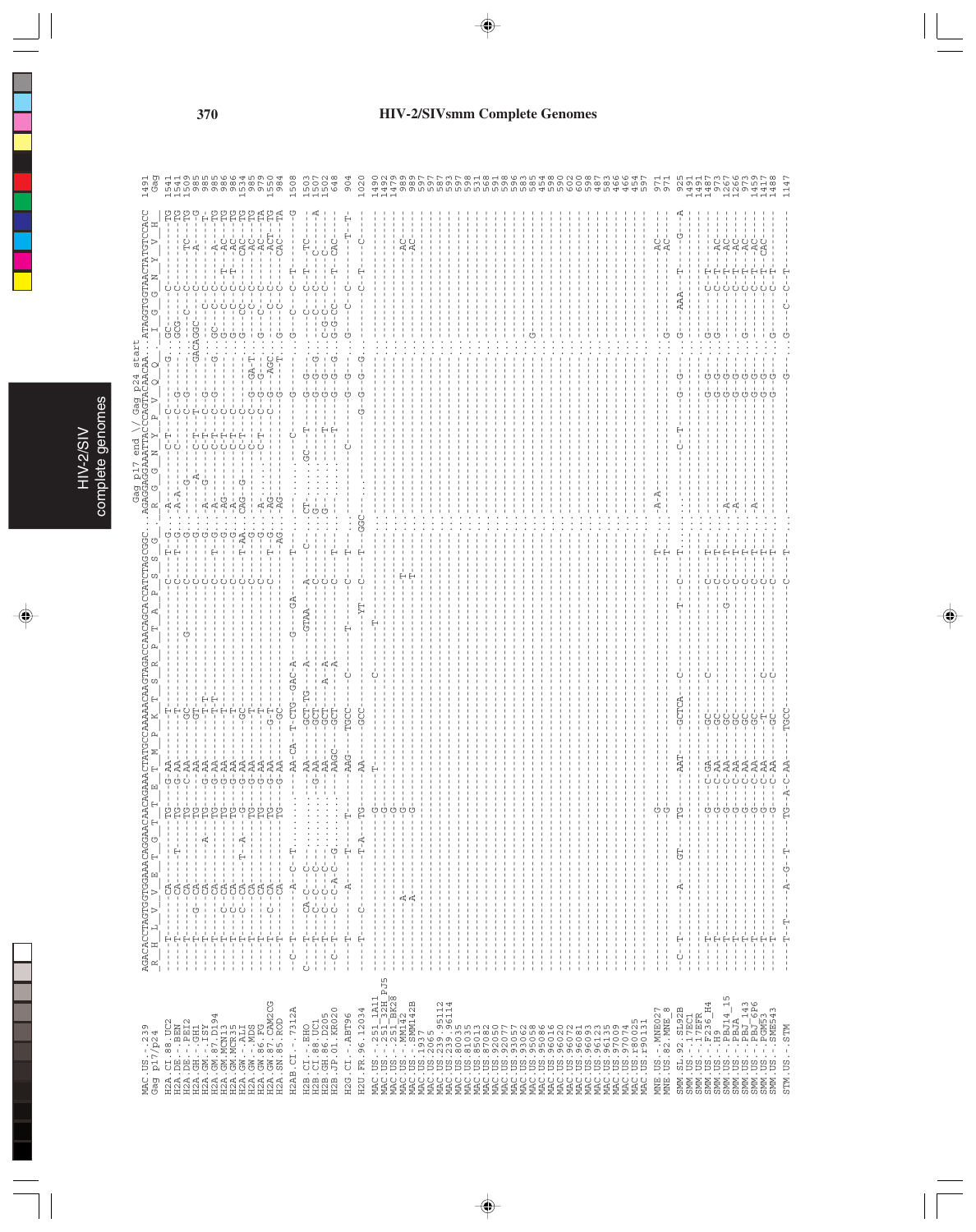| Ļ<br>ກ<br>j<br>Ŕ<br>i |
|-----------------------|
|                       |

ő,

| $\sigma$<br>$\sim$<br>$\ddot{\phantom{0}}$<br>$\mathbb{L}$<br>$\cdot$ 4<br>MAC.US.<br>Gag p24                                                                                                                                                                                                                                                                                                                                                            | TGCCATTAAGCCCGAGAACATTAAATGC<br>L_P_L_S_PR_T_L_L_MA                                                                                         |                                                            | $\begin{array}{c} \mathcal{A}^{CAT} \\ \mathcal{B}^{R-L} \\ \mathcal{C}^{R-L-1} \\ \mathcal{C}^{R-L-1} \\ \mathcal{C}^{R-L-1} \\ \mathcal{C}^{R-L-1} \\ \mathcal{C}^{R-L-1} \\ \mathcal{C}^{R-L-1} \\ \mathcal{C}^{R-L-1} \\ \mathcal{C}^{R-L-1} \\ \mathcal{C}^{R-L-1} \\ \mathcal{C}^{R-L-1} \\ \mathcal{C}^{R-L-1} \\ \mathcal{C}^{R-L-1} \\ \mathcal{C}^{R-L-1} \\ \mathcal{C}^{R-L-1} \\ \mathcal{C}^{R-L$ |                                            |                                     |                                 |               | TAATCAGATGT                    | $\frac{2}{6}$                                                                                                                                                                                                                       |
|----------------------------------------------------------------------------------------------------------------------------------------------------------------------------------------------------------------------------------------------------------------------------------------------------------------------------------------------------------------------------------------------------------------------------------------------------------|---------------------------------------------------------------------------------------------------------------------------------------------|------------------------------------------------------------|-----------------------------------------------------------------------------------------------------------------------------------------------------------------------------------------------------------------------------------------------------------------------------------------------------------------------------------------------------------------------------------------------------------------|--------------------------------------------|-------------------------------------|---------------------------------|---------------|--------------------------------|-------------------------------------------------------------------------------------------------------------------------------------------------------------------------------------------------------------------------------------|
| $\begin{array}{l} \rm{H2A}, \rm{CL}, \rm{88}, \rm{UC2}\\ \rm{H2A}, \rm{DB}, \cdots, \rm{BBN}\\ \rm{H2A}, \rm{GB}, \cdots, \rm{BB1}\\ \rm{H2A}, \rm{GH}, \cdots, \rm{GH}, \rm{H21}\\ \rm{H2A}, \rm{GW}, \cdots, \rm{HS}, \rm{H22}\\ \rm{H2A}, \rm{GH}, \rm{H213} \\ \rm{H2A}, \rm{GH}, \rm{H213} \\ \rm{H2A}, \rm{GH}, \rm{H223} \\ \rm{H2A}, \rm{GH}, \cdots, \rm{H25} \\ \rm$                                                                           | $\,$ I                                                                                                                                      |                                                            |                                                                                                                                                                                                                                                                                                                                                                                                                 |                                            | ひ ひ ひ ひ ひ ひ ひ ひ ひ ひ ひ ひ<br>τŋ<br>てり |                                 | ひひひひひひひひひひひひひ | K,<br>U                        | HHHHHHHHHHHHH<br>COOLHHHHQHHQQ<br>COOLHHHHQHHQQ                                                                                                                                                                                     |
|                                                                                                                                                                                                                                                                                                                                                                                                                                                          |                                                                                                                                             |                                                            |                                                                                                                                                                                                                                                                                                                                                                                                                 | AG-0<br>AG-0<br>てり                         | てり                                  |                                 |               | <b>AAAAAAAA</b>                | 4 9 10 10 10 10 10 11 11                                                                                                                                                                                                            |
|                                                                                                                                                                                                                                                                                                                                                                                                                                                          |                                                                                                                                             |                                                            |                                                                                                                                                                                                                                                                                                                                                                                                                 | てり                                         | てり                                  |                                 |               | ↻<br>もiooo                     |                                                                                                                                                                                                                                     |
|                                                                                                                                                                                                                                                                                                                                                                                                                                                          |                                                                                                                                             |                                                            |                                                                                                                                                                                                                                                                                                                                                                                                                 |                                            | てりてり                                |                                 |               | ÜÜ                             |                                                                                                                                                                                                                                     |
|                                                                                                                                                                                                                                                                                                                                                                                                                                                          |                                                                                                                                             |                                                            |                                                                                                                                                                                                                                                                                                                                                                                                                 |                                            | ひ                                   |                                 |               | υU                             |                                                                                                                                                                                                                                     |
|                                                                                                                                                                                                                                                                                                                                                                                                                                                          |                                                                                                                                             |                                                            |                                                                                                                                                                                                                                                                                                                                                                                                                 |                                            | ひ<br>てり                             |                                 |               |                                |                                                                                                                                                                                                                                     |
|                                                                                                                                                                                                                                                                                                                                                                                                                                                          |                                                                                                                                             |                                                            |                                                                                                                                                                                                                                                                                                                                                                                                                 | $-26 -$                                    | てりてり                                |                                 |               |                                |                                                                                                                                                                                                                                     |
|                                                                                                                                                                                                                                                                                                                                                                                                                                                          | $-C-C$<br>$-A$ - -                                                                                                                          |                                                            |                                                                                                                                                                                                                                                                                                                                                                                                                 | $AG-G$                                     |                                     |                                 |               |                                |                                                                                                                                                                                                                                     |
|                                                                                                                                                                                                                                                                                                                                                                                                                                                          | $\mathbf{I}$<br>$-90 -$<br>$\mathbf{u}$                                                                                                     |                                                            |                                                                                                                                                                                                                                                                                                                                                                                                                 |                                            |                                     |                                 |               | ΚK                             |                                                                                                                                                                                                                                     |
|                                                                                                                                                                                                                                                                                                                                                                                                                                                          | $A - G - G$                                                                                                                                 |                                                            |                                                                                                                                                                                                                                                                                                                                                                                                                 |                                            |                                     |                                 |               | U<br>U                         |                                                                                                                                                                                                                                     |
| К<br>$.CI. - .7312$<br>H2AB.                                                                                                                                                                                                                                                                                                                                                                                                                             | $\mathbf{I}$<br>$\blacksquare$                                                                                                              |                                                            |                                                                                                                                                                                                                                                                                                                                                                                                                 |                                            | ひ                                   |                                 |               |                                | 163                                                                                                                                                                                                                                 |
| H2B.CI.-. EHO<br>H2B.CI.88.UC1<br>H2B.GH.86.D205<br>H2B.JP.01.KR020                                                                                                                                                                                                                                                                                                                                                                                      | $\frac{1}{2}$<br>$\mathbf{I}$<br>$1 - 1$<br>$\mathbb{L}$<br>$\,$ I<br>$\mathbf{I}$<br>ပ္ပ်ပ္ပ်ပ္ပ်<br>- - - - - -<br>- - - - - -            | U<br>$\mathbf{I}$<br>$\blacksquare$<br>$\frac{1}{4}$       | ii<br>Il                                                                                                                                                                                                                                                                                                                                                                                                        | ККК<br>ង្គូដុំ<br>ដូង                      | ひひひひ<br>UUU<br>でりてり                 | $A \land A$                     | 555<br>ひくくく   |                                | 00007                                                                                                                                                                                                                               |
|                                                                                                                                                                                                                                                                                                                                                                                                                                                          | $\mathbf{I}$<br>$\mathbf{I}$<br>$\mathsf{I}$<br>$\mathsf{I}$<br>$\mathsf I$<br>$\,$<br>$\frac{1}{4}$<br>$\blacksquare$<br>$\mathbf{I}$      | ↻<br>U<br>$\frac{1}{1}$<br>$\mathsf I$<br>$\frac{1}{4}$    | $\begin{bmatrix} 1 & 0 & 0 \\ 0 & 1 & 0 \\ 0 & 0 & 0 \\ 0 & 0 & 0 \\ 0 & 0 & 0 \\ 0 & 0 & 0 \\ 0 & 0 & 0 \\ 0 & 0 & 0 \\ 0 & 0 & 0 & 0 \\ 0 & 0 & 0 & 0 \\ 0 & 0 & 0 & 0 \\ 0 & 0 & 0 & 0 & 0 \\ 0 & 0 & 0 & 0 & 0 \\ 0 & 0 & 0 & 0 & 0 \\ 0 & 0 & 0 & 0 & 0 & 0 \\ 0 & 0 & 0 & 0 & 0 & 0 \\ 0 & 0 & 0 & 0 & 0 & 0 \\ 0 & 0 & $                                                                                 | <b>いい</b>                                  | みみみみ<br>てり                          |                                 | н             | К<br>К<br>Н                    |                                                                                                                                                                                                                                     |
| $\circ$                                                                                                                                                                                                                                                                                                                                                                                                                                                  | $\blacksquare$<br>$\mathbf{I}$<br>$\mathbf I$<br>$\blacksquare$                                                                             | U<br>$\mathbf{I}$<br>$\blacksquare$<br>$-CC -$             | $\frac{1}{1}$<br>$\,$ I<br>$\frac{1}{4}$                                                                                                                                                                                                                                                                                                                                                                        |                                            | U                                   |                                 | е             | Ů                              |                                                                                                                                                                                                                                     |
| $-0.7BTT96$<br>$H2G$ . CI                                                                                                                                                                                                                                                                                                                                                                                                                                | $-$ – $-\mathbb{T}$ – $-\mathbb{T}$ – $-$<br>$\mathsf I$<br>÷,<br>$\mathsf{I}$<br>$\mathbb{L}$<br>$\,$ $\,$<br>$\mathbf{I}$<br>$\mathbf{I}$ | ÷<br>F<br>1                                                | $\frac{1}{2}$                                                                                                                                                                                                                                                                                                                                                                                                   |                                            | U                                   |                                 | K.<br>CTA     |                                | 103                                                                                                                                                                                                                                 |
| H2U. FR. 96.12034                                                                                                                                                                                                                                                                                                                                                                                                                                        | $\cdots = \mathbf{T} = \mathbf{T} + \mathbf{T} = \cdots$<br>$-{\bf A}$ – $-{\bf T} {\bf C}$ – $-$                                           |                                                            | $-1$ - $-1$ - $-1$                                                                                                                                                                                                                                                                                                                                                                                              |                                            |                                     |                                 |               |                                | 115                                                                                                                                                                                                                                 |
| $\,$ .<br>MAC.US                                                                                                                                                                                                                                                                                                                                                                                                                                         | т.                                                                                                                                          |                                                            | $\mathfrak l$                                                                                                                                                                                                                                                                                                                                                                                                   |                                            |                                     |                                 |               |                                |                                                                                                                                                                                                                                     |
| $1 - .251$ 1A11<br>$- .251$ 32H PJ5<br>$- .251$ BK28<br>$- .100142$<br>MAC.US.<br>MAC.US.<br>MAC.US.                                                                                                                                                                                                                                                                                                                                                     | $\overline{\phantom{a}}$                                                                                                                    |                                                            | Ħ                                                                                                                                                                                                                                                                                                                                                                                                               |                                            |                                     |                                 |               |                                | ARDHITHL<br>ARDHITHLAND ARD ANN AN AIR AN AN AIR AN AN AIR AN AIR AN AIR AN AIR AN AIR AN AIR AN AIR AN AIR AIR AN AIR AIR<br>AIR AIR AIR AN AIR AN AIR AN AIR AN AIR AN AIR AN AIR AN AIR AN AIR AIR AIR AIR AIR AIR AIR AIR AIR A |
|                                                                                                                                                                                                                                                                                                                                                                                                                                                          | $\frac{1}{4}$<br>$\mathbf{I}$<br>$\frac{1}{4}$<br>-<br>$\blacksquare$<br>$\blacksquare$<br>$\blacksquare$<br>$\overline{\phantom{a}}$       | Ť<br>$\frac{1}{2}$                                         | $\frac{1}{1}$                                                                                                                                                                                                                                                                                                                                                                                                   |                                            |                                     |                                 | U U           |                                |                                                                                                                                                                                                                                     |
|                                                                                                                                                                                                                                                                                                                                                                                                                                                          | $\blacksquare$<br>$- A - - -$                                                                                                               | $\frac{1}{2}$                                              | $\frac{1}{1}$                                                                                                                                                                                                                                                                                                                                                                                                   | ひ<br>$\overline{A}$                        |                                     |                                 | 방법법           |                                |                                                                                                                                                                                                                                     |
|                                                                                                                                                                                                                                                                                                                                                                                                                                                          | ł<br>$\frac{1}{1}$<br>$\mathsf I$                                                                                                           | ŧ                                                          |                                                                                                                                                                                                                                                                                                                                                                                                                 | てり<br>Ŕ.                                   |                                     |                                 |               |                                |                                                                                                                                                                                                                                     |
|                                                                                                                                                                                                                                                                                                                                                                                                                                                          | $\mathsf I$<br>$\mathsf I$<br>$\mathbf{I}$<br>$\mathbf{I}$                                                                                  |                                                            |                                                                                                                                                                                                                                                                                                                                                                                                                 | 먼                                          |                                     |                                 |               |                                |                                                                                                                                                                                                                                     |
|                                                                                                                                                                                                                                                                                                                                                                                                                                                          | $\frac{1}{4}$                                                                                                                               | ţ                                                          |                                                                                                                                                                                                                                                                                                                                                                                                                 |                                            |                                     |                                 |               |                                |                                                                                                                                                                                                                                     |
|                                                                                                                                                                                                                                                                                                                                                                                                                                                          |                                                                                                                                             |                                                            |                                                                                                                                                                                                                                                                                                                                                                                                                 |                                            |                                     |                                 |               |                                |                                                                                                                                                                                                                                     |
|                                                                                                                                                                                                                                                                                                                                                                                                                                                          |                                                                                                                                             |                                                            |                                                                                                                                                                                                                                                                                                                                                                                                                 |                                            |                                     |                                 |               |                                |                                                                                                                                                                                                                                     |
|                                                                                                                                                                                                                                                                                                                                                                                                                                                          |                                                                                                                                             |                                                            |                                                                                                                                                                                                                                                                                                                                                                                                                 |                                            |                                     |                                 |               |                                |                                                                                                                                                                                                                                     |
|                                                                                                                                                                                                                                                                                                                                                                                                                                                          | ÷                                                                                                                                           |                                                            |                                                                                                                                                                                                                                                                                                                                                                                                                 |                                            |                                     |                                 |               |                                |                                                                                                                                                                                                                                     |
|                                                                                                                                                                                                                                                                                                                                                                                                                                                          | I<br>$\blacksquare$                                                                                                                         |                                                            |                                                                                                                                                                                                                                                                                                                                                                                                                 |                                            |                                     |                                 |               |                                |                                                                                                                                                                                                                                     |
|                                                                                                                                                                                                                                                                                                                                                                                                                                                          |                                                                                                                                             |                                                            |                                                                                                                                                                                                                                                                                                                                                                                                                 |                                            |                                     |                                 |               |                                |                                                                                                                                                                                                                                     |
|                                                                                                                                                                                                                                                                                                                                                                                                                                                          |                                                                                                                                             |                                                            |                                                                                                                                                                                                                                                                                                                                                                                                                 |                                            |                                     |                                 |               |                                |                                                                                                                                                                                                                                     |
|                                                                                                                                                                                                                                                                                                                                                                                                                                                          |                                                                                                                                             |                                                            |                                                                                                                                                                                                                                                                                                                                                                                                                 |                                            |                                     |                                 |               |                                |                                                                                                                                                                                                                                     |
|                                                                                                                                                                                                                                                                                                                                                                                                                                                          | t                                                                                                                                           |                                                            |                                                                                                                                                                                                                                                                                                                                                                                                                 |                                            |                                     |                                 | 보             |                                |                                                                                                                                                                                                                                     |
|                                                                                                                                                                                                                                                                                                                                                                                                                                                          | j<br>$\,$ I<br>$\mathbf{L}$                                                                                                                 |                                                            |                                                                                                                                                                                                                                                                                                                                                                                                                 |                                            |                                     |                                 |               |                                |                                                                                                                                                                                                                                     |
|                                                                                                                                                                                                                                                                                                                                                                                                                                                          | Ì<br>$\mathbf{I}$                                                                                                                           |                                                            |                                                                                                                                                                                                                                                                                                                                                                                                                 |                                            |                                     |                                 |               |                                |                                                                                                                                                                                                                                     |
|                                                                                                                                                                                                                                                                                                                                                                                                                                                          | j<br>$\mathbf{I}$                                                                                                                           |                                                            |                                                                                                                                                                                                                                                                                                                                                                                                                 |                                            |                                     |                                 |               |                                |                                                                                                                                                                                                                                     |
|                                                                                                                                                                                                                                                                                                                                                                                                                                                          | $\frac{1}{1}$<br>t<br>J.                                                                                                                    |                                                            |                                                                                                                                                                                                                                                                                                                                                                                                                 |                                            |                                     |                                 |               |                                |                                                                                                                                                                                                                                     |
|                                                                                                                                                                                                                                                                                                                                                                                                                                                          |                                                                                                                                             |                                                            |                                                                                                                                                                                                                                                                                                                                                                                                                 |                                            |                                     |                                 |               |                                |                                                                                                                                                                                                                                     |
|                                                                                                                                                                                                                                                                                                                                                                                                                                                          |                                                                                                                                             |                                                            |                                                                                                                                                                                                                                                                                                                                                                                                                 |                                            |                                     |                                 |               |                                | <b>GOONO</b> COLOR                                                                                                                                                                                                                  |
|                                                                                                                                                                                                                                                                                                                                                                                                                                                          | ł<br>$\mathsf{I}$<br>$\mathbf{I}$                                                                                                           |                                                            |                                                                                                                                                                                                                                                                                                                                                                                                                 |                                            |                                     |                                 |               |                                |                                                                                                                                                                                                                                     |
|                                                                                                                                                                                                                                                                                                                                                                                                                                                          | $\frac{1}{1}$                                                                                                                               |                                                            |                                                                                                                                                                                                                                                                                                                                                                                                                 |                                            |                                     |                                 |               |                                |                                                                                                                                                                                                                                     |
|                                                                                                                                                                                                                                                                                                                                                                                                                                                          |                                                                                                                                             |                                                            |                                                                                                                                                                                                                                                                                                                                                                                                                 |                                            |                                     |                                 |               |                                |                                                                                                                                                                                                                                     |
|                                                                                                                                                                                                                                                                                                                                                                                                                                                          |                                                                                                                                             |                                                            |                                                                                                                                                                                                                                                                                                                                                                                                                 |                                            |                                     |                                 |               |                                |                                                                                                                                                                                                                                     |
|                                                                                                                                                                                                                                                                                                                                                                                                                                                          | $\frac{1}{1}$<br>$\frac{1}{1}$<br>$\mathbf{I}$<br>J.<br>$\overline{\phantom{a}}$<br>$\overline{\phantom{a}}$                                | Î<br>$\frac{1}{4}$                                         |                                                                                                                                                                                                                                                                                                                                                                                                                 |                                            |                                     |                                 |               |                                |                                                                                                                                                                                                                                     |
|                                                                                                                                                                                                                                                                                                                                                                                                                                                          |                                                                                                                                             |                                                            |                                                                                                                                                                                                                                                                                                                                                                                                                 |                                            |                                     |                                 |               |                                |                                                                                                                                                                                                                                     |
| $\sim \infty$<br>.MNE02<br>$\mathbf{I}$<br>$\cdot$<br>MNE.US                                                                                                                                                                                                                                                                                                                                                                                             | J.<br>$-A$ -                                                                                                                                |                                                            |                                                                                                                                                                                                                                                                                                                                                                                                                 |                                            |                                     |                                 |               |                                | 110:<br>110:                                                                                                                                                                                                                        |
| $.82.$ MNE<br>MNE.US.                                                                                                                                                                                                                                                                                                                                                                                                                                    | $\mathbf{I}$<br>К                                                                                                                           |                                                            | $\frac{1}{1}$                                                                                                                                                                                                                                                                                                                                                                                                   |                                            |                                     |                                 |               |                                |                                                                                                                                                                                                                                     |
|                                                                                                                                                                                                                                                                                                                                                                                                                                                          | $-1$<br>Ė                                                                                                                                   | $-1 - 2 - 1 - 1 - 1 - 1$                                   | $\mathbf{I}$                                                                                                                                                                                                                                                                                                                                                                                                    |                                            |                                     |                                 |               |                                |                                                                                                                                                                                                                                     |
| $\begin{array}{l} \texttt{SMM}, \texttt{SD}, 22, \texttt{SLO2B} \\ \texttt{SMM}, \texttt{US} \cdot .17 \texttt{BCI} \\ \texttt{SMM}, \texttt{US} \cdot .17 \texttt{BCI} \\ \texttt{SMM}, \texttt{US} \cdot .19 \texttt{S} \cdot .19 \\ \texttt{SMM}, \texttt{US} \cdot .19 \texttt{BUI} \cdot .19 \\ \texttt{SMM}, \texttt{US} \cdot .19 \texttt{BUI} \cdot .14 \\ \texttt{SMM}, \texttt{US} \cdot .19 \texttt{BUI} \cdot .143 \\ \texttt{SMM}, \texttt$ | -                                                                                                                                           |                                                            | J.<br>I.<br>ţ                                                                                                                                                                                                                                                                                                                                                                                                   |                                            |                                     |                                 |               |                                | ち1173763                                                                                                                                                                                                                            |
|                                                                                                                                                                                                                                                                                                                                                                                                                                                          |                                                                                                                                             |                                                            |                                                                                                                                                                                                                                                                                                                                                                                                                 |                                            |                                     |                                 |               |                                |                                                                                                                                                                                                                                     |
|                                                                                                                                                                                                                                                                                                                                                                                                                                                          | $\begin{array}{c} \mathbb{H} \\ \mathbb{H} \\ \mathbb{H} \end{array}$<br>Ħ                                                                  | $\mathbf{I}$<br>$\,$<br>$\mathbb{I}$<br>î.<br>$\mathbf{L}$ | $\frac{1}{1}$<br>f,<br>$\frac{1}{1}$                                                                                                                                                                                                                                                                                                                                                                            | ģ                                          |                                     |                                 |               |                                |                                                                                                                                                                                                                                     |
|                                                                                                                                                                                                                                                                                                                                                                                                                                                          | $\,$                                                                                                                                        | ï<br>ł                                                     | $\frac{1}{2}$<br>$\overline{\phantom{a}}$                                                                                                                                                                                                                                                                                                                                                                       |                                            |                                     |                                 |               | Н                              |                                                                                                                                                                                                                                     |
| S                                                                                                                                                                                                                                                                                                                                                                                                                                                        | 부<br>÷                                                                                                                                      |                                                            |                                                                                                                                                                                                                                                                                                                                                                                                                 |                                            |                                     |                                 |               |                                |                                                                                                                                                                                                                                     |
|                                                                                                                                                                                                                                                                                                                                                                                                                                                          | $\frac{1}{2}$<br>÷                                                                                                                          | $\blacksquare$                                             | $\frac{1}{1}$                                                                                                                                                                                                                                                                                                                                                                                                   |                                            |                                     |                                 | 88888         |                                |                                                                                                                                                                                                                                     |
|                                                                                                                                                                                                                                                                                                                                                                                                                                                          | $\begin{array}{ccccccccc}\nA & A & A & A & A & A \\ 1 & 1 & 1 & 1 & 1 & 1\n\end{array}$<br>부부<br>부부<br>Í<br>$\mathbf{I}$                    | $\mathbf{I}$                                               | J                                                                                                                                                                                                                                                                                                                                                                                                               | みみみみみみみ<br>ひ ひ ひ ひ ひ ひ ひ ひ<br>みみみみみみみ<br>ひ | **********<br>めめめめめめめめ              | みみみみみみみ<br>もももももももも<br>11111111 |               | የየየየየየየየ<br>AAAAAAA<br>ももももももも |                                                                                                                                                                                                                                     |
|                                                                                                                                                                                                                                                                                                                                                                                                                                                          | Н<br>$\mathbf{I}$<br>J.                                                                                                                     | $\mathbf{I}$                                               | J.                                                                                                                                                                                                                                                                                                                                                                                                              |                                            |                                     |                                 |               |                                |                                                                                                                                                                                                                                     |
|                                                                                                                                                                                                                                                                                                                                                                                                                                                          | $-4$<br>Н<br>٠                                                                                                                              |                                                            | J.<br>٠<br>$\,$<br>Ť                                                                                                                                                                                                                                                                                                                                                                                            |                                            |                                     |                                 |               |                                |                                                                                                                                                                                                                                     |
| <b>STM</b><br>STM.US                                                                                                                                                                                                                                                                                                                                                                                                                                     | $\mathbf{A}$                                                                                                                                | К                                                          | $\overline{\phantom{a}}$<br>$-5 - -1 -$                                                                                                                                                                                                                                                                                                                                                                         |                                            |                                     |                                 |               |                                | 27                                                                                                                                                                                                                                  |
|                                                                                                                                                                                                                                                                                                                                                                                                                                                          |                                                                                                                                             |                                                            |                                                                                                                                                                                                                                                                                                                                                                                                                 |                                            |                                     |                                 |               |                                |                                                                                                                                                                                                                                     |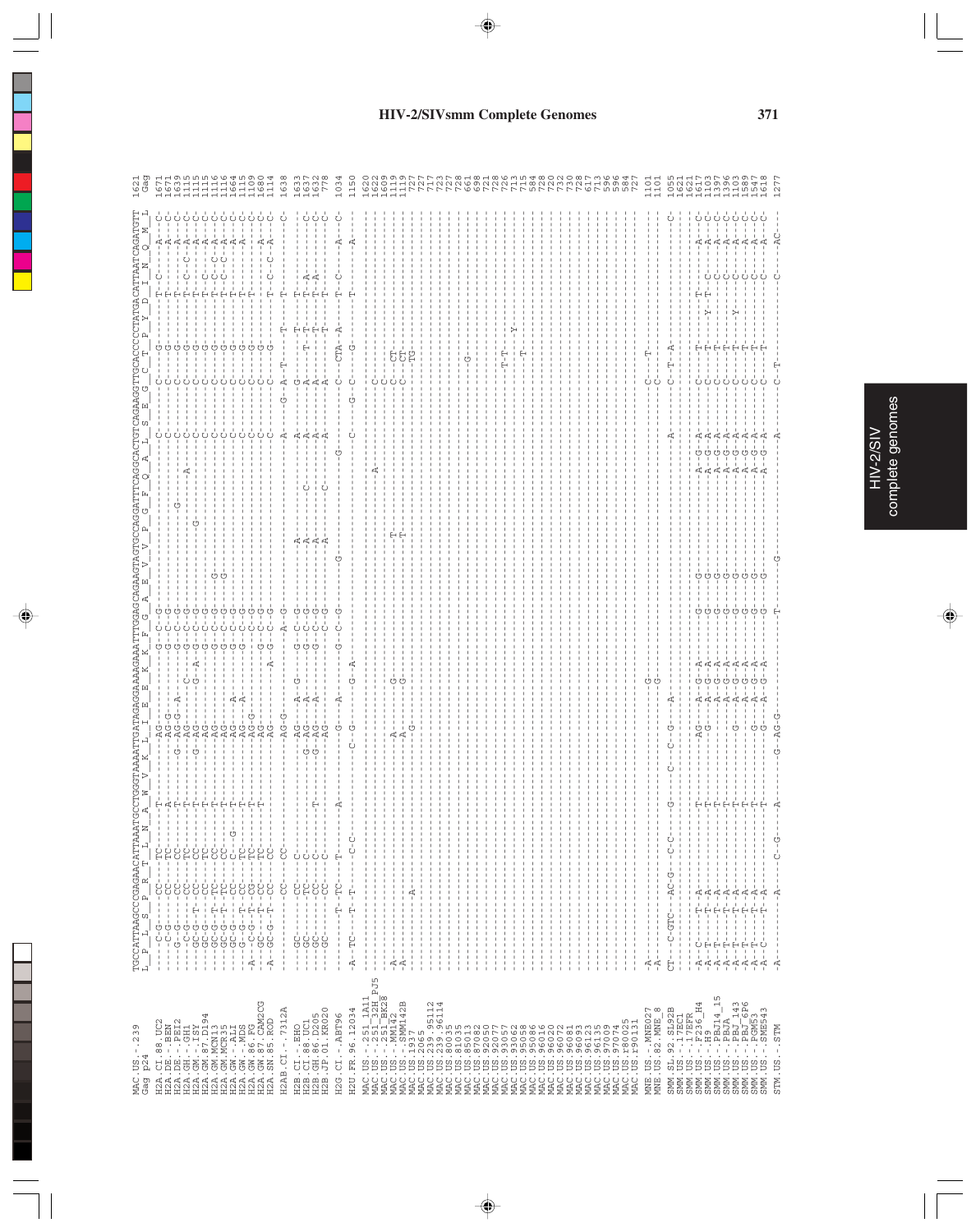|                                                                                      |                                                                                                                                                                                                                                                                                                                                              |                                                                                                                                                                                                                                                                                                                                                                                                                                                                                                                                                                                                                                                                 |                                                                                                                                                                                         |                                                                                                                                                                                                                                                                                                                                                                                                                                                                                              |                                                                                                                                                                                                       |                                                                                                                                                                    |                                                                  |                                                                                                                                                                                         |                                                                                                                                                                                                      |                                                        |                                                                           |                                                                                                                                                                  |                          |                                                  |             |                                    |                          | 88888 |  |                            | 88888                                                |  |  |    |                                             |                                    |                                                                                                                                              |                                                                                                                                               |                                                                                                                          |                                                                                                                                                                                   |                                                                                                                                 |                                                                                                                                                                                                      |                                                                                                                       |                                                                                                                                                                                                                        |                                  |
|--------------------------------------------------------------------------------------|----------------------------------------------------------------------------------------------------------------------------------------------------------------------------------------------------------------------------------------------------------------------------------------------------------------------------------------------|-----------------------------------------------------------------------------------------------------------------------------------------------------------------------------------------------------------------------------------------------------------------------------------------------------------------------------------------------------------------------------------------------------------------------------------------------------------------------------------------------------------------------------------------------------------------------------------------------------------------------------------------------------------------|-----------------------------------------------------------------------------------------------------------------------------------------------------------------------------------------|----------------------------------------------------------------------------------------------------------------------------------------------------------------------------------------------------------------------------------------------------------------------------------------------------------------------------------------------------------------------------------------------------------------------------------------------------------------------------------------------|-------------------------------------------------------------------------------------------------------------------------------------------------------------------------------------------------------|--------------------------------------------------------------------------------------------------------------------------------------------------------------------|------------------------------------------------------------------|-----------------------------------------------------------------------------------------------------------------------------------------------------------------------------------------|------------------------------------------------------------------------------------------------------------------------------------------------------------------------------------------------------|--------------------------------------------------------|---------------------------------------------------------------------------|------------------------------------------------------------------------------------------------------------------------------------------------------------------|--------------------------|--------------------------------------------------|-------------|------------------------------------|--------------------------|-------|--|----------------------------|------------------------------------------------------|--|--|----|---------------------------------------------|------------------------------------|----------------------------------------------------------------------------------------------------------------------------------------------|-----------------------------------------------------------------------------------------------------------------------------------------------|--------------------------------------------------------------------------------------------------------------------------|-----------------------------------------------------------------------------------------------------------------------------------------------------------------------------------|---------------------------------------------------------------------------------------------------------------------------------|------------------------------------------------------------------------------------------------------------------------------------------------------------------------------------------------------|-----------------------------------------------------------------------------------------------------------------------|------------------------------------------------------------------------------------------------------------------------------------------------------------------------------------------------------------------------|----------------------------------|
| CACCOCACAACAACAACAACHTAG                                                             | U<br>פ<br>ひひ                                                                                                                                                                                                                                                                                                                                 | $\frac{1}{2}$<br>↻                                                                                                                                                                                                                                                                                                                                                                                                                                                                                                                                                                                                                                              | <b>ひひひ</b><br>ひひひひ<br>111111                                                                                                                                                            | <b>─────</b><br>9 - 9 - 99 - 99<br>999999999<br>÷<br>$[{\rm CFGS}(\mathbf{G}) - {\rm CFGS}(\mathbf{G}) - {\rm CFGS}(\mathbf{G}) - {\rm CFGS}(\mathbf{G}) - {\rm CFGS}(\mathbf{G}) - {\rm CFGS}(\mathbf{G}) - {\rm CFGS}(\mathbf{G}) - {\rm CFGS}(\mathbf{G}) - {\rm CFGS}(\mathbf{G}) - {\rm CFGS}(\mathbf{G}) - {\rm CFGS}(\mathbf{G}) - {\rm CFGS}(\mathbf{G}) - {\rm CFGS}(\mathbf{G}) - {\rm CFGS}(\mathbf{G}) - {\rm CFGS}(\mathbf{G}) - {\rm CFGS}(\mathbf{G}) - {\rm CFGS}(\mathbf{G$ | CCAGGC                                                                                                                                                                                                | $\frac{1}{2}$<br>CCAGGC<br>CCAGGC                                                                                                                                  | CCAGGTC-                                                         |                                                                                                                                                                                         |                                                                                                                                                                                                      | CAAGGGC                                                |                                                                           | ひひひひひ                                                                                                                                                            |                          |                                                  |             |                                    |                          |       |  |                            |                                                      |  |  |    |                                             |                                    |                                                                                                                                              |                                                                                                                                               | ひ                                                                                                                        | 99<br>99<br>ひひ                                                                                                                                                                    | U                                                                                                                               | りりじ<br>GA                                                                                                                                                                                            |                                                                                                                       |                                                                                                                                                                                                                        |                                  |
|                                                                                      |                                                                                                                                                                                                                                                                                                                                              |                                                                                                                                                                                                                                                                                                                                                                                                                                                                                                                                                                                                                                                                 |                                                                                                                                                                                         |                                                                                                                                                                                                                                                                                                                                                                                                                                                                                              |                                                                                                                                                                                                       |                                                                                                                                                                    | <b>COLO</b>                                                      |                                                                                                                                                                                         |                                                                                                                                                                                                      |                                                        |                                                                           |                                                                                                                                                                  |                          |                                                  |             |                                    |                          |       |  |                            |                                                      |  |  |    |                                             |                                    |                                                                                                                                              |                                                                                                                                               |                                                                                                                          |                                                                                                                                                                                   |                                                                                                                                 | <b>0000000</b><br>ひ〆ひひ〆ひひひ                                                                                                                                                                           |                                                                                                                       |                                                                                                                                                                                                                        |                                  |
|                                                                                      |                                                                                                                                                                                                                                                                                                                                              |                                                                                                                                                                                                                                                                                                                                                                                                                                                                                                                                                                                                                                                                 |                                                                                                                                                                                         | $16 - - -2$<br>$16 - - - -2$<br>$16 - 16$<br>$16 - 16$<br>$16$                                                                                                                                                                                                                                                                                                                                                                                                                               | TG-TGCA<br>CCCA-T<br>ಕ್ರ                                                                                                                                                                              |                                                                                                                                                                    | F                                                                | CAA                                                                                                                                                                                     | I                                                                                                                                                                                                    |                                                        |                                                                           |                                                                                                                                                                  |                          |                                                  |             |                                    |                          |       |  |                            |                                                      |  |  |    |                                             |                                    |                                                                                                                                              |                                                                                                                                               |                                                                                                                          |                                                                                                                                                                                   | 66 6                                                                                                                            | みみみみみ<br>みみみみみ                                                                                                                                                                                       |                                                                                                                       |                                                                                                                                                                                                                        |                                  |
| CAGAGAGAGARKARENTALANGCA                                                             | RRRRRRRRRRRR                                                                                                                                                                                                                                                                                                                                 | ◡                                                                                                                                                                                                                                                                                                                                                                                                                                                                                                                                                                                                                                                               |                                                                                                                                                                                         | <b>A A A A A A A A A A A</b><br><b>PPPPPPPP</b>                                                                                                                                                                                                                                                                                                                                                                                                                                              | ∣ ∪ ∪ ≮                                                                                                                                                                                               | $-4$                                                                                                                                                               | ○                                                                | て)て)て)て)<br>べひべん                                                                                                                                                                        | E                                                                                                                                                                                                    |                                                        |                                                                           |                                                                                                                                                                  |                          |                                                  |             |                                    |                          |       |  |                            |                                                      |  |  |    |                                             |                                    |                                                                                                                                              |                                                                                                                                               |                                                                                                                          | ひトトトトトトい<br><b>AAAAAAA</b>                                                                                                                                                        |                                                                                                                                 | みみみみみみ<br>66666666                                                                                                                                                                                   |                                                                                                                       |                                                                                                                                                                                                                        |                                  |
|                                                                                      | むひひひはむひひ                                                                                                                                                                                                                                                                                                                                     |                                                                                                                                                                                                                                                                                                                                                                                                                                                                                                                                                                                                                                                                 |                                                                                                                                                                                         | ひトトトトロトトト<br>$\begin{array}{c}\n0 \\ 0 \\ 1\n\end{array}$<br>ひ ひ ひ ひ ひ ひ ひ                                                                                                                                                                                                                                                                                                                                                                                                                   | U                                                                                                                                                                                                     | ↻                                                                                                                                                                  | ↻<br>ひ                                                           | ↻<br>てり<br>88888                                                                                                                                                                        |                                                                                                                                                                                                      |                                                        |                                                                           |                                                                                                                                                                  |                          |                                                  |             |                                    |                          |       |  |                            |                                                      |  |  |    |                                             |                                    |                                                                                                                                              |                                                                                                                                               | K.                                                                                                                       | じみみみみみみ<br>5555                                                                                                                                                                   |                                                                                                                                 |                                                                                                                                                                                                      | нн                                                                                                                    | н<br>Е                                                                                                                                                                                                                 |                                  |
|                                                                                      | л.<br>$\mathbf I$                                                                                                                                                                                                                                                                                                                            | ひ<br>J.<br>л,<br>$\,$ $\,$                                                                                                                                                                                                                                                                                                                                                                                                                                                                                                                                                                                                                                      | л.<br>л.<br>$\mathbb{I}_1$<br>$\,$ $\,$                                                                                                                                                 | <b>A A A A A A A A A A A</b><br><b>A A A A A A A A A A</b><br>л.<br>- 11                                                                                                                                                                                                                                                                                                                                                                                                                     | iù i i i û û ûûûû û<br>л.                                                                                                                                                                             |                                                                                                                                                                    | U                                                                | RARA                                                                                                                                                                                    |                                                                                                                                                                                                      |                                                        |                                                                           |                                                                                                                                                                  |                          |                                                  |             |                                    |                          |       |  |                            |                                                      |  |  |    |                                             |                                    |                                                                                                                                              |                                                                                                                                               |                                                                                                                          |                                                                                                                                                                                   |                                                                                                                                 | みみみみみみ                                                                                                                                                                                               |                                                                                                                       |                                                                                                                                                                                                                        |                                  |
| AAATTGTGGGAGAGACCATCAAGCG<br>$\mathbb{A}$<br>$\circ$<br>Ξ<br>$\square$<br>ひ<br>$\,>$ | $\mathbf{I}$<br>$\overline{\phantom{a}}$<br>$\mathbf{I}$<br>$\blacksquare$<br>$\overline{1}$<br>п.<br>$-1 - T - -R$<br>C<br>Ť<br>$\frac{1}{2}$ $\frac{1}{2}$ $\frac{1}{2}$ $\frac{1}{2}$ $\frac{1}{2}$<br>$\mathbf{I}$<br>$\mathbf{I}$<br>$\overline{1}$                                                                                     | $\blacksquare$<br>$\overline{\phantom{a}}$<br>$\mathbf{I}$<br>J.<br>л<br>$\blacksquare$<br>$\frac{1}{2}$<br>$\begin{array}{c} \rule{0.2cm}{0.15mm} \rule{0.2cm}{0.15mm} \rule{0.2cm}{0.15mm} \rule{0.2cm}{0.15mm} \rule{0.2cm}{0.15mm} \rule{0.2cm}{0.15mm} \rule{0.2cm}{0.15mm} \rule{0.2cm}{0.15mm} \rule{0.2cm}{0.15mm} \rule{0.2cm}{0.15mm} \rule{0.2cm}{0.15mm} \rule{0.2cm}{0.15mm} \rule{0.2cm}{0.15mm} \rule{0.2cm}{0.15mm} \rule{0.2cm}{0.15mm} \rule{$<br>J.<br>$\frac{1}{2}$<br>$\frac{1}{4}$<br>$\frac{1}{1}$<br>$\frac{1}{\sqrt{2}}$<br>$\frac{1}{\sqrt{2}}$<br>J.<br>$\mathbf{I}$<br>$\mathbf{I}$<br>$\mathsf{I}$<br>$\mathbf{I}$<br>$\mathbf{I}$ | -<br>$\overline{\phantom{0}}$<br>$\mathsf I$<br>$\mathbf{I}$<br>٠<br>$\mathbf{I}$<br>٠<br>$-1 - T - C$<br>$\frac{1}{4}$<br>$\mathbf{I}$<br>$\mathbf{I}$<br>$\mathbf{I}$<br>$\mathbf{I}$ | <b>A A A A A A A A A A A</b><br>Ť<br>÷<br>$\mathfrak l$<br>$\mathsf I$<br>$\mathbf{I}$<br>$\mathbf{I}$<br>$\mathbf{I}$<br>-<br>J.<br>$\,$<br>J.<br>甘草<br>0000000<br>         <br>$\frac{1}{4}$<br>$\mathbf{I}$<br>$\mathbb{I}$                                                                                                                                                                                                                                                               | ÷<br>÷<br>$\,$ $\,$<br>$\overline{\phantom{a}}$<br>$\blacksquare$<br>J.<br>$\overline{\phantom{a}}$<br>$\mathbf{I}$<br>$\overline{\phantom{a}}$<br>$\frac{1}{1}$<br>$\mathbf{I}$<br>$\mathbf{I}$<br>- | К<br>К<br>f,<br>÷<br>J.<br>$\mathbf{I}$<br>٠<br>$\mathbf{I}$<br>÷<br>$\frac{1}{4}$<br>$\frac{1}{\sqrt{2}}$<br>$\overline{\phantom{a}}$<br>J.<br>J.<br>$\mathbf{I}$ | К<br>ŧ<br>$\ddot{\circ}$<br>$\mathbf{I}$<br>$-4$<br>-<br>$- - A$ | К<br>$-4$<br>ŧ<br>ပုံ ပုံ<br>$\mathbf I$<br>л.<br>$\mathbf{I}$<br>К<br>$\mathbf{I}$<br>$\mathbf{I}$<br>$\mathbf{I}$<br>$\overline{\phantom{a}}$<br>$\mathsf I$<br>$\,$ $\,$<br>$-1 - A$ | K,<br>К<br>$\frac{1}{1}$<br>÷<br>ひ<br>$\,$ l<br>л<br>$\overline{\phantom{a}}$<br>٠<br>$\Delta$ $\Delta$<br>Ŧ<br>Ŧ<br>$\mathbf{I}$<br>$\mathbf{I}$<br>$\mathsf I$<br>$\mathbf I$<br>$- - A -$<br>$-1$ | K,<br>÷<br>$\mathbf{I}$<br>$\mathbf{r}$<br>Ť<br>-<br>К | ÷<br>J.<br>-<br>$-\mathbb{A}^-$<br>$\mathbf{I}$<br>-<br>$\mathbf{I}$<br>٠ | J.<br>$\mathbf{I}$<br>$\mathbf{I}$<br>×.<br>$\mathbf{I}$<br>٠<br>$\mathbf{I}$<br>$\,$ I<br>$\,$<br>1<br>$\mathbf{I}$<br>$\frac{1}{1}$<br>$\mathbf{I}$            | J.<br>J.<br>$\mathbb{L}$ | t<br>$\mathbf{I}$                                | ٠           | f,<br>J.<br>t<br>ţ                 | $\overline{\phantom{a}}$ |       |  | $\bar{1}$<br>$\frac{1}{1}$ | $\frac{1}{1}$<br>J<br>$\frac{1}{1}$<br>f,<br>I,<br>ţ |  |  | J. | f,<br>ţ<br>$\frac{1}{1}$<br>t<br>Í          | $\mathbf{I}$<br>٠<br>$\mathfrak l$ | К<br>$\blacksquare$<br>$- A -$<br>$\blacksquare$                                                                                             | К<br>$\overline{\phantom{a}}$<br>$\blacksquare$<br>$\overline{\phantom{a}}$<br>$\mathbf{I}$<br>$\mathbf{I}$<br>$\mathbf{I}$<br>$\blacksquare$ | К<br>$\mathbf{I}$<br>٠<br>ひ<br>$\mathbf{I}$<br>л<br>٠<br>л<br>К<br>f,<br>×.<br>Ĥ<br>٠<br>J.<br>$-4$<br>٠                 | K,<br>К<br>٠<br>$\blacksquare$<br>ひ<br>ひ<br>$\mathbf{I}$<br>ΚK<br>$\,$ I<br>$\mathbf{I}$<br>$\mathbf{I}$<br>$\mathbf{I}$<br>٠<br>$\,$ $\,$<br>1<br>K,<br>К<br>-<br>$\blacksquare$ | К<br>$\overline{\phantom{a}}$<br>ひ<br>$\mathbf{I}$<br>$\overline{\phantom{a}}$<br>$\mathbb{I}$<br>К<br>$\overline{\phantom{a}}$ | K,<br>A<br>÷<br>÷<br>ひ<br>ひ<br>$\mathbf{I}$<br>$\mathbf{I}$<br>めめめめ<br>$-1$ $-1$ $-1$<br>$\mathbf{I}$<br>$\mathbf{I}$<br>$\mathbb{I}$<br>$\mathbb{I}$<br>$A \land A$<br>$\mathbf{I}$<br>$\mathbf{I}$ | K,<br>÷<br>ひ<br>$\mathbf{I}$<br>L.<br>T<br>$\blacksquare$<br>$\mathbf{I}$<br>$\overline{\phantom{a}}$<br>$\mathbf{I}$ | К<br>A<br>f,<br>٠<br>ひ<br>ひ<br>$\overline{\phantom{a}}$<br>J.<br>٠<br>л<br>$\triangle$ $\triangle$<br>Ţ<br>$\mathsf I$<br>$\mathbf{I}$<br>$\mathbf{I}$<br>٠<br>$\mathbf I$<br>J.<br>К<br>К<br>$\overline{\phantom{a}}$ | К<br>$\frac{1}{\sqrt{2}}$        |
| $\cup$<br>$\simeq$                                                                   | $\,$ I<br>$\mathbf{I}$<br>$\mathbf{I}$<br>-<br>$\mathbf I$<br>$\,$ I<br>$\,$ 1<br>$\blacksquare$<br>$\mathbf{L}$<br>88888                                                                                                                                                                                                                    | $\mathfrak l$<br>$\,$ I<br>$\frac{1}{4}$<br>$\frac{1}{1}$<br>$\frac{1}{4}$<br>$\mathbf{I}$<br>$\mathbf{I}$<br>$\mathbf{I}$<br>$\,$<br>$\,$<br>Ť<br>$\blacksquare$<br>$\blacksquare$<br>н                                                                                                                                                                                                                                                                                                                                                                                                                                                                        | $\mathsf I$<br>$\,$ I<br>$\frac{1}{4}$<br>$\,$ l<br>$\blacksquare$<br>$\mathbf I$<br>$\mathbf{I}$<br>$\frac{1}{4}$<br>$\frac{1}{4}$                                                     | $\mathfrak l$<br>ţ<br>$\frac{1}{4}$<br>$\mathsf I$<br>$\mathbf{I}$<br>$\frac{1}{4}$<br>$\frac{1}{4}$<br>5555                                                                                                                                                                                                                                                                                                                                                                                 | $\mathsf I$<br>$\mathsf I$<br>$\,$<br>$\frac{1}{2}$<br>$\frac{1}{1}$<br>$\frac{1}{2}$<br>$\mathbf{I}$<br>$\frac{1}{4}$<br>66 6                                                                        | I,<br>$\frac{1}{2}$<br>1<br>$\begin{array}{c} \hline \end{array}$<br>$\mathbf{I}$<br>н                                                                             | $\mathbf{I}$                                                     | I.<br>$\mathbf{I}$<br>$\,$ I<br>$\,$ I                                                                                                                                                  | t<br>J.<br>J.<br>1<br>٠<br>$\mathbf I$<br>$\mathfrak l$<br>$\begin{array}{c} \hline \end{array}$<br>t<br>$\mathbf{I}$                                                                                | -                                                      | U<br>$\mathsf I$<br>J.<br>$\blacksquare$                                  | $\mathbf{I}$<br>$\frac{1}{4}$<br>$\sf I$<br>Ť<br>$\begin{array}{c} \rule{0.2cm}{0.15mm} \end{array}$<br>$\mathbf{I}$<br>$\mathbf I$<br>$\mathsf I$<br><b>PJ5</b> | $\mathsf I$<br>J.<br>1   | $\mathsf I$<br>$\mathbf{I}$<br>ı<br>٠<br>1<br>f, | ٠<br>٠<br>٠ | $\mathfrak l$<br>J<br>J<br>J.<br>t | $\overline{\phantom{a}}$ |       |  | 1                          | $\mathfrak l$<br>t<br>٠<br>J.                        |  |  |    | t<br>I,<br>J<br>J<br>I<br>J.<br>٠<br>t<br>t | ٠                                  |                                                                                                                                              | 1                                                                                                                                             | $\mathsf I$<br>$\mathfrak l$<br>t<br>I.<br>J.<br>٠<br>J.<br>$\mathfrak l$<br>٠<br>$\blacksquare$<br>J.<br>F-             | $\mathbf{I}$<br>$\mathbf{I}$<br>л<br>٠                                                                                                                                            | $\overline{\phantom{a}}$                                                                                                        | 1<br>J.                                                                                                                                                                                              | ï<br>٠<br>٠<br>1                                                                                                      | f,<br>J,<br>J.<br>J.<br>٠<br>t<br>J.<br>J                                                                                                                                                                              |                                  |
| $\sigma$<br>$-0.239$<br>MAC.US.<br>Gag p24                                           | $\begin{tabular}{l} \bf 122A, \; \bf 121. \; \bf 83. \; \bf 1022 \\ \bf 122A, \; \bf 12B, \; \cdots \; \bf 18B1 \\ \bf 12A, \; \bf 12B, \; \cdots \; \bf 18B1 \\ \bf 12A, \; \bf 12B, \; \cdots \; \bf 13Y \\ \bf 12A, \; \bf 12B, \; \cdots \; \bf 13Y \\ \bf 12A, \; \bf 12B, \; \cdots \; \bf 13Y \\ \bf 12A, \; \bf 12B, \; \cdots \; \$ |                                                                                                                                                                                                                                                                                                                                                                                                                                                                                                                                                                                                                                                                 |                                                                                                                                                                                         |                                                                                                                                                                                                                                                                                                                                                                                                                                                                                              |                                                                                                                                                                                                       |                                                                                                                                                                    | $-17312A$<br>H2AB.CI                                             | H2B.CI.-.HHO<br>H2B.CI.88.UC1<br>H2B.GH.86.D205<br>H2B.JP.01.KR020                                                                                                                      |                                                                                                                                                                                                      | H2G.CI. - . ABT96                                      | H2U. FR. 96.12034                                                         | MAC.US.-.251_1A11<br>MAC.US.-.251_32H<br>MAC.US.-.251_BK28                                                                                                       |                          |                                                  |             |                                    |                          |       |  |                            |                                                      |  |  |    |                                             |                                    | $\sim \infty$<br>$\begin{array}{l} \tt MME\,. \; \tt US\,. - \,. \; \tt MMEO2\\ \tt MME\,. \; \tt US\,. \; 8\,2\,. \; \tt MME\\ \end{array}$ |                                                                                                                                               | SMM. SL. 92. SL92B<br>SMM. US. - 17BC1<br>SMM. US. - 17BER<br>SMM. US. - 17B<br>SMM. US. - 1B3 6<br>SMM. US. - 1B3114 15 |                                                                                                                                                                                   | LN.                                                                                                                             | SMM.US. - .PBJA<br>SMM.US. - .PBJ 143<br>SMM.US. - .PBJ 6P6<br>SMM.US. - .PGM53<br>SMM.US. - .SME543                                                                                                 |                                                                                                                       |                                                                                                                                                                                                                        | <b>STM</b><br><b>DSI</b><br>STM. |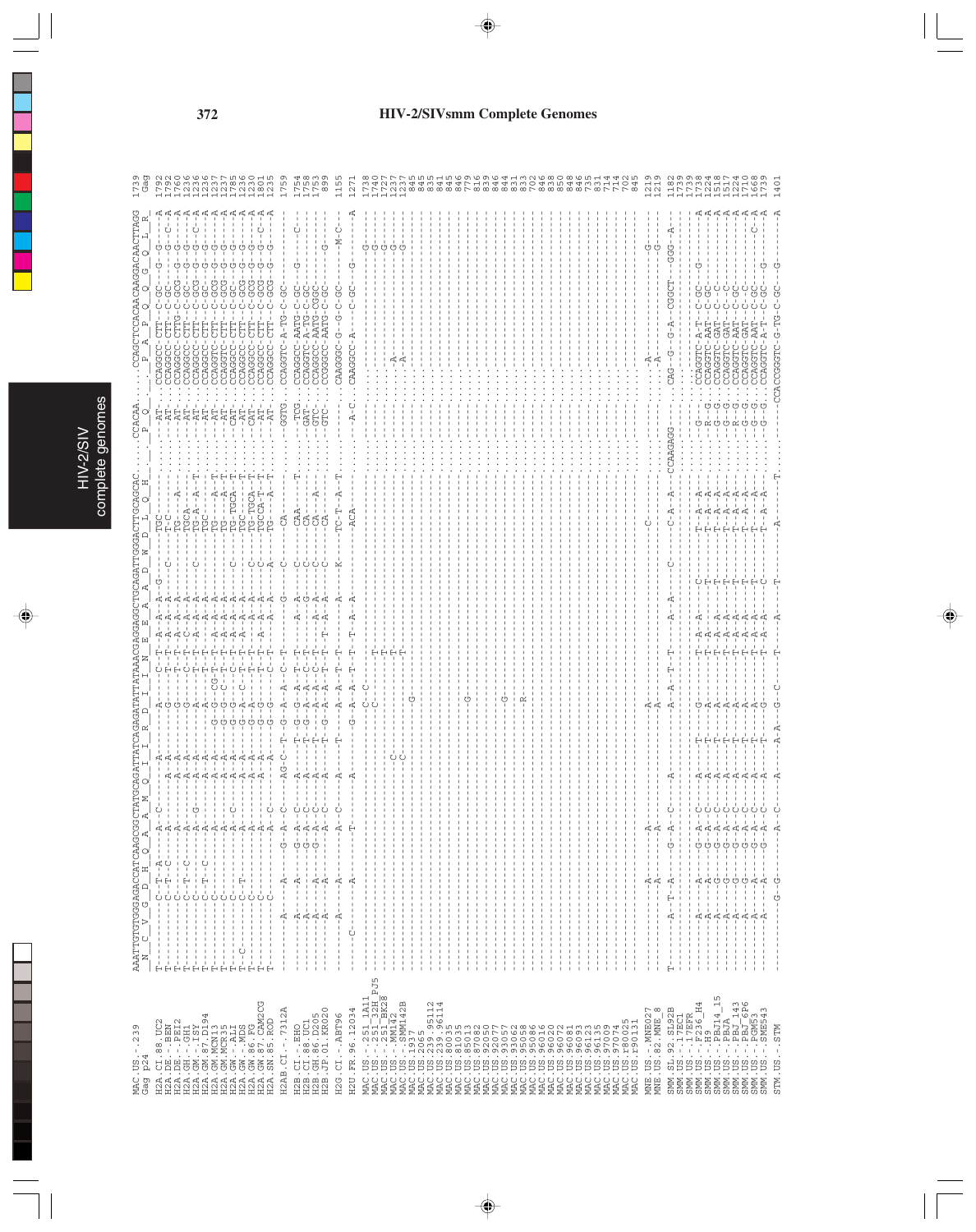| ř | aenomes<br>$\frac{D}{D}$<br>Š<br>ξ |
|---|------------------------------------|
|---|------------------------------------|

| NNO WWO DEN W<br>ゅうううううう<br>÷<br>めめ                                                                                                                                                                                                                                                                                                                                                                                                                                                                                                                                                                                                                                                                                                                                                                                                                             | $\infty$ $\infty$ $\infty$ $\sim$<br>$-40$<br>$\frac{8}{6}$<br>$\frac{28}{ }$<br>$\infty$ $\infty$ $\infty$ $\infty$<br>$\circ$<br>せせせせ                                                                                                                                                                                                                                                                                                                                                                                                                                                                                | 664<br>O<br>O<br>0000<br>$\infty$ $\infty$ $\infty$ $\sim$ $\sim$ $\sim$ $\sim$ $\sim$ $\sim$<br>0.000.0000000<br>_<br>_<br>_<br>$\sigma$                                                                                                                                                                                                                                                                                                                                                                                                                                                                                                                                                                                                                                                                                                                                                                                                                                                                                                                                                                                                                                                                                                                                                                                                                       | 134                                                                                      | 0.00401<br>もももももも                                                                                                                                                                                                                                                                                                                                                                                                                                                                       |
|-----------------------------------------------------------------------------------------------------------------------------------------------------------------------------------------------------------------------------------------------------------------------------------------------------------------------------------------------------------------------------------------------------------------------------------------------------------------------------------------------------------------------------------------------------------------------------------------------------------------------------------------------------------------------------------------------------------------------------------------------------------------------------------------------------------------------------------------------------------------|------------------------------------------------------------------------------------------------------------------------------------------------------------------------------------------------------------------------------------------------------------------------------------------------------------------------------------------------------------------------------------------------------------------------------------------------------------------------------------------------------------------------------------------------------------------------------------------------------------------------|-----------------------------------------------------------------------------------------------------------------------------------------------------------------------------------------------------------------------------------------------------------------------------------------------------------------------------------------------------------------------------------------------------------------------------------------------------------------------------------------------------------------------------------------------------------------------------------------------------------------------------------------------------------------------------------------------------------------------------------------------------------------------------------------------------------------------------------------------------------------------------------------------------------------------------------------------------------------------------------------------------------------------------------------------------------------------------------------------------------------------------------------------------------------------------------------------------------------------------------------------------------------------------------------------------------------------------------------------------------------|------------------------------------------------------------------------------------------|-----------------------------------------------------------------------------------------------------------------------------------------------------------------------------------------------------------------------------------------------------------------------------------------------------------------------------------------------------------------------------------------------------------------------------------------------------------------------------------------|
| ּוֹ וְהַלְּוֹתָּוֹ וְתִּוֹ וְוֹן וְ<br>הַחֲנִיהַ הַחֲנוֹתָ<br>TROCAGGAGENCEACHER N I Q I D'I D'ACTE<br>.                                                                                                                                                                                                                                                                                                                                                                                                                                                                                                                                                                                                                                                                                                                                                        | $\sim$ 1<br>AC-<br>0010<br>$-9T - A$<br>$-2A - A$<br>$-1T - A$<br>$-9T - A$<br>$RT - 1$<br>H HHHH                                                                                                                                                                                                                                                                                                                                                                                                                                                                                                                      |                                                                                                                                                                                                                                                                                                                                                                                                                                                                                                                                                                                                                                                                                                                                                                                                                                                                                                                                                                                                                                                                                                                                                                                                                                                                                                                                                                 |                                                                                          | $1 - 1 - 1 - 1 - 1$<br>К<br><b>UUUUU</b><br>U<br>A<br>HAAAAAHA<br>HHHHHHH                                                                                                                                                                                                                                                                                                                                                                                                               |
| $\begin{array}{c}\nA & A \\ A & B \\ B & C\n\end{array}$<br><b>B</b> + B + B B B B B B B<br>U U U U U U U U U U U U U                                                                                                                                                                                                                                                                                                                                                                                                                                                                                                                                                                                                                                                                                                                                           | AAAA<br>Ė<br>н                                                                                                                                                                                                                                                                                                                                                                                                                                                                                                                                                                                                         |                                                                                                                                                                                                                                                                                                                                                                                                                                                                                                                                                                                                                                                                                                                                                                                                                                                                                                                                                                                                                                                                                                                                                                                                                                                                                                                                                                 |                                                                                          | <b>ひひひひひひ</b><br>ARIARA<br><b>UUUUU</b><br>τ)                                                                                                                                                                                                                                                                                                                                                                                                                                           |
| COCCATACCATACCACCACCACCATACAT<br>I P I P V G I I<br>ひひひひみひみみひみ こうみ じ みじみみ<br>÷<br>-14<br>1 I I<br>.<br>$1 + 00 + 0$<br>한한 [번 ] 한<br>ひ<br>무 - 무<br>ט ו<br>$1 - 1 - 1$<br>טְטַטַטַטַטוּט טִ<br>קיקקק<br>יייייייייייי                                                                                                                                                                                                                                                                                                                                                                                                                                                                                                                                                                                                                                              | ひ<br>פיז<br>↻<br>UHU                                                                                                                                                                                                                                                                                                                                                                                                                                                                                                                                                                                                   |                                                                                                                                                                                                                                                                                                                                                                                                                                                                                                                                                                                                                                                                                                                                                                                                                                                                                                                                                                                                                                                                                                                                                                                                                                                                                                                                                                 |                                                                                          | エエエエム<br><b>PPPPP</b>                                                                                                                                                                                                                                                                                                                                                                                                                                                                   |
| 8888888888<br>$A \subseteq A$<br>ひ<br>ּף הַמְּמְּמְּמְמָ <sup>ֹ</sup> הַמָּמְיִ<br>aaa i iddaadada                                                                                                                                                                                                                                                                                                                                                                                                                                                                                                                                                                                                                                                                                                                                                              | FЕ<br>⊢<br>⋖<br>$A \land A$<br>ָט הַטְטָ<br>הַטְטֶטָ<br>הַטָּטָט<br>y                                                                                                                                                                                                                                                                                                                                                                                                                                                                                                                                                  |                                                                                                                                                                                                                                                                                                                                                                                                                                                                                                                                                                                                                                                                                                                                                                                                                                                                                                                                                                                                                                                                                                                                                                                                                                                                                                                                                                 |                                                                                          | みみみみみ<br><b>ひひひひひひ</b><br><b>ひひひひひひひ</b><br>$\mathbf{1}$<br>- 1<br>エスエエス                                                                                                                                                                                                                                                                                                                                                                                                                |
| CAGTAGAACAACAACHGATGTA<br>A<br>$\alpha$<br>$1 - 1$<br>$1 - 1 - 1$<br>ひ ひ ひ ひ ひ ひ ひ ひ ひ<br>じ じ じ<br>Ò<br>$\frac{1}{\sqrt{2}}$                                                                                                                                                                                                                                                                                                                                                                                                                                                                                                                                                                                                                                                                                                                                    | A<br>AAAA<br><b>UIUU</b><br>ひ<br>ひ                                                                                                                                                                                                                                                                                                                                                                                                                                                                                                                                                                                     |                                                                                                                                                                                                                                                                                                                                                                                                                                                                                                                                                                                                                                                                                                                                                                                                                                                                                                                                                                                                                                                                                                                                                                                                                                                                                                                                                                 |                                                                                          | AAAAA !<br>К<br><b>PPPPPP</b>                                                                                                                                                                                                                                                                                                                                                                                                                                                           |
| くくの<br>$A \land A$<br>55555555<br>みみみみみみみみみみみ C                                                                                                                                                                                                                                                                                                                                                                                                                                                                                                                                                                                                                                                                                                                                                                                                                 | τŋ<br>ন∷ো<br>てりてり<br>S<br>ひひひ                                                                                                                                                                                                                                                                                                                                                                                                                                                                                                                                                                                          | K,<br>K.<br>K R.                                                                                                                                                                                                                                                                                                                                                                                                                                                                                                                                                                                                                                                                                                                                                                                                                                                                                                                                                                                                                                                                                                                                                                                                                                                                                                                                                |                                                                                          | ひひひひひえ<br>ひ<br>C)<br>C)<br>U<br>FSSSSSF                                                                                                                                                                                                                                                                                                                                                                                                                                                 |
| $\frac{1}{2}$<br>$\sum_{i=1}^{n}$<br>$\frac{1}{2}$<br>$\frac{1}{2}$<br>$\overline{c}$<br>ロー<br>$\mathbf I$<br>$\,$<br>ひ<br>J.<br>$\mathbf{I}$<br>I.<br>$\,$ I<br>$\mathbf{I}$<br>$\mathbf{I}$<br>$\overline{\phantom{a}}$<br>л.<br>J.<br>٠<br>$\mathbf{I}$<br>$\,$ $\,$<br>f,<br>J.<br>Ť.<br>$\frac{1}{4}$<br>$\blacksquare$<br>$\frac{1}{4}$<br>÷<br>$\frac{1}{1}$<br>$\frac{1}{4}$<br>t<br>Í<br>f,<br>$\frac{1}{1}$<br>$\,$ I<br>$\mathbf{I}$<br>$\Delta$<br>$-4$<br>$A + A$<br>$- A$<br>$-4$<br>$-4$<br>$-44$<br>$-44$<br>$-4$<br>R<br>÷<br>÷<br>÷<br>$\frac{1}{2}$<br>U<br>U<br>ひひ<br>↻<br>U<br>υU<br>U<br>↻<br>U<br>÷<br>$\mathbf{I}$<br>÷<br>÷<br>$\pm$<br>÷<br>÷<br>÷<br>÷<br>÷<br>÷                                                                                                                                                                     | <b>UUUU</b><br>$\sum_{1}^{1}$<br>$-5 - 4 - 5 - 1$<br>$\overline{\phantom{a}}$<br>$A - G -$<br>$\mathbf{I}$<br>٠<br>٠<br>$\mathbf{I}$<br>$- - A - -$<br>$\,$ I<br>$\frac{1}{1}$<br>$\,$ I<br>$\overline{1}$<br>$-4$<br>$-1$<br>$- - A$<br>$\mathbf{I}$<br>J.<br>÷<br>$\frac{1}{1}$<br>ΥT<br>$\blacksquare$<br>L.<br>٠<br>$\overline{\phantom{a}}$<br>٠<br>٠<br>٠<br>$\mathbf{I}$                                                                                                                                                                                                                                        | ţ<br>$\begin{array}{c} \hline \end{array}$<br>Í<br>f,<br>Í<br>$\mathbf{I}$<br>t<br>ţ<br>Î<br>$\frac{1}{1}$<br>$\frac{1}{1}$<br>Í<br>$\overline{\phantom{a}}$<br>$\overline{\phantom{a}}$<br>Ţ<br>$\mathfrak l$<br>$\overline{\phantom{a}}$<br>J<br>J<br>$\frac{1}{2}$<br>$\frac{1}{1}$<br>1<br>J<br>$\overline{\phantom{a}}$<br>J,<br>$\mathbf{I}$<br>$\,$                                                                                                                                                                                                                                                                                                                                                                                                                                                                                                                                                                                                                                                                                                                                                                                                                                                                                                                                                                                                      | $\mathbf{I}$<br>-<br>$\overline{\phantom{a}}$<br>U<br>U<br>-<br>$\overline{\phantom{a}}$ | <b>PPPPPPPP</b><br>$\frac{1}{6}$<br>ウーー<br>ı<br>٠<br>$- - A - -$<br>$- A -$<br>t<br>I<br>$\,$<br>٠<br>J.<br>$\overline{\phantom{a}}$<br>$\mathbf{I}$<br>٠<br>J.<br>$\,$ I<br>J.<br>J.<br>٠<br>$\overline{\phantom{a}}$<br>٠<br>U<br>↻<br>U<br>U<br>U<br>U<br>U<br>U<br>÷<br>$\mathbf{I}$<br>$\frac{1}{1}$<br>ŧ<br>$\blacksquare$<br>÷<br>÷<br>٠                                                                                                                                         |
| $\begin{array}{cccccc} \texttt{GAGCCGTCAGGATCAGATATTGCAGGAA} \\ \texttt{E} & \texttt{P} & \texttt{S} & \texttt{G} & \texttt{D} & \texttt{I} & \texttt{A} & \texttt{G} \\ \end{array}$<br>H<br>F<br>부부<br>┢╒╒╒╒╒╒╒╌<br>FН<br>$\mathbf{I}$<br>-- AAGG--G<br>C<br><b>ひ ひ</b><br>ひ<br>ひひひひひ<br>ひ<br>Ť<br>÷<br>$\,$ I<br>÷<br>Ť<br>$\,$ 1<br>÷<br>$\blacksquare$<br>$\mathbf{1}$<br>- 11<br>J.<br>$\begin{array}{r} -A-AA\cup\{0\} \\ -C-AA\cup\{0\} \\ -A\cup\{0\} \\ -A\cup\{1\} \\ -A\cup\{2\} \\ -A\cup\{3\} \\ -A\cup\{4\} \\ -A\cup\{5\} \\ -A\cup\{6\} \\ -A\cup\{7\} \\ -A\cup\{8\} \\ -A\cup\{7\} \\ -A\cup\{8\} \end{array}$<br>$-AAGG$<br>$-$ -AAG<br>$ PAG$<br>$-{\rm A}{\rm A}{\rm G}$<br>$\mathbf{I}$<br>후인턴인<br>$\frac{1}{2}$<br>$\bigcup\limits_{i}$<br>$\frac{1}{1}$<br>$\mathbf{I}$<br>$\mathbf{I}$<br>$\overline{\phantom{a}}$<br>$\,$ $\,$<br>J. | $-1 - 1 - -1 - -$<br>$\mathbf{I}$<br>L.<br>$\mathbf{I}$<br>$\mathbf{I}$<br>$\blacksquare$<br>$\mathbf{I}$<br>$\mathbf{I}$<br>$\overline{1}$<br>$\mathbf{I}$<br>$\overline{\phantom{a}}$<br>$\mathsf I$<br>ひ<br>ひ<br>ひ<br>ひ<br>$\mathsf I$<br>Ħ<br>$\mathsf I$<br>$\mathsf I$<br>$\,$ 1<br>$\mathbf{I}$<br>$\mathbf{I}$<br>л<br>- 1<br>$-$ -AAG-<br>$-PAG -$<br>$-CAG-$<br>$-{\rm AAG}$<br>$-CAG$<br>$-$ AAG<br>$-4 - 2$<br>$\mathbf I$<br>$\bigcup\limits_{i}$<br>$\frac{1}{2}$<br>$\frac{1}{1}$<br>$-4$<br>$-4$<br>$\Gamma$<br>$\,$<br>$\blacksquare$<br>$\mathbb{I}$<br>$\mathbf{1}$<br>$\mathbf{I}$<br>$\mathbf{I}$ | $\frac{1}{4}$<br>$\frac{1}{1}$<br>$\mathbf{I}$<br>J,<br>$\overline{1}$<br>f,<br>$\begin{array}{c} \rule{0.2cm}{0.15mm} \rule{0.2cm}{0.15mm} \rule{0.2cm}{0.15mm} \rule{0.2cm}{0.15mm} \rule{0.2cm}{0.15mm} \rule{0.2cm}{0.15mm} \rule{0.2cm}{0.15mm} \rule{0.2cm}{0.15mm} \rule{0.2cm}{0.15mm} \rule{0.2cm}{0.15mm} \rule{0.2cm}{0.15mm} \rule{0.2cm}{0.15mm} \rule{0.2cm}{0.15mm} \rule{0.2cm}{0.15mm} \rule{0.2cm}{0.15mm} \rule{$<br>$\begin{array}{c} \begin{array}{c} \bullet \\ \bullet \\ \bullet \end{array} \end{array}$<br>$\frac{1}{1}$<br>$\begin{array}{c} \n\cdot & \cdot \\ \n\cdot & \cdot \\ \n\cdot & \cdot \n\end{array}$<br>$\frac{1}{4}$<br>$\frac{1}{1}$<br>$\frac{1}{4}$<br>$\frac{1}{1}$<br>$\frac{1}{1}$<br>$\frac{1}{1}$<br>$\frac{1}{1}$<br>$\frac{1}{1}$<br>$\frac{1}{1}$<br>ŧ<br>f,<br>$\frac{1}{1}$<br>t<br>J<br>J<br>I<br>ł<br>$\,$ I<br>$\overline{\phantom{a}}$<br>$\,$ I<br>I<br>J,<br>$\begin{array}{c} \hline \end{array}$<br>$\overline{\phantom{a}}$<br>í<br>$\overline{\phantom{a}}$<br>J.<br>÷<br>Î<br>I,<br>$\overline{1}$<br>j<br>$\,$ I<br>$\,$ $\,$<br>$\mathsf I$<br>$\mathsf I$<br>$\frac{1}{1}$<br>ı<br>٠<br>-1<br>J<br>$\,$<br>J<br>J<br>J<br>Ť<br>$\overline{\phantom{a}}$<br>J<br>J,<br>J<br>J<br>٠<br>$\overline{\phantom{a}}$<br>$\blacksquare$<br>$\mathbf{I}$<br>л<br>-1<br>٠<br>$\overline{\phantom{a}}$ | ٠<br>٠<br>$\mathsf I$<br>L.                                                              | J.<br>U<br>U<br>U<br>υU<br>п<br>$\frac{1}{4}$<br>$\mathbf{I}$<br>$\blacksquare$<br>1<br>٠<br>$\overline{\phantom{a}}$<br>$\mathbf{I}$<br>$-1 - 2 - 1$<br>J.<br>$\mathbf{I}$<br>$\mathbf{I}$<br>J.<br>٠<br>٠<br>$ AAGR$<br>$ AAG$ -<br>$-PAG$<br>$-2AGB$<br>--2AG---<br>--2AG---<br>--2AG---<br>$-RAG-$<br>$-$ -AAG<br>J.<br>$-A$ – $-A$<br>$\,$<br>t<br>Ť<br>$\frac{1}{4}$<br>÷<br>$\overline{\phantom{a}}$<br>부<br>$\mathbf{I}$<br>$\mathbf{I}$<br>$\overline{\phantom{0}}$<br>-<br>J. |
| $\begin{array}{l} \rm I2A,\,CL,\,88\,,\,UC2\\ \rm I2A,\,DB.-IBEN\\ \rm I2A,\,GB.-GBID\\ \rm I2A,\,GH.-GBID\\ \rm I2A,\,GH.-L,\,SH\\ \rm I2A,\,CH,-L,\,SH\\ \rm I2A,\,CH,\,CH,\,CH,\,SH\\ \rm I2A,\,CH,\,CH,\,CH,\,SH\\ \rm I2A,\,GH,\,CH,\,CH\\ \rm I2A,\,GH,\,CH,\,CH\\ \rm I2A,\,GH,\,CH,\,CH\\ \rm I2A,\,GH,\,CH,\,CH\\ \rm I2A,\,SH,\,CH,\,CH\\ \rm I2A,\,GH,\,CH,\,CH\\ \rm I2$<br>$\sigma$<br>$-0.235$<br>MAC.US.<br>Gag p24                                                                                                                                                                                                                                                                                                                                                                                                                              | $-17312A$<br>$\circ$<br>H2U. FR. 96.12034<br>H2B.CI.-.EHO<br>H2B.CI.88.UC1<br>H2B.CH.86.D205<br>H2B.JP.01.KR020<br>$-0.7BTT96$<br>H2AB.CI<br>H2G.CI                                                                                                                                                                                                                                                                                                                                                                                                                                                                    |                                                                                                                                                                                                                                                                                                                                                                                                                                                                                                                                                                                                                                                                                                                                                                                                                                                                                                                                                                                                                                                                                                                                                                                                                                                                                                                                                                 | $\Gamma$ $\infty$<br>MNE.US. - .MNE02<br>MNE.US. 82.MNE                                  | LN<br>$\begin{array}{l} \mathbf{SIMM}, \; \mathbf{SL}, \; \mathbf{92}, \; \mathbf{S1292B} \\ \mathbf{SIMM}, \; \mathbf{US}, \; -17\, \mathbf{BCT} \\ \mathbf{SIMM}, \; \mathbf{US}, \; -17\, \mathbf{B25} \\ \mathbf{SIMM}, \; \mathbf{US}, \; -18\, \mathbf{19} \\ \mathbf{SIMM}, \; \mathbf{US}, \; -18\, \mathbf{19} \\ \mathbf{SIMM}, \; \mathbf{US}, \; -18\, \mathbf{B11} \\ \mathbf{SIMM}, \; \mathbf{US}, \$<br>MIS.<br>$\overline{1}$<br>STM.US                                |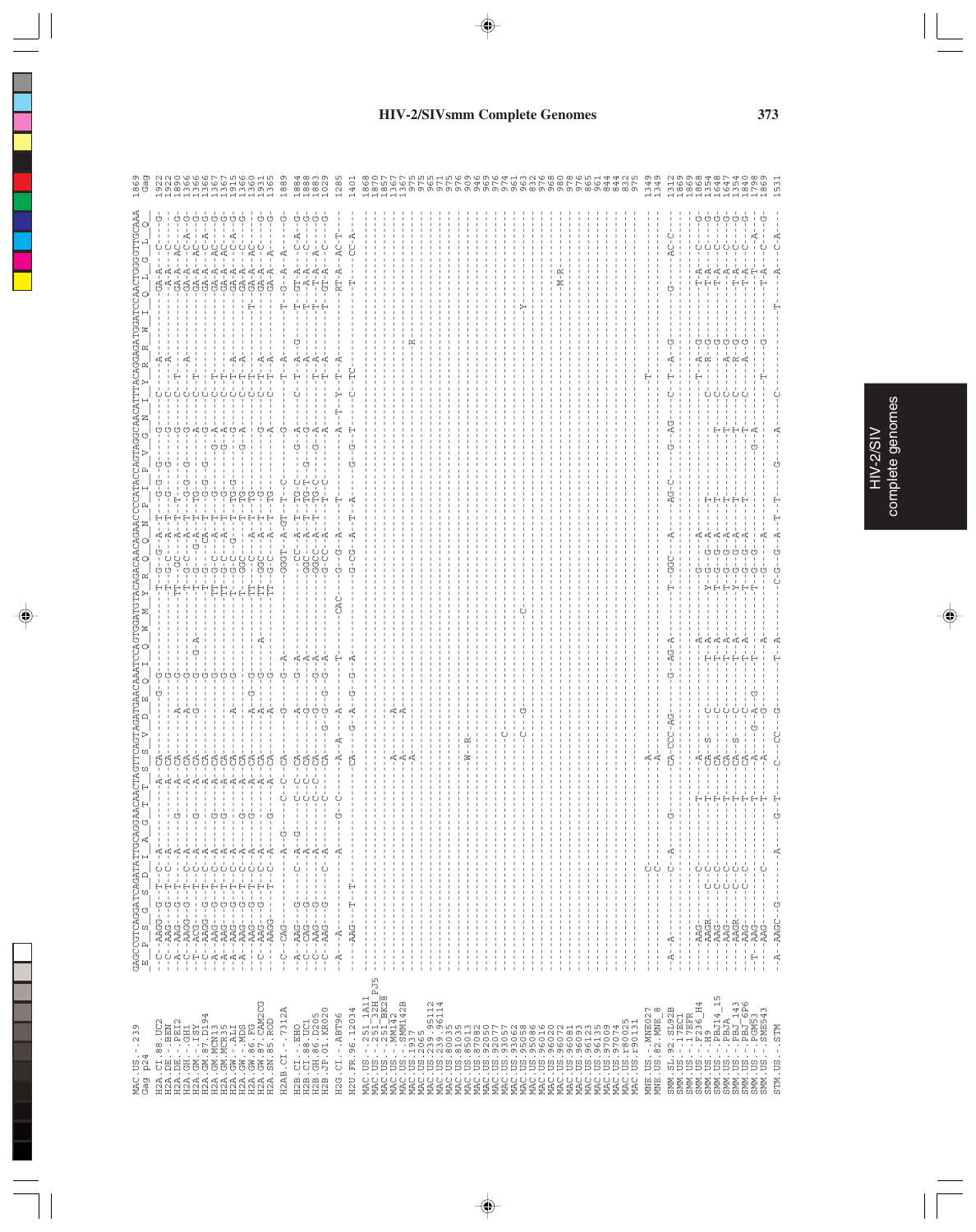| HHHHUH<br>AAAAOA<br>QQQQQ<br>404<br>$\frac{0}{20}$<br>$\circ$                                                                                                                                                                                                                                                                                                                                                                                                                                                                                                                                                                                                                                                                                                                                                                                                                                                                                                                                                                                                                                                                                               | 0010<br>201                                                                                                                                                                                                                       | 141<br>$\overline{5}3$                                                                                                                                       | 147<br>147<br>4000000                                                                                                                                                                                                                                                                                                                                                                                                                                                                                                                                                                                                                                                                                                                                                                                                                                                                                                                                                                                                                                                                                                                                                                                                                                                                                                                                                                                                                                                                                                                                                                                                                                                                                                                                                                                                                                                                                                                                                                                                                                                                                                                                                                                                                                                                                                                                                                                                                                                                                                                                                                                                                                                                                                                                                                                                                                                                                                                                                                                                                                                                                                                                                                                                                                                                                                          |                                 |
|-------------------------------------------------------------------------------------------------------------------------------------------------------------------------------------------------------------------------------------------------------------------------------------------------------------------------------------------------------------------------------------------------------------------------------------------------------------------------------------------------------------------------------------------------------------------------------------------------------------------------------------------------------------------------------------------------------------------------------------------------------------------------------------------------------------------------------------------------------------------------------------------------------------------------------------------------------------------------------------------------------------------------------------------------------------------------------------------------------------------------------------------------------------|-----------------------------------------------------------------------------------------------------------------------------------------------------------------------------------------------------------------------------------|--------------------------------------------------------------------------------------------------------------------------------------------------------------|--------------------------------------------------------------------------------------------------------------------------------------------------------------------------------------------------------------------------------------------------------------------------------------------------------------------------------------------------------------------------------------------------------------------------------------------------------------------------------------------------------------------------------------------------------------------------------------------------------------------------------------------------------------------------------------------------------------------------------------------------------------------------------------------------------------------------------------------------------------------------------------------------------------------------------------------------------------------------------------------------------------------------------------------------------------------------------------------------------------------------------------------------------------------------------------------------------------------------------------------------------------------------------------------------------------------------------------------------------------------------------------------------------------------------------------------------------------------------------------------------------------------------------------------------------------------------------------------------------------------------------------------------------------------------------------------------------------------------------------------------------------------------------------------------------------------------------------------------------------------------------------------------------------------------------------------------------------------------------------------------------------------------------------------------------------------------------------------------------------------------------------------------------------------------------------------------------------------------------------------------------------------------------------------------------------------------------------------------------------------------------------------------------------------------------------------------------------------------------------------------------------------------------------------------------------------------------------------------------------------------------------------------------------------------------------------------------------------------------------------------------------------------------------------------------------------------------------------------------------------------------------------------------------------------------------------------------------------------------------------------------------------------------------------------------------------------------------------------------------------------------------------------------------------------------------------------------------------------------------------------------------------------------------------------------------------------------|---------------------------------|
| ひ<br>ひ                                                                                                                                                                                                                                                                                                                                                                                                                                                                                                                                                                                                                                                                                                                                                                                                                                                                                                                                                                                                                                                                                                                                                      | $G-GAG$<br>AAAA<br>υυ                                                                                                                                                                                                             |                                                                                                                                                              | みみみみ<br>ひ ひ ひ ひ ひ<br>C)<br>C)                                                                                                                                                                                                                                                                                                                                                                                                                                                                                                                                                                                                                                                                                                                                                                                                                                                                                                                                                                                                                                                                                                                                                                                                                                                                                                                                                                                                                                                                                                                                                                                                                                                                                                                                                                                                                                                                                                                                                                                                                                                                                                                                                                                                                                                                                                                                                                                                                                                                                                                                                                                                                                                                                                                                                                                                                                                                                                                                                                                                                                                                                                                                                                                                                                                                                                  |                                 |
| $\frac{1}{6}$ $\frac{1}{1}$ $\frac{1}{1}$ $\frac{1}{1}$ $\frac{1}{1}$ $\frac{1}{1}$ $\frac{1}{1}$ $\frac{1}{1}$ $\frac{1}{1}$ $\frac{1}{1}$                                                                                                                                                                                                                                                                                                                                                                                                                                                                                                                                                                                                                                                                                                                                                                                                                                                                                                                                                                                                                 | Š<br>888                                                                                                                                                                                                                          |                                                                                                                                                              | ひひひひひひ<br><u> ? gggggg</u>                                                                                                                                                                                                                                                                                                                                                                                                                                                                                                                                                                                                                                                                                                                                                                                                                                                                                                                                                                                                                                                                                                                                                                                                                                                                                                                                                                                                                                                                                                                                                                                                                                                                                                                                                                                                                                                                                                                                                                                                                                                                                                                                                                                                                                                                                                                                                                                                                                                                                                                                                                                                                                                                                                                                                                                                                                                                                                                                                                                                                                                                                                                                                                                                                                                                                                     |                                 |
| <b>I A A A A A A A</b><br>$A \triangle A$                                                                                                                                                                                                                                                                                                                                                                                                                                                                                                                                                                                                                                                                                                                                                                                                                                                                                                                                                                                                                                                                                                                   | A A A                                                                                                                                                                                                                             |                                                                                                                                                              | <b>AAAAAA</b><br>A A A<br>≮ ⊄<br>ó                                                                                                                                                                                                                                                                                                                                                                                                                                                                                                                                                                                                                                                                                                                                                                                                                                                                                                                                                                                                                                                                                                                                                                                                                                                                                                                                                                                                                                                                                                                                                                                                                                                                                                                                                                                                                                                                                                                                                                                                                                                                                                                                                                                                                                                                                                                                                                                                                                                                                                                                                                                                                                                                                                                                                                                                                                                                                                                                                                                                                                                                                                                                                                                                                                                                                             | $\mathcal{A}$                   |
| ZUPTPAAGUDGOGOGAGAGAGAOGOGOGOGOGOGOGOGAGAAAGAA<br><b>ひ ひ ひ ひ ひ ひ ひ ひ ひ ひ ひ ひ ひ</b>                                                                                                                                                                                                                                                                                                                                                                                                                                                                                                                                                                                                                                                                                                                                                                                                                                                                                                                                                                                                                                                                          | ひ ひひひひ<br>UUUU<br>UUU                                                                                                                                                                                                             | q                                                                                                                                                            | $-100$<br>$\begin{array}{cccccc} 1 & 1 & 0 & 1 \\ 1 & 1 & 0 & 1 \\ 1 & 1 & 0 & 0 \end{array}$<br>υU<br>ひひひひひ                                                                                                                                                                                                                                                                                                                                                                                                                                                                                                                                                                                                                                                                                                                                                                                                                                                                                                                                                                                                                                                                                                                                                                                                                                                                                                                                                                                                                                                                                                                                                                                                                                                                                                                                                                                                                                                                                                                                                                                                                                                                                                                                                                                                                                                                                                                                                                                                                                                                                                                                                                                                                                                                                                                                                                                                                                                                                                                                                                                                                                                                                                                                                                                                                   |                                 |
| $\mathbb{Z} \times$<br>88888                                                                                                                                                                                                                                                                                                                                                                                                                                                                                                                                                                                                                                                                                                                                                                                                                                                                                                                                                                                                                                                                                                                                | $\mathcal{A}$<br>$A \land A$<br>⊢<br>H H                                                                                                                                                                                          |                                                                                                                                                              | みみみみみ<br>666666                                                                                                                                                                                                                                                                                                                                                                                                                                                                                                                                                                                                                                                                                                                                                                                                                                                                                                                                                                                                                                                                                                                                                                                                                                                                                                                                                                                                                                                                                                                                                                                                                                                                                                                                                                                                                                                                                                                                                                                                                                                                                                                                                                                                                                                                                                                                                                                                                                                                                                                                                                                                                                                                                                                                                                                                                                                                                                                                                                                                                                                                                                                                                                                                                                                                                                                |                                 |
| CAAAAGGCCATTTCAGAGCTAT<br>$\forall A \vdash A \vdash A \land A \land A \land A$<br>$\alpha$<br>吉吉<br>99999<br>ó<br>Ġ                                                                                                                                                                                                                                                                                                                                                                                                                                                                                                                                                                                                                                                                                                                                                                                                                                                                                                                                                                                                                                        | RARA<br>↻<br>ひひひひ<br>Ů<br>UU<br>4<br>$\overline{A}$ –                                                                                                                                                                             |                                                                                                                                                              | AAAAA                                                                                                                                                                                                                                                                                                                                                                                                                                                                                                                                                                                                                                                                                                                                                                                                                                                                                                                                                                                                                                                                                                                                                                                                                                                                                                                                                                                                                                                                                                                                                                                                                                                                                                                                                                                                                                                                                                                                                                                                                                                                                                                                                                                                                                                                                                                                                                                                                                                                                                                                                                                                                                                                                                                                                                                                                                                                                                                                                                                                                                                                                                                                                                                                                                                                                                                          |                                 |
| $-\vec{A}$<br>Ħ<br>99119199999<br><b>A A A A A A A A A A A A A</b><br>$\begin{bmatrix} 1 & 1 \\ 1 & 0 \\ 1 & 1 \end{bmatrix}$<br>444<br>ひひひひ<br>$\mathbf{1}=\mathbf{1}=\mathbf{1}$<br>ひ<br>េបប                                                                                                                                                                                                                                                                                                                                                                                                                                                                                                                                                                                                                                                                                                                                                                                                                                                                                                                                                              | $- A -$<br>$A \land A$<br><b>ひひひ</b>                                                                                                                                                                                              |                                                                                                                                                              | みみみみみ                                                                                                                                                                                                                                                                                                                                                                                                                                                                                                                                                                                                                                                                                                                                                                                                                                                                                                                                                                                                                                                                                                                                                                                                                                                                                                                                                                                                                                                                                                                                                                                                                                                                                                                                                                                                                                                                                                                                                                                                                                                                                                                                                                                                                                                                                                                                                                                                                                                                                                                                                                                                                                                                                                                                                                                                                                                                                                                                                                                                                                                                                                                                                                                                                                                                                                                          |                                 |
| ငှ<br>ひ<br><u>ปลี่ปปลี่   ลิลูลิๆ</u><br>합합요합 ! 합요요요요요요                                                                                                                                                                                                                                                                                                                                                                                                                                                                                                                                                                                                                                                                                                                                                                                                                                                                                                                                                                                                                                                                                                     | ひ ひ ひ                                                                                                                                                                                                                             |                                                                                                                                                              | めめめめめめ<br>ひひひひひ                                                                                                                                                                                                                                                                                                                                                                                                                                                                                                                                                                                                                                                                                                                                                                                                                                                                                                                                                                                                                                                                                                                                                                                                                                                                                                                                                                                                                                                                                                                                                                                                                                                                                                                                                                                                                                                                                                                                                                                                                                                                                                                                                                                                                                                                                                                                                                                                                                                                                                                                                                                                                                                                                                                                                                                                                                                                                                                                                                                                                                                                                                                                                                                                                                                                                                                |                                 |
| U.<br>J.<br>-1<br>л.<br>U<br> <br>$\begin{array}{c} \n\mathsf{H} & \mathsf{H} \\ \mathsf{H} & \mathsf{H} \\ \mathsf{H} & \mathsf{H} \\ \mathsf{H} & \mathsf{H} \\ \mathsf{H} & \mathsf{H} \\ \mathsf{H} & \mathsf{H} \\ \mathsf{H} & \mathsf{H} \\ \mathsf{H} & \mathsf{H} \\ \mathsf{H} & \mathsf{H} \\ \mathsf{H} & \mathsf{H} \\ \mathsf{H} & \mathsf{H} \\ \mathsf{H} & \mathsf{H} \\ \mathsf{H} & \mathsf{H} \\ \mathsf{H} & \mathsf{H} \\ \mathsf{H} & \mathsf{H} \\ \$<br>∪⊢<br>U<br>↻<br>U<br>↻<br>U<br>U<br>U<br>$\frac{1}{4}$<br>÷<br>÷<br>÷<br>÷<br>÷<br>÷<br>÷<br>ţ<br>$\,$ $\,$<br>$\,$<br>ウー<br>$\begin{array}{c}\n0 \\ -1\n\end{array}$<br>ひ<br>ひ<br>Ť<br>$\mathbf{I}$<br>$-1 - \frac{1}{2} - \frac{1}{2}$<br>$\mathbf{I}$<br>J<br>$\frac{1}{4}$<br>÷<br>$\frac{1}{4}$<br>$\frac{1}{4}$<br>$\mathbf{I}$<br>$\mathbf{I}$<br>$\mathbf{I}$<br>$\blacksquare$<br>$\frac{1}{2}$<br>ł<br>I,<br>۳<br>-<br>$\,$<br>$\frac{1}{\sqrt{2}}$<br>٠<br>$\frac{1}{4}$<br>$\frac{1}{4}$<br>$\frac{1}{1}$<br>$\frac{1}{4}$<br>$\frac{1}{4}$<br>÷<br>$\frac{1}{4}$<br>$\begin{array}{c} \hline \end{array}$<br>$\blacksquare$<br>U<br> <br>$\frac{1}{2}$<br>ひひひ | $\mathbb{H}$<br>н<br>U<br>U<br>U<br>$\frac{1}{4}$<br>f,<br>÷.<br>÷<br>÷<br>Н<br>н<br>Н<br>F<br>Е<br>Ĩ,<br>÷.<br>÷<br>$\frac{1}{4}$<br>f,<br>Н<br>÷.<br>÷.<br>۲<br>ا<br>ŧ<br>t<br>$\blacksquare$<br>Y<br>Y<br>↻<br>↻               | $\frac{1}{2}$<br>$\mathbf{I}$<br>$\mathbf{I}$<br>Ĵ<br>$\mathbf{I}$<br>÷<br>ا<br>۲<br>ا<br>$\sum_{i=1}^{n}$<br>$\frac{1}{2}$                                  | ī<br>$\overline{\phantom{a}}$<br>f,<br>$\frac{1}{1}$<br>$\mathbf{I}$<br>J.<br>$\frac{1}{1}$<br>٠<br>I<br>$\mathfrak l$<br>$\begin{array}{c} \begin{array}{c} \text{1} \\ \text{2} \\ \text{3} \\ \text{4} \end{array} \end{array}$<br>$\begin{array}{c} 1 \\ 1 \\ 1 \\ 1 \end{array}$<br>ţ<br>Ť<br>t<br>$\frac{1}{4}$<br>f,<br>J.<br>$\overline{\phantom{a}}$<br>$\mathbf{I}$<br>J.<br>$\mathbf{I}$<br>$\mathbf I$<br>$-1$<br>۲<br>-<br>부<br>۲<br>-<br>투<br>부<br>$\begin{array}{c} \rule{0.2cm}{0.15mm} \rule{0.2cm}{0.15mm} \rule{0.2cm}{0.15mm} \rule{0.2cm}{0.15mm} \rule{0.2cm}{0.15mm} \rule{0.2cm}{0.15mm} \rule{0.2cm}{0.15mm} \rule{0.2cm}{0.15mm} \rule{0.2cm}{0.15mm} \rule{0.2cm}{0.15mm} \rule{0.2cm}{0.15mm} \rule{0.2cm}{0.15mm} \rule{0.2cm}{0.15mm} \rule{0.2cm}{0.15mm} \rule{0.2cm}{0.15mm} \rule{$<br>$\frac{1}{1}$<br>Ť<br>$\overline{\phantom{a}}$<br>$\overline{\phantom{a}}$<br>$\mathbf{I}$<br>t<br>$\mathbf{I}$<br>$\frac{1}{\sqrt{2}}$                                                                                                                                                                                                                                                                                                                                                                                                                                                                                                                                                                                                                                                                                                                                                                                                                                                                                                                                                                                                                                                                                                                                                                                                                                                                                                                                                                                                                                                                                                                                                                                                                                                                                                                                                                                                                                                                                                                                                                                                                                                                                                                                                                                                                                                                                                                                                               | $-1175 - - - -$<br>$T - -D -$   |
| AATGTCHCAAATGTATAACCCAACAAA<br>K C V R M Y N P T N<br>$-A$ --<br>$\mathbf{I}$<br>- 11<br>$\mathbf{I}$<br>$\mathbf{I}$<br>$\mathsf I$<br>$\mathbf{I}$<br>$\mathbf{1}$<br>$\mathbb{I}$<br>Ť<br>$\frac{1}{4}$<br>$\mathsf I$<br>$\blacksquare$<br>$\,$ $\,$<br>ı<br>$\mathsf I$<br>↻<br>U<br>--<br>- 11<br>$\begin{bmatrix} 0 & 0 & 0 & 0 & 0 \\ 0 & 1 & 1 & 1 & 1 \\ 0 & 0 & 1 & 1 & 1 \end{bmatrix}$<br>יטרי<br>יויי<br>Ĵ,<br>-<br>$\mathbf{I}$<br>$\mathbb{I}$<br>$\mathbf I$<br>$\,$<br>$\mathsf I$<br>$\,$ I<br>$\mathfrak l$<br>J<br>$\mathbb{I}$<br>÷,<br>$\,$ I<br>$\mathbf{I}$<br>$\mathbf{I}$<br>$\frac{1}{4}$<br>$\blacksquare$<br>$\mathsf I$<br>$\mathbf{I}$<br>$\frac{1}{4}$<br>$\frac{1}{4}$<br>$\begin{array}{c} \hline \end{array}$<br>$\blacksquare$<br>J.<br>J.<br>$\mathbf{I}$<br>л<br>ن<br>ا<br>$\frac{0}{1}$<br>$\frac{0}{1}$<br>$\mathbf{I}$<br>٠<br>1<br>$\,$ I<br>$\,$ $\,$<br>$\blacksquare$<br>$\frac{1}{4}$<br>$\,$ $\,$<br>$\frac{1}{1}$<br>$\mathbf{1}$<br>؋؋؋؋<br>ゃゃゃ<br>စုံစုံစုံစုံ<br>$\frac{1}{\sqrt{2}}$<br>л.                                                                                                             | $1 - 1 - 1$<br>J.<br>٠<br>t<br><b>C-C-C</b><br>$- - - C - G$<br>-- 0--<br>U-J-<br>J.<br>$\frac{1}{2}$<br>L.<br>I.<br>l,<br>1<br>$\mathbf{I}$<br>ı<br>J.<br>$\mathbf{I}$<br>1<br>f,<br>ひ<br>$\mathbf{I}$<br>-<br>$\mathbf{I}$<br>٠ | $\mathbf{I}$<br>$\mathbf{I}$<br>$\mathbf{I}$<br>$\mathsf I$<br>$G - 6$<br>$\mathbf{I}$<br>$\mathbf{I}$<br>J.<br>$\mathsf I$<br>$\frac{1}{1}$<br>$\mathbf{I}$ | .<br>$\frac{1}{4}$<br>$\frac{1}{4}$<br>$\frac{1}{1}$<br>$\frac{1}{1}$<br>$\frac{1}{1}$<br>$\mathbf{I}$<br>$\overline{\phantom{a}}$<br>J<br>$\frac{1}{1}$<br>J.<br>J.<br>$\mathbf{I}$<br>$\mathbf{I}$<br>J.<br>$\mathbf{I}$<br>J.<br>٠<br>$\begin{array}{c} \n\cdot & \cdot \\ \n\cdot & \cdot \\ \n\cdot & \cdot \n\end{array}$<br>t<br>Ť<br>$\,$ $\,$<br>$\frac{1}{2}$<br>$\,$ I<br>$\sum_{1}^{1}$<br>$\,$<br>$\mathsf I$<br>$\begin{array}{c} \rule{0.2cm}{0.15mm} \rule{0.2cm}{0.15mm} \rule{0.2cm}{0.15mm} \rule{0.2cm}{0.15mm} \rule{0.2cm}{0.15mm} \rule{0.2cm}{0.15mm} \rule{0.2cm}{0.15mm} \rule{0.2cm}{0.15mm} \rule{0.2cm}{0.15mm} \rule{0.2cm}{0.15mm} \rule{0.2cm}{0.15mm} \rule{0.2cm}{0.15mm} \rule{0.2cm}{0.15mm} \rule{0.2cm}{0.15mm} \rule{0.2cm}{0.15mm} \rule{$<br>$\,$ I<br>$\frac{1}{4}$<br>$\begin{array}{c} \rule{0.2cm}{0.15mm} \rule{0.2cm}{0.15mm} \rule{0.2cm}{0.15mm} \rule{0.2cm}{0.15mm} \rule{0.2cm}{0.15mm} \rule{0.2cm}{0.15mm} \rule{0.2cm}{0.15mm} \rule{0.2cm}{0.15mm} \rule{0.2cm}{0.15mm} \rule{0.2cm}{0.15mm} \rule{0.2cm}{0.15mm} \rule{0.2cm}{0.15mm} \rule{0.2cm}{0.15mm} \rule{0.2cm}{0.15mm} \rule{0.2cm}{0.15mm} \rule{$<br>$-4 -$<br>ţ<br>ŧ<br>ł<br>$\mathbf{I}$<br>$\mathbf{I}$<br>$\mathbf{I}$<br>$\mathbf{I}$<br>$\mathbf{I}$<br>$\frac{1}{1}$<br>j<br>Ť<br>$\mathsf I$<br>$\blacksquare$<br>$\mathbf{I}$<br>$\mathbf{I}$<br>$\mathbf{I}$<br>$\mathbf{I}$<br>-<br>Ť<br>$\mathbf{I}$<br>$\mathsf I$<br>f,<br>$\mathbf I$<br>I<br>$-4$<br>$---A$<br>$-4$<br>$- - A$<br>$- - A$<br>$\mathbf{I}$<br>$\,$ I<br>J<br>$\,$<br>$\,$ $\,$<br>J.<br>ţ<br>$\mathbf{I}$<br>J.<br>$\frac{1}{1}$<br>$\mathbf{I}$<br>$\mathbf{I}$<br>J.<br>$\overline{\phantom{a}}$<br>1<br>$\frac{1}{1}$<br>$\frac{1}{1}$<br>$\frac{1}{2}$<br>f,<br>$\bar{1}$<br>$\overline{\phantom{a}}$<br>t<br>I,<br>$\mathfrak l$<br>I<br>$\mathbf{I}$<br>$\frac{1}{1}$<br>J<br>$\begin{array}{c} \rule{0.2cm}{0.15mm} \rule{0.2cm}{0.15mm} \rule{0.2cm}{0.15mm} \rule{0.2cm}{0.15mm} \rule{0.2cm}{0.15mm} \rule{0.2cm}{0.15mm} \rule{0.2cm}{0.15mm} \rule{0.2cm}{0.15mm} \rule{0.2cm}{0.15mm} \rule{0.2cm}{0.15mm} \rule{0.2cm}{0.15mm} \rule{0.2cm}{0.15mm} \rule{0.2cm}{0.15mm} \rule{0.2cm}{0.15mm} \rule{0.2cm}{0.15mm} \rule{$<br>$\mathbf{I}$<br>$\frac{1}{1}$<br>$\begin{array}{c} \rule{0.2cm}{0.15mm} \rule{0.2cm}{0.15mm} \rule{0.2cm}{0.15mm} \rule{0.2cm}{0.15mm} \rule{0.2cm}{0.15mm} \rule{0.2cm}{0.15mm} \rule{0.2cm}{0.15mm} \rule{0.2cm}{0.15mm} \rule{0.2cm}{0.15mm} \rule{0.2cm}{0.15mm} \rule{0.2cm}{0.15mm} \rule{0.2cm}{0.15mm} \rule{0.2cm}{0.15mm} \rule{0.2cm}{0.15mm} \rule{0.2cm}{0.15mm} \rule{$<br>$\mathsf I$<br>$\,$ l<br>$\,$ I<br>$\,$ $\,$<br>$\begin{array}{c} \rule{0.2cm}{0.15mm} \rule{0.2cm}{0.15mm} \rule{0.2cm}{0.15mm} \rule{0.2cm}{0.15mm} \rule{0.2cm}{0.15mm} \rule{0.2cm}{0.15mm} \rule{0.2cm}{0.15mm} \rule{0.2cm}{0.15mm} \rule{0.2cm}{0.15mm} \rule{0.2cm}{0.15mm} \rule{0.2cm}{0.15mm} \rule{0.2cm}{0.15mm} \rule{0.2cm}{0.15mm} \rule{0.2cm}{0.15mm} \rule{0.2cm}{0.15mm} \rule{$<br>t<br>$\frac{1}{1}$<br>$\frac{1}{4}$<br>$\,$<br>J,<br>$\,$<br>ı<br>Í<br>J<br>t<br>$\begin{array}{c} \rule{0.2cm}{0.15mm} \end{array}$<br>J<br>J.<br>J<br>ţ<br>÷<br>J.<br>Ů<br>$\mathbf{I}$<br>$\blacksquare$<br>$\blacksquare$<br>л<br>л<br>٠<br>$\blacksquare$<br>L.<br>-<br>٠ | J.<br>$-4 - -$<br>J.<br>J.      |
| $\begin{array}{l} \tt H2A\,, C1.8\,, C2\\ \tt H2A\,, DB\,--\,EBIN\\ \tt H2A\,, GR\,--\,HE1\\ \tt H2A\,, GR\,--\,GL\,--\,GL\,--\,GL\,--\,GL\,--\,GL\,--\,GL\,--\,GL\,--\,GL\,--\,GL\,--\,GL\,--\,GL\,--\,GL\,--\,GL\,--\,GL\,--\,GL\,--\,GL\,--\,GL\,--\,GL\,--\,GL\,--\,GL\,--\,GL\,--\,GL\,--\,GL\,--\,GL\,--\,GL\,--\,GL\$<br>$\sigma$<br>.23<br>$\mathbf{I}$<br>4<br>MAC.US.<br>Gag p24                                                                                                                                                                                                                                                                                                                                                                                                                                                                                                                                                                                                                                                                                                                                                                  | H2AB. CI.-.7312A<br>$\circ$<br>H2B.CI.-.BHO<br>H2B.CI.88.UC1<br>H2B.GH.86.D205<br>H2B.JP.01.KR020                                                                                                                                 | H2U.FR.96.12034<br>$-.ABT96$<br>$H2G.CL$ .                                                                                                                   | MAC.US. - .251 1A11<br>MAC.US. - .251 32H PJ5<br>MAC.US. - .251 BX28<br>MAC.US. - .MM142<br>LN<br>$\begin{smallmatrix} 165.011 & 0.011 & 0.011 & 0.011 & 0.011 & 0.011 & 0.011 & 0.011 & 0.011 & 0.011 & 0.011 & 0.011 & 0.011 & 0.011 & 0.011 & 0.011 & 0.011 & 0.011 & 0.011 & 0.011 & 0.011 & 0.011 & 0.011 & 0.011 & 0.011 & 0.011 & 0.011 & 0.011 & 0.011 & 0.011 & 0$<br>H4<br>BBJ14_15<br>BBJA<br>BBJ_143<br>BBJ_6P6<br>BOME543<br>SMM. SL. 92. SL92B<br>MNE.US. - .MNE027<br>MNE.US. 82.MNE_8<br>SMM.US. - .17EC1<br>SMM.US. - .17EC1<br>SMM.US. - .17EFR<br>SMM.US. - .H9<br>$\cdot$<br>$\cdot$<br>$\cdot$<br>$\cdot$<br>SMM.US.<br>SMM.US.<br>SMM.US.<br>SMM.US.<br>SMM.US.                                                                                                                                                                                                                                                                                                                                                                                                                                                                                                                                                                                                                                                                                                                                                                                                                                                                                                                                                                                                                                                                                                                                                                                                                                                                                                                                                                                                                                                                                                                                                                                                                                                                                                                                                                                                                                                                                                                                                                                                                                                                                                                                                                                                                                                                                                                                                                                                                                                                                                                                                                                                                                          | <b>STM</b><br>SMM.US.<br>STM.US |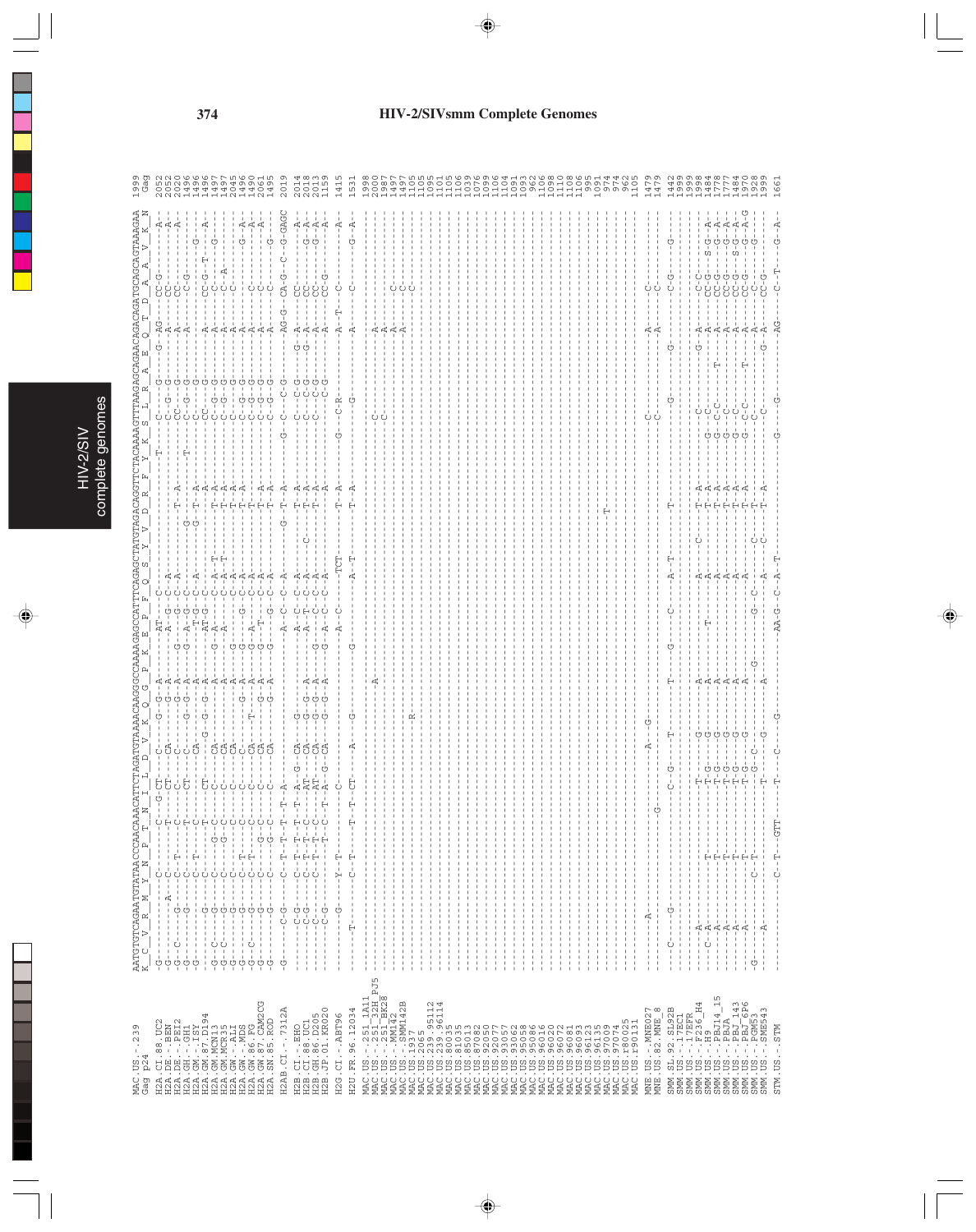| မ္တ<br>ě |
|----------|
|----------|

ő.

| 212                                                | U<br><b>UUUUUUUUUU</b><br>↻                                                                                                                                                                                                                                                                                                                  | 214                                                                                  | $\infty$<br>11100<br>めめめめ                                                                                                        | 54<br>ひ                                     | $\circ$<br>$\circ$                   | $101010 + 101001000000$<br><b>N</b> 6 8 6 8 6 70<br>HNNMMNMMMWONMMNNMMNMMNNNOOMM<br>HWWNNNNNHNNNNNNNONNNNNHNHHON                                                                                                                                                                                                                                                        |               | $\overline{\circ}$<br>$\circ$ | $\alpha$ on $\alpha$ $\alpha$<br>nundoodomn                                                                                                |   |                                              | $\infty$ r<br>みみみみみみみ                                   |    |            |
|----------------------------------------------------|----------------------------------------------------------------------------------------------------------------------------------------------------------------------------------------------------------------------------------------------------------------------------------------------------------------------------------------------|--------------------------------------------------------------------------------------|----------------------------------------------------------------------------------------------------------------------------------|---------------------------------------------|--------------------------------------|-------------------------------------------------------------------------------------------------------------------------------------------------------------------------------------------------------------------------------------------------------------------------------------------------------------------------------------------------------------------------|---------------|-------------------------------|--------------------------------------------------------------------------------------------------------------------------------------------|---|----------------------------------------------|---------------------------------------------------------|----|------------|
| URURUUDUUUUUUURHURU<br>てり                          | AAAAAAAAAA<br>К<br>みみみみみ<br>AAAA<br>1<br>÷<br>ひみててひてて<br>$\mathbb{R}$<br>нн<br>ቀቀፈዋՁ   ቀቀ<br>ひ<br>$\mathbf{1}$<br>ひ                                                                                                                                                                                                                          | A<br>U<br>Æ                                                                          | A A A<br>ひひひひ<br>AAAA<br>SSS<br>F                                                                                                | K.<br>뜡                                     | Æ                                    | RARA<br>$\triangle$ $\triangle$                                                                                                                                                                                                                                                                                                                                         |               | K,<br>К<br>К<br>К<br>K.       | К<br>U<br>$\mathcal{A}$                                                                                                                    |   |                                              | RAARAAA<br>みRAARAA                                      |    |            |
|                                                    | ひ じ ひ ひ じ<br>・・ひひひ<br>ひ<br>oo i i i ooo<br><b>UUUUUUU</b><br>$\cup$<br>ũ<br>ひトひひひ<br>↻⊢<br>◡<br>$\vdash$<br>К<br>K,<br>$A \nsubseteq A$<br>К                                                                                                                                                                                                 | U                                                                                    | ひ<br>UUUU<br><b>UU</b><br>υU<br>Æ<br>Æ<br>$\mathcal{A}$                                                                          |                                             |                                      | U                                                                                                                                                                                                                                                                                                                                                                       |               |                               | U<br>K.                                                                                                                                    |   |                                              | ひひひひひひひひ<br><b>UUUUUU</b><br>RARARAA<br><b>I FFFFFF</b> |    | U          |
| CCACCCTAGAAGAAATGCT<br>P T L E F M T               | せせせせせせせせ<br>ひ<br>- ひ ひ<br>$\sim$ 1<br>ひ<br>- 11<br><b>, HHHHHH</b><br>н<br>11111                                                                                                                                                                                                                                                             | ひ                                                                                    | - ២២២<br>보보던<br>K.                                                                                                               |                                             |                                      |                                                                                                                                                                                                                                                                                                                                                                         |               |                               |                                                                                                                                            |   |                                              |                                                         |    |            |
|                                                    | <b>H</b> LEEEEEEE<br>$\cup$<br><b>SSSSSSSS</b><br>GA <sub>3</sub><br>යි<br>$\begin{array}{c}\n -A \\  -A \\  -A\n \end{array}$                                                                                                                                                                                                               | U<br>GCCA<br>튭                                                                       | U<br><b>AAAA</b><br>$\frac{1}{2}$<br>5555                                                                                        | $\mathsf{H}$                                |                                      |                                                                                                                                                                                                                                                                                                                                                                         |               |                               | S                                                                                                                                          |   |                                              | <b>66666666</b>                                         |    |            |
|                                                    | ÷<br>A. A. A. A. A. A. A. A. A. A. A.<br>AAAAAAAA AAAA C TTTT<br>$AAAAAA$ $AA$                                                                                                                                                                                                                                                               | К                                                                                    | K.<br>К<br>났는 다 났                                                                                                                | K.                                          |                                      | К<br>⊢                                                                                                                                                                                                                                                                                                                                                                  |               |                               | К                                                                                                                                          |   |                                              | <u>UUUUUUU</u><br>せせせせせせ<br>i HHHHHHH<br>AAAAAAAA       |    |            |
|                                                    | UUUUUUUU<br>υU<br>UUUUUUUUUUU                                                                                                                                                                                                                                                                                                                |                                                                                      |                                                                                                                                  |                                             |                                      |                                                                                                                                                                                                                                                                                                                                                                         |               |                               |                                                                                                                                            |   |                                              | 8888888<br>ひひひひひ<br>ひひひひひ<br>ひひひひ                       |    |            |
|                                                    | $\frac{1}{\sqrt{2}}$<br><br>リー<br>リ<br>f,<br>$-1 - -1 - -1$<br>$---A---A$<br>$- -G - A$<br>$-1 - -2 - 4 - 8 - 6 - 6$<br>$-7 - A - AG - A$<br>$- -A - AG - A$<br>$- --AG - G$<br>$- -P - P - P$<br>$-1 - -1 - -1$<br>$-1 - -2 - 2$<br>$\mathbf{I}$<br>$\mathbf{I}$                                                                            | $C - C$<br>$C - C - C - C - C$                                                       | $\ddot{\phi}$ $\ddot{\phi}$ $\ddot{\phi}$<br>$\ddot{\phi}$<br>ł<br>ţ<br>$---A--$<br>$\frac{1}{1}$<br>$\mathbf I$<br>ł<br>ŧ<br>ł. | $\mathbf{I}$<br>$\mathbb{I}$<br>$\mathbf I$ | $\ddot{\circ}$<br>$\frac{1}{1}$<br>ŧ | $\mathbf{I}$<br>j.<br>ŧ                                                                                                                                                                                                                                                                                                                                                 |               |                               | $rac{1}{\sqrt{2}}$<br>1<br>J.<br>$\mathsf I$                                                                                               |   |                                              |                                                         |    | ٠          |
| TTGGATGACTCAAACACTGCTGATTCAAA<br>W M T Q T L L I Q | $\mathbf{I}$<br>$\mathbf I$<br>$\mathbf I$<br>$\mathbf{I}$<br>$\frac{1}{2}$<br>÷<br>$\frac{1}{2}$<br>$\frac{1}{2}$<br>$\frac{1}{1}$<br>ł<br>$\mathbf{I}$<br>$\mathbf I$<br>$\frac{1}{1}$<br>Î<br>$\sf I$<br>$\frac{1}{4}$<br>J.<br>f,<br>$\,$ I<br>-<br>1<br>$\mathsf I$<br>$\overline{C}$<br>$\mathsf I$<br>$\mathsf I$<br>$\mathbf I$<br>ı | $- -3G - G - -$<br>$\mathbf{I}$<br>ı<br>$\mathbf{I}$<br>$\mathbb{I}$<br>$\mathbf{I}$ | ţ<br>$\mathsf I$<br>$-9 - -$<br>$\frac{1}{1}$<br>$\frac{1}{4}$<br>$\mathbf{I}$<br>$\mathsf I$<br>$\mathbf{I}$                    | Ť<br>$\frac{1}{1}$                          | f,<br>j<br>ţ                         | $\mathbf{I}$<br>$\,$ $\,$<br>$\frac{1}{2}$<br>$\frac{1}{2}$<br>$\frac{1}{1}$<br>$\overline{\phantom{a}}$<br>$\,$ $\,$<br>$\frac{1}{1}$<br>÷.<br>$\frac{1}{1}$<br>$\frac{1}{1}$<br>$\overline{\phantom{a}}$<br>J.<br>٠<br>$\frac{1}{1}$<br>f,<br>$\mathbf{I}$<br>$\mathbf I$<br>I.<br>f,<br>$\blacksquare$<br>$\mathbf I$<br>$\mathbf I$<br>$\mathsf I$<br>$\mathfrak l$ | $\frac{1}{1}$ | $\frac{1}{1}$<br>f,           | -------<br>$\frac{1}{1}$<br>$\frac{1}{1}$<br>ı<br>$\mathsf I$<br>t<br>J.<br>$\,$ I<br>٠<br>1<br>$\mathsf I$<br>$\mathbf{I}$<br>$\mathbf I$ | ł | $\frac{1}{1}$<br>J<br>$\,$ I<br>$\mathbf{I}$ | 1                                                       | J, | $-1 - 1 -$ |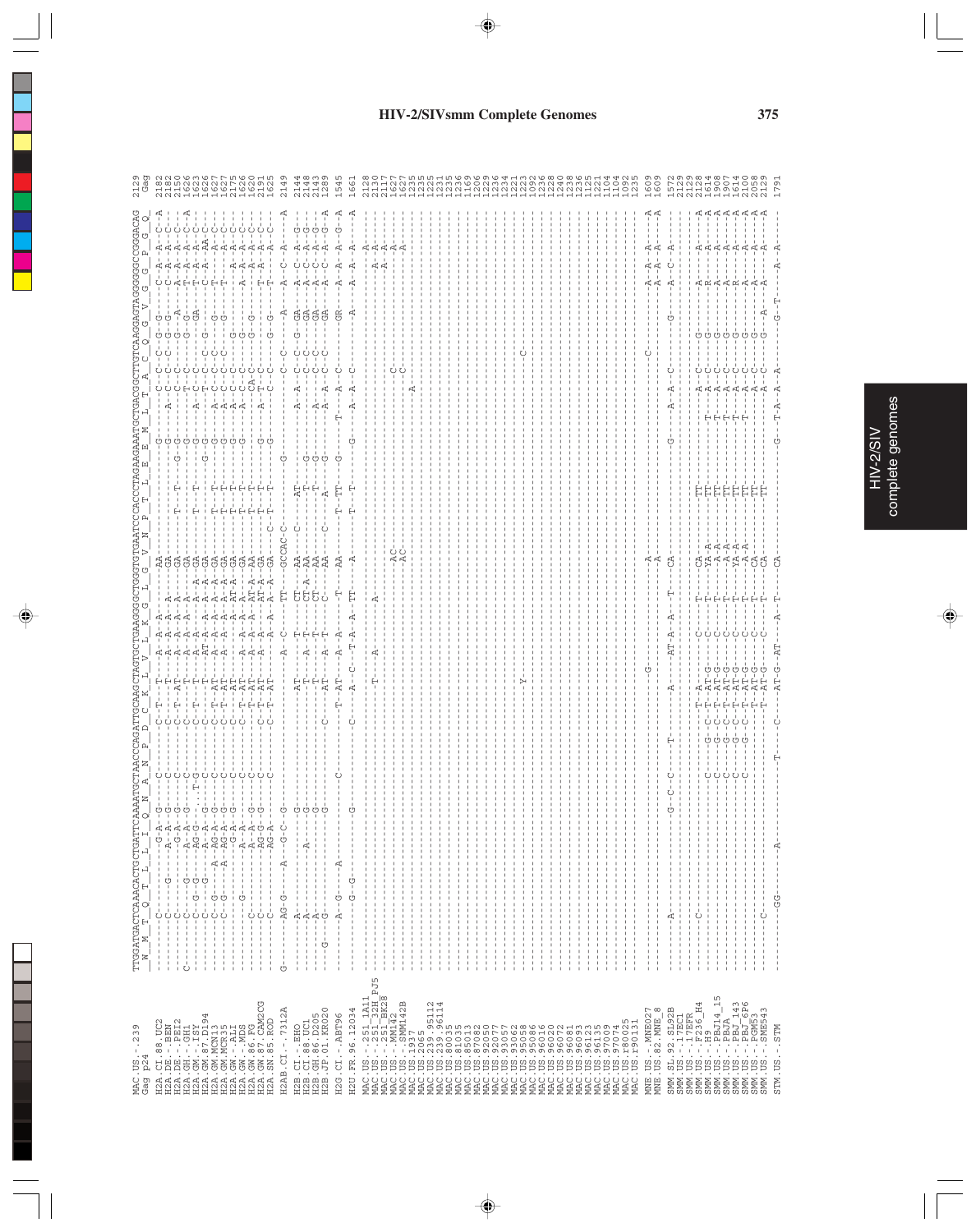see Kaye, J Virol 72(7):5877-5885(1998) for Gag p2 role in RNA encapsidation<br>Gag NC (p8) start

| MAC.US.-.239<br>Gag p24/p2/p9                                                                                                                                                                                                                                                                                                                                                                                           | SGAATTGUAAAAGG<br>$\mathbb{F}$<br>CAATTAAGT<br>$\circ$<br>O<br><i>ded plat</i> end <i>\/</i> ced planet<br>AAGGCTAGATTAATGGCAGAAGCCCTGF<br>_K_A_R_L_M_A_E_A_L_                                                                                                                                                                                                                                  |
|-------------------------------------------------------------------------------------------------------------------------------------------------------------------------------------------------------------------------------------------------------------------------------------------------------------------------------------------------------------------------------------------------------------------------|-------------------------------------------------------------------------------------------------------------------------------------------------------------------------------------------------------------------------------------------------------------------------------------------------------------------------------------------------------------------------------------------------|
|                                                                                                                                                                                                                                                                                                                                                                                                                         | -1. 1                                                                                                                                                                                                                                                                                                                                                                                           |
|                                                                                                                                                                                                                                                                                                                                                                                                                         | ひ                                                                                                                                                                                                                                                                                                                                                                                               |
|                                                                                                                                                                                                                                                                                                                                                                                                                         | <b>いじ</b><br>ひ<br>⊄ひ⊄ひ<br>K.<br>Ġ                                                                                                                                                                                                                                                                                                                                                               |
|                                                                                                                                                                                                                                                                                                                                                                                                                         | Ġ                                                                                                                                                                                                                                                                                                                                                                                               |
|                                                                                                                                                                                                                                                                                                                                                                                                                         |                                                                                                                                                                                                                                                                                                                                                                                                 |
|                                                                                                                                                                                                                                                                                                                                                                                                                         | ひ<br>ひひむむむ                                                                                                                                                                                                                                                                                                                                                                                      |
|                                                                                                                                                                                                                                                                                                                                                                                                                         | $\triangle$ $\triangle$<br>Æ                                                                                                                                                                                                                                                                                                                                                                    |
|                                                                                                                                                                                                                                                                                                                                                                                                                         | ч<br><b>ひ ひ</b><br>Ŕ,<br>てり                                                                                                                                                                                                                                                                                                                                                                     |
|                                                                                                                                                                                                                                                                                                                                                                                                                         | К,                                                                                                                                                                                                                                                                                                                                                                                              |
|                                                                                                                                                                                                                                                                                                                                                                                                                         | ď<br>↻<br>$A - G$<br>ひ                                                                                                                                                                                                                                                                                                                                                                          |
|                                                                                                                                                                                                                                                                                                                                                                                                                         | $\Delta$<br>Ο<br>4<br>Ĥ<br><b>ひぴ</b>                                                                                                                                                                                                                                                                                                                                                            |
| $\begin{array}{ll} \rm H2A,\,C1.\,88,\,UC2\\ \rm H2A,\,DB\,--\,EBIN\\ \rm H2A,\,CH\,--\,GL1\\ \rm H2A,\,CH\,--\,GL2\\ \rm H2A,\,CN\,--\,GL3\\ \rm H2A,\,CN\,--\,GL4\\ \rm H2A,\,CN\,--\,GL5\\ \rm H2A,\,GN\,--\,MC\\ \rm H2A,\,GN\,--\,MC\\ \rm H2A,\,GN\,--\,MD\\ \rm H2A,\,GN\,--\,MD\\ \rm H2A,\,GN\,--\,MC\\ \rm H2A,\,GN\,--\,MC\\ \rm H2A,\,GN\$                                                                  | $-4 - 4$<br>せせせせ<br>ΰò<br>$-2 - 3 - 4$<br>Ė<br>$\begin{array}{l} -\frac{1}{2}A-1C-1C-1-\frac{1}{2}C-1-\frac{1}{2}C-1-\frac{1}{2}C-1-\frac{1}{2}C-1-\frac{1}{2}C-1-\frac{1}{2}C-1-\frac{1}{2}C-1-\frac{1}{2}C-1-\frac{1}{2}C-1-\frac{1}{2}C-1-\frac{1}{2}C-1-\frac{1}{2}C-1-\frac{1}{2}C-1-\frac{1}{2}C-1-\frac{1}{2}C-1-\frac{1}{2}C-1-\frac{1}{2}C-1-\frac{1}{2}C-1-\frac{1}{2}C-1-\frac{1}{2$ |
|                                                                                                                                                                                                                                                                                                                                                                                                                         | à<br>Ą                                                                                                                                                                                                                                                                                                                                                                                          |
| $-.7312A$<br>H2AB.CI.                                                                                                                                                                                                                                                                                                                                                                                                   | 227<br>Ġ<br>U<br>F<br>ᄳ<br>$\mathfrak{r}$ :<br>C-CA<br>$T - PAA$                                                                                                                                                                                                                                                                                                                                |
|                                                                                                                                                                                                                                                                                                                                                                                                                         | 92<br>◡<br><b>TTCCP</b><br>ලි                                                                                                                                                                                                                                                                                                                                                                   |
|                                                                                                                                                                                                                                                                                                                                                                                                                         | -0-5-5<br>-0-5<br><b>UU</b><br>υU<br>$A - AA$<br>$-CA$                                                                                                                                                                                                                                                                                                                                          |
| H2B.CI.-.EHO<br>H2B.CI.88.UC1<br>H2B.GH.86.D205<br>H2B.JP.01.KR020                                                                                                                                                                                                                                                                                                                                                      | 226<br>141<br>$-2$<br>$-2$ $-2$<br>U<br>てり<br>$A - A$<br>$A - A$<br>đ                                                                                                                                                                                                                                                                                                                           |
|                                                                                                                                                                                                                                                                                                                                                                                                                         | O<br>ひ<br>έ<br>TCCA-<br>$-GA$                                                                                                                                                                                                                                                                                                                                                                   |
| H2G.CI. - . ABT96                                                                                                                                                                                                                                                                                                                                                                                                       | 5<br>TACAG<br>AAAC<br>$-AT - A$<br>$\,$                                                                                                                                                                                                                                                                                                                                                         |
| 6.12034<br>H2U. FR. 9                                                                                                                                                                                                                                                                                                                                                                                                   | ひ<br>Ò<br>U<br>AGGC<br>$T - A$                                                                                                                                                                                                                                                                                                                                                                  |
|                                                                                                                                                                                                                                                                                                                                                                                                                         |                                                                                                                                                                                                                                                                                                                                                                                                 |
| PJ5                                                                                                                                                                                                                                                                                                                                                                                                                     | ÷                                                                                                                                                                                                                                                                                                                                                                                               |
|                                                                                                                                                                                                                                                                                                                                                                                                                         | ÷                                                                                                                                                                                                                                                                                                                                                                                               |
|                                                                                                                                                                                                                                                                                                                                                                                                                         | 4<br>υ<br>$\mathbf{I}$                                                                                                                                                                                                                                                                                                                                                                          |
|                                                                                                                                                                                                                                                                                                                                                                                                                         | К<br>τı                                                                                                                                                                                                                                                                                                                                                                                         |
|                                                                                                                                                                                                                                                                                                                                                                                                                         |                                                                                                                                                                                                                                                                                                                                                                                                 |
|                                                                                                                                                                                                                                                                                                                                                                                                                         |                                                                                                                                                                                                                                                                                                                                                                                                 |
|                                                                                                                                                                                                                                                                                                                                                                                                                         |                                                                                                                                                                                                                                                                                                                                                                                                 |
|                                                                                                                                                                                                                                                                                                                                                                                                                         |                                                                                                                                                                                                                                                                                                                                                                                                 |
|                                                                                                                                                                                                                                                                                                                                                                                                                         |                                                                                                                                                                                                                                                                                                                                                                                                 |
|                                                                                                                                                                                                                                                                                                                                                                                                                         |                                                                                                                                                                                                                                                                                                                                                                                                 |
|                                                                                                                                                                                                                                                                                                                                                                                                                         |                                                                                                                                                                                                                                                                                                                                                                                                 |
|                                                                                                                                                                                                                                                                                                                                                                                                                         |                                                                                                                                                                                                                                                                                                                                                                                                 |
|                                                                                                                                                                                                                                                                                                                                                                                                                         |                                                                                                                                                                                                                                                                                                                                                                                                 |
|                                                                                                                                                                                                                                                                                                                                                                                                                         |                                                                                                                                                                                                                                                                                                                                                                                                 |
|                                                                                                                                                                                                                                                                                                                                                                                                                         |                                                                                                                                                                                                                                                                                                                                                                                                 |
|                                                                                                                                                                                                                                                                                                                                                                                                                         |                                                                                                                                                                                                                                                                                                                                                                                                 |
|                                                                                                                                                                                                                                                                                                                                                                                                                         |                                                                                                                                                                                                                                                                                                                                                                                                 |
|                                                                                                                                                                                                                                                                                                                                                                                                                         |                                                                                                                                                                                                                                                                                                                                                                                                 |
|                                                                                                                                                                                                                                                                                                                                                                                                                         |                                                                                                                                                                                                                                                                                                                                                                                                 |
|                                                                                                                                                                                                                                                                                                                                                                                                                         |                                                                                                                                                                                                                                                                                                                                                                                                 |
|                                                                                                                                                                                                                                                                                                                                                                                                                         | LO LO LO                                                                                                                                                                                                                                                                                                                                                                                        |
|                                                                                                                                                                                                                                                                                                                                                                                                                         |                                                                                                                                                                                                                                                                                                                                                                                                 |
|                                                                                                                                                                                                                                                                                                                                                                                                                         |                                                                                                                                                                                                                                                                                                                                                                                                 |
|                                                                                                                                                                                                                                                                                                                                                                                                                         |                                                                                                                                                                                                                                                                                                                                                                                                 |
|                                                                                                                                                                                                                                                                                                                                                                                                                         |                                                                                                                                                                                                                                                                                                                                                                                                 |
|                                                                                                                                                                                                                                                                                                                                                                                                                         |                                                                                                                                                                                                                                                                                                                                                                                                 |
|                                                                                                                                                                                                                                                                                                                                                                                                                         |                                                                                                                                                                                                                                                                                                                                                                                                 |
|                                                                                                                                                                                                                                                                                                                                                                                                                         | $QQ \rightarrow Q$                                                                                                                                                                                                                                                                                                                                                                              |
|                                                                                                                                                                                                                                                                                                                                                                                                                         |                                                                                                                                                                                                                                                                                                                                                                                                 |
| $\sim \infty$<br>MNE.US. - .MNE02<br>MNE.US. 82.MNE                                                                                                                                                                                                                                                                                                                                                                     | $\mathsf I$                                                                                                                                                                                                                                                                                                                                                                                     |
|                                                                                                                                                                                                                                                                                                                                                                                                                         | $\mathbf{L}$<br>$\mathbf{I}$<br>$\mathbf I$                                                                                                                                                                                                                                                                                                                                                     |
|                                                                                                                                                                                                                                                                                                                                                                                                                         | GACA<br>4<br>-AAGGG-AUUDOG-<br><b>CAGC</b><br>UUAHHHUAUA-UAUUU-<br>Ο<br>-GGGGTCTTT<br>÷                                                                                                                                                                                                                                                                                                         |
| $\begin{array}{l} \mathbf{SIMM}, \ \mathbf{51.92.51.92B} \\ \mathbf{SIMM}, \ \mathbf{US} : \ \cdot \ 1.7 \ \mathbf{EC1} \\ \mathbf{SIMM}, \ \mathbf{US} : \ \cdot \ 1.7 \ \mathbf{25.6} \\ \mathbf{SIMM}, \ \mathbf{US} : \ \cdot \ 1.7 \ \mathbf{25.76} \\ \mathbf{SIMM}, \ \mathbf{US} : \ \cdot \ 1.9 \\ \mathbf{SIMM}, \ \mathbf{US} : \ \cdot \ 1.9 \\ \mathbf{SIMM}, \ \mathbf{US} : \ \cdot \ 1.9 \ \mathbf{BJJ$ | O M M 4 M N N M N N N<br>D N N N D O D N N H<br>- 1<br>$\mathbb{I}$<br>$\frac{1}{4}$<br>$\mathbf{I}$<br>J<br>J.<br>f,                                                                                                                                                                                                                                                                           |
|                                                                                                                                                                                                                                                                                                                                                                                                                         | Ã<br>$\mathbf{I}$                                                                                                                                                                                                                                                                                                                                                                               |
|                                                                                                                                                                                                                                                                                                                                                                                                                         | ひひひひ<br>K.<br>$\alpha$<br>Ŕ<br>$A \land A$                                                                                                                                                                                                                                                                                                                                                      |
| LO                                                                                                                                                                                                                                                                                                                                                                                                                      | 4<br>ひひ                                                                                                                                                                                                                                                                                                                                                                                         |
|                                                                                                                                                                                                                                                                                                                                                                                                                         | $\rightarrow \sim \sim$<br>U<br>AA<br>$A \land A$                                                                                                                                                                                                                                                                                                                                               |
|                                                                                                                                                                                                                                                                                                                                                                                                                         | $\overline{A}$ $\overline{A}$<br>ĸ<br>U<br>AA<br>ά<br>$A \land A$<br>めめめめ<br>RARA<br>$GA - G - I$<br>$GA - G - I$<br>$GA - G - I$<br>$GA - G - I$<br>A                                                                                                                                                                                                                                          |
|                                                                                                                                                                                                                                                                                                                                                                                                                         | もももも<br>てり<br>$\dot{c}$<br>К<br><b>ひひひひひひ</b><br><u>             </u><br>Ť                                                                                                                                                                                                                                                                                                                      |
|                                                                                                                                                                                                                                                                                                                                                                                                                         | $\overline{A}$ $\overline{A}$<br>Ŕ,<br>てり<br>Ó<br>K.<br>$\blacksquare$<br>$\frac{1}{2}$                                                                                                                                                                                                                                                                                                         |
|                                                                                                                                                                                                                                                                                                                                                                                                                         | d<br>AC<br>$\overline{\phantom{a}}$<br>$\frac{1}{1}$<br>$\overline{\phantom{a}}$<br>$\mathbf{I}$                                                                                                                                                                                                                                                                                                |
| <b>STM</b><br>Ŗ<br>STM.US                                                                                                                                                                                                                                                                                                                                                                                               | 190<br>$\overline{\phantom{a}}$<br>J.<br>$C-C$<br>Ť<br>$\,$<br>$\,$<br>f,<br>$- - A$                                                                                                                                                                                                                                                                                                            |
|                                                                                                                                                                                                                                                                                                                                                                                                                         |                                                                                                                                                                                                                                                                                                                                                                                                 |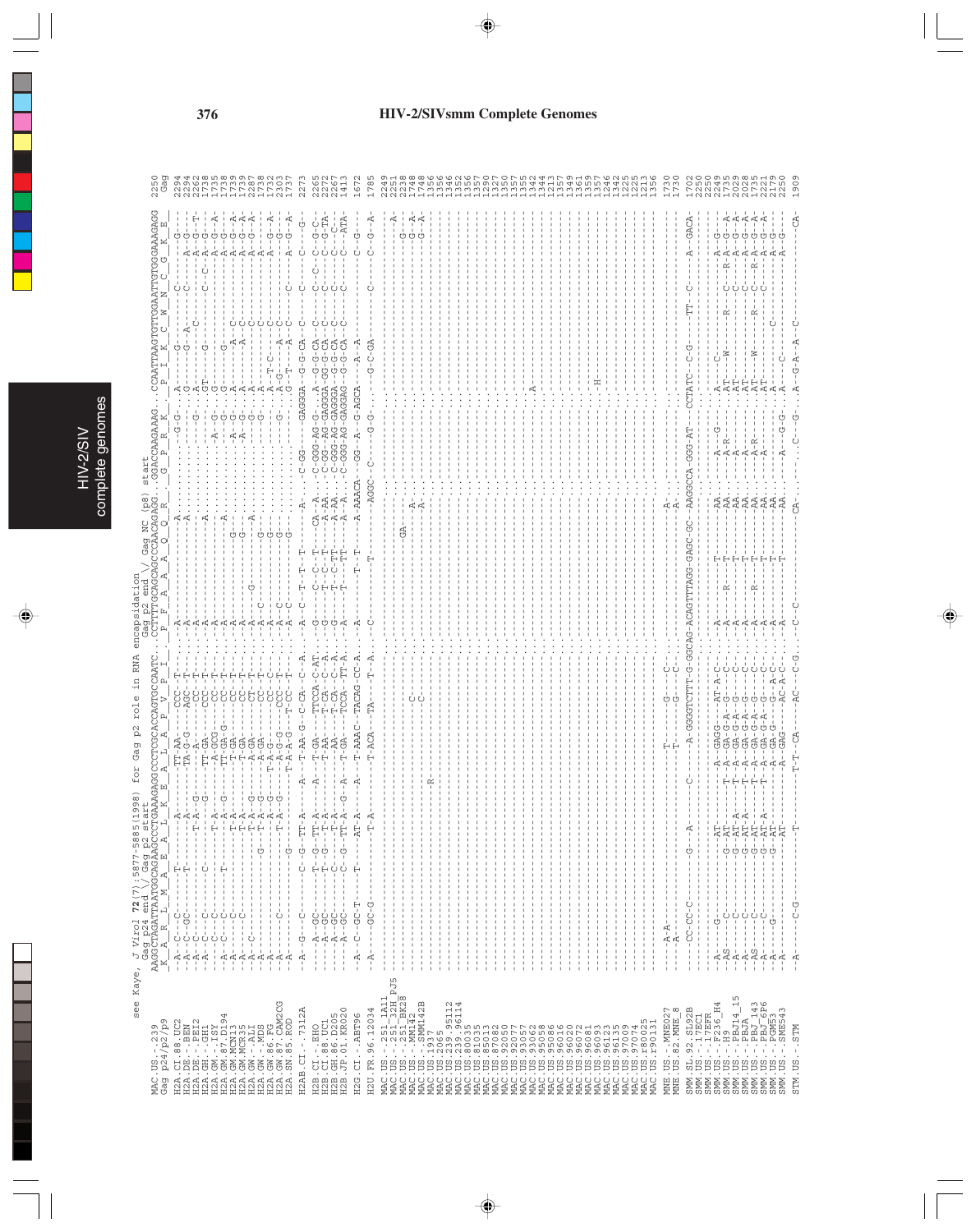| ٠,<br>Ē<br>黑<br>٠, |
|--------------------|
|--------------------|

<u>ထိ</u>

|                                                                          | 2379<br>Gaq<br>Pol                                                                                                                                                                                                       |                                                                                                                                                                                                                                                                                                                                                                                                                                                                                                                                                                                                                                                                                                                                                                                                       | 2402<br>2401<br>23942<br>1542<br>2394<br>1801                                                                                                                                                                                                                                                                | σ<br>৩<br>Ō<br>৩<br>$\infty$<br>$\circ$<br>$\infty$<br>O<br>w<br>1859<br>1859<br>780077<br>49<br>$440$<br>$700$<br>மம்<br>191<br>88878888157<br>444<br>4<br>487<br>47.<br>348<br>$\frac{3}{2}$<br>4                                                                                                                                                                                                                                                                                                                                                                                                                                                                                                                                                                                                                                                                                                                                                                                                                                                                                                                                                                                                                                                                                                                                                                                                                                                                            |
|--------------------------------------------------------------------------|--------------------------------------------------------------------------------------------------------------------------------------------------------------------------------------------------------------------------|-------------------------------------------------------------------------------------------------------------------------------------------------------------------------------------------------------------------------------------------------------------------------------------------------------------------------------------------------------------------------------------------------------------------------------------------------------------------------------------------------------------------------------------------------------------------------------------------------------------------------------------------------------------------------------------------------------------------------------------------------------------------------------------------------------|--------------------------------------------------------------------------------------------------------------------------------------------------------------------------------------------------------------------------------------------------------------------------------------------------------------|--------------------------------------------------------------------------------------------------------------------------------------------------------------------------------------------------------------------------------------------------------------------------------------------------------------------------------------------------------------------------------------------------------------------------------------------------------------------------------------------------------------------------------------------------------------------------------------------------------------------------------------------------------------------------------------------------------------------------------------------------------------------------------------------------------------------------------------------------------------------------------------------------------------------------------------------------------------------------------------------------------------------------------------------------------------------------------------------------------------------------------------------------------------------------------------------------------------------------------------------------------------------------------------------------------------------------------------------------------------------------------------------------------------------------------------------------------------------------------|
| spacer                                                                   | ol start<br>.TTTAGGCCTTGGTCCATGGGGAAAGA<br>⊭<br>ひ<br> ט<br>Z<br>∣≍<br>$\mathbf{\Omega}$<br>တြ<br>ひ<br>$\vert \mathbb{z} \vert$<br>⊐<br>$\mathsf{P}$<br>ひ<br>$\mathbb{H}^{\left \mathbb{R}^2\right }_{\mathbb{C}}$<br>ΙĿ, | ن<br>۱<br>U<br>U<br>$\Gamma$<br>U<br>U<br>Ο<br>$-AC$<br>UH<br>$\overline{\phantom{a}}$<br>$\,$ I<br>F)<br>C<br>K.<br>U<br>◡<br>C<br>$-54-5$<br>먼<br>-<br>$GA-G$<br>$-1 - 5$<br>ロー<br>$GA-G$<br>5<br>$\mathbb{E}$<br>S<br>EA<br>F<br>F<br>ひ                                                                                                                                                                                                                                                                                                                                                                                                                                                                                                                                                            | C<br>◡<br>◡<br>U<br>U<br>⊢<br>$\overline{\phantom{a}}$<br>U<br>К<br>◡<br>К<br>Ŗ<br>↻<br>K,<br>$G-T-A$<br>ن<br>ا<br>GT-C<br>AT<br>5<br>$\overline{A}$<br>Ġ                                                                                                                                                    | -A<br>Н<br>⊢<br>↻<br>U<br>U<br>O<br>U<br>Σ<br>Н<br>н<br>뒹<br>Ġ<br>せせせせせせ                                                                                                                                                                                                                                                                                                                                                                                                                                                                                                                                                                                                                                                                                                                                                                                                                                                                                                                                                                                                                                                                                                                                                                                                                                                                                                                                                                                                       |
| NC \/ Gag p1<br>Gag-Pol<br>p8 NC<br>to Gag<br>gag<br>Gag<br>site<br>slip | Po <sub>1</sub><br>ĮΕ,                                                                                                                                                                                                   | AHAHA<br>TTTTT<br>⊢<br>턱<br>Н<br>Е<br>К<br>K,<br>ΚH<br>RHH<br>К<br>FН<br>ဗှံ ဗှံ<br>ひ<br>탁                                                                                                                                                                                                                                                                                                                                                                                                                                                                                                                                                                                                                                                                                                            | $-1$<br>К<br>۳<br>ΑA<br>ひ<br>$\mathbb H$<br>К<br>K,<br>К<br>Е<br>Н                                                                                                                                                                                                                                           | К<br>К<br>F<br>$-4$<br>$-4$<br>$-4$<br>$A-CCR$<br>$  CAGA$<br><b>AAAAAA</b><br>K,<br>$\blacksquare$<br>$-4$<br>К<br>К<br>POOOOOP                                                                                                                                                                                                                                                                                                                                                                                                                                                                                                                                                                                                                                                                                                                                                                                                                                                                                                                                                                                                                                                                                                                                                                                                                                                                                                                                               |
| $\overline{a}$<br>ribosome                                               |                                                                                                                                                                                                                          | $\overline{\mathbb{H}}$ $\overline{\mathbb{U}}$<br>U<br>U<br>UHH<br>ひ<br>Н<br>υ<br>Н<br>К<br>К<br>К<br>К<br>К<br>К<br>K,<br>A<br>К<br>К<br>К<br>К<br>$- A -$<br>К<br>Ą<br>ن<br>۱<br>$CA-C$<br>U<br>U<br>U<br>U<br>C<br>C<br>$CA -$<br>$-45$<br>්<br>F<br>ΰ<br>U<br>Ŗ<br>$G - CA - GA -$<br>$-CA-GA-$<br>$-CCA-GA$<br>GCCA-GA<br>$-CTCA-GA--GTCA-GA--GR-$<br>GTCA-GA<br>GCCA-GA<br>F<br>$-TCA-GB$<br>යි<br>GCCA-<br>U<br>◡<br>$\mathbb H$<br>$\vdash$<br>U<br>$\mathbb H$<br>U<br>U<br>U<br>C<br>U                                                                                                                                                                                                                                                                                                     | U<br>$\overline{A}$<br>4<br>$\mathbb{T}$ - $\mathbb{A}$<br>$-4$<br>$\mathbb{T}$ - $\mathbb{A}$<br>$T - A$<br>$- A -$<br>$\mathbb{H}$<br>$CA-C$<br>CAAC-<br>$C-A-C$<br>U<br>CA-<br>$CA-C$<br>$CA-C$<br>$CA-$<br>CCA-GA<br>GCCA-GA<br>GCAA-GA<br>$CAA-GA$<br>$-CA-GA$<br>$-CAA - GA$<br>GCCA-G-<br>Ü<br>ひ<br>F | U<br>U<br>Н<br>н<br>н<br>н<br>Н<br>Н<br>$-CA$<br>$-CAPC$<br>-CAG<br>↻<br>$-GAA-GA-G-A$<br>GCCA-GA<br>50-<br>5<br>ė<br>U<br>U<br>$GCA-G$<br>$GCA-G$<br>$GCA-G$<br>ب<br>UA-C<br>ひ<br>$GCA-C$<br>$GCA -$<br>ΰ<br>ΰ<br>$-CA$<br>$-55-$<br>٢<br>U<br>К                                                                                                                                                                                                                                                                                                                                                                                                                                                                                                                                                                                                                                                                                                                                                                                                                                                                                                                                                                                                                                                                                                                                                                                                                              |
|                                                                          |                                                                                                                                                                                                                          | めめめ<br>ひ<br><b>ひ ひ</b><br>ひ<br>Ú<br>U<br>U<br>U<br>U<br>U<br>U<br>U<br>U<br>U<br>U<br>↻<br><b>ツウ</b><br>-A                                                                                                                                                                                                                                                                                                                                                                                                                                                                                                                                                                                                                                                                                            | U<br>ひ<br>C<br>ᄞ<br>ひ<br>Ο                                                                                                                                                                                                                                                                                   | <b>ひ ひ ひ ひ ひ ひ</b><br>ひひひ<br>U<br>C<br>U<br>↻<br>U<br>U<br>К<br>$\approx$<br>$\alpha$<br>S                                                                                                                                                                                                                                                                                                                                                                                                                                                                                                                                                                                                                                                                                                                                                                                                                                                                                                                                                                                                                                                                                                                                                                                                                                                                                                                                                                                     |
|                                                                          | GACACTCTGCAAGGCAATGCAGAGCCCC<br>G H S A R Q C R A P                                                                                                                                                                      | Ŧ<br>Ĩ.<br>Ĩ,<br>Ť<br>ŤΤ<br>Ħ<br>$\frac{1}{4}$<br>Ť<br>$\mathbf I$<br>$-2a - 7$<br>$\begin{array}{c}\n 1 & -1 & -1 & -1 \\  -1 & -1 & -1 & -1 \\  -1 & -1 & -1 & -1 \\  -1 & -1 & -1 & -1 \\  -1 & -1 & -1 & -1 \\  -1 & -1 & -1 & -1 \\  -1 & -1 & -1 & -1 \\  -1 & -1 & -1 & -1 \\  -1 & -1 & -1 & -1 \\  -1 & -1 & -1 & -1 \\  -1 & -1 & -1 & -1 \\  -1 & -1 & -1 & -1 \\  -1 & -1 & -1 & -1 \\  -1 & -1 & -1 & -1 \\  -1 & -1 & -1 & -1 \\  -1 & -1 & -1 & -1 \\  -1 & -1 & -1 & -1 \\  -1 & -1 & -1$<br>$\frac{1}{1}$<br>Ħ<br>$\frac{1}{4}$<br>$-1 - 1$<br>ł<br>$\frac{1}{4}$<br>$-1 - 5$<br>J<br>$\,$<br>$\begin{array}{c} 1 & 1 & 1 \\ 1 & 0 & 0 \\ 1 & 0 & 0 \end{array}$<br>$\overline{\phantom{a}}$<br>$\frac{1}{\sqrt{2}}$<br>$\Gamma = \Gamma$<br>$\mathbf{I}$<br>$\mathbb{I}=\mathbb{I}$ | Ĭ<br>$\blacksquare$<br>$- - \mathbf{C} - \mathbf{C}$<br>$\,$ $\,$<br>$- - -  T - A -$<br>$\frac{1}{4}$<br>Ĵ,<br>11<br>$\mathbf{I}$<br>÷<br>Ť.<br>やーー<br>$\mathbf{I}$<br>$\mathbf{I}$<br>$-4$<br>$---TTA - A - TT$<br>$\mathbf{I}$<br>$\mathsf I$<br>$\mathsf I$                                              | $\frac{1}{1}$<br>$\mathbf{I}$<br>$\frac{1}{1}$<br>---------<br>$\mathbf{I}$<br>٠<br>$\mathbf{I}$<br>$\mathbf{I}$<br>$- - A - -C - -T - A - C$<br>Ţ<br>$-1 - 5 - 1 - 1$<br>$- -G - \underline{T} - \underline{P} - -$<br>$\overset{-}{\circ}$<br>$\frac{1}{1}$<br>$\mathbf I$<br>$\mathbf I$<br>$\frac{1}{4}$<br>$\,$ I<br>$\mathbf{I}$<br>$\mathbf{I}$<br>$- - A A - -$<br>$\frac{1}{4}$<br>ł<br>$-4$<br>ł<br>$\frac{1}{2}$<br>ł<br>$\mathbb{I}$<br>ł<br>$\mathbf{I}$<br>$\mathbf{I}$<br>$\frac{1}{1}$<br>$\mathbf I$<br>$\,$ I<br>$\,$ l<br>$\mathbf I$<br>1<br>$- - A - -$<br>$\frac{1}{1}$<br>$\begin{array}{c} \n\cdot & \cdot & \cdot \\ \n\cdot & \cdot & \cdot \\ \n\cdot & \cdot & \cdot \n\end{array}$<br>t<br>×.<br>$\mathbf{I}$<br>$\mathbf{I}$<br>$\mathbf{I}$<br>$-4$<br>$\mathbf I$<br>$\frac{1}{1}$<br>ţ<br>ţ<br>ţ<br>j<br>$\frac{1}{2}$<br>$\frac{1}{2}$<br>$\frac{1}{2}$<br>$\frac{1}{4}$<br>$\frac{1}{1}$<br>$\frac{1}{4}$<br>$\frac{1}{4}$<br>$\,$ $\,$<br>$\frac{1}{1}$<br>Ť<br>$\,$ I<br>$\,$ I<br>$\,$<br>$\,$<br>$\mathbf{I}$<br>$\,$ I<br>$\,$ I<br>$\,$ I<br>$\,$<br>J.<br>$\blacksquare$<br>÷<br>$\mathbf{I}$<br>$\mathbf{I}$<br>J.<br>$\mathbf{I}$<br>J.<br>$\overline{\phantom{a}}$<br>J.<br>$\,$ I<br>ı<br>J.<br>1<br>$\mathbf{I}$<br>1<br>J.<br>$\,$ I<br>$\frac{1}{4}$<br>φ<br>-<br>1<br>٠<br>$\mathbf{I}$<br>$\mathbf{I}$<br>$\mathbf I$<br>$\mathbf{I}$<br>$\mathsf I$<br>$\mathsf I$<br>$\circlearrowright$<br>$\mathfrak l$<br>$\mathbf{I}$ |
|                                                                          | $\sigma$<br>23<br>$\cdot$<br>$\mathbf{I}$<br>MAC.US.<br>Gag p9<br>Pol TF                                                                                                                                                 | $\begin{array}{l} \rm I2A,\,CL,\,88,\,UC2\\ \rm I2A,\,DB.-IBEN\\ \rm I2A,\,BB.-GBI-1\\ \rm I2A,\,CH.-I-SY\\ \rm I2A,\,CH.-I-SY\\ \rm I2A,\,CH.-I-SY\\ \rm I2A,\,CH, 113\\ \rm I2A,\,CH, 123\\ \rm I2A,\,CH, 123\\ \rm I2A,\,CH, 123\\ \rm I2A,\,CH, 123\\ \rm I2A,\,CH, 123\\ \rm I2A,\,CH, 123\\ \rm I2A,\,CH, 123\\ \rm I2A,\,CH, 123\\ \rm I2A$                                                                                                                                                                                                                                                                                                                                                                                                                                                    | H2B.CI.-.BHO<br>H2B.CI.88.UC1<br>H2B.CH.86.D205<br>H2B.JP.01.KR020<br>$-.7312A$<br>$-.ABT96$<br>H2AB.CI.<br>H2G.CI.                                                                                                                                                                                          | ${}^{\circ}$<br>H2U. FR. 96.12034<br>Γ<br>$-$ . MNE02<br>MNE.US. - . MNE02<br>MNE.US. 82.MNE<br>.STM<br>STM.US                                                                                                                                                                                                                                                                                                                                                                                                                                                                                                                                                                                                                                                                                                                                                                                                                                                                                                                                                                                                                                                                                                                                                                                                                                                                                                                                                                 |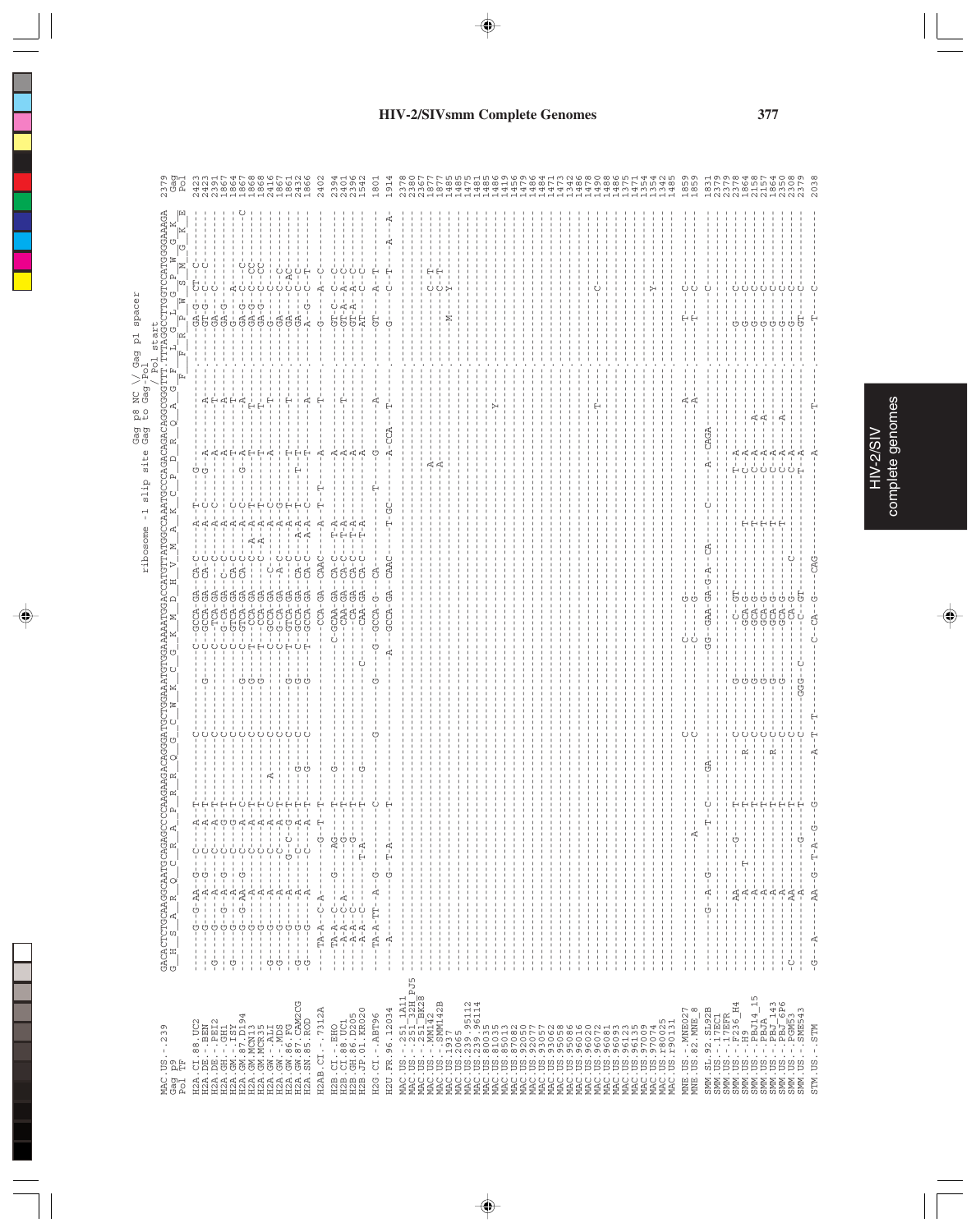| Gag<br>2494<br>Po <sub>1</sub>                                                                                                                                                                                                                                                                                                                                                                                                                                                                                                                                                                                                                                                                                                                                                                                                                                                                                                                                                                                                                                                                                                                                                       | 2532<br>2521<br>25225<br>2525<br>2527                                                                                                                                                       | 1916<br>2032                                                                                             | 2495<br>482<br>992                                                                                                                                                                                                 | $00000$<br>$00000$<br>600 |                                                                                                                                                                             | 469<br>$-469$<br>$-457$<br>1600                                                                                                                                                                                                                                                                                                                                                                                      | 974<br>974                                           | エムようのうろのちろうようとしらしていているとももらっともももうとうもんようとうようとうとうとうとう                                                                                                                     |                                                       |
|--------------------------------------------------------------------------------------------------------------------------------------------------------------------------------------------------------------------------------------------------------------------------------------------------------------------------------------------------------------------------------------------------------------------------------------------------------------------------------------------------------------------------------------------------------------------------------------------------------------------------------------------------------------------------------------------------------------------------------------------------------------------------------------------------------------------------------------------------------------------------------------------------------------------------------------------------------------------------------------------------------------------------------------------------------------------------------------------------------------------------------------------------------------------------------------|---------------------------------------------------------------------------------------------------------------------------------------------------------------------------------------------|----------------------------------------------------------------------------------------------------------|--------------------------------------------------------------------------------------------------------------------------------------------------------------------------------------------------------------------|---------------------------|-----------------------------------------------------------------------------------------------------------------------------------------------------------------------------|----------------------------------------------------------------------------------------------------------------------------------------------------------------------------------------------------------------------------------------------------------------------------------------------------------------------------------------------------------------------------------------------------------------------|------------------------------------------------------|------------------------------------------------------------------------------------------------------------------------------------------------------------------------|-------------------------------------------------------|
| GUUUAUAUUUU<br>AGAGCAGAGAGA<br>GGAGAGAGGG<br>AGAGCAGAGACZ<br>AGAGCAGAGGG<br>GGAGCAGAGACZ<br>-A--AGAACAGAGAGZ<br>-A--AGAGAGAGAG<br>GGAGCAGAGAGE<br>GGAGCAGAGAGE<br>$-AGAACORGAGAGAGG$<br>AAGAGCAGAAAA<br><b>COACACACAC</b>                                                                                                                                                                                                                                                                                                                                                                                                                                                                                                                                                                                                                                                                                                                                                                                                                                                                                                                                                            | AUUHUAUUAUUHAUAUUHU –<br>CTGCAGATCCAGCAGAGGA                                                                                                                                                |                                                                                                          |                                                                                                                                                                                                                    |                           |                                                                                                                                                                             |                                                                                                                                                                                                                                                                                                                                                                                                                      |                                                      |                                                                                                                                                                        |                                                       |
| $\alpha$<br>回<br>$-5 -$<br>$-4-$<br>O<br>К<br>AAGA<br>--AAGA<br>$-CAA - A$<br>$-$ AAG<br>O<br>$-AAG$<br>К                                                                                                                                                                                                                                                                                                                                                                                                                                                                                                                                                                                                                                                                                                                                                                                                                                                                                                                                                                                                                                                                            | AUUHUAUUAUUHAUAUUHU –<br>AGGHOACOACOLAGACOHO - UUUUO                                                                                                                                        | $-4 - A$                                                                                                 |                                                                                                                                                                                                                    |                           |                                                                                                                                                                             |                                                                                                                                                                                                                                                                                                                                                                                                                      | К<br>К                                               | AAA-CAC--AC-A-A<br>GAAG<br>GAAG<br><b>GAAG</b><br>GAA                                                                                                                  | <b>GAAG</b><br>GAAG<br>GAA<br>GAA                     |
| $- -A - PAGA$<br>$-$ GAA<br>$G - G A A$<br>$-GAA$<br>$-$ GAA<br>$-$ GAG<br>$-GAA$<br>$-5-5$<br>×<br>ť<br>$\circ$<br>ロー<br>$\overline{A}$<br>Ö<br>$\frac{1}{\sqrt{2}}$<br>ウーー<br>ن<br>ا<br>ಲ<br>ひ<br>К<br>ပု<br>Ü<br>U<br>CAA-<br>CAA.<br>CAA.<br>CAA<br>CAA<br>CAA<br>CAA<br>CAA<br>CAA<br>CAA<br>$CA -$<br>Ĥ<br>Ś<br>S<br>⊳<br>$\circ$<br>К                                                                                                                                                                                                                                                                                                                                                                                                                                                                                                                                                                                                                                                                                                                                                                                                                                         | RPORROPODDERPROPED-DDDPD-FD-KD-K-<br>CACCC<br>しししひ<br><b>COCC</b><br>CA-CT<br>$-CA-CT$                                                                                                      | 4505545547-5-555-4555-5555-55554555555-5<br>$-6 - 5 - 2 -$<br>-RC                                        | U<br>U<br>€                                                                                                                                                                                                        |                           |                                                                                                                                                                             |                                                                                                                                                                                                                                                                                                                                                                                                                      |                                                      | К<br>ひ<br>К<br>К<br>$\mathbf{I}$<br>₫<br>K,                                                                                                                            | ひ<br>A,<br>К<br>К<br>みみみみみみ                           |
| Σ<br>H<br>Ë<br>투<br>Н<br>Н<br>턱<br>F<br>≻<br>-A<br>무<br>$-4$<br>F<br>ひ<br>$\vec{A} =$<br>$\mathop{\mathsf{A}}\nolimits_{\mathsf{I}}\mathop{\mathsf{C}}\nolimits_{\mathsf{I}}$<br>Ŗ<br>Ŗ<br>Ą-<br>Z<br>回                                                                                                                                                                                                                                                                                                                                                                                                                                                                                                                                                                                                                                                                                                                                                                                                                                                                                                                                                                              | $-CCGGGC + CA - CA - CA - C1$<br>UU-KU-KU-UUUUU<br>$\vdash$<br>-GGAGCG<br>GGLGCG<br>GGTGCA                                                                                                  | Ĥ                                                                                                        |                                                                                                                                                                                                                    |                           |                                                                                                                                                                             |                                                                                                                                                                                                                                                                                                                                                                                                                      | К<br>К                                               | $-TC-AG$<br>$-5 - 0$<br>⊢<br>н<br>è<br>Ĥ                                                                                                                               | Ĥ<br>Ĥ<br>Ĥ<br>۳                                      |
| AT-GG-A-GA<br>×<br>ಀಁ<br>$\frac{1}{2}$<br><br>სე<br>!<br>Ġ<br>$-T-CG$<br>Ğ<br>9<br>9<br>⊭<br>9<br>99<br>99<br>U)<br>U<br>U)<br>U<br>크<br>H<br>E<br>$-A-$<br>A<br>К<br>Ą<br>К<br>Ą<br>Ą<br>К<br>$\overline{a}$<br>J,<br>$\mathbf{I}$<br>J.<br>ΙW.<br>U<br>К<br>U<br>U<br>U<br>↻<br>∪<br>U<br>↻<br>U<br>$\Box$<br>Ü                                                                                                                                                                                                                                                                                                                                                                                                                                                                                                                                                                                                                                                                                                                                                                                                                                                                    | AG-GCATGACA-CTCG-<br>-AG-GCATGACA-CTCG<br>-AGAACATGACA-CTC-<br>-AG-GA-GACA-ATC<br>-TTC-GCATGACA-CTC                                                                                         | ပ္ပံ<br>$-4$<br>ن                                                                                        |                                                                                                                                                                                                                    |                           |                                                                                                                                                                             |                                                                                                                                                                                                                                                                                                                                                                                                                      |                                                      | U<br>ひ<br>ひ<br>ひ<br>A-CCCGA-AG<br>К<br>K.<br>K,                                                                                                                        | ひ<br><b>ひ ひ ひ</b><br><b>ひ ウ</b><br>AAAA               |
| $C_A$<br>$-4$<br>⋗<br>Ć<br>U<br>$\mathbf{I}$<br>U<br>К<br>RARA<br>К<br>₫<br>К<br>K,<br>K.<br>К<br>4<br>ΙW.<br>υ<br>$\mathbf{\Omega}$<br>$\overline{P}$<br>Ė<br>부<br>۲<br>ا<br>υ<br>텃<br>e<br>$\Box$                                                                                                                                                                                                                                                                                                                                                                                                                                                                                                                                                                                                                                                                                                                                                                                                                                                                                                                                                                                  | - CCCAG                                                                                                                                                                                     | $\dot{A}$<br>$-A$ -<br>К                                                                                 | $-4$<br>К                                                                                                                                                                                                          |                           |                                                                                                                                                                             |                                                                                                                                                                                                                                                                                                                                                                                                                      |                                                      | ⊢<br>E<br>E<br>Н<br>E                                                                                                                                                  | е                                                     |
| U<br>Ś<br>S<br><b>ATA</b><br>TA.<br>TA<br>g<br>F<br>đ<br>E<br>$AT-$<br>÷<br>囸<br>ıα<br>$\mathbf{\Omega}$<br>۱۵۰<br>š<br>š<br>š<br>50<br>5C<br>U<br>U<br>š<br>U<br>U<br>U<br>U<br>š<br>g<br>y<br>g<br>Ū<br>U<br>↻<br>◡                                                                                                                                                                                                                                                                                                                                                                                                                                                                                                                                                                                                                                                                                                                                                                                                                                                                                                                                                                | CCCCATGA-CACAG<br>ACCAATGA-CCCAG<br>CCCCATGA-CCAG<br>CCCCATGA-CCCAG<br>CCCGATG-                                                                                                             | $-CA - -A$<br>$-GRT$ -<br>$\overline{A}$ .<br>Ė                                                          | К<br>К                                                                                                                                                                                                             |                           |                                                                                                                                                                             |                                                                                                                                                                                                                                                                                                                                                                                                                      |                                                      |                                                                                                                                                                        |                                                       |
| $\mathbf{\Omega}$<br>lω<br>$\begin{array}{c}\n - A \\  - A \\  - A\n \end{array}$<br>$-4$<br>$-4$<br>К<br>Ą<br>К<br>$-4$<br>Æ<br>K,<br>К<br>К<br>U<br>$A \land A$<br>Ą<br>Ą<br>Æ<br>K,<br>A<br>Ą<br>R<br>-A<br>K.<br>A<br>E<br>Þ<br>$\mathbf{\Omega}$                                                                                                                                                                                                                                                                                                                                                                                                                                                                                                                                                                                                                                                                                                                                                                                                                                                                                                                                | Ü<br>4<br>$\mathbb{A} \, \mathbb{A}$<br>ひ<br>Н<br>Н<br>FН<br>⊢                                                                                                                              | U<br>$-4$<br>$\overline{A}$<br>$T - A$                                                                   |                                                                                                                                                                                                                    |                           |                                                                                                                                                                             |                                                                                                                                                                                                                                                                                                                                                                                                                      |                                                      | $-1$<br>$\vec{A}$<br>5                                                                                                                                                 |                                                       |
| GCATCACOGCTGATUSSONTGL<br>$\overline{c}$<br>К<br>К<br>S<br>Ą<br>ි<br>К<br>$\mathfrak{S}$<br>E<br>$\mathfrak{S}$<br>g<br>G<br>F<br>Σ<br>$\Box$<br>$\overline{A}$<br>$\overline{A}$<br>$AT - A -$<br>$-4-$<br>ķ<br>К<br>К<br>H<br>₫<br>Ü<br>U                                                                                                                                                                                                                                                                                                                                                                                                                                                                                                                                                                                                                                                                                                                                                                                                                                                                                                                                          | $---CA$<br>$-CA$<br>$-4 - AC -$<br>$-A - AG$<br>$A - A - AG$<br>$-AC$<br>$-AC$                                                                                                              | 5<br>y<br>é<br>Д                                                                                         | U<br>O<br>↻<br>U<br>O                                                                                                                                                                                              |                           |                                                                                                                                                                             |                                                                                                                                                                                                                                                                                                                                                                                                                      | J<br>ರ                                               | $CA-$<br>$\overline{c}$<br>К<br>J<br>$\mathfrak{S}$<br>. AACATCAT                                                                                                      | ś<br>$\mathfrak{B}$                                   |
| O<br>C)<br>Ÿ<br>g<br>てり<br>y<br>Ġ<br>g<br>y<br>F<br>Ξ<br>U<br>◡<br>ု<br>י<br>י<br>ុ<br>¦<br>$\sqrt{2}$<br>$-5 - 7$<br>$-6 -$<br>$\overline{\phantom{a}}$<br>-<br>$\overset{\shortmid}{\circlearrowleft}$<br>÷<br> U)<br>$\mathbf{I}$<br>$\blacksquare$<br>- 11<br>$\blacksquare$<br><b>I</b><br>$\mathbf{I}$                                                                                                                                                                                                                                                                                                                                                                                                                                                                                                                                                                                                                                                                                                                                                                                                                                                                         | $A-CC$<br>g<br>U<br>O<br>↻<br>ひーけー<br>ု<br>$\mathbf{I}$<br>t<br>t                                                                                                                           | <b>C-CG</b><br>$\overline{C}$<br>ΰ                                                                       |                                                                                                                                                                                                                    |                           | $\mathbf{I}$<br>÷                                                                                                                                                           | $\blacksquare$                                                                                                                                                                                                                                                                                                                                                                                                       | $- -A -$<br>$-4$                                     | O<br>O<br>$-$ GAC<br>$-GB-$<br>$-6A-$<br>$-450 -$<br>$-$ GA $-$                                                                                                        | O<br>Ċ<br>$-6A -$<br>$-6A -$<br>$-GA$<br>K,           |
| $- - - 12C - C - AC$<br>$1 - 2 - 1$<br>$\frac{1}{2}$<br>$- - A - C$<br>$-4 - C$<br>U<br>$\frac{1}{\sqrt{2}}$<br>↻<br>$\frac{1}{\sqrt{2}}$<br>Ó<br>ī<br>$\frac{1}{1}$<br>$\vert \circ$<br>$\,$<br>I.<br>$\mathsf I$<br>$\leq$ <sup>1</sup><br>f,<br>÷<br>ţ<br>$\mathbf{I}$<br>$\mathbb{I}$<br>$\overline{\phantom{a}}$<br>Ú<br>÷.<br>E<br>ひ<br>$\frac{c}{1}$<br>$\frac{1}{\sqrt{2}}$<br>どー<br>ひ<br>ひ<br>$\frac{c}{1}$<br>$\frac{0}{1}$<br>ひ<br>먼<br>!<br>ひ<br>$\alpha$<br>J.<br>$\overline{\phantom{a}}$<br>$\mathbf{I}$<br>$ \Delta$<br>$\overline{\phantom{a}}$<br>$\frac{1}{1}$<br>$\,$ I<br>$\,$ l<br>$\mathbf{I}$<br>$\mathbf{L}$<br>$\mathbf{I}$                                                                                                                                                                                                                                                                                                                                                                                                                                                                                                                                | ↻<br>$- -T - T - T - T$<br>$C$<br>$\cdot$ $\frac{C}{A}$<br>$A-C$<br>ī<br>ť<br>Ť<br>$\,$ I<br>$\mathbf{I}$<br>ロー<br>$\mathsf I$<br>$\,$ I<br>$\mathbf{L}$<br>$\mathbf{I}$                    | $-4-7$<br>$\frac{1}{1}$<br>$\frac{1}{1}$<br>J.<br>٠<br>1                                                 | $\overline{\phantom{a}}$<br>٠<br>٠<br>٠                                                                                                                                                                            |                           | 1<br>J.<br>$\mathbf{I}$<br>f,<br>$\,$<br>$\,$                                                                                                                               |                                                                                                                                                                                                                                                                                                                                                                                                                      | $\cup$<br>↻                                          | ڣ<br>O<br>↻<br>◡<br>O<br>1<br>٠<br>$\cdot$                                                                                                                             | <b>UU</b><br>$\mathsf{C}$<br>↻<br>O                   |
| $\begin{array}{lllllll} \texttt{Gag} & \texttt{p1 end} \ \backslash / \ \texttt{Gag} & \texttt{p6 start} \\ \texttt{ACCCCGCAATTTCCCCATGGCTCAAGT} & & \texttt{X} & \texttt{P} & \texttt{M} & \texttt{A} & \texttt{Q} & \texttt{V} \\ \texttt{X} & \texttt{P} & \texttt{R} & \texttt{M} & \texttt{F} & \texttt{M} & \texttt{A} & \texttt{Q} & \texttt{V} \end{array}$<br>$\frac{1}{4}$<br>$\frac{1}{4}$<br>$\frac{1}{4}$<br>$\frac{1}{1}$<br>÷<br>$\frac{1}{1}$<br>$ \mathbb{E}$<br>$\blacksquare$<br>п<br>O<br>U<br>U<br>U<br>U<br>U<br>U<br>↻<br>U<br>U<br>U<br>U<br>t<br>$\mid$<br>$\mathbb{R}^2$<br>$\mathbf{I}$<br>$\mathbf{I}$<br>$\overline{1}$<br>J.<br>J.<br>J.<br>$\mathbf{I}$<br>$\overline{\phantom{a}}$<br>$\overline{\phantom{a}}$<br>1<br>٠<br>1<br>$\overline{\phantom{a}}$<br>I,<br>$\,$ I<br>$\mathsf{P}$<br>$\overline{\phantom{a}}$<br>$\mathbf I$<br>Ť<br>$-1$<br>F<br>-<br>$\overline{\phantom{a}}$<br>÷<br>J.<br>$\mathbf{I}$<br>$\mathbf{I}$<br>٠<br>٠<br>$\mathbf{I}$<br>л.<br>$\overline{\phantom{a}}$<br>٠<br>٠<br>$ \mathbf{r} $<br>f,<br>$\mathsf{I}$<br>$\,$ $\,$<br>$\mathbb{I}$<br>$\frac{1}{\sqrt{2}}$<br>f,<br>$\mathbb{I}$<br>$\,$ I<br>$\mathbf I$ | $\frac{1}{4}$<br>$\mathbf{I}$<br>υU<br>U<br>U<br>$\mathbf{I}$<br>$\mathbf{L}$<br>$\mathbf{I}$<br>-<br>J.<br>J.<br>$\,$ I<br>J,<br>$\frac{1}{2}$ .<br>$-1$<br>$\frac{1}{2}$<br>$\vdash$<br>÷ | $\cup$<br>U<br>$\mathbf{I}$<br>$\mathbf{I}$<br>٠<br>$\mathbf{I}$<br>$-1 - \frac{1}{2}$<br>$-\frac{1}{2}$ | $\mathbf{I}$<br>J.<br>J<br>ĵ<br>J.<br>J.<br>$\mathbf{I}$<br>t<br>$\overline{\phantom{a}}$<br>٠<br>٠<br>t<br>J.<br>J.<br>J<br>J,<br>٠<br>٠<br>п<br>J.<br>٠<br>f,<br>$\mathbf{I}$<br>$\mathbf I$<br>$\mathbf I$<br>J |                           | $\frac{1}{1}$<br>t<br>$\begin{array}{c} \hline \end{array}$<br>ı<br>$\mathbf I$<br>٠<br>$\overline{\phantom{a}}$<br>I<br>٠<br>I<br>Ţ<br>$\mathfrak l$<br>J.<br>$\mathbf{I}$ | $\,$<br>I,<br>J<br>I<br>J.                                                                                                                                                                                                                                                                                                                                                                                           |                                                      | $\mathbf{I}$<br>٠<br>l,<br>ن<br>۱<br>J,<br>J<br>t<br>٠<br>$-1$<br>J.<br>t<br>I<br>t<br>٠<br>1<br>$\mathbf{I}$<br>1<br>٠<br>f,<br>$\mathbf{I}$<br>$\mathfrak l$<br>$\,$ | $\vec{A}$<br>$\mathbf{I}$<br>$\overline{\phantom{a}}$ |
|                                                                                                                                                                                                                                                                                                                                                                                                                                                                                                                                                                                                                                                                                                                                                                                                                                                                                                                                                                                                                                                                                                                                                                                      |                                                                                                                                                                                             |                                                                                                          | PJ5                                                                                                                                                                                                                |                           |                                                                                                                                                                             |                                                                                                                                                                                                                                                                                                                                                                                                                      | $\infty$                                             | LN<br>$\overline{a}$<br>H4                                                                                                                                             | $\sim$                                                |
| $\begin{tabular}{ll} \bf 122A, \bf 12B, \bf 23B \\ \bf 12A, \bf 12B, \bf -1BEN \\ \bf 12A, \bf 12B, \bf -1BIS \\ \bf 12A, \bf 12B, \bf -1BIS \\ \bf 12A, \bf 12B, \bf 12B, \bf 12B \\ \bf 12A, \bf 12B, \bf 12B, \bf 12B, \bf 12B \\ \bf 12A, \bf 12B, \bf 12B, \bf 12B, \bf 12B, \bf 12B \\ \bf 12A, \bf 12B, \bf 12B, \$<br>G<br>.23<br>MAC.US.<br>Gag p9<br>Pol TF<br>Gaq<br>Pol                                                                                                                                                                                                                                                                                                                                                                                                                                                                                                                                                                                                                                                                                                                                                                                                  | $-.7312A$<br>H2B.CI.-.HHO<br>H2B.CI.88.UC1<br>H2B.GH.86.D205<br>H2B.JP.01.KR020<br>H2AB.CI.                                                                                                 | H2U.FR.96.12034<br>$-.ABT96$<br>H2G.CI.                                                                  | $\frac{3}{3} - 251$ $\frac{1211}{251}$ $\frac{1211}{271}$ $\frac{121}{271}$<br>MAC.US.<br>MAC.US.<br>MAC.US.                                                                                                       |                           |                                                                                                                                                                             | $\begin{small} \texttt{MRL} & \texttt{L1} & \texttt{L2} & \texttt{L3} & \texttt{L4} \\ \texttt{MRL} & \texttt{L2} & \texttt{MRL} & \texttt{L3} & \texttt{MRL} \\ \texttt{MRL} & \texttt{L3} & \texttt{M5} & \texttt{M5} & \texttt{M5} \\ \texttt{MRL} & \texttt{L4} & \texttt{L5} & \texttt{M5} & \texttt{M5} \\ \texttt{MRL} & \texttt{L5} & \texttt{L5} & \texttt{M5} & \texttt{M5} & \texttt{M5} \\ \texttt{MRL}$ | $-$ . MNE027<br>MNE.US. - . MNE02<br>MNE.US. 82. MNE | SMM. SL. 92. SL92B<br>SMM. US. - .17EC1<br>SMM. US. - .17EC1<br>SMM. US. - .F236_H4<br>SMM. US. - .H9<br>$\cdot$<br>SMM.US<br>SMM.US                                   | STM<br>$\cdot$<br>$\cdot$<br>ПS<br><b>NLES</b>        |

378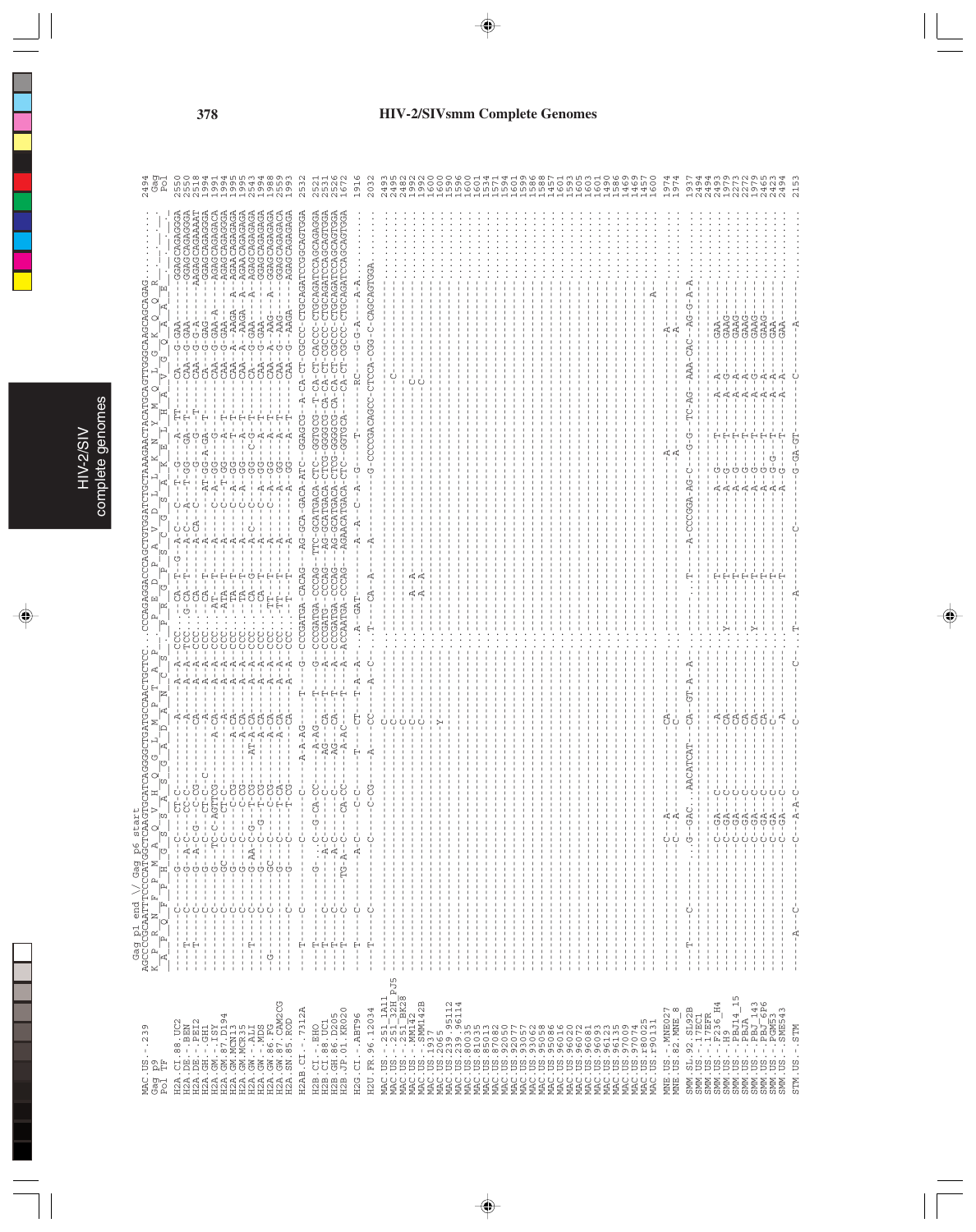| ž<br>ř<br>š<br>Ċ |
|------------------|
|------------------|

്റ്റ്

| 062<br>062<br>2004<br>ANNANNANNANNAN<br>Compannannannan<br>Compannannannan<br>$\begin{array}{c}\n 4000 \\  0000 \\  700 \\  0 \\  0\n\end{array}$<br>265<br>215<br>224<br><b>NNNNNNNNN</b><br>AT<br>AT<br>AT<br>RL.<br>$- A - A -$<br>$- A - - A -$<br>$- A - - A T$<br>$- - A T$<br>$-AT$<br>$-AT$<br>5<br>AТ<br>5<br>$-AT$<br>5<br>5<br>ā<br>$GA - -A$<br>$-4$<br>К<br>$-4$<br>Ŧ<br>$CAA-$<br>AA.<br>Ś<br>$T - PAA$<br>ひ<br>えええのの<br>A<br>$-AA$<br>ひ<br>К<br>K,<br>↻<br>Æ<br>Æ<br>$\mathbf{I}$<br>ひ<br>AAAA<br>AAC<br>AAC<br>Q<br>AA-<br>À<br>AA.<br>Ą<br>К<br>К<br>Æ<br>Æ<br>К<br>₫<br>€<br>ų,<br>К<br>$\mathcal{A} \mathcal{A}$<br>Æ<br>$\frac{1}{1}$<br>÷<br>н<br>e<br>Ü<br>U<br>U<br>ひひひ<br>U<br>U<br>Ξ<br>U<br>U<br>U<br>U<br>α<br>ひ<br><b>ひひひ</b><br>てり<br>てり<br>てり<br>てり<br>みみみみみ<br>CCACCA-<br>ACA<br>$\begin{array}{c}\nC \\ C \\ C\n\end{array}$<br>AC.<br>U<br>$\cup$<br>К<br>◡<br>ひ<br>$\mathbb{E}$<br><b>SSSS</b><br>$\overline{A}$<br>GA<br>じ じ じ<br>$-200 - 6$<br>$A - G$<br>$-AC -$<br>$A - 1$<br>$A - 1$<br>$-AC$<br>ပု<br>U<br>U<br>U<br>U<br>К<br>◡<br>◡<br>$CA -$<br>$-C-A$<br>$-AGCA-$<br>$CA-$<br>$-4-7-49C$<br>3444<br>$-4$<br>F<br>T<br>$\mathbb{S}$<br>S<br>$\mathfrak{F}$<br>S<br>E<br>F<br>돊<br>I<br>යි<br>- 0 - 0 0 0 0 0 -<br>Ġ<br>ひ<br>U<br>ひ<br>$-A$ -<br>ひ<br>$A - AG$<br>$A - AG$<br>ġ<br>G-AGCAG-<br>$- - A$<br><b>GCAGG-G-</b><br>Ģ<br>CAGGC<br>GCAGG<br>GCAGG<br>GCAGG<br>GCAGG<br>CAAG<br>GCAAG<br>GCAGG<br><b>GCAG</b><br>ל<br>לא לא לא לא<br>לא לא לא לא<br>К | GAGACCATACAAGGAGTGACGAAGAC                                                                                                                                                                              |
|--------------------------------------------------------------------------------------------------------------------------------------------------------------------------------------------------------------------------------------------------------------------------------------------------------------------------------------------------------------------------------------------------------------------------------------------------------------------------------------------------------------------------------------------------------------------------------------------------------------------------------------------------------------------------------------------------------------------------------------------------------------------------------------------------------------------------------------------------------------------------------------------------------------------------------------------------------------------------------------------------------------------------------------------------------------------------------------------------------------------------------------------------------------------------------------------------------------------------------------------------------------------------------------------------------------------------------------------------------------------------------------------------------------------------------------------------------------------------------------------------------|---------------------------------------------------------------------------------------------------------------------------------------------------------------------------------------------------------|
|                                                                                                                                                                                                                                                                                                                                                                                                                                                                                                                                                                                                                                                                                                                                                                                                                                                                                                                                                                                                                                                                                                                                                                                                                                                                                                                                                                                                                                                                                                        | GCAGG<br>CCTC.<br>CCTC.<br>TCTC<br>CCTC<br>5<br>GAGACCATACAAGHGACGAGAGAC<br>CAGACCATACAAGGEGACAGAGAGAG<br>CAGAGOOCACHOOAOAACATADOAOOAO<br>CACACACHORACAACHORACHORA<br>GAGACCATACAAGGAGGTGACGAGGAC       |
|                                                                                                                                                                                                                                                                                                                                                                                                                                                                                                                                                                                                                                                                                                                                                                                                                                                                                                                                                                                                                                                                                                                                                                                                                                                                                                                                                                                                                                                                                                        | <b>UUCACAG</b><br>CCHC<br>CCTC-<br>CHC<br>GAGACCATACAAAGAAGTGACAGAGGAC<br>GAGACCATACAAAGAGACAGAGAC<br>GAGGCCATACAAGAGTCACGAGGAC                                                                         |
|                                                                                                                                                                                                                                                                                                                                                                                                                                                                                                                                                                                                                                                                                                                                                                                                                                                                                                                                                                                                                                                                                                                                                                                                                                                                                                                                                                                                                                                                                                        | CHC<br>CCTC<br>◡<br>GAGACCATACAAGAGGTGACAGAGAC<br>GAGACCGTACAAGGAAGTGACAGAGGAC<br>GAGACCATACAAAGAGGTGACAGAGGAC<br>GAGACCATACAAGGAAGTGACAGAGGAC                                                          |
|                                                                                                                                                                                                                                                                                                                                                                                                                                                                                                                                                                                                                                                                                                                                                                                                                                                                                                                                                                                                                                                                                                                                                                                                                                                                                                                                                                                                                                                                                                        | GATGCTGAAAAGCTACATGCAACTAGG                                                                                                                                                                             |
|                                                                                                                                                                                                                                                                                                                                                                                                                                                                                                                                                                                                                                                                                                                                                                                                                                                                                                                                                                                                                                                                                                                                                                                                                                                                                                                                                                                                                                                                                                        | $G - A$<br>595-<br>ं<br>ひ<br>ረረ<br>U<br>しし<br>$\frac{c}{1}$<br>ಕ್ಕೆ<br>Ā,<br>GATGCTAAAGAACTACATGCAACTAGGG<br>GATGCTGAAAAGCTACATGAAGATGGG<br>GATGCTGAAAAGTTACATGCAGATGGG<br>GATGTTGAAGGACTACATGCAGCTAGGG |
|                                                                                                                                                                                                                                                                                                                                                                                                                                                                                                                                                                                                                                                                                                                                                                                                                                                                                                                                                                                                                                                                                                                                                                                                                                                                                                                                                                                                                                                                                                        | -GCAG<br>$-5-7$<br>ಀ಼<br>$-AG-$<br>$A - G$<br>*****************************<br>TCTGCTAAAGAGCTACAACAACAGGC                                                                                               |
|                                                                                                                                                                                                                                                                                                                                                                                                                                                                                                                                                                                                                                                                                                                                                                                                                                                                                                                                                                                                                                                                                                                                                                                                                                                                                                                                                                                                                                                                                                        |                                                                                                                                                                                                         |
|                                                                                                                                                                                                                                                                                                                                                                                                                                                                                                                                                                                                                                                                                                                                                                                                                                                                                                                                                                                                                                                                                                                                                                                                                                                                                                                                                                                                                                                                                                        |                                                                                                                                                                                                         |
|                                                                                                                                                                                                                                                                                                                                                                                                                                                                                                                                                                                                                                                                                                                                                                                                                                                                                                                                                                                                                                                                                                                                                                                                                                                                                                                                                                                                                                                                                                        | ᄲ                                                                                                                                                                                                       |
|                                                                                                                                                                                                                                                                                                                                                                                                                                                                                                                                                                                                                                                                                                                                                                                                                                                                                                                                                                                                                                                                                                                                                                                                                                                                                                                                                                                                                                                                                                        |                                                                                                                                                                                                         |
|                                                                                                                                                                                                                                                                                                                                                                                                                                                                                                                                                                                                                                                                                                                                                                                                                                                                                                                                                                                                                                                                                                                                                                                                                                                                                                                                                                                                                                                                                                        |                                                                                                                                                                                                         |
|                                                                                                                                                                                                                                                                                                                                                                                                                                                                                                                                                                                                                                                                                                                                                                                                                                                                                                                                                                                                                                                                                                                                                                                                                                                                                                                                                                                                                                                                                                        |                                                                                                                                                                                                         |
|                                                                                                                                                                                                                                                                                                                                                                                                                                                                                                                                                                                                                                                                                                                                                                                                                                                                                                                                                                                                                                                                                                                                                                                                                                                                                                                                                                                                                                                                                                        |                                                                                                                                                                                                         |
|                                                                                                                                                                                                                                                                                                                                                                                                                                                                                                                                                                                                                                                                                                                                                                                                                                                                                                                                                                                                                                                                                                                                                                                                                                                                                                                                                                                                                                                                                                        |                                                                                                                                                                                                         |
|                                                                                                                                                                                                                                                                                                                                                                                                                                                                                                                                                                                                                                                                                                                                                                                                                                                                                                                                                                                                                                                                                                                                                                                                                                                                                                                                                                                                                                                                                                        |                                                                                                                                                                                                         |
|                                                                                                                                                                                                                                                                                                                                                                                                                                                                                                                                                                                                                                                                                                                                                                                                                                                                                                                                                                                                                                                                                                                                                                                                                                                                                                                                                                                                                                                                                                        | .<br>$\frac{1}{2}$                                                                                                                                                                                      |
|                                                                                                                                                                                                                                                                                                                                                                                                                                                                                                                                                                                                                                                                                                                                                                                                                                                                                                                                                                                                                                                                                                                                                                                                                                                                                                                                                                                                                                                                                                        | $\overset{-}{\circ}$<br>GAC                                                                                                                                                                             |
|                                                                                                                                                                                                                                                                                                                                                                                                                                                                                                                                                                                                                                                                                                                                                                                                                                                                                                                                                                                                                                                                                                                                                                                                                                                                                                                                                                                                                                                                                                        | てり                                                                                                                                                                                                      |
|                                                                                                                                                                                                                                                                                                                                                                                                                                                                                                                                                                                                                                                                                                                                                                                                                                                                                                                                                                                                                                                                                                                                                                                                                                                                                                                                                                                                                                                                                                        | ひひひひ                                                                                                                                                                                                    |
|                                                                                                                                                                                                                                                                                                                                                                                                                                                                                                                                                                                                                                                                                                                                                                                                                                                                                                                                                                                                                                                                                                                                                                                                                                                                                                                                                                                                                                                                                                        | ひ                                                                                                                                                                                                       |
|                                                                                                                                                                                                                                                                                                                                                                                                                                                                                                                                                                                                                                                                                                                                                                                                                                                                                                                                                                                                                                                                                                                                                                                                                                                                                                                                                                                                                                                                                                        | ά                                                                                                                                                                                                       |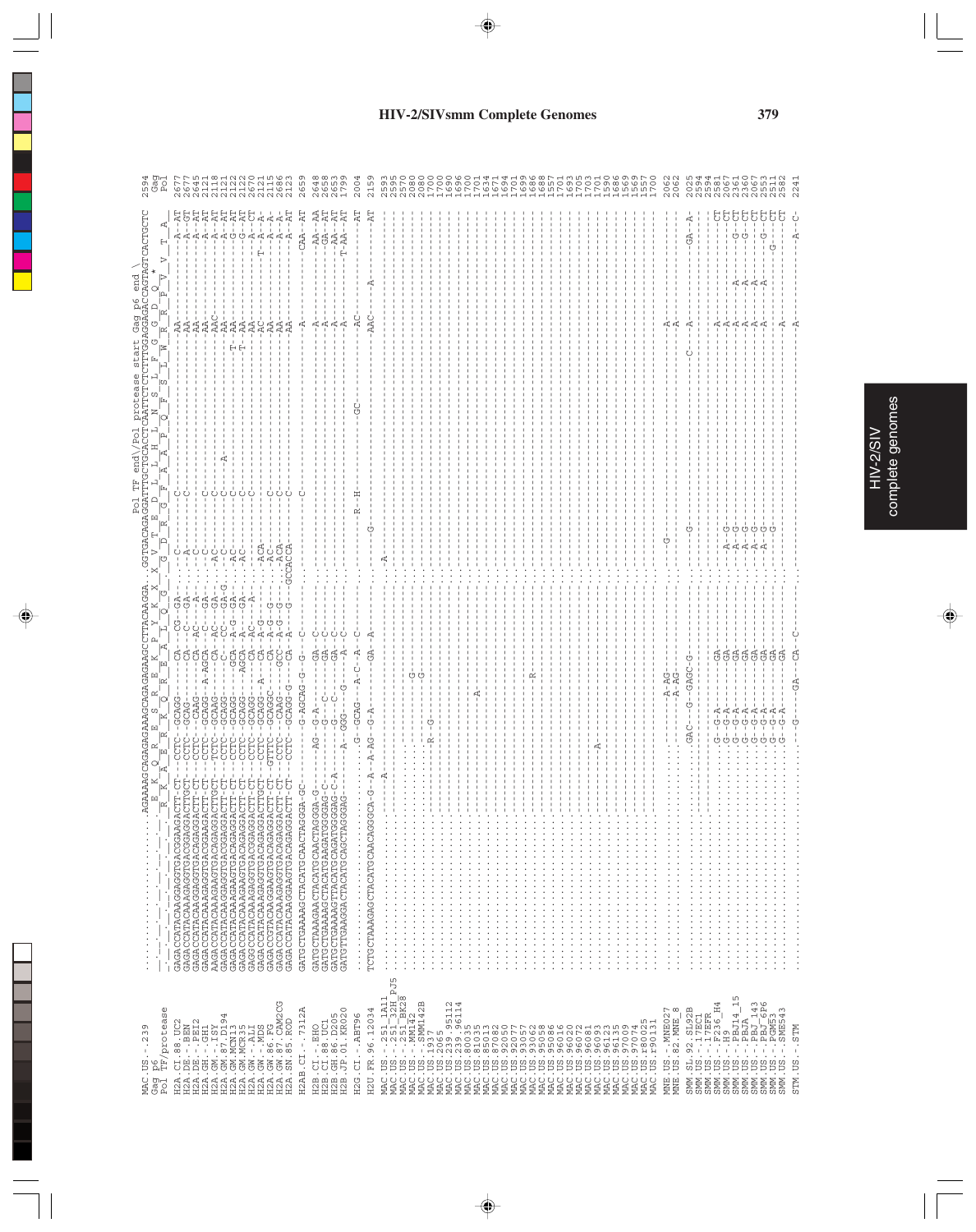|                                                                                                                                                                                                                             | GATGATT<br>ATATTGAAGGACAGCCTGTAGAAGTAT<br>H I E G Q P V E V<br>$\frac{1}{1}$           | TGTAACAG                                                                     |                                            |                                         | rh               |                                                                                          |
|-----------------------------------------------------------------------------------------------------------------------------------------------------------------------------------------------------------------------------|----------------------------------------------------------------------------------------|------------------------------------------------------------------------------|--------------------------------------------|-----------------------------------------|------------------|------------------------------------------------------------------------------------------|
|                                                                                                                                                                                                                             | UUUUUUUUUUU<br>みみみみみみみみ<br>-<br><b>UU</b><br>$\frac{1}{4}$<br>$\blacksquare$<br>٠<br>٠ | みみみみみみみみみみみみ<br><b>A A A A A A A A A A A A A</b><br><b>UUUUUUU</b><br>$\cup$ |                                            | U                                       | ひひひひひひ           | OUUUUUUUUUUU<br>ひひひひ<br><b>AAAAAAAAAAAA</b><br><b>A A A A A A A A A A A A</b><br>じ じ じ じ |
| $\mathbf I$<br>$\begin{array}{cccccccccc} . & . & . & . & . & . & . & . \\ . & . & . & . & . & . & . & . \\ . & . & . & . & . & . & . & . \\ . & . & . & . & . & . & . & . \\ . & . & . & . & . & . & . & . \\ \end{array}$ | $\circ$<br>Ĥ                                                                           | U                                                                            |                                            | 항<br>$\frac{1}{1}$ $\frac{1}{1}$        | ∣ い<br>てり        |                                                                                          |
| f,<br>t                                                                                                                                                                                                                     | ひ ひ ‐<br>ione<br>      <br>î.<br>J.                                                    | <b>1 0 0 0</b>                                                               | <b>ひひ</b>                                  | <b>GGACA</b><br>GAGCA                   | - 면<br>ひ         |                                                                                          |
| $-9 - -$<br>ŧ                                                                                                                                                                                                               | 166169<br>۳<br>-<br>$\mathbf{I}$                                                       |                                                                              |                                            | <b>GAGCA</b><br>GAGCA<br>GAGCA<br>GAGCA | てりてり             | <b>せせせせせせ</b>                                                                            |
| $\mathbf{I}$<br>÷,                                                                                                                                                                                                          | $\triangle$ $\triangle$<br>븅<br>F-<br>부<br>1                                           | υU<br>↻                                                                      |                                            |                                         | τŋ               |                                                                                          |
| ŧ<br>ŧ                                                                                                                                                                                                                      | O<br>U<br>Ť<br>$\frac{1}{1}$<br>$\frac{1}{1}$                                          | U                                                                            |                                            | GAACA                                   | てりてり             | ᄞ                                                                                        |
| $\mathbb{I}$<br>$\mathbf I$                                                                                                                                                                                                 | ひ<br>t<br>$\mathbf{I}$                                                                 | Ą<br>К                                                                       |                                            | ↻<br>AAGCA                              | ひ                | A<br>$\cup$<br>Ů                                                                         |
| $- -P - -C - -$<br>$- - A T - A - -$                                                                                                                                                                                        | $\triangle$ $\triangle$ $\triangle$<br>$\mathbf{I}$<br>j.<br>$\mathbb{I}$              | ひひひ                                                                          |                                            | CAGCA<br>-AGCA<br>-AGCA                 | <b>ひひひ</b><br>日じ |                                                                                          |
| $\mathfrak l$<br>H<br>÷,                                                                                                                                                                                                    | Н<br>AAAA<br><br>J.<br>î.<br>$\mathbf{I}$                                              | ひひひひ<br>AAAA<br>RARA<br>C                                                    | AAAA<br>ひ                                  | UUUU                                    |                  | $\tau$ )<br>AAAA<br>UUU<br>⊄ひひ⊄                                                          |
| $\frac{1}{1}$                                                                                                                                                                                                               |                                                                                        |                                                                              |                                            | 튦<br>AAGTP                              |                  |                                                                                          |
| $- - A -$                                                                                                                                                                                                                   | -                                                                                      | てり                                                                           | К<br>TA                                    |                                         |                  |                                                                                          |
| $\mathbf I$<br>$\frac{1}{4}$<br>$\,$ l                                                                                                                                                                                      | ٠                                                                                      |                                                                              |                                            |                                         |                  |                                                                                          |
|                                                                                                                                                                                                                             |                                                                                        |                                                                              |                                            |                                         |                  |                                                                                          |
|                                                                                                                                                                                                                             |                                                                                        |                                                                              |                                            |                                         |                  |                                                                                          |
|                                                                                                                                                                                                                             |                                                                                        |                                                                              |                                            |                                         |                  |                                                                                          |
|                                                                                                                                                                                                                             |                                                                                        |                                                                              |                                            |                                         |                  |                                                                                          |
|                                                                                                                                                                                                                             |                                                                                        |                                                                              |                                            |                                         |                  |                                                                                          |
|                                                                                                                                                                                                                             |                                                                                        |                                                                              |                                            |                                         |                  |                                                                                          |
|                                                                                                                                                                                                                             |                                                                                        |                                                                              |                                            |                                         |                  |                                                                                          |
|                                                                                                                                                                                                                             |                                                                                        |                                                                              |                                            |                                         |                  |                                                                                          |
| $\frac{1}{1}$                                                                                                                                                                                                               | $\frac{1}{1}$                                                                          |                                                                              |                                            |                                         |                  |                                                                                          |
|                                                                                                                                                                                                                             |                                                                                        |                                                                              |                                            |                                         |                  |                                                                                          |
|                                                                                                                                                                                                                             |                                                                                        |                                                                              |                                            |                                         |                  |                                                                                          |
|                                                                                                                                                                                                                             |                                                                                        |                                                                              |                                            |                                         |                  |                                                                                          |
|                                                                                                                                                                                                                             |                                                                                        |                                                                              |                                            |                                         |                  |                                                                                          |
|                                                                                                                                                                                                                             | J.                                                                                     |                                                                              |                                            |                                         |                  |                                                                                          |
|                                                                                                                                                                                                                             |                                                                                        |                                                                              |                                            |                                         |                  |                                                                                          |
|                                                                                                                                                                                                                             |                                                                                        |                                                                              |                                            |                                         |                  |                                                                                          |
|                                                                                                                                                                                                                             |                                                                                        |                                                                              |                                            |                                         |                  |                                                                                          |
|                                                                                                                                                                                                                             |                                                                                        |                                                                              |                                            |                                         |                  |                                                                                          |
| $\mathbf I$<br>$\,$ I<br>$-1$<br>$\frac{1}{4}$<br>ပုံ                                                                                                                                                                       | $\mathbf{I}$<br>$\mathbb{I}$<br>$\mathbf{I}$                                           |                                                                              |                                            |                                         |                  |                                                                                          |
| ı<br>$-10$<br>t                                                                                                                                                                                                             | $-5 - -5 - -10$<br>$\mathbf{I}$<br>J.                                                  |                                                                              |                                            | ひひひ                                     |                  | K,<br>Ο                                                                                  |
| $- -C - - -$                                                                                                                                                                                                                |                                                                                        |                                                                              |                                            |                                         |                  |                                                                                          |
|                                                                                                                                                                                                                             |                                                                                        |                                                                              |                                            |                                         |                  |                                                                                          |
| $\frac{1}{1}$<br>$\mathbf{I}$                                                                                                                                                                                               |                                                                                        |                                                                              |                                            |                                         |                  |                                                                                          |
|                                                                                                                                                                                                                             | みみみみみ                                                                                  | <b>ひひひひひひ</b><br>みみみみみみる                                                     | めめめめめめ<br>みみみみみみ<br><b>PPPP</b><br>ひひひひひひひ | AAAAAA                                  | 66666666         | συσούουο<br><b>UUUUUU</b><br><b>UUUUUUU</b><br><u> ひ ひ ひ ひ ひ ひ ひ</u>                     |
| $\,$ I<br>İ<br>-                                                                                                                                                                                                            | ٠                                                                                      |                                                                              |                                            |                                         |                  |                                                                                          |
| J,<br>J                                                                                                                                                                                                                     | J<br>J.                                                                                |                                                                              |                                            |                                         |                  |                                                                                          |
|                                                                                                                                                                                                                             |                                                                                        |                                                                              |                                            |                                         |                  |                                                                                          |
|                                                                                                                                                                                                                             |                                                                                        |                                                                              |                                            |                                         |                  |                                                                                          |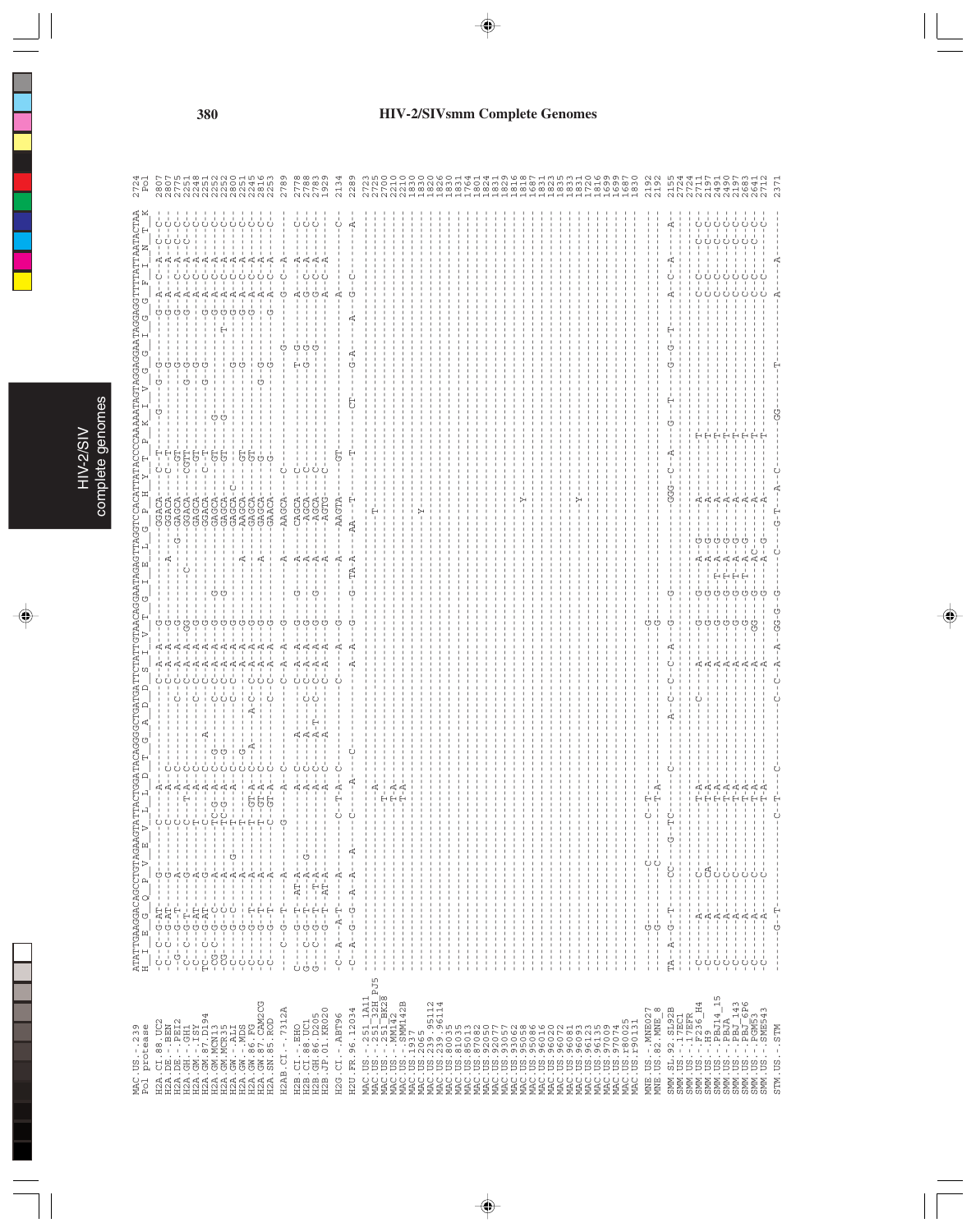| ¢<br>ć<br>Ę<br>¢<br><b>Service Service</b><br>ξ |
|-------------------------------------------------|
|-------------------------------------------------|

| ⊣<br>ru o<br>$\infty$ $\infty$<br>$\sim$                                                                                                                                                                                            |                                                                                                                                                                                                                                                                                                                                        | <b>QQQQQQQQQQQQQ</b>                                                                       |              |                                                  |                                                                                |                                                         |                                                     |   |                                                              |                                          |              |                                       |                                                                         |               | MARANOHNOW                                                                                                                                                                                                                                                                                                                                                                                    |                                                                                                                                                                                                                                                                                                                                                                                              | $\sim$  | $\overline{91}$                                                        |                                                             |                                 |                                                            | 0.710<br>$\begin{array}{c} \n 0 \\  0 \\  0 \\  0\n \end{array}$   |                                                                                | $\circ$<br>$\sim$<br>$\sim$                              | $\frac{1}{4}$<br>$\sim$            |   |                                                                  | LO.                                                     | O                                                   | $\circ$                                                                                                                                                                                                                                                                                                                                                                                           | $\circ$                             | $\circ$                 | $\circ$       |               |               |                                |                    | NNNNNHHHHHHHH                                                                                                                                                                                                                                                                                                                                                                                                                     | ₩             |                    |                    |               |  |  | 000c          | ㅋㅋㅋㅋㅋㅋㅋ |               | m in m                         | $\overline{ }$ |  |   | $\circ$ | w                     | ന                              |                                                                                                                                                                                                                                                                                                                                                            |                                                                                                                                                                                                                                                                                                                                                                       | C<br>.                                                                        | 320<br>$N$ $N$                       |                                                                              |   |                                               |                |     |                                                           |                                                                  |                     | $\circ$            |                             |                   |                                                  | <b>NNNNNNNNNN</b>                                                                                                                                                                                                                                                                                                                                                                                                                     | 50<br>$\sim$                                                                                                                                                                                                                                                                                                                                                                                     |  |
|-------------------------------------------------------------------------------------------------------------------------------------------------------------------------------------------------------------------------------------|----------------------------------------------------------------------------------------------------------------------------------------------------------------------------------------------------------------------------------------------------------------------------------------------------------------------------------------|--------------------------------------------------------------------------------------------|--------------|--------------------------------------------------|--------------------------------------------------------------------------------|---------------------------------------------------------|-----------------------------------------------------|---|--------------------------------------------------------------|------------------------------------------|--------------|---------------------------------------|-------------------------------------------------------------------------|---------------|-----------------------------------------------------------------------------------------------------------------------------------------------------------------------------------------------------------------------------------------------------------------------------------------------------------------------------------------------------------------------------------------------|----------------------------------------------------------------------------------------------------------------------------------------------------------------------------------------------------------------------------------------------------------------------------------------------------------------------------------------------------------------------------------------------|---------|------------------------------------------------------------------------|-------------------------------------------------------------|---------------------------------|------------------------------------------------------------|--------------------------------------------------------------------|--------------------------------------------------------------------------------|----------------------------------------------------------|------------------------------------|---|------------------------------------------------------------------|---------------------------------------------------------|-----------------------------------------------------|---------------------------------------------------------------------------------------------------------------------------------------------------------------------------------------------------------------------------------------------------------------------------------------------------------------------------------------------------------------------------------------------------|-------------------------------------|-------------------------|---------------|---------------|---------------|--------------------------------|--------------------|-----------------------------------------------------------------------------------------------------------------------------------------------------------------------------------------------------------------------------------------------------------------------------------------------------------------------------------------------------------------------------------------------------------------------------------|---------------|--------------------|--------------------|---------------|--|--|---------------|---------|---------------|--------------------------------|----------------|--|---|---------|-----------------------|--------------------------------|------------------------------------------------------------------------------------------------------------------------------------------------------------------------------------------------------------------------------------------------------------------------------------------------------------------------------------------------------------|-----------------------------------------------------------------------------------------------------------------------------------------------------------------------------------------------------------------------------------------------------------------------------------------------------------------------------------------------------------------------|-------------------------------------------------------------------------------|--------------------------------------|------------------------------------------------------------------------------|---|-----------------------------------------------|----------------|-----|-----------------------------------------------------------|------------------------------------------------------------------|---------------------|--------------------|-----------------------------|-------------------|--------------------------------------------------|---------------------------------------------------------------------------------------------------------------------------------------------------------------------------------------------------------------------------------------------------------------------------------------------------------------------------------------------------------------------------------------------------------------------------------------|--------------------------------------------------------------------------------------------------------------------------------------------------------------------------------------------------------------------------------------------------------------------------------------------------------------------------------------------------------------------------------------------------|--|
| CTAAATTTTCCC<br>L N F P<br>RT<br>end                                                                                                                                                                                                |                                                                                                                                                                                                                                                                                                                                        | RARARARARAR                                                                                |              |                                                  |                                                                                | Ť                                                       |                                                     |   |                                                              | ÷                                        |              |                                       | t                                                                       |               | t                                                                                                                                                                                                                                                                                                                                                                                             | J                                                                                                                                                                                                                                                                                                                                                                                            |         | К<br>U                                                                 |                                                             |                                 | J,                                                         | AAAA<br>÷<br>ひひひひ                                                  |                                                                                | К                                                        | O                                  |   | 무용무무                                                             |                                                         |                                                     |                                                                                                                                                                                                                                                                                                                                                                                                   | ◡                                   |                         |               |               |               |                                |                    |                                                                                                                                                                                                                                                                                                                                                                                                                                   |               |                    |                    |               |  |  |               |         |               |                                |                |  | O |         |                       |                                | ↻                                                                                                                                                                                                                                                                                                                                                          |                                                                                                                                                                                                                                                                                                                                                                       |                                                                               | U                                    | - 1<br>$\circlearrowright$                                                   |   | AC                                            |                |     |                                                           |                                                                  |                     |                    |                             | .                 |                                                  |                                                                                                                                                                                                                                                                                                                                                                                                                                       | К                                                                                                                                                                                                                                                                                                                                                                                                |  |
| start<br>$_{\rm g}^{\rm o}$<br><b>LQ</b>                                                                                                                                                                                            |                                                                                                                                                                                                                                                                                                                                        | FFFFFFFFFFFFFF                                                                             |              |                                                  |                                                                                |                                                         |                                                     |   |                                                              |                                          |              |                                       |                                                                         |               |                                                                                                                                                                                                                                                                                                                                                                                               |                                                                                                                                                                                                                                                                                                                                                                                              |         | К                                                                      |                                                             |                                 |                                                            | E<br>RARA                                                          |                                                                                |                                                          |                                    |   |                                                                  |                                                         |                                                     |                                                                                                                                                                                                                                                                                                                                                                                                   |                                     |                         |               |               |               |                                |                    |                                                                                                                                                                                                                                                                                                                                                                                                                                   |               |                    |                    |               |  |  |               |         |               |                                |                |  |   |         |                       |                                |                                                                                                                                                                                                                                                                                                                                                            |                                                                                                                                                                                                                                                                                                                                                                       |                                                                               |                                      |                                                                              |   | U                                             |                |     | ь                                                         |                                                                  |                     |                    |                             |                   | 5                                                | Ĥ                                                                                                                                                                                                                                                                                                                                                                                                                                     | ДT                                                                                                                                                                                                                                                                                                                                                                                               |  |
|                                                                                                                                                                                                                                     | U                                                                                                                                                                                                                                                                                                                                      | AAAA                                                                                       |              |                                                  | ひひひ<br>$\overset{-}{\textbf{E}}\overset{-}{\textbf{E}}\overset{-}{\textbf{E}}$ | ↻                                                       | 5                                                   |   | UUU<br>튕                                                     | 5                                        | ↻<br>튕       | $\frac{1}{\mathbf{U}}$                | $\mathbb H$                                                             |               | ひひひひ<br>Ü                                                                                                                                                                                                                                                                                                                                                                                     | Ė                                                                                                                                                                                                                                                                                                                                                                                            |         | U<br>К<br>Ė                                                            |                                                             | $\triangleleft$ $\triangleleft$ |                                                            | UUUU<br>텅                                                          |                                                                                | U<br>Æ                                                   | U<br>AA                            |   |                                                                  |                                                         |                                                     |                                                                                                                                                                                                                                                                                                                                                                                                   |                                     |                         |               |               |               |                                |                    |                                                                                                                                                                                                                                                                                                                                                                                                                                   |               |                    |                    |               |  |  |               |         |               |                                |                |  |   |         |                       |                                |                                                                                                                                                                                                                                                                                                                                                            |                                                                                                                                                                                                                                                                                                                                                                       |                                                                               | K,                                   | K,                                                                           |   | ひ<br>К<br>H<br>K,                             |                |     | U                                                         |                                                                  |                     | UHH                |                             | UH                | U                                                | U<br>みみみみみみみ                                                                                                                                                                                                                                                                                                                                                                                                                          | E                                                                                                                                                                                                                                                                                                                                                                                                |  |
|                                                                                                                                                                                                                                     | 둽                                                                                                                                                                                                                                                                                                                                      | ひひひひひひひひひひひひひ                                                                              |              |                                                  |                                                                                |                                                         | К<br>τŋ                                             |   |                                                              |                                          |              |                                       |                                                                         |               | AUA<br>AUA<br>AL                                                                                                                                                                                                                                                                                                                                                                              |                                                                                                                                                                                                                                                                                                                                                                                              |         | ACA.<br>5                                                              | ATAGCT<br>븝                                                 | Ę                               | ATA-AT                                                     | ATA-<br>净                                                          | <b>ATA</b><br>н                                                                | GTTAAG<br>튭                                              | 톱                                  |   | $\triangle$ $\triangle$                                          |                                                         | $\mathbf{I}$                                        |                                                                                                                                                                                                                                                                                                                                                                                                   | $\mathcal{A}$                       |                         |               |               |               |                                |                    |                                                                                                                                                                                                                                                                                                                                                                                                                                   |               |                    |                    |               |  |  |               |         |               |                                |                |  |   |         |                       |                                |                                                                                                                                                                                                                                                                                                                                                            |                                                                                                                                                                                                                                                                                                                                                                       |                                                                               |                                      |                                                                              |   | てり<br>$\mathsf{H}$                            |                |     |                                                           |                                                                  |                     |                    |                             |                   | ⊢                                                |                                                                                                                                                                                                                                                                                                                                                                                                                                       |                                                                                                                                                                                                                                                                                                                                                                                                  |  |
|                                                                                                                                                                                                                                     | U                                                                                                                                                                                                                                                                                                                                      |                                                                                            |              |                                                  |                                                                                |                                                         |                                                     |   |                                                              |                                          | $CA-TT$      |                                       |                                                                         |               | <b>UUUUUUUUUUU</b>                                                                                                                                                                                                                                                                                                                                                                            |                                                                                                                                                                                                                                                                                                                                                                                              |         | К<br>↻                                                                 | J.                                                          | K,                              | л<br>Æ                                                     | п<br>Ą<br>ひひひひ                                                     | Ą                                                                              | $\mathfrak{S}$<br>ひ<br>К                                 | U<br>てり                            |   |                                                                  |                                                         | ひ                                                   |                                                                                                                                                                                                                                                                                                                                                                                                   |                                     |                         |               |               |               |                                |                    |                                                                                                                                                                                                                                                                                                                                                                                                                                   |               |                    |                    |               |  |  |               |         |               |                                |                |  |   |         |                       |                                |                                                                                                                                                                                                                                                                                                                                                            |                                                                                                                                                                                                                                                                                                                                                                       |                                                                               |                                      |                                                                              |   | K,                                            |                |     |                                                           | ↻                                                                | U                   |                    |                             | ひひひ               | U                                                |                                                                                                                                                                                                                                                                                                                                                                                                                                       | CC-AT<br>ひ                                                                                                                                                                                                                                                                                                                                                                                       |  |
|                                                                                                                                                                                                                                     | ↻                                                                                                                                                                                                                                                                                                                                      | U                                                                                          |              |                                                  | U                                                                              |                                                         |                                                     |   |                                                              |                                          | н            |                                       |                                                                         |               |                                                                                                                                                                                                                                                                                                                                                                                               |                                                                                                                                                                                                                                                                                                                                                                                              |         |                                                                        |                                                             |                                 |                                                            |                                                                    |                                                                                | н                                                        | е                                  |   |                                                                  |                                                         |                                                     |                                                                                                                                                                                                                                                                                                                                                                                                   |                                     |                         |               |               |               |                                |                    |                                                                                                                                                                                                                                                                                                                                                                                                                                   |               |                    |                    |               |  |  |               |         |               |                                |                |  |   |         |                       |                                |                                                                                                                                                                                                                                                                                                                                                            |                                                                                                                                                                                                                                                                                                                                                                       |                                                                               |                                      |                                                                              |   |                                               |                |     | ⊢                                                         |                                                                  | ⊢                   | ⊢                  | Н                           | н                 |                                                  |                                                                                                                                                                                                                                                                                                                                                                                                                                       |                                                                                                                                                                                                                                                                                                                                                                                                  |  |
|                                                                                                                                                                                                                                     |                                                                                                                                                                                                                                                                                                                                        | ひひひひひ<br>RARARARA                                                                          |              |                                                  |                                                                                |                                                         | ↻                                                   | ↻ |                                                              | ↻                                        | U            | ↻                                     |                                                                         | U             | U<br>К                                                                                                                                                                                                                                                                                                                                                                                        | U<br>К                                                                                                                                                                                                                                                                                                                                                                                       |         | ₫<br>К                                                                 |                                                             | $A \nA$                         |                                                            | A A A                                                              | К                                                                              | К<br>$\mathbb{H}$                                        | U<br>К                             |   |                                                                  |                                                         | F                                                   |                                                                                                                                                                                                                                                                                                                                                                                                   |                                     |                         |               |               |               |                                |                    |                                                                                                                                                                                                                                                                                                                                                                                                                                   |               |                    |                    |               |  |  |               |         |               |                                |                |  |   |         |                       |                                |                                                                                                                                                                                                                                                                                                                                                            |                                                                                                                                                                                                                                                                                                                                                                       |                                                                               |                                      |                                                                              |   | К                                             |                |     |                                                           |                                                                  |                     |                    |                             |                   |                                                  | <b>AAAAAAA</b>                                                                                                                                                                                                                                                                                                                                                                                                                        | €                                                                                                                                                                                                                                                                                                                                                                                                |  |
| TTTAGGCAAAAGGATTAAAGGACAATCATGACAGGGGACACCCGATTAACATTTIGGTAAATTTIGCTAACACTCIGGATA POL DE STOCK.<br>1990 - Pol De Stock (1990) - Pol De Stock (1991) - Pol De Stock (1991) - Pol De Stock (1991) - Pol De Stock (<br>1990 - Pol De S | e<br>K,                                                                                                                                                                                                                                                                                                                                |                                                                                            |              |                                                  | <b>PPPP</b><br>RHRH                                                            |                                                         | н                                                   |   | К⊢⊢                                                          |                                          | $\mathsf{H}$ | e                                     | ⊢                                                                       |               | 日日のり                                                                                                                                                                                                                                                                                                                                                                                          |                                                                                                                                                                                                                                                                                                                                                                                              |         | К                                                                      |                                                             |                                 | ≮ ⊄                                                        | 텃                                                                  | н<br>A                                                                         |                                                          | ₫                                  |   |                                                                  |                                                         |                                                     |                                                                                                                                                                                                                                                                                                                                                                                                   |                                     |                         |               |               |               |                                |                    |                                                                                                                                                                                                                                                                                                                                                                                                                                   |               |                    |                    |               |  |  |               |         |               |                                |                |  |   |         |                       |                                |                                                                                                                                                                                                                                                                                                                                                            |                                                                                                                                                                                                                                                                                                                                                                       |                                                                               |                                      |                                                                              | E | К                                             |                |     | ひ                                                         |                                                                  |                     | 66666              |                             | F                 | н                                                | Н<br><b>A A A A A A A A</b><br>ひ                                                                                                                                                                                                                                                                                                                                                                                                      | К<br>E                                                                                                                                                                                                                                                                                                                                                                                           |  |
|                                                                                                                                                                                                                                     | ◡                                                                                                                                                                                                                                                                                                                                      | <b>A A A A A A A A A A A A</b><br>U                                                        |              |                                                  | ひひひ                                                                            |                                                         | ↻                                                   | ↻ |                                                              | ↻                                        | ↻            | ↻                                     |                                                                         | Ω⊢            |                                                                                                                                                                                                                                                                                                                                                                                               | ↻                                                                                                                                                                                                                                                                                                                                                                                            |         | К<br>Н                                                                 | Æ<br>ひ                                                      | н                               | К                                                          | К<br>$\vdash$                                                      | К                                                                              | н<br>FG                                                  | К<br>↻                             |   |                                                                  |                                                         |                                                     |                                                                                                                                                                                                                                                                                                                                                                                                   |                                     |                         |               |               |               |                                |                    |                                                                                                                                                                                                                                                                                                                                                                                                                                   |               |                    |                    |               |  |  |               |         |               |                                |                |  |   |         |                       |                                |                                                                                                                                                                                                                                                                                                                                                            |                                                                                                                                                                                                                                                                                                                                                                       |                                                                               |                                      |                                                                              |   | К<br>↻                                        |                |     |                                                           |                                                                  |                     |                    |                             | 666666            | H                                                | н                                                                                                                                                                                                                                                                                                                                                                                                                                     |                                                                                                                                                                                                                                                                                                                                                                                                  |  |
|                                                                                                                                                                                                                                     | 5C                                                                                                                                                                                                                                                                                                                                     | U<br>U                                                                                     |              | U                                                | U<br>U U                                                                       | U<br>U                                                  | y                                                   |   | g                                                            | g                                        | U            | 9<br>C                                |                                                                         |               | <b>UUU</b>                                                                                                                                                                                                                                                                                                                                                                                    |                                                                                                                                                                                                                                                                                                                                                                                              |         | GGTCA<br>Ŕ,                                                            | రే                                                          | ှစ် ဗွဲ<br>၁ ၁ ၁                | F                                                          | G<br>A A A                                                         | ්<br>ひ                                                                         | 5<br>$AC-G$                                              | н<br>ひ                             | ひ |                                                                  |                                                         |                                                     |                                                                                                                                                                                                                                                                                                                                                                                                   |                                     |                         |               |               |               |                                |                    |                                                                                                                                                                                                                                                                                                                                                                                                                                   |               |                    |                    |               |  |  |               |         |               |                                |                |  |   |         |                       |                                |                                                                                                                                                                                                                                                                                                                                                            |                                                                                                                                                                                                                                                                                                                                                                       |                                                                               |                                      |                                                                              |   | AA<br>ひ<br>К                                  |                |     |                                                           |                                                                  | $\blacksquare$      |                    |                             |                   |                                                  | みみみみみみみ<br><b>ひひひひひひひひ</b>                                                                                                                                                                                                                                                                                                                                                                                                            | К                                                                                                                                                                                                                                                                                                                                                                                                |  |
|                                                                                                                                                                                                                                     | AG-                                                                                                                                                                                                                                                                                                                                    |                                                                                            |              |                                                  |                                                                                |                                                         |                                                     | Н |                                                              |                                          |              |                                       |                                                                         |               | 9999<br>RRRR                                                                                                                                                                                                                                                                                                                                                                                  | $\mathbb{A}$                                                                                                                                                                                                                                                                                                                                                                                 |         | ပ္ပ်<br>Ч<br>К                                                         |                                                             |                                 |                                                            | RARA                                                               | A                                                                              | $-4$<br>Ą                                                | F                                  |   | К                                                                |                                                         |                                                     |                                                                                                                                                                                                                                                                                                                                                                                                   |                                     |                         |               |               |               |                                |                    |                                                                                                                                                                                                                                                                                                                                                                                                                                   |               |                    |                    |               |  |  |               |         |               |                                |                |  |   |         |                       |                                |                                                                                                                                                                                                                                                                                                                                                            |                                                                                                                                                                                                                                                                                                                                                                       |                                                                               |                                      |                                                                              |   | <b>GGTA</b>                                   |                |     |                                                           |                                                                  |                     |                    |                             |                   |                                                  |                                                                                                                                                                                                                                                                                                                                                                                                                                       | $G - PA$                                                                                                                                                                                                                                                                                                                                                                                         |  |
| $\overline{ }$                                                                                                                                                                                                                      | Õ,                                                                                                                                                                                                                                                                                                                                     | $1 - \frac{PAP}{PAP}$<br>$1 - \frac{PAP}{PAP}$ $1 - \frac{PAP}{PAP}$ $1 - \frac{PAP}{PAP}$ |              | $\mathbf{I}$                                     | COOCO                                                                          | ÷                                                       |                                                     |   | $\mathbf{L}$                                                 | $-14$                                    |              | л.<br>$\mathsf I$                     | л.<br>$\,$ I                                                            |               | - 1<br>00000<br>400    <br>         <br>J.                                                                                                                                                                                                                                                                                                                                                    | AA<br>J.                                                                                                                                                                                                                                                                                                                                                                                     | d<br>AG |                                                                        |                                                             |                                 | <b>ひ ひ</b><br>J,<br>ţ.                                     | <b>BRAC</b>                                                        | $\frac{1}{4}$                                                                  | 밁                                                        | ひ                                  |   |                                                                  |                                                         | $\overline{\phantom{a}}$                            |                                                                                                                                                                                                                                                                                                                                                                                                   |                                     |                         |               |               |               |                                |                    |                                                                                                                                                                                                                                                                                                                                                                                                                                   |               |                    |                    |               |  |  |               |         |               |                                |                |  |   |         |                       |                                |                                                                                                                                                                                                                                                                                                                                                            |                                                                                                                                                                                                                                                                                                                                                                       |                                                                               |                                      | $\frac{1}{4}$                                                                |   | $\mathbf{I}$                                  | $\overline{1}$ |     | $\frac{1}{1}$                                             | $\frac{1}{1}$                                                    | ÷,                  | 0 / ದ' ದ' ದ'<br>ł. | ď.<br>÷,                    | f,                |                                                  | $\mathsf I$<br>$\overline{\phantom{a}}$                                                                                                                                                                                                                                                                                                                                                                                               | $-9 - -1$                                                                                                                                                                                                                                                                                                                                                                                        |  |
| 回<br>$\mapsto$<br>囸                                                                                                                                                                                                                 | Ť.<br>$\mathbf{L}$                                                                                                                                                                                                                                                                                                                     | $\mathbf{I}$                                                                               | $\mathbf{1}$ | $\blacksquare$<br>$\blacksquare$<br>$\mathbf{I}$ | ÷.<br>$\mathbf{I}$<br>÷,                                                       | $- - P(G -$<br>$\mathbf{I}$<br>$\mathbf{I}$<br>J.<br>Ť. | $- -P - G - -$<br>$\mathbb{L}$<br>$\mathbf{I}$<br>٠ |   | $\mathbb{I}$<br>×.<br>$\mathbb{I}$<br>$\mathsf I$<br>$- - A$ | $\mathbf{I}$<br>$\mathbf{I}$<br>$- -A -$ | $- -A - -$   | $\mathbf{I}$<br>$\mathbb{I}$          | J.<br>$\mathsf I$<br>$\sf I$<br>J.<br>$\mathbf{I}$<br>$\mathsf I$<br>Ħ  |               | ٠<br>$\mathfrak l$<br>$\begin{array}{c} \rule{0.2cm}{0.15mm} \rule{0.2cm}{0.15mm} \rule{0.2cm}{0.15mm} \rule{0.2cm}{0.15mm} \rule{0.2cm}{0.15mm} \rule{0.2cm}{0.15mm} \rule{0.2cm}{0.15mm} \rule{0.2cm}{0.15mm} \rule{0.2cm}{0.15mm} \rule{0.2cm}{0.15mm} \rule{0.2cm}{0.15mm} \rule{0.2cm}{0.15mm} \rule{0.2cm}{0.15mm} \rule{0.2cm}{0.15mm} \rule{0.2cm}{0.15mm} \rule{$<br>÷,<br>$\,$ $\,$ | f,<br>$\begin{array}{c} \rule{0.2cm}{0.15mm} \rule{0.2cm}{0.15mm} \rule{0.2cm}{0.15mm} \rule{0.2cm}{0.15mm} \rule{0.2cm}{0.15mm} \rule{0.2cm}{0.15mm} \rule{0.2cm}{0.15mm} \rule{0.2cm}{0.15mm} \rule{0.2cm}{0.15mm} \rule{0.2cm}{0.15mm} \rule{0.2cm}{0.15mm} \rule{0.2cm}{0.15mm} \rule{0.2cm}{0.15mm} \rule{0.2cm}{0.15mm} \rule{0.2cm}{0.15mm} \rule{$<br>$\frac{1}{4}$<br>$\mathfrak l$ |         | $\frac{1}{1}$<br>$\frac{1}{1}$<br>$\,$ $\,$<br>$\,$ l<br>$\frac{1}{1}$ | J.<br>J.                                                    |                                 | $\mathbf{I}$<br>$\,$<br>$\frac{1}{4}$<br>$\mathbb{I}$<br>Ħ |                                                                    | $\mathsf I$<br>$\,$ $\,$<br>$\mathbf{I}$<br>$\mathbf{1}$<br>$\mathbf{I}$<br>÷, | $---T A -$<br>$\mathsf I$<br>$\mathsf I$<br>$\mathbb{I}$ | $---A---$<br>$-4-7$                |   | Ť.<br>$\mathbf{I}$<br>$\mathsf I$<br>Ħ                           | - 1<br>$\,$ I                                           | J.<br>$\frac{1}{1}$<br>$\frac{1}{4}$<br>$----9 - -$ |                                                                                                                                                                                                                                                                                                                                                                                                   | $\frac{1}{1}$                       | Ť                       |               |               |               |                                | Ì<br>$\frac{1}{1}$ |                                                                                                                                                                                                                                                                                                                                                                                                                                   |               |                    |                    |               |  |  |               |         |               |                                |                |  |   |         | $\frac{1}{2}$         |                                | .                                                                                                                                                                                                                                                                                                                                                          | $\frac{1}{1}$                                                                                                                                                                                                                                                                                                                                                         | $\frac{1}{1}$                                                                 |                                      | ł<br>$- -A - -$                                                              |   | ÷.<br>$\mathbf{I}$<br>$\mathsf I$<br>$-4 - 2$ |                |     | $\overline{\phantom{a}}$                                  | $\overline{\phantom{a}}$<br>$\mathbf{I}=\mathbf{I}=\mathbf{I}$ . | -                   |                    | л.<br>$\mathbf{I}$          | -<br>$\mathbb{I}$ | $- A - -$<br>$\mathbf{I}$<br>$\mathsf I$<br>$-4$ | $-A$<br>$\mathbf{I}$<br>$\mathbf{I}$<br>$-GB$ -                                                                                                                                                                                                                                                                                                                                                                                       | $\begin{array}{c} \rule{0.2cm}{0.15mm} \rule{0.2cm}{0.15mm} \rule{0.2cm}{0.15mm} \rule{0.2cm}{0.15mm} \rule{0.2cm}{0.15mm} \rule{0.2cm}{0.15mm} \rule{0.2cm}{0.15mm} \rule{0.2cm}{0.15mm} \rule{0.2cm}{0.15mm} \rule{0.2cm}{0.15mm} \rule{0.2cm}{0.15mm} \rule{0.2cm}{0.15mm} \rule{0.2cm}{0.15mm} \rule{0.2cm}{0.15mm} \rule{0.2cm}{0.15mm} \rule{$<br>$\mathbf{I}$<br>$\mathbf{I}$<br>$-4 - C$ |  |
| AGAATACAAAAATGTAGAAATAGAAGT<br>$\,>$<br>$\approx$<br>Κ<br>Σ                                                                                                                                                                         | $\mathbf{I}$<br>$\mathbf{I}$<br>$-9 - -$<br>۳<br>۱                                                                                                                                                                                                                                                                                     |                                                                                            |              | $\mathbf{I}$                                     | $- -A -$                                                                       | $\,$ $\,$                                               |                                                     |   |                                                              |                                          |              | $\mathbf{I}$<br>-<br>$\mathbf I$<br>Н | $\mathbf{I}$<br>$\sf I$<br>拼<br>Н                                       | $\frac{1}{1}$ | $\begin{array}{c}\n1 \\ 1 \\ 1 \\ 1\n\end{array}$<br>Н                                                                                                                                                                                                                                                                                                                                        | ł<br>F                                                                                                                                                                                                                                                                                                                                                                                       |         | $---CA$                                                                | J.                                                          | ł.                              | İ                                                          | İ                                                                  | $\,$ I<br>$\frac{1}{4}$                                                        | $\mathbf{I}$<br>J.<br>÷<br>$\mathsf I$                   | $\mathbf{I}$<br>÷.<br>$- - 7 - 12$ |   | $\mathbf{I}$<br>$\mathbf{I}$<br>$\mathbf{I}$<br>Ħ<br>$\mathsf I$ | - 11<br>-<br>$\blacksquare$                             | $\,$ l<br>$\frac{1}{4}$<br>$\mathbf{I}$             | $\frac{1}{4}$<br>I,<br>$\begin{array}{c} \rule{0.2cm}{0.15mm} \rule{0.2cm}{0.15mm} \rule{0.2cm}{0.15mm} \rule{0.2cm}{0.15mm} \rule{0.2cm}{0.15mm} \rule{0.2cm}{0.15mm} \rule{0.2cm}{0.15mm} \rule{0.2cm}{0.15mm} \rule{0.2cm}{0.15mm} \rule{0.2cm}{0.15mm} \rule{0.2cm}{0.15mm} \rule{0.2cm}{0.15mm} \rule{0.2cm}{0.15mm} \rule{0.2cm}{0.15mm} \rule{0.2cm}{0.15mm} \rule{$<br>ł<br>$\frac{1}{1}$ | t<br>$\frac{1}{1}$<br>$\frac{1}{1}$ | ÷<br>$\frac{1}{1}$      | $\frac{1}{1}$ | $\frac{1}{4}$ | $\frac{1}{4}$ | $\frac{1}{4}$<br>$\frac{1}{1}$ | 1<br>$\frac{1}{2}$ |                                                                                                                                                                                                                                                                                                                                                                                                                                   | $\frac{1}{4}$ | $\frac{1}{1}$<br>J | $\frac{1}{1}$<br>t | $\frac{1}{1}$ |  |  | $\frac{1}{1}$ |         | $\frac{1}{1}$ | $\frac{1}{2}$<br>$\frac{1}{1}$ |                |  | ł | ţ       | $\frac{1}{1}$<br>$\,$ | $\frac{1}{4}$<br>$\frac{1}{1}$ | $\frac{1}{1}$<br>f,                                                                                                                                                                                                                                                                                                                                        | t<br>f,<br>$\frac{1}{1}$                                                                                                                                                                                                                                                                                                                                              | J,                                                                            | $\mathbf{I}$<br>$\mathbf{I}$<br>1    | $\frac{1}{4}$<br>$\,$<br>$\,$<br>$\overline{1}$<br>j.<br>J.<br>$\frac{1}{1}$ |   | $-47 - 5 - 1 - 1 - 1$                         |                | - 1 | $\overline{\phantom{a}}$<br>$\mathbf{I}$<br>$\frac{1}{2}$ | $\overline{\phantom{a}}$<br>$\overline{\phantom{a}}$<br>$-1$     | $\mathbf{I}$<br>F-1 | н                  | п.<br>۳<br>۱                | -<br>۲<br>ا       | $-1$                                             | $\frac{c}{1}$<br>$\overline{\phantom{0}}$<br>$-1$                                                                                                                                                                                                                                                                                                                                                                                     | J.<br>$---TTT---G$                                                                                                                                                                                                                                                                                                                                                                               |  |
| 国                                                                                                                                                                                                                                   | $\mathbf I$<br>$\frac{1}{4}$<br>$\blacksquare$                                                                                                                                                                                                                                                                                         |                                                                                            |              | ひ                                                | $\mathbf{I}$                                                                   | п                                                       | л.                                                  | ひ |                                                              | ひ                                        |              | ÷<br>$\mathbf{I}$<br>$\mathsf I$      | $\frac{1}{4}$<br>$\overline{\phantom{a}}$<br>$\frac{1}{4}$<br><b>いい</b> |               | t<br>I,<br>$\begin{array}{c} \rule{0.2cm}{0.15mm} \rule{0.2cm}{0.15mm} \rule{0.2cm}{0.15mm} \rule{0.2cm}{0.15mm} \rule{0.2cm}{0.15mm} \rule{0.2cm}{0.15mm} \rule{0.2cm}{0.15mm} \rule{0.2cm}{0.15mm} \rule{0.2cm}{0.15mm} \rule{0.2cm}{0.15mm} \rule{0.2cm}{0.15mm} \rule{0.2cm}{0.15mm} \rule{0.2cm}{0.15mm} \rule{0.2cm}{0.15mm} \rule{0.2cm}{0.15mm} \rule{$                               | $\frac{1}{4}$<br>I<br>$\,$ I<br>ひ                                                                                                                                                                                                                                                                                                                                                            |         | $\mathbf{I}$<br>Ġ                                                      | 1<br>$\overline{\phantom{a}}$<br>$\overline{1}$<br>$\vdash$ |                                 | ł.<br>$\mathsf{I}$<br>$\,$<br>J.                           | Ť<br>$\overline{\phantom{a}}$<br>$\,$ $\,$<br>$\overline{1}$       | ÷,<br>$-\frac{c}{1}$                                                           | $\mathbf{I}$                                             | $\overline{A}$                     |   | $\frac{1}{1}$                                                    | $\mathbf{I}$<br>$\blacksquare$<br>$\blacksquare$<br>PJ5 | $\frac{1}{4}$<br>$\mathbf I$<br>$\,$ I              | I,                                                                                                                                                                                                                                                                                                                                                                                                | f,                                  | $\frac{1}{1}$<br>$\,$ I |               |               |               |                                | ٠                  |                                                                                                                                                                                                                                                                                                                                                                                                                                   |               | J                  | I                  |               |  |  |               |         |               |                                |                |  |   |         | I,                    | $\frac{1}{1}$                  | $\begin{array}{c} \rule{0.2cm}{0.15mm} \rule{0.2cm}{0.15mm} \rule{0.2cm}{0.15mm} \rule{0.2cm}{0.15mm} \rule{0.2cm}{0.15mm} \rule{0.2cm}{0.15mm} \rule{0.2cm}{0.15mm} \rule{0.2cm}{0.15mm} \rule{0.2cm}{0.15mm} \rule{0.2cm}{0.15mm} \rule{0.2cm}{0.15mm} \rule{0.2cm}{0.15mm} \rule{0.2cm}{0.15mm} \rule{0.2cm}{0.15mm} \rule{0.2cm}{0.15mm} \rule{$<br>J. | $\frac{1}{1}$<br>$\begin{array}{c} \rule{0.2cm}{0.15mm} \rule{0.2cm}{0.15mm} \rule{0.2cm}{0.15mm} \rule{0.2cm}{0.15mm} \rule{0.2cm}{0.15mm} \rule{0.2cm}{0.15mm} \rule{0.2cm}{0.15mm} \rule{0.2cm}{0.15mm} \rule{0.2cm}{0.15mm} \rule{0.2cm}{0.15mm} \rule{0.2cm}{0.15mm} \rule{0.2cm}{0.15mm} \rule{0.2cm}{0.15mm} \rule{0.2cm}{0.15mm} \rule{0.2cm}{0.15mm} \rule{$ | $\begin{array}{c} \rule{0.2cm}{0.15mm} \end{array}$<br>$\,$ I<br>$\mathbf{I}$ | ٠                                    | J.                                                                           |   |                                               |                |     |                                                           |                                                                  | Ţ<br>$\,$ I         | $\frac{1}{4}$      | $\mathsf I$<br>$\mathbf{I}$ | $\,$ I            | $-9 - -1$                                        |                                                                                                                                                                                                                                                                                                                                                                                                                                       | $\,$ I<br>ά                                                                                                                                                                                                                                                                                                                                                                                      |  |
| US.-.239<br>protease/RT                                                                                                                                                                                                             | $\begin{array}{l} \rm I2A,\,CL,\,88\,,\,UC2\\ \rm I2A,\,DB.-IBZ1\\ \rm I2A,\,GB.-GB1\\ \rm I2A,\,GH.-GB1\\ \rm I2A,\,GH.-L,\,SH\\ \rm I2A,\,GH, 1.15Y\\ \rm I2A,\,GH, 1.15Y\\ \rm I2A,\,GH, 1.001\\ \rm I2A,\,GH, 1.012\\ \rm I2A,\,GH, 1.023\\ \rm I2A,\,GH, 1.012\\ \rm I2A,\,GH, 1.012\\ \rm I2A,\,GH, 1.012\\ \rm I2A,\,GH, 1.012$ |                                                                                            |              |                                                  |                                                                                |                                                         |                                                     |   |                                                              |                                          |              |                                       |                                                                         |               |                                                                                                                                                                                                                                                                                                                                                                                               |                                                                                                                                                                                                                                                                                                                                                                                              |         | $-.7312A$                                                              |                                                             |                                 |                                                            |                                                                    |                                                                                |                                                          |                                    |   |                                                                  |                                                         |                                                     |                                                                                                                                                                                                                                                                                                                                                                                                   |                                     |                         |               |               |               |                                |                    | $\begin{small} \texttt{MEC} & \texttt{UB} & \texttt{1} & \texttt{1} & \texttt{1} & \texttt{1} & \texttt{1} & \texttt{1} & \texttt{1} & \texttt{1} & \texttt{1} & \texttt{1} & \texttt{1} & \texttt{1} & \texttt{1} & \texttt{1} & \texttt{1} & \texttt{1} & \texttt{1} & \texttt{1} & \texttt{1} & \texttt{1} & \texttt{1} & \texttt{1} & \texttt{1} & \texttt{1} & \texttt{1} & \texttt{1} & \texttt{1} & \texttt{1} & \texttt{$ |               |                    |                    |               |  |  |               |         |               |                                |                |  |   |         |                       |                                |                                                                                                                                                                                                                                                                                                                                                            |                                                                                                                                                                                                                                                                                                                                                                       |                                                                               |                                      |                                                                              |   |                                               |                |     |                                                           |                                                                  | LN,                 |                    |                             |                   |                                                  | $\begin{array}{l} \mathbf{SIM1}, \mathbf{S1}, \mathbf{92}, \mathbf{51292B} \\ \mathbf{SIM1}, \mathbf{US}, \cdots, \mathbf{177BCT} \\ \mathbf{SIM1}, \mathbf{US}, \cdots, \mathbf{177B1} \\ \mathbf{SIM2}, \mathbf{US}, \cdots, \mathbf{187} \\ \mathbf{SIM1}, \mathbf{US}, \cdots, \mathbf{187} \\ \mathbf{SIM2}, \mathbf{US}, \cdots, \mathbf{187} \\ \mathbf{SIM1}, \mathbf{US}, \cdots, \mathbf{187} \\ \mathbf{SIM2}, \mathbf{US$ | MIS.-                                                                                                                                                                                                                                                                                                                                                                                            |  |
| MAC.US.<br>Pol pro                                                                                                                                                                                                                  |                                                                                                                                                                                                                                                                                                                                        |                                                                                            |              |                                                  |                                                                                |                                                         |                                                     |   |                                                              |                                          |              |                                       |                                                                         |               |                                                                                                                                                                                                                                                                                                                                                                                               |                                                                                                                                                                                                                                                                                                                                                                                              |         | H2AB.CI                                                                |                                                             |                                 |                                                            | H2B.CI.-.HHO<br>H2B.CI.88.UC1<br>H2B.CH.86.D205<br>H2B.JP.01.KR020 |                                                                                | H2G.CI.-.ABT96                                           | H2U.FR.96.12034                    |   |                                                                  |                                                         |                                                     |                                                                                                                                                                                                                                                                                                                                                                                                   |                                     |                         |               |               |               |                                |                    |                                                                                                                                                                                                                                                                                                                                                                                                                                   |               |                    |                    |               |  |  |               |         |               |                                |                |  |   |         |                       |                                |                                                                                                                                                                                                                                                                                                                                                            |                                                                                                                                                                                                                                                                                                                                                                       |                                                                               | MNE.US. - MNE027<br>MNE.US. 82.MNE_8 |                                                                              |   |                                               |                |     |                                                           |                                                                  |                     |                    |                             |                   |                                                  |                                                                                                                                                                                                                                                                                                                                                                                                                                       | STM.US                                                                                                                                                                                                                                                                                                                                                                                           |  |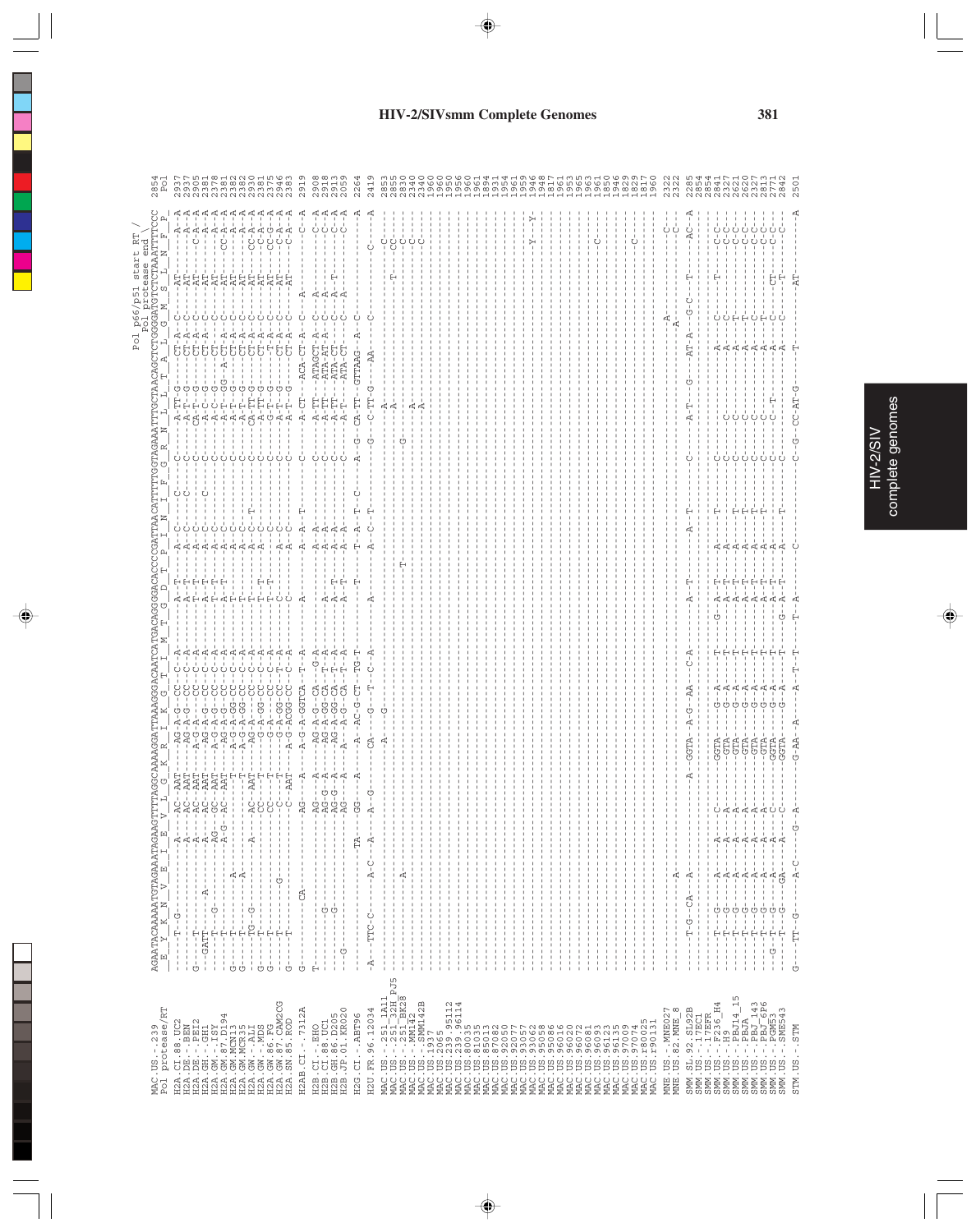|                                                                  |                                                                                                                                                                                                                                                                                                                                                                                                                              |                       |                   |                                                             |                                                                                               |                                                                   |                 |                                                                                                                                                                                                                                                                                                                                                                                             |                          |                                                                                                                       |  |  |  |  |  |  |  |                                                                                                                |                                  |                                                                                                               |              | てり てり てり                                                                                                       |                                                   |                                                                                  |                                                                                                             |                                                            |
|------------------------------------------------------------------|------------------------------------------------------------------------------------------------------------------------------------------------------------------------------------------------------------------------------------------------------------------------------------------------------------------------------------------------------------------------------------------------------------------------------|-----------------------|-------------------|-------------------------------------------------------------|-----------------------------------------------------------------------------------------------|-------------------------------------------------------------------|-----------------|---------------------------------------------------------------------------------------------------------------------------------------------------------------------------------------------------------------------------------------------------------------------------------------------------------------------------------------------------------------------------------------------|--------------------------|-----------------------------------------------------------------------------------------------------------------------|--|--|--|--|--|--|--|----------------------------------------------------------------------------------------------------------------|----------------------------------|---------------------------------------------------------------------------------------------------------------|--------------|----------------------------------------------------------------------------------------------------------------|---------------------------------------------------|----------------------------------------------------------------------------------|-------------------------------------------------------------------------------------------------------------|------------------------------------------------------------|
|                                                                  |                                                                                                                                                                                                                                                                                                                                                                                                                              |                       |                   |                                                             |                                                                                               |                                                                   |                 |                                                                                                                                                                                                                                                                                                                                                                                             |                          |                                                                                                                       |  |  |  |  |  |  |  |                                                                                                                |                                  |                                                                                                               |              |                                                                                                                |                                                   |                                                                                  |                                                                                                             |                                                            |
|                                                                  | C٦                                                                                                                                                                                                                                                                                                                                                                                                                           |                       |                   |                                                             |                                                                                               |                                                                   |                 |                                                                                                                                                                                                                                                                                                                                                                                             |                          |                                                                                                                       |  |  |  |  |  |  |  |                                                                                                                |                                  |                                                                                                               |              |                                                                                                                |                                                   |                                                                                  |                                                                                                             |                                                            |
|                                                                  | Ą<br>ひ                                                                                                                                                                                                                                                                                                                                                                                                                       | みみみみみみみ               |                   |                                                             |                                                                                               |                                                                   |                 |                                                                                                                                                                                                                                                                                                                                                                                             |                          |                                                                                                                       |  |  |  |  |  |  |  |                                                                                                                | CAA                              |                                                                                                               |              |                                                                                                                |                                                   |                                                                                  |                                                                                                             |                                                            |
|                                                                  | <b>AAAAAAAAAAA</b>                                                                                                                                                                                                                                                                                                                                                                                                           |                       |                   |                                                             | Ū                                                                                             |                                                                   |                 |                                                                                                                                                                                                                                                                                                                                                                                             |                          |                                                                                                                       |  |  |  |  |  |  |  |                                                                                                                |                                  |                                                                                                               |              | υU                                                                                                             |                                                   |                                                                                  |                                                                                                             |                                                            |
|                                                                  | AAAAAA<br>ិទី<br>$\frac{1}{6}$ $\frac{1}{6}$ $\frac{1}{10}$ $\frac{1}{10}$ $\frac{1}{10}$                                                                                                                                                                                                                                                                                                                                    | させい                   | සි<br>Ó<br>U<br>U |                                                             | A<br>A. A.<br>括                                                                               | Ġ<br>К                                                            |                 |                                                                                                                                                                                                                                                                                                                                                                                             |                          |                                                                                                                       |  |  |  |  |  |  |  |                                                                                                                |                                  |                                                                                                               |              | 333333<br>2355558<br>444444                                                                                    |                                                   |                                                                                  |                                                                                                             |                                                            |
|                                                                  | RR                                                                                                                                                                                                                                                                                                                                                                                                                           | ပ္ပံ့ပုံပုံ<br>ပ<br>Æ | $\tau$ h<br>R R   |                                                             |                                                                                               |                                                                   |                 |                                                                                                                                                                                                                                                                                                                                                                                             |                          |                                                                                                                       |  |  |  |  |  |  |  |                                                                                                                |                                  |                                                                                                               |              | みみみみみみみ                                                                                                        |                                                   |                                                                                  |                                                                                                             |                                                            |
|                                                                  | C٦                                                                                                                                                                                                                                                                                                                                                                                                                           | τŋ                    | ひ<br>てり<br>פיז    |                                                             |                                                                                               |                                                                   |                 |                                                                                                                                                                                                                                                                                                                                                                                             |                          |                                                                                                                       |  |  |  |  |  |  |  |                                                                                                                |                                  |                                                                                                               |              | RARRAR                                                                                                         |                                                   |                                                                                  |                                                                                                             |                                                            |
| $\geq$                                                           |                                                                                                                                                                                                                                                                                                                                                                                                                              |                       |                   | $\mathbf{1}$<br>$\frac{1}{2}$                               | $- - - - - - - -$<br>$\overline{\phantom{0}}$<br>Ħ<br>$\begin{array}{c} -1 \\ -1 \end{array}$ | $-----A$<br>$\mathbb{A}$ –                                        |                 |                                                                                                                                                                                                                                                                                                                                                                                             |                          | Ŷ.<br>$\mathbf{I}$<br>$\mathbf{I}$<br>$\,$                                                                            |  |  |  |  |  |  |  | $\frac{1}{1}$                                                                                                  | $- - - - A$<br>ł<br>$\mathbf{I}$ | J.<br>J.<br>$\mathbf{I}$<br>$\sf I$<br>$\mathbf{I}$<br>$\mathbf{I}$                                           |              | $\mathbf{I}$<br>$- -A - -$                                                                                     | $----P$                                           | $\mathsf I$                                                                      | $-7$<br>ţ<br>$\frac{1}{4}$<br>$\,$                                                                          | ゼーセー                                                       |
| ATAGCTAAAGTAGAGCCTGTAAAAGTC<br>I A K V E P V K V<br>$\mathbb{R}$ | $\frac{1}{4}$                                                                                                                                                                                                                                                                                                                                                                                                                |                       |                   | $- -A - -G$<br>$\mathbf{I}$<br>$A - -A - -$<br>Ť<br>ਾਂ<br>ਹ | י היה היה<br>היה היה ה                                                                        | Ť.<br>Ł<br>$-1 - \underline{T} - \underline{A} - \underline{G} -$ |                 | $\mathbf I$<br>$\mathsf I$<br>$\mathsf I$<br>$\,$ I<br>$\,$ I<br>$\,$ $\,$<br>$\,$ I                                                                                                                                                                                                                                                                                                        | $\mathbf I$              | $\mathbf{I}$<br>ţ<br>$\mathbb{I}$<br>$\mathsf{I}$<br>ţ<br>$\frac{1}{1}$<br>$\mathbf{I}$<br>$\mathbf I$<br>$\mathsf I$ |  |  |  |  |  |  |  | ii<br>Iil<br>$\frac{1}{2}$<br>$-9 - -$<br>$C - C$<br>ţ<br>$\overline{\phantom{a}}$<br>$\overline{\phantom{a}}$ |                                  | J.<br>$\mathsf I$<br>Ť<br>$\,$<br>$\begin{array}{c} 1 \\ 1 \\ 1 \\ 1 \end{array}$<br>I<br>$\,$<br>$\mathsf I$ | ÷<br>ł<br>Ť  | Ť<br>f,<br>$\frac{1}{4}$<br>$\begin{array}{c} \vspace{0.05in} \end{array}$<br>J.<br>Ĵ<br>$\mathsf I$<br>$\,$ l | ÷<br>$\frac{1}{1}$<br>$\mathbb{I}$<br>$\mathsf I$ | ÷<br>$\mathsf I$<br>$\mathbf{I}$<br>$\mathsf{I}$<br>$\frac{1}{6}$<br>$\mathsf I$ | $-1 - A - - -$<br>$- - A - - - -$<br>$\frac{1}{4}$<br>÷<br>ł<br>$\frac{1}{1}$<br>$\mathsf I$<br>$\mathbf I$ | А<br>$\frac{1}{4}$<br>$-4$<br>$\mathbf{I}$<br>$\mathbf{I}$ |
| C<br>.23<br>$\,$ $\,$                                            | $\begin{array}{l} \text{H2A.}\ \text{C1.8}\ \text{B.}\ \text{UC2}\\ \text{H2A.}\ \text{DB}\ \text{L}-1\ \text{BBN}\\ \text{H2A.}\ \text{GH}\ \text{H21}\\ \text{H2A.}\ \text{GH}\ \text{H22}\\ \text{H2A.}\ \text{GH}\ \text{H23}\\ \text{H2A.}\ \text{GW}\ \text{H23}\\ \text{H2A.}\ \text{GW}\ \text{MCM13}\\ \text{H2A.}\ \text{GW}\ \text{MCM13}\\ \text{H2A.}\ \text{GW}\ \text{H23}\\ \text{H2A.}\ \text{GW}\ \text{H$ |                       |                   | $-.7312A$                                                   | $\circ$<br>H2B.CI.-.EHO<br>H2B.CI.88.UC1<br>H2B.GH.86.D205<br>H2B.JP.01.KR020                 | H2G.CI. - . ABT96                                                 | H2U.FR.96.12034 | $\,$ I<br>${\footnotesize \begin{tabular}{ c c c c c c } \hline \texttt{MQ}, \texttt{U35}, \texttt{-251} & \texttt{AA11} & \texttt{0.56} & \texttt{0.57} & \texttt{0.51} & \texttt{0.51} & \texttt{0.57} & \texttt{0.58} & \texttt{0.57} & \texttt{0.57} & \texttt{0.57} & \texttt{0.57} & \texttt{0.57} & \texttt{0.57} & \texttt{0.57} & \texttt{0.57} & \texttt{0.57} & \texttt{0.57} &$ | $\overline{\phantom{a}}$ | $\mathbf{I}$                                                                                                          |  |  |  |  |  |  |  | MNE.US. - .MNE027<br>MNE.US. 82.MNE_8                                                                          |                                  | J.<br>$\mathbf{I}$                                                                                            | $\mathbf{I}$ | $\overline{\phantom{a}}$<br>J.<br>$\mathsf{L}\Omega$                                                           | $\mathbb{I}$                                      |                                                                                  | J.                                                                                                          | U<br><b>NLS</b><br>STM.US                                  |
| MAC.US.<br>Pol RT                                                |                                                                                                                                                                                                                                                                                                                                                                                                                              |                       |                   | H2AB.CI.                                                    |                                                                                               |                                                                   |                 |                                                                                                                                                                                                                                                                                                                                                                                             |                          |                                                                                                                       |  |  |  |  |  |  |  |                                                                                                                |                                  |                                                                                                               |              |                                                                                                                |                                                   |                                                                                  |                                                                                                             |                                                            |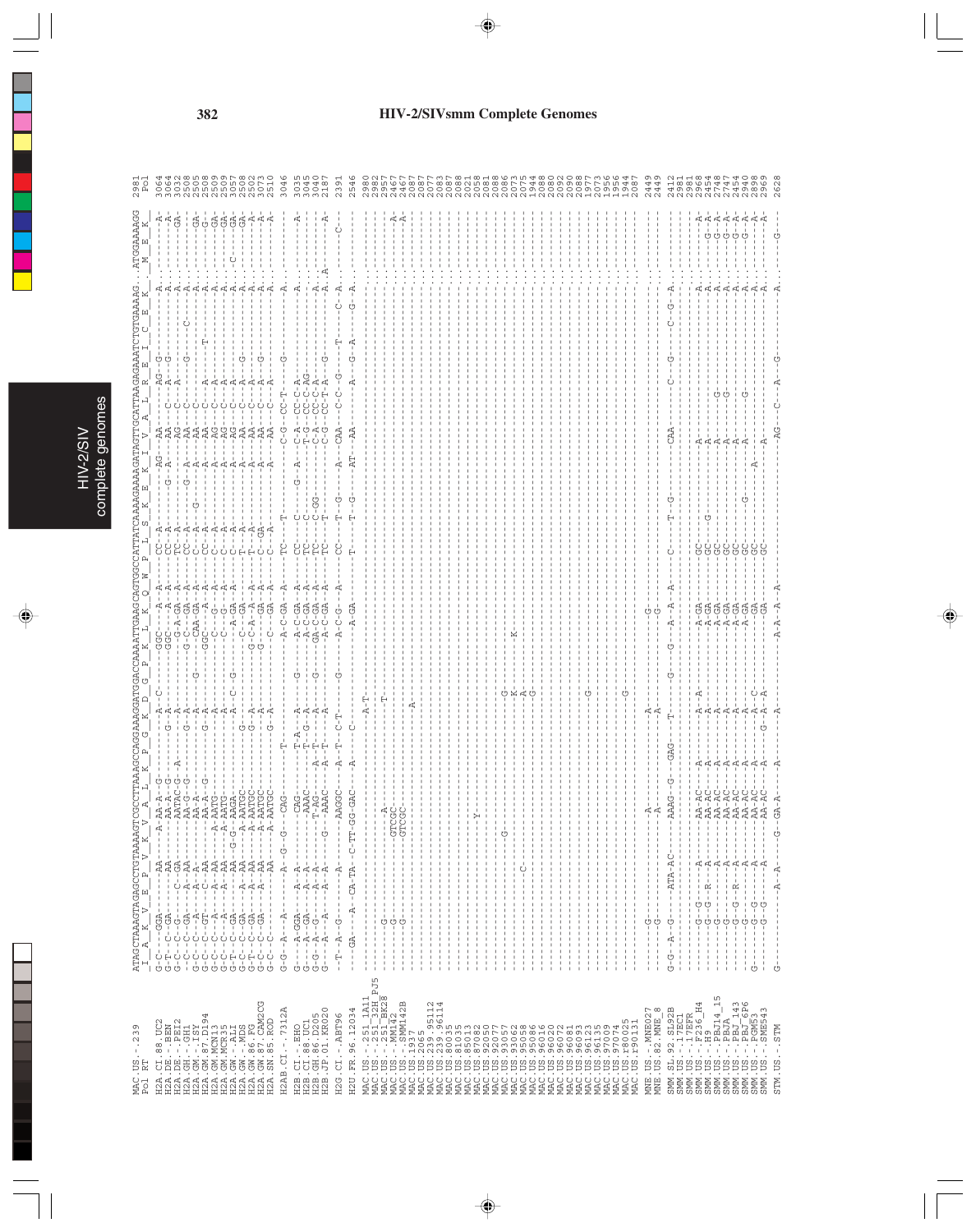| Í         |
|-----------|
|           |
| geno      |
|           |
|           |
|           |
|           |
|           |
|           |
|           |
| S<br>Solo |
|           |
|           |
|           |

go<br>ch

| $\sigma$<br>$\infty$<br>$\alpha$                                                                                                                                                                                                                                                                                                                                                                                                | AATCCATACACACCCCCCACATTICCTATAAAAAAGAAAGAACAAACGAATGCAGATICCTGATAGATTITAGGGAACTAAATAGGGTCACTCAGGA<br>N P Y M P T F F A I K K K N M K W R M L I D F R M I D F R M L I D F R N N R V<br>$\square$                                                                                                                                                                                                                   |                                             | $\Box$<br>回                       | 5                                                                                                                                                                                                | $\begin{array}{c}\n1.6 \\ -0.7 \\ -0.7\n\end{array}$         |
|---------------------------------------------------------------------------------------------------------------------------------------------------------------------------------------------------------------------------------------------------------------------------------------------------------------------------------------------------------------------------------------------------------------------------------|-------------------------------------------------------------------------------------------------------------------------------------------------------------------------------------------------------------------------------------------------------------------------------------------------------------------------------------------------------------------------------------------------------------------|---------------------------------------------|-----------------------------------|--------------------------------------------------------------------------------------------------------------------------------------------------------------------------------------------------|--------------------------------------------------------------|
| $\mathbf{I}$<br>- 1<br>$\begin{array}{l} \rm{H2A}, \rm{CL}, \rm{88}, \rm{UC2}\\ \rm{H2A}, \rm{DB}, \cdots \rm{B} \\ \rm{H2A}, \rm{CH}, \cdots \rm{H21}\\ \rm{H2A}, \rm{GH}, \cdots \rm{H21}\\ \rm{H2A}, \rm{GM}, \cdots \rm{H23}\\ \rm{H2A}, \rm{GM}, \rm{M} \\ \rm{H2A}, \rm{GM}, \rm{M} \\ \rm{H2A}, \rm{GM}, \rm{M} \\ \rm{H2A}, \rm{GM}, \cdots \rm{H25}\\ \rm{H2A}, \rm{GM}, \cdots \rm{H26}\\ \rm{H$                      |                                                                                                                                                                                                                                                                                                                                                                                                                   |                                             |                                   | п.                                                                                                                                                                                               |                                                              |
| - 1<br>$\overline{\phantom{a}}$                                                                                                                                                                                                                                                                                                                                                                                                 | U U U U U U U U U U U U U<br><b>HHHHHHUU</b><br><b>A A A A A A A A A A A A</b><br>н<br>666<br>╒╒╒╒╒╒╒╒╒╒╒╒╒<br>╿╹╹╹╹╹╹╹╹<br>ŔŔŔŔĿŔŔŔŔŔŔŔŔ<br>ŔŔŔŔĿĿĿĿĿĿĿĿĿĿ<br>GGAGAGAAAAAAA G                                                                                                                                                                                                                                    | $\triangle$ $\triangle$<br>לי לי לי לי<br>К | RARARARA                          | HHUHHHHHHHH<br><b>A A A A A A A A A</b><br>ひひえひえひえみみみみみみ<br>$\triangle$ $\triangle$                                                                                                              | G G G G G G G G G G G G G G G<br>mmmNNNNNMNNMMN              |
| $\overline{\phantom{a}}$                                                                                                                                                                                                                                                                                                                                                                                                        | н                                                                                                                                                                                                                                                                                                                                                                                                                 | A,                                          |                                   | $\overline{A}$                                                                                                                                                                                   |                                                              |
|                                                                                                                                                                                                                                                                                                                                                                                                                                 | 8888<br>1<br>UHHHHHH                                                                                                                                                                                                                                                                                                                                                                                              | េបប                                         |                                   |                                                                                                                                                                                                  |                                                              |
| - 1                                                                                                                                                                                                                                                                                                                                                                                                                             | J.                                                                                                                                                                                                                                                                                                                                                                                                                | FF                                          |                                   |                                                                                                                                                                                                  |                                                              |
|                                                                                                                                                                                                                                                                                                                                                                                                                                 | ひ<br>Н<br>н                                                                                                                                                                                                                                                                                                                                                                                                       | $\mathbf{I}$<br>е<br>$A \land A \land A$    | н                                 | н                                                                                                                                                                                                |                                                              |
|                                                                                                                                                                                                                                                                                                                                                                                                                                 | FЕ<br>н                                                                                                                                                                                                                                                                                                                                                                                                           |                                             | <b>ひひ</b><br>U                    |                                                                                                                                                                                                  |                                                              |
| - 1                                                                                                                                                                                                                                                                                                                                                                                                                             | ひ<br>៲បបបប<br>К<br>n mar                                                                                                                                                                                                                                                                                                                                                                                          | みみみみみみみ み みみみ<br>- (り - (り ひ<br>K,          | $\triangle$ $\triangle$<br>U      | $\mathcal{A}$<br>U<br>$\blacksquare$<br>$1 + 1 + 1 + 1$<br>$\color{red}{\mathbf{+}\,\mathbf{0}\,\mathbf{0}\,\mathbf{0}\,\mathbf{0}\,\mathbf{0}\,\mathbf{0}\,\mathbf{0}\,\mathbf{0}\,\mathbf{0}}$ |                                                              |
| К<br>$-17312i$                                                                                                                                                                                                                                                                                                                                                                                                                  | K.<br>부<br>U<br>Ť<br>$- - P T - L$<br>$\mathbf{I}$                                                                                                                                                                                                                                                                                                                                                                | K.                                          | Н<br>U<br>U                       | Ŕ.<br>Æ<br>U<br>K.<br>A                                                                                                                                                                          | 317                                                          |
|                                                                                                                                                                                                                                                                                                                                                                                                                                 | U<br>E<br>Н<br>÷<br>$\mathbf{I}$                                                                                                                                                                                                                                                                                                                                                                                  | てり                                          | Ü                                 |                                                                                                                                                                                                  |                                                              |
| - 1                                                                                                                                                                                                                                                                                                                                                                                                                             | ひ‐<br>$\triangle$ $\triangle$<br>÷<br>$\mathbf{I}$<br>$\blacksquare$                                                                                                                                                                                                                                                                                                                                              | $\triangle$ $\triangle$                     |                                   | ΚK<br>υU                                                                                                                                                                                         |                                                              |
| $\mathbf{I}$<br>H2B.CI.-.EHO<br>H2B.CI.88.UC1<br>H2B.GH.86.D205<br>H2B.JP.01.KR020                                                                                                                                                                                                                                                                                                                                              | U<br>7570<br><b>ひ ひ ひ ひ</b><br>A<br>ひひひひ<br>U<br>ひひひひ<br>ひみみみ<br>פפפפ<br>יליליל<br>FF<br>Ħ<br>$-1$<br>$-1$<br>$-1$<br>$-1$<br>$-1$<br>$-1$<br>$-1$<br>$-24 - 7$<br>$-4 - 7$<br>ひひひひ                                                                                                                                                                                                                               | $\mathsf{H}$<br>$\Delta$                    | 부당부<br>AAAA<br>U                  | К<br>U<br>U<br>くじくく<br>AAAA<br>ひひひひ                                                                                                                                                              | $m \omega \circ r$<br>11177<br>$M$ $M$ $M$ $N$               |
|                                                                                                                                                                                                                                                                                                                                                                                                                                 |                                                                                                                                                                                                                                                                                                                                                                                                                   |                                             |                                   |                                                                                                                                                                                                  |                                                              |
|                                                                                                                                                                                                                                                                                                                                                                                                                                 | U<br>てり<br>К<br>U<br>K,<br>$\frac{1}{4}$<br>$\cup$<br>÷<br>$A - -$<br>$\frac{1}{2}$<br>$\pm$<br>$\mathbf{A}^-$<br>Ŧ<br>$\mathbf{I}$<br>$- -A - -$<br>$A - G -$                                                                                                                                                                                                                                                    | Ŗ<br>Н<br>K.                                | Ą<br>U<br>υ                       | U                                                                                                                                                                                                | 52<br>$\sim$                                                 |
| H2U. FR. 96.12034                                                                                                                                                                                                                                                                                                                                                                                                               | U<br>てり<br>Ţ<br>$\cup$<br>÷<br> -<br> -<br> -<br> -<br> -<br> -<br>$-A---$<br>÷<br>$A - -A - -$<br>$-1$                                                                                                                                                                                                                                                                                                           | H<br>Æ                                      | 튱<br>К                            | Æ<br>U                                                                                                                                                                                           | r<br>$\circ$<br>$\sim$                                       |
|                                                                                                                                                                                                                                                                                                                                                                                                                                 | R<br>$\left\{ \begin{array}{c} 1 \\ 1 \end{array} \right\}$<br>$\mathbf{1}$<br>Ħ<br>Ħ<br>$\mathsf I$<br>$\mathbf{I}$                                                                                                                                                                                                                                                                                              |                                             |                                   |                                                                                                                                                                                                  |                                                              |
| $\overline{\phantom{0}}$<br>Ļ۵<br>Гď                                                                                                                                                                                                                                                                                                                                                                                            | $\blacksquare$                                                                                                                                                                                                                                                                                                                                                                                                    |                                             |                                   |                                                                                                                                                                                                  |                                                              |
|                                                                                                                                                                                                                                                                                                                                                                                                                                 | K,<br>$\frac{1}{4}$<br>$\,$ $\,$                                                                                                                                                                                                                                                                                                                                                                                  |                                             |                                   |                                                                                                                                                                                                  |                                                              |
|                                                                                                                                                                                                                                                                                                                                                                                                                                 | $\frac{1}{4}$<br>$\mathsf I$                                                                                                                                                                                                                                                                                                                                                                                      | ΚK                                          |                                   | К                                                                                                                                                                                                |                                                              |
|                                                                                                                                                                                                                                                                                                                                                                                                                                 | $\mathsf I$<br>$\,$ I                                                                                                                                                                                                                                                                                                                                                                                             |                                             |                                   | K.                                                                                                                                                                                               |                                                              |
|                                                                                                                                                                                                                                                                                                                                                                                                                                 | $\mathfrak l$<br>ı<br>$\mathbf{I}$                                                                                                                                                                                                                                                                                                                                                                                |                                             |                                   |                                                                                                                                                                                                  |                                                              |
| $\begin{small} \tt{MBC} & \tt U51\_1211 \atop \tt 1211\_3211 \atop \tt 2121\_3211 \atop \tt 2121\_3212 \atop \tt 2121\_3212 \atop \tt 2121\_3212 \atop \tt 2121\_3212 \atop \tt 2121\_3212 \atop \tt 2121\_3212 \atop \tt 2121\_3212 \atop \tt 2121\_3212 \atop \tt 2121\_3212 \atop \tt 2121\_3212 \atop \tt 2121\_3212 \atop$                                                                                                 | $\,$ I<br>$\overline{\phantom{a}}$<br>$\bar{1}$                                                                                                                                                                                                                                                                                                                                                                   |                                             |                                   |                                                                                                                                                                                                  | HHONDUNUUNUUHHUNUUUNOUUUUHUOOOU PU                           |
|                                                                                                                                                                                                                                                                                                                                                                                                                                 | $\frac{1}{1}$<br>$\overline{1}$<br>$\,$ I                                                                                                                                                                                                                                                                                                                                                                         |                                             |                                   |                                                                                                                                                                                                  | PPP mp co H co H co A co M co A co C co P w C c 4 p          |
|                                                                                                                                                                                                                                                                                                                                                                                                                                 |                                                                                                                                                                                                                                                                                                                                                                                                                   |                                             |                                   |                                                                                                                                                                                                  |                                                              |
|                                                                                                                                                                                                                                                                                                                                                                                                                                 |                                                                                                                                                                                                                                                                                                                                                                                                                   |                                             |                                   |                                                                                                                                                                                                  |                                                              |
|                                                                                                                                                                                                                                                                                                                                                                                                                                 |                                                                                                                                                                                                                                                                                                                                                                                                                   |                                             |                                   |                                                                                                                                                                                                  |                                                              |
|                                                                                                                                                                                                                                                                                                                                                                                                                                 |                                                                                                                                                                                                                                                                                                                                                                                                                   |                                             |                                   |                                                                                                                                                                                                  |                                                              |
|                                                                                                                                                                                                                                                                                                                                                                                                                                 | $\,$ I                                                                                                                                                                                                                                                                                                                                                                                                            |                                             |                                   |                                                                                                                                                                                                  |                                                              |
|                                                                                                                                                                                                                                                                                                                                                                                                                                 | l,                                                                                                                                                                                                                                                                                                                                                                                                                |                                             |                                   |                                                                                                                                                                                                  |                                                              |
|                                                                                                                                                                                                                                                                                                                                                                                                                                 | 1<br>$\,$ I<br>$\mathbf I$                                                                                                                                                                                                                                                                                                                                                                                        |                                             |                                   |                                                                                                                                                                                                  |                                                              |
|                                                                                                                                                                                                                                                                                                                                                                                                                                 | ţ<br>$\mathbf{I}$<br>$\,$ I                                                                                                                                                                                                                                                                                                                                                                                       |                                             |                                   |                                                                                                                                                                                                  |                                                              |
|                                                                                                                                                                                                                                                                                                                                                                                                                                 |                                                                                                                                                                                                                                                                                                                                                                                                                   |                                             |                                   |                                                                                                                                                                                                  |                                                              |
|                                                                                                                                                                                                                                                                                                                                                                                                                                 |                                                                                                                                                                                                                                                                                                                                                                                                                   |                                             |                                   |                                                                                                                                                                                                  |                                                              |
|                                                                                                                                                                                                                                                                                                                                                                                                                                 |                                                                                                                                                                                                                                                                                                                                                                                                                   |                                             |                                   |                                                                                                                                                                                                  |                                                              |
|                                                                                                                                                                                                                                                                                                                                                                                                                                 |                                                                                                                                                                                                                                                                                                                                                                                                                   |                                             |                                   |                                                                                                                                                                                                  |                                                              |
|                                                                                                                                                                                                                                                                                                                                                                                                                                 |                                                                                                                                                                                                                                                                                                                                                                                                                   |                                             |                                   |                                                                                                                                                                                                  |                                                              |
|                                                                                                                                                                                                                                                                                                                                                                                                                                 | f,                                                                                                                                                                                                                                                                                                                                                                                                                |                                             |                                   |                                                                                                                                                                                                  |                                                              |
|                                                                                                                                                                                                                                                                                                                                                                                                                                 | l,                                                                                                                                                                                                                                                                                                                                                                                                                |                                             |                                   |                                                                                                                                                                                                  |                                                              |
|                                                                                                                                                                                                                                                                                                                                                                                                                                 | $\frac{1}{1}$                                                                                                                                                                                                                                                                                                                                                                                                     |                                             |                                   |                                                                                                                                                                                                  |                                                              |
|                                                                                                                                                                                                                                                                                                                                                                                                                                 | $\frac{1}{1}$<br>$\,$ $\,$                                                                                                                                                                                                                                                                                                                                                                                        |                                             |                                   |                                                                                                                                                                                                  |                                                              |
|                                                                                                                                                                                                                                                                                                                                                                                                                                 | ł<br>$\,$ I<br>$\,$ I                                                                                                                                                                                                                                                                                                                                                                                             |                                             |                                   |                                                                                                                                                                                                  |                                                              |
|                                                                                                                                                                                                                                                                                                                                                                                                                                 | $\frac{1}{1}$<br>$\,$ I<br>1                                                                                                                                                                                                                                                                                                                                                                                      |                                             |                                   |                                                                                                                                                                                                  |                                                              |
|                                                                                                                                                                                                                                                                                                                                                                                                                                 | f,                                                                                                                                                                                                                                                                                                                                                                                                                |                                             |                                   |                                                                                                                                                                                                  |                                                              |
| $\overline{ }$                                                                                                                                                                                                                                                                                                                                                                                                                  | Ο<br>÷,                                                                                                                                                                                                                                                                                                                                                                                                           |                                             |                                   |                                                                                                                                                                                                  | თ თ<br>NU NHHQQCLQQQDOO<br>$N$ $N$                           |
| $\infty$                                                                                                                                                                                                                                                                                                                                                                                                                        | (7)                                                                                                                                                                                                                                                                                                                                                                                                               |                                             |                                   |                                                                                                                                                                                                  |                                                              |
|                                                                                                                                                                                                                                                                                                                                                                                                                                 | К<br>τŋ<br>$-4$<br>$-1$<br>$-$ – $\sim$ – $-$ – $-$<br>$-$ -ACG-<br>$G - -A - -A - - - -$                                                                                                                                                                                                                                                                                                                         | U<br>ひ                                      | Н<br>К                            | 4<br>К<br>ひ<br>$C-RA$                                                                                                                                                                            |                                                              |
|                                                                                                                                                                                                                                                                                                                                                                                                                                 | $\,$ I<br>$\mathbf{I}$<br>÷<br>$\mathbf{1}$<br>$\,$ I<br>$\,$<br>$\mathbf{I}$<br>$\frac{1}{4}$                                                                                                                                                                                                                                                                                                                    |                                             |                                   |                                                                                                                                                                                                  | $Q \vdash \neg \neg \neg \neg \neg \neg \neg \neg \neg \neg$ |
| $\begin{array}{l} \texttt{SMM}, \texttt{SL}, 92, \texttt{SLO2B} \\ \texttt{SMM}, \texttt{US}. - 17 \texttt{BCl} \\ \texttt{SMM}, \texttt{US}. - 17 \texttt{BCl} \\ \texttt{SMM}, \texttt{US}. - 18 \texttt{3} \texttt{6} \texttt{144} \\ \texttt{SMM}, \texttt{US}. - 19 \texttt{19} \texttt{7} \texttt{8} \texttt{8} \texttt{0} \texttt{0} \texttt{1} \texttt{1} \texttt{5} \texttt{8} \texttt{0} \texttt{0} \texttt{0} \text$ | $\mathbf{I}$<br>-<br>$\mathbf{I}$<br>I<br>$\blacksquare$                                                                                                                                                                                                                                                                                                                                                          |                                             |                                   |                                                                                                                                                                                                  |                                                              |
|                                                                                                                                                                                                                                                                                                                                                                                                                                 | τJ<br>н<br>Ť<br>÷,<br>$\begin{array}{c} \nabla & \cdot \\ \nabla & \cdot \end{array}$<br>$\mathbf{1}=\mathbf{1}$<br>$\mathbf{I}$<br>$\mathbb{L}$<br>Ħ<br>$\mathsf I$<br>$\frac{1}{4}$                                                                                                                                                                                                                             | Æ                                           |                                   | ひ                                                                                                                                                                                                |                                                              |
|                                                                                                                                                                                                                                                                                                                                                                                                                                 | $\mathbf{I}$<br>$\stackrel{\shortparallel }{ \mathbb{R} }$<br>$1 - 1 - 1$<br>÷<br>Ŕ<br>$\frac{1}{4}$                                                                                                                                                                                                                                                                                                              | GGA                                         | -11                               |                                                                                                                                                                                                  |                                                              |
| S                                                                                                                                                                                                                                                                                                                                                                                                                               | - 1<br><b>PPPP</b><br>$A \land A$<br>33<br>U<br>÷<br>$\begin{bmatrix} -1 & 0 & 0 \\ 0 & 0 & 0 \\ 0 & 0 & 0 \\ 0 & 0 & 0 \\ 0 & 0 & 0 \\ 0 & 0 & 0 \\ 0 & 0 & 0 \\ 0 & 0 & 0 \\ 0 & 0 & 0 \\ 0 & 0 & 0 \\ 0 & 0 & 0 \\ 0 & 0 & 0 \\ 0 & 0 & 0 \\ 0 & 0 & 0 & 0 \\ 0 & 0 & 0 & 0 \\ 0 & 0 & 0 & 0 \\ 0 & 0 & 0 & 0 & 0 \\ 0 & 0 & 0 & 0 & 0 \\ 0 & 0 & 0 & 0 & 0 \\ 0 & 0 & 0 & 0 & 0 & $<br>Ŧ<br>$\mathbf{I}$<br>÷ | <b>PPPPP</b>                                | $\blacksquare$                    | $1 - 1$                                                                                                                                                                                          |                                                              |
|                                                                                                                                                                                                                                                                                                                                                                                                                                 | 555<br>U<br>$\frac{1}{2}$<br>$\,$ $\,$<br>$\mathbf{I}$<br>$\frac{1}{4}$<br>÷<br>$\,$ $\,$<br>÷<br>$\blacksquare$                                                                                                                                                                                                                                                                                                  |                                             | $\overline{\phantom{a}}$          | $\blacksquare$<br>- 1                                                                                                                                                                            |                                                              |
|                                                                                                                                                                                                                                                                                                                                                                                                                                 | $\overline{R}$<br>К<br>÷<br>eeeee<br>Titit<br>↻<br>Ŕ<br>T-1<br>L<br>Ŧ<br>$\mathbf I$<br>$\mathbb{I}$<br>$\mathbf{I}$                                                                                                                                                                                                                                                                                              | GA                                          | $\mathbf{I}$                      | 88888<br>みみみみみ<br>$\mathbf{1}$                                                                                                                                                                   |                                                              |
|                                                                                                                                                                                                                                                                                                                                                                                                                                 | E<br>К<br>÷<br>↻<br>- 1<br>$\mathbf{I}$<br>$\mathbb{I}$<br>$\mathsf I$<br>÷                                                                                                                                                                                                                                                                                                                                       | <b>ひひひひひひひ</b><br>$\mathbb{H}$              | - 11                              | べんえんえん                                                                                                                                                                                           |                                                              |
|                                                                                                                                                                                                                                                                                                                                                                                                                                 | <b>UUUUUU</b><br>みみみみみみみ<br>.<br>$\triangle$ $\triangle$<br>÷<br>합<br><b>UU</b><br>$\mathbf{I}$<br>$\mathsf I$<br>$\mathbf{I}$<br>Ť.<br>$\mathsf I$<br>÷<br>$\mathsf I$<br>RARARA<br>÷<br>$\mathbf I$<br>J.<br>ひひひ                                                                                                                                                                                                | みみみみみみみ<br>$\vdash$<br>Ą                    | - 1<br><b>PPPPPPPP</b><br>RARARAA | $\overline{F}$<br>ひ                                                                                                                                                                              | NMMMNNNNMM                                                   |
|                                                                                                                                                                                                                                                                                                                                                                                                                                 | ÷<br>$\overline{\phantom{a}}$<br>j.<br>$\,$<br>ŧ<br>÷<br>$\mathbf I$<br>$\mathfrak l$<br>T.<br>$\mathbf{I}$                                                                                                                                                                                                                                                                                                       | К                                           |                                   |                                                                                                                                                                                                  |                                                              |
|                                                                                                                                                                                                                                                                                                                                                                                                                                 | $- - \lambda$<br>A<br>J,<br>턱<br>$\overline{\phantom{a}}$<br>$\overline{\phantom{a}}$<br>$\overline{\phantom{a}}$<br>$-4$<br>$- -C - A$<br>C                                                                                                                                                                                                                                                                      |                                             |                                   |                                                                                                                                                                                                  | L<br>$\sim$                                                  |
|                                                                                                                                                                                                                                                                                                                                                                                                                                 |                                                                                                                                                                                                                                                                                                                                                                                                                   |                                             |                                   |                                                                                                                                                                                                  |                                                              |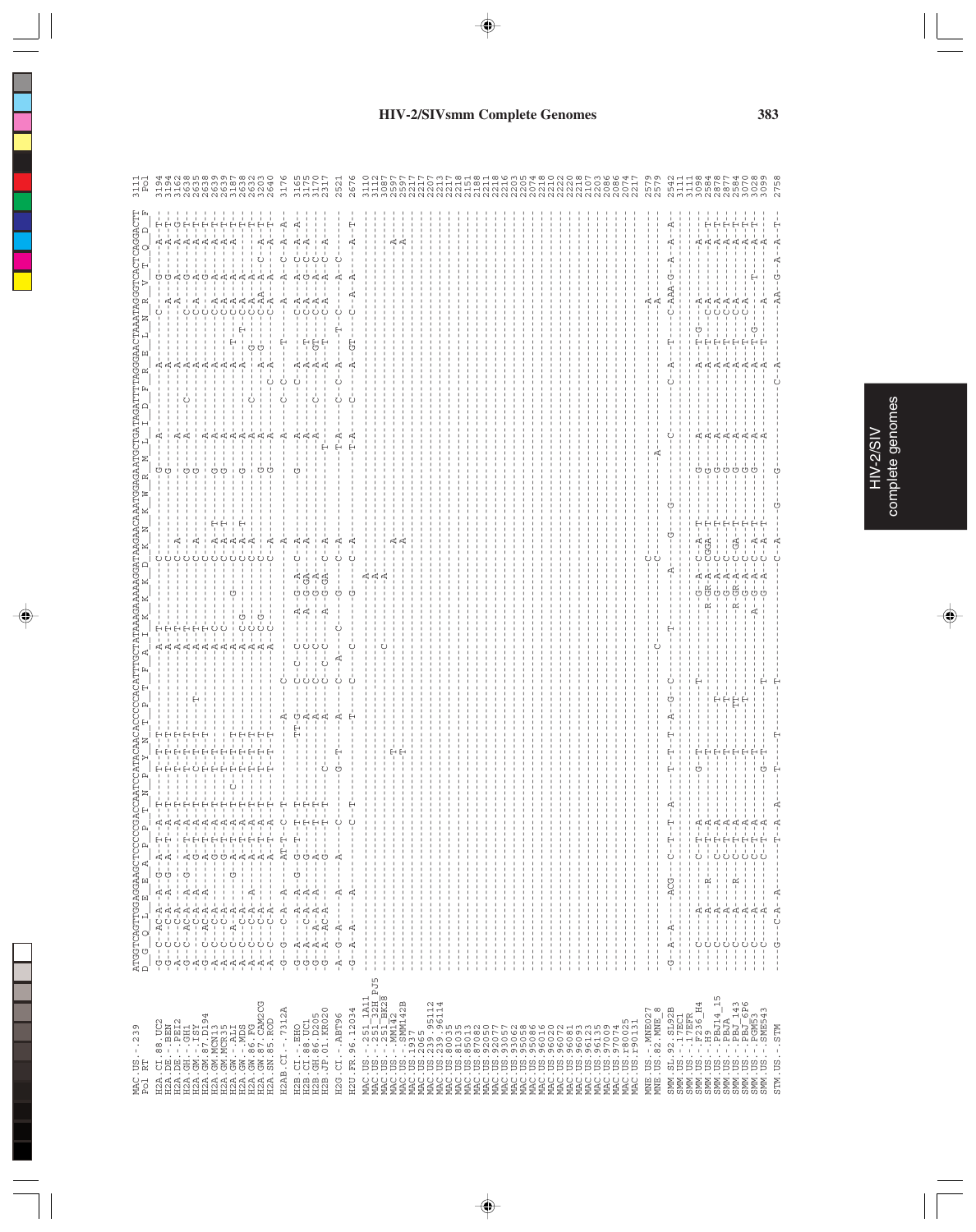| NΑ                                                                                            | OCCOCOCHOCOM<br>3327777737737<br>mmmNNNNNMNNNMN                                                                                                                                                                                                                                                                                                                                      | 330<br>N M<br>$m \, m \, m \, N$                                                                                                                                                                           | ${}^{\circ}$<br>26                                                 |                                                         |                                                                    | <b>NNNN</b><br>$N$ $N$ $N$                 | $\circ$                                                                                                                                                                                                                                                                                                                                                                                                    | 455433<br>mmmmmNmmmmmmNmmmmmNmNNNN<br>NNNN                                                                                                                                                                                                                                                                                                                                                             | $N$ $N$                                    | 0N<br>N P Q<br>$\circ$<br>$N \rightarrow N$<br>$\sim$ $\sim$<br>$M$ $M$ $m$<br>$\sim$                                                                                                                                                                                                                                                                                                                                                                          |                                                                                                                                                                                                                                                                                                                                                                                                                                           |
|-----------------------------------------------------------------------------------------------|--------------------------------------------------------------------------------------------------------------------------------------------------------------------------------------------------------------------------------------------------------------------------------------------------------------------------------------------------------------------------------------|------------------------------------------------------------------------------------------------------------------------------------------------------------------------------------------------------------|--------------------------------------------------------------------|---------------------------------------------------------|--------------------------------------------------------------------|--------------------------------------------|------------------------------------------------------------------------------------------------------------------------------------------------------------------------------------------------------------------------------------------------------------------------------------------------------------------------------------------------------------------------------------------------------------|--------------------------------------------------------------------------------------------------------------------------------------------------------------------------------------------------------------------------------------------------------------------------------------------------------------------------------------------------------------------------------------------------------|--------------------------------------------|----------------------------------------------------------------------------------------------------------------------------------------------------------------------------------------------------------------------------------------------------------------------------------------------------------------------------------------------------------------------------------------------------------------------------------------------------------------|-------------------------------------------------------------------------------------------------------------------------------------------------------------------------------------------------------------------------------------------------------------------------------------------------------------------------------------------------------------------------------------------------------------------------------------------|
| CAGTACKURITET                                                                                 |                                                                                                                                                                                                                                                                                                                                                                                      | τ)<br>$A \land A$                                                                                                                                                                                          |                                                                    |                                                         |                                                                    |                                            |                                                                                                                                                                                                                                                                                                                                                                                                            |                                                                                                                                                                                                                                                                                                                                                                                                        |                                            |                                                                                                                                                                                                                                                                                                                                                                                                                                                                |                                                                                                                                                                                                                                                                                                                                                                                                                                           |
|                                                                                               | 8888888<br>н<br>K.<br>К<br><b>- AAAAAA</b><br>K.                                                                                                                                                                                                                                                                                                                                     | RARA                                                                                                                                                                                                       |                                                                    |                                                         |                                                                    |                                            |                                                                                                                                                                                                                                                                                                                                                                                                            |                                                                                                                                                                                                                                                                                                                                                                                                        |                                            | K,<br>RARAA<br>K,                                                                                                                                                                                                                                                                                                                                                                                                                                              |                                                                                                                                                                                                                                                                                                                                                                                                                                           |
|                                                                                               | ひひひひ<br>н                                                                                                                                                                                                                                                                                                                                                                            | υU<br>υ<br>U                                                                                                                                                                                               |                                                                    |                                                         |                                                                    |                                            |                                                                                                                                                                                                                                                                                                                                                                                                            |                                                                                                                                                                                                                                                                                                                                                                                                        |                                            | <b>ひひひひひひひと</b>                                                                                                                                                                                                                                                                                                                                                                                                                                                |                                                                                                                                                                                                                                                                                                                                                                                                                                           |
| TCTCCATACCTCTAGATGAAGAATTTA<br>F S I P L D E E F                                              | $-GA$<br>$\frac{1}{\sqrt{2}}$<br>ひ<br>ひ<br>HUUUHUUUUUUU                                                                                                                                                                                                                                                                                                                              | $\mathbf{I}$<br>U<br>U<br>ġġġġ                                                                                                                                                                             |                                                                    |                                                         |                                                                    |                                            |                                                                                                                                                                                                                                                                                                                                                                                                            |                                                                                                                                                                                                                                                                                                                                                                                                        |                                            | UU<br>UU                                                                                                                                                                                                                                                                                                                                                                                                                                                       |                                                                                                                                                                                                                                                                                                                                                                                                                                           |
|                                                                                               | みみみひしみみみみみみみ                                                                                                                                                                                                                                                                                                                                                                         | Æ<br>RARA<br><br>O                                                                                                                                                                                         |                                                                    |                                                         |                                                                    |                                            |                                                                                                                                                                                                                                                                                                                                                                                                            |                                                                                                                                                                                                                                                                                                                                                                                                        |                                            | 6666                                                                                                                                                                                                                                                                                                                                                                                                                                                           |                                                                                                                                                                                                                                                                                                                                                                                                                                           |
|                                                                                               | (1(1)                                                                                                                                                                                                                                                                                                                                                                                | AGTG<br>AGT<br>AGT<br>ひひひひ<br>U                                                                                                                                                                            |                                                                    |                                                         |                                                                    |                                            |                                                                                                                                                                                                                                                                                                                                                                                                            |                                                                                                                                                                                                                                                                                                                                                                                                        |                                            |                                                                                                                                                                                                                                                                                                                                                                                                                                                                |                                                                                                                                                                                                                                                                                                                                                                                                                                           |
|                                                                                               |                                                                                                                                                                                                                                                                                                                                                                                      |                                                                                                                                                                                                            |                                                                    |                                                         |                                                                    |                                            |                                                                                                                                                                                                                                                                                                                                                                                                            |                                                                                                                                                                                                                                                                                                                                                                                                        |                                            |                                                                                                                                                                                                                                                                                                                                                                                                                                                                |                                                                                                                                                                                                                                                                                                                                                                                                                                           |
| CCTGGACTAGAAAAGGAAAGAATTACAGTACTGGATATAGGTGATGCATATT<br>P A G L A K R K R T T V L D I G D A Y | ひ ひ ひ ひ ひ む ひ ひ ひ ひ ひ ひ ひ<br>じ じ<br>せせせ<br>ひひひひひ                                                                                                                                                                                                                                                                                                                                     | K.<br>ΚK<br>K.<br>てり<br>せせせ<br>ひ                                                                                                                                                                           | てり                                                                 |                                                         |                                                                    |                                            |                                                                                                                                                                                                                                                                                                                                                                                                            |                                                                                                                                                                                                                                                                                                                                                                                                        | <b>いい</b>                                  | ひひひひひひひひ                                                                                                                                                                                                                                                                                                                                                                                                                                                       |                                                                                                                                                                                                                                                                                                                                                                                                                                           |
|                                                                                               | $T - A$<br>ひ                                                                                                                                                                                                                                                                                                                                                                         | AAAA<br>Ŕ,                                                                                                                                                                                                 |                                                                    |                                                         |                                                                    |                                            |                                                                                                                                                                                                                                                                                                                                                                                                            |                                                                                                                                                                                                                                                                                                                                                                                                        |                                            | Ŗ<br>555<br>튱<br>튱<br>てり                                                                                                                                                                                                                                                                                                                                                                                                                                       |                                                                                                                                                                                                                                                                                                                                                                                                                                           |
|                                                                                               | <b>6666666666</b><br>ひ                                                                                                                                                                                                                                                                                                                                                               | AAAA                                                                                                                                                                                                       | $\boldsymbol{\mathcal{A}}$<br>K.<br>ひ                              | ひひひひひ                                                   |                                                                    |                                            |                                                                                                                                                                                                                                                                                                                                                                                                            |                                                                                                                                                                                                                                                                                                                                                                                                        | U<br>U<br>ひ<br>ひ                           | К<br>ひひひひひひ<br>ひ                                                                                                                                                                                                                                                                                                                                                                                                                                               | T.                                                                                                                                                                                                                                                                                                                                                                                                                                        |
|                                                                                               | せせひひせ<br>daaadadad<br>4Ã                                                                                                                                                                                                                                                                                                                                                             | 3<br>9<br>ひ<br>A-A<br>AA                                                                                                                                                                                   |                                                                    |                                                         |                                                                    |                                            |                                                                                                                                                                                                                                                                                                                                                                                                            |                                                                                                                                                                                                                                                                                                                                                                                                        | <b>いい</b>                                  | ひひひひひひひひ<br>也<br>AAAAA                                                                                                                                                                                                                                                                                                                                                                                                                                         |                                                                                                                                                                                                                                                                                                                                                                                                                                           |
|                                                                                               | Ġ<br>1 9 9 9 9<br>てり<br>ひ<br>U<br>ひ<br>ひ<br>ひ<br>U                                                                                                                                                                                                                                                                                                                                   | 5999<br>ひ<br>ひひひひ                                                                                                                                                                                          | Ů<br>Ů<br>Ů                                                        |                                                         |                                                                    |                                            |                                                                                                                                                                                                                                                                                                                                                                                                            |                                                                                                                                                                                                                                                                                                                                                                                                        |                                            | ひ ひ ひ ひ ひ ひ ひ ひ                                                                                                                                                                                                                                                                                                                                                                                                                                                |                                                                                                                                                                                                                                                                                                                                                                                                                                           |
|                                                                                               |                                                                                                                                                                                                                                                                                                                                                                                      | GGCAGG<br>5                                                                                                                                                                                                |                                                                    |                                                         |                                                                    |                                            |                                                                                                                                                                                                                                                                                                                                                                                                            |                                                                                                                                                                                                                                                                                                                                                                                                        |                                            |                                                                                                                                                                                                                                                                                                                                                                                                                                                                |                                                                                                                                                                                                                                                                                                                                                                                                                                           |
|                                                                                               | ひんひんひんへんへんえん<br>ł<br>ł<br>÷<br>Ť<br>İ<br>j<br>j<br>÷<br>1<br>$\,$ $\,$<br>$\mathbf I$                                                                                                                                                                                                                                                                                                | ひ<br>ぱめひぴ<br>Æ<br>$\frac{1}{2}$                                                                                                                                                                            | ÷.<br>$\frac{1}{1}$                                                |                                                         |                                                                    |                                            |                                                                                                                                                                                                                                                                                                                                                                                                            |                                                                                                                                                                                                                                                                                                                                                                                                        |                                            | J.<br>J.                                                                                                                                                                                                                                                                                                                                                                                                                                                       | I,<br>$\,$ I                                                                                                                                                                                                                                                                                                                                                                                                                              |
|                                                                                               | Ì<br>$\frac{1}{4}$<br>$\overline{\phantom{a}}$<br>F-<br>éé<br>Ti<br>$\frac{1}{2}$<br>۲<br>-<br>۲<br>-<br>$L = -1$<br>$\overline{\phantom{a}}$<br>$\mathsf I$<br>$\frac{1}{4}$<br>$\blacksquare$<br>$\mathbf{I}$<br>$\mathbf{I}$<br>J.<br>$\overline{\phantom{a}}$<br>$\overline{\phantom{a}}$                                                                                        | $-1 - 1 - 1 - 1 - 1 - 1$<br>۲<br>ا                                                                                                                                                                         | J.<br>1<br>$-1$                                                    | $\mathbf{I}$<br>j<br>ţ                                  |                                                                    |                                            |                                                                                                                                                                                                                                                                                                                                                                                                            | $\frac{1}{1}$                                                                                                                                                                                                                                                                                                                                                                                          | ł                                          | I<br>$\,$<br>$\begin{array}{c} \hline \end{array}$<br>$\,$<br>÷<br>I<br>J.<br>1<br>$\,$<br>$\mathbf{I}$<br>$\mathbf{I}$<br>J.<br>J.<br>J.<br>٠<br>$\overline{\phantom{a}}$<br>ひ<br>ι<br>Ω<br>Τ<br>$\frac{1}{\sqrt{2}}$<br><b>ひ ひ</b><br>$\,$<br>$\blacksquare$<br>$\mathbf{I}$                                                                                                                                                                                 | $\begin{array}{c} \rule{0.2cm}{0.15mm} \rule{0.2cm}{0.15mm} \rule{0.2cm}{0.15mm} \rule{0.2cm}{0.15mm} \rule{0.2cm}{0.15mm} \rule{0.2cm}{0.15mm} \rule{0.2cm}{0.15mm} \rule{0.2cm}{0.15mm} \rule{0.2cm}{0.15mm} \rule{0.2cm}{0.15mm} \rule{0.2cm}{0.15mm} \rule{0.2cm}{0.15mm} \rule{0.2cm}{0.15mm} \rule{0.2cm}{0.15mm} \rule{0.2cm}{0.15mm} \rule{$<br>J.<br>J.<br>$\overline{\phantom{a}}$<br>I.<br>J.<br>F<br>$\overline{\phantom{a}}$ |
|                                                                                               | ł<br>ļ<br>$\begin{matrix} \vdots \ \vdots \ \vdots \end{matrix}$<br>$\frac{1}{4}$<br>$\frac{1}{\omega}$<br>$- - 55 - -$<br>÷<br>Ü<br>$-100$<br>$\frac{1}{\sqrt{2}}$<br>$-1$<br>$\frac{6}{1}$<br>$\frac{6}{1}$<br>$-6$                                                                                                                                                                | $-1 - 2 - C - 6 - T - T - C$<br>$\overline{C}$<br>J.<br>$\mathbf{I}$                                                                                                                                       | $-9 - -$<br>$\mathsf I$<br>$\mathsf I$                             | ł<br>$\frac{1}{1}$<br>$\mathbf{I}$<br>$\mathbf{I}$<br>Ħ |                                                                    |                                            |                                                                                                                                                                                                                                                                                                                                                                                                            | ţ<br>$\frac{1}{4}$                                                                                                                                                                                                                                                                                                                                                                                     | $\sum_{i=1}^{n}$<br>$\mathbb{I}$           | $-1 - 2 - 1 - 3 - 3 - 4 - 5 - 1$<br>$\frac{1}{4}$<br>J.<br>$\mathbf{I}$<br>t<br>$-1 - A - C$<br>$-1 - A - C$                                                                                                                                                                                                                                                                                                                                                   | Í<br>$- -P - T - - GC$                                                                                                                                                                                                                                                                                                                                                                                                                    |
| TACGGAAGTCCAATTAGGAATACCACA<br>T E V Q L G I P H                                              | $---A-T$<br>$- - A$                                                                                                                                                                                                                                                                                                                                                                  | $\mathsf I$<br>J<br>ŧ<br>$\overline{\phantom{a}}$<br>$\frac{1}{4}$<br>$-4$<br>$-4$<br>$-4$<br>$-4$                                                                                                         | $\mathbf{I}$<br>$\mathbf{I}$<br>$- -$ GT<br>÷<br>ا<br>$\mathbb{I}$ | $\mathsf I$<br>ŧ<br>$\frac{1}{4}$<br>$-24$<br>J.        | $\frac{1}{2}$<br>t<br>1<br>$\frac{1}{4}$<br>$\,$ I<br>$\mathbf{I}$ | $\begin{array}{c} \hline \end{array}$<br>t | $\frac{1}{1}$<br>$\frac{1}{4}$<br>$\begin{array}{c} \rule{0.2cm}{0.15mm} \rule{0.2cm}{0.15mm} \rule{0.2cm}{0.15mm} \rule{0.2cm}{0.15mm} \rule{0.2cm}{0.15mm} \rule{0.2cm}{0.15mm} \rule{0.2cm}{0.15mm} \rule{0.2cm}{0.15mm} \rule{0.2cm}{0.15mm} \rule{0.2cm}{0.15mm} \rule{0.2cm}{0.15mm} \rule{0.2cm}{0.15mm} \rule{0.2cm}{0.15mm} \rule{0.2cm}{0.15mm} \rule{0.2cm}{0.15mm} \rule{$<br>J<br>ı<br>$\,$ I | $\mathbf{I}$<br>$\,$<br>$\,$ I<br>ł                                                                                                                                                                                                                                                                                                                                                                    | J.<br>$\mathbf{I}$<br>$-4 - 7 - 1$<br>$-4$ | $\frac{1}{4}$<br>$\mathbf{I}$<br>$\overline{\phantom{a}}$<br>$\mathbf{L}$<br>$\blacksquare$<br>J.<br>t<br>Ť,<br>j<br>$\mathbf{I}$<br>$\frac{1}{1}$<br>$\frac{1}{1}$<br>÷,<br>J.<br>÷,<br>$- - A -$<br>$- - A$<br>$- - A$<br>$- - A$<br>$-4$<br>$- - A$<br>t                                                                                                                                                                                                    | $- - - - - - - -$<br>$\overline{A}$<br>$\frac{1}{1}$                                                                                                                                                                                                                                                                                                                                                                                      |
|                                                                                               | U<br><b>UUUUUU</b><br>↻<br>↻<br>↻<br>U<br>C<br>◡                                                                                                                                                                                                                                                                                                                                     | $\cup$<br>- 1<br>$\circ$                                                                                                                                                                                   |                                                                    | PJ5                                                     |                                                                    |                                            |                                                                                                                                                                                                                                                                                                                                                                                                            |                                                                                                                                                                                                                                                                                                                                                                                                        |                                            | $\cup$<br>LN,                                                                                                                                                                                                                                                                                                                                                                                                                                                  |                                                                                                                                                                                                                                                                                                                                                                                                                                           |
| $\sigma$                                                                                      | $\begin{array}{l} \rm{H2A}, \rm{CL}, \rm{88}, \rm{UC2}\\ \rm{H2A}, \rm{DB}, \cdots, \rm{BB1}\\ \rm{H2A}, \rm{GH}, \cdots, \rm{GH1}\\ \rm{H2A}, \rm{GH}, \cdots, \rm{SH1}\\ \rm{H2A}, \rm{GH}, \cdots, \rm{SH2}\\ \rm{H2A}, \rm{GH}, \rm{H2A}, \rm{SH23}\\ \rm{H2A}, \rm{GH}, \rm{H2A}, \rm{SH23}\\ \rm{H2A}, \rm{GH}, \cdots, \rm{H2B}\\ \rm{H2A}, \rm{GH}, \cdots, \rm{H2B}\\ \rm{$ | $-.7312A$<br>$\begin{array}{l} \rm H2B \cdot CL \cdot - \cdot \rm BHO \\ \rm H2B \cdot CL \cdot 88 \cdot UCL \\ \rm H2B \cdot GH \cdot 86 \cdot D205 \\ \rm H2B \cdot JE \cdot 01 \cdot KRO20 \end{array}$ | H2U.FR.96.12034<br>H2G.CI. - ABT96                                 |                                                         |                                                                    |                                            |                                                                                                                                                                                                                                                                                                                                                                                                            | $\begin{small} \texttt{MBC} & \texttt{US} & \texttt{--251} & \texttt{1411} \\ \texttt{MBC} & \texttt{.251} & \texttt{1828} \\ \texttt{MBC} & \texttt{.251} & \texttt{1828} \\ \texttt{MBC} & \texttt{.251} & \texttt{1828} \\ \texttt{MBC} & \texttt{.251} & \texttt{.252} \\ \texttt{MMC} & \texttt{.251} & \texttt{.253} \\ \texttt{MMC} & \texttt{.253} & \texttt{.253} \\ \texttt{MBC} & \texttt{$ | MNE.US. - .MNE027<br>MNE.US. 82.MNE_8      | $\begin{array}{l} \texttt{SMM}, \texttt{SL}, 92, \texttt{SLO2B} \\ \texttt{SMM}, \texttt{US} \cdot .17 \texttt{BCl} \\ \texttt{SMM}, \texttt{US} \cdot .17 \texttt{BCl} \\ \texttt{SMM}, \texttt{US} \cdot .19 \texttt{--} \\ \texttt{SMM}, \texttt{US} \cdot .19 \texttt{--} \\ \texttt{SMM}, \texttt{US} \cdot .19 \texttt{--} \\ \texttt{SMM}, \texttt{US} \cdot .19 \texttt{--} \\ \texttt{SMM}, \texttt{US} \cdot .19 \texttt{--} \\ \texttt{SMM}, \text$ | <b>NLS</b>                                                                                                                                                                                                                                                                                                                                                                                                                                |
| MAC.US.-.23<br>Pol RT                                                                         |                                                                                                                                                                                                                                                                                                                                                                                      | H2AB.CI                                                                                                                                                                                                    |                                                                    |                                                         |                                                                    |                                            |                                                                                                                                                                                                                                                                                                                                                                                                            |                                                                                                                                                                                                                                                                                                                                                                                                        |                                            |                                                                                                                                                                                                                                                                                                                                                                                                                                                                | STM.US                                                                                                                                                                                                                                                                                                                                                                                                                                    |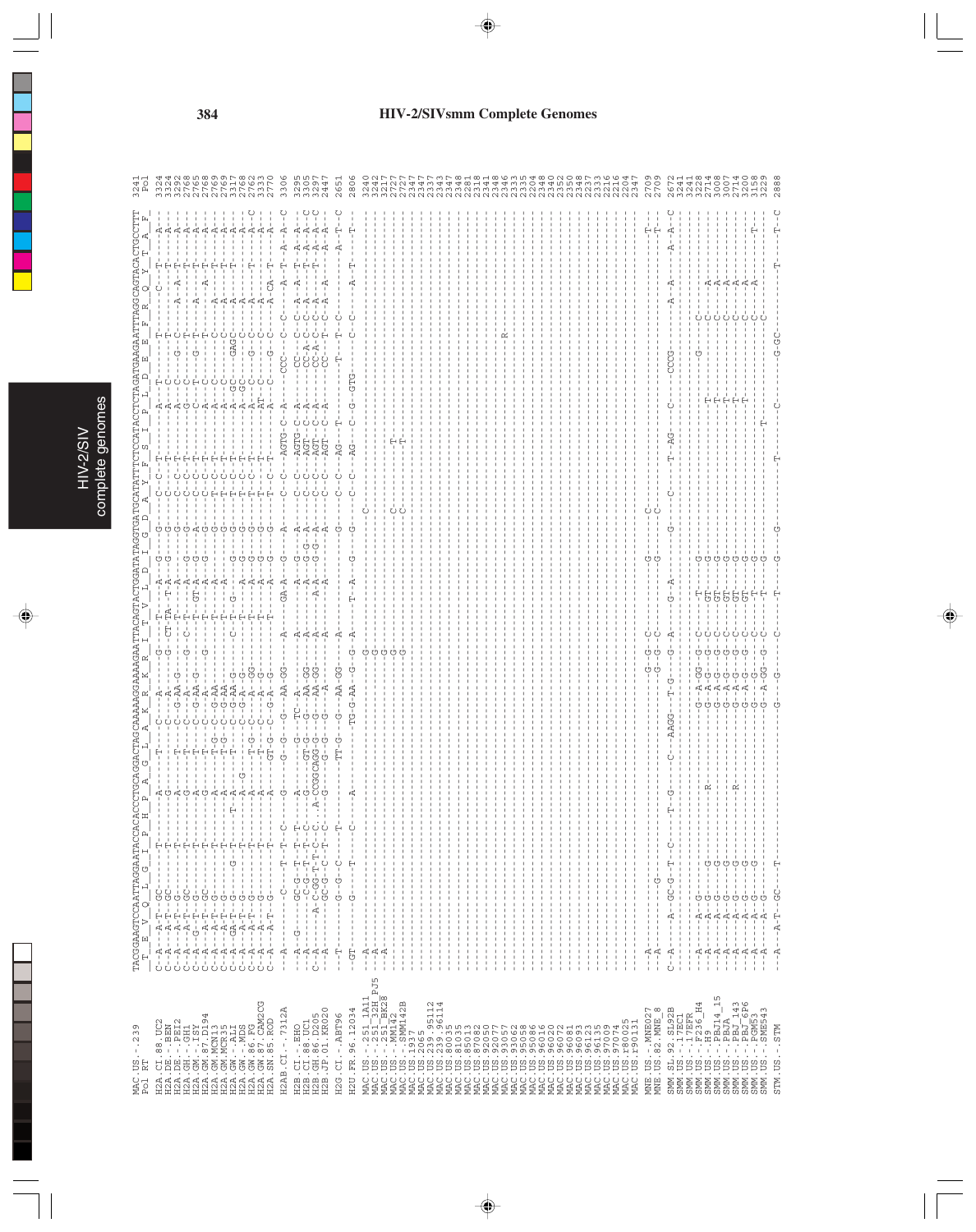| ĺ               |
|-----------------|
|                 |
|                 |
|                 |
| geno            |
|                 |
| ì               |
|                 |
|                 |
| i               |
|                 |
|                 |
| <b>Property</b> |
|                 |
|                 |
|                 |

ő,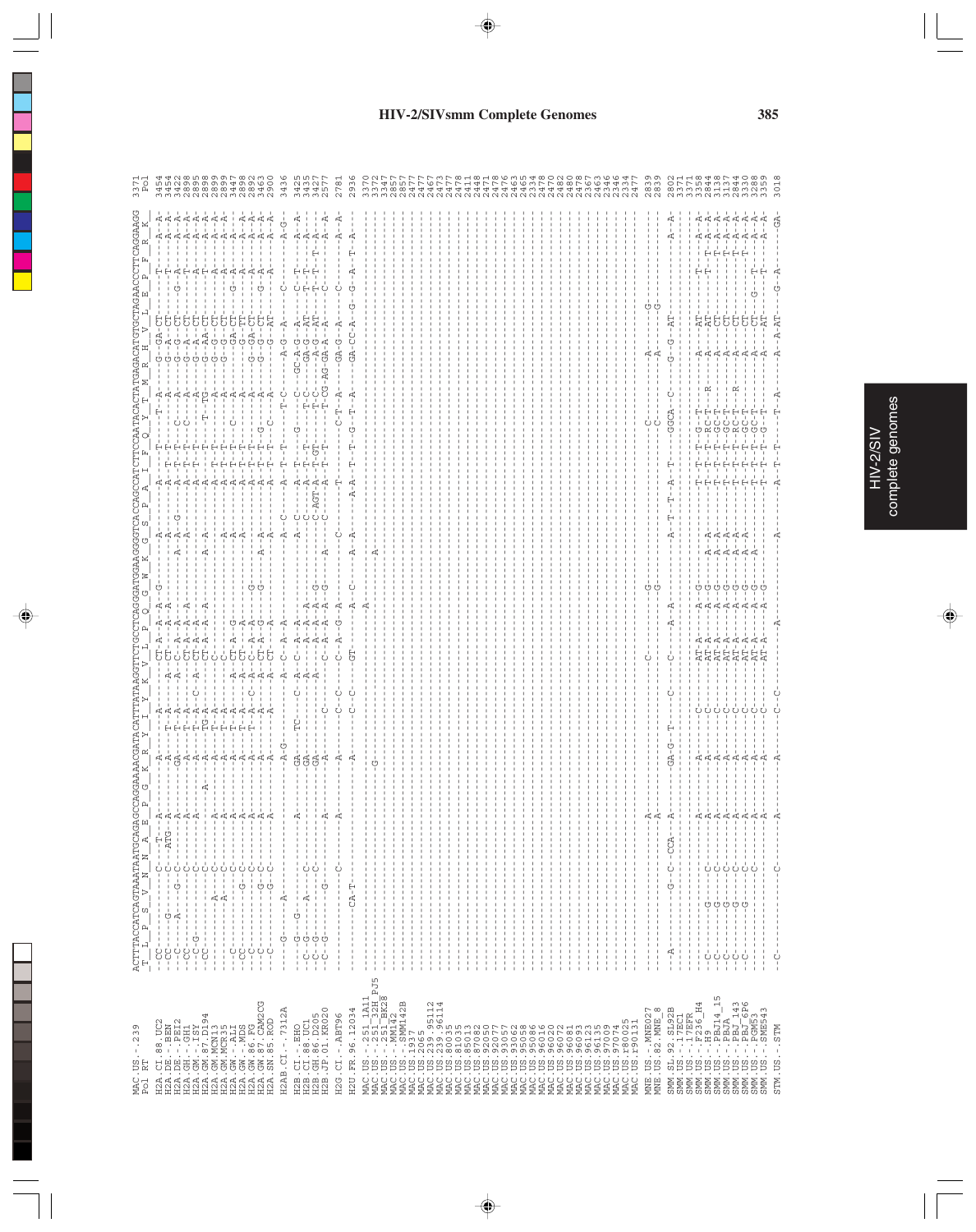| C<br>$-0.23$<br>$\ddot{\phantom{0}}$<br>MAC.US.<br>Pol RT                                                                                                                                                                                                                                                                        | $\begin{array}{cccccc} \mathtt{CAAATCCAGATGTCACCTTAGTCCAG1} \\ \mathtt{A} & \mathtt{N} & \mathtt{P} & \mathtt{D} & \mathtt{V} & \mathtt{T} & \mathtt{L} & \mathtt{V} & \mathtt{Q} \end{array}$                                                                                                                                                                                                                                                                                                                                                              |                                                               |                                                                         | COCARDORIALARDA E ARPERIA AGARA GARA CHE E E AGARA CHA CORO A CARA CARDO A CORO CORO A CORO A CORO A CHA E E E |                                           |                              |            |
|----------------------------------------------------------------------------------------------------------------------------------------------------------------------------------------------------------------------------------------------------------------------------------------------------------------------------------|-------------------------------------------------------------------------------------------------------------------------------------------------------------------------------------------------------------------------------------------------------------------------------------------------------------------------------------------------------------------------------------------------------------------------------------------------------------------------------------------------------------------------------------------------------------|---------------------------------------------------------------|-------------------------------------------------------------------------|----------------------------------------------------------------------------------------------------------------|-------------------------------------------|------------------------------|------------|
|                                                                                                                                                                                                                                                                                                                                  | $\frac{1}{2}$                                                                                                                                                                                                                                                                                                                                                                                                                                                                                                                                               |                                                               |                                                                         |                                                                                                                |                                           |                              |            |
|                                                                                                                                                                                                                                                                                                                                  |                                                                                                                                                                                                                                                                                                                                                                                                                                                                                                                                                             |                                                               |                                                                         |                                                                                                                |                                           |                              |            |
|                                                                                                                                                                                                                                                                                                                                  |                                                                                                                                                                                                                                                                                                                                                                                                                                                                                                                                                             |                                                               |                                                                         | ひ                                                                                                              |                                           |                              |            |
|                                                                                                                                                                                                                                                                                                                                  |                                                                                                                                                                                                                                                                                                                                                                                                                                                                                                                                                             |                                                               |                                                                         |                                                                                                                |                                           | あああ                          | ΰ          |
|                                                                                                                                                                                                                                                                                                                                  |                                                                                                                                                                                                                                                                                                                                                                                                                                                                                                                                                             |                                                               | ひ<br>GTT-A                                                              | ָט ט<br>ט ט                                                                                                    |                                           | Ü                            |            |
|                                                                                                                                                                                                                                                                                                                                  | ပု<br>U                                                                                                                                                                                                                                                                                                                                                                                                                                                                                                                                                     |                                                               |                                                                         |                                                                                                                |                                           |                              |            |
|                                                                                                                                                                                                                                                                                                                                  |                                                                                                                                                                                                                                                                                                                                                                                                                                                                                                                                                             |                                                               | $\mathbf{T}\mathbf{T}$ - $\mathbf{A}$                                   | ******                                                                                                         |                                           |                              | OOOOIAOOIA |
|                                                                                                                                                                                                                                                                                                                                  |                                                                                                                                                                                                                                                                                                                                                                                                                                                                                                                                                             |                                                               |                                                                         |                                                                                                                |                                           |                              |            |
|                                                                                                                                                                                                                                                                                                                                  |                                                                                                                                                                                                                                                                                                                                                                                                                                                                                                                                                             |                                                               |                                                                         | ひ                                                                                                              |                                           |                              |            |
| $\begin{array}{l} \rm H2A,\,C1.\,98\,,\,C12\\ \rm H2A,\,DB1.-\,EBIM\\ \rm H2A,\,GH.-\,B11-121\\ \rm H2A,\,GH.-\,H112\\ \rm H2A,\,GM~,,-\,I51\\ \rm H2A,\,GM~,,000\\ \rm H2A,\,GM~,000\\ \rm H2A,\,GM~,000\\ \rm H2A,\,GM~,,000\\ \rm H2A,\,GM~,,000\\ \rm H2A,\,GW,966\,,\,F_0\\ \rm H2A,\,GW,966\,,\,F_0\\ \rm H2A,\,G_0W,965\$ |                                                                                                                                                                                                                                                                                                                                                                                                                                                                                                                                                             |                                                               |                                                                         |                                                                                                                | A<br>U                                    |                              | ö          |
| H2AB. CI.-. 7312A                                                                                                                                                                                                                                                                                                                | $C = -A - -A -$<br>$\mathbf I$<br>$ CAAT$<br>ပုံ                                                                                                                                                                                                                                                                                                                                                                                                                                                                                                            |                                                               |                                                                         | もしゅ                                                                                                            | ų,<br>AC –                                | 돊                            |            |
|                                                                                                                                                                                                                                                                                                                                  | Ŧ<br>$\mathbb{I}$                                                                                                                                                                                                                                                                                                                                                                                                                                                                                                                                           |                                                               |                                                                         |                                                                                                                |                                           |                              |            |
| H2B.CI.-1EHO                                                                                                                                                                                                                                                                                                                     | $C-T-$<br>÷.<br>÷.<br>$\frac{1}{2}$                                                                                                                                                                                                                                                                                                                                                                                                                                                                                                                         | ₫                                                             | ひ<br>$A - GT$                                                           |                                                                                                                | ひ                                         |                              |            |
| H2B.CI.88.UC1<br>H2B.GH.86.D205<br>H2B.JP.01.KR020                                                                                                                                                                                                                                                                               | ÷<br>$\begin{aligned} -C & -C A A T & -\cdot \cdot -C - T A - A - \cdot \\ -C & -C A G C & -\cdot \cdot -C - T T A - A - T \\ -C & -C A G C & -\cdot \cdot -C - T T A - A - T \\ -C & -C A G C & -\cdot \cdot -C - T T A - A - \cdot \cdot -C - \cdot \\ -C & -C A T & -\cdot \cdot -C - A - \cdot \cdot -C - \cdot -C - \cdot \\ \end{aligned}$                                                                                                                                                                                                            | K,                                                            | ひ<br>5<br>'                                                             | 5-00<br>5-00                                                                                                   | $\ddot{A}$ – $\ddot{A}$<br>$\overline{5}$ | υ                            |            |
| $\circ$                                                                                                                                                                                                                                                                                                                          | $\blacksquare$                                                                                                                                                                                                                                                                                                                                                                                                                                                                                                                                              | К                                                             | ひゅー                                                                     |                                                                                                                |                                           | U                            |            |
| $-.ABT96$<br>$H2G$ . CI.                                                                                                                                                                                                                                                                                                         | $TC-TG$<br>$- - A$<br>$- - R - A - T T A - Y A - -$<br>$-040 - - -$<br>$\cup$                                                                                                                                                                                                                                                                                                                                                                                                                                                                               | U                                                             |                                                                         |                                                                                                                |                                           |                              |            |
| H2U.FR.96.12034                                                                                                                                                                                                                                                                                                                  | ÷<br>$-1 - 4 - 4 - 4 - 1010$<br>$\mathsf I$                                                                                                                                                                                                                                                                                                                                                                                                                                                                                                                 |                                                               |                                                                         |                                                                                                                | <b>AC</b>                                 |                              |            |
| $\begin{array}{l} \tt MAC.US.-251~1A11\\ \tt MAC.US.-251~32H P\\ \tt MAC.US.-251~BK2\overline{8}\\ \tt MAC.US.-1M142\\ \tt MAC.US.-1M142\\ \tt MAC.US-1M142\\ \end{array}$                                                                                                                                                       |                                                                                                                                                                                                                                                                                                                                                                                                                                                                                                                                                             |                                                               |                                                                         |                                                                                                                | К                                         |                              |            |
| PJ5                                                                                                                                                                                                                                                                                                                              |                                                                                                                                                                                                                                                                                                                                                                                                                                                                                                                                                             |                                                               |                                                                         |                                                                                                                |                                           |                              |            |
|                                                                                                                                                                                                                                                                                                                                  |                                                                                                                                                                                                                                                                                                                                                                                                                                                                                                                                                             |                                                               |                                                                         |                                                                                                                | $A \nA$                                   |                              | $-AT$      |
|                                                                                                                                                                                                                                                                                                                                  |                                                                                                                                                                                                                                                                                                                                                                                                                                                                                                                                                             |                                                               |                                                                         |                                                                                                                |                                           |                              | $-AT$      |
|                                                                                                                                                                                                                                                                                                                                  |                                                                                                                                                                                                                                                                                                                                                                                                                                                                                                                                                             |                                                               |                                                                         |                                                                                                                |                                           |                              |            |
|                                                                                                                                                                                                                                                                                                                                  |                                                                                                                                                                                                                                                                                                                                                                                                                                                                                                                                                             |                                                               |                                                                         |                                                                                                                |                                           |                              |            |
|                                                                                                                                                                                                                                                                                                                                  | j<br>J,                                                                                                                                                                                                                                                                                                                                                                                                                                                                                                                                                     |                                                               |                                                                         |                                                                                                                |                                           |                              |            |
|                                                                                                                                                                                                                                                                                                                                  |                                                                                                                                                                                                                                                                                                                                                                                                                                                                                                                                                             |                                                               |                                                                         |                                                                                                                |                                           |                              |            |
|                                                                                                                                                                                                                                                                                                                                  |                                                                                                                                                                                                                                                                                                                                                                                                                                                                                                                                                             |                                                               |                                                                         |                                                                                                                |                                           |                              |            |
|                                                                                                                                                                                                                                                                                                                                  | $\mathbf{I}$                                                                                                                                                                                                                                                                                                                                                                                                                                                                                                                                                |                                                               |                                                                         |                                                                                                                |                                           |                              |            |
|                                                                                                                                                                                                                                                                                                                                  | J.<br>J.                                                                                                                                                                                                                                                                                                                                                                                                                                                                                                                                                    |                                                               |                                                                         |                                                                                                                |                                           |                              |            |
|                                                                                                                                                                                                                                                                                                                                  | $\frac{1}{1}$                                                                                                                                                                                                                                                                                                                                                                                                                                                                                                                                               |                                                               |                                                                         |                                                                                                                |                                           |                              |            |
|                                                                                                                                                                                                                                                                                                                                  | $\frac{1}{4}$                                                                                                                                                                                                                                                                                                                                                                                                                                                                                                                                               |                                                               |                                                                         |                                                                                                                |                                           |                              |            |
|                                                                                                                                                                                                                                                                                                                                  | I<br>J.                                                                                                                                                                                                                                                                                                                                                                                                                                                                                                                                                     |                                                               |                                                                         |                                                                                                                |                                           |                              |            |
|                                                                                                                                                                                                                                                                                                                                  | $\frac{1}{1}$                                                                                                                                                                                                                                                                                                                                                                                                                                                                                                                                               |                                                               |                                                                         |                                                                                                                |                                           |                              |            |
|                                                                                                                                                                                                                                                                                                                                  |                                                                                                                                                                                                                                                                                                                                                                                                                                                                                                                                                             |                                                               |                                                                         |                                                                                                                |                                           |                              |            |
|                                                                                                                                                                                                                                                                                                                                  |                                                                                                                                                                                                                                                                                                                                                                                                                                                                                                                                                             |                                                               |                                                                         |                                                                                                                |                                           |                              |            |
|                                                                                                                                                                                                                                                                                                                                  |                                                                                                                                                                                                                                                                                                                                                                                                                                                                                                                                                             |                                                               |                                                                         |                                                                                                                |                                           |                              |            |
|                                                                                                                                                                                                                                                                                                                                  |                                                                                                                                                                                                                                                                                                                                                                                                                                                                                                                                                             |                                                               |                                                                         |                                                                                                                |                                           |                              |            |
|                                                                                                                                                                                                                                                                                                                                  |                                                                                                                                                                                                                                                                                                                                                                                                                                                                                                                                                             |                                                               |                                                                         |                                                                                                                |                                           |                              |            |
|                                                                                                                                                                                                                                                                                                                                  |                                                                                                                                                                                                                                                                                                                                                                                                                                                                                                                                                             |                                                               |                                                                         |                                                                                                                |                                           |                              |            |
|                                                                                                                                                                                                                                                                                                                                  |                                                                                                                                                                                                                                                                                                                                                                                                                                                                                                                                                             |                                                               |                                                                         |                                                                                                                |                                           |                              |            |
|                                                                                                                                                                                                                                                                                                                                  |                                                                                                                                                                                                                                                                                                                                                                                                                                                                                                                                                             |                                                               |                                                                         |                                                                                                                |                                           |                              |            |
|                                                                                                                                                                                                                                                                                                                                  |                                                                                                                                                                                                                                                                                                                                                                                                                                                                                                                                                             |                                                               |                                                                         |                                                                                                                |                                           |                              |            |
|                                                                                                                                                                                                                                                                                                                                  | $\begin{array}{c} \begin{array}{c} \text{1} \\ \text{2} \\ \text{3} \\ \text{4} \end{array} \end{array}$                                                                                                                                                                                                                                                                                                                                                                                                                                                    |                                                               |                                                                         | ı.                                                                                                             |                                           |                              |            |
|                                                                                                                                                                                                                                                                                                                                  | $\frac{1}{2}$<br>ł<br>$\begin{array}{c} 1 \\ 1 \\ 1 \end{array}$<br>$\frac{1}{1}$                                                                                                                                                                                                                                                                                                                                                                                                                                                                           |                                                               |                                                                         |                                                                                                                |                                           |                              |            |
|                                                                                                                                                                                                                                                                                                                                  |                                                                                                                                                                                                                                                                                                                                                                                                                                                                                                                                                             |                                                               |                                                                         |                                                                                                                |                                           |                              |            |
| $\sim \infty$<br>MNE.US. - .MNE02"<br>MNE.US. 82.MNE_!                                                                                                                                                                                                                                                                           | $\mathbf{I}$<br>$\,$ I<br>$\frac{1}{4}$<br>$\frac{1}{4}$<br>$- - - -$<br>$\mathsf I$<br>J,<br>$\frac{1}{1}$<br>ł<br>$\blacksquare$<br>$\mathbf{I}$<br>$\,$<br>$\frac{1}{4}$<br>$\frac{1}{1}$                                                                                                                                                                                                                                                                                                                                                                |                                                               |                                                                         |                                                                                                                |                                           |                              |            |
|                                                                                                                                                                                                                                                                                                                                  | J.<br>ı<br>ţ<br>$\vdash$                                                                                                                                                                                                                                                                                                                                                                                                                                                                                                                                    |                                                               |                                                                         |                                                                                                                | Ó<br>ပ္ပ                                  | -AT                          | CAG        |
| SMM, SL, 92, SL92B<br>SMM, US. - 17BC<br>SMM, US. - 17236<br>SMM, US. - 17236<br>SMM, US. - 17236<br>SMM, US. - 18236<br>SMM, US. - 1884<br>SMM, US. - 1884<br>SMM, US. - 189455<br>SMM, US. - 189455                                                                                                                            | $\mathbf{I}$<br>$\mathbf{I}$<br>Ŷ.<br>$\frac{1}{1}$                                                                                                                                                                                                                                                                                                                                                                                                                                                                                                         |                                                               |                                                                         |                                                                                                                |                                           |                              |            |
|                                                                                                                                                                                                                                                                                                                                  | $\frac{1}{2}$<br>1<br>$\mathsf I$<br>$\mathsf I$<br>ı<br>$\mathbf{I}$                                                                                                                                                                                                                                                                                                                                                                                                                                                                                       |                                                               |                                                                         |                                                                                                                |                                           |                              |            |
|                                                                                                                                                                                                                                                                                                                                  | I                                                                                                                                                                                                                                                                                                                                                                                                                                                                                                                                                           |                                                               |                                                                         |                                                                                                                |                                           |                              |            |
|                                                                                                                                                                                                                                                                                                                                  | $\frac{1}{1}$                                                                                                                                                                                                                                                                                                                                                                                                                                                                                                                                               |                                                               |                                                                         |                                                                                                                |                                           | ÷.                           |            |
|                                                                                                                                                                                                                                                                                                                                  |                                                                                                                                                                                                                                                                                                                                                                                                                                                                                                                                                             | $\begin{array}{c}\nA & A \\ A & B \\ A\n\end{array}$<br>22222 | - A<br>- F - A<br>- F - F - F - A<br>- F - F - F - A<br>- F - F - F - A |                                                                                                                |                                           | <b>AAAAA</b><br>666<br>ひひひひひ |            |
|                                                                                                                                                                                                                                                                                                                                  | $\mathbf{I}$<br>$\mathbf I$<br>$\,$<br>$\mathbf{I}$<br>1<br>1<br>$\mathbf{I}$<br>$\mathbf{I}$                                                                                                                                                                                                                                                                                                                                                                                                                                                               |                                                               |                                                                         |                                                                                                                |                                           |                              |            |
|                                                                                                                                                                                                                                                                                                                                  | $\,$ I<br>$\,$<br>$\mathbf{I}$                                                                                                                                                                                                                                                                                                                                                                                                                                                                                                                              |                                                               |                                                                         |                                                                                                                |                                           |                              |            |
| SMM.US.                                                                                                                                                                                                                                                                                                                          | $\mathop{\cup}\limits_{\mathop{\mathsf{I}}}$<br>t<br>$-C-C-A$<br>$-1 - C - GA$<br>$\overline{\phantom{a}}$<br>J.<br>J.<br>I,<br>$\begin{array}{c} \rule{0.2cm}{0.15mm} \rule{0.2cm}{0.15mm} \rule{0.2cm}{0.15mm} \rule{0.2cm}{0.15mm} \rule{0.2cm}{0.15mm} \rule{0.2cm}{0.15mm} \rule{0.2cm}{0.15mm} \rule{0.2cm}{0.15mm} \rule{0.2cm}{0.15mm} \rule{0.2cm}{0.15mm} \rule{0.2cm}{0.15mm} \rule{0.2cm}{0.15mm} \rule{0.2cm}{0.15mm} \rule{0.2cm}{0.15mm} \rule{0.2cm}{0.15mm} \rule{$<br>J.<br>$\mathbf{I}$<br>$\mathbf{I}$<br>$\frac{1}{4}$<br>J.<br>Ť<br>÷ |                                                               |                                                                         |                                                                                                                |                                           |                              |            |
| MLS.<br>STM.US                                                                                                                                                                                                                                                                                                                   | $-4$<br>$\mathbf{I}$<br>$-1 - 2 - 2C - GA$<br>$-1 - 1 - 1 - 1 - 1 - 1 - 1$                                                                                                                                                                                                                                                                                                                                                                                                                                                                                  |                                                               |                                                                         |                                                                                                                |                                           |                              |            |
|                                                                                                                                                                                                                                                                                                                                  |                                                                                                                                                                                                                                                                                                                                                                                                                                                                                                                                                             |                                                               |                                                                         |                                                                                                                |                                           |                              |            |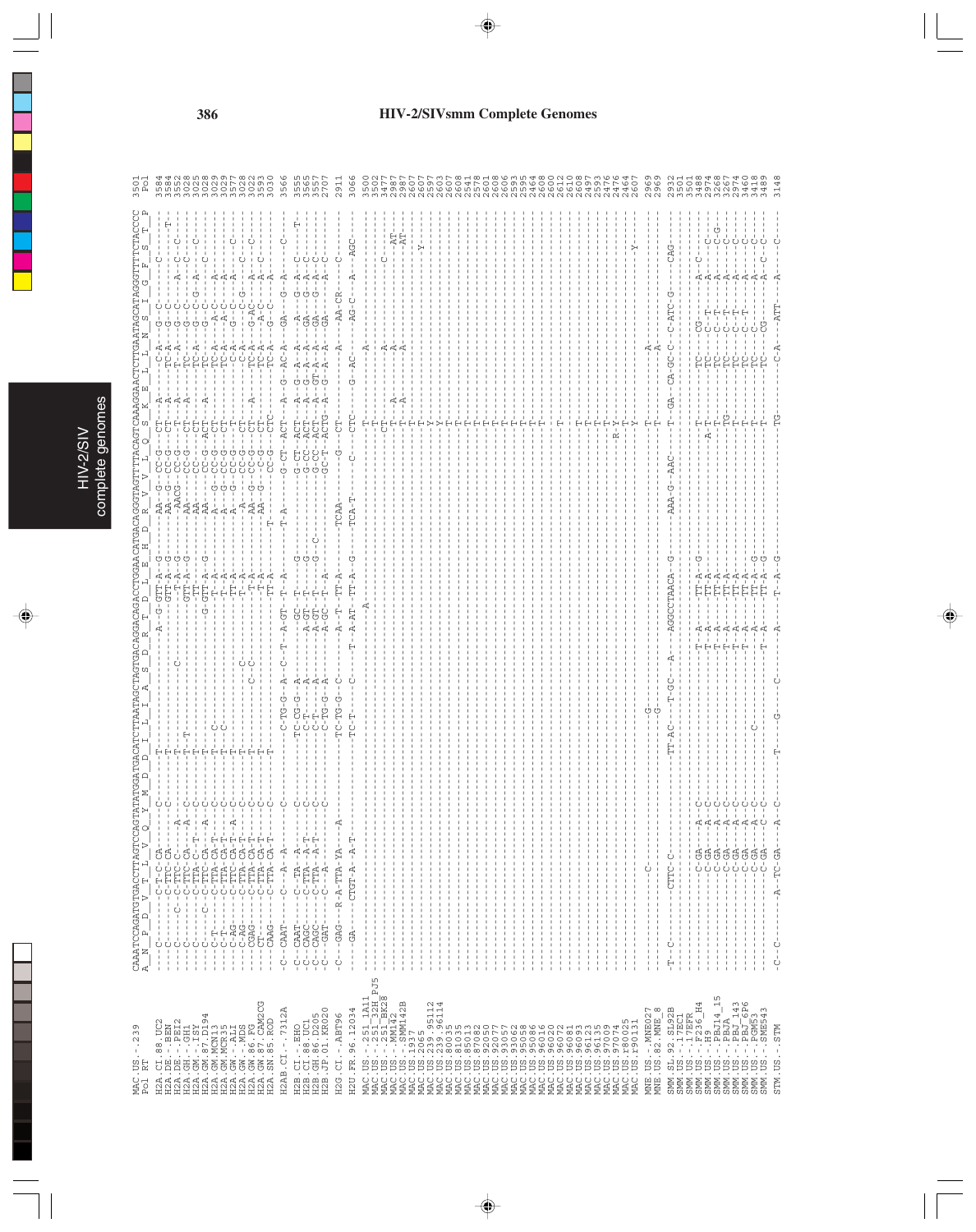| Í         |
|-----------|
|           |
| geno      |
|           |
|           |
|           |
|           |
|           |
|           |
|           |
| S<br>Solo |
|           |
|           |
|           |

ვ<br>ი

| G<br>.23<br>$\mathbf{I}$<br>MAC.US<br>Pol RT                                                                                                                                                                                                                                                                                                                                                                   | <b>FIAACGATGGEONACHE</b><br>ひ<br>Σ<br>з<br>$\circ$<br>AGAAGAGAARTCCAAAAGATCCCCCAI<br>E E K F Q K D P P                                                                                                                                                                                                                                                                                                                                                          | 6 0<br>P 0<br>CTGGACAGTGAATGATACAGAAGTT<br>O<br>z                                                                                                                                                                                                                                                                                                                                                           |  |
|----------------------------------------------------------------------------------------------------------------------------------------------------------------------------------------------------------------------------------------------------------------------------------------------------------------------------------------------------------------------------------------------------------------|-----------------------------------------------------------------------------------------------------------------------------------------------------------------------------------------------------------------------------------------------------------------------------------------------------------------------------------------------------------------------------------------------------------------------------------------------------------------|-------------------------------------------------------------------------------------------------------------------------------------------------------------------------------------------------------------------------------------------------------------------------------------------------------------------------------------------------------------------------------------------------------------|--|
|                                                                                                                                                                                                                                                                                                                                                                                                                |                                                                                                                                                                                                                                                                                                                                                                                                                                                                 |                                                                                                                                                                                                                                                                                                                                                                                                             |  |
|                                                                                                                                                                                                                                                                                                                                                                                                                | K,<br>Ġ<br>U<br>ひ<br>やーー<br>÷,<br>$\frac{1}{1}$<br>$\mathbf{I}$<br>$\mathbf{I}$<br>$\mathsf I$<br>$\frac{1}{4}$<br>じー                                                                                                                                                                                                                                                                                                                                           | $-4C$<br>↻<br>Ο<br>υ                                                                                                                                                                                                                                                                                                                                                                                        |  |
|                                                                                                                                                                                                                                                                                                                                                                                                                | ひ 」 ひ<br>i i<br>$\cup$<br><b>AAAAAA</b><br>ひ 」 ひ<br>ָּיִיְהָיֹוֹ עֲׂיָהָהָ<br>לְיִיִהְ<br>A A<br>ひひひひひ<br>ひ<br>÷<br>$\blacksquare$<br>부는<br>$\frac{1}{2}$<br>$\frac{1}{2}$<br>$\mathbf{I}$<br>- 11<br>$\mathbf{I}$<br>$\pm$ 1<br>$\frac{1}{2}$ , $\frac{1}{2}$<br>부<br>÷                                                                                                                                                                                        | $A \land A$<br>UUUHUKKUUU<br>C-TA<br>AGTA<br>A-TA<br>AGTA                                                                                                                                                                                                                                                                                                                                                   |  |
|                                                                                                                                                                                                                                                                                                                                                                                                                | $\blacksquare$<br>$\vdash$<br>$-9$<br>$\frac{1}{2}$<br>$\mathcal{A}$<br>$\frac{1}{4}$<br>F<br>F                                                                                                                                                                                                                                                                                                                                                                 | てり<br>U                                                                                                                                                                                                                                                                                                                                                                                                     |  |
|                                                                                                                                                                                                                                                                                                                                                                                                                | $\frac{1}{4}$<br>F<br>-<br>$\frac{1}{2}$                                                                                                                                                                                                                                                                                                                                                                                                                        |                                                                                                                                                                                                                                                                                                                                                                                                             |  |
|                                                                                                                                                                                                                                                                                                                                                                                                                | $\frac{1}{1}$<br>$\sim$ 1 $\sim$ 1<br>ו טטט<br>↻<br>$\frac{1}{2}$<br>÷.<br>W<br>부                                                                                                                                                                                                                                                                                                                                                                               | <b>AAAAAA</b>                                                                                                                                                                                                                                                                                                                                                                                               |  |
|                                                                                                                                                                                                                                                                                                                                                                                                                | -<br>$\mathbf{I}$<br>T<br>$\mathbf{L}$<br>$\frac{1}{4}$<br>$\frac{1}{2}$                                                                                                                                                                                                                                                                                                                                                                                        |                                                                                                                                                                                                                                                                                                                                                                                                             |  |
|                                                                                                                                                                                                                                                                                                                                                                                                                | ٠<br>$\blacksquare$<br>$1 + 0$<br>$\mathcal{A}$<br>ひじ<br>ひひひひ<br>666<br>$\bigcup_{i=1}^{n} C_i$<br>្នុក្នុង<br>$\begin{array}{c}\n0 \\ 1 \\ 1\n\end{array}$<br>Ħ<br>FFF<br>                                                                                                                                                                                                                                                                                     | A-TA<br>TGTA<br>TGTA<br>AGTA                                                                                                                                                                                                                                                                                                                                                                                |  |
|                                                                                                                                                                                                                                                                                                                                                                                                                | - 1<br>- 1<br>$\mathbf{I}$<br>$- A -$<br>∣ い<br>ひ<br>-<br>$C = -C$<br>$\frac{1}{1}$                                                                                                                                                                                                                                                                                                                                                                             | J.                                                                                                                                                                                                                                                                                                                                                                                                          |  |
|                                                                                                                                                                                                                                                                                                                                                                                                                | K,<br>$\overline{\phantom{a}}$<br>$\mathbf{I}$<br>$\frac{1}{1}$<br>U<br>Ť<br>부부<br>U<br>$\overline{\phantom{a}}$<br>$\frac{1}{1}$<br>ł<br>$- -A - C$<br>۲<br>İ                                                                                                                                                                                                                                                                                                  | $\overline{\phantom{a}}$<br><b>GTA</b>                                                                                                                                                                                                                                                                                                                                                                      |  |
|                                                                                                                                                                                                                                                                                                                                                                                                                | A,<br>$\blacksquare$<br>$\ddot{\circ}$<br>ł<br>↻<br>$\mathbf{I}$<br>$-1 - 6 - 1$<br>$\mathbf{I}$<br>$\frac{1}{4}$                                                                                                                                                                                                                                                                                                                                               |                                                                                                                                                                                                                                                                                                                                                                                                             |  |
| $\begin{array}{ll} \text{H2A.}\ (1.8\ \text{H2A.}\ \text{DE}, \, 1.8\ \text{H2A.}\ \text{DE}, \, -\text{BEN} \\ \text{H2A.}\ \text{DE}, \, -\text{BEN} \\ \text{H2A.}\ \text{GH}. \, -\text{GH} \\ \text{H2A.}\ \text{GH}. \, -\text{GH} \\ \text{H2A.}\ \text{GH}. \, -\text{GH} \\ \text{H2A.}\ \text{GH}. \, -\text{H2A} \\ \text{H2A.}\ \text{GH}. \, -\text{CH3} \\ \text{H2A.}\ \text{GH}. \, -\text{H2$ | AAAAAAAAAAA<br>UUUUHUUUUUUU<br>A<br><b>UUUUUUUUUUU</b><br>AAAA<br><b>いい</b><br><b>FFOROHFFFFFFFF</b><br>$\Delta$<br>υU<br>н<br>UUU<br>$AC - GC$<br>÷<br>f,<br>۲<br>۱<br>$\frac{1}{\sqrt{2}}$<br>UU<br>J.<br>J.<br>$\mathbf{I}$<br>٠<br>$\,$ 1<br>$\begin{array}{c} \dot{\circ} & \dot{\circ} \\ \dot{\circ} & \dot{\circ} \\ \dot{\circ} & \dot{\circ} \end{array}$<br>÷.<br>$\overline{\phantom{a}}$<br>$\frac{1}{4}$<br>J,<br>부부                              | $\begin{bmatrix} 2 & 1 & 1 & 1 \\ 1 & 1 & 1 & 1 \\ 2 & 1 & 1 & 1 \\ 3 & 4 & 1 & 1 \\ 4 & 1 & 1 & 1 \\ 5 & 1 & 1 & 1 \\ 6 & 1 & 1 & 1 \\ 7 & 1 & 1 & 1 \\ 8 & 1 & 1 & 1 \\ 1 & 1 & 1 & 1 \\ 1 & 1 & 1 & 1 \\ 1 & 1 & 1 & 1 \\ 1 & 1 & 1 & 1 \\ 1 & 1 & 1 & 1 \\ 1 & 1 & 1 & 1 \\ 1 & 1 & 1 & 1 \\ 1 & 1 & 1 & 1 \\ 1 & 1 & 1 & $<br><b>UUUUUUUUUUU</b><br><u>UUUUUUUUUUU</u><br>U U<br>AGTA<br>- GTG<br>A-TA |  |
|                                                                                                                                                                                                                                                                                                                                                                                                                |                                                                                                                                                                                                                                                                                                                                                                                                                                                                 |                                                                                                                                                                                                                                                                                                                                                                                                             |  |
| $-.7312A$<br>H2AB.CI.                                                                                                                                                                                                                                                                                                                                                                                          | ゼ<br>$-AA - A$<br>Ü<br>4<br>U<br>ひ<br>AG<br>U<br>.<br>ს<br>↻<br>U<br>ţ<br>$-1$<br>↻<br>$-9 - - -$<br>$\mathbf{I}$<br>$\mathfrak l$<br>L.<br>t<br>Ā,<br>t<br>L.<br>$\mathbf{I}$<br>$\mathsf I$                                                                                                                                                                                                                                                                   | $\frac{9}{6}$<br>AC-<br>н<br>◡<br>K)<br><b>GTT</b>                                                                                                                                                                                                                                                                                                                                                          |  |
| H2B.CI.-. EHO                                                                                                                                                                                                                                                                                                                                                                                                  | $\overline{A}$ $\overline{A}$ $\overline{A}$<br>A<br>U<br>$\circ$<br>U<br>AG.<br>υU<br>ł.<br>÷.<br>$\cup$<br>ł<br>1<br>÷.<br>ł                                                                                                                                                                                                                                                                                                                                  | மம<br>$\mathsf{H}$<br>◡<br>К<br>탑                                                                                                                                                                                                                                                                                                                                                                           |  |
|                                                                                                                                                                                                                                                                                                                                                                                                                | υU<br>$\mathsf I$<br>H<br>نې<br>۱<br>$\Gamma_{-+}$<br>↻<br>↻<br>$\overline{\phantom{a}}$<br>÷<br>$\blacksquare$<br>$\overline{\phantom{a}}$<br>$\mathsf I$                                                                                                                                                                                                                                                                                                      | $\triangle$ $\triangle$<br>ජි<br>◡                                                                                                                                                                                                                                                                                                                                                                          |  |
| $\circ$<br>H2B.CI.88.UC1<br>H2B.GH.86.D205<br>H2B.JP.01.KR020                                                                                                                                                                                                                                                                                                                                                  | ひひひひ<br>$-700$<br><b>UUU</b><br>AAAA<br>U<br>AAAA<br>いゅう<br>$A$ $A$<br>υU<br>ה ה ה ה<br>טטטט<br>FЕ<br>$-\frac{1}{2}$<br>$\,$<br>$\mathbf{I}$<br>۲<br>ا<br>$\frac{1}{1}$<br>Ü<br>$\,$ I<br>$-1$ - $-1$ - $-1$<br>$\mathsf I$<br>$\mathbf{I}$<br>-<br>$\mathbf{I}$<br>$\mathbf{I}$<br>Ť<br>$\mathsf I$<br>$\mathbf{I}$<br>$\frac{1}{4}$<br>$\frac{1}{4}$<br>$A = -G -$<br>$- - -A = -G - -$<br>$- - -A = -$<br>$-4 - 3 - 6$<br>j.<br>$\mathbf{I}$<br>$\mathbf{I}$ | $\begin{array}{c} 0.0000 \\ 0.00000 \end{array}$<br>$M$ $M$ $M$ $N$<br>$AC - C$<br>$AC - C$<br>$AC - C$<br>$\mathbf{I}$<br>666<br>К<br>AGTT<br>AGTT<br>A-GA                                                                                                                                                                                                                                                 |  |
|                                                                                                                                                                                                                                                                                                                                                                                                                | ひ<br>$\approx$<br>н<br>÷<br>-<br>$\mathbb H$                                                                                                                                                                                                                                                                                                                                                                                                                    | 304<br>$\mathbb{H}$                                                                                                                                                                                                                                                                                                                                                                                         |  |
| $-.ABT96$<br>H2G.CI.                                                                                                                                                                                                                                                                                                                                                                                           | K,<br>얒<br>š<br>FA<br>AC.<br>A,<br>$\frac{1}{4}$<br>$\cup$<br>$\mathsf I$<br>L.<br>$\mathbf{I}$<br>$\mathsf I$<br>$\mathbf{I}$<br>$\mathsf I$<br>÷<br>$A - G$<br>Ţ<br>$\frac{1}{\sqrt{2}}$                                                                                                                                                                                                                                                                      | AC<br>K,<br>K,                                                                                                                                                                                                                                                                                                                                                                                              |  |
| 4<br>H2U.FR.96.1203                                                                                                                                                                                                                                                                                                                                                                                            | C<br>U<br>U<br>Ą<br>Н<br>К<br>U<br>$- - - - - - - - -$<br>U<br>Ĭ<br>$\blacksquare$<br>$- -5 - -1 - - - - -$<br>$- - - - - - - - -$<br>$\frac{1}{2}$                                                                                                                                                                                                                                                                                                             | $\omega$<br>$\overline{31}$<br>TGTT                                                                                                                                                                                                                                                                                                                                                                         |  |
| $\begin{array}{l} \tt{MAC.US. - .251\_1A11} \\ \tt{MAC.US. - .251\_32H P} \\ \tt{MAC.US. - .251\_BK2\overline{8}} \\ \tt{MAC.US. - .MML42} \\ \tt{MAC.US. - .MML42} \end{array}$                                                                                                                                                                                                                               | $\frac{1}{4}$<br>×.<br>$\mathbf{I}$<br>$\mathbf{I}$<br>$\frac{1}{2}$<br>$\mathsf I$                                                                                                                                                                                                                                                                                                                                                                             |                                                                                                                                                                                                                                                                                                                                                                                                             |  |
| 高                                                                                                                                                                                                                                                                                                                                                                                                              | $\frac{1}{4}$<br>$\mathbb{I}=\mathbb{I}$<br>$\begin{array}{c}\n1 \\ 1 \\ 1 \\ 1\n\end{array}$<br>$\,$ $\,$<br>$\mathbf{I}$<br>LO.                                                                                                                                                                                                                                                                                                                               |                                                                                                                                                                                                                                                                                                                                                                                                             |  |
|                                                                                                                                                                                                                                                                                                                                                                                                                | $\mathbf{I}$<br>$\frac{1}{1}$<br>$\frac{1}{1}$<br>$\,$ $\,$<br>J.<br>J.<br>$\mathbf{I}$                                                                                                                                                                                                                                                                                                                                                                         |                                                                                                                                                                                                                                                                                                                                                                                                             |  |
|                                                                                                                                                                                                                                                                                                                                                                                                                | ひ ひ ひ<br>$\frac{1}{1}$<br>$\mathbf{I}$                                                                                                                                                                                                                                                                                                                                                                                                                          |                                                                                                                                                                                                                                                                                                                                                                                                             |  |
|                                                                                                                                                                                                                                                                                                                                                                                                                | $\mathbf I$                                                                                                                                                                                                                                                                                                                                                                                                                                                     |                                                                                                                                                                                                                                                                                                                                                                                                             |  |
|                                                                                                                                                                                                                                                                                                                                                                                                                | $\,$<br>$\frac{1}{4}$<br>$\mathbf I$                                                                                                                                                                                                                                                                                                                                                                                                                            |                                                                                                                                                                                                                                                                                                                                                                                                             |  |
|                                                                                                                                                                                                                                                                                                                                                                                                                | $\,$ I                                                                                                                                                                                                                                                                                                                                                                                                                                                          |                                                                                                                                                                                                                                                                                                                                                                                                             |  |
|                                                                                                                                                                                                                                                                                                                                                                                                                | $\bar{1}$                                                                                                                                                                                                                                                                                                                                                                                                                                                       |                                                                                                                                                                                                                                                                                                                                                                                                             |  |
|                                                                                                                                                                                                                                                                                                                                                                                                                |                                                                                                                                                                                                                                                                                                                                                                                                                                                                 |                                                                                                                                                                                                                                                                                                                                                                                                             |  |
|                                                                                                                                                                                                                                                                                                                                                                                                                |                                                                                                                                                                                                                                                                                                                                                                                                                                                                 |                                                                                                                                                                                                                                                                                                                                                                                                             |  |
|                                                                                                                                                                                                                                                                                                                                                                                                                |                                                                                                                                                                                                                                                                                                                                                                                                                                                                 |                                                                                                                                                                                                                                                                                                                                                                                                             |  |
|                                                                                                                                                                                                                                                                                                                                                                                                                |                                                                                                                                                                                                                                                                                                                                                                                                                                                                 |                                                                                                                                                                                                                                                                                                                                                                                                             |  |
|                                                                                                                                                                                                                                                                                                                                                                                                                | t                                                                                                                                                                                                                                                                                                                                                                                                                                                               |                                                                                                                                                                                                                                                                                                                                                                                                             |  |
|                                                                                                                                                                                                                                                                                                                                                                                                                | $\mathbf{I}$                                                                                                                                                                                                                                                                                                                                                                                                                                                    |                                                                                                                                                                                                                                                                                                                                                                                                             |  |
|                                                                                                                                                                                                                                                                                                                                                                                                                |                                                                                                                                                                                                                                                                                                                                                                                                                                                                 |                                                                                                                                                                                                                                                                                                                                                                                                             |  |
|                                                                                                                                                                                                                                                                                                                                                                                                                |                                                                                                                                                                                                                                                                                                                                                                                                                                                                 |                                                                                                                                                                                                                                                                                                                                                                                                             |  |
|                                                                                                                                                                                                                                                                                                                                                                                                                | $\mathbf{I}$                                                                                                                                                                                                                                                                                                                                                                                                                                                    |                                                                                                                                                                                                                                                                                                                                                                                                             |  |
|                                                                                                                                                                                                                                                                                                                                                                                                                |                                                                                                                                                                                                                                                                                                                                                                                                                                                                 |                                                                                                                                                                                                                                                                                                                                                                                                             |  |
|                                                                                                                                                                                                                                                                                                                                                                                                                |                                                                                                                                                                                                                                                                                                                                                                                                                                                                 |                                                                                                                                                                                                                                                                                                                                                                                                             |  |
|                                                                                                                                                                                                                                                                                                                                                                                                                | $\overline{\phantom{a}}$                                                                                                                                                                                                                                                                                                                                                                                                                                        |                                                                                                                                                                                                                                                                                                                                                                                                             |  |
|                                                                                                                                                                                                                                                                                                                                                                                                                |                                                                                                                                                                                                                                                                                                                                                                                                                                                                 | @101000004000000                                                                                                                                                                                                                                                                                                                                                                                            |  |
|                                                                                                                                                                                                                                                                                                                                                                                                                | ţ                                                                                                                                                                                                                                                                                                                                                                                                                                                               |                                                                                                                                                                                                                                                                                                                                                                                                             |  |
|                                                                                                                                                                                                                                                                                                                                                                                                                |                                                                                                                                                                                                                                                                                                                                                                                                                                                                 |                                                                                                                                                                                                                                                                                                                                                                                                             |  |
|                                                                                                                                                                                                                                                                                                                                                                                                                | I<br>$\mathbf{I}$                                                                                                                                                                                                                                                                                                                                                                                                                                               |                                                                                                                                                                                                                                                                                                                                                                                                             |  |
|                                                                                                                                                                                                                                                                                                                                                                                                                | J<br>$\mathbf{I}$                                                                                                                                                                                                                                                                                                                                                                                                                                               |                                                                                                                                                                                                                                                                                                                                                                                                             |  |
|                                                                                                                                                                                                                                                                                                                                                                                                                |                                                                                                                                                                                                                                                                                                                                                                                                                                                                 |                                                                                                                                                                                                                                                                                                                                                                                                             |  |
|                                                                                                                                                                                                                                                                                                                                                                                                                | $\frac{1}{4}$                                                                                                                                                                                                                                                                                                                                                                                                                                                   |                                                                                                                                                                                                                                                                                                                                                                                                             |  |
| ${\bf \ddot{R}}{\bf \ddot{R}}{\bf \ddot{R}}{\bf \ddot{R}}{\bf \ddot{R}}{\bf \ddot{R}}{\bf \ddot{R}}{\bf \ddot{R}}{\bf \ddot{R}}{\bf \ddot{R}}{\bf \ddot{R}}{\bf \ddot{R}}{\bf \ddot{R}}{\bf \ddot{R}}{\bf \ddot{R}}{\bf \ddot{R}}{\bf \ddot{R}}{\bf \ddot{R}}{\bf \ddot{R}}{\bf \ddot{R}}{\bf \ddot{R}}{\bf \ddot{R}}{\bf \ddot{R}}{\bf \ddot{R}}{\bf \ddot{R}}{\bf \ddot{R}}{\bf \ddot{R}}{\bf \dd$           | $\frac{1}{1}$<br>$\frac{1}{1}$                                                                                                                                                                                                                                                                                                                                                                                                                                  |                                                                                                                                                                                                                                                                                                                                                                                                             |  |
|                                                                                                                                                                                                                                                                                                                                                                                                                | $\frac{1}{4}$<br>I<br>$\mathbf{I}$                                                                                                                                                                                                                                                                                                                                                                                                                              |                                                                                                                                                                                                                                                                                                                                                                                                             |  |
|                                                                                                                                                                                                                                                                                                                                                                                                                |                                                                                                                                                                                                                                                                                                                                                                                                                                                                 |                                                                                                                                                                                                                                                                                                                                                                                                             |  |
| Γ<br>$-$ . MNE02<br>MNE.US.                                                                                                                                                                                                                                                                                                                                                                                    | $\frac{1}{1}$<br>f,<br>Ť<br>$\ddot{a}$<br>J.<br>f,<br>I<br>J.                                                                                                                                                                                                                                                                                                                                                                                                   |                                                                                                                                                                                                                                                                                                                                                                                                             |  |
| $_{\infty}$<br>MNE. US. 82. MNE                                                                                                                                                                                                                                                                                                                                                                                | К<br>$\frac{1}{1}$<br>$\frac{1}{\sqrt{2}}$                                                                                                                                                                                                                                                                                                                                                                                                                      | $\begin{smallmatrix} 0 & 0 \\ 0 & 0 \end{smallmatrix}$                                                                                                                                                                                                                                                                                                                                                      |  |
|                                                                                                                                                                                                                                                                                                                                                                                                                |                                                                                                                                                                                                                                                                                                                                                                                                                                                                 |                                                                                                                                                                                                                                                                                                                                                                                                             |  |
|                                                                                                                                                                                                                                                                                                                                                                                                                | AG.<br>Ë<br>U<br>AC<br>К<br>ひ<br>К<br>К<br>ひ<br>$C - AG$<br>AC.<br>Ą<br>TTTG-<br>К<br>τŋ<br>К<br>$-1$<br>$\ddot{\circ}$<br>ပုံ<br>$\,$ I<br>$\mathbf{I}$                                                                                                                                                                                                                                                                                                        | AC.<br>К<br>U<br>К<br>CGA                                                                                                                                                                                                                                                                                                                                                                                   |  |
| SMM. SL. 92. SL92B<br>SMM. US. - . 17EC1<br>SMM. US. - . 17EC1<br>SMM. US. - . F236_H4                                                                                                                                                                                                                                                                                                                         | $\frac{1}{1}$<br>f,<br>$\frac{1}{1}$<br>$\,$<br>$\,$<br>$\mathbf{I}$<br>J.<br>$\mathbf{I}$<br>$\mathbf{I}$<br>٠<br>I,<br>I,<br>$\mathbf{I}$                                                                                                                                                                                                                                                                                                                     |                                                                                                                                                                                                                                                                                                                                                                                                             |  |
|                                                                                                                                                                                                                                                                                                                                                                                                                | J.<br>$\overline{1}$<br>$\overline{\phantom{a}}$<br>I<br>1                                                                                                                                                                                                                                                                                                                                                                                                      |                                                                                                                                                                                                                                                                                                                                                                                                             |  |
|                                                                                                                                                                                                                                                                                                                                                                                                                | ひ<br>U<br><u> ひひひひひひひと</u><br>みみみみみみみ<br>לז לז לז לז לז לז לז<br>÷<br>$\mathbf{1}$<br>$\blacksquare$<br>ひ<br>İ<br>$\frac{1}{1}$<br>$-1$<br>ひ<br>$\frac{1}{1}$<br>Ì<br>ł<br>$\frac{1}{4}$<br>$\mathbf I$                                                                                                                                                                                                                                                         | $\infty$<br>mmmmm<br>↻<br>К<br>みみみみみみみ                                                                                                                                                                                                                                                                                                                                                                      |  |
| S                                                                                                                                                                                                                                                                                                                                                                                                              | $\overline{\phantom{a}}$<br>ひ<br>$\overline{\phantom{0}}$<br>$\mathbf{I}$                                                                                                                                                                                                                                                                                                                                                                                       |                                                                                                                                                                                                                                                                                                                                                                                                             |  |
|                                                                                                                                                                                                                                                                                                                                                                                                                | $\mathbf{I}$<br>UU<br>п.<br>$\overline{\phantom{a}}$<br><b>ツワ</b><br>٠<br>$\frac{1}{1}$<br>$\frac{c}{1}$<br>$\overline{\phantom{a}}$<br>$\,$ $\,$                                                                                                                                                                                                                                                                                                               | $\mathbf{I}$                                                                                                                                                                                                                                                                                                                                                                                                |  |
|                                                                                                                                                                                                                                                                                                                                                                                                                | O<br>88888<br>п<br>$\frac{1}{\sqrt{2}}$<br>ł<br>ローー<br>t<br>$\blacksquare$<br>$\mathbb{I}$                                                                                                                                                                                                                                                                                                                                                                      | J.                                                                                                                                                                                                                                                                                                                                                                                                          |  |
| SNM. US. - . 189<br>SNM. US. - . PBJ14_15<br>SNM. US. - . PBJ14_15<br>SNM. US. - . PBJ_6P6<br>SNM. US. - . PBJ_6P6                                                                                                                                                                                                                                                                                             | みみみみみ<br>RARAR<br>ひひひひひ<br>н<br>-<br>ひ<br>a<br>$\mathbf{I}$                                                                                                                                                                                                                                                                                                                                                                                                     |                                                                                                                                                                                                                                                                                                                                                                                                             |  |
| $\cdot$                                                                                                                                                                                                                                                                                                                                                                                                        | J.<br>-<br>٠<br>$\mathbf{I}$<br>$\blacksquare$<br>ひ<br>Ť,<br>L.<br>J.<br>-<br>$\mathbf{I}$                                                                                                                                                                                                                                                                                                                                                                      |                                                                                                                                                                                                                                                                                                                                                                                                             |  |
| $\infty$<br>PGM53<br>SME54<br>$\cdot$<br>SMM . US . -<br>SMM . US . -<br>SMM . US . -                                                                                                                                                                                                                                                                                                                          | みみみみみみみ<br>ŮÜ<br>J.<br>$\mathbf{I}$<br>$\blacksquare$<br><b>ひ ひ</b><br>-<br>$\blacksquare$<br>$\mathbf{I}$<br>ひ<br>T<br>$\blacksquare$<br>$\,$<br>$\mathbf{I}$<br>$\mathbf I$                                                                                                                                                                                                                                                                                   | みみみみみみみ<br>RARARAA<br>υU                                                                                                                                                                                                                                                                                                                                                                                    |  |
|                                                                                                                                                                                                                                                                                                                                                                                                                | $-\frac{1}{2}$                                                                                                                                                                                                                                                                                                                                                                                                                                                  |                                                                                                                                                                                                                                                                                                                                                                                                             |  |
| <b>NLS</b><br>STM.US                                                                                                                                                                                                                                                                                                                                                                                           | $-5-$<br>é<br>ا<br>ا<br>$\mathbf{I}$                                                                                                                                                                                                                                                                                                                                                                                                                            | 27<br>2C<br>군<br>이                                                                                                                                                                                                                                                                                                                                                                                          |  |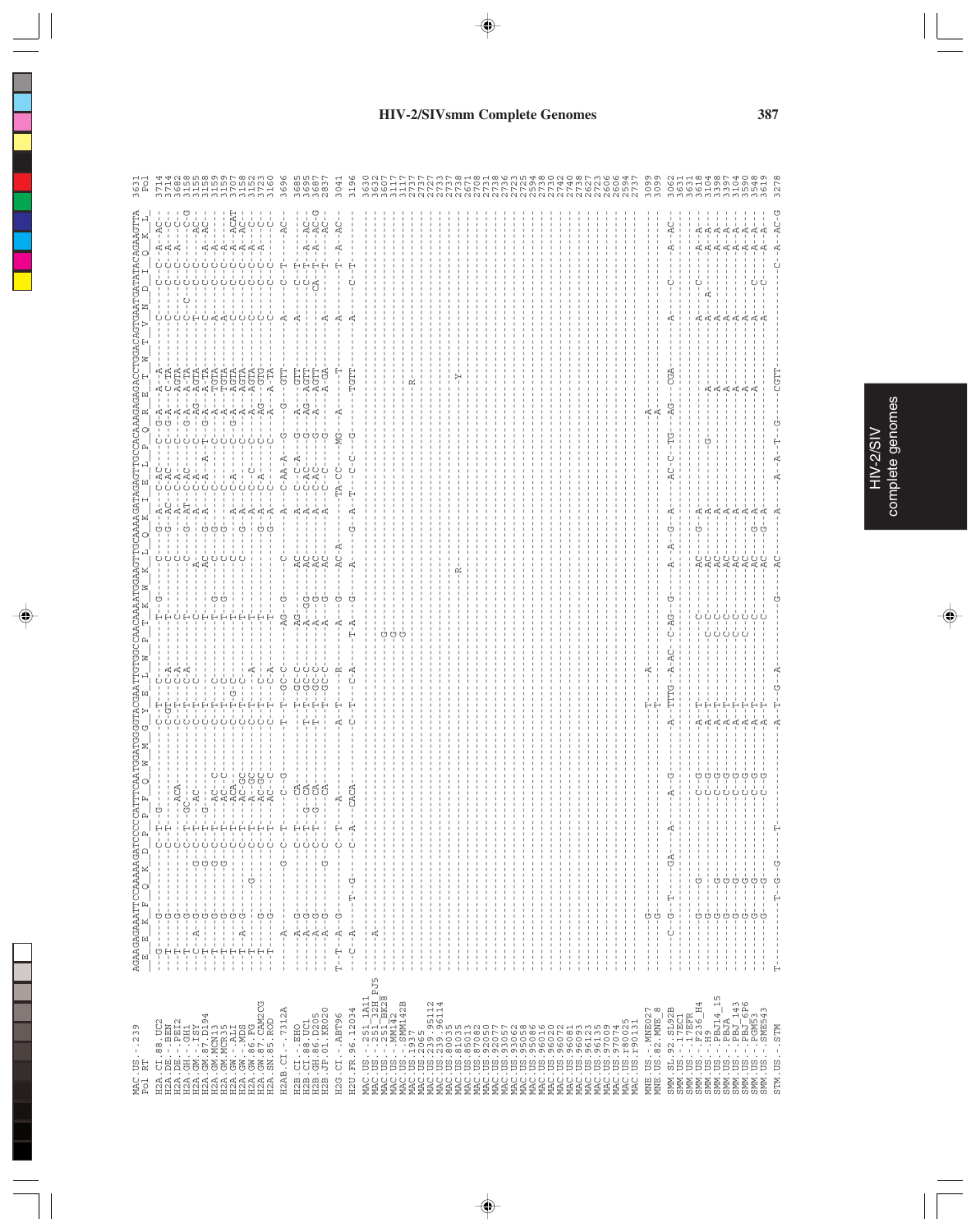|                                                  |                                                              |                                              | പ്രമേരമെന് രെമ്പ് ത                                                                                                                                                                                                                                                                                                                                                                                             |              |                    |                                                              |               |                        |     |               |               |                                  |                        | 382                                                                |                         |                                                      |                                              | $\infty$ $\infty$ $\infty$ $\infty$                                |                             |                                                                                |   |               |                                                   |               |   |                                                                                                          |                                                                                            |             |   |      |   |   |  |   |  |  |                                       |                                                                                                                                                                                                                                                                                                                                                                                                                                                                    |  |   |         |  |               | $\Gamma$ $\infty$ | $N$ $N$         |                                       |                                                    |                                   |                                                                                    |    |                                                                                          |                       |               |                           |                               |                                              |                   | 50 <sub>0</sub>                 |                                                                   |
|--------------------------------------------------|--------------------------------------------------------------|----------------------------------------------|-----------------------------------------------------------------------------------------------------------------------------------------------------------------------------------------------------------------------------------------------------------------------------------------------------------------------------------------------------------------------------------------------------------------|--------------|--------------------|--------------------------------------------------------------|---------------|------------------------|-----|---------------|---------------|----------------------------------|------------------------|--------------------------------------------------------------------|-------------------------|------------------------------------------------------|----------------------------------------------|--------------------------------------------------------------------|-----------------------------|--------------------------------------------------------------------------------|---|---------------|---------------------------------------------------|---------------|---|----------------------------------------------------------------------------------------------------------|--------------------------------------------------------------------------------------------|-------------|---|------|---|---|--|---|--|--|---------------------------------------|--------------------------------------------------------------------------------------------------------------------------------------------------------------------------------------------------------------------------------------------------------------------------------------------------------------------------------------------------------------------------------------------------------------------------------------------------------------------|--|---|---------|--|---------------|-------------------|-----------------|---------------------------------------|----------------------------------------------------|-----------------------------------|------------------------------------------------------------------------------------|----|------------------------------------------------------------------------------------------|-----------------------|---------------|---------------------------|-------------------------------|----------------------------------------------|-------------------|---------------------------------|-------------------------------------------------------------------|
|                                                  |                                                              |                                              |                                                                                                                                                                                                                                                                                                                                                                                                                 |              |                    |                                                              | <b>ひ ひ</b>    |                        | ∣ い |               |               |                                  |                        | GATG                                                               |                         |                                                      | G-TA<br>GCTA                                 |                                                                    |                             |                                                                                |   |               |                                                   |               |   |                                                                                                          |                                                                                            |             |   |      |   |   |  |   |  |  |                                       |                                                                                                                                                                                                                                                                                                                                                                                                                                                                    |  |   |         |  |               |                   |                 |                                       |                                                    |                                   |                                                                                    |    |                                                                                          |                       |               |                           |                               |                                              |                   |                                 |                                                                   |
|                                                  |                                                              |                                              |                                                                                                                                                                                                                                                                                                                                                                                                                 |              |                    | <b>ひひひ</b>                                                   |               |                        |     |               |               |                                  |                        |                                                                    |                         | ひ                                                    |                                              | U                                                                  |                             |                                                                                |   |               |                                                   |               |   |                                                                                                          |                                                                                            |             |   |      |   |   |  |   |  |  |                                       |                                                                                                                                                                                                                                                                                                                                                                                                                                                                    |  |   |         |  |               |                   |                 |                                       |                                                    |                                   |                                                                                    |    |                                                                                          |                       | τ٦            | ひひひひ                      |                               |                                              |                   |                                 |                                                                   |
|                                                  |                                                              |                                              |                                                                                                                                                                                                                                                                                                                                                                                                                 |              |                    | AAAAAAAAA                                                    |               |                        |     |               | AT.           | $\triangle$ $\triangle$<br>$AT-$ | К<br>$\mathtt{AT}^-$   | Æ<br>AC                                                            |                         |                                                      | ΑĄ<br>AT.                                    |                                                                    |                             |                                                                                |   |               |                                                   |               |   |                                                                                                          |                                                                                            |             |   |      |   |   |  |   |  |  |                                       |                                                                                                                                                                                                                                                                                                                                                                                                                                                                    |  |   |         |  |               |                   |                 |                                       |                                                    |                                   |                                                                                    |    |                                                                                          |                       |               |                           |                               |                                              |                   |                                 |                                                                   |
| $\circ$                                          |                                                              |                                              | ひえひえみみみひえみみ                                                                                                                                                                                                                                                                                                                                                                                                     |              |                    |                                                              |               |                        |     |               |               |                                  | К                      | ひ                                                                  |                         |                                                      |                                              | RARA                                                               |                             |                                                                                |   |               |                                                   |               |   |                                                                                                          |                                                                                            |             |   |      |   |   |  |   |  |  |                                       |                                                                                                                                                                                                                                                                                                                                                                                                                                                                    |  |   |         |  |               |                   |                 |                                       |                                                    |                                   |                                                                                    |    |                                                                                          |                       |               |                           |                               |                                              |                   |                                 |                                                                   |
| 回<br>$[1]$                                       |                                                              |                                              |                                                                                                                                                                                                                                                                                                                                                                                                                 |              |                    |                                                              |               |                        | ひ   |               |               | υ υ                              |                        | ひ                                                                  | ひ                       | ፋፈ ⊄                                                 |                                              |                                                                    |                             |                                                                                |   |               |                                                   |               |   |                                                                                                          |                                                                                            |             |   |      |   |   |  |   |  |  |                                       |                                                                                                                                                                                                                                                                                                                                                                                                                                                                    |  |   |         |  |               |                   |                 |                                       |                                                    |                                   |                                                                                    |    |                                                                                          |                       |               |                           |                               | みみみみみみ                                       |                   | ひひひひひひひひ                        |                                                                   |
| CONARARANTORCONGACAGAGOROPORANTORCORDANTATATAT   |                                                              |                                              |                                                                                                                                                                                                                                                                                                                                                                                                                 |              |                    | ◡                                                            | ◡             |                        |     |               | U             | O                                | O<br>K.                | てり<br>(7)                                                          | $\tau$ )                |                                                      |                                              | 5                                                                  | 5                           |                                                                                |   |               |                                                   |               |   |                                                                                                          |                                                                                            |             |   |      |   |   |  |   |  |  |                                       |                                                                                                                                                                                                                                                                                                                                                                                                                                                                    |  |   |         |  |               |                   |                 |                                       |                                                    |                                   |                                                                                    |    |                                                                                          |                       |               |                           |                               | <b>PPPPPPP</b>                               |                   |                                 |                                                                   |
| Σ                                                |                                                              |                                              |                                                                                                                                                                                                                                                                                                                                                                                                                 |              |                    |                                                              |               |                        |     |               |               |                                  |                        |                                                                    |                         | ひ ひ ひ                                                |                                              |                                                                    |                             |                                                                                |   |               |                                                   |               |   |                                                                                                          |                                                                                            |             |   |      |   |   |  |   |  |  |                                       |                                                                                                                                                                                                                                                                                                                                                                                                                                                                    |  |   |         |  |               |                   |                 |                                       |                                                    |                                   |                                                                                    |    |                                                                                          |                       |               |                           |                               |                                              |                   |                                 |                                                                   |
|                                                  |                                                              |                                              |                                                                                                                                                                                                                                                                                                                                                                                                                 |              |                    |                                                              |               |                        |     |               |               |                                  |                        | ΰ                                                                  |                         |                                                      |                                              | ひひひひ                                                               |                             |                                                                                |   |               |                                                   |               |   |                                                                                                          |                                                                                            |             |   |      |   |   |  |   |  |  |                                       |                                                                                                                                                                                                                                                                                                                                                                                                                                                                    |  |   |         |  |               |                   |                 |                                       |                                                    |                                   |                                                                                    |    |                                                                                          |                       |               |                           |                               | <u> ひ ひ ひ ひ ひ ひ ひ</u>                        |                   |                                 |                                                                   |
| CCAAACCTOHOHOHOHATTAA                            |                                                              |                                              |                                                                                                                                                                                                                                                                                                                                                                                                                 | O            | U                  | $\begin{array}{c}\n 1 \\  2 \\  4 \\  2 \\  3\n \end{array}$ | $\frac{0}{1}$ |                        | ◡   |               |               |                                  |                        |                                                                    |                         |                                                      |                                              |                                                                    |                             |                                                                                |   |               |                                                   |               |   |                                                                                                          |                                                                                            |             |   |      |   |   |  |   |  |  |                                       |                                                                                                                                                                                                                                                                                                                                                                                                                                                                    |  |   |         |  |               |                   |                 |                                       |                                                    |                                   |                                                                                    |    |                                                                                          |                       |               |                           | ○                             | 77777777                                     | U                 |                                 |                                                                   |
|                                                  |                                                              |                                              | Α Α                                                                                                                                                                                                                                                                                                                                                                                                             |              |                    | ひみみみみみみむ                                                     | $CT-$<br>υυ   | $\frac{1}{\mathbf{U}}$ |     | ÷             |               |                                  |                        | ģ                                                                  |                         |                                                      | $\mathcal{A} \mathcal{A}$<br>55<br>55        |                                                                    |                             |                                                                                |   |               |                                                   |               |   |                                                                                                          |                                                                                            |             |   |      |   |   |  |   |  |  |                                       |                                                                                                                                                                                                                                                                                                                                                                                                                                                                    |  |   |         |  |               |                   |                 |                                       |                                                    |                                   |                                                                                    |    |                                                                                          |                       |               |                           |                               |                                              |                   |                                 |                                                                   |
|                                                  |                                                              |                                              |                                                                                                                                                                                                                                                                                                                                                                                                                 |              | ひ                  |                                                              |               |                        |     | Æ             |               |                                  | ひ ひ ひ ひ ひ              |                                                                    | τŋ                      |                                                      | KL KL<br>てりてり                                |                                                                    | K.                          |                                                                                |   |               |                                                   |               |   |                                                                                                          |                                                                                            |             |   |      |   |   |  |   |  |  |                                       |                                                                                                                                                                                                                                                                                                                                                                                                                                                                    |  |   |         |  |               |                   |                 |                                       |                                                    |                                   |                                                                                    |    |                                                                                          |                       |               |                           |                               | 6666666                                      |                   | $\mathbf{H}$<br>ひ ひ ひ ひ ひ ひ ひ ひ |                                                                   |
| CCAGGTA                                          |                                                              |                                              | むえひええひひひええひひひ                                                                                                                                                                                                                                                                                                                                                                                                   |              |                    |                                                              |               |                        |     |               |               |                                  |                        |                                                                    |                         |                                                      |                                              |                                                                    |                             |                                                                                |   |               |                                                   |               |   |                                                                                                          |                                                                                            |             |   |      |   |   |  |   |  |  |                                       |                                                                                                                                                                                                                                                                                                                                                                                                                                                                    |  |   |         |  |               |                   |                 |                                       |                                                    |                                   |                                                                                    |    |                                                                                          |                       |               |                           |                               |                                              |                   | みみみみみみみ                         |                                                                   |
| $\circ$                                          | ÷                                                            | ÷                                            | $\frac{1}{4}$                                                                                                                                                                                                                                                                                                                                                                                                   | ÷            | ↻<br>$\frac{1}{4}$ | C                                                            | ひひひひ<br>ŧ     | $\frac{1}{4}$          | ÷   | ÷             |               | 小小                               | $\frac{1}{4}$          |                                                                    | Ī                       |                                                      | UU                                           |                                                                    | Ŏ<br> <br>                  |                                                                                |   | ÷             |                                                   |               |   |                                                                                                          |                                                                                            |             |   |      |   |   |  |   |  |  |                                       |                                                                                                                                                                                                                                                                                                                                                                                                                                                                    |  |   |         |  |               |                   |                 |                                       |                                                    | -                                 | -1                                                                                 | f, |                                                                                          | ÷.                    | ÷             | $\mathbf{I}$              | ÷,                            | $\mathbb{I}$                                 | J.<br>Ŷ.          | $\mathsf I$                     |                                                                   |
| Ą<br>$\Delta_i^t$<br>$\approx$                   | $-4$<br>$\frac{1}{\sqrt{2}}$<br>$\mathbf{I}$<br>$\mathbf{I}$ | Ť                                            | Ť                                                                                                                                                                                                                                                                                                                                                                                                               | $\mathbf{I}$ | $\mathbf{I}$       | $\mathbf{I}$<br>Ħ                                            | $\mathbf{I}$  | ÷<br>$\mathbf{I}$      | ł   | $\frac{1}{4}$ | $\frac{1}{1}$ | Ť                                | К<br>Ť<br>$\mathbf{I}$ |                                                                    | $\frac{1}{2}$           |                                                      |                                              |                                                                    |                             | $- - - - - - - - - - - - -$<br>$\begin{array}{c} 1 \\ 1 \\ 1 \\ 1 \end{array}$ | ł | $\frac{1}{4}$ |                                                   | $-1$          |   |                                                                                                          | $\begin{array}{c} \bullet & \bullet \\ \bullet & \bullet \\ \bullet & \bullet \end{array}$ |             |   |      |   |   |  |   |  |  |                                       |                                                                                                                                                                                                                                                                                                                                                                                                                                                                    |  |   |         |  |               |                   |                 |                                       |                                                    | $\mathbf{I}$                      | ٠                                                                                  | J  | $\begin{array}{cccc}\nA & A & A & A \\ 1 & 1 & 1 & 1 \\ 1 & 1 & 1 & 1\n\end{array}$<br>Î | $\mathbf{I}$<br>$\,$  |               |                           | J.<br>$\mathfrak l$           | A,<br>$\mathbf{I}$                           | $\mathbb{A}$<br>Ť | $\Delta$<br>$\mathbf{I}$        | A<br>$\overline{\phantom{a}}$<br>$\mathbf{I}$<br>$\,$ I<br>$\,$ I |
| GTAGGAGTATTAAATTGGCAGCTCAA<br>$\simeq$<br>$\Box$ | $\frac{1}{4}$                                                | $\mathbf{I}$<br>$\mathbf{I}$<br>$\mathbb{L}$ | $\mathbf{I}$<br>$\,$ $\,$                                                                                                                                                                                                                                                                                                                                                                                       | 44           |                    |                                                              |               | Ť                      |     |               |               |                                  | $\frac{1}{2}$          | $\frac{1}{4}$                                                      | $\mathbf{I}$<br>Ť       | $\mathsf I$<br>$\overline{1}$                        | $\mathbf I$<br>п<br>$\frac{1}{4}$            | ı<br>$-1 - 1 - 1 - 1$                                              | j<br>$X - -D - -D - - -D -$ |                                                                                |   |               | $\begin{array}{c}\n1 \\ 1 \\ 1 \\ 1\n\end{array}$ |               | . | $\begin{array}{c} \begin{array}{c} \text{1} \\ \text{2} \\ \text{3} \\ \text{4} \end{array} \end{array}$ |                                                                                            |             |   |      |   |   |  |   |  |  |                                       |                                                                                                                                                                                                                                                                                                                                                                                                                                                                    |  |   |         |  | $\frac{1}{1}$ |                   |                 | $\frac{1}{1}$                         | <b>ウー・ペー - - - - - - - - - - - - - - DL- - - -</b> | $\mathbf{I}$<br>J.<br>$\mathbf I$ | $\overline{\phantom{a}}$<br>- 1                                                    |    |                                                                                          | $\frac{1}{2}$<br>$-1$ | ł<br>$-90 -$  | ÷<br>$-6$                 | $\frac{1}{1}$<br>$- - 35 - -$ | ÷<br>$\begin{array}{c}\nC \\ C\n\end{array}$ | t<br>Ò            | $- - 55 - -$                    | $\frac{1}{2}$<br>$\,$<br>$\mathbf{I}$                             |
| $\triangleright$<br>U<br>$\geq$                  | $-4 - -9 - -9 -$                                             |                                              |                                                                                                                                                                                                                                                                                                                                                                                                                 |              |                    |                                                              |               |                        |     | $\frac{6}{1}$ |               |                                  |                        | 1<br>$\mathbb{I}$<br>J.<br>$\begin{array}{c} -1 \\ -1 \end{array}$ | $- - - - - - - - - - -$ | $\mathbf{I}$<br>$\overline{\phantom{a}}$<br>$-9 - -$ | $\frac{1}{1}$<br>Ť<br>$\,$ I<br>$\mathbf{I}$ | $-9 - -$                                                           | ł.                          | Ì<br>$\frac{1}{4}$                                                             | ÷ | $\frac{1}{4}$ | 1<br>$\mathbf{I}$<br>$\,$ l                       | $\frac{1}{1}$ |   | 1                                                                                                        | J<br>t<br>J.                                                                               | Ţ<br>$\,$ I | t | $\,$ | ı | J |  | 1 |  |  | $\begin{array}{c} \hline \end{array}$ | J                                                                                                                                                                                                                                                                                                                                                                                                                                                                  |  | ı | $\sf I$ |  | $\,$ I        | $\frac{1}{4}$     | I.<br>I<br>J.   | $\begin{array}{c} \hline \end{array}$ | $-9 - -$                                           | t<br>1                            | J.<br>ı<br>$\mathbf{I}$<br>$\sf I$<br>J.                                           |    |                                                                                          | J.<br>Ì<br>Ť.         | $\frac{1}{4}$ | $\,$ $\,$<br>$\mathbf{I}$ | ٠<br>$\mathfrak l$<br>f,      | п<br>$\mathbf{I}$<br>$\,$ I                  | J.<br>t<br>J.     | $\mathbf I$<br>J.               | $-1 - 5 - -1$<br>$\mathbf{I}$                                     |
|                                                  |                                                              |                                              |                                                                                                                                                                                                                                                                                                                                                                                                                 |              |                    |                                                              |               |                        |     |               |               |                                  |                        |                                                                    |                         |                                                      |                                              | $\circ$                                                            |                             |                                                                                |   | PJ5           |                                                   |               |   |                                                                                                          |                                                                                            |             |   |      |   |   |  |   |  |  |                                       |                                                                                                                                                                                                                                                                                                                                                                                                                                                                    |  |   |         |  |               |                   | ⊢               | ${}^{\infty}$                         |                                                    |                                   |                                                                                    |    |                                                                                          |                       | Б             |                           |                               |                                              |                   |                                 |                                                                   |
| $\sigma$<br>$-0.23$                              |                                                              |                                              | $\begin{array}{ll} \text{H2A, CL} & \text{18.1C2} \\ \text{H2A, DB} & \text{-} \text{BEN} \\ \text{H2A, DE} & \text{-} \text{BEN} \\ \text{H2A, GL} & \text{-} \text{H2A} \\ \text{H2A, GL} & \text{-} \text{IST} \\ \text{H2A, QN} & \text{-} \text{IST} \\ \text{H2A, QN} & \text{-} \text{IST} \\ \text{H2A, QN} & \text{M. MCM13} \\ \text{H2A, QN} & \text{M. MCM13} \\ \text{H2A, QN} & \text{-} \text{M$ |              |                    |                                                              |               |                        |     |               |               |                                  |                        | $-.7312A$<br>$\cdot$                                               |                         |                                                      |                                              | H2B.CI.-.BHO<br>H2B.CI.88.UC1<br>H2B.GH.86.D205<br>H2B.JP.01.KR020 | H2G.CI. - .ABT96            | H2U. FR. 96.12034                                                              |   |               |                                                   |               |   |                                                                                                          |                                                                                            |             |   |      |   |   |  |   |  |  |                                       | ${\small \begin{tabular}{l} \texttt{MBC} \\ \texttt{MBC} \\ \texttt{MBC} \\ \texttt{MBC} \\ \texttt{MBC} \\ \texttt{MBC} \\ \texttt{MBC} \\ \texttt{MBC} \\ \texttt{MBC} \\ \texttt{MBC} \\ \texttt{MBC} \\ \texttt{MBC} \\ \texttt{MBC} \\ \texttt{MBC} \\ \texttt{MBC} \\ \texttt{MBC} \\ \texttt{MBC} \\ \texttt{MBC} \\ \texttt{MBC} \\ \texttt{MBC} \\ \texttt{MBC} \\ \texttt{MBC} \\ \texttt{MBC} \\ \texttt{MBC} \\ \texttt{MBC} \\ \texttt{MBC} \\ \text$ |  |   |         |  |               |                   | MNE.US. - NNE02 | MNE. US. 82. MNE                      | SMM. SL. 92. SL92B                                 |                                   | SMM. US. - .17EC1<br>SMM. US. - .17EFR<br>SMM. US. - .17EFR<br>SMM. US. - .F236_H4 |    |                                                                                          |                       |               |                           |                               |                                              |                   |                                 | - STM<br>STM.US.                                                  |
| MAC.US.<br>Pol RT                                |                                                              |                                              |                                                                                                                                                                                                                                                                                                                                                                                                                 |              |                    |                                                              |               |                        |     |               |               |                                  |                        | H2AB.CI                                                            |                         |                                                      |                                              |                                                                    |                             |                                                                                |   |               |                                                   |               |   |                                                                                                          |                                                                                            |             |   |      |   |   |  |   |  |  |                                       |                                                                                                                                                                                                                                                                                                                                                                                                                                                                    |  |   |         |  |               |                   |                 |                                       |                                                    |                                   |                                                                                    |    |                                                                                          |                       |               |                           |                               |                                              |                   |                                 |                                                                   |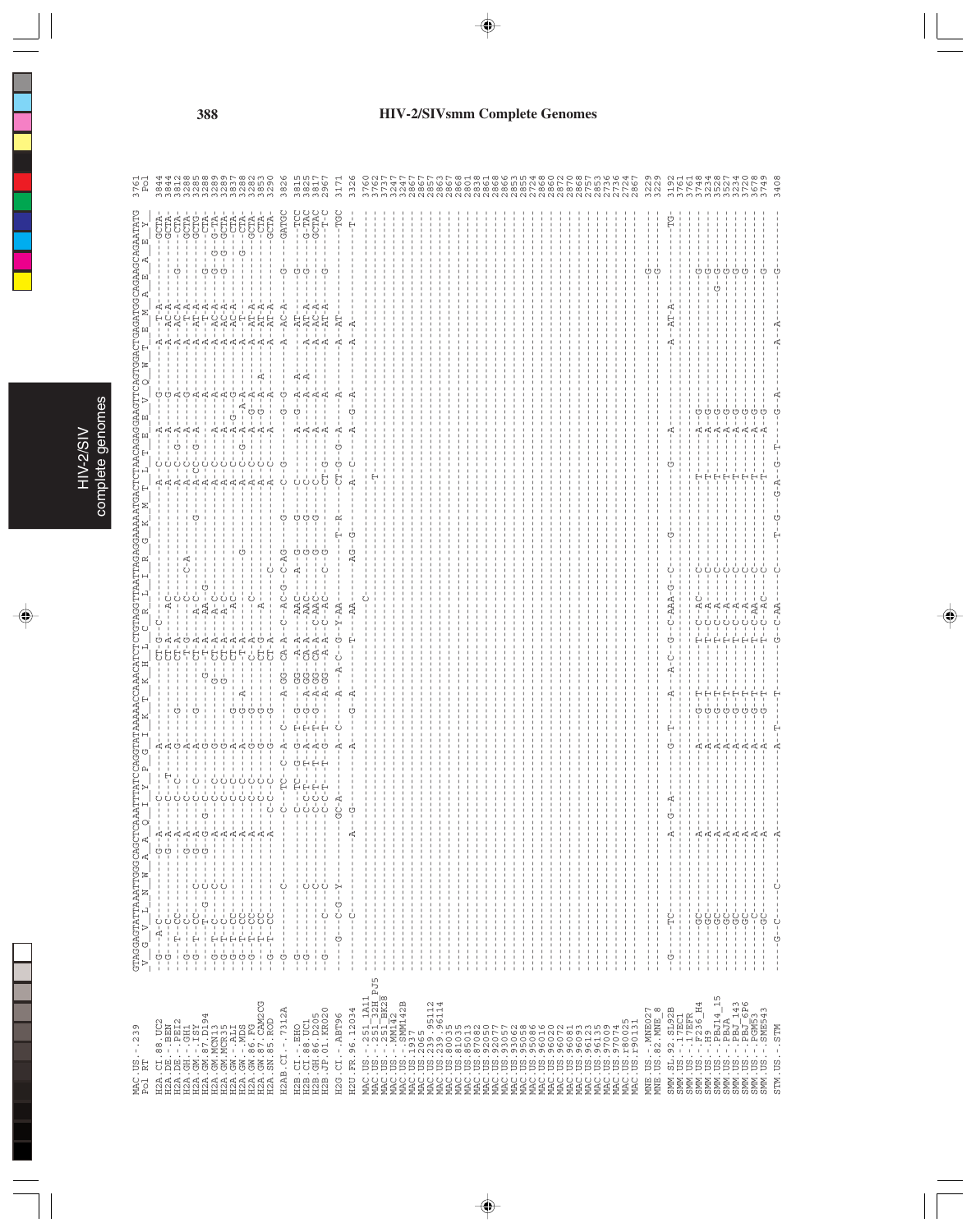| č<br>ţ<br>ģ<br>¢<br>r.<br>Ś |
|-----------------------------|
|-----------------------------|

8g

| G<br>.23<br>$\mathsf I$<br>$\bullet$<br>MAC.US.<br>Pol RT                                                                                                                                                                                                                                                                                                                                                                               | TTACCAAGGCAAGCCATTAGCGACGGTAATAAGAGTCAGATCATTGTTTATAATTTCACCAAGAGAAAAAA<br>· Y Q E G K P L E A T V I K S Q D N Q W S Y K I H Q E D K<br><b>GAAGGATGT</b><br>AGGAAAATAAATAATTCTCAGTCAGGAA<br>E E N K I I L S Q E                                                                                                                                                                                                                                                                                                                                                                                                  | on O<br>œÃ                                                                                |
|-----------------------------------------------------------------------------------------------------------------------------------------------------------------------------------------------------------------------------------------------------------------------------------------------------------------------------------------------------------------------------------------------------------------------------------------|------------------------------------------------------------------------------------------------------------------------------------------------------------------------------------------------------------------------------------------------------------------------------------------------------------------------------------------------------------------------------------------------------------------------------------------------------------------------------------------------------------------------------------------------------------------------------------------------------------------|-------------------------------------------------------------------------------------------|
|                                                                                                                                                                                                                                                                                                                                                                                                                                         |                                                                                                                                                                                                                                                                                                                                                                                                                                                                                                                                                                                                                  |                                                                                           |
|                                                                                                                                                                                                                                                                                                                                                                                                                                         | ひ<br>ひ<br>ひ<br>K,<br>U<br>GAC<br>÷<br>U<br>÷<br>AGA<br>ひ<br>К<br>٠<br>J.<br>$-$ -AGAC<br>$\frac{1}{2}$<br>Н<br>$\frac{1}{4}$<br>÷<br>$\frac{1}{2}$<br>÷,                                                                                                                                                                                                                                                                                                                                                                                                                                                         |                                                                                           |
|                                                                                                                                                                                                                                                                                                                                                                                                                                         | ひひひえひひひえむひ<br>ひ<br>CCA<br>AA<br>U<br>c٦<br>$\,$ I<br>$\frac{1}{1}$<br>÷<br>Ħ<br>$\frac{1}{2}$<br>$\frac{1}{1}$<br>$\begin{array}{c}\nA & A \\ A & B \\ A\n\end{array}$                                                                                                                                                                                                                                                                                                                                                                                                                                           |                                                                                           |
|                                                                                                                                                                                                                                                                                                                                                                                                                                         | U<br>↻<br>AA<br>$\blacksquare$<br>$\begin{array}{c}\nC \\ C \\ I\n\end{array}$<br>$\frac{1}{4}$<br>$\mathbf{I}$<br>◡<br>T.<br>$\overline{\phantom{a}}$<br>$\mathbf{1}$                                                                                                                                                                                                                                                                                                                                                                                                                                           |                                                                                           |
|                                                                                                                                                                                                                                                                                                                                                                                                                                         | - 695<br>$\sigma$<br>U<br>-<br>U<br>$\mathbb S$<br>÷.<br>AAG-<br>↻<br>$\blacksquare$<br>$\blacksquare$<br>$\mathbf{I}$<br>÷,<br>$\frac{1}{4}$<br>$\mathcal{A}$<br>↻<br>$\tilde{1}$<br>$\overline{\phantom{a}}$<br>$\overline{\phantom{a}}$<br>$\mathsf I$<br>$\mathbf{I}$                                                                                                                                                                                                                                                                                                                                        |                                                                                           |
|                                                                                                                                                                                                                                                                                                                                                                                                                                         | $\begin{bmatrix} 1 & 1 & 1 & 1 \\ 1 & 1 & 1 & 1 \\ 0 & 1 & 1 & 1 \\ 0 & 0 & 0 & 1 \end{bmatrix}$<br>$\overline{C}$ = $\overline{C}$<br>f,<br>Ť<br>Ħ<br>$\frac{1}{2}$<br>$\begin{array}{c}\nC \\ C \\ T\n\end{array}$<br>$A - 0$<br>$A - 1$<br>$A - 1$                                                                                                                                                                                                                                                                                                                                                            |                                                                                           |
|                                                                                                                                                                                                                                                                                                                                                                                                                                         | <b>AAA</b><br>F<br>÷<br>Ħ<br>$\frac{1}{2}$<br>ΰΰ<br>                                                                                                                                                                                                                                                                                                                                                                                                                                                                                                                                                             |                                                                                           |
|                                                                                                                                                                                                                                                                                                                                                                                                                                         | <b>ひひひひひひ</b><br>$\frac{1}{2}$ $\frac{1}{2}$ $\frac{1}{2}$ $\frac{1}{2}$ $\frac{1}{2}$ $\frac{1}{2}$ $\frac{1}{2}$ $\frac{1}{2}$ $\frac{1}{2}$<br>$-0.4$<br><b>SSS</b><br>ひ<br>0000000<br>GCA<br><b>ひひひひひひ</b><br>$\frac{1}{4}$<br>i o<br>Ll<br>÷,<br>$\overline{A}$<br>$\mathbf{I}$                                                                                                                                                                                                                                                                                                                             | mmmmmmmm                                                                                  |
|                                                                                                                                                                                                                                                                                                                                                                                                                                         | ひ<br>යි<br>CCA<br>てり<br>J,<br>÷<br>ひ<br>ひ<br>F<br>චී<br>j<br>$---A---$<br>ł<br>$\frac{1}{1}$<br>f,                                                                                                                                                                                                                                                                                                                                                                                                                                                                                                               |                                                                                           |
| $\begin{array}{ll} \text{H2A, CL, 88, UC2}\\ \text{H2A, DE} & - & \text{BEN} \\ \text{H2A, CH} & - & \text{IBL} \\ \text{H2A, CH} & - & \text{ISL} \\ \text{H2A, CH} & - & \text{ISL} \\ \text{H2A, CH} & - & \text{ISL} \\ \text{H2A, CH} & \text{MOM113}\\ \text{H2A, CH} & \text{MCM13} \\ \text{H2A, CH} & \text{MCM13} \\ \text{H2A, CH} & - & \text{MDS} \\ \text{H2A, CH} & \text{MMS} \\ \text{H2A, CH}$                        | $\triangle$ $\triangle$<br><b>ひひひひひひひひひひ</b><br>AAAAAAAAAA<br>てり<br>AAAAAAAAAAAA<br>---------------<br>AAAAddaAAAAA<br><b>A A A A A A A A A A A A A</b><br>S<br>TCA<br>AAAAAAAAA<br><b>A A A A A A A A A A A</b><br>ひ<br>Š<br>AA<br>てり<br>F<br><b>いい</b><br>$- -2 -$<br>$\begin{array}{c}\nC \\ C \\ I\n\end{array}$<br>$\frac{1}{4}$<br>$\mathbb{I}$<br>$\triangle$ $\triangle$                                                                                                                                                                                                                                 | 99994444944944999991110118244000000000                                                    |
|                                                                                                                                                                                                                                                                                                                                                                                                                                         | S<br>CCA<br>$-$ AGAG<br>ජි<br>1<br>$\blacksquare$<br>$\mathbf{I}$<br>$---A---C$<br>$\frac{1}{2}$<br>ŧ                                                                                                                                                                                                                                                                                                                                                                                                                                                                                                            |                                                                                           |
| $-.7312A$<br>H2AB.CI.                                                                                                                                                                                                                                                                                                                                                                                                                   | н<br>4<br>ά<br>ひ<br>Æ<br>k.<br>F<br>A-ACTTA-<br>GCAG<br>К<br>К<br>59<br>Ο<br>$- -C - -AC - A$<br>U<br>t<br>٠                                                                                                                                                                                                                                                                                                                                                                                                                                                                                                     | LO<br>$\sigma$                                                                            |
|                                                                                                                                                                                                                                                                                                                                                                                                                                         | ひ<br>てり<br>υ<br>CAG<br>(7)<br>Ť.<br>$- -C - RGAA - -A$<br>U<br>÷<br>$\mathbf{I}$                                                                                                                                                                                                                                                                                                                                                                                                                                                                                                                                 |                                                                                           |
|                                                                                                                                                                                                                                                                                                                                                                                                                                         | Ġ<br>К<br>ひ<br>てり<br>O<br>ි<br>CAG<br>τı<br>Ł,<br>59<br>5<br>U<br>↻<br>$\mathbf{I}$<br>U<br>÷<br>$\,$<br>$\mathbf{I}$<br>$\ddot{\circ}$ $\ddot{\circ}$ $\ddot{\circ}$ $\ddot{\circ}$ $\ddot{\circ}$ $\ddot{\circ}$ $\ddot{\circ}$ $\ddot{\circ}$ $\ddot{\circ}$ $\ddot{\circ}$ $\ddot{\circ}$ $\ddot{\circ}$ $\ddot{\circ}$ $\ddot{\circ}$ $\ddot{\circ}$ $\ddot{\circ}$ $\ddot{\circ}$ $\ddot{\circ}$ $\ddot{\circ}$ $\ddot{\circ}$ $\ddot{\circ}$ $\ddot{\circ}$ $\ddot{\circ}$ $\ddot{\circ}$ $\ddot{\$<br>$\mathsf I$                                                                                        |                                                                                           |
| $\circ$<br>H2B.CI.-.BHO<br>H2B.CI.88.UC1<br>H2B.GH.86.D205<br>H2B.JP.01.KR020                                                                                                                                                                                                                                                                                                                                                           | Ů<br>Ą<br>ひ<br>ひ<br>ひ<br>ひ<br>RARA<br>AAAA<br>J<br>$\begin{array}{r} -A - A - - T A - \\ -A - A C - T A - \\ -A - A C - T A - \\ -A - A C - T A - \\ \end{array}$<br>CAG<br>CAG<br>RARA<br>RRR<br>ŏ<br>GGTA<br>A-TA<br>$\overline{A}$<br>ひ<br>U<br>$-4A$<br>υU<br>U<br>U<br>$\overline{1}$<br>÷<br>$\mathbf{I}$<br>$- -CT - AGBA - A$<br>$-$ CT-AGAA-<br>U<br>н<br>$\frac{1}{4}$<br>÷<br>÷<br>$\frac{1}{2}$<br>÷<br>$\frac{1}{4}$<br>$\mathsf I$<br>$\,$ $\,$                                                                                                                                                    | 4549<br>0.0000                                                                            |
| H2G.CI. - . ABT96                                                                                                                                                                                                                                                                                                                                                                                                                       | Ġ<br>К<br>ά<br>К<br>TTA<br>$A - A -$<br>CAG<br>Н<br><b>RAG</b><br>Ŧ<br>$- -RRAA - -$<br>$\vdash$<br>$\frac{1}{4}$<br>$-1 - 1 - -$<br>ŧ<br>К<br>$\overline{\phantom{a}}$                                                                                                                                                                                                                                                                                                                                                                                                                                          | $\ddot{\circ}$<br>$\sim$                                                                  |
| H2U.FR.96.12034                                                                                                                                                                                                                                                                                                                                                                                                                         | 5<br>τŋ<br>е<br>U<br>٢ŋ<br>К<br>GC-T<br>К<br>AAATC<br>AAG.<br>AGG<br>ł<br>$\mathbb{I}$<br>$\mathbb{I}$<br>$-1 - 2 - 1 - 1 - 1 -$<br>Н<br>Ť<br>$-1$<br>İ<br>$\ddot{\theta}$<br>$\mathbb S$                                                                                                                                                                                                                                                                                                                                                                                                                        | LO<br>4                                                                                   |
|                                                                                                                                                                                                                                                                                                                                                                                                                                         |                                                                                                                                                                                                                                                                                                                                                                                                                                                                                                                                                                                                                  |                                                                                           |
| LN.<br>PJ.<br>$\begin{array}{l} \mathtt{MAC. US}:\quad -251\, \mathtt{1A11}\\ \mathtt{MAC. US}:\quad -251\, \overline{\phantom{0}}\, 22H\\ \mathtt{MAC. US}:\quad -251\, \overline{\phantom{0}}\, 22H\\ \mathtt{MAC. US}:\quad -251\, \overline{\phantom{0}}\, 22H\\ \mathtt{MAC. US}:\quad -\, \mathtt{MMA\,22}\\ \mathtt{MAC. US}:\quad -\, \mathtt{MMA\,22}\\ \mathtt{MAC. US}:\quad -\, \mathtt{SMM1\,42}\\ \mathtt{MAC}:\quad -\,$ | ζŋ<br>$\frac{1}{1}$<br>Ť.<br>$\frac{1}{1}$<br>$\mathbb{I}=\mathbb{I}$<br>j.<br>$\mathbb{L}$<br>$\mathbf{I}$<br>$\mathsf I$<br>$\begin{array}{c} 1 & 1 & 1 \\ 1 & 1 & 1 \\ 1 & 1 & 1 \\ 1 & 1 & 1 \\ 1 & 1 & 1 \\ 1 & 1 & 1 \\ 1 & 1 & 1 \\ 1 & 1 & 1 \\ 1 & 1 & 1 \\ 1 & 1 & 1 \\ 1 & 1 & 1 \\ 1 & 1 & 1 \\ 1 & 1 & 1 \\ 1 & 1 & 1 \\ 1 & 1 & 1 \\ 1 & 1 & 1 \\ 1 & 1 & 1 \\ 1 & 1 & 1 \\ 1 & 1 & 1 \\ 1 & 1 & 1 \\ 1 & 1 & 1 \\ 1 & 1 & 1 \\ 1 & 1 & 1 \\ 1 & 1 &$<br>$\,$ I<br>$\mathbf{I}$<br>л.<br>$\mathbb{L}$<br>$\mathsf I$<br>$\mathbb{I}$<br>$\blacksquare$<br>$\mathbb{L}$<br>$\overline{\phantom{a}}$ |                                                                                           |
|                                                                                                                                                                                                                                                                                                                                                                                                                                         | $\frac{1}{4}$<br>$\frac{1}{4}$<br>$\mathsf I$                                                                                                                                                                                                                                                                                                                                                                                                                                                                                                                                                                    |                                                                                           |
|                                                                                                                                                                                                                                                                                                                                                                                                                                         | פיז<br>ΚŔ<br>$\frac{1}{4}$<br>$\,$ I<br>$\frac{1}{1}$<br>I<br>J.<br>$\mathbf{I}$                                                                                                                                                                                                                                                                                                                                                                                                                                                                                                                                 |                                                                                           |
|                                                                                                                                                                                                                                                                                                                                                                                                                                         | τŋ<br>$\frac{1}{1}$<br>$\frac{1}{1}$<br>$\frac{1}{1}$                                                                                                                                                                                                                                                                                                                                                                                                                                                                                                                                                            |                                                                                           |
|                                                                                                                                                                                                                                                                                                                                                                                                                                         | $\mathbf{I}$<br>$\mathbb{I}$                                                                                                                                                                                                                                                                                                                                                                                                                                                                                                                                                                                     |                                                                                           |
|                                                                                                                                                                                                                                                                                                                                                                                                                                         | ł<br>İ<br>$\mathsf I$<br>J.<br>J.<br>$\overline{\phantom{a}}$<br>$\mathbf I$<br>$\,$ $\,$<br>$\mathsf I$                                                                                                                                                                                                                                                                                                                                                                                                                                                                                                         |                                                                                           |
|                                                                                                                                                                                                                                                                                                                                                                                                                                         | $\,$ I                                                                                                                                                                                                                                                                                                                                                                                                                                                                                                                                                                                                           |                                                                                           |
|                                                                                                                                                                                                                                                                                                                                                                                                                                         |                                                                                                                                                                                                                                                                                                                                                                                                                                                                                                                                                                                                                  |                                                                                           |
|                                                                                                                                                                                                                                                                                                                                                                                                                                         |                                                                                                                                                                                                                                                                                                                                                                                                                                                                                                                                                                                                                  |                                                                                           |
|                                                                                                                                                                                                                                                                                                                                                                                                                                         |                                                                                                                                                                                                                                                                                                                                                                                                                                                                                                                                                                                                                  |                                                                                           |
|                                                                                                                                                                                                                                                                                                                                                                                                                                         |                                                                                                                                                                                                                                                                                                                                                                                                                                                                                                                                                                                                                  | $\infty$                                                                                  |
|                                                                                                                                                                                                                                                                                                                                                                                                                                         |                                                                                                                                                                                                                                                                                                                                                                                                                                                                                                                                                                                                                  |                                                                                           |
|                                                                                                                                                                                                                                                                                                                                                                                                                                         |                                                                                                                                                                                                                                                                                                                                                                                                                                                                                                                                                                                                                  | നഗ                                                                                        |
|                                                                                                                                                                                                                                                                                                                                                                                                                                         | ٠<br>٠<br>J.                                                                                                                                                                                                                                                                                                                                                                                                                                                                                                                                                                                                     |                                                                                           |
|                                                                                                                                                                                                                                                                                                                                                                                                                                         | J.<br>$\mathbf{I}$                                                                                                                                                                                                                                                                                                                                                                                                                                                                                                                                                                                               |                                                                                           |
|                                                                                                                                                                                                                                                                                                                                                                                                                                         | $\,$                                                                                                                                                                                                                                                                                                                                                                                                                                                                                                                                                                                                             |                                                                                           |
|                                                                                                                                                                                                                                                                                                                                                                                                                                         |                                                                                                                                                                                                                                                                                                                                                                                                                                                                                                                                                                                                                  | $\infty$                                                                                  |
|                                                                                                                                                                                                                                                                                                                                                                                                                                         |                                                                                                                                                                                                                                                                                                                                                                                                                                                                                                                                                                                                                  | ◯                                                                                         |
|                                                                                                                                                                                                                                                                                                                                                                                                                                         |                                                                                                                                                                                                                                                                                                                                                                                                                                                                                                                                                                                                                  |                                                                                           |
|                                                                                                                                                                                                                                                                                                                                                                                                                                         |                                                                                                                                                                                                                                                                                                                                                                                                                                                                                                                                                                                                                  |                                                                                           |
|                                                                                                                                                                                                                                                                                                                                                                                                                                         | $\begin{array}{c} \begin{array}{c} \uparrow \\ \downarrow \\ \downarrow \\ \downarrow \end{array} & \begin{array}{c} \downarrow \\ \downarrow \\ \downarrow \\ \downarrow \end{array} \end{array}$                                                                                                                                                                                                                                                                                                                                                                                                               | $\infty$                                                                                  |
|                                                                                                                                                                                                                                                                                                                                                                                                                                         | ٠<br>I<br>$\mathbf{I}$<br>I.                                                                                                                                                                                                                                                                                                                                                                                                                                                                                                                                                                                     |                                                                                           |
|                                                                                                                                                                                                                                                                                                                                                                                                                                         | 1<br>$\mathbf I$                                                                                                                                                                                                                                                                                                                                                                                                                                                                                                                                                                                                 |                                                                                           |
|                                                                                                                                                                                                                                                                                                                                                                                                                                         | j<br>$\frac{1}{1}$                                                                                                                                                                                                                                                                                                                                                                                                                                                                                                                                                                                               |                                                                                           |
|                                                                                                                                                                                                                                                                                                                                                                                                                                         | $\frac{1}{1}$<br>$\,$<br>J.<br>$\,$ I                                                                                                                                                                                                                                                                                                                                                                                                                                                                                                                                                                            |                                                                                           |
|                                                                                                                                                                                                                                                                                                                                                                                                                                         | $\frac{1}{1}$<br>$\mathfrak l$                                                                                                                                                                                                                                                                                                                                                                                                                                                                                                                                                                                   |                                                                                           |
| L<br>.-. MNE02<br>MNE.US                                                                                                                                                                                                                                                                                                                                                                                                                | Æ<br>τŋ<br>J.                                                                                                                                                                                                                                                                                                                                                                                                                                                                                                                                                                                                    | மம<br>w w                                                                                 |
| ${}^{\circ}$<br>MNE. US. 82. MNE                                                                                                                                                                                                                                                                                                                                                                                                        | К<br>てり<br>$\mathbf{I}$                                                                                                                                                                                                                                                                                                                                                                                                                                                                                                                                                                                          |                                                                                           |
|                                                                                                                                                                                                                                                                                                                                                                                                                                         | 댕<br>U<br>5<br>К<br>К<br>8<br>5<br>К<br>$\frac{1}{4}$<br>$\mathbb{C}^1_1$<br>$\mathbf{I}$<br>$-4 - A - A -$<br>$\frac{1}{2}$<br>$-1$<br>$CA - -G - -$                                                                                                                                                                                                                                                                                                                                                                                                                                                            |                                                                                           |
|                                                                                                                                                                                                                                                                                                                                                                                                                                         | L.<br>$\blacksquare$<br>٠<br>J.<br>٠<br>L.<br>L.<br>٠<br>$\mathbf{I}$                                                                                                                                                                                                                                                                                                                                                                                                                                                                                                                                            |                                                                                           |
|                                                                                                                                                                                                                                                                                                                                                                                                                                         | 1<br>1                                                                                                                                                                                                                                                                                                                                                                                                                                                                                                                                                                                                           |                                                                                           |
|                                                                                                                                                                                                                                                                                                                                                                                                                                         | К<br>×.<br>$\mathbf{I}$<br>$\mathbf{I}$<br>Ţ<br>f,<br>$\mathbb{I}$<br>$\mathsf I$<br>$\mathsf{I}$<br>J.<br>I.<br>$\frac{1}{4}$<br>J.<br>$\frac{1}{1}$<br>$\mathbf{I}$<br>$\mathbf{I}$<br>$\,$<br>Ħ<br>ひ<br>$\frac{1}{\sqrt{2}}$<br>◡<br>÷<br>$\mathbb{L}$<br>$\mathbb{I}$<br>$\mathbf{I}$<br>$\mathbb{L}$<br>$\mathbf{I}$<br>$\mathbf{I}$                                                                                                                                                                                                                                                                        | $\infty$                                                                                  |
| LO                                                                                                                                                                                                                                                                                                                                                                                                                                      | $\overline{\phantom{a}}$<br>- 11<br>$\mathbf{I}$<br>$\blacksquare$<br>$\mathbf{I}$<br>$\mathbf{I}$<br>$\overline{1}$                                                                                                                                                                                                                                                                                                                                                                                                                                                                                             | $\infty$                                                                                  |
|                                                                                                                                                                                                                                                                                                                                                                                                                                         | $\overline{\phantom{0}}$<br>- 1<br>$\mathbf{I}$<br>$\begin{array}{c}\nA & A \\ A & B \\ A\n\end{array}$<br>$\mathbf{I}$<br>J.<br>$\mathbf{I}$<br>$\blacksquare$<br><b>UUU</b><br>$\mathbf{I}$<br>$\,$ $\,$<br>$\blacksquare$<br>$\overline{\phantom{a}}$<br>$\,$ $\,$                                                                                                                                                                                                                                                                                                                                            |                                                                                           |
|                                                                                                                                                                                                                                                                                                                                                                                                                                         | むひひひひひ<br><b>ひひひひひ</b><br>88888<br>п<br>$\mathbf{I}$<br>$-4$<br>J.<br>f,<br>$\bigcup_{i=1}^{n}$<br>$\mathcal{A}$<br>ָ<br>קיין יון<br>קיין<br>$\mathbf{L}$<br>t<br>J.<br>J.                                                                                                                                                                                                                                                                                                                                                                                                                                       |                                                                                           |
| $6P6$<br>$53$                                                                                                                                                                                                                                                                                                                                                                                                                           | みみみみみみ<br>ひひひひひひ<br>$\mathbf{I}$<br>$\mathbf{I}$<br>U<br>$\mathbf{I}$<br>$\mathbf{I}$                                                                                                                                                                                                                                                                                                                                                                                                                                                                                                                            |                                                                                           |
| $\begin{array}{l} \texttt{SMM}, \texttt{SL}, 92, \texttt{S1.92B} \\ \texttt{SMM}, \texttt{US} \cdot 17 \texttt{BC} \\ \texttt{SMM}, \texttt{US} \cdot 17 \texttt{Z3} \texttt{S} \\ \texttt{SMM}, \texttt{US} \cdot 18 \texttt{S} \cdot 144 \\ \texttt{SMM}, \texttt{US} \cdot 18 \texttt{S} \cdot 144 \\ \texttt{SMM}, \texttt{US} \cdot 19 \texttt{S} \cdot 144 \\ \texttt{SMM}, \texttt{US} \cdot 19 \texttt{S} \cdot 144 \\ \texttt$ | RARRARA<br>66666666<br>RAHARAA<br>$\begin{bmatrix} 1 & 0 & 1 & 1 & 0 & 1 & 1 & 1 \\ 0 & 0 & 0 & 0 & 0 & 0 & 0 \\ 0 & 0 & 0 & 0 & 0 & 0 & 0 \\ 0 & 0 & 0 & 0 & 0 & 0 & 0 \\ 0 & 0 & 0 & 0 & 0 & 0 & 0 \\ 0 & 0 & 0 & 0 & 0 & 0 & 0 \\ 0 & 0 & 0 & 0 & 0 & 0 & 0 \\ 0 & 0 & 0 & 0 & 0 & 0 & 0 \\ 0 & 0 & 0 & 0 & 0 & 0 & 0 \\ 0 & 0 & 0 & 0 & 0 & 0 & 0 \\ $<br>せせせせせせせ<br>みみみみみみみ<br>ひひひひひひひ<br>п.<br>-<br>$A \land A$<br>J.<br>٠<br>J.<br>J.<br>-<br>$\mathbf{I}$<br>- 1<br>ひ<br>ひ<br>$\frac{1}{4}$<br>$\cup$<br>↻<br>٠<br>٠<br>J.<br>J.<br>RRRRRRRR                                                             | NOONWUMWUON<br>$m$ $\infty$ $\infty$ $m$ $\infty$ $\infty$ $m$ $\infty$ $\infty$ $\infty$ |
|                                                                                                                                                                                                                                                                                                                                                                                                                                         | Е                                                                                                                                                                                                                                                                                                                                                                                                                                                                                                                                                                                                                |                                                                                           |
| <b>NLS</b><br>STM.US                                                                                                                                                                                                                                                                                                                                                                                                                    | đ                                                                                                                                                                                                                                                                                                                                                                                                                                                                                                                                                                                                                | 53                                                                                        |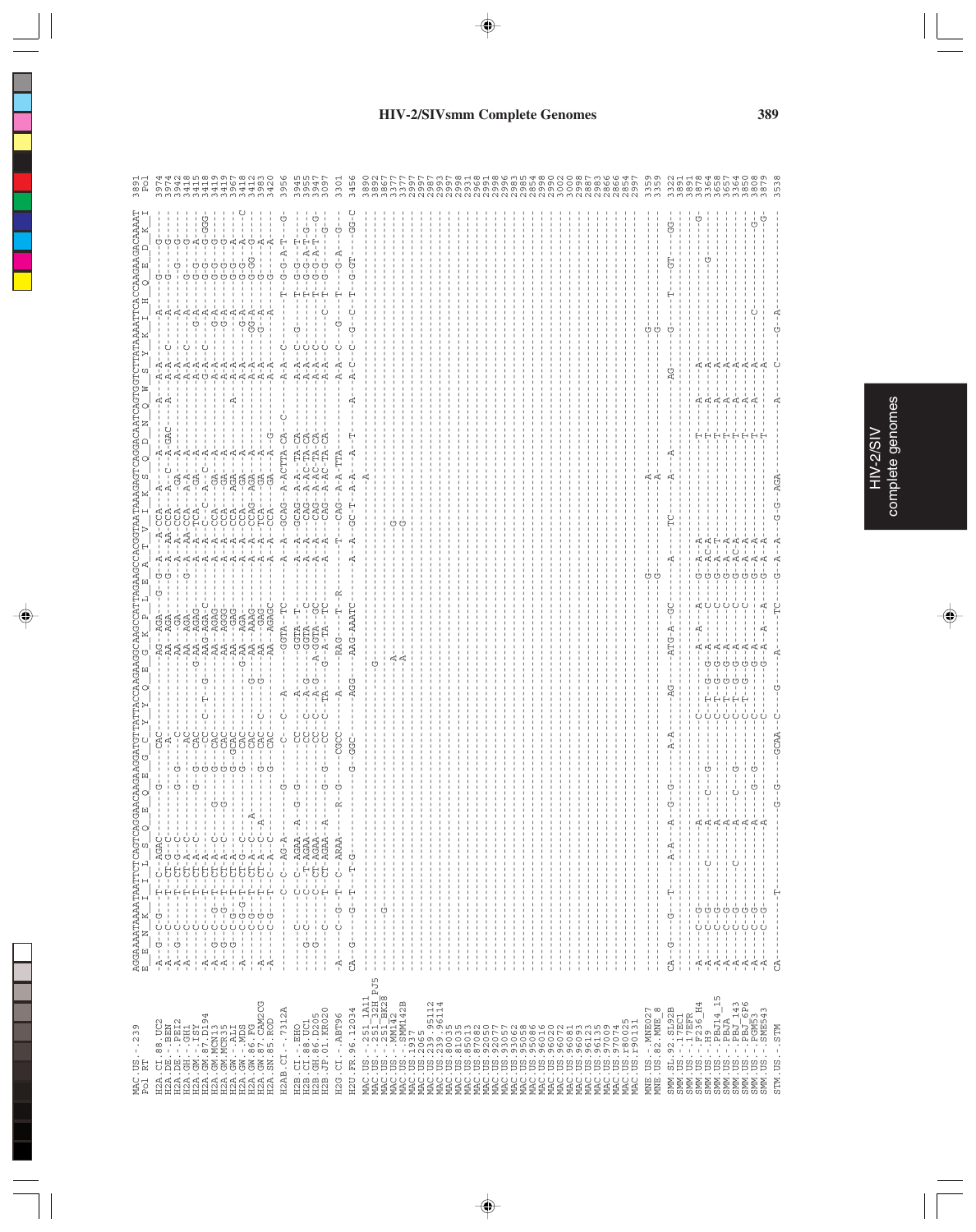| aenomes<br>ŗ |
|--------------|

| C<br>$-0.23$<br>$\cdot$<br>MAC.US.<br>Pol RT                                                                                                                                                                                                                                                                                                                                                                                      | ACTGAAAGTAGGAAAATTTGCAAI<br>L K V G . K F A F<br>$\overline{a}$                                                                                                                                                                                                                                                                                                                                                                                                                                                                                                                        |                                                  |                                                   |                                    |                                                                       |                                          |                    |
|-----------------------------------------------------------------------------------------------------------------------------------------------------------------------------------------------------------------------------------------------------------------------------------------------------------------------------------------------------------------------------------------------------------------------------------|----------------------------------------------------------------------------------------------------------------------------------------------------------------------------------------------------------------------------------------------------------------------------------------------------------------------------------------------------------------------------------------------------------------------------------------------------------------------------------------------------------------------------------------------------------------------------------------|--------------------------------------------------|---------------------------------------------------|------------------------------------|-----------------------------------------------------------------------|------------------------------------------|--------------------|
|                                                                                                                                                                                                                                                                                                                                                                                                                                   |                                                                                                                                                                                                                                                                                                                                                                                                                                                                                                                                                                                        |                                                  |                                                   |                                    |                                                                       |                                          |                    |
|                                                                                                                                                                                                                                                                                                                                                                                                                                   | $\frac{1}{1}$<br>$\mathbf I$<br>$-4$<br>$-4$                                                                                                                                                                                                                                                                                                                                                                                                                                                                                                                                           |                                                  | ひ ひ<br>υU                                         |                                    |                                                                       |                                          |                    |
|                                                                                                                                                                                                                                                                                                                                                                                                                                   | ÷<br>$ - - +$<br>$ - - - +$<br>$ - - +$<br>$ - +$<br>$ - +$<br>$\cdot$<br>$\cdot$<br>$\,$ l<br>f,<br>$\begin{array}{c} \rule{0.2cm}{0.15mm} \rule{0.2cm}{0.15mm} \rule{0.2cm}{0.15mm} \rule{0.2cm}{0.15mm} \rule{0.2cm}{0.15mm} \rule{0.2cm}{0.15mm} \rule{0.2cm}{0.15mm} \rule{0.2cm}{0.15mm} \rule{0.2cm}{0.15mm} \rule{0.2cm}{0.15mm} \rule{0.2cm}{0.15mm} \rule{0.2cm}{0.15mm} \rule{0.2cm}{0.15mm} \rule{0.2cm}{0.15mm} \rule{0.2cm}{0.15mm} \rule{$<br>上手<br>$\mathfrak l$<br>$-4$                                                                                               |                                                  | 부부부팅                                              |                                    | υU                                                                    | $A \land A$                              |                    |
|                                                                                                                                                                                                                                                                                                                                                                                                                                   | ÷,<br>$\frac{1}{2}$<br>$\frac{1}{\sqrt{2}}$<br>$\mathbf{I}$<br>$\,$ I<br>÷<br>$\mathbf I$                                                                                                                                                                                                                                                                                                                                                                                                                                                                                              |                                                  | ひ‐                                                |                                    | $1 \cdot 1 \cdot 1$                                                   |                                          |                    |
|                                                                                                                                                                                                                                                                                                                                                                                                                                   | $\mathbf{I}$<br><b>UUUUHHH</b>                                                                                                                                                                                                                                                                                                                                                                                                                                                                                                                                                         | $-1$ - $-1$                                      | ↻<br>UUUUUU                                       |                                    |                                                                       | べひべん                                     |                    |
|                                                                                                                                                                                                                                                                                                                                                                                                                                   | t                                                                                                                                                                                                                                                                                                                                                                                                                                                                                                                                                                                      |                                                  |                                                   |                                    |                                                                       |                                          |                    |
|                                                                                                                                                                                                                                                                                                                                                                                                                                   | $\frac{1}{1}$<br>$\frac{1}{1}$<br>FF                                                                                                                                                                                                                                                                                                                                                                                                                                                                                                                                                   | ひ                                                | ひ ひ ひ ひ ひ ひ ひ ひ ひ                                 | AAAA                               |                                                                       |                                          | $1010101010001010$ |
|                                                                                                                                                                                                                                                                                                                                                                                                                                   | $\frac{1}{4}$<br>$\mathbf{I}$<br>$\vdots$<br>$\,$<br>÷<br>$\mathbf I$<br>$\,$ $\,$<br>$\mathbf{I}$<br>$\,$ $\,$                                                                                                                                                                                                                                                                                                                                                                                                                                                                        | U                                                | 000                                               |                                    | $\overline{\phantom{a}}$                                              | ΚK                                       |                    |
|                                                                                                                                                                                                                                                                                                                                                                                                                                   | ţ<br>$-4$<br>$\ddot{A}$ -<br>$-1 - 9T - 9$                                                                                                                                                                                                                                                                                                                                                                                                                                                                                                                                             |                                                  | UUUU<br>ひ                                         | $\triangle$ $\triangle$            |                                                                       |                                          |                    |
| $\begin{tabular}{l} \bf 122A, CL & 88 \, , \tt UCC \\ \bf 12A, DB & - & BEN \\ \bf 12B, AB & - & BEN \\ \bf 12B, CH & - & CHL \\ \bf 12B, CH & - & CHL \\ \bf 12B, CH & - & CHL \\ \bf 12B, CH & - & CHL \\ \bf 12B, CH & - & CHL \\ \bf 12B, CH & - & CHL \\ \bf 12B, CH & - & CHL \\ \bf 12B, CH & - & CHL \\ \bf 12B, CH & - & CHL \\ \bf 12B, CH & - & CHL \\ \bf 12B, CH & - & C-L \\ \bf 12B, CH &$                         | ŧ<br>$-1 - 2 - 1 - 1$<br>$\frac{1}{2}$<br>$\mathbf{I}$<br>$\frac{1}{2}$<br>$\frac{1}{4}$<br>444<br><b>FFFF</b>                                                                                                                                                                                                                                                                                                                                                                                                                                                                         | U<br>- 1<br>ひ<br>$\mathfrak l$                   | - ひひえええひひひひひ<br><b>, PHPPPPP</b>                  | 55555<br>ひ ひ ひ ひ ひ ひ ひ ひ ひ ひ ひ ひ ひ | <b>HHH + HHHHHHHH</b><br>UUUUUUUUU H<br>UUUUUUUUUUU<br>AAAA AAAAAAA A | GAA-                                     | പ ഗ                |
| К<br>$-7312$<br>H2AB.CI                                                                                                                                                                                                                                                                                                                                                                                                           | $\mathbf{I}$<br>$\mathbf{I}$<br>$-4$<br>٠<br>÷<br>$\mathbf{I}$<br>$\mathbf{I}$<br>$\,$ I<br>К<br>Ť<br>U                                                                                                                                                                                                                                                                                                                                                                                                                                                                                | ↻<br>$\cup$                                      |                                                   | $\tau$                             | ひ<br>$\vdash$                                                         |                                          |                    |
|                                                                                                                                                                                                                                                                                                                                                                                                                                   | ţ<br>$-4$<br>$\mathbf{I}$<br>$\frac{1}{2}$<br>$\,$<br>Ť.                                                                                                                                                                                                                                                                                                                                                                                                                                                                                                                               |                                                  |                                                   |                                    | Ġ                                                                     |                                          |                    |
|                                                                                                                                                                                                                                                                                                                                                                                                                                   | $\frac{1}{1}$<br>$- - - A$<br>$\frac{1}{2}$<br>$\frac{1}{4}$<br>Ì<br>$\frac{C--A}{\Gamma T-A}$                                                                                                                                                                                                                                                                                                                                                                                                                                                                                         | $\mathbf{I}$                                     |                                                   | てりてり                               |                                                                       | 5<br>$\triangle$ $\triangle$             |                    |
| H2B.CI.-.BHO<br>H2B.CI.88.UC1<br>H2B.CH.86.D205<br>H2B.JP.01.KR020                                                                                                                                                                                                                                                                                                                                                                | $\frac{1}{1}$<br>$-4$<br>$\mathsf{I}$<br>$\frac{1}{2}$<br>$\frac{1}{1}$<br>$\frac{1}{1}$<br>$-4$<br>υÜ                                                                                                                                                                                                                                                                                                                                                                                                                                                                                 | ひひひひ<br>U<br>ひひひひ<br>$\mathbf{I}$<br>$\mathsf I$ | <b>じ じ じ じ</b><br>υύΰ<br>べくくく<br><b>いい</b><br>ÜÜÜ |                                    | <b>UUUU</b><br>$\mathbf{1}$<br>Ω⊢<br>ΚK                               | GTG<br>Ą<br>9999                         |                    |
| $\circ$                                                                                                                                                                                                                                                                                                                                                                                                                           | $- -A - -$<br>$\mathbb{I}$<br>$\frac{1}{2}$<br>Ť<br>$- -A - G$                                                                                                                                                                                                                                                                                                                                                                                                                                                                                                                         | Ŷ.                                               |                                                   |                                    | Ġ                                                                     | $-AA$                                    |                    |
| $-.ABT96$<br>H2G.CI.                                                                                                                                                                                                                                                                                                                                                                                                              | $-4$<br>$\frac{1}{2}$<br>$\begin{array}{cccccccccc} \mathbf{L} & & & & & \mathbf{L} & & & \mathbf{L} & & \mathbf{L} & & \mathbf{L} & \mathbf{L} & \mathbf{L} & \mathbf{L} & \mathbf{L} & \mathbf{L} & \mathbf{L} & \mathbf{L} & \mathbf{L} & \mathbf{L} & \mathbf{L} & \mathbf{L} & \mathbf{L} & \mathbf{L} & \mathbf{L} & \mathbf{L} & \mathbf{L} & \mathbf{L} & \mathbf{L} & \mathbf{L} & \mathbf{L} & \mathbf{L} & \mathbf{L} & \mathbf{L} & \mathbf{L} &$<br>$\mathbf{I}$<br>$-4 -$<br>$\cup$                                                                                      | ÷<br>$\frac{1}{2}$                               |                                                   |                                    |                                                                       | $A - A T$ -                              |                    |
| H2U. FR. 96.12034                                                                                                                                                                                                                                                                                                                                                                                                                 | $\begin{array}{c} \rule{0.2cm}{0.15mm} \rule{0.2cm}{0.15mm} \rule{0.2cm}{0.15mm} \rule{0.2cm}{0.15mm} \rule{0.2cm}{0.15mm} \rule{0.2cm}{0.15mm} \rule{0.2cm}{0.15mm} \rule{0.2cm}{0.15mm} \rule{0.2cm}{0.15mm} \rule{0.2cm}{0.15mm} \rule{0.2cm}{0.15mm} \rule{0.2cm}{0.15mm} \rule{0.2cm}{0.15mm} \rule{0.2cm}{0.15mm} \rule{0.2cm}{0.15mm} \rule{$<br>$\frac{1}{1}$<br>$\frac{1}{2}$<br>ţ<br>f,<br>$\mathsf I$<br>л.<br>$\mathbf{I}$<br>j<br>$T - A$                                                                                                                                 | ・・・・・・                                           |                                                   |                                    |                                                                       | $AA-$                                    |                    |
| $\begin{small} \mathtt{MEC} & \mathtt{UB} & \mathtt{1} & \mathtt{1} & \mathtt{1} & \mathtt{1} & \mathtt{1} & \mathtt{1} & \mathtt{1} & \mathtt{1} & \mathtt{1} & \mathtt{1} & \mathtt{1} & \mathtt{1} & \mathtt{1} & \mathtt{1} & \mathtt{1} & \mathtt{1} & \mathtt{1} & \mathtt{1} & \mathtt{1} & \mathtt{1} & \mathtt{1} & \mathtt{1} & \mathtt{1} & \mathtt{1} & \mathtt{1} & \mathtt{1} & \mathtt{1} & \mathtt{1} & \mathtt{$ |                                                                                                                                                                                                                                                                                                                                                                                                                                                                                                                                                                                        |                                                  |                                                   |                                    |                                                                       |                                          |                    |
| PJ5                                                                                                                                                                                                                                                                                                                                                                                                                               |                                                                                                                                                                                                                                                                                                                                                                                                                                                                                                                                                                                        |                                                  |                                                   |                                    |                                                                       |                                          |                    |
|                                                                                                                                                                                                                                                                                                                                                                                                                                   | J.<br>$\,$ $\,$<br>$\begin{array}{c} \rule{0.2cm}{0.15mm} \rule{0.2cm}{0.15mm} \rule{0.2cm}{0.15mm} \rule{0.2cm}{0.15mm} \rule{0.2cm}{0.15mm} \rule{0.2cm}{0.15mm} \rule{0.2cm}{0.15mm} \rule{0.2cm}{0.15mm} \rule{0.2cm}{0.15mm} \rule{0.2cm}{0.15mm} \rule{0.2cm}{0.15mm} \rule{0.2cm}{0.15mm} \rule{0.2cm}{0.15mm} \rule{0.2cm}{0.15mm} \rule{0.2cm}{0.15mm} \rule{$<br>$\begin{array}{c} 1 \\ 1 \\ 2 \\ 3 \end{array}$<br>Ť<br>$\frac{1}{1}$<br>$\,$ $\,$<br>$\frac{1}{1}$<br>$\frac{1}{4}$<br>$\frac{1}{1}$<br>ţ<br>$\frac{1}{1}$<br>$\mathbf{I}$<br>$\mathbf{I}$<br>$\mathbf{I}$ | $\,$ $\,$<br>$\,$ I                              |                                                   |                                    |                                                                       |                                          |                    |
|                                                                                                                                                                                                                                                                                                                                                                                                                                   | $\frac{1}{1}$<br>$\frac{1}{1}$<br>$\frac{1}{1}$<br>$\frac{1}{1}$<br>$\frac{1}{4}$<br>Ţ<br>Ť                                                                                                                                                                                                                                                                                                                                                                                                                                                                                            |                                                  |                                                   |                                    |                                                                       |                                          |                    |
|                                                                                                                                                                                                                                                                                                                                                                                                                                   | $\vdots$<br>$\frac{1}{1}$<br>f,                                                                                                                                                                                                                                                                                                                                                                                                                                                                                                                                                        |                                                  |                                                   |                                    |                                                                       |                                          |                    |
|                                                                                                                                                                                                                                                                                                                                                                                                                                   | $\frac{1}{1}$<br>$\mathbf{I}$                                                                                                                                                                                                                                                                                                                                                                                                                                                                                                                                                          |                                                  |                                                   |                                    |                                                                       |                                          |                    |
|                                                                                                                                                                                                                                                                                                                                                                                                                                   | $\begin{array}{c} \n\cdot & \cdot & \cdot \\ \n\cdot & \cdot & \cdot \\ \n\cdot & \cdot & \cdot \n\end{array}$<br>Ì<br>$\frac{1}{4}$                                                                                                                                                                                                                                                                                                                                                                                                                                                   |                                                  |                                                   |                                    |                                                                       |                                          |                    |
|                                                                                                                                                                                                                                                                                                                                                                                                                                   | I<br>$\frac{1}{1}$<br>1<br>п                                                                                                                                                                                                                                                                                                                                                                                                                                                                                                                                                           |                                                  |                                                   |                                    |                                                                       |                                          |                    |
|                                                                                                                                                                                                                                                                                                                                                                                                                                   |                                                                                                                                                                                                                                                                                                                                                                                                                                                                                                                                                                                        |                                                  |                                                   |                                    |                                                                       |                                          |                    |
|                                                                                                                                                                                                                                                                                                                                                                                                                                   | $\frac{1}{1}$<br>$\frac{1}{1}$<br>$\frac{1}{2}$ , $\frac{1}{2}$ , $\frac{1}{2}$ , $\frac{1}{2}$ , $\frac{1}{2}$ , $\frac{1}{2}$<br>$\frac{1}{1}$<br>$\frac{1}{4}$<br>$\mathbf{I}$                                                                                                                                                                                                                                                                                                                                                                                                      |                                                  |                                                   |                                    |                                                                       |                                          |                    |
|                                                                                                                                                                                                                                                                                                                                                                                                                                   | $\frac{1}{1}$<br>$\frac{1}{2}$<br>Ì<br>$\begin{array}{c} \rule{0.2cm}{0.15mm} \rule{0.2cm}{0.15mm} \rule{0.2cm}{0.15mm} \rule{0.2cm}{0.15mm} \rule{0.2cm}{0.15mm} \rule{0.2cm}{0.15mm} \rule{0.2cm}{0.15mm} \rule{0.2cm}{0.15mm} \rule{0.2cm}{0.15mm} \rule{0.2cm}{0.15mm} \rule{0.2cm}{0.15mm} \rule{0.2cm}{0.15mm} \rule{0.2cm}{0.15mm} \rule{0.2cm}{0.15mm} \rule{0.2cm}{0.15mm} \rule{$<br>٠                                                                                                                                                                                       |                                                  |                                                   |                                    |                                                                       |                                          |                    |
|                                                                                                                                                                                                                                                                                                                                                                                                                                   | ł<br>$\vdots$<br>$\mathbf{I}$                                                                                                                                                                                                                                                                                                                                                                                                                                                                                                                                                          |                                                  |                                                   |                                    |                                                                       |                                          |                    |
|                                                                                                                                                                                                                                                                                                                                                                                                                                   | $\begin{bmatrix} 1 \\ 1 \\ 1 \\ 1 \end{bmatrix}$<br>$\vdots$<br>Ť                                                                                                                                                                                                                                                                                                                                                                                                                                                                                                                      |                                                  |                                                   |                                    |                                                                       |                                          |                    |
|                                                                                                                                                                                                                                                                                                                                                                                                                                   | $\frac{1}{2}$<br>$\frac{1}{1}$<br>$\frac{1}{1}$<br>$\frac{1}{2}$<br>$\begin{bmatrix} 1 & 1 & 1 \\ 1 & 1 & 1 \\ 1 & 1 & 1 \\ 1 & 1 & 1 \\ 1 & 1 & 1 \\ 1 & 1 & 1 \\ 1 & 1 & 1 \\ 1 & 1 & 1 \\ 1 & 1 & 1 \\ 1 & 1 & 1 \\ 1 & 1 & 1 \\ 1 & 1 & 1 \\ 1 & 1 & 1 \\ 1 & 1 & 1 \\ 1 & 1 & 1 & 1 \\ 1 & 1 & 1 & 1 \\ 1 & 1 & 1 & 1 \\ 1 & 1 & 1 & 1 \\ 1 & 1 & 1 & 1 \\ 1 & 1 & 1 & 1 \\ 1 & 1 & 1 & 1 \\ 1 & $<br>I<br>$\mathbf{I}$<br>$\mathbf{I}$                                                                                                                                           |                                                  |                                                   |                                    |                                                                       |                                          |                    |
|                                                                                                                                                                                                                                                                                                                                                                                                                                   | $\vdots$                                                                                                                                                                                                                                                                                                                                                                                                                                                                                                                                                                               |                                                  |                                                   |                                    |                                                                       |                                          |                    |
|                                                                                                                                                                                                                                                                                                                                                                                                                                   |                                                                                                                                                                                                                                                                                                                                                                                                                                                                                                                                                                                        |                                                  |                                                   |                                    |                                                                       |                                          |                    |
|                                                                                                                                                                                                                                                                                                                                                                                                                                   | $\frac{1}{1}$<br>$\begin{aligned} \mathcal{L}_{\mathcal{A}}(\mathcal{A}) & = \mathcal{L}_{\mathcal{A}}(\mathcal{A}) + \mathcal{L}_{\mathcal{A}}(\mathcal{A}) + \mathcal{L}_{\mathcal{A}}(\mathcal{A}) + \mathcal{L}_{\mathcal{A}}(\mathcal{A}) + \mathcal{L}_{\mathcal{A}}(\mathcal{A}) + \mathcal{L}_{\mathcal{A}}(\mathcal{A}) + \mathcal{L}_{\mathcal{A}}(\mathcal{A}) + \mathcal{L}_{\mathcal{A}}(\mathcal{A}) + \mathcal{L}_{\mathcal{A}}(\mathcal{A}) + \mathcal{L}_{\mathcal{A}}(\mathcal{A}) + \mathcal{L$<br>$\overline{\phantom{a}}$                                         |                                                  |                                                   |                                    |                                                                       |                                          |                    |
|                                                                                                                                                                                                                                                                                                                                                                                                                                   | $\frac{1}{1}$<br>$\mathbf{I}$                                                                                                                                                                                                                                                                                                                                                                                                                                                                                                                                                          |                                                  |                                                   |                                    |                                                                       |                                          |                    |
|                                                                                                                                                                                                                                                                                                                                                                                                                                   | $\frac{1}{1}$<br>i<br>i<br>$\overline{\phantom{a}}$<br>$\mathbf{I}$                                                                                                                                                                                                                                                                                                                                                                                                                                                                                                                    |                                                  |                                                   |                                    |                                                                       |                                          |                    |
|                                                                                                                                                                                                                                                                                                                                                                                                                                   | $\frac{1}{2}$<br>$\frac{1}{1}$<br>i<br>F<br>ŧ<br>ł<br>-                                                                                                                                                                                                                                                                                                                                                                                                                                                                                                                                |                                                  |                                                   |                                    |                                                                       |                                          |                    |
|                                                                                                                                                                                                                                                                                                                                                                                                                                   | t                                                                                                                                                                                                                                                                                                                                                                                                                                                                                                                                                                                      |                                                  |                                                   |                                    |                                                                       |                                          |                    |
|                                                                                                                                                                                                                                                                                                                                                                                                                                   |                                                                                                                                                                                                                                                                                                                                                                                                                                                                                                                                                                                        |                                                  |                                                   |                                    |                                                                       |                                          |                    |
|                                                                                                                                                                                                                                                                                                                                                                                                                                   | $\frac{1}{1}$<br>$\frac{1}{1}$                                                                                                                                                                                                                                                                                                                                                                                                                                                                                                                                                         |                                                  |                                                   |                                    |                                                                       |                                          |                    |
|                                                                                                                                                                                                                                                                                                                                                                                                                                   | $\begin{array}{c} 1 \\ 1 \\ 1 \\ 1 \\ 1 \end{array}$<br>$\begin{bmatrix} 1 & 1 & 1 \\ 1 & 1 & 1 \\ 1 & 1 & 1 \end{bmatrix}$<br>$\frac{1}{1}$                                                                                                                                                                                                                                                                                                                                                                                                                                           |                                                  |                                                   |                                    |                                                                       |                                          |                    |
|                                                                                                                                                                                                                                                                                                                                                                                                                                   | $\frac{1}{1}$<br>j<br>ł                                                                                                                                                                                                                                                                                                                                                                                                                                                                                                                                                                |                                                  |                                                   |                                    |                                                                       |                                          |                    |
|                                                                                                                                                                                                                                                                                                                                                                                                                                   | ł.<br>$\,$<br>ţ.<br>f,<br>J<br>$\mathbf{I}$                                                                                                                                                                                                                                                                                                                                                                                                                                                                                                                                            | Æ                                                |                                                   |                                    |                                                                       |                                          |                    |
| $\sim \infty$<br>MNE.US. - .MNE02<br>MNE.US. 82.MNE                                                                                                                                                                                                                                                                                                                                                                               | $\overline{\phantom{a}}$<br>$- - A -$                                                                                                                                                                                                                                                                                                                                                                                                                                                                                                                                                  | Æ                                                |                                                   |                                    |                                                                       |                                          |                    |
|                                                                                                                                                                                                                                                                                                                                                                                                                                   |                                                                                                                                                                                                                                                                                                                                                                                                                                                                                                                                                                                        | Æ                                                | U)<br>5                                           |                                    | AGT                                                                   |                                          |                    |
|                                                                                                                                                                                                                                                                                                                                                                                                                                   | $\frac{1}{4}$<br>j<br>t<br>$\begin{array}{c} \n\mathbb{C}^3 & \mathbb{I} \\ \n\mathbb{I} & \mathbb{I} \\ \n\mathbb{I} & \mathbb{I} \end{array}$<br>$\,$<br>J.<br>$\,$ I<br>$\mathbf{I}$<br>J,<br>$\,$ I<br>J.                                                                                                                                                                                                                                                                                                                                                                          | J                                                |                                                   |                                    |                                                                       |                                          |                    |
|                                                                                                                                                                                                                                                                                                                                                                                                                                   | $\frac{1}{1}$<br>ı<br>ı<br>$\frac{1}{1}$<br>ı<br>ı<br>$\mathbf{I}$<br>$\mathbf{I}$<br>ł                                                                                                                                                                                                                                                                                                                                                                                                                                                                                                |                                                  |                                                   |                                    |                                                                       |                                          |                    |
|                                                                                                                                                                                                                                                                                                                                                                                                                                   | j,<br>J<br>ŧ<br>۲<br>ا<br>Ť<br>ţ<br>$\frac{1}{4}$<br>j<br>$- - A - -$<br>ł                                                                                                                                                                                                                                                                                                                                                                                                                                                                                                             |                                                  |                                                   |                                    | 4                                                                     |                                          |                    |
| 15                                                                                                                                                                                                                                                                                                                                                                                                                                | Ì<br>÷<br>$\frac{1}{4}$<br>$\,$ I<br>$\mathbf{I}$<br>$\mathbf{I}$                                                                                                                                                                                                                                                                                                                                                                                                                                                                                                                      |                                                  |                                                   |                                    |                                                                       |                                          |                    |
|                                                                                                                                                                                                                                                                                                                                                                                                                                   | $\frac{1}{2}$<br>U<br>$\frac{1}{4}$<br>I<br>$\frac{1}{4}$                                                                                                                                                                                                                                                                                                                                                                                                                                                                                                                              |                                                  |                                                   |                                    |                                                                       |                                          | $\infty$           |
| $\begin{array}{l} \mathbf{SIM1}, \mathbf{S1}, \mathbf{92}, \mathbf{S1292B} \\ \mathbf{SIM2}, \mathbf{US}, \mathbf{-177BC1} \\ \mathbf{SIM2}, \mathbf{US}, \mathbf{-1772C1} \\ \mathbf{SIM3}, \mathbf{US}, \mathbf{-17236} \\ \mathbf{SIM3}, \mathbf{US}, \mathbf{-18236} \\ \mathbf{SIM3}, \mathbf{US}, \mathbf{-18236} \\ \mathbf{SIM3}, \mathbf{US}, \mathbf{-18231} \\ \mathbf{SIM3}, \mathbf{US}, \mathbf{-18231} \\ \mathbf$ | $\,$<br>ţ<br>U<br>$\mathbb{I}$<br>$\blacksquare$<br>J.<br>ł                                                                                                                                                                                                                                                                                                                                                                                                                                                                                                                            | ええええええん<br>みみみみみみみ<br><b>PPPPPPPP</b>            | 부담부부부부부<br><u> ひ ひ ひ ひ ひ ひ ひ</u>                  | ウウウウウウ<br>ゅうううううう                  | <b>HHHHHHH</b><br>RAAAAAA<br>AAAAA                                    | ひひひひひ<br>ひひひひ<br>יז לז לז לז לז לז לז לז | 4                  |
|                                                                                                                                                                                                                                                                                                                                                                                                                                   | $\frac{1}{1}$<br>$\,$<br>1<br>I<br>$\mathbf{I}$<br>$\mathbf{I}$<br>$\vdots$<br>U<br>ι<br>Ο<br>$\,$ I<br>J.<br>٠<br>$\blacksquare$<br>$\blacksquare$<br>$\mathbf{I}$<br>$\overline{\phantom{a}}$                                                                                                                                                                                                                                                                                                                                                                                        |                                                  |                                                   |                                    |                                                                       |                                          |                    |
|                                                                                                                                                                                                                                                                                                                                                                                                                                   | $\frac{1}{1}$<br>I,<br>I<br>J.<br>$\frac{1}{4}$<br>I,<br>È<br>U<br>I<br>$-1 - 1 - 1 - 1 - 1$                                                                                                                                                                                                                                                                                                                                                                                                                                                                                           |                                                  |                                                   |                                    |                                                                       |                                          | $\overline{\circ}$ |
| <b>NLS</b><br>STM.US                                                                                                                                                                                                                                                                                                                                                                                                              | $\overline{\phantom{a}}$<br>$\,$ I<br>$-5-$<br>C<br>$\overline{\phantom{a}}$<br>$\frac{1}{1}$<br>$\mathsf{F}$                                                                                                                                                                                                                                                                                                                                                                                                                                                                          |                                                  |                                                   |                                    |                                                                       |                                          |                    |
|                                                                                                                                                                                                                                                                                                                                                                                                                                   |                                                                                                                                                                                                                                                                                                                                                                                                                                                                                                                                                                                        |                                                  |                                                   |                                    |                                                                       |                                          |                    |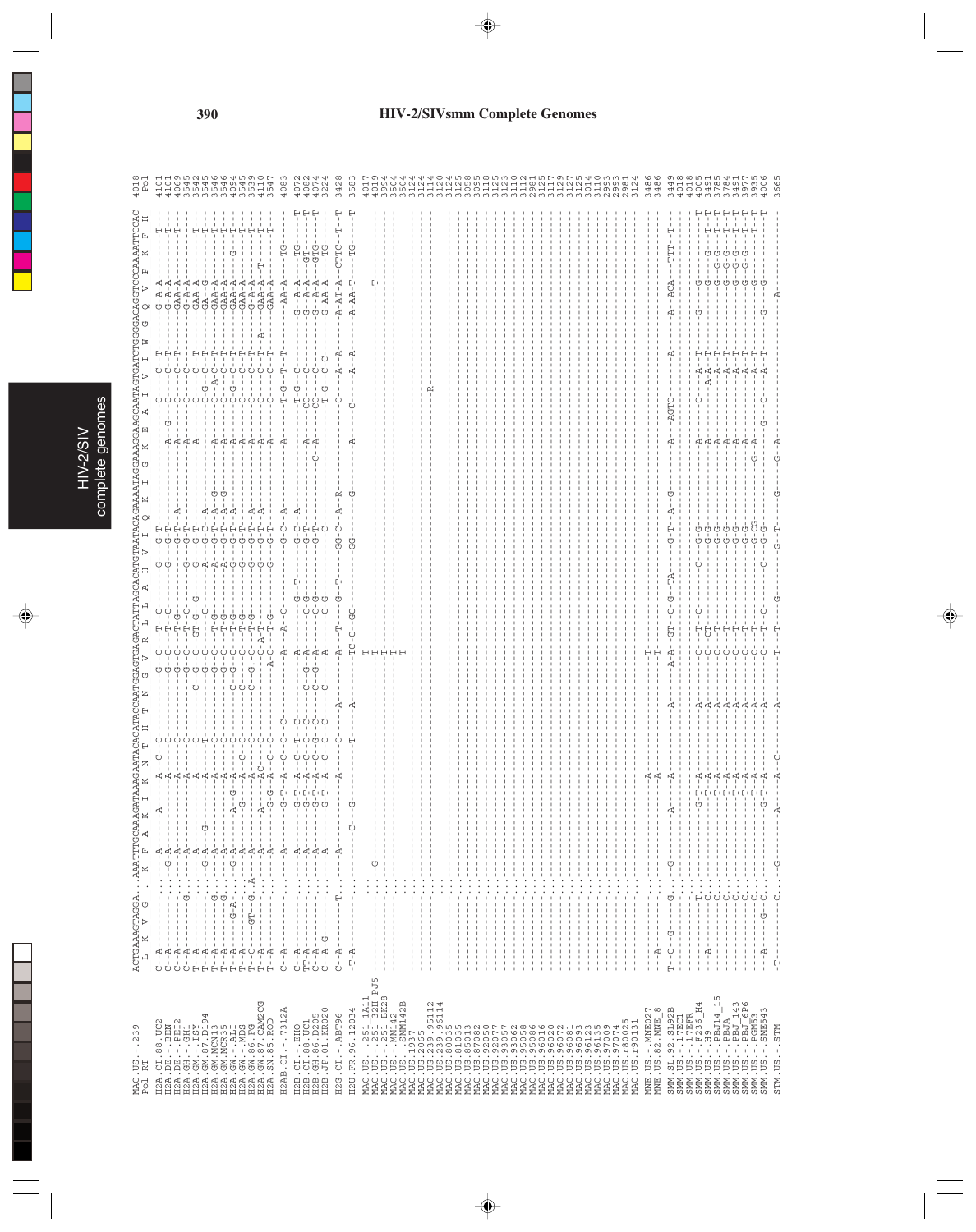| ׇ֘֝֬֝        |
|--------------|
|              |
| ĺ            |
|              |
| اي<br>آ<br>ກ |
| ï            |
|              |
|              |
|              |
| ֠            |
| i            |
|              |
|              |
|              |
|              |

ő.

| ρo                                                   | 119525664590                                                                                                                                                                                                                                                                                                                                                                                                                                                                                                                                                                                                  | $\overline{c}$                                                                 | O H O M<br>$N$ $N$ $N$ $m$<br><b>UUUU</b>                                                                                                                                                            | 55                           | 371                                         | 14<br>14                                                                                                                                                                                                                                           |                                                                                                                                                                                    | $\rightarrow$                                                                                            |                         |                                                             |  |               |               | $10.0010.0010.0001100.000104$                                                                | $\circ$ m                                              | LΟ<br>$\frac{1}{6}$                                                                                                                                                                                                                             | 0,00,00,00,01,00<br><b>ワムムミクリー このること</b>                                                                                                                                                                                                                                                                                                                                                                                                                                                                                                                                                                                       |
|------------------------------------------------------|---------------------------------------------------------------------------------------------------------------------------------------------------------------------------------------------------------------------------------------------------------------------------------------------------------------------------------------------------------------------------------------------------------------------------------------------------------------------------------------------------------------------------------------------------------------------------------------------------------------|--------------------------------------------------------------------------------|------------------------------------------------------------------------------------------------------------------------------------------------------------------------------------------------------|------------------------------|---------------------------------------------|----------------------------------------------------------------------------------------------------------------------------------------------------------------------------------------------------------------------------------------------------|------------------------------------------------------------------------------------------------------------------------------------------------------------------------------------|----------------------------------------------------------------------------------------------------------|-------------------------|-------------------------------------------------------------|--|---------------|---------------|----------------------------------------------------------------------------------------------|--------------------------------------------------------|-------------------------------------------------------------------------------------------------------------------------------------------------------------------------------------------------------------------------------------------------|--------------------------------------------------------------------------------------------------------------------------------------------------------------------------------------------------------------------------------------------------------------------------------------------------------------------------------------------------------------------------------------------------------------------------------------------------------------------------------------------------------------------------------------------------------------------------------------------------------------------------------|
|                                                      | <b>PPPPPP0PP</b><br>1888<br>AG<br>ひひひひ<br>ひ<br>ひ<br>የየየየየየβየየየየየየይ<br>U                                                                                                                                                                                                                                                                                                                                                                                                                                                                                                                                       |                                                                                | $A \land A \land A$<br>ひひひひ<br>ひ<br>UUUU                                                                                                                                                             | К<br>Æ<br>U<br>U             | К<br>K.<br>K.                               |                                                                                                                                                                                                                                                    |                                                                                                                                                                                    |                                                                                                          |                         |                                                             |  |               |               |                                                                                              |                                                        |                                                                                                                                                                                                                                                 | ひひひひひひぱひ<br>えええええええ<br>Æ<br>みみみみみみみ<br>ひ<br>п.<br>Н<br><b>ひひひひひひひ</b>                                                                                                                                                                                                                                                                                                                                                                                                                                                                                                                                                          |
|                                                      | <b>BBBBBBBBBB</b><br><b>PPPP</b><br><b>GEGEGEFEE</b><br>g<br>$-7 - 8$<br><b>UUUUUUUUUUUU</b><br>ひひひ‐ひひひひひひひひ                                                                                                                                                                                                                                                                                                                                                                                                                                                                                                  | ¥<br>U                                                                         | A<br>A<br>A<br>A<br>A<br>UUUU<br>UUU                                                                                                                                                                 |                              | ĀТ<br>Ś<br>Ġ<br>U<br>ひ<br>٢ŋ                | H,                                                                                                                                                                                                                                                 |                                                                                                                                                                                    |                                                                                                          |                         |                                                             |  |               |               |                                                                                              |                                                        |                                                                                                                                                                                                                                                 | <b>HHHHH</b><br>てり<br>ひひひひひ<br>U U U U U U U<br>K.<br>⊢                                                                                                                                                                                                                                                                                                                                                                                                                                                                                                                                                                        |
|                                                      | $\triangle \triangle \triangle$<br>$\overline{A}$<br><b>ひ ウ</b><br>ひトトト<br>$\mathbb H$<br>н<br>н<br>みみみみみみみみみみみは                                                                                                                                                                                                                                                                                                                                                                                                                                                                                              | RΙ<br>U<br>ひ                                                                   | <b>ATH</b><br>ATH<br>ひひひ<br>ひ<br>ひひひひ                                                                                                                                                                | τŋ<br>છં                     | U<br>Ġ                                      | RRRR                                                                                                                                                                                                                                               |                                                                                                                                                                                    |                                                                                                          |                         |                                                             |  |               |               |                                                                                              |                                                        |                                                                                                                                                                                                                                                 | 5555555<br>6666666<br>ひひひひひひひひ<br>ううううううう                                                                                                                                                                                                                                                                                                                                                                                                                                                                                                                                                                                      |
| CGGAATGGGA<br>P E W D                                | <b>UUUUUUUU</b><br>U<br><b>ひひ ひ ひ ひ ひ ひ ひ ひ ひ ひ</b><br><b>A A A A A A H H A A A A A A</b><br>U U U U U U U U U U U U U                                                                                                                                                                                                                                                                                                                                                                                                                                                                                        | Æ<br>U                                                                         | てり<br>RRR<br>ひひひひ                                                                                                                                                                                    | н                            | U<br>FA<br>Ů                                | ↻<br>てり<br>KL KL                                                                                                                                                                                                                                   | $\alpha$                                                                                                                                                                           |                                                                                                          |                         |                                                             |  |               |               |                                                                                              |                                                        |                                                                                                                                                                                                                                                 | τı<br><u> ひ ひ ひ ひ ひ ひ ひ</u><br>AAAAAAA                                                                                                                                                                                                                                                                                                                                                                                                                                                                                                                                                                                         |
| CTGGATACO<br>. W I E<br><b>CGCAGCHAC</b>             | <b>AAAAAAAAAAAA</b><br>ひひひひひ しひひひ<br>⊢ ひ ひ<br>みみみみ<br>К<br>A<br>K.                                                                                                                                                                                                                                                                                                                                                                                                                                                                                                                                            | е<br>ひ<br>Æ                                                                    | $A \land A$<br>К                                                                                                                                                                                     |                              |                                             |                                                                                                                                                                                                                                                    |                                                                                                                                                                                    |                                                                                                          |                         |                                                             |  |               |               |                                                                                              |                                                        |                                                                                                                                                                                                                                                 | 5<br>みみみみみみみ                                                                                                                                                                                                                                                                                                                                                                                                                                                                                                                                                                                                                   |
|                                                      |                                                                                                                                                                                                                                                                                                                                                                                                                                                                                                                                                                                                               |                                                                                | UUUU<br>88888                                                                                                                                                                                        |                              |                                             |                                                                                                                                                                                                                                                    |                                                                                                                                                                                    |                                                                                                          |                         |                                                             |  |               |               |                                                                                              |                                                        |                                                                                                                                                                                                                                                 | 6666666                                                                                                                                                                                                                                                                                                                                                                                                                                                                                                                                                                                                                        |
|                                                      | ÷<br>ငှံ ပုံ ပုံ<br>$\frac{1}{\sqrt{2}}$<br>$\dot{c}$<br>$\ddot{\phi}$ $\ddot{\phi}$ $\ddot{\phi}$ $\ddot{\phi}$<br>$\mathbf{I}$<br>$\mathfrak l$<br>$\blacksquare$<br>$\blacksquare$<br>$\mathbf{1}$<br>J.<br>J.<br>$\mathbf{I}$<br>计计算<br>- 11<br>$\blacksquare$<br>$\mathbf{r}$<br>$\mathbf{I}$<br>$\mathbf{I}$<br>$\blacksquare$<br>$\mathbf{I}$<br>$\mathbf{I}$<br>$\mathbf{I}$<br>$\mathbf{I}$<br>$\mathbf{I}$<br>$\,$<br>1                                                                                                                                                                             | U<br>л.<br>$\mathsf I$<br>$-045C -$                                            | ÷<br>÷<br>÷<br>$\mathbf{I}$<br>ĤÙ<br>TIT<br>е<br>$\mathbf{1}$<br>$\mathcal{A}$<br>$\mathbf{I}$<br>$1 - 1$<br>$\blacksquare$<br>÷.<br>$1 - 1$<br>$\mathbf{I}$<br>冒击                                   | $\mathbf{I}$<br>$- -$ CACC   | $\mathbb{I}$<br>$\mathbf{I}$<br>$-5 - -1 -$ | $\frac{1}{4}$<br>$\frac{1}{1}$<br>$\frac{1}{1}$<br>$\mathbf{I}$<br>$\mathsf I$<br>$\mathsf I$<br>$\,$ $\,$<br>$\,$<br>$\frac{1}{1}$<br>ţ.<br>$\begin{array}{c} 1 \\ 1 \\ 1 \end{array}$<br>$\mathbf I$<br>$\frac{1}{4}$<br>÷                       | ł<br>$\frac{1}{4}$                                                                                                                                                                 | Î<br>$\frac{1}{4}$<br>$\frac{1}{4}$                                                                      |                         |                                                             |  |               |               |                                                                                              |                                                        | $\mathbf{I}$<br>$\mathsf I$<br>٠<br>t<br>Î                                                                                                                                                                                                      | AAAAAAA<br>÷<br>L.<br>L.<br>Ļ<br>$\mathbf{I}$<br>$\mathbf{I}$<br>$\overline{\phantom{a}}$<br>1<br>I.<br>$\mathfrak l$<br>$\,$<br>$\,$<br>L.<br>$\mathbf{I}$<br>J.<br>٠<br>٠<br>۲<br>ا<br>$-AA-T$<br>$-AA-T$<br>$-AA-T$<br>$\ddot{\phi}$                                                                                                                                                                                                                                                                                                                                                                                        |
| TTACCAGTTGAGAAGGATGTATGGGAACA<br>L P V E K D V W E C | $\begin{aligned} \mathbf{G}^{(1)} &= -\mathbf{G}^{(1)} - \mathbf{G}^{(2)} - \mathbf{G}^{(3)} - \mathbf{G}^{(4)} + \mathbf{G}^{(5)}\mathbf{G}^{(5)} \\ \mathbf{G}^{(2)} &= -\mathbf{G}^{(2)} - \mathbf{G}^{(3)} - \mathbf{G}^{(3)}\mathbf{G}^{(5)} \\ \mathbf{G}^{(3)} &= -\mathbf{G}^{(3)} - \mathbf{G}^{(3)} + \mathbf{G}^{(3)}\mathbf{G}^{(5)} \\ \mathbf{G}^{(3)} &= -\mathbf{G}^{(3)} - \mathbf{G$<br>$\ddot{\phi}$<br>44<br>$\mathbf{I}$<br>$\,$ I<br>$\mathsf I$<br>$\,$ $\,$<br>÷<br>$\mathbf{I}$<br>$\,$ I<br>$\mathbf{I}$<br>$\blacksquare$<br>$\blacksquare$<br>$\mathbf{I}$<br>UUU<br>$\mathbf{I}$ | $- - GA$<br>$\mathsf I$<br>К<br>÷<br>$\mathbf{I}$<br>$\frac{1}{\sqrt{2}}$<br>U | $1 - 1$<br>$\blacksquare$<br>J.<br>ָהָסְׁסָׁ<br>הַחֲהַ                                                                                                                                               | $A - A - G -$<br>Ť<br>Ġ<br>U | $- -A - -A - GA$<br>ن<br>ن                  | ٠<br>$\mathbb{L}$<br>$\mathbb{I}$<br>$\frac{1}{4}$<br>$\mathbf{I}$<br>$\mathsf I$<br>$\mathbf{I}$<br>٠<br>$\mathbf I$<br>$\mathbf I$<br>$\,$ I<br>$\frac{1}{1}$<br>ł<br>$\,$ $\,$<br>L.<br>$\mathbf{I}$<br>$\overline{1}$<br>$\mathsf I$<br>$\,$ I | 甘<br>$-1 - 6$<br>$\begin{smallmatrix} 1 & 1 \\ 1 & 1 \end{smallmatrix}$<br>Ħ<br>$\mathbf{I}$<br>$\mathbf{I}$<br>$\frac{1}{4}$<br>J,<br>$\mathbf{1}$<br>$\mathsf I$<br>$\mathbf{I}$ | $\frac{1}{4}$<br>$\,$<br>$\,$ I<br>ł<br>ł<br>$\mathbf{I}$<br>$\mathbf{I}$<br>$\mathsf I$<br>$\mathbf{I}$ | 1<br>$\mathbf{I}$<br>I. | $\frac{1}{1}$<br>$\overline{\phantom{a}}$<br>$\overline{1}$ |  | $\frac{1}{1}$ | $\frac{1}{1}$ | -------------<br>$\mathbf{1}$<br>-<br>$\overline{\phantom{a}}$<br>$\mathsf I$<br>$\mathbf I$ | ł<br>$\,$ I<br>$\mathbf{u}$<br>J.<br>$\mathbf{I}$<br>1 | $\,$ $\,$<br>$- - A$<br>$\,$ $\,$<br>$\frac{1}{4}$<br>$\blacksquare$<br>$\,$<br>$\,$ I<br>$\overline{C}$ $\overline{C}$<br>$\,$ I<br>$\blacksquare$<br>$\,$ I<br>J.<br>٠<br>$\mathbf I$<br>$\overline{\phantom{a}}$<br>$\mathbf I$<br>$\,$ $\,$ | $- A - G A - - A A - T$<br>$-45A - 4A - T$<br>$-1 - 6A - 2A - T - 1$<br>$-1 - 6A - 2A - 1$<br>$\mathbf{I}$<br>$1 - A - GA - A - SA - I = RA - I$<br>$A - C$<br>ひ<br>Ť<br>$-4 - -$<br>44<br>$\mathbb{I}$<br>$\mathbb{I}$<br>$\,$ $\,$<br>$\mathfrak l$<br>$\overline{\phantom{a}}$<br>Ą<br>みみみみみ<br>К<br>T T T<br>Ŧ<br>÷<br>Ť<br>$\blacksquare$<br>$\overline{1}$<br>1<br>$\frac{1}{4}$<br>$\mathbf{I}$<br>$\blacksquare$<br>$\mathcal{A}$<br>$\mathsf I$<br>$\mathbf{I}$<br>$\mathbf{I}$<br>$\mathbf{I}$<br>$\mathbf{I}$<br>$\blacksquare$<br>-1<br>白し<br>υ υ<br><b>ひひひひ</b><br>ひ<br>$\frac{6}{1}$<br>ī.<br>Ť.<br>$\mathbf{L}$ |
| G<br>.23<br>$\mathsf I$<br>MAC.US.<br>Pol RT         | $\begin{array}{ll} \text{H2A, CL, 88, UC2} \\ \text{H2A, DE} & - \text{ HBN} \\ \text{H2A, CH} & - \text{ HBN} \\ \text{H2A, CH} & - \text{ CH} \\ \text{H2A, QN}, - \text{ LSY} \\ \text{H2A, QN, MOM13} \\ \text{H2A, QN, MOM13} \\ \text{H2A, QN, MOM13} \\ \text{H2A, QN, MOM13} \\ \text{H2A, QN, MOM2} \\ \text{H2A, QN, LOM2} \\ \text{H2A, QN, ROM2} \\ \text{H2A, QN, ROM2} \\ \$                                                                                                                                                                                                                    | Ą<br>$-.7312$<br>H2AB.CI.                                                      | $\circ$<br>$\begin{array}{l} \rm H2B \cdot CL \cdot - \cdot BHO \\ \rm H2B \cdot CL \cdot 88 \cdot UCL \\ \rm H2B \cdot GH \cdot 86 \cdot D205 \\ \rm H2B \cdot JE \cdot 01 \cdot KRO20 \end{array}$ | H2G.CI. - ABT96              | H2U. FR. 96.12034                           | PJ5<br>MAC.US. - .251_1A11<br>MAC.US. - .251_32H<br>MAC.US. - .251_BK28                                                                                                                                                                            | $\mathbf{\underline{m}}$                                                                                                                                                           | 5112<br>6114                                                                                             |                         |                                                             |  |               |               |                                                                                              |                                                        | MNE.US. - .MNE027<br>MNE.US. 82.MNE_8                                                                                                                                                                                                           | LN<br>$\begin{array}{l} \texttt{SMM}, \texttt{SL}, 92, \texttt{SLO2B} \\ \texttt{SMM}, \texttt{US}. - 17 \texttt{BC1} \\ \texttt{SMM}, \texttt{US}. - 17 \texttt{Z3} \texttt{S} \texttt{H4} \\ \texttt{SMM}, \texttt{US}. - 182 \texttt{S} \texttt{I} \texttt{H4} \\ \texttt{SMM}, \texttt{US}. - 183 \texttt{I} \texttt{I} \texttt{I} \texttt{I} \texttt{I} \\ \texttt{SMM}, \texttt{US}. - 18 \texttt{I} \texttt{I} \texttt{I} \$                                                                                                                                                                                            |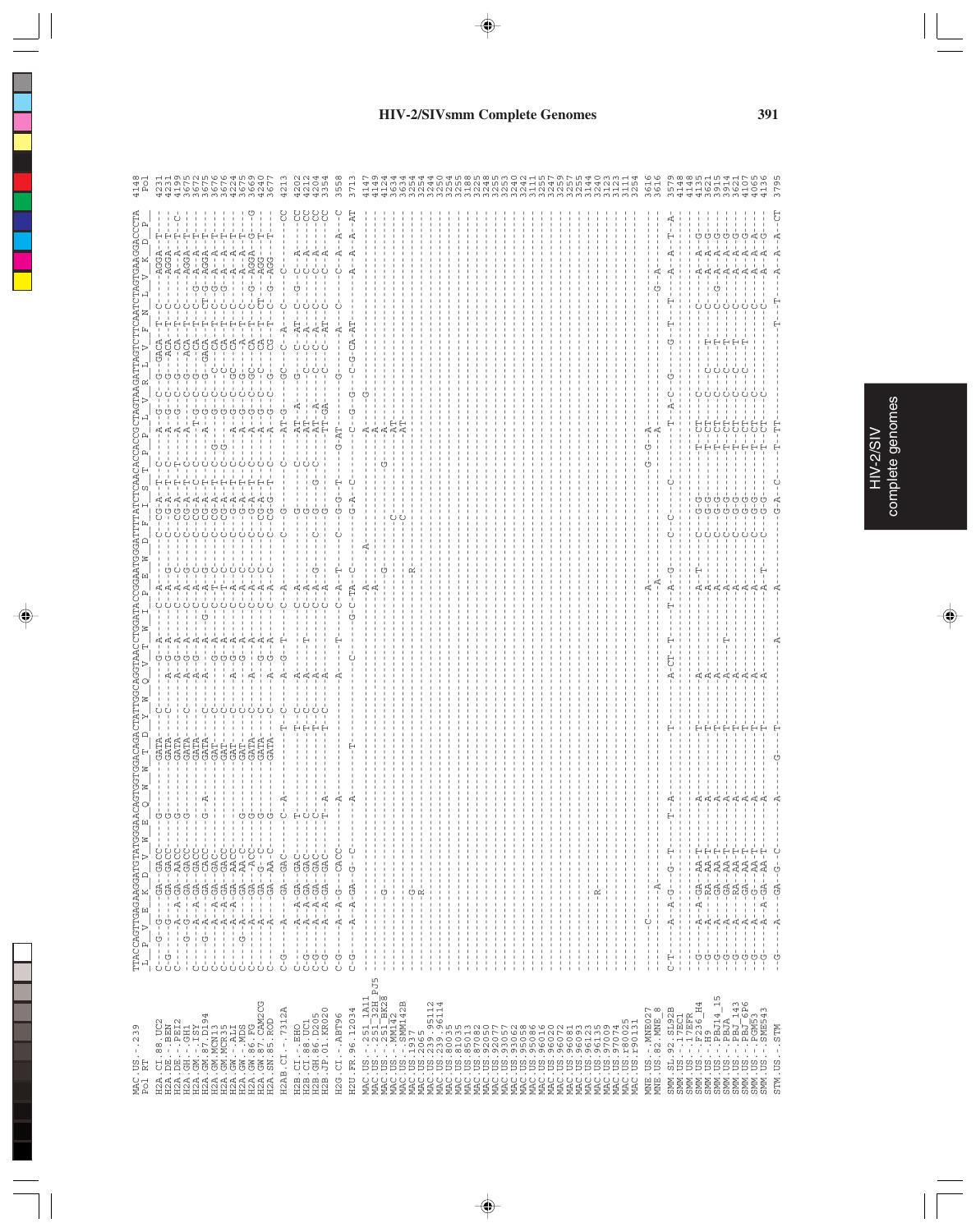continues \/ Pol p15 RNAse start  $\mathbb{R}^+$ p66 end. p51  $P<sub>O</sub>$ 

|                                                                                                                                                                                                                                                                |        | 6 U<br>m m m co co co co co m co r m co                                                                                                                                                                                                                                                                                                               | 4             | ooooowowr<br>mmmmm <del>d</del> mm |           |                   |         |               |                  | ₩                 | $\circ$ | 3            |          | 4<br>www<br>↵         | $\omega$<br>↵                                                       | $\infty$<br>4                | $\circ$          | ${}^{\circ}$      |             | $N$ $N$ |                             |   |                                                                                                                                                                                                                                                                                                                                                           | $0000 -$      |                  |               |           | $\infty$ $\infty$ $\infty$ $\rightarrow$ $\infty$ $\infty$ $\sim$ |               |  |  |  |  |  | 4878887 |  |  | 41 ∞<br>mmmmmmmmmmmmmmmmmmmmNmNN                                                                                                                                                                                                                                                                               | $\sim$ $\sim$                                                                                                         | $\circ$<br>$\overline{ }$<br>$\infty$                                                         | NANLOOLNH<br>4<br>₹                                                                                                                                                                                                                                                                                                                                                                                                                                                    |        | ∉ শ | ₩                                            |   | $4\omega$ | ₩                |              | $\mathbf{\sim}$ | Q                                                        |  |
|----------------------------------------------------------------------------------------------------------------------------------------------------------------------------------------------------------------------------------------------------------------|--------|-------------------------------------------------------------------------------------------------------------------------------------------------------------------------------------------------------------------------------------------------------------------------------------------------------------------------------------------------------|---------------|------------------------------------|-----------|-------------------|---------|---------------|------------------|-------------------|---------|--------------|----------|-----------------------|---------------------------------------------------------------------|------------------------------|------------------|-------------------|-------------|---------|-----------------------------|---|-----------------------------------------------------------------------------------------------------------------------------------------------------------------------------------------------------------------------------------------------------------------------------------------------------------------------------------------------------------|---------------|------------------|---------------|-----------|-------------------------------------------------------------------|---------------|--|--|--|--|--|---------|--|--|----------------------------------------------------------------------------------------------------------------------------------------------------------------------------------------------------------------------------------------------------------------------------------------------------------------|-----------------------------------------------------------------------------------------------------------------------|-----------------------------------------------------------------------------------------------|------------------------------------------------------------------------------------------------------------------------------------------------------------------------------------------------------------------------------------------------------------------------------------------------------------------------------------------------------------------------------------------------------------------------------------------------------------------------|--------|-----|----------------------------------------------|---|-----------|------------------|--------------|-----------------|----------------------------------------------------------|--|
| PACTAATCAACAAG<br>$\circ$                                                                                                                                                                                                                                      | てり     | ひ<br>てりてり                                                                                                                                                                                                                                                                                                                                             | てり            | U                                  | てりてり      |                   |         | てりてりてりてり      |                  | てり<br>τŋ          |         |              | てり       |                       |                                                                     | てり                           | (5)<br>T)        |                   |             |         |                             |   |                                                                                                                                                                                                                                                                                                                                                           |               |                  |               |           |                                                                   |               |  |  |  |  |  |         |  |  |                                                                                                                                                                                                                                                                                                                |                                                                                                                       |                                                                                               |                                                                                                                                                                                                                                                                                                                                                                                                                                                                        | U      |     |                                              | ↻ | ↻         | U                |              |                 |                                                          |  |
|                                                                                                                                                                                                                                                                |        | TRAGARARARAR                                                                                                                                                                                                                                                                                                                                          | てり<br>ひ       |                                    | <b>いい</b> | - 11              | GGA     |               |                  | ひひひひ              |         | c٦<br>CCA    | К<br>CCA | τŋ                    |                                                                     | K,<br>也<br>G<br>$\mathbf{I}$ | τŋ               |                   |             |         |                             |   |                                                                                                                                                                                                                                                                                                                                                           |               |                  |               |           |                                                                   |               |  |  |  |  |  |         |  |  |                                                                                                                                                                                                                                                                                                                | ひ<br>U                                                                                                                | CCLGCCA                                                                                       |                                                                                                                                                                                                                                                                                                                                                                                                                                                                        | 부      |     | ひ ひ ひ ひ ひ ひ<br>ひひひひ<br>부분 나는 남동부<br>ひひひひひひひひ |   |           | U                |              |                 |                                                          |  |
|                                                                                                                                                                                                                                                                | ひ<br>↻ |                                                                                                                                                                                                                                                                                                                                                       | <b>ひ ひ</b>    | п.<br>$\mathbf{I}$                 |           | $1 - 1 - 1$       |         | ひ             |                  | <u> 방안한한번방</u> 한한 |         | Н<br>9       | ひ        | <b>ひ ひ</b><br>нн      | 88888                                                               | ь<br>也                       |                  |                   |             |         |                             | ひ | ٢ŋ                                                                                                                                                                                                                                                                                                                                                        |               |                  |               |           |                                                                   |               |  |  |  |  |  |         |  |  |                                                                                                                                                                                                                                                                                                                |                                                                                                                       | C                                                                                             |                                                                                                                                                                                                                                                                                                                                                                                                                                                                        |        | Ġ   | <b>UUUU</b><br>ひ ひ ひ ひ ひ ひ ひ ひ               |   | ひ         |                  | υU           |                 |                                                          |  |
|                                                                                                                                                                                                                                                                |        | ええひええひひひひひひえひ<br>RRRRRRRRRRR<br>みみみGAAAAAAAAA                                                                                                                                                                                                                                                                                                         |               |                                    |           |                   |         |               |                  |                   |         | Ŕ,<br>O      |          |                       | A A A<br>ひひひひ<br>F                                                  |                              | $\tau$ 1         |                   |             |         |                             | υ | U                                                                                                                                                                                                                                                                                                                                                         |               |                  |               |           |                                                                   |               |  |  |  |  |  |         |  |  |                                                                                                                                                                                                                                                                                                                |                                                                                                                       |                                                                                               |                                                                                                                                                                                                                                                                                                                                                                                                                                                                        |        |     | みみみみみ<br>めめめめめめ                              |   |           |                  |              | ひ               |                                                          |  |
| GAAGGAAAGCAGGA                                                                                                                                                                                                                                                 |        | 55 5 555 5 5 55<br><b>A A A A A A A A A A</b>                                                                                                                                                                                                                                                                                                         |               |                                    |           |                   |         |               |                  | Æ                 |         | ひ<br>也<br>К  |          | 也<br>ΚK               | <b>ひひひひ</b>                                                         |                              |                  | U                 |             |         |                             | Æ | K,                                                                                                                                                                                                                                                                                                                                                        |               |                  |               |           |                                                                   |               |  |  |  |  |  |         |  |  |                                                                                                                                                                                                                                                                                                                |                                                                                                                       |                                                                                               |                                                                                                                                                                                                                                                                                                                                                                                                                                                                        |        |     | ひ ひ ひ ひ ひ ひ ひ ひ<br><b>ひひひひひひひ</b><br>みみみみみみ  |   |           | <b>ひ ひ ひ ひ ひ</b> |              | U               |                                                          |  |
|                                                                                                                                                                                                                                                                |        | ひひ‐                                                                                                                                                                                                                                                                                                                                                   | てり<br>К       | てり<br>К                            |           | <b>ひひ</b><br>4444 |         |               |                  | К                 |         | G-ACC        |          | てり<br><b>ひ ひ</b><br>ŏ |                                                                     |                              | $\propto$<br>ひ   | τŋ<br><b>CODG</b> |             |         |                             |   |                                                                                                                                                                                                                                                                                                                                                           |               |                  |               |           |                                                                   |               |  |  |  |  |  |         |  |  |                                                                                                                                                                                                                                                                                                                |                                                                                                                       | UACH                                                                                          |                                                                                                                                                                                                                                                                                                                                                                                                                                                                        |        |     | ひ ひ ひ ひ ひ ひ ひ                                |   |           |                  |              |                 |                                                          |  |
|                                                                                                                                                                                                                                                                | ↻      | てり<br>↻                                                                                                                                                                                                                                                                                                                                               | ζŋ<br>ひ<br>てり | ひ<br>Ū<br>UUUUU I                  | てり        | Š                 | てり<br>Ū | ひ<br>ひひひ<br>↻ | てり<br><b>UUU</b> | てり<br>Ū<br>U      | 9<br>9  | ΰ<br>U       | Ů        | じ じ<br>Ů<br>υU        | ٢ŋ                                                                  | GGAC<br>Ů                    |                  | Ů                 |             |         |                             |   |                                                                                                                                                                                                                                                                                                                                                           |               |                  |               |           |                                                                   |               |  |  |  |  |  |         |  |  |                                                                                                                                                                                                                                                                                                                |                                                                                                                       |                                                                                               |                                                                                                                                                                                                                                                                                                                                                                                                                                                                        | ც<br>ს | てり  |                                              |   |           | 8888             | てり           |                 |                                                          |  |
|                                                                                                                                                                                                                                                                |        |                                                                                                                                                                                                                                                                                                                                                       |               |                                    |           |                   |         |               |                  |                   |         |              |          |                       |                                                                     |                              |                  |                   | $\mathsf I$ | 吉吉      | $\mathbb{I}$<br>$\mathsf I$ |   | - 11<br>$\begin{array}{c} 1 & 1 \\ 1 & 1 \\ 1 & 1 \\ 1 & 1 \\ 1 & 1 \\ 1 & 1 \\ 1 & 1 \\ 1 & 1 \\ 1 & 1 \\ 1 & 1 \\ 1 & 1 \\ 1 & 1 \\ 1 & 1 \\ 1 & 1 \\ 1 & 1 \\ 1 & 1 \\ 1 & 1 \\ 1 & 1 \\ 1 & 1 \\ 1 & 1 \\ 1 & 1 \\ 1 & 1 \\ 1 & 1 \\ 1 & 1 \\ 1 & 1 \\ 1 & 1 \\ 1 & 1 \\ 1 & 1 \\ 1 & 1 \\ 1 & 1 \\ 1 & 1 \\ 1 & 1 \\ 1 & 1 \\ 1 & 1 \\ 1 & 1 \\ 1 &$ | $\frac{1}{4}$ | ÷<br>$\mathsf I$ | $\frac{1}{1}$ |           |                                                                   |               |  |  |  |  |  |         |  |  |                                                                                                                                                                                                                                                                                                                | $\mathbf{I}$<br>55<br>$\blacksquare$<br>$\mathbf{I}$<br>$\mathbf{I}$<br>$\mathbf{I}=\mathbf{I}$<br>$\mathbf{I}$<br>÷. | $\begin{array}{cccccc} \cdots & \cdots & \cdots & \cdots & \cdots \end{array}$<br>$\mathsf I$ | J.                                                                                                                                                                                                                                                                                                                                                                                                                                                                     |        |     |                                              |   |           |                  |              |                 | <b>GTG</b><br>$A - T$                                    |  |
| $\begin{array}{l} \mathtt{trA}\mathtt{GAGGGA}\mathtt{GAA}\mathtt{A}\mathtt{GCT}\mathtt{A}\mathtt{trH}\mathtt{H}\mathtt{A}\mathtt{C}\mathtt{A}\mathtt{G}\mathtt{F} \\ \mathtt{I} = \mathtt{E} \begin{array}{c} \mathtt{E} = \mathtt{E} \end{array} \end{array}$ |        |                                                                                                                                                                                                                                                                                                                                                       |               |                                    |           |                   |         |               |                  |                   |         | $---PAPAG-T$ |          | $\mathbf{I}$          | $\mathbf{I}$                                                        |                              |                  |                   |             |         |                             |   |                                                                                                                                                                                                                                                                                                                                                           |               | $\frac{1}{1}$    |               | $\,$ $\,$ | t                                                                 | $\frac{1}{1}$ |  |  |  |  |  |         |  |  |                                                                                                                                                                                                                                                                                                                | $\pm$ $\pm$<br>-14<br>$- A -$<br>$\overline{\phantom{a}}$                                                             |                                                                                               | J.                                                                                                                                                                                                                                                                                                                                                                                                                                                                     |        |     | ĦĦ                                           |   | J.        | $\frac{1}{4}$    | $\mathbf{L}$ |                 | $- - PC$<br>$-4$<br>$\mathbf{I}$<br>$\frac{1}{\sqrt{2}}$ |  |
| )<br>1<br>ł.<br>) თ<br>$\sim$                                                                                                                                                                                                                                  |        | $\begin{array}{l} \rm H2A,\,C1.\,68,\,UC2\\ \rm H2A,\,DE1--BEN\\ \rm H2A,\,CH--15\\ \rm H2A,\,CH--15\\ \rm H2A,\,CN,1--15\\ \rm H2A,\,CN,1--15\\ \rm H2A,\,CN,1--15\\ \rm H2A,\,CN,1--15\\ \rm H2A,\,CN,1--15\\ \rm H2A,\,GN,1--10\\ \rm H2A,\,GN,1--10\\ \rm H2A,\,GN,1--10\\ \rm H2A,\,GN,1--10\\ \rm H2A,\,GN,1--10\\ \rm H2A,\,GN,1--10\\ \rm H2$ |               |                                    |           |                   |         |               |                  |                   |         | $-.7312A$    |          |                       | H2B.CI.-. EHO<br>H2B.CI.88.UC1<br>H2B.GH.86.D205<br>H2B.JP.01.KR020 | $\circ$                      | H2G.CI. - .ABT96 | H2U.FR.96.12034   |             | PJ5     |                             |   |                                                                                                                                                                                                                                                                                                                                                           |               |                  |               |           |                                                                   |               |  |  |  |  |  |         |  |  | ${\small \begin{tabular}{l} \bf 195.1 & 1211 & 1311 & 1311 \\ \bf 231 & 3211 & 3212 \\ \bf 242 & 3211 & 3212 \\ \bf 251 & 3212 & 3212 \\ \bf 252 & 3212 & 3212 \\ \bf 253 & 3212 & 3212 \\ \bf 254 & 3212 & 3212 \\ \bf 255 & 3212 & 3212 \\ \bf 256 & 3212 & 3212 \\ \bf 257 & 3212 & 3212 \\ \bf 258 & 3212$ | $\sim \infty$<br>MNE.US. - .MNE02<br>MNE.US. 82.MNE_!                                                                 |                                                                                               | $\begin{array}{l} \texttt{SIMM}, \ \texttt{SL}, 92. \ \texttt{SLD2B} \\ \texttt{SIMM}, \ \texttt{US} \cdot \cdot \cdot \cdot \texttt{J} \ \texttt{TEC} \\ \texttt{SIMM}, \ \texttt{US} \cdot \cdot \cdot \cdot \texttt{J} \ \texttt{Z3E} \\ \texttt{SIMM}, \ \texttt{US} \cdot \cdot \cdot \texttt{IS} \ \texttt{J} \ \texttt{S} \\ \texttt{SIMM}, \ \texttt{US} \cdot \cdot \cdot \texttt{IB} \ \texttt{I} \ \texttt{J} \ \texttt{S} \\ \texttt{SIMM}, \ \texttt{US}$ |        |     | LN                                           |   |           |                  |              |                 | <b>STM</b>                                               |  |
| MAC.US.-.23<br>Pol RT/p15                                                                                                                                                                                                                                      |        |                                                                                                                                                                                                                                                                                                                                                       |               |                                    |           |                   |         |               |                  |                   |         | H2AB.CI.     |          |                       |                                                                     |                              |                  |                   |             |         |                             |   |                                                                                                                                                                                                                                                                                                                                                           |               |                  |               |           |                                                                   |               |  |  |  |  |  |         |  |  |                                                                                                                                                                                                                                                                                                                |                                                                                                                       |                                                                                               |                                                                                                                                                                                                                                                                                                                                                                                                                                                                        |        |     |                                              |   |           |                  |              |                 | STM.US                                                   |  |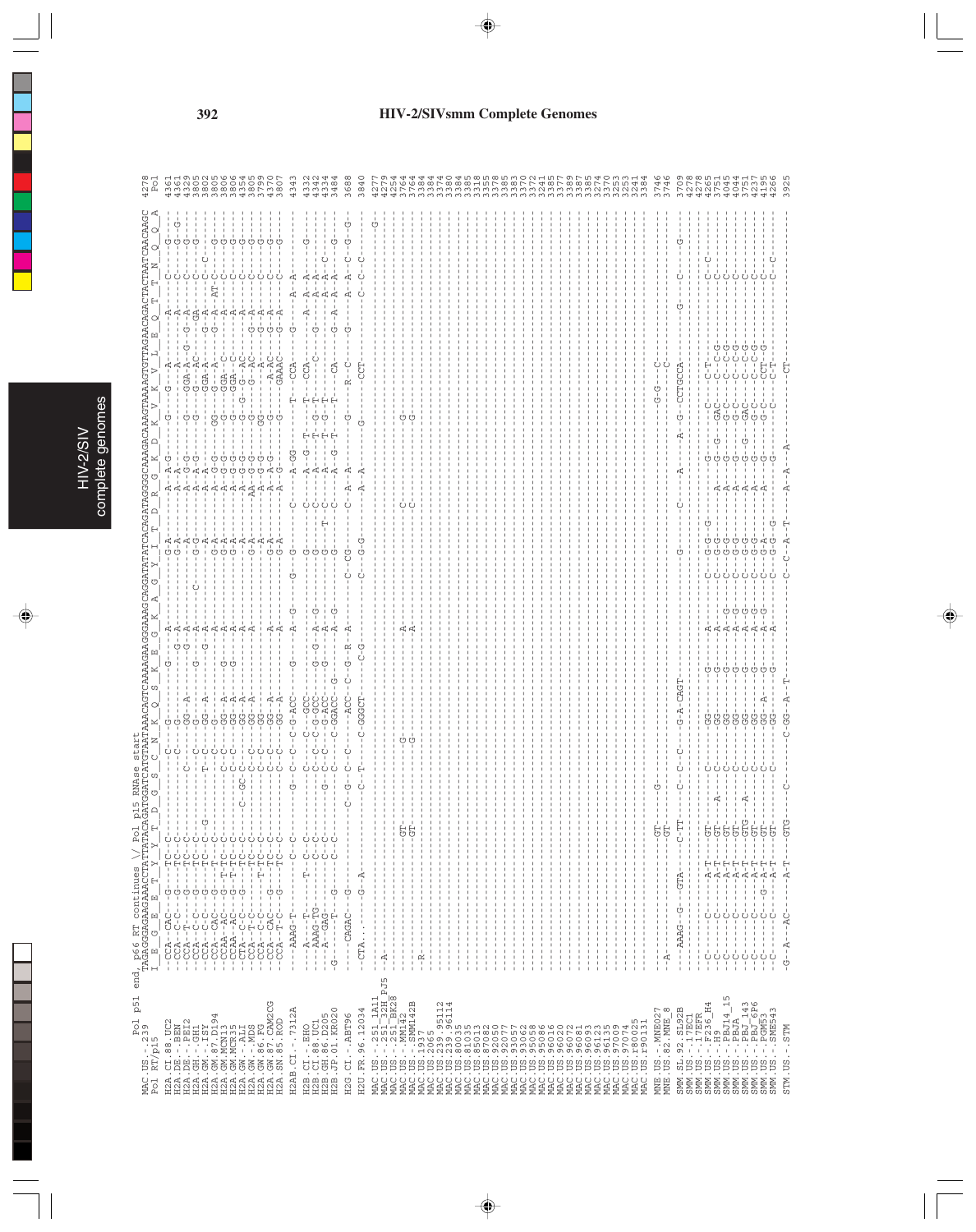| ļ                                                                                                                                    |
|--------------------------------------------------------------------------------------------------------------------------------------|
|                                                                                                                                      |
| ć<br>ກ                                                                                                                               |
|                                                                                                                                      |
| ļ                                                                                                                                    |
|                                                                                                                                      |
|                                                                                                                                      |
|                                                                                                                                      |
| ֧֖֖֖֖֖֧֧֖֧֖֧֧֖֧֧֧֧֧֧֪֧֧֧֧֧֧֧֧֧֧֧֧֧֧֧֧֧֧֚֚֚֚֚֚֚֚֚֚֚֚֚֚֚֚֚֡֬֓֓֬֝֬֝֬֝֬֝֬֝֬֓֬֝֬֝֬֝֬֝֬֝֬֝֬֝֬֝֬֝֬֬֝֬֬֝֬֝֬<br>֧֧֧֪֧֪֧֧֧֪֪֧֪֪֪֪֪֪֪֪֪֪֪֧֧֜֜֜֜ |
|                                                                                                                                      |
|                                                                                                                                      |
|                                                                                                                                      |
|                                                                                                                                      |

್ಲೇ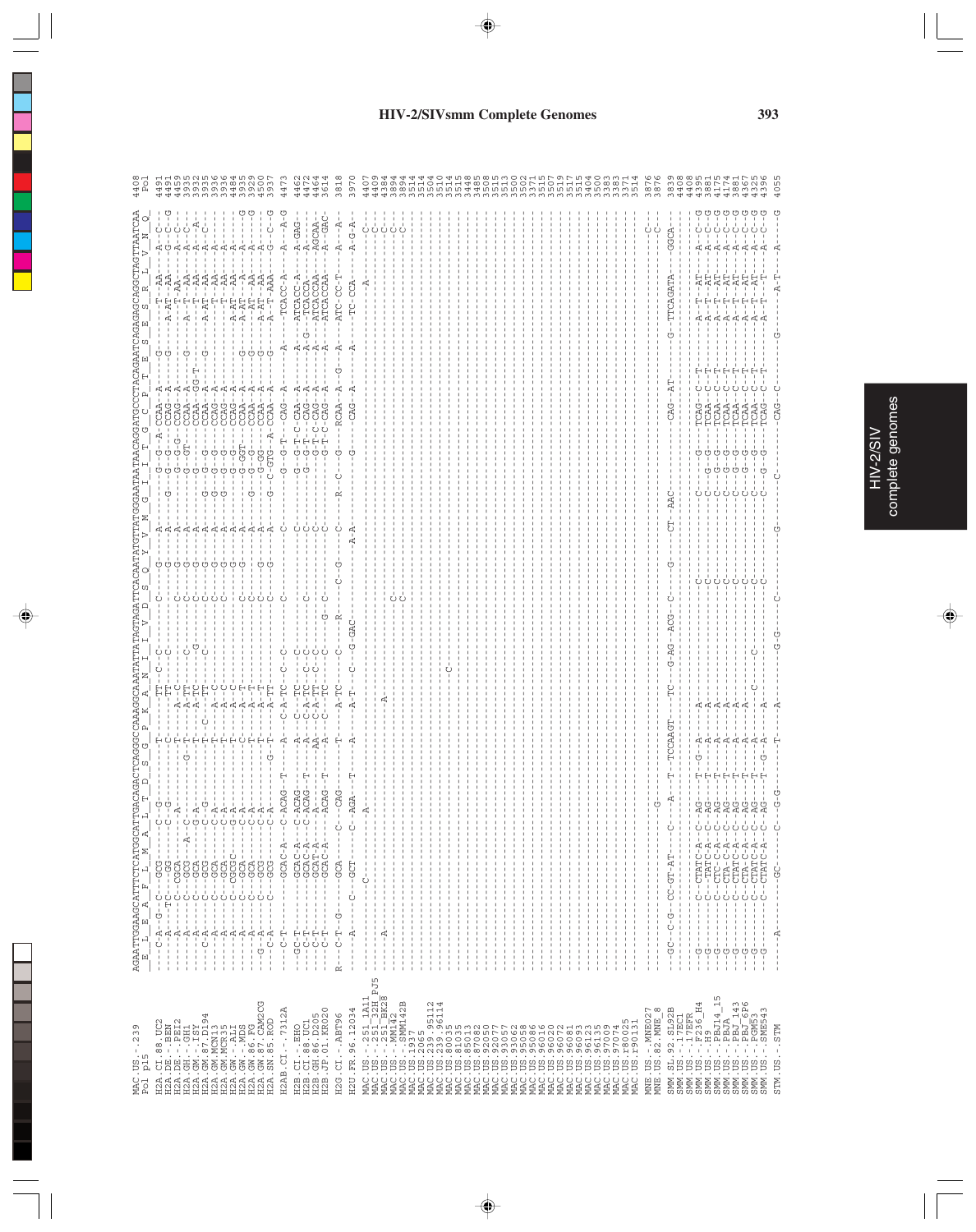| O<br>$\overline{\phantom{0}}$<br>$-1$ $\infty$ $\infty$ m<br>G<br>G<br>O<br>७ ⊣<br>U N U<br>v<br>O<br>$\circ$<br>$\circ$<br>$\circ$<br>$\circ$<br>L<br>$\circ$<br>O<br>O<br>0<br>Ο<br>4<br>₩<br>4                                                                                                                                                                                                                                                                                                                                                                                                                                                                                                                                                                                                                                                                                                                                                                                                                                                                                                                                                                                                                                                                                                                                                                                                                                                                                                                                                                                                                                                                                                                                                                                                                                                                                                              | $\circ$<br>8<br>$\sigma$<br>C<br>74<br>394<br>O<br>LN,<br>Б<br>w                                                                                                                                                                                                                                                                                                                                                                                                                                                                                                                                                                              | 409<br>O<br>ო ო<br>4<br>$\circ$<br>$\circ$<br>ጣ<br>$\infty$<br>$\sim$<br>ᡡ<br>$\circ$                                                                                                                                                                                                                                                                                                                                                                                                                                                                                                                                                                                                                                                                                                                                                                                                                                                                                                                                                                                                                                                                                                                                                                                                                                                                                                                                                                                                                                                                                                                                                                                                                                                                                                                                                                                                                                                                                                                                                                                                                                                                                                                                                        | O<br>$\infty$<br>$\sim$<br>$\circ$<br>$\circ$<br>$\circ$<br>O IN U<br>$\circ$<br>LC                                                                                                                                                                                                                                                                                                                                                                                                                                                                                                                                                                                                                                                                                                |
|----------------------------------------------------------------------------------------------------------------------------------------------------------------------------------------------------------------------------------------------------------------------------------------------------------------------------------------------------------------------------------------------------------------------------------------------------------------------------------------------------------------------------------------------------------------------------------------------------------------------------------------------------------------------------------------------------------------------------------------------------------------------------------------------------------------------------------------------------------------------------------------------------------------------------------------------------------------------------------------------------------------------------------------------------------------------------------------------------------------------------------------------------------------------------------------------------------------------------------------------------------------------------------------------------------------------------------------------------------------------------------------------------------------------------------------------------------------------------------------------------------------------------------------------------------------------------------------------------------------------------------------------------------------------------------------------------------------------------------------------------------------------------------------------------------------------------------------------------------------------------------------------------------------|-----------------------------------------------------------------------------------------------------------------------------------------------------------------------------------------------------------------------------------------------------------------------------------------------------------------------------------------------------------------------------------------------------------------------------------------------------------------------------------------------------------------------------------------------------------------------------------------------------------------------------------------------|----------------------------------------------------------------------------------------------------------------------------------------------------------------------------------------------------------------------------------------------------------------------------------------------------------------------------------------------------------------------------------------------------------------------------------------------------------------------------------------------------------------------------------------------------------------------------------------------------------------------------------------------------------------------------------------------------------------------------------------------------------------------------------------------------------------------------------------------------------------------------------------------------------------------------------------------------------------------------------------------------------------------------------------------------------------------------------------------------------------------------------------------------------------------------------------------------------------------------------------------------------------------------------------------------------------------------------------------------------------------------------------------------------------------------------------------------------------------------------------------------------------------------------------------------------------------------------------------------------------------------------------------------------------------------------------------------------------------------------------------------------------------------------------------------------------------------------------------------------------------------------------------------------------------------------------------------------------------------------------------------------------------------------------------------------------------------------------------------------------------------------------------------------------------------------------------------------------------------------------------|------------------------------------------------------------------------------------------------------------------------------------------------------------------------------------------------------------------------------------------------------------------------------------------------------------------------------------------------------------------------------------------------------------------------------------------------------------------------------------------------------------------------------------------------------------------------------------------------------------------------------------------------------------------------------------------------------------------------------------------------------------------------------------|
| GATTAGACAACAOTTECT<br>$\triangle$ $\triangle$<br>К<br>К<br>K.<br>U<br>$\cup$<br>U<br>U<br>U<br>U<br>四<br>AT-A<br>$\begin{array}{c} \text{A}\text{T}-\text{A} \\ \text{A}\text{T}-\text{G} \end{array}$<br>$AT - A$<br>$AT - A$<br>무<br>무<br>$AT-G$<br>무<br>$-40$<br>↻<br>ī,<br>⋥<br>star<br>end<br>5<br>5<br>K,<br>Ŗ<br>⊳<br>$\circ$                                                                                                                                                                                                                                                                                                                                                                                                                                                                                                                                                                                                                                                                                                                                                                                                                                                                                                                                                                                                                                                                                                                                                                                                                                                                                                                                                                                                                                                                                                                                                                           | Ą<br>К<br>K,<br>К<br>ΰ<br>ं<br>Ů<br>O<br>U<br>ひ<br>K.<br>Æ<br>↻<br>Æ<br>Æ<br>텅<br>-<br>Y<br>Ą<br>ပု<br>$\mathcal{E}$<br>ひ<br>ᄳ<br>ひ                                                                                                                                                                                                                                                                                                                                                                                                                                                                                                           | TC-<br>ပ<br>ひ<br>也<br>K,<br>U<br>τŋ                                                                                                                                                                                                                                                                                                                                                                                                                                                                                                                                                                                                                                                                                                                                                                                                                                                                                                                                                                                                                                                                                                                                                                                                                                                                                                                                                                                                                                                                                                                                                                                                                                                                                                                                                                                                                                                                                                                                                                                                                                                                                                                                                                                                          | К<br>Æ<br>Æ<br>えええええええ<br>ひひひひひ<br>U<br>T)                                                                                                                                                                                                                                                                                                                                                                                                                                                                                                                                                                                                                                                                                                                                         |
| ase<br>Gase<br>Sa<br>.<br>م<br>R<br>integr<br>U<br>υU<br><b>UUU</b><br>U<br>U<br>∪<br>∪<br>RNAse<br>↻<br>U<br>ひひひ<br>υ<br>O<br>◡<br>U<br>O<br>U<br>U<br>н<br>Ü<br>-<br>ひ<br><b>ひひひひひひひひ</b><br>ひ<br>ひ<br>2<br>$\circ$<br>p1<br>5oq<br>C)<br>ひひひひひ<br>ひ<br>K.<br>К<br>K.<br>⊄≮ひ<br>Pol<br>$\triangleright$                                                                                                                                                                                                                                                                                                                                                                                                                                                                                                                                                                                                                                                                                                                                                                                                                                                                                                                                                                                                                                                                                                                                                                                                                                                                                                                                                                                                                                                                                                                                                                                                      | ひ<br>ひ<br>U<br>U<br>$\Delta$<br>К<br>K.<br>K.<br>Æ<br>K.<br>ひ<br>↻<br>U<br>ひ<br>К<br>К<br>Æ<br>K.<br>U                                                                                                                                                                                                                                                                                                                                                                                                                                                                                                                                        | ひ<br>$-4$<br>К<br>К<br>Ġ<br>ひ<br>U<br>ひ                                                                                                                                                                                                                                                                                                                                                                                                                                                                                                                                                                                                                                                                                                                                                                                                                                                                                                                                                                                                                                                                                                                                                                                                                                                                                                                                                                                                                                                                                                                                                                                                                                                                                                                                                                                                                                                                                                                                                                                                                                                                                                                                                                                                      | $-4$<br>AA<br>К<br>K,<br>Æ<br>Æ<br>К<br>ᄲ<br>C                                                                                                                                                                                                                                                                                                                                                                                                                                                                                                                                                                                                                                                                                                                                     |
| Ë<br>텁<br>Ë<br>텁<br>통통<br>려격<br>E<br>튭<br>Ξ<br>Н<br>н<br>н<br>$\mathbb{H}$<br>8888<br>$\Box$<br><b>ひひひ</b><br>ひ<br>ひ<br>უ<br>ს<br>뮝<br>ひひひひひ<br>凹<br>めめめ<br>ひ<br>ひ<br>てりてりてり<br>てり<br>てり<br>てり<br>ひ<br>$\circ$<br>Н<br>⊢<br>н                                                                                                                                                                                                                                                                                                                                                                                                                                                                                                                                                                                                                                                                                                                                                                                                                                                                                                                                                                                                                                                                                                                                                                                                                                                                                                                                                                                                                                                                                                                                                                                                                                                                                  | 턶<br>ひ<br>ひ<br>망<br>U<br>てり<br>↻<br>↻<br>ひ<br>ひ<br>ひ<br>ひ                                                                                                                                                                                                                                                                                                                                                                                                                                                                                                                                                                                     | -TT-G<br>E<br>UU<br>てり<br><b>99-</b><br>τŋ<br>$- A - T$<br>Е                                                                                                                                                                                                                                                                                                                                                                                                                                                                                                                                                                                                                                                                                                                                                                                                                                                                                                                                                                                                                                                                                                                                                                                                                                                                                                                                                                                                                                                                                                                                                                                                                                                                                                                                                                                                                                                                                                                                                                                                                                                                                                                                                                                 | てり<br>ひ<br>ひ ひ ひ<br>τŋ<br>- 67<br>н<br>666<br>Е<br>E<br>Е<br>ひひひひひひ<br>τŋ<br>U.                                                                                                                                                                                                                                                                                                                                                                                                                                                                                                                                                                                                                                                                                                    |
| Z<br>٠<br>ひ<br>ひ<br>ひ<br>U<br>ひ<br>ひ<br>н<br>ひひひ<br>U<br>O<br>υo<br>O<br>◡<br>◡<br>↻<br>O<br>O<br>ひ<br>×<br>Н<br>EEE<br>Н<br>н<br>Е<br>Ξ<br>J<br>J.                                                                                                                                                                                                                                                                                                                                                                                                                                                                                                                                                                                                                                                                                                                                                                                                                                                                                                                                                                                                                                                                                                                                                                                                                                                                                                                                                                                                                                                                                                                                                                                                                                                                                                                                                            | н<br>E<br>ь<br>Е<br>н<br>⊢<br>U<br>也<br>$AC -$<br>Ő<br>AC<br>Q<br>↻<br>K,<br>Æ<br>ひ<br>ひ<br>ပု<br>$\mathbf{I}$<br>Н<br>н                                                                                                                                                                                                                                                                                                                                                                                                                                                                                                                      | U<br>ひ<br>U<br>ひ<br>Н                                                                                                                                                                                                                                                                                                                                                                                                                                                                                                                                                                                                                                                                                                                                                                                                                                                                                                                                                                                                                                                                                                                                                                                                                                                                                                                                                                                                                                                                                                                                                                                                                                                                                                                                                                                                                                                                                                                                                                                                                                                                                                                                                                                                                        | п<br>U<br>К<br>$-RRA$<br>$-4$<br>$--A$<br>К<br>К<br>K.<br>$\mathbf{I}$<br>$\,$ I<br>٠<br>HHH<br>Н<br>Н<br>е                                                                                                                                                                                                                                                                                                                                                                                                                                                                                                                                                                                                                                                                        |
| ↻<br>U<br>U<br>U<br>υU<br>U<br>U<br>U<br>↻<br>↻<br>A,<br>Ü<br>$\mathbf{\Omega}$<br>-<br>U<br>U<br>U<br>υU<br>↻<br>↻<br>↻<br>↻<br>ひひひひ<br>⊳<br>$\overline{A}$<br>Σ<br>$\frac{1}{\sqrt{2}}$<br>먼<br>먹<br>К<br>U<br>нн<br>н<br>н<br>666<br>⊢<br>۳                                                                                                                                                                                                                                                                                                                                                                                                                                                                                                                                                                                                                                                                                                                                                                                                                                                                                                                                                                                                                                                                                                                                                                                                                                                                                                                                                                                                                                                                                                                                                                                                                                                                 | ь<br>н<br>Н<br>E<br>E<br>е<br>てり<br>٢ŋ<br>٢ŋ<br>せせせせ<br>ひ<br>ひ                                                                                                                                                                                                                                                                                                                                                                                                                                                                                                                                                                                | E<br>てり<br>てり<br>g<br>ひ<br>$\mathbb H$<br>ひ<br>T.<br>F                                                                                                                                                                                                                                                                                                                                                                                                                                                                                                                                                                                                                                                                                                                                                                                                                                                                                                                                                                                                                                                                                                                                                                                                                                                                                                                                                                                                                                                                                                                                                                                                                                                                                                                                                                                                                                                                                                                                                                                                                                                                                                                                                                                       | 턱<br>$\blacksquare$<br>HHHH<br>⊢<br>н<br>$\vdash$                                                                                                                                                                                                                                                                                                                                                                                                                                                                                                                                                                                                                                                                                                                                  |
| ↻<br>ひひひひ<br>↻<br>U<br><b>ひひひひひひ</b><br>ひひひ<br>ပုံ<br>ひ<br>$\mathbf{I}$<br>-<br>Ů<br>囜<br>U<br>U<br>ひひひひ<br>$-4G - -1 - -1 - -1$<br>$-45BA - -1$<br>$-GA -$<br>-- ASSA -- -- - - - +<br>-- -- -- -- - - - - + +<br>$-45D -$<br>S<br>$\ltimes^!$<br>$\mathsf I$<br>ı<br>ŧ<br>٠<br>ŧ<br>$\mathbf{I}$<br>×<br>ŧ,<br>$\mathbf{I}$<br>K,<br>К<br>Ą<br>Ą<br>К                                                                                                                                                                                                                                                                                                                                                                                                                                                                                                                                                                                                                                                                                                                                                                                                                                                                                                                                                                                                                                                                                                                                                                                                                                                                                                                                                                                                                                                                                                                                                        | K.<br>К<br>K,<br>A<br>$RCTC - A$<br>К<br>$\sigma$<br>Ů<br>U<br>U<br>U<br>$-GA -$<br>$-6A-$<br>$\begin{array}{c} \rule{0.2cm}{0.15mm} \rule{0.2cm}{0.15mm} \rule{0.2cm}{0.15mm} \rule{0.2cm}{0.15mm} \rule{0.2cm}{0.15mm} \rule{0.2cm}{0.15mm} \rule{0.2cm}{0.15mm} \rule{0.2cm}{0.15mm} \rule{0.2cm}{0.15mm} \rule{0.2cm}{0.15mm} \rule{0.2cm}{0.15mm} \rule{0.2cm}{0.15mm} \rule{0.2cm}{0.15mm} \rule{0.2cm}{0.15mm} \rule{0.2cm}{0.15mm} \rule{$<br>$-$ -AGAG<br>$-$ GA $-$<br>$-AGA-$<br>$-$ -AGA<br>$\frac{1}{1}$<br>$\mathbf{I}$<br>J.<br>t<br>$\blacksquare$<br>J.<br>$\overline{\phantom{a}}$<br>$\mathbf{I}$<br>٠<br>٠<br>U<br>U<br>U | じーしー<br>$7 - 5 - 7$<br>U<br>A-GG--AGA-<br>$-4 - 2$<br>$- A -$<br>$-4$<br>$\frac{1}{1}$<br>$\frac{1}{1}$<br>-A<br>ŧ<br>$\overline{\phantom{a}}$<br>$\frac{1}{1}$<br>$\frac{1}{1}$<br>$\,$ I<br>J.<br>٠<br>$\overline{\phantom{a}}$<br>$\mathbf I$<br>$\frac{1}{1}$<br>$\begin{array}{c} \rule{0.2cm}{0.15mm} \rule{0.2cm}{0.15mm} \rule{0.2cm}{0.15mm} \rule{0.2cm}{0.15mm} \rule{0.2cm}{0.15mm} \rule{0.2cm}{0.15mm} \rule{0.2cm}{0.15mm} \rule{0.2cm}{0.15mm} \rule{0.2cm}{0.15mm} \rule{0.2cm}{0.15mm} \rule{0.2cm}{0.15mm} \rule{0.2cm}{0.15mm} \rule{0.2cm}{0.15mm} \rule{0.2cm}{0.15mm} \rule{0.2cm}{0.15mm} \rule{$<br>I<br>$\frac{1}{1}$<br>J.<br>$\,$ I<br>J.<br>$\mathbf{I}$<br>J.<br>I<br>$\blacksquare$<br>п.<br>٠<br>J.<br>t<br>1<br>$\overline{\phantom{a}}$<br>$\mathbf{I}$<br>٠<br>-<br>-<br>J.                                                                                                                                                                                                                                                                                                                                                                                                                                                                                                                                                                                                                                                                                                                                                                                                                                                                                                                                                                                                                                                                                                                                                                                                                                                                                                                                                                                                                               | ∪<br>O<br>O<br>$\frac{1}{3}$ $\frac{1}{3}$ $\frac{1}{3}$ $\frac{1}{3}$ $\frac{1}{3}$ $\frac{1}{3}$ $\frac{1}{3}$ $\frac{1}{3}$ $\frac{1}{3}$ $\frac{1}{3}$ $\frac{1}{3}$ $\frac{1}{3}$ $\frac{1}{3}$ $\frac{1}{3}$ $\frac{1}{3}$ $\frac{1}{3}$ $\frac{1}{3}$ $\frac{1}{3}$ $\frac{1}{3}$ $\frac{1}{3}$ $\frac{1}{3}$ $\frac{1}{3}$<br>$-GA -$<br>$G A -$<br>$-GA$<br>GA<br>$\mathbf{I}$<br>J.<br>$\mathsf I$<br>I,<br>$\mathbf I$<br>I<br>t<br>J<br>$\mathbf{I}$<br>J.<br>J.<br>$\overline{1}$<br>$\mathbf{I}$<br>$\,$<br>$\blacksquare$<br>$\overline{\phantom{a}}$<br>$\mathbf{I}$<br>٠<br>1<br>٠<br>J<br>$\,$ I<br>I                                                                                                                                                            |
| ATAATAGAAGAATGATTAAAAGTCA<br>$- - A$<br>$\mapsto$<br>Ť<br>$\frac{1}{4}$<br>Ť<br>Ť<br>Ť<br>÷<br>Ť<br>Ť<br>$\mathbf{I}$<br>$\mathbf{1}$<br>$\,$ I<br>$\mathsf I$<br>$\mathbb{N}$<br>$\mathbf{I}$<br>$\frac{1}{4}$<br>$\overline{1}$<br>$\frac{1}{1}$<br>÷<br>÷<br>÷<br>$\mathbf{I}$<br>J.<br>t<br>L.<br>$\mathbb{L}$<br>$\mathbf{I}$<br>J.<br>J.<br>$\mathbf{I}$<br>٠<br>$\frac{1}{2}$<br>- 이번 이번 번<br>- - - - - - - - -<br>$\mathfrak l$<br>$\Box$<br>$\begin{array}{c} \rule{0.2cm}{0.15mm} \rule{0.2cm}{0.15mm} \rule{0.2cm}{0.15mm} \rule{0.2cm}{0.15mm} \rule{0.2cm}{0.15mm} \rule{0.2cm}{0.15mm} \rule{0.2cm}{0.15mm} \rule{0.2cm}{0.15mm} \rule{0.2cm}{0.15mm} \rule{0.2cm}{0.15mm} \rule{0.2cm}{0.15mm} \rule{0.2cm}{0.15mm} \rule{0.2cm}{0.15mm} \rule{0.2cm}{0.15mm} \rule{0.2cm}{0.15mm} \rule{$<br>$\begin{array}{c} \rule{0.2cm}{0.15mm} \rule{0.2cm}{0.15mm} \rule{0.2cm}{0.15mm} \rule{0.2cm}{0.15mm} \rule{0.2cm}{0.15mm} \rule{0.2cm}{0.15mm} \rule{0.2cm}{0.15mm} \rule{0.2cm}{0.15mm} \rule{0.2cm}{0.15mm} \rule{0.2cm}{0.15mm} \rule{0.2cm}{0.15mm} \rule{0.2cm}{0.15mm} \rule{0.2cm}{0.15mm} \rule{0.2cm}{0.15mm} \rule{0.2cm}{0.15mm} \rule{$<br>÷<br>$\frac{1}{4}$<br>$\mathbf{I}$<br>$\,$ l<br>$\frac{1}{\sqrt{2}}$<br>$\frac{5}{1}$<br>$\frac{1}{2}$ , $\frac{1}{2}$ , $\frac{1}{2}$<br>$\mathbf{I}$<br>$\mathbf{I}$<br>$\mathbf{I}$<br>$\mathbf{I}$<br>-<br>$\begin{bmatrix} x \\ y \end{bmatrix}$<br>Ĵ<br>Ĵ<br>$\mathbf I$<br>$\,$ I<br>$\blacksquare$<br>1<br>$\frac{1}{2}$<br>$\,$ I<br>$\frac{1}{2}$<br>$\frac{1}{2}$<br>Ť<br>$\mathbf{I}$<br>Ħ<br>$\frac{1}{4}$<br>$\frac{1}{1}$<br>封<br>$\mathbf{I}$<br>$\mapsto$<br>÷<br>$\mathbf{I}$<br>÷<br>$\frac{1}{2}$<br>$\frac{1}{\sqrt{2}}$<br>$\frac{0}{1}$<br>$\frac{1}{2}$<br>$\frac{1}{2}$<br>$\frac{1}{2}$<br>$\frac{1}{2}$<br>$\frac{1}{2}$<br>υU<br>U<br>턱<br>$\mapsto$<br>$\,$ $\,$<br>$\frac{1}{4}$<br>J.<br>$\mathbf{I}$<br>- | $\frac{1}{2}$<br>$\frac{1}{2}$<br>$\frac{1}{1}$<br>$\frac{1}{1}$<br>$\frac{1}{4}$<br>t<br>$\mathsf I$<br>$- - R$<br>J.<br>J.<br>L.<br>$\mathbf{I}$<br>$\mathsf I$<br>$\mathbf{I}$<br>f,<br>$\mathfrak l$<br>Î<br>$\frac{1}{1}$<br>$\mathbf{I}$<br>1<br>f,<br>$\mathbf{I}$<br>$\mathbf{I}$<br>$\overline{\phantom{a}}$<br>1<br>Ť<br>턱<br>턱<br>H-<br>۲<br>İ<br>$-9 - -$<br>$\frac{1}{2}$<br>$\mathbf{I}$<br>J.<br>$\mathbf{I}$<br>$\mathbf{I}$                                                                                                                                                                                                  | KPK--P-D--PK-D--D----H--H-<br>$\frac{1}{2}$<br>$-1$<br>J<br>$\frac{1}{1}$<br>$-1$ - $C$ - $T$<br>ı<br>$\frac{1}{1}$<br>$\frac{1}{1}$<br>$\frac{1}{1}$<br>$\frac{1}{1}$<br>ţ<br>$\mathbf{I}$<br>$\mathbf{I}$<br>л.<br>$\mathbf{I}$<br>f,<br>I,<br>1<br>$\sf I$<br>İ<br>$\begin{array}{c} \rule{0.2cm}{0.15mm} \rule{0.2cm}{0.15mm} \rule{0.2cm}{0.15mm} \rule{0.2cm}{0.15mm} \rule{0.2cm}{0.15mm} \rule{0.2cm}{0.15mm} \rule{0.2cm}{0.15mm} \rule{0.2cm}{0.15mm} \rule{0.2cm}{0.15mm} \rule{0.2cm}{0.15mm} \rule{0.2cm}{0.15mm} \rule{0.2cm}{0.15mm} \rule{0.2cm}{0.15mm} \rule{0.2cm}{0.15mm} \rule{0.2cm}{0.15mm} \rule{$<br>$\begin{bmatrix} 1 \\ 1 \\ 1 \\ 1 \end{bmatrix}$<br>$\begin{bmatrix} 1 \\ 1 \\ 1 \\ 1 \end{bmatrix}$<br>I<br>$\frac{1}{1}$<br>$\frac{1}{1}$<br>$\mathbf{I}$<br>$\mathbf{I}$<br>ţ<br>$\frac{1}{1}$<br>$\,$ I<br>$\mathbf{I}$<br>$\frac{1}{1}$<br>$\mathbf{I}$<br>$\mathbf{I}$<br>٠<br>$\mathsf I$<br>$-4 - 2 - 1$<br>$\mathsf I$<br>$\begin{array}{c} \rule{0.2cm}{0.15mm} \rule{0.2cm}{0.15mm} \rule{0.2cm}{0.15mm} \rule{0.2cm}{0.15mm} \rule{0.2cm}{0.15mm} \rule{0.2cm}{0.15mm} \rule{0.2cm}{0.15mm} \rule{0.2cm}{0.15mm} \rule{0.2cm}{0.15mm} \rule{0.2cm}{0.15mm} \rule{0.2cm}{0.15mm} \rule{0.2cm}{0.15mm} \rule{0.2cm}{0.15mm} \rule{0.2cm}{0.15mm} \rule{0.2cm}{0.15mm} \rule{$<br>ı<br>$\frac{1}{1}$<br>$\blacksquare$<br>$\,$<br>$\frac{1}{1}$<br>$\frac{1}{1}$<br>Ť<br>$\frac{1}{1}$<br>$\frac{1}{1}$<br>Ť<br>$\frac{1}{1}$<br>$\mathbf{I}$<br>$\mathbf{I}$<br>$\mathbf{I}$<br>J,<br>J.<br>$\,$ I<br>$\frac{1}{1}$<br>$\frac{1}{1}$<br>$\mathbf{I}$<br>$\,$ I<br>$\overline{\phantom{a}}$<br>$\mathbf{I}$<br>I.<br>J.<br>f,<br>$\mathbf{I}$<br>$\overline{1}$<br>$\mathbf{I}$<br>$\bar{1}$<br>$\mathsf I$<br>I,<br>$\,$ I<br>t<br>1<br>1<br>ı<br>$\frac{1}{2}$<br>I<br>$\mathbf{I}$<br>I<br>$\begin{array}{c} \rule{0.2cm}{0.15mm} \rule{0.2cm}{0.15mm} \rule{0.2cm}{0.15mm} \rule{0.2cm}{0.15mm} \rule{0.2cm}{0.15mm} \rule{0.2cm}{0.15mm} \rule{0.2cm}{0.15mm} \rule{0.2cm}{0.15mm} \rule{0.2cm}{0.15mm} \rule{0.2cm}{0.15mm} \rule{0.2cm}{0.15mm} \rule{0.2cm}{0.15mm} \rule{0.2cm}{0.15mm} \rule{0.2cm}{0.15mm} \rule{0.2cm}{0.15mm} \rule{$<br>ı<br>J.<br>$\overline{\phantom{a}}$<br>J.<br>J. | $\frac{1}{1}$<br>L.<br>$\mathbf{I}$<br>$\frac{1}{1}$<br>J.<br>$\,$ I<br>$\sf I$<br>$\begin{array}{c} 1 \\ 1 \\ 1 \\ 1 \end{array}$<br>$\frac{1}{1}$<br>$\mathbf{I}$<br>$\frac{1}{1}$<br>$\frac{1}{4}$<br>I<br>I<br>$\frac{1}{1}$<br>J.<br>$\mathbf{I}$<br>л.<br>$\frac{1}{\sqrt{2}}$<br>$\,$ $\,$<br>$-GA--$<br>1<br>$\,$ I<br>$\overline{\phantom{a}}$<br>$\frac{1}{\sqrt{2}}$<br>Ġ<br>$\frac{1}{\sqrt{2}}$<br>I,<br>t<br>I<br>$\mathbf{I}$<br>$\,$<br>-<br>$\mathbf{I}$<br>٠<br>1<br>٠<br>$\overline{\phantom{a}}$<br>J.<br>$\,$ I<br>$\,$<br>$\mathbf{I}$<br>1<br>л<br>1<br>$\mathbf{I}$<br>ı<br>$\,$ I<br>$\,$<br>$\,$ I<br>$\begin{array}{c} \hline \end{array}$<br>$\mathbf{I}$<br>$\mathbf{I}$<br>$\mathbf{I}$<br>J.<br>$\mathbf{I}$<br>$\mathbf{I}$<br>$\blacksquare$<br>- |
| $\begin{array}{l} \rm{H2A}, \rm{CI}, \rm{88}, \rm{UC2}\\ \rm{H2A}, \rm{DB}, \cdots, \rm{BBN}\\ \rm{H2A}, \rm{GB}, \cdots, \rm{GB1}\\ \rm{H2A}, \rm{GH}, \cdots, \rm{I5N}\\ \rm{H2A}, \rm{GM}, \cdots, \rm{I5N}\\ \rm{H2A}, \rm{GM}, \rm{MOM113}\\ \rm{H2A}, \rm{GM}, \rm{MCM13}\\ \rm{H2A}, \rm{GM}, \rm{MCS15}\\ \rm{H2A}, \rm{GM}, \rm{H25}\\ \rm{H2A}, \rm{G}, \rm{G}, \rm$<br>$-0.239$<br>MAC.US.<br>Pol p15                                                                                                                                                                                                                                                                                                                                                                                                                                                                                                                                                                                                                                                                                                                                                                                                                                                                                                                                                                                                                                                                                                                                                                                                                                                                                                                                                                                                                                                                                               | $-.7312A$<br>H2B.CI.88.UC1<br>H2B.GH.86.D205<br>H2B.JP.01.KR020<br>H2G.CI. - . ABT96<br>$-1.500$<br>H2AB.CI.<br>H2B.CI                                                                                                                                                                                                                                                                                                                                                                                                                                                                                                                        | $\begin{small} \tt{MAC} & 181 - 1231 & 1241 & 1251 & 1251 & 1251 & 1251 & 1251 & 1251 & 1251 & 1251 & 1251 & 1251 & 1251 & 1251 & 1251 & 1251 & 1251 & 1251 & 1251 & 1251 & 1251 & 1251 & 1251 & 1251 & 1251 & 1251 & 1251 & 1251 & 1251 & 1251 & 1251 & 1251 & 1251 & 1251$<br>$-$ . MNE027<br>82. MNE 8<br>H2U.FR.96.12034<br>MNE.US. - .MNE02<br>MNE.US. 82.MNE                                                                                                                                                                                                                                                                                                                                                                                                                                                                                                                                                                                                                                                                                                                                                                                                                                                                                                                                                                                                                                                                                                                                                                                                                                                                                                                                                                                                                                                                                                                                                                                                                                                                                                                                                                                                                                                                           | LN,<br>$\begin{array}{l} \texttt{SMM}, \texttt{SL}, 22, 51.92B \\ \texttt{SMM}, \texttt{US} \cdot77 \texttt{EC} \\ \texttt{SMM}, \texttt{US} \cdot77 \texttt{EC} \\ \texttt{SMM}, \texttt{US} \cdot79 \texttt{S} \cdot \texttt{H4} \\ \texttt{SMM}, \texttt{US} \cdot79 \texttt{S} \cdot \texttt{H4} \\ \texttt{SMM}, \texttt{US} \cdot79 \texttt{B} \texttt{U4} \\ \texttt{SMM}, \texttt{US} \cdot79 \texttt{B} \texttt{U4} \\$<br><b>STM</b><br><b>TIS</b><br><b>NLS</b>                                                                                                                                                                                                                                                                                                         |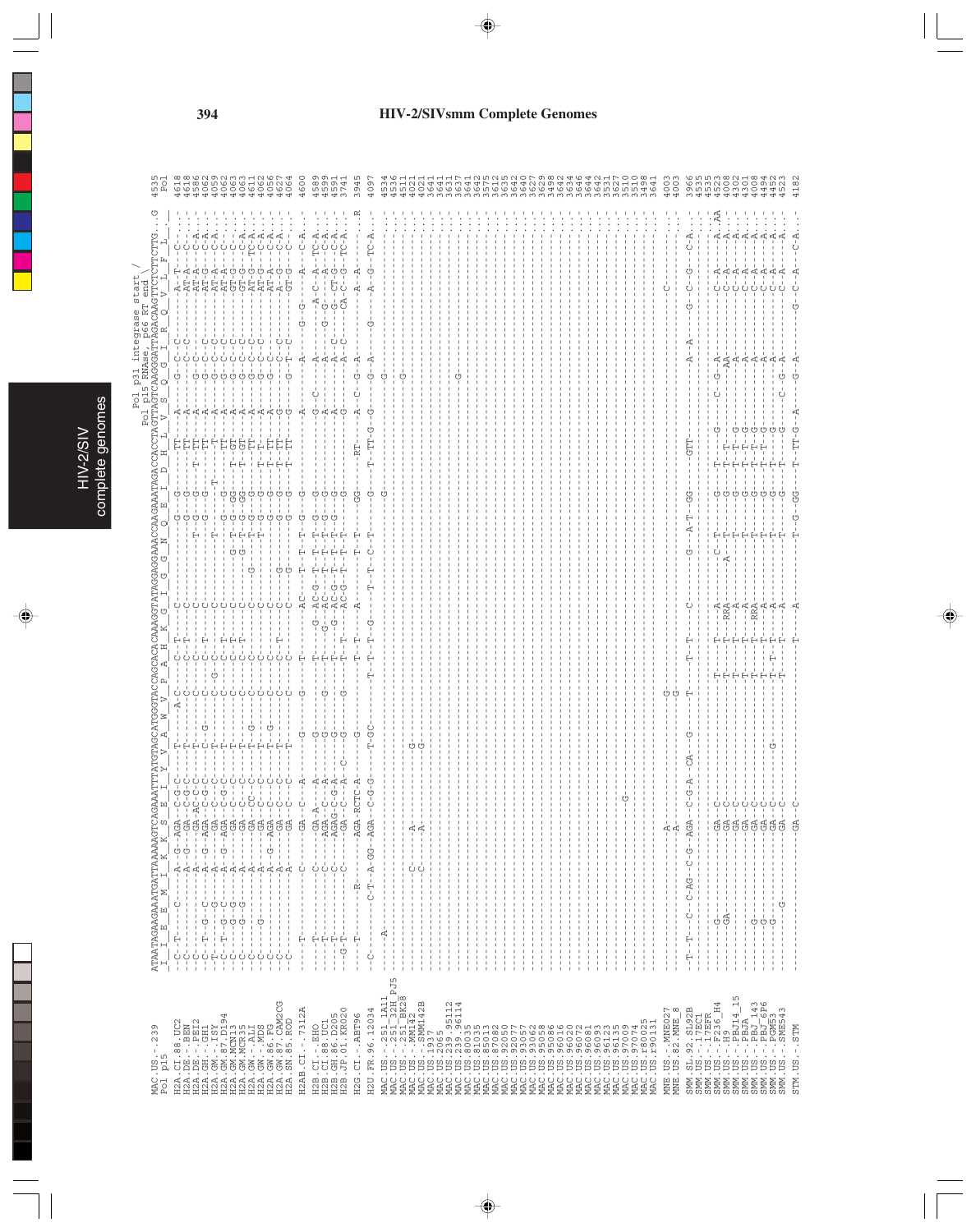| l      |
|--------|
|        |
| ے<br>C |
| ₫      |
| ż      |
| Ì      |
|        |
| ֠      |
|        |
| ţ      |
|        |
|        |
|        |

óč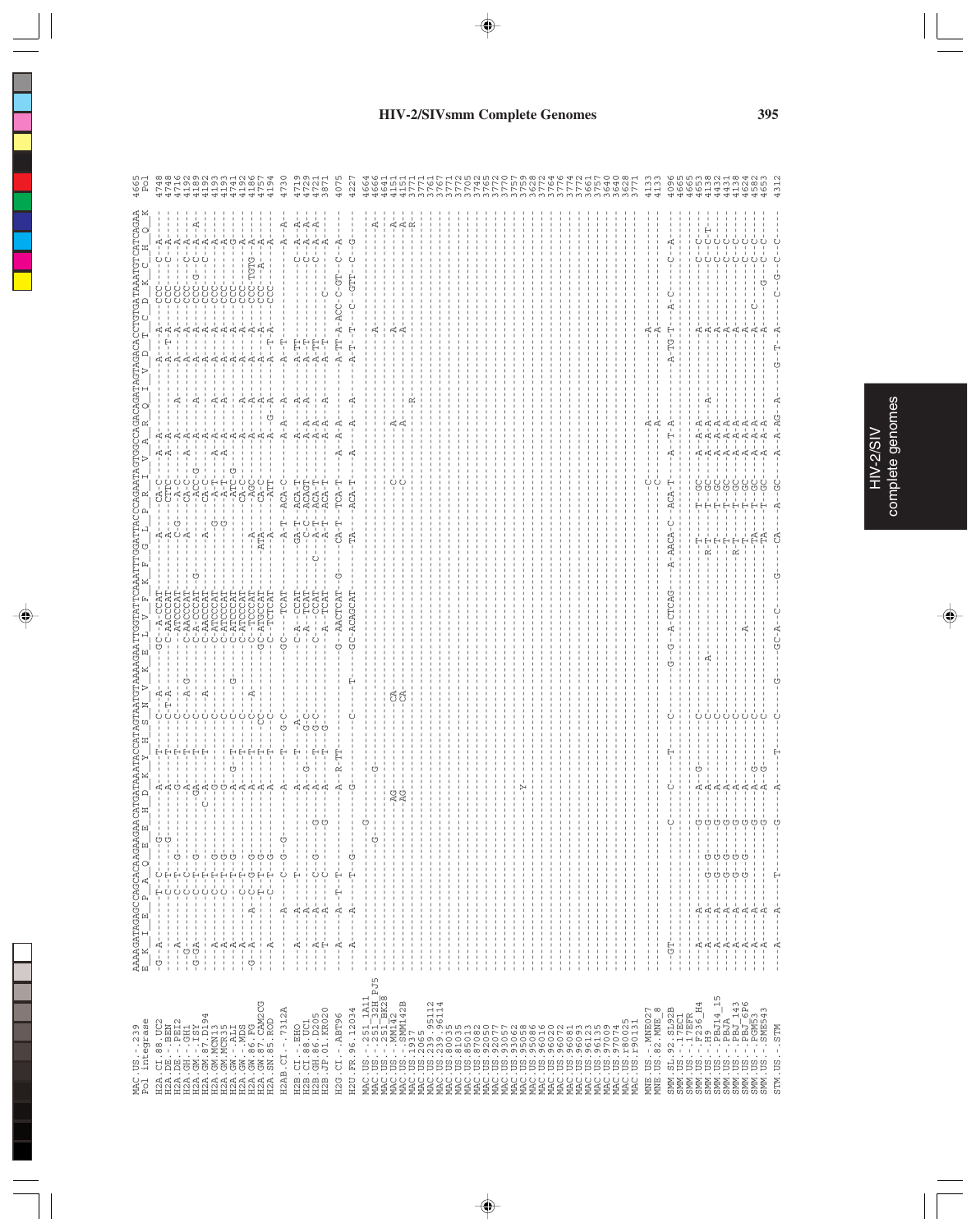| NNNNH∞N<br>MM∞MM∞M                                                                                                                                                                                                                                                                                                                                                                                                                                                                                                                                                                                                                                   |                                                                                                                                                                                                                                       |                                                                                                                                                                                                                                                                                                                                                                                                                                                                                                                                                                                                                                                                                                                                                                                                                                                                                                                    |                                                                                                                                                                                                                                                                                                                                                                                                                                            |
|------------------------------------------------------------------------------------------------------------------------------------------------------------------------------------------------------------------------------------------------------------------------------------------------------------------------------------------------------------------------------------------------------------------------------------------------------------------------------------------------------------------------------------------------------------------------------------------------------------------------------------------------------|---------------------------------------------------------------------------------------------------------------------------------------------------------------------------------------------------------------------------------------|--------------------------------------------------------------------------------------------------------------------------------------------------------------------------------------------------------------------------------------------------------------------------------------------------------------------------------------------------------------------------------------------------------------------------------------------------------------------------------------------------------------------------------------------------------------------------------------------------------------------------------------------------------------------------------------------------------------------------------------------------------------------------------------------------------------------------------------------------------------------------------------------------------------------|--------------------------------------------------------------------------------------------------------------------------------------------------------------------------------------------------------------------------------------------------------------------------------------------------------------------------------------------------------------------------------------------------------------------------------------------|
| ひひひひひ<br>UΗ<br>AAAA                                                                                                                                                                                                                                                                                                                                                                                                                                                                                                                                                                                                                                  |                                                                                                                                                                                                                                       | ひ<br>$A + 1$                                                                                                                                                                                                                                                                                                                                                                                                                                                                                                                                                                                                                                                                                                                                                                                                                                                                                                       | RRRRR                                                                                                                                                                                                                                                                                                                                                                                                                                      |
| めめ                                                                                                                                                                                                                                                                                                                                                                                                                                                                                                                                                                                                                                                   |                                                                                                                                                                                                                                       |                                                                                                                                                                                                                                                                                                                                                                                                                                                                                                                                                                                                                                                                                                                                                                                                                                                                                                                    | めめめめめめ<br>ľ٦                                                                                                                                                                                                                                                                                                                                                                                                                               |
| <b>HHHH</b>                                                                                                                                                                                                                                                                                                                                                                                                                                                                                                                                                                                                                                          |                                                                                                                                                                                                                                       |                                                                                                                                                                                                                                                                                                                                                                                                                                                                                                                                                                                                                                                                                                                                                                                                                                                                                                                    |                                                                                                                                                                                                                                                                                                                                                                                                                                            |
| AAAAAAUAAAA<br>8888888888                                                                                                                                                                                                                                                                                                                                                                                                                                                                                                                                                                                                                            | U UUUU                                                                                                                                                                                                                                |                                                                                                                                                                                                                                                                                                                                                                                                                                                                                                                                                                                                                                                                                                                                                                                                                                                                                                                    | ひ<br>せせせせせせせ                                                                                                                                                                                                                                                                                                                                                                                                                               |
| ひ                                                                                                                                                                                                                                                                                                                                                                                                                                                                                                                                                                                                                                                    | HUUU<br>U                                                                                                                                                                                                                             |                                                                                                                                                                                                                                                                                                                                                                                                                                                                                                                                                                                                                                                                                                                                                                                                                                                                                                                    |                                                                                                                                                                                                                                                                                                                                                                                                                                            |
| <i>AAAAAAAAAAA</i>                                                                                                                                                                                                                                                                                                                                                                                                                                                                                                                                                                                                                                   | ひひひひ<br>⋖                                                                                                                                                                                                                             |                                                                                                                                                                                                                                                                                                                                                                                                                                                                                                                                                                                                                                                                                                                                                                                                                                                                                                                    |                                                                                                                                                                                                                                                                                                                                                                                                                                            |
| <b>HHHHHHHH</b><br>UUUUUUUUU<br>ှုံ့မှုမှုမှ                                                                                                                                                                                                                                                                                                                                                                                                                                                                                                                                                                                                         | ó                                                                                                                                                                                                                                     | לז לז לז                                                                                                                                                                                                                                                                                                                                                                                                                                                                                                                                                                                                                                                                                                                                                                                                                                                                                                           |                                                                                                                                                                                                                                                                                                                                                                                                                                            |
| φ<br>ひ<br>I A A A A A A A<br>Æ                                                                                                                                                                                                                                                                                                                                                                                                                                                                                                                                                                                                                       |                                                                                                                                                                                                                                       |                                                                                                                                                                                                                                                                                                                                                                                                                                                                                                                                                                                                                                                                                                                                                                                                                                                                                                                    | U U U U U U                                                                                                                                                                                                                                                                                                                                                                                                                                |
|                                                                                                                                                                                                                                                                                                                                                                                                                                                                                                                                                                                                                                                      |                                                                                                                                                                                                                                       |                                                                                                                                                                                                                                                                                                                                                                                                                                                                                                                                                                                                                                                                                                                                                                                                                                                                                                                    | ひひひひひひ                                                                                                                                                                                                                                                                                                                                                                                                                                     |
| <b>AAAAAAHAAA</b><br>К<br>Æ<br><b>UUUUUUUUU</b><br>↻<br>Ų<br><b>UUUUUU</b>                                                                                                                                                                                                                                                                                                                                                                                                                                                                                                                                                                           | $\dot{\mathcal{A}}$<br>AAAA                                                                                                                                                                                                           |                                                                                                                                                                                                                                                                                                                                                                                                                                                                                                                                                                                                                                                                                                                                                                                                                                                                                                                    | AAAAA<br>Ů                                                                                                                                                                                                                                                                                                                                                                                                                                 |
|                                                                                                                                                                                                                                                                                                                                                                                                                                                                                                                                                                                                                                                      | רי ז<br>τŋ                                                                                                                                                                                                                            |                                                                                                                                                                                                                                                                                                                                                                                                                                                                                                                                                                                                                                                                                                                                                                                                                                                                                                                    |                                                                                                                                                                                                                                                                                                                                                                                                                                            |
| TGT-C-<br>U<br>15111<br>탕                                                                                                                                                                                                                                                                                                                                                                                                                                                                                                                                                                                                                            | К<br>$A$ $A$ $A$                                                                                                                                                                                                                      |                                                                                                                                                                                                                                                                                                                                                                                                                                                                                                                                                                                                                                                                                                                                                                                                                                                                                                                    |                                                                                                                                                                                                                                                                                                                                                                                                                                            |
| U<br>υU<br>AAR .<br>AAR .<br>A-<br>AA                                                                                                                                                                                                                                                                                                                                                                                                                                                                                                                                                                                                                |                                                                                                                                                                                                                                       |                                                                                                                                                                                                                                                                                                                                                                                                                                                                                                                                                                                                                                                                                                                                                                                                                                                                                                                    | RA<br>К<br>К                                                                                                                                                                                                                                                                                                                                                                                                                               |
| ひひひひひひひひひ                                                                                                                                                                                                                                                                                                                                                                                                                                                                                                                                                                                                                                            |                                                                                                                                                                                                                                       |                                                                                                                                                                                                                                                                                                                                                                                                                                                                                                                                                                                                                                                                                                                                                                                                                                                                                                                    |                                                                                                                                                                                                                                                                                                                                                                                                                                            |
| $\ddot{a}$<br>$\mathbf{I}$<br>- 1<br>$\mathbf{I}$<br>$\overline{\phantom{a}}$<br>$\mathbb{R}^2$<br>$- - A - T$<br>$\begin{array}{c}\n- -A - T \\ - -A - T\n\end{array}$<br>부<br>$\begin{array}{c}\n - -A - T \\  - -A - T\n\end{array}$<br>$-{\bf A}-{\bf T}$<br>$\alpha$<br>$\mathbf{I}$                                                                                                                                                                                                                                                                                                                                                            | $\mathbf{I}$<br>J.<br>÷<br>J.<br>Ċ.<br>$\mathbb H$<br>Н<br>۴<br>$\mathbb H$<br>ь<br>t<br>t<br>$\begin{array}{c} \rule{0.2cm}{0.15mm} \end{array}$<br>Ť<br>$\frac{1}{4}$<br>J<br>$\mathbf{I}$<br>$\mathbf{I}$<br>$\mathsf I$<br>$\,$ I | j<br>j<br>j<br>ł.<br>$\mathsf{I}$<br>$\,$ I<br>ł.<br>t<br>$\frac{1}{1}$<br>$Y - -$<br>$\frac{1}{4}$<br>$\blacksquare$<br>J.<br>$\mathbf{I}$<br>- 1<br>-<br>٠<br>٠<br>é<br>Н<br>Н<br>Н<br>-------RY<br>$\mathbb H$<br>Н<br>$-$ -RY<br>$X - -$<br>ь<br>ь<br>Н<br>F<br>F<br>Н<br>ь<br>⊢<br>Е<br>Ţ<br>ţ<br>$- R$<br>t<br>ţ<br>÷<br>t<br>Ť<br>$\mathbf{I}$<br>f,<br>$\,$<br>ł<br>t<br>$\frac{1}{1}$<br>ţ<br>$\frac{1}{1}$<br>$\frac{1}{4}$<br>t<br>Ť<br>1<br>I.<br>J.<br>$\mathbf{I}$<br>$\mathbf{I}$<br>$\mathbf{I}$<br>t<br>$\mathbf{I}$<br>1<br>$\mathfrak l$<br>ţ<br>$\frac{1}{4}$<br>$\frac{1}{1}$<br>$\mathsf I$<br>$\frac{1}{1}$<br>I,<br>$\frac{1}{1}$<br>$\mathbf I$<br>$\frac{1}{1}$<br>I,<br>$\mathbf{I}$<br>$\mathsf I$<br>f,<br>$\,$ $\,$<br>I.<br>$\mathsf I$<br>$\mathsf I$<br>$\sf I$<br>$\,$ I<br>$\mathsf I$<br>$\overline{1}$<br>$\mathbb{I}$<br>$\,$ I<br>$\,$ $\,$<br>$\mathfrak l$<br>$\mathbf I$ | -<br>1<br>$\vdash$<br>Н<br>$- -A - T$<br>$- -A - T$<br>$-4 - 2 - 2 - 1$<br>$- A - T$<br>Е<br>ij<br>$- -A - -A - T$<br>$- -A - -A - T$<br>$- -A - T$<br>÷<br>$\,$ I<br>$-4$<br>$-4$<br>К<br>$\mathbf{I}$<br>-<br>٠<br>$\,$ I<br>$\overline{\phantom{a}}$<br>$\mathbf I$                                                                                                                                                                     |
| AGGAGAGACTATACHOGGCAGCAAA<br>$\mathbf{I}$<br>J.<br>J.<br>$\mathbf{I}$<br>$\mathbf{I}$<br>$\frac{1}{4}$<br>$\mathbf{I}$<br>$\mathbf{I}$<br>$\mathbf{I}$<br>J.<br>ひ<br>Ť.<br>Ť<br>Ť<br>$\mathbb{L}$<br>Ť<br>$\mathbf{I}$<br>$\mathbf{I}$<br>$\mathbf{I}$<br>$\mathbf{I}$<br>$\mathbf{I}$<br>$\overline{\phantom{a}}$<br>$\mathbf{I}$<br>$\mathsf I$<br>$\mathbf{I}$<br>$\mathsf I$<br>J.<br>J.<br>$\mathbf{I}$<br>$\Xi$<br>÷<br>Î.<br>$\mathbf{I}$<br>$\mathbf{I}$<br>$\mathbf{I}$<br>$\mathbf{I}$<br>-<br>٠<br>$\mathbf{I}$<br>$\mathbf{I}$<br>$\mathbf I$<br>$\mathsf I$<br>$\mathsf I$<br>1<br>$\,$<br>$\mathsf I$<br>$\,$<br>$\mathsf I$<br>$\,$ I | К<br>Ą<br>К<br>$- - A$<br>К<br>Ť<br>Ť<br>$\mathbf{I}$<br>-<br>$\mathbf{I}$<br>J.<br>$\mathbf{I}$<br>$\mathbf{I}$<br>٠<br>-<br>1<br>U<br>Н                                                                                             | $- - P -$<br>J.<br>J.<br>J.<br>$\frac{1}{1}$<br>J.<br>$\frac{1}{1}$<br>$\begin{bmatrix} 1 \\ 1 \\ 1 \\ 1 \end{bmatrix}$<br>J.<br>I.<br>İ<br>$\mathbf{I}$<br>$\mathbf I$<br>Ì<br>$\frac{1}{1}$<br>$\mathbf{I}$<br>$\mathbf{I}$<br>I.<br>٠<br>t<br>ï<br>$\mathbf{I}$<br>٠<br>$\frac{1}{2}$<br>$\,$<br>$\begin{array}{c} \rule{0.2cm}{0.15mm} \rule{0.2cm}{0.15mm} \rule{0.2cm}{0.15mm} \rule{0.2cm}{0.15mm} \rule{0.2cm}{0.15mm} \rule{0.2cm}{0.15mm} \rule{0.2cm}{0.15mm} \rule{0.2cm}{0.15mm} \rule{0.2cm}{0.15mm} \rule{0.2cm}{0.15mm} \rule{0.2cm}{0.15mm} \rule{0.2cm}{0.15mm} \rule{0.2cm}{0.15mm} \rule{0.2cm}{0.15mm} \rule{0.2cm}{0.15mm} \rule{$                                                                                                                                                                                                                                                           | Ť<br>$\mathbf{I}$<br>$\mathbf{I}$<br>$\mathbf{I}$<br>t<br>$\,$ I<br>$\mathbf{I}$<br>$\mathbf{I}$<br>$\mathbf{I}$<br>٠<br>٠<br>٠<br>٠<br>t<br>t<br>$\frac{1}{1}$<br>$\overline{\phantom{a}}$<br>ï<br>٠<br>٠<br>$\mathbf{I}$<br>1<br>$\mathbf{I}$<br>$\,$ I<br>I,                                                                                                                                                                            |
| $\overline{\phantom{a}}$<br>$\,$<br>Ť<br>ł.<br>J,<br>Ť<br>$- -2 - -C - -$<br>J.<br>$\,$ I<br>$\,$ I<br>I.<br>$\overline{\phantom{a}}$<br>$\mathbf{I}$<br>$\mathbf{I}$<br>٠<br>$\frac{1}{2}$<br>$- -A - C$<br>$\frac{c}{1}$<br>$\mathsf I$<br>J.<br>J.<br>$\overline{A}$<br>$\,$ I<br>$\mathfrak l$<br>$-6 - -2 - -$<br>J.<br>$-6 - -A -$<br>I.<br>٠<br>п<br>$\mathbf{I}$<br>1<br>囸<br>$\frac{1}{1}$<br>$\,$<br>$\,$ I<br>J.<br>1<br>1                                                                                                                                                                                                                | $- -A - -C - T$<br>۳<br>-<br>Ĭ,<br>$\frac{1}{4}$<br>$\mathbf{I}$<br>U<br>1<br>$\frac{1}{1}$<br>$- -A - -$<br>$A - 1$<br>$-4$<br>÷                                                                                                     | $\frac{1}{1}$<br>$\frac{1}{1}$<br>$\frac{1}{4}$<br>$\frac{1}{1}$<br>J.<br>$\mathbf{I}$<br>$\,$<br>$\mathbf{I}$<br>$\overline{\phantom{a}}$<br>-<br>$\mathbf{I}$<br>O<br>$\mathbf I$<br>$\overline{1}$<br>$\mathbf{I}$<br>J.<br>f,<br>$\mathfrak l$<br>$\mathbf I$<br>$A - 1$<br>$\,$ I<br>$-A$ -<br>ı<br>$\,$<br>$\frac{1}{1}$<br>$\frac{1}{1}$<br>$\frac{1}{1}$<br>$\,$<br>$\,$ I<br>$- A -$<br>$\frac{1}{4}$<br>$\frac{1}{1}$<br>$- - P -$<br>$\mathbf{I}$<br>×<br>ţ<br>$\frac{1}{1}$<br>J.<br>$\ddot{A}$<br>$- - A$<br>٠<br>٠<br>f,<br>$\mathbf{I}$<br>f,                                                                                                                                                                                                                                                                                                                                                       | Ť<br>1<br>$\overline{\phantom{a}}$<br>J.<br>÷<br>$\,$ I<br>$\mathsf I$<br>$\frac{1}{4}$<br>$\frac{1}{4}$<br>f,<br>Ť<br>$\,$ I<br>$\mathbf{I}$<br>$\bar{1}$<br>$-4 - 4 - 6$<br>U<br>$\rightarrow$<br>$A - C$<br>$\cup$<br>$\cup$<br>U<br>U<br>≻<br>$-4 - 7$<br>$- - A - -$<br>$-A-1$<br>$A - 1$<br>$-1$<br>$- - A - -$<br>$- -A - -$<br>$-5 -$<br>${\bf A}$ –<br>J.<br>К<br>٠<br>J,<br>$\overline{\phantom{a}}$<br>$\frac{1}{1}$<br>-<br>f, |
| $\frac{1}{6}$<br>$\frac{1}{\sqrt{2}}$<br>U<br>$\frac{1}{\sqrt{2}}$<br>$\,$<br>J.<br>$\mathbf{I}$<br>٠<br><b>U</b><br>$\mathbf{I}$<br>٠<br>٠<br>ŧ<br>$\overline{\phantom{a}}$<br>1<br>$\mathsf I$<br>$\mathbf{I}$<br>$\mathsf I$<br>$\overline{1}$<br>J.<br>ひ<br>$\,$ I                                                                                                                                                                                                                                                                                                                                                                               | ひ<br>1<br>$\mathbf{I}$<br>1<br>t<br>$\mathbf{I}$<br>$\mathbf{I}$                                                                                                                                                                      | I.<br>J<br>$\frac{1}{1}$<br>Í<br>$\frac{1}{1}$<br>ı<br>$\sf I$<br>$\mathbf{I}$<br>J<br>I<br>$\frac{1}{1}$<br>$\frac{1}{1}$<br>$\mathbf{I}$<br>I.<br>J.<br>J.<br>$\mathbf{I}$<br>×.<br>J.<br>J.<br>$\overline{\phantom{a}}$<br>J.<br>$\mathbf{I}$<br>$\,$ I<br>$\mathbf{I}$<br>J.<br>J,<br>$\,$ I<br>J.<br>J.<br>٠<br>٠<br>$\mathbf{I}$<br>٠<br>1<br>٠<br>J.<br>1<br>٠<br>٠                                                                                                                                                                                                                                                                                                                                                                                                                                                                                                                                         | I<br>I,<br>J.<br>$\mathbf{I}$<br>$\mathbf{I}$<br>$\overline{\phantom{a}}$<br>$\mathbf{I}$<br>J.<br>J.<br>$\mathbf{I}$<br>J.<br>J.<br>$\,$ I<br>$\mathbf{I}$<br>$\,$ I<br>$\mathbf{I}$<br>٠<br>$\mathbf{I}$<br>٠<br>٠<br>٠<br>$\overline{\phantom{a}}$<br>٠<br>1<br>-<br>Ţ<br>$\overline{1}$<br>$\mathbf{I}$<br>ひ                                                                                                                           |
| $\omega$                                                                                                                                                                                                                                                                                                                                                                                                                                                                                                                                                                                                                                             | $-.7312A$<br>$\circ$                                                                                                                                                                                                                  | PJ5<br>. 251_1A11<br>. 251_32H_ F<br>. 251_BK28<br>. MM142                                                                                                                                                                                                                                                                                                                                                                                                                                                                                                                                                                                                                                                                                                                                                                                                                                                         | $\frac{15}{1}$<br>-- PBJ_143<br>-- PBJ_6P6<br>Γ<br>${}^{\infty}$<br>$\infty$                                                                                                                                                                                                                                                                                                                                                               |
| $\begin{array}{ll} \text{H2A}.\ \text{GH} & \text{H2B}.\ \text{GH} & \text{GH} \\ \text{H2A}.\ \text{GW},\ \text{GN},\ \text{GN},\ \text{GN},\ \text{GN},\ \text{GN},\ \text{GN},\ \text{GN},\ \text{GN},\ \text{GN},\ \text{GN},\ \text{GN},\ \text{GN},\ \text{GN},\ \text{GN},\ \text{GN},\ \text{GN},\ \text{GN},\ \text{GN},\ \text{GN},\ \text{GN},\ \text{GN},\ \text{GN},\ \text{GN},\ \text{G$<br>$\begin{array}{c} \tt H2A.\;CL.\;88.\;UC2\\ \tt H2A.\;DE.-. \;BEN\\ \tt H2A.\;DE.-. \;PE12\\ \tt H2A.\;DE-. \;PEL2\\ \end{array}$<br>:.US.-.239<br>. integrase                                                                            | H2B.CI.-.EHO<br>H2B.CI.88.UC1<br>H2B.GH.86.D205<br>H2B.JP.01.KR020<br>$-.ABT96$                                                                                                                                                       | 96.12034                                                                                                                                                                                                                                                                                                                                                                                                                                                                                                                                                                                                                                                                                                                                                                                                                                                                                                           | SMM. 51. 92. 5192B<br>SMM. US. - . 17 BC1<br>SMM. US. - . 17 23 6<br>SMM. US. - . 17 23 6<br>SMM. US. - . 19<br>SMM. US. - . BBJ14<br>SMM. US. - . BBJ14<br>SMM. US. - . PBJ143<br>MNE.US. - .MNE02<br>MNE.US. 82.MNE<br>- PGM53<br>- PGM53<br>- SME543<br><b>STM</b><br>$\cdot$<br>$\cdot$<br>$\cdot$<br><b>TIS</b>                                                                                                                       |
| MAC<br>Pol                                                                                                                                                                                                                                                                                                                                                                                                                                                                                                                                                                                                                                           | H2AB.CI<br>H2G.CI.                                                                                                                                                                                                                    | H2U.FR.<br>MAC.US.<br>MAC.US.<br>MAC.US.<br>MAC.US.<br>MAC.US.                                                                                                                                                                                                                                                                                                                                                                                                                                                                                                                                                                                                                                                                                                                                                                                                                                                     | SMM.US.<br>SMM.US.<br>SMM.US<br><b>STM</b>                                                                                                                                                                                                                                                                                                                                                                                                 |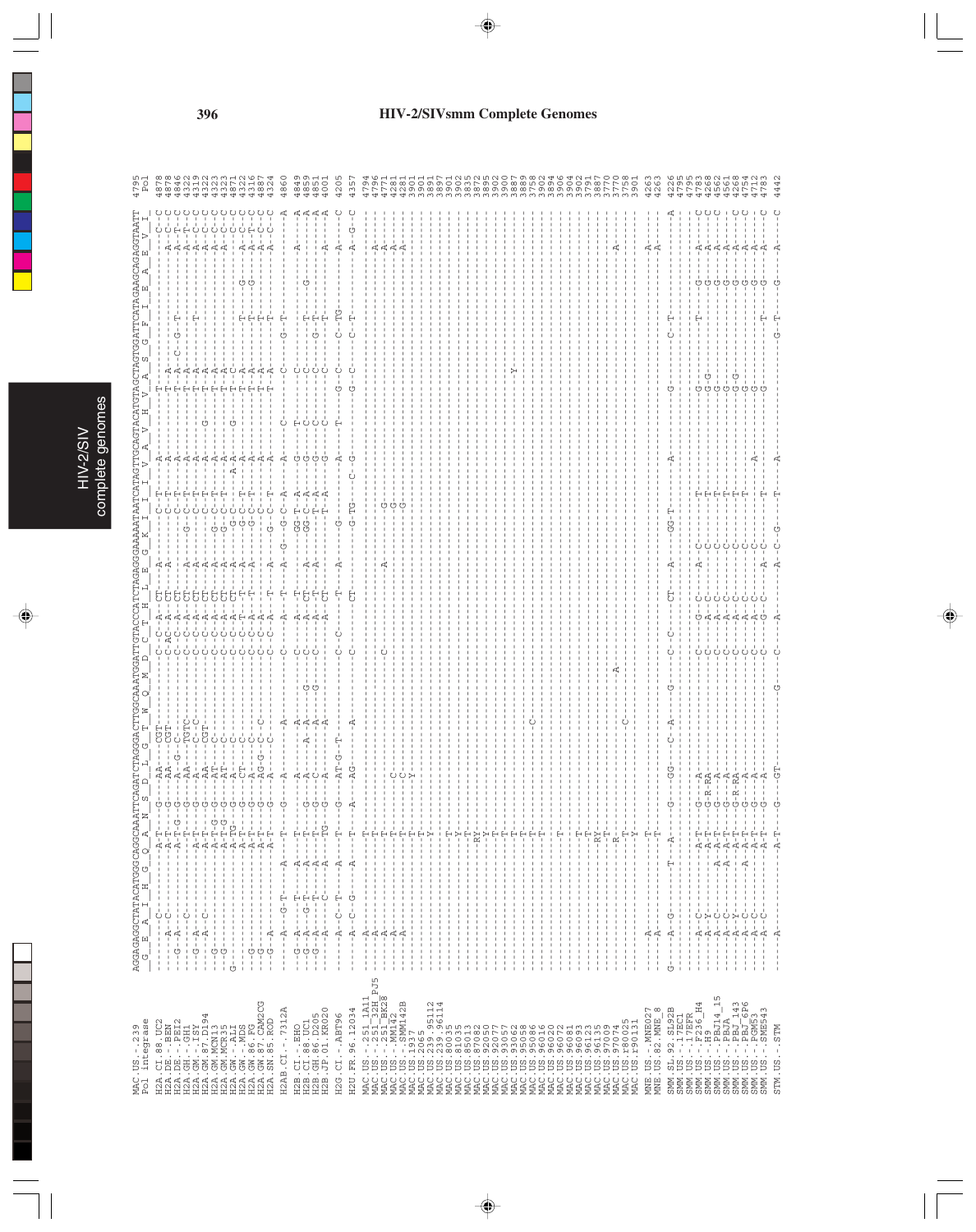|        | í     |
|--------|-------|
|        |       |
|        |       |
|        |       |
|        | gend  |
|        |       |
| Ì      |       |
|        | しし    |
| î<br>Ē |       |
|        |       |
|        | ٦     |
|        |       |
|        |       |
|        | $-60$ |
|        |       |
|        |       |
|        |       |
|        |       |

ő.

|                                                                          |                                                                                                                                                                                                                                                                                                                                     |                                                                                      |                                             |                                                                                                                                                                                                                                                   |                                     |                                                                      |                                 |                          |                                                |                                                  |                                                                | $\frac{9}{2}$                                          |                                                                                         |                                                                                                | 78800                                                                                                                                |                                                       | $\infty$                                                           |                                                    |                                                                                                    |                                                                                                        |                                                                                           |                                |                                                              |                                                       |                                                               |                                                  |                                                                        |               |   |    |                               |                              |                        |                    |        |    |   |        |         |                                                                                                                 |                                                                                                                                                                                                                                                                                                                                                                                                                         | ഠെത<br>$\circ$ $\circ$ |                                      | നെ<br>m <sub>m</sub>   |                      |                                                                                            |                                                                                                            |                         |                                                                                                                                                    |                                                                                                 |                                                                     |                                                                           |                                | naadoooooda<br>waadwoowaa                                                                                                                                        |                                               |  |
|--------------------------------------------------------------------------|-------------------------------------------------------------------------------------------------------------------------------------------------------------------------------------------------------------------------------------------------------------------------------------------------------------------------------------|--------------------------------------------------------------------------------------|---------------------------------------------|---------------------------------------------------------------------------------------------------------------------------------------------------------------------------------------------------------------------------------------------------|-------------------------------------|----------------------------------------------------------------------|---------------------------------|--------------------------|------------------------------------------------|--------------------------------------------------|----------------------------------------------------------------|--------------------------------------------------------|-----------------------------------------------------------------------------------------|------------------------------------------------------------------------------------------------|--------------------------------------------------------------------------------------------------------------------------------------|-------------------------------------------------------|--------------------------------------------------------------------|----------------------------------------------------|----------------------------------------------------------------------------------------------------|--------------------------------------------------------------------------------------------------------|-------------------------------------------------------------------------------------------|--------------------------------|--------------------------------------------------------------|-------------------------------------------------------|---------------------------------------------------------------|--------------------------------------------------|------------------------------------------------------------------------|---------------|---|----|-------------------------------|------------------------------|------------------------|--------------------|--------|----|---|--------|---------|-----------------------------------------------------------------------------------------------------------------|-------------------------------------------------------------------------------------------------------------------------------------------------------------------------------------------------------------------------------------------------------------------------------------------------------------------------------------------------------------------------------------------------------------------------|------------------------|--------------------------------------|------------------------|----------------------|--------------------------------------------------------------------------------------------|------------------------------------------------------------------------------------------------------------|-------------------------|----------------------------------------------------------------------------------------------------------------------------------------------------|-------------------------------------------------------------------------------------------------|---------------------------------------------------------------------|---------------------------------------------------------------------------|--------------------------------|------------------------------------------------------------------------------------------------------------------------------------------------------------------|-----------------------------------------------|--|
|                                                                          |                                                                                                                                                                                                                                                                                                                                     | ひ<br>ひみひみひみみみみみ                                                                      |                                             |                                                                                                                                                                                                                                                   |                                     |                                                                      |                                 |                          |                                                |                                                  |                                                                | Н                                                      |                                                                                         | (1(1)                                                                                          | U                                                                                                                                    |                                                       |                                                                    |                                                    |                                                                                                    |                                                                                                        |                                                                                           |                                |                                                              |                                                       |                                                               |                                                  |                                                                        |               |   |    |                               |                              |                        |                    |        |    |   |        |         |                                                                                                                 |                                                                                                                                                                                                                                                                                                                                                                                                                         |                        |                                      |                        |                      |                                                                                            |                                                                                                            |                         |                                                                                                                                                    |                                                                                                 |                                                                     |                                                                           |                                | ひPPPPPOO                                                                                                                                                         |                                               |  |
|                                                                          |                                                                                                                                                                                                                                                                                                                                     |                                                                                      | ט ויט                                       | ひ                                                                                                                                                                                                                                                 | $\cdots$                            | $\triangle$ $\triangle$<br>$\,$ I<br>$1 - 1 - 1$                     |                                 |                          | A,<br><b>ひ ひ</b><br>$\overline{\phantom{0}}$   | - い                                              | U                                                              |                                                        |                                                                                         | H(U)                                                                                           | Æ<br>↻                                                                                                                               |                                                       |                                                                    |                                                    |                                                                                                    |                                                                                                        |                                                                                           |                                |                                                              |                                                       |                                                               |                                                  |                                                                        |               |   |    |                               |                              |                        |                    |        |    |   |        |         |                                                                                                                 |                                                                                                                                                                                                                                                                                                                                                                                                                         |                        |                                      |                        |                      |                                                                                            |                                                                                                            |                         |                                                                                                                                                    |                                                                                                 |                                                                     |                                                                           |                                | みみみみみみみ<br>せせせせせせせ                                                                                                                                               |                                               |  |
|                                                                          |                                                                                                                                                                                                                                                                                                                                     | ひ ひ ひ ひ ひ ひ ひ ひ ひ ひ ひ ひ<br><b>A A A A A A A A A A A A</b><br>RRRRRRRRRRR             |                                             |                                                                                                                                                                                                                                                   |                                     |                                                                      |                                 |                          |                                                |                                                  |                                                                |                                                        |                                                                                         | SSS                                                                                            | ↻<br>RARA                                                                                                                            | ජි                                                    |                                                                    |                                                    |                                                                                                    |                                                                                                        |                                                                                           |                                |                                                              |                                                       |                                                               |                                                  |                                                                        |               |   |    |                               |                              |                        |                    |        |    |   |        |         |                                                                                                                 |                                                                                                                                                                                                                                                                                                                                                                                                                         |                        |                                      |                        |                      |                                                                                            |                                                                                                            |                         |                                                                                                                                                    |                                                                                                 |                                                                     |                                                                           |                                | AAAAAAA<br>みみみみみみみ<br>77777777<br>88888888                                                                                                                       |                                               |  |
|                                                                          |                                                                                                                                                                                                                                                                                                                                     | U<br>U                                                                               | υU<br>Ü                                     | $\overline{C}$                                                                                                                                                                                                                                    | Ü                                   |                                                                      | $\vdash$                        |                          |                                                | <b>UUUUUUUU</b>                                  |                                                                | $\tau$ )                                               |                                                                                         | ↻<br>ひひひ                                                                                       |                                                                                                                                      |                                                       |                                                                    |                                                    |                                                                                                    |                                                                                                        |                                                                                           |                                |                                                              |                                                       |                                                               |                                                  |                                                                        |               |   |    |                               |                              |                        |                    |        |    |   |        |         |                                                                                                                 |                                                                                                                                                                                                                                                                                                                                                                                                                         |                        |                                      |                        |                      |                                                                                            |                                                                                                            |                         |                                                                                                                                                    |                                                                                                 |                                                                     |                                                                           |                                | 66666666<br>ひひひひひひひ                                                                                                                                              |                                               |  |
|                                                                          | υU                                                                                                                                                                                                                                                                                                                                  | じ じ じ                                                                                | - 1 U                                       | $\cup$<br>せせせせせせせ                                                                                                                                                                                                                                 |                                     |                                                                      |                                 |                          |                                                |                                                  | ひ                                                              |                                                        |                                                                                         |                                                                                                | ( ) ( ) ( ) ( )                                                                                                                      |                                                       |                                                                    |                                                    |                                                                                                    |                                                                                                        |                                                                                           | ひ                              | てり                                                           |                                                       |                                                               |                                                  |                                                                        |               |   |    |                               |                              |                        |                    |        |    |   |        |         |                                                                                                                 |                                                                                                                                                                                                                                                                                                                                                                                                                         |                        |                                      |                        |                      |                                                                                            |                                                                                                            |                         |                                                                                                                                                    |                                                                                                 |                                                                     |                                                                           |                                | 66666666<br><b>66666666</b><br>せせせせせせせ                                                                                                                           |                                               |  |
|                                                                          |                                                                                                                                                                                                                                                                                                                                     | 5<br>U<br>ငှံ<br><b>A A A A A A A A A A A A</b><br><b>A A A A A A A A A A A A</b>    |                                             | 55555                                                                                                                                                                                                                                             |                                     |                                                                      |                                 |                          |                                                |                                                  |                                                                | 텅                                                      |                                                                                         |                                                                                                | <b>OUUU</b><br>ひひひひ                                                                                                                  |                                                       |                                                                    |                                                    |                                                                                                    |                                                                                                        |                                                                                           |                                |                                                              |                                                       |                                                               |                                                  |                                                                        |               |   |    |                               |                              |                        |                    |        |    |   |        |         |                                                                                                                 |                                                                                                                                                                                                                                                                                                                                                                                                                         |                        |                                      |                        |                      | K.                                                                                         |                                                                                                            |                         |                                                                                                                                                    |                                                                                                 |                                                                     |                                                                           |                                | <b>UUUUUUU</b><br><u>ひひひひひひひじ</u>                                                                                                                                |                                               |  |
|                                                                          |                                                                                                                                                                                                                                                                                                                                     | ひひひひひひひひひ つひひひ<br><u> 여</u> 부부부부부부부부<br>SSSSSSSSFFSE <sup>4</sup>                    |                                             |                                                                                                                                                                                                                                                   |                                     |                                                                      |                                 |                          |                                                |                                                  | τŋ                                                             | Æ                                                      |                                                                                         |                                                                                                |                                                                                                                                      |                                                       |                                                                    |                                                    |                                                                                                    |                                                                                                        |                                                                                           |                                |                                                              |                                                       |                                                               |                                                  |                                                                        |               |   |    |                               |                              |                        |                    |        |    |   |        |         |                                                                                                                 |                                                                                                                                                                                                                                                                                                                                                                                                                         |                        |                                      |                        |                      |                                                                                            |                                                                                                            |                         |                                                                                                                                                    |                                                                                                 | SSSSS                                                               |                                                                           |                                |                                                                                                                                                                  |                                               |  |
|                                                                          |                                                                                                                                                                                                                                                                                                                                     | U U U U U U U U U<br>みみみみみみみみ                                                        |                                             |                                                                                                                                                                                                                                                   |                                     |                                                                      |                                 |                          |                                                |                                                  |                                                                |                                                        |                                                                                         |                                                                                                |                                                                                                                                      |                                                       |                                                                    |                                                    |                                                                                                    |                                                                                                        |                                                                                           |                                |                                                              |                                                       |                                                               |                                                  |                                                                        |               |   |    |                               |                              |                        |                    |        |    |   |        |         |                                                                                                                 |                                                                                                                                                                                                                                                                                                                                                                                                                         |                        |                                      |                        |                      |                                                                                            |                                                                                                            |                         | RARAR                                                                                                                                              |                                                                                                 | <b>UUUUUU</b>                                                       |                                                                           |                                |                                                                                                                                                                  |                                               |  |
| $\mathbb{R}$<br>$\mathbb H$                                              | -                                                                                                                                                                                                                                                                                                                                   | ŧ<br>$\mathbf{I}$                                                                    | $-5 - 0$<br>$\frac{1}{1}$                   | Ť<br>$\mathbf{I}$                                                                                                                                                                                                                                 | $\,$<br>$\mathbf I$<br>$\mathbf{I}$ | $\frac{1}{1}$<br>$\mathsf I$<br>$\mathbf{I}$                         | $\frac{1}{1}$<br>$\,$ I<br>芑    | $\overline{\phantom{a}}$ | $\frac{1}{4}$<br>$\,$ l<br>÷,                  | J.<br>$\mathbf{I}$                               | $\mathbf{I}$                                                   | Н<br>Ŧ<br>$\mathbf{I}$<br>$\mathbf{I}$                 | J.<br>٠                                                                                 | $\blacksquare$<br>부부부<br>$\overline{\phantom{a}}$                                              | $\overline{1}$<br>J.<br>$\mathbf I$                                                                                                  | ÷<br>부<br>$\mathbf I$<br>$\mathbf{I}$<br>$\mathbf{I}$ | $-\frac{1}{2}$<br>$\mathbf{I}$                                     | $\bigcup\limits_{i}$<br>$\blacksquare$<br>٠        | $\mathbf{I}$<br>$\mathbf{I}$<br>٠                                                                  | $\mathbf{I}$                                                                                           |                                                                                           |                                |                                                              |                                                       |                                                               |                                                  |                                                                        |               |   |    |                               |                              |                        |                    |        |    |   |        |         |                                                                                                                 |                                                                                                                                                                                                                                                                                                                                                                                                                         |                        |                                      |                        |                      | $-1$<br>$\mathsf I$<br>$\mathsf I$<br>$\mathbf{I}$                                         | $\mathbf{I}$<br>J.<br>- 1                                                                                  | J.                      | $\blacksquare$<br>$\blacksquare$<br>$\mathsf I$                                                                                                    | $\mathsf I$<br>$\mathbf{I}$<br>Ĵ,<br>$\overline{\phantom{0}}$                                   | J.<br>٠                                                             | I,<br>J.<br>$\mathbf{I}$                                                  |                                | ٠<br>$\mathbf I$<br>$\mathsf I$<br>$\blacksquare$<br>-                                                                                                           | 루                                             |  |
| CCACAAGAGACAGAAGACACACAGCAC<br>$\circ$<br>$\mathbbm{R}$<br>U<br>$\vdash$ | $\frac{1}{1}$<br>$\frac{1}{\sqrt{2}}$<br>$\mathsf I$<br>$\,$ $\,$<br>J.                                                                                                                                                                                                                                                             | $\frac{1}{2}$<br>$\frac{1}{\sqrt{2}}$<br>$\frac{1}{\sqrt{2}}$<br>f,<br>f,<br>I,<br>J | $-\frac{c}{1}$<br>$\mathbf{I}$              | $\begin{array}{ccccccccccccc} . & . & . & . & . & . & . & . \\ . & . & . & . & . & . & . & . \\ . & . & . & . & . & . & . & . \\ . & . & . & . & . & . & . & . \end{array}$<br>$\begin{array}{c} 0 & 0 & 0 \\ 0 & 0 & 0 \\ 0 & 0 & 0 \end{array}$ | $\mathbf{I}$<br>$\,$                | ひ<br>Ť<br>$\mathbf{I}$<br>$\mathsf I$<br>$\mathbf{I}$<br>$\mathsf I$ | $\frac{1}{4}$<br>$\,$<br>$\,$ I | ÷<br>ひ                   | ひ<br>$\frac{1}{1}$<br>$\,$ l<br>$\blacksquare$ | $-7A$<br>$-7A$<br>ひ<br>$\frac{1}{1}$<br>J.<br>Ĵ. | $\mathbf{I}$                                                   | $---A-$<br>$\mathsf I$<br>$\mathbb{I}$<br>$\mathbb{L}$ | $\mathbf I$<br>$\mathbf{I}$<br>$\mathbf{I}$<br>٠<br>$\mathbf I$<br>$\,$<br>$\mathbf{I}$ | $-4$<br>$\mathbf{I}$<br>$\sf I$<br>$\mathbf{I}$<br>$\mathsf I$<br>$\mathbf{I}$<br>$\Gamma = 1$ | $\frac{1}{4}$<br>$\mathbf{I}$<br>$\frac{1}{1}$<br>$\overline{1}$<br>$\mathbf{I}$<br>$\begin{smallmatrix}1&&1\\1&&1\end{smallmatrix}$ | ÷<br>$\,$ I<br>$\,$                                   | $G - -A -$<br>Ť<br>$\frac{1}{4}$<br>$\mathbf{I}$                   | Ť                                                  | $\mathbf I$<br>$\mathbf I$<br>$\frac{1}{4}$<br>$\frac{1}{4}$<br>$\mathbf{I}$<br>$\frac{1}{1}$<br>Ť | $\frac{1}{1}$<br>$\,$ I<br>$\mathbf{I}$<br>$\mathbf{I}$<br>$\,$<br>ł                                   | ŧ<br>$\mathbf{I}$<br>$\,$ I<br>-<br>$\mathsf I$<br>$\,$ I<br>$\frac{1}{1}$<br>$\mathbf I$ | $\frac{1}{1}$<br>$\frac{1}{1}$ | $\mathsf I$<br>$\mathbf{I}$<br>$\mathbf I$                   | I.<br>$\frac{1}{1}$<br>I.<br>ţ                        | í<br>Í                                                        | $\begin{bmatrix} 1 \\ 1 \\ 1 \\ 1 \end{bmatrix}$ | $\begin{array}{c} 1 \\ 1 \\ 1 \end{array}$                             | $\frac{1}{2}$ |   |    |                               |                              |                        |                    |        |    |   |        | .       | $\begin{array}{c} \n 1 \\  1 \\  1\n \end{array}$                                                               |                                                                                                                                                                                                                                                                                                                                                                                                                         |                        |                                      |                        |                      | $\mathsf I$<br>$\mathsf I$<br>$\mathsf I$<br>$\frac{1}{1}$<br>$\mathsf I$<br>$\frac{1}{4}$ | $\blacksquare$<br>$\blacksquare$<br>$\frac{1}{1}$<br>J.<br>J<br>$\overline{\phantom{a}}$<br>$\blacksquare$ | $\mathbf{I}$<br>J.<br>ï | $- - A$<br>Ť<br>$\mathbf I$<br>$\,$ I<br>$\mathbf{I}$<br>$\mathbb{I}$<br>$\mathbb{I}$<br>Ĵ,                                                        | $- - A$<br>$\frac{1}{4}$<br>$\mathbf{I}$<br>$\overline{\phantom{0}}$<br>$\mathbf{1}=\mathbf{1}$ | $-4$<br>$\blacksquare$<br>$\blacksquare$                            | $-4$<br>I<br>J<br>J.<br>$\mathfrak l$<br>t<br>$\mathbf{I}$<br>$\mathsf I$ | $- - A$                        | $\mathbf I$<br>$\triangle$ $\triangle$<br>$-5 - -$<br>Ť<br>٠<br>f,<br>J.<br>J.<br>$\mathbf{I}$<br>$\mathbf{I}$<br>$\mathbf{I}$<br>$\blacksquare$<br>$\,$ I<br>J. | 후<br>$\overline{\phantom{a}}$<br>$\mathbf{I}$ |  |
| $\left\lbrack \mathbf{x}\right\rbrack$<br>$\alpha$<br>$\mathbf{\Delta}$  | $: -AT - -$<br>$\frac{1}{\sqrt{2}}$<br>$\mathsf I$<br>$\mathbf{I}$                                                                                                                                                                                                                                                                  | $\ddot{c}$<br>$\frac{1}{1}$                                                          | $- -\mathbf{A}\mathbf{T}$ - $-$<br>$-1 - 9$ |                                                                                                                                                                                                                                                   |                                     |                                                                      |                                 |                          | $- - A T - -$<br>$-1$                          | $- P A T$<br>$\ddot{a}$<br>t                     | $-AT -$<br>$\frac{1}{\sqrt{2}}$<br>$\mathsf I$<br>$\mathbf{I}$ | $A - -$<br>÷<br>J.<br>$\mathbf{I}$<br>$\frac{1}{2}$    | 1<br>1<br>$\mathbf{I}$                                                                  | $\,$ I<br>$\,$ I<br>$\overline{\phantom{a}}$<br>$\dot{\circ}$ $\dot{\circ}$ $\dot{\circ}$      | $\mathbf{I}$<br>f,                                                                                                                   | $\,$<br>$\frac{1}{4}$<br>$\frac{1}{1}$                | $\mathbb{A}$ –<br>÷<br>$\mathbf{I}$<br>$\blacksquare$<br>$\,$ $\,$ | $- -A - T$<br>$\frac{1}{\sqrt{2}}$<br>$\mathbf{I}$ | л.<br>J.<br>$\mathbf{I}$<br>$\,$<br>$\frac{1}{4}$<br>$\mathbf{I}$<br>$\,$ I<br>$\mathbf{I}$        | $\,$ I<br>$\frac{1}{4}$<br>Ť<br>$\sf I$<br>$\mathbf{I}$<br>$\,$ $\,$<br>$\overline{\phantom{a}}$<br>LN | $\mathbf{I}$<br>$\mathbf{I}$<br>J.<br>$\mathbf{I}$<br>1                                   | -------<br>$\mathbf I$         | $-4 - 2$<br>$\,$ I<br>$\,$<br>$\mathbf{I}$<br>$\blacksquare$ | ı<br>J.<br>l,<br>ı<br>ţ<br>$\mathbf I$<br>$\mathbf I$ | $\frac{1}{1}$<br>J,<br>t<br>J<br>j,<br>$\blacksquare$<br>$\,$ | $\,$ I<br>$\,$<br>ł<br>$\mathbf I$               | $\mathsf I$<br>$\overline{\phantom{a}}$<br>٠<br>$\mathsf{I}$<br>$\,$ I |               | ٠ | J. | $\frac{1}{1}$<br>$\mathbf{I}$ | $\frac{1}{1}$<br>$\mathbf I$ | $\mathbf{I}$<br>$\,$ I | $\frac{1}{2}$<br>٠ | 1<br>ı | J. | 1 | ţ<br>٠ | Î<br>J. | $\begin{array}{c} \hline \end{array}$<br>$\frac{1}{1}$<br>$\mathbf{I}$<br>$\,$ $\,$<br>$\overline{\phantom{a}}$ | $\blacksquare$                                                                                                                                                                                                                                                                                                                                                                                                          | $\mathbf{I}$           | $\frac{1}{1}$<br>$\frac{1}{1}$<br>f, | t,<br>1<br>ı<br>٠<br>٠ |                      | $-TAGG - -A - -$                                                                           | J.<br>J.<br>J.                                                                                             |                         | $-9 - -9 - -$<br>$-RG$<br>$\frac{1}{\sqrt{2}}$<br>$\frac{1}{\sqrt{2}}$                                                                             |                                                                                                 | $- A$<br>$- A$<br>$- A$<br>$\frac{1}{\sqrt{2}}$<br>ن<br>ا<br>တ် တုံ | $-1$<br>-GRGG                                                             | $-4$<br>$C_1$<br>$\ddot{\phi}$ | $-4 - 2$<br>$-4 - 2$<br>ပ်ပုံ<br>မိ<br>ပုံ ပုံ                                                                                                                   | $\mathbf{A}$<br>$\overline{\phantom{a}}$      |  |
| $\mathbb O$                                                              | $\begin{array}{l} \tt H2A.\,C1.\,8\,B.\,UC2\\ \tt H2A.\,DB1.-\,BB1\\ \tt H2A.\,DB1.-\,BB1\\ \tt H2A.\,GH.-\,GH1\\ \tt H2A.\,GH.-\,GH2\\ \tt H2A.\,GH, 1.53'\\ \tt H2A.\,GH, 1.54'\\ \tt H2A.\,GH, 1.63'\\ \tt H2A.\,GH, 1.63'\\ \tt H2A.\,GH, 1.63'\\ \tt H2A.\,GH, 1.64'\\ \tt H2A.\,GH, 1.65'\\ \tt H2A.\,GH, 1.67'\\ \tt H2A.\,$ |                                                                                      |                                             |                                                                                                                                                                                                                                                   |                                     |                                                                      |                                 |                          |                                                |                                                  |                                                                | H2AB.CI.-.7312A                                        |                                                                                         |                                                                                                | H2B.CI.-.BHO<br>H2B.CI.88.UC1<br>H2B.GH.86.D205<br>H2B.JP.01.KR020                                                                   |                                                       | H2G.CI. - ABT96                                                    | H2U.FR.96.12034                                    |                                                                                                    | 몹<br>MAC.US.-.251 1A11<br>MAC.US.-.251 32H P.<br>MAC.US.-.251 BX28<br>MAC.US.-.MM142                   |                                                                                           |                                |                                                              |                                                       |                                                               |                                                  |                                                                        |               |   |    |                               |                              |                        |                    |        |    |   |        |         |                                                                                                                 | $[\mathbf{H}\mathbf{B}(\mathbf{X},\mathbf{B}(\mathbf{X},\mathbf{B}(\mathbf{X},\mathbf{B},\mathbf{B}(\mathbf{X},\mathbf{B},\mathbf{B},\mathbf{B}(\mathbf{X},\mathbf{B},\mathbf{B},\mathbf{B},\mathbf{B},\mathbf{B},\mathbf{B},\mathbf{B},\mathbf{B},\mathbf{B},\mathbf{B},\mathbf{B},\mathbf{B},\mathbf{B},\mathbf{B},\mathbf{B},\mathbf{B},\mathbf{B},\mathbf{B},\mathbf{B},\mathbf{B},\mathbf{B},\mathbf{B},\mathbf{B$ |                        |                                      | .MNE027                | $\infty$<br>$2.$ MNE |                                                                                            |                                                                                                            |                         | $\rm{H}4$<br>SMM. SI. 92. SI92B<br>SMM. US. - . 17EC1<br>SMM. US. - . 17ER<br>SMM. US. - . F236 H4<br>SMM. US. - . PBJ14 1<br>SMM. US. - . PBJ14 1 | $\frac{15}{1}$                                                                                  |                                                                     |                                                                           |                                | SMM.US. - PBJ 143<br>SMM.US. - PBJ 6P6<br>SMM.US. - PGM53<br>SMM.US. - SMB543                                                                                    | <b>NLS</b>                                    |  |
| MAC.US.-.239<br>Pol integras                                             |                                                                                                                                                                                                                                                                                                                                     |                                                                                      |                                             |                                                                                                                                                                                                                                                   |                                     |                                                                      |                                 |                          |                                                |                                                  |                                                                |                                                        |                                                                                         |                                                                                                |                                                                                                                                      |                                                       |                                                                    |                                                    |                                                                                                    |                                                                                                        |                                                                                           |                                |                                                              |                                                       |                                                               |                                                  |                                                                        |               |   |    |                               |                              |                        |                    |        |    |   |        |         |                                                                                                                 |                                                                                                                                                                                                                                                                                                                                                                                                                         |                        |                                      | MNE. US.               | MNE.US.8             |                                                                                            |                                                                                                            |                         |                                                                                                                                                    |                                                                                                 |                                                                     |                                                                           |                                |                                                                                                                                                                  | STM.US                                        |  |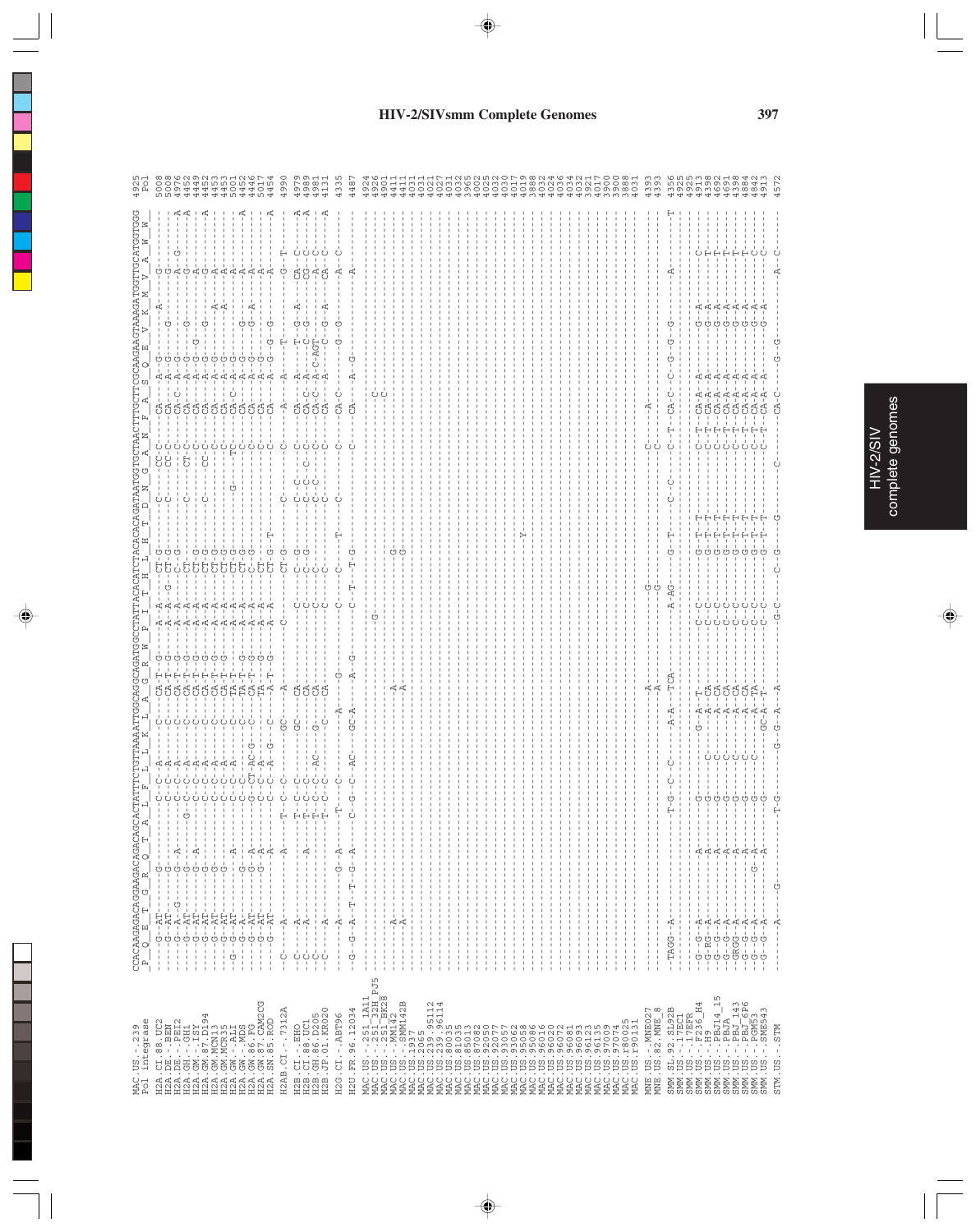|                                                 |                                   |                                                      |                                                                                                                                                                                                                                                                                                                                                                                     |                                       |                                              | $\infty$ $\infty$ $\infty$ $\sim$                                            |          |                                                   |                                        |                                                         |                                                                                                                              |                                               |                                        |                                                         | $\sim$                                                                                                                                                                                               |                                                                     |             |                                      |                                                               |                                                              |                                                                               | LO                                        | LO           |                    | w w           |                                               |                    | $\circ$ $\circ$ |                                          |  |   |         |                                                                                                                                                         |        |        |                                                                                                                |  |                      |                                |                                                                                                                                                                                                                                                                                                                                                                                                         | $\circ$     |                                             |                                                        | LO LO     |                    | 4<br>$\circ$                                                                    | $\circ$                                                                                                  |                                                                                                                                                                                                                                                                                                                                                                                             |                                          |                                                                                                                                | $0 m \omega \omega$                                 |                                                                                            | $\circ$                                                                        | ጣ                                                                                                                                                                         | $\circ$                                                                      |                                     |
|-------------------------------------------------|-----------------------------------|------------------------------------------------------|-------------------------------------------------------------------------------------------------------------------------------------------------------------------------------------------------------------------------------------------------------------------------------------------------------------------------------------------------------------------------------------|---------------------------------------|----------------------------------------------|------------------------------------------------------------------------------|----------|---------------------------------------------------|----------------------------------------|---------------------------------------------------------|------------------------------------------------------------------------------------------------------------------------------|-----------------------------------------------|----------------------------------------|---------------------------------------------------------|------------------------------------------------------------------------------------------------------------------------------------------------------------------------------------------------------|---------------------------------------------------------------------|-------------|--------------------------------------|---------------------------------------------------------------|--------------------------------------------------------------|-------------------------------------------------------------------------------|-------------------------------------------|--------------|--------------------|---------------|-----------------------------------------------|--------------------|-----------------|------------------------------------------|--|---|---------|---------------------------------------------------------------------------------------------------------------------------------------------------------|--------|--------|----------------------------------------------------------------------------------------------------------------|--|----------------------|--------------------------------|---------------------------------------------------------------------------------------------------------------------------------------------------------------------------------------------------------------------------------------------------------------------------------------------------------------------------------------------------------------------------------------------------------|-------------|---------------------------------------------|--------------------------------------------------------|-----------|--------------------|---------------------------------------------------------------------------------|----------------------------------------------------------------------------------------------------------|---------------------------------------------------------------------------------------------------------------------------------------------------------------------------------------------------------------------------------------------------------------------------------------------------------------------------------------------------------------------------------------------|------------------------------------------|--------------------------------------------------------------------------------------------------------------------------------|-----------------------------------------------------|--------------------------------------------------------------------------------------------|--------------------------------------------------------------------------------|---------------------------------------------------------------------------------------------------------------------------------------------------------------------------|------------------------------------------------------------------------------|-------------------------------------|
|                                                 |                                   |                                                      |                                                                                                                                                                                                                                                                                                                                                                                     |                                       |                                              |                                                                              |          |                                                   |                                        |                                                         |                                                                                                                              | AG-                                           |                                        |                                                         | ひひりひ                                                                                                                                                                                                 |                                                                     |             |                                      |                                                               |                                                              |                                                                               |                                           |              |                    |               |                                               |                    |                 |                                          |  |   |         |                                                                                                                                                         |        |        |                                                                                                                |  |                      |                                |                                                                                                                                                                                                                                                                                                                                                                                                         |             |                                             |                                                        |           |                    |                                                                                 |                                                                                                          |                                                                                                                                                                                                                                                                                                                                                                                             |                                          |                                                                                                                                |                                                     |                                                                                            | LL                                                                             | ひ                                                                                                                                                                         |                                                                              |                                     |
|                                                 |                                   |                                                      |                                                                                                                                                                                                                                                                                                                                                                                     | Ŗ<br>K.                               |                                              |                                                                              |          | A A A A                                           |                                        |                                                         | Ą                                                                                                                            | GTA                                           | GTA                                    |                                                         | $A \land A$<br><b>ETA</b><br>UUA                                                                                                                                                                     |                                                                     |             |                                      |                                                               |                                                              |                                                                               |                                           |              |                    |               |                                               |                    |                 |                                          |  |   |         |                                                                                                                                                         |        |        |                                                                                                                |  |                      |                                |                                                                                                                                                                                                                                                                                                                                                                                                         |             |                                             |                                                        |           |                    |                                                                                 |                                                                                                          |                                                                                                                                                                                                                                                                                                                                                                                             | $\triangle$ $\triangle$                  |                                                                                                                                | A A A                                               |                                                                                            |                                                                                | Æ                                                                                                                                                                         |                                                                              |                                     |
| CAAATAGATAGAATCGGGAACAAGCAAAT                   |                                   |                                                      | ひひひひひひひ                                                                                                                                                                                                                                                                                                                                                                             | ひ                                     |                                              | $\mathbb{R}$ $\mathbb{R}$                                                    |          | てり                                                | てり                                     | τŋ                                                      | てり                                                                                                                           |                                               |                                        | τη                                                      | U                                                                                                                                                                                                    |                                                                     |             |                                      |                                                               |                                                              |                                                                               |                                           |              |                    |               |                                               |                    |                 |                                          |  |   |         |                                                                                                                                                         |        |        |                                                                                                                |  |                      |                                |                                                                                                                                                                                                                                                                                                                                                                                                         |             |                                             |                                                        |           |                    |                                                                                 |                                                                                                          |                                                                                                                                                                                                                                                                                                                                                                                             |                                          |                                                                                                                                | <b>ひひひひひひ</b><br>AAAAAA                             |                                                                                            |                                                                                |                                                                                                                                                                           |                                                                              |                                     |
|                                                 |                                   |                                                      | 200<br>200<br>20                                                                                                                                                                                                                                                                                                                                                                    |                                       |                                              | 88550<br>88550                                                               |          |                                                   |                                        | $-6$                                                    |                                                                                                                              |                                               |                                        |                                                         |                                                                                                                                                                                                      |                                                                     |             |                                      |                                                               |                                                              |                                                                               |                                           |              |                    |               |                                               |                    |                 |                                          |  |   |         |                                                                                                                                                         |        |        |                                                                                                                |  |                      |                                |                                                                                                                                                                                                                                                                                                                                                                                                         |             |                                             |                                                        |           |                    |                                                                                 |                                                                                                          |                                                                                                                                                                                                                                                                                                                                                                                             |                                          |                                                                                                                                | 666666                                              |                                                                                            |                                                                                | ⊢                                                                                                                                                                         |                                                                              |                                     |
|                                                 |                                   | てり                                                   | じ じ<br>ひ<br>℧                                                                                                                                                                                                                                                                                                                                                                       |                                       | ひひひひひひ                                       |                                                                              |          |                                                   |                                        | ひ                                                       |                                                                                                                              |                                               |                                        |                                                         |                                                                                                                                                                                                      |                                                                     |             |                                      |                                                               |                                                              |                                                                               |                                           |              |                    |               |                                               |                    |                 |                                          |  |   |         |                                                                                                                                                         |        |        |                                                                                                                |  |                      |                                |                                                                                                                                                                                                                                                                                                                                                                                                         |             |                                             |                                                        |           | פי                 |                                                                                 |                                                                                                          |                                                                                                                                                                                                                                                                                                                                                                                             |                                          |                                                                                                                                | ggggg                                               |                                                                                            |                                                                                |                                                                                                                                                                           |                                                                              |                                     |
|                                                 |                                   |                                                      |                                                                                                                                                                                                                                                                                                                                                                                     |                                       |                                              | AAAA                                                                         |          |                                                   |                                        | K.                                                      |                                                                                                                              |                                               |                                        | O                                                       | υU                                                                                                                                                                                                   |                                                                     |             |                                      |                                                               |                                                              |                                                                               |                                           |              |                    |               |                                               |                    |                 |                                          |  |   |         |                                                                                                                                                         |        |        |                                                                                                                |  |                      |                                |                                                                                                                                                                                                                                                                                                                                                                                                         |             |                                             |                                                        |           | CTTA               |                                                                                 |                                                                                                          |                                                                                                                                                                                                                                                                                                                                                                                             |                                          |                                                                                                                                | AAAA<br>ひひひひひひ                                      |                                                                                            |                                                                                |                                                                                                                                                                           |                                                                              |                                     |
|                                                 |                                   | KL KL                                                |                                                                                                                                                                                                                                                                                                                                                                                     |                                       |                                              | KL KL                                                                        |          |                                                   |                                        |                                                         |                                                                                                                              |                                               |                                        |                                                         |                                                                                                                                                                                                      |                                                                     |             |                                      |                                                               |                                                              |                                                                               |                                           |              |                    |               |                                               |                    |                 |                                          |  |   |         |                                                                                                                                                         |        |        |                                                                                                                |  |                      |                                |                                                                                                                                                                                                                                                                                                                                                                                                         |             |                                             |                                                        |           |                    |                                                                                 |                                                                                                          |                                                                                                                                                                                                                                                                                                                                                                                             |                                          |                                                                                                                                | <b>ひひひひひ</b>                                        |                                                                                            |                                                                                |                                                                                                                                                                           |                                                                              |                                     |
| CACACACHOACHOACHOACHO                           |                                   |                                                      |                                                                                                                                                                                                                                                                                                                                                                                     |                                       |                                              |                                                                              |          | みみみみみ                                             |                                        |                                                         |                                                                                                                              |                                               | Æ                                      | K.                                                      |                                                                                                                                                                                                      |                                                                     |             |                                      |                                                               |                                                              |                                                                               |                                           |              |                    |               |                                               |                    |                 |                                          |  |   |         |                                                                                                                                                         |        |        |                                                                                                                |  |                      |                                |                                                                                                                                                                                                                                                                                                                                                                                                         |             |                                             |                                                        |           |                    |                                                                                 |                                                                                                          |                                                                                                                                                                                                                                                                                                                                                                                             | AR.                                      |                                                                                                                                | ひひひひひ<br>A-RA-<br>ひひひひひ                             |                                                                                            |                                                                                |                                                                                                                                                                           |                                                                              |                                     |
|                                                 |                                   |                                                      |                                                                                                                                                                                                                                                                                                                                                                                     |                                       | 88888                                        |                                                                              |          |                                                   |                                        |                                                         |                                                                                                                              |                                               |                                        |                                                         |                                                                                                                                                                                                      |                                                                     |             |                                      |                                                               |                                                              |                                                                               |                                           |              |                    |               |                                               |                    |                 |                                          |  |   |         |                                                                                                                                                         |        |        |                                                                                                                |  |                      |                                |                                                                                                                                                                                                                                                                                                                                                                                                         |             |                                             |                                                        |           |                    |                                                                                 |                                                                                                          | $\frac{1}{2}$                                                                                                                                                                                                                                                                                                                                                                               | ٠                                        |                                                                                                                                | <b>BBBBBB</b><br>888888                             |                                                                                            |                                                                                |                                                                                                                                                                           |                                                                              |                                     |
|                                                 | -<br>$-4$                         | $\,$ 1                                               | $\frac{1}{1}$<br>j<br>$\frac{1}{4}$                                                                                                                                                                                                                                                                                                                                                 | ŧ,<br>$- - A$<br>$- - A$<br>$\,$ $\,$ | ÷,<br>$-1$<br>$\mathbf{I}$<br>$- - A T - -$  | -----<br>$-2 - 2T - T - -C -$<br>- A - - AT - T - - C -                      | $- - -P$ | ŧ<br>$- - A$<br>$- - P A T - - - -$               | $\frac{1}{4}$<br>$- - A$<br>--- AT---- | $\begin{array}{c}\n0 \\ 1\n\end{array}$<br>$- - \Delta$ | $- -A - -$<br>$- -A - -$<br>$\,$<br>$A - - A T - - - -$                                                                      | ٠<br>$-4 -$<br>ı<br>$\mathbf{I}$              | $-9 - 4 - 6 -$<br>$- -A - -A - -A - C$ | $\mathbf{I}$<br>Ť<br>ن<br>۱<br>$\overline{\phantom{a}}$ | $- -A - -$<br>$- -A - -$<br>ن<br>با<br>$-$ – $\mathbf{P}$ – $-\mathbf{E}$ – $-$<br>J.<br>$-5 - 0 - 1$                                                                                                | -<br>$\mathsf I$<br>$-4$<br>1<br>$\,$ I<br>$-4-7-7-7-$              |             | ٠<br>$---A-$<br>---------            | -<br>Ì<br>Ť<br>$\frac{1}{2}$                                  |                                                              | $\frac{1}{1}$                                                                 |                                           |              |                    |               |                                               |                    |                 |                                          |  |   |         | $\begin{array}{c} \begin{array}{c} \bullet \\ \bullet \\ \bullet \end{array} \\ \begin{array}{c} \bullet \\ \bullet \\ \bullet \end{array} \end{array}$ |        | $-1$   | $\begin{array}{c} \n\cdot & \cdot & \cdot \\ \n\cdot & \cdot & \cdot \\ \n\cdot & \cdot & \cdot \n\end{array}$ |  |                      | $\frac{1}{1}$<br>$\frac{1}{2}$ | I,<br>--------------                                                                                                                                                                                                                                                                                                                                                                                    |             |                                             |                                                        | $\,$ I    | J.                 | $- -A - -$<br>J.<br>t<br>J.<br>$\mathbf{I}$<br>$\mathsf I$<br>$\mathbf{I}$<br>× | I.                                                                                                       | $\begin{array}{c} \rule{0.2cm}{0.15mm} \rule{0.2cm}{0.15mm} \rule{0.2cm}{0.15mm} \rule{0.2cm}{0.15mm} \rule{0.2cm}{0.15mm} \rule{0.2cm}{0.15mm} \rule{0.2cm}{0.15mm} \rule{0.2cm}{0.15mm} \rule{0.2cm}{0.15mm} \rule{0.2cm}{0.15mm} \rule{0.2cm}{0.15mm} \rule{0.2cm}{0.15mm} \rule{0.2cm}{0.15mm} \rule{0.2cm}{0.15mm} \rule{0.2cm}{0.15mm} \rule{$<br>t<br>$\mathbf{I}$<br>f,<br>J.<br>J. | J.<br>J.<br>$- - R - -$<br>t             | $\mathbf{I}$<br>$\,$ I<br>$\sf I$<br>$\mathbf{I}$<br>$\mathbf{I}$<br>1<br>$\overline{\phantom{a}}$<br>$\overline{\phantom{a}}$ | $\mathbf{I}$<br>J,<br>ひ                             | $\blacksquare$<br>$\,$ I<br>$\mathbf{1}$<br>$\frac{1}{x}$<br>$\mathbf I$<br>$\blacksquare$ | ひ ひ                                                                            | ٠<br>f,<br>ţ<br>$\frac{1}{\sqrt{2}}$<br>٠                                                                                                                                 | $-9 - 4 - 9 - 9$<br>٠                                                        | $\overline{\phantom{a}}$<br>$---A-$ |
| CAGGGATAGAGCACACCTTTGGGTAC<br>A G I E H T F G V | $\mathbf{I}$<br>Ĥ<br>$- - -$<br>Н | J.<br>$\mathbf{I}$<br>$\mathbf{I}$<br>۹t<br>  ا<br>⊢ | $\overline{\phantom{a}}$<br>f,<br>$\frac{1}{1}$<br>$\frac{1}{2}$<br>ь                                                                                                                                                                                                                                                                                                               | $- - -P - - P - - - - -$<br>Ť.<br>н   | $\mathbb{I}$<br>л.<br>÷<br>모두<br>-<br>-<br>н | $-4$<br>$\mathsf I$<br>$\frac{1}{1}$<br>e<br>¦¦L<br>ריים<br>שלובים<br>שלובים | Ť<br>÷   | $\mathsf I$<br>$\mathbf{I}$<br>$\mathfrak l$<br>÷ | $- - A$<br>÷<br>$\frac{1}{2}$<br>н     | $- - A$<br>$\mathbf{I}$<br>$\frac{1}{2}$<br>н           | Ť<br>$\mathbf{1}$<br>- 11<br>$\mathbf{I}$<br>$\blacksquare$<br>$\mathbf{I}$<br>Ω⊢<br>$\,$ 1<br>Ĭ,<br>$\frac{1}{4}$<br>н<br>⊢ | $A - -A - -$<br>Ť<br>×.<br>A<br>Î<br>$\vdash$ | $\mathbb{I}$<br>л.<br>ŧ<br>Н           | К<br>Ť<br>$\mathbf{I}$<br>$\mathbf{I}$<br>÷<br>۴        | $-4$<br>К<br>Ť<br>$2 - -A - - - -$<br>$2 - - -B - - - -$<br>H H                                                                                                                                      | L.<br>$\mathbf{I}$<br>$\frac{1}{2}$<br>$\frac{1}{2}$<br>$\mathbb H$ | $\mathbb H$ | J.<br>Ŷ.<br>$\mathbf{I}$<br>÷<br>サート | ţ<br>$\frac{1}{4}$<br>$\mathbf I$<br>$\,$<br>Ť<br>$\mathsf I$ | $\mathbf{I}$<br>$\mathbf{I}$<br>$\mathbf{I}$<br>$\mathbf{I}$ | $\frac{1}{4}$<br>$\frac{1}{1}$<br>$\,$ $\,$<br>$\frac{1}{4}$<br>$\frac{1}{4}$ | $\frac{1}{1}$<br>$\overline{\phantom{a}}$ | $\mathbf{I}$ | $\frac{1}{1}$<br>٠ | $\frac{1}{1}$ | $\overline{\phantom{a}}$<br>$\mathbf{I}$<br>I | J.<br>J<br>J<br>J. |                 | $-1$ $-1$ $-1$ $-1$ $-1$ $-1$ $-1$<br>J, |  | t | t<br>J. | $\mathbf{I}$<br>J<br>J.                                                                                                                                 | $\,$ I | .<br>t | $\frac{1}{1}$                                                                                                  |  | $\mathbf{I}$<br>$\,$ | $\frac{1}{2}$                  | $\frac{1}{1}$<br>t<br>$\mathfrak l$<br>$\begin{array}{c} \rule{0.2cm}{0.15mm} \rule{0.2cm}{0.15mm} \rule{0.2cm}{0.15mm} \rule{0.2cm}{0.15mm} \rule{0.2cm}{0.15mm} \rule{0.2cm}{0.15mm} \rule{0.2cm}{0.15mm} \rule{0.2cm}{0.15mm} \rule{0.2cm}{0.15mm} \rule{0.2cm}{0.15mm} \rule{0.2cm}{0.15mm} \rule{0.2cm}{0.15mm} \rule{0.2cm}{0.15mm} \rule{0.2cm}{0.15mm} \rule{0.2cm}{0.15mm} \rule{$<br>J,<br>J. | İ<br>$\,$ I | $\frac{1}{4}$<br>$\frac{1}{4}$<br>٠<br>$\,$ |                                                        |           | Н                  | $-4$ - $-4$<br>J.<br><b>0-04---</b>                                             |                                                                                                          | К<br>f,<br>f,<br>J.<br>$\begin{array}{c} \rule{0.2cm}{0.15mm} \rule{0.2cm}{0.15mm} \rule{0.2cm}{0.15mm} \rule{0.2cm}{0.15mm} \rule{0.2cm}{0.15mm} \rule{0.2cm}{0.15mm} \rule{0.2cm}{0.15mm} \rule{0.2cm}{0.15mm} \rule{0.2cm}{0.15mm} \rule{0.2cm}{0.15mm} \rule{0.2cm}{0.15mm} \rule{0.2cm}{0.15mm} \rule{0.2cm}{0.15mm} \rule{0.2cm}{0.15mm} \rule{0.2cm}{0.15mm} \rule{$<br>J.<br>٠      | υή<br>Οι<br>К<br>÷<br>FЕ<br>Ĩ,<br>$---R$ | $C - C$<br>К<br>÷<br>н<br>$\,$<br>$\mathbf{I}$<br>$\,$<br>$\mathsf I$<br>$\mathbf{I}$                                          | ÷<br>÷<br>$\vdash$<br>$\mathbf{I}$<br>$\frac{1}{4}$ | T<br>$\triangle$ $\triangle$<br>÷<br>е<br>$\,$<br>$\mathbf{I}$<br>$ -$ R<br>$\mathbf{I}$   | $\mathbf{I}$<br>$-4$<br>$\mathbb H$<br>$\overline{\phantom{a}}$<br>1<br>1<br>٠ | $\frac{1}{\sqrt{2}}$<br>1<br>н<br>t<br>$- - - A$                                                                                                                          | $-\frac{1}{2}$<br>$- - A$<br>н<br>÷<br>1<br>$\,$ I<br>$\,$ I<br>$\mathbf{I}$ | $- -A - -A$<br>$-6 - -A - -$        |
| .US.-.239<br>integrase<br>MAC.US.<br>Pol int    |                                   |                                                      | $\begin{array}{l} \rm{H2A}, \rm{CL}, \rm{88}, \rm{UC2}\\ \rm{H2A}, \rm{DB}, \cdots \rm{BBN}\\ \rm{H2A}, \rm{GH}, \cdots \rm{HH1}\\ \rm{H2A}, \rm{GH}, \cdots \rm{H31}\\ \rm{H2A}, \rm{OH}, \cdots \rm{H31}\\ \rm{H2A}, \rm{OH}, \rm{MNL13}\\ \rm{H2A}, \rm{OH}, \rm{MNL13}\\ \rm{H2A}, \rm{CH}, \rm{H23}\\ \rm{H2A}, \rm{CH}, \cdots \rm{H25}\\ \rm{H2A}, \rm{CH}, \rm{CH}, \rm{H2$ |                                       |                                              |                                                                              |          |                                                   |                                        |                                                         |                                                                                                                              | $-.7312A$<br>$\cdot$<br>H2AB.CI               |                                        |                                                         | $\circ$<br>$\begin{array}{l} \rm H2B \cdot CL \cdot - \cdot BHO \\ \rm H2B \cdot CH \cdot 88 \cdot UCL \\ \rm H2B \cdot GH \cdot 86 \cdot D205 \\ \rm H2B \cdot JP \cdot 01 \cdot KRO20 \end{array}$ | H2G.CI. - .ABT96                                                    |             | H2U.FR.96.12034                      |                                                               |                                                              |                                                                               |                                           |              |                    |               |                                               |                    |                 |                                          |  |   |         |                                                                                                                                                         |        |        |                                                                                                                |  |                      |                                |                                                                                                                                                                                                                                                                                                                                                                                                         |             |                                             | $\overline{ }$<br>MNE.US. - .MNE02<br>MNE.US. 82.MNE_! | $^\infty$ | SMM. SL. 92. SL92B |                                                                                 | SMM. US. - .17BC1<br>SMM. US. - .17BFR<br>SMM. US. - .F236 H4<br>SMM. US. - .H9<br>SMM. US. - .PBJ14 _15 |                                                                                                                                                                                                                                                                                                                                                                                             |                                          | S                                                                                                                              |                                                     |                                                                                            |                                                                                | US.-.PBJ14_15<br>US.-.PBJA<br>US.-.PBJ_143<br>US.-.PBJ_6P6<br>US.-.PGME3.<br>3 SMM : US : -<br>SMM : US : -<br>SMM : US : -<br>SMM : US : -<br>SMM : US : -<br>SMM : US : | $-$ . SME543                                                                 | MLS.<br>STM.US.                     |
|                                                 |                                   |                                                      |                                                                                                                                                                                                                                                                                                                                                                                     |                                       |                                              |                                                                              |          |                                                   |                                        |                                                         |                                                                                                                              |                                               |                                        |                                                         |                                                                                                                                                                                                      |                                                                     |             |                                      |                                                               |                                                              |                                                                               |                                           |              |                    |               |                                               |                    |                 |                                          |  |   |         |                                                                                                                                                         |        |        |                                                                                                                |  |                      |                                |                                                                                                                                                                                                                                                                                                                                                                                                         |             |                                             |                                                        |           |                    |                                                                                 |                                                                                                          |                                                                                                                                                                                                                                                                                                                                                                                             |                                          |                                                                                                                                |                                                     |                                                                                            |                                                                                |                                                                                                                                                                           |                                                                              |                                     |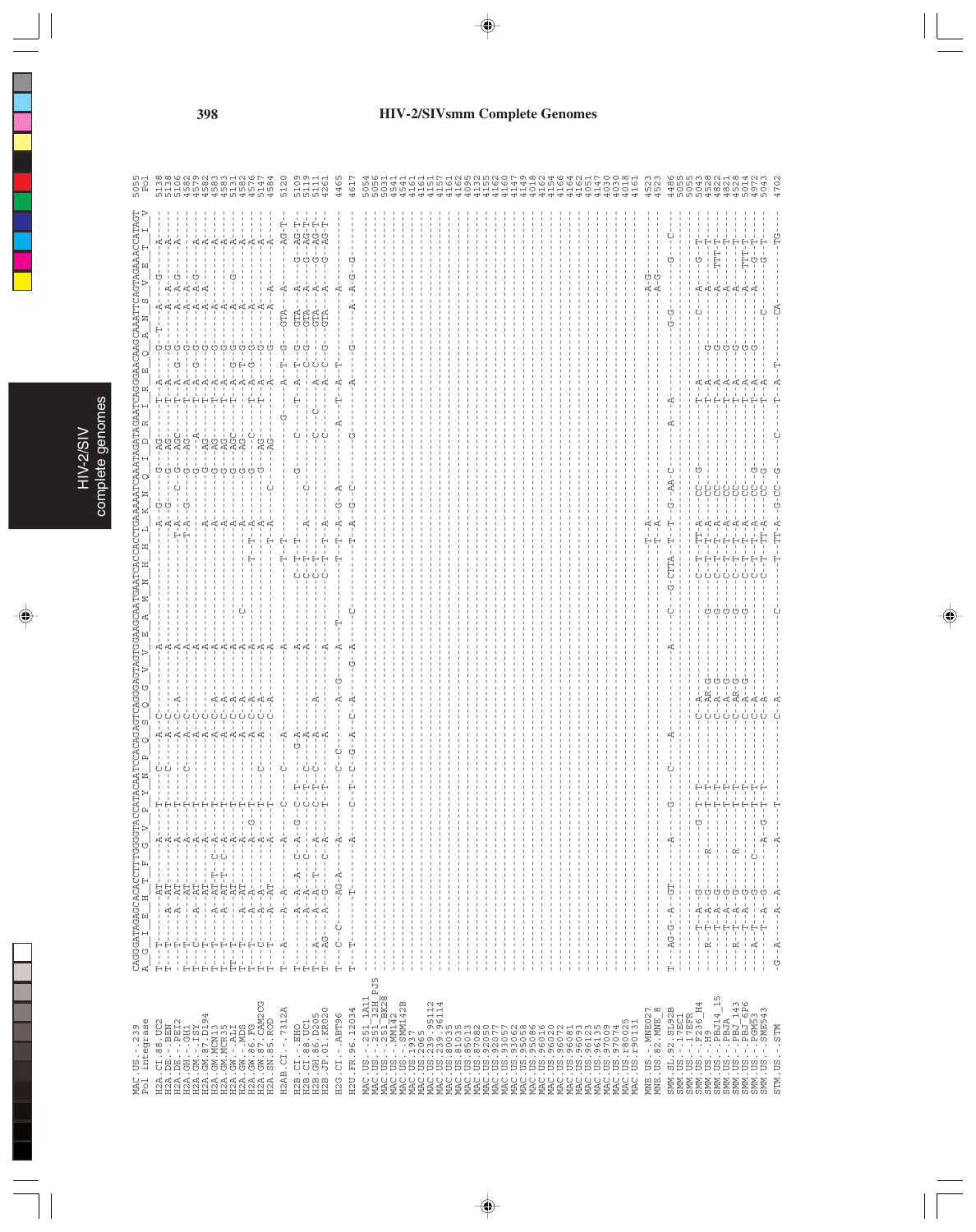| ÷<br>ַט<br>ļ |
|--------------|
|--------------|

<u>ვი</u>

| $\mathbf I$                                                                                                                                                                                                                                                                                                                                        | τŋ<br>τı           |                                             |                                                         |                            |                                               |                             |
|----------------------------------------------------------------------------------------------------------------------------------------------------------------------------------------------------------------------------------------------------------------------------------------------------------------------------------------------------|--------------------|---------------------------------------------|---------------------------------------------------------|----------------------------|-----------------------------------------------|-----------------------------|
| $\mathbf{I}$<br>$\frac{c}{1}$                                                                                                                                                                                                                                                                                                                      |                    |                                             | $\mathsf{H}$                                            |                            |                                               | FЕ                          |
| $\frac{1}{4}$<br>$\mathfrak l$<br>J.                                                                                                                                                                                                                                                                                                               | UUUUUUUUU          | 부<br><b>UUUUU</b><br>- 11<br>UUUUU          | <b>0000000000000</b>                                    | <b>A A A A A A A A A A</b> | $\blacksquare$<br>להמהמהמהמהמה?<br>הההההההההה |                             |
| $\mathbf{I}$<br>$\frac{1}{4}$                                                                                                                                                                                                                                                                                                                      |                    | 부부<br>$\mathbf{I}$                          |                                                         |                            |                                               | Н<br>⊢                      |
| $\frac{1}{1}$                                                                                                                                                                                                                                                                                                                                      | Н                  | $rac{1}{\sqrt{2}}$                          |                                                         |                            |                                               | $\mathsf{H}$                |
| ÷                                                                                                                                                                                                                                                                                                                                                  |                    | <b>UUUUU</b>                                |                                                         |                            |                                               | $\mathbb H$<br><b>PPPPP</b> |
| Ť<br>$\ddot{\phi}$ $\ddot{\phi}$                                                                                                                                                                                                                                                                                                                   |                    | $\mathbf{I}$                                |                                                         |                            | $\mathbf{I}$                                  |                             |
| j.                                                                                                                                                                                                                                                                                                                                                 |                    | - 11                                        |                                                         |                            | $\mathbf{1}$                                  |                             |
| J.<br>$\mathbf{I}$<br>ł.<br>ł<br>Ţ<br>J<br>÷                                                                                                                                                                                                                                                                                                       |                    | <b>HHHHHH</b><br>л.<br>U                    | Н                                                       |                            |                                               | $-TTG-$<br>J.               |
| ÷<br>$\,$ $\,$<br>$\mathbf{I}$<br>$\overline{\phantom{a}}$<br>$\frac{1}{4}$                                                                                                                                                                                                                                                                        | Н<br>$\mathbf{I}$  |                                             |                                                         |                            |                                               | $\mathbf{I}$                |
| $\mathbf{I}$<br>$\mathbf{I}$<br>$\frac{1}{4}$                                                                                                                                                                                                                                                                                                      | т.                 |                                             |                                                         | ₫                          |                                               | $\mathbf{I}$                |
| Ħ<br>$\frac{1}{4}$                                                                                                                                                                                                                                                                                                                                 |                    |                                             |                                                         |                            |                                               | FF                          |
| - 11<br>÷.                                                                                                                                                                                                                                                                                                                                         | FН                 | <b>UUUUUU</b>                               |                                                         |                            |                                               |                             |
| ł<br>$\frac{1}{1}$<br>$- - P -$<br>÷<br>$\frac{1}{4}$                                                                                                                                                                                                                                                                                              |                    | E                                           |                                                         |                            |                                               |                             |
| $\frac{1}{2}$<br>÷                                                                                                                                                                                                                                                                                                                                 | н<br>O             | ひ<br>U<br>ひ                                 | ↻<br>К                                                  |                            | ひ<br>CTTC                                     | Н                           |
| ł.                                                                                                                                                                                                                                                                                                                                                 |                    |                                             |                                                         |                            |                                               |                             |
| i<br>I<br>$\begin{array}{c} 1 & 1 & 1 \\ 1 & 1 & 1 \\ 0 & 1 & 1 \\ 1 & 1 & 1 \\ 1 & 1 & 1 \\ 1 & 1 & 1 \\ 1 & 1 & 1 \\ 1 & 1 & 1 \\ 1 & 1 & 1 \\ 1 & 1 & 1 \\ 1 & 1 & 1 \\ 1 & 1 & 1 \\ 1 & 1 & 1 \\ 1 & 1 & 1 \\ 1 & 1 & 1 \\ 1 & 1 & 1 \\ 1 & 1 & 1 & 1 \\ 1 & 1 & 1 & 1 \\ 1 & 1 & 1 & 1 \\ 1 & 1 & 1 & 1 \\ 1 & 1 & 1 & 1 \\ 1 & 1 & 1 &$<br>÷ | υ                  | U<br>ď                                      |                                                         | RR                         |                                               |                             |
| $\frac{1}{4}$                                                                                                                                                                                                                                                                                                                                      |                    | $\overline{\phantom{a}}$<br>ひ               |                                                         |                            |                                               | Н                           |
| $\mathsf I$<br>$\,$ I<br>÷                                                                                                                                                                                                                                                                                                                         |                    | $\mathbf{I}$                                | ひ<br>υU                                                 | K,                         | じ じ                                           |                             |
| ł<br>÷<br>÷÷                                                                                                                                                                                                                                                                                                                                       | <b>PPPP</b><br>ひひひ | 9999<br>UUK                                 | $\overline{\phantom{a}}$<br>ひ<br>$\blacksquare$<br>RARA | ひ                          | ぱりひぱ                                          | 부부부부<br>日ぴ                  |
| $\frac{1}{1}$                                                                                                                                                                                                                                                                                                                                      |                    |                                             |                                                         |                            |                                               |                             |
| $\frac{1}{1}$<br>$- - - - - - - -$<br>$\mathsf I$<br>$\mathbf{I}$<br>$\mathbb{L}$<br>$\begin{array}{c} -1 \\ -1 \\ 0 \end{array}$                                                                                                                                                                                                                  | н<br>τ.            | К                                           | $\mathbb{H}$                                            | K.                         | K.                                            | $\mathsf{H}$                |
|                                                                                                                                                                                                                                                                                                                                                    |                    |                                             |                                                         |                            |                                               |                             |
| $\mathsf I$<br>$\mathbf{I}$<br>÷.<br>J.<br>ġ                                                                                                                                                                                                                                                                                                       | ⊢                  | U<br>A                                      | U<br>ĀΤ                                                 | К                          | $C-T^2$                                       |                             |
|                                                                                                                                                                                                                                                                                                                                                    |                    |                                             |                                                         |                            |                                               |                             |
|                                                                                                                                                                                                                                                                                                                                                    |                    |                                             |                                                         | RRR                        |                                               |                             |
|                                                                                                                                                                                                                                                                                                                                                    |                    |                                             |                                                         |                            |                                               |                             |
|                                                                                                                                                                                                                                                                                                                                                    |                    |                                             |                                                         |                            |                                               |                             |
|                                                                                                                                                                                                                                                                                                                                                    |                    |                                             |                                                         |                            |                                               |                             |
|                                                                                                                                                                                                                                                                                                                                                    |                    |                                             |                                                         |                            |                                               |                             |
| $\frac{1}{1}$                                                                                                                                                                                                                                                                                                                                      |                    |                                             |                                                         | K.                         |                                               |                             |
| $\frac{1}{4}$                                                                                                                                                                                                                                                                                                                                      |                    | $\alpha$                                    |                                                         |                            |                                               | œ                           |
|                                                                                                                                                                                                                                                                                                                                                    |                    |                                             |                                                         |                            |                                               |                             |
| f,                                                                                                                                                                                                                                                                                                                                                 |                    |                                             |                                                         |                            |                                               |                             |
| $\overline{\phantom{a}}$                                                                                                                                                                                                                                                                                                                           |                    |                                             |                                                         |                            |                                               |                             |
|                                                                                                                                                                                                                                                                                                                                                    |                    |                                             |                                                         |                            |                                               |                             |
| $\mathbf{I}$<br>t                                                                                                                                                                                                                                                                                                                                  |                    |                                             |                                                         |                            |                                               |                             |
| $\frac{1}{1}$                                                                                                                                                                                                                                                                                                                                      |                    |                                             |                                                         |                            |                                               |                             |
|                                                                                                                                                                                                                                                                                                                                                    |                    |                                             |                                                         |                            |                                               |                             |
|                                                                                                                                                                                                                                                                                                                                                    |                    |                                             |                                                         |                            |                                               |                             |
| $\blacksquare$                                                                                                                                                                                                                                                                                                                                     |                    |                                             |                                                         |                            |                                               |                             |
| ٠                                                                                                                                                                                                                                                                                                                                                  |                    |                                             |                                                         |                            |                                               |                             |
|                                                                                                                                                                                                                                                                                                                                                    |                    |                                             |                                                         |                            |                                               |                             |
| $\mathbf{I}$                                                                                                                                                                                                                                                                                                                                       |                    |                                             |                                                         |                            |                                               |                             |
| $\mathbf{I}$                                                                                                                                                                                                                                                                                                                                       |                    |                                             |                                                         |                            |                                               |                             |
|                                                                                                                                                                                                                                                                                                                                                    |                    |                                             |                                                         |                            |                                               |                             |
|                                                                                                                                                                                                                                                                                                                                                    |                    |                                             |                                                         |                            |                                               |                             |
|                                                                                                                                                                                                                                                                                                                                                    |                    |                                             |                                                         |                            |                                               |                             |
| f,                                                                                                                                                                                                                                                                                                                                                 |                    |                                             |                                                         |                            |                                               |                             |
|                                                                                                                                                                                                                                                                                                                                                    |                    |                                             |                                                         |                            |                                               |                             |
|                                                                                                                                                                                                                                                                                                                                                    |                    |                                             |                                                         |                            |                                               |                             |
|                                                                                                                                                                                                                                                                                                                                                    |                    |                                             |                                                         |                            |                                               |                             |
|                                                                                                                                                                                                                                                                                                                                                    |                    |                                             |                                                         |                            |                                               |                             |
|                                                                                                                                                                                                                                                                                                                                                    |                    |                                             |                                                         |                            |                                               |                             |
|                                                                                                                                                                                                                                                                                                                                                    |                    |                                             |                                                         |                            |                                               |                             |
|                                                                                                                                                                                                                                                                                                                                                    |                    |                                             |                                                         |                            |                                               |                             |
|                                                                                                                                                                                                                                                                                                                                                    |                    |                                             |                                                         |                            |                                               |                             |
|                                                                                                                                                                                                                                                                                                                                                    |                    |                                             |                                                         |                            |                                               |                             |
|                                                                                                                                                                                                                                                                                                                                                    |                    |                                             |                                                         |                            |                                               |                             |
|                                                                                                                                                                                                                                                                                                                                                    |                    |                                             |                                                         |                            |                                               |                             |
|                                                                                                                                                                                                                                                                                                                                                    |                    |                                             |                                                         |                            |                                               |                             |
|                                                                                                                                                                                                                                                                                                                                                    |                    |                                             |                                                         |                            |                                               |                             |
|                                                                                                                                                                                                                                                                                                                                                    |                    |                                             |                                                         |                            |                                               |                             |
|                                                                                                                                                                                                                                                                                                                                                    |                    |                                             |                                                         |                            |                                               |                             |
| $\mathbf{I}$                                                                                                                                                                                                                                                                                                                                       |                    |                                             |                                                         |                            |                                               |                             |
| $\frac{1}{4}$                                                                                                                                                                                                                                                                                                                                      |                    |                                             |                                                         |                            |                                               |                             |
| $\mathbf{I}$                                                                                                                                                                                                                                                                                                                                       |                    |                                             |                                                         |                            |                                               |                             |
|                                                                                                                                                                                                                                                                                                                                                    |                    |                                             |                                                         |                            |                                               |                             |
| Î<br>$\,$ I<br>$\mathbf{I}$                                                                                                                                                                                                                                                                                                                        |                    |                                             |                                                         | K,                         |                                               |                             |
| $\frac{1}{2}$<br>$\overline{\phantom{a}}$                                                                                                                                                                                                                                                                                                          |                    |                                             |                                                         | K.                         | ↻                                             |                             |
|                                                                                                                                                                                                                                                                                                                                                    |                    |                                             |                                                         |                            |                                               |                             |
| - - - - - - - - - - dJ - - -<br>$\frac{1}{1}$<br>÷<br>U                                                                                                                                                                                                                                                                                            |                    | Н<br>К<br>ά<br>К                            | н<br>O                                                  | U<br>Ū<br>К                | υ<br>н<br>1<br>К<br>ACTT                      |                             |
|                                                                                                                                                                                                                                                                                                                                                    |                    |                                             |                                                         |                            |                                               |                             |
| ţ<br>Ť                                                                                                                                                                                                                                                                                                                                             |                    |                                             |                                                         |                            |                                               |                             |
| $\frac{1}{1}$<br>1<br>$\mathbf{I}$                                                                                                                                                                                                                                                                                                                 |                    |                                             |                                                         |                            |                                               |                             |
| $\frac{1}{1}$<br>f,<br>J.<br>٠<br>$\mathfrak l$<br>$\frac{1}{4}$<br>$\frac{1}{\sqrt{2}}$                                                                                                                                                                                                                                                           |                    |                                             |                                                         |                            |                                               | Н                           |
|                                                                                                                                                                                                                                                                                                                                                    |                    |                                             |                                                         |                            |                                               |                             |
| f,<br>$\frac{1}{4}$<br>$\frac{1}{\sqrt{2}}$                                                                                                                                                                                                                                                                                                        |                    |                                             | Н<br>٠                                                  |                            |                                               | н                           |
| $\frac{1}{1}$<br>$\mathsf I$<br>$\frac{1}{1}$<br>ပု                                                                                                                                                                                                                                                                                                |                    |                                             | п.                                                      |                            |                                               |                             |
| $\frac{1}{1}$<br>Y                                                                                                                                                                                                                                                                                                                                 |                    |                                             | - 11                                                    |                            |                                               | HHH                         |
|                                                                                                                                                                                                                                                                                                                                                    |                    |                                             |                                                         |                            |                                               |                             |
| $- - A - -$<br>$\blacksquare$<br>٠<br>- 11<br>$\bigcup\limits_{i}$                                                                                                                                                                                                                                                                                 |                    |                                             | Н                                                       |                            |                                               |                             |
|                                                                                                                                                                                                                                                                                                                                                    |                    | <b>BBBBBBB</b><br><b>UUUUUUU</b><br>ひひひひひひひ | UUUUUUUU                                                | <b>A A A A A A A</b>       | <b>UUUUUU</b>                                 |                             |
| -1<br>Y                                                                                                                                                                                                                                                                                                                                            |                    |                                             |                                                         |                            |                                               | Н                           |
| ł.<br>J.<br>ပု                                                                                                                                                                                                                                                                                                                                     |                    |                                             |                                                         |                            |                                               | н                           |
|                                                                                                                                                                                                                                                                                                                                                    |                    |                                             |                                                         |                            |                                               |                             |
| $\mathbf{1}$<br>ပု                                                                                                                                                                                                                                                                                                                                 |                    | $\mathbb{H}$                                |                                                         |                            |                                               |                             |
|                                                                                                                                                                                                                                                                                                                                                    |                    |                                             |                                                         |                            |                                               |                             |
| $-1 - 1 -$<br>しし                                                                                                                                                                                                                                                                                                                                   |                    |                                             |                                                         |                            |                                               |                             |
|                                                                                                                                                                                                                                                                                                                                                    |                    |                                             |                                                         |                            |                                               |                             |
|                                                                                                                                                                                                                                                                                                                                                    |                    |                                             |                                                         |                            |                                               |                             |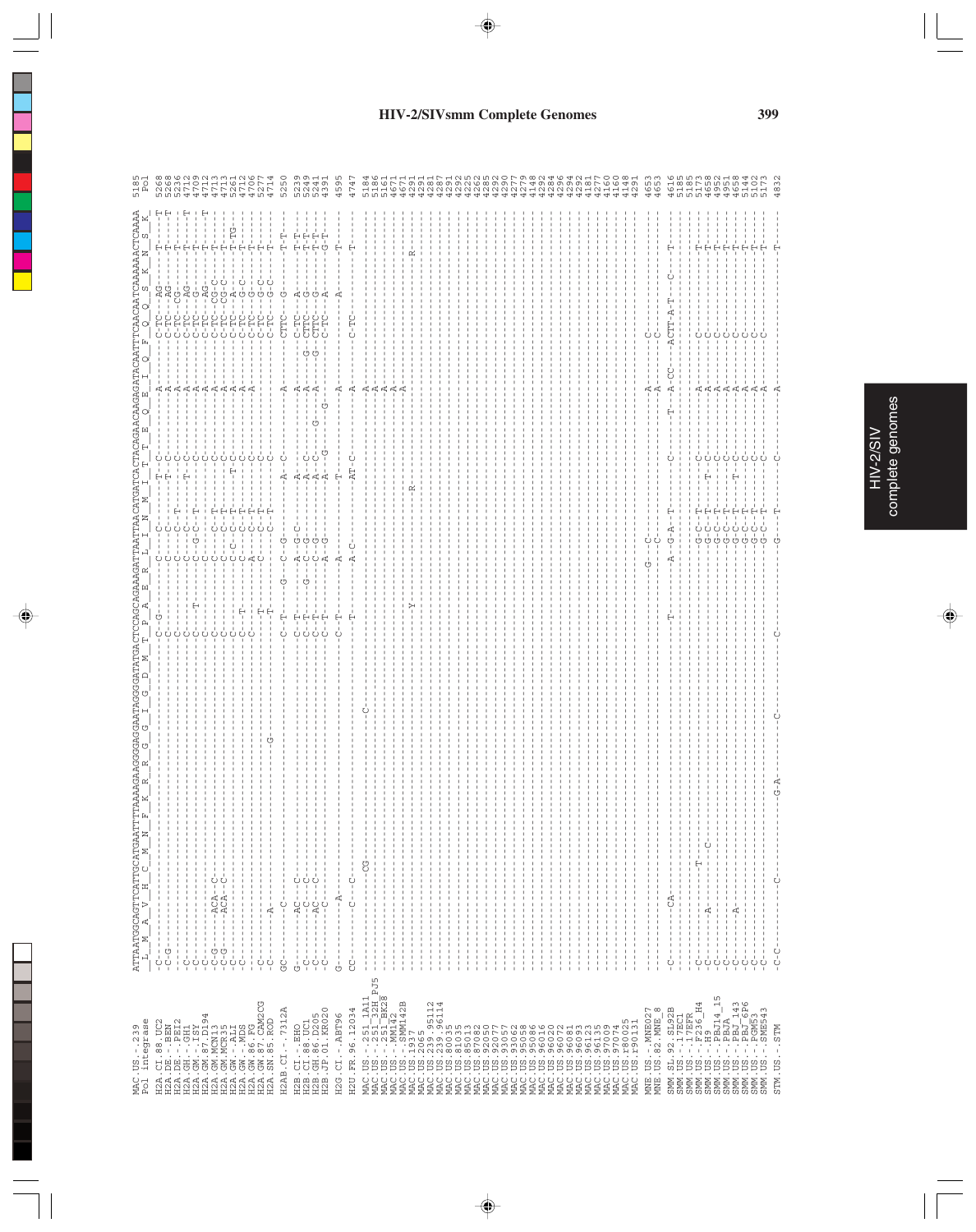| .US.-.239<br>integrase<br>MAC.US.<br>Pol int                                                                                                                                                                               | GGTAGTACCAGAA<br>Þ<br>TTTAAAATTTTCGGGTCTATTACAGZ<br>F K N F R V Y Y X R                                                                                                                                                                                                                                                                                                                                                                                                                                                                                                                                                                                                 |          |
|----------------------------------------------------------------------------------------------------------------------------------------------------------------------------------------------------------------------------|-------------------------------------------------------------------------------------------------------------------------------------------------------------------------------------------------------------------------------------------------------------------------------------------------------------------------------------------------------------------------------------------------------------------------------------------------------------------------------------------------------------------------------------------------------------------------------------------------------------------------------------------------------------------------|----------|
|                                                                                                                                                                                                                            | ひ<br>Σ<br>$\circ$<br>$\bigcirc$                                                                                                                                                                                                                                                                                                                                                                                                                                                                                                                                                                                                                                         |          |
|                                                                                                                                                                                                                            | U<br>ひ<br>$\overline{\phantom{a}}$<br>Ţ<br>$\mathsf I$<br>$\mathbf{I}$<br>- 1<br>L.<br>$\mathbf{I}$<br>$\mathbf{I}$<br>٠<br>$\overline{\phantom{a}}$<br>$\mathbf{I}$<br>Ť<br>$\,$ I<br>$\mathbf{I}$<br>ن<br>۱<br>$\,$ I                                                                                                                                                                                                                                                                                                                                                                                                                                                 |          |
|                                                                                                                                                                                                                            | <b>AAAAAAAAAAA</b><br>ひ<br>AAAAAAAAAA<br>AAAAAAAAAAA<br><b>UUUUUUUHUUU</b><br>88888888<br>НU<br>A A<br><b>ひひひ</b><br><b>UUUUUUU</b><br>$A \triangleleft A$<br><b>AAAAAAAAAA</b><br>めめめ<br>$\frac{1}{4}$<br>$\mathbf{1}$<br>÷,<br>$\,$ I<br>$\,$ I<br>$- -A - -$                                                                                                                                                                                                                                                                                                                                                                                                         |          |
|                                                                                                                                                                                                                            | ΚK<br>ひ<br>$\mathbf{I}$<br>$\overline{\phantom{a}}$<br>$\,$ I<br>$\mathbf{I}$<br>$\overline{\phantom{a}}$<br>$\,$ I                                                                                                                                                                                                                                                                                                                                                                                                                                                                                                                                                     |          |
|                                                                                                                                                                                                                            | $\mathsf{H}$<br>ひ<br>$\overset{1}{\circ}$<br>ひひひひひ<br>ひえひえひひひ<br>1<br>$\frac{1}{\sqrt{2}}$<br>$\mathbf{I}$<br>ŧ<br>$\mathbf{I}$<br>$\mathsf I$<br>ł.<br>$- -A - -C - A - -$<br>$\mathsf I$<br>$\mathsf I$<br>1<br>$\mathbf{I}$<br>1<br>1<br>f,<br>ı<br>$\,$ $\,$<br>$-4-$                                                                                                                                                                                                                                                                                                                                                                                               |          |
|                                                                                                                                                                                                                            | $A \land A$<br>ひひひ<br>$\blacksquare$<br>$\mathbf{I}$<br>Ŷ.<br>٠<br>$\mathbf{I}$<br>$\mathsf I$<br>$\mathsf I$<br>$\,$ I<br>$\mathbf{I}$<br>$\frac{1}{4}$<br>$\frac{1}{4}$                                                                                                                                                                                                                                                                                                                                                                                                                                                                                               |          |
|                                                                                                                                                                                                                            | υ υ<br>$\mathbb{A} \triangleleft$<br>$\,$ I<br>Ť<br>$\begin{array}{c} \rule{0.2cm}{0.15mm} \rule{0.2cm}{0.15mm} \rule{0.2cm}{0.15mm} \rule{0.2cm}{0.15mm} \rule{0.2cm}{0.15mm} \rule{0.2cm}{0.15mm} \rule{0.2cm}{0.15mm} \rule{0.2cm}{0.15mm} \rule{0.2cm}{0.15mm} \rule{0.2cm}{0.15mm} \rule{0.2cm}{0.15mm} \rule{0.2cm}{0.15mm} \rule{0.2cm}{0.15mm} \rule{0.2cm}{0.15mm} \rule{0.2cm}{0.15mm} \rule{$<br>J.<br>J.<br>ł<br>$\,$ l<br>$\mathbf{I}$<br>J.<br>f,<br>ţ<br>f,                                                                                                                                                                                              |          |
|                                                                                                                                                                                                                            | <b>  수수수수요우요</b><br>$-1$<br>féjé<br>Tili<br>J.<br>$\mathbf{I}$                                                                                                                                                                                                                                                                                                                                                                                                                                                                                                                                                                                                          |          |
|                                                                                                                                                                                                                            | U<br>$\tau$ 1<br>ひ<br>ひ<br>↻<br>ひ<br>ひ<br>$\frac{1}{1}$<br>÷<br>$\frac{1}{1}$<br>$\frac{1}{4}$                                                                                                                                                                                                                                                                                                                                                                                                                                                                                                                                                                          |          |
|                                                                                                                                                                                                                            | Æ<br>ុងអ្ន<br>ΚH<br>$\Delta$<br>$A \land A$<br>ひ<br>요 단<br>ひ<br>$\mathbf{I}$<br>÷<br>FFF<br>TTT<br>$\frac{1}{4}$                                                                                                                                                                                                                                                                                                                                                                                                                                                                                                                                                        |          |
|                                                                                                                                                                                                                            | AG.<br>ප්<br>К<br>$\overline{\phantom{a}}$<br>J.                                                                                                                                                                                                                                                                                                                                                                                                                                                                                                                                                                                                                        |          |
| H2AB. CI.-. 7312A                                                                                                                                                                                                          | Æ<br>Ā,<br>U<br>ひ<br>K,<br>O<br>I.<br>$\mathbb{I}$<br>î.<br>$\mathbf{I}$<br>$\frac{1}{1}$                                                                                                                                                                                                                                                                                                                                                                                                                                                                                                                                                                               |          |
| H2B.CI.-. EHO                                                                                                                                                                                                              | К<br>f,<br>ţ<br>Ĵ.<br>$\sum_{i=1}^{n}$                                                                                                                                                                                                                                                                                                                                                                                                                                                                                                                                                                                                                                  |          |
|                                                                                                                                                                                                                            | К                                                                                                                                                                                                                                                                                                                                                                                                                                                                                                                                                                                                                                                                       |          |
| H2B.CI.88.UC1<br>H2B.GH.86.D205<br>H2B.JP.01.KR020                                                                                                                                                                         | $A \triangle A$<br>$A \n  A$<br>AAAA<br>ひひひひ                                                                                                                                                                                                                                                                                                                                                                                                                                                                                                                                                                                                                            |          |
| $\circ$                                                                                                                                                                                                                    | $\cup$                                                                                                                                                                                                                                                                                                                                                                                                                                                                                                                                                                                                                                                                  |          |
| $-.ABT96$<br>$H2G$ . CI.                                                                                                                                                                                                   | K.<br>К<br>$\frac{1}{1}$<br>$\frac{1}{1}$<br>$\frac{1}{1}$<br>$\mathsf I$<br>$\mathsf I$<br>$\mathbf{I}$<br>Ť.<br>$\mathsf I$<br>$\mathsf I$<br>ŧ                                                                                                                                                                                                                                                                                                                                                                                                                                                                                                                       |          |
| H2U.FR.96.12034                                                                                                                                                                                                            | FA<br>I<br>Ŕ.<br>τ)<br>$\begin{array}{c} \begin{array}{c} \text{1} \\ \text{2} \\ \text{3} \\ \text{4} \end{array} \end{array}$<br>$\begin{array}{c} 1 \\ 1 \\ 1 \\ 1 \end{array}$<br>$\frac{1}{1}$<br>$\mathbf I$                                                                                                                                                                                                                                                                                                                                                                                                                                                      | $\infty$ |
|                                                                                                                                                                                                                            |                                                                                                                                                                                                                                                                                                                                                                                                                                                                                                                                                                                                                                                                         |          |
| PJ5<br>$\begin{array}{l} \tt MAC.US.-.251\_1A11 \\ \tt MAC.US.-.251\_22H_P \\ \tt MAC.US.-.251\_BK2\overline{8} \\ \tt MAC.US.-.MM1\overline{42} \\ \tt MAC.US.-.MM1\overline{42} \\ \tt MAC.US--.\\ \tt MMA2 \end{array}$ |                                                                                                                                                                                                                                                                                                                                                                                                                                                                                                                                                                                                                                                                         |          |
|                                                                                                                                                                                                                            |                                                                                                                                                                                                                                                                                                                                                                                                                                                                                                                                                                                                                                                                         |          |
|                                                                                                                                                                                                                            | ひ<br>t                                                                                                                                                                                                                                                                                                                                                                                                                                                                                                                                                                                                                                                                  | $\infty$ |
|                                                                                                                                                                                                                            | てり<br>$\frac{1}{1}$                                                                                                                                                                                                                                                                                                                                                                                                                                                                                                                                                                                                                                                     | $\infty$ |
|                                                                                                                                                                                                                            | ţ<br>$\frac{1}{1}$<br>f,<br>ı<br>$\frac{1}{4}$                                                                                                                                                                                                                                                                                                                                                                                                                                                                                                                                                                                                                          | ₩        |
|                                                                                                                                                                                                                            | $\frac{1}{4}$                                                                                                                                                                                                                                                                                                                                                                                                                                                                                                                                                                                                                                                           | ₩        |
|                                                                                                                                                                                                                            |                                                                                                                                                                                                                                                                                                                                                                                                                                                                                                                                                                                                                                                                         | 4        |
|                                                                                                                                                                                                                            |                                                                                                                                                                                                                                                                                                                                                                                                                                                                                                                                                                                                                                                                         | ₩        |
|                                                                                                                                                                                                                            | ł                                                                                                                                                                                                                                                                                                                                                                                                                                                                                                                                                                                                                                                                       |          |
|                                                                                                                                                                                                                            | $\mathbf{I}$                                                                                                                                                                                                                                                                                                                                                                                                                                                                                                                                                                                                                                                            | 4        |
|                                                                                                                                                                                                                            | $\begin{array}{c} \rule{0.2cm}{0.15mm} \rule{0.2cm}{0.15mm} \rule{0.2cm}{0.15mm} \rule{0.2cm}{0.15mm} \rule{0.2cm}{0.15mm} \rule{0.2cm}{0.15mm} \rule{0.2cm}{0.15mm} \rule{0.2cm}{0.15mm} \rule{0.2cm}{0.15mm} \rule{0.2cm}{0.15mm} \rule{0.2cm}{0.15mm} \rule{0.2cm}{0.15mm} \rule{0.2cm}{0.15mm} \rule{0.2cm}{0.15mm} \rule{0.2cm}{0.15mm} \rule{$<br>$\frac{1}{1}$<br>Ť                                                                                                                                                                                                                                                                                              |          |
|                                                                                                                                                                                                                            | $\mathbf{I}$                                                                                                                                                                                                                                                                                                                                                                                                                                                                                                                                                                                                                                                            |          |
|                                                                                                                                                                                                                            | $\mathbf{I}$                                                                                                                                                                                                                                                                                                                                                                                                                                                                                                                                                                                                                                                            |          |
|                                                                                                                                                                                                                            | $\frac{1}{1}$                                                                                                                                                                                                                                                                                                                                                                                                                                                                                                                                                                                                                                                           |          |
|                                                                                                                                                                                                                            |                                                                                                                                                                                                                                                                                                                                                                                                                                                                                                                                                                                                                                                                         |          |
|                                                                                                                                                                                                                            |                                                                                                                                                                                                                                                                                                                                                                                                                                                                                                                                                                                                                                                                         |          |
|                                                                                                                                                                                                                            | $\mathbf{I}$                                                                                                                                                                                                                                                                                                                                                                                                                                                                                                                                                                                                                                                            |          |
|                                                                                                                                                                                                                            | -1                                                                                                                                                                                                                                                                                                                                                                                                                                                                                                                                                                                                                                                                      |          |
|                                                                                                                                                                                                                            | J.                                                                                                                                                                                                                                                                                                                                                                                                                                                                                                                                                                                                                                                                      |          |
|                                                                                                                                                                                                                            | $\mathbf{I}$                                                                                                                                                                                                                                                                                                                                                                                                                                                                                                                                                                                                                                                            |          |
|                                                                                                                                                                                                                            | -                                                                                                                                                                                                                                                                                                                                                                                                                                                                                                                                                                                                                                                                       |          |
|                                                                                                                                                                                                                            | t                                                                                                                                                                                                                                                                                                                                                                                                                                                                                                                                                                                                                                                                       |          |
|                                                                                                                                                                                                                            | $\frac{1}{1}$                                                                                                                                                                                                                                                                                                                                                                                                                                                                                                                                                                                                                                                           |          |
|                                                                                                                                                                                                                            | $\begin{array}{c} \hline \end{array}$<br>$\mathbf{I}$<br>$\mathbf{I}$                                                                                                                                                                                                                                                                                                                                                                                                                                                                                                                                                                                                   |          |
|                                                                                                                                                                                                                            | $- - - - - - - - - - - -$<br>$\mathbf{I}$                                                                                                                                                                                                                                                                                                                                                                                                                                                                                                                                                                                                                               |          |
|                                                                                                                                                                                                                            | $\begin{array}{c} \begin{array}{c} \bullet \\ \bullet \\ \bullet \end{array} & \begin{array}{c} \bullet \\ \bullet \\ \bullet \end{array} & \begin{array}{c} \bullet \\ \bullet \\ \bullet \end{array} & \begin{array}{c} \bullet \\ \bullet \\ \bullet \end{array} & \begin{array}{c} \bullet \\ \bullet \\ \bullet \end{array} & \begin{array}{c} \bullet \\ \bullet \\ \bullet \end{array} & \begin{array}{c} \bullet \\ \bullet \\ \bullet \end{array} & \begin{array}{c} \bullet \\ \bullet \\ \bullet \end{array} & \begin{array}{c} \bullet \\ \bullet \\ \bullet \end{array} & \begin{array}{c} \bullet \\ \bullet \\ \bullet \end{array} & \begin{$<br>I<br>J. |          |
|                                                                                                                                                                                                                            | f,<br>$\frac{1}{1}$                                                                                                                                                                                                                                                                                                                                                                                                                                                                                                                                                                                                                                                     |          |
|                                                                                                                                                                                                                            |                                                                                                                                                                                                                                                                                                                                                                                                                                                                                                                                                                                                                                                                         |          |
| Γ<br>$-$ . MNE02<br>MIXH.US.82.MNE<br>MNE.US.82.MNE_<br>MNE.US.                                                                                                                                                            | f,                                                                                                                                                                                                                                                                                                                                                                                                                                                                                                                                                                                                                                                                      |          |
| $\infty$                                                                                                                                                                                                                   | $\,$<br>$\mathbf{I}$                                                                                                                                                                                                                                                                                                                                                                                                                                                                                                                                                                                                                                                    | 78       |
|                                                                                                                                                                                                                            | К<br>TG-AA<br>F<br>$- - - - - - - - - - - - -$                                                                                                                                                                                                                                                                                                                                                                                                                                                                                                                                                                                                                          | 4        |
|                                                                                                                                                                                                                            | $\frac{1}{2}$<br>$\frac{1}{1}$<br>$\frac{1}{2}$<br>$\frac{1}{1}$<br>ı<br>I<br>J.                                                                                                                                                                                                                                                                                                                                                                                                                                                                                                                                                                                        |          |
|                                                                                                                                                                                                                            | $\frac{1}{1}$<br>ł<br>$\mathsf I$<br>1<br>$\mathbf{I}$<br>$\mathbf{I}$<br>$\frac{1}{1}$                                                                                                                                                                                                                                                                                                                                                                                                                                                                                                                                                                                 |          |
|                                                                                                                                                                                                                            | めめめめめ<br>みみみみみみみ<br><b>UUUUUU</b><br>せせせせせせせ<br>AAAAAAA<br>ひひひひひひひひ<br>Ť<br>f,<br>$\blacksquare$<br>f,<br>$\mathbf{I}$                                                                                                                                                                                                                                                                                                                                                                                                                                                                                                                                                  | 0.000000 |
| $\frac{15}{1}$                                                                                                                                                                                                             | -1                                                                                                                                                                                                                                                                                                                                                                                                                                                                                                                                                                                                                                                                      |          |
|                                                                                                                                                                                                                            | J.                                                                                                                                                                                                                                                                                                                                                                                                                                                                                                                                                                                                                                                                      |          |
|                                                                                                                                                                                                                            | ひひひひ<br>$\,$ I                                                                                                                                                                                                                                                                                                                                                                                                                                                                                                                                                                                                                                                          |          |
|                                                                                                                                                                                                                            | ひ<br>-                                                                                                                                                                                                                                                                                                                                                                                                                                                                                                                                                                                                                                                                  | 7700     |
|                                                                                                                                                                                                                            | t<br>٠<br>I<br>$\frac{1}{1}$<br>J<br>$\frac{1}{4}$                                                                                                                                                                                                                                                                                                                                                                                                                                                                                                                                                                                                                      |          |
|                                                                                                                                                                                                                            | $\frac{1}{4}$<br>t                                                                                                                                                                                                                                                                                                                                                                                                                                                                                                                                                                                                                                                      |          |
| <b>NLS</b><br>STM.US                                                                                                                                                                                                       | $C_{1}$                                                                                                                                                                                                                                                                                                                                                                                                                                                                                                                                                                                                                                                                 | ρě       |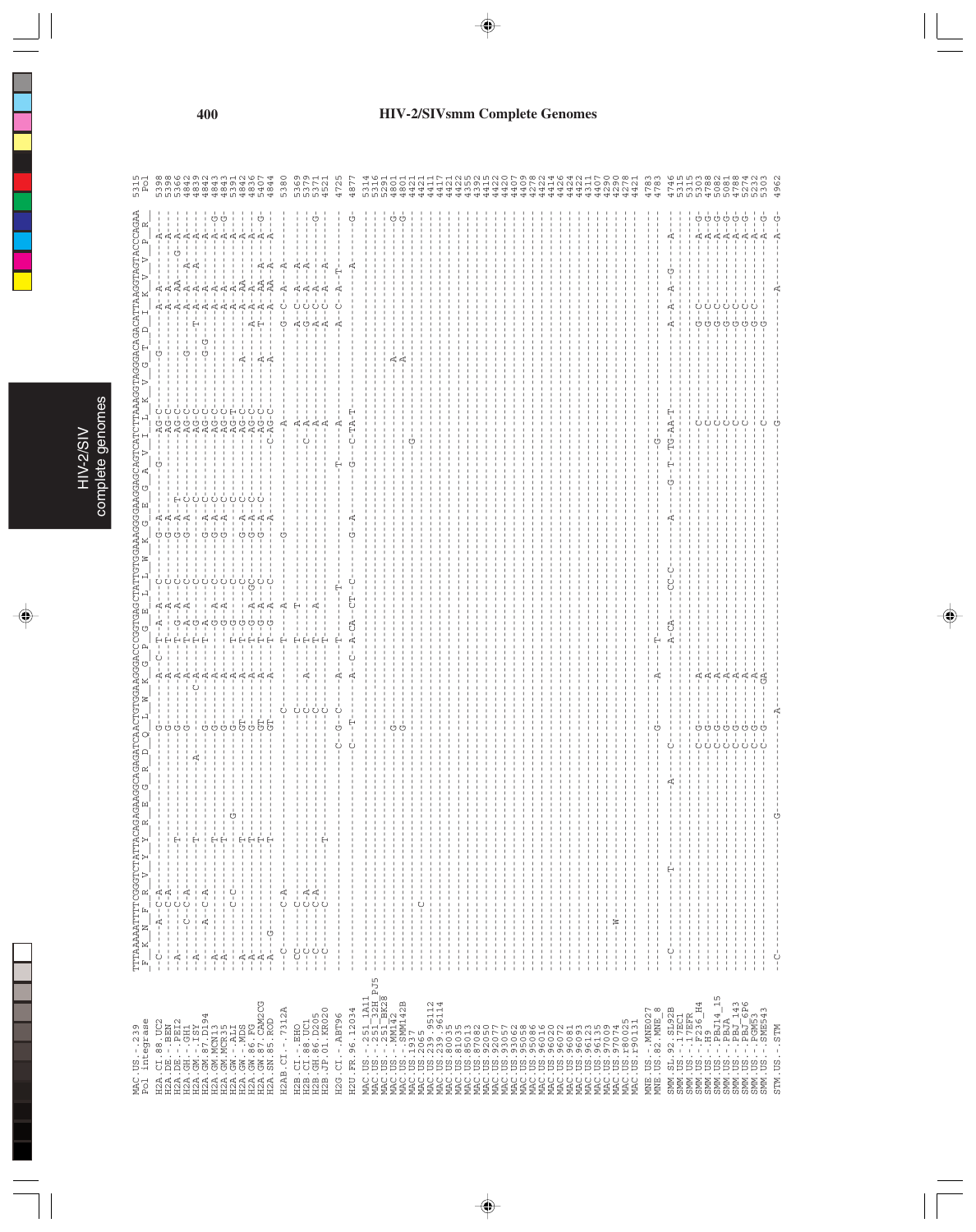| ì<br>ř<br><u>اق</u><br>j |
|--------------------------|
|--------------------------|

es

| 5440<br>$\overline{P}$                                                                                                                                                                                                                                                                                                                                                                                                               | Vif                      |                                                   | <u> ഗ ഗ ഗ</u>                                                                                           | $\overline{\phantom{a}}$     | 4<br>$\overline{\phantom{a}}$                                                 | $40000000$<br>$\overline{\phantom{a}}$ |                                                                                                 | 4 IU 4                                                |                                                                                 | ᆸ ♡ ♡<br>454                                                                                                                                                                                                                                                                                                                                                                   | 550                                                                              |                                                                    | ₩                                                      | ৩                                                                                  | 485                         | 500                                                                  | ጣ | 43<br>LO LO        | LΟ                                            | LΟ<br>₩ | O<br>4 | O<br>4 | O<br>4<br>₩ | $\circ$ $\circ$<br>$\overline{ }$ | ₩ | $\circ$ $\sim$<br>₩ | $\circ$ $\sim$<br>₩                          | ↵                                                     | 4                          | 4<br>4                                                                                                                                                                                                                                                                                                                                                                                                                                                                     | OPMN<br>4                                                                                                                                                                                                                                                                                                                                                                   | $\overline{ }$                      | せいし<br>↵                                       | 4<br>₩                                                                                                                                                                                                                                                                                                                                                                                                                | ₩                       | $O \vdash \neg \neg$<br>₩ | ₩                          | ↵      | 4<br>₩                                                                  | <b>GOLDLOW</b><br>₩                           | O<br>₩<br>₩                                                                                                                                                                                                                                                                                                                                                                                                                       | 4                                                                                                                                | $\infty$ $\infty$<br>$\frac{88}{99}$<br>₩                                                                  | 4<br>4                                                                                  | மம            | 00000R<br>LO                                                                           |                                                                                                                |     | ω m            |                           | 4554555                                                                                                              | ${}^{\circ}$<br>50 |
|--------------------------------------------------------------------------------------------------------------------------------------------------------------------------------------------------------------------------------------------------------------------------------------------------------------------------------------------------------------------------------------------------------------------------------------|--------------------------|---------------------------------------------------|---------------------------------------------------------------------------------------------------------|------------------------------|-------------------------------------------------------------------------------|----------------------------------------|-------------------------------------------------------------------------------------------------|-------------------------------------------------------|---------------------------------------------------------------------------------|--------------------------------------------------------------------------------------------------------------------------------------------------------------------------------------------------------------------------------------------------------------------------------------------------------------------------------------------------------------------------------|----------------------------------------------------------------------------------|--------------------------------------------------------------------|--------------------------------------------------------|------------------------------------------------------------------------------------|-----------------------------|----------------------------------------------------------------------|---|--------------------|-----------------------------------------------|---------|--------|--------|-------------|-----------------------------------|---|---------------------|----------------------------------------------|-------------------------------------------------------|----------------------------|----------------------------------------------------------------------------------------------------------------------------------------------------------------------------------------------------------------------------------------------------------------------------------------------------------------------------------------------------------------------------------------------------------------------------------------------------------------------------|-----------------------------------------------------------------------------------------------------------------------------------------------------------------------------------------------------------------------------------------------------------------------------------------------------------------------------------------------------------------------------|-------------------------------------|------------------------------------------------|-----------------------------------------------------------------------------------------------------------------------------------------------------------------------------------------------------------------------------------------------------------------------------------------------------------------------------------------------------------------------------------------------------------------------|-------------------------|---------------------------|----------------------------|--------|-------------------------------------------------------------------------|-----------------------------------------------|-----------------------------------------------------------------------------------------------------------------------------------------------------------------------------------------------------------------------------------------------------------------------------------------------------------------------------------------------------------------------------------------------------------------------------------|----------------------------------------------------------------------------------------------------------------------------------|------------------------------------------------------------------------------------------------------------|-----------------------------------------------------------------------------------------|---------------|----------------------------------------------------------------------------------------|----------------------------------------------------------------------------------------------------------------|-----|----------------|---------------------------|----------------------------------------------------------------------------------------------------------------------|--------------------|
|                                                                                                                                                                                                                                                                                                                                                                                                                                      | Н                        | $\mathbf{A}^-$                                    | $\rm A$<br>$\rm A$                                                                                      | $A - G$                      | $\stackrel{-}{\mathbb A}$<br>$\overline{A}$                                   | $\overline{A}$                         | $\stackrel{\scriptscriptstyle\mathsf{L}}{\scriptscriptstyle\mathsf{A}}$<br>$\frac{1}{\sqrt{2}}$ | $\stackrel{-}{\mathcal{A}}$                           | $\overline{A}$                                                                  | AGG<br>$\mathbf{A}$                                                                                                                                                                                                                                                                                                                                                            | AGG                                                                              | $\overline{5}$                                                     | $A - 7$<br>$A - 7$<br>$\mathbf{I}$                     | $\rm A$ –                                                                          | $\overline{A}$              | ₫<br>O                                                               |   |                    |                                               |         |        |        |             |                                   |   |                     |                                              |                                                       |                            |                                                                                                                                                                                                                                                                                                                                                                                                                                                                            |                                                                                                                                                                                                                                                                                                                                                                             |                                     |                                                |                                                                                                                                                                                                                                                                                                                                                                                                                       |                         |                           |                            |        |                                                                         |                                               |                                                                                                                                                                                                                                                                                                                                                                                                                                   |                                                                                                                                  |                                                                                                            | $- A - G$                                                                               |               | O                                                                                      | ↻                                                                                                              | ひひひ |                | U                         | τı                                                                                                                   |                    |
| integrase end \<br>GAGGTGGCATAGCCTCATAAAATATCTGAAATATAAAACTAA                                                                                                                                                                                                                                                                                                                                                                        | K<br>K                   | ひ<br>Ů                                            | ひ<br>U<br>$\cup$<br>$\frac{1}{1}$                                                                       | $\circ$                      | U<br>U<br>ပု                                                                  | <b>ひひひひひひひ</b><br>U                    | C<br>τ:<br>ပု                                                                                   | O                                                     | U                                                                               | 1<br>$\cup$<br>O                                                                                                                                                                                                                                                                                                                                                               | ひ<br>ပ္ပ                                                                         |                                                                    | υ υ<br>$\mathbf{I}$<br>$\blacksquare$<br>ن ن<br>ن      | ひ<br>ひ<br>$\mathbf{I}$<br>$\frac{1}{\sqrt{2}}$                                     | $\vdash$<br>ှ<br>ပု         | Ġ                                                                    |   |                    |                                               |         |        |        |             |                                   |   |                     |                                              |                                                       |                            |                                                                                                                                                                                                                                                                                                                                                                                                                                                                            |                                                                                                                                                                                                                                                                                                                                                                             |                                     |                                                |                                                                                                                                                                                                                                                                                                                                                                                                                       |                         |                           |                            |        |                                                                         |                                               |                                                                                                                                                                                                                                                                                                                                                                                                                                   |                                                                                                                                  |                                                                                                            | ပု                                                                                      |               |                                                                                        |                                                                                                                |     |                |                           |                                                                                                                      |                    |
|                                                                                                                                                                                                                                                                                                                                                                                                                                      | ᆸ<br>≻<br>×              | $\overline{A}$<br>l,<br>U                         | К<br>↻<br>ひ<br>ひ                                                                                        | A<br>U<br>ひ                  | R<br>$\mathbf{I}$<br>٠<br>U<br>¥<br>ひ                                         | A                                      | U<br>ひ                                                                                          | $A \land A$<br>턱<br>ひ                                 | п<br>5<br>ひ                                                                     | A<br>Æ<br>ひ<br>ひ                                                                                                                                                                                                                                                                                                                                                               | ひ                                                                                |                                                                    | υU<br>ひ                                                | Н<br>ひ                                                                             | $TCT - A$                   | U<br>U                                                               |   |                    |                                               | е       | ⊢      |        |             |                                   |   |                     |                                              |                                                       |                            |                                                                                                                                                                                                                                                                                                                                                                                                                                                                            |                                                                                                                                                                                                                                                                                                                                                                             |                                     |                                                |                                                                                                                                                                                                                                                                                                                                                                                                                       |                         |                           |                            |        |                                                                         |                                               |                                                                                                                                                                                                                                                                                                                                                                                                                                   |                                                                                                                                  |                                                                                                            | $-AT$<br>Ō<br>Н<br>1                                                                    |               | U<br>O                                                                                 | U<br>U<br>$\circ$<br>υ                                                                                         | U   | U<br><b>UU</b> | 5<br>U<br>ΰ               | U<br>Ü                                                                                                               | Ü                  |
|                                                                                                                                                                                                                                                                                                                                                                                                                                      | н<br>山                   | Ü<br>$\Gamma G^-$                                 | O<br>↻<br>tg-<br>ģ                                                                                      | ↻<br>-<br>É<br>Н             | $\frac{1}{\sqrt{2}}$<br>U<br>ģ                                                | U<br>PG.                               | ↻                                                                                               | υU<br>합법법                                             | υU<br>3<br>E                                                                    | U<br>r<br>C<br>rg<br>F                                                                                                                                                                                                                                                                                                                                                         | O<br>$AG -$                                                                      | Н                                                                  | 日口日<br>– −<br>ក្តី Ω −<br>ក្តី Ω Ω<br>$\vdash$         | ↻<br>$AC -$<br>н                                                                   | Ů<br>ь                      | U<br>Ġ                                                               |   |                    |                                               |         |        |        |             |                                   |   |                     |                                              |                                                       |                            |                                                                                                                                                                                                                                                                                                                                                                                                                                                                            |                                                                                                                                                                                                                                                                                                                                                                             |                                     |                                                |                                                                                                                                                                                                                                                                                                                                                                                                                       |                         |                           |                            |        |                                                                         |                                               |                                                                                                                                                                                                                                                                                                                                                                                                                                   |                                                                                                                                  |                                                                                                            | н<br>ن<br>F                                                                             |               | Ο                                                                                      |                                                                                                                |     | <b>ひひひひひひひ</b> |                           |                                                                                                                      |                    |
| ÷<br>К                                                                                                                                                                                                                                                                                                                                                                                                                               | C)<br>Ξ<br>Σ             |                                                   | -95-                                                                                                    | J.                           |                                                                               |                                        |                                                                                                 |                                                       |                                                                                 |                                                                                                                                                                                                                                                                                                                                                                                |                                                                                  |                                                                    | ひひひ                                                    | ٠<br>U                                                                             |                             | Ō<br>5                                                               |   |                    |                                               |         |        |        |             |                                   |   |                     |                                              |                                                       |                            |                                                                                                                                                                                                                                                                                                                                                                                                                                                                            |                                                                                                                                                                                                                                                                                                                                                                             |                                     |                                                |                                                                                                                                                                                                                                                                                                                                                                                                                       |                         |                           |                            |        |                                                                         |                                               |                                                                                                                                                                                                                                                                                                                                                                                                                                   |                                                                                                                                  |                                                                                                            |                                                                                         |               |                                                                                        |                                                                                                                |     |                |                           |                                                                                                                      |                    |
| 囯                                                                                                                                                                                                                                                                                                                                                                                                                                    | α<br>囸                   |                                                   | AA.<br>A,                                                                                               |                              | AA                                                                            | AA.                                    | AA.                                                                                             | $\overset{-}{\mathbb{A}}\overset{-}{\rightharpoonup}$ | $-4$                                                                            | $-AA$ –                                                                                                                                                                                                                                                                                                                                                                        | AA                                                                               |                                                                    | $AA - A$                                               | AA.                                                                                | Ŗ                           | К                                                                    |   |                    |                                               |         |        |        |             |                                   |   |                     |                                              |                                                       |                            |                                                                                                                                                                                                                                                                                                                                                                                                                                                                            |                                                                                                                                                                                                                                                                                                                                                                             |                                     |                                                |                                                                                                                                                                                                                                                                                                                                                                                                                       |                         |                           |                            |        |                                                                         |                                               |                                                                                                                                                                                                                                                                                                                                                                                                                                   |                                                                                                                                  |                                                                                                            | Ò<br>$-1 - 490 +$                                                                       |               |                                                                                        |                                                                                                                |     | みみみみみ          |                           |                                                                                                                      |                    |
|                                                                                                                                                                                                                                                                                                                                                                                                                                      | 占<br>α                   | ひ                                                 | -----------<br>AAAAAAAAA                                                                                | J.                           | п<br>٠                                                                        | ٠                                      |                                                                                                 |                                                       | $- A - C$                                                                       | ひひひひひひひひひひひ<br>$\overline{A}$                                                                                                                                                                                                                                                                                                                                                  |                                                                                  |                                                                    |                                                        |                                                                                    | К                           |                                                                      |   |                    |                                               |         |        |        |             |                                   |   |                     |                                              |                                                       |                            |                                                                                                                                                                                                                                                                                                                                                                                                                                                                            |                                                                                                                                                                                                                                                                                                                                                                             |                                     |                                                |                                                                                                                                                                                                                                                                                                                                                                                                                       |                         |                           |                            |        |                                                                         |                                               |                                                                                                                                                                                                                                                                                                                                                                                                                                   |                                                                                                                                  |                                                                                                            | $-AA$ -                                                                                 |               |                                                                                        |                                                                                                                |     |                |                           |                                                                                                                      |                    |
|                                                                                                                                                                                                                                                                                                                                                                                                                                      | 囸<br>$\mathsf{p}_4$<br>Н |                                                   |                                                                                                         |                              |                                                                               |                                        |                                                                                                 |                                                       |                                                                                 |                                                                                                                                                                                                                                                                                                                                                                                | $A-GC$                                                                           |                                                                    | ATGC<br>A-GC                                           | $A-GC$<br>U<br>U                                                                   | $A-GC$                      | $-AGA$<br>ひ<br>てり                                                    |   |                    |                                               |         |        |        |             |                                   |   |                     |                                              |                                                       |                            |                                                                                                                                                                                                                                                                                                                                                                                                                                                                            |                                                                                                                                                                                                                                                                                                                                                                             |                                     |                                                |                                                                                                                                                                                                                                                                                                                                                                                                                       |                         |                           |                            |        |                                                                         |                                               |                                                                                                                                                                                                                                                                                                                                                                                                                                   |                                                                                                                                  |                                                                                                            | CAGTAGA                                                                                 |               |                                                                                        |                                                                                                                |     | ひひひひひ          | てり                        |                                                                                                                      |                    |
|                                                                                                                                                                                                                                                                                                                                                                                                                                      | α<br>Σ<br>Н              | Ü                                                 | O<br>E                                                                                                  | 튱<br>٠<br>TGGA<br>U          | O                                                                             |                                        | $\mathsf{H}$<br>$\mathsf{H}$                                                                    | н                                                     | F                                                                               | υU                                                                                                                                                                                                                                                                                                                                                                             | てり                                                                               | ひ                                                                  |                                                        |                                                                                    |                             |                                                                      |   |                    |                                               |         |        |        |             |                                   |   |                     |                                              |                                                       |                            |                                                                                                                                                                                                                                                                                                                                                                                                                                                                            |                                                                                                                                                                                                                                                                                                                                                                             |                                     |                                                |                                                                                                                                                                                                                                                                                                                                                                                                                       |                         |                           |                            |        |                                                                         |                                               |                                                                                                                                                                                                                                                                                                                                                                                                                                   |                                                                                                                                  |                                                                                                            |                                                                                         |               |                                                                                        | е                                                                                                              | Н   | е              |                           |                                                                                                                      |                    |
| start<br>GaAGAGAAGAGTGGATAGCAGTTCCCACATGGGAGATACCGAGAGGCTAGA.<br>GaAGAGCTAGA V D S S S H M BAGGATACCGAGGCTAGA.                                                                                                                                                                                                                                                                                                                       | $\mathsf{p}_4$<br>⊳<br>К | U<br>$\mathbb H$                                  | ↻<br>$\overline{\phantom{a}}$<br>$\overline{\phantom{a}}$<br>$\mathbb H$<br>$\mathbb H$                 | Ţ<br>TTCCCA                  | $\overline{\phantom{a}}$<br>ΩÒ,<br>$\overline{\phantom{a}}$                   | tg-                                    | U<br>Ċ.<br>Ċ.                                                                                   | ↻<br>ΓĠ                                               | C<br>F                                                                          | ひ                                                                                                                                                                                                                                                                                                                                                                              | ひ<br>К                                                                           |                                                                    | <b>ひ ひ</b><br>$\frac{1}{4}$<br>いく<br>$-TG$             | ひ<br>К<br>$\mathbf{I}$<br>ţ<br>ひ<br>ひ                                              | К<br>Ą                      | К<br>E                                                               |   |                    |                                               | ⊢       | ⊢      |        |             |                                   |   |                     |                                              |                                                       |                            |                                                                                                                                                                                                                                                                                                                                                                                                                                                                            |                                                                                                                                                                                                                                                                                                                                                                             |                                     |                                                |                                                                                                                                                                                                                                                                                                                                                                                                                       |                         |                           |                            |        |                                                                         |                                               |                                                                                                                                                                                                                                                                                                                                                                                                                                   |                                                                                                                                  |                                                                                                            | $-AGT$<br>ひ                                                                             |               | ひ                                                                                      |                                                                                                                | 함함법 | Ġ              | Ġ<br>rg.                  | 입                                                                                                                    |                    |
|                                                                                                                                                                                                                                                                                                                                                                                                                                      | $\vdash$<br>Z            | $\cup$                                            |                                                                                                         |                              |                                                                               |                                        | $\cup$                                                                                          |                                                       |                                                                                 | Ą<br>U                                                                                                                                                                                                                                                                                                                                                                         | 턱                                                                                |                                                                    | HHH                                                    | 탁<br>е                                                                             |                             |                                                                      |   |                    |                                               |         | К      |        |             |                                   |   |                     |                                              |                                                       |                            |                                                                                                                                                                                                                                                                                                                                                                                                                                                                            |                                                                                                                                                                                                                                                                                                                                                                             |                                     |                                                |                                                                                                                                                                                                                                                                                                                                                                                                                       |                         |                           |                            |        |                                                                         |                                               |                                                                                                                                                                                                                                                                                                                                                                                                                                   |                                                                                                                                  |                                                                                                            | ᄞ<br>К                                                                                  |               |                                                                                        |                                                                                                                |     |                |                           |                                                                                                                      |                    |
|                                                                                                                                                                                                                                                                                                                                                                                                                                      | $\mathbbm{R}$<br>×<br>凹  | $\overline{5}$                                    | <b>AC</b><br>$\overline{\phantom{a}}$<br>ひ<br>$-50 -$<br>Ů                                              | AC.<br>J.<br>$-55$           | $-4C$<br>$-4C$<br>$-200 - 1$                                                  | $\blacksquare$                         | AC.<br>$\overset{\shortmid}{\mathrm{C}}$<br>ن<br>ט                                              | Ś<br>9<br>G                                           | $-\vec{A}$<br>- 0 0<br>- 0 0<br>- -                                             |                                                                                                                                                                                                                                                                                                                                                                                | Ę                                                                                | $\overline{AB}$                                                    | -AT<br>GAT                                             | RT                                                                                 |                             | Ę                                                                    | Ŗ |                    |                                               | К       |        |        |             |                                   |   |                     |                                              |                                                       |                            |                                                                                                                                                                                                                                                                                                                                                                                                                                                                            |                                                                                                                                                                                                                                                                                                                                                                             |                                     |                                                |                                                                                                                                                                                                                                                                                                                                                                                                                       |                         |                           |                            |        |                                                                         |                                               |                                                                                                                                                                                                                                                                                                                                                                                                                                   |                                                                                                                                  |                                                                                                            | ひりし                                                                                     |               | <b>RT</b>                                                                              | AT.<br>RТ                                                                                                      |     | <b>REER</b>    |                           | 턽                                                                                                                    |                    |
|                                                                                                                                                                                                                                                                                                                                                                                                                                      | 囯<br>囸<br>Σ              | Ą<br>٠                                            | К<br>K,                                                                                                 | Æ<br>U<br>$\mathfrak l$      | $\,$ I                                                                        | RARARAR<br>RARARAR                     |                                                                                                 |                                                       |                                                                                 | К                                                                                                                                                                                                                                                                                                                                                                              | てり                                                                               |                                                                    | ひ                                                      |                                                                                    |                             |                                                                      |   |                    |                                               |         |        |        |             |                                   |   |                     |                                              |                                                       |                            |                                                                                                                                                                                                                                                                                                                                                                                                                                                                            |                                                                                                                                                                                                                                                                                                                                                                             |                                     |                                                |                                                                                                                                                                                                                                                                                                                                                                                                                       |                         |                           |                            |        |                                                                         |                                               |                                                                                                                                                                                                                                                                                                                                                                                                                                   |                                                                                                                                  |                                                                                                            |                                                                                         |               |                                                                                        |                                                                                                                |     |                |                           |                                                                                                                      |                    |
|                                                                                                                                                                                                                                                                                                                                                                                                                                      |                          | J.<br>U<br>J,<br>ġ<br>ซี ซี<br>   <br>            | $\frac{1}{1}$<br>$\frac{1}{1}$<br>↻<br>C<br>ーー<br>Ť<br>$\frac{0}{1}$                                    | ÷<br>U<br>Ī<br>$\frac{c}{1}$ | $\frac{1}{4}$<br>$\frac{1}{4}$                                                | ł<br>÷                                 | $\frac{1}{4}$<br>÷<br>$\frac{1}{1}$<br>$\frac{1}{4}$<br>ひ                                       | ÷<br>÷<br>÷<br>ひ                                      | $\,$ I<br>$\mathbf{I}$<br>$\blacksquare$<br>$\mathbf{I}$<br>$\blacksquare$<br>J | $\blacksquare$<br>↻<br>U<br>$-1 - 5 - 1 - 1$                                                                                                                                                                                                                                                                                                                                   | U<br>$A - GGC -$                                                                 |                                                                    | - 1                                                    | F<br>٠                                                                             | ٠<br>J.                     | ひ                                                                    |   |                    |                                               |         |        |        |             |                                   |   |                     |                                              |                                                       | $\mathbf{I}$<br>٠<br>÷     | J.                                                                                                                                                                                                                                                                                                                                                                                                                                                                         |                                                                                                                                                                                                                                                                                                                                                                             |                                     |                                                |                                                                                                                                                                                                                                                                                                                                                                                                                       | $\mathbf{I}$            |                           |                            |        |                                                                         |                                               |                                                                                                                                                                                                                                                                                                                                                                                                                                   |                                                                                                                                  |                                                                                                            |                                                                                         | л             | $\mathbf{I}$<br>U                                                                      | $\mathbf{I}$<br>J.<br>U<br>U<br>t                                                                              | U   | J.<br>U<br>L.  | U                         | U                                                                                                                    |                    |
|                                                                                                                                                                                                                                                                                                                                                                                                                                      |                          | $\mathbf{I}$<br>$\mathbf{1}$<br>ひ                 | ı<br>$\frac{1}{2}$<br>ひ<br>ひ                                                                            | 444<br>↻                     | Ť.<br>U<br>ひ<br>ひ                                                             | $\frac{1}{4}$<br>U<br>÷<br>ひ           | Ť<br>$\blacksquare$<br>↻<br>U<br>÷<br>÷<br>ひ<br>ひ                                               | $\blacksquare$<br>$\,$ 1<br>↻<br>÷<br>ひ               | Ļ<br>U<br>$\mathbf{I}$<br>ひ                                                     | ↻<br>↻<br>÷<br>$\overline{\phantom{a}}$<br>ひ<br>ひ                                                                                                                                                                                                                                                                                                                              | ÷<br>U<br>-1<br>ひ                                                                | $\mathbf{I}$<br>ひ                                                  | υU<br>÷<br>ひ                                           | $\mathbf{I}$<br>٠<br>٠<br>ひ<br>1                                                   | $-A-$<br>U<br>÷             | $\frac{1}{1}$<br>$\begin{array}{c} 1 \\ 1 \\ 1 \end{array}$<br>ひ     | ٠ | I<br>J.<br>J.      |                                               |         |        |        |             |                                   |   |                     |                                              |                                                       |                            | f,<br>$\frac{1}{1}$                                                                                                                                                                                                                                                                                                                                                                                                                                                        |                                                                                                                                                                                                                                                                                                                                                                             |                                     | $\frac{1}{1}$                                  | $\frac{1}{2}$                                                                                                                                                                                                                                                                                                                                                                                                         |                         | $-1$ - $-1$               |                            |        | $\frac{1}{4}$<br>$\frac{1}{4}$                                          | Í<br>$\frac{1}{1}$                            | $\frac{1}{1}$                                                                                                                                                                                                                                                                                                                                                                                                                     | $\begin{array}{c} \begin{array}{c} \text{1} \\ \text{2} \\ \text{3} \\ \text{4} \end{array} \end{array}$<br>$\frac{1}{\sqrt{2}}$ | $\begin{array}{c} \begin{array}{c} \bullet \\ \bullet \\ \bullet \end{array} \end{array}$<br>$\frac{c}{1}$ | $- - - - - - - - - -$<br>Ť.                                                             | $\frac{1}{1}$ | $\begin{array}{c} \n\cdot & \cdot \\ \n\cdot & \cdot \\ \n\cdot & \cdot \n\end{array}$ | $\begin{array}{c} \n\cdot & \cdot & \cdot \\ \n\cdot & \cdot & \cdot \\ \n\cdot & \cdot & \cdot \n\end{array}$ |     | $\mathbf{I}$   |                           |                                                                                                                      | Ů                  |
| $\begin{array}{cccccc} \texttt{GAAAGGCTAAAATTATCAAAGATTATGGA} & \times & \texttt{if} & \texttt{X} & \texttt{I} & \texttt{X} & \texttt{I} & \texttt{I} & \texttt{I} & \texttt{I} & \texttt{I} & \texttt{I} & \texttt{I} & \texttt{I} & \texttt{I} & \texttt{I} & \texttt{I} & \texttt{I} & \texttt{I} & \texttt{I} & \texttt{I} & \texttt{I} & \texttt{I} & \texttt{I} & \texttt{I} & \texttt{I} & \texttt{I} & \texttt{I} & \texttt$ |                          | ÷<br>U<br>$\mathbb{I}$<br>L.<br>-<br>$\Gamma = 1$ | ÷<br>↻<br>$\blacksquare$<br>$\frac{1}{4}$<br>$\blacksquare$<br>$-4$<br>$\overline{\phantom{a}}$<br>ひひひひ | HHH<br>↻<br>Ħ<br>٠           | ↻<br>∪<br>-<br>٠<br>$\mathbb{I}=\mathbb{I}=\mathbb{I}$<br>$\mathbb{I}$<br>ט ו | U<br>÷<br>$-4$                         | ÷<br>÷<br>∪<br>C<br>$\frac{1}{4}$<br>$\frac{1}{4}$<br>$\mathbf{1}$<br>$\mathbf{L}$              | ÷<br>U<br>÷<br>- 11<br>- 11                           | ÷<br>U<br>Ť                                                                     | ÷<br>÷<br>U<br>U<br>Ť<br>$\frac{1}{4}$<br>$-24$<br>$-24$<br><b>ひひひひひひひ</b>                                                                                                                                                                                                                                                                                                     | Ť<br>K.<br>Ť<br>K.<br>$\overline{\phantom{a}}$<br>$\mathbf{I}$<br>$\blacksquare$ | $\frac{1}{1}$<br>Ŧ<br>$\mathbf{I}$<br>$\mathbb{I}$<br>$\mathbf{I}$ | ÷<br>$\mathbb{A} \, \mathbb{A}$<br>Ŧ<br>RR<br>$-5 - 7$ | $\frac{1}{4}$<br>$\mathbf{I}$<br>К<br>К<br>Ť<br>Ť<br>$-4$<br>$-1$<br>$\mathfrak l$ | ţ<br>Ą<br>$- - A - -$<br>J. | $\frac{1}{1}$<br>Ч<br>$-4 - i$<br>$\,$ I<br>$\overline{\phantom{a}}$ | 1 | J.<br>t<br>٠<br>J. | $\frac{1}{1}$<br>$\mathbf{I}$<br>$\mathbf{I}$ | t<br>J, | I      |        |             |                                   |   | J.                  | $\mathbf{I}$<br>$\mathbf{I}$<br>$\mathbf{I}$ | $\frac{1}{4}$<br>$\mathsf I$<br>1<br>٠<br>$\mathsf I$ | $\frac{1}{4}$<br>Ť<br>$\,$ | $\mathbf{I}$<br>$\mathsf I$<br>$\sf I$<br>$\frac{1}{1}$<br>$\mathsf I$<br>$\frac{1}{1}$<br>1<br>$\mathbf{I}$<br>$\begin{array}{c} \rule{0.2cm}{0.15mm} \rule{0.2cm}{0.15mm} \rule{0.2cm}{0.15mm} \rule{0.2cm}{0.15mm} \rule{0.2cm}{0.15mm} \rule{0.2cm}{0.15mm} \rule{0.2cm}{0.15mm} \rule{0.2cm}{0.15mm} \rule{0.2cm}{0.15mm} \rule{0.2cm}{0.15mm} \rule{0.2cm}{0.15mm} \rule{0.2cm}{0.15mm} \rule{0.2cm}{0.15mm} \rule{0.2cm}{0.15mm} \rule{0.2cm}{0.15mm} \rule{$<br>J. | $\frac{1}{1}$<br>$\begin{array}{c} \rule{0.2cm}{0.15mm} \rule{0.2cm}{0.15mm} \rule{0.2cm}{0.15mm} \rule{0.2cm}{0.15mm} \rule{0.2cm}{0.15mm} \rule{0.2cm}{0.15mm} \rule{0.2cm}{0.15mm} \rule{0.2cm}{0.15mm} \rule{0.2cm}{0.15mm} \rule{0.2cm}{0.15mm} \rule{0.2cm}{0.15mm} \rule{0.2cm}{0.15mm} \rule{0.2cm}{0.15mm} \rule{0.2cm}{0.15mm} \rule{0.2cm}{0.15mm} \rule{$<br>l, | $\frac{1}{4}$<br>j<br>$\frac{1}{1}$ | Ť<br>$\mathbf I$<br>$\,$<br>J.<br>$\mathbf{I}$ | $\begin{bmatrix} 1 & 0 & 0 \\ 0 & 1 & 0 \\ 0 & 0 & 0 \\ 0 & 0 & 0 \\ 0 & 0 & 0 \\ 0 & 0 & 0 \\ 0 & 0 & 0 \\ 0 & 0 & 0 & 0 \\ 0 & 0 & 0 & 0 \\ 0 & 0 & 0 & 0 \\ 0 & 0 & 0 & 0 & 0 \\ 0 & 0 & 0 & 0 & 0 \\ 0 & 0 & 0 & 0 & 0 \\ 0 & 0 & 0 & 0 & 0 & 0 \\ 0 & 0 & 0 & 0 & 0 & 0 \\ 0 & 0 & 0 & 0 & 0 & 0 & 0 \\ 0 & 0 & 0 & 0 & $<br>$\frac{1}{1}$<br>$\frac{1}{1}$<br>$\mathsf I$<br>J.<br>$\mathbf{I}$<br>$\mathbf{I}$ | $\frac{1}{1}$<br>$\,$ I | $\,$                      | $\frac{1}{4}$<br>$\,$ $\,$ | $\,$ I | $\frac{1}{4}$<br>÷<br>$\mathbf{I}$<br>J.<br>J.<br>$\,$ I<br>ı<br>$\,$ l | ł<br>I<br>J.<br>$\mathfrak l$<br>$\,$ I<br>J. | t<br>J.<br>J.                                                                                                                                                                                                                                                                                                                                                                                                                     | J.<br>$\mathbf{I}$                                                                                                               | $\mathfrak l$<br>t<br>$\mathbf{I}$<br>1                                                                    | ŧ<br>$\mathbf{I}$<br>$-4$<br>٠<br>J.<br>-A<br>1<br>$\sf I$<br>$\mathfrak l$<br>J.<br>J. | ٠<br>J.<br>٠  | $\mathbf{I}$<br>$\mathsf I$<br>К<br>יי יי<br>י<br>ひ                                    | $\mathbf{I}$<br>$\mathbf{I}$<br>$\mathbf{I}$<br>$\mathbf{I}$<br>K.<br>K.<br><b>ひ ひ</b>                         |     | -<br>L.        | ٠<br>$\blacksquare$<br>×. | $\begin{array}{ccccccccc}\nA & A & A & A & A \\ 1 & 1 & 1 & 1 & 1\n\end{array}$<br>ひひひひひ                             |                    |
|                                                                                                                                                                                                                                                                                                                                                                                                                                      |                          |                                                   |                                                                                                         |                              | $\mathbf{I}$                                                                  | $\mathbf{I}$                           |                                                                                                 |                                                       |                                                                                 |                                                                                                                                                                                                                                                                                                                                                                                |                                                                                  | т.                                                                 |                                                        |                                                                                    |                             |                                                                      |   | LN<br>더            |                                               |         |        |        |             |                                   |   |                     |                                              |                                                       |                            |                                                                                                                                                                                                                                                                                                                                                                                                                                                                            |                                                                                                                                                                                                                                                                                                                                                                             |                                     |                                                |                                                                                                                                                                                                                                                                                                                                                                                                                       |                         |                           |                            |        |                                                                         |                                               |                                                                                                                                                                                                                                                                                                                                                                                                                                   |                                                                                                                                  | $\sim \infty$                                                                                              |                                                                                         |               | H4                                                                                     | LN,<br>۳ļ                                                                                                      |     | $\mathbf{I}$   |                           |                                                                                                                      |                    |
| MAC.US.-.239<br>Pol integrase                                                                                                                                                                                                                                                                                                                                                                                                        |                          |                                                   |                                                                                                         |                              |                                                                               |                                        |                                                                                                 |                                                       |                                                                                 | $\begin{array}{l} \rm I2A,\,CL,\,88,\,UC2\\ \rm I2A,\,DB.-IBEN\\ \rm I2A,\,BB.\\ \rm I2A,\,CH.-I.SY\\ \rm I2A,\,CH.-I.SY\\ \rm I2A,\,CH.-I.SY\\ \rm I2A,\,CH.-I.SY\\ \rm I2A,\,CH,NOM11\\ \rm I2A,\,CH,NOM12\\ \rm I2A,\,CH,NOM12\\ \rm I2A,\,CH,-IMS\\ \rm I2A,\,CH,-IMS\\ \rm I2A,\,CH,-IMS\\ \rm I2A,\,CH,-IMS\\ \rm I2A,\,CH,NOM2\\ \rm I2A,\,CH,NOM2\\ \rm I2A,\,CH,NOM2$ | .7312A<br>$\mathbf{I}$<br>$\cdot$                                                |                                                                    |                                                        | H2B.CI.-.BHO<br>H2B.CI.88.UC1<br>H2B.CH.86.D205<br>H2B.JP.01.KR020                 | H2G.CI. - .ABT96            | H2U.FR.96.12034                                                      |   |                    |                                               |         |        |        |             |                                   |   |                     |                                              |                                                       |                            |                                                                                                                                                                                                                                                                                                                                                                                                                                                                            |                                                                                                                                                                                                                                                                                                                                                                             |                                     |                                                |                                                                                                                                                                                                                                                                                                                                                                                                                       |                         |                           |                            |        |                                                                         |                                               | $\begin{small} \texttt{MEC} & \texttt{UB} & \texttt{1} & \texttt{1} & \texttt{1} & \texttt{1} & \texttt{1} & \texttt{1} & \texttt{1} & \texttt{1} & \texttt{1} & \texttt{1} & \texttt{1} & \texttt{1} & \texttt{1} & \texttt{1} & \texttt{1} & \texttt{1} & \texttt{1} & \texttt{1} & \texttt{1} & \texttt{1} & \texttt{1} & \texttt{1} & \texttt{1} & \texttt{1} & \texttt{1} & \texttt{1} & \texttt{1} & \texttt{1} & \texttt{$ | .MNE02                                                                                                                           | MNE.US. - .MNE0:<br>MNE.US. 82.MNE                                                                         | SMM. SL. 92. SL92B<br>SMM. US. - . 17EC1<br>SMM. US. - . 17EFR<br>SMM. US. - . F236_H4  |               |                                                                                        | .PBJ14<br>$\ddot{H}$                                                                                           |     |                |                           | SNIM: US . - . pBJA<br>SNM: US . - . pBJ 143<br>SNM: US . - . PBJ 143<br>SNM: US . - . PGM53<br>SNM: US . - . SMB543 | <b>NLS</b><br>Ţ    |
|                                                                                                                                                                                                                                                                                                                                                                                                                                      | Vif                      |                                                   |                                                                                                         |                              |                                                                               |                                        |                                                                                                 |                                                       |                                                                                 |                                                                                                                                                                                                                                                                                                                                                                                | H2AB.CI                                                                          |                                                                    |                                                        |                                                                                    |                             |                                                                      |   |                    |                                               |         |        |        |             |                                   |   |                     |                                              |                                                       |                            |                                                                                                                                                                                                                                                                                                                                                                                                                                                                            |                                                                                                                                                                                                                                                                                                                                                                             |                                     |                                                |                                                                                                                                                                                                                                                                                                                                                                                                                       |                         |                           |                            |        |                                                                         |                                               |                                                                                                                                                                                                                                                                                                                                                                                                                                   |                                                                                                                                  |                                                                                                            |                                                                                         |               |                                                                                        | SMM.US.-.<br>SMM.US.--.                                                                                        |     |                |                           |                                                                                                                      | STM.US             |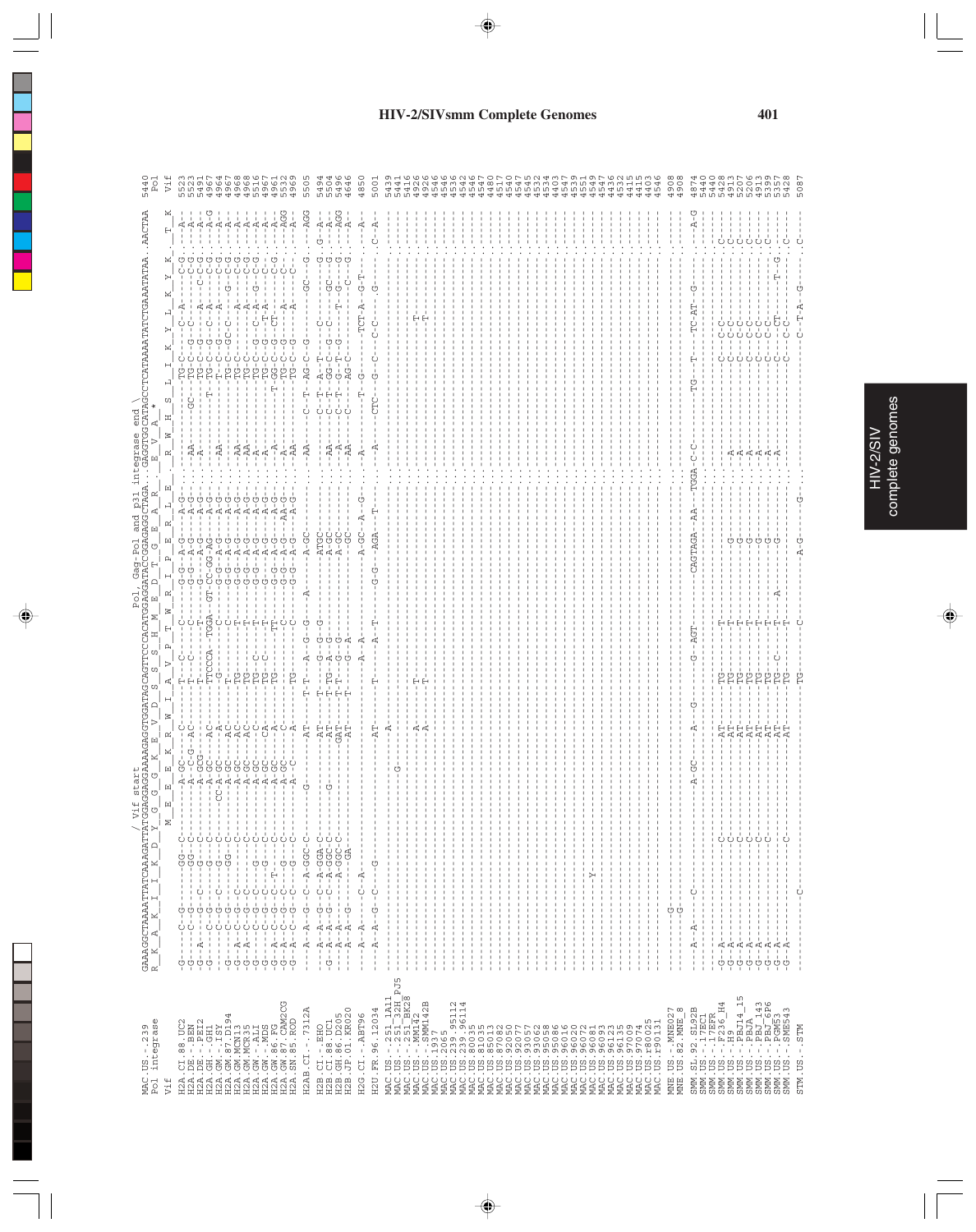|                                                                                                                                                                                                                                |                        | 6 6 6 6 0 0 0 0 0 0 0 0 0 0 0<br>N N U U Q Q Q Q Q Q Q Q Q O Q O<br>W W H L 4 L 8 8 6 0 L H U Q<br><u>IO IO IO IO IO IO IO IO IO IO IO IO IO</u>                                                                                                                                                                                                                                                             |                                      |                                                                                                                        |                |                       |   |                              |                                              |                                          |                                                                                                                         |                | 63                                         | <u> ഗ ഗ ഗ</u>                                                                                                                                                                                                                                                                                                                                                 |                                         |                                 | ₩                               | $\frac{8}{9}$                   |                       | 513                | w<br>ம் ம                                                                                                    |                                            | ₩                                                          |              |                          |           |    |                   |                             |                                           |         |  |  |  |  |        |  |  |                    |               |                   |           |   |         |                              |             | $\begin{smallmatrix} 0 & 3 \\ 0 & 0 \end{smallmatrix}$ |                                |                                                      |                                                                |              |                                          |                     |               |                            |              |                                                                            |             |                                     |                                               |                                                 |      |                                |
|--------------------------------------------------------------------------------------------------------------------------------------------------------------------------------------------------------------------------------|------------------------|--------------------------------------------------------------------------------------------------------------------------------------------------------------------------------------------------------------------------------------------------------------------------------------------------------------------------------------------------------------------------------------------------------------|--------------------------------------|------------------------------------------------------------------------------------------------------------------------|----------------|-----------------------|---|------------------------------|----------------------------------------------|------------------------------------------|-------------------------------------------------------------------------------------------------------------------------|----------------|--------------------------------------------|---------------------------------------------------------------------------------------------------------------------------------------------------------------------------------------------------------------------------------------------------------------------------------------------------------------------------------------------------------------|-----------------------------------------|---------------------------------|---------------------------------|---------------------------------|-----------------------|--------------------|--------------------------------------------------------------------------------------------------------------|--------------------------------------------|------------------------------------------------------------|--------------|--------------------------|-----------|----|-------------------|-----------------------------|-------------------------------------------|---------|--|--|--|--|--------|--|--|--------------------|---------------|-------------------|-----------|---|---------|------------------------------|-------------|--------------------------------------------------------|--------------------------------|------------------------------------------------------|----------------------------------------------------------------|--------------|------------------------------------------|---------------------|---------------|----------------------------|--------------|----------------------------------------------------------------------------|-------------|-------------------------------------|-----------------------------------------------|-------------------------------------------------|------|--------------------------------|
| TTAAGGTCGGGCAITGGGCACGGGCCCCCCCGGAATCTTCCCACTAGGGAAGGCGATTTAGAAGHGGGTATTGTGACACCACCACTTTGAGACACCACCACTTTGAGACACCACCACTTTGAGACACCACCACTTTGAGACACCACTTTGAGACACCACTTTGAGACACCACTTTGAGACACCACTTTGAGACACTTCGAGACACTTCGAGACACTTCGAGA | ひ<br>4                 |                                                                                                                                                                                                                                                                                                                                                                                                              | ひ<br>$\overset{+}{\circ}$            | AAAAAA<br>ָסְסְסְסְסְסְסְסְסְסְסְסְ<br>תַּתְתִּתְתִּתְתִּתְתָּת                                                        | έ              | めめ                    |   | งข่งข่                       |                                              | ÷                                        |                                                                                                                         |                | U<br>U<br>á                                | υύΰΰ<br>9<br>$\mathbf{A}^-$                                                                                                                                                                                                                                                                                                                                   | $-2 - -C$<br>$- A - CC$<br>$\mathbf{A}$ |                                 | U<br>K.                         | K.                              |                       |                    |                                                                                                              |                                            |                                                            |              |                          |           |    |                   |                             |                                           |         |  |  |  |  | Σ      |  |  |                    |               |                   |           |   |         |                              |             | К                                                      |                                |                                                      |                                                                |              | τŋ<br>Æ                                  | Æ                   |               | К                          |              |                                                                            |             |                                     | てり<br>AAAA                                    |                                                 |      |                                |
|                                                                                                                                                                                                                                | චී                     | 99999999999                                                                                                                                                                                                                                                                                                                                                                                                  |                                      | <b>QQQQQQQQ</b>                                                                                                        |                |                       |   |                              |                                              | $\mathbf{I}$                             | ggg<br>ΰΰ<br>GA<br>GA                                                                                                   |                |                                            | U<br>Æ<br>ひひひひ                                                                                                                                                                                                                                                                                                                                                |                                         | ΚK                              |                                 |                                 |                       |                    |                                                                                                              |                                            |                                                            |              |                          |           |    |                   |                             |                                           |         |  |  |  |  |        |  |  |                    |               |                   |           |   |         |                              |             |                                                        |                                |                                                      |                                                                |              |                                          |                     |               |                            |              | めめめめ                                                                       |             |                                     | AAAAAAA                                       |                                                 |      |                                |
|                                                                                                                                                                                                                                | යි<br>U                |                                                                                                                                                                                                                                                                                                                                                                                                              |                                      | 222244222<br><b>UUUUUUUUUU</b>                                                                                         |                |                       |   |                              |                                              | ひ                                        | ひ                                                                                                                       |                | ひ<br>GCATGCC                               |                                                                                                                                                                                                                                                                                                                                                               | ひ<br>GCAT-C-                            |                                 | යි                              |                                 |                       |                    |                                                                                                              |                                            |                                                            |              |                          |           |    |                   |                             |                                           |         |  |  |  |  |        |  |  |                    |               |                   |           |   |         |                              |             | C٦                                                     |                                | てり<br>U<br>⊢                                         |                                                                |              | 5                                        |                     |               |                            |              | ひひひひひひひ                                                                    |             |                                     |                                               |                                                 |      |                                |
|                                                                                                                                                                                                                                | K,<br>し - i<br>4<br>K. | K.                                                                                                                                                                                                                                                                                                                                                                                                           |                                      | בול להלט לה<br>המשפט לא המשפט<br>המשפט לא המשפט<br>בילי להלשי<br>$\begin{array}{c}\nA \\ A \\ A\n\end{array}$<br>みみひみみ |                |                       |   | $-4 - 2 - 1$<br>$-6 - 4 - 1$ |                                              | $-GBA$<br>$-4$                           | $-34 - 5$<br>$A - A - A - I$                                                                                            |                | ひ<br>$A - A$                               | GCA<br>$-B-A$<br>- A - A -<br>- A - CA<br>- A - A -                                                                                                                                                                                                                                                                                                           | á                                       |                                 | GCA.                            | <b>GCA</b><br><b>ACAA</b>       |                       | $A - A$            |                                                                                                              |                                            |                                                            |              |                          |           |    |                   |                             |                                           |         |  |  |  |  |        |  |  |                    |               |                   |           |   |         |                              |             | Æ                                                      | К                              |                                                      |                                                                |              | $-AG-$<br>ひ                              | ひ<br>$\overline{A}$ | $-AGGCI$      | К                          |              | $- A - G C T$<br>$- A - G C T$<br>$- A - G C T$<br>$\triangle$ $\triangle$ |             | К                                   |                                               |                                                 |      |                                |
|                                                                                                                                                                                                                                | Æ                      | <b>αααααααααα</b>                                                                                                                                                                                                                                                                                                                                                                                            |                                      | $\vdash$                                                                                                               | <b>1 HHH</b>   |                       |   |                              |                                              | S                                        | FЕ                                                                                                                      |                | U                                          | U                                                                                                                                                                                                                                                                                                                                                             | ↻<br>K.                                 | U<br>E<br>Æ                     |                                 |                                 |                       |                    |                                                                                                              |                                            |                                                            |              |                          |           |    |                   |                             |                                           |         |  |  |  |  |        |  |  |                    |               |                   |           |   |         |                              |             |                                                        |                                | ひりー<br>5                                             |                                                                |              | 부                                        | ÷<br>튱              |               |                            |              | 부부팅                                                                        |             |                                     |                                               |                                                 |      |                                |
|                                                                                                                                                                                                                                | ひ                      |                                                                                                                                                                                                                                                                                                                                                                                                              | <b>ひ ひ</b>                           | ひ                                                                                                                      | <b>ひ ひ ひ ひ</b> |                       |   | <b>----</b>                  | ひ                                            | <b>ひひ</b><br>$\mathbf{H}$                |                                                                                                                         |                | н                                          | н                                                                                                                                                                                                                                                                                                                                                             |                                         | 66 F                            |                                 | τŋ                              |                       |                    |                                                                                                              |                                            |                                                            |              |                          |           |    |                   |                             |                                           |         |  |  |  |  |        |  |  |                    |               |                   |           |   |         |                              |             |                                                        |                                | ף ק<br>TCT<br>AGC.                                   |                                                                |              |                                          |                     |               |                            |              |                                                                            |             |                                     |                                               |                                                 |      |                                |
|                                                                                                                                                                                                                                |                        |                                                                                                                                                                                                                                                                                                                                                                                                              |                                      |                                                                                                                        |                |                       |   |                              |                                              |                                          |                                                                                                                         |                |                                            | $\vdash$                                                                                                                                                                                                                                                                                                                                                      |                                         | UHH                             |                                 | E                               |                       |                    |                                                                                                              |                                            |                                                            |              |                          |           |    |                   |                             |                                           |         |  |  |  |  |        |  |  |                    |               |                   |           |   |         |                              |             |                                                        |                                | 2<br>S                                               |                                                                |              |                                          |                     |               |                            |              |                                                                            |             |                                     |                                               |                                                 |      |                                |
|                                                                                                                                                                                                                                | ひ<br>てり                |                                                                                                                                                                                                                                                                                                                                                                                                              |                                      | てり<br>ひひひえええひひひえひ                                                                                                      |                |                       |   |                              |                                              | ひ                                        |                                                                                                                         |                | てり                                         | Æ                                                                                                                                                                                                                                                                                                                                                             | ひく                                      |                                 | Æ                               |                                 |                       |                    |                                                                                                              |                                            |                                                            |              |                          |           |    |                   |                             |                                           |         |  |  |  |  |        |  |  |                    |               |                   |           |   |         |                              |             |                                                        |                                | К                                                    |                                                                |              |                                          |                     |               | н                          | $\mathsf{H}$ | н<br>みみみみみみ                                                                |             |                                     |                                               |                                                 |      |                                |
|                                                                                                                                                                                                                                |                        | Ħ                                                                                                                                                                                                                                                                                                                                                                                                            | HH                                   | 333333333                                                                                                              | н              | $GA -$<br>HHH         |   |                              | U                                            | $\mathbb H$                              | HH                                                                                                                      |                | - 11<br>U                                  | 부부부                                                                                                                                                                                                                                                                                                                                                           | U                                       | UH                              | CCA<br>Ţ                        | CAC<br>י<br>ד                   |                       | š                  |                                                                                                              |                                            |                                                            | G            | E                        |           |    |                   |                             |                                           |         |  |  |  |  |        |  |  |                    |               |                   |           |   |         |                              |             | б                                                      | S                              | CAC<br>$-4$                                          | $\mathbf{I}$<br>$\,$                                           |              | - 1                                      | - 1                 |               | $\mathbf{I}$               | $\mathbf{I}$ | SSSSSS                                                                     | $1 - 1 - 1$ |                                     |                                               |                                                 |      |                                |
|                                                                                                                                                                                                                                | $-1$<br>J.<br>1<br>٠   | ÷<br>$\mathbb{R}^n \times \mathbb{R}^n$<br>$\frac{1}{2}$ , $\frac{1}{2}$                                                                                                                                                                                                                                                                                                                                     | $\frac{1}{1}$<br>$\mathbf{I}$<br>- 1 | $\overline{\phantom{a}}$<br>---------<br>iii                                                                           | Ť.             | $\Gamma = \Gamma = 1$ | ÷ | ÷<br>- 11                    | Ť<br>$\mathbf{I}$<br>$\mathbb{I}$<br>$-95 -$ | ÷<br>$\mathbf{I}$<br>$\overline{1}$<br>Ť | ÷<br>- 11<br>$\Gamma = \Gamma = 1$<br>$\frac{1}{5}$ d d<br>ΤT<br>$\mathbf{1}$                                           |                | ÷<br>$\mathbf{I}$<br>$C-CT$<br>Ť           | ÷,<br>$\mathbf{I}$                                                                                                                                                                                                                                                                                                                                            | ÷<br>$\mathbf{I}$                       | $\frac{1}{1}$<br>$\blacksquare$ | $\frac{1}{4}$<br>$\blacksquare$ | $- -$ CGGTT                     | $- -3 - -2 - -6 - -1$ | $\mathbf{I}$<br>j. | $\mathbf{I}$<br>$\mathbf{I}$<br>$\frac{1}{1}$                                                                | $\frac{1}{4}$<br>$\blacksquare$            | $\overline{\phantom{a}}$<br>$\frac{1}{1}$<br>$\frac{1}{4}$ | ł            | $\frac{1}{4}$            |           |    |                   |                             |                                           |         |  |  |  |  |        |  |  |                    |               |                   |           |   |         |                              |             |                                                        | $\frac{1}{4}$<br>$\frac{1}{4}$ | J.<br>٠<br>$\mathsf I$<br>$\frac{1}{4}$<br>$\,$ $\,$ | $\blacksquare$<br>$\overline{\phantom{a}}$<br>$\blacksquare$   |              |                                          | $\mathbf{I}$        |               | $\frac{1}{1}$<br>1111      |              | $\mathbf{I}$                                                               | ı           | 1<br>$\sf I$<br>$\mathbf{I}$        | $\frac{1}{4}$<br>ééééé<br>1111111<br>$-1 - 1$ | U<br>Ť                                          |      | E                              |
| AGATCTACAAAAGGTTIGCTATGTGCCC $\frac{p}{p-1} - \frac{q}{q-1} - \frac{q}{q-1}$                                                                                                                                                   | ن<br>۱                 | $\begin{array}{c} 0 & 0 \\ 1 & 1 \end{array}$                                                                                                                                                                                                                                                                                                                                                                |                                      |                                                                                                                        |                |                       |   |                              |                                              | $\frac{1}{4}$<br>੍ਹਾਂ<br>$-10 - 10 - 6$  | $\mathbf{I}$<br>$-1$<br>$-1$<br>$-1$<br>$-1$<br>$-1$<br>$\begin{array}{c} 1 \\ 1 \\ 1 \\ 0 \end{array}$<br>$\mathbf{I}$ | $\blacksquare$ | $\frac{1}{4}$<br>$\frac{1}{1}$<br>$-7AT-G$ | $\begin{array}{r} -1 - 5 - 5 = 0 \\ -1 - 5 = 0 \\ -1 - 5 = 0 \\ -1 - 5 = 0 \\ -1 - 5 = 0 \\ -1 - 5 = 0 \\ -1 - 5 = 0 \\ -1 - 5 = 0 \\ -1 - 5 = 0 \\ -1 - 5 = 0 \\ -1 - 5 = 0 \\ -1 - 5 = 0 \\ -1 - 5 = 0 \\ -1 - 5 = 0 \\ -1 - 5 = 0 \\ -1 - 5 = 0 \\ -1 - 5 = 0 \\ -1 - 5 = 0 \\ -1 - 5 = 0 \\ -1 - 5 = 0 \\ -1 - 5 = 0 \\ -1 - 5 = 0 \\ -1 - 5 = 0 \\ -1 -$ |                                         | $\frac{1}{4}$                   | $\frac{1}{4}$                   | $-9 - -$<br>$\mathsf I$<br>$-1$ | $-1 - 5 - -$          |                    | $\mathbb{I}=\mathbb{I}$                                                                                      | $\blacksquare$<br>$\overline{\phantom{a}}$ | $\mathsf I$                                                | $\mathbb{I}$ | $\mathsf I$              | $\,$ $\,$ | J, | ı<br>$\mathbf{I}$ | $\mathbf{I}$<br>$\mathsf I$ | $\frac{1}{1}$<br>$\overline{\phantom{a}}$ | J.<br>٠ |  |  |  |  | $\,$ I |  |  | $\frac{1}{1}$<br>1 | $\frac{1}{1}$ | 1<br>$\mathbf{I}$ | $\,$ $\,$ | ٠ | ı<br>f, | $\frac{1}{1}$<br>$\mathsf I$ | $\mathbf I$ | ţ<br>$\,$<br>$\mathbf{I}$<br>٠<br>$\mathsf I$          |                                | $-10 - -10 - -10 - -10$<br>$\dot{c}$                 | п<br>J<br>$\overline{\phantom{a}}$<br>$\blacksquare$<br>$\,$ I | $\mathbf{I}$ | $G - T$<br>$\mathbf{I}$<br>$\frac{1}{1}$ | f,<br>$\frac{1}{4}$ | $\frac{1}{2}$ | Ħ<br>$\frac{1}{1}$         |              | $\mathbf{1}$                                                               | $\,$        | $\mathsf I$<br>$\mathbf{I}$<br>$\,$ | ٠<br>יט<br>יווי<br>$\mathbf{I}$<br>t<br>ひ     | $-5 - 5 - 1$<br>$\mathsf I$<br>$\mathsf I$<br>ひ |      | $\blacksquare$<br>$-AGC$<br>U. |
| G<br>.23<br>$\mathsf I$<br>$\bullet$<br>MAC.US.<br>Vif                                                                                                                                                                         |                        | $\begin{array}{l} \text{H2A, CL 18, UC} \\ \text{H2A, DB} \\ \text{H2A, L12} \\ \text{H2A, GL} \\ \text{H2A, GL} \\ \text{H2A, GL} \\ \text{H2A, CH} \\ \text{H2A, CM} \\ \text{H2A, CM} \\ \text{H2A, CM} \\ \text{H2A, CM} \\ \text{H2A, CM} \\ \text{H2A, GW} \\ \text{H2A, GW} \\ \text{H2A, GW} \\ \text{H2A, GW} \\ \text{H2A, GW} \\ \text{H2A, GW} \\ \text{H2A, GW} \\ \text{H2A, GW} \\ \text{H2A$ |                                      |                                                                                                                        |                |                       |   |                              |                                              |                                          |                                                                                                                         |                | $-.7312A$<br>H2AB.CI.                      | H2B.CI.-.EHO<br>H2B.CI.88.UC1<br>H2B.GH.86.D205<br>H2B.JP.01.KR020                                                                                                                                                                                                                                                                                            |                                         |                                 | $\circ$                         | $-.ABT96$<br>H2G.CI.            |                       | H2U. FR. 96.12034  | 3. -.251_1A11<br>3. -.251_32H_PJ5<br>3. -.251_BK28<br>3. -.MM142<br>MAC.US.<br>MAC.US.<br>MAC.US.<br>MAC.US. |                                            |                                                            |              | $\mathbf{\underline{m}}$ |           |    |                   |                             | 5112<br>6114                              |         |  |  |  |  |        |  |  |                    |               |                   |           |   |         |                              |             | MNE.US. - MNE027<br>MNE.US. 82.MNE_8                   |                                |                                                      |                                                                |              |                                          |                     |               | LO<br>$\frac{1}{\epsilon}$ |              |                                                                            |             |                                     |                                               |                                                 | STM. | <b>STM</b>                     |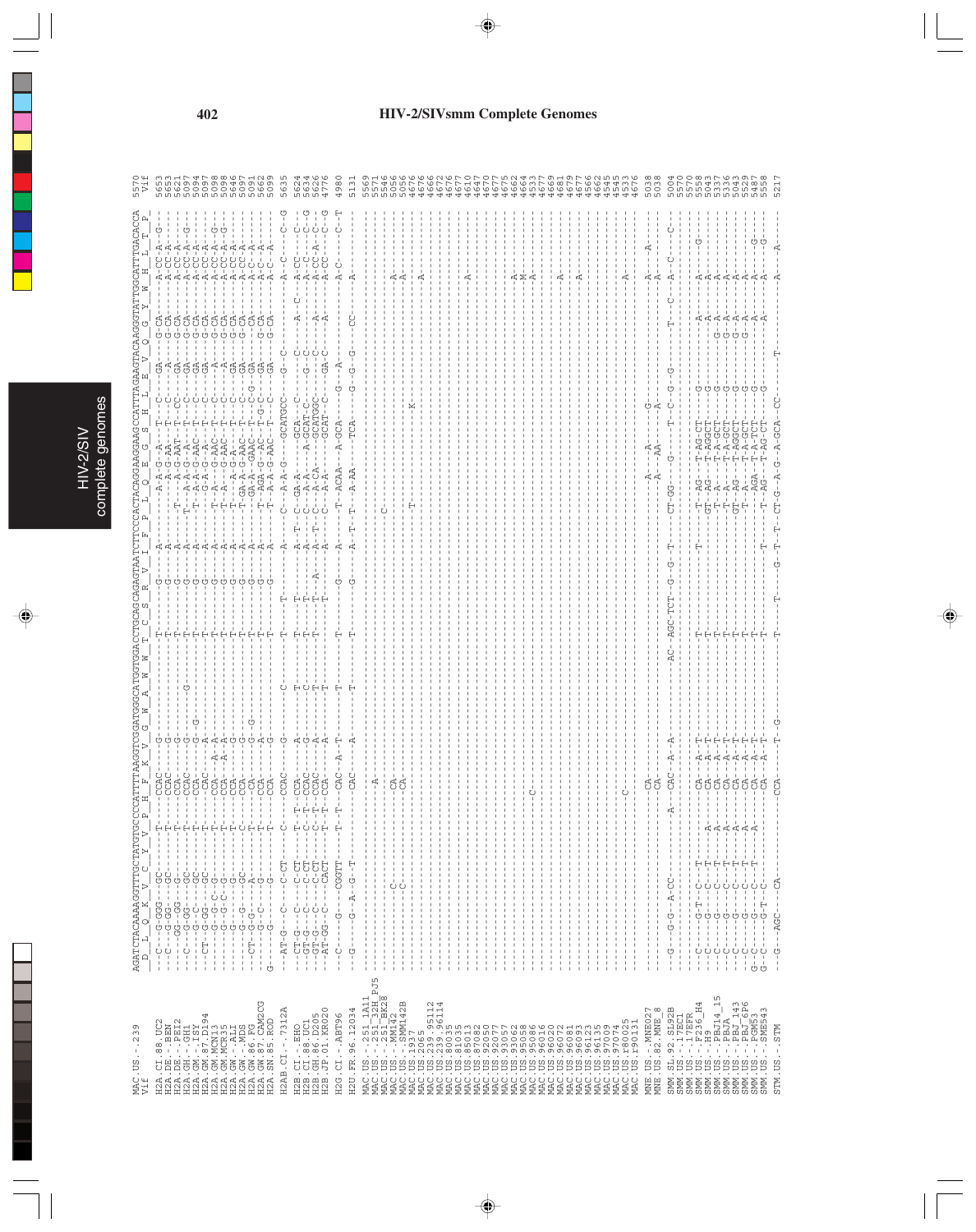| É<br>ĭ | denomes<br>ĭ<br>ì<br>Ĕ |
|--------|------------------------|
|--------|------------------------|

| $-0.239$<br>MAC.US.<br>Vif                                                                                                                                                                                                                                                                                                                                                                                                                     | GAAAAAGGGTGGCTCAGTACTTATGCAGT<br>E K G W L S T Y A V                                                                                                                                                                                                                                                                                                                       |         | UAOUPATAAQOQAOAAADDFAOAOOPFFFFFDAAQAAOEDAFDDFD                                                                                                                                                                                                                                                                                                                                                   |                                                                                                 |                                     |                                                |                              |
|------------------------------------------------------------------------------------------------------------------------------------------------------------------------------------------------------------------------------------------------------------------------------------------------------------------------------------------------------------------------------------------------------------------------------------------------|----------------------------------------------------------------------------------------------------------------------------------------------------------------------------------------------------------------------------------------------------------------------------------------------------------------------------------------------------------------------------|---------|--------------------------------------------------------------------------------------------------------------------------------------------------------------------------------------------------------------------------------------------------------------------------------------------------------------------------------------------------------------------------------------------------|-------------------------------------------------------------------------------------------------|-------------------------------------|------------------------------------------------|------------------------------|
|                                                                                                                                                                                                                                                                                                                                                                                                                                                |                                                                                                                                                                                                                                                                                                                                                                            |         |                                                                                                                                                                                                                                                                                                                                                                                                  |                                                                                                 |                                     |                                                |                              |
|                                                                                                                                                                                                                                                                                                                                                                                                                                                |                                                                                                                                                                                                                                                                                                                                                                            |         |                                                                                                                                                                                                                                                                                                                                                                                                  |                                                                                                 |                                     | К                                              |                              |
| $\begin{array}{l} \rm I2A,\,CL,\,88\,,\,UC2\\ \rm I2A,\,DB.-IBEN\\ \rm I2A,\,GB.-GBID\\ \rm I2A,\,GH.-GBID\\ \rm I2A,\,GH.-L,\,SS\\ \rm I2A,\,CH,-L,\,SS\\ \rm I2A,\,CH,\,CH,\,ST3\\ \rm I2A,\,CH,\,CH,\,ST3\\ \rm I2A,\,CH,\,CH,\,ST3\\ \rm I2A,\,GH,-L,\,HS\\ \rm I2A,\,GH,-L,\,HS\\ \rm I2A,\,GH,-L,\,HS\\ \rm I2A,\,SH,\,CH,\,CH,\,ST\\ \rm I2A,\,SH,\,CH,\,CH,\,ST\\ \rm I2$                                                              | $\begin{picture}(18,10) \put(0,0){\vector(1,0){100}} \put(10,0){\vector(1,0){100}} \put(10,0){\vector(1,0){100}} \put(10,0){\vector(1,0){100}} \put(10,0){\vector(1,0){100}} \put(10,0){\vector(1,0){100}} \put(10,0){\vector(1,0){100}} \put(10,0){\vector(1,0){100}} \put(10,0){\vector(1,0){100}} \put(10,0){\vector(1,0){100}} \put(10,0){\vector(1,0){100}} \$        |         | $\begin{array}{l} \vec{12} \\ \vec{13} \\ \vec{14} \\ \vec{15} \\ \vec{16} \\ \vec{17} \\ \vec{18} \\ \vec{19} \\ \vec{10} \\ \vec{10} \\ \vec{10} \\ \vec{10} \\ \vec{10} \\ \vec{10} \\ \vec{10} \\ \vec{10} \\ \vec{10} \\ \vec{10} \\ \vec{10} \\ \vec{10} \\ \vec{10} \\ \vec{10} \\ \vec{10} \\ \vec{10} \\ \vec{10} \\ \vec{10} \\ \vec{10} \\ \vec{10} \\ \vec{10} \\ \vec{10} \\ \vec{$ | ひひひ‐ひひひひひひひ<br><b>ひひひひひひひひひひひひ</b><br><u> ひひひひひひひひ</u><br>,,,,,,,,,,,,                          | 223322<br>2222222222222222222222222 | לַטְ פְּלִי פְּלִי פְּלִי פְּלִי<br>לְחִי<br>H |                              |
|                                                                                                                                                                                                                                                                                                                                                                                                                                                |                                                                                                                                                                                                                                                                                                                                                                            |         |                                                                                                                                                                                                                                                                                                                                                                                                  |                                                                                                 |                                     |                                                |                              |
|                                                                                                                                                                                                                                                                                                                                                                                                                                                |                                                                                                                                                                                                                                                                                                                                                                            |         |                                                                                                                                                                                                                                                                                                                                                                                                  |                                                                                                 |                                     |                                                |                              |
|                                                                                                                                                                                                                                                                                                                                                                                                                                                |                                                                                                                                                                                                                                                                                                                                                                            |         |                                                                                                                                                                                                                                                                                                                                                                                                  |                                                                                                 | υU                                  |                                                |                              |
|                                                                                                                                                                                                                                                                                                                                                                                                                                                |                                                                                                                                                                                                                                                                                                                                                                            |         |                                                                                                                                                                                                                                                                                                                                                                                                  |                                                                                                 |                                     |                                                |                              |
|                                                                                                                                                                                                                                                                                                                                                                                                                                                |                                                                                                                                                                                                                                                                                                                                                                            | ひ       |                                                                                                                                                                                                                                                                                                                                                                                                  |                                                                                                 |                                     |                                                |                              |
|                                                                                                                                                                                                                                                                                                                                                                                                                                                |                                                                                                                                                                                                                                                                                                                                                                            |         |                                                                                                                                                                                                                                                                                                                                                                                                  | <b>THE REPORT OF A 49 YEAR OLD</b>                                                              | ひ                                   | 3333                                           |                              |
|                                                                                                                                                                                                                                                                                                                                                                                                                                                |                                                                                                                                                                                                                                                                                                                                                                            | ひ       |                                                                                                                                                                                                                                                                                                                                                                                                  |                                                                                                 |                                     |                                                |                              |
|                                                                                                                                                                                                                                                                                                                                                                                                                                                |                                                                                                                                                                                                                                                                                                                                                                            |         |                                                                                                                                                                                                                                                                                                                                                                                                  |                                                                                                 |                                     | てり                                             |                              |
|                                                                                                                                                                                                                                                                                                                                                                                                                                                |                                                                                                                                                                                                                                                                                                                                                                            | 88888   |                                                                                                                                                                                                                                                                                                                                                                                                  | <b>ひ ひ</b>                                                                                      |                                     |                                                |                              |
|                                                                                                                                                                                                                                                                                                                                                                                                                                                |                                                                                                                                                                                                                                                                                                                                                                            |         |                                                                                                                                                                                                                                                                                                                                                                                                  |                                                                                                 |                                     |                                                |                              |
| $-.7312A$<br>H2AB.CI.                                                                                                                                                                                                                                                                                                                                                                                                                          | ÷<br>۲<br>-<br>$\mathsf I$<br>$-1 - 1 - -$<br>$-15DT - 6 - 6 - 6$                                                                                                                                                                                                                                                                                                          | Æ       |                                                                                                                                                                                                                                                                                                                                                                                                  |                                                                                                 | Ů                                   | CAAT                                           | 576                          |
|                                                                                                                                                                                                                                                                                                                                                                                                                                                |                                                                                                                                                                                                                                                                                                                                                                            |         |                                                                                                                                                                                                                                                                                                                                                                                                  |                                                                                                 |                                     |                                                |                              |
|                                                                                                                                                                                                                                                                                                                                                                                                                                                | ÷<br>J.<br>f,<br>---GG--A-TCT-G-<br>---GG--A-TCT-G-<br>---GG--A-TCT-G-                                                                                                                                                                                                                                                                                                     | ⊄ፋፋ     | $\begin{array}{r} - A T \\ - A T \\ - A T \\ - A T \end{array}$                                                                                                                                                                                                                                                                                                                                  |                                                                                                 | めめ                                  |                                                | <b>IN ON O</b><br><b>NNN</b> |
|                                                                                                                                                                                                                                                                                                                                                                                                                                                | ÷<br>$\mathbf{I}$                                                                                                                                                                                                                                                                                                                                                          |         |                                                                                                                                                                                                                                                                                                                                                                                                  |                                                                                                 | 명령<br>대학<br>CAG                     | <b>CAAT</b>                                    |                              |
|                                                                                                                                                                                                                                                                                                                                                                                                                                                | ÷<br>$\mathbf{I}$<br>$\mathsf I$                                                                                                                                                                                                                                                                                                                                           |         |                                                                                                                                                                                                                                                                                                                                                                                                  |                                                                                                 |                                     | <b>CAAT</b>                                    |                              |
| $\circ$<br>H2B.CI.-. EHO<br>H2B.CI.88.UC1<br>H2B.CH.86.D205<br>H2B.JP.01.KR020                                                                                                                                                                                                                                                                                                                                                                 | - 11<br>éééé<br>Tit<br>$\mathbf{I}$<br>$\mathbf{I}$<br>$- -5C - -4 - 5C - -6$<br>$\,$ I                                                                                                                                                                                                                                                                                    |         | - TGAG - G - - G - -<br>- TAA - - G - - G - -<br>- TGAG - G - - - - - - -<br>- TAAG - A - G T -                                                                                                                                                                                                                                                                                                  | $\begin{array}{ll} 1.01 & -0.01 \\ 0.01 & -0.01 \\ 0.01 & -0.01 \\ 0.01 & -0.01 \\ \end{array}$ | CACC                                | TAAT                                           | $\sigma$                     |
| H2G.CI. - . ABT96                                                                                                                                                                                                                                                                                                                                                                                                                              | $\mathsf I$<br>$\mathbf{I}$<br>-<br>0400--4-1-1-1-1-1-<br>$\,$ $\,$                                                                                                                                                                                                                                                                                                        |         | $\vec{AB}$<br>d.                                                                                                                                                                                                                                                                                                                                                                                 | GACA<br>$\overset{1}{\circ}$                                                                    | ά<br>TCAA                           |                                                | 511                          |
|                                                                                                                                                                                                                                                                                                                                                                                                                                                |                                                                                                                                                                                                                                                                                                                                                                            |         |                                                                                                                                                                                                                                                                                                                                                                                                  |                                                                                                 |                                     |                                                |                              |
| H2U. FR. 96.12034                                                                                                                                                                                                                                                                                                                                                                                                                              | $\,$ $\,$<br>$\mathbf{I}$<br>$\mathbf I$<br>$\blacksquare$                                                                                                                                                                                                                                                                                                                 |         | GAGGT                                                                                                                                                                                                                                                                                                                                                                                            | $T - GC$<br>ಕ                                                                                   |                                     |                                                | 526                          |
|                                                                                                                                                                                                                                                                                                                                                                                                                                                | $\mathsf I$<br>$\mathsf{I}$<br>×.                                                                                                                                                                                                                                                                                                                                          |         |                                                                                                                                                                                                                                                                                                                                                                                                  |                                                                                                 |                                     |                                                |                              |
| LN.<br>7d<br>$\begin{small} \texttt{MEC} & \texttt{US} & \texttt{1} & \texttt{1} & \texttt{1} & \texttt{1} & \texttt{1} & \texttt{1} & \texttt{1} & \texttt{1} & \texttt{1} & \texttt{1} & \texttt{1} & \texttt{1} & \texttt{1} & \texttt{1} & \texttt{1} & \texttt{1} & \texttt{1} & \texttt{1} & \texttt{1} & \texttt{1} & \texttt{1} & \texttt{1} & \texttt{1} & \texttt{1} & \texttt{1} & \texttt{1} & \texttt{1} & \texttt{1} & \texttt{$ | $-1$<br>$\,$ $\,$<br>$\overline{\phantom{a}}$                                                                                                                                                                                                                                                                                                                              |         | めめ                                                                                                                                                                                                                                                                                                                                                                                               | 9999                                                                                            |                                     |                                                |                              |
|                                                                                                                                                                                                                                                                                                                                                                                                                                                | $\mathbf{I}$                                                                                                                                                                                                                                                                                                                                                               |         |                                                                                                                                                                                                                                                                                                                                                                                                  |                                                                                                 |                                     |                                                |                              |
|                                                                                                                                                                                                                                                                                                                                                                                                                                                | $\blacksquare$<br>$\mathbf{I}$                                                                                                                                                                                                                                                                                                                                             |         | てり                                                                                                                                                                                                                                                                                                                                                                                               |                                                                                                 |                                     |                                                |                              |
|                                                                                                                                                                                                                                                                                                                                                                                                                                                |                                                                                                                                                                                                                                                                                                                                                                            |         |                                                                                                                                                                                                                                                                                                                                                                                                  | $\triangle$ $\triangle$                                                                         |                                     |                                                |                              |
|                                                                                                                                                                                                                                                                                                                                                                                                                                                | $\mathbb{I}$<br>$\mathbf{I}$                                                                                                                                                                                                                                                                                                                                               |         |                                                                                                                                                                                                                                                                                                                                                                                                  |                                                                                                 |                                     |                                                |                              |
|                                                                                                                                                                                                                                                                                                                                                                                                                                                | $\frac{1}{1}$<br>$\ddot{\circ}$ $\ddot{\circ}$                                                                                                                                                                                                                                                                                                                             |         |                                                                                                                                                                                                                                                                                                                                                                                                  |                                                                                                 |                                     |                                                |                              |
|                                                                                                                                                                                                                                                                                                                                                                                                                                                | $\frac{1}{4}$                                                                                                                                                                                                                                                                                                                                                              |         |                                                                                                                                                                                                                                                                                                                                                                                                  |                                                                                                 |                                     |                                                |                              |
|                                                                                                                                                                                                                                                                                                                                                                                                                                                | $\frac{1}{1}$<br>$\mathbf{I}$<br>$\mathbf I$<br>$\mathbf I$                                                                                                                                                                                                                                                                                                                |         |                                                                                                                                                                                                                                                                                                                                                                                                  |                                                                                                 |                                     |                                                |                              |
|                                                                                                                                                                                                                                                                                                                                                                                                                                                | $\frac{1}{1}$<br>$\begin{array}{c} \hline \end{array}$<br>$\frac{1}{1}$                                                                                                                                                                                                                                                                                                    |         |                                                                                                                                                                                                                                                                                                                                                                                                  |                                                                                                 |                                     |                                                |                              |
|                                                                                                                                                                                                                                                                                                                                                                                                                                                |                                                                                                                                                                                                                                                                                                                                                                            |         |                                                                                                                                                                                                                                                                                                                                                                                                  |                                                                                                 |                                     |                                                |                              |
|                                                                                                                                                                                                                                                                                                                                                                                                                                                |                                                                                                                                                                                                                                                                                                                                                                            |         |                                                                                                                                                                                                                                                                                                                                                                                                  |                                                                                                 |                                     |                                                |                              |
|                                                                                                                                                                                                                                                                                                                                                                                                                                                |                                                                                                                                                                                                                                                                                                                                                                            |         |                                                                                                                                                                                                                                                                                                                                                                                                  |                                                                                                 |                                     |                                                |                              |
|                                                                                                                                                                                                                                                                                                                                                                                                                                                |                                                                                                                                                                                                                                                                                                                                                                            |         |                                                                                                                                                                                                                                                                                                                                                                                                  |                                                                                                 |                                     |                                                |                              |
|                                                                                                                                                                                                                                                                                                                                                                                                                                                |                                                                                                                                                                                                                                                                                                                                                                            |         |                                                                                                                                                                                                                                                                                                                                                                                                  |                                                                                                 |                                     |                                                |                              |
|                                                                                                                                                                                                                                                                                                                                                                                                                                                |                                                                                                                                                                                                                                                                                                                                                                            |         |                                                                                                                                                                                                                                                                                                                                                                                                  |                                                                                                 |                                     |                                                |                              |
|                                                                                                                                                                                                                                                                                                                                                                                                                                                |                                                                                                                                                                                                                                                                                                                                                                            |         |                                                                                                                                                                                                                                                                                                                                                                                                  |                                                                                                 |                                     |                                                |                              |
|                                                                                                                                                                                                                                                                                                                                                                                                                                                |                                                                                                                                                                                                                                                                                                                                                                            |         |                                                                                                                                                                                                                                                                                                                                                                                                  |                                                                                                 |                                     |                                                |                              |
|                                                                                                                                                                                                                                                                                                                                                                                                                                                |                                                                                                                                                                                                                                                                                                                                                                            |         |                                                                                                                                                                                                                                                                                                                                                                                                  |                                                                                                 |                                     |                                                |                              |
|                                                                                                                                                                                                                                                                                                                                                                                                                                                |                                                                                                                                                                                                                                                                                                                                                                            |         |                                                                                                                                                                                                                                                                                                                                                                                                  |                                                                                                 |                                     |                                                |                              |
|                                                                                                                                                                                                                                                                                                                                                                                                                                                |                                                                                                                                                                                                                                                                                                                                                                            |         |                                                                                                                                                                                                                                                                                                                                                                                                  | $\approx$<br>ひと                                                                                 | $\geq$                              |                                                |                              |
|                                                                                                                                                                                                                                                                                                                                                                                                                                                | <b>++++++++++++++++++++++++++++</b>                                                                                                                                                                                                                                                                                                                                        |         |                                                                                                                                                                                                                                                                                                                                                                                                  |                                                                                                 |                                     |                                                |                              |
|                                                                                                                                                                                                                                                                                                                                                                                                                                                | $\mathsf I$<br>$\blacksquare$                                                                                                                                                                                                                                                                                                                                              |         |                                                                                                                                                                                                                                                                                                                                                                                                  |                                                                                                 |                                     |                                                |                              |
|                                                                                                                                                                                                                                                                                                                                                                                                                                                | $\,$ I                                                                                                                                                                                                                                                                                                                                                                     |         |                                                                                                                                                                                                                                                                                                                                                                                                  |                                                                                                 |                                     |                                                |                              |
|                                                                                                                                                                                                                                                                                                                                                                                                                                                |                                                                                                                                                                                                                                                                                                                                                                            |         |                                                                                                                                                                                                                                                                                                                                                                                                  |                                                                                                 |                                     |                                                |                              |
|                                                                                                                                                                                                                                                                                                                                                                                                                                                |                                                                                                                                                                                                                                                                                                                                                                            |         |                                                                                                                                                                                                                                                                                                                                                                                                  |                                                                                                 |                                     |                                                |                              |
|                                                                                                                                                                                                                                                                                                                                                                                                                                                | $\mathbf{I}$                                                                                                                                                                                                                                                                                                                                                               |         |                                                                                                                                                                                                                                                                                                                                                                                                  |                                                                                                 |                                     |                                                |                              |
|                                                                                                                                                                                                                                                                                                                                                                                                                                                |                                                                                                                                                                                                                                                                                                                                                                            |         |                                                                                                                                                                                                                                                                                                                                                                                                  |                                                                                                 |                                     |                                                |                              |
|                                                                                                                                                                                                                                                                                                                                                                                                                                                | $\mathsf I$                                                                                                                                                                                                                                                                                                                                                                |         |                                                                                                                                                                                                                                                                                                                                                                                                  |                                                                                                 |                                     |                                                |                              |
|                                                                                                                                                                                                                                                                                                                                                                                                                                                |                                                                                                                                                                                                                                                                                                                                                                            |         |                                                                                                                                                                                                                                                                                                                                                                                                  |                                                                                                 |                                     |                                                |                              |
|                                                                                                                                                                                                                                                                                                                                                                                                                                                | $\frac{1}{1}$<br>$\begin{array}{c} 1 \\ 1 \\ 1 \\ 1 \\ 1 \end{array}$                                                                                                                                                                                                                                                                                                      |         |                                                                                                                                                                                                                                                                                                                                                                                                  |                                                                                                 |                                     |                                                |                              |
|                                                                                                                                                                                                                                                                                                                                                                                                                                                |                                                                                                                                                                                                                                                                                                                                                                            |         |                                                                                                                                                                                                                                                                                                                                                                                                  |                                                                                                 |                                     |                                                |                              |
|                                                                                                                                                                                                                                                                                                                                                                                                                                                |                                                                                                                                                                                                                                                                                                                                                                            |         |                                                                                                                                                                                                                                                                                                                                                                                                  |                                                                                                 |                                     |                                                |                              |
|                                                                                                                                                                                                                                                                                                                                                                                                                                                | $\frac{1}{4}$<br>$\mathbf{I}$<br>$\mathsf I$<br>$\frac{1}{4}$                                                                                                                                                                                                                                                                                                              |         |                                                                                                                                                                                                                                                                                                                                                                                                  |                                                                                                 |                                     |                                                |                              |
|                                                                                                                                                                                                                                                                                                                                                                                                                                                | $\frac{1}{2}$<br>ţ                                                                                                                                                                                                                                                                                                                                                         |         |                                                                                                                                                                                                                                                                                                                                                                                                  |                                                                                                 |                                     |                                                |                              |
|                                                                                                                                                                                                                                                                                                                                                                                                                                                | J.<br>$\,$ I                                                                                                                                                                                                                                                                                                                                                               |         |                                                                                                                                                                                                                                                                                                                                                                                                  |                                                                                                 |                                     |                                                |                              |
| MNE.US. - MNE027<br>MNE.US. 82.MNE_8                                                                                                                                                                                                                                                                                                                                                                                                           | $\frac{1}{6}$                                                                                                                                                                                                                                                                                                                                                              |         |                                                                                                                                                                                                                                                                                                                                                                                                  |                                                                                                 |                                     |                                                | $rac{6}{16}$                 |
|                                                                                                                                                                                                                                                                                                                                                                                                                                                | Ť<br>$- - - -$<br>$\frac{1}{1}$<br>$\bar{1}$<br>$C - C$                                                                                                                                                                                                                                                                                                                    |         |                                                                                                                                                                                                                                                                                                                                                                                                  |                                                                                                 |                                     |                                                |                              |
|                                                                                                                                                                                                                                                                                                                                                                                                                                                | $\,$ I<br>$\mathbb{I}$<br>$\mathbf{I}$<br>$\mathsf{I}$                                                                                                                                                                                                                                                                                                                     |         |                                                                                                                                                                                                                                                                                                                                                                                                  | TGTA                                                                                            |                                     |                                                |                              |
|                                                                                                                                                                                                                                                                                                                                                                                                                                                | $\mathbf I$<br>$\mathbf{I}$<br>$\mathsf I$<br>f,<br>Ť<br>$\,$<br>$\mathbf{I}$<br>$\mathsf I$<br>J.<br>J.<br>$\mathbf I$<br>$\mathsf I$<br>$\blacksquare$<br>-<br>$\mathsf I$<br>$\mathsf I$                                                                                                                                                                                |         |                                                                                                                                                                                                                                                                                                                                                                                                  |                                                                                                 |                                     |                                                |                              |
| SMM.SL.92.SL92B<br>SMM.US.-.17EC1<br>SMM.US.-.17EFR                                                                                                                                                                                                                                                                                                                                                                                            | ł<br>$\frac{1}{1}$<br>$\overline{\phantom{a}}$                                                                                                                                                                                                                                                                                                                             |         |                                                                                                                                                                                                                                                                                                                                                                                                  |                                                                                                 |                                     |                                                | HLLOH44H000                  |
|                                                                                                                                                                                                                                                                                                                                                                                                                                                | $\frac{1}{1}$<br>J.<br>J.                                                                                                                                                                                                                                                                                                                                                  |         |                                                                                                                                                                                                                                                                                                                                                                                                  |                                                                                                 |                                     |                                                |                              |
| SMM: USC 12236-144<br>SMM: USC 189<br>SMM: USC BBLJ1<br>SMM: USC BBLJ1<br>SMM: USC PBLJ 143<br>SMM: USC SMES43<br>SMM: USC SMES43                                                                                                                                                                                                                                                                                                              | $- -A - -$<br>$\frac{1}{2}$<br>J.                                                                                                                                                                                                                                                                                                                                          | みみみみみみみ | ひひひひひひ<br>88888<br>לללללל<br>לשפט לא לא<br>ללללל                                                                                                                                                                                                                                                                                                                                                 | <u>ዋዋዋዋዋዋዋ</u>                                                                                  | ひひひひひ                               | 11111111                                       |                              |
|                                                                                                                                                                                                                                                                                                                                                                                                                                                | $\frac{1}{1}$<br>Ì<br>٠<br>J.<br>$-GR - -$                                                                                                                                                                                                                                                                                                                                 |         |                                                                                                                                                                                                                                                                                                                                                                                                  |                                                                                                 |                                     |                                                |                              |
| LN.<br>$\frac{4}{1}$                                                                                                                                                                                                                                                                                                                                                                                                                           | $\mathbf{I}$<br>$\blacksquare$<br>$\frac{1}{\sqrt{2}}$                                                                                                                                                                                                                                                                                                                     |         |                                                                                                                                                                                                                                                                                                                                                                                                  |                                                                                                 |                                     |                                                |                              |
|                                                                                                                                                                                                                                                                                                                                                                                                                                                | $\mathbf I$<br>$\begin{bmatrix} 1 & 1 & 1 \\ 1 & 1 & 1 \\ 1 & 1 & 1 \\ 1 & 1 & 1 \\ 1 & 1 & 1 \\ 1 & 1 & 1 \\ 1 & 1 & 1 \\ 1 & 1 & 1 \\ 1 & 1 & 1 \\ 1 & 1 & 1 \\ 1 & 1 & 1 \\ 1 & 1 & 1 \\ 1 & 1 & 1 \\ 1 & 1 & 1 \\ 1 & 1 & 1 & 1 \\ 1 & 1 & 1 & 1 \\ 1 & 1 & 1 & 1 \\ 1 & 1 & 1 & 1 \\ 1 & 1 & 1 & 1 \\ 1 & 1 & 1 & 1 \\ 1 & 1 & 1 & 1 \\ 1 & $<br>$\frac{1}{\sqrt{2}}$ |         |                                                                                                                                                                                                                                                                                                                                                                                                  |                                                                                                 |                                     |                                                |                              |
|                                                                                                                                                                                                                                                                                                                                                                                                                                                | $\frac{1}{1}$<br>$---GR - -$                                                                                                                                                                                                                                                                                                                                               |         |                                                                                                                                                                                                                                                                                                                                                                                                  | 88888<br>후후공                                                                                    |                                     |                                                |                              |
|                                                                                                                                                                                                                                                                                                                                                                                                                                                | $\frac{1}{\sqrt{2}}$                                                                                                                                                                                                                                                                                                                                                       |         |                                                                                                                                                                                                                                                                                                                                                                                                  |                                                                                                 |                                     |                                                |                              |
|                                                                                                                                                                                                                                                                                                                                                                                                                                                | $\mathbf I$<br>$\mathbf{I}$<br>J.<br>$\frac{1}{4}$<br>$- - A - -$                                                                                                                                                                                                                                                                                                          |         |                                                                                                                                                                                                                                                                                                                                                                                                  |                                                                                                 | ひひひひひひ                              | <b>PPPPPP</b>                                  |                              |
|                                                                                                                                                                                                                                                                                                                                                                                                                                                | $\frac{1}{4}$                                                                                                                                                                                                                                                                                                                                                              |         |                                                                                                                                                                                                                                                                                                                                                                                                  |                                                                                                 |                                     |                                                |                              |
|                                                                                                                                                                                                                                                                                                                                                                                                                                                | J.<br>$\mathbf{I}$<br>Ì<br>$-1$ $-1$ $-1$ $-1$ $-1$<br>t<br>$- -A - -$<br>J.<br>٠<br>$\,$                                                                                                                                                                                                                                                                                  |         |                                                                                                                                                                                                                                                                                                                                                                                                  |                                                                                                 |                                     |                                                |                              |
| STM<br>STM.US                                                                                                                                                                                                                                                                                                                                                                                                                                  | --GAA--------<br>$- A -$                                                                                                                                                                                                                                                                                                                                                   |         |                                                                                                                                                                                                                                                                                                                                                                                                  |                                                                                                 |                                     |                                                |                              |
|                                                                                                                                                                                                                                                                                                                                                                                                                                                |                                                                                                                                                                                                                                                                                                                                                                            |         |                                                                                                                                                                                                                                                                                                                                                                                                  |                                                                                                 |                                     |                                                |                              |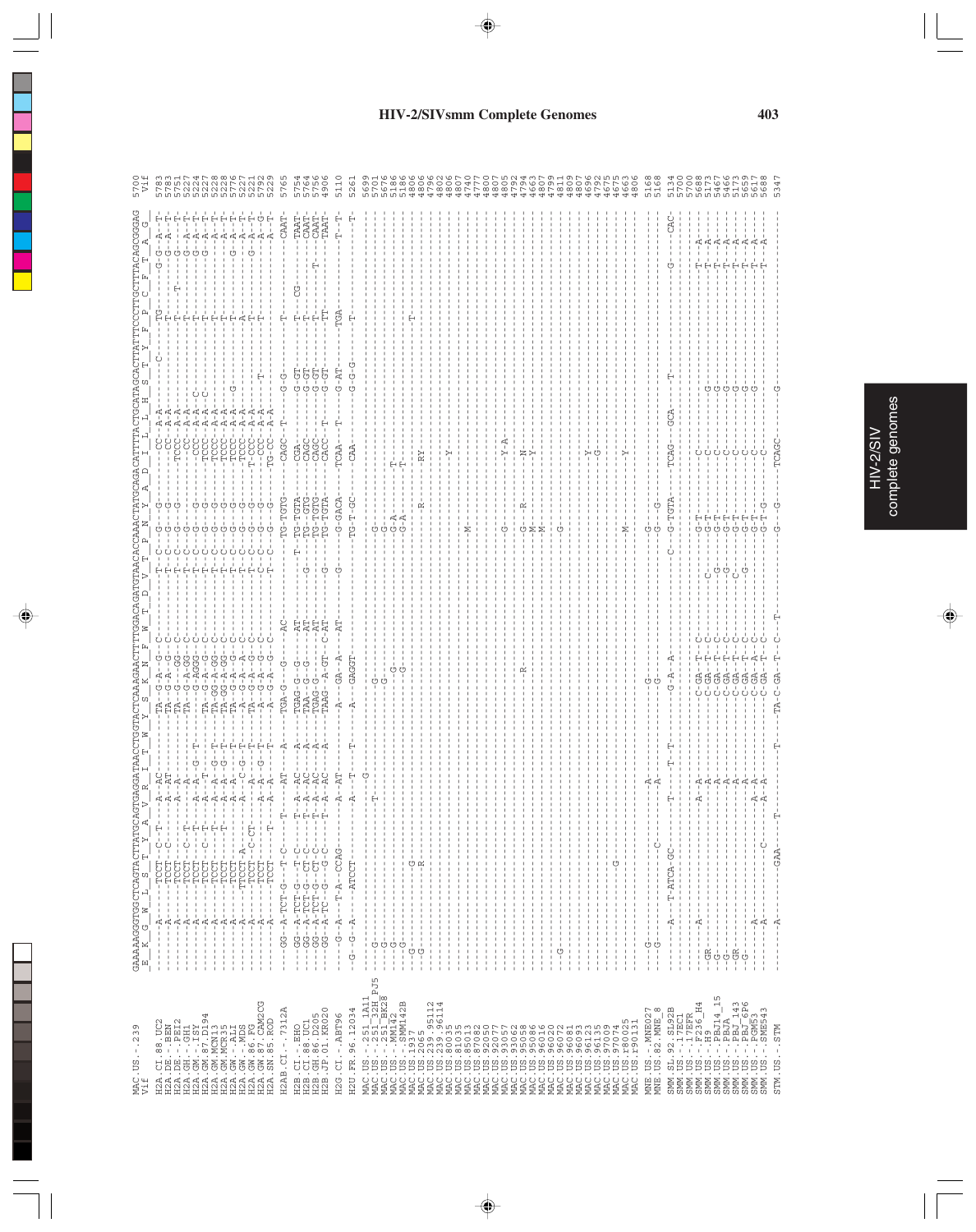| O                                                                                           |                             |                                                                                                                                                                                                                                 |                                                                                                                                                                           | m m w                                                    | ↵                                                             | $\infty$ on                                                                                                                                           |                                                                                                                                                                                                                                                                                                                                                                                                                                                                                                                                                                                                                                                                                                                                                                      | 589                                                                                                       |                                                                                                                                                                                                                                                                            |                                                          |                                                    | 523<br>4                                                                                                                                                                                                           | 538                                                                                                                                                                                                                                                                                                                                                                                                                                                                                                                                                                                                                                                                |                                                                                                                                                                                                                                                                                                                                                                                                                                                                              |                                                                                                                |                                                 |                                                                                                                                  |                                                                                       |                                                                       |                                                                                                                                                                                                                                                                                                                                                                            |                                                                        |          |                        | ጣ                   | O<br>$\infty$ |              |                                          | m m m |                                                     | $\circ$                                                                    | ৩<br>ጣ | ወ ኮ                                                                                                                                                                                                                                                                                                                                                                                         |                                                                                                                                                               |                                          |                                                                                          | $Q \cap Q \cap H$                                   |                                                                                                                                                                                                              |                                      |                                                                                       |                                                                                                   |                                     |                                                                                                                                                               |                                                                                                                    | 547                                                           |
|---------------------------------------------------------------------------------------------|-----------------------------|---------------------------------------------------------------------------------------------------------------------------------------------------------------------------------------------------------------------------------|---------------------------------------------------------------------------------------------------------------------------------------------------------------------------|----------------------------------------------------------|---------------------------------------------------------------|-------------------------------------------------------------------------------------------------------------------------------------------------------|----------------------------------------------------------------------------------------------------------------------------------------------------------------------------------------------------------------------------------------------------------------------------------------------------------------------------------------------------------------------------------------------------------------------------------------------------------------------------------------------------------------------------------------------------------------------------------------------------------------------------------------------------------------------------------------------------------------------------------------------------------------------|-----------------------------------------------------------------------------------------------------------|----------------------------------------------------------------------------------------------------------------------------------------------------------------------------------------------------------------------------------------------------------------------------|----------------------------------------------------------|----------------------------------------------------|--------------------------------------------------------------------------------------------------------------------------------------------------------------------------------------------------------------------|--------------------------------------------------------------------------------------------------------------------------------------------------------------------------------------------------------------------------------------------------------------------------------------------------------------------------------------------------------------------------------------------------------------------------------------------------------------------------------------------------------------------------------------------------------------------------------------------------------------------------------------------------------------------|------------------------------------------------------------------------------------------------------------------------------------------------------------------------------------------------------------------------------------------------------------------------------------------------------------------------------------------------------------------------------------------------------------------------------------------------------------------------------|----------------------------------------------------------------------------------------------------------------|-------------------------------------------------|----------------------------------------------------------------------------------------------------------------------------------|---------------------------------------------------------------------------------------|-----------------------------------------------------------------------|----------------------------------------------------------------------------------------------------------------------------------------------------------------------------------------------------------------------------------------------------------------------------------------------------------------------------------------------------------------------------|------------------------------------------------------------------------|----------|------------------------|---------------------|---------------|--------------|------------------------------------------|-------|-----------------------------------------------------|----------------------------------------------------------------------------|--------|---------------------------------------------------------------------------------------------------------------------------------------------------------------------------------------------------------------------------------------------------------------------------------------------------------------------------------------------------------------------------------------------|---------------------------------------------------------------------------------------------------------------------------------------------------------------|------------------------------------------|------------------------------------------------------------------------------------------|-----------------------------------------------------|--------------------------------------------------------------------------------------------------------------------------------------------------------------------------------------------------------------|--------------------------------------|---------------------------------------------------------------------------------------|---------------------------------------------------------------------------------------------------|-------------------------------------|---------------------------------------------------------------------------------------------------------------------------------------------------------------|--------------------------------------------------------------------------------------------------------------------|---------------------------------------------------------------|
| U<br>↻                                                                                      |                             | $- A -$                                                                                                                                                                                                                         | U                                                                                                                                                                         |                                                          |                                                               | К                                                                                                                                                     |                                                                                                                                                                                                                                                                                                                                                                                                                                                                                                                                                                                                                                                                                                                                                                      |                                                                                                           |                                                                                                                                                                                                                                                                            |                                                          | U                                                  |                                                                                                                                                                                                                    |                                                                                                                                                                                                                                                                                                                                                                                                                                                                                                                                                                                                                                                                    |                                                                                                                                                                                                                                                                                                                                                                                                                                                                              |                                                                                                                |                                                 |                                                                                                                                  |                                                                                       |                                                                       |                                                                                                                                                                                                                                                                                                                                                                            |                                                                        |          |                        |                     |               |              |                                          |       |                                                     |                                                                            |        |                                                                                                                                                                                                                                                                                                                                                                                             |                                                                                                                                                               |                                          |                                                                                          |                                                     |                                                                                                                                                                                                              |                                      |                                                                                       |                                                                                                   |                                     |                                                                                                                                                               |                                                                                                                    | GAAC                                                          |
| GCAA<br>-CAA                                                                                |                             |                                                                                                                                                                                                                                 |                                                                                                                                                                           |                                                          |                                                               | GCAA                                                                                                                                                  |                                                                                                                                                                                                                                                                                                                                                                                                                                                                                                                                                                                                                                                                                                                                                                      |                                                                                                           |                                                                                                                                                                                                                                                                            |                                                          |                                                    | GCAA.                                                                                                                                                                                                              | -GCAA                                                                                                                                                                                                                                                                                                                                                                                                                                                                                                                                                                                                                                                              |                                                                                                                                                                                                                                                                                                                                                                                                                                                                              |                                                                                                                |                                                 |                                                                                                                                  |                                                                                       |                                                                       |                                                                                                                                                                                                                                                                                                                                                                            |                                                                        |          |                        |                     |               |              |                                          |       |                                                     |                                                                            |        |                                                                                                                                                                                                                                                                                                                                                                                             |                                                                                                                                                               |                                          |                                                                                          |                                                     |                                                                                                                                                                                                              |                                      | ひ                                                                                     |                                                                                                   |                                     | C                                                                                                                                                             |                                                                                                                    |                                                               |
|                                                                                             |                             |                                                                                                                                                                                                                                 |                                                                                                                                                                           |                                                          |                                                               | $-AGTG$<br>5                                                                                                                                          |                                                                                                                                                                                                                                                                                                                                                                                                                                                                                                                                                                                                                                                                                                                                                                      | $CT - A - G$                                                                                              |                                                                                                                                                                                                                                                                            | ŏ                                                        |                                                    | $-AC$<br>5                                                                                                                                                                                                         | ؋<br>U                                                                                                                                                                                                                                                                                                                                                                                                                                                                                                                                                                                                                                                             | ひ                                                                                                                                                                                                                                                                                                                                                                                                                                                                            | K,                                                                                                             |                                                 |                                                                                                                                  |                                                                                       |                                                                       |                                                                                                                                                                                                                                                                                                                                                                            |                                                                        |          |                        |                     |               |              |                                          |       |                                                     |                                                                            |        |                                                                                                                                                                                                                                                                                                                                                                                             |                                                                                                                                                               | ひ                                        |                                                                                          |                                                     |                                                                                                                                                                                                              |                                      |                                                                                       |                                                                                                   |                                     |                                                                                                                                                               |                                                                                                                    | Ė                                                             |
|                                                                                             |                             | ပု<br>U                                                                                                                                                                                                                         | U                                                                                                                                                                         | ひ                                                        |                                                               | ٢<br><b>PHC</b>                                                                                                                                       |                                                                                                                                                                                                                                                                                                                                                                                                                                                                                                                                                                                                                                                                                                                                                                      | TTC                                                                                                       | TTC                                                                                                                                                                                                                                                                        | <b>PEC</b>                                               |                                                    | $A-TTC$                                                                                                                                                                                                            | $A-TTC$                                                                                                                                                                                                                                                                                                                                                                                                                                                                                                                                                                                                                                                            |                                                                                                                                                                                                                                                                                                                                                                                                                                                                              |                                                                                                                |                                                 |                                                                                                                                  |                                                                                       |                                                                       |                                                                                                                                                                                                                                                                                                                                                                            |                                                                        |          |                        |                     |               |              |                                          |       |                                                     |                                                                            |        |                                                                                                                                                                                                                                                                                                                                                                                             |                                                                                                                                                               |                                          |                                                                                          |                                                     |                                                                                                                                                                                                              | U                                    | U                                                                                     | U                                                                                                 |                                     | ↻                                                                                                                                                             |                                                                                                                    |                                                               |
| TCA<br>TCA                                                                                  |                             |                                                                                                                                                                                                                                 |                                                                                                                                                                           |                                                          |                                                               |                                                                                                                                                       |                                                                                                                                                                                                                                                                                                                                                                                                                                                                                                                                                                                                                                                                                                                                                                      |                                                                                                           |                                                                                                                                                                                                                                                                            |                                                          |                                                    | י<br>י                                                                                                                                                                                                             | TCTT                                                                                                                                                                                                                                                                                                                                                                                                                                                                                                                                                                                                                                                               |                                                                                                                                                                                                                                                                                                                                                                                                                                                                              |                                                                                                                |                                                 |                                                                                                                                  |                                                                                       |                                                                       |                                                                                                                                                                                                                                                                                                                                                                            |                                                                        |          |                        |                     |               |              |                                          |       |                                                     |                                                                            |        |                                                                                                                                                                                                                                                                                                                                                                                             |                                                                                                                                                               |                                          |                                                                                          |                                                     |                                                                                                                                                                                                              |                                      |                                                                                       |                                                                                                   |                                     |                                                                                                                                                               |                                                                                                                    |                                                               |
|                                                                                             |                             | $-5 - 7 -$                                                                                                                                                                                                                      | GAGC-                                                                                                                                                                     | <b>GAGC</b>                                              |                                                               | $G-A-C$                                                                                                                                               |                                                                                                                                                                                                                                                                                                                                                                                                                                                                                                                                                                                                                                                                                                                                                                      | UUU - - UU                                                                                                | CAGG-                                                                                                                                                                                                                                                                      | CG-AGGG                                                  | -GAGG                                              | -AAGG                                                                                                                                                                                                              | $-$ GAC $-$                                                                                                                                                                                                                                                                                                                                                                                                                                                                                                                                                                                                                                                        | Ġ                                                                                                                                                                                                                                                                                                                                                                                                                                                                            |                                                                                                                |                                                 |                                                                                                                                  |                                                                                       |                                                                       |                                                                                                                                                                                                                                                                                                                                                                            |                                                                        |          |                        |                     |               |              |                                          |       |                                                     |                                                                            |        |                                                                                                                                                                                                                                                                                                                                                                                             |                                                                                                                                                               |                                          |                                                                                          |                                                     |                                                                                                                                                                                                              |                                      |                                                                                       |                                                                                                   |                                     | К                                                                                                                                                             | F<br>AA                                                                                                            |                                                               |
| S                                                                                           | CCA                         | CCA                                                                                                                                                                                                                             | CCA                                                                                                                                                                       | CCA                                                      |                                                               | Ů                                                                                                                                                     |                                                                                                                                                                                                                                                                                                                                                                                                                                                                                                                                                                                                                                                                                                                                                                      | ATC                                                                                                       |                                                                                                                                                                                                                                                                            | $-AT$                                                    |                                                    | $A-C$                                                                                                                                                                                                              | $-ATC$                                                                                                                                                                                                                                                                                                                                                                                                                                                                                                                                                                                                                                                             |                                                                                                                                                                                                                                                                                                                                                                                                                                                                              |                                                                                                                |                                                 |                                                                                                                                  |                                                                                       |                                                                       |                                                                                                                                                                                                                                                                                                                                                                            |                                                                        |          |                        |                     |               |              |                                          |       |                                                     |                                                                            |        |                                                                                                                                                                                                                                                                                                                                                                                             |                                                                                                                                                               |                                          |                                                                                          |                                                     |                                                                                                                                                                                                              |                                      |                                                                                       |                                                                                                   |                                     |                                                                                                                                                               |                                                                                                                    |                                                               |
|                                                                                             | O                           | τ                                                                                                                                                                                                                               | U                                                                                                                                                                         | O                                                        |                                                               | ↻                                                                                                                                                     |                                                                                                                                                                                                                                                                                                                                                                                                                                                                                                                                                                                                                                                                                                                                                                      | $C - A$                                                                                                   | CCA                                                                                                                                                                                                                                                                        |                                                          |                                                    | U                                                                                                                                                                                                                  | O                                                                                                                                                                                                                                                                                                                                                                                                                                                                                                                                                                                                                                                                  | К                                                                                                                                                                                                                                                                                                                                                                                                                                                                            |                                                                                                                |                                                 |                                                                                                                                  |                                                                                       |                                                                       |                                                                                                                                                                                                                                                                                                                                                                            |                                                                        |          |                        |                     |               |              |                                          |       |                                                     |                                                                            |        |                                                                                                                                                                                                                                                                                                                                                                                             |                                                                                                                                                               |                                          |                                                                                          |                                                     |                                                                                                                                                                                                              |                                      |                                                                                       |                                                                                                   |                                     |                                                                                                                                                               |                                                                                                                    |                                                               |
| $\begin{array}{c} \text{G}\text{T} - \text{AT} \\ \text{G}\text{T} - \text{AT} \end{array}$ |                             | GTCAT                                                                                                                                                                                                                           |                                                                                                                                                                           | GT-AT                                                    |                                                               |                                                                                                                                                       |                                                                                                                                                                                                                                                                                                                                                                                                                                                                                                                                                                                                                                                                                                                                                                      | <b>TA-AT</b><br>$\prec$<br>÷                                                                              |                                                                                                                                                                                                                                                                            |                                                          |                                                    |                                                                                                                                                                                                                    | -AT<br>당<br>$\mathbf{I}$                                                                                                                                                                                                                                                                                                                                                                                                                                                                                                                                                                                                                                           | $\frac{1}{1}$<br>$\mathbf{I}$                                                                                                                                                                                                                                                                                                                                                                                                                                                |                                                                                                                |                                                 |                                                                                                                                  |                                                                                       |                                                                       |                                                                                                                                                                                                                                                                                                                                                                            |                                                                        |          |                        |                     |               |              |                                          |       |                                                     |                                                                            |        | Í                                                                                                                                                                                                                                                                                                                                                                                           | $\frac{1}{1}$<br>J,<br>J.                                                                                                                                     |                                          |                                                                                          | -                                                   |                                                                                                                                                                                                              |                                      |                                                                                       |                                                                                                   |                                     |                                                                                                                                                               | $-GB$ -                                                                                                            | $-4 - 2$                                                      |
| -<br>$\overline{\phantom{a}}$                                                               | J.<br>л.                    | ÷<br>$\mathbf{I}$<br>$\mathbf{I}$                                                                                                                                                                                               | $\mathbf{I}$                                                                                                                                                              | $\mathbf{I}$                                             | ٠                                                             | $\frac{1}{4}$                                                                                                                                         | $\mathbb{R}^n$<br>$\overline{\phantom{a}}$                                                                                                                                                                                                                                                                                                                                                                                                                                                                                                                                                                                                                                                                                                                           | $\blacksquare$<br>$\blacksquare$<br>$\overline{1}$                                                        | $\mathsf I$<br>$\mathbf{I}$<br>$\mathbf{I}$<br>$\mathbf{I}$<br>$\mathbf{I}$                                                                                                                                                                                                | $\blacksquare$<br>$\mathbf{I}$<br>÷<br>$\mathbf{I}$<br>÷ | $\mathcal{A}$<br>$\overline{1}$<br>÷.<br>- 1<br>÷, | ÷<br>$\mathbf I$<br>$\mathbf{I}$<br>$\mathbf{I}$                                                                                                                                                                   | ÷,<br>$- - - - A$                                                                                                                                                                                                                                                                                                                                                                                                                                                                                                                                                                                                                                                  | $\,$ $\,$<br>$\,$<br>Ħ<br>ł<br>$\frac{1}{4}$                                                                                                                                                                                                                                                                                                                                                                                                                                 | t<br>$\frac{1}{1}$<br>$\frac{1}{1}$                                                                            |                                                 |                                                                                                                                  | $\mathbf{I}$                                                                          |                                                                       | $\frac{1}{4}$                                                                                                                                                                                                                                                                                                                                                              | J,                                                                     |          |                        |                     |               |              |                                          |       |                                                     | $\frac{1}{4}$                                                              |        | $\frac{1}{1}$                                                                                                                                                                                                                                                                                                                                                                               |                                                                                                                                                               |                                          |                                                                                          | $\mathbf{I}$<br>$\mathbf{I}$<br>J.<br>٠             | $\mathbf{I}$<br>-                                                                                                                                                                                            |                                      |                                                                                       |                                                                                                   |                                     |                                                                                                                                                               |                                                                                                                    | $\mathfrak l$<br>$\mathfrak l$<br>$\mathbf{I}$                |
| ŦŦ                                                                                          |                             |                                                                                                                                                                                                                                 |                                                                                                                                                                           |                                                          |                                                               | $\mathbb{I}$                                                                                                                                          | $\mathbf{I}$                                                                                                                                                                                                                                                                                                                                                                                                                                                                                                                                                                                                                                                                                                                                                         | A<br>÷<br>$-\frac{5}{1}$<br>$\prec$<br>Ŧ                                                                  |                                                                                                                                                                                                                                                                            |                                                          |                                                    | $- -A - -$                                                                                                                                                                                                         | Ť<br>$\,$ I<br>$\mathbf{I}$                                                                                                                                                                                                                                                                                                                                                                                                                                                                                                                                                                                                                                        | $\,$ $\,$<br>$\begin{array}{c} \rule{0.2cm}{0.15mm} \rule{0.2cm}{0.15mm} \rule{0.2cm}{0.15mm} \rule{0.2cm}{0.15mm} \rule{0.2cm}{0.15mm} \rule{0.2cm}{0.15mm} \rule{0.2cm}{0.15mm} \rule{0.2cm}{0.15mm} \rule{0.2cm}{0.15mm} \rule{0.2cm}{0.15mm} \rule{0.2cm}{0.15mm} \rule{0.2cm}{0.15mm} \rule{0.2cm}{0.15mm} \rule{0.2cm}{0.15mm} \rule{0.2cm}{0.15mm} \rule{$<br>$\,$ I<br>$\,$ l<br>J.<br>J.<br>$\mathfrak l$<br>1<br>$\sf I$<br>$\,$ I<br>$\mathbf{I}$<br>$\mathbf{I}$ | $\mathbf{I}$<br>$\frac{1}{1}$<br>$\mathbf{I}$<br>J.<br>J.                                                      |                                                 | j.<br>$\mathbf{I}$<br>$\mathbf{I}$                                                                                               | $\mathbf{I}$<br>$\mathbf I$<br>$\mathbf{I}$<br>-<br>$\mathbf I$<br>$\mathbf{I}$<br>п. | $\frac{1}{1}$<br>$\,$ $\,$<br>$\frac{1}{1}$<br>$\,$ I<br>$\mathbf{I}$ | ł<br>$\begin{array}{c} \rule{0.2cm}{0.15mm} \rule{0.2cm}{0.15mm} \rule{0.2cm}{0.15mm} \rule{0.2cm}{0.15mm} \rule{0.2cm}{0.15mm} \rule{0.2cm}{0.15mm} \rule{0.2cm}{0.15mm} \rule{0.2cm}{0.15mm} \rule{0.2cm}{0.15mm} \rule{0.2cm}{0.15mm} \rule{0.2cm}{0.15mm} \rule{0.2cm}{0.15mm} \rule{0.2cm}{0.15mm} \rule{0.2cm}{0.15mm} \rule{0.2cm}{0.15mm} \rule{$<br>1<br>f,<br>J. | $\frac{1}{1}$<br>$\mathbf{I}$<br>$\bar{1}$<br>$\mathbf{I}$             | J.<br>J. |                        |                     | ٠             | İ<br>J.<br>t | $\frac{1}{1}$<br>1<br>$\mathbf{I}$<br>J. |       | $\frac{1}{4}$<br>$\overline{\phantom{a}}$<br>$\,$ I | $\frac{1}{4}$<br>$\mathsf I$<br>$\mathbf{I}$<br>-<br>$\mathsf I$<br>$\,$ I |        | $\frac{1}{1}$<br>f,<br>J<br>$\frac{1}{1}$<br>f,<br>J                                                                                                                                                                                                                                                                                                                                        | ţ<br>$\frac{1}{1}$<br>ı<br>1<br>J.<br>$\mathbf{I}$<br>f,<br>$\overline{\phantom{a}}$<br>J<br>J,<br>$\overline{\phantom{a}}$<br>$\mathbf{I}$<br>$\blacksquare$ | $\frac{1}{1}$<br>$\mathsf I$<br>J.<br>л. | $\mathsf I$<br>$\mathbf{I}$<br>$\mathbf{I}$<br>$\blacksquare$                            | $\mathbf{I}$<br>$\mathsf I$<br>$\blacksquare$<br>L. |                                                                                                                                                                                                              |                                      | $\mathbb{I}$<br>ł                                                                     | ł.<br>$\mathsf{L}$<br>Ť.                                                                          | ł                                   | $---AC$                                                                                                                                                       | $- - P -$<br>$\mathbf{I}$                                                                                          | $-4 -$<br>$\mathfrak l$                                       |
|                                                                                             | C-AT<br>C-AT<br>$\mathbf I$ | ↻<br>U<br>∢∢೮<br>CAAA<br>CAAA<br>CAAA<br>GCAA.<br>$-AGTC$<br>우<br><b>GTTA</b><br>$-TCA$<br>GA-CTA<br>$-ACITA$<br>U<br>CCA<br>$AT - A -$<br>$AC - AT$<br>GT-AT<br>$G-T-A$<br><b>ひ ひ ひ</b><br>ひ<br>上上士<br>$\mathsf I$<br>÷<br>上上上 | U<br>CAAA.<br>CAAA<br>GCAA<br>$-154 - 154$<br>$-154 - 154$<br>$-154 - 154$<br><b>GTCA</b><br>U<br>$AT - AT$ -<br>------<br>------<br>AAAA<br>mm<br>÷<br>$\Gamma = \Gamma$ | U<br>AGCA-<br>CCA.<br>τ<br>$GT - A T$<br>$1 - 1 - 1 - 1$ | ひ<br>$-2C - 2A - - -$<br>$AT - AT$<br>GT-AT<br>$\blacksquare$ | υU<br>$-4$<br>みえひええひ<br>- ייד - אפדי<br>- ייד - אפדי<br>- ייד - אפדי<br>- ייד - אפדי -<br>먹<br>U<br>$-10A$<br>CCAG-<br>υ<br>$CT - AT$<br>$\mathbf{I}$ | U<br>ひ<br>CT-AGTG<br>ゼ<br>$\begin{array}{cccccccc} \mathbf{A} & \mathbf{0} & \mathbf{0} & \mathbf{0} & \mathbf{0} & \mathbf{0} & \mathbf{0} & \mathbf{0} & \mathbf{0} & \mathbf{0} & \mathbf{0} & \mathbf{0} & \mathbf{0} & \mathbf{0} & \mathbf{0} & \mathbf{0} & \mathbf{0} & \mathbf{0} & \mathbf{0} & \mathbf{0} & \mathbf{0} & \mathbf{0} & \mathbf{0} & \mathbf{0} & \mathbf{0} & \mathbf{0} & \mathbf{0} & \mathbf{0} & \mathbf{0} & \mathbf{0} & \math$<br>$- A - C T$<br>ひひひひひ<br>CCAG<br>- AT-AT-<br>- AT-AT-<br>$AA - A$<br>υ<br>GT-AT<br>יירי היהודי<br>היהודי היהודי<br>Ť<br>$\mathcal{A}=\mathcal{A}=\mathcal{A}=\mathcal{A}=\mathcal{A}$<br>$\mathbf{1}$<br>$-1$<br>$\mathbf{1}=\mathbf{1}=\mathbf{1}=\mathbf{1}=\mathbf{1}=\mathbf{1}$<br>1111111111 | CAAA<br>CAAA<br>CAAA<br>CAAAAAA<br>GCAA<br>-AGTG<br>$G-A-C$<br>U<br>AA-AT<br>↻<br>U<br>ΤĹ,<br>Ŧ<br>$\,$ 1 | ununnunnununun<br>ปราหนักพันที่ยังพันที่<br>บันที่มีพันที่ยังพันที่ยั<br>υU<br>-CAAGAAGGAA-AAATG<br>ΑA<br>CAAA<br>GCAA<br>$CT-AGTG$<br>GTCA<br>GAGC<br>AT-AT<br>$AC - A$<br>ひ ひ ひ ひ ひ ひ ひ ひ<br><b>THILLI</b><br>RARARA<br>Ħ<br>Ħ<br><b>A A A A A A A A A A A A A</b><br>44 | CAAGAAGAA-A-ATG                                          | CAGGAAGGAA-A<br>$\mathcal{L}$<br><b>UU</b><br>Ħ    | GCAAGAAGGA-GAAATG<br>CAGGAAGGAA-AAAT<br>TTC<br>Ĕ<br>$-AT$<br>$AC - A -$<br>Q<br>$\mathbf{I}$<br>$\mathbf{I}$<br>$\mathbf{I}$<br>$\blacksquare$<br>÷<br>$\frac{1}{4}$<br>J,<br>ひひひひ<br>$\mathbf{I}$<br>- 11<br>- 11 | $\overset{\circ}{\phantom{00}}\overset{\circ}{\phantom{0}}\overset{\circ}{\phantom{0}}\overset{\circ}{\phantom{0}}\overset{\circ}{\phantom{0}}\overset{\circ}{\phantom{0}}\overset{\circ}{\phantom{0}}\overset{\circ}{\phantom{0}}\overset{\circ}{\phantom{0}}\overset{\circ}{\phantom{0}}\overset{\circ}{\phantom{0}}\overset{\circ}{\phantom{0}}\overset{\circ}{\phantom{0}}\phantom{0}$<br><b>AAA-GACATG</b><br>$-4-5$<br><b>UU</b><br>ゼ<br>$AC - AT$<br>$C - A$<br>$A$ $A$ $A$ $A$ $A$ $A$<br>$\begin{array}{c} \n\downarrow \\ \n\downarrow \\ \n\downarrow \n\end{array}$<br>$---A---$<br>$\begin{array}{cccc}\nA & A & A & A \\ 1 & 1 & 1 & 1\n\end{array}$ | F-D<br>Q<br>$G - -A - - - -$                                                                                                                                                                                                                                                                                                                                                                                                                                                 | $\mathbf{I}$<br>f,<br>$\overline{1}$<br>- 11<br>$\mathbf{I}$<br>$\mathbf{I}$<br>$\mathbf{I}$<br>$\blacksquare$ | てり<br>К<br>$\mathbf{I}$<br>İ<br>222222222222222 | O<br>ひ<br>U<br>К<br>$\mathbf{I}$<br>$\mathbf{I}$<br>$\frac{1}{2}$<br>$\mathsf I$<br>$\frac{1}{4}$<br>$\mathbf I$<br>$\mathbf{I}$ | ひ<br>U<br>K.<br>ł<br>ţ<br>$\mathbf{I}$<br>$\mathbf{I}$<br>п.<br>п.                    |                                                                       | $\frac{1}{4}$                                                                                                                                                                                                                                                                                                                                                              | I.<br>$\frac{1}{4}$<br>$\frac{1}{2}$<br>I,<br>$\frac{1}{1}$<br>t<br>J. |          | -<br>1<br>$\mathbf{I}$ | J.<br>$\frac{1}{1}$ |               |              | f,                                       |       | $\frac{1}{1}$<br>f,<br>J.                           | $\frac{1}{1}$<br>$\mathbf{I}$<br>$\mathbf{I}$<br>$\mathbf{I}$              |        | $\frac{1}{4}$<br>$\frac{1}{2}$<br>÷<br>$\begin{array}{c} \rule{0.2cm}{0.15mm} \rule{0.2cm}{0.15mm} \rule{0.2cm}{0.15mm} \rule{0.2cm}{0.15mm} \rule{0.2cm}{0.15mm} \rule{0.2cm}{0.15mm} \rule{0.2cm}{0.15mm} \rule{0.2cm}{0.15mm} \rule{0.2cm}{0.15mm} \rule{0.2cm}{0.15mm} \rule{0.2cm}{0.15mm} \rule{0.2cm}{0.15mm} \rule{0.2cm}{0.15mm} \rule{0.2cm}{0.15mm} \rule{0.2cm}{0.15mm} \rule{$ | f,<br>$\frac{1}{1}$<br>1<br>Ţ<br>I<br>$\frac{1}{4}$<br>$\begin{array}{c} \vspace{0.5mm} \rule{0.5mm}{0.5mm} \end{array}$<br>t<br>-1                           | t                                        | תחמממממממממממממה<br>ממממממממממממממה מממממממת החממית<br>החממממממממממממת המממממת החממית המ | 5293<br>ひ<br>÷ĭ.                                    | К<br>U<br>К<br>CAAA<br>AGC.<br>C<br>$-4$<br>U<br>ᄲ<br>-C-CHAGT<br>U<br>5<br>$A - C$<br>$\mathbf{I}$<br>U<br>C<br>F<br>99<br>ι<br>Ω<br>Τ<br>$- - - - A$<br>$\frac{1}{4}$<br>$- - - CAA$<br>$\frac{1}{4}$<br>ġ | AGC<br>iί<br>$\mathbb{I}=\mathbb{I}$ | AGTC<br>Æ<br>К<br>$-GA-$<br>$\,$ I<br>$\overline{\phantom{a}}$<br>$\frac{1}{4}$<br>-1 | ≃<br>ωj<br>α<br>AGTC<br>AGCC<br>U<br>U<br>$A-T$<br>Æ<br>К<br>$\mathsf{I}$<br>$- - AC$<br>$- - AC$ | AGCC<br>U<br>$A-T$<br>A<br>$- - AC$ | <b>RSR</b><br>AGCC<br>AGCC<br><b>ひ ひ ひ</b><br>U<br>U<br>U<br>U<br>$A - T$<br>$A - T$<br>$- - A -$<br>$- - - A$<br>Ŷ.<br>$\frac{1}{1}$<br>$- - AC$<br>$- - AC$ | G Q Q H O O O O O O <del>Q</del><br>Q O O O O Q U D O O O <del>Q</del><br>D D D D D D D D D D D<br>AGTC<br>$-45 -$ | $\overline{58}$<br>AGTC<br>みみみみみみ<br>RARAR<br>AAAA<br>$-ACA-$ |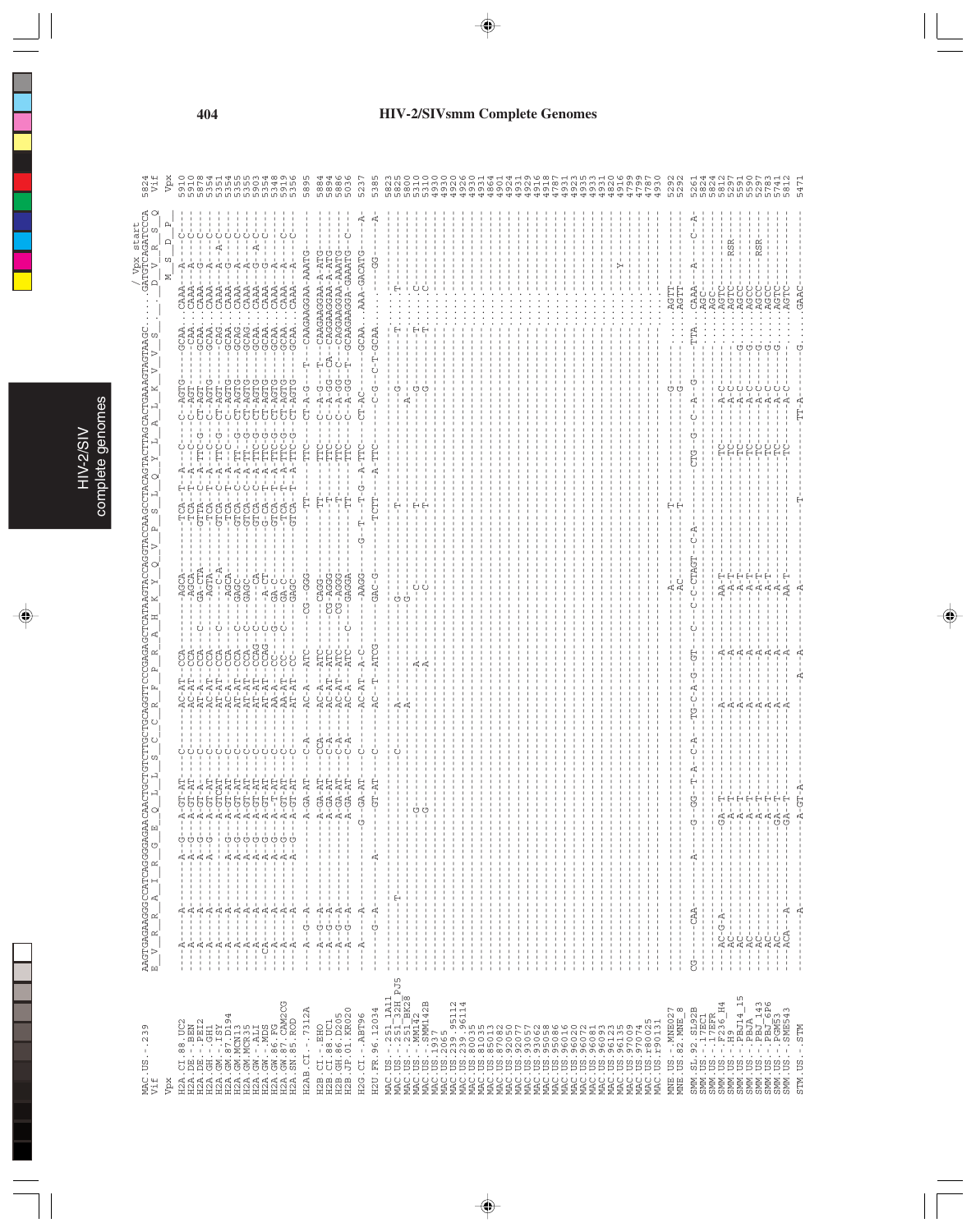| ig.<br>ë<br>9 |
|---------------|
|---------------|

 $\tilde{\mathbf{w}}$ 

| G<br>$-0.23$                                                                                                                                                                                                                                                                                                                                                                                                         |                                                                                                                                                                                                                                                                                                                                                                                                                                                                                                                                                                                      |                                                                                                                                                                                                                                  |
|----------------------------------------------------------------------------------------------------------------------------------------------------------------------------------------------------------------------------------------------------------------------------------------------------------------------------------------------------------------------------------------------------------------------|--------------------------------------------------------------------------------------------------------------------------------------------------------------------------------------------------------------------------------------------------------------------------------------------------------------------------------------------------------------------------------------------------------------------------------------------------------------------------------------------------------------------------------------------------------------------------------------|----------------------------------------------------------------------------------------------------------------------------------------------------------------------------------------------------------------------------------|
| MAC.US.<br>Vif                                                                                                                                                                                                                                                                                                                                                                                                       | $\frac{GGAGAGAATCCACCTGGAAACAGTGGF}{G-E} \frac{F}{M} \frac{W}{K} \frac{K}{Q} \frac{Q}{M}$                                                                                                                                                                                                                                                                                                                                                                                                                                                                                            | 595.<br>Vii                                                                                                                                                                                                                      |
| Vpx                                                                                                                                                                                                                                                                                                                                                                                                                  | ₽<br>$\circ$<br>四<br>É<br>凹<br>$\alpha$<br>$\mathbf{p}_i$<br>貢<br>冨<br>$\square$<br>$\triangleright$<br>К<br>凹<br>R<br>z<br>囯<br>凹<br>$\triangleright$<br>$\vdash$<br>R<br>$\square$<br>É<br>Σ<br>凹<br>叫<br>K.<br>$\mathbb{E}$<br>ひ<br>$\mathsf{F}$<br>U<br>$\Omega$<br>$\approx$<br><b>U</b><br>$\mathsf{p}_4$<br>$\mathbf{\Omega}$<br>$\mathrel{\mathop{\mapsto}\,}$<br>$\mathbbm{R}$<br>$\begin{bmatrix} x \end{bmatrix}$<br>α                                                                                                                                                    | vpx                                                                                                                                                                                                                              |
|                                                                                                                                                                                                                                                                                                                                                                                                                      | К<br>ΰ<br>Ū<br>ひ<br>CCT<br>K.<br>FA<br>ひ<br>ひひひひひひひひひひ<br>ひ<br>↻<br>$\mathbf{I}$<br>-<br>$-4$<br>ひ<br>÷                                                                                                                                                                                                                                                                                                                                                                                                                                                                              | 6040                                                                                                                                                                                                                             |
|                                                                                                                                                                                                                                                                                                                                                                                                                      | $\blacksquare$<br>U<br>ひ<br>ひ<br>е<br>ひ ひ ひ ひ ひ ひ ひ ひ<br>みみみみみみ<br>٢ŋ<br>5<br>5<br>Æ<br><b>SUSUEUS</b><br>ひ<br>ひぺー<br>ひ<br>5<br>HHHUH<br>υ<br>$\mathsf{H}$<br>Ť<br>÷<br>$-9 - -$<br>$\mathbf{I}$<br>ひ<br>Ť                                                                                                                                                                                                                                                                                                                                                                           |                                                                                                                                                                                                                                  |
|                                                                                                                                                                                                                                                                                                                                                                                                                      | $C - A$<br>U<br>н<br>U<br>$\frac{1}{1}$<br>$\frac{1}{1}$<br>수호수호호수<br>- 무료 도로 도로                                                                                                                                                                                                                                                                                                                                                                                                                                                                                                     |                                                                                                                                                                                                                                  |
|                                                                                                                                                                                                                                                                                                                                                                                                                      | ↻<br>ひ ひ ひ ひ ひ ひ ひ<br>$\mathbf{I}$<br>$\mathbf{I}$<br>להפר<br>ליולי<br>ליול<br>A,<br>÷<br>$\vdash$<br>ł<br>$\begin{array}{c} 1 \\ 1 \\ 1 \\ 1 \end{array}$                                                                                                                                                                                                                                                                                                                                                                                                                           |                                                                                                                                                                                                                                  |
|                                                                                                                                                                                                                                                                                                                                                                                                                      | U<br>$\begin{array}{c}\nA \\ C\nU\nU\n\end{array}$<br>U<br>н<br>$\mathbf{I}$<br>$\overline{1}$<br>$\overline{\phantom{a}}$<br>$\mathbf{I}$<br>$\mathbf{I}$                                                                                                                                                                                                                                                                                                                                                                                                                           |                                                                                                                                                                                                                                  |
|                                                                                                                                                                                                                                                                                                                                                                                                                      | U<br>U<br>$\triangle$ $\triangle$<br>÷<br>HH<br>ł<br>ł                                                                                                                                                                                                                                                                                                                                                                                                                                                                                                                               |                                                                                                                                                                                                                                  |
|                                                                                                                                                                                                                                                                                                                                                                                                                      | O<br>88888<br>٢<br>さささ<br>н<br>$\frac{1}{4}$<br>$-4$                                                                                                                                                                                                                                                                                                                                                                                                                                                                                                                                 |                                                                                                                                                                                                                                  |
|                                                                                                                                                                                                                                                                                                                                                                                                                      | $C - \overline{A}$<br>◡<br>ひ<br>U<br>Ч,<br>ひひひひひひひひひひ<br>y<br>$C - AG$<br>Н<br>$-4$<br>-111                                                                                                                                                                                                                                                                                                                                                                                                                                                                                          |                                                                                                                                                                                                                                  |
|                                                                                                                                                                                                                                                                                                                                                                                                                      | O<br>A<br>$\cup$<br>U<br>ひ<br>U<br>Ą<br>FН<br>ひ<br>ひ<br>К<br>Æ<br>5<br>5<br>Ą<br>τŋ<br>g<br>U<br>A<br>A<br>ΰ<br>Ü<br>$\mathbb H$<br>$\mathbb H$<br>$- - A$                                                                                                                                                                                                                                                                                                                                                                                                                           |                                                                                                                                                                                                                                  |
| $\begin{tabular}{ll} \bf 122A, CL & 88, UC2 \\ \bf 122A, DE & - BEIM \\ \bf 122A, GE & -1.081 \\ \bf 122A, GL & -1.512 \\ \bf 122A, CH & -1.151 \\ \bf 122A, CH & -1.152 \\ \bf 122A, CH & -1.152 \\ \bf 122A, CH & -1.152 \\ \bf 122A, CH & -1.152 \\ \bf 122A, CH & -1.152 \\ \bf 122A, CH & -1.152 \\ \bf 122A, CH & -1.152 \\ \bf 122A, CH & -$                                                                  | е<br>Ā,<br>К<br>ں<br>ט<br>ひ<br>К<br>Ŕ,<br>g<br>$\overline{\mathcal{A}}$<br>C<br>g<br>U<br>E<br>◡<br>$\begin{array}{c} \n\phi & \phi \\ \downarrow & \downarrow \\ \downarrow & \downarrow \\ \downarrow & \downarrow \\ \downarrow & \downarrow \\ \end{array}$<br>$\ddot{A}$ .<br>$\mathbf{I}$                                                                                                                                                                                                                                                                                      |                                                                                                                                                                                                                                  |
| $-.7312A$<br>H2AB.CI.                                                                                                                                                                                                                                                                                                                                                                                                | Н<br>К<br>К<br>U<br>U<br>$TT-G$<br>U<br>К<br>$\dot{A}$<br>Ú<br>$-AC$<br>$TA -$<br>K.<br>Ġ<br>也<br>$---C-AC$<br>$- -A -$<br>$\mathbf{I}$<br>$-10 - 0 - 1$<br>$\mathbf{I}$                                                                                                                                                                                                                                                                                                                                                                                                             | 602                                                                                                                                                                                                                              |
|                                                                                                                                                                                                                                                                                                                                                                                                                      | H<br>K.<br>O<br>ひ<br>$\mathsf{H}$<br>К<br>É<br>Ė<br>U<br>てり<br>$\mathbf{I}$                                                                                                                                                                                                                                                                                                                                                                                                                                                                                                          |                                                                                                                                                                                                                                  |
| H2B.CI.-.EHO<br>H2B.CI.88.UC1<br>H2B.CH.86.D205<br>H2B.JP.01.KR020                                                                                                                                                                                                                                                                                                                                                   | K,<br>К<br>U U<br>U<br>υυ<br>υU<br>К<br>Ę<br>ά<br>ひひひひ<br>$-4CA$<br>- ACA - -<br>ACA - -<br>$H \triangleleft A$<br>0AA<br>9999<br>╘<br>RRRA<br>A A A<br>$\mathbf{1}$<br>$- A -$<br>$- A -$<br>$\frac{1}{4}$ , $\frac{1}{4}$<br>$\mathbf{I}$<br>-<br>$\blacksquare$<br>$\blacksquare$                                                                                                                                                                                                                                                                                                 |                                                                                                                                                                                                                                  |
| $\circ$                                                                                                                                                                                                                                                                                                                                                                                                              | ひトト<br>Æ<br>Æ<br>К<br>O<br>C<br>Ė<br>E<br>⊢<br>U<br>τ.<br>Е<br>$G-TA$<br>EA<br>ひひひ<br><b>ACA</b><br>5<br>⊄ ⊄ ⊄<br>ひ<br>$\mathbb{I}$<br>$\mathbf{I}$<br>$\pm$ $\pm$<br>责责<br>$-4$<br>$\frac{1}{\sqrt{2}}$<br>$\frac{1}{4}$<br>$\mathbf I$<br>$\,$<br>$\overline{\phantom{a}}$<br>-<br>$\mathbf{1}$<br>$\mathbf{I}$<br>$\blacksquare$<br>$\mathbf{I}$                                                                                                                                                                                                                                  |                                                                                                                                                                                                                                  |
| H2G.CI.-.ABT96                                                                                                                                                                                                                                                                                                                                                                                                       | н<br>Ë<br>н<br>U<br>К<br>GATA-<br>U<br>MACA<br>$G - A$<br>К<br>$- - - - - 4$<br>$\mathbb{I}$<br>$- -A - A$<br>$\begin{array}{c} \rule{0.2cm}{0.15mm} \rule{0.2cm}{0.15mm} \rule{0.2cm}{0.15mm} \rule{0.2cm}{0.15mm} \rule{0.2cm}{0.15mm} \rule{0.2cm}{0.15mm} \rule{0.2cm}{0.15mm} \rule{0.2cm}{0.15mm} \rule{0.2cm}{0.15mm} \rule{0.2cm}{0.15mm} \rule{0.2cm}{0.15mm} \rule{0.2cm}{0.15mm} \rule{0.2cm}{0.15mm} \rule{0.2cm}{0.15mm} \rule{0.2cm}{0.15mm} \rule{$<br>$-1 - 1 - 1 - 1 - 1 - 1 - 1$<br>$\mathbf{1}$                                                                   | 536                                                                                                                                                                                                                              |
| H2U. FR. 96.12034                                                                                                                                                                                                                                                                                                                                                                                                    | Н<br>O<br>E<br>$\mathbb{H}$<br>-A<br>ن<br>ט<br>К<br>Ś<br>ά<br>U<br>-GAGA<br>Е<br>Ą<br>$\sigma$<br>AGT<br>$\vdash$<br>r<br>S<br>$-4 - TTCA - A$<br>$- -A - - -$<br>$\begin{array}{c} \rule{0.2cm}{0.15mm} \rule{0.2cm}{0.15mm} \rule{0.2cm}{0.15mm} \rule{0.2cm}{0.15mm} \rule{0.2cm}{0.15mm} \rule{0.2cm}{0.15mm} \rule{0.2cm}{0.15mm} \rule{0.2cm}{0.15mm} \rule{0.2cm}{0.15mm} \rule{0.2cm}{0.15mm} \rule{0.2cm}{0.15mm} \rule{0.2cm}{0.15mm} \rule{0.2cm}{0.15mm} \rule{0.2cm}{0.15mm} \rule{0.2cm}{0.15mm} \rule{$<br>$\pm$<br>Ť<br>Ť<br>$\mathbf{I}$<br>$A - -$<br>$\mathbf{I}$ | 51<br>$\mathsf{L}\Omega$                                                                                                                                                                                                         |
|                                                                                                                                                                                                                                                                                                                                                                                                                      | ά<br>$\mathbb{L}$<br>÷.                                                                                                                                                                                                                                                                                                                                                                                                                                                                                                                                                              |                                                                                                                                                                                                                                  |
| LN<br>$\begin{small} &\texttt{M2.C. U3.1--21.1}\\ \texttt{M3.C. U5.1--32H}\\ \texttt{M4.C. U5.1--32H}\\ \texttt{M5.C. U5.1--32H}\\ \texttt{M5.C. U5.1--32H}\\ \texttt{M6.C. U5.2--339.95}\\ \texttt{M6.C. U5.2--39.95}\\ \texttt{M6.C. U5.2--39.95}\\ \texttt{M6.C. U5.2--39.95}\\ \texttt{M6.C. U5.2--39.95}\\ \texttt{M6.C. U5.2--39.95}\\ \texttt{M6.C. U5.2--$                                                   | К<br>Ħ<br>ł<br>$\,$ $\,$<br>$\mathbf{I}$                                                                                                                                                                                                                                                                                                                                                                                                                                                                                                                                             | ה שהשימוש שהשימוש של השימוש של השימוש של השימוש של השימוש של השימוש של השימוש של השימוש של השימוש של השימוש של<br>השימוש של של של השימוש של השימוש של השימוש של השימוש של השימוש של השימוש של השימוש של השימוש של השימוש של השימ |
|                                                                                                                                                                                                                                                                                                                                                                                                                      | K.<br>Ť<br>ţ<br>$\frac{1}{4}$<br>$\mathbf I$<br>$\mathbf{I}$<br>$\mathbf{I}$<br>$\mathbf{I}$                                                                                                                                                                                                                                                                                                                                                                                                                                                                                         |                                                                                                                                                                                                                                  |
|                                                                                                                                                                                                                                                                                                                                                                                                                      | てり<br>ひ<br>$\frac{1}{4}$<br>$\frac{1}{1}$<br>$\frac{1}{2}$<br>$\frac{1}{2}$<br>$\frac{1}{1}$<br>$\mathsf I$                                                                                                                                                                                                                                                                                                                                                                                                                                                                          |                                                                                                                                                                                                                                  |
|                                                                                                                                                                                                                                                                                                                                                                                                                      | U<br>$\triangle$ $\triangle$<br>$\,$ I                                                                                                                                                                                                                                                                                                                                                                                                                                                                                                                                               |                                                                                                                                                                                                                                  |
|                                                                                                                                                                                                                                                                                                                                                                                                                      | $\alpha$<br>$\mathsf I$<br>-<br>$\mathsf I$                                                                                                                                                                                                                                                                                                                                                                                                                                                                                                                                          |                                                                                                                                                                                                                                  |
|                                                                                                                                                                                                                                                                                                                                                                                                                      | $\,$ I<br>$\,$ $\,$                                                                                                                                                                                                                                                                                                                                                                                                                                                                                                                                                                  |                                                                                                                                                                                                                                  |
|                                                                                                                                                                                                                                                                                                                                                                                                                      | I<br>1<br>1<br>1<br>$\mathbf{I}$<br>$\mathbf{I}$                                                                                                                                                                                                                                                                                                                                                                                                                                                                                                                                     |                                                                                                                                                                                                                                  |
|                                                                                                                                                                                                                                                                                                                                                                                                                      | $\frac{1}{1}$<br>1<br>$\mathbf{I}$                                                                                                                                                                                                                                                                                                                                                                                                                                                                                                                                                   |                                                                                                                                                                                                                                  |
|                                                                                                                                                                                                                                                                                                                                                                                                                      | $\frac{1}{1}$                                                                                                                                                                                                                                                                                                                                                                                                                                                                                                                                                                        |                                                                                                                                                                                                                                  |
|                                                                                                                                                                                                                                                                                                                                                                                                                      | $\mathbf{I}$                                                                                                                                                                                                                                                                                                                                                                                                                                                                                                                                                                         |                                                                                                                                                                                                                                  |
|                                                                                                                                                                                                                                                                                                                                                                                                                      |                                                                                                                                                                                                                                                                                                                                                                                                                                                                                                                                                                                      |                                                                                                                                                                                                                                  |
|                                                                                                                                                                                                                                                                                                                                                                                                                      | ŧ                                                                                                                                                                                                                                                                                                                                                                                                                                                                                                                                                                                    |                                                                                                                                                                                                                                  |
|                                                                                                                                                                                                                                                                                                                                                                                                                      | $\frac{1}{1}$                                                                                                                                                                                                                                                                                                                                                                                                                                                                                                                                                                        |                                                                                                                                                                                                                                  |
|                                                                                                                                                                                                                                                                                                                                                                                                                      |                                                                                                                                                                                                                                                                                                                                                                                                                                                                                                                                                                                      |                                                                                                                                                                                                                                  |
|                                                                                                                                                                                                                                                                                                                                                                                                                      |                                                                                                                                                                                                                                                                                                                                                                                                                                                                                                                                                                                      |                                                                                                                                                                                                                                  |
|                                                                                                                                                                                                                                                                                                                                                                                                                      | $\overline{1}$                                                                                                                                                                                                                                                                                                                                                                                                                                                                                                                                                                       |                                                                                                                                                                                                                                  |
|                                                                                                                                                                                                                                                                                                                                                                                                                      | $1 + 1 + 1 + 1 + 1 + 1 + 1 + 1$                                                                                                                                                                                                                                                                                                                                                                                                                                                                                                                                                      |                                                                                                                                                                                                                                  |
|                                                                                                                                                                                                                                                                                                                                                                                                                      |                                                                                                                                                                                                                                                                                                                                                                                                                                                                                                                                                                                      |                                                                                                                                                                                                                                  |
|                                                                                                                                                                                                                                                                                                                                                                                                                      |                                                                                                                                                                                                                                                                                                                                                                                                                                                                                                                                                                                      |                                                                                                                                                                                                                                  |
|                                                                                                                                                                                                                                                                                                                                                                                                                      |                                                                                                                                                                                                                                                                                                                                                                                                                                                                                                                                                                                      |                                                                                                                                                                                                                                  |
|                                                                                                                                                                                                                                                                                                                                                                                                                      |                                                                                                                                                                                                                                                                                                                                                                                                                                                                                                                                                                                      |                                                                                                                                                                                                                                  |
|                                                                                                                                                                                                                                                                                                                                                                                                                      |                                                                                                                                                                                                                                                                                                                                                                                                                                                                                                                                                                                      |                                                                                                                                                                                                                                  |
|                                                                                                                                                                                                                                                                                                                                                                                                                      |                                                                                                                                                                                                                                                                                                                                                                                                                                                                                                                                                                                      |                                                                                                                                                                                                                                  |
|                                                                                                                                                                                                                                                                                                                                                                                                                      | T.<br>$\blacksquare$                                                                                                                                                                                                                                                                                                                                                                                                                                                                                                                                                                 |                                                                                                                                                                                                                                  |
|                                                                                                                                                                                                                                                                                                                                                                                                                      | ţ<br>Ì<br>ł<br>$\mathbf{I}$                                                                                                                                                                                                                                                                                                                                                                                                                                                                                                                                                          |                                                                                                                                                                                                                                  |
|                                                                                                                                                                                                                                                                                                                                                                                                                      | $\frac{1}{1}$<br>$\frac{1}{4}$                                                                                                                                                                                                                                                                                                                                                                                                                                                                                                                                                       |                                                                                                                                                                                                                                  |
| MNE.US. - .MNE027<br>MNE.US. 82.MNE_8                                                                                                                                                                                                                                                                                                                                                                                | ひ<br>ᄲ<br>$\mathbb H$<br>К<br>К<br>К<br>K.<br>$\frac{1}{1}$<br>$- - - -$<br>$- - -$                                                                                                                                                                                                                                                                                                                                                                                                                                                                                                  | 5422                                                                                                                                                                                                                             |
|                                                                                                                                                                                                                                                                                                                                                                                                                      |                                                                                                                                                                                                                                                                                                                                                                                                                                                                                                                                                                                      |                                                                                                                                                                                                                                  |
|                                                                                                                                                                                                                                                                                                                                                                                                                      | K)<br>К<br>U<br>$\overline{A}$<br>TCA-ACA<br>ひ<br>g<br>↻<br>٢ŋ<br>$\frac{1}{1}$<br>ţ<br>-----<br>$\frac{1}{4}$<br>$\frac{1}{4}$<br>$- -A - -$<br>$\mathsf I$                                                                                                                                                                                                                                                                                                                                                                                                                         |                                                                                                                                                                                                                                  |
| $\begin{array}{l} \mathbf{SMM}, \; \mathbf{SL}, \; 92, \; \mathbf{S132B} \\ \mathbf{SMM}, \; \mathbf{US} \; . \; . \; 1.7 \; \text{RCE} \\ \mathbf{SMM}, \; \mathbf{US} \; . \; . \; \mathbf{IS256} \; \text{TA} \\ \mathbf{SMM}, \; \mathbf{US} \; . \; . \; \mathbf{IS256} \; \text{TA} \\ \mathbf{SMM}, \; \mathbf{US} \; . \; . \; \mathbf{IBJ} \; \text{TA} \\ \mathbf{SMM}, \; \mathbf{US} \; . \; . \; \math$ | j<br>$\frac{1}{1}$<br>$\frac{1}{1}$<br>$\frac{1}{1}$<br>$\mathsf I$<br>$\frac{1}{4}$<br>$\,$ I<br>$\,$<br>Ħ<br>$\mathbf{I}$<br>$\mathbf I$                                                                                                                                                                                                                                                                                                                                                                                                                                           |                                                                                                                                                                                                                                  |
|                                                                                                                                                                                                                                                                                                                                                                                                                      | К<br>$\,$ I<br>$\frac{1}{1}$<br>$\mathsf I$<br>$\mathbb{I}$<br>$\mathbf{I}$                                                                                                                                                                                                                                                                                                                                                                                                                                                                                                          |                                                                                                                                                                                                                                  |
|                                                                                                                                                                                                                                                                                                                                                                                                                      | RR.<br>$\frac{1}{4}$<br>$---R$<br>$\mathbf{I}$<br>$\mathbf{I}$                                                                                                                                                                                                                                                                                                                                                                                                                                                                                                                       |                                                                                                                                                                                                                                  |
| LO                                                                                                                                                                                                                                                                                                                                                                                                                   | K,<br>Æ<br>ひとののとの<br>- 11<br>- 1<br>ひ ひ ひ ひ ひ ひ ひ<br>EEEE<br>6666666<br><b>ひひひひひひ</b><br>$6888888$<br>$\mathbf{I}$<br>ひひひひひ<br>UUUU<br>$A \land A \land A$<br>$\overline{\phantom{a}}$<br>$\mathbf{I}$<br>$\mathbf{I}$<br>$\,$ I<br>$\mathbf{I}$<br>$\blacksquare$<br>$\mathbf{I}$<br>- 11                                                                                                                                                                                                                                                                                           |                                                                                                                                                                                                                                  |
|                                                                                                                                                                                                                                                                                                                                                                                                                      | $\mathbf{I}$<br>◡<br>떥<br>$- R$<br>J.<br>$\overline{\phantom{a}}$<br>$\mathsf I$<br>$\mathbf{I}$<br>$\overline{\phantom{a}}$                                                                                                                                                                                                                                                                                                                                                                                                                                                         |                                                                                                                                                                                                                                  |
|                                                                                                                                                                                                                                                                                                                                                                                                                      | К<br>텁<br>$\frac{1}{1}$<br>f,<br>$\,$<br>٠<br>J.<br>٠<br>J.                                                                                                                                                                                                                                                                                                                                                                                                                                                                                                                          |                                                                                                                                                                                                                                  |
|                                                                                                                                                                                                                                                                                                                                                                                                                      | ひ<br>みみみみみみみ<br><u>ዋዋዋዋዋዋዋዋ</u><br><b>ARRARAS</b><br>みみみみみみみ<br>Æ<br>ł.<br>$\frac{1}{\sqrt{2}}$<br>×.<br>٠<br>$\mathbf I$<br>$-1$                                                                                                                                                                                                                                                                                                                                                                                                                                                    |                                                                                                                                                                                                                                  |
| . SME543<br>$\cdot$<br>SMM.US                                                                                                                                                                                                                                                                                                                                                                                        | ජි<br>ひ<br>$\overline{\phantom{a}}$<br>Ą                                                                                                                                                                                                                                                                                                                                                                                                                                                                                                                                             |                                                                                                                                                                                                                                  |
| MIS.<br>$\mathbf{I}$<br>STM.US                                                                                                                                                                                                                                                                                                                                                                                       | Ą                                                                                                                                                                                                                                                                                                                                                                                                                                                                                                                                                                                    | $\circ$<br>56                                                                                                                                                                                                                    |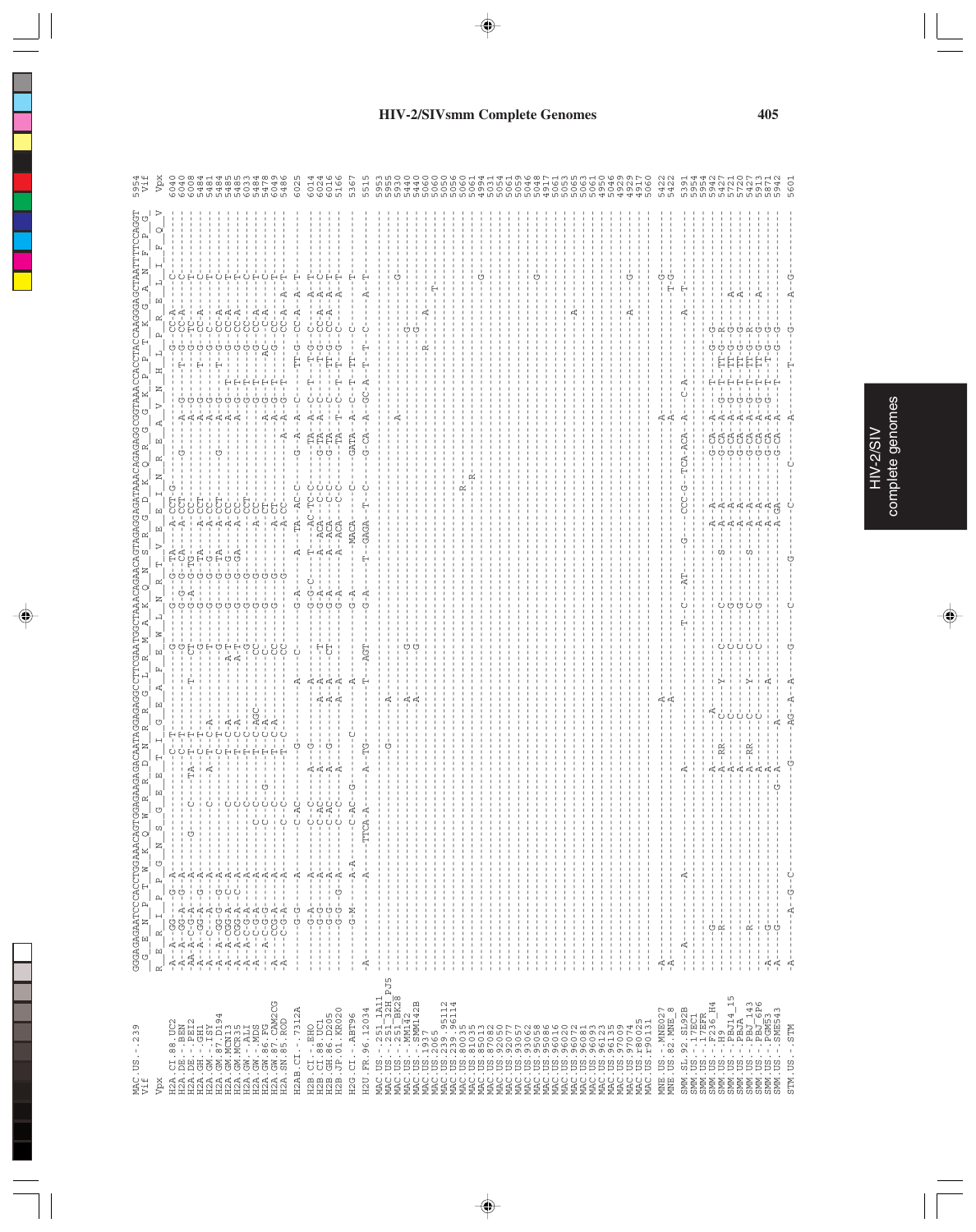| ጣ<br>MAC. US. - . 23<br>Vif                                                                                                                                                                                                                                                                                         | PGAACOGGARTGPCAACOGAACCAAGCTAAATGFAAAATGAGAGAGATAFPAARAAGGATTTTATTTATTTFATTTTATTGCAAGGAAGAAGGAAGGARGTGTAGATGTA<br>$\operatorname{\mathsf{K}}_i$<br>$\overline{a}$<br>$\mathbf{H}$<br>U<br>$\overline{a}$<br>$\triangleright$<br>×<br>Ч,<br>Ē,                                                                                        | 608<br>Ż,                                                                                                                                                                                                   |
|---------------------------------------------------------------------------------------------------------------------------------------------------------------------------------------------------------------------------------------------------------------------------------------------------------------------|--------------------------------------------------------------------------------------------------------------------------------------------------------------------------------------------------------------------------------------------------------------------------------------------------------------------------------------|-------------------------------------------------------------------------------------------------------------------------------------------------------------------------------------------------------------|
| $_{\rm Vpx}$                                                                                                                                                                                                                                                                                                        | ᆸ<br>O<br>$\rightarrow$<br>R<br>CO.<br>д<br>CO.<br>Σ<br>ひ<br>$\circ$<br><b>[x]</b><br>H<br>$\approx$<br>Υ<br>囸<br>$\geq$<br>S<br>$\mathbbm{R}$<br>$\circ$<br>$\geq$                                                                                                                                                                  | vpx<br>U<br>œ<br>ひ<br>×<br>⊻<br>U<br>Ξ<br>Σ<br>Ez.<br>⊻<br>$\circ$                                                                                                                                          |
|                                                                                                                                                                                                                                                                                                                     | U<br>н<br>U<br>Š<br>н<br>U<br>$\,$<br>$\mathbb{I}$<br>$\mathbf{I}$<br>$\mathbf{I}$<br>٠<br>J.<br>1<br>ひ                                                                                                                                                                                                                              | 우<br>5<br>U<br>てり                                                                                                                                                                                           |
|                                                                                                                                                                                                                                                                                                                     | Õ.<br>චී<br>ひ<br>$\mathbf{I}$<br>U<br>$\mathsf I$<br>$\mathbf{I}$<br>$\mathbf{I}$<br>$\mathbf{I}$<br>ΤŦ                                                                                                                                                                                                                              | 5<br>$\cup$<br>ひ                                                                                                                                                                                            |
|                                                                                                                                                                                                                                                                                                                     | <b>ひひひひひひ</b><br>U<br>ひ ひ ひ ひ ひ ひ ひ ひ<br>CAC<br>E<br>K,<br>$\mathbb H$<br>ひひひ<br>U<br>$\frac{1}{4}$<br>$\mathbf{I}$<br>$\mathbf{I}$<br>$\mathbf{I}$<br>ひ ひ ひ ひ ひ ひ ひ                                                                                                                                                                 | 5<br>7877<br>Y<br>↻<br><b>AHAAA</b>                                                                                                                                                                         |
|                                                                                                                                                                                                                                                                                                                     | ひ<br>-<br>U<br>U<br>$\mathbb{I}$<br>$\,$ I<br>$\mathbf{I}$<br>$\mathbf{I}$<br>$\mathbf{I}$<br>$\mathbf{I}$<br>$\mathbb{I}$<br>$\mathbf{I}$<br>÷<br>$\blacksquare$                                                                                                                                                                    | ロー                                                                                                                                                                                                          |
|                                                                                                                                                                                                                                                                                                                     | Æ<br>$\mathbf{I}$<br>$\frac{1}{2}$<br>$\mathbf{I}$<br>f,<br>$\,$                                                                                                                                                                                                                                                                     | ひ                                                                                                                                                                                                           |
|                                                                                                                                                                                                                                                                                                                     | ł<br>$\frac{c}{1}$<br>J.<br>Ť<br>$\ddot{\phi}$ $\ddot{\phi}$<br>$\,$<br>÷                                                                                                                                                                                                                                                            | エロひ<br>日日                                                                                                                                                                                                   |
|                                                                                                                                                                                                                                                                                                                     | $\frac{1}{1}$<br>$\,$ I<br>$1 - -24$<br>$-1 - -4$<br>$-1 - -1$<br>ن<br>۱<br>$\mathbf{I}$<br>$\,$<br>$\,$ $\,$                                                                                                                                                                                                                        |                                                                                                                                                                                                             |
| $\begin{array}{l} \tt H2A.\;C1.\;68.\;102\\ \tt H2A.\;DB1.-1\;BB1\\ \tt H2A.\;CB1.-1\;B11\\ \tt H2A.\;G11.-1\;G11\\ \tt H2A.\;GN.\;P1.-1\;G12\\ \tt H2A.\;GN.\;P1.-1\;G12\\ \tt H2A.\;GN.\;M00112\\ \tt H2A.\;GN.\;P2.\;GN\;P31\\ \tt H2A.\;GN\;P4.\;P5.\;P6\\ \tt H2A.\;GN.\;P6.\;P6.\;P7\\ \tt H2A.\;GN.\;B6.\;P$ | <b>ひひ</b><br>88888888888888<br><b>888888888888</b><br>ひ<br>ooooooo<br>SSSSSSS<br><b>PPPPP</b><br>$U \mid A A A \mid$<br>$\frac{1}{1}$<br>ţ<br>ı<br>J.<br>$---PAG---$<br>$\frac{1}{2}$<br>$\frac{1}{2}$<br>$\mathbb{L}$<br>J.<br>Ţ<br>1<br>$\mathbf{I}$<br>$\mathbb{I}$<br>$\mathbf{I}$<br>$\mathbf{I}$<br>I<br>$\mathsf I$<br>ひ<br>ひ | $\ddot{g}$ ဗုံ ဗုံ ဗွဲ ဗုံ ဗုံ ဗုံ ဗွဲ ဗုံ ဗုံ ဗုံ ဗု<br><u>PBPPPPPPPPPPPP</u><br>5555585<br><b>OUUUUUUUUU</b><br><u> ቀቀቀቀቀቀቀቀ</u> ቅ<br>ו טטו<br>11159119<br><b>תקליטיטלקלקלקל</b><br>$A$ $A$<br>ひゅうしゅうしゅうし |
|                                                                                                                                                                                                                                                                                                                     | $\mathbb{A}^{\scriptscriptstyle{-}}$<br>$\frac{1}{4}$<br>$\mathbf{I}$<br>$\frac{1}{1}$<br>$\sum_{1}^{1}$<br>$\frac{1}{1}$<br>↻                                                                                                                                                                                                       | 5                                                                                                                                                                                                           |
|                                                                                                                                                                                                                                                                                                                     | ひ<br>ひ<br>C<br>CACC<br>CACC<br>FF<br>$-AB$<br>Ť<br>$\mathbb{I}$<br>$\mathbf{I}$<br>ΥJ<br>$\mathbf{I}$<br>$\mathbf{I}$<br>$\mathsf I$<br>$\mathbf{1}$<br>ひ                                                                                                                                                                            | 5<br>$-4$                                                                                                                                                                                                   |
|                                                                                                                                                                                                                                                                                                                     | ひ<br>J.<br>$\blacksquare$<br>U<br>- 11<br>$\blacksquare$<br>$C - C$<br>- 1<br>ひ                                                                                                                                                                                                                                                      |                                                                                                                                                                                                             |
| $-.7312A$<br>H2AB.CI                                                                                                                                                                                                                                                                                                | てり<br>$\circlearrowright$<br>ひ<br>Н<br>ひ<br>CACC<br><b>ATT</b><br>$\mathbf{I}$<br>$-1$<br>$\Gamma$<br>↻                                                                                                                                                                                                                              | LN<br>5<br>8<br>5<br>U<br>↻<br><b>TTGCA</b><br>A<br>ひ<br>ひ<br>AA.<br>A                                                                                                                                      |
|                                                                                                                                                                                                                                                                                                                     | ひ<br>ひ<br>$\,$ I<br>٠<br>$- - - \Gamma$<br>$\mathbf{I}$<br>$\mathbf{I}$<br>U                                                                                                                                                                                                                                                         | Æ                                                                                                                                                                                                           |
|                                                                                                                                                                                                                                                                                                                     | <b>UUU</b><br>нн<br>ATT<br>AGT<br>ウーー<br>J.<br>1<br>Ĵ.<br>υU<br>$\frac{1}{4}$<br>$\blacksquare$<br>$-9 - -$<br>$-1$<br>$-1$<br>$-1$<br>$+1$<br>$+1$<br>$+1$<br>$\overline{1}$<br>↻                                                                                                                                                   | 454<br>Ū<br>υU<br><b>ひ ひ</b><br>$-TTGCA$<br>$-AT-TCA$<br><b>UUU</b><br><b>ひ ひ</b><br><b>ひ ひ ひ</b><br>AAA                                                                                                    |
| $\circ$<br>H2B.CI.-.BHO<br>H2B.CI.88.UC1<br>H2B.GH.86.D205<br>H2B.JP.01.KR020                                                                                                                                                                                                                                       | ひひひひ<br>ひ<br>U<br>Ě<br>Е<br>也<br>ATT<br>ATT<br>ひひひひ<br><b>ひひひひ</b><br>ひひひひ<br>$\frac{1}{1}$<br>Í<br>t<br>$\,$<br>$-1$<br>ł<br>◡<br>U<br>п<br>ł<br>J.<br>J.<br>ï<br>ŧ<br>$\mathbf I$<br>$\,$<br>$\frac{1}{4}$<br>t<br>$\frac{1}{\sqrt{2}}$<br>f,<br>J.<br>J.<br>U<br>↻                                                                | ጣ<br>$\sim$<br>ŏ<br>Ū<br>5<br>Ą<br>멍<br>U<br>↻<br>CTTGCA<br>$-AT$<br>Ū<br>К<br>ひ<br>Q<br>AAAA                                                                                                               |
|                                                                                                                                                                                                                                                                                                                     |                                                                                                                                                                                                                                                                                                                                      |                                                                                                                                                                                                             |
| H2G.CI. - ABT96                                                                                                                                                                                                                                                                                                     | ひ<br>ひ<br>TGC.<br>н<br>ひ<br>CACT<br>н<br>ローロ<br>↻<br>てり<br>J.<br>J<br>$-1$<br>J.<br>J.<br>$\mathbf{I}$<br>$\frac{1}{1}$<br>$\mathbf{I}$<br>f,<br>$\overset{-}{\circ}$<br>J.                                                                                                                                                          | 549<br>უ<br>სი<br>5<br>U<br>Æ<br>Æ<br>ひ<br>ひ<br>Æ                                                                                                                                                           |
| H2U.FR.96.12034                                                                                                                                                                                                                                                                                                     | ひ<br>O<br>O<br>P<br>ひ<br>ACT<br>සි<br>ひ<br>$\begin{array}{c} \n\downarrow \\ \n\downarrow \\ \n\end{array}$<br>$\begin{array}{c} \n\cdot & \cdot \\ \n\cdot & \cdot \\ \n\cdot & \cdot \n\end{array}$<br>U                                                                                                                           | 564<br>٣<br>5<br>ි<br>ų.<br>ひ<br>K.<br>К<br>ひ                                                                                                                                                               |
| ${\small \begin{tabular}{l} \bf 195.1 & 131.1 \\ \bf 211.1 & 182.1 \\ \bf 222.1 & 182.1 \\ \bf 233.1 & 182.1 \\ \bf 244.1 & 182.1 \\ \bf 255.1 & 182.1 \\ \bf 266.1 & 182.1 \\ \bf 276.1 & 182.1 \\ \bf 287.1 & 182.1 \\ \bf 298.1 & 182.1 \\ \bf 209.1 & 182.1 \\ \bf 2101.1 & 182.1 \\ \bf 221.1 & 182.1 \\ \$    | $\frac{1}{1}$<br>$\mathbf{I}$<br>1<br>I<br>$\frac{1}{1}$<br>i.<br>$\mathbf{I}$<br>$\frac{1}{1}$<br>ı<br>ŧ<br>$\mathsf I$<br>J.<br>J.                                                                                                                                                                                                 |                                                                                                                                                                                                             |
|                                                                                                                                                                                                                                                                                                                     | $\mathbf{I}$<br>ţ<br>t<br>f,<br>PJ5                                                                                                                                                                                                                                                                                                  |                                                                                                                                                                                                             |
|                                                                                                                                                                                                                                                                                                                     | AAAA                                                                                                                                                                                                                                                                                                                                 |                                                                                                                                                                                                             |
|                                                                                                                                                                                                                                                                                                                     | AC<br>AC<br>$\begin{array}{c} \begin{array}{c} \text{1} \\ \text{2} \\ \text{3} \\ \text{4} \end{array} \end{array}$<br>J.<br>J.                                                                                                                                                                                                     |                                                                                                                                                                                                             |
|                                                                                                                                                                                                                                                                                                                     | Ť<br>$\mathbf{I}$<br>$\sf I$<br>$\,$<br>$\mathbf{I}$                                                                                                                                                                                                                                                                                 |                                                                                                                                                                                                             |
|                                                                                                                                                                                                                                                                                                                     | $\frac{1}{1}$<br>$\mathbf{I}$<br>I<br>-                                                                                                                                                                                                                                                                                              |                                                                                                                                                                                                             |
|                                                                                                                                                                                                                                                                                                                     | .<br>J<br>t<br>J.                                                                                                                                                                                                                                                                                                                    |                                                                                                                                                                                                             |
|                                                                                                                                                                                                                                                                                                                     | $\frac{1}{1}$<br>$\mathbf I$<br>ı                                                                                                                                                                                                                                                                                                    |                                                                                                                                                                                                             |
|                                                                                                                                                                                                                                                                                                                     | $\,$<br>$\mathbf{I}$                                                                                                                                                                                                                                                                                                                 |                                                                                                                                                                                                             |
|                                                                                                                                                                                                                                                                                                                     | J<br>$\overline{\phantom{a}}$                                                                                                                                                                                                                                                                                                        |                                                                                                                                                                                                             |
|                                                                                                                                                                                                                                                                                                                     | $\,$ I                                                                                                                                                                                                                                                                                                                               |                                                                                                                                                                                                             |
|                                                                                                                                                                                                                                                                                                                     |                                                                                                                                                                                                                                                                                                                                      |                                                                                                                                                                                                             |
|                                                                                                                                                                                                                                                                                                                     | $\,$ I                                                                                                                                                                                                                                                                                                                               |                                                                                                                                                                                                             |
|                                                                                                                                                                                                                                                                                                                     | J                                                                                                                                                                                                                                                                                                                                    |                                                                                                                                                                                                             |
|                                                                                                                                                                                                                                                                                                                     | J                                                                                                                                                                                                                                                                                                                                    |                                                                                                                                                                                                             |
|                                                                                                                                                                                                                                                                                                                     | $\sf I$                                                                                                                                                                                                                                                                                                                              |                                                                                                                                                                                                             |
|                                                                                                                                                                                                                                                                                                                     | ı                                                                                                                                                                                                                                                                                                                                    |                                                                                                                                                                                                             |
|                                                                                                                                                                                                                                                                                                                     |                                                                                                                                                                                                                                                                                                                                      |                                                                                                                                                                                                             |
|                                                                                                                                                                                                                                                                                                                     | $\,$ I                                                                                                                                                                                                                                                                                                                               |                                                                                                                                                                                                             |
|                                                                                                                                                                                                                                                                                                                     | ٠                                                                                                                                                                                                                                                                                                                                    |                                                                                                                                                                                                             |
|                                                                                                                                                                                                                                                                                                                     | $\mathbf{I}$                                                                                                                                                                                                                                                                                                                         |                                                                                                                                                                                                             |
|                                                                                                                                                                                                                                                                                                                     | $\sf I$<br>$\mathbf{I}$                                                                                                                                                                                                                                                                                                              |                                                                                                                                                                                                             |
|                                                                                                                                                                                                                                                                                                                     |                                                                                                                                                                                                                                                                                                                                      |                                                                                                                                                                                                             |
|                                                                                                                                                                                                                                                                                                                     | .<br>$\frac{1}{4}$<br>t                                                                                                                                                                                                                                                                                                              |                                                                                                                                                                                                             |
|                                                                                                                                                                                                                                                                                                                     | $\frac{1}{1}$                                                                                                                                                                                                                                                                                                                        |                                                                                                                                                                                                             |
|                                                                                                                                                                                                                                                                                                                     | $\,$                                                                                                                                                                                                                                                                                                                                 |                                                                                                                                                                                                             |
|                                                                                                                                                                                                                                                                                                                     | $\overline{\phantom{a}}$                                                                                                                                                                                                                                                                                                             |                                                                                                                                                                                                             |
| $\sim \infty$<br>MNE. US. - . MNE02<br>MNE. US. 82. MNE                                                                                                                                                                                                                                                             | ひど<br>$\mathbf{I}$                                                                                                                                                                                                                                                                                                                   | m m<br>மம<br>ഗ ഗ                                                                                                                                                                                            |
|                                                                                                                                                                                                                                                                                                                     | $\overline{\phantom{a}}$<br>f,                                                                                                                                                                                                                                                                                                       |                                                                                                                                                                                                             |
|                                                                                                                                                                                                                                                                                                                     | てり<br><b>ACAG</b><br><b>ATA</b><br>$-97$<br>$-1$<br>$- - A G$<br>U                                                                                                                                                                                                                                                                   | CAG.<br>υ<br>K,<br>ひ<br>€<br>F<br>ひ<br>AA<br>К                                                                                                                                                              |
| SMM . SL . 92 . SL 92B<br>SMM . US . - . 17EC1<br>SMM . US . - . 17EFR<br>SMM . US . - . F236 _ H4                                                                                                                                                                                                                  | t<br>$\frac{1}{1}$<br>$\frac{1}{1}$<br>f,<br>f,<br>$\frac{1}{1}$<br>t<br>$\mathfrak l$<br>J,<br>J<br>t<br>J.<br>٠<br>t<br>٠<br>J.<br>J.<br>J.                                                                                                                                                                                        |                                                                                                                                                                                                             |
|                                                                                                                                                                                                                                                                                                                     | CAC<br>යි<br>Ť<br>$\frac{1}{\sqrt{2}}$<br>؋<br>$\mathbf{I}$                                                                                                                                                                                                                                                                          |                                                                                                                                                                                                             |
|                                                                                                                                                                                                                                                                                                                     | O<br>$\frac{1}{4}$<br>$-3-X-1$<br>$\frac{1}{4}$<br>ひ<br>$\mathbf{I}$<br>↻                                                                                                                                                                                                                                                            |                                                                                                                                                                                                             |
| LN,                                                                                                                                                                                                                                                                                                                 | $-\frac{1}{2}$<br>$\frac{1}{\sqrt{2}}$<br>ひ<br>U                                                                                                                                                                                                                                                                                     |                                                                                                                                                                                                             |
|                                                                                                                                                                                                                                                                                                                     | $\mathbf{I}$<br>ں<br>ا<br>٠<br>1<br>1<br>٠                                                                                                                                                                                                                                                                                           |                                                                                                                                                                                                             |
|                                                                                                                                                                                                                                                                                                                     | <b>ひ ひ ひ ひ ひ ひ</b><br><b>UUUUUU</b><br>OOOOOOO<br>FFFFFFF<br>AAAAAA<br>J.<br>J.<br>I,<br>ı<br>ı<br>t<br>J.<br>$\frac{1}{4}$<br>J<br>$\mathbf{I}$<br>$-1 - K - C$<br>$\frac{1}{\sqrt{2}}$<br>٠<br>$\mathfrak l$<br>Í<br>$\,$ I<br>ひひひ<br>J.<br>1<br>$\mathbf{I}$<br>$\mathfrak l$<br>t<br>I<br>$\blacksquare$<br>ひひひ                  | 55555555<br>ひ ひ ひ ひ ひ ひ ひ ひ<br>ひ ひ ひ ひ ひ ひ ひ<br>ひ ひ ひ ひ ひ ひ ひ ひ<br><b><i><u>UU</u>KRUKUU</i></b><br>みみみみみみみ<br>ひ ひ ひ ひ ひ ひ ひ ひ                                                                              |
|                                                                                                                                                                                                                                                                                                                     | りー<br>$\mathsf I$<br>$\sf I$<br>$\,$ I<br>$\,$ I<br>$\mathbf{I}$<br>$\mathsf I$<br>$\frac{1}{\sqrt{2}}$<br>$\overline{\phantom{a}}$<br>$\blacksquare$<br>$\mathbf{I}$                                                                                                                                                                |                                                                                                                                                                                                             |
|                                                                                                                                                                                                                                                                                                                     | てり<br>1<br>J<br>J,<br>ပုံ<br>J.<br>1<br>$\mathbf{I}$<br>t<br>1                                                                                                                                                                                                                                                                       | てり                                                                                                                                                                                                          |
| <b>NLS</b><br>STM.US                                                                                                                                                                                                                                                                                                | J.<br>¢<br>t<br>J.<br>J.<br>C                                                                                                                                                                                                                                                                                                        | 572                                                                                                                                                                                                         |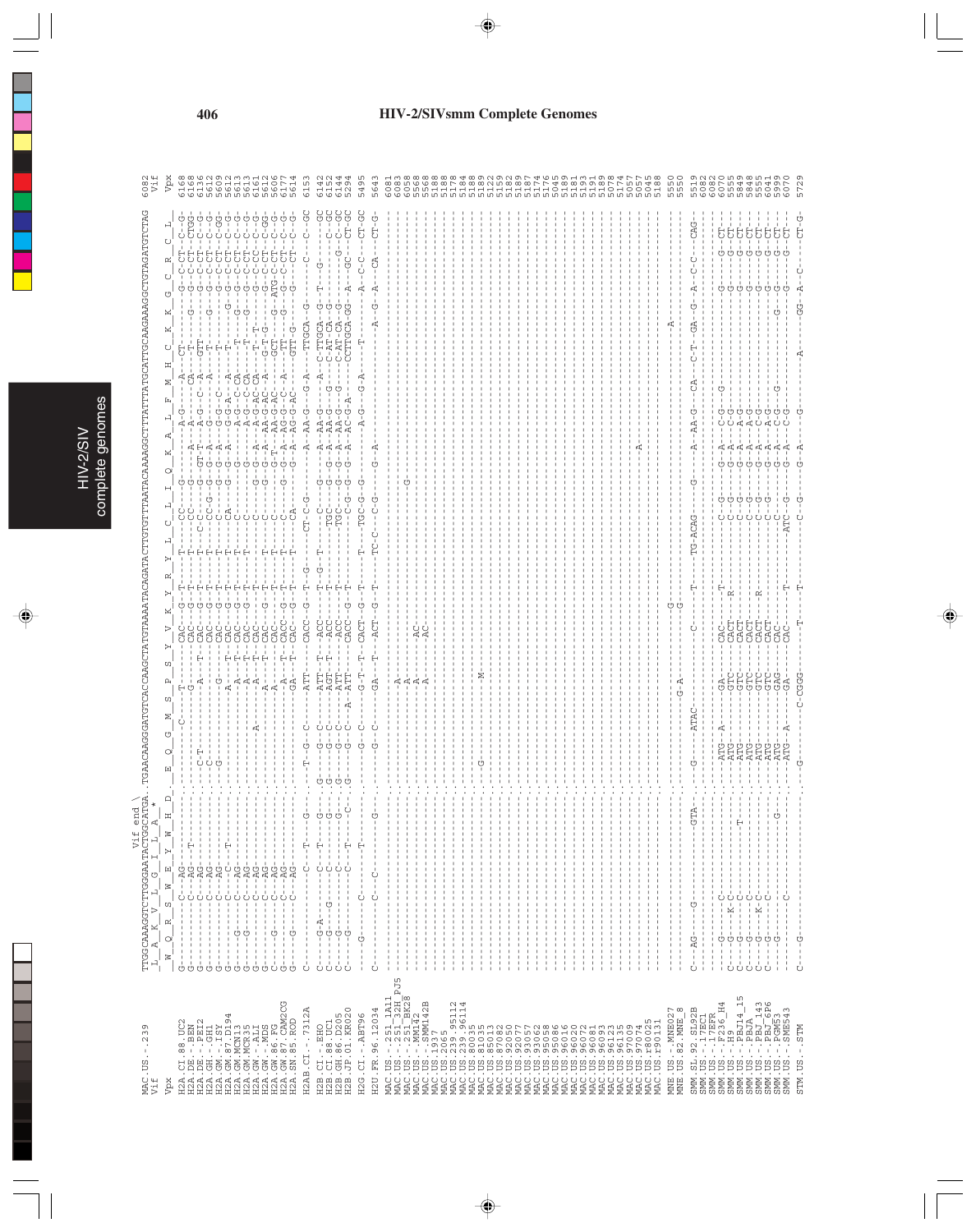| <u>ଡ</u><br>l<br>J<br>¢ |  |
|-------------------------|--|
|-------------------------|--|

Sč

| ጣ<br>23<br>$\cdot$<br>-<br>Vpx/Vpr<br>MAC.US                                                                                                                                                                                                                                                                                                                 | $\begin{array}{cccccc} \texttt{CCAGACGTCCTCCTCCTCCCCTCCC1CCA} \\ \texttt{P} & \texttt{G} & \texttt{P} & \texttt{P} & \texttt{P} & \texttt{P} \\ \texttt{P} & \texttt{G} & \texttt{P} & \texttt{P} & \texttt{P} & \texttt{P} \end{array}$<br>COAAGCACCOCCOCCOCCATGATGACC<br>$\simeq$<br>$\approx$<br><b>U</b><br>U<br>$\mathbb{C}^1_1$<br>U<br>Ξ<br>Ü<br>囟<br>ひ                                                                                                                     | TADDATDAGO.<br>LADDATDAGO.<br>4<br>占<br>ひ |                                                      | / Vpr start<br>ATGGAAGAAAGACCTCCA<br>M E E R R P P | GAAAATGAAGGACCACAAAGGGAACC<br>E N E G P Q R E P                                | 4194<br>Vpr                      |
|--------------------------------------------------------------------------------------------------------------------------------------------------------------------------------------------------------------------------------------------------------------------------------------------------------------------------------------------------------------|------------------------------------------------------------------------------------------------------------------------------------------------------------------------------------------------------------------------------------------------------------------------------------------------------------------------------------------------------------------------------------------------------------------------------------------------------------------------------------|-------------------------------------------|------------------------------------------------------|----------------------------------------------------|--------------------------------------------------------------------------------|----------------------------------|
|                                                                                                                                                                                                                                                                                                                                                              |                                                                                                                                                                                                                                                                                                                                                                                                                                                                                    |                                           |                                                      |                                                    |                                                                                |                                  |
| $\begin{array}{l} \rm{H2A}, \rm{CL}, 88, \rm{UC2}\\ \rm{H2A}, \rm{DE}, -1, \rm{EBI} \\ \rm{H2A}, \rm{CH}, -1, \rm{CH1}\\ \rm{H2A}, \rm{GH}, -1, \rm{SH2}\\ \rm{H2A}, \rm{CH}, -1, \rm{SH2}\\ \rm{H2A}, \rm{CH}, 1, \rm{H2I} \\ \rm{H2A}, \rm{CH}, 1, \rm{H2I} \\ \rm{H2A}, \rm{CH}, 1, \rm{H2I} \\ \rm{H2A}, \rm{CH}, -1, \rm{H2I} \\ \rm{H2A}, \rm{CH}, -1$ | U<br>◡<br>ひ<br>GACCA-GGA<br>$-6A$<br>$\vdash$<br>J.<br>ī.<br>J,<br>1<br>t<br>$-1 - 5 - 5 - 5$<br>G-ACATG--CCGG-AA<br>$\overline{\phantom{a}}$<br>J,<br>J<br>J.<br>$\frac{1}{\sqrt{2}}$<br>ł.<br>$\,$ I                                                                                                                                                                                                                                                                             | 입<br>↻<br>$-TCCA$<br>U<br>е               | CACCAAC<br>Ū<br>GAC                                  | O<br><b>GTTT</b>                                   | 텅<br>: ප<br>GGACC.                                                             | $\circ$                          |
|                                                                                                                                                                                                                                                                                                                                                              | U<br>$- -A - C$<br>ł.<br>$-5 - 0$<br>$\mathbf{I}$<br>$-1$                                                                                                                                                                                                                                                                                                                                                                                                                          | U<br>К                                    | TGACTGAAGCACCA                                       | τŋ<br>U<br><b>GTTT</b>                             | 9<br>9<br>$-AC$<br>$\frac{1}{2}$                                               |                                  |
|                                                                                                                                                                                                                                                                                                                                                              | ЕE<br>I.<br>$\mathsf{I}$<br>$-4$<br>부<br>$-AC$<br>J.<br>$\mathbf{I}$<br>$\mathsf I$<br>$\mathbf{I}$<br>$\mathbf{I}$<br>먹<br>$\mathbf{I}$                                                                                                                                                                                                                                                                                                                                           |                                           | TGACTGAAGCACCAAC                                     |                                                    | 5555<br>GGAC                                                                   |                                  |
|                                                                                                                                                                                                                                                                                                                                                              | $- -P - -C - - -$<br>$-1 - C -$<br>$\mathfrak l$<br>f,<br>$\mathbf I$<br>$\begin{array}{c} \rule{0.2cm}{0.15mm} \rule{0.2cm}{0.15mm} \rule{0.2cm}{0.15mm} \rule{0.2cm}{0.15mm} \rule{0.2cm}{0.15mm} \rule{0.2cm}{0.15mm} \rule{0.2cm}{0.15mm} \rule{0.2cm}{0.15mm} \rule{0.2cm}{0.15mm} \rule{0.2cm}{0.15mm} \rule{0.2cm}{0.15mm} \rule{0.2cm}{0.15mm} \rule{0.2cm}{0.15mm} \rule{0.2cm}{0.15mm} \rule{0.2cm}{0.15mm} \rule{$<br>$\blacksquare$<br>$\blacksquare$<br>$\frac{1}{4}$ | Ë<br>U<br>J.<br>⊢                         | TGACTGAAGCACCA-C                                     | ட ம<br>UUU<br>GTTTP.                               | J.<br>GGACC-<br>$\,$<br>$\overline{1}$                                         |                                  |
|                                                                                                                                                                                                                                                                                                                                                              | ÜÜÜÜ<br>ţ<br>÷<br>$-4$<br>-- 00 --<br>$\frac{1}{1}$<br>Ť<br>$\frac{1}{4}$<br>$-AG$                                                                                                                                                                                                                                                                                                                                                                                                 | $\mathsf{H}$                              | TGACTGAAGCACCAAC                                     | <b>GTTT</b>                                        | $-9 - 7$<br>$-4$<br>$\frac{1}{1}$<br>GGACC<br>Шĭ                               |                                  |
|                                                                                                                                                                                                                                                                                                                                                              | U<br>ł<br>ł<br>$\begin{array}{c}\n0 \\ -1\n\end{array}$<br>$-1 - 4 - 6$<br>$-4$<br>$\frac{1}{2}$<br>U<br>U<br>ł<br>$\frac{1}{4}$<br>$\mathbf{1}$<br>$\,$<br>÷<br>$\mathbf{1}$<br>$C - C$                                                                                                                                                                                                                                                                                           | $\mathbb H$                               | TGACTGAAGCACCAAC<br>TGACTGAAGCACCAAC                 | U<br><b>GTTT</b>                                   | てり<br>g<br>U<br>$\mathsf I$<br>J.<br>÷<br>GGACC<br>GGAC                        |                                  |
|                                                                                                                                                                                                                                                                                                                                                              | U<br>$\,$<br>$\mathbf{I}$<br>$\frac{1}{1}$<br>$\mathbf{I}$<br>$\blacksquare$<br>$\,$ I<br>ひ<br>$\frac{1}{4}$<br>$-1$                                                                                                                                                                                                                                                                                                                                                               |                                           |                                                      | U<br>てり                                            | $\mathbf{I}$<br>$\mathsf I$<br>÷.<br>$\blacksquare$<br>GGAC<br>÷<br><b>CGG</b> |                                  |
|                                                                                                                                                                                                                                                                                                                                                              | - 1<br>$-4-6$<br>$\mathbf{I}$<br>J<br>U<br>$\overline{\phantom{a}}$<br>ひ<br>$\frac{1}{1}$<br>I<br>$\overline{\phantom{a}}$                                                                                                                                                                                                                                                                                                                                                         |                                           | TGACTGAAGCACCAAC<br>TGACTGAAGCACCAAC                 | .<br>.<br>.<br><b>END</b><br>ENDO<br>ENDO          | <b>UU</b><br>ひ<br>υ<br>GGAC<br>$\,$ l<br>$\blacksquare$<br>9                   |                                  |
|                                                                                                                                                                                                                                                                                                                                                              | O<br>$-AC$<br>$-1TG - AGA$<br>--CATG--CCAGAA<br>$\frac{5}{1}$                                                                                                                                                                                                                                                                                                                                                                                                                      | Ō<br>K,                                   | Ų<br>TGACTGAAGCACCAA                                 | ひ<br>O<br>모<br>5                                   | $\frac{1}{\sqrt{2}}$<br>g<br>-AGGACC<br>99                                     |                                  |
|                                                                                                                                                                                                                                                                                                                                                              | U<br>$-4-7-9$<br>$\mathbf{I}$<br>U<br>-<br>-<br>ひ<br>$-\frac{c}{1}$                                                                                                                                                                                                                                                                                                                                                                                                                | $-5$<br>등                                 | TGACTGAAGCACCAAC                                     | GCTC                                               | ひ<br>5<br>GGACC<br>99                                                          |                                  |
|                                                                                                                                                                                                                                                                                                                                                              | ひ<br>٠<br>ひ<br>Ţ<br>$-4$<br>J.<br>U<br>$\mathbf{I}$<br>L.<br>٠<br>٠<br>J.<br>$-AGG$                                                                                                                                                                                                                                                                                                                                                                                                | $\cup$<br>5-5<br>٠                        | <b>UGGURAGENCERCIAL</b>                              | ひ<br>C<br>GCTC                                     | ひ<br>입<br><b>CGACC</b><br>J.<br><b>TGG</b>                                     |                                  |
| H2AB.CI.-.7312A                                                                                                                                                                                                                                                                                                                                              | -<br>U<br>÷<br>$\mathbf{I}$<br>$\blacksquare$<br>U<br>$\frac{1}{4}$<br>$\frac{1}{\sqrt{2}}$                                                                                                                                                                                                                                                                                                                                                                                        | U<br>$\cup$<br>O                          | TGGCAGAAGCAGCTC                                      | $G - CT$                                           | ひ<br>$-4$<br>੍ਹਾਂ<br>$-6-AC$<br>Ġ                                              | O<br>627                         |
|                                                                                                                                                                                                                                                                                                                                                              | $\overline{\phantom{a}}$<br>U<br>$\overline{\phantom{a}}$<br>$\mathbf{I}$<br>$\overline{\phantom{a}}$<br>$\,$ I<br>$\mathbf{I}$                                                                                                                                                                                                                                                                                                                                                    | U                                         | U<br>U<br>U                                          | 텁                                                  | $--AAC$<br>К<br>$\overline{\phantom{a}}$<br>99                                 |                                  |
| H2B.CI.-.BHO<br>H2B.CI.88.UC1<br>H2B.GH.86.D205<br>H2B.JP.01.KR020                                                                                                                                                                                                                                                                                           | I<br>$\frac{1}{1}$<br>U<br>J.<br>$\mathbf{I}$<br>υU<br>Ť                                                                                                                                                                                                                                                                                                                                                                                                                           | <br>日ひ<br>↻<br>٠<br>⊢                     | U<br>TGGCAGAAGCAG-CC<br>TGGCAGAAGCAGCC               | 5<br>မှ မှ မှ မှ                                   | ひ<br>AAAA<br>1<br>ひ<br>$A - C$<br>ひ                                            | m m r<br>60001<br>00004<br>00001 |
|                                                                                                                                                                                                                                                                                                                                                              | $\frac{1}{1}$<br>J.<br>ł<br>O<br>$\frac{1}{4}$<br>$\blacksquare$<br>$\mathbf{I}$<br>U<br>$\frac{1}{1}$<br>$A - -G$<br>$A - -G$                                                                                                                                                                                                                                                                                                                                                     | п.<br>ひ<br>٠<br>U<br>U<br>-1<br>е         | ğ<br>TGGCAGAAGCAGC                                   | ∪<br>Н                                             | $-$ GAAC<br>U<br>$\blacksquare$<br>ひ                                           |                                  |
| $\circ$                                                                                                                                                                                                                                                                                                                                                      | $\blacksquare$<br>U<br>$\mathbf{I}$<br>$\overline{\phantom{a}}$<br>÷<br>ひ<br>T<br>$\blacksquare$<br>$\mathbf{I}$<br>$\mathbf{I}$                                                                                                                                                                                                                                                                                                                                                   | ひ<br>튕                                    | U<br>GACAGAAGCAGC                                    | 5                                                  | ひ<br>$\ddot{c}$ - $\ddot{c}$<br>ひ                                              |                                  |
| $-.ABT96$<br>H2G.CI                                                                                                                                                                                                                                                                                                                                          | $-4 - -$<br>텃<br>U<br>٠<br>$\overline{\phantom{a}}$<br>٠<br>U<br>f,<br>$A - A - G$                                                                                                                                                                                                                                                                                                                                                                                                 | τŋ                                        | ATGGCA                                               | Ľ                                                  | ひ<br>$-4$<br>ひ<br>J.<br>U<br>ひしゅ<br>ロー                                         | O<br>561                         |
| .96.12034<br>H2U.FR                                                                                                                                                                                                                                                                                                                                          | $-AC---A$ -----<br>J.<br>٠<br>U<br>t<br>J.<br>٠<br>$\,$ I                                                                                                                                                                                                                                                                                                                                                                                                                          | $-GATC$<br>Н<br>K,                        |                                                      | Н                                                  | ひ<br>Ā,<br><b>C-00-0</b><br>.<br>ტ                                             | 575                              |
| MAC.US.                                                                                                                                                                                                                                                                                                                                                      | $\frac{1}{2}$<br>$\mathsf I$<br>$\frac{1}{\sqrt{2}}$<br>$\mathbf{I}$<br>$\mathbf{I}$<br>1                                                                                                                                                                                                                                                                                                                                                                                          |                                           |                                                      |                                                    | Ė<br>ï<br>Ú                                                                    |                                  |
| MAC.US.                                                                                                                                                                                                                                                                                                                                                      | ٠<br>Ť<br>$\frac{1}{2}$<br>Ť<br>٠                                                                                                                                                                                                                                                                                                                                                                                                                                                  |                                           |                                                      |                                                    | U                                                                              |                                  |
| $-251$ $1A11$<br>$-251$ $32H$ $PJS$<br>$-251$ $BK28$<br>MAC.US.                                                                                                                                                                                                                                                                                              | $---A---$<br>$\mathbb{I}$<br>Ť<br>$\frac{1}{2}$                                                                                                                                                                                                                                                                                                                                                                                                                                    |                                           |                                                      |                                                    | U                                                                              |                                  |
|                                                                                                                                                                                                                                                                                                                                                              | $\frac{1}{1}$<br>$\frac{1}{1}$<br>İ<br>$-1 - 0 - 1$<br>1<br>j<br>$\frac{1}{4}$                                                                                                                                                                                                                                                                                                                                                                                                     |                                           |                                                      |                                                    | Ü                                                                              |                                  |
|                                                                                                                                                                                                                                                                                                                                                              | f,<br>f,                                                                                                                                                                                                                                                                                                                                                                                                                                                                           |                                           |                                                      |                                                    | C                                                                              |                                  |
|                                                                                                                                                                                                                                                                                                                                                              | $\begin{array}{c} 1 \\ 1 \\ 2 \\ 3 \\ 4 \end{array}$<br>$\mathfrak l$<br>ı<br>J.<br>t<br>f,<br>J<br>Ť                                                                                                                                                                                                                                                                                                                                                                              |                                           |                                                      |                                                    |                                                                                |                                  |
|                                                                                                                                                                                                                                                                                                                                                              | $\frac{1}{1}$<br>í<br>$\frac{1}{4}$                                                                                                                                                                                                                                                                                                                                                                                                                                                |                                           |                                                      |                                                    |                                                                                |                                  |
|                                                                                                                                                                                                                                                                                                                                                              | $\frac{1}{1}$<br>$\mathbf{I}$                                                                                                                                                                                                                                                                                                                                                                                                                                                      |                                           |                                                      |                                                    |                                                                                |                                  |
|                                                                                                                                                                                                                                                                                                                                                              | j<br>$\mathbf{I}$                                                                                                                                                                                                                                                                                                                                                                                                                                                                  |                                           |                                                      |                                                    |                                                                                |                                  |
|                                                                                                                                                                                                                                                                                                                                                              | .<br>I<br>J.                                                                                                                                                                                                                                                                                                                                                                                                                                                                       |                                           |                                                      |                                                    |                                                                                |                                  |
|                                                                                                                                                                                                                                                                                                                                                              | $\blacksquare$                                                                                                                                                                                                                                                                                                                                                                                                                                                                     |                                           |                                                      |                                                    |                                                                                |                                  |
|                                                                                                                                                                                                                                                                                                                                                              |                                                                                                                                                                                                                                                                                                                                                                                                                                                                                    |                                           |                                                      |                                                    |                                                                                |                                  |
|                                                                                                                                                                                                                                                                                                                                                              | $\mathbf{I}$                                                                                                                                                                                                                                                                                                                                                                                                                                                                       |                                           |                                                      |                                                    |                                                                                |                                  |
|                                                                                                                                                                                                                                                                                                                                                              | $\mathbf{I}$                                                                                                                                                                                                                                                                                                                                                                                                                                                                       |                                           |                                                      |                                                    |                                                                                |                                  |
|                                                                                                                                                                                                                                                                                                                                                              | ł                                                                                                                                                                                                                                                                                                                                                                                                                                                                                  |                                           |                                                      |                                                    |                                                                                |                                  |
|                                                                                                                                                                                                                                                                                                                                                              |                                                                                                                                                                                                                                                                                                                                                                                                                                                                                    |                                           |                                                      |                                                    |                                                                                |                                  |
|                                                                                                                                                                                                                                                                                                                                                              |                                                                                                                                                                                                                                                                                                                                                                                                                                                                                    |                                           |                                                      |                                                    |                                                                                |                                  |
|                                                                                                                                                                                                                                                                                                                                                              |                                                                                                                                                                                                                                                                                                                                                                                                                                                                                    |                                           |                                                      |                                                    |                                                                                |                                  |
|                                                                                                                                                                                                                                                                                                                                                              |                                                                                                                                                                                                                                                                                                                                                                                                                                                                                    |                                           |                                                      |                                                    |                                                                                |                                  |
|                                                                                                                                                                                                                                                                                                                                                              |                                                                                                                                                                                                                                                                                                                                                                                                                                                                                    |                                           |                                                      |                                                    |                                                                                |                                  |
|                                                                                                                                                                                                                                                                                                                                                              |                                                                                                                                                                                                                                                                                                                                                                                                                                                                                    |                                           |                                                      |                                                    |                                                                                |                                  |
|                                                                                                                                                                                                                                                                                                                                                              | $\mathsf I$                                                                                                                                                                                                                                                                                                                                                                                                                                                                        |                                           |                                                      |                                                    |                                                                                |                                  |
|                                                                                                                                                                                                                                                                                                                                                              | İ                                                                                                                                                                                                                                                                                                                                                                                                                                                                                  |                                           |                                                      |                                                    |                                                                                |                                  |
|                                                                                                                                                                                                                                                                                                                                                              | Í                                                                                                                                                                                                                                                                                                                                                                                                                                                                                  |                                           |                                                      |                                                    |                                                                                |                                  |
|                                                                                                                                                                                                                                                                                                                                                              |                                                                                                                                                                                                                                                                                                                                                                                                                                                                                    |                                           |                                                      |                                                    |                                                                                |                                  |
|                                                                                                                                                                                                                                                                                                                                                              |                                                                                                                                                                                                                                                                                                                                                                                                                                                                                    |                                           |                                                      |                                                    |                                                                                |                                  |
|                                                                                                                                                                                                                                                                                                                                                              |                                                                                                                                                                                                                                                                                                                                                                                                                                                                                    |                                           |                                                      |                                                    |                                                                                |                                  |
|                                                                                                                                                                                                                                                                                                                                                              |                                                                                                                                                                                                                                                                                                                                                                                                                                                                                    |                                           |                                                      |                                                    |                                                                                |                                  |
|                                                                                                                                                                                                                                                                                                                                                              |                                                                                                                                                                                                                                                                                                                                                                                                                                                                                    |                                           |                                                      |                                                    |                                                                                |                                  |
| ∼<br>$-$ . MNE02<br>MNE.US                                                                                                                                                                                                                                                                                                                                   |                                                                                                                                                                                                                                                                                                                                                                                                                                                                                    |                                           |                                                      |                                                    | U<br>ひ                                                                         |                                  |
| $_{\infty}$<br>$.82.$ MNE<br>$\cdot$<br>MNE.US                                                                                                                                                                                                                                                                                                               | $\,$ I<br>1                                                                                                                                                                                                                                                                                                                                                                                                                                                                        |                                           |                                                      |                                                    | U<br>ひ                                                                         | $N$ $N$<br>5662<br>5662          |
|                                                                                                                                                                                                                                                                                                                                                              |                                                                                                                                                                                                                                                                                                                                                                                                                                                                                    |                                           |                                                      |                                                    |                                                                                |                                  |
| SMM. SL. 92. SL92B<br>SMM. US. - . 17BC1<br>SMM. US. - . 17BER<br>SMM. US. - . 178<br>SMM. US. - . 19236_H4<br>SMM. US. - . PBJ14_15                                                                                                                                                                                                                         | K,<br>К<br>I,<br>--V-----BRURDH----D-----K-<br>$\mathbf{I}$                                                                                                                                                                                                                                                                                                                                                                                                                        | ↻<br>٢<br>Ė<br>€                          | U                                                    | -TG                                                | $-4$<br>CACCAAC-C<br>r<br>C                                                    |                                  |
|                                                                                                                                                                                                                                                                                                                                                              | f,<br>f,<br>$\mathbf{I}$                                                                                                                                                                                                                                                                                                                                                                                                                                                           |                                           |                                                      |                                                    |                                                                                |                                  |
|                                                                                                                                                                                                                                                                                                                                                              | ₫                                                                                                                                                                                                                                                                                                                                                                                                                                                                                  |                                           | U                                                    |                                                    | てり<br>ÿ                                                                        |                                  |
| LN                                                                                                                                                                                                                                                                                                                                                           |                                                                                                                                                                                                                                                                                                                                                                                                                                                                                    |                                           | $\overline{A}$ –                                     |                                                    |                                                                                |                                  |
| -. PBJA<br>SMM.US.                                                                                                                                                                                                                                                                                                                                           | $--AG-$                                                                                                                                                                                                                                                                                                                                                                                                                                                                            |                                           | <b>OOOOOO</b><br>AAAAAA<br>$\stackrel{-}{\mathbb A}$ |                                                    | <b>せせせせせせ</b><br>ひ ひ ひ ひ ひ ひ ひ                                                 |                                  |
|                                                                                                                                                                                                                                                                                                                                                              |                                                                                                                                                                                                                                                                                                                                                                                                                                                                                    |                                           |                                                      |                                                    |                                                                                |                                  |
| SMM . US . -<br>SMM . US . -<br>SMM . US . -                                                                                                                                                                                                                                                                                                                 | I.<br>٠                                                                                                                                                                                                                                                                                                                                                                                                                                                                            |                                           | $\overrightarrow{A} - \overrightarrow{A}$            |                                                    |                                                                                |                                  |
| --.PBJ 143<br>--.PBJ 6P6<br>--.PGM53<br>--.SME543<br>SMM.US                                                                                                                                                                                                                                                                                                  | ひ ひ ひ ひ ひ ひ ひ ひ<br>I<br>J.<br>$\overline{\phantom{a}}$<br>t<br>ı<br>I.                                                                                                                                                                                                                                                                                                                                                                                                             |                                           | ↻                                                    |                                                    | ひ<br>ひ                                                                         |                                  |
|                                                                                                                                                                                                                                                                                                                                                              |                                                                                                                                                                                                                                                                                                                                                                                                                                                                                    |                                           |                                                      |                                                    |                                                                                |                                  |
| STM<br>STM.US                                                                                                                                                                                                                                                                                                                                                | К                                                                                                                                                                                                                                                                                                                                                                                                                                                                                  |                                           | Ç                                                    |                                                    | C                                                                              | 584                              |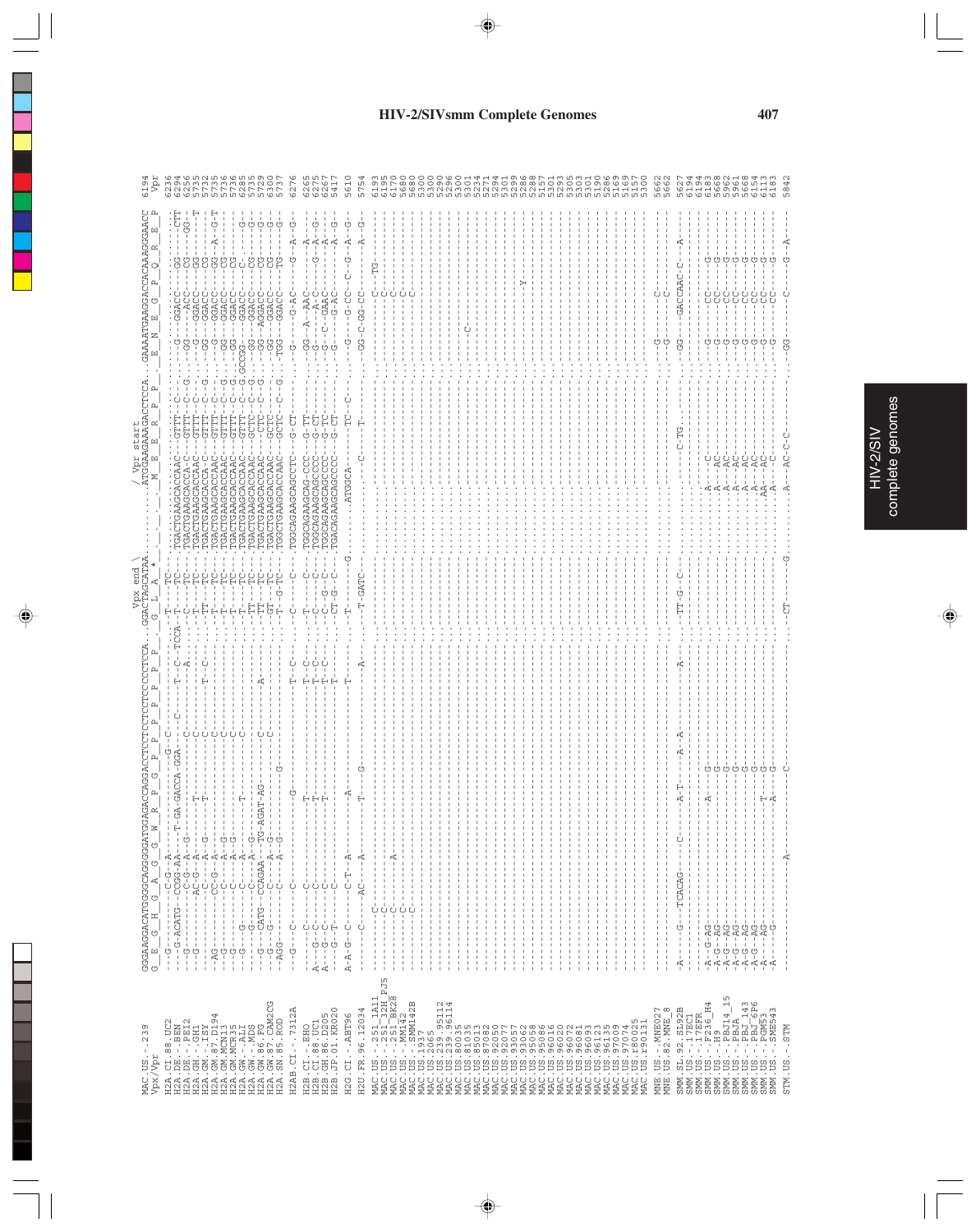| vpr<br>6324                                                                                                                                                                                                                      | Tat                                                                                       |                                                                                      |                                         |                                   |            |                         |                                  |                                            |                                                                                                                                                                                                                                                                                                                                                                                                                                                                    | 6406                                                             |                  | m m r                        |                                                                                 | 5740                                                    | 588               |                                                                                                                                                                                                                                                                                                                                                                                                                                        |     |                                                                                                             |         |   |                    |  |   |                                                               |              |               |               |        |  |  |  |  |  | $N$ $N$<br>5793                                                     | 4                                                                                                          |                                                                                                                          | 4000140                                                                                                                                                                                                                                                                                                                                                                                                                             |                             |                                            |                                      |        |                                                                | 597                                          |
|----------------------------------------------------------------------------------------------------------------------------------------------------------------------------------------------------------------------------------|-------------------------------------------------------------------------------------------|--------------------------------------------------------------------------------------|-----------------------------------------|-----------------------------------|------------|-------------------------|----------------------------------|--------------------------------------------|--------------------------------------------------------------------------------------------------------------------------------------------------------------------------------------------------------------------------------------------------------------------------------------------------------------------------------------------------------------------------------------------------------------------------------------------------------------------|------------------------------------------------------------------|------------------|------------------------------|---------------------------------------------------------------------------------|---------------------------------------------------------|-------------------|----------------------------------------------------------------------------------------------------------------------------------------------------------------------------------------------------------------------------------------------------------------------------------------------------------------------------------------------------------------------------------------------------------------------------------------|-----|-------------------------------------------------------------------------------------------------------------|---------|---|--------------------|--|---|---------------------------------------------------------------|--------------|---------------|---------------|--------|--|--|--|--|--|---------------------------------------------------------------------|------------------------------------------------------------------------------------------------------------|--------------------------------------------------------------------------------------------------------------------------|-------------------------------------------------------------------------------------------------------------------------------------------------------------------------------------------------------------------------------------------------------------------------------------------------------------------------------------------------------------------------------------------------------------------------------------|-----------------------------|--------------------------------------------|--------------------------------------|--------|----------------------------------------------------------------|----------------------------------------------|
|                                                                                                                                                                                                                                  | $\circ$<br>U<br>囸<br>U<br>$\mathbb{R}^2$<br>$-4$<br>卣<br>J.<br>$\mathsf{p}_4$<br>$\vdash$ | O<br>↻<br>К<br>U                                                                     | υ<br>U U<br>$AA -$<br>U<br>К            | U                                 | ひひひひひ<br>U | U<br>$A - 1$<br>$A - 1$ | ↻<br>U                           | υU<br>U<br>$-4 - -$<br>$-4 - -$<br>$-44 -$ | U<br>$-1$<br>$-\mathbf{A}$                                                                                                                                                                                                                                                                                                                                                                                                                                         | ひ<br>Ś                                                           | Н                | ASG<br>Н                     | $\mathfrak{S}$<br>$-4$<br>Н<br>н                                                | U                                                       | К                 |                                                                                                                                                                                                                                                                                                                                                                                                                                        |     |                                                                                                             |         |   |                    |  |   |                                                               |              |               |               |        |  |  |  |  |  |                                                                     | $\overset{-}{\circ}$<br>$\vec{A}$<br>$-AA - A$<br>$\mathbb H$<br>-                                         |                                                                                                                          |                                                                                                                                                                                                                                                                                                                                                                                                                                     |                             | みみみみみみみ                                    |                                      |        |                                                                |                                              |
| ATGGGATGARAGGGTAGTGGAAGAACTGAAAGAAGGCTTRAAACATTTGATCCTCGCTTGCTACTGGTAATCATATATAGACACGGGACCCTTGAGGGACA<br>_ W _ D _ E _ W _ V _ V _ E _ V _ L _ E _ E _ L _ K _ E _ E _ K _ H _ F _ D _ P _ E _ L _ L _ T _ A _ L _ G _ M _ H _ I | Ą<br>凹<br>Σ                                                                               | y<br>$\frac{c}{1}$<br>U                                                              | ↻<br>U                                  | Ÿ                                 | ↻<br>Ů     | ◡<br>O                  | ◡                                | $\frac{1}{\sqrt{2}}$                       | 학학량학                                                                                                                                                                                                                                                                                                                                                                                                                                                               | ひ<br>$\frac{1}{1}$<br>U                                          | К<br>U           | もりし                          | ひ<br>ひひひひ<br>CGG                                                                | ひ<br>Ú                                                  | ひ                 |                                                                                                                                                                                                                                                                                                                                                                                                                                        |     |                                                                                                             |         |   |                    |  | ひ |                                                               |              |               |               |        |  |  |  |  |  | ひ                                                                   | ؋<br>$-CTTT-C$<br>U<br>$-CC - A$                                                                           |                                                                                                                          | Н                                                                                                                                                                                                                                                                                                                                                                                                                                   |                             | ひ ひ ひ ひ ひ ひ                                |                                      |        | ひ<br>ひ<br>$\vdash$                                             |                                              |
|                                                                                                                                                                                                                                  | 5<br>$AC -$                                                                               |                                                                                      | פולילפילילה<br>פולילפילילה?<br>פולילפול |                                   |            |                         |                                  |                                            | $C - -2I$<br>CGGA-                                                                                                                                                                                                                                                                                                                                                                                                                                                 | <b>LLD-</b>                                                      | Ę<br>U           | FT-                          | E<br>턱                                                                          | 5                                                       | 5                 |                                                                                                                                                                                                                                                                                                                                                                                                                                        |     |                                                                                                             |         |   |                    |  |   |                                                               |              |               |               |        |  |  |  |  |  |                                                                     | 턱<br>$\vec{A}$                                                                                             |                                                                                                                          | 55555555                                                                                                                                                                                                                                                                                                                                                                                                                            |                             |                                            |                                      |        |                                                                |                                              |
|                                                                                                                                                                                                                                  | н<br>Н                                                                                    | $A - T$<br>۳<br>$\mathbf{I}$<br>$\overline{\phantom{0}}$<br>$\vdash$<br>$\mathbf{I}$ | 부<br>$\mathbb{F}^{\mathbb{C}}$          | 부<br>⊢<br>-<br>- 1<br>$\mathbb H$ | ⊢          | Н<br>⊢                  | е<br>$\mathbf{I}$<br>$\mathbb H$ | н                                          | н<br>е                                                                                                                                                                                                                                                                                                                                                                                                                                                             | ひ                                                                | RΙ               | ひ                            | ひ<br>ひ                                                                          | ひ                                                       | ひ                 |                                                                                                                                                                                                                                                                                                                                                                                                                                        |     | U                                                                                                           | ↻       |   |                    |  |   |                                                               |              |               |               |        |  |  |  |  |  | ひ<br>ひ                                                              | $\vec{A}$<br>-TT-<br>E                                                                                     |                                                                                                                          | ひ                                                                                                                                                                                                                                                                                                                                                                                                                                   | <b>いい</b><br>NH             | ひ                                          | U<br>Ϋ́-                             | ひ      | ひ<br>ひ                                                         | ど<br>ğ                                       |
|                                                                                                                                                                                                                                  |                                                                                           | 무무 !<br>O                                                                            | 무<br>$\mathbf{I}$                       | FD-<br>$\blacksquare$<br>U<br>- 1 |            |                         | $-4$<br>GCA<br>ひひひひ              | υU                                         | ◡                                                                                                                                                                                                                                                                                                                                                                                                                                                                  | U                                                                | Ó<br>◡           | Ó                            | ب                                                                               | U                                                       |                   |                                                                                                                                                                                                                                                                                                                                                                                                                                        |     | $G - T$                                                                                                     | $G - T$ |   |                    |  |   |                                                               |              |               |               |        |  |  |  |  |  |                                                                     |                                                                                                            |                                                                                                                          |                                                                                                                                                                                                                                                                                                                                                                                                                                     |                             |                                            |                                      |        |                                                                |                                              |
|                                                                                                                                                                                                                                  | ن<br>- - - -<br>$C - A$                                                                   | ひ<br>也<br>↻                                                                          | ゥ<br>U                                  | $\ddot{\phi}$<br>↻                | じ じ        |                         | ひ<br>ひ<br>ひ<br>텃<br>◡            | <u>ყ</u>                                   | U<br>ひ<br>ひ<br>5C                                                                                                                                                                                                                                                                                                                                                                                                                                                  | ひ<br>U                                                           | ひ                | 9Ó                           | ひ<br>9<br>9<br><b>UUUU</b>                                                      | U                                                       | 99<br>ပ်          |                                                                                                                                                                                                                                                                                                                                                                                                                                        |     | ひ                                                                                                           | ひ       |   |                    |  |   |                                                               |              |               |               |        |  |  |  |  |  |                                                                     | $-AC - G$                                                                                                  |                                                                                                                          | ဝ်ဝ်ဝ်ဝ်ဝ်<br>မိုင်္ဂိုင််ဝိုင်                                                                                                                                                                                                                                                                                                                                                                                                     | ×<br>$\mathbf{I}$<br>ΟU     |                                            | $ -K$<br>υU                          | U      | U<br>ひ<br>ひ<br>ಕ<br>U<br>U                                     | <b>PPD-22-22</b>                             |
|                                                                                                                                                                                                                                  |                                                                                           |                                                                                      |                                         |                                   |            |                         |                                  |                                            | $\begin{array}{l} A_1A_1=1\\ A_1A_2=0\\ \hline 1\cdot A_1A_2=0\\ \hline 1\cdot A_1A_2=0\\ \hline 1\cdot A_1A_2=A_2\\ \hline 1\cdot A_1A_2=A_2\\ \hline 1\cdot A_1A_2=A_2\\ \hline 1\cdot A_1A_2=A_2\\ \hline 1\cdot A_1A_2=A_2\\ \hline 1\cdot A_1A_2=A_2\\ \hline 1\cdot A_1A_2=A_2\\ \hline 1\cdot A_1A_2=A_2\\ \hline 1\cdot A_1A_2=A_2\\ \hline 1\cdot A_1$                                                                                                    | ن<br>ا<br>$A - A$                                                | $\frac{1}{2}$    |                              | ن<br>ا<br>$\begin{array}{c}\nA & A & A \\ 1 & 1 & 1\n\end{array}$<br>入入入工       | Ò<br>Ą                                                  | К                 |                                                                                                                                                                                                                                                                                                                                                                                                                                        |     |                                                                                                             |         | Ŗ |                    |  |   |                                                               |              |               |               |        |  |  |  |  |  |                                                                     | ť.<br>F                                                                                                    |                                                                                                                          | $-4$<br>⊢                                                                                                                                                                                                                                                                                                                                                                                                                           | KA<br>$\mathbf I$           |                                            |                                      |        | $-4$<br>4                                                      | $A - A$                                      |
|                                                                                                                                                                                                                                  | <b>LOID-1</b>                                                                             |                                                                                      |                                         |                                   |            |                         |                                  |                                            |                                                                                                                                                                                                                                                                                                                                                                                                                                                                    | ひ                                                                |                  |                              | ひひひひ                                                                            |                                                         | Ü                 |                                                                                                                                                                                                                                                                                                                                                                                                                                        |     |                                                                                                             | A       |   |                    |  |   |                                                               |              |               |               |        |  |  |  |  |  | ひ<br>ひ                                                              | J.                                                                                                         |                                                                                                                          | $- - A$<br>$\mathbf{I}$<br>$\mathbf I$                                                                                                                                                                                                                                                                                                                                                                                              | $\mathbf{I}$<br>$\mathsf I$ | ??????????<br>$\mathbf I$                  | $\,$ I                               | $\,$ I |                                                                |                                              |
|                                                                                                                                                                                                                                  |                                                                                           |                                                                                      |                                         |                                   |            |                         |                                  |                                            |                                                                                                                                                                                                                                                                                                                                                                                                                                                                    |                                                                  | $\mathbf{I}$     | t                            |                                                                                 | $- -A - -A - -$                                         |                   | Ħ                                                                                                                                                                                                                                                                                                                                                                                                                                      |     | $\begin{array}{c} \begin{array}{c} \text{1} \\ \text{2} \\ \text{3} \\ \text{4} \end{array} \\ \end{array}$ |         |   |                    |  |   |                                                               |              |               |               |        |  |  |  |  |  |                                                                     | $\mathbf I$<br>$\mathbf{I}$<br>$\mathbf{I}$<br>$\mathbf{I}$                                                | $\mathbb{L}$<br>$\mathbb{I}$<br>$\mathbb{L}$<br>$\mathbf{I}$<br>Ħ                                                        |                                                                                                                                                                                                                                                                                                                                                                                                                                     |                             |                                            |                                      |        | К<br>$A - A$<br>÷<br>Ť<br>Ť<br>$\mathbf{I}$                    | Ą<br>J.<br>$\mathsf{I}$<br>ŧ<br>$\mathbb{I}$ |
|                                                                                                                                                                                                                                  | $-4-4-4-4$                                                                                |                                                                                      |                                         |                                   |            |                         |                                  |                                            |                                                                                                                                                                                                                                                                                                                                                                                                                                                                    | $- -2 - -6 - - -$<br>$\mathsf I$<br>$\mathbf{I}$<br>$\mathsf{L}$ | $\mathsf I$<br>φ | $\mathbf{I}$<br>$\mathbb{L}$ | $---A-$<br>J.<br>$\frac{1}{\mathbf{C}}$<br>$\mathbf{I}$<br>î.                   | $\mathbf{I}$<br>Ť.<br>ŧ<br>$\mathbf{I}$<br>$\mathbf{I}$ |                   | $\mathbf{I}$                                                                                                                                                                                                                                                                                                                                                                                                                           |     | Ť                                                                                                           |         |   | J.<br>$\mathbf{I}$ |  |   | $\begin{array}{c} \rule{0.2cm}{0.15mm} \end{array}$<br>$\,$ I | $\mathbf{1}$ | $\frac{1}{1}$ | $\frac{1}{4}$ | $\,$ I |  |  |  |  |  |                                                                     | ŧ<br>ł<br>$\mathbf{I}$                                                                                     | $\begin{array}{c} \begin{array}{c} \text{1} \\ \text{2} \\ \text{3} \\ \text{4} \end{array} \end{array}$<br>$\mathbf{I}$ | $\begin{split} \mathbf{G} = \begin{bmatrix} \mathbf{G} & \mathbf{G} & \mathbf{G} & \mathbf{G} & \mathbf{G} & \mathbf{G} & \mathbf{G} & \mathbf{G} & \mathbf{G} & \mathbf{G} & \mathbf{G} & \mathbf{G} & \mathbf{G} & \mathbf{G} & \mathbf{G} & \mathbf{G} & \mathbf{G} & \mathbf{G} & \mathbf{G} & \mathbf{G} & \mathbf{G} & \mathbf{G} & \mathbf{G} & \mathbf{G} & \mathbf{G} & \mathbf{G} & \mathbf{G} & \mathbf{G} & \mathbf{G}$ |                             | ひひひひひひ                                     |                                      |        | $\frac{1}{1}$<br>ŧ<br>$\frac{1}{1}$<br>Ť<br>$\,$ I             | $\sigma$ <sup>-</sup>                        |
| MAC.US. - .239<br>$_{\rm VPT}$                                                                                                                                                                                                   | $\overline{\phantom{a}}$<br>exon<br>Tat                                                   |                                                                                      |                                         |                                   |            |                         |                                  |                                            | $\begin{array}{ll} \text{H2A.}\ \text{CL} & \text{88.}\ \text{UC2}\\ \text{H2A.}\ \text{DB1}\cdot\text{-}\text{BBI}\\ \text{H2A.}\ \text{dB1}\cdot\text{-}\text{H2I}\\ \text{H2A.}\ \text{GH}\cdot\text{-}\text{-}\text{LST}\\ \text{H2A.}\ \text{GH}\cdot\text{-}\text{-}\text{LST}\\ \text{H2A.}\ \text{GH}\cdot\text{-}\text{-}\text{LST}\\ \text{H2A.}\ \text{GH}\cdot\text{MOM13}\\ \text{H2A.}\ \text{GH}\cdot\text{-}\text{LST3}\\ \text{H2A.}\ \text{GH}\$ | $-.7312A$<br>$\cdot$<br>H2AB.CI                                  | H2B.CI.-. EHO    |                              | $\circ$<br>HZB.CI.88.UC1<br>HZB.CH.86.UC1<br>HZB.JP.01.KR020<br>HZB.JP.01.KR020 | H2G.CI. - . ABT96                                       | H2U. FR. 96.12034 | $\begin{small} \texttt{MEC} & \texttt{UB} & \texttt{1} & \texttt{1} & \texttt{1} & \texttt{1} & \texttt{1} & \texttt{1} & \texttt{1} \\ \texttt{MEC} & \texttt{UB} & \texttt{1} & \texttt{1} & \texttt{1} & \texttt{1} & \texttt{1} & \texttt{1} \\ \texttt{MEC} & \texttt{UB} & \texttt{1} & \texttt{1} & \texttt{1} & \texttt{1} & \texttt{1} \\ \texttt{MEC} & \texttt{UB} & \texttt{1} & \texttt{1} & \texttt{1} & \texttt{1} & \$ | PJ5 |                                                                                                             |         |   |                    |  |   |                                                               |              |               |               |        |  |  |  |  |  | $\sum_{i=1}^{\infty}$<br>$-$ . MNE02<br>MNE. US. 82. MNE<br>MNE.US. | SMM. SL. 92. SL92B<br>SMM. US. - .17BC1<br>SMM. US. - .17BER<br>SMM. US. - .F236_H4<br>SMM. US. - .F236_H4 |                                                                                                                          |                                                                                                                                                                                                                                                                                                                                                                                                                                     |                             | LN<br>$SMM. US. - . PBJ14_11SMM.US.-.PBJA$ | SMM.US.-.PBJ_143<br>SMM.US.-.PBJ_6P6 |        | SME543<br>PGM53<br>Ť<br>7<br>$\frac{1}{2}$<br>SMM.US.<br>SMM.U | <b>STM</b><br>STM.US                         |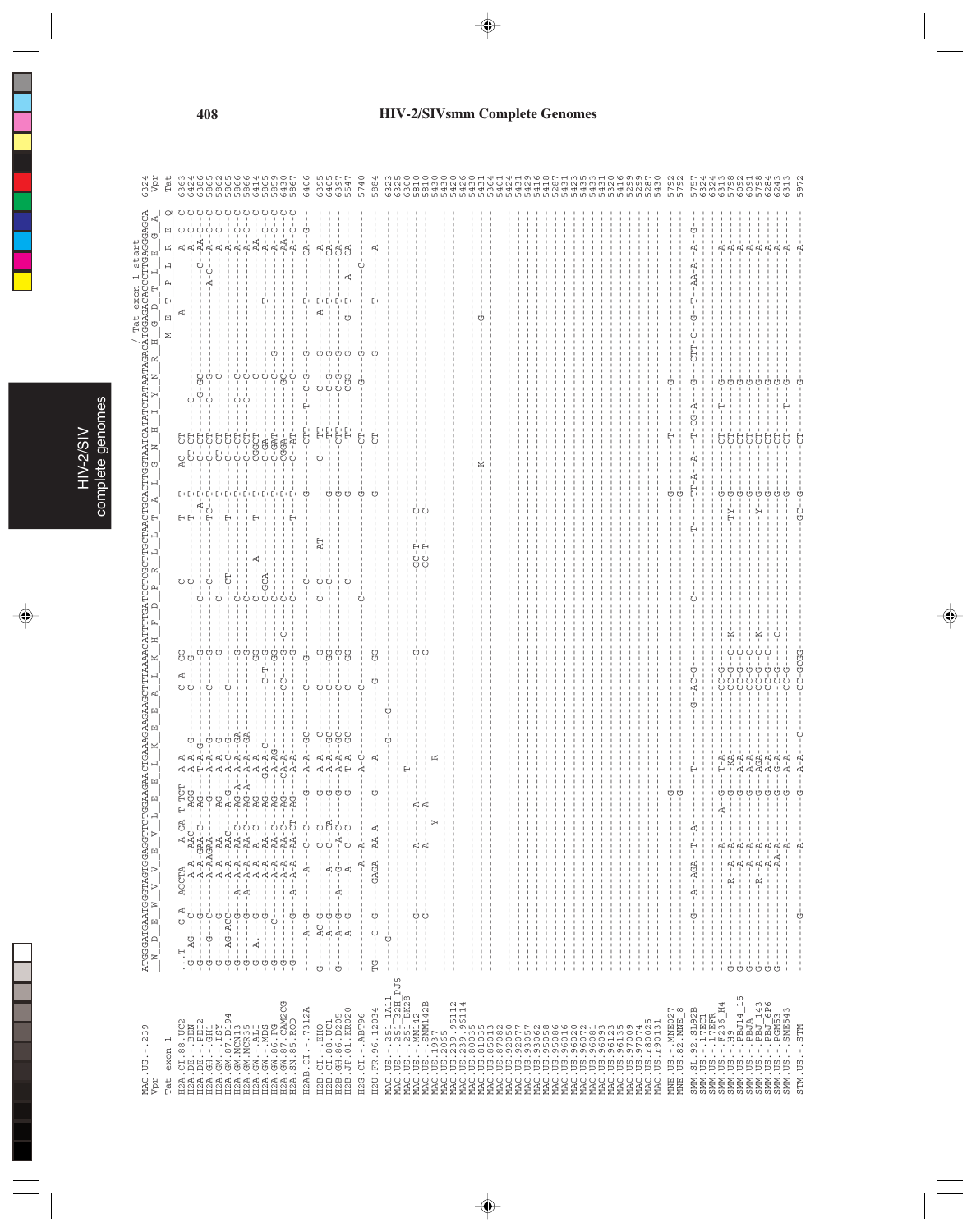| ž<br>မွ<br>ì |  |
|--------------|--|
|--------------|--|

<u>ვი</u>

| IAICONACONACHIO DO CONTRONACHIO DO DO PARANO A CONTRO DO PORTO DO PARANO DO ANO DA ADO PARO DO PARA DO PARANA E<br>$TA-G$<br>$TA-G$<br>GAGG-<br>R<br>E<br>д<br>C)<br>U<br>$\mathbf{\Omega}$<br>$\mathbf{a}$<br>K,<br>$\approx$<br>$\mathbf{a}$<br>부<br>투<br>≻<br>្ញុំ<br>ڹۣ<br>U<br>U<br>ט<br>-A<br>$A \land A$<br>F<br>К<br>К<br>$A \land A$<br>К<br>$\circ$<br>999<br>U<br>$T G - C$<br>U<br>C<br>₫<br>C)<br>t<br>÷<br>Ġ<br>ひ<br>E<br>E<br>U<br>ÿ<br>U<br>Y<br>U<br>U<br>ă<br>К<br>К<br>К<br>К<br>C<br>ĸ<br>К<br>К<br>К<br>œ<br>J.<br>К<br>K.<br>$-4$<br>$-4$<br>٢ŋ<br>A<br>Æ<br>K,<br>A<br>К<br>AGGGAAC-CA<br>$T = -$<br>-AG-A-2<br>$A - AA$<br>$A - A$<br>Ą<br>$A - A$<br>$A - A$<br>-AGCAGCA<br>$A - A^T$<br>ひ<br>- - K<br>$A - A$<br>$\overline{A}$ .<br>5<br>5<br>5<br>5<br>Z<br>ひ<br>O<br>$\mathbb{A}^-$<br>d<br>K.<br>Æ<br>К<br>Æ<br>Ο<br>S<br>凹<br>ひ<br>ᄲ<br>也<br>ひ<br>$\approx$<br>$\mathbf{\Omega}$<br>Æ<br>C)<br>$\mathbb H$<br>-GT<br>$\begin{array}{c}\n\downarrow \\ \downarrow \\ \downarrow\n\end{array}$<br>$-G-G-T$<br>ь<br>⊢<br>ó<br>ひ<br>ひ<br>-AAAT<br>T-GATG<br>Ξ<br>- 55 - 1<br>C)<br>TCGG<br>U<br>F<br>TCAA<br>-CAA<br>3<br>3<br>ひ<br>TGG<br>Ü<br>CO <sub>L</sub><br>₫<br>ひ<br>ひ<br>C<br>C<br>K,<br>К<br>Ü<br>Ü<br>ė<br>$\Box$<br>ひ<br>$\mathbb H$<br>$- A - AC$<br>U<br>U<br>U<br>$\tau$ 1<br>Ü<br>$-A$ -<br>Ś<br>К<br>PG.<br>๓<br>ි<br>S<br>g<br>ひ<br>50<br>ぴ<br>К<br>ජි<br>⊢<br>ь<br>ь<br>ፈ ፈ<br>凹<br>C)<br>C<br>S<br>U<br>U<br>U<br>U<br>К<br>К<br>υ<br>U<br>τ)<br>ひ<br>ひ<br>てり<br>U<br>τı<br>CŊ<br>m<br>₹<br>みみみみみ<br>O<br>◡<br>υU<br>≮U<br>◡<br>GGAGAACTCAATCAATCCTCCAACGAG<br>$-5 - 0 - 0 - 1$<br>凹<br>やーー<br>$-1 - 5 - 7$<br>じー<br>$-{\rm AAG}$<br>$\mathbf{p}$<br>$-GB$ -<br>$-GA-$<br>$-45$<br>İ<br>$\,$<br>$\overline{\phantom{a}}$<br>$-5 - 1$<br>$\,$<br>$\,$<br>ı<br>I<br>$\,$ $\,$<br>t<br>í<br>I.<br>$-45 - - - - -$<br>J.<br>$-45 -$<br>$-4 - -6A -$<br>$-5 - 1$<br>$-45 - - - - -$<br>-------<br>-- 0<br>--<br>$\,$<br>J.<br>$-1$ $-1$ $-1$ $-1$ $-1$ $-1$ $-1$<br>٠<br>J.<br>$\frac{1}{2}$<br>$\frac{1}{1}$<br>$\frac{1}{1}$<br>l,<br>1<br>٠<br>z<br>f,<br>$\mathbf{I}$<br>$\,$<br>J<br>$\,$<br>$\,$ I<br>$\circ$<br>ŧ<br>$\frac{1}{4}$<br>$- - A - -$<br>$- - A - -$<br>$\frac{1}{4}$<br>$\frac{1}{4}$<br>$\frac{1}{4}$<br>$\frac{1}{4}$<br>÷<br>$\frac{1}{4}$<br>J<br>$\,$<br>$\,$ I<br>$\,$ $\,$<br>$\mathbf{I}$<br>J.<br>$\mathbf{L}$<br>$-4G - 2G - 2T - A -$<br>C)<br>$-740$<br>$---DTTGC---A$<br>$\ddot{9}$ $\ddot{9}$<br>$\ddot{1}$<br>$---A$<br>$- - A T G - - - - A$<br>$- - A$<br>$-1 - T - A$<br>ウ<br>$\,$<br>J.<br>٠<br>п<br>٠<br>$\mathbf{I}$<br>٠<br>1<br>$\Box$<br>$\mathfrak l$<br>$-$ - $\Gamma$ - $-$<br>$\,$ I<br>$\overline{\phantom{a}}$<br>t<br>٠<br>C)<br>$-99 - -$<br>$-99 -$<br>$\frac{1}{2}$<br>-11<br>$\,$ I<br>Î<br>ŧ<br>$-5 - 7 - 9 - 9$<br>$- -2A - T$<br>t<br>Ť<br>$\sf I$<br>İ<br>$\frac{1}{4}$<br>t<br>t<br>J<br>-<br>$- -A - -C -$<br>$\mathbf{H}$<br>$- P T G -$<br>$-2-4-1$<br>$\frac{1}{1}$<br>J.<br>-<br>$\mathbf{I}$<br>-<br>$- -A - -$<br>$- - A - -$<br>$-A$ -<br>$-A$ -<br>$\frac{1}{2}$<br>$[ \underline{x} ]$<br>$\mathbb{I}$<br>$\blacksquare$<br>$- - P -$<br>$-4 - 7$<br>$\frac{1}{1}$<br>J.<br>$\mathbbm{R}$<br>$\mathbf{I}$<br>$\mathbf{I}$<br>$\frac{1}{1}$<br>٠<br>$\mathbf{I}$<br>J.<br>$\mathfrak l$<br>$\overline{a}$<br>$\begin{array}{c} \rule{0.2cm}{0.15mm} \rule{0.2cm}{0.15mm} \rule{0.2cm}{0.15mm} \rule{0.2cm}{0.15mm} \rule{0.2cm}{0.15mm} \rule{0.2cm}{0.15mm} \rule{0.2cm}{0.15mm} \rule{0.2cm}{0.15mm} \rule{0.2cm}{0.15mm} \rule{0.2cm}{0.15mm} \rule{0.2cm}{0.15mm} \rule{0.2cm}{0.15mm} \rule{0.2cm}{0.15mm} \rule{0.2cm}{0.15mm} \rule{0.2cm}{0.15mm} \rule{$<br>$\,$<br>$\,$ $\,$<br>$\frac{1}{2}$<br>$\frac{1}{1}$<br>$\mathbb H$<br>$\frac{1}{1}$<br>J.<br>J.<br>$\mathbf{I}$<br>ł.<br>$\frac{1}{4}$<br>$\frac{1}{4}$<br>$\,$<br>$\overline{\phantom{a}}$<br>J.<br>J.<br>J.<br>$\mathbf{I}$<br>$\begin{array}{c} \n 1 \\  1 \\  1\n \end{array}$<br>$\frac{1}{1}$<br>$\frac{1}{1}$<br>$\frac{1}{1}$<br>$\blacksquare$<br>٠<br>$\mathbf{I}$<br>$\mathbf{I}$<br>J.<br>$\mathbf{I}$<br>$\mathbf{I}$<br>$\,$ I<br>$\mathbf{I}$<br>J.<br>$\mathbf{I}$<br>$\mathbf{I}$<br>$\mathbf{I}$<br>J.<br>J.<br>٠<br>$\mathbf{I}$<br>$\blacksquare$<br>٠<br>٠<br>J.<br>$\mathbf{I}$<br>C)<br>$\mathbf{I}$<br>f,<br>$-4 - A - A$<br>f,<br>$\mathfrak l$<br>$\mathbf I$<br>$\blacksquare$<br>$\mathbf I$<br>٠<br>$\Box$<br>$\sf I$<br>$\,$ I<br>$\,$ $\,$<br>$\mathsf I$<br>$\mathsf I$<br>$\frac{1}{1}$<br>$\frac{1}{4}$<br>$\,$<br>Í<br>I.<br>I<br>J<br>$\mathbf{I}$<br>J.<br>J.<br>$\mathbf{I}$<br>J,<br>$\mathbf{I}$<br>٠<br>$\mathbf{I}$<br>$\square$<br>さー<br>$\frac{1}{\sqrt{2}}$<br>$\frac{1}{\sqrt{2}}$<br>$\overline{c}$<br>$\frac{c}{1}$<br>$\frac{1}{\sqrt{2}}$<br>$\frac{1}{\sqrt{2}}$<br>$\mathbf{I}$<br>$\mathbf{I}$<br>$\frac{1}{1}$<br>$\,$<br>ပု<br>먹<br>$\frac{1}{1}$<br>l,<br>J.<br>٠<br>٠<br>凹<br>f,<br>J<br>$\overline{1}$<br>$\mathfrak l$<br>j<br>$\mathbf I$<br>$\mathsf I$<br>$\,$<br>$\mathfrak l$<br>t<br>$\mathfrak l$<br>$\mathbf{I}$<br>ı<br>J,<br>٠<br>J<br>$\begin{bmatrix} x \end{bmatrix}$<br>J.<br>$\mathbf{I}$<br>I<br>÷<br>$\frac{1}{4}$<br>ひ<br>л<br><b>U</b><br>$\mathbf{I}$<br>٠<br>٠<br>-<br>٠<br>$\mathbf{I}$<br>$\mathbf{I}$<br>$\blacksquare$<br>$\mathbf{I}$<br>٠<br>J.<br>J.<br>MAC.US.-.251_1A11<br>MAC.US.-.251_32H_PJ5<br>MAC.US.-.251_BK28<br>S<br>$\begin{array}{l} \rm I2A,\,CL,\,88\,,\,UC2\\ \rm I2A,\,DB.-IBIN\\ \rm I2A,\,GB.-GBIN\\ \rm I2A,\,GH.-GBIN\\ \rm I2A,\,GH.-ISY\\ \rm I2A,\,GH, 1.15Y\\ \rm I2A,\,GH, 1.15Y\\ \rm I2A,\,GH, 1.15Y\\ \rm I2A,\,GH, 1.15Y\\ \rm I2A,\,GH, 1.15Y\\ \rm I2A,\,GH, 1.15Y\\ \rm I2A,\,GH, 1.15Y\\ \rm I2A,\,GH, 1.15Y\\ \rm I2A,\,GH, 1.15Y\\ \rm$<br>$\begin{small} \texttt{MRL} & \texttt{MRL} \\ \texttt{MRL} & \texttt{MRL} \\ \texttt{MRL} & \texttt{MRL} \\ \texttt{MRL} & \texttt{MRL} \\ \texttt{MRL} & \texttt{MRL} \\ \texttt{MRL} & \texttt{MRL} \\ \texttt{MRL} & \texttt{MRL} \\ \texttt{MRL} & \texttt{MRL} \\ \texttt{MRL} & \texttt{MRL} \\ \texttt{MRL} & \texttt{MRL} \\ \texttt{MRL} & \texttt{MRL} \\ \texttt{MRL} & \texttt{MRL} \\ \texttt{MRL} & \texttt{MRL} \\ \texttt{MRL}$<br>SMM. 51. 92. 51.92B<br>SMM. US. - 1.7BC1<br>SMM. US. - 1.7EPR<br>SMM. US. - 1.7236<br>SMM. US. - 1.8236<br>--.PBJ_143<br>--.PBJ_6P6<br>--.PGM53<br>--.SME543<br>H2AB. CI. - . 7312A<br>H2B.CI.-.HHO<br>H2B.CI.88.UC1<br>H2B.CH.86.D205<br>H2B.JP.01.KR020<br>H2U. FR. 96.12034<br>$\begin{array}{l} \texttt{MNE} \cdot \texttt{US} \cdot - \cdot \texttt{MNE} \texttt{027} \\ \texttt{MNE} \cdot \texttt{US} \cdot \texttt{82} \cdot \texttt{MNE} \underline{\hspace{1mm}} \texttt{8} \end{array}$<br>-.PBJA | 645<br>0<br>ypr<br>Σ<br>C) | Fa<br>U<br>К<br>囯 | 90<br>Ġ | ູບູ່ ປ | ഥ<br>$-A-$ | QCD<br>Ú | ഄ<br>U |  |  | 653 |  | - AGA | 587<br>ひ<br>Ġ     | 601<br>Ü<br>Ġ | 645<br>645 | ひ<br>ひ | U<br>Ġ |  |  |  | o mununununununununununununununu<br>4 שמחמחמחמת שמחמחמחמת שמחמחמת שמ<br>4 של שטמחמס שמחמחמת של שהם שטמש |  |  |  |  |  | 54 | 54 | O<br>$\frac{4}{5}$ | 592 | じームご | τη | ひ<br>てり | ひ<br>τŋ | ひ<br>Ġ | ひ<br>ひ<br>Ů<br>Ġ | ひ<br>ಕ | T-G<br>$G - AG$<br>9<br>G |
|--------------------------------------------------------------------------------------------------------------------------------------------------------------------------------------------------------------------------------------------------------------------------------------------------------------------------------------------------------------------------------------------------------------------------------------------------------------------------------------------------------------------------------------------------------------------------------------------------------------------------------------------------------------------------------------------------------------------------------------------------------------------------------------------------------------------------------------------------------------------------------------------------------------------------------------------------------------------------------------------------------------------------------------------------------------------------------------------------------------------------------------------------------------------------------------------------------------------------------------------------------------------------------------------------------------------------------------------------------------------------------------------------------------------------------------------------------------------------------------------------------------------------------------------------------------------------------------------------------------------------------------------------------------------------------------------------------------------------------------------------------------------------------------------------------------------------------------------------------------------------------------------------------------------------------------------------------------------------------------------------------------------------------------------------------------------------------------------------------------------------------------------------------------------------------------------------------------------------------------------------------------------------------------------------------------------------------------------------------------------------------------------------------------------------------------------------------------------------------------------------------------------------------------------------------------------------------------------------------------------------------------------------------------------------------------------------------------------------------------------------------------------------------------------------------------------------------------------------------------------------------------------------------------------------------------------------------------------------------------------------------------------------------------------------------------------------------------------------------------------------------------------------------------------------------------------------------------------------------------------------------------------------------------------------------------------------------------------------------------------------------------------------------------------------------------------------------------------------------------------------------------------------------------------------------------------------------------------------------------------------------------------------------------------------------------------------------------------------------------------------------------------------------------------------------------------------------------------------------------------------------------------------------------------------------------------------------------------------------------------------------------------------------------------------------------------------------------------------------------------------------------------------------------------------------------------------------------------------------------------------------------------------------------------------------------------------------------------------------------------------------------------------------------------------------------------------------------------------------------------------------------------------------------------------------------------------------------------------------------------------------------------------------------------------------------------------------------------------------------------------------------------------------------------------------------------------------------------------------------------------------------------------------------------------------------------------------------------------------------------------------------------------------------------------------------------------------------------------------------------------------------------------------------------------------------------------------------------------------------------------------------------------------------------------------------------------------------------------------------------------------------------------------------------------------------------------------------------------------------------------------------------------------------------------------------------------------------------------------------------------------------------------------------------------------------------------------------------------------------------------------------------------------------------------------------------------------------------------------------------------------------------------------------------------------------------------------------------------------------------------------------------------------------------------------------------------------------------------------------------------------------------------------------------------------------------------------------------------------------------------------------------------------------------------------------------------------------------------------------------------------------------------------------------------------------------------------------------------------------------------------------------------------------------------------------------------------------------------------------------------------------------------------------------------------------------------------------------------|----------------------------|-------------------|---------|--------|------------|----------|--------|--|--|-----|--|-------|-------------------|---------------|------------|--------|--------|--|--|--|---------------------------------------------------------------------------------------------------------|--|--|--|--|--|----|----|--------------------|-----|------|----|---------|---------|--------|------------------|--------|---------------------------|
|                                                                                                                                                                                                                                                                                                                                                                                                                                                                                                                                                                                                                                                                                                                                                                                                                                                                                                                                                                                                                                                                                                                                                                                                                                                                                                                                                                                                                                                                                                                                                                                                                                                                                                                                                                                                                                                                                                                                                                                                                                                                                                                                                                                                                                                                                                                                                                                                                                                                                                                                                                                                                                                                                                                                                                                                                                                                                                                                                                                                                                                                                                                                                                                                                                                                                                                                                                                                                                                                                                                                                                                                                                                                                                                                                                                                                                                                                                                                                                                                                                                                                                                                                                                                                                                                                                                                                                                                                                                                                                                                                                                                                                                                                                                                                                                                                                                                                                                                                                                                                                                                                                                                                                                                                                                                                                                                                                                                                                                                                                                                                                                                                                                                                                                                                                                                                                                                                                                                                                                                                                                                                                                                                                                                                                                                                                                                                                                                                                                                                                                                                                                                                                                                                                                          |                            |                   |         |        |            |          |        |  |  |     |  |       |                   |               |            |        |        |  |  |  |                                                                                                         |  |  |  |  |  |    |    |                    |     |      |    |         |         |        |                  |        |                           |
|                                                                                                                                                                                                                                                                                                                                                                                                                                                                                                                                                                                                                                                                                                                                                                                                                                                                                                                                                                                                                                                                                                                                                                                                                                                                                                                                                                                                                                                                                                                                                                                                                                                                                                                                                                                                                                                                                                                                                                                                                                                                                                                                                                                                                                                                                                                                                                                                                                                                                                                                                                                                                                                                                                                                                                                                                                                                                                                                                                                                                                                                                                                                                                                                                                                                                                                                                                                                                                                                                                                                                                                                                                                                                                                                                                                                                                                                                                                                                                                                                                                                                                                                                                                                                                                                                                                                                                                                                                                                                                                                                                                                                                                                                                                                                                                                                                                                                                                                                                                                                                                                                                                                                                                                                                                                                                                                                                                                                                                                                                                                                                                                                                                                                                                                                                                                                                                                                                                                                                                                                                                                                                                                                                                                                                                                                                                                                                                                                                                                                                                                                                                                                                                                                                                          |                            |                   |         |        |            |          |        |  |  |     |  |       |                   |               |            |        |        |  |  |  |                                                                                                         |  |  |  |  |  |    |    |                    |     |      |    |         |         |        |                  |        |                           |
|                                                                                                                                                                                                                                                                                                                                                                                                                                                                                                                                                                                                                                                                                                                                                                                                                                                                                                                                                                                                                                                                                                                                                                                                                                                                                                                                                                                                                                                                                                                                                                                                                                                                                                                                                                                                                                                                                                                                                                                                                                                                                                                                                                                                                                                                                                                                                                                                                                                                                                                                                                                                                                                                                                                                                                                                                                                                                                                                                                                                                                                                                                                                                                                                                                                                                                                                                                                                                                                                                                                                                                                                                                                                                                                                                                                                                                                                                                                                                                                                                                                                                                                                                                                                                                                                                                                                                                                                                                                                                                                                                                                                                                                                                                                                                                                                                                                                                                                                                                                                                                                                                                                                                                                                                                                                                                                                                                                                                                                                                                                                                                                                                                                                                                                                                                                                                                                                                                                                                                                                                                                                                                                                                                                                                                                                                                                                                                                                                                                                                                                                                                                                                                                                                                                          |                            |                   |         |        |            |          |        |  |  |     |  |       |                   |               |            |        |        |  |  |  |                                                                                                         |  |  |  |  |  |    |    |                    |     |      |    |         |         |        |                  |        |                           |
|                                                                                                                                                                                                                                                                                                                                                                                                                                                                                                                                                                                                                                                                                                                                                                                                                                                                                                                                                                                                                                                                                                                                                                                                                                                                                                                                                                                                                                                                                                                                                                                                                                                                                                                                                                                                                                                                                                                                                                                                                                                                                                                                                                                                                                                                                                                                                                                                                                                                                                                                                                                                                                                                                                                                                                                                                                                                                                                                                                                                                                                                                                                                                                                                                                                                                                                                                                                                                                                                                                                                                                                                                                                                                                                                                                                                                                                                                                                                                                                                                                                                                                                                                                                                                                                                                                                                                                                                                                                                                                                                                                                                                                                                                                                                                                                                                                                                                                                                                                                                                                                                                                                                                                                                                                                                                                                                                                                                                                                                                                                                                                                                                                                                                                                                                                                                                                                                                                                                                                                                                                                                                                                                                                                                                                                                                                                                                                                                                                                                                                                                                                                                                                                                                                                          |                            |                   |         |        |            |          |        |  |  |     |  |       |                   |               |            |        |        |  |  |  |                                                                                                         |  |  |  |  |  |    |    |                    |     |      |    |         |         |        |                  |        |                           |
|                                                                                                                                                                                                                                                                                                                                                                                                                                                                                                                                                                                                                                                                                                                                                                                                                                                                                                                                                                                                                                                                                                                                                                                                                                                                                                                                                                                                                                                                                                                                                                                                                                                                                                                                                                                                                                                                                                                                                                                                                                                                                                                                                                                                                                                                                                                                                                                                                                                                                                                                                                                                                                                                                                                                                                                                                                                                                                                                                                                                                                                                                                                                                                                                                                                                                                                                                                                                                                                                                                                                                                                                                                                                                                                                                                                                                                                                                                                                                                                                                                                                                                                                                                                                                                                                                                                                                                                                                                                                                                                                                                                                                                                                                                                                                                                                                                                                                                                                                                                                                                                                                                                                                                                                                                                                                                                                                                                                                                                                                                                                                                                                                                                                                                                                                                                                                                                                                                                                                                                                                                                                                                                                                                                                                                                                                                                                                                                                                                                                                                                                                                                                                                                                                                                          |                            |                   |         |        |            |          |        |  |  |     |  |       |                   |               |            |        |        |  |  |  |                                                                                                         |  |  |  |  |  |    |    |                    |     |      |    |         |         |        |                  |        |                           |
|                                                                                                                                                                                                                                                                                                                                                                                                                                                                                                                                                                                                                                                                                                                                                                                                                                                                                                                                                                                                                                                                                                                                                                                                                                                                                                                                                                                                                                                                                                                                                                                                                                                                                                                                                                                                                                                                                                                                                                                                                                                                                                                                                                                                                                                                                                                                                                                                                                                                                                                                                                                                                                                                                                                                                                                                                                                                                                                                                                                                                                                                                                                                                                                                                                                                                                                                                                                                                                                                                                                                                                                                                                                                                                                                                                                                                                                                                                                                                                                                                                                                                                                                                                                                                                                                                                                                                                                                                                                                                                                                                                                                                                                                                                                                                                                                                                                                                                                                                                                                                                                                                                                                                                                                                                                                                                                                                                                                                                                                                                                                                                                                                                                                                                                                                                                                                                                                                                                                                                                                                                                                                                                                                                                                                                                                                                                                                                                                                                                                                                                                                                                                                                                                                                                          |                            |                   |         |        |            |          |        |  |  |     |  |       |                   |               |            |        |        |  |  |  |                                                                                                         |  |  |  |  |  |    |    |                    |     |      |    |         |         |        |                  |        |                           |
|                                                                                                                                                                                                                                                                                                                                                                                                                                                                                                                                                                                                                                                                                                                                                                                                                                                                                                                                                                                                                                                                                                                                                                                                                                                                                                                                                                                                                                                                                                                                                                                                                                                                                                                                                                                                                                                                                                                                                                                                                                                                                                                                                                                                                                                                                                                                                                                                                                                                                                                                                                                                                                                                                                                                                                                                                                                                                                                                                                                                                                                                                                                                                                                                                                                                                                                                                                                                                                                                                                                                                                                                                                                                                                                                                                                                                                                                                                                                                                                                                                                                                                                                                                                                                                                                                                                                                                                                                                                                                                                                                                                                                                                                                                                                                                                                                                                                                                                                                                                                                                                                                                                                                                                                                                                                                                                                                                                                                                                                                                                                                                                                                                                                                                                                                                                                                                                                                                                                                                                                                                                                                                                                                                                                                                                                                                                                                                                                                                                                                                                                                                                                                                                                                                                          | MAC.US. - .239             |                   |         |        |            |          |        |  |  |     |  |       | H2G.CI. - . ABT96 |               |            |        |        |  |  |  |                                                                                                         |  |  |  |  |  |    |    |                    |     |      |    |         |         |        |                  |        |                           |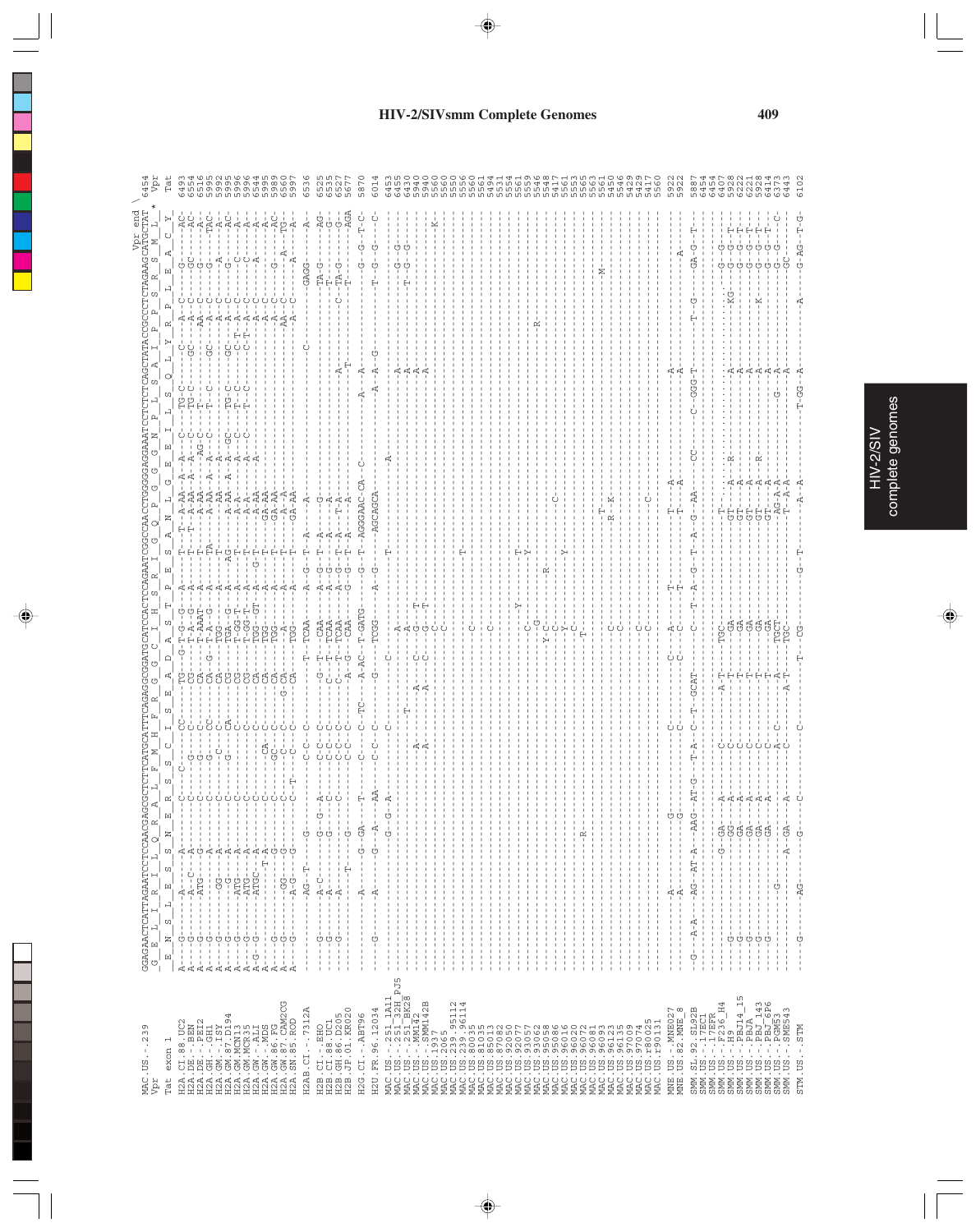| 58<br>Tai                                                                                                                                                                                                                                                                                                                                                                                                                                                                                                                                                                                                                                                                     | Re <sup>r</sup>                         |                        |                |            |                          |                                   |                             |                 |                |                             |                                           |                                                                                                                                                                                                                                                                                                                                                                                                                                                                                                                             |                                                      | 665              | 6665                                                                                                                                                                                                                                                                                                                                                                                                                                                                                                                                                                                                                                                                                                                                                                                                                    |                           | 79<br>64<br>$\circ$<br>5                    | ର<br>LO                                 | 613                                                        | <b>LO</b>         | 5<br>5<br>5<br>5                                                                                                                                                                                                                                                                                                                                      |    | w                   | O           | <u>ഗ</u> ഗ | LO |                |          |  | LO |   |        | <u> ഗ ഗ ഗ</u> | LO            |   | ഗ | LO | $\mathsf{L}\Omega$ |   |   |                                |   |          | 605<br>605                                                    |                                      |                                                                                             |                                      |                  |        |                                                                                                          |                                      |                                                  |                                     |                                                | 622                                            |
|-------------------------------------------------------------------------------------------------------------------------------------------------------------------------------------------------------------------------------------------------------------------------------------------------------------------------------------------------------------------------------------------------------------------------------------------------------------------------------------------------------------------------------------------------------------------------------------------------------------------------------------------------------------------------------|-----------------------------------------|------------------------|----------------|------------|--------------------------|-----------------------------------|-----------------------------|-----------------|----------------|-----------------------------|-------------------------------------------|-----------------------------------------------------------------------------------------------------------------------------------------------------------------------------------------------------------------------------------------------------------------------------------------------------------------------------------------------------------------------------------------------------------------------------------------------------------------------------------------------------------------------------|------------------------------------------------------|------------------|-------------------------------------------------------------------------------------------------------------------------------------------------------------------------------------------------------------------------------------------------------------------------------------------------------------------------------------------------------------------------------------------------------------------------------------------------------------------------------------------------------------------------------------------------------------------------------------------------------------------------------------------------------------------------------------------------------------------------------------------------------------------------------------------------------------------------|---------------------------|---------------------------------------------|-----------------------------------------|------------------------------------------------------------|-------------------|-------------------------------------------------------------------------------------------------------------------------------------------------------------------------------------------------------------------------------------------------------------------------------------------------------------------------------------------------------|----|---------------------|-------------|------------|----|----------------|----------|--|----|---|--------|---------------|---------------|---|---|----|--------------------|---|---|--------------------------------|---|----------|---------------------------------------------------------------|--------------------------------------|---------------------------------------------------------------------------------------------|--------------------------------------|------------------|--------|----------------------------------------------------------------------------------------------------------|--------------------------------------|--------------------------------------------------|-------------------------------------|------------------------------------------------|------------------------------------------------|
| GAAGAAGAACTCCGAAAAGCTAAGGCTAATACATC                                                                                                                                                                                                                                                                                                                                                                                                                                                                                                                                                                                                                                           | H                                       | 9<br>G<br>U<br>$\circ$ | υ<br>U         | ひ          | ひ<br>U<br>$\mathbf{A}^-$ | <b>CO</b><br>ひ<br>↻<br>◡<br>К     | ◡                           | O               | U              | U<br>$\mathbf{A}^-$         | $\mathbf{I}$<br>◡                         | မှ မှ မှ မှ မှ မှ<br>Ė<br>ó<br>$\frac{1}{\mathbf{C}}$<br>C<br>$- A -$                                                                                                                                                                                                                                                                                                                                                                                                                                                       | ひっ                                                   | $- A -$          | υU<br>$\overline{A}$                                                                                                                                                                                                                                                                                                                                                                                                                                                                                                                                                                                                                                                                                                                                                                                                    | $\frac{1}{\sqrt{2}}$<br>탁 | U<br>U-9-0<br>$\ddot{\phi}$<br>U<br>К       | Ĥ                                       | $\vdash$                                                   |                   |                                                                                                                                                                                                                                                                                                                                                       |    |                     |             |            |    |                |          |  |    |   |        |               |               |   |   |    |                    |   |   |                                |   |          |                                                               |                                      |                                                                                             |                                      |                  |        |                                                                                                          |                                      |                                                  |                                     |                                                |                                                |
|                                                                                                                                                                                                                                                                                                                                                                                                                                                                                                                                                                                                                                                                               |                                         | ひ                      |                |            |                          | $-5 - -5 -$                       | $-A-7-7$                    | ひ               | $-AA$<br>ひ     | ひ                           |                                           | $G - -AA$                                                                                                                                                                                                                                                                                                                                                                                                                                                                                                                   | $G - A$                                              |                  | も さ                                                                                                                                                                                                                                                                                                                                                                                                                                                                                                                                                                                                                                                                                                                                                                                                                     |                           | $\mathbb{G}_{\mathcal{A}}$<br>(5)<br>-      |                                         | ひ                                                          |                   |                                                                                                                                                                                                                                                                                                                                                       |    | ひ                   | υ υ         |            |    |                |          |  |    |   |        |               |               |   |   |    |                    |   |   |                                |   |          | てり<br>ひ                                                       |                                      | ひ                                                                                           |                                      | К                |        |                                                                                                          | みみみみみ<br>ももももももも                     |                                                  |                                     |                                                |                                                |
|                                                                                                                                                                                                                                                                                                                                                                                                                                                                                                                                                                                                                                                                               | α<br>囸<br>凹                             |                        | Ū<br>A<br>てりてり |            | $-2-6-$                  | $-2 - 5 -$<br>ひ<br>υυ             |                             |                 | 4              | Ą                           | $\stackrel{\text{I}}{\Delta}$             | 4<br>4<br>ああああ                                                                                                                                                                                                                                                                                                                                                                                                                                                                                                              | $T - A$<br>$\,$ I<br>Н                               |                  | $T - A$                                                                                                                                                                                                                                                                                                                                                                                                                                                                                                                                                                                                                                                                                                                                                                                                                 | $T - A$<br>ł              | $\begin{array}{c}\nG-A \\ T-A\n\end{array}$ |                                         |                                                            |                   |                                                                                                                                                                                                                                                                                                                                                       |    |                     |             |            |    |                |          |  |    |   |        |               |               |   |   |    |                    |   |   |                                |   |          |                                                               |                                      | $-AA$                                                                                       |                                      |                  |        |                                                                                                          |                                      |                                                  |                                     |                                                |                                                |
|                                                                                                                                                                                                                                                                                                                                                                                                                                                                                                                                                                                                                                                                               | 囯<br>囯                                  |                        |                |            |                          |                                   | GAC                         | <b>GAC</b>      |                | <b>GAC</b>                  | U<br>GAC                                  | GAC<br>CAC<br>G                                                                                                                                                                                                                                                                                                                                                                                                                                                                                                             |                                                      |                  |                                                                                                                                                                                                                                                                                                                                                                                                                                                                                                                                                                                                                                                                                                                                                                                                                         |                           |                                             |                                         |                                                            |                   |                                                                                                                                                                                                                                                                                                                                                       |    | $AC-G$              | Q           | RRR        |    |                |          |  |    |   |        |               |               |   |   |    |                    |   |   |                                |   |          | U                                                             |                                      | අ                                                                                           |                                      | €                |        | ပှံ                                                                                                      | $5555$                               | සි                                               | ပုံ                                 |                                                |                                                |
|                                                                                                                                                                                                                                                                                                                                                                                                                                                                                                                                                                                                                                                                               | Z<br>CΩ<br>Σ                            | ó                      |                | <b>G</b> O | $G-AA-AA$                | $-9999 - - - -$<br><b>C-G-AAG</b> | C-GGAAGG-                   | <b>-CGAAGG-</b> | $-9-29G-5-$    | $G-AAGG-$<br>$\overline{A}$ | $G-AGG-$<br>$\overline{\phantom{a}}$<br>U | -0-2AGG-0-0-0-2-<br>ΰ<br>$\overline{A}$                                                                                                                                                                                                                                                                                                                                                                                                                                                                                     | $-GB$<br>$C - G C -$                                 |                  | F<br>$-100 - 12$                                                                                                                                                                                                                                                                                                                                                                                                                                                                                                                                                                                                                                                                                                                                                                                                        | GA                        | GA<br>GA<br>$\frac{1}{C}$<br>$-50 -$        | C-TA                                    | $-CA$<br>U                                                 |                   | すっ                                                                                                                                                                                                                                                                                                                                                    | ひ  | ひ<br>$\overline{A}$ | ひ<br>Ŕ.     |            |    |                |          |  |    |   |        |               |               |   |   |    |                    |   |   |                                |   |          | ひ                                                             |                                      | $-5$<br>CAA.                                                                                |                                      | CCAC-            | GCA-   | $GCA -$<br>$GCA -$                                                                                       | $GCA-$                               |                                                  | じょこり                                |                                                |                                                |
|                                                                                                                                                                                                                                                                                                                                                                                                                                                                                                                                                                                                                                                                               |                                         | U                      |                |            | ひ                        |                                   |                             |                 | ひ              | ひ                           |                                           |                                                                                                                                                                                                                                                                                                                                                                                                                                                                                                                             |                                                      |                  |                                                                                                                                                                                                                                                                                                                                                                                                                                                                                                                                                                                                                                                                                                                                                                                                                         |                           |                                             |                                         |                                                            |                   |                                                                                                                                                                                                                                                                                                                                                       |    |                     |             |            |    |                |          |  |    |   |        |               |               |   |   |    |                    |   |   |                                |   |          |                                                               |                                      | TAC                                                                                         |                                      | U<br>K.          | U      |                                                                                                          | ひひひ<br>RARA                          |                                                  |                                     |                                                |                                                |
| $\begin{array}{l} \pi^2 \rightarrow \pi^2 \rightarrow \pi^2 \rightarrow \pi^2 \rightarrow \pi^2 \rightarrow \pi^2 \rightarrow \pi^2 \rightarrow \pi^2 \rightarrow \pi^2 \rightarrow \pi^2 \rightarrow \pi^2 \rightarrow \pi^2 \rightarrow \pi^2 \rightarrow \pi^2 \rightarrow \pi^2 \rightarrow \pi^2 \rightarrow \pi^2 \rightarrow \pi^2 \rightarrow \pi^2 \rightarrow \pi^2 \rightarrow \pi^2 \rightarrow \pi^2 \rightarrow \pi^2 \rightarrow \pi^2 \rightarrow \pi^2 \rightarrow \pi^2 \rightarrow \pi^2 \rightarrow \pi^2 \rightarrow \pi^2 \rightarrow \pi^2 \rightarrow \pi^2 \rightarrow \pi^2 \rightarrow \pi^2 \rightarrow \pi^2 \rightarrow \pi^2 \rightarrow \pi^$ |                                         |                        | ひひ             | Q          | y                        | ں<br>!<br>º.<br>ς<br>y<br>てり<br>U | U<br>U<br>U<br>U<br>てり<br>U | しょり<br>U        | $AC-C$<br>Н    | しっぴ<br>$\circ$              | $C-C$                                     | <b>ひひひひひひ</b><br>Ù,                                                                                                                                                                                                                                                                                                                                                                                                                                                                                                         | ひ                                                    | ローロ              | $\overline{O}$<br>ひひひ                                                                                                                                                                                                                                                                                                                                                                                                                                                                                                                                                                                                                                                                                                                                                                                                   | Н                         | н<br>е<br>U<br>↻<br>てり                      | U<br>$AC -$<br>C                        | Ů<br>$\tau$                                                |                   |                                                                                                                                                                                                                                                                                                                                                       | -A | ひひりひひ               |             |            |    |                |          |  |    |   |        |               |               |   |   |    |                    |   |   |                                |   |          |                                                               |                                      | Н<br>U<br>ひ                                                                                 |                                      | ⊢                |        |                                                                                                          | ひ ひ ひ ひ ひ ひ                          |                                                  | τŋ                                  |                                                |                                                |
|                                                                                                                                                                                                                                                                                                                                                                                                                                                                                                                                                                                                                                                                               |                                         | 먼                      | CTCG-<br>-T-A- |            | $CT - G$                 | $-4$<br>$\ddot{\Omega}$<br>턱<br>5 | $-4$                        | $-T - A$        | $\overline{A}$ | -A                          | $-AC$<br>Н                                | 4                                                                                                                                                                                                                                                                                                                                                                                                                                                                                                                           |                                                      |                  |                                                                                                                                                                                                                                                                                                                                                                                                                                                                                                                                                                                                                                                                                                                                                                                                                         |                           |                                             |                                         |                                                            |                   |                                                                                                                                                                                                                                                                                                                                                       |    |                     |             |            |    |                |          |  |    |   |        |               |               |   |   |    |                    |   |   |                                |   |          |                                                               |                                      | 9                                                                                           |                                      |                  |        |                                                                                                          |                                      |                                                  |                                     |                                                |                                                |
| റ                                                                                                                                                                                                                                                                                                                                                                                                                                                                                                                                                                                                                                                                             |                                         |                        |                |            |                          | ひ<br>ひ<br>U                       | ひ                           | ÜÜ              | <b>ひ ひ</b>     | Ą                           | ひ                                         | К<br>ひ<br>しょししょ                                                                                                                                                                                                                                                                                                                                                                                                                                                                                                             | U                                                    |                  | υU                                                                                                                                                                                                                                                                                                                                                                                                                                                                                                                                                                                                                                                                                                                                                                                                                      |                           | U                                           |                                         |                                                            |                   |                                                                                                                                                                                                                                                                                                                                                       |    |                     |             |            |    |                |          |  |    |   |        |               |               |   |   |    |                    |   |   |                                |   |          |                                                               |                                      |                                                                                             |                                      | J                | Ś<br>н | $\overline{c}$<br>$\overline{c}$                                                                         | $\mathfrak{S}$<br><b>PPPP</b>        | යි                                               |                                     |                                                |                                                |
|                                                                                                                                                                                                                                                                                                                                                                                                                                                                                                                                                                                                                                                                               |                                         |                        |                |            |                          |                                   |                             |                 |                |                             |                                           |                                                                                                                                                                                                                                                                                                                                                                                                                                                                                                                             |                                                      |                  |                                                                                                                                                                                                                                                                                                                                                                                                                                                                                                                                                                                                                                                                                                                                                                                                                         |                           |                                             | $A - C - C$                             |                                                            |                   |                                                                                                                                                                                                                                                                                                                                                       | Ħ  |                     |             |            |    |                |          |  |    |   |        |               |               |   |   |    |                    |   |   |                                |   |          |                                                               |                                      |                                                                                             |                                      |                  |        | $\mathbb{H}$<br>е                                                                                        | E<br>I,                              | ï                                                | ÷                                   | ÷                                              |                                                |
|                                                                                                                                                                                                                                                                                                                                                                                                                                                                                                                                                                                                                                                                               |                                         |                        |                |            |                          |                                   |                             |                 |                |                             |                                           |                                                                                                                                                                                                                                                                                                                                                                                                                                                                                                                             | $\overline{\phantom{a}}$                             | $G - A - -$<br>÷ | $\mathbf{I}$<br>$\mathbf{I}$<br>$\mathbf{I}$<br>$\frac{1}{4}$                                                                                                                                                                                                                                                                                                                                                                                                                                                                                                                                                                                                                                                                                                                                                           | $\blacksquare$<br>f,<br>j | $C_1$<br>$C - C$<br>Ť.<br>ţ                 | Ŧ<br>٠<br>$\mathsf{I}$<br>$\frac{1}{2}$ | $A -$<br>Ţ<br>ł<br>ł                                       | ł.<br>$\mathsf I$ | $\frac{1}{4}$<br>$\mathsf I$<br>$\mathsf I$<br>$\begin{array}{c} \begin{array}{c} \begin{array}{c} \begin{array}{c} \begin{array}{c} \end{array} \\ \begin{array}{c} \end{array} \\ \begin{array}{c} \end{array} \\ \begin{array}{c} \end{array} \\ \begin{array}{c} \end{array} \\ \begin{array}{c} \end{array} \end{array} \end{array} \end{array}$ | j. |                     |             |            |    |                |          |  |    |   |        |               |               |   |   |    |                    |   |   |                                |   |          | $\ddot{\phi}$ $\ddot{\phi}$<br>$\ddot{\phi}$<br>$\ddot{\phi}$ |                                      | $\mathbf{I}$<br>Ĵ                                                                           |                                      | $\frac{1}{4}$    |        | ł<br>ŧ<br>$-\frac{c}{1}$<br>$\frac{1}{\sqrt{2}}$<br>٠<br>$\frac{1}{1}$<br>$\mathbf{I}$<br>$\blacksquare$ | $\frac{0}{1}$<br>$\frac{1}{1}$<br>÷, | Ħ<br>$\ddot{\circ}$<br>J.<br>I.<br>$\frac{1}{4}$ | $---A---C$<br>J,<br>$\bar{1}$<br>J, | $\frac{1}{1}$<br>$-9 - 0 - 0$<br>$\frac{1}{1}$ |                                                |
| AACACATGCTATTGTAAAAGTGTTG<br>NTCYCYCKKCKCC                                                                                                                                                                                                                                                                                                                                                                                                                                                                                                                                                                                                                                    |                                         |                        |                |            |                          |                                   |                             |                 |                |                             |                                           | $\begin{aligned} &\vdots & \qquad \qquad \vdots & \qquad \qquad \vdots & \qquad \vdots & \qquad \vdots & \qquad \vdots & \qquad \vdots & \qquad \vdots & \qquad \vdots & \qquad \vdots & \qquad \vdots & \qquad \vdots & \qquad \vdots & \qquad \vdots & \qquad \vdots & \qquad \vdots & \qquad \vdots & \qquad \vdots & \qquad \vdots & \qquad \vdots & \qquad \vdots & \qquad \vdots & \qquad \vdots & \qquad \vdots & \qquad \vdots & \qquad \vdots & \qquad \vdots & \qquad \vdots & \qquad \vdots & \qquad \vdots & \$ | $\overline{\phantom{a}}$<br>÷.<br>$\therefore T - G$ |                  | $\begin{array}{c} 0 & 0 & 0 \\ 0 & 0 & 0 \\ 0 & 0 & 0 \\ 0 & 0 & 0 \\ 0 & 0 & 0 \\ 0 & 0 & 0 \\ 0 & 0 & 0 \\ 0 & 0 & 0 \\ 0 & 0 & 0 \\ 0 & 0 & 0 \\ 0 & 0 & 0 \\ 0 & 0 & 0 \\ 0 & 0 & 0 \\ 0 & 0 & 0 \\ 0 & 0 & 0 \\ 0 & 0 & 0 \\ 0 & 0 & 0 \\ 0 & 0 & 0 \\ 0 & 0 & 0 & 0 \\ 0 & 0 & 0 & 0 \\ 0 & 0 & 0 & 0 \\ 0 & 0 & 0 & 0 \\ 0 &$<br>$\begin{array}{ccccccccccccc} . & . & . & . & . & . & . & . \\ . & . & . & . & . & . & . & . \\ . & . & . & . & . & . & . & . \\ . & . & . & . & . & . & . & . \\ . & . & . & . & . & . & . & . \\ . & . & . & . & . & . & . & . \\ . & . & . & . & . & . & . & . \\ . & . & . & . & . & . & . & . \\ . & . & . & . & . & . & . & . \\ . & . & . & . & . & . & . & . \\ . & . & . & . & . & . & . & . \\ . & . & . & . & . & . & . & . \\ . & . & . & . & . & . & . & . \\ . &$ | W                         |                                             | $\,$<br>Ť<br>$T - A - -T$<br>þ          | ł<br>$\mathsf I$<br>$\mathsf I$<br>$T - A - -$<br>$\vdots$ | $\ddot{\cdot}$    | $\begin{smallmatrix} 1 & 1 & 1 & 1 \\ 1 & 1 & 1 & 1 \\ 1 & 1 & 1 & 1 \\ 1 & 1 & 1 & 1 \\ 1 & 1 & 1 & 1 \\ 1 & 1 & 1 & 1 \\ 1 & 1 & 1 & 1 \\ 1 & 1 & 1 & 1 \\ 1 & 1 & 1 & 1 \\ 1 & 1 & 1 & 1 \\ 1 & 1 & 1 & 1 \\ 1 & 1 & 1 & 1 \\ 1 & 1 & 1 & 1 \\ 1 & 1 & 1 & 1 \\ 1 & 1 & 1 & 1 \\ 1 & 1 & 1 & 1 \\ 1 & 1 & 1 & 1 & 1 \\ 1 & 1 & $<br>È              | Ì  | $\frac{1}{2}$<br>ţ. | ţ<br>Ť<br>ţ |            |    | $\ddot{\cdot}$ | $\vdots$ |  |    | Ì | ţ<br>Ì | þ             | $\frac{1}{2}$ | Ì | t | ţ  | ţ.                 | t | Ì | $\frac{1}{2}$<br>$\frac{1}{2}$ | ţ | $\vdots$ | $-9 - -$<br>$\frac{1}{4}$                                     | Ť<br>$\frac{1}{1}$<br>$\ddot{\cdot}$ | $-1 - T - T$<br>$\mathbf{L}$<br>$\mathbb{L}$<br>$\frac{1}{1}$<br>$-10$<br>$\mathbb{L}$<br>t |                                      |                  |        |                                                                                                          |                                      |                                                  |                                     |                                                | $\frac{1}{1}$<br>$- -P - - -$<br>$\mathfrak l$ |
| Vpr end \<br>$-239$                                                                                                                                                                                                                                                                                                                                                                                                                                                                                                                                                                                                                                                           |                                         |                        |                |            |                          |                                   |                             |                 |                |                             |                                           |                                                                                                                                                                                                                                                                                                                                                                                                                                                                                                                             | $-.7312A$                                            |                  |                                                                                                                                                                                                                                                                                                                                                                                                                                                                                                                                                                                                                                                                                                                                                                                                                         |                           |                                             |                                         | 96.12034                                                   |                   |                                                                                                                                                                                                                                                                                                                                                       |    |                     |             |            |    |                |          |  |    |   |        |               |               |   |   |    |                    |   |   |                                |   |          |                                                               |                                      |                                                                                             |                                      |                  |        | $\sqrt{2}$                                                                                               |                                      |                                                  |                                     |                                                | <b>STM</b>                                     |
| MAC.US.-.<br>Tat exon                                                                                                                                                                                                                                                                                                                                                                                                                                                                                                                                                                                                                                                         | $\overline{\phantom{0}}$<br>exon<br>Rev |                        |                |            |                          |                                   |                             |                 |                |                             |                                           | $\begin{array}{l} \rm H2A\cdot\rm CI\cdot 18\cdot\rm IC2\\ \rm H2A\cdot\rm DE\cdot 1-BR1\\ \rm H2A\cdot\rm GE\cdot 1-B1\\ \rm H2A\cdot\rm GL\cdot 1-B1\\ \rm H2A\cdot\rm GL\cdot 1-B2\\ \rm H2A\cdot\rm GL\cdot 1-B3\\ \rm H2A\cdot\rm GL\cdot 1-B4\\ \rm H2A\cdot\rm GL\cdot 1-B5\\ \rm H2A\cdot\rm GL\cdot 1-B4\\ \rm H2A\cdot\rm GL\cdot 1-B5\\ \rm H2A\cdot\rm GL\cdot 1-B5\\ \rm H2A\cdot\rm GL\cdot 1-B5\\ \rm H$                                                                                                     |                                                      | H2AB.CI.         | H2B.CI.-.EHO<br>H2B.CI.88.UC1<br>H2B.GH.86.D205<br>H2B.JP.01.KR020                                                                                                                                                                                                                                                                                                                                                                                                                                                                                                                                                                                                                                                                                                                                                      |                           |                                             | H2G.CI. - . ABT96                       | H2U.FR.                                                    |                   |                                                                                                                                                                                                                                                                                                                                                       |    |                     |             |            |    |                |          |  |    |   |        |               |               |   |   |    |                    |   |   |                                |   |          | MNE.US. - . MNE027<br>MNE.US. 82. MNE_8                       |                                      | SMM. SL. 92. SL92B                                                                          | SMM.US. - .17EC1<br>SMM.US. - .17EFR | SMM.US.-.F236_H4 |        |                                                                                                          |                                      |                                                  |                                     |                                                | STM.US                                         |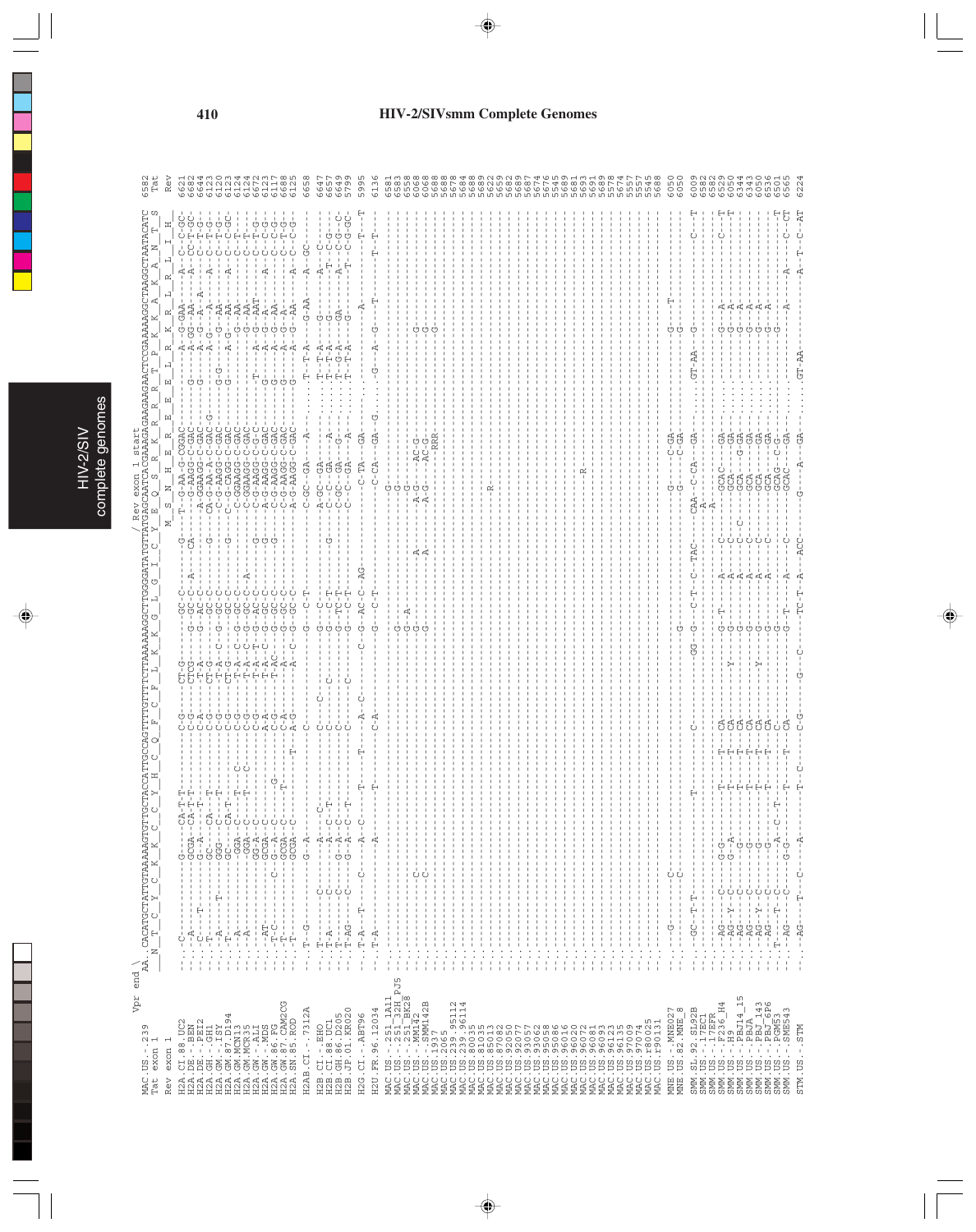les

| Rev<br>Env<br>്<br>のトロ<br>(198C)                                                                                                                                                                                                                                                                                                    | மங<br>Um<br>$Q \cap P$ in $Q$<br>A O O A A A A A A O MA A A<br>C O C A A A A A A O MA O M<br>C O C O O O O O O O O O O O O                                                                                                                                                                                                                                                                                                                                                                                  |                                                                                                                                                                                                                                                                                                                                                                                                                                                                                                                                                            | 678                                                                              | ৩<br>FREEZ<br>PERRO<br>PERRO                                                                                                                                                                                                                                              | 611                                                                                       | 625                                                                                                                                |                                                                                                                    |                              |                                                                                                                                                                                       |                                                                                                                                                  |                                                 |         | m                                                                                                                                                                                                                                                                                                                                            | N M | $\circ$                                                           | C | $\infty$<br>$\sim$                                                                                                                              | ৩<br>4                         | せいコレ | $\circ$                        | o                                                                                                                                                                                                                                                                                                                                                                                                             | 617                                                                                                                                                            |                                                            |                                                                                                                                                                                                                     |                                                                                                                                                                          |                                                                                                                                                                                                                                                              | <u>ഗ ന ത</u>                                                                   |                                                                                                 | 634                  |
|-------------------------------------------------------------------------------------------------------------------------------------------------------------------------------------------------------------------------------------------------------------------------------------------------------------------------------------|-------------------------------------------------------------------------------------------------------------------------------------------------------------------------------------------------------------------------------------------------------------------------------------------------------------------------------------------------------------------------------------------------------------------------------------------------------------------------------------------------------------|------------------------------------------------------------------------------------------------------------------------------------------------------------------------------------------------------------------------------------------------------------------------------------------------------------------------------------------------------------------------------------------------------------------------------------------------------------------------------------------------------------------------------------------------------------|----------------------------------------------------------------------------------|---------------------------------------------------------------------------------------------------------------------------------------------------------------------------------------------------------------------------------------------------------------------------|-------------------------------------------------------------------------------------------|------------------------------------------------------------------------------------------------------------------------------------|--------------------------------------------------------------------------------------------------------------------|------------------------------|---------------------------------------------------------------------------------------------------------------------------------------------------------------------------------------|--------------------------------------------------------------------------------------------------------------------------------------------------|-------------------------------------------------|---------|----------------------------------------------------------------------------------------------------------------------------------------------------------------------------------------------------------------------------------------------------------------------------------------------------------------------------------------------|-----|-------------------------------------------------------------------|---|-------------------------------------------------------------------------------------------------------------------------------------------------|--------------------------------|------|--------------------------------|---------------------------------------------------------------------------------------------------------------------------------------------------------------------------------------------------------------------------------------------------------------------------------------------------------------------------------------------------------------------------------------------------------------|----------------------------------------------------------------------------------------------------------------------------------------------------------------|------------------------------------------------------------|---------------------------------------------------------------------------------------------------------------------------------------------------------------------------------------------------------------------|--------------------------------------------------------------------------------------------------------------------------------------------------------------------------|--------------------------------------------------------------------------------------------------------------------------------------------------------------------------------------------------------------------------------------------------------------|--------------------------------------------------------------------------------|-------------------------------------------------------------------------------------------------|----------------------|
| 4<br>U<br>$\Omega$<br>⊳<br>Ü<br>Σ                                                                                                                                                                                                                                                                                                   | לקמקמקמה<br>המהלהי<br>$\ddot{\circ}$<br>5 SS<br><b>JASSSJSS</b>                                                                                                                                                                                                                                                                                                                                                                                                                                             | A<br>יליק<br>הקיק<br>ג<br>$\frac{1}{\sqrt{2}}$<br>$\cup$<br>$\circ$<br>↻                                                                                                                                                                                                                                                                                                                                                                                                                                                                                   | $C-TG$<br>ひ<br>U                                                                 | $A \nA$<br>A<br>٠<br>-1<br>UHU<br>FSSS                                                                                                                                                                                                                                    | Ą<br>U<br>F                                                                               | К<br>ජි                                                                                                                            |                                                                                                                    |                              |                                                                                                                                                                                       |                                                                                                                                                  |                                                 |         |                                                                                                                                                                                                                                                                                                                                              |     |                                                                   |   |                                                                                                                                                 |                                |      |                                |                                                                                                                                                                                                                                                                                                                                                                                                               |                                                                                                                                                                | $-1$<br>$A - T$                                            | $\mathbf{I}$<br>부<br>н                                                                                                                                                                                              | -A                                                                                                                                                                       | AAAA                                                                                                                                                                                                                                                         |                                                                                | みみみみみみ                                                                                          | K.                   |
| 120 start J Virol. 63(3):1416-9 (<br>CTATATGTCACAGTCTTTTATGGTGTACCAGCT<br>U<br>$\mathbb{E}$<br>⊳<br>$\mathbb H$<br>٢ŋ<br>⋗                                                                                                                                                                                                          | <b>ひひひひひひひ</b><br>н<br>÷<br>$\frac{1}{1}$<br>$\frac{1}{1}$<br>÷<br>÷<br>부<br>н<br>$\mathsf{I}$<br>÷<br>せせひひひひぱひひ<br>てりてり                                                                                                                                                                                                                                                                                                                                                                                    | ひひひひ<br>н<br>нн<br>÷<br>÷,<br>÷<br>$\frac{1}{1}$<br>÷<br>eeeeeeee<br>÷<br>÷<br>$\Delta$                                                                                                                                                                                                                                                                                                                                                                                                                                                                    | ↻<br>Н<br>$\mathbb{H}$<br>てり                                                     | ひひひひ<br><b>HHHH</b><br>е                                                                                                                                                                                                                                                  | $\vdash$                                                                                  |                                                                                                                                    |                                                                                                                    |                              |                                                                                                                                                                                       |                                                                                                                                                  |                                                 |         |                                                                                                                                                                                                                                                                                                                                              |     |                                                                   |   |                                                                                                                                                 |                                |      |                                |                                                                                                                                                                                                                                                                                                                                                                                                               |                                                                                                                                                                | $-4$<br>К                                                  |                                                                                                                                                                                                                     | ↻                                                                                                                                                                        | ひひひひひ<br>٠<br>$\overline{\phantom{a}}$<br>みみみみひ<br>$\,$ I<br>$\mathbf{I}$<br>-<br>п.<br>みみみみみ                                                                                                                                                                | $\blacksquare$                                                                 | C<br>Æ                                                                                          |                      |
| ↣<br>山<br>Æ<br>கி                                                                                                                                                                                                                                                                                                                   | <b>AG</b><br>$AA -$<br>$^{-A-}_{\rm{AAT}}$<br>AAT<br>$A -$                                                                                                                                                                                                                                                                                                                                                                                                                                                  | Н<br>RARA<br>$\mathbf{I}$                                                                                                                                                                                                                                                                                                                                                                                                                                                                                                                                  |                                                                                  | GAT-TC<br>AAC-T<br>AAAC                                                                                                                                                                                                                                                   | AA-                                                                                       | AG.                                                                                                                                |                                                                                                                    | べくくく                         |                                                                                                                                                                                       |                                                                                                                                                  |                                                 | K,<br>з |                                                                                                                                                                                                                                                                                                                                              |     |                                                                   |   |                                                                                                                                                 |                                |      |                                | K,                                                                                                                                                                                                                                                                                                                                                                                                            | K,<br>K.                                                                                                                                                       | AG                                                         |                                                                                                                                                                                                                     |                                                                                                                                                                          |                                                                                                                                                                                                                                                              |                                                                                | <b>AAAAAAA</b>                                                                                  |                      |
| Env<br><b>AA</b><br>$\mathbb H$<br>J<br>Ü<br>≻<br>Н<br>GCTTA<br>ひ<br>Σ<br>5<br>$\triangleright$                                                                                                                                                                                                                                     | U<br>Ò<br>g<br>ひひひひ<br>U<br>AAAA<br>К<br>CTTAG-<br>$\begin{array}{l} \texttt{-GCTTAG-1} \\ \texttt{-GCTTA-1} \\ \end{array}$<br>Ŧ<br>-GCTTA<br>뒹<br>5<br>5<br>5                                                                                                                                                                                                                                                                                                                                             | <br>Ο<br>$\begin{array}{l} -\text{CTT}A-\\ -\text{CTT}-G\text{CTT}A-\\ -\text{ACT}-G\text{CTT}-A-\\ -\text{CCT}-G\text{CTT}A-A-\\ -\text{CTT}-G\text{CTT}A-A-\\ -\text{CTT}-G\text{CTT}A-A-\\ -\text{CTT}-G\text{CTT}A-A-\\ -\text{CTT}-G\text{CTT}A-A-\\ -\text{CTT}-G\text{CTT}A-A-\\ -\text{CTT}-G\text{CTT}A-A-\\ -\text{CTT}-G\text{CTT}A-A-\\ -\text{CTT}-G\text{CTT}A-A-\\ -\text{CTT}-$                                                                                                                                                            | Ò<br>U<br>A,<br><b>CTTA</b><br>텅                                                 | $C_A - A$<br>$C_A - A$<br>$A$<br>$A$<br>$A$<br>$A$<br>CGAG.<br>J<br>-- T-TCTGG-<br>-- TATOT-T-<br>-- CT-TATGG-C<br>TATATGG<br>AG.<br>$-2i$<br>$-4i$<br>$-4i$                                                                                                              | U<br>$\mathbb H$<br>$-ACT$                                                                | €<br>К<br>H-UU-KU-                                                                                                                 | ↻                                                                                                                  |                              | е<br>≻<br>TAT<br>$\mathbf{I}$<br>≻                                                                                                                                                    |                                                                                                                                                  |                                                 |         |                                                                                                                                                                                                                                                                                                                                              |     |                                                                   |   |                                                                                                                                                 |                                |      |                                |                                                                                                                                                                                                                                                                                                                                                                                                               | $\begin{array}{c}\n\mathbf{F} \\ \mathbf{C} \\ \mathbf{U}\n\end{array}$<br>υU                                                                                  | $-G - A$<br>$\overline{\phantom{a}}$<br>99-<br>U<br>$G-TA$ |                                                                                                                                                                                                                     | 튱<br>$\overleftrightarrow{\mathbb{C}}$<br>우<br>н<br>⊢<br>$TA - A$<br>E                                                                                                   | 555<br>666                                                                                                                                                                                                                                                   | 5<br>CT-CA                                                                     | 5<br>U<br>ひ<br>$-TA - A$<br>н                                                                   | CT-GCTT              |
| ды в саралиторования и делосостраненного при вазановостительного ГК<br>В марки в село на селосостраненного при вазановенность под<br>CO.<br>占<br>Õ,<br>·AA<br>크<br>AT-<br>ᆸ<br>Н<br>К<br>Н<br>ひ<br>山                                                                                                                                | AGCT<br><b>AACT</b><br>AGCT<br>-AACT<br>-AACT<br>AACT<br>AAC.<br>ï<br>T<br>$-4 - 7$<br>$- - A T$<br>К<br>-TC<br>ပ္ပံ<br>н<br>н<br>턱<br>부부부부<br>н<br>н<br>투<br>ひ<br>ひ<br>ひ<br>ひ<br><b>ひ ひ ひ</b><br>ATG-<br>AA                                                                                                                                                                                                                                                                                                | $-46C$<br>$-AACT$<br>$\begin{array}{l} \mathbf{C}\mathbf{G}-\mathbf{A}-\mathbf{AGCT} \\ \mathbf{C}-\mathbf{A}-\mathbf{AGCT} \\ \mathbf{C}-\mathbf{A}-\mathbf{AGCT} \\ \mathbf{C}-\mathbf{AT}-\mathbf{AGCT} \end{array}$<br>$- - A$<br>$\mathbb H$<br>н<br>$-TR-1$<br>$\blacksquare$<br>66 6<br>ひ<br>ひ                                                                                                                                                                                                                                                      | AGCT<br>н<br>ひ                                                                   | $-4$<br>$\stackrel{1}{\circ}$<br>÷<br>$-744$<br>$\mathbf{I}$<br>$\mathbf{I}$<br>$-A$ -<br>$\,$ I<br>ひひ<br>U<br>÷<br>$\blacksquare$<br>$\blacksquare$<br>$\blacksquare$<br>$\blacksquare$<br>Ö<br>$\blacksquare$<br>Н<br>부<br>-1                                           | U<br>$\stackrel{\scriptscriptstyle\mathsf{L}}{\phantom{}_{\mathsf{K}}}$<br>٠<br>$A-C-$    | К<br>C<br>F<br>$TC - A$                                                                                                            |                                                                                                                    | ↻                            | U<br>$\mathbbmss{E}$                                                                                                                                                                  |                                                                                                                                                  |                                                 |         |                                                                                                                                                                                                                                                                                                                                              |     |                                                                   |   |                                                                                                                                                 |                                |      |                                |                                                                                                                                                                                                                                                                                                                                                                                                               | υU<br>-<br>$\mathsf{H}$<br>ь                                                                                                                                   | Н<br>К<br>$\overline{A}$ .                                 |                                                                                                                                                                                                                     | AG<br>-1<br>U<br>てり                                                                                                                                                      | $A = 1$<br>$A = 1$<br>$A = 1$<br>$A = 1$<br><b>UUUUU</b><br>ひひひ                                                                                                                                                                                              | U<br>ひ<br>ひ                                                                    | AG<br>Ū                                                                                         |                      |
| start<br>山<br>$\circ$<br>$^{60}$<br>Z<br>dB<br>B<br>peptide<br>ひ<br>$\frac{0}{2}$<br>g<br>U<br>e vua<br>Vi Env<br>$- - P G$<br>ひ<br>Σ<br>$\mathbf{1}$                                                                                                                                                                               | $-{\rm TA}$<br>ひ<br>GG-AAA-<br>$\ddot{A}$<br>$G-G - A - A$<br>$G-G-A-A$<br>$G - DA$<br>Ą.<br>$G-G-A$<br>ġ<br>-----<br>DDR-----<br>--CAATG<br>$- -A - ATC$<br>$\mathsf I$<br>$\mathsf I$<br>$\,$<br>$\blacksquare$<br>Ť<br>J.<br>$\mathbb{I}$<br>$\mathbf{I}$<br>-                                                                                                                                                                                                                                           | AAAA'<br>$AG - A$<br>ł<br>$\begin{array}{c} \rule{0.2cm}{0.15mm} \rule{0.2cm}{0.15mm} \rule{0.2cm}{0.15mm} \rule{0.2cm}{0.15mm} \rule{0.2cm}{0.15mm} \rule{0.2cm}{0.15mm} \rule{0.2cm}{0.15mm} \rule{0.2cm}{0.15mm} \rule{0.2cm}{0.15mm} \rule{0.2cm}{0.15mm} \rule{0.2cm}{0.15mm} \rule{0.2cm}{0.15mm} \rule{0.2cm}{0.15mm} \rule{0.2cm}{0.15mm} \rule{0.2cm}{0.15mm} \rule{$<br>$\,$ I<br>$\mathbf{1}$<br>$\overline{\phantom{a}}$<br>J.<br>$\mathbf{I}$<br>$\mathbf{I}$<br>$\mathbf{I}$<br>$\mathbf{I}$<br>$\mathbf{I}$<br>$\mathbf{I}$<br>$\mathbf{I}$ | $G - D$<br>$- -A - ATC$<br>$\mathbf{I}$                                          | U<br>$\circ$<br>U<br>U<br>Ā<br>ပု<br>ģ<br>ς<br>Ρ<br>CA-G--AAT-<br>CACAC-A-C-<br>-A-T--A-C-<br>CA-A-CAAT-<br>$-1 - 1 - 1$<br>$\mathbf{I}$<br>$\,$<br>$\sf I$<br>J.<br>J.<br>$\mathbf{I}$<br>$\mathbf{I}$<br>$\blacksquare$<br>$\mathbf{I}$<br>$\mathbf{I}$<br>$\mathbf{I}$ | U<br>$\mathbb{I}$<br>$\frac{1}{2}$                                                        | U<br>Ť<br>$\mathsf I$<br>$\mathbf{I}$                                                                                              | $\frac{1}{4}$<br>$\blacksquare$<br>$\frac{1}{4}$<br>$\mathbf{I}$<br>$\mathbf{I}$<br>$\mathbf{I}$<br>$\overline{1}$ | Æ<br>÷<br>+<br>$\frac{1}{4}$ | $-1$<br>$\frac{1}{4}$<br>ł<br>$\frac{1}{4}$                                                                                                                                           | $\frac{1}{1}$<br>t<br>$\begin{array}{c} 1 \\ 1 \\ 2 \\ 3 \\ 4 \end{array}$<br>$\frac{1}{4}$                                                      | $\frac{1}{1}$<br>$\frac{1}{2}$<br>$\frac{1}{1}$ |         | $\begin{bmatrix} 1 & 1 & 1 \\ 1 & 1 & 1 \\ 1 & 1 & 1 \\ 1 & 1 & 1 \\ 1 & 1 & 1 \\ 1 & 1 & 1 \\ 1 & 1 & 1 \\ 1 & 1 & 1 \\ 1 & 1 & 1 \\ 1 & 1 & 1 \\ 1 & 1 & 1 \\ 1 & 1 & 1 \\ 1 & 1 & 1 \\ 1 & 1 & 1 \\ 1 & 1 & 1 & 1 \\ 1 & 1 & 1 & 1 \\ 1 & 1 & 1 & 1 \\ 1 & 1 & 1 & 1 \\ 1 & 1 & 1 & 1 \\ 1 & 1 & 1 & 1 & 1 \\ 1 & 1 & 1 & 1 & $<br>÷<br>ţ |     | $\begin{bmatrix} 1 \\ 1 \\ 1 \\ 1 \end{bmatrix}$<br>$\frac{1}{2}$ |   | $\begin{array}{c} \begin{array}{c} \bullet \\ \bullet \\ \bullet \end{array} \\ \begin{array}{c} \bullet \\ \bullet \\ \end{array} \end{array}$ | $\frac{1}{2}$<br>$\frac{1}{1}$ |      | $\frac{1}{2}$<br>$\frac{1}{2}$ | $\frac{1}{2}$<br>$-1$<br>$\,$<br>$\frac{1}{1}$                                                                                                                                                                                                                                                                                                                                                                | Î<br>$\blacksquare$                                                                                                                                            | $-ACT$<br>U<br>UU-------                                   | $-1$<br>$\,$ I<br>$\mathbf{I}$<br>$\mathsf I$                                                                                                                                                                       | I                                                                                                                                                                        | $\,$<br>$\,$ $\,$                                                                                                                                                                                                                                            | $\mathbf{I}$<br>$\mathbb{I}$                                                   | $\mathbf{I}$<br>٠                                                                               | К<br>U<br>U          |
| $\begin{array}{lcl} {\rm Rev} & {\rm exon} & 1 & {\rm end} \ \bigvee {\rm \;rat} & {\rm \;star} & \ \bigvee {\rm \;Bnv} \\ {\rm TTCTCGATCAACAACAATCA} & {\rm \;GTATCACAATCA} \\ \hline -8 & {\rm \;A} & {\rm \;S} & {\rm \;N} & {\rm \;K} \end{array}$<br>п.<br>$\mathbb H$<br>$\mathbb{I}$<br>$\circ$<br>$\Xi$<br>$\Box$<br>$\Box$ | $\mathbf{L}$<br>$\mathcal{I}_\mathrm{c}$<br>ţ.<br>$\cdot$<br>$\cdot$<br>$\bullet$<br>$\begin{array}{c} 0 & 0 & 0 & 0 \\ 0 & 1 & 1 & 1 \\ 0 & 0 & 1 & 1 \end{array}$<br>-<br>÷<br>÷<br>$\mathbf{I}$<br>$\blacksquare$<br>$\mathbf{L}$<br>$\mathbf{I}$<br>$\mathbf{I}$<br>$\mathbf{I}$<br>$\mathbf{I}$<br>÷<br>ï<br>$\mathbb{L}$<br>$\mathbb{I}$<br>$\mathbf{I}$<br>11111<br>$\overline{\overline{\phantom{a}}}_{\!\!\!1}$<br>$\,$<br>$\overline{\phantom{0}}$<br>$\frac{1}{2}$ $\frac{1}{2}$<br>$\mathbf{I}$ | $\alpha$ , $\alpha$ , $\alpha$ , $\alpha$<br>$\cdot$<br><b>UUUUUUU</b><br>÷<br>44<br>÷<br>-1<br>$\frac{1}{4}$<br>- 11<br>$\blacksquare$<br>$\mathbf{I}$<br>$\overline{1}$<br>$\mathbf{I}$<br>$\mathbf{I}$<br>444<br>$\frac{1}{1}$<br>÷<br>÷<br>$\pm$ $\pm$                                                                                                                                                                                                                                                                                                 | $\cdot$<br>ひ<br>÷<br>ひ<br>Ť<br>ł.<br>$\mathsf I$<br>$\mathbf{I}$<br>$\mathbf{I}$ | ÷.<br>÷.<br>ł<br>ひひひひ<br>1111<br>$\blacksquare$                                                                                                                                                                                                                           | $\cdot$<br>$\frac{c}{1}$<br>-<br>$\mathbf I$<br>Ť<br>$\,$<br>$\mathbf{I}$<br>$\mathbf{I}$ | $\cdot$<br>$\,$ I<br>$\mathbf{I}$<br>$\mathbf{I}$<br>$\mathbf{I}$<br>$\mathsf I$<br>$\,$ I<br>$\frac{1}{4}$<br>$C - C - C - C - C$ | $\overline{1}$<br>ł<br>$\overline{1}$<br>٠<br>$\overline{\phantom{a}}$                                             | ţ<br>÷                       | l,<br>$\cdot$<br>$\frac{1}{4}$<br>$\frac{1}{1}$<br>÷<br>Ť<br>$\,$ l<br>$\mathbf{I}$<br>÷<br>$\begin{array}{c} \begin{array}{c} \bullet \\ \bullet \\ \bullet \end{array} \end{array}$ | Ŷ,<br>$\begin{array}{c} \n\cdot & \cdot & \cdot \\ \n\cdot & \cdot & \cdot \\ \n\cdot & \cdot & \cdot \n\end{array}$<br>f,<br>$\frac{1}{1}$<br>ł | ÷.<br>$\frac{1}{2}$<br>$\frac{1}{1}$<br>÷       |         |                                                                                                                                                                                                                                                                                                                                              | ÷   | ÷<br>Ť                                                            | ŧ | Ť<br>t                                                                                                                                          | ţ<br>$\overline{\phantom{a}}$  |      |                                | ÷                                                                                                                                                                                                                                                                                                                                                                                                             | ł<br>$\frac{1}{4}$<br>ł<br>-<br>$\,$ $\,$<br>$\frac{1}{4}$<br>$\mathbf{I}$<br>- 1                                                                              |                                                            | $\ddot{\phantom{0}}$<br>ł<br>$\frac{1}{1}$<br>ł<br>$\mathsf{I}$<br>$\mathbf{I}$<br>$\mathsf I$<br>$\,$<br>$\mathbf{I}$<br>$\mathbf{I}$<br>j.<br>Ĥ.<br>$\mathbf{I}$<br>$\frac{1}{1}$<br>$\mathbb{L}$<br>$\mathbf{I}$ | ţ<br>$\frac{1}{1}$<br>$\begin{array}{c} \n\cdot & \cdot & \cdot \\ \n\cdot & \cdot & \cdot \\ \n\cdot & \cdot & \cdot \n\end{array}$<br>J.<br>$\mathsf I$<br>÷<br>ł<br>- | $\frac{1}{1}$<br>$\mathbf{I}$<br>$\frac{1}{1}$<br>÷<br>$\begin{array}{cccccc} \phi & \phi & \phi & \phi \\ \cdot & \cdot & \cdot & \cdot \\ \cdot & \cdot & \cdot & \cdot \\ \cdot & \cdot & \cdot & \cdot \end{array}$<br>ł<br>$\mathbf{1}$<br>$\mathbf{I}$ | Ť<br>÷<br>÷<br>$C - C$<br>$\mathbf{I}$<br>$\mathbb{I}$<br>4444<br>$\mathbf{I}$ | $\frac{1}{4}$<br>$\overline{1}$<br>$\ddot{\circ}$<br>$-1$<br>þ<br>$\mathsf I$<br>$\overline{C}$ |                      |
| Tat,<br>$\frac{1}{\text{sigmoid}/\text{gpl20}}$<br>$\sigma$<br>$\sim$<br>$-\frac{2}{1}$<br>exon<br>MAC.US.<br>Env<br>Rev<br>Tat                                                                                                                                                                                                     | $\begin{array}{ll} \tt H2A.\;C1.\;B8.\;DC2\\ \tt H2A.\;DB1'.\;EBM\\ \tt H2A.\;GH1'.\;CH1'.\;CH1\\ \tt H2A.\;GH1'.\;CH2'.\;GM1'.\;T1.5Y\\ \tt H2A.\;GH1'.\;CM1.1234\\ \tt H2A.\;GH1'.\;CH31\\ \tt H2A.\;GH1'.\;CH31\\ \tt H2A.\;GH1'.\;CH31\\ \tt H2A.\;GH1'.\;TH1\\ \tt H2A.\;GH1'.\;CH31\\ \tt H2A.\;GH1'.\;GH2'.\;CH32\\ \tt H2A.\;$                                                                                                                                                                      |                                                                                                                                                                                                                                                                                                                                                                                                                                                                                                                                                            | $-.7312A$<br>H2AB.CI                                                             | $\circ$<br>H2B.CI.-.EHO<br>H2B.CI.88.UC1<br>H2B.GH.86.D205<br>H2B.JP.01.KR020                                                                                                                                                                                             | $-.ABT96$<br>H2G.CI.                                                                      | H2U.FR.96.12034                                                                                                                    |                                                                                                                    |                              |                                                                                                                                                                                       |                                                                                                                                                  |                                                 |         |                                                                                                                                                                                                                                                                                                                                              |     |                                                                   |   |                                                                                                                                                 |                                |      |                                | $\begin{smallmatrix} \mathtt{MAC} & \mathtt{195} & \mathtt{11} & \mathtt{11} & \mathtt{11} & \mathtt{12} & \mathtt{13} & \mathtt{14} & \mathtt{11} & \mathtt{15} & \mathtt{16} & \mathtt{17} & \mathtt{18} & \mathtt{18} & \mathtt{19} & \mathtt{19} & \mathtt{19} & \mathtt{19} & \mathtt{19} & \mathtt{19} & \mathtt{19} & \mathtt{19} & \mathtt{19} & \mathtt{19} & \mathtt{19} & \mathtt{19} & \mathtt{1$ | $\begin{array}{l} \tt{MME} \cdot \tt{US} \cdot - . \tt{MNE} \tt{027} \\ \tt{MME} \cdot \tt{US} \cdot 82 \cdot \tt{MNE} \underline{\hspace{1mm} 8} \end{array}$ |                                                            | SMM. SL. 92. SL92B<br>SMM. US. - . 17BC1<br>SMM. US. - . 17BER<br>SMM. US. - . F236_H4<br>SMM. US. - . H9                                                                                                           |                                                                                                                                                                          | S<br>$\cdot$<br>$\cdot$                                                                                                                                                                                                                                      | $\cdot$<br>$\cdot$                                                             | .SME543<br>SMM.US                                                                               | <b>NTS</b><br>STM.US |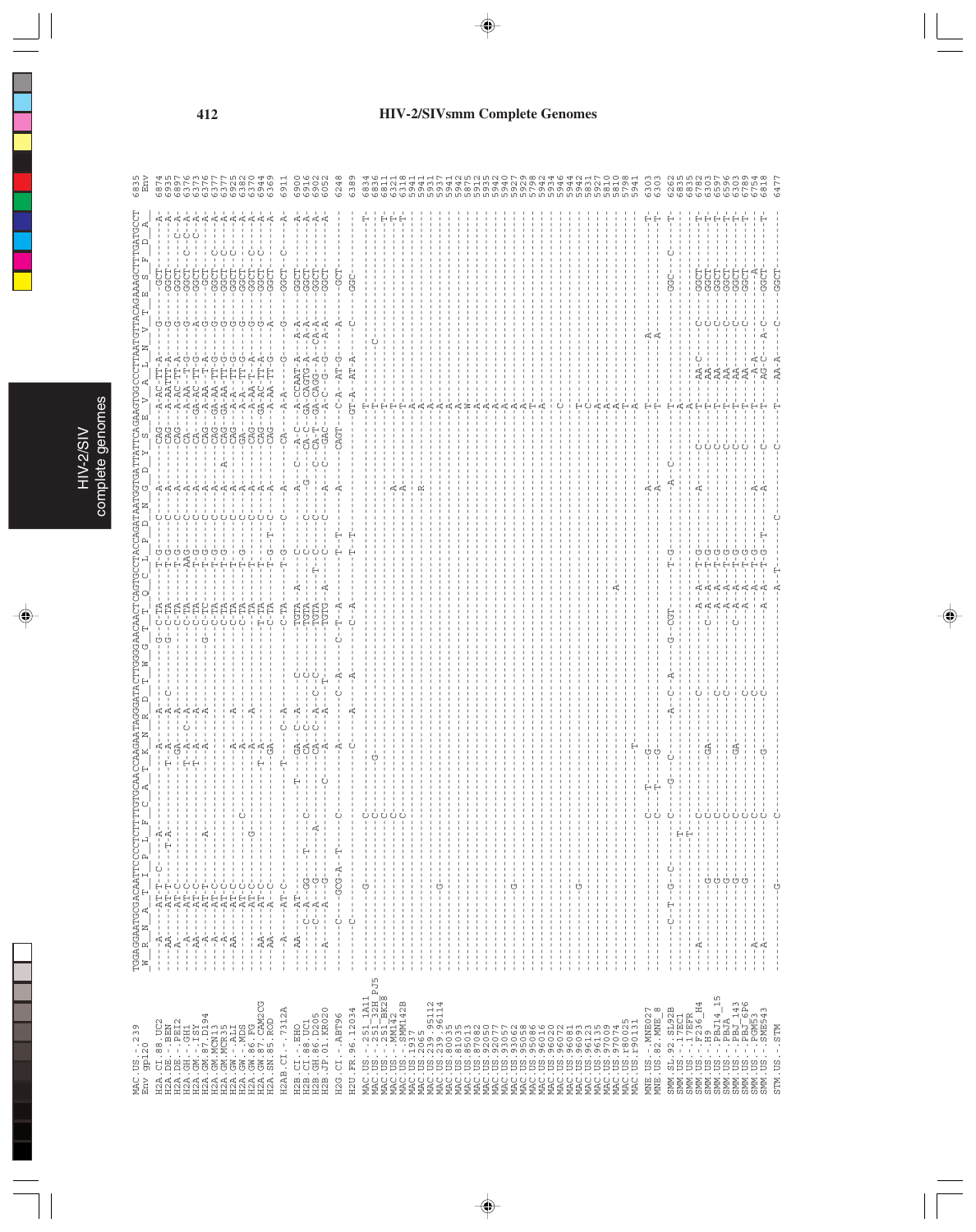| ಠಿ<br>⋍ |
|---------|
|---------|

ő.

| Env<br>96                                                                                                                                                                                                                                                                                                                                                                                                                                                                                                                                                                                                                                                                                                                                                                                                                                                                                                                                                                        | ৩<br>704<br>77750<br>637                                                                                                                                                                                                                                                                                                                                                                                                                                                                                                                  | $\infty$<br><b>QLOLOQMA</b><br>ഥ<br>₩<br>o<br>o<br>$\omega$ $\omega$<br>651<br>6 प<br>प                                                                                                                                                                                                                                                                                                                                                                                                                                                                                                                                                                                                                                                                                                                                                                                                                                                                                                                                                                                             | O<br>660                                                                                                                                                                                                                                                                                                                                                                                                                                                                                                                                                                                                                                   |
|----------------------------------------------------------------------------------------------------------------------------------------------------------------------------------------------------------------------------------------------------------------------------------------------------------------------------------------------------------------------------------------------------------------------------------------------------------------------------------------------------------------------------------------------------------------------------------------------------------------------------------------------------------------------------------------------------------------------------------------------------------------------------------------------------------------------------------------------------------------------------------------------------------------------------------------------------------------------------------|-------------------------------------------------------------------------------------------------------------------------------------------------------------------------------------------------------------------------------------------------------------------------------------------------------------------------------------------------------------------------------------------------------------------------------------------------------------------------------------------------------------------------------------------|-------------------------------------------------------------------------------------------------------------------------------------------------------------------------------------------------------------------------------------------------------------------------------------------------------------------------------------------------------------------------------------------------------------------------------------------------------------------------------------------------------------------------------------------------------------------------------------------------------------------------------------------------------------------------------------------------------------------------------------------------------------------------------------------------------------------------------------------------------------------------------------------------------------------------------------------------------------------------------------------------------------------------------------------------------------------------------------|--------------------------------------------------------------------------------------------------------------------------------------------------------------------------------------------------------------------------------------------------------------------------------------------------------------------------------------------------------------------------------------------------------------------------------------------------------------------------------------------------------------------------------------------------------------------------------------------------------------------------------------------|
| CAGATAGATG<br>CCA<br>$\begin{array}{l} \texttt{if} \texttt{-12} = \texttt{0} \texttt{1} \texttt{if} \texttt{if} \texttt{if} \texttt{if} \texttt{if} \texttt{if} \texttt{if} \texttt{if} \texttt{if} \texttt{if} \texttt{if} \texttt{if} \texttt{if} \texttt{if} \texttt{if} \texttt{if} \texttt{if} \texttt{if} \texttt{if} \texttt{if} \texttt{if} \texttt{if} \texttt{if} \texttt{if} \texttt{if} \texttt{if} \texttt{if} \texttt{if} \texttt{if} \texttt{if} \texttt{if} \$<br>GCAGC-<br>$-CC-CC-CA-$<br>5<br>U<br>z<br><b>PPPPPPP</b><br>н<br>$\,$ I<br>$\overline{\phantom{a}}$<br>$\mathbf{I}$<br>Q<br>QQ<br>QQ<br>$\mathbb{R}^{\mathbb{C}}$<br><b>FUL</b><br>AC<br>$A -$                                                                                                                                                                                                                                                                                                  | ひ<br>C-GC-CCACC-CACC-<br>Ū<br>-<br>Ÿ<br>E<br>$\epsilon$<br>U<br>CCT<br>ÜΪ<br>ľ٦<br><b>ひ ひ</b><br>Н<br>FЕ<br>AG<br>턱<br>AC<br>AT                                                                                                                                                                                                                                                                                                                                                                                                           | ↻<br>K.<br>O<br>U<br>ひ<br>ь<br>555<br>₫<br>К                                                                                                                                                                                                                                                                                                                                                                                                                                                                                                                                                                                                                                                                                                                                                                                                                                                                                                                                                                                                                                        | O<br>◡<br>-N-<br>н<br>н<br>- 1<br>$\blacksquare$<br><b>ひひひひひ</b>                                                                                                                                                                                                                                                                                                                                                                                                                                                                                                                                                                           |
| $\begin{array}{l} \text{TC-GC-A}\\ \text{TC-GCAA}\\ \text{TC-AC-A}\\ \text{TC-AC-A}\\ \text{TC-AC-A}\\ \text{TC-AC-A}\\ \text{TC-AC-A}\\ \text{TC-AC-A}\\ \text{TC-AC-A}\\ \text{TC-AC-A}\\ \text{TC-AC-A}\\ \text{TC-AC-A}\\ \text{TC-AC-A}\\ \text{TC-AC-A}\\ \text{TC-AC-A}\\ \text{TC-AC-A}\\ \text{TC-AC-A}\\ \text{TC-AC-A}\\ \text{TC-AC-A}\\ \text{TC-AC-A}\\ \text{TC-AC-A}\\ \text{TC-AC-A}\\ \text{TC-AC-A}\\ \text{TC-AC-A}\\ \text{TC-AC-A}\\ \text{TC-AC-A}\\ \text{TC-$<br>Æ<br>ġ<br>Ġ<br>GTGTAAAATTATCCATTATGCA<br>÷<br>P<br>Ō<br>$\mathbb H$<br>Н<br>↻<br>↻<br>Н<br>÷                                                                                                                                                                                                                                                                                                                                                                                           | К<br>RΑ<br>R<br>K.<br>↻<br>$TG - AG -$<br>$-50$<br>$\mathbf{I}$<br>CO-<br>ひ<br>$-5 - 7$<br>СÓ<br>Н<br>FG<br>υ υ<br>ひ<br>ה ה<br>המה<br>$\tilde{C}$<br>$-TC$<br>↻<br>$- -A - A$<br>ひ<br>K,<br>$\overline{A}$ –<br>$-54$<br>$\triangle$ $\triangle$                                                                                                                                                                                                                                                                                          | К<br>Ŕ<br>AG.<br>$GA - A$<br>$\mathbb{C}^1_1$                                                                                                                                                                                                                                                                                                                                                                                                                                                                                                                                                                                                                                                                                                                                                                                                                                                                                                                                                                                                                                       | みみみみみさん<br>$A + 1$<br>$A + 1$<br>AG.<br>Ą<br>HHHHH<br>E<br><b>ひひひひひひ</b><br><b>SESSSS</b>                                                                                                                                                                                                                                                                                                                                                                                                                                                                                                                                                  |
| $C_0$<br>$\frac{1}{2}$<br>$\frac{1}{\sqrt{2}}$<br>すっ<br>$\overline{0}$<br>ひ<br><b>OOOOOOO</b><br>U<br>U<br>O<br>O<br><b>A A A A A A A A A A</b><br>$\triangle$ $\triangle$<br><b>A A A A A A A A A A A A</b><br>てり<br>Ü<br>C)<br><b>A A A A A A A A A A</b><br>K,<br>К                                                                                                                                                                                                                                                                                                                                                                                                                                                                                                                                                                                                                                                                                                           | ġ<br>Ü<br>$\cup$<br>U<br>⊢<br>H<br>O<br>Н<br>U<br>К<br>$\triangle$ $\triangle$<br>K.<br>К<br>К<br>K.<br>U<br>↻<br>⊢<br>Ο<br>4                                                                                                                                                                                                                                                                                                                                                                                                             | U<br>К<br>⊢<br>τ<br>K.                                                                                                                                                                                                                                                                                                                                                                                                                                                                                                                                                                                                                                                                                                                                                                                                                                                                                                                                                                                                                                                              | <b>UUUU</b><br>$\cup$<br><b>UUUUUUU</b><br>FЕ<br>Н<br>ひひ<br>O<br>U<br>$A \land A$<br>К                                                                                                                                                                                                                                                                                                                                                                                                                                                                                                                                                     |
| CTTTGAGAC<br><b>[x]</b><br>U<br>↻<br>€<br>区<br>みみみみにみみみみ<br>К<br>ΚR<br>ת<br>הפרט - רפי הפר<br>הפרט - רפי הפר<br>$A - T$<br>부<br>AGG<br>$\circ$<br><b>UUUUUUUU</b><br>υU<br>↻                                                                                                                                                                                                                                                                                                                                                                                                                                                                                                                                                                                                                                                                                                                                                                                                     | К<br>Н<br>AGT<br>AGT<br>AGT<br>튱<br>$A-T$<br>AG.<br>$\overline{A}$<br>U<br><b>ひひひ</b><br>てり                                                                                                                                                                                                                                                                                                                                                                                                                                               | $\vdash$<br>AGT<br>$\Delta$<br>U<br>ひひと                                                                                                                                                                                                                                                                                                                                                                                                                                                                                                                                                                                                                                                                                                                                                                                                                                                                                                                                                                                                                                             | RARA<br>ひひひひひし<br>U<br>みみみみみみみ                                                                                                                                                                                                                                                                                                                                                                                                                                                                                                                                                                                                             |
| みみみみみみみみみ<br>GGAATAATACAGTCACAGAACAGGCAAT<br>W_N_N_T_V_T_E_Q_A_I<br>$-1$<br>$- -A - - - -$<br>4<br>Ŧ<br>Ť<br>$\mathbf{I}$<br>$\,$ $\,$<br>$\blacksquare$<br><b>ALLLLLL</b><br>$-1 - A - A$<br>$-1 - A$<br>$-4$<br>0444<br>$\begin{array}{c} 1 & 1 \\ 1 & 1 \\ 1 & 1 \\ 1 & 1 \\ 1 & 1 \\ 1 & 1 \\ 1 & 1 \\ 1 & 1 \\ 1 & 1 \\ 1 & 1 \\ 1 & 1 \\ 1 & 1 \\ 1 & 1 \\ 1 & 1 \\ 1 & 1 \\ 1 & 1 \\ 1 & 1 \\ 1 & 1 \\ 1 & 1 \\ 1 & 1 \\ 1 & 1 \\ 1 & 1 \\ 1 & 1 \\ 1 & 1 \\ 1 & 1 \\ 1 & 1 \\ 1 & 1 \\ 1 & 1 \\ 1 & 1 \\ 1 & 1 \\ 1 & 1 \\ 1 & 1 \\ 1 & 1 \\ 1 & 1 \\ 1 & 1 \\ 1 &$<br>$-1$<br>$-4$<br>$\mathbf I$<br>Ť.<br>ł<br>$\frac{1}{1}$<br>$1 - 1$<br>$\mathbf{L}$<br>$\mathbf{I}$                                                                                                                                                                                                                                                                                                | j.<br>ပုံ<br>$\mathbf{I}$<br>$-1$<br>ロー<br>ロー<br>ローー<br>ひ<br>$\mathbf{I}$<br>٠<br>$\mathsf I$<br>$-1$ $-1$ $-1$ $-1$ $-1$ $-1$ $-1$<br>$\mathbf{I}$<br>$\begin{aligned} G=-1&=-1&=-1\\ \end{aligned}$<br>$\mathbf{I}$<br>$\mathbb{L}$<br>$\blacksquare$<br>$\mathbf{I}$<br>$\frac{1}{1}$<br>$\mathbf{I}$<br>$\blacksquare$<br>$\frac{1}{1}$<br>$\blacksquare$<br>К<br>К<br>К<br>ひ<br>ひ<br>Ť<br>÷<br>$\frac{1}{4}$<br>t<br>$\overline{\phantom{a}}$<br>-<br>$\mathbf{I}$<br>$\frac{1}{1}$<br>$\frac{1}{1}$<br>$\mathbf{I}$<br>$\mathbf{I}$ | $\check{~}$<br>----------R--<br>$-9 - -4 - -4 - -9 - -$<br>$\mathbf{I}$<br>$\mathbf{I}$<br>$\blacksquare$<br>$\mathbf{I}$<br>Ť<br>÷<br>j.<br>J.<br>٠<br>$-4$<br>$- - A$<br>$-4$<br>J<br>$\frac{1}{1}$<br>ţ<br>- 11<br>Ŷ.<br>$\mathbf{I}$<br>J.<br>$\mathbf I$<br>$-$ – $-$ A – $-$ T – $\,$<br>$- - - - - - - -$<br>$\,$ I<br>Ť.<br>$\mathbf{I}$<br>-<br>$\frac{1}{4}$<br>$\mathbf I$<br>$\mathbf{I}$<br>$\mathbf{I}$                                                                                                                                                                                                                                                                                                                                                                                                                                                                                                                                                                                                                                                               | $\mathbf{I}$<br>ł.<br>$\mathbf{I}$<br>٠<br>$\mathbf{I}$<br>$\stackrel{\scriptscriptstyle\mathsf{L}}{\scriptscriptstyle\mathsf{A}}$<br>$\mathbf{I}$<br>-<br>٠<br>$\mathbb{A}$<br>$\Delta$<br>К<br>A<br>٠<br>$\,$ I<br>$\begin{array}{c} \rule{0.2cm}{0.15mm} \rule{0.2cm}{0.15mm} \rule{0.2cm}{0.15mm} \rule{0.2cm}{0.15mm} \rule{0.2cm}{0.15mm} \rule{0.2cm}{0.15mm} \rule{0.2cm}{0.15mm} \rule{0.2cm}{0.15mm} \rule{0.2cm}{0.15mm} \rule{0.2cm}{0.15mm} \rule{0.2cm}{0.15mm} \rule{0.2cm}{0.15mm} \rule{0.2cm}{0.15mm} \rule{0.2cm}{0.15mm} \rule{0.2cm}{0.15mm} \rule{$<br>$\,$ I<br>$\mathbf{I}$<br>L.<br>J.<br>$\mathbf{I}$<br>J.<br>٠ |
| $-\frac{1}{1}$<br>$\frac{1}{4}$<br>$\frac{1}{4}$<br>Ť.<br>$\begin{array}{c} 1 \\ 1 \\ 1 \\ 1 \end{array}$<br>$\mathbf{I}$<br>$\mathbb{I}$<br>$\mathbf{I}$<br>$\begin{array}{cccccccccc} 1 & 1 & 1 & 1 & 1 \\ & 1 & 1 & 1 & 1 & 1 \\ & 1 & 1 & 1 & 1 & 1 \\ & 1 & 1 & 1 & 1 & 1 \\ & 1 & 1 & 1 & 1 & 1 \\ & 1 & 1 & 1 & 1 & 1 \\ & 1 & 1 & 1 & 1 & 1 \\ \end{array}$<br>$\,$ $\,$<br>$\mathsf I$<br>$z_1^{\prime}$<br>$\mathsf{I}$<br>$\mathbb{I}$<br>$\begin{array}{c} \begin{array}{c} \bullet \\ \bullet \\ \bullet \end{array} \\ \begin{array}{c} \bullet \\ \bullet \\ \end{array} \end{array}$<br>$\Gamma = 1$<br>$\,$ $\,$<br>$\frac{1}{1}$<br>$\mathbf{I}$<br>Ħ<br>$\overline{\phantom{a}}$<br>$\frac{1}{2}$<br>$\blacksquare$<br>$z^{\prime}$<br>$\mathbf{I}$<br>$\,$ I<br>$\frac{1}{\sqrt{2}}$<br>$\frac{1}{2}$<br>$-10$<br>יט פֿי פֿ<br>יויי<br>$-\frac{c}{1}$<br>$\frac{1}{2}$<br>$\mathbb{I}$<br>$\mathbb{I}$<br>$\mathbf{I}$<br>$\overline{\phantom{a}}$<br>-<br>- | ÷,<br>$-1 - 1 - 1$<br>٠<br>$\overline{\phantom{a}}$<br>$\mathbf{I}$<br>$\mathbf{I}$<br>$\frac{1}{1}$<br>$\mathbf I$<br>$\frac{1}{4}$<br>$\frac{1}{4}$<br>$\frac{1}{4}$<br>$\mathsf I$<br>$\mathbf{I}$<br>J.<br>$\frac{1}{4}$<br>$\,$<br>$\frac{1}{\sqrt{2}}$<br>じー<br>ひ<br>ひ<br>$\mathbf{I}$<br>$\mathbf{1}$<br>$\frac{1}{1}$<br>$\mathbf{I}$<br>$\mathbf{I}$<br>$-.7312A$                                                                                                                                                                | ÷<br>$\mathbf{I}$<br>$\mathbf{I}$<br>Ü<br>$\mathbf I$<br>$\mathbf I$<br>$\mathbf I$<br>$\mathsf I$<br>$\mathbf{I}$<br>$\mathbf{I}$<br>$\frac{1}{1}$<br>÷,<br>$\frac{1}{1}$<br>J.<br>$\frac{1}{1}$<br>$\frac{1}{1}$<br>$\frac{1}{1}$<br>$\frac{1}{1}$<br>ł<br>$-5 - 5 -$<br>$\frac{1}{1}$<br>ł<br>ł<br>ł<br>$\frac{1}{1}$<br>ł<br>Ť<br>$\ddot{\phi}$<br>$-5-5$<br>せっ<br>ου<br>Αρ<br>$\frac{1}{1}$<br>I,<br>J.<br>٠<br>1<br>-<br>Ţ<br>Ţ<br>$\mathsf I$<br>$\mathfrak l$<br>$\mathsf I$<br>٠<br>٠<br>ひ<br>ひ<br>$- R$<br>$\begin{array}{c} \rule{0.2cm}{0.15mm} \rule{0.2cm}{0.15mm} \rule{0.2cm}{0.15mm} \rule{0.2cm}{0.15mm} \rule{0.2cm}{0.15mm} \rule{0.2cm}{0.15mm} \rule{0.2cm}{0.15mm} \rule{0.2cm}{0.15mm} \rule{0.2cm}{0.15mm} \rule{0.2cm}{0.15mm} \rule{0.2cm}{0.15mm} \rule{0.2cm}{0.15mm} \rule{0.2cm}{0.15mm} \rule{0.2cm}{0.15mm} \rule{0.2cm}{0.15mm} \rule{$<br>J<br>$\frac{1}{2}$<br>$\frac{c}{1}$<br>$\mathbf{I}$<br>$\overline{\phantom{a}}$<br>$\blacksquare$<br>$\blacksquare$<br>- 11<br>$\mathbf{I}$<br>$\mathbf{I}$<br>J.<br>$\mathbf{I}$<br>٠<br>$\mathbf{I}$ | İ<br>ن<br>ت<br>$\frac{1}{2}$<br>$\frac{1}{4}$<br>٠<br>$\frac{1}{\sqrt{2}}$<br>ロー<br>ローー<br>먹<br>$\blacksquare$<br>$\overline{\phantom{a}}$<br>L.<br>$\blacksquare$<br>LN.                                                                                                                                                                                                                                                                                                                                                                                                                                                                  |
| $\begin{array}{l} \rm{H2A}, \rm{CI}, 88 \cdot \rm{UC2}\\ \rm{H2A}, \rm{DB} \cdot - \rm{EBIN}\\ \rm{H2A}, \rm{GH} \cdot - \rm{GH1}\\ \rm{H2A}, \rm{GH} \cdot - \rm{IST2}\\ \rm{H2A}, \rm{GH} \cdot - \rm{IST2}\\ \rm{H2A}, \rm{GH} \cdot - \rm{IST2}\\ \rm{H2A}, \rm{GH} \cdot \rm{M} \cdot \rm{M} \cdot \rm{M} \cdot \rm{M} \cdot \rm{M} \cdot \rm{M} \cdot \rm{M} \cdot \rm{M} \cdot \rm{M} \cdot \rm{M}$<br>$\begin{array}{l} \text{min} \\ \text{in} \\ \text{approx} \\ \text{approx} \\ \text{min} \end{array}$                                                                                                                                                                                                                                                                                                                                                                                                                                                             | H2B.CI.-.HHO<br>H2B.CI.88.UC1<br>H2B.CH.86.D205<br>H2B.JP.01.KR020<br>$-.ABT96$<br>H2AB.CI.<br>H2G.CI                                                                                                                                                                                                                                                                                                                                                                                                                                     | $\begin{array}{l} \mathbf{SIMI}, \; \mathbf{S1}, \; \mathbf{92}, \; \mathbf{S1292B} \\ \mathbf{SIMI}, \; \mathbf{US} - 17\, \mathbf{B}\mathbf{C1} \\ \mathbf{SIMI}, \; \mathbf{US} - 17\, \mathbf{B}\mathbf{C1} \\ \mathbf{SIMI}, \; \mathbf{US} - 18\, \mathbf{75}\, \mathbf{S} - \mathbf{H4} \\ \mathbf{SIMI}, \; \mathbf{US} - 18\, \mathbf{9}\, \mathbf{C} \\ \mathbf{SIMI}, \; \mathbf{US} - 18\,$<br>H2U.FR.96.12034<br>MNE.US. - WNE027<br>MNE.US. 82.MNE 8<br>MNE. US. 82. MNE                                                                                                                                                                                                                                                                                                                                                                                                                                                                                                                                                                                              | <b>STM</b><br>SMM . US . -<br>SMM . US . -<br>SMM . US . -<br>STM.US                                                                                                                                                                                                                                                                                                                                                                                                                                                                                                                                                                       |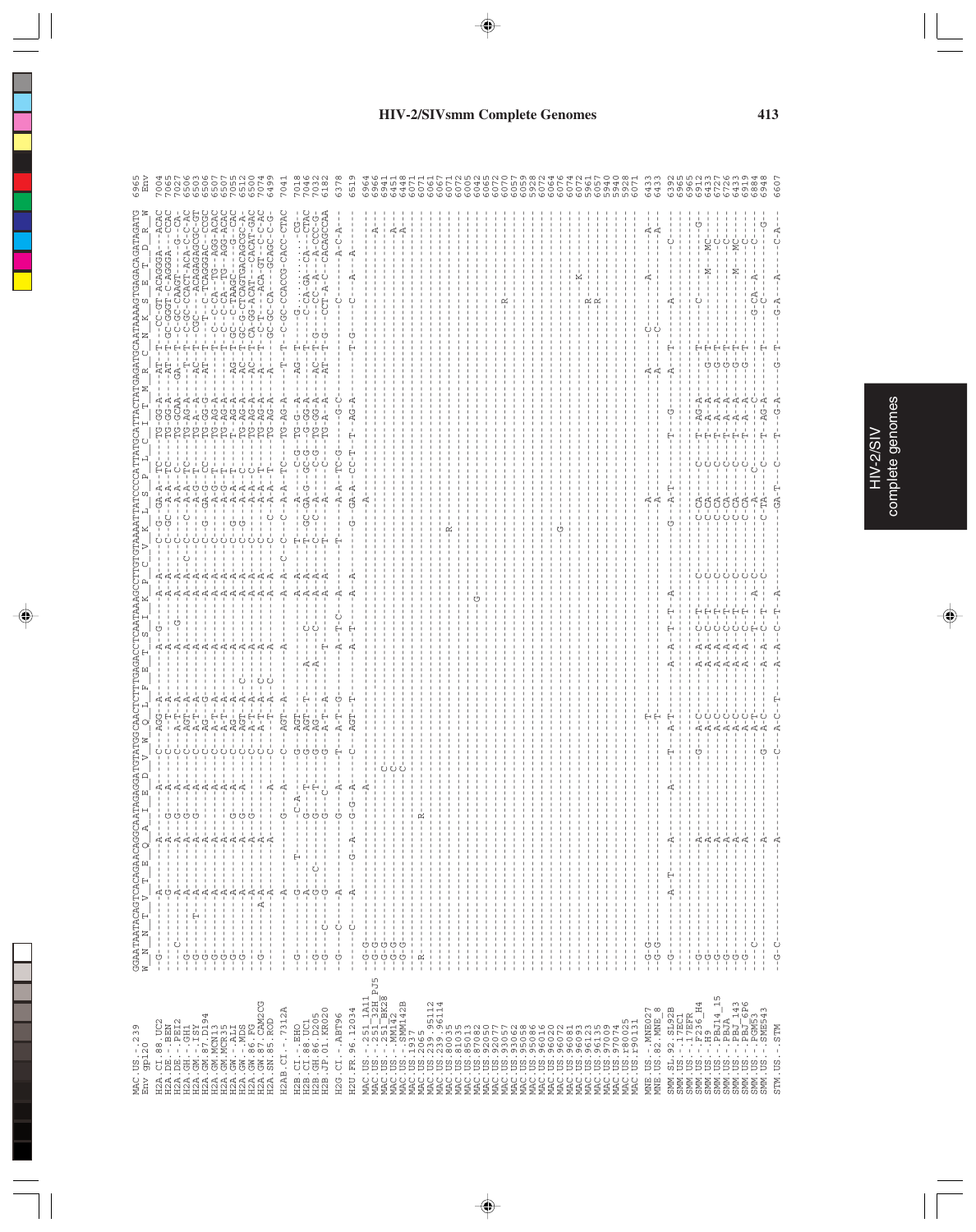HIV-2/SIV<br>complete genomes complete genomes HIV-2/SIV

| 95<br>င္ပ<br>O                                                                                                                                                                                                                                                                                                                                                                                                                                                                                                                                                                                                                                                                                                                                                     |                                                                                                                                                                                                                                   |                                                                                                                                                                                                                                                                                                                                                          |                                                                                                                                                                                                                                                                                                      |                                                                                                                                                                                                                                                                  |                                                                                                                                                                                                                                                                                                                                                                                                                                                                                                                                                       |
|--------------------------------------------------------------------------------------------------------------------------------------------------------------------------------------------------------------------------------------------------------------------------------------------------------------------------------------------------------------------------------------------------------------------------------------------------------------------------------------------------------------------------------------------------------------------------------------------------------------------------------------------------------------------------------------------------------------------------------------------------------------------|-----------------------------------------------------------------------------------------------------------------------------------------------------------------------------------------------------------------------------------|----------------------------------------------------------------------------------------------------------------------------------------------------------------------------------------------------------------------------------------------------------------------------------------------------------------------------------------------------------|------------------------------------------------------------------------------------------------------------------------------------------------------------------------------------------------------------------------------------------------------------------------------------------------------|------------------------------------------------------------------------------------------------------------------------------------------------------------------------------------------------------------------------------------------------------------------|-------------------------------------------------------------------------------------------------------------------------------------------------------------------------------------------------------------------------------------------------------------------------------------------------------------------------------------------------------------------------------------------------------------------------------------------------------------------------------------------------------------------------------------------------------|
| ∪<br>◡<br>ひーぴーぴー<br>$-00-$<br>CG-GCA<br>CAATT<br><b>AAGG</b><br>CH5C<br>ġ<br>9<br>じじじ<br>U<br>U<br>U<br>りーー<br>U<br>↻                                                                                                                                                                                                                                                                                                                                                                                                                                                                                                                                                                                                                                              | უ<br>ს<br><b>FOTA</b> .<br>5                                                                                                                                                                                                      | ひ<br>ᄲ                                                                                                                                                                                                                                                                                                                                                   |                                                                                                                                                                                                                                                                                                      |                                                                                                                                                                                                                                                                  | $-AGA-CA$<br>AAAA-TA<br>AAAATTA<br>AAAATTP<br>AGAAGTZ<br>AAAATT<br>AGAAG                                                                                                                                                                                                                                                                                                                                                                                                                                                                              |
| $A-C-A$<br>$-5 - 7$<br>$A - A - T C - A -$<br>$-AA$<br>$- A - TCCA -$<br>GCGA-C<br>$-A-TCC$<br>ATTAA<br>U<br>ပု<br>ひ                                                                                                                                                                                                                                                                                                                                                                                                                                                                                                                                                                                                                                               | 9<br>S                                                                                                                                                                                                                            |                                                                                                                                                                                                                                                                                                                                                          |                                                                                                                                                                                                                                                                                                      |                                                                                                                                                                                                                                                                  | d<br>GA-<br>Š<br>ά<br>৬                                                                                                                                                                                                                                                                                                                                                                                                                                                                                                                               |
| AACATTACA--AA-AG<br>GTGACAGA-A-A<br>AGGAACACA-CCA-A<br>A-GAG-CACCAA-A<br>CAGGAGC-AGA-A-A<br>- 4540000-<br>AATAT<br>-CAAA<br>ğ                                                                                                                                                                                                                                                                                                                                                                                                                                                                                                                                                                                                                                      | C-GAAA<br>CAGACC<br><b>CAC-DED</b><br>୍ତ<br>ଓ                                                                                                                                                                                     | AC-AGA<br>AC-AGA<br>GTA<br>$RA-$<br>$C - AA -$<br>$-AA$                                                                                                                                                                                                                                                                                                  | $AA -$<br>d.<br>₫<br>CAGC-<br>CAGC-<br>CAGC<br>CAGC.                                                                                                                                                                                                                                                 | CAGC-AA-<br>CAGC-AA-<br>$-AA$<br>CAGC-<br>U<br>CAGU                                                                                                                                                                                                              | - 55 - 455 - 74 -<br>.<br>სე<br>ს<br>ģ<br>$-AC-CCAA-$<br>GCAA-<br>$-AC-GCAA$<br>CACAA<br>ATAA<br>.<br>GAG<br>$A - A TA$<br>$rac{1}{\sqrt{2}}$<br>$-AC-$<br>ΰ                                                                                                                                                                                                                                                                                                                                                                                          |
|                                                                                                                                                                                                                                                                                                                                                                                                                                                                                                                                                                                                                                                                                                                                                                    |                                                                                                                                                                                                                                   | $-AA-TCAGT$                                                                                                                                                                                                                                                                                                                                              |                                                                                                                                                                                                                                                                                                      |                                                                                                                                                                                                                                                                  |                                                                                                                                                                                                                                                                                                                                                                                                                                                                                                                                                       |
|                                                                                                                                                                                                                                                                                                                                                                                                                                                                                                                                                                                                                                                                                                                                                                    |                                                                                                                                                                                                                                   | Ü<br>U<br>К<br>$- A - TGT$<br>К<br>AAGG                                                                                                                                                                                                                                                                                                                  |                                                                                                                                                                                                                                                                                                      |                                                                                                                                                                                                                                                                  | υ<br>d<br>CA-<br>d<br>CA-<br>J                                                                                                                                                                                                                                                                                                                                                                                                                                                                                                                        |
| じーー                                                                                                                                                                                                                                                                                                                                                                                                                                                                                                                                                                                                                                                                                                                                                                |                                                                                                                                                                                                                                   | פי<br>י<br>י                                                                                                                                                                                                                                                                                                                                             |                                                                                                                                                                                                                                                                                                      |                                                                                                                                                                                                                                                                  | -<br>- 1<br>$\mathbf{I}$<br>$\mathbf{I}$<br>$\mathbf{1}$<br>$\sim$<br>$\mathbb{I}$                                                                                                                                                                                                                                                                                                                                                                                                                                                                    |
| GGGATTGACAAAATCAATAACAACAAC<br>$-5 - 5 - 1$<br>H5---J5-555545H5--<br>CAC-CCAC-CCA-CCO-CCOCACCAC<br>$\begin{array}{ll} \texttt{T-}\texttt{C-ACT} & \texttt{+} & \texttt{+} & \texttt{+} \\ \texttt{T-}\texttt{C-ACT} & \texttt{+} & \texttt{+} & \texttt{+} & \texttt{+} \\ \texttt{+} & \texttt{ACCC} & \texttt{-} & \texttt{+} & \texttt{+} & \texttt{+} \\ \texttt{+} & \texttt{ACCC} & \texttt{-} & \texttt{+} & \texttt{+} & \texttt{+} \\ \texttt{+} & \texttt{ACCC} & \texttt{+} & \texttt{+} & \texttt{+} & \texttt{+} \\ \texttt{+}$<br>5-100-100-1000-1000-1000-1000<br>$\mathbb H$<br>$-100 - 04 - 04$<br>$\mathbf I$<br>ACC-CCA-GCA-T-AC-AC-<br>$\overline{\mathbb{H}}$<br>$\overline{\phantom{a}}$<br>$\mathbb{C}\Omega$<br>$- - 100 - 1$<br>$\bowtie$ | - A - C - CAG - T - GCAA-GAG - - C - - T - -<br>TACTAAAC - T - TTA - T - C - C - T - TT<br>- AATGCC - GT - GTA - T - CC - - C - - T - A<br>5-10H-DAC-DACUDO-<br>$-1501 - 20 - 5 - 5 - 150$<br>$\frac{1}{4}$<br>ひ‐ひひ‐‐ぱ‐ひひ‐‐‐ぱ‐‐‐‐ | ţ<br>$\frac{1}{1}$<br>$\frac{1}{1}$<br>$\frac{1}{1}$<br>$\mathsf I$<br>$\mathsf I$<br>$\sf I$<br>$\mathbf{I}$<br>t<br>f,<br>ł<br>$\begin{array}{c} \n\cdot & \cdot \\ \n\cdot & \cdot \\ \n\cdot & \cdot \n\end{array}$<br>$\,$ I<br>$- -10T - -$<br>$---TCT---$<br>$-$ - $-$ TC $-$ - $-$<br>$-1 - T - - -$<br>$\frac{1}{1}$<br>ţ<br>Ť<br>$\frac{1}{1}$ | $\frac{1}{2}$<br>$\frac{1}{4}$<br><b>+++++++++++++++++++</b><br>J<br>t<br>$\begin{array}{c} 1 \\ 1 \\ 1 \\ 1 \end{array}$<br>$\frac{1}{1}$<br>$\frac{1}{1}$<br>.                                                                                                                                     | - 0 - - 2 - - - - - - - - - - - - - - -<br>$-1$ $-1$ $-1$ $-1$ $-1$ $-1$ $-1$ $-1$<br>$\frac{1}{1}$<br>1<br>$\frac{1}{2}$<br>$\frac{1}{1}$<br>$\frac{1}{1}$<br>$\begin{bmatrix} 1 & 1 & 1 \\ 1 & 1 & 1 \\ 1 & 1 & 1 \end{bmatrix}$<br>$\frac{1}{1}$<br>$\,$ $\,$ | H--H--HUU--U-U--<br>Ť<br>-GG-AG-GC-GAG<br>$\overline{\phantom{a}}$<br>GGGAA--C-GT<br>$-1$ -DC $-$<br>$-10T - 1$<br>$\mathbf I$<br>$\mathbf I$<br>J.<br>I                                                                                                                                                                                                                                                                                                                                                                                              |
| CAATGCC--<br>TAACAGC--<br>-AACAAC--<br>$\Box$<br>$-ACCCC$<br><b>U</b>                                                                                                                                                                                                                                                                                                                                                                                                                                                                                                                                                                                                                                                                                              | CACCACC--<br>$- - \Gamma C - \Delta -$<br>$\circ$                                                                                                                                                                                 | ł<br>$\mathbf I$<br>J.<br>1<br>٠<br>J.<br>f,<br>ï                                                                                                                                                                                                                                                                                                        | $\frac{1}{1}$<br>J.<br>J                                                                                                                                                                                                                                                                             | $\frac{1}{1}$<br>$\frac{1}{1}$<br>$\frac{1}{1}$<br>$\,$ I<br>Γ                                                                                                                                                                                                   | $- - \mathbf{F} - \mathbf{F} - \mathbf{F} -$<br>J.<br>1<br>1<br>$\frac{1}{2}$<br>t<br>15<br>${}^{\infty}$<br>$\infty$                                                                                                                                                                                                                                                                                                                                                                                                                                 |
| $-.7312A$<br>H2A.CI.88.UC2<br>H2A.DE.-.BEN<br>H2A.DE.-.PEI2<br>H2A. GH. - . GH1<br>C<br>MAC.US.-.23<br>Env gp120<br>H2AB.CI.                                                                                                                                                                                                                                                                                                                                                                                                                                                                                                                                                                                                                                       | H2U. FR. 96.12034<br>H2B.CI.-. EHO<br>H2B.CI.88.UC1<br>H2B.GH.86.D205<br>H2B.JP.01.KR020<br>H2G.CI. - . ABT96                                                                                                                     | MAC.US.-.251_1A11<br>MAC.US.-.251_32H_PJ5<br>MAC.US.-.251_BK28<br>MAC.US.-.MM142<br>MAC.US.-.SMM142B                                                                                                                                                                                                                                                     | $\begin{smallmatrix} 12.1 & 9 & 37 \\ 12.1 & 9 & 37 \\ 12.2 & 12.3 & 5 \\ 12.2 & 12.3 & 5 \\ 12.2 & 12.3 & 5 \\ 12.2 & 12.3 & 5 \\ 12.2 & 12.3 & 5 \\ 12.2 & 12.3 & 5 \\ 12.2 & 12.3 & 5 \\ 12.2 & 12.3 & 5 \\ 12.2 & 12.3 & 5 \\ 12.2 & 12.3 & 5 \\ 12.2 & 12.3 & 5 \\ 12.2 & 12.3 & 5 \\ 12.2 & 1$ | MAC.US.97074<br>MAC.US.180025<br>MAC.US.190025                                                                                                                                                                                                                   | $\begin{array}{l} \mathbf{SIM}^1, \mathbf{SL}, 22, \, \mathbf{S1}, 22, \, \mathbf{S1}, 22, \, \mathbf{S2}, \, \mathbf{S3}, \, \mathbf{S1}, \, \mathbf{S1}, \, \mathbf{S2}, \, \mathbf{S1}, \, \mathbf{S1}, \, \mathbf{S2}, \, \mathbf{S3}, \, \mathbf{S3}, \, \mathbf{S1}, \, \mathbf{S3}, \, \mathbf{S1}, \, \mathbf{S2}, \, \mathbf{S3}, \, \mathbf{S3}, \, \mathbf{S3}, \, \mathbf{S1}, \, \mathbf$<br><b>MNE. US. - . MNE02</b><br>- PGM53<br>- SME543<br>- SME543<br>MNE.US.82.MNE<br><b>STM</b><br>Sn.<br>SMM.US<br><b>STM.US</b><br><b>SMM</b> |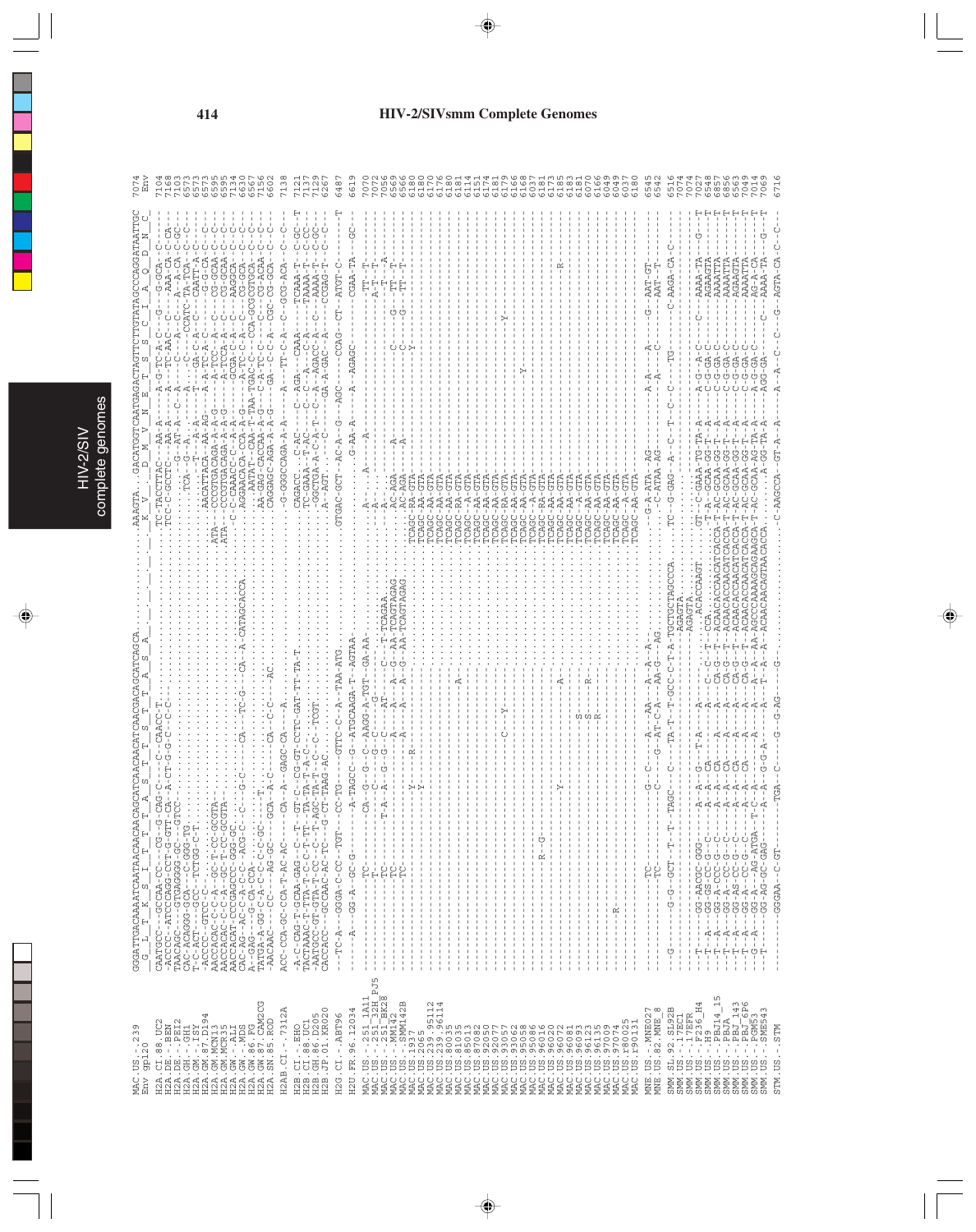| Ş |
|---|
|---|

 $\frac{20}{25}$ 

| 201<br>Env                                                                                                                                                                                                                                                                                                                                                                                                                                                                                                                                                           | 726<br>$\begin{array}{c} 77000 \\ 77000 \\ 77000 \\ 7700 \\ \end{array}$<br>661<br>674                                                                                                                                                                                                                                            | 667                                                                                                                                                                                                                                                                                                                                                                                                                                                                                                                                                                                                                                                                                                                                                                                                                                                                                                                                                                                                                                                                                                                                                                                                                                                                                                                                                                                                                                                                                                                                                                                                                                                                                                                                                                                                                                                                                                                                                                                                                                                                                                                                                                                                                                                                                                                                                                                                                                                                                                                                                                                                                                                                                                                                                                                                                                                                                                                                                                                                                                      | 684                                                                                                                                                                                                                   |
|----------------------------------------------------------------------------------------------------------------------------------------------------------------------------------------------------------------------------------------------------------------------------------------------------------------------------------------------------------------------------------------------------------------------------------------------------------------------------------------------------------------------------------------------------------------------|-----------------------------------------------------------------------------------------------------------------------------------------------------------------------------------------------------------------------------------------------------------------------------------------------------------------------------------|------------------------------------------------------------------------------------------------------------------------------------------------------------------------------------------------------------------------------------------------------------------------------------------------------------------------------------------------------------------------------------------------------------------------------------------------------------------------------------------------------------------------------------------------------------------------------------------------------------------------------------------------------------------------------------------------------------------------------------------------------------------------------------------------------------------------------------------------------------------------------------------------------------------------------------------------------------------------------------------------------------------------------------------------------------------------------------------------------------------------------------------------------------------------------------------------------------------------------------------------------------------------------------------------------------------------------------------------------------------------------------------------------------------------------------------------------------------------------------------------------------------------------------------------------------------------------------------------------------------------------------------------------------------------------------------------------------------------------------------------------------------------------------------------------------------------------------------------------------------------------------------------------------------------------------------------------------------------------------------------------------------------------------------------------------------------------------------------------------------------------------------------------------------------------------------------------------------------------------------------------------------------------------------------------------------------------------------------------------------------------------------------------------------------------------------------------------------------------------------------------------------------------------------------------------------------------------------------------------------------------------------------------------------------------------------------------------------------------------------------------------------------------------------------------------------------------------------------------------------------------------------------------------------------------------------------------------------------------------------------------------------------------------------|-----------------------------------------------------------------------------------------------------------------------------------------------------------------------------------------------------------------------|
| 9<br><b>CCC-</b><br>CAG-<br>J<br>$-TC - PAT$<br>$-TC - PAT$<br>$-000 - 22470$<br>$-000 - 22470$ $-000 - 22470$<br>$-CA-GACA$<br>CAC-AC"<br>TA-TA<br>CAGCI<br>$\frac{1}{\sqrt{2}}$<br>GAC<br>යි                                                                                                                                                                                                                                                                                                                                                                       | ↻<br>š<br>Ŭ<br>CHO.                                                                                                                                                                                                                                                                                                               | AGGA<br>CHCAGCG<br>ロー<br>먹<br>-<br><b>PAT</b><br><b>AAT</b><br><b>AAT</b><br>PAT<br>AAT<br>⊢                                                                                                                                                                                                                                                                                                                                                                                                                                                                                                                                                                                                                                                                                                                                                                                                                                                                                                                                                                                                                                                                                                                                                                                                                                                                                                                                                                                                                                                                                                                                                                                                                                                                                                                                                                                                                                                                                                                                                                                                                                                                                                                                                                                                                                                                                                                                                                                                                                                                                                                                                                                                                                                                                                                                                                                                                                                                                                                                             | GCCAGCA<br>AATGT                                                                                                                                                                                                      |
| $\triangleleft$ $\triangleleft$<br>$\triangle$ $\triangle$<br>ひ ひ ひ ひ ひ ひ ひ ひ ひ ひ ひ ひ ひ                                                                                                                                                                                                                                                                                                                                                                                                                                                                              | ි<br>$A - AG$<br>$\overline{A}$<br>Ġ<br>Ů                                                                                                                                                                                                                                                                                         | ひ<br>н<br>U<br>E<br>A A A                                                                                                                                                                                                                                                                                                                                                                                                                                                                                                                                                                                                                                                                                                                                                                                                                                                                                                                                                                                                                                                                                                                                                                                                                                                                                                                                                                                                                                                                                                                                                                                                                                                                                                                                                                                                                                                                                                                                                                                                                                                                                                                                                                                                                                                                                                                                                                                                                                                                                                                                                                                                                                                                                                                                                                                                                                                                                                                                                                                                                | 4                                                                                                                                                                                                                     |
| AAAG-<br>AAA---<br>GAAG<br>AAA-<br>GAAG<br>AAA<br><b>AAG</b><br>TA                                                                                                                                                                                                                                                                                                                                                                                                                                                                                                   | TAAACA<br>$A - A$<br>ACA<br>TG-                                                                                                                                                                                                                                                                                                   | CAT<br>AAG<br>CAG<br>AAG<br><b>AAG</b><br>AAG<br>AAG<br>AAG<br>К<br>α<br><b>PPPP</b><br>н                                                                                                                                                                                                                                                                                                                                                                                                                                                                                                                                                                                                                                                                                                                                                                                                                                                                                                                                                                                                                                                                                                                                                                                                                                                                                                                                                                                                                                                                                                                                                                                                                                                                                                                                                                                                                                                                                                                                                                                                                                                                                                                                                                                                                                                                                                                                                                                                                                                                                                                                                                                                                                                                                                                                                                                                                                                                                                                                                | н                                                                                                                                                                                                                     |
| Σ<br>⊄⊄⊄<br>ひみみみみみみみ<br>$1 - 55 - 7$<br>$1 - 55 - 7$<br>T,<br>$\overset{\shortmid }{\circ }$<br>$1 - 1$<br>U<br>ひ<br>ပုံ<br>ုံ ဗုံ<br>$\frac{1}{\sqrt{2}}$<br>$\mathbf{I}$<br>ပု<br>$\mathbf{1}$<br>$\overline{\phantom{0}}$<br>◡<br><b>HHHH</b><br>$CC-C-GC-A$<br>GGAG<br>$-0.04$<br>↻<br>U<br>O<br>$\mathbf{I}$<br>υ<br>٢<br>п.<br>Ū<br>н<br>$\vdash$<br>GS<br>5<br>$\mathbf{I}$<br>- 11<br><b>ひひ ひ ひ ひ ひ ひ ひ ひ ひ</b><br>ひ<br>ひ<br>$\mathbf{I}$<br>$\mathbf{I}$<br>$\mathbf{I}$<br>$\begin{array}{c} C & D \\ C & D \end{array}$<br>みみみみみみ<br>$\frac{1}{\sqrt{2}}$ | Ο<br>U<br>.<br>U U U U<br><b>ツワ</b><br>R<br>ひ<br>нн<br>$\mathbb{H}$<br>$C - A$<br>Æ<br>( )<br>ひえ<br>υ<br>텅<br>ု<br>입<br>5<br>ひ<br>C<br>ひ<br>Ą                                                                                                                                                                                     | ひんえんえんえ<br>6666666<br>みみみみみみみ<br>ひひひ<br>T.<br>ひひひひ<br>てり<br>ひ<br>MN<br>めめめめめめ<br>U<br>U<br>ר ז<br>AAAA<br>Æ<br>н                                                                                                                                                                                                                                                                                                                                                                                                                                                                                                                                                                                                                                                                                                                                                                                                                                                                                                                                                                                                                                                                                                                                                                                                                                                                                                                                                                                                                                                                                                                                                                                                                                                                                                                                                                                                                                                                                                                                                                                                                                                                                                                                                                                                                                                                                                                                                                                                                                                                                                                                                                                                                                                                                                                                                                                                                                                                                                                         | ь<br>Ů<br>てり<br>Æ                                                                                                                                                                                                     |
| н<br>н<br>텅<br>ひり<br><b>ひ ひ ひ</b><br>ひ<br>$\mathbf{1}=\mathbf{1}$<br>ひ<br>U<br>ひ<br>U<br>Ů<br>ひひひひひひ<br>U<br>Ο<br>Ο<br>$\frac{1}{100} - \frac{1}{100} - \frac{1}{100} - \frac{1}{100} - \frac{1}{100}$<br>$\ddot{\theta}$<br>$\ddot{\theta}$<br>$- - AGGG$<br><b>U</b><br>-000-<br>$\frac{1}{4}$<br>$-4$<br>$\ddot{\cdot}$<br>ACA.<br>$\mathbf{I}$<br>いっ<br><b>IBIBBOB</b><br>- H H                                                                                                                                                                                  | 텅<br>U<br>U<br>$\mathbf{I}$<br><b>ウ---ウ-ウ T - ウ-ウ-ウ-ワ---- ズ---・・・</b><br>$\frac{1}{\sqrt{2}}$<br>$\overline{\phantom{a}}$<br>$- - A T C C$<br>$\mathbf{I}$<br>$-TA - AC - GTC$<br>$\mathbf{I}$<br>ţ<br>$\vdots$<br>$\frac{1}{2}$<br>$\frac{1}{4}$<br>$\frac{1}{2}$ , $\frac{1}{2}$<br>$\mathsf I$<br>÷,<br>$\mathbf{I}$<br>U<br>ひ | $\vdash$<br>$H$ $F$<br>Н<br>$---R-$<br>$\mathbf{I}$<br>$\overline{\phantom{a}}$<br>$-\frac{c}{1}$<br>$C - -C$<br>စုံစုံစုံစုံ<br>၂၂၂၂<br>$\frac{1}{1}$<br>ł<br>$\frac{1}{1}$<br>$\frac{1}{4}$<br>$\frac{1}{4}$<br>ł.<br>I,<br>$\frac{1}{4}$<br>$\mathbf{I}$<br>$-$ – A – C – T<br>$\frac{1}{1}$<br>$\mathbf{I}$<br>J.<br>٠<br>$\overline{\phantom{a}}$<br>Ü<br>Ú<br>$\,$<br>$\mathbf{I}$<br>・リーー<br>U<br>$\mathsf I$<br>Ħ<br>$\frac{1}{2}$<br>$0 - - - - - - - - - - - - - - - - - - - - - - - - -$<br>$\frac{1}{2}$<br>$\frac{1}{2}$<br>$C - A - B - C - C - C - C - A - C$<br>Ū<br> <br>$\frac{5}{1}$<br>Ō<br> <br>$\frac{5}{1}$<br>$\frac{1}{1}$<br>ł<br>$\frac{1}{4}$<br>$\frac{1}{1}$<br>f,<br>J,<br>$\mathbf{I}$<br>$\mathbf{I}$<br>$\mathbf I$<br>$\mathbf{1}$<br>$\mathbf{1}$<br>$\mathbf{1}$<br>$\mathbf{I}$<br>$\mathbf{1}$<br>$\,$ $\,$<br>$\,$ I<br>$\mathbf I$<br>ţ<br>$\begin{array}{c} \rule{0.2cm}{0.15mm} \rule{0.2cm}{0.15mm} \rule{0.2cm}{0.15mm} \rule{0.2cm}{0.15mm} \rule{0.2cm}{0.15mm} \rule{0.2cm}{0.15mm} \rule{0.2cm}{0.15mm} \rule{0.2cm}{0.15mm} \rule{0.2cm}{0.15mm} \rule{0.2cm}{0.15mm} \rule{0.2cm}{0.15mm} \rule{0.2cm}{0.15mm} \rule{0.2cm}{0.15mm} \rule{0.2cm}{0.15mm} \rule{0.2cm}{0.15mm} \rule{$<br>÷<br>$rac{1}{2}$<br>J.<br>$\blacksquare$<br>$\begin{array}{c} \begin{array}{c} \begin{array}{c} \begin{array}{c} \end{array} \\ \begin{array}{c} \end{array} \\ \begin{array}{c} \end{array} \\ \begin{array}{c} \end{array} \end{array} \end{array} \end{array}$<br>ŧ<br>$\mathbf{I}$<br>J.<br>$\,$ $\,$<br>$\begin{array}{c} \rule{0.2cm}{0.15mm} \rule{0.2cm}{0.15mm} \rule{0.2cm}{0.15mm} \rule{0.2cm}{0.15mm} \rule{0.2cm}{0.15mm} \rule{0.2cm}{0.15mm} \rule{0.2cm}{0.15mm} \rule{0.2cm}{0.15mm} \rule{0.2cm}{0.15mm} \rule{0.2cm}{0.15mm} \rule{0.2cm}{0.15mm} \rule{0.2cm}{0.15mm} \rule{0.2cm}{0.15mm} \rule{0.2cm}{0.15mm} \rule{0.2cm}{0.15mm} \rule{$<br>J<br>$\,$ I<br>$\frac{1}{1}$<br>Ħ<br>$\frac{1}{4}$<br>Î<br>ł.<br>İ<br>ł<br>$\mathsf I$<br>$\mathbf{I}$<br>$\mathbf I$<br>$\mathbf I$<br>$\mathbf I$<br>$\sf I$<br>$\,$ I<br>$\frac{1}{2}$<br>$\frac{1}{2}$<br>$\frac{1}{2}$<br>$\frac{1}{2}$<br>$\overline{\phantom{a}}$<br>J,<br>$\cdot$<br>$\vdots$<br>$\vdots$<br>$\vdots$<br>$\vdots$<br>$\cdot$<br>$\cdot$<br>$\cdot$<br>$\bullet$<br>$\cdot$<br>$\bullet$<br>$\cdot$<br>$\vdots$<br>$\vdots$<br>$\vdots$<br>$\vdots$<br>$\vdots$<br>$\vdots$<br>111<br>111<br>$\ddot{\cdot}$<br>$\vdots$<br>$\vdots$<br>$\cdot$<br>$\vdots$<br>$\frac{1}{4}$<br>$\frac{1}{4}$<br>탈<br>$\frac{1}{4}$<br>$\frac{1}{4}$<br>$\frac{1}{4}$<br>$\frac{1}{4}$<br>$\frac{1}{4}$<br>$\frac{1}{4}$<br>$\frac{1}{4}$<br>$\frac{1}{4}$<br>Ť.<br>$\frac{1}{4}$<br>$\frac{1}{4}$<br>$\frac{1}{4}$<br>$\,$ I<br>$\frac{1}{4}$<br>÷<br>ł.<br>Ť<br>Ť<br>÷<br>÷<br>÷<br>Ť<br>÷<br>÷<br>$\mathbf{I}$<br>j.<br>÷.<br>$\mathbf{1}$<br>$\mathbf{I}$<br>$\mathbf{I}$<br>$\mathbb{I}$<br>$\mathbf{I}$<br>$\mathbf{I}$<br>$\overline{1}$<br>$\mathbf{I}$<br>ひ<br>$\mathbb H$<br>めめめ<br>$\mathbf{I}$<br>PJ5 | $-2ATC-CA-G$<br>п<br>п<br>- 1<br>ウーー<br>$-4-C$<br>$\,$<br>ひ<br><b>ひ ひ</b><br>$- -2 - -6 - -$<br>п<br>$\frac{1}{2}$<br>$\mathbf{I}$<br>$\,$<br>J.<br>$\ddot{\phantom{0}}$<br>$\vdots$<br>J.<br>$\mathbf{I}$<br>J.<br>ひ |
| $\begin{array}{l} \tt H2A.\,C1.\,8\,B.\,UC2\\ \tt H2A.\,DB1.-\,BB1\\ \tt H2A.\,DB1.-\,BB1\\ \tt H2A.\,GH.-\,GH1-\\ \tt H2A.\,GH.-\,GH2\\ \tt H2A.\,GH, 1.53'\\ \tt H2A.\,GH, 1.53'\\ \tt H2A.\,GH, 1.53'\\ \tt H2A.\,GH, 1.53'\\ \tt H2A.\,GH, 1.53'\\ \tt H2A.\,GH, 1.54'\\ \tt H2A.\,GH, 1.55'\\ \tt H2A.\,GH, 1.56'\\ \tt H2A.\$<br>$\sigma$<br>MAC.US.-.23<br>Env 9p120                                                                                                                                                                                          | H2AB. CI. - . 7312A<br>$\circ$<br>H2B.CI.-.BHO<br>H2B.CI.88.UC1<br>H2B.GH.86.D205<br>H2B.JP.01.KR020<br>$-.ABT96$<br>$H2G.CL$ .                                                                                                                                                                                                   | MAC.US. - .251_1A11<br>MAC.US. - .251_32H<br>MAC.US. - .251_BK28<br>LN<br>${\small \begin{smallmatrix} \texttt{195.1957} \texttt{195.1957} \texttt{195.1957} \texttt{195.1957} \texttt{195.1957} \texttt{195.1957} \texttt{195.1957} \texttt{195.1957} \texttt{195.1957} \texttt{195.1957} \texttt{195.1957} \texttt{195.1957} \texttt{195.1957} \texttt{195.1957} \texttt{195.1957} \texttt{195.1957} \texttt{$<br>H4<br>SMM. US. - . pBd14 -15<br>SMM. US. - . pBd14 -1<br>SMM. US. - . pBd1<br>SMM. US. - . pBd1<br>SMM. US. - . SME543<br>SMM. US. - . SME543<br>$\sim \infty$<br>SMM. SL. 92. SL92B<br>SMM. US. - . 17EC1<br>SMM. US. - . 17EC1<br>SMM. US. - . F236_H4<br>SMM. US. - . H9<br>H2U.FR.96.12034<br>MNE. US. - . MNE02<br>$-$ . MM142<br>MNE. US. 82. MNE<br>MAC.US.                                                                                                                                                                                                                                                                                                                                                                                                                                                                                                                                                                                                                                                                                                                                                                                                                                                                                                                                                                                                                                                                                                                                                                                                                                                                                                                                                                                                                                                                                                                                                                                                                                                                                                                                                                                                                                                                                                                                                                                                                                                                                                                                                                                                                                                   | MIS.<br>STM.US                                                                                                                                                                                                        |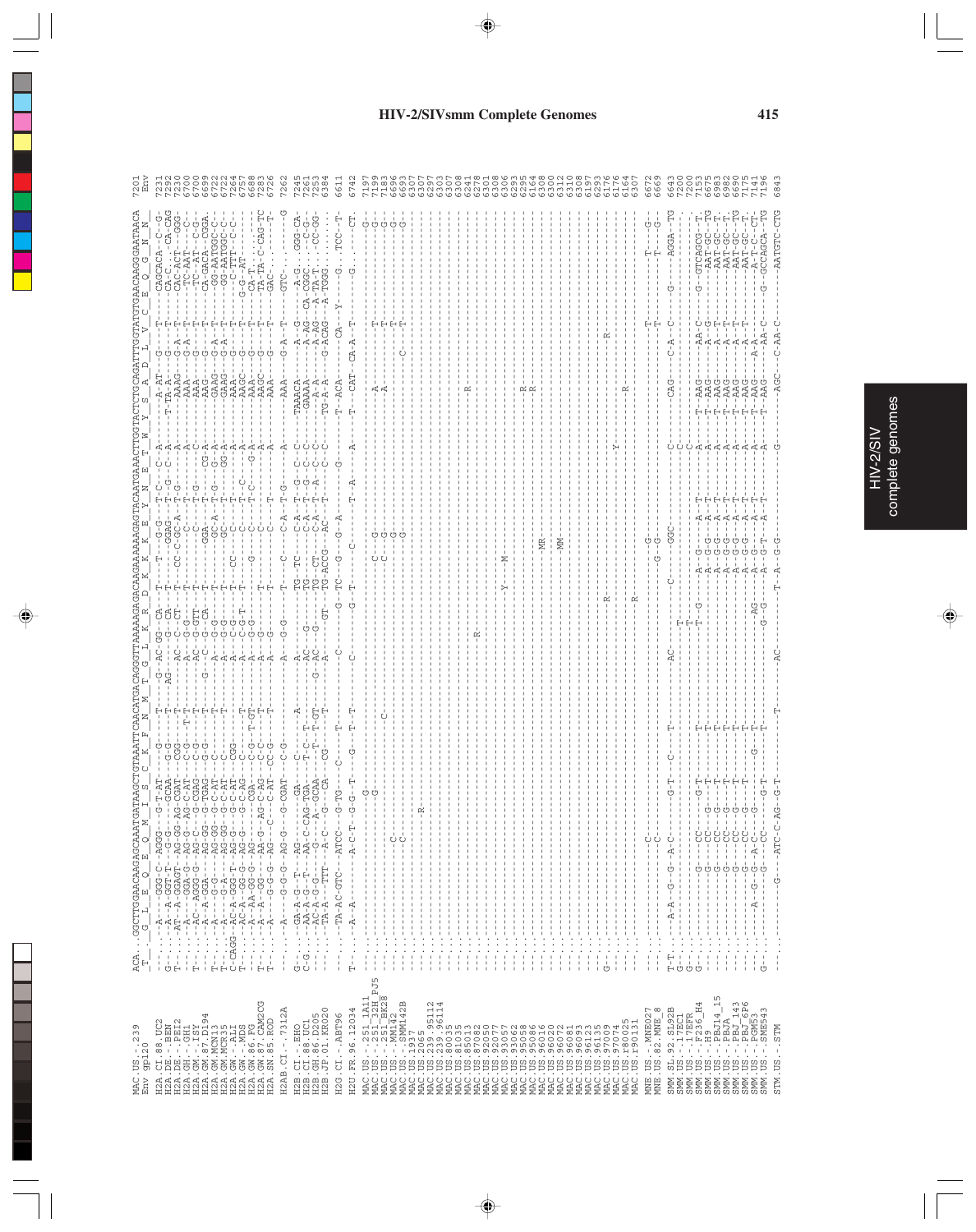| C<br>MAC.US.-.239<br>Env gp120                                                                                                                                                                                                                                                                                                                                                                                                  | TTGTGCA<br>TGTGACA<br>GGTAATGAAAGTAGATGTTA<br>X G N E S R C Y<br>$\ddot{\cdot}$<br>$\dot{E}$                                                                                                                                                                                                                                                                                                                                                                                                                                                                                                                                    |                                                                                           |
|---------------------------------------------------------------------------------------------------------------------------------------------------------------------------------------------------------------------------------------------------------------------------------------------------------------------------------------------------------------------------------------------------------------------------------|---------------------------------------------------------------------------------------------------------------------------------------------------------------------------------------------------------------------------------------------------------------------------------------------------------------------------------------------------------------------------------------------------------------------------------------------------------------------------------------------------------------------------------------------------------------------------------------------------------------------------------|-------------------------------------------------------------------------------------------|
|                                                                                                                                                                                                                                                                                                                                                                                                                                 |                                                                                                                                                                                                                                                                                                                                                                                                                                                                                                                                                                                                                                 |                                                                                           |
|                                                                                                                                                                                                                                                                                                                                                                                                                                 | ं<br>÷                                                                                                                                                                                                                                                                                                                                                                                                                                                                                                                                                                                                                          |                                                                                           |
|                                                                                                                                                                                                                                                                                                                                                                                                                                 | $T A - D$<br>$\begin{array}{l} \mathbf{T} = \mathbf{I} - \mathbf{C} \mathbf{C} \\ \mathbf{T} \mathbf{A} \mathbf{T} \mathbf{G} \mathbf{C} \\ \mathbf{T} \mathbf{A} \mathbf{T} \mathbf{G} \mathbf{T} \mathbf{C} \end{array}$<br>Æ<br>K.<br>ਨੂੰ ਹੋ ਹੋ ਹੋ<br>ਕੰਮ ਜ<br>HHH<br>υU<br>÷                                                                                                                                                                                                                                                                                                                                                |                                                                                           |
|                                                                                                                                                                                                                                                                                                                                                                                                                                 | O                                                                                                                                                                                                                                                                                                                                                                                                                                                                                                                                                                                                                               |                                                                                           |
| $\begin{array}{l} \rm H2A,\,C1.\,68\,,\,C12\\ \rm H2A,\,DE\,--\,EBIM\\ \rm H2A,\,GH\,--\,GHL\\ \rm H2A,\,GM\,--\,GHL\\ \rm H2A,\,GM\,--\,GHL\\ \rm H2A,\,GM\,.\,M\,M\,M\,M\,J\\ \rm H2A,\,GM\,.\,M\,M\,M\,J\\ \rm H2A,\,GM\,--\,M\,J\\ \rm H2A,\,GM\,--\,M\,J\\ \rm H2A,\,GM\,.\,68\,,\,68\,,\,68\,,\,69\,,$                                                                                                                    | <u>i</u> ggg<br>666<br>ゅゅゅゅゅゅ<br>RARAR<br><u>oooooooooo</u><br><b>A A A A A A A A A A A</b><br>せせせえせせせせえせせせ<br>UUUUUUUUUUU<br>ひひひひひひひひひひひ<br><b>ሊፈፈፈፈፈፈፈ</b><br>⊄⊄⊄ጣጣ⊄⊄⊄<br>UUUUUUU<br>$\begin{array}{cccccccccccc} \mathbf{A} & \cdots & \mathbf{A} & \mathbf{A} & \cdots & \mathbf{A} & \mathbf{A} & \mathbf{C} & \mathbf{C} & \mathbf{C} & \mathbf{C} & \mathbf{C} & \mathbf{C} & \mathbf{C} & \mathbf{C} & \mathbf{C} & \mathbf{C} & \mathbf{C} & \mathbf{C} & \mathbf{C} & \mathbf{C} & \mathbf{C} & \mathbf{C} & \mathbf{C} & \mathbf{C} & \mathbf{C} & \mathbf{C} & \mathbf{C} & \mathbf{C} & \mathbf{C} & \mathbf{C} &$ |                                                                                           |
|                                                                                                                                                                                                                                                                                                                                                                                                                                 | ÷<br>f,                                                                                                                                                                                                                                                                                                                                                                                                                                                                                                                                                                                                                         |                                                                                           |
|                                                                                                                                                                                                                                                                                                                                                                                                                                 | н                                                                                                                                                                                                                                                                                                                                                                                                                                                                                                                                                                                                                               |                                                                                           |
|                                                                                                                                                                                                                                                                                                                                                                                                                                 | $\triangle$ $\triangle$<br>$\frac{1}{2}$<br>めらめめめ<br>할아아아아아                                                                                                                                                                                                                                                                                                                                                                                                                                                                                                                                                                     |                                                                                           |
|                                                                                                                                                                                                                                                                                                                                                                                                                                 | KL KL<br><b>PPPP</b><br>$\mathbf{I}$<br>$\frac{1}{2}$                                                                                                                                                                                                                                                                                                                                                                                                                                                                                                                                                                           |                                                                                           |
|                                                                                                                                                                                                                                                                                                                                                                                                                                 | ЕE<br>J.<br>$\,$ $\,$                                                                                                                                                                                                                                                                                                                                                                                                                                                                                                                                                                                                           |                                                                                           |
|                                                                                                                                                                                                                                                                                                                                                                                                                                 | $\mathbb{L}$<br>$\frac{1}{4}$                                                                                                                                                                                                                                                                                                                                                                                                                                                                                                                                                                                                   |                                                                                           |
|                                                                                                                                                                                                                                                                                                                                                                                                                                 | てり<br>∪<br>てり<br>A,<br>K.<br>$\blacksquare$                                                                                                                                                                                                                                                                                                                                                                                                                                                                                                                                                                                     |                                                                                           |
| Ą<br>$-0.7312$<br>H2AB.CI.                                                                                                                                                                                                                                                                                                                                                                                                      | $\prec$<br>K.<br>U<br>$\,$ I<br>$\mathbf{I}$<br>-CAGT-A-GGGAG-GAC-                                                                                                                                                                                                                                                                                                                                                                                                                                                                                                                                                              |                                                                                           |
|                                                                                                                                                                                                                                                                                                                                                                                                                                 | Ā,<br>$\mathbf{I}$<br>1                                                                                                                                                                                                                                                                                                                                                                                                                                                                                                                                                                                                         |                                                                                           |
|                                                                                                                                                                                                                                                                                                                                                                                                                                 | KL KL<br>O<br>≮U<br>$\blacksquare$<br>U                                                                                                                                                                                                                                                                                                                                                                                                                                                                                                                                                                                         |                                                                                           |
|                                                                                                                                                                                                                                                                                                                                                                                                                                 | K,<br>U<br>븝<br>$\mathbb H$<br>Ů<br>Ġ<br>ひひひ<br>⊢⊢⊢<br>CAGC.<br>$A \land A$<br>£<br>÷<br>$\frac{1}{1}$                                                                                                                                                                                                                                                                                                                                                                                                                                                                                                                          |                                                                                           |
| $\circ$<br>H2B.CI.-.EHO<br>H2B.CI.88.UC1<br>H2B.GH.86.D205<br>H2B.JP.01.KR020                                                                                                                                                                                                                                                                                                                                                   | н<br>ं<br>U<br>U<br>CCAAT-<br>К<br>$-$ -CC $-$                                                                                                                                                                                                                                                                                                                                                                                                                                                                                                                                                                                  |                                                                                           |
| $-.ABT96$<br>H2G.CI.                                                                                                                                                                                                                                                                                                                                                                                                            | E<br>Ġ<br>てり<br>R.<br>K,<br>К<br>$\mathbf{I}$<br>$\cup$<br>$\,$ $\,$<br>$\mathbf{I}$<br>$\mathbf{I}$<br>$\mathsf I$<br>$\mathbf{I}$<br>-<br>$-1$<br>$\cdots$ -AG--<br>$\ddot{\phantom{1}}$<br>AGAGT                                                                                                                                                                                                                                                                                                                                                                                                                             | 673                                                                                       |
|                                                                                                                                                                                                                                                                                                                                                                                                                                 |                                                                                                                                                                                                                                                                                                                                                                                                                                                                                                                                                                                                                                 |                                                                                           |
| $\begin{small} \texttt{AD} & \texttt{J} & \texttt{B1} & \texttt{0} & \texttt{0} & \texttt{1} & \texttt{1} & \texttt{1} \\ \texttt{AC} & \texttt{UB} & - & \texttt{251} & \texttt{251} & \texttt{252} & \texttt{1} \\ \texttt{AC} & \texttt{UB} & - & \texttt{251} & \texttt{251} & \texttt{252} & \texttt{1} \\ \texttt{AC} & \texttt{UB} & - & \texttt{1} & \texttt{MM142} & \texttt{25} \\ \texttt{AC} & \texttt{UB} & - & \$ | U<br>C<br>٠<br>$\,$ I<br>$\cdots$ - AA - G - - - - - - - - - A - -<br>. AGT.                                                                                                                                                                                                                                                                                                                                                                                                                                                                                                                                                    | 686                                                                                       |
|                                                                                                                                                                                                                                                                                                                                                                                                                                 | ×.<br>$\mathbf I$                                                                                                                                                                                                                                                                                                                                                                                                                                                                                                                                                                                                               |                                                                                           |
|                                                                                                                                                                                                                                                                                                                                                                                                                                 | К<br>÷<br>$-1$                                                                                                                                                                                                                                                                                                                                                                                                                                                                                                                                                                                                                  | $\sim$ $\sim$<br>$M$ $M$ $M$ $\infty$ $M$                                                 |
|                                                                                                                                                                                                                                                                                                                                                                                                                                 | К<br>÷.<br>$-1$                                                                                                                                                                                                                                                                                                                                                                                                                                                                                                                                                                                                                 | CONTRANNAME CONTRATTE CATA<br>CONTRATTE CONTRATTE CONTRA<br>CONTRANDE CONTRANDE CONTRATTE |
|                                                                                                                                                                                                                                                                                                                                                                                                                                 | ひ<br>ひ<br>Н<br>J.<br>$\mathbf{I}$<br>$\mathsf I$<br>$\blacksquare$<br>$\mathsf I$<br>$\,$<br>$\frac{1}{4}$<br>$\mathsf I$<br>$\frac{1}{2}$<br>$\ddot{\phantom{0}}$                                                                                                                                                                                                                                                                                                                                                                                                                                                              |                                                                                           |
|                                                                                                                                                                                                                                                                                                                                                                                                                                 | $\triangle$ $\triangle$<br>じ じ<br>てり<br>てり<br>$\frac{1}{1}$<br>$\frac{1}{2}$                                                                                                                                                                                                                                                                                                                                                                                                                                                                                                                                                    |                                                                                           |
|                                                                                                                                                                                                                                                                                                                                                                                                                                 | $\begin{array}{c} \begin{array}{c} \text{1} \\ \text{2} \\ \text{3} \\ \text{4} \end{array} \end{array}$                                                                                                                                                                                                                                                                                                                                                                                                                                                                                                                        |                                                                                           |
|                                                                                                                                                                                                                                                                                                                                                                                                                                 | $\begin{array}{c} 1 \\ 1 \\ 1 \\ 1 \\ 1 \end{array}$<br>ţ<br>$\frac{1}{2}$                                                                                                                                                                                                                                                                                                                                                                                                                                                                                                                                                      |                                                                                           |
|                                                                                                                                                                                                                                                                                                                                                                                                                                 | $\vdots$                                                                                                                                                                                                                                                                                                                                                                                                                                                                                                                                                                                                                        |                                                                                           |
|                                                                                                                                                                                                                                                                                                                                                                                                                                 | ł<br>$\frac{1}{2}$                                                                                                                                                                                                                                                                                                                                                                                                                                                                                                                                                                                                              |                                                                                           |
|                                                                                                                                                                                                                                                                                                                                                                                                                                 | $\begin{array}{c} 1 \\ 1 \\ 1 \\ 1 \end{array}$<br>$\vdots$                                                                                                                                                                                                                                                                                                                                                                                                                                                                                                                                                                     |                                                                                           |
|                                                                                                                                                                                                                                                                                                                                                                                                                                 | $\vdots$                                                                                                                                                                                                                                                                                                                                                                                                                                                                                                                                                                                                                        |                                                                                           |
|                                                                                                                                                                                                                                                                                                                                                                                                                                 |                                                                                                                                                                                                                                                                                                                                                                                                                                                                                                                                                                                                                                 |                                                                                           |
|                                                                                                                                                                                                                                                                                                                                                                                                                                 | $\vdots$                                                                                                                                                                                                                                                                                                                                                                                                                                                                                                                                                                                                                        |                                                                                           |
|                                                                                                                                                                                                                                                                                                                                                                                                                                 | $\vdots$                                                                                                                                                                                                                                                                                                                                                                                                                                                                                                                                                                                                                        |                                                                                           |
|                                                                                                                                                                                                                                                                                                                                                                                                                                 | $\frac{1}{1}$<br>ţ<br>$\frac{1}{2}$                                                                                                                                                                                                                                                                                                                                                                                                                                                                                                                                                                                             |                                                                                           |
|                                                                                                                                                                                                                                                                                                                                                                                                                                 | $\begin{bmatrix} 1 & 0 & 0 & 0 \\ 0 & 1 & 0 & 0 \\ 0 & 0 & 0 & 0 \\ 0 & 0 & 0 & 0 \\ 0 & 0 & 0 & 0 \\ 0 & 0 & 0 & 0 \\ 0 & 0 & 0 & 0 & 0 \\ 0 & 0 & 0 & 0 & 0 \\ 0 & 0 & 0 & 0 & 0 \\ 0 & 0 & 0 & 0 & 0 & 0 \\ 0 & 0 & 0 & 0 & 0 & 0 \\ 0 & 0 & 0 & 0 & 0 & 0 & 0 \\ 0 & 0 & 0 & 0 & 0 & 0 & 0 \\ 0 & 0 & 0 & 0 & 0 & 0 & $<br>$\frac{1}{2}$                                                                                                                                                                                                                                                                                    |                                                                                           |
|                                                                                                                                                                                                                                                                                                                                                                                                                                 | $\frac{1}{2}$ = $\frac{1}{2}$ = $\frac{1}{2}$ = $\frac{1}{2}$ = $\frac{1}{2}$ = $\frac{1}{2}$ = $\frac{1}{2}$ = $\frac{1}{2}$ = $\frac{1}{2}$ = $\frac{1}{2}$ = $\frac{1}{2}$ = $\frac{1}{2}$ = $\frac{1}{2}$ = $\frac{1}{2}$ = $\frac{1}{2}$ = $\frac{1}{2}$ = $\frac{1}{2}$ = $\frac{1}{2}$ = $\frac{1$<br>Ì                                                                                                                                                                                                                                                                                                                  |                                                                                           |
|                                                                                                                                                                                                                                                                                                                                                                                                                                 | $\ldots$ --------<br>$\vdots$                                                                                                                                                                                                                                                                                                                                                                                                                                                                                                                                                                                                   | $\circ$                                                                                   |
|                                                                                                                                                                                                                                                                                                                                                                                                                                 |                                                                                                                                                                                                                                                                                                                                                                                                                                                                                                                                                                                                                                 |                                                                                           |
|                                                                                                                                                                                                                                                                                                                                                                                                                                 |                                                                                                                                                                                                                                                                                                                                                                                                                                                                                                                                                                                                                                 |                                                                                           |
|                                                                                                                                                                                                                                                                                                                                                                                                                                 | .<br>$\frac{1}{2}$                                                                                                                                                                                                                                                                                                                                                                                                                                                                                                                                                                                                              | $\infty$                                                                                  |
|                                                                                                                                                                                                                                                                                                                                                                                                                                 | Ì,<br>$\frac{1}{2}$                                                                                                                                                                                                                                                                                                                                                                                                                                                                                                                                                                                                             |                                                                                           |
|                                                                                                                                                                                                                                                                                                                                                                                                                                 | $\frac{1}{1}$<br>$\frac{1}{2}$<br>$\frac{1}{2}$                                                                                                                                                                                                                                                                                                                                                                                                                                                                                                                                                                                 |                                                                                           |
|                                                                                                                                                                                                                                                                                                                                                                                                                                 | $\blacksquare$<br>ł<br>$\frac{1}{4}$<br>$\vdots$                                                                                                                                                                                                                                                                                                                                                                                                                                                                                                                                                                                |                                                                                           |
|                                                                                                                                                                                                                                                                                                                                                                                                                                 | $\frac{1}{2}$<br>$\frac{1}{2}$                                                                                                                                                                                                                                                                                                                                                                                                                                                                                                                                                                                                  |                                                                                           |
|                                                                                                                                                                                                                                                                                                                                                                                                                                 | $\frac{1}{2}$ = $\frac{1}{2}$ = $\frac{1}{2}$ = $\frac{1}{2}$ = $\frac{1}{2}$ = $\frac{1}{2}$ = $\frac{1}{2}$ = $\frac{1}{2}$ = $\frac{1}{2}$ = $\frac{1}{2}$ = $\frac{1}{2}$ = $\frac{1}{2}$ = $\frac{1}{2}$ = $\frac{1}{2}$ = $\frac{1}{2}$ = $\frac{1}{2}$ = $\frac{1}{2}$ = $\frac{1}{2}$ = $\frac{1$<br>$\vdots$                                                                                                                                                                                                                                                                                                           |                                                                                           |
|                                                                                                                                                                                                                                                                                                                                                                                                                                 |                                                                                                                                                                                                                                                                                                                                                                                                                                                                                                                                                                                                                                 |                                                                                           |
|                                                                                                                                                                                                                                                                                                                                                                                                                                 | $\frac{1}{2}$<br>$\vdots$                                                                                                                                                                                                                                                                                                                                                                                                                                                                                                                                                                                                       | $M \cup M$                                                                                |
|                                                                                                                                                                                                                                                                                                                                                                                                                                 | $\vdots$                                                                                                                                                                                                                                                                                                                                                                                                                                                                                                                                                                                                                        |                                                                                           |
|                                                                                                                                                                                                                                                                                                                                                                                                                                 | $\vdots$                                                                                                                                                                                                                                                                                                                                                                                                                                                                                                                                                                                                                        |                                                                                           |
|                                                                                                                                                                                                                                                                                                                                                                                                                                 | $\vdots$                                                                                                                                                                                                                                                                                                                                                                                                                                                                                                                                                                                                                        | $\circ$                                                                                   |
|                                                                                                                                                                                                                                                                                                                                                                                                                                 | $\frac{1}{2}$                                                                                                                                                                                                                                                                                                                                                                                                                                                                                                                                                                                                                   | $\circ$                                                                                   |
|                                                                                                                                                                                                                                                                                                                                                                                                                                 | $\vdots$                                                                                                                                                                                                                                                                                                                                                                                                                                                                                                                                                                                                                        | $\infty$ m                                                                                |
|                                                                                                                                                                                                                                                                                                                                                                                                                                 | $\vdots$                                                                                                                                                                                                                                                                                                                                                                                                                                                                                                                                                                                                                        |                                                                                           |
|                                                                                                                                                                                                                                                                                                                                                                                                                                 |                                                                                                                                                                                                                                                                                                                                                                                                                                                                                                                                                                                                                                 |                                                                                           |
| MNE.US. - MNE027<br>MNE.US. 82.MNE_8                                                                                                                                                                                                                                                                                                                                                                                            | $-2AB -$<br>$\frac{1}{2}$                                                                                                                                                                                                                                                                                                                                                                                                                                                                                                                                                                                                       | 679<br>679                                                                                |
|                                                                                                                                                                                                                                                                                                                                                                                                                                 | $- - PAP - -$<br>$\begin{array}{c} 1 \\ 1 \\ 2 \\ 1 \end{array}$                                                                                                                                                                                                                                                                                                                                                                                                                                                                                                                                                                |                                                                                           |
|                                                                                                                                                                                                                                                                                                                                                                                                                                 | 1                                                                                                                                                                                                                                                                                                                                                                                                                                                                                                                                                                                                                               |                                                                                           |
|                                                                                                                                                                                                                                                                                                                                                                                                                                 |                                                                                                                                                                                                                                                                                                                                                                                                                                                                                                                                                                                                                                 | $\sim$                                                                                    |
| SMM.5L.92.5L923<br>SMM.US.-.17EC1<br>SMM.US.-.17EC1<br>SMM.US.-.F236_H4<br>SMM.US.-.H9                                                                                                                                                                                                                                                                                                                                          |                                                                                                                                                                                                                                                                                                                                                                                                                                                                                                                                                                                                                                 | 620                                                                                       |
|                                                                                                                                                                                                                                                                                                                                                                                                                                 |                                                                                                                                                                                                                                                                                                                                                                                                                                                                                                                                                                                                                                 |                                                                                           |
| H4<br>SMM. US.<br>SMM. US.<br>SMM. US.<br>SMM. US.<br>SMM. US.                                                                                                                                                                                                                                                                                                                                                                  | ひ ひ ひ ひ ひ<br>O<br>てりてり<br>ひひひひひひ<br><b>HHHH</b><br>Н<br>л<br>한후후후후<br>Ħ                                                                                                                                                                                                                                                                                                                                                                                                                                                                                                                                                         |                                                                                           |
|                                                                                                                                                                                                                                                                                                                                                                                                                                 | F-<br>п.<br>$\blacksquare$<br>↻<br>$\mathbf{1}$                                                                                                                                                                                                                                                                                                                                                                                                                                                                                                                                                                                 | $\circ$<br>50 <sub>0</sub>                                                                |
| LO<br>$\frac{4}{1}$                                                                                                                                                                                                                                                                                                                                                                                                             | $\blacksquare$                                                                                                                                                                                                                                                                                                                                                                                                                                                                                                                                                                                                                  | $\circ$                                                                                   |
|                                                                                                                                                                                                                                                                                                                                                                                                                                 | - 1<br>$\blacksquare$<br>$\mathbf{I}$                                                                                                                                                                                                                                                                                                                                                                                                                                                                                                                                                                                           | $\circ$                                                                                   |
|                                                                                                                                                                                                                                                                                                                                                                                                                                 | - 1<br>ひひひ<br>$\begin{array}{c}\n \\  \\ \vdots \\ \lambda A A B \vdots \\ \lambda A B B \vdots \\ \vdots \\ \lambda B C\n\end{array}$                                                                                                                                                                                                                                                                                                                                                                                                                                                                                          |                                                                                           |
| $6P6$<br>$53$<br>5.-.PBJ14-1<br>5.-.PBJA<br>5.-.PBJ-143<br>5.-.PBJ-6P6                                                                                                                                                                                                                                                                                                                                                          | τŋ<br>agagag<br>SSSSSS<br>U<br>U<br>$\cdots \cdots$                                                                                                                                                                                                                                                                                                                                                                                                                                                                                                                                                                             |                                                                                           |
| $\cdot$                                                                                                                                                                                                                                                                                                                                                                                                                         | O<br>τŋ<br>ひ                                                                                                                                                                                                                                                                                                                                                                                                                                                                                                                                                                                                                    |                                                                                           |
| $-$ . PGM53<br>-. SME543<br>$\cdot$<br>SMM.US.<br>SMM.US.<br>SMM.US.                                                                                                                                                                                                                                                                                                                                                            | .C<br>みみみみみみみ<br>AAAAAAA<br>J.<br>$\,$<br>1<br>$-4$<br>$\mathbf{I}$<br>$\mathbf{I}$<br>$\ldots A - A - \ldots$<br>G-AAGT.                                                                                                                                                                                                                                                                                                                                                                                                                                                                                                       | MMN@HH@NNM                                                                                |
|                                                                                                                                                                                                                                                                                                                                                                                                                                 |                                                                                                                                                                                                                                                                                                                                                                                                                                                                                                                                                                                                                                 |                                                                                           |
| STM<br>STM.US                                                                                                                                                                                                                                                                                                                                                                                                                   | $\overline{\phantom{a}}$<br>ن<br>۱<br>$\overline{\phantom{a}}$<br>$C_1$<br>$\overline{1}$<br>$-AG$ .<br>GCGAA                                                                                                                                                                                                                                                                                                                                                                                                                                                                                                                   | 596                                                                                       |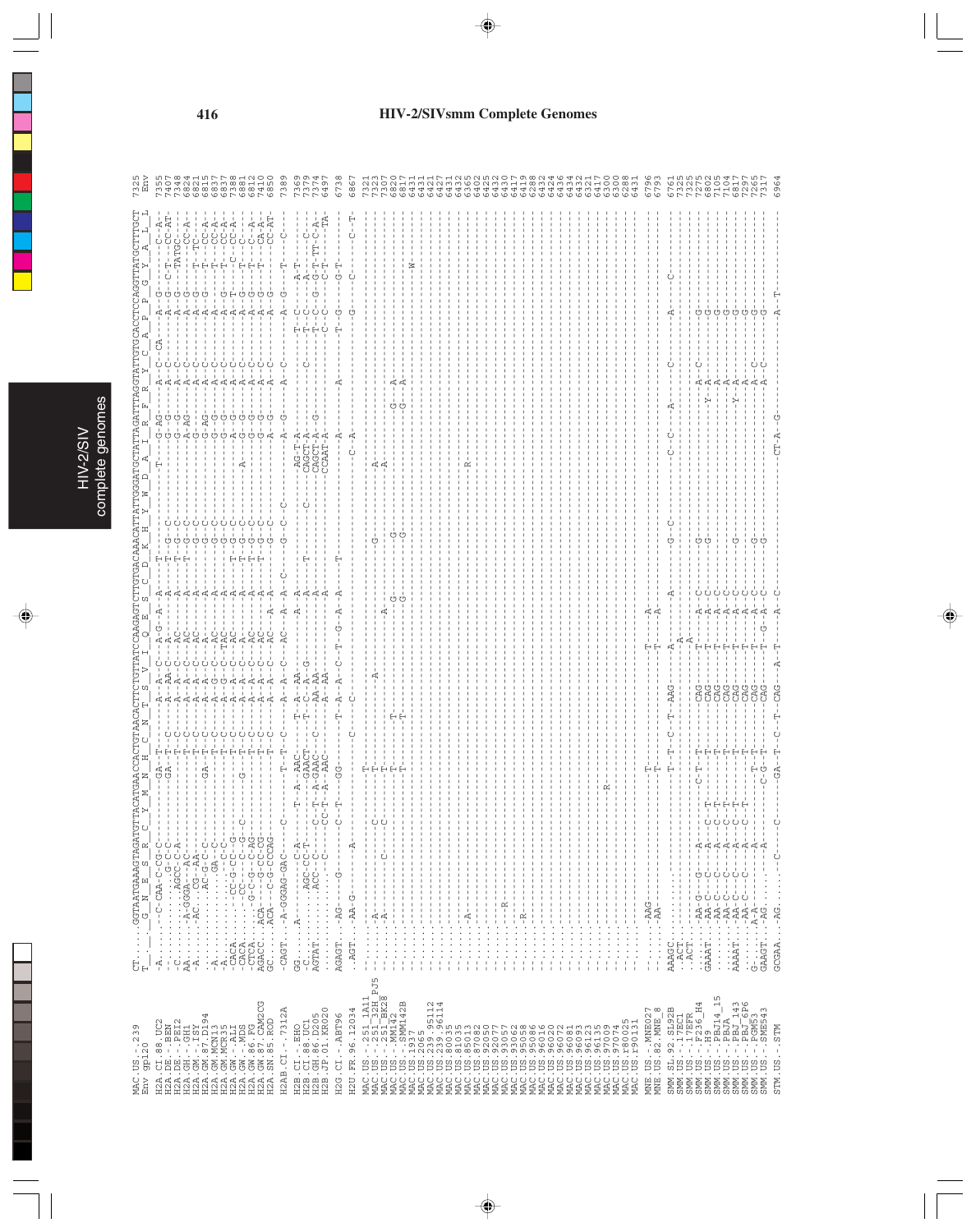| Ě<br>÷<br>Ď |
|-------------|
|             |
|             |
|             |
|             |
|             |

óč

| ۱                                                                                                                                                                                                 |                                                                                                                                                                                                     | ひ                                                                                                                                                                                                                  |                                                                | コロレレ<br>$Q Q Q Q Q Q Q Q Q P P$                                            |                                                                                                    |                                                                                                                                                                                                                                                                                                                                                                                                                     |                                                                                                         |                                                                                             |                                                                                          |                                                                     | 51                                                                         |                                                                             |                                                                                                                                                        | 40000                                                                                                                             |                                                                                                 | $\frac{6}{6}$                                                                                                   | თ<br>თ                                                                   |                                                                                                                                                                                                    | nnwnd connocownoc<br>4                                                                                                                                          |                                                                                                             | $\sigma$                                                            |        |                                                         |                                                                                                                                                                                                                                                                                                                                                                      |                                                                     |                                                                |                                                                                                                |    |   |              |             |              |                                 |               |              |               |               |               |   |                                  |                                                  |                                                                       | 44165666545616<br>45                                                | 92.5                                                                                    |               |                                                                                            |                                                                                                                      |                                                              |                                                                            | 50 <sub>0</sub>                                                  |                                               |                                                                        |                                           |                                                 |                                                                                                   | éo                                                                                           |  |
|---------------------------------------------------------------------------------------------------------------------------------------------------------------------------------------------------|-----------------------------------------------------------------------------------------------------------------------------------------------------------------------------------------------------|--------------------------------------------------------------------------------------------------------------------------------------------------------------------------------------------------------------------|----------------------------------------------------------------|----------------------------------------------------------------------------|----------------------------------------------------------------------------------------------------|---------------------------------------------------------------------------------------------------------------------------------------------------------------------------------------------------------------------------------------------------------------------------------------------------------------------------------------------------------------------------------------------------------------------|---------------------------------------------------------------------------------------------------------|---------------------------------------------------------------------------------------------|------------------------------------------------------------------------------------------|---------------------------------------------------------------------|----------------------------------------------------------------------------|-----------------------------------------------------------------------------|--------------------------------------------------------------------------------------------------------------------------------------------------------|-----------------------------------------------------------------------------------------------------------------------------------|-------------------------------------------------------------------------------------------------|-----------------------------------------------------------------------------------------------------------------|--------------------------------------------------------------------------|----------------------------------------------------------------------------------------------------------------------------------------------------------------------------------------------------|-----------------------------------------------------------------------------------------------------------------------------------------------------------------|-------------------------------------------------------------------------------------------------------------|---------------------------------------------------------------------|--------|---------------------------------------------------------|----------------------------------------------------------------------------------------------------------------------------------------------------------------------------------------------------------------------------------------------------------------------------------------------------------------------------------------------------------------------|---------------------------------------------------------------------|----------------------------------------------------------------|----------------------------------------------------------------------------------------------------------------|----|---|--------------|-------------|--------------|---------------------------------|---------------|--------------|---------------|---------------|---------------|---|----------------------------------|--------------------------------------------------|-----------------------------------------------------------------------|---------------------------------------------------------------------|-----------------------------------------------------------------------------------------|---------------|--------------------------------------------------------------------------------------------|----------------------------------------------------------------------------------------------------------------------|--------------------------------------------------------------|----------------------------------------------------------------------------|------------------------------------------------------------------|-----------------------------------------------|------------------------------------------------------------------------|-------------------------------------------|-------------------------------------------------|---------------------------------------------------------------------------------------------------|----------------------------------------------------------------------------------------------|--|
|                                                                                                                                                                                                   |                                                                                                                                                                                                     | ひ ひ                                                                                                                                                                                                                | U                                                              |                                                                            |                                                                                                    |                                                                                                                                                                                                                                                                                                                                                                                                                     |                                                                                                         |                                                                                             |                                                                                          |                                                                     |                                                                            | てり<br>K.                                                                    | び<br>ひ                                                                                                                                                 | <b>ひ ウ</b><br>K.<br>ひひひひ                                                                                                          |                                                                                                 | 也<br>ひ                                                                                                          |                                                                          |                                                                                                                                                                                                    |                                                                                                                                                                 |                                                                                                             | ひ                                                                   | U      |                                                         |                                                                                                                                                                                                                                                                                                                                                                      |                                                                     |                                                                |                                                                                                                |    |   |              |             |              |                                 |               |              |               |               |               |   |                                  |                                                  |                                                                       |                                                                     |                                                                                         |               |                                                                                            |                                                                                                                      |                                                              |                                                                            |                                                                  |                                               | <br>666666                                                             | ⊢                                         | てり                                              |                                                                                                   |                                                                                              |  |
|                                                                                                                                                                                                   | ひ                                                                                                                                                                                                   | みみみみみみみみ<br>せせせせせせせ                                                                                                                                                                                                |                                                                |                                                                            | E E                                                                                                | $\overline{\phantom{a}}$<br>ひ                                                                                                                                                                                                                                                                                                                                                                                       |                                                                                                         |                                                                                             | ひえひむ<br><b>ひ ひ</b>                                                                       | ◡<br>К<br>也                                                         | K.<br>T)                                                                   |                                                                             |                                                                                                                                                        | くくくひ<br>ひひひひ<br>$\mathbb{H}$                                                                                                      |                                                                                                 | υ                                                                                                               |                                                                          |                                                                                                                                                                                                    |                                                                                                                                                                 |                                                                                                             |                                                                     |        |                                                         |                                                                                                                                                                                                                                                                                                                                                                      |                                                                     |                                                                |                                                                                                                |    |   |              |             |              |                                 |               |              |               |               |               |   |                                  |                                                  |                                                                       |                                                                     |                                                                                         |               |                                                                                            |                                                                                                                      |                                                              | ひ                                                                          |                                                                  |                                               | AAAA<br>$\blacksquare$                                                 | J.                                        | - 1                                             | もひひひひひひ<br>$A \land A$<br><b>いい</b>                                                               |                                                                                              |  |
|                                                                                                                                                                                                   |                                                                                                                                                                                                     | <b>ፈፈፈፈፈፈ</b>                                                                                                                                                                                                      |                                                                |                                                                            | K,<br>U                                                                                            | U                                                                                                                                                                                                                                                                                                                                                                                                                   |                                                                                                         |                                                                                             | ፈፈፈፈ<br>ΚK<br>υU                                                                         |                                                                     | Æ                                                                          | К<br>CTGTAC                                                                 |                                                                                                                                                        | Æ<br>⊄ ⊄ ⊄                                                                                                                        | K.                                                                                              |                                                                                                                 |                                                                          |                                                                                                                                                                                                    |                                                                                                                                                                 |                                                                                                             |                                                                     |        |                                                         |                                                                                                                                                                                                                                                                                                                                                                      |                                                                     |                                                                |                                                                                                                |    |   |              |             |              |                                 |               |              |               |               |               |   |                                  |                                                  |                                                                       |                                                                     |                                                                                         |               |                                                                                            |                                                                                                                      |                                                              |                                                                            |                                                                  |                                               | RARA                                                                   |                                           |                                                 | みみみみみみみ                                                                                           |                                                                                              |  |
|                                                                                                                                                                                                   | <b>A A A A A A A A A A A</b><br>みみみみみ                                                                                                                                                               | RARARARARA                                                                                                                                                                                                         | $\triangle$ $\triangle$<br>5                                   | CTG.                                                                       |                                                                                                    | ë ë ë<br>UU                                                                                                                                                                                                                                                                                                                                                                                                         | $A \land A$                                                                                             |                                                                                             | RARAR<br>e<br>UU-                                                                        | K,                                                                  |                                                                            |                                                                             | ≮ ೮                                                                                                                                                    | υU<br>U U U<br>Ū<br>A A A<br>⊄ ⊄ ⊄                                                                                                | 투<br>K.                                                                                         |                                                                                                                 |                                                                          |                                                                                                                                                                                                    |                                                                                                                                                                 |                                                                                                             | Æ                                                                   | K.     |                                                         |                                                                                                                                                                                                                                                                                                                                                                      |                                                                     |                                                                |                                                                                                                |    |   |              |             |              |                                 |               |              |               |               |               |   |                                  |                                                  |                                                                       |                                                                     |                                                                                         |               | К<br>К                                                                                     |                                                                                                                      |                                                              |                                                                            |                                                                  |                                               | 55555<br>RARR                                                          |                                           |                                                 | ええええええん                                                                                           |                                                                                              |  |
|                                                                                                                                                                                                   | g<br>E<br>トロの                                                                                                                                                                                       | O<br>υ<br>К                                                                                                                                                                                                        | ◡                                                              | ίουνου<br>ひPひPPPP                                                          |                                                                                                    | ひひひ                                                                                                                                                                                                                                                                                                                                                                                                                 | O                                                                                                       | ◡                                                                                           | U O<br>↻                                                                                 | U                                                                   | U<br>U                                                                     | U<br>U                                                                      |                                                                                                                                                        | $-AG$<br>CAG<br>υ<br>ぱひぴ                                                                                                          | AGC<br>U                                                                                        | さじ                                                                                                              |                                                                          |                                                                                                                                                                                                    |                                                                                                                                                                 |                                                                                                             |                                                                     |        |                                                         |                                                                                                                                                                                                                                                                                                                                                                      |                                                                     |                                                                |                                                                                                                |    |   |              |             |              |                                 |               |              |               |               |               |   |                                  |                                                  |                                                                       |                                                                     |                                                                                         |               | <b>ZG</b><br>GCA                                                                           |                                                                                                                      |                                                              |                                                                            |                                                                  |                                               | RARA<br>ひひひ                                                            | U                                         |                                                 |                                                                                                   |                                                                                              |  |
| $\begin{array}{cccccc} \texttt{TAGATGTTATTGACACAAATTATTCTAGGCT}\\ \texttt{R} & \texttt{C} & \texttt{N} & \texttt{D} & \texttt{T} & \texttt{N} & \texttt{Y} & \texttt{S} & \texttt{G} \end{array}$ | ウーー<br>٠<br>$\frac{1}{2}$<br>÷<br>$\frac{1}{1}$<br>$\frac{1}{2}$<br>$\frac{1}{1}$<br>U<br>부                                                                                                         | $\mathbf{I}$<br>٠<br>$\mathfrak l$<br>$\,$ I<br>$\,$ I<br>٠<br>$\frac{1}{4}$<br>↻<br>U<br><b>TITTITI</b><br>부부<br>н<br>$\mathbf{I}$                                                                                | $\frac{1}{4}$<br>$\frac{1}{1}$<br>118<br>U<br>턱<br>$\mathsf I$ | ÷<br>Ü<br>Н<br>$\mathbf{I}$                                                | I<br>ı<br>$\frac{1}{1}$<br>$\frac{1}{2}$<br>$\frac{1}{4}$<br>Ú<br>Н<br>$\mathbf{I}$<br>$\mathsf I$ | t<br>I,<br>J<br>ı<br>Í<br>$\mathfrak l$<br>$\begin{bmatrix} 1 & 0 & 0 & 0 \\ 0 & 1 & 0 & 0 \\ 0 & 0 & 0 & 0 \\ 0 & 0 & 0 & 0 \\ 0 & 0 & 0 & 0 \\ 0 & 0 & 0 & 0 \\ 0 & 0 & 0 & 0 \\ 0 & 0 & 0 & 0 & 0 \\ 0 & 0 & 0 & 0 & 0 \\ 0 & 0 & 0 & 0 & 0 \\ 0 & 0 & 0 & 0 & 0 & 0 \\ 0 & 0 & 0 & 0 & 0 & 0 \\ 0 & 0 & 0 & 0 & 0 & 0 \\ 0 & 0 & 0 & 0 & 0 & 0 \\ 0 & 0 & 0 & 0 & $<br>$\,$<br>÷<br>Ü<br>Ü<br>ŤĔ<br>н<br>е<br>t | $- - - - - -$<br>ł,<br>$\,$ l<br>$\frac{1}{1}$<br>$\frac{1}{1}$<br>$\frac{1}{1}$<br>$\frac{1}{4}$<br>ł, | $\mathbf{I}$<br>÷<br>н                                                                      | $\blacksquare$<br>J<br>$-5 - -1 -$<br>Ú<br>$\frac{1}{4}$<br>$\vdash$<br>-<br>$\mathbf I$ | $\mathbf{I}$<br>$\overline{\phantom{a}}$<br>U<br>$\frac{1}{1}$<br>н | J.<br>J.<br>$\mathfrak l$<br>$\frac{1}{4}$<br>U<br>$\frac{1}{4}$<br>Ü<br>t | t<br>$\,$<br>÷.<br>$-1$                                                     | $\mathbf{I}$<br>$\overline{\phantom{a}}$<br>$-1 - 2 - 1$<br>U<br>$\frac{1}{1}$                                                                         | $\overline{\phantom{a}}$<br>$\sf I$<br>$\frac{1}{4}$<br>ı<br>$\sf I$<br>$\frac{1}{4}$<br>$\frac{0}{1}$<br>Ú<br>Ī<br>$\frac{1}{2}$ | t<br>ł<br>f,<br>$\,$<br>$\frac{1}{4}$<br>$\mathbf{L} - \mathbf{L} \mathbf{L} - \mathbf{L}$      | $- - \lambda$<br>$\frac{1}{4}$<br>j<br>Ť<br>$-1 - 1 - 1$<br>$-1$                                                | $- - A$<br>$\mathbf{I}$<br>$-1 - C - 1$<br>$\sim$ T $\sim$<br>Ĥ          | $\mathsf I$<br>$\mathsf I$<br>$\mathbf{I}$<br>$\mathbf{I}$<br>$\,$ I<br>$\mathsf I$<br>$\frac{1}{4}$<br>$\mathsf I$<br>$\mathbf{I}$<br>$\frac{1}{4}$<br>$\mathbf{I}$<br>$\mathsf I$<br>$\mathsf I$ | $\,$ I<br>$\mathbf{I}$<br>$\overline{\phantom{a}}$<br>$\mathbf{I}$<br>$\overline{\phantom{a}}$<br>$\frac{1}{4}$<br>$\frac{1}{2}$<br>$\,$ I<br>$\,$ $\,$<br>$\,$ | J.<br>J.<br>$\mathbf{I}$<br>$\frac{1}{1}$<br>$\frac{1}{1}$<br>$\frac{1}{1}$<br>$\mathbf{I}$<br>$\mathbf{I}$ | J.<br>$\,$ I<br>$\mathbf I$<br>$\,$<br>$\,$<br>$\mathbf{I}$<br>$\,$ |        | $\frac{1}{1}$<br>$\frac{1}{1}$<br>$\,$<br>$\frac{1}{1}$ |                                                                                                                                                                                                                                                                                                                                                                      |                                                                     |                                                                | $\begin{array}{c} \n\cdot & \cdot & \cdot \\ \n\cdot & \cdot & \cdot \\ \n\cdot & \cdot & \cdot \n\end{array}$ | .  | . |              |             |              |                                 |               |              |               | .             |               |   |                                  |                                                  | $\frac{1}{1}$<br>Ì<br>$\begin{array}{c} 1 \\ 1 \\ 1 \\ 1 \end{array}$ | $\overline{\phantom{a}}$<br>$\,$<br>$\,$ $\,$<br>$\frac{1}{1}$<br>Í | ţ.<br>$\mathbf{I}$<br>ł.<br>$-1$<br>$\,$<br>$\mathbf{I}$<br>$\mathbf{I}$<br>$\mathbf I$ |               | Ť<br>$\mathbf{I}$<br>$\mathsf I$<br>$\mathsf I$<br>f,<br>$\mathsf I$<br>$\mathbf{I}$<br>÷. | I<br>$\mathbf{I}$<br>$\mathfrak l$<br>ı<br>J.<br>٠<br>J.<br>$\,$<br>$\mathbf{I}$<br>$\mathbf{I}$<br>٠<br>$\mathbf I$ | $\frac{1}{1}$<br>$\mathbf{I}$<br>t<br>t<br>I<br>$\mathbf{I}$ | $-1 - 1 -$<br>$\frac{1}{4}$<br>$\mathbf I$<br>$\frac{1}{4}$<br>$-1$ TT $-$ | J.<br>$\blacksquare$<br>$-1$<br>$\mathsf I$                      | ŗт-<br>$\overline{\phantom{a}}$               | 1<br>J.<br>$-$ - $\Gamma\Gamma$ .<br>ı                                 | t<br>J,<br>$\mathbf{I}$<br>J.<br>・リー<br>턱 | J.<br>-<br>$-TT^{\dagger}$<br>$\mathbf{I}$<br>부 | I,<br>$-1$<br>J.<br>$\mathbf I$<br>×.<br>$\blacksquare$<br>٠<br>$-TT-$<br>$\mathsf I$             | $\frac{1}{1}$<br>$\overline{A}$<br>$\overline{\phantom{a}}$<br>$\overline{\phantom{a}}$<br>É |  |
|                                                                                                                                                                                                   | - 11<br>$\mathbf{I}$<br>$\mathbf{I}$<br>$\frac{1}{2}$<br>$\overline{1}$<br>$\overline{1}$<br>$\mathbf{1}$<br>1<br>$\,$ I<br>$\mathsf I$<br>- 11<br>$\mathbf{L}$<br><b>A A A A A A A A A A A A A</b> | $\overline{\phantom{a}}$<br>$\blacksquare$<br>$\overline{\phantom{a}}$<br>$\mathbf{I}$<br>U<br>U<br>÷,<br>$\mathbf{I}$<br>$\blacksquare$<br>$\,$ $\,$<br>$\overline{\phantom{a}}$<br>÷<br>$\,$ I<br>$\blacksquare$ | $\mathbf{I}$<br>U<br>$\frac{1}{4}$<br>$\frac{c}{1}$            | $\mathbf{L}$<br>$\mathbf{1}=\mathbf{1}$<br><b>UUU</b><br>÷<br>$\mathbf{L}$ | $\overline{\phantom{a}}$<br>- i<br>$\blacksquare$<br>$\,$ $\,$<br>$\mathbf{I}$<br>$\frac{1}{4}$    | $\mathbf{I}$<br>÷<br>ひ<br>$\frac{1}{2}$<br>÷<br>J,<br>J.<br>$\blacksquare$<br>- 1<br>$\mathbf{I}$                                                                                                                                                                                                                                                                                                                   | $\blacksquare$<br>$\mathbf{I}$<br>U<br>$\blacksquare$<br>$\blacksquare$<br>$\mathsf I$<br>$\,$ I        | $\mathbf{I}$<br>$\blacksquare$<br>$\mathbf{I}$<br>$\mathbf{I}$<br>-<br>$\mathbf{I}$<br>- 11 | - 1<br>$\mathbf{I}$<br>U U<br>$\,$ 1<br>- 1<br>$\,$ I<br>$\mathcal{A}$<br>- 1            | $\mathbf{I}$                                                        | $\mathbf{I}$<br>-<br>$\mathbf{I}$<br>$\blacksquare$<br>J.<br>Æ             | $\mathbf{I}$<br>$\mathbb{I}$<br>$\frac{1}{2}$<br>$\mathsf I$<br>$\mathsf I$ | $\blacksquare$<br>$\overline{\phantom{a}}$<br>п.<br>$\overline{\phantom{0}}$<br>$\overline{\phantom{a}}$<br>$\overline{\phantom{a}}$<br>$\blacksquare$ | J.<br>٠<br>$\,$ I<br>$\mathbf{I}$<br>1<br>$\sf I$<br>$\mathbf{I}$<br>くくべい                                                         | $\overline{\phantom{a}}$<br>$\mathbf{I}$<br>$\,$<br>$\frac{1}{1}$<br>$\,$ $\,$<br>$\frac{1}{4}$ | $\mathbf{I}$<br>$\mathsf{I}$<br>$\mathsf I$<br>$\sf I$<br>Ť<br>$\mathsf I$<br>$\mathsf I$<br>$\mathbf{I}$<br>A, | $\mathbf{I}$<br>$\mathbf{I}$<br>$\,$ I<br>$\mathbf{I}$<br>$\mathbb{R}^2$ | $\mathbf{I}$<br>$\mathbb{I}$<br>$\mathbf I$<br>$\mathsf I$<br>J.<br>٠<br>٠<br>$\mathsf I$<br>$\mathbf{I}$<br>-                                                                                     | $\frac{1}{4}$<br>$\mathsf I$<br>$\,$ $\,$<br>$\,$ I<br>$\overline{\phantom{a}}$<br>$\blacksquare$<br>PJ5                                                        | $\frac{1}{1}$<br>$\mathbf{I}$<br>$\frac{1}{1}$<br>J.                                                        | $\frac{1}{4}$<br>f,<br>I<br>J.                                      | $\,$ I | $\frac{1}{1}$<br>t<br>$\,$ I<br>$\mathbf{I}$            | Î<br>٠<br>$\begin{array}{c} \rule{0.2cm}{0.15mm} \rule{0.2cm}{0.15mm} \rule{0.2cm}{0.15mm} \rule{0.2cm}{0.15mm} \rule{0.2cm}{0.15mm} \rule{0.2cm}{0.15mm} \rule{0.2cm}{0.15mm} \rule{0.2cm}{0.15mm} \rule{0.2cm}{0.15mm} \rule{0.2cm}{0.15mm} \rule{0.2cm}{0.15mm} \rule{0.2cm}{0.15mm} \rule{0.2cm}{0.15mm} \rule{0.2cm}{0.15mm} \rule{0.2cm}{0.15mm} \rule{$<br>J. | $\frac{1}{1}$<br>$\overline{\phantom{a}}$<br>$\,$<br>$\blacksquare$ | $\frac{1}{1}$<br>$\overline{\phantom{a}}$<br>J<br>$\mathbf{I}$ |                                                                                                                | J. |   | $\mathbf{I}$ | Î<br>л<br>I | ŧ<br>1<br>л. | $\frac{1}{1}$<br>$\blacksquare$ | $\frac{1}{4}$ | $\mathbf{I}$ | $\frac{1}{1}$ | $\frac{1}{1}$ | $\frac{1}{1}$ | J | $\overline{\phantom{a}}$<br>$\,$ | $\overline{\phantom{a}}$<br>$\,$<br>$\mathbf{I}$ | ţ<br>$\mathbf{I}$                                                     | $\frac{1}{4}$<br>1<br>J.<br>$\blacksquare$<br>×                     | $\mathbf{I}$<br>$\mathbf{I}$<br>$\mathbf{I}$<br>I.<br>٠<br>٠                            |               | $\mathbf{I}$<br>$\mathsf I$<br>$\mathsf I$<br>J.<br>$\mathbf{I}$                           | $\overline{1}$<br>٠<br>J.<br>J.<br>٠<br>$\blacksquare$                                                               | J.<br>1<br>t<br>J.<br>J.                                     | $\mathbf{I}$<br>î.<br>$\mathbf I$<br>$\frac{1}{4}$<br>ပု                   | $\mathbf{I}$<br>$\mathbf{I}$<br>$\,$ I<br>t<br>a<br>$\mathbf{I}$ | - 1<br>$\frac{c}{1}$<br>$\blacksquare$<br>LN. | J.<br>٠<br>1<br>$\overline{\phantom{a}}$<br>יָט<br>י<br>$\blacksquare$ | J,<br>t<br>J.<br>$\frac{6}{1}$            | ם י<br>י<br>$\mathbf{I}$                        | J.<br>٠<br>٠<br>٠<br>L.<br>$\frac{1}{4}$<br>J.<br>$\dot{\vec{q}}$<br>$\mathbf{I}$<br>$\mathbf{I}$ | $\overline{\phantom{a}}$<br>ن<br>ٻ<br>$\overline{\phantom{a}}$<br>I<br>$\overline{1}$<br>Ü   |  |
| $\frac{131.239}{20}$<br>MAC.US<br>$_{\rm{Env}}$                                                                                                                                                   |                                                                                                                                                                                                     |                                                                                                                                                                                                                    |                                                                |                                                                            |                                                                                                    |                                                                                                                                                                                                                                                                                                                                                                                                                     |                                                                                                         |                                                                                             |                                                                                          |                                                                     | H2AB. CI. - . 7312A                                                        |                                                                             |                                                                                                                                                        | H2B.CI.-.BHO<br>H2B.CI.88.UC1<br>H2B.GH.86.D205<br>H2B.JP.01.KR020                                                                |                                                                                                 | $-.ABT96$<br>H2G.CI                                                                                             | H2U. FR. 96.12034                                                        | MAC.US                                                                                                                                                                                             | $3. - 251$ 1A11<br>$3. - 251$ 32H F<br>$3. - 251$ BK28<br>MAC.US                                                                                                | MAC.US                                                                                                      | $-$ . MM142<br>$\cdot$<br>MAC.US                                    |        |                                                         |                                                                                                                                                                                                                                                                                                                                                                      |                                                                     |                                                                |                                                                                                                |    |   |              |             |              |                                 |               |              |               |               |               |   |                                  |                                                  |                                                                       |                                                                     | $-1$ MNE027<br>82.MNE8<br>$\cdot$<br>MNE.US                                             | MNE.US.82.MNE |                                                                                            |                                                                                                                      |                                                              |                                                                            |                                                                  |                                               |                                                                        |                                           |                                                 | - PGM53<br>- SME543<br>- SME543<br>SMM.US.<br>SMM.US.                                             | <b>NLS</b><br>STM.US                                                                         |  |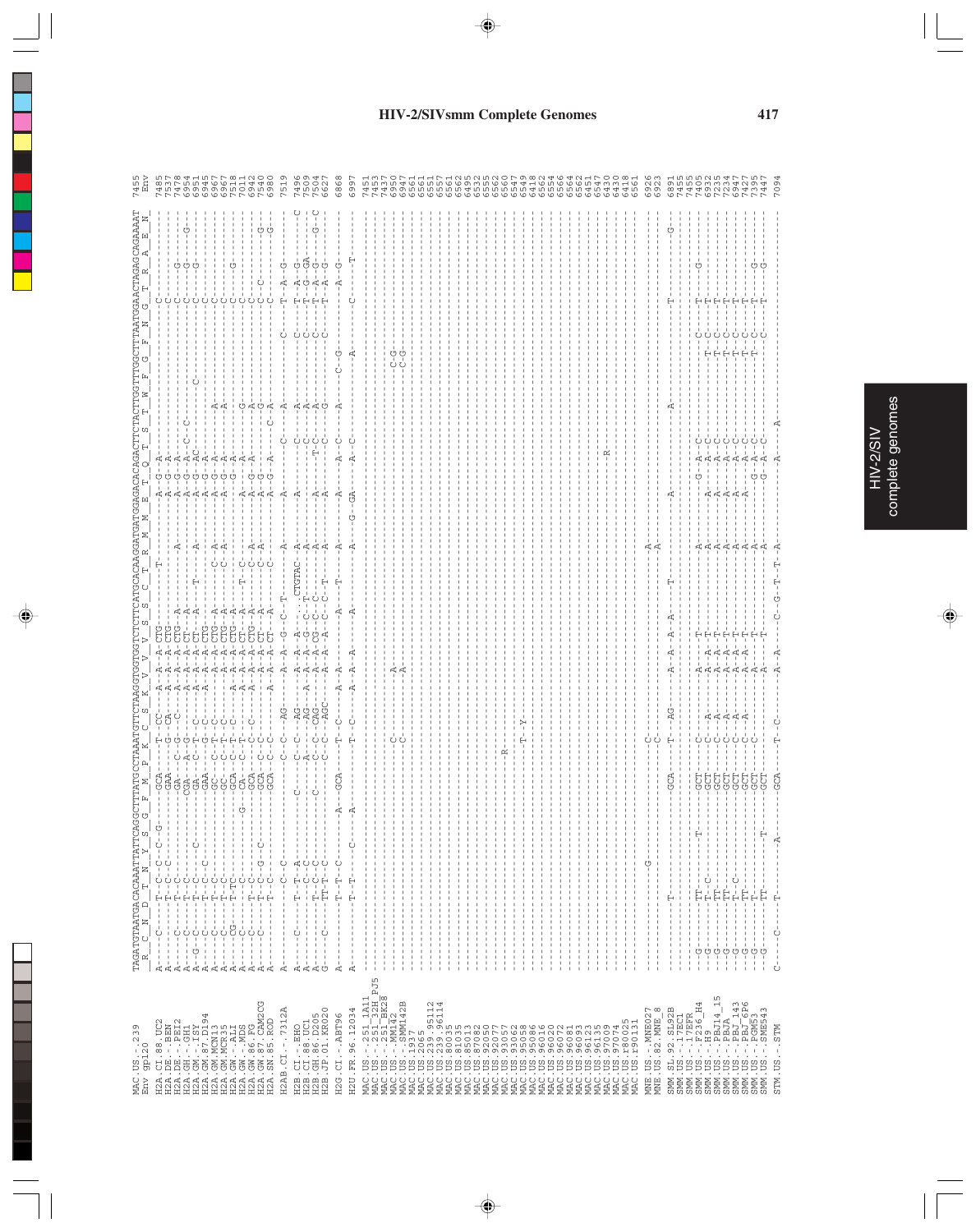|                                                  |                                                                |                                                      |                                                                                                                                                                                                                                                                                                                                                                                                                         |                                                                                                                                               |                                                                                                            |                                                                                                                                                              |                                   |                                               |                                                                       | 8o                 | 99                                                                 |                                                         |                                     |                               |                                                                     |                                                             |                                                        |                                                                                                                                                                                                                                                                                                                                                                                                                                |                                                                                                                                                                                                                                                                                                                                                                                                                                                                                                                                                                                                                                                                                                                                                    |                                                                       |                                                                              |                                                         |                                     |                                                                                                                                                                                                                                                                                                                                                                                              |                          |                                |                        |               |              |               |                                                                                                          |   |                     |   |               |               |   |   |                               | 880 |                        |   | 0 |               |                    |                                |    |   |                                                                                                                                             |                                                 |                                            |                                                                                     |                              |                                                 |                                                     |                                                                   |                                                               |                                                              |                                                    |                                                    |                                                                                                                                                                                                                                                                                                                                                                                                                                         |                                    |  |
|--------------------------------------------------|----------------------------------------------------------------|------------------------------------------------------|-------------------------------------------------------------------------------------------------------------------------------------------------------------------------------------------------------------------------------------------------------------------------------------------------------------------------------------------------------------------------------------------------------------------------|-----------------------------------------------------------------------------------------------------------------------------------------------|------------------------------------------------------------------------------------------------------------|--------------------------------------------------------------------------------------------------------------------------------------------------------------|-----------------------------------|-----------------------------------------------|-----------------------------------------------------------------------|--------------------|--------------------------------------------------------------------|---------------------------------------------------------|-------------------------------------|-------------------------------|---------------------------------------------------------------------|-------------------------------------------------------------|--------------------------------------------------------|--------------------------------------------------------------------------------------------------------------------------------------------------------------------------------------------------------------------------------------------------------------------------------------------------------------------------------------------------------------------------------------------------------------------------------|----------------------------------------------------------------------------------------------------------------------------------------------------------------------------------------------------------------------------------------------------------------------------------------------------------------------------------------------------------------------------------------------------------------------------------------------------------------------------------------------------------------------------------------------------------------------------------------------------------------------------------------------------------------------------------------------------------------------------------------------------|-----------------------------------------------------------------------|------------------------------------------------------------------------------|---------------------------------------------------------|-------------------------------------|----------------------------------------------------------------------------------------------------------------------------------------------------------------------------------------------------------------------------------------------------------------------------------------------------------------------------------------------------------------------------------------------|--------------------------|--------------------------------|------------------------|---------------|--------------|---------------|----------------------------------------------------------------------------------------------------------|---|---------------------|---|---------------|---------------|---|---|-------------------------------|-----|------------------------|---|---|---------------|--------------------|--------------------------------|----|---|---------------------------------------------------------------------------------------------------------------------------------------------|-------------------------------------------------|--------------------------------------------|-------------------------------------------------------------------------------------|------------------------------|-------------------------------------------------|-----------------------------------------------------|-------------------------------------------------------------------|---------------------------------------------------------------|--------------------------------------------------------------|----------------------------------------------------|----------------------------------------------------|-----------------------------------------------------------------------------------------------------------------------------------------------------------------------------------------------------------------------------------------------------------------------------------------------------------------------------------------------------------------------------------------------------------------------------------------|------------------------------------|--|
|                                                  |                                                                |                                                      |                                                                                                                                                                                                                                                                                                                                                                                                                         |                                                                                                                                               |                                                                                                            |                                                                                                                                                              |                                   |                                               |                                                                       |                    |                                                                    |                                                         |                                     |                               |                                                                     |                                                             |                                                        |                                                                                                                                                                                                                                                                                                                                                                                                                                |                                                                                                                                                                                                                                                                                                                                                                                                                                                                                                                                                                                                                                                                                                                                                    |                                                                       |                                                                              |                                                         |                                     |                                                                                                                                                                                                                                                                                                                                                                                              |                          |                                |                        |               |              |               |                                                                                                          |   |                     |   |               |               |   |   |                               |     |                        |   |   |               |                    |                                |    |   |                                                                                                                                             |                                                 |                                            |                                                                                     |                              |                                                 |                                                     |                                                                   |                                                               |                                                              |                                                    |                                                    |                                                                                                                                                                                                                                                                                                                                                                                                                                         |                                    |  |
|                                                  |                                                                |                                                      |                                                                                                                                                                                                                                                                                                                                                                                                                         |                                                                                                                                               | بأبابا بأبابا                                                                                              |                                                                                                                                                              |                                   |                                               |                                                                       |                    |                                                                    |                                                         |                                     |                               |                                                                     |                                                             |                                                        |                                                                                                                                                                                                                                                                                                                                                                                                                                |                                                                                                                                                                                                                                                                                                                                                                                                                                                                                                                                                                                                                                                                                                                                                    |                                                                       |                                                                              |                                                         |                                     |                                                                                                                                                                                                                                                                                                                                                                                              |                          |                                |                        |               |              |               |                                                                                                          |   |                     |   |               |               |   |   |                               |     |                        |   |   |               |                    |                                |    |   |                                                                                                                                             |                                                 |                                            |                                                                                     |                              |                                                 |                                                     |                                                                   |                                                               |                                                              |                                                    |                                                    |                                                                                                                                                                                                                                                                                                                                                                                                                                         |                                    |  |
|                                                  |                                                                |                                                      | $\overline{A}$                                                                                                                                                                                                                                                                                                                                                                                                          | К<br>$\overline{A}$                                                                                                                           | AAAAAA<br>AAAAAA<br>AAAAA                                                                                  |                                                                                                                                                              |                                   |                                               |                                                                       | K.                 | $A - A$<br>$\overline{A}$ .                                        | $A - A$                                                 | $\mathbf{A}^-$                      |                               |                                                                     |                                                             | ď                                                      |                                                                                                                                                                                                                                                                                                                                                                                                                                |                                                                                                                                                                                                                                                                                                                                                                                                                                                                                                                                                                                                                                                                                                                                                    |                                                                       |                                                                              |                                                         |                                     |                                                                                                                                                                                                                                                                                                                                                                                              |                          |                                |                        |               |              |               |                                                                                                          |   |                     |   |               |               |   |   |                               |     |                        |   |   |               |                    |                                |    |   |                                                                                                                                             |                                                 |                                            |                                                                                     |                              |                                                 |                                                     |                                                                   |                                                               |                                                              |                                                    |                                                    |                                                                                                                                                                                                                                                                                                                                                                                                                                         |                                    |  |
|                                                  |                                                                |                                                      | てり                                                                                                                                                                                                                                                                                                                                                                                                                      | 학학학행행                                                                                                                                         |                                                                                                            |                                                                                                                                                              |                                   | ָה ה<br>ה                                     |                                                                       | $G-G$              | GAA                                                                |                                                         | ひ<br>$\overset{c}{\circ}$<br>Ċ<br>H |                               | ひ<br>ひ                                                              | ひ                                                           |                                                        |                                                                                                                                                                                                                                                                                                                                                                                                                                |                                                                                                                                                                                                                                                                                                                                                                                                                                                                                                                                                                                                                                                                                                                                                    |                                                                       |                                                                              |                                                         |                                     |                                                                                                                                                                                                                                                                                                                                                                                              |                          |                                |                        |               |              |               |                                                                                                          |   |                     |   |               |               |   |   |                               |     |                        |   |   |               |                    |                                |    |   |                                                                                                                                             |                                                 |                                            |                                                                                     |                              |                                                 |                                                     | ひひ                                                                |                                                               | (1)                                                          |                                                    |                                                    |                                                                                                                                                                                                                                                                                                                                                                                                                                         |                                    |  |
|                                                  |                                                                |                                                      |                                                                                                                                                                                                                                                                                                                                                                                                                         |                                                                                                                                               |                                                                                                            |                                                                                                                                                              |                                   |                                               |                                                                       |                    | ь                                                                  |                                                         | $\overline{A}$<br>υU                |                               | ↻                                                                   | К<br>U                                                      |                                                        |                                                                                                                                                                                                                                                                                                                                                                                                                                |                                                                                                                                                                                                                                                                                                                                                                                                                                                                                                                                                                                                                                                                                                                                                    |                                                                       |                                                                              |                                                         |                                     |                                                                                                                                                                                                                                                                                                                                                                                              |                          |                                |                        |               |              |               |                                                                                                          |   |                     |   |               |               |   |   |                               |     |                        |   |   |               |                    |                                |    |   |                                                                                                                                             |                                                 |                                            |                                                                                     |                              |                                                 |                                                     |                                                                   |                                                               |                                                              |                                                    |                                                    |                                                                                                                                                                                                                                                                                                                                                                                                                                         |                                    |  |
|                                                  |                                                                |                                                      |                                                                                                                                                                                                                                                                                                                                                                                                                         |                                                                                                                                               |                                                                                                            |                                                                                                                                                              | ひひひひひ                             |                                               |                                                                       |                    | ひ<br>ひ                                                             | ひ                                                       |                                     | ひ                             |                                                                     |                                                             | てり                                                     |                                                                                                                                                                                                                                                                                                                                                                                                                                |                                                                                                                                                                                                                                                                                                                                                                                                                                                                                                                                                                                                                                                                                                                                                    |                                                                       |                                                                              |                                                         |                                     |                                                                                                                                                                                                                                                                                                                                                                                              |                          |                                |                        |               |              |               |                                                                                                          |   |                     |   |               |               |   |   |                               |     |                        |   |   |               |                    |                                |    |   |                                                                                                                                             |                                                 |                                            |                                                                                     |                              |                                                 |                                                     |                                                                   |                                                               |                                                              |                                                    |                                                    |                                                                                                                                                                                                                                                                                                                                                                                                                                         |                                    |  |
|                                                  |                                                                |                                                      | ă                                                                                                                                                                                                                                                                                                                                                                                                                       | AG                                                                                                                                            | <b>U U</b>                                                                                                 | ДĠ<br>А                                                                                                                                                      | AG                                | ă                                             |                                                                       |                    | ă                                                                  | AG                                                      |                                     |                               | 읞                                                                   |                                                             |                                                        |                                                                                                                                                                                                                                                                                                                                                                                                                                |                                                                                                                                                                                                                                                                                                                                                                                                                                                                                                                                                                                                                                                                                                                                                    |                                                                       |                                                                              |                                                         |                                     |                                                                                                                                                                                                                                                                                                                                                                                              |                          |                                |                        |               |              |               |                                                                                                          |   |                     |   |               |               |   |   |                               |     |                        |   |   |               |                    |                                |    |   |                                                                                                                                             |                                                 |                                            |                                                                                     |                              |                                                 |                                                     |                                                                   |                                                               |                                                              |                                                    |                                                    |                                                                                                                                                                                                                                                                                                                                                                                                                                         |                                    |  |
| AACAATGAATGTAGAAGAC                              |                                                                |                                                      |                                                                                                                                                                                                                                                                                                                                                                                                                         | U                                                                                                                                             |                                                                                                            | н                                                                                                                                                            | н                                 |                                               |                                                                       | 白白                 | EP-                                                                |                                                         |                                     |                               |                                                                     |                                                             |                                                        |                                                                                                                                                                                                                                                                                                                                                                                                                                |                                                                                                                                                                                                                                                                                                                                                                                                                                                                                                                                                                                                                                                                                                                                                    |                                                                       |                                                                              |                                                         |                                     |                                                                                                                                                                                                                                                                                                                                                                                              |                          |                                |                        |               |              |               |                                                                                                          |   |                     |   |               |               |   |   |                               |     |                        |   |   |               |                    |                                |    |   |                                                                                                                                             |                                                 |                                            | $A \land A$                                                                         |                              |                                                 | てりてり                                                | てり                                                                | てり                                                            | てり                                                           |                                                    |                                                    |                                                                                                                                                                                                                                                                                                                                                                                                                                         |                                    |  |
|                                                  |                                                                |                                                      |                                                                                                                                                                                                                                                                                                                                                                                                                         |                                                                                                                                               |                                                                                                            |                                                                                                                                                              |                                   |                                               |                                                                       |                    | 5<br>τı                                                            |                                                         |                                     |                               | 5                                                                   |                                                             |                                                        |                                                                                                                                                                                                                                                                                                                                                                                                                                |                                                                                                                                                                                                                                                                                                                                                                                                                                                                                                                                                                                                                                                                                                                                                    |                                                                       |                                                                              |                                                         |                                     |                                                                                                                                                                                                                                                                                                                                                                                              |                          |                                |                        |               |              |               |                                                                                                          |   |                     |   |               |               |   |   |                               |     |                        |   |   |               |                    |                                |    |   |                                                                                                                                             |                                                 |                                            |                                                                                     |                              |                                                 |                                                     |                                                                   |                                                               |                                                              |                                                    |                                                    |                                                                                                                                                                                                                                                                                                                                                                                                                                         |                                    |  |
|                                                  |                                                                |                                                      | F                                                                                                                                                                                                                                                                                                                                                                                                                       | -A                                                                                                                                            |                                                                                                            | $-4$                                                                                                                                                         |                                   | $-4$                                          |                                                                       |                    |                                                                    |                                                         |                                     |                               | F                                                                   |                                                             |                                                        |                                                                                                                                                                                                                                                                                                                                                                                                                                |                                                                                                                                                                                                                                                                                                                                                                                                                                                                                                                                                                                                                                                                                                                                                    |                                                                       |                                                                              |                                                         |                                     |                                                                                                                                                                                                                                                                                                                                                                                              |                          |                                |                        |               |              |               |                                                                                                          |   |                     |   |               |               |   |   |                               |     |                        |   |   |               |                    |                                |    |   |                                                                                                                                             |                                                 |                                            |                                                                                     |                              |                                                 |                                                     |                                                                   |                                                               |                                                              |                                                    |                                                    |                                                                                                                                                                                                                                                                                                                                                                                                                                         |                                    |  |
| CTATAATTAGTTTAAATAAGTA                           |                                                                | υ                                                    |                                                                                                                                                                                                                                                                                                                                                                                                                         | U                                                                                                                                             | ひひひひ                                                                                                       |                                                                                                                                                              |                                   | $\tau$ 1                                      |                                                                       |                    | υ<br>$\tau$ )                                                      |                                                         |                                     |                               |                                                                     |                                                             |                                                        |                                                                                                                                                                                                                                                                                                                                                                                                                                |                                                                                                                                                                                                                                                                                                                                                                                                                                                                                                                                                                                                                                                                                                                                                    |                                                                       |                                                                              |                                                         | C                                   |                                                                                                                                                                                                                                                                                                                                                                                              |                          |                                |                        |               |              |               |                                                                                                          |   |                     |   |               |               |   |   |                               |     |                        |   |   |               |                    |                                |    |   | ひ<br>τŋ                                                                                                                                     |                                                 |                                            |                                                                                     |                              |                                                 |                                                     |                                                                   |                                                               |                                                              |                                                    |                                                    |                                                                                                                                                                                                                                                                                                                                                                                                                                         |                                    |  |
| τn                                               |                                                                |                                                      |                                                                                                                                                                                                                                                                                                                                                                                                                         |                                                                                                                                               |                                                                                                            |                                                                                                                                                              |                                   |                                               |                                                                       |                    |                                                                    |                                                         |                                     |                               | U<br>$\mathcal{L}$                                                  |                                                             |                                                        |                                                                                                                                                                                                                                                                                                                                                                                                                                |                                                                                                                                                                                                                                                                                                                                                                                                                                                                                                                                                                                                                                                                                                                                                    |                                                                       |                                                                              |                                                         |                                     |                                                                                                                                                                                                                                                                                                                                                                                              |                          |                                |                        |               |              |               |                                                                                                          |   |                     |   |               |               |   |   |                               |     |                        |   |   |               |                    |                                |    |   |                                                                                                                                             |                                                 |                                            |                                                                                     |                              |                                                 |                                                     |                                                                   |                                                               |                                                              |                                                    |                                                    |                                                                                                                                                                                                                                                                                                                                                                                                                                         |                                    |  |
|                                                  |                                                                |                                                      |                                                                                                                                                                                                                                                                                                                                                                                                                         |                                                                                                                                               |                                                                                                            |                                                                                                                                                              | みみみみみ                             |                                               |                                                                       |                    |                                                                    |                                                         |                                     |                               | U                                                                   | g                                                           |                                                        |                                                                                                                                                                                                                                                                                                                                                                                                                                |                                                                                                                                                                                                                                                                                                                                                                                                                                                                                                                                                                                                                                                                                                                                                    |                                                                       |                                                                              |                                                         |                                     |                                                                                                                                                                                                                                                                                                                                                                                              |                          |                                |                        |               |              |               |                                                                                                          |   |                     |   |               |               |   |   |                               |     |                        |   |   |               |                    |                                |    |   |                                                                                                                                             |                                                 |                                            |                                                                                     |                              |                                                 | て)て)                                                | U                                                                 | U                                                             | U                                                            | ( )                                                |                                                    |                                                                                                                                                                                                                                                                                                                                                                                                                                         |                                    |  |
|                                                  |                                                                |                                                      | $\begin{array}{c} 1 & 1 & 1 \\ 1 & 1 & 1 \\ 1 & 1 & 1 \end{array}$                                                                                                                                                                                                                                                                                                                                                      | $\mathbf{I}$                                                                                                                                  |                                                                                                            |                                                                                                                                                              |                                   |                                               | U U                                                                   |                    |                                                                    |                                                         |                                     |                               |                                                                     |                                                             | $-4$                                                   | $- - A$                                                                                                                                                                                                                                                                                                                                                                                                                        | $\mathbf{I}$                                                                                                                                                                                                                                                                                                                                                                                                                                                                                                                                                                                                                                                                                                                                       | $\mathbf{I}$                                                          |                                                                              | $-1$                                                    | $-1$                                | J.                                                                                                                                                                                                                                                                                                                                                                                           |                          |                                |                        |               |              |               |                                                                                                          |   |                     |   |               |               |   |   |                               |     | $\mathbf{I}$           |   |   |               |                    |                                |    |   |                                                                                                                                             |                                                 |                                            | $\mathbb{R}^n$                                                                      |                              |                                                 |                                                     |                                                                   |                                                               |                                                              |                                                    |                                                    |                                                                                                                                                                                                                                                                                                                                                                                                                                         |                                    |  |
|                                                  | $\frac{1}{1}$<br>$\mathbf{I}$                                  | $\frac{1}{2}$<br>Ħ<br>$\mathbf{I}$                   | $\frac{1}{1}$<br>$\mathbf I$<br>$\mathsf I$<br>$\mathbb{I}$<br>î.                                                                                                                                                                                                                                                                                                                                                       | $\mathsf{I}$<br>$\frac{1}{2}$<br>$\blacksquare$<br>$\mathbf{I}$<br>$\mathsf I$<br>$\mathsf I$<br>$\mathbf{I}$<br>$\mathbf{I}$<br>$\mathbf{I}$ | $- - A -$<br>$\frac{1}{4}$<br>f,<br>$\,$ I<br>$\mathbf{I}$                                                 | $\cdots$<br>$\cdots$<br>$\cdots$<br>$\cdots$<br>$\cdots$<br>$\cdots$<br>$\cdots$<br>$\cdots$<br>$\cdots$<br>$\cdots$<br>$\cdots$<br>$\cdots$<br>$\sf I$<br>ŧ | $\mathsf I$<br>$\mathbf{I}$<br>Ŷ. | $\mathsf I$<br>$\blacksquare$<br>$\mathbf{I}$ | $\blacksquare$<br>$\blacksquare$                                      | $- - - - 2A$<br>J. | $-1 - 1 - -1$<br>$\mathbf{I}$<br>$\mathsf I$<br>L.<br>$\mathbf{I}$ |                                                         | $- - - - A$<br>Ì<br>t               | $- -A - - A$<br>$\frac{1}{1}$ | $- P A - P A$<br>$\,$ I<br>$\frac{1}{1}$                            | $---PA$<br>$\frac{1}{4}$<br>J.<br>$\,$<br>$\mathbf{I}$<br>÷ | U<br>$\mathbf{I}$<br>J.<br>$\mathsf I$<br>$\mathbf{I}$ | J.<br>$\mathbf{I}$<br>$\mathfrak l$<br>$\mathbf{I}$                                                                                                                                                                                                                                                                                                                                                                            | $\mathbf I$<br>$\begin{array}{c} \rule{0.2cm}{0.15mm} \rule{0.2cm}{0.15mm} \rule{0.2cm}{0.15mm} \rule{0.2cm}{0.15mm} \rule{0.2cm}{0.15mm} \rule{0.2cm}{0.15mm} \rule{0.2cm}{0.15mm} \rule{0.2cm}{0.15mm} \rule{0.2cm}{0.15mm} \rule{0.2cm}{0.15mm} \rule{0.2cm}{0.15mm} \rule{0.2cm}{0.15mm} \rule{0.2cm}{0.15mm} \rule{0.2cm}{0.15mm} \rule{0.2cm}{0.15mm} \rule{$<br>$\frac{1}{1}$<br>f,<br>$\begin{array}{c} \rule{0.2cm}{0.15mm} \rule{0.2cm}{0.15mm} \rule{0.2cm}{0.15mm} \rule{0.2cm}{0.15mm} \rule{0.2cm}{0.15mm} \rule{0.2cm}{0.15mm} \rule{0.2cm}{0.15mm} \rule{0.2cm}{0.15mm} \rule{0.2cm}{0.15mm} \rule{0.2cm}{0.15mm} \rule{0.2cm}{0.15mm} \rule{0.2cm}{0.15mm} \rule{0.2cm}{0.15mm} \rule{0.2cm}{0.15mm} \rule{0.2cm}{0.15mm} \rule{$ | $\mathbf{I}$<br>$\mathbf{I}$<br>$\overline{\phantom{a}}$<br>$\,$      | $\mathbf{I}$<br>1<br>$\frac{1}{1}$                                           | $\mathbf{I}$                                            | J.                                  | t<br>$\frac{1}{1}$<br>Ţ<br>$\frac{1}{1}$                                                                                                                                                                                                                                                                                                                                                     | $\mathbf{I}$             | $\frac{1}{4}$                  | $\mathbf{I}$           |               | $\mathbf{r}$ | $\frac{1}{2}$ |                                                                                                          | Ť | $\,$ $\,$<br>$\,$ I |   | $\frac{1}{2}$ |               | J | ı | $\,$ I                        |     |                        |   |   | $\frac{1}{4}$ | $\,$<br>J.         | $\,$ I                         |    |   | $- A - C - A A$<br>$\mathsf I$<br>$\mathbf{I}$                                                                                              | $- A - C - A A$<br>$\mathbf{I}$<br>$\mathbf{I}$ | $C - 2$<br>$\frac{1}{1}$<br>1<br>J.        | $\mathbb{I}$<br>$\mathbb{I}$<br>÷,<br>$\mathfrak l$<br>$\mathfrak l$<br>J.          |                              |                                                 | --------C-AA2<br>----------                         | $\frac{1}{2}$<br>$\mathbf{I}$<br>$\,$ I                           | $\frac{1}{2}$                                                 | $- - R - C$<br>$\blacksquare$                                | $\frac{1}{1}$<br>٠                                 | $-4 - 2$<br>ţ                                      | J.<br>L.                                                                                                                                                                                                                                                                                                                                                                                                                                | $\cup$<br>$\overline{\phantom{a}}$ |  |
|                                                  | 1<br>$\,$ I<br>$\blacksquare$<br>۲<br> -<br>U<br>$\frac{1}{4}$ | $\mathbf{I}$<br>$\frac{1}{4}$<br>υU<br>$\frac{1}{4}$ | ŦΕ<br>$\frac{1}{4}$                                                                                                                                                                                                                                                                                                                                                                                                     | $\mathbf{I}$<br>↻<br>$\frac{1}{4}$                                                                                                            | $\blacksquare$<br>Ħ<br>$\frac{1}{2}$ $\frac{1}{2}$ $\frac{1}{2}$ $\frac{1}{2}$ $\frac{1}{2}$ $\frac{1}{2}$ | $\frac{1}{4}$                                                                                                                                                | $\frac{1}{4}$                     | ł<br>$\frac{1}{4}$<br>↻<br>$\frac{1}{4}$<br>÷ | $\overline{\phantom{a}}$<br>$\mathbf{I}$<br>$\frac{1}{4}$<br>ひひひ<br>÷ |                    | $\frac{1}{4}$<br>↻<br>$\mathbf{I}$<br>$\overline{\phantom{a}}$     | $\mathsf I$<br>$\mathbf{I}$<br>$\frac{1}{2}$<br>ひ<br>÷. | $\frac{1}{4}$<br>Ħ                  | $\frac{1}{1}$                 | $\mathsf I$<br>$\mathbf{I}$<br>ÉÉE :<br>Jili<br>ひひええ                | $\mathbf I$<br>÷                                            | $\mathbf{I}$<br>$\,$ I<br>۲<br>ا<br>U<br>$\mathbf{I}$  | J.<br>$\blacksquare$<br>$\,$ $\,$<br>$\mathbf{A}^-$<br>$\frac{1}{4}$                                                                                                                                                                                                                                                                                                                                                           | $\frac{1}{2}$<br>$\mathsf I$<br>$\,$ I<br>$\frac{1}{4}$                                                                                                                                                                                                                                                                                                                                                                                                                                                                                                                                                                                                                                                                                            | $\frac{1}{1}$<br>$\frac{1}{1}$<br>$\bar{1}$<br>$\,$ I<br>$\mathbf{I}$ | J.<br>Î.                                                                     | $\mathsf I$<br>$\frac{1}{4}$                            | $\frac{1}{4}$                       |                                                                                                                                                                                                                                                                                                                                                                                              |                          |                                |                        |               |              |               |                                                                                                          |   |                     |   |               |               |   |   | $\frac{1}{1}$                 |     |                        |   |   |               | .                  |                                |    |   | $\mathbf{I}$<br>$\mathbf{I}$<br>$\overline{\phantom{a}}$<br>$\,$ I<br>$\frac{1}{4}$<br>$\overline{\phantom{a}}$<br>$\overline{\phantom{a}}$ | $\mathbf{I}$<br>$\,$ $\,$                       | 1<br>$- -A - -T$                           | J.<br>$\mathbf{I}$<br>$\mathbb{L}$<br>$\frac{1}{4}$<br>$\mathbf{I}$<br>$\mathbf{I}$ |                              | $\frac{1}{4}$<br>F-<br>$\,$ 1<br>$\overline{1}$ | $\frac{1}{4}$<br>۲<br>ا<br>$\,$<br>J.               | $\frac{1}{1}$<br>$\overline{a}$<br>$\mathbf{I}$<br>$\overline{1}$ | ÷<br>$\overline{\phantom{a}}$<br>$\mathbf{I}$<br>$\mathbf{I}$ | -<br>$\frac{1}{4}$<br>۳<br>-<br>$\mathbf{I}$<br>$\mathbf{I}$ | ٠<br>$\frac{1}{1}$<br>۲<br>ا<br>I.<br>$\mathbf{I}$ | Í<br>F--<br>$\frac{1}{1}$                          | $\mathbf{I}$<br>ł<br>부<br>I,<br>$\mathbf{I}$<br>$\mathbf{I}$                                                                                                                                                                                                                                                                                                                                                                            | ۴<br>ا<br>$\frac{1}{\sqrt{2}}$     |  |
| AGAACTTATATTTACTGGCATGGTAGG<br>R T Y I Y W H G R | $\frac{1}{4}$<br>$---A$                                        | ÷,                                                   | 青青                                                                                                                                                                                                                                                                                                                                                                                                                      | ÷                                                                                                                                             | j.                                                                                                         | 부                                                                                                                                                            | 부                                 | ÷                                             | ÷,                                                                    | $\frac{1}{4}$      | $\mathsf{I}$<br>÷<br>$\mathbb{I}$                                  | $\mathsf I$<br>$\mathbf{I}$<br>-<br>$\mathcal{A}$<br>Ť  | $\mathbb{L}$<br>吉吉<br>Ť             | $\,$ I<br>Ť                   | $\mathsf I$<br>$\mathbf{I}$<br>$\mathbf{I}$<br>A A A<br>ŦŦ<br>ゃゃゃゃ  | $\mathbf I$<br>$\mathbf{I}$<br>$\mathbf{I}$                 | $\mathbf{I}$<br>J.<br>A,<br>$\frac{1}{4}$<br>÷.        | $\begin{array}{c} \rule{0.2cm}{0.15mm} \rule{0.2cm}{0.15mm} \rule{0.2cm}{0.15mm} \rule{0.2cm}{0.15mm} \rule{0.2cm}{0.15mm} \rule{0.2cm}{0.15mm} \rule{0.2cm}{0.15mm} \rule{0.2cm}{0.15mm} \rule{0.2cm}{0.15mm} \rule{0.2cm}{0.15mm} \rule{0.2cm}{0.15mm} \rule{0.2cm}{0.15mm} \rule{0.2cm}{0.15mm} \rule{0.2cm}{0.15mm} \rule{0.2cm}{0.15mm} \rule{$<br>$\mathbf{I}$<br>$\mathbf{I}$<br>$\,$ I<br>$\mathsf I$<br>$\frac{1}{4}$ | $\mathbf{I}$<br>$\,$<br>$\frac{1}{4}$<br>$\mathbf{I}$                                                                                                                                                                                                                                                                                                                                                                                                                                                                                                                                                                                                                                                                                              | $\bar{1}$<br>$\,$ $\,$<br>$\frac{1}{1}$<br>$\mathbf{I}$<br>幇          | $\mathbf{I}$<br>$\mathsf I$<br>$\mathbf{I}$<br>$\mathbf{I}$<br>$\frac{1}{1}$ | $\mathsf I$<br>$\,$ I<br>$\frac{1}{4}$<br>$\frac{1}{1}$ | $\frac{1}{4}$<br>$\frac{1}{2}$<br>1 | $\begin{array}{c} \rule{0.2cm}{0.15mm} \rule{0.2cm}{0.15mm} \rule{0.2cm}{0.15mm} \rule{0.2cm}{0.15mm} \rule{0.2cm}{0.15mm} \rule{0.2cm}{0.15mm} \rule{0.2cm}{0.15mm} \rule{0.2cm}{0.15mm} \rule{0.2cm}{0.15mm} \rule{0.2cm}{0.15mm} \rule{0.2cm}{0.15mm} \rule{0.2cm}{0.15mm} \rule{0.2cm}{0.15mm} \rule{0.2cm}{0.15mm} \rule{0.2cm}{0.15mm} \rule{$<br>$\frac{1}{1}$<br>J,<br>$\frac{1}{1}$ | $\frac{1}{1}$<br>f,<br>٠ | $\frac{1}{1}$<br>$\frac{1}{2}$ | $\,$ $\,$<br>$\,$ $\,$ | $\frac{1}{1}$ | J.           |               | $\begin{array}{c} \begin{array}{c} \text{1} \\ \text{2} \\ \text{3} \\ \text{4} \end{array} \end{array}$ |   | $\frac{1}{1}$       | 1 | .<br>J.       | $\frac{1}{4}$ |   | . | $\frac{1}{1}$<br>$\mathbf{I}$ | J.  | ----------------<br>J. | ٠ |   | $\,$ $\,$     | $\frac{1}{1}$<br>٠ | $\frac{1}{1}$<br>$\frac{1}{1}$ | ÷, |   | $\mathbf I$<br>$\mathsf I$<br>$\mathbf{I}$<br>$\mathbf{I}$<br>1<br>$\mathsf I$<br>J.                                                        | $\overline{\phantom{a}}$                        | $\,$ $\,$<br>$\frac{1}{4}$<br>$- - A$<br>1 | J.<br>$\frac{1}{4}$<br>$\mathsf I$<br>$\mathbf{I}$<br>J.                            | $\mathbf{I}$<br>$\mathbf{I}$ | Ţ<br>$\mathbf{I}$                               | 요요요요요<br>그 모든 모든 모든<br>RARAA<br>Ţ<br>$\blacksquare$ | Ŧ<br>$\mathbf{I}$                                                 | Ŧ<br>$\mathbf{I}$                                             | Ŧ<br>-                                                       | Ŧ<br>-                                             | $\overline{1}$<br>U<br>Ť<br>К<br>Ţ<br>$\mathbf{I}$ | U<br>÷<br>$\prec$<br>Ŧ<br>$\mathbb{I}$                                                                                                                                                                                                                                                                                                                                                                                                  | A<br>٠                             |  |
| $\mathbbm{R}$                                    | $\mathbf{I}$                                                   |                                                      |                                                                                                                                                                                                                                                                                                                                                                                                                         |                                                                                                                                               |                                                                                                            |                                                                                                                                                              |                                   |                                               |                                                                       |                    |                                                                    | $\frac{1}{\sqrt{2}}$                                    |                                     |                               |                                                                     |                                                             | $\mathbf{I}$                                           | $\,$                                                                                                                                                                                                                                                                                                                                                                                                                           | $\mathsf I$                                                                                                                                                                                                                                                                                                                                                                                                                                                                                                                                                                                                                                                                                                                                        |                                                                       |                                                                              |                                                         |                                     | $\mathbf{I}$                                                                                                                                                                                                                                                                                                                                                                                 |                          |                                |                        |               |              |               |                                                                                                          |   |                     |   |               |               |   |   |                               |     |                        |   |   |               |                    |                                |    |   |                                                                                                                                             |                                                 |                                            |                                                                                     |                              |                                                 | $\mathbf I$                                         | $\mathbf{I}$<br>$\frac{5}{1}$                                     | $\mathsf I$                                                   | $\,$ I                                                       | $\,$ $\,$                                          | $\mathbf{I}$                                       | $\mathbf{I}$                                                                                                                                                                                                                                                                                                                                                                                                                            |                                    |  |
| C<br>23<br>$\cdot$ 0                             |                                                                |                                                      |                                                                                                                                                                                                                                                                                                                                                                                                                         |                                                                                                                                               |                                                                                                            |                                                                                                                                                              |                                   |                                               |                                                                       |                    |                                                                    | $-.7312A$                                               |                                     |                               |                                                                     | $\circ$                                                     | $-.ABT96$                                              | 4<br>6.1203                                                                                                                                                                                                                                                                                                                                                                                                                    |                                                                                                                                                                                                                                                                                                                                                                                                                                                                                                                                                                                                                                                                                                                                                    | $-251$ 1A11<br>$-251$ 32H PJ5<br>$-251$ BK28<br>$-251$ BK28           |                                                                              |                                                         |                                     |                                                                                                                                                                                                                                                                                                                                                                                              |                          |                                |                        |               |              |               |                                                                                                          |   |                     |   |               |               |   |   |                               |     |                        |   |   |               |                    |                                |    | D | $\infty$                                                                                                                                    |                                                 |                                            |                                                                                     |                              |                                                 |                                                     |                                                                   |                                                               |                                                              |                                                    |                                                    |                                                                                                                                                                                                                                                                                                                                                                                                                                         | <b>STM</b>                         |  |
| MAC.US.-.<br>Env gp120                           |                                                                |                                                      | $\begin{array}{ll} \text{H2A, CL} & \text{18.102} \\ \text{H2A, DB} & \text{--BEN} \\ \text{H2A, BL} & \text{18.1} \\ \text{H2A, CH} & \text{--H2} \\ \text{H2A, CH} & \text{-} \text{LST} \\ \text{H2A, CH} & \text{-} \text{LST} \\ \text{H2A, CH} & \text{-} \text{LST} \\ \text{H2A, CH} & \text{M. MCM11} \\ \text{H2A, CH} & \text{M. MCM12} \\ \text{H2A, CH} & \text{-} \text{LST} \\ \text{H2A, CH} & \text{-$ |                                                                                                                                               |                                                                                                            |                                                                                                                                                              |                                   |                                               |                                                                       |                    |                                                                    | H2AB.CI                                                 |                                     |                               | H2B.CI.-. EHO<br>H2B.CI.88.UC1<br>H2B.GH.86.D205<br>H2B.JP.01.KR020 |                                                             | H2G.CI.                                                | $\sigma$<br>H2U.FR.                                                                                                                                                                                                                                                                                                                                                                                                            |                                                                                                                                                                                                                                                                                                                                                                                                                                                                                                                                                                                                                                                                                                                                                    | MAC.US.<br>MAC.US.                                                    | MAC.US.                                                                      |                                                         |                                     |                                                                                                                                                                                                                                                                                                                                                                                              |                          |                                |                        |               |              |               |                                                                                                          |   |                     |   |               |               |   |   |                               |     |                        |   |   |               |                    |                                |    |   | $\begin{array}{l} \tt MME\,. \; \tt US\,. - \; \tt MMEO2\\ \tt MME\,. \; \tt US\,. \; 8\,2\,. \; \tt MME\\ \end{array}$                     |                                                 |                                            |                                                                                     |                              |                                                 |                                                     |                                                                   |                                                               |                                                              |                                                    |                                                    | $\begin{array}{l} \texttt{SMM}, \texttt{SL}, 92, \texttt{S1.92B} \\ \texttt{SMM}, \texttt{US}. - 17 \texttt{BCl} \\ \texttt{SMM}, \texttt{US}. - 17 \texttt{BCl} \\ \texttt{SMM}, \texttt{US}. - 18 \texttt{J} \\ \texttt{SMM}, \texttt{US}. - 18 \texttt{J} \\ \texttt{SMM}, \texttt{US}. - 18 \texttt{J} \\ \texttt{SMM}, \texttt{US}. - 18 \texttt{J} \\ \texttt{SMM}, \texttt{US}. - 18 \texttt{J} \\ \texttt{SMM}, \texttt{US}. -$ | STM.US                             |  |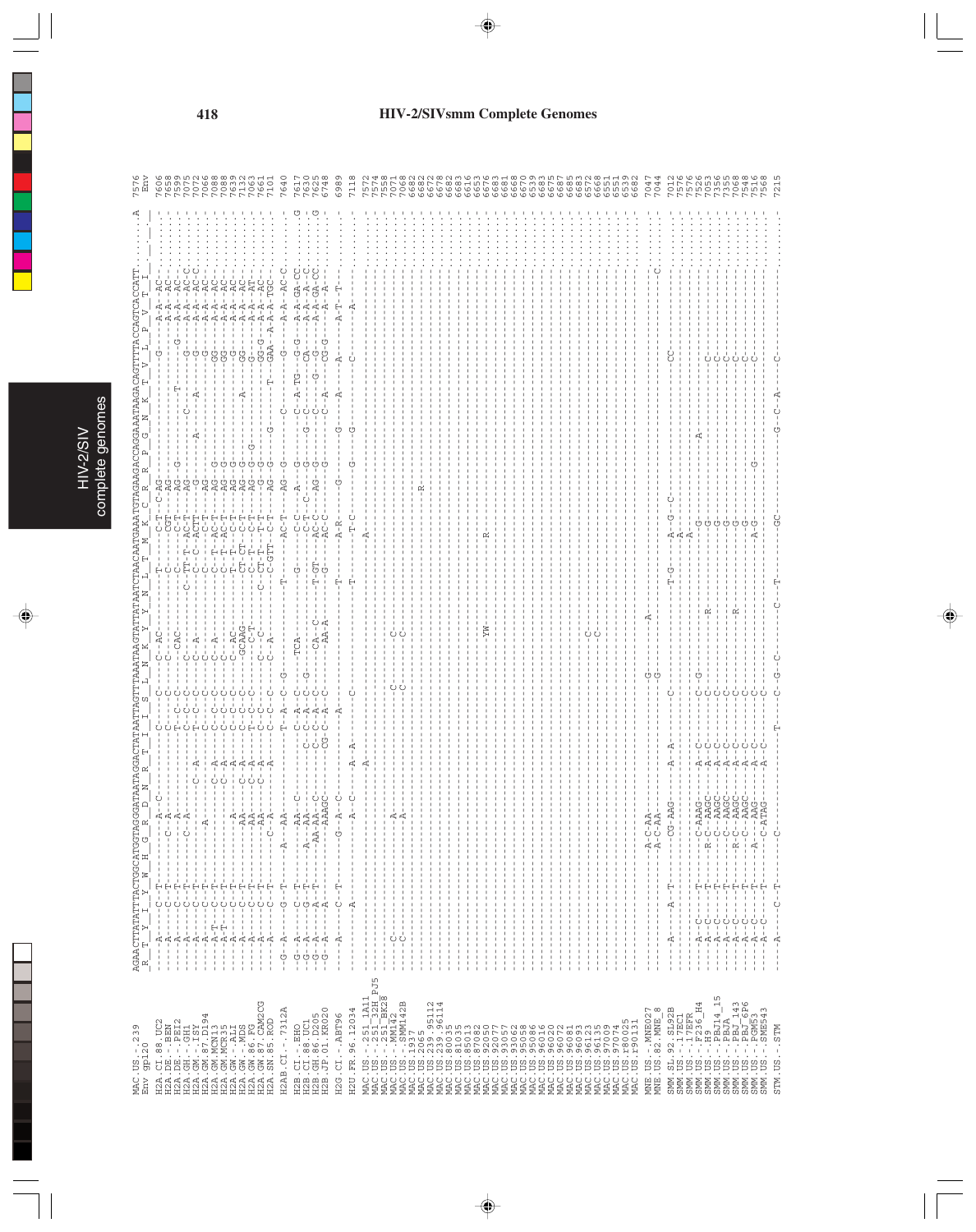| Ě<br>÷<br>Ď |
|-------------|
|             |
|             |
|             |
|             |
|             |

óč

|                                                                                                                                                                                                                                                                                                                                                                                                                                                                                                                        | 76<br>$\sim \infty$                                                                                                                                                                                          | $\sim$                                                                                                                                          | $\omega$ $\omega$                                                                                                                                                                                                                                                                                                                                                                                                                                                                                                                                    |                                                                                                                                                                                                                                                                                                                                                                                                         |                                      | $\circ$<br>$\sim$ $\sim$                                                                                                                                                                                                                                                                                                                                                                                                                                                                                                                                                                                                                                                                                                                                                                                                                                                                        |
|------------------------------------------------------------------------------------------------------------------------------------------------------------------------------------------------------------------------------------------------------------------------------------------------------------------------------------------------------------------------------------------------------------------------------------------------------------------------------------------------------------------------|--------------------------------------------------------------------------------------------------------------------------------------------------------------------------------------------------------------|-------------------------------------------------------------------------------------------------------------------------------------------------|------------------------------------------------------------------------------------------------------------------------------------------------------------------------------------------------------------------------------------------------------------------------------------------------------------------------------------------------------------------------------------------------------------------------------------------------------------------------------------------------------------------------------------------------------|---------------------------------------------------------------------------------------------------------------------------------------------------------------------------------------------------------------------------------------------------------------------------------------------------------------------------------------------------------------------------------------------------------|--------------------------------------|-------------------------------------------------------------------------------------------------------------------------------------------------------------------------------------------------------------------------------------------------------------------------------------------------------------------------------------------------------------------------------------------------------------------------------------------------------------------------------------------------------------------------------------------------------------------------------------------------------------------------------------------------------------------------------------------------------------------------------------------------------------------------------------------------------------------------------------------------------------------------------------------------|
| ひ<br>ğ<br><b>PAASSSAAG</b><br>ජි<br>$-A-i$<br>$1 \quad 1 \quad 1$<br>$\mathbf{1}$<br>U U U U U U U U U U<br>ひひひ<br>К<br>∣ ⊄<br>$\overline{1}$<br>HH<br>$\overline{\phantom{0}}$<br>К<br>Ą<br><b>000000000000</b><br>U<br>$\,$ 1<br>$\mathbf{I}$<br>. 남한한한 미미 보니<br>아이 : 아이 : 아이 : 아이<br>. 아이 : 아이 : 아이 : 아이<br>$\begin{array}{c} 1 & 0 \\ 0 & 1 \\ 0 & 1 \end{array}$<br>$\ddot{\phi}$<br>UUĀ<br>UÜUFF<br>ひひひひ                                                                                                         | U<br>C<br>P<br>P<br>A<br>A<br>ひどめ<br>ひ<br>てり<br>ಕ್ರ<br>U<br>UUUH<br>≮ປ<br>SÉS<br>$\stackrel{\shortparallel }{\circlearrowright}$<br>ひ<br>ひひひひ<br>Ů                                                           | τŋ<br>ひ<br>y                                                                                                                                    |                                                                                                                                                                                                                                                                                                                                                                                                                                                                                                                                                      |                                                                                                                                                                                                                                                                                                                                                                                                         | 79 DC DC                             | ひひひひ<br>ひ<br><b>HHHH</b><br>או בא<br>פולי אילי אילי<br>המולי אילי אילי<br>המולי אילי אילי<br>K.<br>AAAAA<br>פסמסמסמס<br>ק<br>לאָליליליליליל<br><u> ひ ひ ひ ひ ひ ひ ひ し</u><br>아아아아아<br>-<br>-<br>- 아이아아아<br>К<br><b>ひ ひ</b><br>€<br>უ<br>ს<br>당무<br>てりてり                                                                                                                                                                                                                                                                                                                                                                                                                                                                                                                                                                                                                                            |
| ggegg<br>CAA<br>C-A<br>CAA<br>CAA<br>CAA<br>◡<br>Ū<br>Ū<br>U<br>U<br>U<br>RR<br>I A A A A A A<br>ှုမှုဝှမ်းဝှုဝ်ဝှမ်းဝှုဝှ<br>၂ မှုမှုမိုမို့ရွှေမှုမှုမှုမှ<br>Ĝ<br>$\cup$<br>Ą<br>Ą<br>Ą<br>- 6AAGATC<br>-- 65- -- 650<br>-- 64- 6510<br>-- 64- 6610                                                                                                                                                                                                                                                                 | CAA<br>HHHU<br>ලි<br>Ů<br>HUUU<br>Ą<br>ひ                                                                                                                                                                     | ⊢                                                                                                                                               | $A \triangleleft C$<br>τŋ<br>てり                                                                                                                                                                                                                                                                                                                                                                                                                                                                                                                      |                                                                                                                                                                                                                                                                                                                                                                                                         |                                      | K,<br>υU<br>↻<br><u> ひひひひひひ</u><br>みみみみみみみ<br>めむ<br>RAARAAA<br>ひひひひひひひひ<br>RRRRRRA<br>ひ                                                                                                                                                                                                                                                                                                                                                                                                                                                                                                                                                                                                                                                                                                                                                                                                         |
| CCACTAC<br>TGTCTGGATTGGTTTCCACTCA<br>M S G L V F H S<br>◡<br>U<br>$\frac{1}{4}$<br>Ī.<br>Ť<br>Ť<br>Ť<br>ï<br>$\mathsf I$<br>۲<br>ا<br>J.<br>$\overline{\phantom{a}}$<br>Ť.<br>÷<br>÷<br>Ĵ<br>Ĵ<br>$\Gamma$ – $\Gamma$<br><b>COATAU---</b><br>$\circ$<br>$- - A$<br>$\mathbf{I}$<br>J.<br>$\mathbf{I}$<br>$\mathbf{I}$<br>$\mathbf{I}$<br>$\overline{\phantom{a}}$<br>Ů<br>$\mathbf{I}$<br>٠                                                                                                                            | $-$ - $-$ T $-$ - C $\ldots$<br>L.<br>$\mathbf{I}$<br>$\mathbf{I}$<br>$\mathbf{L}$<br>$-2 - -4 - -9 - -8 - -9 -$<br>$- -A - T - PA - C$<br>$- -2A - -C - AC - -$<br>$\overline{\phantom{a}}$<br>$\mathbf{I}$ | $-1-\Gamma$ .<br>$\cdots$ T $\cdots$<br>$\frac{1}{2}$<br>$\mathbb{I}$<br>$- -A - -C - A - -C - - -$<br>$-1 - 1 - 1 - 1 - 1 - 1$<br>$\mathbf{I}$ | $\frac{1}{1}$<br>$\frac{1}{1}$<br>t<br>Í<br>$\frac{1}{1}$<br>$\frac{1}{1}$<br>J,<br>f,<br>$\bar{1}$<br>$\begin{array}{c} \rule{0.2cm}{0.15mm} \rule{0.2cm}{0.15mm} \rule{0.2cm}{0.15mm} \rule{0.2cm}{0.15mm} \rule{0.2cm}{0.15mm} \rule{0.2cm}{0.15mm} \rule{0.2cm}{0.15mm} \rule{0.2cm}{0.15mm} \rule{0.2cm}{0.15mm} \rule{0.2cm}{0.15mm} \rule{0.2cm}{0.15mm} \rule{0.2cm}{0.15mm} \rule{0.2cm}{0.15mm} \rule{0.2cm}{0.15mm} \rule{0.2cm}{0.15mm} \rule{$<br>$\,$<br>$\mathsf I$<br>$\,$ I<br>J.<br>$\overline{\phantom{a}}$<br>$\mathbf{I}$<br>ŗυ | .<br>.<br>$\frac{1}{1}$<br>$\frac{1}{1}$<br>$\frac{1}{1}$<br>$\,$<br>I,<br>l,<br>$\,$ $\,$<br>$\,$                                                                                                                                                                                                                                                                                                      | $\frac{1}{1}$<br>Î<br>$\overline{1}$ | $-1 - C - 1 - 1 - 1 - 1 - 1$<br>ひ<br>ひ<br>ひ<br>ひ<br>ひ<br>ひ<br>ひ<br>ひ<br>U<br>$\frac{1}{1}$<br>HH<br>Ť<br>$\frac{1}{4}$<br>$\frac{1}{1}$<br>$\overline{1}$<br>ŧ<br>복<br>$\frac{1}{\sqrt{2}}$<br>⊢<br>н<br>$\vdash$<br>부<br>$\mathbf{1}$<br>$\mathbf{I}$<br>÷,<br>÷<br>$\mathbf{I}$<br>$\overline{\phantom{a}}$<br>$\mathfrak l$<br>$\mathbf{I}$<br>J.<br>j.<br>$\,$ I<br>J.<br>Ü<br>$\frac{1}{2}$<br>U<br>U<br>$\Gamma$<br>$\mathbf{I}$<br>$-4 - 7$<br>- 1<br>$\overline{\phantom{a}}$<br>ï<br>ł<br>$- - 2A - -T - - -$<br>$\mathsf I$<br>$\mathbf{I}$<br>$\mathbf{I}$<br>$\blacksquare$<br>$\frac{1}{1}$<br>J.<br>$\mathbf{I}$<br>J.<br>$\blacksquare$<br>$\overline{\phantom{a}}$<br>J.<br>ין יון יון<br>קיילויון<br>ひ<br>C<br>$\frac{1}{4}$<br>Ť<br>Ţ<br>$\mathbf{I}$<br>$- - A$<br>$- - A$<br>$\,$ I<br>$\mathbf{I}$<br>$\mathbf{I}$<br>J.<br>J.<br>$\mathbf{I}$<br>$\overline{\phantom{a}}$ |
| $\begin{array}{ll} \text{H2A}, \text{CL} & \text{188}, \text{UC2}\\ \text{H2A}, \text{DB}, \text{--} & \text{BBN}\\ \text{H2A}, \text{CH}, \text{--} & \text{--} & \text{--} & \text{--} \\ \text{H2A}, \text{GH}, \text{--} & \text{--} & \text{--} & \text{--} \\ \text{H2A}, \text{GH}, \text{--} & \text{--} & \text{--} & \text{--} \\ \text{H2A}, \text{GH}, \text{--} & \text{--} & \text{--} & \text{--} \\ \text{H2A}, \text{GH}, \text{HCM}, \$<br>239<br>$\cdot \circ$<br>- לטו. טא.<br>Env gp120<br>MAC.US | $-.7312A$<br>$\begin{array}{l} \rm H2B \cdot CL1 - \rm BHO \\ \rm H2B \cdot CL \cdot B8 \cdot UCL \\ \rm H2B \cdot GH \cdot 86 \cdot D205 \\ \rm H2B \cdot JP \cdot 01 \cdot KRO20 \end{array}$<br>H2AB.CI.  | H2U. FR. 96.12034<br>H2G.CI. - ABT96                                                                                                            | PJ                                                                                                                                                                                                                                                                                                                                                                                                                                                                                                                                                   | $\begin{small} \texttt{MBC} & \texttt{U51} & \texttt{1311} & \texttt{1311} \\ \texttt{MBC} & \texttt{131} & \texttt{131} & \texttt{131} \\ \texttt{MBC} & \texttt{131} & \texttt{131} & \texttt{131} \\ \texttt{MBC} & \texttt{131} & \texttt{131} & \texttt{131} \\ \texttt{MBC} & \texttt{131} & \texttt{131} & \texttt{131} \\ \texttt{MBC} & \texttt{131} & \texttt{131} & \texttt{131} \\ \texttt$ |                                      | LN<br>SMM: US : - . i5<br>SMM: US : - . pBJ14 - 15<br>SMM: US : - . pBJ14 - 15<br>SMM: US : - . pBJ<br>SMM: US : - . PBJ - 6P6<br>SMM: US : - . PGM53<br>SMM.SL.92.SL92B<br>SMM.US.-.17EC1<br>SMM.US.-.17EC1<br>SMM.US.-.F236_H4<br>$\overline{ }$<br>$\infty$<br>PGM53<br>SME543<br>MNE.US.-.MNE02<br>MNE.US.82.MNE<br>$2.$ MNE<br><b>STM</b><br>SMM . US . - . F<br>SMM . US . - . F<br>SMM . US . - . S<br>STM.US                                                                                                                                                                                                                                                                                                                                                                                                                                                                            |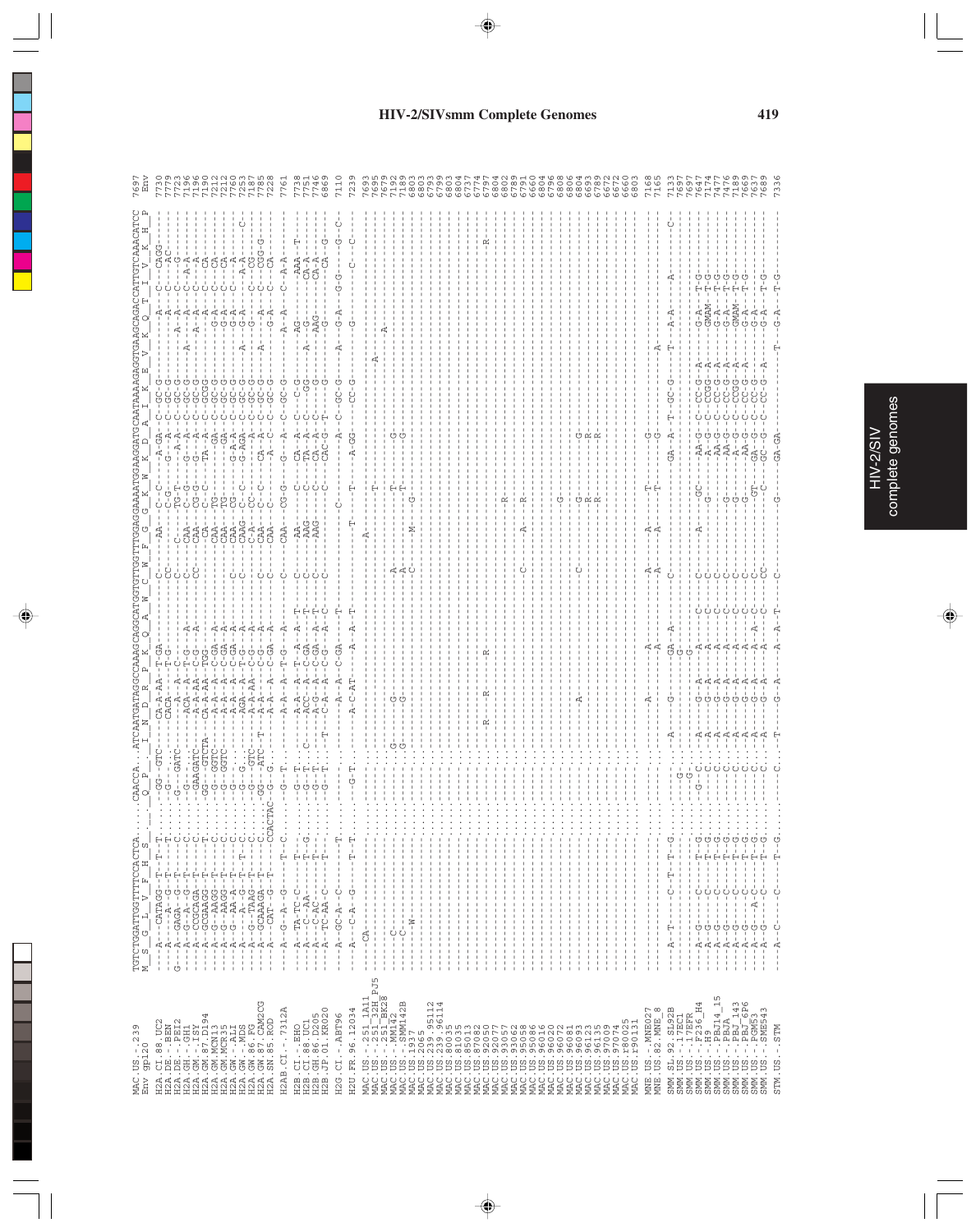| トトトトトトトト                                                                                                                                                                                                                                                                                                                                                                                                                                                                                                                 | $\frac{8}{8}$<br>000000                                                                                                                                                                   | 23<br>LO<br>$\sim$                               | MANUS MANUS HUNOOCNANUMUMO ON<br>MANUS MANUS HUNOOCNANUMUMO ON<br>$\sigma$<br>92<br>$\infty$ $\infty$ $\sim$                                                                                                                                                                                                                                                                                                                                                                                                                                                                                                                                                                                                                                                                                                                                                                                                                                                                                                                                                                                         | $\frac{8}{28}$                       |                                                                                                                                                   |                                                                                                                                                            |                                                                                             |
|--------------------------------------------------------------------------------------------------------------------------------------------------------------------------------------------------------------------------------------------------------------------------------------------------------------------------------------------------------------------------------------------------------------------------------------------------------------------------------------------------------------------------|-------------------------------------------------------------------------------------------------------------------------------------------------------------------------------------------|--------------------------------------------------|------------------------------------------------------------------------------------------------------------------------------------------------------------------------------------------------------------------------------------------------------------------------------------------------------------------------------------------------------------------------------------------------------------------------------------------------------------------------------------------------------------------------------------------------------------------------------------------------------------------------------------------------------------------------------------------------------------------------------------------------------------------------------------------------------------------------------------------------------------------------------------------------------------------------------------------------------------------------------------------------------------------------------------------------------------------------------------------------------|--------------------------------------|---------------------------------------------------------------------------------------------------------------------------------------------------|------------------------------------------------------------------------------------------------------------------------------------------------------------|---------------------------------------------------------------------------------------------|
| GGAAGTEALOTTOCACACAGAGAGAGAGAGAGAGASHOTTOTACTAAAAF<br>◡<br>υU<br>υU<br>◡<br>O<br>ь<br>J<br>ட்<br>666<br>브브브<br>Ĥ.<br>$\mathbf{I}$<br>п,<br>RRARRAR<br>ひ                                                                                                                                                                                                                                                                                                                                                                  | H<br>$\vdash$                                                                                                                                                                             |                                                  |                                                                                                                                                                                                                                                                                                                                                                                                                                                                                                                                                                                                                                                                                                                                                                                                                                                                                                                                                                                                                                                                                                      |                                      | ひひ<br>нн                                                                                                                                          | U<br>U<br>U<br>RRRRR<br>Ě<br>Ĥ<br>Н<br>Н<br>えええええ                                                                                                          |                                                                                             |
| $\alpha$<br>U<br>◡<br>ひひひ<br>O<br>O<br>υU                                                                                                                                                                                                                                                                                                                                                                                                                                                                                | ひ<br>H<br>τ.                                                                                                                                                                              |                                                  |                                                                                                                                                                                                                                                                                                                                                                                                                                                                                                                                                                                                                                                                                                                                                                                                                                                                                                                                                                                                                                                                                                      |                                      |                                                                                                                                                   | 222222                                                                                                                                                     |                                                                                             |
| $\begin{array}{ll} A G - A - A \\ A - - A - A \\ G - - A - A \\ \hline \end{array}$<br>ひ<br><b>ひ ひ</b><br>$\mathbf{I}$<br>$\blacksquare$                                                                                                                                                                                                                                                                                                                                                                                 | $GA - A$<br>$A-GA - A$<br>$G - A -$<br>ひ<br>$\overline{\phantom{a}}$<br>ΚK                                                                                                                |                                                  |                                                                                                                                                                                                                                                                                                                                                                                                                                                                                                                                                                                                                                                                                                                                                                                                                                                                                                                                                                                                                                                                                                      |                                      | нн                                                                                                                                                | н<br>н<br>н<br>みみみみみみ                                                                                                                                      |                                                                                             |
| <b>UURGRGAGES</b><br>$\ddot{\phi}$<br>てり<br>U<br>ひひひひ<br>υ<br>τŋ<br>C<br>U<br>U<br>U<br>$\begin{array}{l} \dot{3} & -600 - 07 \\ -1200 - 070 - 070 \\ -1200 - 070 \\ \dot{4} & -1200 - 070 \\ \dot{5} & -1200 - 070 \\ \dot{6} & -1200 - 070 \\ \dot{7} & -1200 - 070 \\ \dot{8} & -1200 - 070 \\ \dot{8} & -1200 - 070 \\ \dot{9} & -1200 - 070 \\ \dot{9} & -1200 - 070 \\ \dot{9} & -1200 - 070 \\ \dot{10} & -1200 - 070 \\$<br>GTA<br>CTCULOR<br>(5)<br>AAA<br>AAA<br>CAA<br>AAA<br>$-4A$<br>$-4$<br>$A-A$<br>A 4 0 | U<br>-CGAGAA<br>G-ACTCGCAZ<br>$AG-AC$<br>$\overline{A-A}$                                                                                                                                 |                                                  | AR.<br>К<br>A<br>K,<br>K.<br>$\mathbbmss{2}$                                                                                                                                                                                                                                                                                                                                                                                                                                                                                                                                                                                                                                                                                                                                                                                                                                                                                                                                                                                                                                                         |                                      | ひ                                                                                                                                                 |                                                                                                                                                            |                                                                                             |
| К<br>К<br>A,<br>К<br>К<br>AAATCAATTGAC<br>5                                                                                                                                                                                                                                                                                                                                                                                                                                                                              | <b>GTA</b><br>GTA                                                                                                                                                                         |                                                  |                                                                                                                                                                                                                                                                                                                                                                                                                                                                                                                                                                                                                                                                                                                                                                                                                                                                                                                                                                                                                                                                                                      |                                      | てーA<br>しし                                                                                                                                         | K.<br>К<br>$C - A$<br>$C - A$<br>A<br>$C - \overline{A}$<br>ΰ<br>U<br>ひ<br>ひ<br>ひ<br>ひ                                                                     |                                                                                             |
| $\begin{split} \mathbf{1}_{\{1,2,3\}} = \mathbf{1}_{\{1,3\}} = \mathbf{1}_{\{1,3\}} = \mathbf{1}_{\{1,3\}} = \mathbf{1}_{\{1,3\}} = \mathbf{1}_{\{1,3\}} = \mathbf{1}_{\{1,3\}} = \mathbf{1}_{\{1,3\}} = \mathbf{1}_{\{1,3\}} = \mathbf{1}_{\{1,3\}} = \mathbf{1}_{\{1,3\}} = \mathbf{1}_{\{1,3\}} = \mathbf{1}_{\{1,3\}} = \mathbf{1}_{\{1,3\}} = \mathbf{1}_{\{1,3\}} = \mathbf$                                                                                                                                       | 4--24----------------<br>- - A - - - T - A - - - - - - A - CA - - - - T C<br>- - - - - - - - A - - - - - A - - T - - C - C<br>- - - - - - - A A - - - GGTG - A - - A - - - - T C<br>U<br> | $-1$<br>- H - - - - + D - - U - - H - - - KU - - | ÷<br>- 0 - - - - - - - - - -<br>J.<br>Ħ<br>$\frac{1}{2}$<br>$\mathsf I$<br>$\frac{1}{1}$<br>$\frac{1}{1}$<br>$-1$ $-1$ $-1$ $-1$ $-1$ $-1$<br>$\frac{1}{1}$<br>$-1$ $-1$ $-1$ $-1$ $-1$<br>$\frac{1}{1}$<br>$\frac{1}{2}$<br>Î.<br>$\begin{array}{c} \vspace{0.05in} \end{array}$<br>$\frac{1}{4}$<br>$\mathbf{I}$<br>ı<br>$\blacksquare$<br>J.<br>$\sf I$<br>$\overline{\phantom{a}}$<br>I,<br>$\begin{bmatrix} 1 \\ 1 \\ 1 \\ 1 \end{bmatrix}$<br>$\begin{array}{c} \n\cdot & \cdot & \cdot \\ \n\cdot & \cdot & \cdot \\ \n\cdot & \cdot & \cdot \n\end{array}$<br>$\begin{array}{c} \n\cdot & \cdot & \cdot \\ \n\cdot & \cdot & \cdot \\ \n\cdot & \cdot & \cdot \n\end{array}$<br>$\begin{array}{c} 1 \\ 1 \\ 1 \\ 1 \end{array}$<br>$\begin{array}{c} 1 \\ 1 \\ 1 \\ 1 \end{array}$<br>$\frac{1}{1}$<br>$\frac{1}{1}$<br>$\frac{1}{2}$<br>$\frac{1}{1}$<br>$\frac{1}{1}$<br>$\frac{1}{2}$<br>ł,<br>$\begin{array}{c} \n\cdot & \cdot & \cdot \\ \n\cdot & \cdot & \cdot \\ \n\cdot & \cdot & \cdot \n\end{array}$<br>Ħ<br>$\mathsf I$<br>1<br>$\frac{1}{2}$<br>ţ<br>$\frac{1}{2}$<br>$\vdots$ | $\frac{1}{4}$<br>$\frac{1}{4}$       | AGG<br>R-A<br>÷<br>$\mathbf{I}$<br>$-5T - -1 - -1 - -1$<br>ł<br>$\mathbf{I}$<br>$-$ – $-$ – $-$ – $\Gamma$ –<br>$\mathbb{L}$<br>ł<br>$\mathbf{I}$ | - - - TR - K - Y -<br>- - - T - - T - - -<br>$1 - 1$<br><b>0-91-1-1</b><br>J.<br>f,                                                                        | -- 1-51-51-<br>$\mathbb{L}$<br>$\mathbf{I}$<br>$-17G$<br>$\mathbf{I}$<br>$\mathbf{I}$<br>٠. |
| CAGGTATACTGGAACTAACAATACT $\frac{R}{A}$                                                                                                                                                                                                                                                                                                                                                                                                                                                                                  | $---A---$<br>$- - A - -$<br>f,                                                                                                                                                            | $\mathbf{I}$<br>$\mathbf{1}$<br>$\mathbb{I}$     | $\frac{1}{2}$ , $\frac{1}{2}$ , $\frac{1}{2}$ , $\frac{1}{2}$ , $\frac{1}{2}$ , $\frac{1}{2}$ , $\frac{1}{2}$ , $\frac{1}{2}$ , $\frac{1}{2}$ , $\frac{1}{2}$<br>j.<br>i.<br>P<br>$\frac{1}{1}$<br>i<br>F<br>$\ddot{\cdot}$<br>$\begin{bmatrix} 1 \\ 1 \\ 1 \\ 1 \end{bmatrix}$<br>$-1$ $-1$ $-1$ $-1$ $-1$ $-1$ $-1$<br>$\frac{1}{2}$<br>$\begin{array}{c} \n\cdot & \cdot & \cdot \\ \n\cdot & \cdot & \cdot \\ \n\cdot & \cdot & \cdot \n\end{array}$<br>ţ<br>$\frac{1}{1}$<br>$\mathsf I$<br>$\,$ $\,$<br>$\mathsf I$<br>$\frac{1}{1}$<br>$\frac{1}{1}$<br>Î<br>$\frac{1}{1}$<br>$\frac{1}{1}$<br>$\frac{1}{1}$<br>$\frac{1}{4}$<br>$\frac{1}{1}$<br>$\frac{1}{1}$<br>$\frac{1}{1}$<br>J.<br>$\blacksquare$<br>J.<br>$\,$<br>Í<br>-<br>$\overline{\phantom{a}}$<br>f,<br>Ť<br>÷<br>l,<br>$\mathbf{I}$<br>$\mathsf I$<br>$\mathsf I$<br>$\overline{\phantom{a}}$<br>J.                                                                                                                                                                                                                            | $\frac{1}{4}$<br>$\frac{1}{1}$       | $\cdot$<br>$-1 - 1 - 1 - 1$<br>İ<br>$\frac{1}{1}$                                                                                                 | Ħ<br>$-AG$<br>$C - C$<br>$\frac{c}{1}$<br>י ט<br>דו<br>f,<br>$\frac{1}{1}$<br>$- - A - -$<br>$\frac{1}{2}$<br>÷<br>1<br>$\frac{1}{4}$<br>f,<br>$\mathsf I$ | $\frac{1}{4}$<br>C<br>t<br>J.<br>٠<br>$\mathbf I$                                           |
| $\begin{tabular}{l} \bf 122A, CL & 88 \, , \tt UCC \\ \bf 122A, DB & - & BEN \\ \bf 122A, DB & - & CH1 \\ \bf 122A, CH & - & CH1 \\ \bf 122A, CH & - & CH1 \\ \bf 122A, CH & - & CH2 \\ \bf 122A, CH & - & CH2 \\ \bf 122A, CH & - & CH2 \\ \bf 122A, CH & - & CH2 \\ \bf 122A, CH & - & CH2 \\ \bf 122A, CH & - & CH2 \\ \bf 122A, CH & - & CH2 \\ \bf 122A, CH & - & CH2 \\$<br>MAC.US.-.239<br>Env gp120                                                                                                              | H2AB.CI.-.7312A<br>$\circ$<br>H2B.CI.-. EHO<br>H2B.CI.88.UC1<br>H2B.CH.86.D205<br>H2B.JP.01.KR020                                                                                         | H2U.FR.96.12034<br>$-.ABT96$<br>H2G.CI.          | 3. - .251 1A11<br>3. - .251 32H PJ5<br>3. - .251 BK28<br>3. - .MM142<br>$\begin{small} \texttt{MBC: U35-1711} & \texttt{1.11} & \texttt{1.12} & \texttt{1.13} \\ \texttt{MBC: U35-1282} & \texttt{1.13} & \texttt{1.13} \\ \texttt{MBC: U35-1282} & \texttt{1.13} & \texttt{1.13} \\ \texttt{MBC: U35-1282} & \texttt{1.13} & \texttt{1.13} \\ \texttt{MBC: U35-1282} & \texttt{1.13} & \texttt{1.13} \\ \texttt{MBC: U35-1282} & \texttt$                                                                                                                                                                                                                                                                                                                                                                                                                                                                                                                                                                                                                                                           | MNE.US. - MNE027<br>MNE.US. 82.MNE_8 | SMM. 51. 92. 51.92B<br>SMM. US. - 1.7BC1<br>SMM. US. - 1.7236<br>SMM. US. - 17236 E44<br>SMM. US. - 189<br>SMM. US. - 1.8BJA                      | LO<br>-- PBJ 143<br>-- PBJ 6P6<br>٠.<br>$\cdot$<br>SMM.US.<br>SMM.US.<br>SMM.US                                                                            | $\sim$<br>PGM53<br>SME54<br><b>STM</b><br>$\cdot$<br>SMM.US.<br>SMM.US.<br>STM.US           |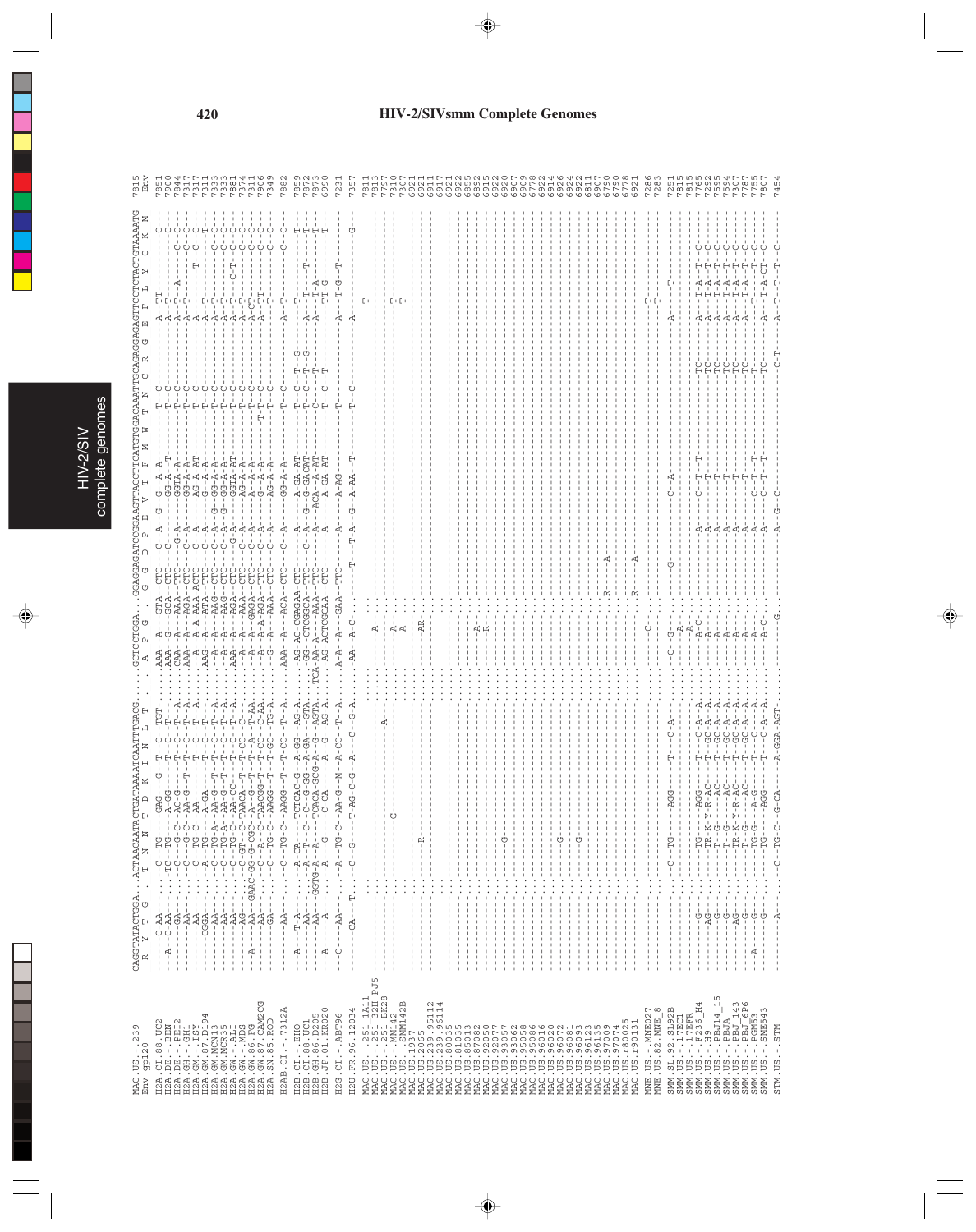| Š  |
|----|
| Ġ, |
|    |
| l  |
|    |
|    |
|    |
|    |
|    |
| l  |
| ļ  |
|    |
|    |
|    |
|    |
|    |

| $\frac{1}{2}$ and $\frac{1}{2}$ dent density density $\frac{1}{2}$ denotes $\frac{1}{2}$ denotes $\frac{1}{2}$ denotes $\frac{1}{2}$ denotes $\frac{1}{2}$ denotes $\frac{1}{2}$ denotes $\frac{1}{2}$ denotes $\frac{1}{2}$ denotes $\frac{1}{2}$ denotes $\frac{1}{2}$ deno                                                                                                                                                                                                                                                                                                                                                                                                                  | 9<br>En<br>CATCHTATATAGACAARTAATCAACACTTGGCAT<br>P C H I R Q I I N T W H<br>UQUAGGAAGGAAAGGAAUGGAAGGAAGUUGI<br>Ω<br>AATTGGTTTCTAAATTGGGTAGAAGATAG<br>M W F L M W V E D F                                                                                                                                          |  |
|------------------------------------------------------------------------------------------------------------------------------------------------------------------------------------------------------------------------------------------------------------------------------------------------------------------------------------------------------------------------------------------------------------------------------------------------------------------------------------------------------------------------------------------------------------------------------------------------------------------------------------------------------------------------------------------------|-------------------------------------------------------------------------------------------------------------------------------------------------------------------------------------------------------------------------------------------------------------------------------------------------------------------|--|
|                                                                                                                                                                                                                                                                                                                                                                                                                                                                                                                                                                                                                                                                                                | $\mathbf{z}_{\parallel}$                                                                                                                                                                                                                                                                                          |  |
| $\begin{array}{ll} \text{H2A, CL, 88, UC2}\\ \text{H2A, DE} & - & \text{BEN} \\ \text{H2A, CH} & - & \text{IBL} \\ \text{H2A, CH} & - & \text{ISL} \\ \text{H2A, CH} & - & \text{ISL} \\ \text{H2A, CH} & - & \text{ISL} \\ \text{H2A, CH} & \text{MOM113}\\ \text{H2A, CH} & \text{MCM13} \\ \text{H2A, CH} & \text{MCM13} \\ \text{H2A, CH} & - & \text{MDS} \\ \text{H2A, CH} & \text{MMS} \\ \text{H2A, CH}$                                                                                                                                                                                                                                                                               | רדרדרדרדרדרדר<br>שמחשקשל שלחשל שלחשל<br>שמחשכות השלחשל שלחש<br>שמחשכו שממחשמים של<br>שמחשמו שממש<br>ひ<br>ひ<br>$\frac{1}{\sqrt{2}}$<br>ひ<br>$-7$<br><b>CO</b> -<br>GCCAA<br>$C - C - C - C - C$<br>$\,$<br>$\frac{1}{2}$<br>$\overline{\phantom{a}}$<br>J.<br>J<br>-<br>$\mathbb{L}$<br>$\bigcup\limits_{i}$<br>ပု |  |
|                                                                                                                                                                                                                                                                                                                                                                                                                                                                                                                                                                                                                                                                                                | CACAC<br>Ħ<br>υU<br>$\frac{1}{4}$<br>$\frac{1}{4}$<br>$\frac{1}{2}$<br>U                                                                                                                                                                                                                                          |  |
|                                                                                                                                                                                                                                                                                                                                                                                                                                                                                                                                                                                                                                                                                                | ひ<br>К<br>τŋ<br>↻<br>$-GCA$<br>$\mathbf{I}$<br>$\frac{1}{1}$<br>$\mathbf{I}$                                                                                                                                                                                                                                      |  |
|                                                                                                                                                                                                                                                                                                                                                                                                                                                                                                                                                                                                                                                                                                | 也<br>$A - G$<br>AGAG<br>ပု<br>$C - C - C$<br>CAT<br>CG-ACCAA-CA<br>- URAUHOU                                                                                                                                                                                                                                      |  |
|                                                                                                                                                                                                                                                                                                                                                                                                                                                                                                                                                                                                                                                                                                | Ą<br>↻<br>CACACC                                                                                                                                                                                                                                                                                                  |  |
|                                                                                                                                                                                                                                                                                                                                                                                                                                                                                                                                                                                                                                                                                                | $A - A$<br>τŋ<br>CACACC<br>--------<br>甘甘甘<br>후후후후후후후후                                                                                                                                                                                                                                                            |  |
|                                                                                                                                                                                                                                                                                                                                                                                                                                                                                                                                                                                                                                                                                                | 也<br>$A - A$<br>↻<br>-CA<br>$-GCA$<br>TGGCA<br>-GATAAGCCA<br>CGGGLOPG-<br>$\mathbb{I}$                                                                                                                                                                                                                            |  |
|                                                                                                                                                                                                                                                                                                                                                                                                                                                                                                                                                                                                                                                                                                | 턱<br>К<br>ロー<br>U<br>℧<br>$-C$ A<br>しりし<br>CGGGTCAG<br>Ť<br>$\frac{1}{2}$                                                                                                                                                                                                                                         |  |
|                                                                                                                                                                                                                                                                                                                                                                                                                                                                                                                                                                                                                                                                                                | A<br>EA-<br>$- - A TA$<br>:----------<br>:----------<br>÷<br>$\frac{1}{2}$<br>$\frac{1}{4}$<br>Ü<br>$\frac{5}{1}$                                                                                                                                                                                                 |  |
|                                                                                                                                                                                                                                                                                                                                                                                                                                                                                                                                                                                                                                                                                                | $A - A$<br>↻<br>CACACCGC<br>$\frac{1}{2}$<br>$\frac{1}{4}$                                                                                                                                                                                                                                                        |  |
| $-.7312A$<br>H2AB.CI.                                                                                                                                                                                                                                                                                                                                                                                                                                                                                                                                                                                                                                                                          | $\overline{9}$<br>$\overline{A}$ .<br>$C - GCA$<br>CGGGTCAG<br>ı<br>$\mathbf{I}$<br>$\frac{1}{1}$<br>$\frac{1}{4}$<br>$\frac{1}{2}$<br>$\frac{1}{1}$<br>ı<br>f,<br>U                                                                                                                                              |  |
| H2B.CI.-.BHO<br>H2B.CI.88.UC1<br>H2B.GH.86.D205<br>H2B.JP.01.KR020                                                                                                                                                                                                                                                                                                                                                                                                                                                                                                                                                                                                                             | U<br>$\blacksquare$<br>$---A-$<br>$\frac{1}{4}$<br>Ì                                                                                                                                                                                                                                                              |  |
|                                                                                                                                                                                                                                                                                                                                                                                                                                                                                                                                                                                                                                                                                                | ᄞ<br>ひ<br>$-4$<br>υU<br>U<br>ט<br>$-5-7$<br>CAGGTA-                                                                                                                                                                                                                                                               |  |
|                                                                                                                                                                                                                                                                                                                                                                                                                                                                                                                                                                                                                                                                                                | ひ<br>U<br>-- 555<br>CA-ATA<br>후후후후                                                                                                                                                                                                                                                                                |  |
| $\circ$                                                                                                                                                                                                                                                                                                                                                                                                                                                                                                                                                                                                                                                                                        | ပ္ပ<br>U<br>CAGG-AT<br>$--- A -$<br>$\frac{1}{4}$<br>$\frac{1}{4}$                                                                                                                                                                                                                                                |  |
| $-.ABT96$<br>H2G.CI.                                                                                                                                                                                                                                                                                                                                                                                                                                                                                                                                                                                                                                                                           | 734<br>ひ<br>ひ<br>$\frac{1}{1}$<br>$\mathbf{I}$<br>$-5 - 0$<br>$---A---$<br>ŧ<br>$\mathbf{1}$<br>÷<br>÷.<br>$\mathsf{I}$<br>$\mathsf I$<br>$\blacksquare$<br>$\mathbf{I}$<br>$\blacksquare$<br>$\frac{1}{2}$                                                                                                       |  |
| H2U. FR. 96.12034                                                                                                                                                                                                                                                                                                                                                                                                                                                                                                                                                                                                                                                                              | '47.<br>멍<br>U<br>GAGA<br>ロし<br>45554-51-0<br>ł<br>ŧ<br>$- - - - - - - - - - - - - - -$<br>$-CA$ -                                                                                                                                                                                                                |  |
|                                                                                                                                                                                                                                                                                                                                                                                                                                                                                                                                                                                                                                                                                                | 20<br>$\mathfrak l$                                                                                                                                                                                                                                                                                               |  |
| LN.                                                                                                                                                                                                                                                                                                                                                                                                                                                                                                                                                                                                                                                                                            | $\infty$<br>ひ<br>ひ<br>ひ<br>5<br>$\frac{1}{4}$<br>$\,$ I                                                                                                                                                                                                                                                           |  |
|                                                                                                                                                                                                                                                                                                                                                                                                                                                                                                                                                                                                                                                                                                | Ō<br>ひ<br>U<br>븅<br>ゃっ<br>$\mathsf I$                                                                                                                                                                                                                                                                             |  |
|                                                                                                                                                                                                                                                                                                                                                                                                                                                                                                                                                                                                                                                                                                | К<br>ひ<br>ပ္ပဂ<br>ł<br>ł<br>$\mathsf I$<br>$\mathbf{1}$                                                                                                                                                                                                                                                           |  |
|                                                                                                                                                                                                                                                                                                                                                                                                                                                                                                                                                                                                                                                                                                | ᄞ<br>U)<br>5-CE<br>5-CE<br>j<br>$\blacksquare$                                                                                                                                                                                                                                                                    |  |
|                                                                                                                                                                                                                                                                                                                                                                                                                                                                                                                                                                                                                                                                                                | YTA-R-RMM-<br>-AGCCAA<br>$\frac{1}{1}$<br>$\mathbf{I}$                                                                                                                                                                                                                                                            |  |
|                                                                                                                                                                                                                                                                                                                                                                                                                                                                                                                                                                                                                                                                                                | $\frac{1}{1}$<br>$\mathbf{I}$                                                                                                                                                                                                                                                                                     |  |
|                                                                                                                                                                                                                                                                                                                                                                                                                                                                                                                                                                                                                                                                                                |                                                                                                                                                                                                                                                                                                                   |  |
|                                                                                                                                                                                                                                                                                                                                                                                                                                                                                                                                                                                                                                                                                                | Ξ<br>٠                                                                                                                                                                                                                                                                                                            |  |
|                                                                                                                                                                                                                                                                                                                                                                                                                                                                                                                                                                                                                                                                                                | LΩ<br>J,                                                                                                                                                                                                                                                                                                          |  |
|                                                                                                                                                                                                                                                                                                                                                                                                                                                                                                                                                                                                                                                                                                | C)<br>GW-CR-MTM-<br>J.<br>$\mathbf{I}$                                                                                                                                                                                                                                                                            |  |
|                                                                                                                                                                                                                                                                                                                                                                                                                                                                                                                                                                                                                                                                                                | $\circ$<br>$\sigma$<br>$\circ$                                                                                                                                                                                                                                                                                    |  |
|                                                                                                                                                                                                                                                                                                                                                                                                                                                                                                                                                                                                                                                                                                | $\circ$                                                                                                                                                                                                                                                                                                           |  |
|                                                                                                                                                                                                                                                                                                                                                                                                                                                                                                                                                                                                                                                                                                | $\circ$                                                                                                                                                                                                                                                                                                           |  |
|                                                                                                                                                                                                                                                                                                                                                                                                                                                                                                                                                                                                                                                                                                | ოოო<br>$\circ$<br>Σ<br>$\frac{1}{1}$<br>$\mathfrak l$                                                                                                                                                                                                                                                             |  |
|                                                                                                                                                                                                                                                                                                                                                                                                                                                                                                                                                                                                                                                                                                | CCA-AG-AAC-G                                                                                                                                                                                                                                                                                                      |  |
|                                                                                                                                                                                                                                                                                                                                                                                                                                                                                                                                                                                                                                                                                                | U                                                                                                                                                                                                                                                                                                                 |  |
|                                                                                                                                                                                                                                                                                                                                                                                                                                                                                                                                                                                                                                                                                                | 0.00000                                                                                                                                                                                                                                                                                                           |  |
|                                                                                                                                                                                                                                                                                                                                                                                                                                                                                                                                                                                                                                                                                                | 텃<br>$T-MAA$                                                                                                                                                                                                                                                                                                      |  |
|                                                                                                                                                                                                                                                                                                                                                                                                                                                                                                                                                                                                                                                                                                |                                                                                                                                                                                                                                                                                                                   |  |
|                                                                                                                                                                                                                                                                                                                                                                                                                                                                                                                                                                                                                                                                                                | $\mathbf I$                                                                                                                                                                                                                                                                                                       |  |
|                                                                                                                                                                                                                                                                                                                                                                                                                                                                                                                                                                                                                                                                                                |                                                                                                                                                                                                                                                                                                                   |  |
|                                                                                                                                                                                                                                                                                                                                                                                                                                                                                                                                                                                                                                                                                                | $\circ$                                                                                                                                                                                                                                                                                                           |  |
|                                                                                                                                                                                                                                                                                                                                                                                                                                                                                                                                                                                                                                                                                                |                                                                                                                                                                                                                                                                                                                   |  |
|                                                                                                                                                                                                                                                                                                                                                                                                                                                                                                                                                                                                                                                                                                |                                                                                                                                                                                                                                                                                                                   |  |
|                                                                                                                                                                                                                                                                                                                                                                                                                                                                                                                                                                                                                                                                                                | durudo via<br>ひ<br>$\mathbf I$                                                                                                                                                                                                                                                                                    |  |
|                                                                                                                                                                                                                                                                                                                                                                                                                                                                                                                                                                                                                                                                                                |                                                                                                                                                                                                                                                                                                                   |  |
| $\begin{small} &\texttt{M2:13}\ \texttt{M3:13}\ \texttt{M4:25}\ \texttt{M5:13}\ \texttt{M5:13}\ \texttt{M6:19}\ \texttt{M8:13}\ \texttt{M9:14}\ \texttt{M1:25}\ \texttt{M1:25}\ \texttt{M1:25}\ \texttt{M1:25}\ \texttt{M1:25}\ \texttt{M1:25}\ \texttt{M1:25}\ \texttt{M1:25}\ \texttt{M1:25}\ \texttt{M1:25}\ \texttt{M1:25}\ \texttt{M1:25}\ \texttt{M1:25}\ \texttt{$                                                                                                                                                                                                                                                                                                                      |                                                                                                                                                                                                                                                                                                                   |  |
|                                                                                                                                                                                                                                                                                                                                                                                                                                                                                                                                                                                                                                                                                                | 40<br>GGA<br>CTGA<br>ŧ                                                                                                                                                                                                                                                                                            |  |
| $\frac{\texttt{MNE}}{\texttt{MNE}}\cdot\texttt{US}\cdot\texttt{82}\cdot\texttt{MNE}\underline{\texttt{S}}$                                                                                                                                                                                                                                                                                                                                                                                                                                                                                                                                                                                     | $\frac{6}{4}$<br>CTGA--<br>Ħ<br>$\frac{1}{4}$                                                                                                                                                                                                                                                                     |  |
|                                                                                                                                                                                                                                                                                                                                                                                                                                                                                                                                                                                                                                                                                                |                                                                                                                                                                                                                                                                                                                   |  |
|                                                                                                                                                                                                                                                                                                                                                                                                                                                                                                                                                                                                                                                                                                | τı<br>◡<br>ά<br>$\mathbf{I}$<br>$\mathbf{I}$<br>$\blacksquare$<br>$\frac{1}{2}$<br>$\frac{1}{4}$                                                                                                                                                                                                                  |  |
| SMM. SL. 92. SL92B<br>SMM. US. - .17BC1<br>SMM. US. - .17BCR<br>SMM. US. - .F236_H4<br>SMM. US. - .H9                                                                                                                                                                                                                                                                                                                                                                                                                                                                                                                                                                                          | O<br>$\frac{1}{4}$<br>ı<br>t<br>$\frac{1}{4}$<br>$-1$<br>$-1$<br>$-1$<br>$-1$<br>$-1$<br>$-1$<br>$-1$<br>$-1$<br>$-1$<br>$-1$<br>$-1$<br>$-1$<br>$-1$<br>$\mathfrak l$                                                                                                                                            |  |
|                                                                                                                                                                                                                                                                                                                                                                                                                                                                                                                                                                                                                                                                                                | $\frac{1}{1}$<br>$\mathbf{I}$<br>1                                                                                                                                                                                                                                                                                |  |
|                                                                                                                                                                                                                                                                                                                                                                                                                                                                                                                                                                                                                                                                                                | ന<br>פיז<br>AA<br>AA<br><b>CC-G-</b><br>ප්<br>ひ<br>TAGG<br>$C - AG$<br>К<br>Ą<br>-AAGGUGG-<br>$-1$ - $-1$ - $-1$<br>$-1 - X - -$<br>$\frac{1}{4}$<br>ţ<br>$\frac{1}{1}$<br>$\mathbf I$                                                                                                                            |  |
| LO.<br>$\overline{a}$                                                                                                                                                                                                                                                                                                                                                                                                                                                                                                                                                                                                                                                                          | ζŋ<br>ひ<br>ن<br>ب<br>$-0A\Gamma$<br>S<br>К<br>К<br>$A - AT -$<br>$A - AT$ -<br>AC-<br>$\,$ I<br>$\frac{1}{4}$<br>$\frac{1}{4}$<br>$\sf I$<br>$\frac{1}{4}$<br>$\mathsf I$<br>$\mathbf I$                                                                                                                          |  |
| $3. - PBJ14$<br>$3. - PBJA$                                                                                                                                                                                                                                                                                                                                                                                                                                                                                                                                                                                                                                                                    | U<br>U U U<br>ひ<br>$\mathbb H$<br>$-1 - A$<br>Ġ<br>U<br>К<br>К<br>-GA<br>ひ<br>К<br>$C-AG-$<br>GATG<br>$A - AT$ -<br>d<br>AC -<br>$\frac{1}{1}$<br>ļ<br>$- - P -$<br>$\blacksquare$<br>1<br>$\mathsf I$                                                                                                            |  |
|                                                                                                                                                                                                                                                                                                                                                                                                                                                                                                                                                                                                                                                                                                | U<br>ひ<br>ĸ<br>Н<br>$C - C - D - D$<br>U<br>-GAT-<br>÷<br>$-1$ – $-1$ – $\sim$<br>$\mathsf{I}$<br>$\,$<br>$\mathbb{I}$<br>î.<br>J.<br>$\,$<br>$\mathbf{I}$<br>f,<br>I<br>$\,$<br>J.<br>$\mathsf I$                                                                                                                |  |
|                                                                                                                                                                                                                                                                                                                                                                                                                                                                                                                                                                                                                                                                                                | U<br>てり<br>ひ<br>どー<br>K,<br>$-GA$<br>ひ<br>$C-AG$<br>$C-AG$<br>부                                                                                                                                                                                                                                                   |  |
| 3. - PBJ 143<br>3. - PBJ 6P6<br>3. - PGM53<br>3. - SME543<br>$\begin{array}{ll} \begin{array}{ll} \dots & \dots & \dots \\ \dots & \dots & \dots \\ \dots & \dots & \dots \\ \dots & \dots & \dots \\ \dots & \dots & \dots \\ \dots & \dots & \dots \\ \dots & \dots & \dots \\ \dots & \dots & \dots \\ \dots & \dots & \dots \\ \dots & \dots & \dots \\ \dots & \dots & \dots \\ \dots & \dots & \dots \\ \dots & \dots & \dots \\ \dots & \dots & \dots \\ \dots & \dots & \dots \\ \dots & \dots & \dots \\ \dots & \dots & \dots \\ \dots & \dots & \dots \\ \dots & \dots & \dots \\ \dots & \dots & \dots \\ \dots & \dots & \dots \\ \dots & \dots & \dots \\ \dots & \dots & \dots$ | сп<br>C٦<br>$G-AA$<br>Ū<br>- 11<br>부<br>$\mathbf{I}$<br>$\frac{1}{\sqrt{2}}$<br>$\mathfrak l$<br>$\blacksquare$<br>-<br>$\blacksquare$                                                                                                                                                                            |  |
|                                                                                                                                                                                                                                                                                                                                                                                                                                                                                                                                                                                                                                                                                                | $-1 - 0 - 0 - 1$<br>$\overline{\phantom{a}}$<br>J.<br>텃<br>$\,$<br>$\overline{\phantom{a}}$<br>J.                                                                                                                                                                                                                 |  |
| MIS.<br>$\mathbf{I}$<br>STM.US                                                                                                                                                                                                                                                                                                                                                                                                                                                                                                                                                                                                                                                                 | - AG-AATGAGAGATHEAN<br>$-2 - A - C -$<br>$\mathbf{I}$<br>$- - A -$<br>FD-                                                                                                                                                                                                                                         |  |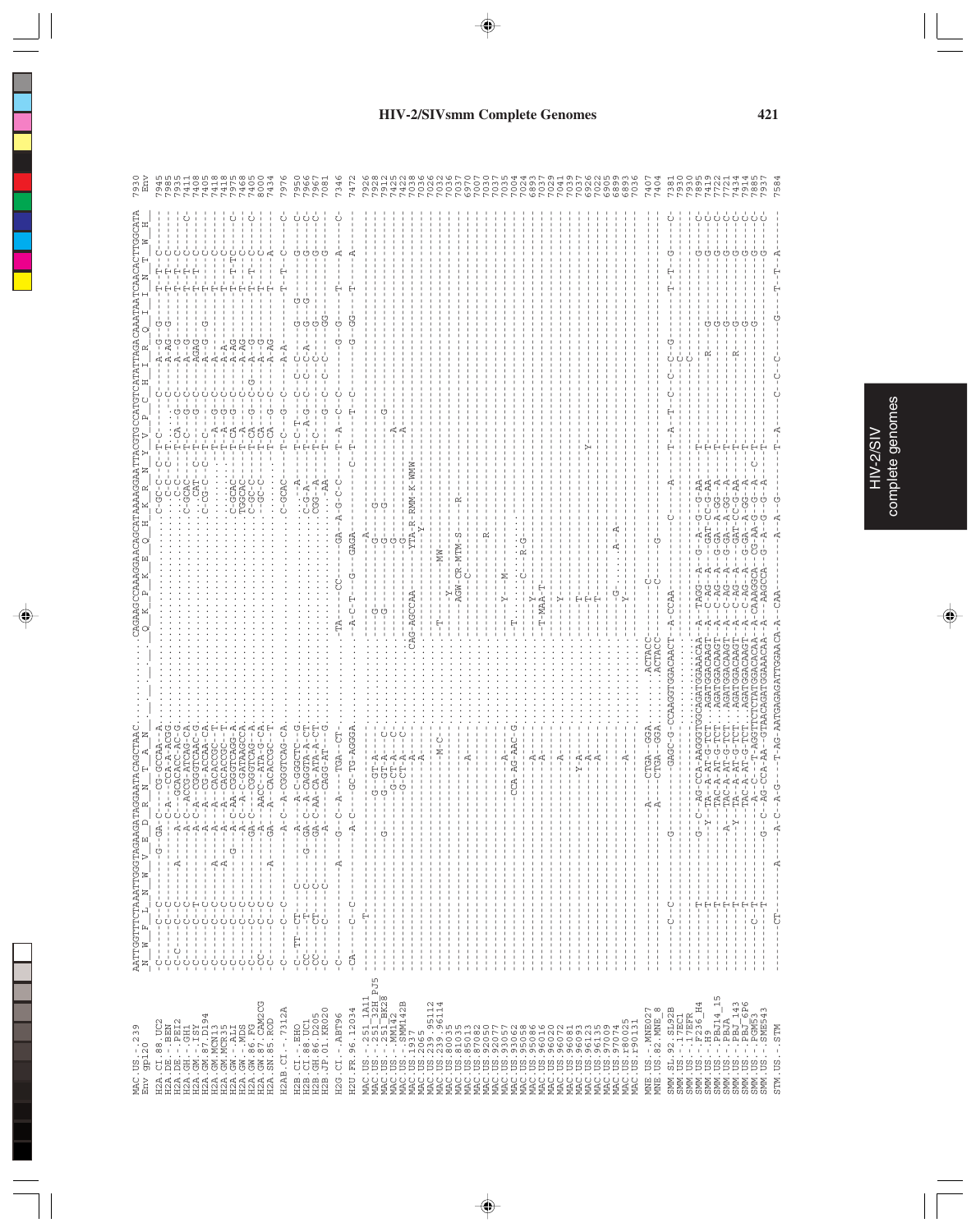| $805$ Env                                                                                                                                                                                                                                                                                                                                                                                                                                                                                                                                                                                                                                                                     | 7470<br>8100<br>00000<br>$\infty$ $\infty$ $\infty$                                                                                                                                                                                                                                                                                                                                                                                                                                                                           | 55111111011111<br>445545559255502<br>63977878181805<br>168<br>158<br>59<br>$\overline{0}$<br>1010<br>1442<br>0010<br>പ ന                                                                                                                                                                                                                                                                                                                                                                                                                                                                                                                                                                                                                                                                                                                                                                                                                                                                                                                                                                                                                                                                                                                                                                                                                                                | NOOON@@NOOO<br>000H4440WOO<br>000H4440WOO<br>525<br>770                                                                                                                                                                                                                                                                                                                                                                                                                                                                                                                                                                                                                                                                                                                                                                                                                                                                                          |
|-------------------------------------------------------------------------------------------------------------------------------------------------------------------------------------------------------------------------------------------------------------------------------------------------------------------------------------------------------------------------------------------------------------------------------------------------------------------------------------------------------------------------------------------------------------------------------------------------------------------------------------------------------------------------------|-------------------------------------------------------------------------------------------------------------------------------------------------------------------------------------------------------------------------------------------------------------------------------------------------------------------------------------------------------------------------------------------------------------------------------------------------------------------------------------------------------------------------------|-------------------------------------------------------------------------------------------------------------------------------------------------------------------------------------------------------------------------------------------------------------------------------------------------------------------------------------------------------------------------------------------------------------------------------------------------------------------------------------------------------------------------------------------------------------------------------------------------------------------------------------------------------------------------------------------------------------------------------------------------------------------------------------------------------------------------------------------------------------------------------------------------------------------------------------------------------------------------------------------------------------------------------------------------------------------------------------------------------------------------------------------------------------------------------------------------------------------------------------------------------------------------------------------------------------------------------------------------------------------------|--------------------------------------------------------------------------------------------------------------------------------------------------------------------------------------------------------------------------------------------------------------------------------------------------------------------------------------------------------------------------------------------------------------------------------------------------------------------------------------------------------------------------------------------------------------------------------------------------------------------------------------------------------------------------------------------------------------------------------------------------------------------------------------------------------------------------------------------------------------------------------------------------------------------------------------------------|
| TTGATGGAAACCAAACTAATATCACCATGAG<br>I D G N O T N I M S<br>S<br>부부부<br>부<br>ပုံပုံ<br>$\frac{1}{\sqrt{2}}$<br>dadudadada<br>U<br>ල්<br>ひ<br>ひ<br>ひトトウ<br>ᄞ<br>-<br><b>TA</b><br>$\frac{1}{1}$<br>-GA<br>$-1 - 0$<br>$-GG--AAT\\ 2AAA-CAAT$<br>$GA - A$                                                                                                                                                                                                                                                                                                                                                                                                                         | $TT-TG$<br>◡<br>∪<br>К<br>C-A-G<br>GTACC<br>$-$ CAAC<br>GGTC-AAC<br>$G - A - G - AAT$<br>CAA--AAT<br>ATGGCA-                                                                                                                                                                                                                                                                                                                                                                                                                  | ひ<br>$A-CAA$<br><b>UUUUU</b>                                                                                                                                                                                                                                                                                                                                                                                                                                                                                                                                                                                                                                                                                                                                                                                                                                                                                                                                                                                                                                                                                                                                                                                                                                                                                                                                            | <b>UUUUU</b><br>U<br>ひ<br><b>ひ ウ</b><br>ひ<br>TA<br>입<br>TA<br>ひひひひひ<br>$-AAC$<br>CAAC<br>U<br>CAAT<br>$\mathbf{I}$<br><b>SSSSS</b>                                                                                                                                                                                                                                                                                                                                                                                                                                                                                                                                                                                                                                                                                                                                                                                                               |
| CGAC<br>$\frac{1}{2}$<br>9<br>G<br>$\overline{\phantom{a}}$<br>HHH<br>FЕ<br>н<br>8888888888<br>ול הלללטלל<br>לאפללפוללללל<br>הללל                                                                                                                                                                                                                                                                                                                                                                                                                                                                                                                                             | CGTA<br>CGT<br>AGA<br>υ<br>U<br>$\overline{C}$ A-<br>╘                                                                                                                                                                                                                                                                                                                                                                                                                                                                        | K,                                                                                                                                                                                                                                                                                                                                                                                                                                                                                                                                                                                                                                                                                                                                                                                                                                                                                                                                                                                                                                                                                                                                                                                                                                                                                                                                                                      | c<br>Carraren<br>Condo<br><b>OUUUUU</b>                                                                                                                                                                                                                                                                                                                                                                                                                                                                                                                                                                                                                                                                                                                                                                                                                                                                                                          |
| AAGAGAGGGGAGACCTCCACTCCACCCACTGGACCACTCCCATAGCAAACATCTCTCCATAGATTGTCATCACACTCCACTGGACACTCCACTGGACACTCCATAGACACTCCATAGACACTCCATAGACACTCCACTGGACACTCCATAGACACTCCATAGACACTCCATAGACACTCCATAGACACTCCATAGACACTCCATAGACACTCCATAGACAC<br>부부는<br>A A A<br>A A<br>ひ<br>$\overline{\phantom{0}}$<br>$\overline{\phantom{a}}$<br><b>A A A A A A A A A A A</b><br>$\mathbf{1}$<br>$\mathbb{R}$ + +<br>$G - T$<br>ó<br>◡<br>ひひひ<br>59<br>븅<br>ひ<br>ひ                                                                                                                                                                                                                                        | 5<br>6666                                                                                                                                                                                                                                                                                                                                                                                                                                                                                                                     |                                                                                                                                                                                                                                                                                                                                                                                                                                                                                                                                                                                                                                                                                                                                                                                                                                                                                                                                                                                                                                                                                                                                                                                                                                                                                                                                                                         | HHH<br><b>PPPP</b><br>AAAAAAA<br><b>FFFFQFF</b><br>нн<br>н<br>нн<br>みみみみみみみ<br>ひひひひひひひひ                                                                                                                                                                                                                                                                                                                                                                                                                                                                                                                                                                                                                                                                                                                                                                                                                                                          |
| 5<br>통통통통<br>븅<br>븅<br>불을을<br>튭<br>ひ<br><b>いい</b><br><b>いい</b><br>ひ<br>ひ<br>ひ<br>К<br>К<br><b>ひ ひ ひ</b><br><b>ひひひひひひひ</b><br>ひ ひ<br>HHHHHUUHUUUU<br>$\frac{1}{4}$<br>ţ<br>$\mathbf{I}$<br>$\,$<br>$\frac{1}{1}$<br>Ť<br>Ť<br>$\mathsf I$<br>J.<br>$\mathbf{I}$<br>$\Gamma = \Gamma$<br>$\blacksquare$                                                                                                                                                                                                                                                                                                                                                                         | TAC<br>$\mathbb H$<br>К<br>К<br>К<br>ひ<br>ひ<br>Ť<br>$\frac{1}{4}$                                                                                                                                                                                                                                                                                                                                                                                                                                                             | $\frac{1}{1}$<br>$\mathbf{I}$<br>$\frac{1}{1}$<br>J.<br>$\mathbb{I}$<br>$\overline{\phantom{a}}$<br>t<br>J.<br>$\,$ $\,$<br>J.                                                                                                                                                                                                                                                                                                                                                                                                                                                                                                                                                                                                                                                                                                                                                                                                                                                                                                                                                                                                                                                                                                                                                                                                                                          | えんみみみみみ<br>ひひひひひひひひ<br><b>BBBBBBBBB</b><br>J.                                                                                                                                                                                                                                                                                                                                                                                                                                                                                                                                                                                                                                                                                                                                                                                                                                                                                                    |
| AAGTAGGCAAAARGTTTATTTGCCTCC<br>K V G K N V Y L P P<br>ŧ<br>Ì<br>芑<br>$\blacksquare$<br>$\mathbf{L}$<br>$\mathbf{I}$<br>÷,<br>$- - A - - -$<br>$\frac{1}{1}$<br>÷,<br>$\mathbb{I}$<br>1<br>$\mathbf I$<br>$-4$<br>$-4$<br>$- -C - A$<br>$- - \underline{\Gamma} - - \underline{\Gamma} - -$<br>$\mathbf{L}$<br>ţ<br>f,<br>$-1 - 5 - 1$<br>$\begin{array}{c}\n\downarrow \\ \downarrow \\ \downarrow\n\end{array}$<br>$\frac{1}{4}$<br>ţ<br>$-1 - 25$<br>$\frac{1}{4}$<br>$\frac{1}{4}$<br>$\mathbf{I}$<br>ပုံ ပုံ<br>a<br><b>ひ ひ</b><br>ပုံ<br>$\ddot{\phi}$ $\ddot{\phi}$<br>$\mathbf{I}$<br>$\,$ l<br>$\stackrel{\shortparallel }{\circ }$<br>$\mathbf{I}$<br>$\blacksquare$ | $\begin{array}{c} \begin{array}{c} \begin{array}{c} \begin{array}{c} \end{array} \\ \begin{array}{c} \end{array} \\ \begin{array}{c} \end{array} \\ \begin{array}{c} \end{array} \\ \begin{array}{c} \end{array} \end{array} \end{array}$<br>$\frac{1}{4}$<br>$\mathbf{I}$<br>$\mathbf{I}$<br>ひ<br>$-14$<br>$- - A$<br>f,<br>$\,$ I<br>ł<br>J.<br>J.<br>J.<br>Ť.<br>J.<br>f,<br>$-5 - A - C -$<br>$\mathbf{I}$<br>$- - A - -$<br>$- - A - -$<br>$- - A - -$<br>J.<br>$-GA-T$<br>J.<br>$\frac{1}{1}$<br>٠<br>ひ<br>$\mathbf{I}$ | $\begin{array}{c} \n\cdot & \cdot & \cdot \\ \n\cdot & \cdot & \cdot \\ \n\cdot & \cdot & \cdot \n\end{array}$<br>$- - - - - - - - - -$<br>.<br>ł<br>$\frac{1}{1}$<br>Ť<br>$\,$<br>$\begin{array}{c} \begin{array}{c} \begin{array}{c} \begin{array}{c} \begin{array}{c} \end{array} \\ \end{array} \\ \begin{array}{c} \end{array} \\ \begin{array}{c} \end{array} \\ \end{array} \end{array} \end{array} \end{array}$<br>$\begin{array}{c} \n\cdot & \cdot & \cdot \\ \n\cdot & \cdot & \cdot \\ \n\cdot & \cdot & \cdot \n\end{array}$<br>ţ<br>თ – ე<br>ს<br>ţ<br>$\frac{1}{1}$<br>$\frac{1}{1}$<br>$\,$<br>ł<br>$\frac{1}{1}$<br>$\frac{1}{4}$<br>$\frac{1}{1}$<br>$\frac{1}{4}$<br>$\frac{1}{1}$<br>$\frac{1}{1}$<br>$\frac{1}{2}$<br>$\frac{1}{1}$<br>ł<br>I<br>$\mathbf{I}$<br>$\mathbf{1}$<br>$\overline{\phantom{a}}$<br>$\mathsf I$<br>$\mathsf{I}$<br>$\frac{1}{1}$<br>$\mathbb{I}$<br>$\,$ l<br>$\mathbf{I}$<br>J.<br>$\,$<br>$\,$ I<br>J<br>$\mathbb{I}$<br>J.<br>$\,$<br>J,<br>$\frac{1}{4}$<br>J.<br>٠<br>J.<br>٠<br>J<br>1<br>٠<br>$\frac{1}{1}$<br>ŧ<br>٠<br>$\mathsf I$<br>$\mathsf I$<br>$\mathbf{I}$<br>$\mathbf I$<br>J.<br>$\mathbf{I}$<br>Ţ<br>f,<br>$\mathbf I$<br>$\mathfrak l$<br>$\mathbf I$<br>$\mathbf I$<br>$\mathsf I$<br>$\mathsf I$<br>I,<br>J.<br>$\,$ I<br>$\,$ I<br>$\,$ I<br>1<br>$\,$<br>$\,$ $\,$<br>$\mathbf I$<br>$\,$ I<br>LŊ | $- -B - - - -$<br>$\rm G-R$ –<br>j.<br>$\frac{1}{1}$<br>-<br>1<br>٠<br>$\overline{\phantom{a}}$<br>1<br>÷<br>- 1<br>$\mathbf I$<br>R Q<br>$\frac{1}{2}$<br>ひ<br>ひ<br>Ą<br>f,<br>1<br>J.<br>$\mathsf I$<br>J.<br>$\mathsf I$<br>$\,$<br>$\,$<br>ł.<br>$\frac{1}{4}$<br>İ<br>$\mathbf{I}$<br>$\mathbf{I}$<br>$\blacksquare$<br>$\overline{\phantom{a}}$<br>J.<br>$\mathbf{I}$<br>J.<br>$\mathsf I$<br>J.<br>J.<br>$\mathbf{I}$<br>٠<br>$-1$<br>$\mathbf{I}$<br>$\mathbf I$<br>ł<br>$- - A - -$<br>$\frac{1}{1}$<br>ţ<br>$\frac{1}{1}$<br>$\frac{1}{1}$<br>$\frac{1}{1}$<br>$-1$<br>$\frac{1}{1}$<br>$\frac{1}{4}$<br>$\,$ I<br>$\frac{1}{4}$<br>$-5$<br>f,<br>1<br>I,<br>ţ<br>t<br>$\mathbf{I}$<br>J.<br>$\frac{1}{1}$<br>$\overline{\phantom{a}}$<br>$\,$ I<br>J,<br>$\,$<br>J.<br>J.<br>$\blacksquare$<br>٠<br>$-10$<br>٠<br>1<br>٠<br>Ţ<br>J.<br>t<br>$\mathbf I$<br>$\mathsf I$<br>$\overline{\phantom{a}}$<br>J,<br>J.<br>$\,$<br>$\,$ I<br>ひ |
| $\begin{array}{l} \tt H2A.\ C1.\ 88.\ \tt UC2\\ \tt H2A.\ bB\cdot--\ \tt BEN\\ \tt H2A.\ dB\cdot--\ \tt H2D\\ \tt H2A.\ GL1~~\tt CH\\ \tt H2A.\ (8N\cdot--\ \tt CH\\ \tt H2A.\ (8N\cdot--\ \tt CH\\ \tt H2A.\ (8N\cdot--\ \tt CH\\ \tt H2A.\ (8N\cdot--\ \tt CH)\\ \tt H2A.\ (8N\cdot--\ \tt CH)\\ \tt H2A.\ (8N\cdot--\ \tt CH)\\ \tt H2A.\ (8N\cdot--\ \tt CH)\\ \tt H2A.\ (8N\cdot--\ \tt CH)\\ \tt H2$<br>G<br>MAC.US.-.23<br>Env gp120                                                                                                                                                                                                                                   | H2AB.CI.-.7312A<br>$\circ$<br>H2B.CI.-.EHO<br>H2B.CI.88.UC1<br>H2B.GH.86.D205<br>H2B.JP.01.KR020<br>H2G.CI. - . ABT96                                                                                                                                                                                                                                                                                                                                                                                                         | 3. - .251_1A11<br>3. - .251_32H_PJ5<br>3. - .251_BK28<br>3. - .MM142<br>H2U.FR.96.12034<br>MAC.US.<br>MAC.US.<br>MAC.US.<br>MAC.US                                                                                                                                                                                                                                                                                                                                                                                                                                                                                                                                                                                                                                                                                                                                                                                                                                                                                                                                                                                                                                                                                                                                                                                                                                      | LO<br>a,<br>$\sim$<br>$-6P6$<br>SMM. 5L. 92. SL92B<br>SMM. US. - . 17BC1<br>SMM. US. - . 17BER<br>SMM. US. - . F236_H4<br>SMM. US. - . H9<br>.-. MNE027<br>$\infty$<br>3.-.PBJ_143<br>3.-.PBJ_6P6<br>- PGM53<br>- SME543<br>- SME543<br>$1. - PBJ14$<br>$- PBJ14$<br>MNE. US. 82. MNE<br>STM<br>$\cdot$<br>$\cdot$<br>MNE.US<br>SMM.US<br>SMM.US.<br>SMM.US.<br>SMM.US<br>SMM . US .<br>SMM . US .<br>STM.US                                                                                                                                                                                                                                                                                                                                                                                                                                                                                                                                     |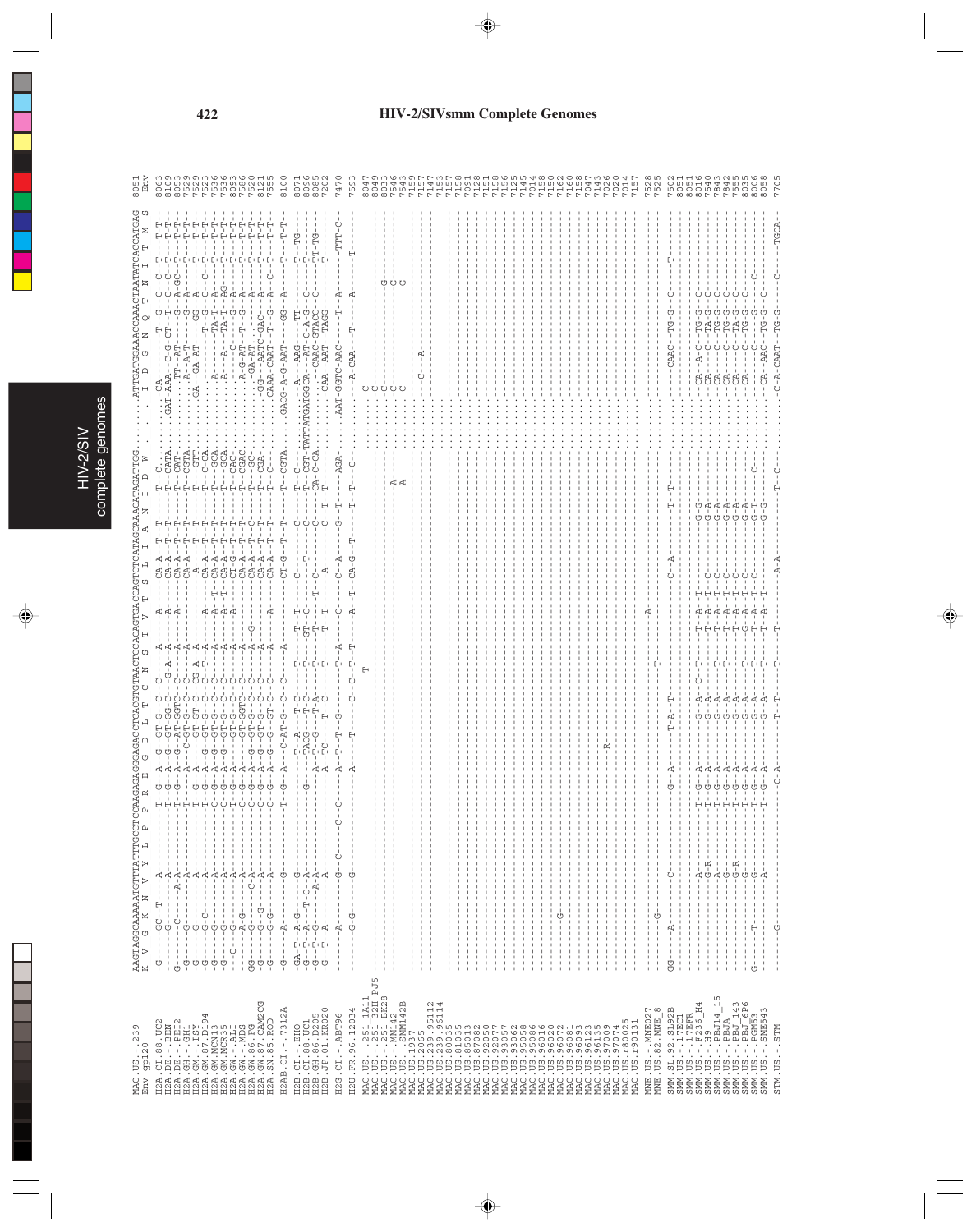8

|                                            | ൯<br>$\frac{41}{818}$                                                                                                                                                                                                                                                                                                                                                                                                                       |                                                        | owowwommom                                                                                                                                                                                                                                                                                                                                                                                                           |                                           |                  |                                 |                                                                |                                                         | 822                    |                                                                                 | $\sigma$                                                                               | 759                                                                                                                         | 772                                                                                                                                                                                                                                                                                                                                                                             | 817                                                                                         | 8156           |                   |  |                   | $\infty$                                | $\rightarrow \infty$ |                         | 1865480000P |                        |   |                   |               |   |                                |    |                               | 0 |                                                                                                                                                                                                                                                               | 765                                            | C                                                                                                            | $\rightarrow$ $\rightarrow$ $\rightarrow$                                                                                      | $\circ$                           |                                   |                                                               |                                              |                                                    | $\frac{3}{8}$     |
|--------------------------------------------|---------------------------------------------------------------------------------------------------------------------------------------------------------------------------------------------------------------------------------------------------------------------------------------------------------------------------------------------------------------------------------------------------------------------------------------------|--------------------------------------------------------|----------------------------------------------------------------------------------------------------------------------------------------------------------------------------------------------------------------------------------------------------------------------------------------------------------------------------------------------------------------------------------------------------------------------|-------------------------------------------|------------------|---------------------------------|----------------------------------------------------------------|---------------------------------------------------------|------------------------|---------------------------------------------------------------------------------|----------------------------------------------------------------------------------------|-----------------------------------------------------------------------------------------------------------------------------|---------------------------------------------------------------------------------------------------------------------------------------------------------------------------------------------------------------------------------------------------------------------------------------------------------------------------------------------------------------------------------|---------------------------------------------------------------------------------------------|----------------|-------------------|--|-------------------|-----------------------------------------|----------------------|-------------------------|-------------|------------------------|---|-------------------|---------------|---|--------------------------------|----|-------------------------------|---|---------------------------------------------------------------------------------------------------------------------------------------------------------------------------------------------------------------------------------------------------------------|------------------------------------------------|--------------------------------------------------------------------------------------------------------------|--------------------------------------------------------------------------------------------------------------------------------|-----------------------------------|-----------------------------------|---------------------------------------------------------------|----------------------------------------------|----------------------------------------------------|-------------------|
| 266:950-956(199<br>Evo <sub>1</sub><br>Nol | $\frac{\text{end}}{\text{MAMGAGGG}}$<br>оÃ<br>$\begin{array}{c} \mathrm{G}\mathrm{D}12\mathrm{C}\\ \mathrm{G}\mathrm{A}\mathrm{A}\mathrm{A}\\ \mathrm{R} \end{array}$<br>CAAL<br>S<br>à                                                                                                                                                                                                                                                     | ΟÖ.<br>$\blacksquare$<br>$\overline{\phantom{a}}$      | Ó<br>- 1<br>$\overline{\phantom{a}}$<br>မှ မှ မှ မှ                                                                                                                                                                                                                                                                                                                                                                  | ひ<br>- 1<br>וֹ מְּפְ <sup>וֹ</sup> שָׁ מְ | <b>いい</b><br>UÚÚ | U                               | U                                                              |                                                         |                        | ひ<br>ひ                                                                          | Н<br>ひ<br>ひ<br>↻<br>- 1<br>Ġ<br>ひ                                                      | $-5 - 5$                                                                                                                    | ひ<br>ひ<br>Ġ                                                                                                                                                                                                                                                                                                                                                                     |                                                                                             |                |                   |  |                   |                                         |                      |                         |             |                        |   |                   |               |   |                                |    |                               |   |                                                                                                                                                                                                                                                               |                                                |                                                                                                              | てり                                                                                                                             |                                   |                                   |                                                               |                                              | ひ<br>٢ŋ                                            |                   |
| ら                                          | $\begin{array}{c} \mathbb{E} \ \mathbb{E} \ \mathbb{E} \ \mathbb{E} \ \mathbb{E} \ \mathbb{E} \ \mathbb{E} \ \mathbb{E} \ \mathbb{E} \ \mathbb{E} \ \mathbb{E} \ \mathbb{E} \ \mathbb{E} \ \mathbb{E} \ \mathbb{E} \ \mathbb{E} \ \mathbb{E} \ \mathbb{E} \ \mathbb{E} \ \mathbb{E} \ \mathbb{E} \ \mathbb{E} \ \mathbb{E} \ \mathbb{E} \ \mathbb{E} \ \mathbb{E} \ \mathbb{E} \ \mathbb{E} \ \mathbb{E} \ \mathbb{E} \ \mathbb$<br>ua<br>U | C<br>C<br>C<br>C<br>C<br>ĀĀ<br>튕                       | $[0.118, 0.048] \setlength{\unitlength}{0.033} \begin{picture}(1,0) \put(0,0.05) {\line(0,0){1.01}} \put(1,0.05) {\line(0,0){1.01}} \put(1,0.05) {\line(0,0){1.01}} \put(1,0.05) {\line(0,0){1.01}} \put(1,0.05) {\line(0,0){1.01}} \put(1,0.05) {\line(0,0){1.01}} \put(1,0.05) {\line(0,0){1.01}} \put(1,0.05) {\line(0,0){1.01}} \put(1,0.0$<br>QUUUQQQQUUU<br>무<br>$\mathbf{I}$<br><b>も</b><br>븅<br>FEEF<br>TEET | ්<br>$\blacksquare$<br>5<br>5<br>E        | 5<br>5<br>⊢<br>ь | 5<br>5<br>Н<br>н                | CA-GGG-<br>CA-CAG-<br>CA-GGG-<br>U<br>н                        | $\cup$<br>€<br>е                                        | 0000-0<br>U<br>5<br>Н  | ひしこ<br>ひし<br>$-4A$<br>$-4A$<br>U<br>פי<br>ř<br>$-AACC$<br>К<br>5<br>5<br>텁<br>톱 | ਹੁੰ<br>ਹੁ<br>$-4$<br>$-$ A $-$ TA<br>ひりし<br>К<br>t-<br>5<br>텁<br>е                     | $-AC-$<br>5<br>Ė                                                                                                            | AC.<br>$- A - T G$<br>ť<br>텁                                                                                                                                                                                                                                                                                                                                                    |                                                                                             |                |                   |  |                   |                                         | ≃                    |                         |             |                        |   |                   |               | U |                                |    |                               |   |                                                                                                                                                                                                                                                               |                                                | $-AA$<br>U                                                                                                   |                                                                                                                                | Ē<br>÷                            | Ē<br>$\frac{1}{1}$                | Ē<br>Ě<br>÷<br>÷                                              | <b>ひひひひひひ</b><br>÷<br>ひひひひひひ                 | AAC<br>U                                           |                   |
|                                            | O<br>CAC.<br>$\mathbf{p}$                                                                                                                                                                                                                                                                                                                                                                                                                   | $-4$<br>$\overline{A}$<br>$-6A$<br>AA-<br>$-AG$        | $\begin{array}{r} -1 - \text{TCA} - \hat{A} + \\ - \text{C} \hat{A} \, \text{G} \hat{A} - \hat{A} - \\ - \text{C} \hat{A} \, \text{G} \hat{A} - \hat{A} - \\ - \text{C} \hat{A} - \hat{A} \hat{A} - \hat{A} - \\ - \text{C} \hat{A} - \hat{A} \hat{A} - \hat{A} - \\ - \text{C} \hat{A} - \hat{A} - \hat{A} - \\ - \text{C} \hat{A} - \hat{A} \hat{A} - \hat{A} - \\ - \text{C} \hat{A} - \hat{A} \hat$              | RARR                                      |                  | Æ<br>Æ<br>$-CCA-AA$             | Æ<br>Æ<br>$-TCA - A$<br>$-TCACAA$<br>$- A - A - AAB$           | K.<br>$-4$<br>н                                         | K.<br>ά<br>TCA-AA<br>н | Æ<br>K.<br>Ŕ,<br>K,<br>$AG - A - A$<br>K,<br>$-GB-$<br>н<br>H                   | K,<br>$\mathfrak{F}$<br>К<br>К<br>К<br>$AG-$<br>е<br>е                                 | K.<br>К<br>$\overline{A}$                                                                                                   | K.<br>K,<br>CCA                                                                                                                                                                                                                                                                                                                                                                 | K.                                                                                          |                |                   |  |                   | $\approx$                               | A-<br>RR-            |                         | œυ          | ひ                      | Æ | Æ                 | E             | O | AR.                            | τŋ | てり<br>≃                       | ひ | K.                                                                                                                                                                                                                                                            | K.<br>K.                                       | K.<br>U                                                                                                      | $\mathbb{E}$                                                                                                                   |                                   |                                   | $A$ $A$ $A$ $A$ $A$<br>ਹੋ ਹੋ ਹੋ ਹੋ ਹੋ ਹੋ<br>ਕੇ ਕੇ ਕੇ ਕੇ ਕੇ ਕੇ | $-4$<br>みみみみみみ                               | 3<br>ひ<br>$\triangleleft$<br>임                     |                   |
| $\frac{1}{2}$                              | Ū≮<br>TL C<br>TL C<br>T C                                                                                                                                                                                                                                                                                                                                                                                                                   | U<br>К                                                 | <b>UUUUUU</b><br>RARARA<br>ť<br>÷,                                                                                                                                                                                                                                                                                                                                                                                   | Ū<br>÷<br>÷                               | U<br>÷<br>ť      | $\cup$<br>U<br>К<br>К<br>ť<br>÷ | A<br>A<br>٠<br>÷,                                              | $\cup$<br>A<br>$\frac{1}{1}$<br>$\triangle$ $\triangle$ | K,<br>U<br>К<br>ひ      | ΚK<br>τŋ<br>К<br>R                                                              | K.<br>A<br>U<br>A<br>К<br>AAAA                                                         | К<br>К                                                                                                                      | $A-GA$                                                                                                                                                                                                                                                                                                                                                                          |                                                                                             |                |                   |  |                   |                                         |                      |                         |             |                        |   |                   |               |   |                                |    |                               |   |                                                                                                                                                                                                                                                               |                                                | K.                                                                                                           |                                                                                                                                |                                   | U                                 | ひひひひひ<br>U                                                    |                                              |                                                    |                   |
| responsi<br>I see<br>Rev                   | TTATAAATTAGTAGAGATCACTCCAA<br>'Y K L V E I T P                                                                                                                                                                                                                                                                                                                                                                                              | $G - A$<br>ひひひ<br>U                                    | К                                                                                                                                                                                                                                                                                                                                                                                                                    | U<br>U                                    | ∯ ∂ ∂            |                                 | ÷<br>AAAA<br>ひ                                                 | H<br>ひ                                                  | $AG-$                  | ÷<br>↻<br>U                                                                     | ÷<br>÷<br>A A<br>U<br>C                                                                | Ą                                                                                                                           | К                                                                                                                                                                                                                                                                                                                                                                               |                                                                                             |                | К<br>К            |  |                   |                                         |                      |                         |             |                        |   |                   |               |   |                                |    |                               |   |                                                                                                                                                                                                                                                               |                                                |                                                                                                              |                                                                                                                                |                                   | υ                                 | υU                                                            |                                              |                                                    |                   |
|                                            | GGGAGA                                                                                                                                                                                                                                                                                                                                                                                                                                      | $\mathbf{I}$<br>$-4$<br>$\mathbf{I}$<br>$\blacksquare$ | ÷<br>÷,<br>$- - - A$<br>$\mathbf{I}$<br>$\mathbf I$<br>- 11                                                                                                                                                                                                                                                                                                                                                          | <b>ひ ひ</b>                                |                  | פיז                             | てり<br>てり<br>$\begin{array}{c} 11.76 \\ 11.71 \end{array}$<br>Ħ |                                                         |                        | İ<br>$\frac{1}{1}$<br>$- - A A - - -$<br>$\mathsf{I}$                           | ひひひひ<br>(1)<br>$\frac{1}{1}$<br>İ<br>$\frac{1}{4}$<br>$\mathbf{I}$<br>$-4 - -$<br>$\,$ | ひ<br>$- - A - -$<br>$\mathsf I$<br>$\mathsf{I}$<br>$\mathsf I$<br>$\overline{1}$<br>$\mathbf{I}$                            | てり<br>$-4 - 4 - 1 - 4 - 5$                                                                                                                                                                                                                                                                                                                                                      |                                                                                             |                |                   |  |                   | $\frac{1}{1}$                           | $\frac{1}{1}$        | ł                       |             |                        |   |                   |               |   |                                |    |                               |   |                                                                                                                                                                                                                                                               | $\mathbf{I}$                                   |                                                                                                              | ローー                                                                                                                            | ウー                                | ι<br>Ω<br>Τ                       | $\frac{c}{1}$<br>$\frac{c}{1}$                                | 먹<br>$\mathbf{I}$                            | 먹<br>ひ<br>$\mathbf{I}$<br>$\frac{1}{1}$<br>$---CA$ |                   |
|                                            |                                                                                                                                                                                                                                                                                                                                                                                                                                             |                                                        |                                                                                                                                                                                                                                                                                                                                                                                                                      |                                           |                  |                                 |                                                                |                                                         |                        | $\mathsf I$<br>ł.<br>ł.<br>$\mathbf{L}$<br>$\mathbf{I}$<br>÷,<br>$\frac{1}{4}$  | $\mathbf I$<br>$\mathbf{I}$<br>÷,<br>Ť.<br>Ħ<br>ł<br>ţ                                 | $\mathbf{I}$<br>$\mathbf{I}$<br>$\mathbf{I}$<br>$\mathsf I$<br>$\mathbf{I}$<br>$\mathbf{I}$<br>$\mathbf{I}$<br>$\mathbf{I}$ | $\frac{1}{1}$<br>$\begin{bmatrix} 1 & 1 & 1 \\ 1 & 1 & 1 \\ 1 & 1 & 1 \\ 1 & 1 & 1 \\ 1 & 1 & 1 \\ 1 & 1 & 1 \\ 1 & 1 & 1 \\ 1 & 1 & 1 \\ 1 & 1 & 1 \\ 1 & 1 & 1 \\ 1 & 1 & 1 \\ 1 & 1 & 1 \\ 1 & 1 & 1 \\ 1 & 1 & 1 \\ 1 & 1 & 1 & 1 \\ 1 & 1 & 1 & 1 \\ 1 & 1 & 1 & 1 \\ 1 & 1 & 1 & 1 \\ 1 & 1 & 1 & 1 \\ 1 & 1 & 1 & 1 \\ 1 & 1 & 1 & 1 \\ 1 & $<br>$-4 - 2$<br>÷<br>$\cup$ | J.<br>J.<br>٠                                                                               | $\blacksquare$ | ÷<br>$\mathbf{I}$ |  | ÷<br>$\mathbf{I}$ | $\frac{1}{1}$<br>I<br>÷<br>$\mathbf{I}$ | t                    | ţ<br>t<br>$\frac{1}{1}$ | <br>t       | <br>t<br>$\frac{1}{1}$ |   | I<br>$\mathbf{I}$ | $\frac{1}{1}$ |   | $\frac{1}{1}$<br>$\frac{1}{4}$ | ÷  | $\frac{1}{4}$<br>$\mathbf{I}$ |   | $\begin{array}{c} \begin{array}{c} \begin{array}{c} \begin{array}{c} \begin{array}{c} \end{array} \\ \end{array} \\ \begin{array}{c} \end{array} \\ \begin{array}{c} \end{array} \end{array} \end{array} \end{array}$<br>j<br>$\frac{1}{4}$<br>$\blacksquare$ | $\frac{1}{1}$<br>$\frac{1}{1}$<br>$\mathbf{I}$ | $---A---$<br>$\frac{1}{1}$<br>I<br>J.<br>٠                                                                   | $\frac{1}{1}$<br>$\frac{1}{1}$<br>$\frac{1}{1}$<br>$\frac{1}{1}$<br>$\frac{1}{1}$<br>$\,$<br>$\mathbf{I}$<br>$\mathbf{I}$<br>٠ | $\frac{1}{1}$<br>$-1$<br>J.<br>J. | $\mathbf{I}$                      | $\mathbf{I}$<br>$\mathbf{I}$                                  | $\mathbf{I}$                                 | $\frac{1}{1}$                                      |                   |
|                                            | .US.-.239<br>gp120/gp41<br>239<br>MAC.US.<br>Env gp1                                                                                                                                                                                                                                                                                                                                                                                        |                                                        | $\begin{array}{l} \rm{H2A}, \rm{CL}, \rm{88}, \rm{UC2}\\ \rm{H2A}, \rm{DB}, \cdots, \rm{BBM}\\ \rm{H2A}, \rm{GB}, \cdots, \rm{GBM}\\ \rm{H2A}, \rm{GH}, \cdots, \rm{SH}\\ \rm{H2A}, \rm{GW}, \cdots, \rm{HSM}\\ \rm{H2A}, \rm{GW}, \rm{WCM13}\\ \rm{H2A}, \rm{GW}, \rm{WCM13}\\ \rm{H2A}, \rm{GW}, \rm{WCM23}\\ \rm{H2A}, \rm{GW}, \cdots, \rm{H2M}\\ \rm{H2A}, \rm{GW}, \rm{G}, \rm$                                |                                           |                  |                                 |                                                                |                                                         | $-.7312A$<br>H2AB.CI.  | H2B.CI.-RHO                                                                     | H2B.CI.88.UC1<br>H2B.GH.86.D205<br>H2B.JP.01.KR020                                     | H2G.CI. - ABT96                                                                                                             | H2U.FR.96.12034                                                                                                                                                                                                                                                                                                                                                                 | MAC.US. - 251 1A11<br>MAC.US. - 251 32H PJ5 -<br>MAC.US. - 251 32H PJ5 -<br>MAC.US. - MM142 |                |                   |  |                   |                                         |                      |                         |             |                        |   |                   |               |   |                                |    |                               |   |                                                                                                                                                                                                                                                               | MNE.US. - .MNE027<br>MNE.US. 82.MNE_8          | SMM .SL . 92 . SL92B<br>SMM .US . - .17BC1<br>SMM .US . - .17BC1<br>SMM .US . - .F236 _H4<br>SMM .US . - .H9 |                                                                                                                                |                                   | LN<br>۲i<br>$-$ .PBJ14<br>SMM.US. | -. PBJA<br>SMM.US.<br>SMM.US.                                 | $-193$ $-143$<br>$-143$<br>$-696$<br>SMM.US. | $-$ . SME543<br>$-10005$<br>SMM.US.<br>SMM.US.     | MLS .-<br>STM.US. |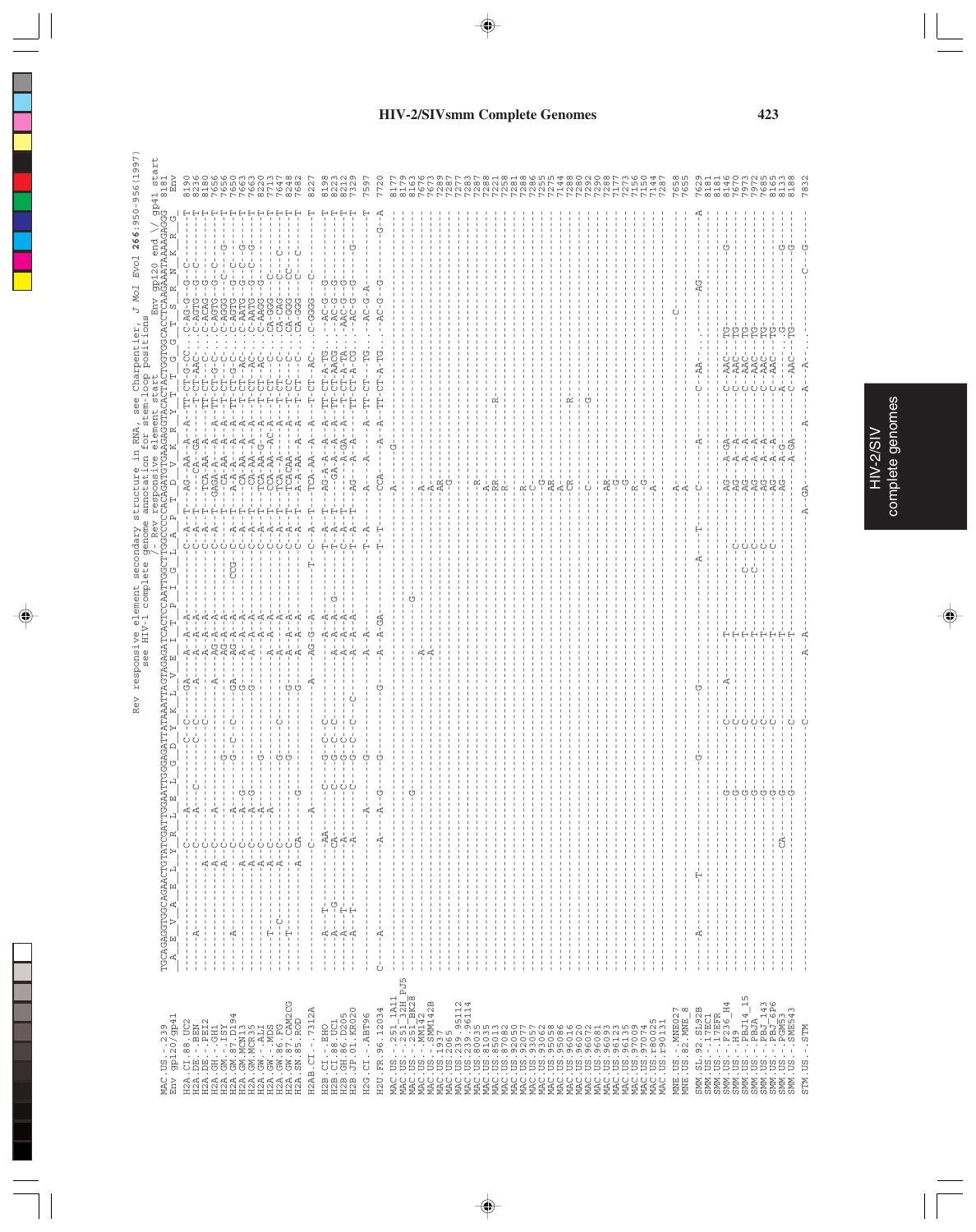| $\frac{1}{1}$<br>$\mathsf I$                                | GTCTTTGTGCTAGGGTTCTTGGGTTTT<br>V F V L G F L G F                                                                                                                                                                                                                                                                                                                                 |                      |                                                                                                                             |                          |                      |                        |                | 8311<br>Env                                  |
|-------------------------------------------------------------|----------------------------------------------------------------------------------------------------------------------------------------------------------------------------------------------------------------------------------------------------------------------------------------------------------------------------------------------------------------------------------|----------------------|-----------------------------------------------------------------------------------------------------------------------------|--------------------------|----------------------|------------------------|----------------|----------------------------------------------|
| $-1 - 1 - 1$<br>$\mathbf{I}$<br>$\mathbf{I}$<br>$\mathsf I$ | K,<br>Ġ<br>ひ<br>1<br>$\mathbf{I}$<br>Ť.<br>$\mathbf{I}$<br>$\mathbf I$<br>$\mathsf I$<br>$\mathbf{I}$<br>î.                                                                                                                                                                                                                                                                      | ن<br>و               | y<br>9<br>C                                                                                                                 |                          | ひ<br>ひ               | U<br>U<br>◡<br>U       |                |                                              |
| $---AG-$                                                    | $\frac{1}{4}$<br>$\mathsf I$<br>$\mathbb{I}$                                                                                                                                                                                                                                                                                                                                     |                      |                                                                                                                             |                          | $-AC$<br>5<br>-<br>ひ | ひ<br>$\blacksquare$    |                |                                              |
| $\mathbf{I}$                                                | どじじ<br>Ť<br>$\mathbf{I}$<br>$\,$ I<br>$\frac{1}{4}$<br>$\frac{1}{1}$<br>$\frac{1}{1}$                                                                                                                                                                                                                                                                                            |                      |                                                                                                                             | 적 위 위 위 위                | ひ                    | $\sum_{i=1}^{n}$<br>ပု |                |                                              |
|                                                             | $\overline{\phantom{a}}$<br>$\mathbf I$                                                                                                                                                                                                                                                                                                                                          | ひ                    | $\begin{array}{c}\n\stackrel{1}{\bigcirc}\stackrel{1}{\bigcirc}\stackrel{1}{\bigcirc}\n\stackrel{1}{\bigcirc}\n\end{array}$ | Н                        | <b>ひ ひ</b>           | Ċ<br>C                 |                |                                              |
|                                                             | $\begin{array}{c}\n 1 & 1 \\  1 & 1 \\  1 & 1\n \end{array}$<br>f,<br>f,<br>Ħ<br>$\frac{1}{1}$<br>ł                                                                                                                                                                                                                                                                              | CO-                  |                                                                                                                             | ಲ                        | てり                   | U<br>ひひひ               |                |                                              |
|                                                             | $\mathbf{I}$<br>$\mathbf{I}$<br>$\frac{1}{4}$<br>Ì<br>$\frac{1}{1}$<br>ł                                                                                                                                                                                                                                                                                                         |                      |                                                                                                                             |                          |                      |                        |                |                                              |
|                                                             | ひ<br>$\,$ I<br>J.<br>-----------                                                                                                                                                                                                                                                                                                                                                 | $-AG-$<br>К          | $-2 - 2$<br>$-1 - 1 - 2$                                                                                                    | စ္မ                      | てりてり                 | ひひひ                    |                |                                              |
|                                                             | ט<br>К<br>$\sf I$<br>$\mathbf{I}$<br>$\mathsf I$<br>$\mathbf{I}$                                                                                                                                                                                                                                                                                                                 |                      |                                                                                                                             |                          | τŋ                   | ↻                      |                |                                              |
|                                                             | ţ                                                                                                                                                                                                                                                                                                                                                                                | К                    | $\cup$<br>U                                                                                                                 | К                        | てり<br>ひ              | U<br>∪                 |                |                                              |
|                                                             | AGT<br>$A \nA$<br>К<br>$\mathbf{I}$<br>$\mathsf I$<br>$\mathbf{I}$                                                                                                                                                                                                                                                                                                               |                      | Н<br>g<br>Ü                                                                                                                 | $-40$                    | ひ                    | U                      |                |                                              |
|                                                             | AG.<br>$A - C$<br>J.<br>٠<br>t<br>ţ                                                                                                                                                                                                                                                                                                                                              |                      | $\cup$                                                                                                                      | ပု                       | てり                   |                        |                | 835                                          |
|                                                             | (5)<br>U<br>I<br>---------<br>f,                                                                                                                                                                                                                                                                                                                                                 |                      | $\mathbb H$<br>н                                                                                                            | ပု                       | てり                   |                        |                |                                              |
|                                                             | $\frac{1}{1}$<br>H<br>$\overline{\phantom{a}}$                                                                                                                                                                                                                                                                                                                                   | AA                   | UUH                                                                                                                         | К                        | ↻                    | .<br>U U U             |                |                                              |
|                                                             | $-4 - 4 - C$<br>$- - P -$<br>$\blacksquare$<br>$-1$<br>$- - A - -$<br>$\mathbf{I}$<br>$\mathbf{I}$<br>$\frac{1}{1}$                                                                                                                                                                                                                                                              |                      | н<br>Н                                                                                                                      | U<br>$\vec{A}$ $\vec{C}$ | てり<br>てり             |                        | <b>ひ ひ ひ ひ</b> | 88887<br>88887<br>စ်ပုံစံပုံ<br>မိုးပုံစံပုံ |
|                                                             | ×.                                                                                                                                                                                                                                                                                                                                                                               |                      |                                                                                                                             |                          |                      |                        |                |                                              |
|                                                             | $\mathbf{I}$<br>4<br>J.<br>J.<br>$\frac{1}{2}$<br>J.<br>J.<br>$\mathsf I$                                                                                                                                                                                                                                                                                                        | K,<br>$\overline{A}$ | Н                                                                                                                           | ひ                        | てり                   |                        |                |                                              |
|                                                             | -----------                                                                                                                                                                                                                                                                                                                                                                      |                      |                                                                                                                             | К                        | てり                   |                        |                | 785                                          |
|                                                             | $\frac{1}{1}$<br>f,<br>$\begin{array}{c} \rule{0.2cm}{0.15mm} \rule{0.2cm}{0.15mm} \rule{0.2cm}{0.15mm} \rule{0.2cm}{0.15mm} \rule{0.2cm}{0.15mm} \rule{0.2cm}{0.15mm} \rule{0.2cm}{0.15mm} \rule{0.2cm}{0.15mm} \rule{0.2cm}{0.15mm} \rule{0.2cm}{0.15mm} \rule{0.2cm}{0.15mm} \rule{0.2cm}{0.15mm} \rule{0.2cm}{0.15mm} \rule{0.2cm}{0.15mm} \rule{0.2cm}{0.15mm} \rule{$<br>. |                      |                                                                                                                             |                          | てりてり                 |                        |                |                                              |
| $\frac{1}{4}$                                               | ÷                                                                                                                                                                                                                                                                                                                                                                                |                      |                                                                                                                             |                          |                      |                        |                |                                              |
|                                                             | $\mathbf{I}$<br>$\frac{1}{2}$                                                                                                                                                                                                                                                                                                                                                    |                      |                                                                                                                             |                          | てりてり                 |                        |                |                                              |
|                                                             | J.<br>J.                                                                                                                                                                                                                                                                                                                                                                         |                      | 50                                                                                                                          |                          |                      |                        |                |                                              |
|                                                             | $\frac{1}{1}$<br>Ţ                                                                                                                                                                                                                                                                                                                                                               |                      | g                                                                                                                           |                          | てり                   |                        |                |                                              |
|                                                             | t                                                                                                                                                                                                                                                                                                                                                                                |                      |                                                                                                                             |                          | $\alpha$             |                        |                |                                              |
|                                                             |                                                                                                                                                                                                                                                                                                                                                                                  |                      |                                                                                                                             |                          |                      |                        |                |                                              |
|                                                             |                                                                                                                                                                                                                                                                                                                                                                                  |                      |                                                                                                                             |                          |                      |                        |                |                                              |
|                                                             |                                                                                                                                                                                                                                                                                                                                                                                  |                      |                                                                                                                             |                          |                      |                        |                |                                              |
|                                                             |                                                                                                                                                                                                                                                                                                                                                                                  |                      |                                                                                                                             |                          |                      |                        |                |                                              |
|                                                             |                                                                                                                                                                                                                                                                                                                                                                                  |                      |                                                                                                                             |                          |                      |                        |                |                                              |
|                                                             |                                                                                                                                                                                                                                                                                                                                                                                  |                      |                                                                                                                             |                          |                      |                        |                |                                              |
|                                                             |                                                                                                                                                                                                                                                                                                                                                                                  |                      |                                                                                                                             |                          |                      |                        |                |                                              |
|                                                             |                                                                                                                                                                                                                                                                                                                                                                                  |                      |                                                                                                                             |                          |                      |                        |                |                                              |
|                                                             |                                                                                                                                                                                                                                                                                                                                                                                  |                      |                                                                                                                             |                          |                      |                        |                |                                              |
|                                                             | <b>+++++++++++++++++++++</b>                                                                                                                                                                                                                                                                                                                                                     |                      |                                                                                                                             |                          |                      |                        |                |                                              |
|                                                             |                                                                                                                                                                                                                                                                                                                                                                                  |                      |                                                                                                                             |                          |                      |                        |                |                                              |
|                                                             |                                                                                                                                                                                                                                                                                                                                                                                  |                      |                                                                                                                             |                          |                      |                        |                |                                              |
|                                                             |                                                                                                                                                                                                                                                                                                                                                                                  |                      |                                                                                                                             |                          |                      |                        |                |                                              |
|                                                             |                                                                                                                                                                                                                                                                                                                                                                                  |                      |                                                                                                                             |                          |                      |                        |                |                                              |
|                                                             |                                                                                                                                                                                                                                                                                                                                                                                  |                      |                                                                                                                             |                          |                      |                        |                |                                              |
|                                                             |                                                                                                                                                                                                                                                                                                                                                                                  |                      |                                                                                                                             |                          |                      |                        |                |                                              |
|                                                             |                                                                                                                                                                                                                                                                                                                                                                                  |                      |                                                                                                                             |                          |                      |                        |                |                                              |
|                                                             | $\frac{1}{1}$<br>$\frac{1}{1}$<br>$-1$ $-1$ $-1$ $-1$ $-1$ $-1$ $-1$                                                                                                                                                                                                                                                                                                             |                      |                                                                                                                             |                          |                      |                        |                |                                              |
|                                                             | $\mathbf I$                                                                                                                                                                                                                                                                                                                                                                      |                      |                                                                                                                             |                          | てり                   |                        |                |                                              |
|                                                             | $\overline{\phantom{a}}$<br>$\,$ I                                                                                                                                                                                                                                                                                                                                               |                      |                                                                                                                             |                          | てり                   |                        |                |                                              |
|                                                             | 1<br>$\sf I$<br>I<br>$\frac{1}{1}$<br>$\frac{1}{1}$                                                                                                                                                                                                                                                                                                                              |                      | ∱<br>⊦<br>U                                                                                                                 |                          | てり                   |                        |                |                                              |
|                                                             | J,                                                                                                                                                                                                                                                                                                                                                                               |                      |                                                                                                                             |                          |                      |                        |                |                                              |
|                                                             | $\frac{1}{1}$<br>$\frac{1}{1}$                                                                                                                                                                                                                                                                                                                                                   |                      |                                                                                                                             |                          |                      |                        |                |                                              |
|                                                             |                                                                                                                                                                                                                                                                                                                                                                                  |                      | y                                                                                                                           | ひひひひひ                    |                      |                        |                |                                              |
|                                                             |                                                                                                                                                                                                                                                                                                                                                                                  |                      | ġ                                                                                                                           |                          |                      |                        |                |                                              |
|                                                             |                                                                                                                                                                                                                                                                                                                                                                                  |                      | Н<br>U                                                                                                                      |                          |                      |                        |                |                                              |
|                                                             | みみみみみみみ<br>ひひひひひひひひ                                                                                                                                                                                                                                                                                                                                                              |                      |                                                                                                                             |                          | ひ ひ ひ ひ ひ ひ ひ ひ      | ひひひひひひひひ               |                |                                              |
|                                                             |                                                                                                                                                                                                                                                                                                                                                                                  |                      | н<br>59                                                                                                                     | ひ                        |                      |                        |                |                                              |
| I                                                           | I,<br>Ï<br>Î<br>Î                                                                                                                                                                                                                                                                                                                                                                |                      | н<br>F<br>$\frac{1}{2} - \frac{1}{2}$<br>y<br>U                                                                             | ひ                        |                      |                        |                |                                              |
|                                                             |                                                                                                                                                                                                                                                                                                                                                                                  |                      |                                                                                                                             |                          |                      |                        |                |                                              |
|                                                             |                                                                                                                                                                                                                                                                                                                                                                                  |                      |                                                                                                                             |                          |                      |                        |                | 796                                          |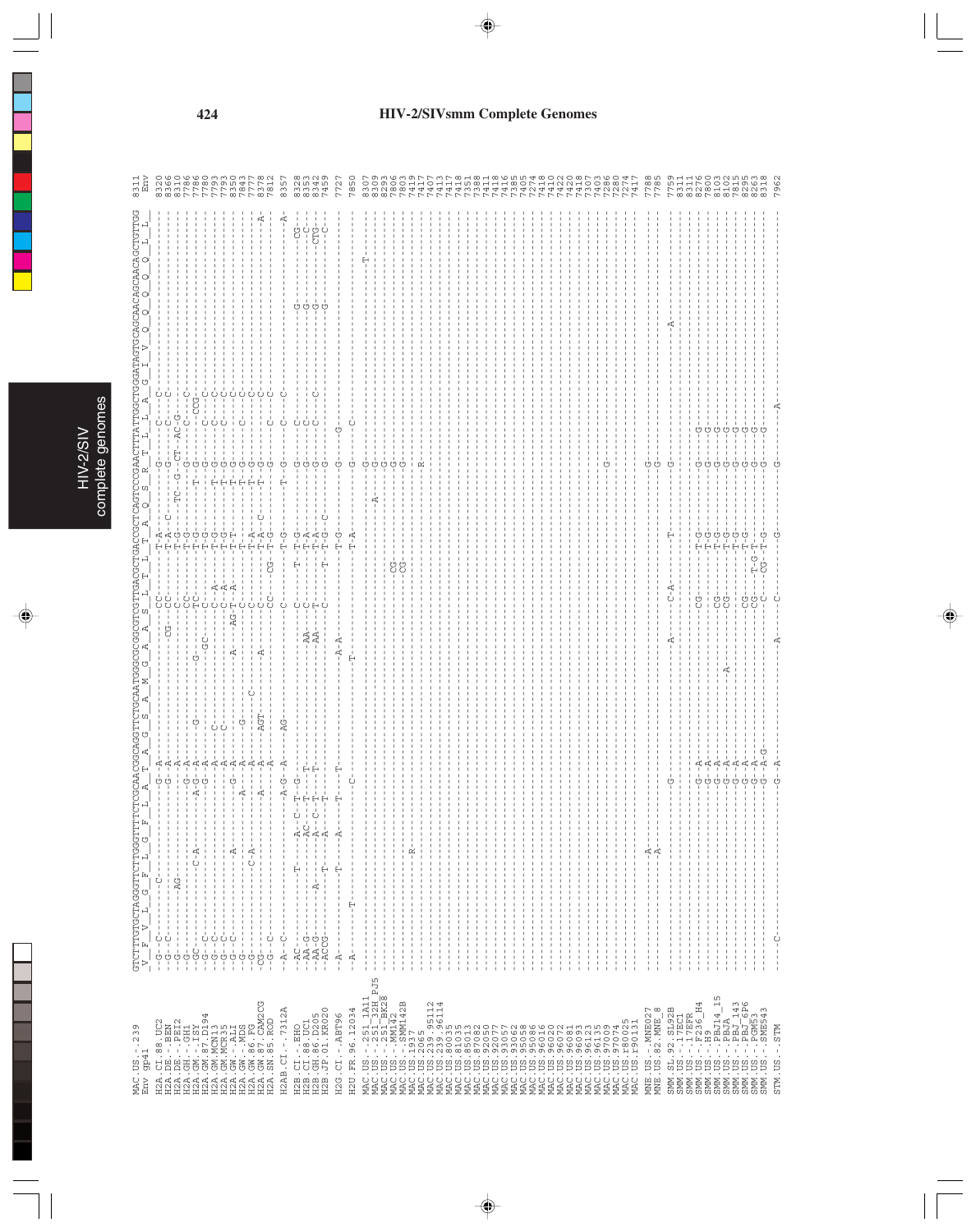| မ္တ<br>ž |
|----------|
|----------|

Sč

| MAC.US.-.239<br>Env gp41                                                                                                                                                                                                                                                                                                                                                                                       | ACGTGGTCAAGAGACAACAAGAATTGTTC<br>D___V ___V ___ K __ R __ Q __ Q __ E __ L __ L                                                                                                                                                                                                                                                                                                                                                                                                                                                    |                                |                                  |                                   |                           | <b>UCCATCHY</b><br>CGACTEGACCOTCTIGGGGAACAAAACCTCCAGACTAGGGTCCAGAACTAGACTAAAGGACCAGGCGAGCTGAATCCTTG<br>R L T V W G T K N L Q T R V T A L E K Y L K D Q A Q L N A W |                                                                                                                                                                                                                           |
|----------------------------------------------------------------------------------------------------------------------------------------------------------------------------------------------------------------------------------------------------------------------------------------------------------------------------------------------------------------------------------------------------------------|------------------------------------------------------------------------------------------------------------------------------------------------------------------------------------------------------------------------------------------------------------------------------------------------------------------------------------------------------------------------------------------------------------------------------------------------------------------------------------------------------------------------------------|--------------------------------|----------------------------------|-----------------------------------|---------------------------|--------------------------------------------------------------------------------------------------------------------------------------------------------------------|---------------------------------------------------------------------------------------------------------------------------------------------------------------------------------------------------------------------------|
|                                                                                                                                                                                                                                                                                                                                                                                                                |                                                                                                                                                                                                                                                                                                                                                                                                                                                                                                                                    |                                |                                  |                                   |                           |                                                                                                                                                                    | Ė                                                                                                                                                                                                                         |
| $\begin{array}{ll} \text{H2A.}\ (1.8\ \text{H2A.}\ \text{DE}, \, 1.8\ \text{H2A.}\ \text{DE}, \, -\text{BEN} \\ \text{H2A.}\ \text{DE}, \, -\text{BEN} \\ \text{H2A.}\ \text{GH}. \, -\text{GH} \\ \text{H2A.}\ \text{GH}. \, -\text{GH} \\ \text{H2A.}\ \text{GH}. \, -\text{GH} \\ \text{H2A.}\ \text{GH}. \, -\text{H2A} \\ \text{H2A.}\ \text{GH}. \, -\text{CH3} \\ \text{H2A.}\ \text{GH}. \, -\text{H2$ | $\mathbf{I}$<br>$\frac{1}{1}$<br>$\mathbf{I}$<br>٠<br>$\mathsf I$<br>$\mathsf I$<br>$\mathsf I$<br>$\mathbb{L}$<br>ł.<br>$\mathbf{I}$<br>$- -A - A - - -$                                                                                                                                                                                                                                                                                                                                                                          | н<br><b>AAAAAAAAAAA</b><br>ひ   | <b>AAAAAAAAAAAA</b>              |                                   | Н<br>- 1<br>U             | RAAAAAAAAAA<br>AAAAAAAAAAAAAA<br>Heeeeeeeee<br><b>A A A A A A A A A A A A A</b>                                                                                    | て8人とOCCCOOOOOOOP ももしていているともしろしろしろしろしろしろしろしろしろしろしろしろしろしろしろしろしろろろろろ                                                                                                                                                         |
|                                                                                                                                                                                                                                                                                                                                                                                                                | ÷<br>$\mathbf{I}$<br>$-24$<br>$\mathbf{I}$<br>- 11<br>$\mathbb{L}$<br>$\mathbf{1}$<br>$\mathbb{I}$<br>$\mathbf{I}$<br>$\mathbf{I}$<br>$\mathbf{1}$<br>$\mathbf{I}$<br>$\mathbb{I}$<br>- 11<br>$\mathbf{I}$<br>$\mathbf{I}$<br>$\mathbf{I}$<br>$- -A - -$<br>$\blacksquare$<br>٠<br>٠<br>$\mathbf{I}$                                                                                                                                                                                                                               | <b>1 HH 1 HHHH</b><br>- 1<br>ひ | <b>A A A A A A A A A A A A A</b> | $-\overline{A}$<br><b>HHHHH</b>   | ひ<br>υU                   | $\mathbb{R}^+$                                                                                                                                                     |                                                                                                                                                                                                                           |
|                                                                                                                                                                                                                                                                                                                                                                                                                | $\blacksquare$<br>$\overline{\phantom{a}}$<br>$\frac{1}{4}$<br>$\frac{1}{4}$<br>$- - A - -$<br>$\blacksquare$                                                                                                                                                                                                                                                                                                                                                                                                                      | $\mathbf{I}$<br>$\blacksquare$ |                                  |                                   |                           | てり<br>$\overline{5}$<br>$\mathbb{R}^2$                                                                                                                             |                                                                                                                                                                                                                           |
|                                                                                                                                                                                                                                                                                                                                                                                                                | $\mathbf{I}$<br>$-4$<br>$\frac{1}{1}$<br>$\frac{1}{1}$<br>ŧ<br>Ţ<br>$\frac{1}{1}$<br>I.<br>$\mathbf{I}$<br>J.                                                                                                                                                                                                                                                                                                                                                                                                                      | -<br>Ť<br>↑ ♡ ⊢ ♡              |                                  | $\frac{1}{1}$<br>н<br>$\mathsf I$ | $-$ GCA<br>$\cup$         | $\overline{G}$                                                                                                                                                     |                                                                                                                                                                                                                           |
|                                                                                                                                                                                                                                                                                                                                                                                                                | ÷<br>$- - A$<br>$\blacksquare$<br>$\frac{1}{1}$<br>$\mathbf{I}$                                                                                                                                                                                                                                                                                                                                                                                                                                                                    | $\mathbf{I}$                   |                                  |                                   |                           | $\mathbf{I}$<br>$\overline{A}$                                                                                                                                     |                                                                                                                                                                                                                           |
|                                                                                                                                                                                                                                                                                                                                                                                                                | $\frac{1}{1}$<br>$\mathbf{I}$<br>$-4$<br>$- - A$<br>$\frac{1}{\sqrt{2}}$<br>$\ddot{\circ}$<br>$\mathsf I$<br>$\mathbf{I}$<br>Í<br>$\begin{array}{c} \begin{array}{c} \bullet \\ \bullet \\ \bullet \end{array} \end{array}$<br>ţ<br>$\frac{1}{1}$<br>$\frac{1}{4}$<br>$\mathsf I$<br>j<br>$\sf I$<br>$\mathbf{I}$<br>$\blacksquare$                                                                                                                                                                                                | $\mathbf{I}$<br>$\mathbf{I}$   |                                  |                                   |                           | $\mathsf{I}$<br>$\mathbf{I}$                                                                                                                                       |                                                                                                                                                                                                                           |
|                                                                                                                                                                                                                                                                                                                                                                                                                | ţ<br>$- - A$<br>$\frac{1}{2}$<br>ł<br>$\begin{array}{c} 1 \\ 1 \\ 1 \\ 1 \end{array}$<br>$\frac{1}{2}$                                                                                                                                                                                                                                                                                                                                                                                                                             | $\mathbf{I}$<br>ひ              |                                  |                                   | 4                         | -<br>1.44141<br>$\pm$                                                                                                                                              |                                                                                                                                                                                                                           |
|                                                                                                                                                                                                                                                                                                                                                                                                                | Ą<br>$\overline{\phantom{a}}$<br>$\mathbf{I}$<br>$\frac{1}{1}$<br>$\frac{1}{1}$<br>$\,$ I<br>$\overline{\phantom{a}}$<br>$\overline{\phantom{a}}$<br>$\overline{\phantom{a}}$                                                                                                                                                                                                                                                                                                                                                      |                                |                                  |                                   |                           | ひ                                                                                                                                                                  |                                                                                                                                                                                                                           |
|                                                                                                                                                                                                                                                                                                                                                                                                                | $\mathbb{R}^4$<br>÷<br>ï<br>$\frac{1}{1}$<br>$\frac{1}{1}$<br>j<br>F                                                                                                                                                                                                                                                                                                                                                                                                                                                               |                                |                                  |                                   |                           |                                                                                                                                                                    |                                                                                                                                                                                                                           |
|                                                                                                                                                                                                                                                                                                                                                                                                                | ٠<br>$\mathbf{I}$<br>-<br>$\,$ 1<br>$\blacksquare$<br>$\mathbf{I}$<br>٠                                                                                                                                                                                                                                                                                                                                                                                                                                                            | ひ                              |                                  | AAAA<br>$\,$ 1<br><b>BBBBBBB</b>  | н<br>- i O<br><b>UUUU</b> | $\stackrel{\scriptscriptstyle\mathsf{I}}{\scriptscriptstyle\mathsf{O}}$<br>$\mathbb{R}^+$                                                                          |                                                                                                                                                                                                                           |
|                                                                                                                                                                                                                                                                                                                                                                                                                | U                                                                                                                                                                                                                                                                                                                                                                                                                                                                                                                                  |                                |                                  |                                   |                           |                                                                                                                                                                    |                                                                                                                                                                                                                           |
| $-.7312A$<br>H2AB.CI.                                                                                                                                                                                                                                                                                                                                                                                          | Ā,<br>÷<br>J.<br>ı                                                                                                                                                                                                                                                                                                                                                                                                                                                                                                                 | A                              | $\Delta$<br>$\mathbb{R}$<br>ó    | е                                 | 4                         | $\approx$<br>É<br>K.<br>К                                                                                                                                          | 848                                                                                                                                                                                                                       |
| H2B.CI.-.EHO                                                                                                                                                                                                                                                                                                                                                                                                   | ↻<br>$\mathbf{L}$<br>$\mathbf{I}$<br>Ť<br>$\mathbf I$<br>ţ.<br>$\mathsf{I}$<br>×.                                                                                                                                                                                                                                                                                                                                                                                                                                                  | ט                              |                                  |                                   | -A<br>U                   | RΚ                                                                                                                                                                 |                                                                                                                                                                                                                           |
|                                                                                                                                                                                                                                                                                                                                                                                                                | ↻<br>U<br>$\mathbf{I}$<br>- 1<br>$\mathsf I$<br>$\frac{1}{\sqrt{2}}$<br>$\mathsf I$<br>L.<br>÷,<br>$-4$<br>$\mathsf I$<br>I.<br>$\mathsf I$<br>$\mathsf I$<br>$\blacksquare$                                                                                                                                                                                                                                                                                                                                                       | $\mathbf{I}$                   |                                  |                                   |                           | K,                                                                                                                                                                 |                                                                                                                                                                                                                           |
| H2B.CI.88.UC1<br>H2B.GH.86.D205<br>H2B.JP.01.KR020                                                                                                                                                                                                                                                                                                                                                             | ひひひひ<br>$\overline{\phantom{a}}$<br>Ü<br>$\,$ $\,$<br>t<br>ပ္ပံ ပုံ<br>Í<br>$\mathbf I$<br>$\overline{\phantom{a}}$<br>$\mathbf I$<br>$\begin{array}{c} \rule{0.2cm}{0.15mm} \rule{0.2cm}{0.15mm} \rule{0.2cm}{0.15mm} \rule{0.2cm}{0.15mm} \rule{0.2cm}{0.15mm} \rule{0.2cm}{0.15mm} \rule{0.2cm}{0.15mm} \rule{0.2cm}{0.15mm} \rule{0.2cm}{0.15mm} \rule{0.2cm}{0.15mm} \rule{0.2cm}{0.15mm} \rule{0.2cm}{0.15mm} \rule{0.2cm}{0.15mm} \rule{0.2cm}{0.15mm} \rule{0.2cm}{0.15mm} \rule{$<br>$\frac{1}{1}$<br>ţ<br>$\blacksquare$ | AAAA<br>J.<br>ひひひひ<br>ひ ひ      | AAAA<br>AAAA<br>ਾਂ ਹਾ            |                                   | Ą<br>ひひひひ<br>A A A        | U<br>$Q \nabla Q$<br><b>BBBB</b>                                                                                                                                   | 8<br>4445<br>8<br>8<br>8<br>8<br>8<br>8<br>8<br>8<br>FЕ                                                                                                                                                                   |
| $-.ABT96$<br>H2G.CI                                                                                                                                                                                                                                                                                                                                                                                            | $- - A -$<br>$\overset{-}{\circlearrowright}$<br>Ť.<br>Ì<br>Ť<br>$\overline{\phantom{a}}$<br>J.<br>ï<br>Ĵ<br>$\vdash$<br>-                                                                                                                                                                                                                                                                                                                                                                                                         | К<br>ひ<br>てり                   | A,                               |                                   | P<br>Ą                    | К<br>$\stackrel{\text{i}}{\mathbb{H}}$<br>K.<br>$A-G-$                                                                                                             | LO<br>$\overline{78}$                                                                                                                                                                                                     |
| H2U.FR.96.12034                                                                                                                                                                                                                                                                                                                                                                                                | $A -$<br>Ţ<br>$\mathbf{I}$<br>$- - A - -$<br>$\mathbf{I}$<br>$\mathbf{I}$<br>J.<br>$\mathbf{I}$<br>п.                                                                                                                                                                                                                                                                                                                                                                                                                              |                                |                                  |                                   | ◡<br>ď                    | <b>AAGT</b>                                                                                                                                                        | $\overline{98}$                                                                                                                                                                                                           |
|                                                                                                                                                                                                                                                                                                                                                                                                                |                                                                                                                                                                                                                                                                                                                                                                                                                                                                                                                                    |                                |                                  |                                   |                           |                                                                                                                                                                    |                                                                                                                                                                                                                           |
| MAC.US. - .251 1A11<br>MAC.US. - .251 22H PJ5<br>MAC.US. - .251 PK28<br>MAC.US. - .MM142                                                                                                                                                                                                                                                                                                                       | ï<br>$\frac{1}{1}$<br>$\mathsf I$<br>t<br>Ĥ.<br>ł<br>$\frac{1}{1}$<br>f,<br>$\frac{1}{2}$<br>$\,$<br>$\frac{1}{1}$<br>$\mathbf{I}$<br>$\overline{\phantom{a}}$<br>$\mathbf{I}$<br>$\overline{\phantom{a}}$                                                                                                                                                                                                                                                                                                                         |                                |                                  |                                   |                           |                                                                                                                                                                    | ה המשפח הביר ברב ברב הביר ברב ברב ברב ברב ברב ברב<br>לא אסטרט המשפח המשפח המשפח המשפח המשפח המשפח המשפח המשפח המשפח המשפח המשפח המשפח המשפח המשפח המשפח המשפח המשפח<br>המשפח המשפח המשפח המשפח המשפח המשפח המשפח המשפח המ |
|                                                                                                                                                                                                                                                                                                                                                                                                                | $\frac{1}{1}$<br>$\,$ $\,$<br>$\frac{1}{1}$<br>$\mathbf{I}$                                                                                                                                                                                                                                                                                                                                                                                                                                                                        |                                |                                  |                                   |                           | Æ                                                                                                                                                                  |                                                                                                                                                                                                                           |
|                                                                                                                                                                                                                                                                                                                                                                                                                | $\frac{1}{1}$                                                                                                                                                                                                                                                                                                                                                                                                                                                                                                                      |                                |                                  |                                   |                           | K.                                                                                                                                                                 | w                                                                                                                                                                                                                         |
|                                                                                                                                                                                                                                                                                                                                                                                                                | $\frac{1}{1}$                                                                                                                                                                                                                                                                                                                                                                                                                                                                                                                      |                                |                                  |                                   |                           | К<br>U                                                                                                                                                             | $m \circ r$                                                                                                                                                                                                               |
|                                                                                                                                                                                                                                                                                                                                                                                                                |                                                                                                                                                                                                                                                                                                                                                                                                                                                                                                                                    |                                |                                  |                                   |                           |                                                                                                                                                                    |                                                                                                                                                                                                                           |
|                                                                                                                                                                                                                                                                                                                                                                                                                | ٠<br>٠                                                                                                                                                                                                                                                                                                                                                                                                                                                                                                                             |                                |                                  |                                   |                           |                                                                                                                                                                    |                                                                                                                                                                                                                           |
|                                                                                                                                                                                                                                                                                                                                                                                                                | $\mathbf{I}$                                                                                                                                                                                                                                                                                                                                                                                                                                                                                                                       |                                |                                  |                                   |                           |                                                                                                                                                                    |                                                                                                                                                                                                                           |
|                                                                                                                                                                                                                                                                                                                                                                                                                | $\mathbf{I}$                                                                                                                                                                                                                                                                                                                                                                                                                                                                                                                       |                                |                                  |                                   |                           |                                                                                                                                                                    |                                                                                                                                                                                                                           |
|                                                                                                                                                                                                                                                                                                                                                                                                                | $-1$ + $-1$ + $-1$ + $-1$<br>$\frac{1}{1}$<br>J                                                                                                                                                                                                                                                                                                                                                                                                                                                                                    |                                |                                  |                                   |                           |                                                                                                                                                                    |                                                                                                                                                                                                                           |
|                                                                                                                                                                                                                                                                                                                                                                                                                |                                                                                                                                                                                                                                                                                                                                                                                                                                                                                                                                    |                                |                                  |                                   |                           |                                                                                                                                                                    |                                                                                                                                                                                                                           |
|                                                                                                                                                                                                                                                                                                                                                                                                                |                                                                                                                                                                                                                                                                                                                                                                                                                                                                                                                                    |                                |                                  |                                   |                           |                                                                                                                                                                    |                                                                                                                                                                                                                           |
|                                                                                                                                                                                                                                                                                                                                                                                                                | $\frac{1}{1}$                                                                                                                                                                                                                                                                                                                                                                                                                                                                                                                      |                                |                                  |                                   |                           |                                                                                                                                                                    |                                                                                                                                                                                                                           |
|                                                                                                                                                                                                                                                                                                                                                                                                                |                                                                                                                                                                                                                                                                                                                                                                                                                                                                                                                                    |                                |                                  |                                   |                           |                                                                                                                                                                    |                                                                                                                                                                                                                           |
|                                                                                                                                                                                                                                                                                                                                                                                                                | $\frac{1}{2}$                                                                                                                                                                                                                                                                                                                                                                                                                                                                                                                      |                                |                                  |                                   |                           |                                                                                                                                                                    |                                                                                                                                                                                                                           |
|                                                                                                                                                                                                                                                                                                                                                                                                                |                                                                                                                                                                                                                                                                                                                                                                                                                                                                                                                                    |                                |                                  |                                   |                           |                                                                                                                                                                    |                                                                                                                                                                                                                           |
|                                                                                                                                                                                                                                                                                                                                                                                                                | $\frac{1}{1}$<br>$\begin{array}{c} \rule{0.2cm}{0.15mm} \rule{0.2cm}{0.15mm} \rule{0.2cm}{0.15mm} \rule{0.2cm}{0.15mm} \rule{0.2cm}{0.15mm} \rule{0.2cm}{0.15mm} \rule{0.2cm}{0.15mm} \rule{0.2cm}{0.15mm} \rule{0.2cm}{0.15mm} \rule{0.2cm}{0.15mm} \rule{0.2cm}{0.15mm} \rule{0.2cm}{0.15mm} \rule{0.2cm}{0.15mm} \rule{0.2cm}{0.15mm} \rule{0.2cm}{0.15mm} \rule{$                                                                                                                                                              |                                |                                  |                                   |                           |                                                                                                                                                                    | NANA CONOGRANDON NO C                                                                                                                                                                                                     |
|                                                                                                                                                                                                                                                                                                                                                                                                                | J<br>$\overline{\phantom{a}}$                                                                                                                                                                                                                                                                                                                                                                                                                                                                                                      |                                |                                  |                                   |                           |                                                                                                                                                                    |                                                                                                                                                                                                                           |
|                                                                                                                                                                                                                                                                                                                                                                                                                | $\frac{1}{1}$<br>$\blacksquare$                                                                                                                                                                                                                                                                                                                                                                                                                                                                                                    |                                |                                  |                                   |                           |                                                                                                                                                                    |                                                                                                                                                                                                                           |
|                                                                                                                                                                                                                                                                                                                                                                                                                | $\begin{array}{c} \n\cdot & \cdot & \cdot \\ \n\cdot & \cdot & \cdot \\ \n\cdot & \cdot & \cdot \n\end{array}$<br>$\frac{1}{1}$<br>I,<br>$\blacksquare$                                                                                                                                                                                                                                                                                                                                                                            |                                |                                  |                                   |                           |                                                                                                                                                                    |                                                                                                                                                                                                                           |
|                                                                                                                                                                                                                                                                                                                                                                                                                |                                                                                                                                                                                                                                                                                                                                                                                                                                                                                                                                    |                                |                                  |                                   |                           |                                                                                                                                                                    |                                                                                                                                                                                                                           |
|                                                                                                                                                                                                                                                                                                                                                                                                                |                                                                                                                                                                                                                                                                                                                                                                                                                                                                                                                                    |                                |                                  |                                   |                           |                                                                                                                                                                    |                                                                                                                                                                                                                           |
|                                                                                                                                                                                                                                                                                                                                                                                                                |                                                                                                                                                                                                                                                                                                                                                                                                                                                                                                                                    |                                |                                  |                                   |                           |                                                                                                                                                                    |                                                                                                                                                                                                                           |
|                                                                                                                                                                                                                                                                                                                                                                                                                | $\frac{1}{1}$<br>$\frac{1}{1}$                                                                                                                                                                                                                                                                                                                                                                                                                                                                                                     |                                |                                  |                                   |                           |                                                                                                                                                                    |                                                                                                                                                                                                                           |
|                                                                                                                                                                                                                                                                                                                                                                                                                |                                                                                                                                                                                                                                                                                                                                                                                                                                                                                                                                    |                                |                                  |                                   |                           |                                                                                                                                                                    |                                                                                                                                                                                                                           |
|                                                                                                                                                                                                                                                                                                                                                                                                                | $\overline{\phantom{a}}$                                                                                                                                                                                                                                                                                                                                                                                                                                                                                                           |                                |                                  |                                   |                           |                                                                                                                                                                    |                                                                                                                                                                                                                           |
|                                                                                                                                                                                                                                                                                                                                                                                                                | $\begin{bmatrix} 1 & 1 & 1 \\ 1 & 1 & 1 \\ 1 & 1 & 1 \\ 1 & 1 & 1 \\ 1 & 1 & 1 \\ 1 & 1 & 1 \\ 1 & 1 & 1 \\ 1 & 1 & 1 \\ 1 & 1 & 1 \\ 1 & 1 & 1 \\ 1 & 1 & 1 \\ 1 & 1 & 1 \\ 1 & 1 & 1 \\ 1 & 1 & 1 \\ 1 & 1 & 1 & 1 \\ 1 & 1 & 1 & 1 \\ 1 & 1 & 1 & 1 \\ 1 & 1 & 1 & 1 \\ 1 & 1 & 1 & 1 \\ 1 & 1 & 1 & 1 & 1 \\ 1 & 1 & 1 & 1 & $<br>$\mathsf I$                                                                                                                                                                                  |                                |                                  |                                   |                           |                                                                                                                                                                    |                                                                                                                                                                                                                           |
|                                                                                                                                                                                                                                                                                                                                                                                                                | j,                                                                                                                                                                                                                                                                                                                                                                                                                                                                                                                                 |                                |                                  |                                   |                           |                                                                                                                                                                    |                                                                                                                                                                                                                           |
| 3.-.MNE027<br>3.82.MNE 8<br>SΩ.<br><b>MNE</b>                                                                                                                                                                                                                                                                                                                                                                  | Î                                                                                                                                                                                                                                                                                                                                                                                                                                                                                                                                  |                                |                                  |                                   |                           |                                                                                                                                                                    | $-100$                                                                                                                                                                                                                    |
| MNE. US. 82. MNE                                                                                                                                                                                                                                                                                                                                                                                               |                                                                                                                                                                                                                                                                                                                                                                                                                                                                                                                                    |                                | К                                |                                   |                           |                                                                                                                                                                    | M                                                                                                                                                                                                                         |
|                                                                                                                                                                                                                                                                                                                                                                                                                | $-1$ $-1$ $-1$ $-1$ $-1$ $-1$<br>$\mathbf{I}$                                                                                                                                                                                                                                                                                                                                                                                                                                                                                      |                                | К                                |                                   |                           | $-4$                                                                                                                                                               | K.                                                                                                                                                                                                                        |
| $\begin{array}{l} \mathbf{SMM}, \; \mathbf{15.1}, \; \mathbf{92.1}, \; \mathbf{51.92.92B} \\ \mathbf{SMM}, \; \mathbf{153.1}, \; \mathbf{17.202.1} \\ \mathbf{SMM}, \; \mathbf{153.1}, \; \mathbf{17.203.6} \\ \mathbf{SMM}, \; \mathbf{153.1}, \; \mathbf{17.23.6} \\ \mathbf{SMM}, \; \mathbf{153.1}, \; \mathbf{17.23.6} \\ \mathbf{SMM}, \; \mathbf{153.1}, \; \mathbf{17.2$                               | $\mathbf I$                                                                                                                                                                                                                                                                                                                                                                                                                                                                                                                        |                                |                                  |                                   |                           |                                                                                                                                                                    |                                                                                                                                                                                                                           |
|                                                                                                                                                                                                                                                                                                                                                                                                                | $\frac{1}{1}$<br>$\frac{1}{2}$<br>$\frac{1}{1}$<br>$\mathsf I$                                                                                                                                                                                                                                                                                                                                                                                                                                                                     |                                |                                  |                                   |                           |                                                                                                                                                                    |                                                                                                                                                                                                                           |
| H4                                                                                                                                                                                                                                                                                                                                                                                                             | $\frac{1}{1}$<br>$-1 - 1 - 1 -$                                                                                                                                                                                                                                                                                                                                                                                                                                                                                                    |                                | みみみみみみみ                          | <b>HHHHH</b>                      | 88888888<br>ひ<br>ももももももも  | ו וללללללללל<br>- יוני ויוני ויוני ו<br>みみみみみ                                                                                                                      | O<br>66666                                                                                                                                                                                                                |
|                                                                                                                                                                                                                                                                                                                                                                                                                | $\frac{1}{1}$<br>f,<br>$\frac{1}{1}$<br>ţ<br>Ť<br>텃                                                                                                                                                                                                                                                                                                                                                                                                                                                                                |                                |                                  |                                   |                           | <b>CRN</b>                                                                                                                                                         |                                                                                                                                                                                                                           |
| S<br>3. - PBJ14_15<br>3. - PBJA<br>3. - PBJ 143<br>3. - PGM53<br>3. - PGM53                                                                                                                                                                                                                                                                                                                                    | j<br>÷<br>텃<br>부                                                                                                                                                                                                                                                                                                                                                                                                                                                                                                                   | 88888<br>ပ် ပ                  |                                  |                                   |                           |                                                                                                                                                                    | $O$ M N IN                                                                                                                                                                                                                |
|                                                                                                                                                                                                                                                                                                                                                                                                                | Ĵ<br>투                                                                                                                                                                                                                                                                                                                                                                                                                                                                                                                             |                                |                                  |                                   |                           | $CRN-$                                                                                                                                                             |                                                                                                                                                                                                                           |
|                                                                                                                                                                                                                                                                                                                                                                                                                | 1<br>턱                                                                                                                                                                                                                                                                                                                                                                                                                                                                                                                             | てり                             |                                  |                                   |                           |                                                                                                                                                                    |                                                                                                                                                                                                                           |
|                                                                                                                                                                                                                                                                                                                                                                                                                | $-4-$<br>t<br>부                                                                                                                                                                                                                                                                                                                                                                                                                                                                                                                    |                                |                                  | ۳                                 |                           | Æ                                                                                                                                                                  |                                                                                                                                                                                                                           |
| . SME543<br>SMM.US.                                                                                                                                                                                                                                                                                                                                                                                            | ÷<br>Н                                                                                                                                                                                                                                                                                                                                                                                                                                                                                                                             |                                |                                  |                                   | ひ<br>Ü                    | K.                                                                                                                                                                 |                                                                                                                                                                                                                           |
| NTS.<br>STM.US                                                                                                                                                                                                                                                                                                                                                                                                 |                                                                                                                                                                                                                                                                                                                                                                                                                                                                                                                                    |                                |                                  |                                   |                           |                                                                                                                                                                    | $\sigma$<br>$\frac{0}{8}$                                                                                                                                                                                                 |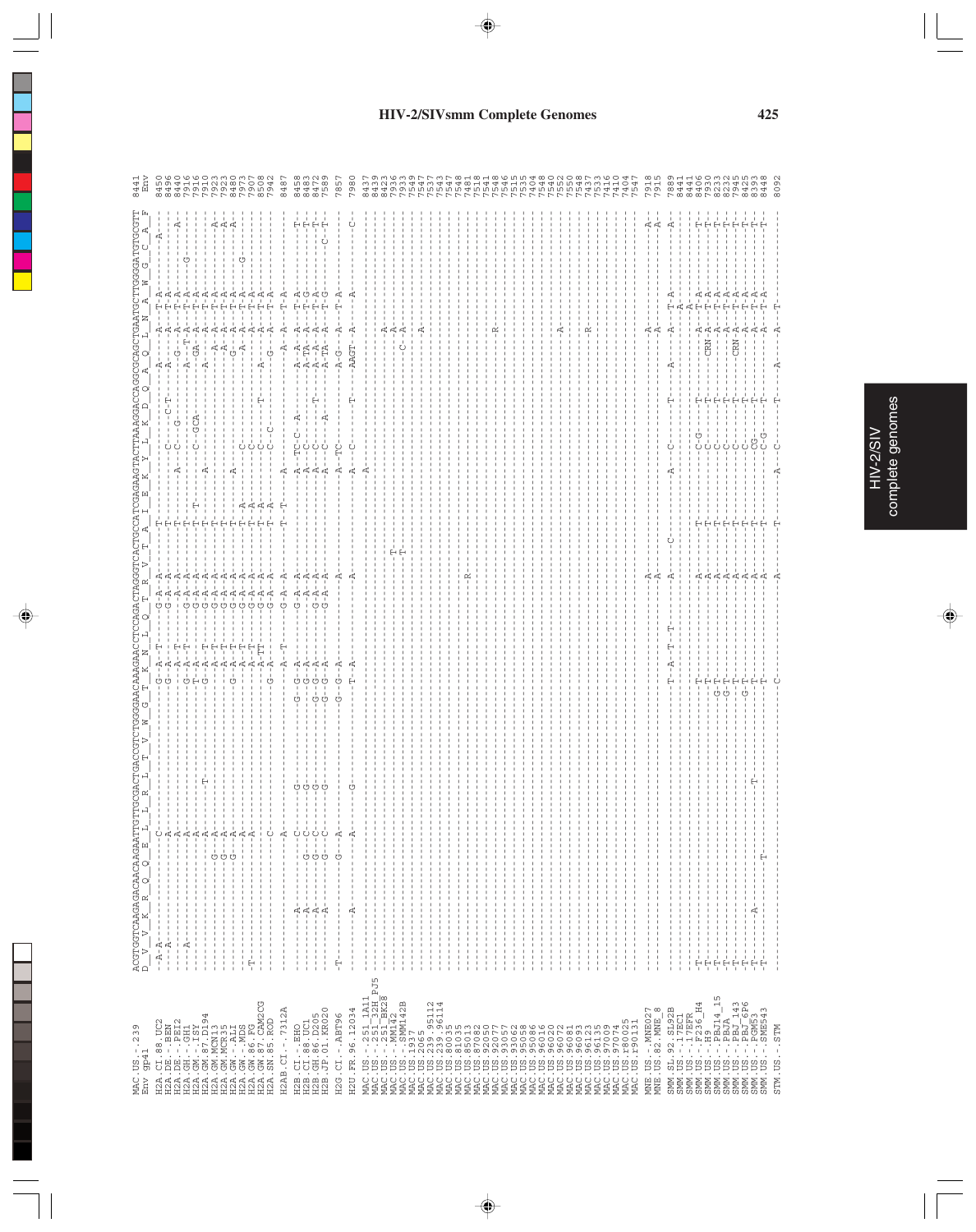|                                                                                                                                                                                                                                                                                                                                                                                                                                                                      |                                                                                                                                                                                                                                                                                                                                                                                                                                                                                   | end                                                                                                                  |                                                        |                                                                                                         |                                                                           |
|----------------------------------------------------------------------------------------------------------------------------------------------------------------------------------------------------------------------------------------------------------------------------------------------------------------------------------------------------------------------------------------------------------------------------------------------------------------------|-----------------------------------------------------------------------------------------------------------------------------------------------------------------------------------------------------------------------------------------------------------------------------------------------------------------------------------------------------------------------------------------------------------------------------------------------------------------------------------|----------------------------------------------------------------------------------------------------------------------|--------------------------------------------------------|---------------------------------------------------------------------------------------------------------|---------------------------------------------------------------------------|
| G<br>.23<br>$\frac{1}{2}$<br>Env gp41<br><b>IAC.US</b>                                                                                                                                                                                                                                                                                                                                                                                                               | TAGACAAGTCTGCCACACTACTGTACCA<br>TAGACAAGTCTGCCACACTACTGTACCA<br>P R Q V C H T T V P<br>$\vdash$<br>$\circ$                                                                                                                                                                                                                                                                                                                                                                        | 凹<br>$\square$<br>Z<br>$\geq$<br>$\mathbf{\Omega}$<br>$\mathbb H$<br>CO<br>К<br>z                                    | $\approx$<br>凹<br>Z<br>囸<br>$\circ$<br>$\approx$<br>F- | $\simeq$<br>凹<br>凹<br>ᆞ<br>国<br>$\Box$                                                                  | 559<br>Env                                                                |
|                                                                                                                                                                                                                                                                                                                                                                                                                                                                      | 투<br>$\mathbf{I}$<br>1<br>J.<br>$\mathsf I$<br>$\mathsf I$<br>$\mathbf I$<br>$\mathbf{I}$<br>$\mathbf{I}$<br>$\mathbf{I}$<br>ტ – - ე –<br>$\mathsf I$                                                                                                                                                                                                                                                                                                                             | $-AT -$<br>$-GB$<br>Н<br>ACTC-<br>5                                                                                  | К<br>ひ<br>К                                            | 텅<br>Ó<br>U<br>U<br>U<br>$P$ $A$ $ C$ $ A$                                                              |                                                                           |
| $\begin{array}{l} \text{L2A}, \text{CL}, \text{88}, \text{UC2}\\ \text{L2A}, \text{DB}, \text{-} \text{EBIM}\\ \text{L2B}, \text{CB}, \text{-} \text{EBIM}\\ \text{L2A}, \text{CH}, \text{-} \text{LST}\\ \text{L2A}, \text{CH}, \text{-} \text{LST}\\ \text{L2A}, \text{CH}, \text{-} \text{LST}\\ \text{L2B}, \text{CH}, \text{ICMI} \\ \text{L2B}, \text{CH}, \text{ICMI} \\ \text{L2B}, \text{CH}, \text{-} \text{ML} \\ \text{L2B}, \text{CH}, \text{-} \text{$ | $\begin{array}{c} 1 & 0 \\ 0 & -1 \\ 0 & 1 \end{array}$<br>÷<br>I.<br>$\mathsf I$<br>$\mathbf{I}$<br>$\mathbf{I}$<br>$\mathbf I$<br>ţ<br>f,<br>t<br>I.<br>$\,$<br>$\frac{1}{4}$<br>$-1 - 1$<br>I.                                                                                                                                                                                                                                                                                 | $\begin{bmatrix} 1 & 1 \\ 1 & 1 \\ 1 & 1 \end{bmatrix}$<br>$\overline{A}$<br>U<br>PG-DP<br>J.<br>$T - G$<br>۳<br>ACT | ひ                                                      | 5<br>U<br><u>ひひひひひひひ</u><br>ひ ひ ひ<br>$\overline{A}$ –                                                   | FORDOOOODOOOOOO<br>CHRWWAA400UUA<br>CHRWWAA6HWA                           |
|                                                                                                                                                                                                                                                                                                                                                                                                                                                                      | $\frac{1}{4}$<br>$\bar{1}$<br>Ħ<br>$-\frac{c}{1}$<br>$\,$ $\,$<br>$\,$<br>$\mathbf{I}$<br>$\overline{\phantom{a}}$<br>$\mathbf{I}$                                                                                                                                                                                                                                                                                                                                                | Y<br>$\overline{\phantom{a}}$<br>5<br>$-CA$<br>AAC.                                                                  | 444444<br>ひ<br>みひみみみひひ                                 | 5<br>U<br>U                                                                                             |                                                                           |
|                                                                                                                                                                                                                                                                                                                                                                                                                                                                      | $\mathbf{I}$<br>$\mathbf{I}$<br>$\,$ I<br>ł<br>$\mathbf{I}$<br>$\mathbf{I}$<br>$\mathsf I$<br>Ť<br>$\mathbf I$<br>$\mathsf I$<br>Ť<br>ł.<br>$\mathbf I$<br>$\mathsf I$<br>$\,$ I<br>$\frac{1}{4}$<br>J.<br>$\mathbf I$<br>$\blacksquare$<br>$\dot{q}$<br>-                                                                                                                                                                                                                        | $\mathbb{A}^{\mathbb{T}}$<br>ひ<br>ひ<br>н<br>$\,$ I<br>무<br>÷<br>$AC-C$                                               | ひ                                                      | 5<br>رج<br>U<br>ひひひひ<br>Ŕ,<br>$\mathbf{I}$<br>Ċ<br>C<br>C<br>$P$ $A$ $A$ $ C$ $ A$                      |                                                                           |
|                                                                                                                                                                                                                                                                                                                                                                                                                                                                      | $\mathbf{I}$<br>$\,$ l<br>$\frac{1}{4}$<br>$\mathsf I$<br>$\overline{\phantom{a}}$<br>$\mathbf{I}$<br>$\sf I$<br>$\frac{1}{4}$<br>$\mathsf I$<br>$\blacksquare$<br>$\frac{1}{4}$<br>$-\frac{6}{1}$<br>$\dot{q}$<br>$\,$ $\,$                                                                                                                                                                                                                                                      | U<br>U<br>$\mathbf{I}$<br>ACTC                                                                                       | ひ                                                      | 5<br>$\begin{array}{l} \text{A-AC--AA-CCG}\\ \text{AAA-CGA--CC--} \end{array}$                          |                                                                           |
|                                                                                                                                                                                                                                                                                                                                                                                                                                                                      | J.<br>$\frac{1}{1}$<br>$\frac{1}{1}$<br>$\frac{1}{1}$<br>ţ<br>J.<br>٠<br>I,                                                                                                                                                                                                                                                                                                                                                                                                       | $CAT - TAT - TAT - TAT - T$<br>ひ<br>ひ<br>$-AT - CCT$<br>$-AT - CCT$                                                  |                                                        | 5<br>τı<br>AAA - CGA - - CC - - - A - C<br>AG - C - - AA - CCG - GA - C<br>AG - C - - AA - CCG - GA - C |                                                                           |
|                                                                                                                                                                                                                                                                                                                                                                                                                                                                      | f,<br>$\frac{1}{1}$<br>ţ<br>f,<br>$\frac{1}{4}$<br>f,<br>$\frac{1}{1}$<br>$\mathbf{I}$                                                                                                                                                                                                                                                                                                                                                                                            | AT<br>ひ<br>$\frac{1}{\sqrt{2}}$                                                                                      |                                                        | 5<br>O<br>U<br>ひ                                                                                        |                                                                           |
|                                                                                                                                                                                                                                                                                                                                                                                                                                                                      | $\,$ I                                                                                                                                                                                                                                                                                                                                                                                                                                                                            | CAT<br>ひ<br>무먼<br>AACTCC.                                                                                            | ひ                                                      | 5<br>↻<br>ひ<br>$\mathbb{A}_-$<br>CCGT-A-C                                                               |                                                                           |
|                                                                                                                                                                                                                                                                                                                                                                                                                                                                      | $\mathbf{I}$<br>$\overline{\phantom{a}}$<br>$\frac{1}{2}$<br>$\mathsf I$<br>$\mathbf{I}$<br>$\frac{1}{4}$<br>$\mathbf{I}$<br>$\mathsf I$                                                                                                                                                                                                                                                                                                                                          | RT.<br>$-4$<br>ひ<br>$T - 5T$<br>$T - 5T$<br>AGTTCCT                                                                  | $\triangle$ $\triangle$<br>$\,$ I<br>ひ<br><b>ひ ひ</b>   | 5<br>Ó<br>↻<br>ひ<br><b>UUU</b><br>$-4$<br>ن<br>ט                                                        |                                                                           |
|                                                                                                                                                                                                                                                                                                                                                                                                                                                                      | $\mathbf{I}$<br>J.<br>J.<br>$\mathsf I$<br>$\mathbf{I}$<br>$\mathbf{I}$<br>$\frac{1}{1}$<br>Ţ<br>$\frac{1}{1}$<br>$\mathbf{I}$<br>$\mathbf{I}$<br>$\frac{1}{1}$<br>÷<br>$\frac{1}{4}$<br>$\frac{1}{1}$<br>1<br>$\mathbf I$<br>$\mathbf I$                                                                                                                                                                                                                                         | AT.<br>TG-T<br>AT-CCI<br>AGTC-                                                                                       | $A - A$<br>$\mathsf I$<br>ひ<br>ひ<br>К                  | 5<br>5<br>Ü<br>U<br>↻<br>U<br>ひ<br>ひ<br>$-4$<br>Ċ<br>C<br>C<br>せひひ                                      |                                                                           |
|                                                                                                                                                                                                                                                                                                                                                                                                                                                                      | $\mathbf{I}$<br>j<br>$\begin{array}{c} 1 \\ 1 \\ 1 \\ 1 \end{array}$<br>$\frac{1}{1}$<br>$\overline{\phantom{a}}$<br>J.<br>$\frac{1}{4}$<br>J.<br>$\frac{1}{1}$<br>J.<br>$\frac{1}{1}$<br>٠<br>$\mathsf I$<br>$\,$ $\,$                                                                                                                                                                                                                                                           | AТ<br>ひ<br>U<br>U<br>ひ<br>ATTCC1                                                                                     | AAA.<br>$-4$<br>ひ<br>ひ                                 | 5<br>U<br>ひ<br>U<br><b>CCC</b><br>$-$ C – A                                                             |                                                                           |
| H2AB. CI. - . 7312A                                                                                                                                                                                                                                                                                                                                                                                                                                                  | 먹                                                                                                                                                                                                                                                                                                                                                                                                                                                                                 | CAT<br>ひ<br>٣<br>Ġ<br>먹<br>$AC - CT$<br>5                                                                            | К<br>ΰ<br>ひ                                            | 5<br>U<br>ひ<br>U<br>$-6A$<br>ĊC.<br>AAA-C-AA                                                            | $\overline{6}$<br>$\infty$                                                |
|                                                                                                                                                                                                                                                                                                                                                                                                                                                                      |                                                                                                                                                                                                                                                                                                                                                                                                                                                                                   |                                                                                                                      |                                                        |                                                                                                         |                                                                           |
|                                                                                                                                                                                                                                                                                                                                                                                                                                                                      | $\,$ l<br>$\mathbf{I}$<br>$\,$ l<br>ပုံ ပုံ<br>1<br>$\mathbf I$<br>부분<br>Ť<br>п.<br>ひ<br>$-5 - 9 - 9$<br>T<br>$\blacksquare$<br>$\overline{\phantom{a}}$<br>↻                                                                                                                                                                                                                                                                                                                     | CAT<br>CAT<br>ΗR<br>ά<br>U<br>U<br>ひ<br>$-AG$<br>Н<br>O<br>$A - TCC$<br>U<br>-                                       | К<br>ひひひ<br>K.<br>К                                    | ↻<br>↻<br>⊢<br>$A-GC - A$<br>AAAGCGA                                                                    | 509<br>509<br>$\infty$ $\infty$ $\infty$                                  |
|                                                                                                                                                                                                                                                                                                                                                                                                                                                                      | J.<br>J<br>$\frac{1}{4}$<br>f,<br>$\frac{1}{4}$<br>$\dot{\phi}$<br>J.<br>t<br>H-<br>Ť<br>$\frac{c}{1}$<br>J.<br>J<br>U                                                                                                                                                                                                                                                                                                                                                            | CAT<br>Н<br>1<br>⊢<br>◡<br>Ω.<br>J,<br>$\triangleleft$ $\triangleleft$                                               | К                                                      | C<br>⊢<br>AAAGC-A                                                                                       | $\bar{\sigma}$<br>$\circ$                                                 |
| H2B.CI.-.HHO<br>H2B.CI.88.UC1<br>H2B.CH.86.D205<br>H2B.JP.01.KR020                                                                                                                                                                                                                                                                                                                                                                                                   | t<br>$\frac{1}{\sqrt{2}}$<br>F<br>--<br>$\frac{1}{1}$<br>$\frac{c}{1}$<br>$\,$ $\,$<br>$\mathbf{I}$<br>↻                                                                                                                                                                                                                                                                                                                                                                          | CAT<br>U<br>◡<br>턱<br>U<br>$-A-T$<br>$\frac{1}{1}$<br>CAA                                                            | -AACC<br>U<br>Ū<br>К                                   |                                                                                                         | 770'                                                                      |
| H2G.CI.-.ABT96                                                                                                                                                                                                                                                                                                                                                                                                                                                       | H-DHUDHHUUUDHAU<br>л.<br>$\blacksquare$<br>$\mathbf{I}$<br>$\frac{1}{\sqrt{2}}$<br>$\mathbf{I}$                                                                                                                                                                                                                                                                                                                                                                                   | $-AT -$<br>H<br>Ą<br>Ü<br>-CAT-GGAG<br>$-AA-$                                                                        | AAAGC<br>К<br>К                                        | U<br>C.<br>↻<br>ť.<br>G<br>$\dot{A}$                                                                    | 798                                                                       |
| H2U. FR. 96.12034                                                                                                                                                                                                                                                                                                                                                                                                                                                    | $\sigma_{-}^{+}$<br>$\mathbf I$<br>$\mathbf{I}$<br>$\mathbf{I}$<br>J.<br>÷<br> <br>$\mathbf{I}$<br>î.<br>$\mathbf{I}$<br>$\,$<br>Ť<br>$\frac{1}{\sqrt{2}}$<br>٠<br>$\mathbf I$                                                                                                                                                                                                                                                                                                    | $-AT -$<br>Ą<br>ά<br>Н<br>$C - AC - CAT$<br>$\mathbb A\mathbb T$                                                     | S<br>К<br>ひ                                            | C<br>К<br>$\mathbb{S}$                                                                                  | 809                                                                       |
|                                                                                                                                                                                                                                                                                                                                                                                                                                                                      |                                                                                                                                                                                                                                                                                                                                                                                                                                                                                   |                                                                                                                      |                                                        |                                                                                                         |                                                                           |
| 3.-.251_1A11<br>3.-.251_32H_PJ5<br>3.-.251_BK28<br>MAC.US.<br>MAC.US.<br>MAC.US.                                                                                                                                                                                                                                                                                                                                                                                     | J.<br>$\,$<br>$\mathbf{I}$<br>$\sf I$<br>$\mathbf{I}$<br>J.<br>$\mathbf{I}$<br>п<br>$\frac{1}{4}$<br>$\frac{1}{1}$<br>I<br>f,<br>$\,$<br>$\,$ I<br>f,<br>$\mathbf{I}$<br>$\frac{1}{1}$<br>$\mathbf{I}$<br>$\,$<br>1<br>$\mathsf I$<br>$\,$                                                                                                                                                                                                                                        | Н<br>U<br>ひ                                                                                                          |                                                        |                                                                                                         | மம<br><u>ທີ່ທີ່</u><br>$\infty$ $\infty$                                  |
|                                                                                                                                                                                                                                                                                                                                                                                                                                                                      | $\mathbf{I}$<br>$\mathbf I$<br>$\,$ I<br>$\frac{1}{4}$<br>ţ<br>Ť<br>Ì<br>$\frac{1}{4}$<br>$\mathbf I$<br>$\mathbf{I}$<br>$\mathbf{I}$<br>$\frac{1}{4}$<br>J.<br>$\mathbf I$                                                                                                                                                                                                                                                                                                       | ひ                                                                                                                    |                                                        | てり                                                                                                      | ₩                                                                         |
|                                                                                                                                                                                                                                                                                                                                                                                                                                                                      | $\mathbf I$<br>$\blacksquare$<br>$\mathsf I$<br>$\frac{1}{2}$<br>$\mathbf{I}$<br>$\mathbf{I}$<br>$\mathbf{I}$                                                                                                                                                                                                                                                                                                                                                                     | 부<br>ひ                                                                                                               |                                                        | U<br>τŋ                                                                                                 | $\circ$                                                                   |
|                                                                                                                                                                                                                                                                                                                                                                                                                                                                      | - 1<br>$\overline{\phantom{a}}$<br>$\begin{array}{c} \rule{0.2cm}{0.15mm} \rule{0.2cm}{0.15mm} \rule{0.2cm}{0.15mm} \rule{0.2cm}{0.15mm} \rule{0.2cm}{0.15mm} \rule{0.2cm}{0.15mm} \rule{0.2cm}{0.15mm} \rule{0.2cm}{0.15mm} \rule{0.2cm}{0.15mm} \rule{0.2cm}{0.15mm} \rule{0.2cm}{0.15mm} \rule{0.2cm}{0.15mm} \rule{0.2cm}{0.15mm} \rule{0.2cm}{0.15mm} \rule{0.2cm}{0.15mm} \rule{$<br>$\frac{1}{4}$<br>$\,$<br>$\frac{1}{2}$<br>j<br>--------<br>f,<br>$\frac{1}{4}$<br>$\,$ | 5<br>ひ                                                                                                               |                                                        | C<br><b>ひ ひ</b><br>τ٢                                                                                   | மம<br>$\infty$                                                            |
|                                                                                                                                                                                                                                                                                                                                                                                                                                                                      | $-X - - - - - - -$<br>$\frac{1}{1}$<br>$\frac{1}{1}$<br>$\frac{1}{1}$<br>Î                                                                                                                                                                                                                                                                                                                                                                                                        | ひ<br>Ġ<br>$- A - M$<br>RY                                                                                            |                                                        | ひ                                                                                                       |                                                                           |
|                                                                                                                                                                                                                                                                                                                                                                                                                                                                      | $\mathbf{I}$<br>$\,$ I<br>$\,$<br>$\mathbf{I}$<br>$\frac{1}{1}$<br>$\frac{1}{1}$<br>$\frac{1}{1}$<br>$\frac{1}{1}$                                                                                                                                                                                                                                                                                                                                                                | ひ                                                                                                                    |                                                        | ℧                                                                                                       |                                                                           |
|                                                                                                                                                                                                                                                                                                                                                                                                                                                                      | $-5 - 1$<br>$\frac{1}{1}$                                                                                                                                                                                                                                                                                                                                                                                                                                                         |                                                                                                                      |                                                        |                                                                                                         |                                                                           |
|                                                                                                                                                                                                                                                                                                                                                                                                                                                                      | ٠<br>٠<br>1<br>٠<br>1<br>$\mathbf I$                                                                                                                                                                                                                                                                                                                                                                                                                                              | R                                                                                                                    |                                                        |                                                                                                         |                                                                           |
|                                                                                                                                                                                                                                                                                                                                                                                                                                                                      | J.<br>1                                                                                                                                                                                                                                                                                                                                                                                                                                                                           |                                                                                                                      |                                                        |                                                                                                         |                                                                           |
|                                                                                                                                                                                                                                                                                                                                                                                                                                                                      | $\mathbf{I}$<br>t<br>Í<br>t<br>.<br>ı<br>$\frac{1}{1}$<br>$\,$<br>$\frac{1}{1}$<br>٠<br>J                                                                                                                                                                                                                                                                                                                                                                                         | $\alpha$                                                                                                             |                                                        | œ                                                                                                       |                                                                           |
|                                                                                                                                                                                                                                                                                                                                                                                                                                                                      | $\mathbf{I}$<br>$\,$ I                                                                                                                                                                                                                                                                                                                                                                                                                                                            |                                                                                                                      |                                                        |                                                                                                         |                                                                           |
|                                                                                                                                                                                                                                                                                                                                                                                                                                                                      | $\frac{1}{1}$<br>I                                                                                                                                                                                                                                                                                                                                                                                                                                                                |                                                                                                                      |                                                        |                                                                                                         |                                                                           |
|                                                                                                                                                                                                                                                                                                                                                                                                                                                                      | J,                                                                                                                                                                                                                                                                                                                                                                                                                                                                                |                                                                                                                      |                                                        |                                                                                                         |                                                                           |
|                                                                                                                                                                                                                                                                                                                                                                                                                                                                      | $\frac{1}{1}$                                                                                                                                                                                                                                                                                                                                                                                                                                                                     |                                                                                                                      |                                                        |                                                                                                         |                                                                           |
|                                                                                                                                                                                                                                                                                                                                                                                                                                                                      |                                                                                                                                                                                                                                                                                                                                                                                                                                                                                   |                                                                                                                      |                                                        |                                                                                                         |                                                                           |
|                                                                                                                                                                                                                                                                                                                                                                                                                                                                      | $\mathbf{I}$<br>٠<br>٠                                                                                                                                                                                                                                                                                                                                                                                                                                                            | ひ                                                                                                                    |                                                        |                                                                                                         |                                                                           |
|                                                                                                                                                                                                                                                                                                                                                                                                                                                                      | J.<br>$\frac{1}{1}$<br>$\mathbf{I}$<br>٠<br>$\overline{\phantom{a}}$                                                                                                                                                                                                                                                                                                                                                                                                              | œ<br>α                                                                                                               |                                                        |                                                                                                         |                                                                           |
|                                                                                                                                                                                                                                                                                                                                                                                                                                                                      | $\frac{1}{1}$<br>J.                                                                                                                                                                                                                                                                                                                                                                                                                                                               |                                                                                                                      |                                                        |                                                                                                         |                                                                           |
|                                                                                                                                                                                                                                                                                                                                                                                                                                                                      | $\overline{\phantom{a}}$                                                                                                                                                                                                                                                                                                                                                                                                                                                          |                                                                                                                      |                                                        |                                                                                                         |                                                                           |
|                                                                                                                                                                                                                                                                                                                                                                                                                                                                      | İ<br>$\begin{array}{c} \rule{0.2cm}{0.15mm} \rule{0.2cm}{0.15mm} \rule{0.2cm}{0.15mm} \rule{0.2cm}{0.15mm} \rule{0.2cm}{0.15mm} \rule{0.2cm}{0.15mm} \rule{0.2cm}{0.15mm} \rule{0.2cm}{0.15mm} \rule{0.2cm}{0.15mm} \rule{0.2cm}{0.15mm} \rule{0.2cm}{0.15mm} \rule{0.2cm}{0.15mm} \rule{0.2cm}{0.15mm} \rule{0.2cm}{0.15mm} \rule{0.2cm}{0.15mm} \rule{$<br>I,                                                                                                                   |                                                                                                                      |                                                        |                                                                                                         |                                                                           |
|                                                                                                                                                                                                                                                                                                                                                                                                                                                                      | J<br>J.                                                                                                                                                                                                                                                                                                                                                                                                                                                                           | ひ                                                                                                                    |                                                        |                                                                                                         |                                                                           |
|                                                                                                                                                                                                                                                                                                                                                                                                                                                                      | $\frac{1}{1}$                                                                                                                                                                                                                                                                                                                                                                                                                                                                     |                                                                                                                      |                                                        |                                                                                                         |                                                                           |
|                                                                                                                                                                                                                                                                                                                                                                                                                                                                      |                                                                                                                                                                                                                                                                                                                                                                                                                                                                                   |                                                                                                                      |                                                        |                                                                                                         | 6651486665                                                                |
|                                                                                                                                                                                                                                                                                                                                                                                                                                                                      | ÷<br>I<br>I.<br>$\frac{1}{1}$<br>$\frac{1}{1}$<br>Ť<br>$\frac{1}{1}$                                                                                                                                                                                                                                                                                                                                                                                                              |                                                                                                                      |                                                        |                                                                                                         |                                                                           |
|                                                                                                                                                                                                                                                                                                                                                                                                                                                                      | $\mathbf{I}$<br>Ť<br>$\mathbf I$<br>$\frac{1}{1}$<br>$\frac{1}{4}$<br>$\frac{1}{1}$<br>f,                                                                                                                                                                                                                                                                                                                                                                                         | $\approx$                                                                                                            |                                                        |                                                                                                         |                                                                           |
|                                                                                                                                                                                                                                                                                                                                                                                                                                                                      | $\blacksquare$<br>$\blacksquare$<br>$\frac{1}{1}$<br>$\mathbf{I}$                                                                                                                                                                                                                                                                                                                                                                                                                 |                                                                                                                      |                                                        |                                                                                                         |                                                                           |
| $\frac{\text{MNE}}{\text{MNE}}\cdot\text{US}\cdot\text{S2}\cdot\text{MNE}\cdot\text{S}$                                                                                                                                                                                                                                                                                                                                                                              | $\mathbf{I}$<br>턱<br>$\mathbf{I}$                                                                                                                                                                                                                                                                                                                                                                                                                                                 |                                                                                                                      |                                                        | ζŋ                                                                                                      | 03.                                                                       |
|                                                                                                                                                                                                                                                                                                                                                                                                                                                                      | $\overline{\phantom{a}}$<br>$\mathbf{I}$<br>$-$ - T $-$ - $  \,$<br>$\frac{1}{4}$<br>$\mathbf{I}$<br>$\overline{\phantom{a}}$<br>п<br>$\overline{\phantom{a}}$                                                                                                                                                                                                                                                                                                                    |                                                                                                                      |                                                        |                                                                                                         | $\infty$                                                                  |
| SMM. SL. 92. SL92B<br>SMM. US. - .17EC1<br>SMM. US. - .17EPR<br>SMM. US. - .F236_H4<br>SMM. US. - .H9                                                                                                                                                                                                                                                                                                                                                                | $\blacksquare$<br>$\frac{1}{1}$<br>J.<br>J.<br>f,<br>$\mathbf I$<br>J.<br>J.<br>$\frac{1}{\sqrt{2}}$                                                                                                                                                                                                                                                                                                                                                                              | U<br>ひ<br>TGTC<br>Õ.<br>K,                                                                                           | Ã                                                      | U<br>ひ<br>$-4$<br>U<br>K,                                                                               | $\infty$                                                                  |
|                                                                                                                                                                                                                                                                                                                                                                                                                                                                      | $\mathbf{I}$<br>-<br>$\mathsf I$<br>J.<br>$\mathbf{I}$<br>$\mathbf{I}$<br>-<br>$\,$ I                                                                                                                                                                                                                                                                                                                                                                                             |                                                                                                                      |                                                        |                                                                                                         |                                                                           |
| H4                                                                                                                                                                                                                                                                                                                                                                                                                                                                   | $\mathbf{I}$<br>٠<br>$-1$ - $T$ - $-$<br>$\mathbf{I}$<br>J.                                                                                                                                                                                                                                                                                                                                                                                                                       | e<br>じけい<br>ŏ<br>'<br>CAT                                                                                            | AA                                                     | ひ                                                                                                       |                                                                           |
|                                                                                                                                                                                                                                                                                                                                                                                                                                                                      | I.<br>-------<br>$\,$ I<br>ローー<br>י י י י                                                                                                                                                                                                                                                                                                                                                                                                                                         | AT.<br>$-RC$<br>ပု                                                                                                   | AAA<br>⋗                                               | ひひひひ<br>ひ                                                                                               |                                                                           |
| LO<br>$\frac{1}{4}$<br>SMM.US                                                                                                                                                                                                                                                                                                                                                                                                                                        | J.<br>J.<br>ï<br>J.<br>ロー                                                                                                                                                                                                                                                                                                                                                                                                                                                         | AT<br>U<br>ь<br>ಲ                                                                                                    | AAA                                                    | ひ                                                                                                       |                                                                           |
| SMM.US                                                                                                                                                                                                                                                                                                                                                                                                                                                               | Ť<br>$\,$<br>J.<br>J.<br>$\overline{1}$<br>$\overline{\phantom{a}}$<br>$\frac{c}{1}$<br>$\frac{c}{1}$<br>$\mathbf{I}$                                                                                                                                                                                                                                                                                                                                                             | Y<br>무                                                                                                               | AAA.                                                   | ひ                                                                                                       |                                                                           |
| $\omega$<br>; - : PBJ14_1<br>3: - : PBJA<br>3: - : PBJ_143<br>3: - : PBJ_6P6<br>SMM. US.<br>SMM. US.<br>SMM. US.                                                                                                                                                                                                                                                                                                                                                     | Ĵ.<br>$  K$<br>-<br>$\frac{1}{\sqrt{2}}$<br>- 11<br>ウ ウ                                                                                                                                                                                                                                                                                                                                                                                                                           | -RC<br>U<br>-AC-CAT-<br>-AC-CAT-<br>-AC-CAT-<br>-AC-CAT-                                                             | AAA                                                    | υU<br><b>ひ ひ</b><br>OOOOOOO<br>Taqaada<br><b>SSSSS</b><br>ひひひひひひ                                        |                                                                           |
|                                                                                                                                                                                                                                                                                                                                                                                                                                                                      | I<br>J.<br>$\blacksquare$<br>J.<br>1<br>f,<br>I<br>J.<br>$\frac{1}{\sqrt{2}}$<br>$\,$ $\,$                                                                                                                                                                                                                                                                                                                                                                                        | ℧                                                                                                                    | AAA                                                    |                                                                                                         |                                                                           |
| .SME543<br>- PGM53<br>$\cdot$<br>SMM.US                                                                                                                                                                                                                                                                                                                                                                                                                              | J<br>J.<br>t<br>t<br>J.<br>$\mathfrak l$<br>J.<br>$-1$<br>ო<br> <br> <br>$\frac{1}{\sqrt{2}}$<br>먹                                                                                                                                                                                                                                                                                                                                                                                | じけじ<br>CTCAI<br><b>CTCA</b>                                                                                          |                                                        | U<br>ひ<br>C<br>돊                                                                                        | O N N N O W W O N N N<br>O N N V 4 N N A 4 H N<br>O N N V 4 N N O W W H N |
| ×                                                                                                                                                                                                                                                                                                                                                                                                                                                                    |                                                                                                                                                                                                                                                                                                                                                                                                                                                                                   |                                                                                                                      |                                                        |                                                                                                         |                                                                           |
| STM<br><b>STM</b>                                                                                                                                                                                                                                                                                                                                                                                                                                                    |                                                                                                                                                                                                                                                                                                                                                                                                                                                                                   |                                                                                                                      |                                                        |                                                                                                         |                                                                           |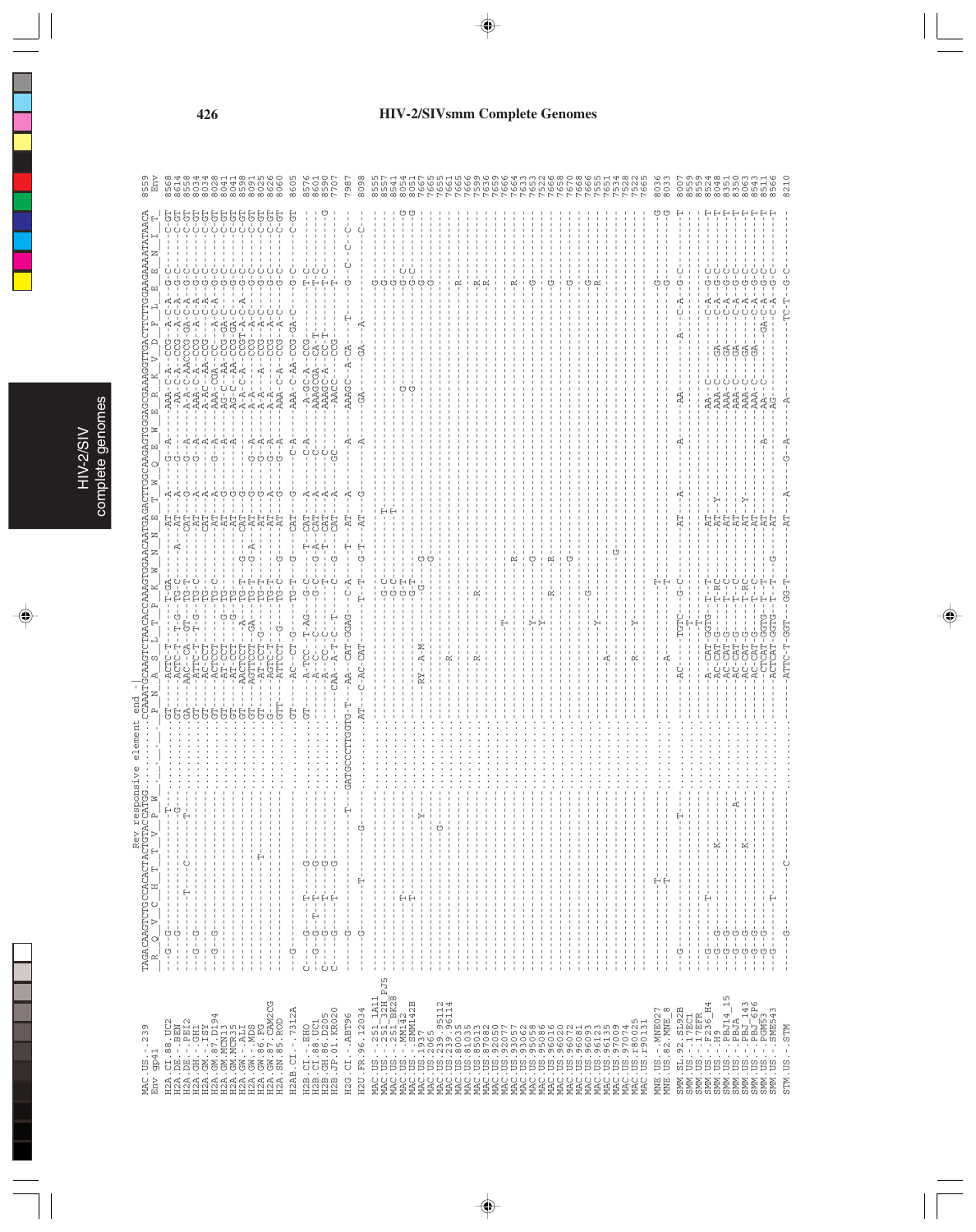|  | í<br>ర్<br>⋍<br>2 |
|--|-------------------|
|--|-------------------|

| MAC.US.-.239<br>Env 9p41                                                                                                                                                                                                                                                                                                                                                     | GCCCTCCTAGAGGAGCACAAATTCAACA<br>A L L E E A Q I Q (<br>$\Box$                                                                                                                                                                                                                                                                                                                                                                                   |                              | AGAGAACAACATGTATGAATTACAAAGTTGAATAGGAATGTGT<br>CO.<br>z                                                                                                                                                                                                                                                                                                                                                                                                                                                   | s                                                                                   | LUHHUUHHUUKUHHHUUHH           | TGGATAAAGTATATACAATATGGAG<br>$\circ$ | 868<br>En                                                                                                                                                                                                                                                                                                                 |
|------------------------------------------------------------------------------------------------------------------------------------------------------------------------------------------------------------------------------------------------------------------------------------------------------------------------------------------------------------------------------|-------------------------------------------------------------------------------------------------------------------------------------------------------------------------------------------------------------------------------------------------------------------------------------------------------------------------------------------------------------------------------------------------------------------------------------------------|------------------------------|-----------------------------------------------------------------------------------------------------------------------------------------------------------------------------------------------------------------------------------------------------------------------------------------------------------------------------------------------------------------------------------------------------------------------------------------------------------------------------------------------------------|-------------------------------------------------------------------------------------|-------------------------------|--------------------------------------|---------------------------------------------------------------------------------------------------------------------------------------------------------------------------------------------------------------------------------------------------------------------------------------------------------------------------|
|                                                                                                                                                                                                                                                                                                                                                                              | J.<br>л<br>$\frac{1}{1}$<br>CAAAG-T                                                                                                                                                                                                                                                                                                                                                                                                             |                              |                                                                                                                                                                                                                                                                                                                                                                                                                                                                                                           |                                                                                     |                               |                                      |                                                                                                                                                                                                                                                                                                                           |
|                                                                                                                                                                                                                                                                                                                                                                              | ٠<br>$- - A - -$<br>CAAAGTT                                                                                                                                                                                                                                                                                                                                                                                                                     | К                            | К                                                                                                                                                                                                                                                                                                                                                                                                                                                                                                         | н                                                                                   |                               | U<br>ひ                               |                                                                                                                                                                                                                                                                                                                           |
| $\begin{array}{l} \rm I2A,\,CL,\,88\,,\,UC2\\ \rm I2A,\,DB--IBEN\\ \rm I2A,\,GB--IBIZ\\ \rm I2A,\,GH--GB1\\ \rm I2A,\,CH.--ISX\\ \rm I2A,\,CH.--ISX\\ \rm I2A,\,CH.~ICX\\ \rm I2A,\,CH.~ICX\\ \rm I2A,\,CH.~ICX\\ \rm I2A,\,CH.~ICX\\ \rm I2A,\,CH.~ICX\\ \rm I2A,\,CH.~ICX\\ \rm I2A,\,CH.~ICX\\ \rm I2A,\,CH.~ICX\\ \rm I2A,\,CH.~ICX\\ \rm I2A,\,CH.~ICX\\ \rm$           | $\begin{split} \frac{1}{2} \frac{1}{2} \frac{1}{2} \frac{1}{2} \frac{1}{2} \frac{1}{2} \frac{1}{2} \frac{1}{2} \frac{1}{2} \frac{1}{2} \frac{1}{2} \frac{1}{2} \frac{1}{2} \frac{1}{2} \frac{1}{2} \frac{1}{2} \frac{1}{2} \frac{1}{2} \frac{1}{2} \frac{1}{2} \frac{1}{2} \frac{1}{2} \frac{1}{2} \frac{1}{2} \frac{1}{2} \frac{1}{2} \frac{1}{2} \frac{1}{2} \frac{1}{2} \frac{1}{2} \frac{1}{$<br>AGATCGT                                    | E                            | $\triangle$                                                                                                                                                                                                                                                                                                                                                                                                                                                                                               | U                                                                                   |                               | U<br>$\vdash$                        |                                                                                                                                                                                                                                                                                                                           |
|                                                                                                                                                                                                                                                                                                                                                                              |                                                                                                                                                                                                                                                                                                                                                                                                                                                 |                              | U                                                                                                                                                                                                                                                                                                                                                                                                                                                                                                         |                                                                                     | $-AA$                         |                                      |                                                                                                                                                                                                                                                                                                                           |
|                                                                                                                                                                                                                                                                                                                                                                              |                                                                                                                                                                                                                                                                                                                                                                                                                                                 |                              | U                                                                                                                                                                                                                                                                                                                                                                                                                                                                                                         |                                                                                     | ◡<br>$-AA$<br>н               |                                      |                                                                                                                                                                                                                                                                                                                           |
|                                                                                                                                                                                                                                                                                                                                                                              | CAAAGTT-<br>-AGAAGTT-<br>CAAAGTT-                                                                                                                                                                                                                                                                                                                                                                                                               |                              | AC                                                                                                                                                                                                                                                                                                                                                                                                                                                                                                        | Ο                                                                                   | ↻<br>$-6A$                    | $-4$<br>U                            |                                                                                                                                                                                                                                                                                                                           |
|                                                                                                                                                                                                                                                                                                                                                                              | CAA-AAT                                                                                                                                                                                                                                                                                                                                                                                                                                         |                              | K.                                                                                                                                                                                                                                                                                                                                                                                                                                                                                                        | U<br>부                                                                              | ∪<br>$-AA$<br>н               | U                                    |                                                                                                                                                                                                                                                                                                                           |
|                                                                                                                                                                                                                                                                                                                                                                              | CAA-AAT-<br>-AA-AGT-<br>CAAAAGT-                                                                                                                                                                                                                                                                                                                                                                                                                |                              | A                                                                                                                                                                                                                                                                                                                                                                                                                                                                                                         | $AC-$                                                                               | ↻<br>AA.<br>н                 | <b>UUU</b>                           |                                                                                                                                                                                                                                                                                                                           |
|                                                                                                                                                                                                                                                                                                                                                                              |                                                                                                                                                                                                                                                                                                                                                                                                                                                 |                              | υU                                                                                                                                                                                                                                                                                                                                                                                                                                                                                                        | FЕ                                                                                  | Ū<br>AA<br>н                  | ひ                                    |                                                                                                                                                                                                                                                                                                                           |
|                                                                                                                                                                                                                                                                                                                                                                              |                                                                                                                                                                                                                                                                                                                                                                                                                                                 |                              | O                                                                                                                                                                                                                                                                                                                                                                                                                                                                                                         |                                                                                     | ↻<br>AA<br>н                  |                                      |                                                                                                                                                                                                                                                                                                                           |
|                                                                                                                                                                                                                                                                                                                                                                              | CAAAGT                                                                                                                                                                                                                                                                                                                                                                                                                                          | Е<br>J.                      |                                                                                                                                                                                                                                                                                                                                                                                                                                                                                                           | U<br>Q.<br>⊢                                                                        | $-CA$<br>н                    | ロー<br>$\cup$<br>ά                    |                                                                                                                                                                                                                                                                                                                           |
|                                                                                                                                                                                                                                                                                                                                                                              | CAAAGTT                                                                                                                                                                                                                                                                                                                                                                                                                                         |                              | $C - A$<br>AAAA                                                                                                                                                                                                                                                                                                                                                                                                                                                                                           | AC<br>Н                                                                             | $-AA$<br>н                    | ပု<br>$\cup$                         |                                                                                                                                                                                                                                                                                                                           |
|                                                                                                                                                                                                                                                                                                                                                                              | <b>AAAAGTT</b>                                                                                                                                                                                                                                                                                                                                                                                                                                  |                              |                                                                                                                                                                                                                                                                                                                                                                                                                                                                                                           | н<br>Ŕ,                                                                             | $-AA$                         | U<br>ひ                               |                                                                                                                                                                                                                                                                                                                           |
| $-.7312A$<br>H2AB.CI.                                                                                                                                                                                                                                                                                                                                                        | $\frac{1}{\sqrt{2}}$<br>U<br>÷<br>÷<br>-AAAGT-                                                                                                                                                                                                                                                                                                                                                                                                  |                              |                                                                                                                                                                                                                                                                                                                                                                                                                                                                                                           |                                                                                     | $-4$                          | ひ                                    | 73<br>$\infty$                                                                                                                                                                                                                                                                                                            |
|                                                                                                                                                                                                                                                                                                                                                                              | AAAT-A                                                                                                                                                                                                                                                                                                                                                                                                                                          |                              |                                                                                                                                                                                                                                                                                                                                                                                                                                                                                                           | н                                                                                   | $\mathrel{\mathop{\boxplus}}$ |                                      |                                                                                                                                                                                                                                                                                                                           |
| H2B.CI.-. EHO<br>H2B.CI.88.UC1<br>H2B.CH.86.D205<br>H2B.JP.01.KR020                                                                                                                                                                                                                                                                                                          | ליטרים<br>קרוביו                                                                                                                                                                                                                                                                                                                                                                                                                                | ひ                            | К<br>ひ<br>ひ                                                                                                                                                                                                                                                                                                                                                                                                                                                                                               | ន់<br>⊢<br>Ā.                                                                       | CÃ<br>н                       | CAGG<br>↻<br>GGCA                    | $\infty$<br>$\begin{array}{c} 0.01 \\ 0.01 \\ 0.01 \\ 0.00 \\ 0.01 \\ 0.01 \\ 0.01 \\ 0.01 \\ 0.01 \\ 0.01 \\ 0.01 \\ 0.01 \\ 0.01 \\ 0.01 \\ 0.01 \\ 0.01 \\ 0.01 \\ 0.01 \\ 0.01 \\ 0.01 \\ 0.01 \\ 0.01 \\ 0.01 \\ 0.01 \\ 0.01 \\ 0.01 \\ 0.01 \\ 0.01 \\ 0.01 \\ 0.01 \\ 0.01 \\ 0.01 \\ 0.01 \\ 0.01 \\ 0.01 \\ 0.$ |
|                                                                                                                                                                                                                                                                                                                                                                              | $-150 - 150 - 150$                                                                                                                                                                                                                                                                                                                                                                                                                              | ΑA                           | Ą<br>Ů                                                                                                                                                                                                                                                                                                                                                                                                                                                                                                    | н                                                                                   | භී                            |                                      |                                                                                                                                                                                                                                                                                                                           |
| $\circ$                                                                                                                                                                                                                                                                                                                                                                      | AAAT-AT                                                                                                                                                                                                                                                                                                                                                                                                                                         | ÷                            | CCAA<br>К<br>$AC -$<br>ಕ<br>Ü<br>Š                                                                                                                                                                                                                                                                                                                                                                                                                                                                        | $A-T$<br>Н                                                                          | ↻<br>$\overline{c}$           | $-ATA$<br>9<br>C                     |                                                                                                                                                                                                                                                                                                                           |
| H2G.CI. - . ABT96                                                                                                                                                                                                                                                                                                                                                            | $- -A - -A - -$<br>$\mathbf{I}$<br>÷.<br>$CGG--AT$                                                                                                                                                                                                                                                                                                                                                                                              |                              | Ч,<br>Ġ                                                                                                                                                                                                                                                                                                                                                                                                                                                                                                   |                                                                                     |                               | E<br>ġ<br>$\mathbb H$<br>ಀೢಁ         | 811                                                                                                                                                                                                                                                                                                                       |
|                                                                                                                                                                                                                                                                                                                                                                              |                                                                                                                                                                                                                                                                                                                                                                                                                                                 | $-9 - -$                     |                                                                                                                                                                                                                                                                                                                                                                                                                                                                                                           |                                                                                     |                               |                                      |                                                                                                                                                                                                                                                                                                                           |
| H2U. FR. 96.12034                                                                                                                                                                                                                                                                                                                                                            | $CAG - -AT - -$                                                                                                                                                                                                                                                                                                                                                                                                                                 |                              | К<br>К<br>Ġ                                                                                                                                                                                                                                                                                                                                                                                                                                                                                               | U                                                                                   | రే                            | $\dot{\circ}$<br>턱<br>也<br>F<br>ပ္ပံ | 822                                                                                                                                                                                                                                                                                                                       |
|                                                                                                                                                                                                                                                                                                                                                                              | J.                                                                                                                                                                                                                                                                                                                                                                                                                                              |                              |                                                                                                                                                                                                                                                                                                                                                                                                                                                                                                           |                                                                                     |                               |                                      |                                                                                                                                                                                                                                                                                                                           |
| LN.<br>$\begin{small} &\texttt{M2.C. U3.1--21.1}\\ \texttt{M3.C. U5.1--32H}\\ \texttt{M4.C. U5.1--32H}\\ \texttt{M5.C. U5.1--32H}\\ \texttt{M5.C. U5.1--32H}\\ \texttt{M6.C. U5.2--32H}\\ \texttt{M7.C. U5.2--32H}\\ \texttt{M8.C. U5.2--32H}\\ \texttt{M9.C. U5.2--32H}\\ \texttt{M9.C. U5.2--32H}\\ \texttt{M9.C. U5.2--32H}\\ \texttt{M9.C. U5.2--32H}\\ \texttt{M9.C. U$ | $\mathbf I$                                                                                                                                                                                                                                                                                                                                                                                                                                     |                              |                                                                                                                                                                                                                                                                                                                                                                                                                                                                                                           |                                                                                     |                               |                                      | ששששה שלא היו ליידור ליידור שלא היו ליידור שלא היו ליידור שלא היו ליידור שלא היו ליידור ליידור ליידור ליידור ל<br>שמש היו ליידור ליידור ליידור ליידור ליידור ליידור ליידור ליידור ליידור ליידור ליידור ליידור ליידור ליידור לייד<br>$\infty$ $\infty$                                                                     |
|                                                                                                                                                                                                                                                                                                                                                                              |                                                                                                                                                                                                                                                                                                                                                                                                                                                 |                              |                                                                                                                                                                                                                                                                                                                                                                                                                                                                                                           |                                                                                     |                               |                                      |                                                                                                                                                                                                                                                                                                                           |
|                                                                                                                                                                                                                                                                                                                                                                              |                                                                                                                                                                                                                                                                                                                                                                                                                                                 |                              |                                                                                                                                                                                                                                                                                                                                                                                                                                                                                                           |                                                                                     |                               |                                      |                                                                                                                                                                                                                                                                                                                           |
|                                                                                                                                                                                                                                                                                                                                                                              |                                                                                                                                                                                                                                                                                                                                                                                                                                                 |                              |                                                                                                                                                                                                                                                                                                                                                                                                                                                                                                           |                                                                                     |                               |                                      | $\infty$ $\infty$ $\infty$ $\sim$                                                                                                                                                                                                                                                                                         |
|                                                                                                                                                                                                                                                                                                                                                                              |                                                                                                                                                                                                                                                                                                                                                                                                                                                 |                              |                                                                                                                                                                                                                                                                                                                                                                                                                                                                                                           |                                                                                     |                               |                                      |                                                                                                                                                                                                                                                                                                                           |
|                                                                                                                                                                                                                                                                                                                                                                              |                                                                                                                                                                                                                                                                                                                                                                                                                                                 |                              |                                                                                                                                                                                                                                                                                                                                                                                                                                                                                                           |                                                                                     |                               |                                      |                                                                                                                                                                                                                                                                                                                           |
|                                                                                                                                                                                                                                                                                                                                                                              |                                                                                                                                                                                                                                                                                                                                                                                                                                                 |                              |                                                                                                                                                                                                                                                                                                                                                                                                                                                                                                           |                                                                                     |                               |                                      |                                                                                                                                                                                                                                                                                                                           |
|                                                                                                                                                                                                                                                                                                                                                                              |                                                                                                                                                                                                                                                                                                                                                                                                                                                 |                              |                                                                                                                                                                                                                                                                                                                                                                                                                                                                                                           |                                                                                     |                               |                                      |                                                                                                                                                                                                                                                                                                                           |
|                                                                                                                                                                                                                                                                                                                                                                              | $\mathbf{I}$                                                                                                                                                                                                                                                                                                                                                                                                                                    |                              |                                                                                                                                                                                                                                                                                                                                                                                                                                                                                                           |                                                                                     |                               |                                      |                                                                                                                                                                                                                                                                                                                           |
|                                                                                                                                                                                                                                                                                                                                                                              | $\mathbf{I}$                                                                                                                                                                                                                                                                                                                                                                                                                                    |                              |                                                                                                                                                                                                                                                                                                                                                                                                                                                                                                           |                                                                                     |                               |                                      |                                                                                                                                                                                                                                                                                                                           |
|                                                                                                                                                                                                                                                                                                                                                                              |                                                                                                                                                                                                                                                                                                                                                                                                                                                 |                              |                                                                                                                                                                                                                                                                                                                                                                                                                                                                                                           |                                                                                     |                               |                                      |                                                                                                                                                                                                                                                                                                                           |
|                                                                                                                                                                                                                                                                                                                                                                              | $\mathbf I$                                                                                                                                                                                                                                                                                                                                                                                                                                     |                              |                                                                                                                                                                                                                                                                                                                                                                                                                                                                                                           |                                                                                     |                               |                                      |                                                                                                                                                                                                                                                                                                                           |
|                                                                                                                                                                                                                                                                                                                                                                              | $\mathbf I$                                                                                                                                                                                                                                                                                                                                                                                                                                     |                              |                                                                                                                                                                                                                                                                                                                                                                                                                                                                                                           |                                                                                     |                               |                                      |                                                                                                                                                                                                                                                                                                                           |
|                                                                                                                                                                                                                                                                                                                                                                              |                                                                                                                                                                                                                                                                                                                                                                                                                                                 |                              |                                                                                                                                                                                                                                                                                                                                                                                                                                                                                                           |                                                                                     |                               |                                      |                                                                                                                                                                                                                                                                                                                           |
|                                                                                                                                                                                                                                                                                                                                                                              |                                                                                                                                                                                                                                                                                                                                                                                                                                                 |                              |                                                                                                                                                                                                                                                                                                                                                                                                                                                                                                           |                                                                                     |                               |                                      |                                                                                                                                                                                                                                                                                                                           |
|                                                                                                                                                                                                                                                                                                                                                                              |                                                                                                                                                                                                                                                                                                                                                                                                                                                 |                              |                                                                                                                                                                                                                                                                                                                                                                                                                                                                                                           |                                                                                     |                               |                                      |                                                                                                                                                                                                                                                                                                                           |
|                                                                                                                                                                                                                                                                                                                                                                              |                                                                                                                                                                                                                                                                                                                                                                                                                                                 |                              |                                                                                                                                                                                                                                                                                                                                                                                                                                                                                                           |                                                                                     |                               |                                      |                                                                                                                                                                                                                                                                                                                           |
|                                                                                                                                                                                                                                                                                                                                                                              |                                                                                                                                                                                                                                                                                                                                                                                                                                                 |                              |                                                                                                                                                                                                                                                                                                                                                                                                                                                                                                           |                                                                                     |                               |                                      |                                                                                                                                                                                                                                                                                                                           |
|                                                                                                                                                                                                                                                                                                                                                                              |                                                                                                                                                                                                                                                                                                                                                                                                                                                 |                              |                                                                                                                                                                                                                                                                                                                                                                                                                                                                                                           |                                                                                     |                               |                                      |                                                                                                                                                                                                                                                                                                                           |
|                                                                                                                                                                                                                                                                                                                                                                              |                                                                                                                                                                                                                                                                                                                                                                                                                                                 |                              |                                                                                                                                                                                                                                                                                                                                                                                                                                                                                                           |                                                                                     |                               |                                      |                                                                                                                                                                                                                                                                                                                           |
|                                                                                                                                                                                                                                                                                                                                                                              |                                                                                                                                                                                                                                                                                                                                                                                                                                                 |                              |                                                                                                                                                                                                                                                                                                                                                                                                                                                                                                           |                                                                                     |                               |                                      |                                                                                                                                                                                                                                                                                                                           |
|                                                                                                                                                                                                                                                                                                                                                                              |                                                                                                                                                                                                                                                                                                                                                                                                                                                 |                              |                                                                                                                                                                                                                                                                                                                                                                                                                                                                                                           |                                                                                     |                               |                                      |                                                                                                                                                                                                                                                                                                                           |
|                                                                                                                                                                                                                                                                                                                                                                              |                                                                                                                                                                                                                                                                                                                                                                                                                                                 |                              |                                                                                                                                                                                                                                                                                                                                                                                                                                                                                                           |                                                                                     |                               |                                      |                                                                                                                                                                                                                                                                                                                           |
|                                                                                                                                                                                                                                                                                                                                                                              |                                                                                                                                                                                                                                                                                                                                                                                                                                                 |                              |                                                                                                                                                                                                                                                                                                                                                                                                                                                                                                           |                                                                                     |                               |                                      |                                                                                                                                                                                                                                                                                                                           |
|                                                                                                                                                                                                                                                                                                                                                                              |                                                                                                                                                                                                                                                                                                                                                                                                                                                 |                              |                                                                                                                                                                                                                                                                                                                                                                                                                                                                                                           |                                                                                     |                               |                                      |                                                                                                                                                                                                                                                                                                                           |
|                                                                                                                                                                                                                                                                                                                                                                              |                                                                                                                                                                                                                                                                                                                                                                                                                                                 |                              |                                                                                                                                                                                                                                                                                                                                                                                                                                                                                                           |                                                                                     |                               |                                      |                                                                                                                                                                                                                                                                                                                           |
|                                                                                                                                                                                                                                                                                                                                                                              |                                                                                                                                                                                                                                                                                                                                                                                                                                                 |                              |                                                                                                                                                                                                                                                                                                                                                                                                                                                                                                           |                                                                                     |                               |                                      |                                                                                                                                                                                                                                                                                                                           |
|                                                                                                                                                                                                                                                                                                                                                                              |                                                                                                                                                                                                                                                                                                                                                                                                                                                 |                              |                                                                                                                                                                                                                                                                                                                                                                                                                                                                                                           |                                                                                     |                               |                                      |                                                                                                                                                                                                                                                                                                                           |
|                                                                                                                                                                                                                                                                                                                                                                              |                                                                                                                                                                                                                                                                                                                                                                                                                                                 |                              |                                                                                                                                                                                                                                                                                                                                                                                                                                                                                                           |                                                                                     |                               |                                      |                                                                                                                                                                                                                                                                                                                           |
|                                                                                                                                                                                                                                                                                                                                                                              |                                                                                                                                                                                                                                                                                                                                                                                                                                                 |                              |                                                                                                                                                                                                                                                                                                                                                                                                                                                                                                           |                                                                                     |                               |                                      |                                                                                                                                                                                                                                                                                                                           |
|                                                                                                                                                                                                                                                                                                                                                                              |                                                                                                                                                                                                                                                                                                                                                                                                                                                 |                              |                                                                                                                                                                                                                                                                                                                                                                                                                                                                                                           |                                                                                     |                               |                                      |                                                                                                                                                                                                                                                                                                                           |
|                                                                                                                                                                                                                                                                                                                                                                              |                                                                                                                                                                                                                                                                                                                                                                                                                                                 |                              |                                                                                                                                                                                                                                                                                                                                                                                                                                                                                                           |                                                                                     |                               |                                      |                                                                                                                                                                                                                                                                                                                           |
|                                                                                                                                                                                                                                                                                                                                                                              | $\mathbb{I}$                                                                                                                                                                                                                                                                                                                                                                                                                                    |                              |                                                                                                                                                                                                                                                                                                                                                                                                                                                                                                           |                                                                                     |                               |                                      |                                                                                                                                                                                                                                                                                                                           |
| MNE.US. - .MNE027<br>MNE.US. 82.MNE_8                                                                                                                                                                                                                                                                                                                                        | Ħ<br>Ħ<br>$- - \frac{\Gamma}{1} - \frac{1}{1} - \frac{1}{1} - \frac{1}{1} - \frac{1}{1} - \frac{1}{1} - \frac{1}{1} - \frac{1}{1} - \frac{1}{1} - \frac{1}{1} - \frac{1}{1} - \frac{1}{1} - \frac{1}{1} - \frac{1}{1} - \frac{1}{1} - \frac{1}{1} - \frac{1}{1} - \frac{1}{1} - \frac{1}{1} - \frac{1}{1} - \frac{1}{1} - \frac{1}{1} - \frac{1}{1} - \frac{1}{1} - \frac{1}{1} - \frac{1}{1} - \frac{1}{1} - \frac$<br>$\mathbb{I}=\mathbb{I}$ |                              |                                                                                                                                                                                                                                                                                                                                                                                                                                                                                                           |                                                                                     |                               | τη                                   | 16<br>ന ന                                                                                                                                                                                                                                                                                                                 |
|                                                                                                                                                                                                                                                                                                                                                                              | $\,$ $\,$                                                                                                                                                                                                                                                                                                                                                                                                                                       |                              |                                                                                                                                                                                                                                                                                                                                                                                                                                                                                                           |                                                                                     |                               |                                      |                                                                                                                                                                                                                                                                                                                           |
|                                                                                                                                                                                                                                                                                                                                                                              | $\ddot{\theta}$<br>$-10-0-1$<br>$\frac{1}{4}$<br>$\mathbf{I}$<br>$\mathbf{I}$<br>CAAA-GT-G                                                                                                                                                                                                                                                                                                                                                      |                              |                                                                                                                                                                                                                                                                                                                                                                                                                                                                                                           |                                                                                     |                               | සි                                   |                                                                                                                                                                                                                                                                                                                           |
| SMM. SL. 92. SL92B<br>SMM. US. - 17BC1<br>SMM. US. - 17BER<br>SMM. US. - 17236 144<br>SMM. US. - 18BJ14 15<br>SMM. US. - 18BJ14 15                                                                                                                                                                                                                                           | $\mathfrak l$<br>Ť.<br>$\,$<br>÷<br>$\frac{1}{4}$<br>$-1$<br>$\mathbf{I}$<br>$\mathbf{I}$<br>$\blacksquare$<br>٠                                                                                                                                                                                                                                                                                                                                |                              |                                                                                                                                                                                                                                                                                                                                                                                                                                                                                                           |                                                                                     |                               |                                      | LΟ                                                                                                                                                                                                                                                                                                                        |
|                                                                                                                                                                                                                                                                                                                                                                              | $\mathbf{L}$<br>$\mathbf{I}$                                                                                                                                                                                                                                                                                                                                                                                                                    |                              |                                                                                                                                                                                                                                                                                                                                                                                                                                                                                                           |                                                                                     |                               |                                      | LΟ                                                                                                                                                                                                                                                                                                                        |
|                                                                                                                                                                                                                                                                                                                                                                              |                                                                                                                                                                                                                                                                                                                                                                                                                                                 |                              |                                                                                                                                                                                                                                                                                                                                                                                                                                                                                                           |                                                                                     |                               |                                      |                                                                                                                                                                                                                                                                                                                           |
|                                                                                                                                                                                                                                                                                                                                                                              | $\mathbf{L}$<br>$\mathbf{1}$<br>CAAT-AT                                                                                                                                                                                                                                                                                                                                                                                                         |                              |                                                                                                                                                                                                                                                                                                                                                                                                                                                                                                           |                                                                                     |                               | $\mathfrak{F}$                       |                                                                                                                                                                                                                                                                                                                           |
|                                                                                                                                                                                                                                                                                                                                                                              |                                                                                                                                                                                                                                                                                                                                                                                                                                                 |                              | 5K                                                                                                                                                                                                                                                                                                                                                                                                                                                                                                        | ×                                                                                   | ≻                             |                                      |                                                                                                                                                                                                                                                                                                                           |
| LO.                                                                                                                                                                                                                                                                                                                                                                          | $\mathbf{I}$                                                                                                                                                                                                                                                                                                                                                                                                                                    | υU                           |                                                                                                                                                                                                                                                                                                                                                                                                                                                                                                           |                                                                                     |                               |                                      | $-1100F$                                                                                                                                                                                                                                                                                                                  |
|                                                                                                                                                                                                                                                                                                                                                                              | SAATYAT-G-<br>CAATYAT-G-<br>CAATCAT-G-<br>SAATYAT-G-                                                                                                                                                                                                                                                                                                                                                                                            | 666                          |                                                                                                                                                                                                                                                                                                                                                                                                                                                                                                           | ひひけいけい                                                                              | みみみみ                          |                                      |                                                                                                                                                                                                                                                                                                                           |
| SMM.US                                                                                                                                                                                                                                                                                                                                                                       | $\mathbf I$                                                                                                                                                                                                                                                                                                                                                                                                                                     |                              | 5K                                                                                                                                                                                                                                                                                                                                                                                                                                                                                                        | ×                                                                                   | Y-                            |                                      |                                                                                                                                                                                                                                                                                                                           |
| SMM.US                                                                                                                                                                                                                                                                                                                                                                       | 무<br>CAATCAT                                                                                                                                                                                                                                                                                                                                                                                                                                    | U<br>$\mathsf{H}$<br>ANAANAA | みみみみみみ<br>$\begin{array}{cccccccccc} . & . & . & . & . & . & . & . \\ . & . & . & . & . & . & . & . \\ . & . & . & . & . & . & . & . \\ . & . & . & . & . & . & . & . \\ . & . & . & . & . & . & . & . \\ . & . & . & . & . & . & . & . \\ . & . & . & . & . & . & . & . \\ . & . & . & . & . & . & . & . \\ . & . & . & . & . & . & . & . \\ . & . & . & . & . & . & . & . \\ . & . & . & . & . & . & . & . \\ . & . & . & . & . & . & . & . \\ . & . & . & . & . & . & . & . \\ . & .$<br>ひ ひ ひ ひ ひ ひ ひ | $\begin{array}{c} - & - & - & - \\ - & - & - \\ - & - & - \\ - & - & - \end{array}$ |                               | みみみみみ                                |                                                                                                                                                                                                                                                                                                                           |
| SMM.US                                                                                                                                                                                                                                                                                                                                                                       | - 11<br>$\mathbf{I}$<br>$\mathbf{I}$<br>÷<br>먹                                                                                                                                                                                                                                                                                                                                                                                                  |                              |                                                                                                                                                                                                                                                                                                                                                                                                                                                                                                           |                                                                                     |                               |                                      |                                                                                                                                                                                                                                                                                                                           |
| 3. - PBJ 143<br>3. - PBJ 6P6<br>3. - PGM53<br>3. - SME543<br>SMM.US                                                                                                                                                                                                                                                                                                          | $\overline{\phantom{a}}$<br>$\mathbf{I}$<br>$\frac{1}{4}$<br>÷.<br>CAGGCAT-<br>CAAT-AT-                                                                                                                                                                                                                                                                                                                                                         |                              |                                                                                                                                                                                                                                                                                                                                                                                                                                                                                                           |                                                                                     |                               |                                      |                                                                                                                                                                                                                                                                                                                           |
| $MLS$ .<br>STM.US                                                                                                                                                                                                                                                                                                                                                            | $\ddot{\circ}$<br>$\frac{1}{2}$<br>$- -A - -A$<br>$CAA - GT - -$                                                                                                                                                                                                                                                                                                                                                                                |                              |                                                                                                                                                                                                                                                                                                                                                                                                                                                                                                           |                                                                                     |                               |                                      |                                                                                                                                                                                                                                                                                                                           |
|                                                                                                                                                                                                                                                                                                                                                                              |                                                                                                                                                                                                                                                                                                                                                                                                                                                 |                              |                                                                                                                                                                                                                                                                                                                                                                                                                                                                                                           |                                                                                     |                               |                                      |                                                                                                                                                                                                                                                                                                                           |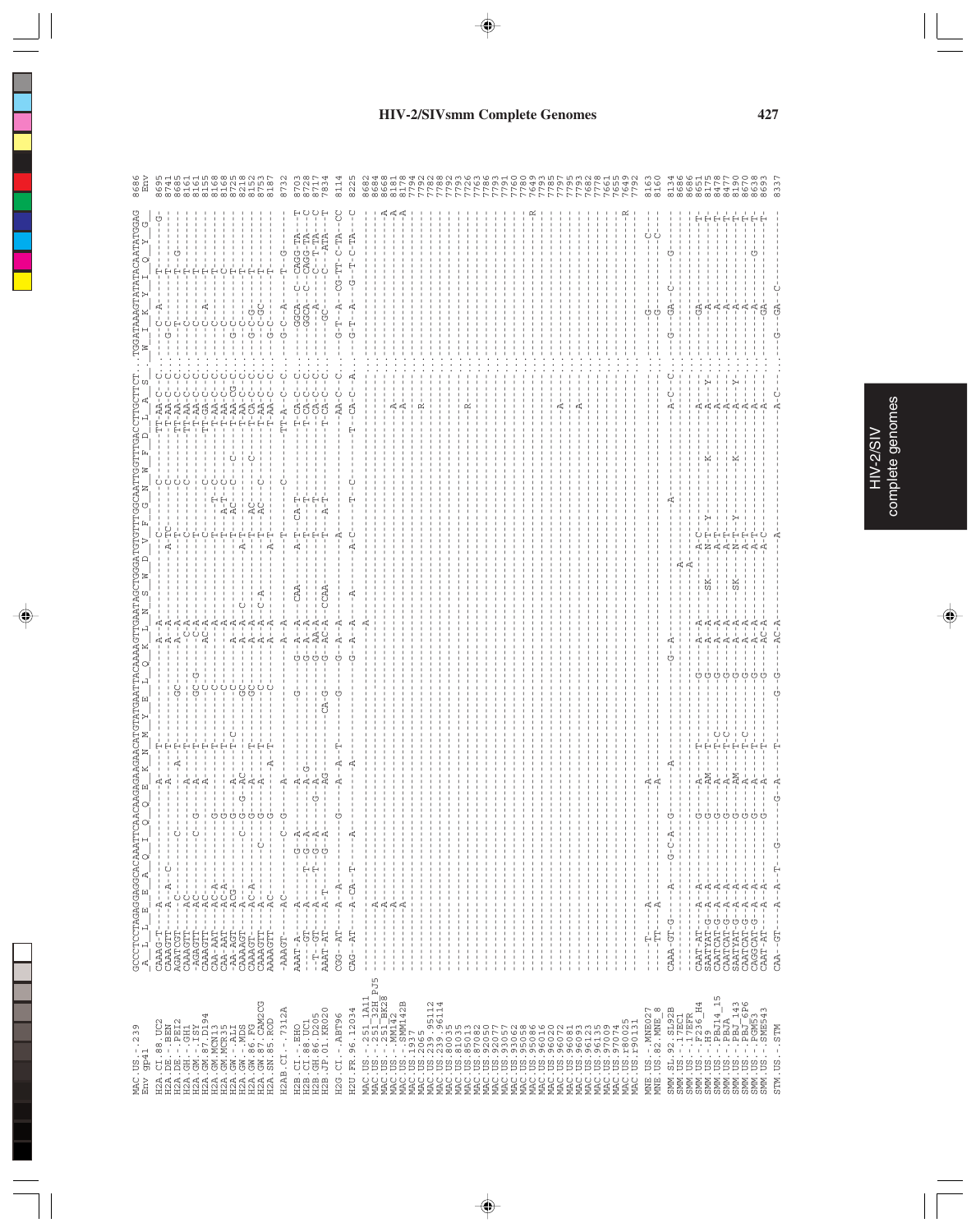| <b>Env</b><br>৩<br>exon<br>881                      | Tat<br>Rev                                                                   |         |                               |                                            |                                                               |   |                         |                   |                                               |                   | nd muddio com comune                  |                    |          |                                  |                                                                                                                                                                                                                                                                                                                                                                                    | 886                |          |    | $\infty$                                | 88899<br>$\overline{\infty}$ $\overline{\infty}$ $\overline{\infty}$ $\overline{\infty}$ $\overline{\infty}$            |         | 824                                         | w<br>$\frac{3}{8}$        | $\infty$                                                                                                                                                                                                                                                                                                                                                                                                                               | $\infty$ | $\infty$ |                               |    |  |  |  |  |  |  | O |  |  |  |  |  |  | <u>а ариалияный мамериканский инский инский</u><br>процессии найм пользовор и прополаго про |   | $\circ$<br>829                       |                 |                   |   |   |               |        |   |          |                         |                                  |                                                                                                                                                                                                                                                                                                                                                                                                                                    |                               | 846                                           |
|-----------------------------------------------------|------------------------------------------------------------------------------|---------|-------------------------------|--------------------------------------------|---------------------------------------------------------------|---|-------------------------|-------------------|-----------------------------------------------|-------------------|---------------------------------------|--------------------|----------|----------------------------------|------------------------------------------------------------------------------------------------------------------------------------------------------------------------------------------------------------------------------------------------------------------------------------------------------------------------------------------------------------------------------------|--------------------|----------|----|-----------------------------------------|-------------------------------------------------------------------------------------------------------------------------|---------|---------------------------------------------|---------------------------|----------------------------------------------------------------------------------------------------------------------------------------------------------------------------------------------------------------------------------------------------------------------------------------------------------------------------------------------------------------------------------------------------------------------------------------|----------|----------|-------------------------------|----|--|--|--|--|--|--|---|--|--|--|--|--|--|---------------------------------------------------------------------------------------------|---|--------------------------------------|-----------------|-------------------|---|---|---------------|--------|---|----------|-------------------------|----------------------------------|------------------------------------------------------------------------------------------------------------------------------------------------------------------------------------------------------------------------------------------------------------------------------------------------------------------------------------------------------------------------------------------------------------------------------------|-------------------------------|-----------------------------------------------|
| $\circ$<br>ි                                        | l٩<br>$\mathbb{O} \mathbb{O}$<br>▷<br>н<br>ıμ<br>$\mathsf{p}_4$<br>$\square$ | ⊢       |                               | 88888                                      |                                                               |   |                         |                   | ь                                             | ⊢                 |                                       |                    |          |                                  |                                                                                                                                                                                                                                                                                                                                                                                    |                    | ↻        |    | ↻                                       | ↻<br>Н                                                                                                                  | €<br>⊢  | ᄲ                                           | н                         |                                                                                                                                                                                                                                                                                                                                                                                                                                        |          | U        | н                             |    |  |  |  |  |  |  |   |  |  |  |  |  |  |                                                                                             |   |                                      |                 |                   |   |   | ٣             | U<br>븅 | ⊢ | ひひひ<br>۳ | ᄇ                       | U                                | U<br>е                                                                                                                                                                                                                                                                                                                                                                                                                             |                               |                                               |
|                                                     |                                                                              |         |                               | 444444<br>$\blacksquare$<br>ひひむ<br>99      |                                                               | 부 |                         |                   |                                               |                   | A<br>Seg<br>333333                    | К<br>$-4$<br>99    | 99       | 뮝                                | A A<br>G A                                                                                                                                                                                                                                                                                                                                                                         | $\mathbf{I}$<br>U  | ÷<br>ACT | ΑA | $\frac{1}{4}$<br>5<br>Ą                 | $\approx$<br>÷,<br>ACT                                                                                                  | U       | ローロ                                         | К<br>$G-TG-$              | 텃                                                                                                                                                                                                                                                                                                                                                                                                                                      |          | 부        |                               |    |  |  |  |  |  |  |   |  |  |  |  |  |  |                                                                                             |   | ь                                    | <b>CAT</b><br>Ą |                   |   | φ | 7.Ι. - 1<br>ά | ь      | н | Ë<br>ĸ   | ۳<br><u>ტ ტ ტ ტ ტ წ</u> | ╘<br>9999999                     | е<br>T.                                                                                                                                                                                                                                                                                                                                                                                                                            |                               | <b>CGI</b><br>ά                               |
|                                                     |                                                                              | ↻       |                               | ⊢<br>$\,$ I                                | $\,$ I                                                        |   | U<br>는는<br>$\mathbf{I}$ | U<br>$\mathbf{1}$ | $\blacksquare$                                | υ<br>$\mathbf{I}$ | $\mathbb H$<br>U<br>⊢<br>$\mathbf{1}$ | ۳<br>$\frac{1}{1}$ |          | Á<br>$\mathbf{I}$<br>U<br>н<br>÷ | е                                                                                                                                                                                                                                                                                                                                                                                  | U                  | Н        | н  | K,                                      | е<br>ひひひひ<br>$\mathbf{I}$<br>ΚK                                                                                         | Н       | ь<br>₿                                      |                           |                                                                                                                                                                                                                                                                                                                                                                                                                                        |          |          |                               |    |  |  |  |  |  |  |   |  |  |  |  |  |  |                                                                                             |   |                                      | U               |                   |   |   | н             |        |   | 88888    |                         | н                                | E                                                                                                                                                                                                                                                                                                                                                                                                                                  |                               |                                               |
|                                                     |                                                                              |         |                               |                                            |                                                               |   |                         |                   |                                               |                   | 8888888888                            |                    | ÷<br>۳   | н                                | н                                                                                                                                                                                                                                                                                                                                                                                  | E<br>↻             |          |    |                                         | ひひひひ                                                                                                                    |         |                                             |                           |                                                                                                                                                                                                                                                                                                                                                                                                                                        |          |          |                               |    |  |  |  |  |  |  |   |  |  |  |  |  |  |                                                                                             | К | К                                    |                 |                   |   |   |               |        |   |          |                         |                                  |                                                                                                                                                                                                                                                                                                                                                                                                                                    |                               |                                               |
|                                                     |                                                                              |         | සි                            | ਹੁ<br>F<br>ዕዕዕ<br>ፈፈፈ                      | Ō.<br>F<br>ă                                                  |   | ÜÜ<br>GA<br>AG<br>AG    | F                 | Ú.<br>E<br>얹                                  | Ú.<br>යි<br>ă     | Ō.<br>යි<br>ă                         | Ō.<br>යි<br>얹      | GAC<br>Q | Ů                                | ά                                                                                                                                                                                                                                                                                                                                                                                  | AAGA<br>GAC-T<br>ひ | $C - C$  |    | Ü,<br>$\mathfrak{F}$                    | A<br>Ó<br>$-6A$                                                                                                         | GAC.    | $-GAC$                                      | $\overline{A}$ .<br>GTC-T |                                                                                                                                                                                                                                                                                                                                                                                                                                        | K,       |          | $\mathbb{A} \mathbb{A}$<br>てり | てり |  |  |  |  |  |  |   |  |  |  |  |  |  |                                                                                             |   |                                      | ひ               | ĀG                |   |   |               |        |   |          | AAAAA                   | ひ ひ ひ ひ ひ ひ ひ ひ                  |                                                                                                                                                                                                                                                                                                                                                                                                                                    |                               |                                               |
|                                                     |                                                                              | нн<br>ひ | $\overline{\phantom{0}}$<br>ひ | $-4$<br>666<br>$\,$ I<br>٠<br><b>ひ ひ ひ</b> | н<br>$\mathbf{I}$<br>부<br>$\blacksquare$<br>ひ<br>$\mathbf{I}$ | ひ | -                       | Н<br>л.<br>부<br>ひ | $\mathbf{I}$<br>ひ<br>$\overline{\phantom{a}}$ | ひ                 | ひ<br>ゃっ                               |                    | ひ        | ひ                                | ひ                                                                                                                                                                                                                                                                                                                                                                                  | ひ                  | FA<br>U  | Ť  | $T^A - G$<br>$T^- - G$<br>$\frac{1}{1}$ | <b>ひ ひ ひ ひ</b><br>÷<br>O                                                                                                | Ė<br>U  | K.<br>ひ                                     | y                         |                                                                                                                                                                                                                                                                                                                                                                                                                                        |          |          |                               |    |  |  |  |  |  |  |   |  |  |  |  |  |  |                                                                                             |   |                                      | てり              | ひ                 | ᄳ |   |               |        |   |          | ひひひひひ                   | ひ ひ ひ ひ ひ ひ ひ<br>ひ ひ ひ ひ ひ ひ ひ ひ |                                                                                                                                                                                                                                                                                                                                                                                                                                    |                               | ᄲ                                             |
|                                                     |                                                                              | K.      |                               | К<br>К                                     | ජි                                                            |   | A                       | g                 | К                                             |                   |                                       |                    |          |                                  |                                                                                                                                                                                                                                                                                                                                                                                    | K,                 |          |    | Æ<br>$\overline{A} -$                   | К                                                                                                                       | К       | K.<br>↻                                     |                           |                                                                                                                                                                                                                                                                                                                                                                                                                                        |          |          |                               |    |  |  |  |  |  |  |   |  |  |  |  |  |  |                                                                                             |   |                                      |                 |                   |   |   |               |        |   |          | <b>AAAAAA</b>           |                                  |                                                                                                                                                                                                                                                                                                                                                                                                                                    |                               |                                               |
|                                                     |                                                                              |         |                               |                                            |                                                               |   |                         |                   |                                               |                   |                                       |                    |          |                                  |                                                                                                                                                                                                                                                                                                                                                                                    |                    |          |    |                                         |                                                                                                                         |         |                                             |                           |                                                                                                                                                                                                                                                                                                                                                                                                                                        |          |          |                               |    |  |  |  |  |  |  |   |  |  |  |  |  |  |                                                                                             |   |                                      |                 | ÷<br>$\mathbb{L}$ |   |   |               |        |   |          | $-GGA -$                | $-100 -$                         | $-99 - -9 -$<br>$\mathbf{I}$<br>$\mathbf{I}$                                                                                                                                                                                                                                                                                                                                                                                       |                               | $-4 - 1 - 1 - -1 - 2$                         |
| TTTATATAGTTGTAGGAGTAATACTGTT<br>V Y I V V G V I L L |                                                                              |         |                               |                                            |                                                               |   |                         |                   |                                               |                   |                                       |                    |          |                                  |                                                                                                                                                                                                                                                                                                                                                                                    |                    |          |    |                                         | $\begin{array}{c} -A--------+A--\\ -A----------A--C--\\ -A------------\\ -A------------\\ -A------------\\ \end{array}$ |         | $-1 - -1 -$<br>$-1$<br>$-1$<br>$-1$<br>$-1$ | $-5 - - - - - - - -$      |                                                                                                                                                                                                                                                                                                                                                                                                                                        |          |          |                               |    |  |  |  |  |  |  |   |  |  |  |  |  |  |                                                                                             |   | $\mathbf{I}$                         |                 |                   |   |   |               |        |   |          |                         |                                  | - 11<br>$\mathbf{I}$                                                                                                                                                                                                                                                                                                                                                                                                               | $\overline{A}$<br>$- A - - I$ | $\mathbf{I}$<br>$\mathbf{I}$<br>$\frac{1}{1}$ |
| $\sigma$<br>$\infty$                                | $\sim$ $\sim$                                                                |         |                               |                                            |                                                               |   |                         |                   |                                               |                   |                                       |                    |          |                                  | $\begin{array}{l} \rm{H2A}, \rm{CL}, \rm{88}, \rm{UC2}\\ \rm{H2A}, \rm{DB}, \cdots \rm{B}, \rm{H21}\\ \rm{H2A}, \rm{GH}, \cdots \rm{H21}\\ \rm{H2A}, \rm{GH}, \cdots \rm{H21}\\ \rm{H2A}, \rm{GM}, \cdots \rm{H23}\\ \rm{H2A}, \rm{GH}, \rm{MML13}\\ \rm{H2A}, \rm{GH}, \rm{MML13}\\ \rm{H2A}, \rm{GH}, \rm{H23}\\ \rm{H2A}, \rm{GH}, \cdots \rm{H25}\\ \rm{H2A}, \rm{GH}, \cdots$ | $-7312A$           |          |    |                                         | H2B.CI.-. EHO<br>H2B.CI.88.UC1<br>H2B.GH.86.D205<br>H2B.JP.01.KR020                                                     | $\circ$ | $-.ABT96$                                   | H2U. FR. 96.12034         | $\begin{smallmatrix} \mathtt{MAC} & \mathtt{US} & \mathtt{1} & \mathtt{1} & \mathtt{1} & \mathtt{1} & \mathtt{1} & \mathtt{1} & \mathtt{1} & \mathtt{1} & \mathtt{1} & \mathtt{1} & \mathtt{1} & \mathtt{1} & \mathtt{1} & \mathtt{1} & \mathtt{1} & \mathtt{1} & \mathtt{1} & \mathtt{1} & \mathtt{1} & \mathtt{1} & \mathtt{1} & \mathtt{1} & \mathtt{1} & \mathtt{1} & \mathtt{1} & \mathtt{1} & \mathtt{1} & \mathtt{1} & \mathtt$ | PJ5      |          |                               |    |  |  |  |  |  |  |   |  |  |  |  |  |  |                                                                                             |   | MNE.US. - MNE027<br>MNE.US. 82.MNE_8 |                 |                   |   |   |               | S      |   |          |                         |                                  | $\begin{array}{l} \mathbf{SMM}, \mathbf{SL}, 22, \mathbf{S}1292\mathbf{B}\\ \mathbf{SMM}, \mathbf{US}, -1.7\mathbf{EC1}\\ \mathbf{SMM}, \mathbf{US}, -1.7\mathbf{EC1}\\ \mathbf{SMM}, \mathbf{US}, -1.7\mathbf{SO}, \mathbf{H4}\\ \mathbf{SMM}, \mathbf{US}, -1.82, \mathbf{S}, \mathbf{H4}\\ \mathbf{SMM}, \mathbf{US}, -1.9\mathbf{B} \mathbf{U}, \mathbf{1} \\ \mathbf{SMM}, \mathbf{US}, -1.7\mathbf{B} \mathbf{U}, \mathbf{1$ | STM                           |                                               |
| rus : US . - . 23<br>Env gp41                       | exon<br>exon<br>Rev<br>Tat                                                   |         |                               |                                            |                                                               |   |                         |                   |                                               |                   |                                       |                    |          |                                  |                                                                                                                                                                                                                                                                                                                                                                                    | H2AB.CI            |          |    |                                         |                                                                                                                         |         | $H2G$ . $CL$ .                              |                           |                                                                                                                                                                                                                                                                                                                                                                                                                                        |          |          |                               |    |  |  |  |  |  |  |   |  |  |  |  |  |  |                                                                                             |   |                                      |                 |                   |   |   |               |        |   |          |                         |                                  |                                                                                                                                                                                                                                                                                                                                                                                                                                    | STM.US                        |                                               |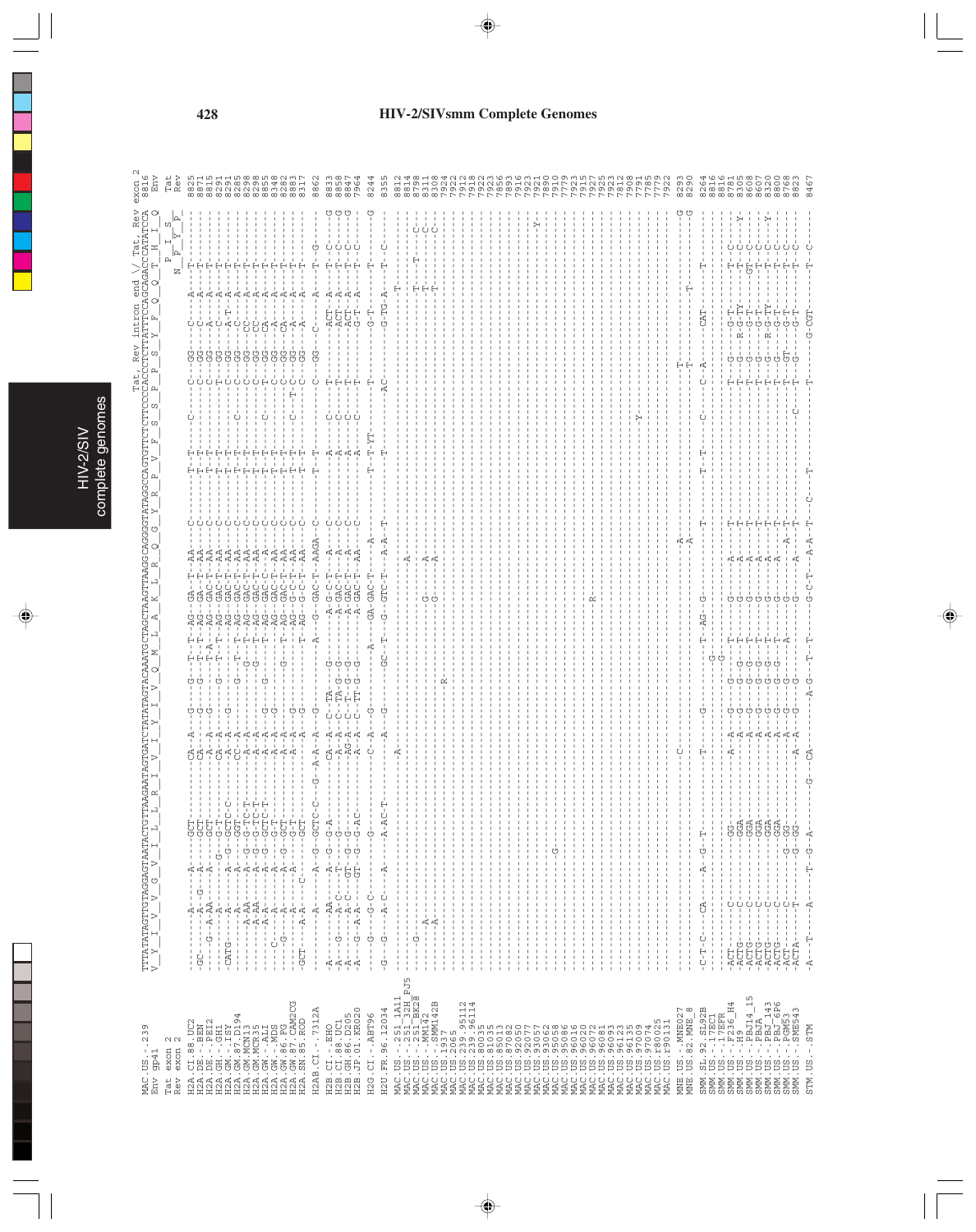| denomes<br>Ç<br>piera<br>5 |  |
|----------------------------|--|
|----------------------------|--|

| 8946<br>BP8                                                                                                                                                                                                                                                                                                                                                                                                                           | Tat<br>Rev                                             |                                                                                                    |                                                                                                                                                                                                                                                                                                                                                                                                  |        |                             |                                                                                                                                                                                                                                        |                         |                                 |                                                                                        |                                                                                                                                                                                                                                                                                                                                                                                                     |                                      |                                  | 899                                                                                                        |                                                                        |                                                             |                                                                                                                                                              | 837                                                | 848                                 |                                                                                                                                                             |                                                                                                               |                                        |                                                                                                                                                                                                                                                                                                                                                                                                                                                                                                            |                                                                 |                                              |                                   |               |        |                                     |    |   |    |                                                                                                                                                                                                                                                                                                                                                                           |                |  |   |               |                                                                    |                     |                               |              |              | 842<br>842                                                                                                                                                                                                                                                                                                                                                                                                                               |                                                 | $\begin{array}{l} \mathfrak{O} \overset{\rightarrow}{\mathfrak{A}} \overset{\rightarrow}{\mathfrak{A}} \overset{\rightarrow}{\mathfrak{A}} \overset{\rightarrow}{\mathfrak{A}} \overset{\rightarrow}{\mathfrak{A}} \overset{\rightarrow}{\mathfrak{A}} \overset{\rightarrow}{\mathfrak{A}} \overset{\rightarrow}{\mathfrak{A}} \overset{\rightarrow}{\mathfrak{A}} \overset{\rightarrow}{\mathfrak{A}} \overset{\rightarrow}{\mathfrak{A}} \overset{\rightarrow}{\mathfrak{A}} \overset{\rightarrow}{\mathfrak{A}} \overset{\rightarrow}{\mathfrak{A}} \overset{\rightarrow}{\mathfrak{A}} \overset{\rightarrow}{\mathfrak{$ |                                    |                                         |                                                                                                                            |                                                                                                                                                                                                                                                                                                                                 |                                                                                                      |                                                                                                                               | 859                                                                          |
|---------------------------------------------------------------------------------------------------------------------------------------------------------------------------------------------------------------------------------------------------------------------------------------------------------------------------------------------------------------------------------------------------------------------------------------|--------------------------------------------------------|----------------------------------------------------------------------------------------------------|--------------------------------------------------------------------------------------------------------------------------------------------------------------------------------------------------------------------------------------------------------------------------------------------------------------------------------------------------------------------------------------------------|--------|-----------------------------|----------------------------------------------------------------------------------------------------------------------------------------------------------------------------------------------------------------------------------------|-------------------------|---------------------------------|----------------------------------------------------------------------------------------|-----------------------------------------------------------------------------------------------------------------------------------------------------------------------------------------------------------------------------------------------------------------------------------------------------------------------------------------------------------------------------------------------------|--------------------------------------|----------------------------------|------------------------------------------------------------------------------------------------------------|------------------------------------------------------------------------|-------------------------------------------------------------|--------------------------------------------------------------------------------------------------------------------------------------------------------------|----------------------------------------------------|-------------------------------------|-------------------------------------------------------------------------------------------------------------------------------------------------------------|---------------------------------------------------------------------------------------------------------------|----------------------------------------|------------------------------------------------------------------------------------------------------------------------------------------------------------------------------------------------------------------------------------------------------------------------------------------------------------------------------------------------------------------------------------------------------------------------------------------------------------------------------------------------------------|-----------------------------------------------------------------|----------------------------------------------|-----------------------------------|---------------|--------|-------------------------------------|----|---|----|---------------------------------------------------------------------------------------------------------------------------------------------------------------------------------------------------------------------------------------------------------------------------------------------------------------------------------------------------------------------------|----------------|--|---|---------------|--------------------------------------------------------------------|---------------------|-------------------------------|--------------|--------------|------------------------------------------------------------------------------------------------------------------------------------------------------------------------------------------------------------------------------------------------------------------------------------------------------------------------------------------------------------------------------------------------------------------------------------------|-------------------------------------------------|------------------------------------------------------------------------------------------------------------------------------------------------------------------------------------------------------------------------------------------------------------------------------------------------------------------------------------------------------------------------------------------------------------------------------------------------------------------------------------------------------------------------------------------------------------------------------------------------------------------------------|------------------------------------|-----------------------------------------|----------------------------------------------------------------------------------------------------------------------------|---------------------------------------------------------------------------------------------------------------------------------------------------------------------------------------------------------------------------------------------------------------------------------------------------------------------------------|------------------------------------------------------------------------------------------------------|-------------------------------------------------------------------------------------------------------------------------------|------------------------------------------------------------------------------|
| AGAATATATAT TOAT COCOOODE E E TERTE ANGATAG<br>$\overline{a}$<br>⋥<br>α<br>$\circ$                                                                                                                                                                                                                                                                                                                                                    |                                                        | $\Box$<br>д<br>н<br>$\Box$<br>Н<br>$\mathbf{p}$<br>$\mathbf{p}$<br>≏<br>$\Omega$<br>$\mathbb{L}_1$ | P.<br>K,<br>ں<br>ט                                                                                                                                                                                                                                                                                                                                                                               | ひ      | $\vdash$<br>K,              | É<br>A                                                                                                                                                                                                                                 | ά<br>ひ<br>КK            | ひ                               | AGCT<br>FG<br>입<br>К                                                                   | 憤                                                                                                                                                                                                                                                                                                                                                                                                   | ひ                                    | ひ                                | GGAA<br>τŋ<br>Æ                                                                                            | GGGA                                                                   | $A-T$<br>GGAA<br>GGAA<br>C٦<br>$-AC - G$<br>н               | $A-T$<br>GGAA<br>ь                                                                                                                                           | AGGGAA<br>τ٦<br>Σ                                  | c                                   |                                                                                                                                                             |                                                                                                               |                                        |                                                                                                                                                                                                                                                                                                                                                                                                                                                                                                            |                                                                 |                                              |                                   |               |        |                                     |    |   |    |                                                                                                                                                                                                                                                                                                                                                                           |                |  |   |               |                                                                    |                     |                               |              |              |                                                                                                                                                                                                                                                                                                                                                                                                                                          |                                                 | GA-A<br>ひ                                                                                                                                                                                                                                                                                                                                                                                                                                                                                                                                                                                                                    | 5                                  | Ġ                                       |                                                                                                                            | いじじ                                                                                                                                                                                                                                                                                                                             | 5                                                                                                    |                                                                                                                               |                                                                              |
| g<br>GCAGAT<br>O<br>д                                                                                                                                                                                                                                                                                                                                                                                                                 | ひ<br>ひ                                                 | C)<br>$\Box$<br>IK.<br>니<br>K                                                                      | τ:                                                                                                                                                                                                                                                                                                                                                                                               | gg     | ( )                         | К<br>A<br>$A-C$<br>i C<br>U C                                                                                                                                                                                                          | К<br>AG<br>( )          | ZG<br>$\tau$ )                  | K,<br>$\frac{1}{1}$<br>U<br>τ                                                          |                                                                                                                                                                                                                                                                                                                                                                                                     |                                      | Ο                                | U<br>↻<br>Ο                                                                                                | ΰ<br>U                                                                 | UU<br>UU<br>Ú<br>U U U                                      | ↻<br>Ü<br>CAG                                                                                                                                                |                                                    | <b>CA</b>                           |                                                                                                                                                             |                                                                                                               |                                        |                                                                                                                                                                                                                                                                                                                                                                                                                                                                                                            |                                                                 |                                              |                                   |               |        |                                     |    |   |    |                                                                                                                                                                                                                                                                                                                                                                           |                |  |   |               |                                                                    |                     |                               |              |              |                                                                                                                                                                                                                                                                                                                                                                                                                                          |                                                 |                                                                                                                                                                                                                                                                                                                                                                                                                                                                                                                                                                                                                              |                                    | œ                                       |                                                                                                                            | œ                                                                                                                                                                                                                                                                                                                               |                                                                                                      |                                                                                                                               |                                                                              |
| $\begin{array}{ll} \frac{1}{2} \frac{1}{2} \frac{1}{2} \frac{1}{2} \frac{1}{2} \frac{1}{2} \frac{1}{2} \frac{1}{2} \frac{1}{2} \frac{1}{2} \frac{1}{2} \frac{1}{2} \frac{1}{2} \frac{1}{2} \frac{1}{2} \frac{1}{2} \frac{1}{2} \frac{1}{2} \frac{1}{2} \frac{1}{2} \frac{1}{2} \frac{1}{2} \frac{1}{2} \frac{1}{2} \frac{1}{2} \frac{1}{2} \frac{1}{2} \frac{1}{2} \frac{1}{2} \frac{1}{2} \frac{$<br>Σ<br>C <sub>0</sub><br>CO.<br>z | $\Omega$<br>E<br>₫<br>ь                                | lO<br>Ю<br>k<br>ıκ<br>ıα                                                                           |                                                                                                                                                                                                                                                                                                                                                                                                  | Q<br>S | $F - D$<br>$-6A$<br>Ŗ.<br>U | <b>PG</b><br>Ą.<br>무<br>$A-G-$<br>TTT<br>$- A - A$<br>$-4$<br>U                                                                                                                                                                        | ひ<br>AG<br>Н<br>$A-CAA$ | $A - D T$<br>먼.<br>Н<br>$A-CAA$ | Ë<br>Н<br>Ą<br>K,<br>უ<br>ს<br>읹<br>$-CAA$<br><b>GCAA</b>                              | ⊢<br>ÅG<br>-AGCAA                                                                                                                                                                                                                                                                                                                                                                                   | $\mathbb{A} \mathbb{A}$<br>ă<br>GCAA | $A - A$<br>ă<br>AGCAA            | ⊢<br>4<br>ひ<br>$C - A$<br>$\overline{A}$                                                                   | Н<br>К<br>AG.<br>CAA                                                   | F<br>K,<br>Æ<br>5<br>К<br>Ġ<br>Ο<br>$-AA$<br>$-4$<br>U<br>U | K.<br>$-AG - A$<br>$C - A -$                                                                                                                                 | ⊢<br>К<br>⊢<br>CAAA                                | К<br>ි                              |                                                                                                                                                             |                                                                                                               |                                        | GCA<br>GCA                                                                                                                                                                                                                                                                                                                                                                                                                                                                                                 |                                                                 | Σ                                            |                                   |               |        |                                     |    |   |    |                                                                                                                                                                                                                                                                                                                                                                           |                |  |   |               |                                                                    |                     |                               |              |              |                                                                                                                                                                                                                                                                                                                                                                                                                                          | CA<br>C                                         | $-A-TG$<br>Ę<br>$A - C - - A$                                                                                                                                                                                                                                                                                                                                                                                                                                                                                                                                                                                                | н<br>К<br>$CA - A$                 | н<br>$RCA - A$                          |                                                                                                                            |                                                                                                                                                                                                                                                                                                                                 | <b>PPPPP</b><br>AAAAA<br>$\begin{array}{c} GCA-A \\ GCA-A \\ RCA-A \\ GCA-A \\ GCA-A \\ \end{array}$ | T.<br>К<br>$\overline{c}$                                                                                                     | $CA$ -                                                                       |
| ひ<br>$\Box$<br>叱<br>囸<br>ひ                                                                                                                                                                                                                                                                                                                                                                                                            | 回<br>$\triangleright$<br>Н<br>囸<br>K<br>×<br>К         | $\alpha$<br>∣≈<br>lα<br>lα<br>lO                                                                   | C                                                                                                                                                                                                                                                                                                                                                                                                |        | $-GA-C$<br>F                | ن أ<br>යි<br>F                                                                                                                                                                                                                         | සි                      | F                               |                                                                                        | F                                                                                                                                                                                                                                                                                                                                                                                                   |                                      |                                  | $-6A$<br>돊<br>$AA -$                                                                                       | K.<br>ĜА<br>痣<br>U<br>$AA-$                                            | K.<br>Æ<br>Ą.<br>$-6A$<br>GAC.<br>F<br>◡<br>◡<br>AA<br>AA   | $-6A$<br>돊<br>$AA -$                                                                                                                                         | K.<br>$-AA$<br>AA                                  | Ġ                                   |                                                                                                                                                             |                                                                                                               |                                        |                                                                                                                                                                                                                                                                                                                                                                                                                                                                                                            |                                                                 |                                              |                                   |               |        |                                     |    |   |    |                                                                                                                                                                                                                                                                                                                                                                           |                |  |   |               |                                                                    |                     |                               |              |              | K,                                                                                                                                                                                                                                                                                                                                                                                                                                       | U<br>К                                          | $\cup$<br>$\mathbb{A}^-$                                                                                                                                                                                                                                                                                                                                                                                                                                                                                                                                                                                                     | <b>AG</b>                          |                                         | ף ק<br>٢Π                                                                                                                  | rŋ                                                                                                                                                                                                                                                                                                                              | ת ז                                                                                                  | C                                                                                                                             |                                                                              |
| ACAGGACCCGCACTGCCAACCAGAGAA<br>Q D P A L P T R E<br>$\alpha$<br>$\mathbb{R}^d$                                                                                                                                                                                                                                                                                                                                                        | ×<br>回<br>$\mathsf{p}_4$<br>$\circ$<br>$\cup$<br>$\Xi$ | Ιc<br>lо<br>k<br>k<br>ŀ                                                                            | $-4$                                                                                                                                                                                                                                                                                                                                                                                             |        |                             | $-1$ - $-$ - $-$ - $-$ - $-$ - $-$ - $-$ - $-$ - $-$ - $-$ - $-$ - $-$ - $-$ - $-$ - $-$ - $-$ - $-$ - $-$ - $-$ - $-$ - $-$ - $-$ - $-$ - $-$ - $-$ - $-$ - $-$ - $-$ - $-$ - $-$ - $-$ - $-$ - $-$ - $-$ - $-$ - $-$ - $-$<br>÷<br>÷ |                         | Ħ                               | $C - C$<br>$\mathsf{I}$<br>$\mathbf{I}$<br>$\ddot{\mathcal{L}}$<br>Æ<br>$-4$<br>÷<br>R | J.<br>Ť.<br>J.<br>$\begin{array}{c} \rule{0.2cm}{0.15mm} \rule{0.2cm}{0.15mm} \rule{0.2cm}{0.15mm} \rule{0.2cm}{0.15mm} \rule{0.2cm}{0.15mm} \rule{0.2cm}{0.15mm} \rule{0.2cm}{0.15mm} \rule{0.2cm}{0.15mm} \rule{0.2cm}{0.15mm} \rule{0.2cm}{0.15mm} \rule{0.2cm}{0.15mm} \rule{0.2cm}{0.15mm} \rule{0.2cm}{0.15mm} \rule{0.2cm}{0.15mm} \rule{0.2cm}{0.15mm} \rule{$<br>÷.<br>ひ<br>٠<br>$-4$<br>A | ÷<br>$-1 - 2$<br>ひ<br>$-4$<br>К      | $\mathbf{I}$<br>ಀ<br>К<br>÷<br>ひ | $- - \text{AC}$<br>$\stackrel{\scriptscriptstyle\mathsf{L}}{\scriptscriptstyle\mathsf{O}}$<br>4<br>÷,<br>К | $- -1BC -$<br>$\stackrel{\shortparallel }{\circ }$<br>t<br>٠<br>Æ<br>÷ | ÷<br>÷<br>$\overset{.}{\mathbf{c}}$<br>φ<br>ı<br>I<br>$-4$  | $\mathbf{I}$<br>$-200 - 100 - 100$<br>ά<br>$\,$ I<br>$-1 - 0$                                                                                                | $\overline{\phantom{a}}$<br>$-4 - -$<br>$- -A - W$ | $A - G -$<br>Ť<br>$\,$ $\,$<br>J.   | $\mathbf{I}$<br>$\mathbf{1}$<br>$\mathsf I$<br>$\overline{1}$<br>$\mathbf{I}$<br>$\mathsf I$<br>$\mathbf{I}$<br>$\mathbf{I}$<br>$\mathsf I$<br>$\mathbf{I}$ | ÷<br>$\mathsf I$<br>$\overline{\phantom{a}}$<br>$\mathbf{I}$<br>$\mathbf{I}$<br>$\frac{1}{1}$<br>Ħ<br>$\sf I$ | Ĵ<br>٠<br>$\mathbf{u}$<br>J.<br>Ť<br>ł | $- -A - -$<br>$- -A - -$<br>$\frac{1}{4}$<br>$\begin{array}{c} \begin{array}{c} \begin{array}{c} \begin{array}{c} \begin{array}{c} \end{array}\\ \end{array} \end{array} \end{array} \end{array} \end{array}$                                                                                                                                                                                                                                                                                              | $\overline{\phantom{a}}$<br>1<br>$\frac{1}{1}$<br>$\frac{1}{4}$ | $\mathbf{I}$<br>٠                            |                                   |               | $\,$ I |                                     |    |   |    |                                                                                                                                                                                                                                                                                                                                                                           |                |  |   |               |                                                                    |                     | $\frac{1}{4}$<br>$\mathbf{1}$ |              |              | л.<br>К<br>Ť                                                                                                                                                                                                                                                                                                                                                                                                                             | $\mathbf{I}$<br>Ą<br>$\,$ $\,$<br>$\frac{1}{4}$ | л.<br>п.<br>Ą<br>Ť<br>ロー<br>÷.                                                                                                                                                                                                                                                                                                                                                                                                                                                                                                                                                                                               | К<br>$\frac{1}{2}$<br>К            | $\mathbf{I}$<br>$\triangle$ $\triangle$ | $\mathbf{I}$<br>-<br>$\frac{1}{4}$<br>$\frac{1}{4}$<br>$\mathbb{I}$<br>$\mathbf{I}$<br>$\blacksquare$<br>$\mathbf I$<br>A, | $\mathbf{I}$<br>$\mathbf{I}$<br>$\mathbf{I}$<br>$\mathbf{I}$<br>$\mathbf{1}$<br>К                                                                                                                                                                                                                                               | $\mathbf{I}$<br>$\overline{1}$<br>$\mathbf{I}$<br>К                                                  | $\mathbf{I}$<br>$\blacksquare$<br>$A$ 44444<br>$\mathbf{I}$<br>J.<br>٠<br>$\,$ I<br>$\frac{1}{4}$<br>$-4 - 7$<br>$-A--C$<br>К | A<br>$-4$<br>$\overline{A}$                                                  |
|                                                                                                                                                                                                                                                                                                                                                                                                                                       | $\mathbbm{R}$<br>$\mathbb H$<br>$\approx$<br>$\approx$ | lФ<br>l۵,<br> ഗ<br>$\mathbf{F}$                                                                    | $-1$<br>$-1$<br>$-1$<br>$-1$<br>$-1$<br>$-1$<br>$-1$<br>$-1$<br>$-1$<br>$-1$<br>$-1$<br>$-1$<br>$-1$<br>$-1$<br>$-1$<br>$-1$<br>$-1$<br>$-1$<br>$-1$<br>$-1$<br>$-1$<br>$-1$<br>$-1$<br>$-1$<br>$-1$<br>$-1$<br>$-1$<br>$-1$<br>$-1$<br>$-1$<br>$-1$<br>$-1$<br>$-1$<br>$-1$<br>$-1$<br>$-1$<br>$-1$<br><br>$TACA -$                                                                             |        |                             |                                                                                                                                                                                                                                        |                         |                                 | Ť<br>Ť                                                                                 | ÷<br>$-4$<br>t                                                                                                                                                                                                                                                                                                                                                                                      | ÷<br>÷<br>$\mathbf{I}$               | ÷<br>$C - C$                     | ÷,<br>К<br>Ť<br>J.<br>$\overline{c}$                                                                       | ひ<br>Ť                                                                 | ო<br> <br>                                                  | ליט ליט ליט<br>המודר המודר ה<br>$-4$<br>$-1$<br>$\begin{bmatrix} -1 & -1 & -1 \\ -1 & -1 & -1 \\ -1 & -1 & -1 \\ -1 & -1 & -1 \\ -1 & -1 & -1 \end{bmatrix}$ | К<br>Ť<br>$CA - -$                                 | ı<br>I<br>$\mathbf{I}$<br>$\dot{c}$ | $- -A - -$<br>$\mathbf{I}$<br>$\,$<br>$\mathsf I$<br>$\overline{1}$<br>$\mathbf I$                                                                          | Ħ<br>$\mathbf{I}$<br>$\mathbf{I}$<br>$\overline{\phantom{a}}$                                                 | $\,$ I<br>$\mathbf{I}$<br>٠            | $\begin{split} \mathbb{L} \leftarrow & \mathbb{L} \left( \mathbb{L} \right) = \mathbb{L} \left( \mathbb{L} \right) = \mathbb{L} \left( \mathbb{L} \right) = \mathbb{L} \left( \mathbb{L} \right) = \mathbb{L} \left( \mathbb{L} \right) = \mathbb{L} \left( \mathbb{L} \right) = \mathbb{L} \left( \mathbb{L} \right) = \mathbb{L} \left( \mathbb{L} \right) = \mathbb{L} \left( \mathbb{L} \right) = \mathbb{L} \left( \mathbb{L} \right) = \mathbb{L} \left( \mathbb{L}$<br>$\mathbf{I}$<br>$\mathbf{I}$ | $\frac{1}{1}$<br>ı<br>$\frac{1}{2}$<br>$\mathbf{I}$             | $\frac{1}{1}$<br>$\,$<br>$\frac{1}{4}$<br>J. | $\frac{1}{1}$<br>t<br>$\mathbf I$ | $\frac{1}{1}$ | ٠      | $\frac{1}{2}$<br>$\frac{1}{1}$<br>ı | J. | ı | I, | $\begin{array}{c} \rule{0.2cm}{0.15mm} \rule{0.2cm}{0.15mm} \rule{0.2cm}{0.15mm} \rule{0.2cm}{0.15mm} \rule{0.2cm}{0.15mm} \rule{0.2cm}{0.15mm} \rule{0.2cm}{0.15mm} \rule{0.2cm}{0.15mm} \rule{0.2cm}{0.15mm} \rule{0.2cm}{0.15mm} \rule{0.2cm}{0.15mm} \rule{0.2cm}{0.15mm} \rule{0.2cm}{0.15mm} \rule{0.2cm}{0.15mm} \rule{0.2cm}{0.15mm} \rule{$<br>٠<br>$\mathbf{I}$ | $\,$<br>÷<br>н |  | Ì | $\frac{1}{1}$ | $\begin{array}{c}\n1 \\ 1 \\ 1 \\ 1\n\end{array}$<br>$\frac{1}{1}$ | î.<br>$\frac{1}{1}$ | $---R--$                      | $\mathbf{I}$ | $\mathbf{I}$ | $-AA-$                                                                                                                                                                                                                                                                                                                                                                                                                                   | $\mathbf{A}$<br>$\,$ I                          | $- -A - -A - -$<br>-<br>$\blacksquare$<br>$\mathbf I$<br>$\frac{1}{4}$<br>しょう                                                                                                                                                                                                                                                                                                                                                                                                                                                                                                                                                | ÷<br>К<br>Ť<br>ひ<br>$\overline{c}$ | ÷,<br>÷<br>÷<br>ひ<br>U<br>$\frac{1}{1}$ | ÷,<br>Ť<br>÷<br>U<br>$\mathbf{I}$<br>Ť,<br>$\mathbf{I}$                                                                    | ÷<br>÷<br>ひ                                                                                                                                                                                                                                                                                                                     | ÷<br>RARAR<br>÷<br>ひ                                                                                 | Ť<br>÷,<br>Ą<br>÷<br>÷<br>ひ<br>ddddddi<br>2552555                                                                             | $\mathbf{I}$<br>A<br>$\overline{\phantom{a}}$<br>$\mathbf{I}$<br>먹<br>$CA -$ |
| ጣ<br>.23<br>$\mathfrak l$<br>Env gp41<br>MAC.US.                                                                                                                                                                                                                                                                                                                                                                                      | $\sim$ $\sim$<br>exon<br>at.                           | exon<br>Rev                                                                                        | $\begin{array}{l} \rm{H2A}, \rm{CI}. \ 68 \cdot \rm{UC2} \\ \rm{H2A}, \rm{DB} \cdot - \rm{EBI} \\ \rm{H2A}, \rm{OB} \cdot - \rm{IST1} \\ \rm{H2A}, \rm{GH} \cdot - \rm{IST2} \\ \rm{H2A}, \rm{OH} \cdot - \rm{IST2} \\ \rm{H2A}, \rm{OH} \cdot \rm{M} \cdot \rm{M} \\ \rm{H2A}, \rm{OH} \cdot \rm{M} \cdot \rm{M} \\ \rm{H2A}, \rm{OH} \cdot \rm{M} \cdot \rm{M} \\ \rm{H2A}, \rm{OH} \cdot \rm$ |        |                             |                                                                                                                                                                                                                                        |                         |                                 |                                                                                        |                                                                                                                                                                                                                                                                                                                                                                                                     |                                      |                                  | H2AB.CI.-.7312A                                                                                            | H2B.CI.-.EHO                                                           |                                                             | H2B.CI.88.UC1<br>H2B.GH.86.D205<br>H2B.JP.01.KR020                                                                                                           | H2G.CI.-.ABT96                                     |                                     |                                                                                                                                                             |                                                                                                               |                                        |                                                                                                                                                                                                                                                                                                                                                                                                                                                                                                            |                                                                 |                                              |                                   |               |        |                                     |    |   |    |                                                                                                                                                                                                                                                                                                                                                                           |                |  |   |               |                                                                    |                     |                               |              |              | $\begin{small} &\mathbf{21} & \mathbf{12} & \mathbf{13} & \mathbf{14} & \mathbf{15} & \mathbf{15} & \mathbf{16} & \mathbf{17} & \mathbf{17} & \mathbf{18} & \mathbf{19} & \mathbf{19} & \mathbf{19} & \mathbf{19} & \mathbf{19} & \mathbf{19} & \mathbf{19} & \mathbf{19} & \mathbf{19} & \mathbf{19} & \mathbf{19} & \mathbf{19} & \mathbf{19} & \mathbf{19} & \mathbf{19} & \mathbf{19} & \mathbf{19$<br>$\mathrel{\varsubset} \varpi$ | ANE. US. 82. MNE                                | SMM .SL .92 .SL92B<br>SMM .US . - .17EC1<br>SMM .US . - .17EC1<br>SMM .US . - .F236 H4<br>SMM .US . - .H9                                                                                                                                                                                                                                                                                                                                                                                                                                                                                                                    |                                    |                                         | $-.PBC14 - 15$<br>- PBJA                                                                                                   | $\begin{bmatrix} 1 & 1 & 1 & 1 \\ 1 & 1 & 1 & 1 \\ 1 & 1 & 1 & 1 \\ 1 & 1 & 1 & 1 \\ 1 & 1 & 1 & 1 \\ 1 & 1 & 1 & 1 \\ 1 & 1 & 1 & 1 \\ 1 & 1 & 1 & 1 \\ 1 & 1 & 1 & 1 \\ 1 & 1 & 1 & 1 \\ 1 & 1 & 1 & 1 \\ 1 & 1 & 1 & 1 \\ 1 & 1 & 1 & 1 \\ 1 & 1 & 1 & 1 \\ 1 & 1 & 1 & 1 \\ 1 & 1 & 1 & 1 \\ 1 & 1 & 1 & 1 \\ 1 & 1 & 1 & $ | $-18J 143$<br>$-18J 6P6$                                                                             | $\infty$<br>PGM53<br>SME543<br>SMM.US.<br>SMM.US.                                                                             | STM<br>STM.US                                                                |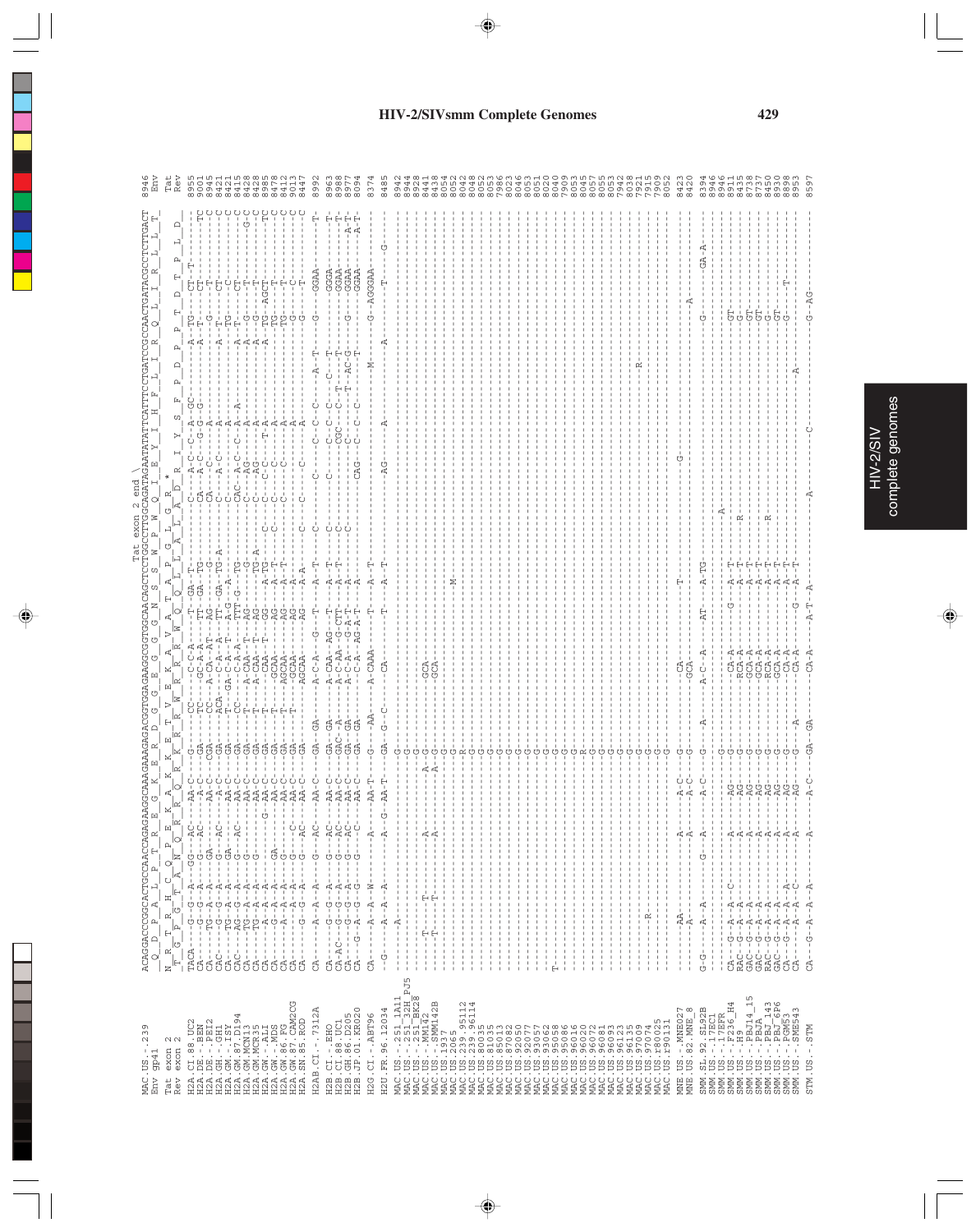| n w w w q w q w q<br>q w m w q w q w q w<br>ŌР<br>$\circ$<br>īη<br>$\infty$<br>${}^{\circ}$<br>$\infty$ $\infty$ $\infty$<br>${}^{\circ}$<br>Н<br>Н<br>$\overline{A}$<br>U<br>-ACTCA-GGCA<br>GCA<br>ACT-A--GCA<br>$ACT - A - - GC$<br>ACT-A-GGC<br>$CT-AG-A$<br>$ACT - AC - A$<br>$\,$ I<br>てり<br>ひ<br><b>ひ ひ</b><br>ひ<br>てり<br>Æ<br>也<br>Æ<br>↻<br>じじけい<br>CTGG<br>じじけい<br>CTGC<br>CTGG |                                                                                                                                                              | $\sigma$ $\infty$<br>$\infty$<br>탁<br>Н<br>⊢<br>$-ACT-AG-ACA$<br>$-4$<br>$\ddot{A}$<br>פי<br>CTGG                                      | $\frac{8}{2}$<br>$\sigma$<br>也<br>CLCCLCLL             | $\frac{8}{3}$<br>$\frac{8}{1}$<br>g<br>$\circ$<br>ത<br>$\sigma$<br>Ą<br>ひしり<br>$-TG-$<br>CTCCCGG-T<br>ACT-CC-<br>CT-CC<br>CT-T                                                                                         | 50<br>59<br>Ė<br>GCAG-T<br>$A - AG -$<br>CTA<br>GCACCT-<br><b>590</b><br>EAT                                  | ိ                                                                                                                                                            | ৩<br>5<br>5                                                                                                                                                                                                                                                                                                                                                                                                                                                  | $\infty$ $\sim$                                                                              | ۱ ص<br>ന                                                                                         | $^\infty$<br>m      | ru L<br>ひ     | $^\infty$<br>ひ                                                        |                                                                                                         |   | $^\infty$                                             | ိ                  |                                                                                                                                                                                                                                                                                                                                                | Lή<br>К                                                                  | TA<br>-GCAGG<br>-GA<br>$-TC$                                                                                                                                                                                                                                                                                                                                                                    | m<br>AGT<br>К                                                                                           | $\infty$<br>$\infty$<br>AGT-C-GA-A                        | $\infty$<br>LN,<br>$-6A - A$<br>$-6A - A$<br>$AGT -$<br>AGT<br>AAAA                                                                | ö<br>$\circ$<br>AGT-C-GA-A<br>υ                                          | $\frac{8}{3}$<br>턱                                | GCA<br>ACTA    |
|------------------------------------------------------------------------------------------------------------------------------------------------------------------------------------------------------------------------------------------------------------------------------------------------------------------------------------------------------------------------------------------|--------------------------------------------------------------------------------------------------------------------------------------------------------------|----------------------------------------------------------------------------------------------------------------------------------------|--------------------------------------------------------|------------------------------------------------------------------------------------------------------------------------------------------------------------------------------------------------------------------------|---------------------------------------------------------------------------------------------------------------|--------------------------------------------------------------------------------------------------------------------------------------------------------------|--------------------------------------------------------------------------------------------------------------------------------------------------------------------------------------------------------------------------------------------------------------------------------------------------------------------------------------------------------------------------------------------------------------------------------------------------------------|----------------------------------------------------------------------------------------------|--------------------------------------------------------------------------------------------------|---------------------|---------------|-----------------------------------------------------------------------|---------------------------------------------------------------------------------------------------------|---|-------------------------------------------------------|--------------------|------------------------------------------------------------------------------------------------------------------------------------------------------------------------------------------------------------------------------------------------------------------------------------------------------------------------------------------------|--------------------------------------------------------------------------|-------------------------------------------------------------------------------------------------------------------------------------------------------------------------------------------------------------------------------------------------------------------------------------------------------------------------------------------------------------------------------------------------|---------------------------------------------------------------------------------------------------------|-----------------------------------------------------------|------------------------------------------------------------------------------------------------------------------------------------|--------------------------------------------------------------------------|---------------------------------------------------|----------------|
| 凹<br>$\circ$<br>۱۵<br>C <sub>0</sub>                                                                                                                                                                                                                                                                                                                                                     | $CA-G$<br>ひ<br>ᄳ<br>ひ<br>$CA-G$<br>$\overline{c}$<br>ΰ<br>ACAGCA<br>ACAGCA<br>ACAGCA<br><b>GCA</b><br>ACAGCA<br>$-$ CA<br>Š<br><b>ACA</b><br>-TCAGAGA        | Ś<br>ACAGCA<br>ACAGCA<br>ACAG<br>ACA<br>TCAGA<br>TCAGA<br>$-TCAGA$                                                                     |                                                        |                                                                                                                                                                                                                        |                                                                                                               | 3                                                                                                                                                            | Ą<br>К<br>$G\Delta$<br>υ ή                                                                                                                                                                                                                                                                                                                                                                                                                                   | α                                                                                            |                                                                                                  |                     |               |                                                                       |                                                                                                         |   |                                                       |                    |                                                                                                                                                                                                                                                                                                                                                | U<br>U<br>$AG-$<br>J<br>I                                                | y<br>$-AGT$<br>$\mathbb H$<br>$A - A$                                                                                                                                                                                                                                                                                                                                                           | AGC<br>$G-T-G$<br>ひ<br>ひ<br>AAG.                                                                        | AGCC<br>ひ<br>↻<br>AAG.                                    | AGCC<br>U<br>UU<br>ひ<br>ひ<br>↻<br>U<br>AAG.<br><b>AAG</b>                                                                          | <b>CO</b><br>↻<br>AAG.                                                   | Ġ                                                 |                |
| $\circ$<br>$\mathbf{\Omega}$<br>z<br>ρ<br>$\circ$                                                                                                                                                                                                                                                                                                                                        | $-4$<br>ひ<br>$-4$<br>CH C<br>$\vdots$ C<br>ġ<br>Ο<br>ひ<br>ひ<br>てり<br>c٠.<br>℧                                                                                | 턴<br>- -<br>۲<br>با<br><u>등</u><br>O<br>번<br>ひ<br>ひ                                                                                    | 50<br>0                                                | --CTCAA<br>$T - G - -T$<br>ပ္ပ<br>τŋ<br>$-1$<br>Ü                                                                                                                                                                      | せっしゅ<br>-GL-GL<br>τ٦                                                                                          |                                                                                                                                                              | н                                                                                                                                                                                                                                                                                                                                                                                                                                                            | е                                                                                            |                                                                                                  |                     |               |                                                                       |                                                                                                         |   |                                                       |                    |                                                                                                                                                                                                                                                                                                                                                | AT<br>AT.<br>$\vdash$<br>$\vdash$                                        | К<br>$-GTG$<br>Ÿ                                                                                                                                                                                                                                                                                                                                                                                | ひ<br>υ<br>ひ                                                                                             | U<br>ひ<br>ささ                                              | ◡<br>ひ<br>じし<br>é<br>ひひひひひ                                                                                                         | رج<br>ひ<br>ó<br>Ġ                                                        | Ġ                                                 |                |
| ≏<br>O<br> U)<br>凹<br>CΩ                                                                                                                                                                                                                                                                                                                                                                 | К<br>-AGAAC<br>CGAAC<br><b>GAG</b><br>CGCGAA<br>-AGAA<br>$-1$<br>$- - AGGA - -P$<br>$-1$<br>$- - 99A - -1$<br>T                                              | ↻<br>U<br><b>USAGU</b><br>$GA -$<br>$\overline{d}$<br>$- - GGA - - P$<br>$- - GGA - - P$<br>$-6GA - -A$<br>$-4 - -A$<br>$-6GA - -A$    | ↻<br>AGACC<br>$\mathbf{I}$<br>$\blacksquare$<br>$\,$ I | ACC<br>◡<br>$-1$<br>$- - A$<br>$-4$<br>Ţ<br>$\begin{array}{c}\n1 \\ 0 \\ 1\n\end{array}$<br>J.<br>$\frac{1}{1}$<br>$\overline{\phantom{a}}$                                                                            | ε<br>$GA-T-G$<br>TYD-A5<br>-A                                                                                 | $\frac{1}{1}$                                                                                                                                                | $\frac{1}{1}$<br>$\frac{1}{1}$<br>J.<br>$\mathbf{I}$<br>f,                                                                                                                                                                                                                                                                                                                                                                                                   |                                                                                              | $\frac{1}{4}$                                                                                    |                     |               | ÷.                                                                    |                                                                                                         |   |                                                       |                    | ï<br>$\overline{\phantom{a}}$                                                                                                                                                                                                                                                                                                                  | J.<br>t                                                                  | Ū<br>$-1$                                                                                                                                                                                                                                                                                                                                                                                       | GAG<br>Ř<br>--GGAT-G                                                                                    | C<br>GAAC<br>$- - -$ GGAT-G-                              | U<br>4<br>ひ<br>GAAC<br>GANC<br>$- - -$ GAT-G-<br>$-160AT - G$                                                                      | <b>GAAC</b><br>$-9 - TRB - -$<br>$-G$ ---- $-2$                          | $-GGAT-G$                                         | 즑              |
| $\frac{W}{L} \frac{L}{\Delta} \frac{1}{-\overline{1}} \frac{S}{\overline{Q}} \frac{M}{\overline{Q}} \frac{C}{\overline{Q}} \frac{R}{\overline{Q}} \frac{T}{\overline{Q}} \frac{L}{\overline{Q}}$<br>$\mathbf{z}^{\mathbf{H}^{\mathbf{d}}}$<br>$\overline{C}$<br>$\mathbb{E}\left[\mathbb{H}\right]$                                                                                      | $-450 - -$<br>$- - - - - - - - - -$<br>$-45 -$<br>$\mathbf{I}$<br>$\frac{1}{1}$<br>$\mathfrak l$<br>$\mathsf I$<br>$\mathbf{I}$<br>٠<br>$\mathbf{I}$<br>$\,$ | $\frac{1}{4}$<br>÷<br>$\,$<br>$\mathbf{I}$<br>$\mathsf I$<br>İ<br>Ť<br>$\blacksquare$<br>$\mathbf{I}$<br>$\overline{\phantom{a}}$<br>п | $-10 - 10 - 10 - 1$<br>$\mathbf{I}$                    | $-6 - A -$<br>ţ<br>$\mathbf{1}$<br>$\mathsf I$<br>$\mathbf{I}$<br>$\mathbf{I}$<br>$\,$<br>$\mathbf I$<br>$\mathsf I$<br>л<br>î.<br>$\mathbf{I}$<br>$\mathbf I$<br>1<br>$\mathfrak l$<br>$\overline{\phantom{a}}$<br>J. | $-AGBA$ -<br>$-9 - -$<br>$-3 - - - - - - - -$<br>Ť<br>$- -2 -$<br>÷<br>$\mathbf{I}$<br>$\mathbf{I}$<br>$\,$ I | $\begin{array}{c} \begin{array}{c} \text{1} \\ \text{2} \\ \text{3} \\ \text{4} \end{array} \end{array}$<br>$\mathbf{I}$<br>$\mathbf{I}$<br>$\mathbf I$<br>1 | $\,$<br>f,<br>t<br>$\,$ I<br>Ţ<br>$\frac{1}{1}$<br>ł<br>$\mathsf I$<br>ŧ<br>$\begin{array}{c} \rule{0.2cm}{0.15mm} \rule{0.2cm}{0.15mm} \rule{0.2cm}{0.15mm} \rule{0.2cm}{0.15mm} \rule{0.2cm}{0.15mm} \rule{0.2cm}{0.15mm} \rule{0.2cm}{0.15mm} \rule{0.2cm}{0.15mm} \rule{0.2cm}{0.15mm} \rule{0.2cm}{0.15mm} \rule{0.2cm}{0.15mm} \rule{0.2cm}{0.15mm} \rule{0.2cm}{0.15mm} \rule{0.2cm}{0.15mm} \rule{0.2cm}{0.15mm} \rule{$<br>Ť.<br>t<br>$\mathfrak l$ | $\frac{1}{1}$<br>$\frac{1}{4}$<br>$\frac{1}{1}$<br>$\frac{1}{4}$<br>$\overline{\phantom{a}}$ | $\frac{1}{4}$<br>Ť<br>$\,$ $\,$<br>$\mathbf{I}$<br>$\frac{1}{4}$<br>$-R$<br>$\blacksquare$<br>J. | $\frac{1}{1}$<br>J. | $\frac{1}{1}$ | $\frac{1}{1}$<br>ł<br>$\frac{1}{4}$<br>$\frac{1}{1}$<br>$\frac{1}{4}$ | $\frac{1}{2}$<br>$\begin{array}{c} 1 \\ 1 \\ 2 \\ 3 \\ 4 \end{array}$<br>$\frac{1}{1}$<br>$\frac{1}{1}$ | t | $\begin{array}{c} \hline \end{array}$<br>$\mathbf{I}$ | $\frac{1}{1}$<br>t | İ<br>$\frac{1}{2}$<br>$\frac{1}{1}$<br>f,<br>$\,$<br>$\frac{1}{1}$<br>$\,$<br>$\,$ l<br>Ť<br>$\overline{\phantom{a}}$<br>$\mathbf{I}$<br>$\mathbf{I}$<br>$\,$<br>ı<br>$\,$<br>$\frac{1}{1}$<br>$\,$ I<br>$\mathbf{I}$<br>$\blacksquare$<br>٠                                                                                                   | J<br>Í<br>t<br>Í<br>J.<br>$\,$<br>$\frac{1}{4}$<br>ı<br>J.<br>J.<br>$-1$ | $\mathbf{I}$<br>$\overline{\phantom{a}}$<br>ţ<br>$\mathbf{I}$<br>$\frac{1}{1}$<br>$\frac{1}{1}$<br>í<br>t<br>p                                                                                                                                                                                                                                                                                  | $\frac{1}{1}$<br>$-1$<br>$\frac{1}{1}$<br>$\frac{1}{4}$<br>$\,$ I<br>$\frac{1}{4}$<br>$\mathbf{I}$<br>٠ | $- - 9T - - -$<br>$\frac{1}{4}$<br>f,<br>İ<br>$\mathbf I$ | I<br>$\frac{1}{1}$<br>$\frac{1}{4}$<br>$-155 - 1$<br>Ţ<br>$\mathbf{I}$<br>$\frac{1}{1}$<br>Ť<br>ţ<br>Ť<br>$\overline{\phantom{a}}$ | $\mathbf{I}$<br>t<br>$- -$ GT<br>J.<br>J<br>1<br>$\mathbf{I}$<br>t<br>J. | $\frac{1}{2}$<br>$\mathsf I$<br>$\mathsf I$<br>J. | J.             |
| ጣ<br>MAC.US.-.23<br>Env gp41<br>Rev                                                                                                                                                                                                                                                                                                                                                      |                                                                                                                                                              |                                                                                                                                        | .7312A<br>H2AB.CI                                      | $\circ$<br>H2B.CI.-. EHO<br>H2B.CI.88.UC1<br>H2B.GH.86.D205<br>H2B.JP.01.KR020                                                                                                                                         | H2U.FR.96.12034<br>H2G.CI. - . ABT96                                                                          | PJ5<br>MAC.US.-.251 1A11<br>MAC.US.-.251 32H P<br>MAC.US.-.251 BX28<br>MAC.US.-.MM142                                                                        |                                                                                                                                                                                                                                                                                                                                                                                                                                                              |                                                                                              |                                                                                                  |                     |               |                                                                       |                                                                                                         |   |                                                       |                    | ${\bf \ddot{H} \ddot{H} \ddot{H} \ddot{H} \ddot{H} \ddot{H} \ddot{H} \ddot{H} \ddot{H} \ddot{H} \ddot{H} \ddot{H} \ddot{H} \ddot{H} \ddot{H} \ddot{H} \ddot{H} \ddot{H} \ddot{H} \ddot{H} \ddot{H} \ddot{H} \ddot{H} \ddot{H} \ddot{H} \ddot{H} \ddot{H} \ddot{H} \ddot{H} \ddot{H} \ddot{H} \ddot{H} \ddot{H} \ddot{H} \ddot{H} \ddot{H} \dd$ | Γ<br>$_{\infty}$<br>MNE. US. - . MNE02<br>2. MNE<br>MNE.US.8             | $\begin{array}{l} \texttt{SIMM} \,,\, \texttt{SL}, \, 92 \,,\, \texttt{SL}{}229 \\ \texttt{SIMM} \,,\, \texttt{US} \,-\, .\, .\, .\, 17 \, \texttt{ECL} \\ \texttt{SIMM} \,,\, \texttt{US} \,-\, .\, .\, .\, 17 \, \texttt{EFR} \\ \texttt{SIMM} \,,\, \texttt{US} \,-\, .\, \, .\, \texttt{BS} \, 0 \, \underline{\phantom{0}} \, \texttt{H4} \\ \texttt{SIMM} \,,\, \texttt{US} \,-\, .\, \,$ |                                                                                                         | S                                                         | SMM.US.-.PBJ_143<br>SMM.US.-.PBJ_6P6<br>SMM. US. - . PBJA                                                                          | SMM.US.                                                                  | $-$ . PGM53<br>-. SME543<br>SMM.US.               | MIS.<br>STM.US |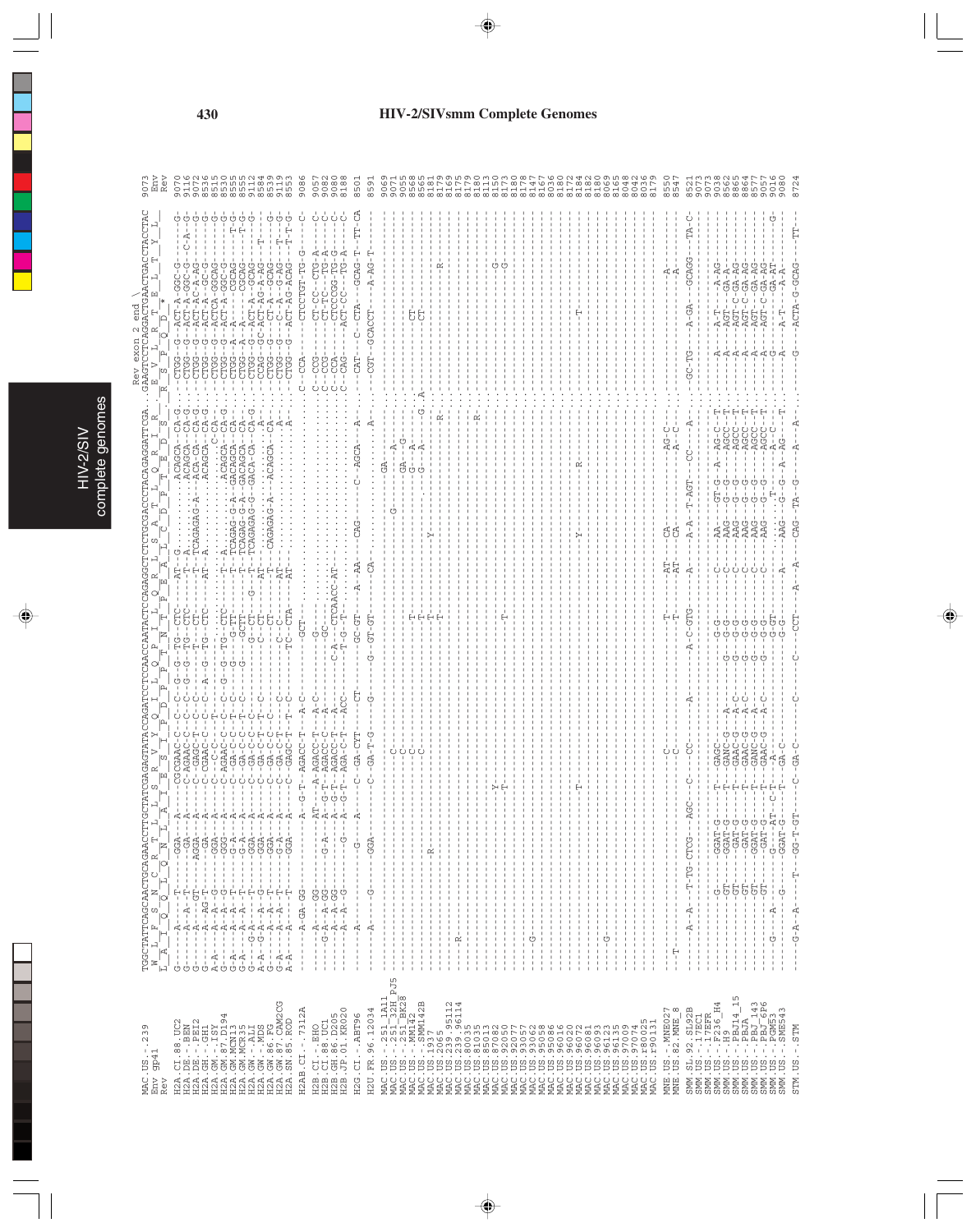စ္တ

| MAC.US.-.239<br>Env gp41                                                                                                                                                                                                                                                                                                                                                                                                                       | z<br>H<br>К<br>ひ<br>4<br>囯<br>CΩ<br>$\circ$<br>$\alpha$ Arracorocaccorrupcoarcaccorradoccorradoccorradoccorradoccorradoccorradoccorradoccorradoccorradoccorradoccorradoccorradoccorradoccorradoccorradoccorradoccorradoccorradoccorradoccorradoccorradoccorradoccorradoccorradocc                                                                            | <b>LARGOODLADADOROGAGOOROGAGOADDADDOROGOODLAD</b><br>Σ<br>α<br>ひ<br>ひ<br>н<br>囸                                                                                                                                                                                                   | 9200<br>Env                          |
|------------------------------------------------------------------------------------------------------------------------------------------------------------------------------------------------------------------------------------------------------------------------------------------------------------------------------------------------------------------------------------------------------------------------------------------------|--------------------------------------------------------------------------------------------------------------------------------------------------------------------------------------------------------------------------------------------------------------------------------------------------------------------------------------------------------------|-----------------------------------------------------------------------------------------------------------------------------------------------------------------------------------------------------------------------------------------------------------------------------------|--------------------------------------|
| Nef                                                                                                                                                                                                                                                                                                                                                                                                                                            | 回<br>lα<br>₫<br>ıα<br>lα<br>10<br>ıα<br>lα<br>lco                                                                                                                                                                                                                                                                                                            | lon<br>l۲ŋ                                                                                                                                                                                                                                                                        | Ne:                                  |
|                                                                                                                                                                                                                                                                                                                                                                                                                                                | FA<br>უ<br>ი<br>Ω<br>$\overline{A}$<br>↻<br>$\mathbf{I}$<br>$\mathsf I$                                                                                                                                                                                                                                                                                      | ひ<br>8<br>てり<br>CAT<br><b>GCA</b>                                                                                                                                                                                                                                                 |                                      |
| $\begin{array}{l} \rm I2A,\,CL,\,88\,,\,UC2\\ \rm I2A,\,DB.-IBR1\\ \rm I2A,\,CB+.-GB1\\ \rm I2A,\,CH-.-IS1\\ \rm I2A,\,CH-.-IS2\\ \rm I2A,\,CH, 1-S2\\ \rm I2A,\,CH, 1-S2\\ \rm I2A,\,CH, 1-S2\\ \rm I2A,\,CH, 1-S2\\ \rm I2A,\,CH, 1-S2\\ \rm I2A,\,CH, 1-S2\\ \rm I2A,\,CH, 1-S2\\ \rm I2A,\,CH, 1-S2\\ \rm I2A,\,CH, 1-S2\\ \rm I2A,\,CH, 2-S2\\ \rm$                                                                                       | ひ<br>- TGG<br>R.<br>ひ<br>ひ<br>К<br>Ŕ<br>F<br>E<br>$-TCGCA$<br>$\begin{split} \mathcal{L}^{(1)}_{\text{1}}&=\begin{pmatrix} 0.046-9604-+A^2-4^2-1\\ 0.046-9604-+A^2-4^2-1\\ 0.046-9604-+A^2-1\\ 0.046-9604-+A^2-1\\ 0.046-9604-+A^2-1\\ 0.046-9604-+A^2-1\\ 0.046-9604-+A^2-1\\ 0.046-9604-+A^2-1\\ 0.046-9604-+A^2-1\\ 0.0$<br>$\mathbf{I}$<br>$\frac{1}{1}$ | $AC - A$<br>ר ז<br><b>GAT</b><br>$-AA$<br>Ü<br>Ü                                                                                                                                                                                                                                  |                                      |
|                                                                                                                                                                                                                                                                                                                                                                                                                                                | <b>99</b><br>Ο<br>$-4$<br>ひ<br>К<br>$-9CA - AGA$<br>$-AT$<br>$- A -$<br>$\mathbf{I}$                                                                                                                                                                                                                                                                         | てり<br>$G - D$<br>(5)<br>턱<br>-T-CAG-AG-ACAA                                                                                                                                                                                                                                       |                                      |
|                                                                                                                                                                                                                                                                                                                                                                                                                                                | ひ<br>$A-GAG$<br>먹<br>$- A$<br>a<br>GGT-A-A<br>U<br>$\mathbf{I}$                                                                                                                                                                                                                                                                                              | 8<br>$-AT$<br>ひりー<br>ن<br>--<br>Ο                                                                                                                                                                                                                                                 |                                      |
|                                                                                                                                                                                                                                                                                                                                                                                                                                                | Ĥ<br>UU-U-U<br>K,<br>ひ<br>đ<br>$-ACA$<br>$-AT$<br>턱<br>Ś<br>$\mathbf{I}$                                                                                                                                                                                                                                                                                     | $GG - A$<br>٢ŋ<br>-AG-AGCGCAAC-CATC                                                                                                                                                                                                                                               |                                      |
|                                                                                                                                                                                                                                                                                                                                                                                                                                                | ひ<br>ひ<br>Æ<br>ゥ<br>ပု<br>$-4.$<br>$\overline{A}$<br>ჭ<br>$-$ GCA $-$<br>$-450-$<br>턱<br>$\frac{1}{4}$                                                                                                                                                                                                                                                       | ⊢<br>ь<br>$G - D$<br>てり<br>ひ<br>ULKU-U-KUU--K-U-U<br><b>LAS-1</b><br>$-450-$<br>$G-G-A$                                                                                                                                                                                           |                                      |
|                                                                                                                                                                                                                                                                                                                                                                                                                                                | ひ<br>Æ<br>$\frac{1}{\sqrt{2}}$<br>$A - A A A -$<br>ಲ<br>$-TCGCA$<br>н<br>н                                                                                                                                                                                                                                                                                   | යි<br>↻<br>$\frac{c}{1}$<br>$-AG-GCA-T$<br>むし                                                                                                                                                                                                                                     |                                      |
|                                                                                                                                                                                                                                                                                                                                                                                                                                                | ひ<br>Ò<br>$\overline{C}$<br>F<br>٢٢<br>$- A - A$<br>5<br>ロー<br>투<br>E                                                                                                                                                                                                                                                                                        | $G-G-A$<br>ひ<br>$-74T - G$<br>ပ္ပ်                                                                                                                                                                                                                                                |                                      |
|                                                                                                                                                                                                                                                                                                                                                                                                                                                | ひ<br>Ą<br>٢<br>$-4-6$<br>Ā-<br>U<br>$\,$ $\,$<br>$\dot{5}$                                                                                                                                                                                                                                                                                                   | Н<br>也<br>$- - GCAA$<br>$P-G-G-G$                                                                                                                                                                                                                                                 |                                      |
|                                                                                                                                                                                                                                                                                                                                                                                                                                                | ひ<br>C٦<br>ひ<br>$\overline{\text{CA}}$<br>Ĕ<br>-<br>$\mathbf{I}$<br>$\mathsf I$<br>$1 - 1$                                                                                                                                                                                                                                                                   | Н<br>U<br>$\tilde{A}$<br>ပု<br>$\begin{array}{ll} -\texttt{G}\texttt{A}-\texttt{T}\texttt{G}\texttt{T}-\texttt{AC}\texttt{A}\texttt{C}\texttt{C} \\ \texttt{A}\texttt{G}-\texttt{G}\texttt{T}\texttt{A}\texttt{T}-\texttt{G}\texttt{G}\texttt{A}\texttt{A}\texttt{C} \end{array}$ |                                      |
|                                                                                                                                                                                                                                                                                                                                                                                                                                                | ひ<br>じし<br>CA<br>$A - A - G$<br>$\blacksquare$<br>$\mathsf I$                                                                                                                                                                                                                                                                                                | ひ                                                                                                                                                                                                                                                                                 |                                      |
| $-.7312A$<br>H2AB.CI.                                                                                                                                                                                                                                                                                                                                                                                                                          | $-A-CAC$<br>$A - AG$<br>К<br><u>ვე</u><br>$\overline{A}$ –<br>$A-CAGC-$<br>$\overline{\phantom{a}}$<br>$-25 - -125C - -125 -$<br>$\mathbf{I}$<br>$\mathbf{I}$                                                                                                                                                                                                | ි<br>$G - A$<br>ġ<br>GACG-<br>O                                                                                                                                                                                                                                                   | 921                                  |
|                                                                                                                                                                                                                                                                                                                                                                                                                                                | ġ<br>$A-GAC$<br>しじ<br>댕<br>U<br>ť<br>ı<br>$\mathbf{I}$<br>Ů                                                                                                                                                                                                                                                                                                  | 텃<br>Ś<br>S<br>しし<br>ģ<br>CAGTC                                                                                                                                                                                                                                                   |                                      |
|                                                                                                                                                                                                                                                                                                                                                                                                                                                | ပု<br>AA-A-AG-AA<br>ಲ<br>-CAAC<br>Ţ<br>$\mathbf{I}$<br>$\mathbf I$<br>$\frac{1}{2}$ $\frac{1}{2}$                                                                                                                                                                                                                                                            | ↻<br>٠<br>$\mathbf{I}$<br>S<br>$-GCA$<br>CGGA.<br>GACA-<br>$-4$<br>υU<br>$A - AG$                                                                                                                                                                                                 |                                      |
| H2B.CI.-.BHO<br>H2B.CI.88.UC1<br>H2B.GH.86.D205<br>H2B.JP.01.KR020                                                                                                                                                                                                                                                                                                                                                                             | $-AGAC$<br>A-AAA-A-AG-AA-G-C<br>$-CC - A$<br>텃<br>К<br>9<br>멍<br>U<br>Ą<br>Ū<br>G-CAO-D<br>$A-CGAC$<br>$\frac{1}{1}$<br>J.<br>t<br>$\,$ I<br>$\mathbf{I}$                                                                                                                                                                                                    | ひ<br>↻<br>g<br>g<br>$-999 -$<br>$-GCA$<br>Ġ<br>ġ<br>Ū<br>S.<br>$-ACA$<br>U<br>◡<br>ひ<br>ひ                                                                                                                                                                                         | 831                                  |
|                                                                                                                                                                                                                                                                                                                                                                                                                                                | К<br>ť<br>$\mathsf I$                                                                                                                                                                                                                                                                                                                                        | $-4$                                                                                                                                                                                                                                                                              |                                      |
| $-.ABT96$<br>$H2G$ . $CL$ .                                                                                                                                                                                                                                                                                                                                                                                                                    | C<br>К<br>К<br>$A-AA$<br>F<br>$- A - C A A C T$<br>$-AC$<br>$- -A - -A$<br>Ť<br>$- - 2C - - - - 3CC$<br>$\mathsf I$<br>$\frac{1}{1}$<br>$G-C -$                                                                                                                                                                                                              | ب<br>ローロ<br>$G-G - A$<br>$A - A$                                                                                                                                                                                                                                                  | 862                                  |
| H2U.FR.96.12034                                                                                                                                                                                                                                                                                                                                                                                                                                | Ą<br>U<br>$-4$<br>AGCC-<br>g<br>ပု<br>-GL<br>Ą<br>$- -A - A - -A - -$<br>$\frac{1}{4}$<br>$---CAG-$<br>$\overline{\phantom{a}}$                                                                                                                                                                                                                              | $T - GA$<br>ಕ<br>ローロ<br>Ó<br>ဗွံ                                                                                                                                                                                                                                                  | 871                                  |
|                                                                                                                                                                                                                                                                                                                                                                                                                                                | $-4$<br>$\mathbf{I}$                                                                                                                                                                                                                                                                                                                                         | U<br>ひ                                                                                                                                                                                                                                                                            |                                      |
| ŗΩ<br>Гď                                                                                                                                                                                                                                                                                                                                                                                                                                       | ひ<br>н<br>$1 - 1$                                                                                                                                                                                                                                                                                                                                            |                                                                                                                                                                                                                                                                                   |                                      |
|                                                                                                                                                                                                                                                                                                                                                                                                                                                | ひ<br>$\frac{1}{2}$<br>$\blacksquare$                                                                                                                                                                                                                                                                                                                         | U                                                                                                                                                                                                                                                                                 |                                      |
|                                                                                                                                                                                                                                                                                                                                                                                                                                                | К<br>$-CA$<br>Ů<br>$A + I$<br>$\blacksquare$<br>$\frac{1}{2}$<br>$\blacksquare$                                                                                                                                                                                                                                                                              | U<br>ひ<br>$\,$ I<br>CAA<br>ひ                                                                                                                                                                                                                                                      |                                      |
|                                                                                                                                                                                                                                                                                                                                                                                                                                                | К<br>Ŗ<br>Ü<br>$\frac{1}{2}$<br>$\blacksquare$                                                                                                                                                                                                                                                                                                               | U<br>CAA<br>U                                                                                                                                                                                                                                                                     |                                      |
|                                                                                                                                                                                                                                                                                                                                                                                                                                                | $\frac{1}{1}$                                                                                                                                                                                                                                                                                                                                                | ℭ                                                                                                                                                                                                                                                                                 |                                      |
|                                                                                                                                                                                                                                                                                                                                                                                                                                                |                                                                                                                                                                                                                                                                                                                                                              |                                                                                                                                                                                                                                                                                   |                                      |
|                                                                                                                                                                                                                                                                                                                                                                                                                                                | $\,$<br>$\mathbf{I}$                                                                                                                                                                                                                                                                                                                                         |                                                                                                                                                                                                                                                                                   |                                      |
|                                                                                                                                                                                                                                                                                                                                                                                                                                                |                                                                                                                                                                                                                                                                                                                                                              |                                                                                                                                                                                                                                                                                   |                                      |
|                                                                                                                                                                                                                                                                                                                                                                                                                                                |                                                                                                                                                                                                                                                                                                                                                              |                                                                                                                                                                                                                                                                                   |                                      |
|                                                                                                                                                                                                                                                                                                                                                                                                                                                |                                                                                                                                                                                                                                                                                                                                                              |                                                                                                                                                                                                                                                                                   |                                      |
|                                                                                                                                                                                                                                                                                                                                                                                                                                                |                                                                                                                                                                                                                                                                                                                                                              |                                                                                                                                                                                                                                                                                   |                                      |
|                                                                                                                                                                                                                                                                                                                                                                                                                                                |                                                                                                                                                                                                                                                                                                                                                              |                                                                                                                                                                                                                                                                                   |                                      |
|                                                                                                                                                                                                                                                                                                                                                                                                                                                |                                                                                                                                                                                                                                                                                                                                                              |                                                                                                                                                                                                                                                                                   |                                      |
|                                                                                                                                                                                                                                                                                                                                                                                                                                                |                                                                                                                                                                                                                                                                                                                                                              |                                                                                                                                                                                                                                                                                   |                                      |
|                                                                                                                                                                                                                                                                                                                                                                                                                                                | İ<br>$\frac{1}{1}$<br>ţ<br>f,                                                                                                                                                                                                                                                                                                                                |                                                                                                                                                                                                                                                                                   |                                      |
|                                                                                                                                                                                                                                                                                                                                                                                                                                                | $- - - - - - - - - - - - - -$<br>ţ                                                                                                                                                                                                                                                                                                                           |                                                                                                                                                                                                                                                                                   |                                      |
|                                                                                                                                                                                                                                                                                                                                                                                                                                                | $\frac{1}{1}$                                                                                                                                                                                                                                                                                                                                                |                                                                                                                                                                                                                                                                                   |                                      |
|                                                                                                                                                                                                                                                                                                                                                                                                                                                | ł                                                                                                                                                                                                                                                                                                                                                            |                                                                                                                                                                                                                                                                                   |                                      |
|                                                                                                                                                                                                                                                                                                                                                                                                                                                | $\frac{1}{2}$                                                                                                                                                                                                                                                                                                                                                |                                                                                                                                                                                                                                                                                   |                                      |
|                                                                                                                                                                                                                                                                                                                                                                                                                                                | $\frac{1}{1}$                                                                                                                                                                                                                                                                                                                                                |                                                                                                                                                                                                                                                                                   |                                      |
|                                                                                                                                                                                                                                                                                                                                                                                                                                                |                                                                                                                                                                                                                                                                                                                                                              |                                                                                                                                                                                                                                                                                   |                                      |
|                                                                                                                                                                                                                                                                                                                                                                                                                                                |                                                                                                                                                                                                                                                                                                                                                              |                                                                                                                                                                                                                                                                                   |                                      |
|                                                                                                                                                                                                                                                                                                                                                                                                                                                |                                                                                                                                                                                                                                                                                                                                                              |                                                                                                                                                                                                                                                                                   |                                      |
|                                                                                                                                                                                                                                                                                                                                                                                                                                                | $\frac{1}{2}$                                                                                                                                                                                                                                                                                                                                                |                                                                                                                                                                                                                                                                                   |                                      |
|                                                                                                                                                                                                                                                                                                                                                                                                                                                |                                                                                                                                                                                                                                                                                                                                                              |                                                                                                                                                                                                                                                                                   |                                      |
|                                                                                                                                                                                                                                                                                                                                                                                                                                                |                                                                                                                                                                                                                                                                                                                                                              |                                                                                                                                                                                                                                                                                   |                                      |
|                                                                                                                                                                                                                                                                                                                                                                                                                                                | $\frac{1}{1}$<br>İ<br>$\mathbf{I}$                                                                                                                                                                                                                                                                                                                           |                                                                                                                                                                                                                                                                                   |                                      |
| $\begin{smallmatrix} \mathtt{M2.C} & \mathtt{13.1} & \mathtt{14.1} \\ \mathtt{M3.C} & \mathtt{13.1} & \mathtt{23.1} \\ \mathtt{M4.C} & \mathtt{13.1} & \mathtt{3.21} \\ \mathtt{M5.C} & \mathtt{13.1} & \mathtt{3.22} \\ \mathtt{M5.C} & \mathtt{13.1} & \mathtt{3.23} \\ \mathtt{M6.C} & \mathtt{13.2} & \mathtt{3.33} \\ \mathtt{M6.C} & \mathtt{13.2} & \mathtt{3.33} \\ \mathtt{M6.C} & \mat$                                              |                                                                                                                                                                                                                                                                                                                                                              |                                                                                                                                                                                                                                                                                   | 8162                                 |
|                                                                                                                                                                                                                                                                                                                                                                                                                                                | U<br>$\mathbf I$<br>$-1 - -1 - -1 - -1 -$<br>$\frac{1}{4}$<br>$\mathbf{I}$                                                                                                                                                                                                                                                                                   | Ü<br>4<br>59                                                                                                                                                                                                                                                                      |                                      |
| MNE.US. - MNE027<br>MNE.US. 82.MNE_8                                                                                                                                                                                                                                                                                                                                                                                                           | ◡<br>$A-T$<br>$\mathbf{1}$<br>$\mathsf I$<br>$- -A - -$<br>J.<br>j.<br>$\frac{0}{1}$<br>$\mathbf{I}$<br>$\mathbf{I}$<br>$\mathbf{I}$<br>$\mathsf I$<br>$\mathsf I$<br>$\mathsf I$<br>$\mathbf{I}$                                                                                                                                                            | ⊢<br>К<br>.<br>ტ                                                                                                                                                                                                                                                                  | 867 <sup>-</sup><br>867 <sup>-</sup> |
|                                                                                                                                                                                                                                                                                                                                                                                                                                                |                                                                                                                                                                                                                                                                                                                                                              |                                                                                                                                                                                                                                                                                   |                                      |
|                                                                                                                                                                                                                                                                                                                                                                                                                                                | 5<br>-TC<br>A<br>I<br>$-AG-$<br>I<br>$-AA-CA$<br>$G T - -$                                                                                                                                                                                                                                                                                                   | $-CGCA$<br>ب<br>e<br>ά<br>$G - 4C$                                                                                                                                                                                                                                                |                                      |
|                                                                                                                                                                                                                                                                                                                                                                                                                                                | $\mathbf{I}$<br>$\mathbf{1}=\mathbf{1}=\mathbf{1}$<br>- 11<br>Ì<br>$\mathbf{I}$<br>$\,$ I<br>$\mathbf{I}$<br>- 11                                                                                                                                                                                                                                            |                                                                                                                                                                                                                                                                                   |                                      |
|                                                                                                                                                                                                                                                                                                                                                                                                                                                | Ã<br>g<br>₹<br><b>0010--</b><br>$\mathbf I$                                                                                                                                                                                                                                                                                                                  | ひ<br>К<br>・ウロ                                                                                                                                                                                                                                                                     |                                      |
|                                                                                                                                                                                                                                                                                                                                                                                                                                                | Ã<br>YRCG<br>RRG-T<br>Ţ<br>÷,<br>$\frac{1}{2}$                                                                                                                                                                                                                                                                                                               | $G-G-A$<br>н<br>ひ<br>К<br>.<br>ყ<br>ს                                                                                                                                                                                                                                             | ന                                    |
| S                                                                                                                                                                                                                                                                                                                                                                                                                                              | TACG<br>-CT<br>ひけい<br>ひ<br>÷,                                                                                                                                                                                                                                                                                                                                | $G-G - A$                                                                                                                                                                                                                                                                         |                                      |
|                                                                                                                                                                                                                                                                                                                                                                                                                                                | A A A<br>TACG<br>A A<br>τŋ<br>÷,<br>$\frac{1}{1}$                                                                                                                                                                                                                                                                                                            | 5555<br>υ υ                                                                                                                                                                                                                                                                       |                                      |
|                                                                                                                                                                                                                                                                                                                                                                                                                                                | <b>YRCG</b><br>$-RRG-T$<br>ť                                                                                                                                                                                                                                                                                                                                 | ひ                                                                                                                                                                                                                                                                                 |                                      |
|                                                                                                                                                                                                                                                                                                                                                                                                                                                | <b>AAAAA</b><br>TACG<br>K,<br>ť<br>$\frac{1}{2}$<br>$\mathfrak l$<br>J,                                                                                                                                                                                                                                                                                      | ひ                                                                                                                                                                                                                                                                                 |                                      |
| $\begin{array}{l} \mathbf{SIM}^1,\ \mathbf{S1},\ \mathbf{32},\ \mathbf{S1292B} \\ \mathbf{SIM}^1,\ \mathbf{US}\cdot\cdot\cdot\mathbf{17BCl} \\ \mathbf{SIM}^1,\ \mathbf{US}\cdot\cdot\cdot\mathbf{1725} \\ \mathbf{SIM}^1,\ \mathbf{US}\cdot\cdot\cdot\mathbf{18} \\ \mathbf{SIM}^1,\ \mathbf{US}\cdot\cdot\cdot\mathbf{18} \\ \mathbf{SIM}^1,\ \mathbf{US}\cdot\cdot\cdot\mathbf{18} \\ \mathbf{SIM}^1,\ \mathbf{US}\cdot\cdot\cdot\mathbf{1$ | Æ<br><b>99-92</b><br>9<br>ť<br>$-1$<br>$\mathsf I$<br>$\mathsf I$<br>$\,$ I<br>$\mathbf{I}$                                                                                                                                                                                                                                                                  | $G-G-A$                                                                                                                                                                                                                                                                           |                                      |
|                                                                                                                                                                                                                                                                                                                                                                                                                                                | Æ<br>K,<br>Ŏ<br>U<br>U<br>ť<br>$- A - - A$<br>J.<br>J.<br>J.<br>$\mathsf I$<br>л<br>1<br>$\blacksquare$                                                                                                                                                                                                                                                      | К<br>.<br>ტ<br>ტ                                                                                                                                                                                                                                                                  | $\circ$<br>$\mathsf{\sim}$           |
| -.STM<br>STM.US                                                                                                                                                                                                                                                                                                                                                                                                                                | $-1 - 1 - 1 - -1 - -1 - -1$<br>J.<br>٠<br>ප්                                                                                                                                                                                                                                                                                                                 | <b>COUND</b><br>ó                                                                                                                                                                                                                                                                 | LN,<br>$\frac{\infty}{\infty}$       |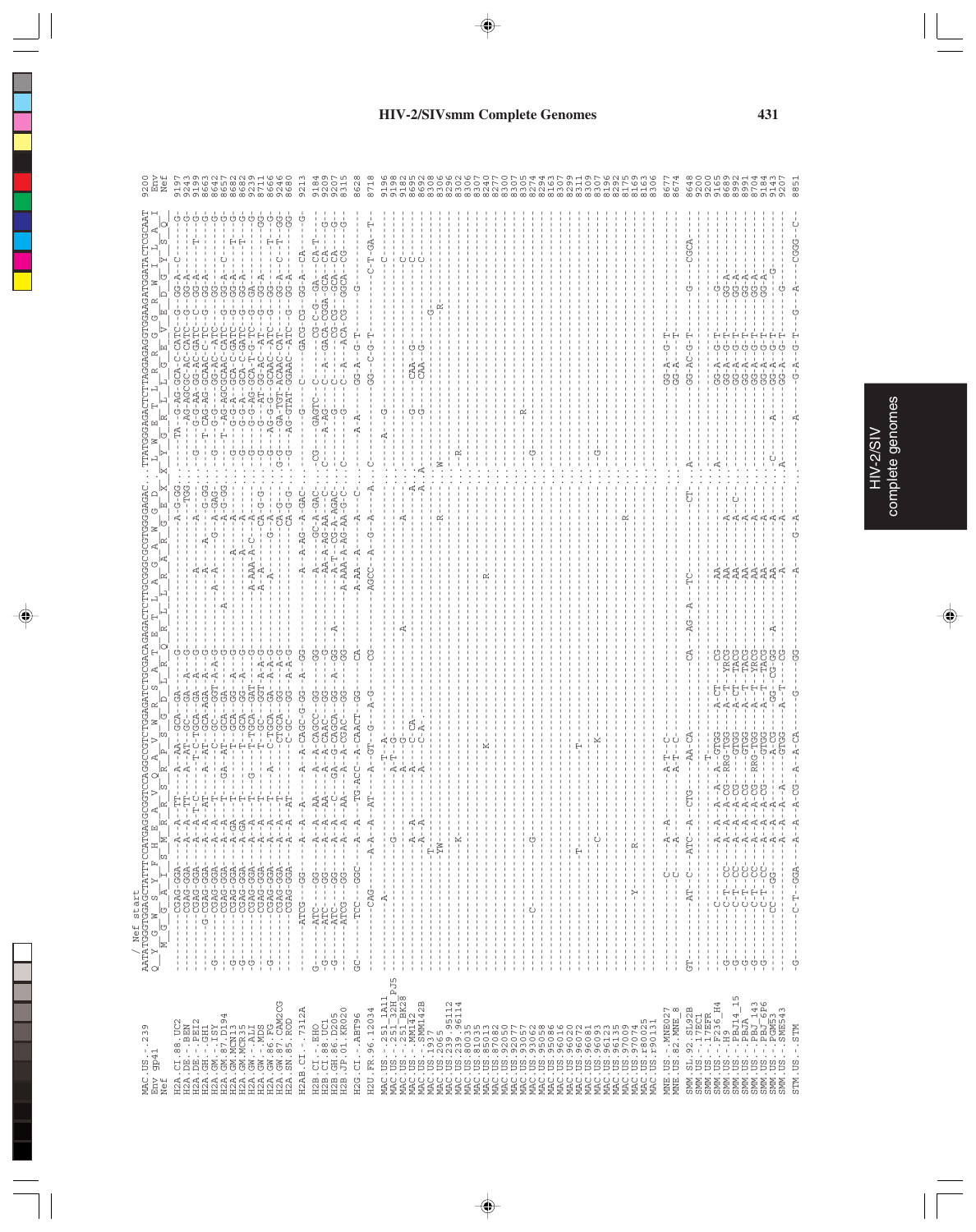| 931                                 | Env<br>Nef                                                                                                                                                                                                             |                                                                                                                |                                                                                                                                                                                                                                                                                                                                                                                                                                                                                                                                                                                                                                                                                                                                                                                                                                                                                                                                                                              |                                                         |                                                                             |                                                       |        |              |           |           |                                          |                              |                                             |                    |                                                                                                                                                                                                                                                                                                                                                                                      |                                                   | 929                                                                                                                    |                                                                                                                                                 |                                                                                                                    |                                                                                                                 |                                                                                | 874'                                                                                                              | 84<br>$\infty$                                                                                                                                                                            |                                                                                                                                                    |                                                                                                                                              |                    |                                                                                                                                                                                                                                                                                                                                                                                                                                                              |                                     |   |              |                                                                         |                                              |                                                                                                                                                                                                                                                                                                                                                                                             |                                                                                                                                                                                                                                                                                                                                                                                            |                                                                                             |                            |               |                  |                                   |                                                                    |                               |                                                    |                                                            |                    |                                |        |                                                    |                                                                     |                                                                                   |                                                                             |   |                                                                                        |                                                                                                                                                        |                                                                                     | 2つよれーてころにころららいようというのり8つこよよら2つこれにしてもられているところにころうこともられているというとうことからころはようとうこうからころからからころからのというからでもないことからな                                                                                                                                                                                                                                                                                                                              |                     | ഗ സ<br>79<br>$\infty$ $\infty$                                                                                                                                                                                     |                                                                                                                                                                                                                                                                                                        |              |   |                                             |        |                                 |                                 |   |                                                |                                                                       |                                                                       | D O O A 4 0 H O M M N V O<br>D H H 0 O H H N O V N<br>D H H 0 O H H 0 M N M                                                                                                                                                                                                                  | 97                                     |
|-------------------------------------|------------------------------------------------------------------------------------------------------------------------------------------------------------------------------------------------------------------------|----------------------------------------------------------------------------------------------------------------|------------------------------------------------------------------------------------------------------------------------------------------------------------------------------------------------------------------------------------------------------------------------------------------------------------------------------------------------------------------------------------------------------------------------------------------------------------------------------------------------------------------------------------------------------------------------------------------------------------------------------------------------------------------------------------------------------------------------------------------------------------------------------------------------------------------------------------------------------------------------------------------------------------------------------------------------------------------------------|---------------------------------------------------------|-----------------------------------------------------------------------------|-------------------------------------------------------|--------|--------------|-----------|-----------|------------------------------------------|------------------------------|---------------------------------------------|--------------------|--------------------------------------------------------------------------------------------------------------------------------------------------------------------------------------------------------------------------------------------------------------------------------------------------------------------------------------------------------------------------------------|---------------------------------------------------|------------------------------------------------------------------------------------------------------------------------|-------------------------------------------------------------------------------------------------------------------------------------------------|--------------------------------------------------------------------------------------------------------------------|-----------------------------------------------------------------------------------------------------------------|--------------------------------------------------------------------------------|-------------------------------------------------------------------------------------------------------------------|-------------------------------------------------------------------------------------------------------------------------------------------------------------------------------------------|----------------------------------------------------------------------------------------------------------------------------------------------------|----------------------------------------------------------------------------------------------------------------------------------------------|--------------------|--------------------------------------------------------------------------------------------------------------------------------------------------------------------------------------------------------------------------------------------------------------------------------------------------------------------------------------------------------------------------------------------------------------------------------------------------------------|-------------------------------------|---|--------------|-------------------------------------------------------------------------|----------------------------------------------|---------------------------------------------------------------------------------------------------------------------------------------------------------------------------------------------------------------------------------------------------------------------------------------------------------------------------------------------------------------------------------------------|--------------------------------------------------------------------------------------------------------------------------------------------------------------------------------------------------------------------------------------------------------------------------------------------------------------------------------------------------------------------------------------------|---------------------------------------------------------------------------------------------|----------------------------|---------------|------------------|-----------------------------------|--------------------------------------------------------------------|-------------------------------|----------------------------------------------------|------------------------------------------------------------|--------------------|--------------------------------|--------|----------------------------------------------------|---------------------------------------------------------------------|-----------------------------------------------------------------------------------|-----------------------------------------------------------------------------|---|----------------------------------------------------------------------------------------|--------------------------------------------------------------------------------------------------------------------------------------------------------|-------------------------------------------------------------------------------------|-----------------------------------------------------------------------------------------------------------------------------------------------------------------------------------------------------------------------------------------------------------------------------------------------------------------------------------------------------------------------------------------------------------------------------------|---------------------|--------------------------------------------------------------------------------------------------------------------------------------------------------------------------------------------------------------------|--------------------------------------------------------------------------------------------------------------------------------------------------------------------------------------------------------------------------------------------------------------------------------------------------------|--------------|---|---------------------------------------------|--------|---------------------------------|---------------------------------|---|------------------------------------------------|-----------------------------------------------------------------------|-----------------------------------------------------------------------|----------------------------------------------------------------------------------------------------------------------------------------------------------------------------------------------------------------------------------------------------------------------------------------------|----------------------------------------|
|                                     | 口<br>≃<br>囯<br>回<br>A,<br>$\mathsf{p}_4$<br>$\square$<br>q<br>Σ                                                                                                                                                        | <b>GAGT</b><br>U<br>U                                                                                          | めめほ<br>◡<br>$\begin{array}{l} \mathbf{AB} \mathbf{B} = -\mathbf{A}\mathbf{G} = -\mathbf{G} \\ \mathbf{A}\mathbf{A} = -\mathbf{A} \\ \mathbf{A}\mathbf{A} = -\mathbf{A}\mathbf{G} = -\mathbf{G} \\ \mathbf{A}\mathbf{A} = -\mathbf{A}\mathbf{G} = -\mathbf{G} \\ \mathbf{A}\mathbf{A} = -\mathbf{A}\mathbf{A} \\ \mathbf{A}\mathbf{A} = -\mathbf{A}\mathbf{A} \\ \mathbf{A}\mathbf{A} = -\mathbf{A}\mathbf{A} \\ \mathbf{A}\mathbf{A} = -\mathbf{A$                                                                                                                                                                                                                                                                                                                                                                                                                                                                                                                           | ġ<br>$\,$ $\,$<br>ت                                     | ひ<br>$\overline{C}$<br>ひ<br>$\blacksquare$<br>↻                             | U                                                     | Ů      |              |           | ↻         |                                          |                              | <b>ひひひひひひ</b>                               | ↻                  | υυ<br>$-5 - -5 - -6 - -6 - 12$<br>$-6 - 6 - -6 - 12$<br>$-6 - 6 - -6 - 12$<br>ひ                                                                                                                                                                                                                                                                                                      | 9                                                 | <b>ეეთ-ს</b><br>ひ<br>$AG-1$<br>U<br>GA<br>CCGC                                                                         | ம் ம்<br>$\overset{\text{A}}{\overset{\text{C}}{\mathsf{A}}}{}^-\overset{\text{C}}{\phantom{+}}{}$<br>U<br>$GA-$<br>CTTTG<br>$AG-$              | EÃ<br>TGC                                                                                                          | どり<br>ひ<br>ひひひひ<br>ά<br>$\triangle$ $\triangle$<br><b>U</b> -99-<br>ن<br>ون<br>$\overline{\phantom{a}}$<br>ATGC | ひ<br>ά<br>U                                                                    | U<br>AAC                                                                                                          | ひ<br>AAC.                                                                                                                                                                                 |                                                                                                                                                    |                                                                                                                                              | К                  | υU<br>F                                                                                                                                                                                                                                                                                                                                                                                                                                                      | S                                   |   |              |                                                                         |                                              |                                                                                                                                                                                                                                                                                                                                                                                             |                                                                                                                                                                                                                                                                                                                                                                                            |                                                                                             |                            |               |                  |                                   |                                                                    |                               |                                                    |                                                            |                    |                                | ά      |                                                    |                                                                     |                                                                                   | ≃                                                                           |   |                                                                                        |                                                                                                                                                        |                                                                                     |                                                                                                                                                                                                                                                                                                                                                                                                                                   | τŋ                  | τŋ<br>ひ<br>K.                                                                                                                                                                                                      | UAU-KUU<br>U<br>K,<br>AC.                                                                                                                                                                                                                                                                              |              |   | 5<br>◡                                      | U      | 5<br>Ġ                          | AТ                              |   | ひひひひ<br>00000<br><b>AAAAA</b>                  | AT<br>AT<br>AT<br>ようさんひん<br>めめめめめめ                                    | $-AA$<br>τ٠                                                           | 5                                                                                                                                                                                                                                                                                            | ں<br>ت                                 |
|                                     | $\mathbf{\Omega}$<br>$\mathbb H$<br>$\square$<br>Σ<br>$\circ$<br>ひ<br>$\circ$<br>Z                                                                                                                                     | $\,$ I<br>$\cup$<br><b>TCGG</b>                                                                                | UUUUUU<br>ひ<br>↻<br><b>ひひひひひひひひひ</b><br>לאָפּלַט לאָפּלַט<br>לאָפּלַט לאָפּלַט לאָפּלַט<br>לאָפּלַט לאָפּלַט לאָפּל                                                                                                                                                                                                                                                                                                                                                                                                                                                                                                                                                                                                                                                                                                                                                                                                                                                          | $\blacksquare$<br>UUU<br><b><i><u>OHOIOOHOH</u></i></b> | $\mathbf{I}$                                                                | Ą                                                     | ∪      |              | U         | U         | U                                        |                              | းဗွံ ဗှံ $\frac{1}{2}$                      | U                  | €<br>U<br>9<br>G                                                                                                                                                                                                                                                                                                                                                                     | τŋ                                                |                                                                                                                        |                                                                                                                                                 |                                                                                                                    |                                                                                                                 |                                                                                |                                                                                                                   | F<br>ᄳ<br>К<br>ひ<br>Ò                                                                                                                                                                     | ↻                                                                                                                                                  | ひ                                                                                                                                            | τŋ                 | υU<br>٠<br>$-4$<br>ဗှံ ဗှံ                                                                                                                                                                                                                                                                                                                                                                                                                                   |                                     |   |              |                                                                         |                                              |                                                                                                                                                                                                                                                                                                                                                                                             |                                                                                                                                                                                                                                                                                                                                                                                            |                                                                                             |                            |               |                  |                                   |                                                                    |                               |                                                    |                                                            |                    |                                |        |                                                    |                                                                     |                                                                                   |                                                                             |   |                                                                                        |                                                                                                                                                        |                                                                                     |                                                                                                                                                                                                                                                                                                                                                                                                                                   |                     |                                                                                                                                                                                                                    | H<br>d<br>ġ<br>GTA                                                                                                                                                                                                                                                                                     |              |   | U<br>ひ                                      |        |                                 |                                 |   | HHHHH                                          | しせせせせい<br>ひひひひひひ<br>ב - - - - - -<br>דדדדדד<br>אאאאא<br>ひ ひ ひ ひ ひ ひ ひ |                                                                       | ひ<br>무                                                                                                                                                                                                                                                                                       |                                        |
| GGGACAGAAA                          | $\alpha$<br>ひ                                                                                                                                                                                                          |                                                                                                                | <b>baad</b><br>DOOD                                                                                                                                                                                                                                                                                                                                                                                                                                                                                                                                                                                                                                                                                                                                                                                                                                                                                                                                                          | ひ                                                       |                                                                             |                                                       |        |              |           |           |                                          |                              |                                             | $\frac{1}{2}$<br>Ū | ட ம<br>ÜΟ                                                                                                                                                                                                                                                                                                                                                                            | Ó                                                 | К                                                                                                                      | $-4$<br>$-4$                                                                                                                                    |                                                                                                                    | KU                                                                                                              | ŭ                                                                              | U<br>S                                                                                                            | GGCCA<br>5                                                                                                                                                                                |                                                                                                                                                    |                                                                                                                                              |                    | $-4$<br>υU                                                                                                                                                                                                                                                                                                                                                                                                                                                   |                                     |   |              |                                                                         |                                              |                                                                                                                                                                                                                                                                                                                                                                                             |                                                                                                                                                                                                                                                                                                                                                                                            |                                                                                             |                            |               |                  |                                   |                                                                    |                               |                                                    |                                                            |                    |                                |        |                                                    |                                                                     |                                                                                   |                                                                             |   |                                                                                        |                                                                                                                                                        |                                                                                     |                                                                                                                                                                                                                                                                                                                                                                                                                                   |                     |                                                                                                                                                                                                                    |                                                                                                                                                                                                                                                                                                        |              | Æ | 텅                                           |        | 5                               | 팅                               | 5 |                                                |                                                                       |                                                                       |                                                                                                                                                                                                                                                                                              |                                        |
|                                     | 囸<br>ΙU<br>급<br> ທ<br>山<br>lω<br>ျပာ<br>凹<br>니<br>中<br>lФ<br>U<br>$\alpha^{ \kappa}$<br>∣≏<br>$\mathbbm{R}$<br>$\left\vert \square\right\vert$<br>$\vdash$<br>cل<br>$\square$<br>lФ<br>α<br>ıμ<br>$\mathsf{p}_4$<br>ΙM | К<br>$-1$<br>$-AGCA$<br>$\frac{1}{\sqrt{2}}$<br>Ö<br>U<br>$\mathbf{I}$<br>$\mathbf{I}$<br>$\,$ I<br>$-4$<br>п. | <b>UUUUUUU</b><br>O O O O O O O O O O O O<br>$\begin{array}{l} \mathbf{3} \vdots \quad \mathbf{1} \mathbf{1} \mathbf{2} \mathbf{3} \mathbf{4} \mathbf{5} \mathbf{6} \mathbf{7} \mathbf{7} \mathbf{8} \mathbf{8} \mathbf{7} \mathbf{8} \mathbf{8} \mathbf{9} \mathbf{1} \mathbf{1} \mathbf{1} \mathbf{1} \mathbf{1} \mathbf{1} \mathbf{1} \mathbf{1} \mathbf{1} \mathbf{1} \mathbf{1} \mathbf{1} \mathbf{1} \mathbf{1} \mathbf{1} \mathbf{1} \mathbf{1} \mathbf{1} \mathbf{$<br>↻<br>$\mathbf{I}$<br>A<br>$\mathbf{I}$<br>$\mathbf{I}$<br>$\begin{array}{lll} \mathbf{1} & -\mathbf{A} & -\mathbf{A} \\ \mathbf{2} & -\mathbf{A} & -\mathbf{A} \\ \mathbf{3} & -\mathbf{A} & -\mathbf{A} \\ \mathbf{4} & -\mathbf{A} & -\mathbf{A} \\ \mathbf{5} & -\mathbf{A} & -\mathbf{A} \\ \mathbf{6} & -\mathbf{A} & -\mathbf{A} \\ \mathbf{7} & -\mathbf{A} & -\mathbf{A} \\ \mathbf{8} & -\mathbf{A} & -\mathbf{A} \\ \mathbf{9} & -\mathbf{A} & -\mathbf{A} \\ \mathbf{1$<br>$- - A$ | U<br>ŦΤ<br>÷<br>FЕ                                      | <b>ひひひひひひ</b><br>4월<br>U<br>$\mathbf{I}$<br>÷Î.<br>$\overline{\phantom{a}}$ | U<br>$\frac{1}{4}$<br>$\frac{1}{1}$<br>$\overline{H}$ | U<br>÷ | $-44$<br>TH. | U<br>$-4$ | U<br>$-4$ | e<br>U<br>$\frac{1}{4}$<br>$\frac{1}{1}$ | л.<br>$\mathbf{I}$<br>U<br>÷ | ひひひ<br>ひひひ<br>$\circ$<br>Ħ<br>$\frac{1}{4}$ | $\sf I$            | ↻<br>U<br>$\frac{1}{4}$<br>$\begin{array}{c} \rule{0.2cm}{0.15mm} \rule{0.2cm}{0.15mm} \rule{0.2cm}{0.15mm} \rule{0.2cm}{0.15mm} \rule{0.2cm}{0.15mm} \rule{0.2cm}{0.15mm} \rule{0.2cm}{0.15mm} \rule{0.2cm}{0.15mm} \rule{0.2cm}{0.15mm} \rule{0.2cm}{0.15mm} \rule{0.2cm}{0.15mm} \rule{0.2cm}{0.15mm} \rule{0.2cm}{0.15mm} \rule{0.2cm}{0.15mm} \rule{0.2cm}{0.15mm} \rule{$<br>÷ | U<br>◡<br>ひ<br>$\frac{1}{2}$<br>÷<br>$\mathbb{H}$ | ひ<br>- - A<br>$\frac{1}{1}$<br>$\frac{1}{\sqrt{2}}$<br>$\,$ I<br>C<br>$- - A$<br>К<br>Ţ<br>$\mathbf{I}$<br>$\mathsf I$ | <b>ひ ひ</b><br>$- - A$<br>$-55$<br>ł.<br>$\mathsf I$<br>U<br>Ť.<br>$\mathbf{I}$<br>$\mathbb{I}$<br>п<br>$\mathsf I$<br>$\stackrel{-}{\mathbb A}$ | ◡<br>$\mathbb{I}$<br>$\mathsf I$<br>Ħ<br>$\,$<br>$\mathbf{I}$<br>٠<br>$\mathbb{L}$<br>$\mathbb{L}$<br>$\mathbf{I}$ | $-1 - A$<br>Ť<br>÷<br>44<br>$\mathbf{I}$                                                                        | U<br>$-4$<br>$\frac{1}{2}$<br>$\mathbf{1}$<br>- 1<br>$\mathbf{1}$<br>- 11      | ÷<br>$\blacksquare$<br>לי<br>י<br>U<br>ŧ<br>К<br>Ť<br>Ą<br>$\mathbf{r}$<br>$\frac{1}{\sqrt{2}}$<br>$\mathbb{A}^-$ | ᄳ<br>ひ<br>$-RT -$<br>$\mathbf{I}$<br>$\blacksquare$<br>$\frac{1}{2}$<br>U<br>$\mathbf{I}$<br>$\mathbf{I}$<br>$\mathbf{I}$<br>$\mathbf{I}$<br>$\blacksquare$<br>$\blacksquare$<br>$A - -A$ | 甘<br>$\mathbf{I}$<br>$\mathbf{I}$<br>$\blacksquare$<br>$\mathbf{I}$<br>$\mathbf{I}$<br>$\mathbb{I}$<br>$-4$<br>$\mathbb{I}$<br>$\frac{1}{4}$<br>부부 | $\mathbf I$<br>$\mathbf{1}$<br>$\mathbf{I}$<br>$\mathbf{I}$<br>$\mathbf{I}$<br>٠<br>$\mathbf{I}$<br>$\frac{1}{1}$<br>$\,$ I<br>$\frac{1}{4}$ | $\frac{1}{4}$<br>부 | $\frac{1}{1}$<br>$\frac{1}{1}$<br>$\mathbf{I}$<br>$\mathbf{I}$<br>$\mathbf{I}$<br>$\begin{array}{c} \rule{0.2cm}{0.15mm} \rule{0.2cm}{0.15mm} \rule{0.2cm}{0.15mm} \rule{0.2cm}{0.15mm} \rule{0.2cm}{0.15mm} \rule{0.2cm}{0.15mm} \rule{0.2cm}{0.15mm} \rule{0.2cm}{0.15mm} \rule{0.2cm}{0.15mm} \rule{0.2cm}{0.15mm} \rule{0.2cm}{0.15mm} \rule{0.2cm}{0.15mm} \rule{0.2cm}{0.15mm} \rule{0.2cm}{0.15mm} \rule{0.2cm}{0.15mm} \rule{$<br>$\mathbf{I}$<br>부부 | $\frac{1}{1}$<br>f,<br>$\mathbf{L}$ | ł | $\mathbf{I}$ | J.<br>$\frac{1}{1}$<br>$\mathbf{I}$<br>٠<br>$\mathbb{I}$<br>$\mathsf I$ | $\frac{1}{1}$<br>$\,$ I<br>1<br>$\mathbf{I}$ | $\frac{1}{1}$<br>$\begin{array}{c} \rule{0.2cm}{0.15mm} \rule{0.2cm}{0.15mm} \rule{0.2cm}{0.15mm} \rule{0.2cm}{0.15mm} \rule{0.2cm}{0.15mm} \rule{0.2cm}{0.15mm} \rule{0.2cm}{0.15mm} \rule{0.2cm}{0.15mm} \rule{0.2cm}{0.15mm} \rule{0.2cm}{0.15mm} \rule{0.2cm}{0.15mm} \rule{0.2cm}{0.15mm} \rule{0.2cm}{0.15mm} \rule{0.2cm}{0.15mm} \rule{0.2cm}{0.15mm} \rule{$<br>$\mathfrak l$<br>÷ | $\frac{1}{1}$<br>$\begin{array}{c} \rule{0.2cm}{0.15mm} \rule{0.2cm}{0.15mm} \rule{0.2cm}{0.15mm} \rule{0.2cm}{0.15mm} \rule{0.2cm}{0.15mm} \rule{0.2cm}{0.15mm} \rule{0.2cm}{0.15mm} \rule{0.2cm}{0.15mm} \rule{0.2cm}{0.15mm} \rule{0.2cm}{0.15mm} \rule{0.2cm}{0.15mm} \rule{0.2cm}{0.15mm} \rule{0.2cm}{0.15mm} \rule{0.2cm}{0.15mm} \rule{0.2cm}{0.15mm} \rule{$<br>J.<br>$\mathbf I$ | $\frac{1}{4}$<br>$\frac{1}{1}$<br>ł<br>$\overline{\phantom{a}}$<br>$\overline{\phantom{a}}$ | ŧ<br>$\,$ I<br>$\mathsf I$ | $\frac{1}{1}$ | ţ<br>$\mathbf I$ | $\mathbf{I}$<br>1<br>$\mathbf{I}$ | $-7 -$<br>$\frac{1}{4}$<br>$- -R - - -$<br>÷<br>J.<br>$\mathbf{I}$ | 1<br>J.<br>J,<br>$\mathbf{I}$ | $\,$ I<br>$\frac{1}{1}$<br>$\frac{1}{1}$<br>$\,$ I | $\frac{1}{1}$<br>$\frac{1}{1}$<br>$\overline{\phantom{a}}$ | ţ<br>$\frac{1}{1}$ | $\frac{1}{1}$<br>$\frac{1}{1}$ | ţ<br>ţ | $\frac{1}{4}$<br>$\mathsf I$<br>$---R-$<br>J.<br>1 | $- - - - - - - - - - - - - -$<br>$\mathbf{I}$<br>$\frac{1}{4}$<br>Ť | $\,$ l<br>1<br>$\,$ I<br>Ť.<br>$\frac{1}{1}$<br>I.<br>I<br>$\mathbf{I}$<br>$\,$ I | I<br>$\frac{1}{1}$<br>$\frac{1}{1}$<br>$\frac{1}{1}$<br>$\frac{1}{1}$<br>f, | J | ł.<br>$\frac{1}{1}$<br>$\mathsf I$<br>$\mathsf I$<br>$\frac{1}{1}$<br>1<br>$\mathsf I$ | $\mathbf{I}$<br>$\frac{1}{4}$<br>J.<br>$\,$<br>$\frac{1}{1}$<br>$\frac{1}{2}$<br>$\frac{1}{1}$<br>J.<br>ł<br>$\frac{1}{4}$<br>٠<br>$\mathsf I$<br>$\,$ | Ť<br>$\mathbf{I}$<br>$\,$<br>f,<br>t<br>$\frac{1}{1}$<br>$\mathsf I$<br>$\mathbf I$ |                                                                                                                                                                                                                                                                                                                                                                                                                                   | U<br>$\blacksquare$ | $\blacksquare$<br>U<br>$\,$ $\,$<br>$\mathbf{I}$<br>$-4 - 2$<br>ı<br>I.<br>$\blacksquare$<br>$\mathbf I$<br>1<br>- 1<br>$\,$ I<br>U<br>$\overline{1}$<br>-<br>$\overline{1}$<br>-<br>$\,$ I<br>$\frac{1}{4}$<br>부부 | TAAC-AG<br>$-1$<br>t<br>ပုံ<br>ローー<br>$\,$ $\,$<br>U<br>$\frac{1}{4}$<br>$\sf I$<br>$\,$<br>$\mathbf{I}$<br>$-1 - 4 - 1$<br>$\mathsf I$                                                                                                                                                                | J.<br>٠<br>٠ |   | $\mathbf{I}$<br>؋<br>↻<br>$-1 - 1 - 1$<br>턱 | ◡<br>÷ | ٠<br>さー<br>÷<br>$--M$ R $-AC-C$ | $\mathsf I$<br>ن<br>ا<br>U<br>÷ | ↻ | J.<br>٠<br>J.<br>٠<br>٠<br>ပုံ ပုံ<br>   <br>U | I,<br>٠<br>1<br>نې<br>۱<br>U<br>444                                   | 4--5--4--5--5<br>$\overline{\phantom{a}}$<br>$\overline{\phantom{a}}$ | J.<br>$rac{1}{\sqrt{2}}$<br>U-50-U---                                                                                                                                                                                                                                                        | J.<br>U<br>l,<br>U-D-1<br>$- A -$<br>J |
| C<br>.23<br>$\frac{1}{2}$<br>MAC.US | 9P41<br>Env<br>Nef                                                                                                                                                                                                     |                                                                                                                | $\begin{array}{l} \rm{H2A}, \rm{CI}.88 \, , \rm{UC2} \\ \rm{H2A}, \rm{DB} \, - \, 1 \, \rm{BBI} \\ \rm{H2A}, \rm{GB} \, - \, 1 \, \rm{SBI} \\ \rm{H2A}, \rm{GH} \, - \, 1 \, \rm{SH} \\ \rm{H2A}, \, \rm{OH}, \, - \, 1 \, \rm{SH} \\ \rm{H2A}, \, \rm{OH}, \, \rm{MOM113} \\ \rm{H2A}, \, \rm{OH}, \, \rm{MOM13} \\ \rm{H2A}, \, \rm{OH}, \, \rm{MCM13} \\ \$                                                                                                                                                                                                                                                                                                                                                                                                                                                                                                                                                                                                               |                                                         |                                                                             |                                                       |        |              |           |           |                                          |                              |                                             |                    |                                                                                                                                                                                                                                                                                                                                                                                      |                                                   | $-.7312A$<br>H2AB.CI                                                                                                   |                                                                                                                                                 |                                                                                                                    |                                                                                                                 | $\circ$<br>H2B.CI.-. EHO<br>H2B.CI.88.UC1<br>H2B.GH.86.D205<br>H2B.JP.01.KR020 | $-.ABT96$<br>H2G.CI.                                                                                              | 4<br>H2U. FR. 96.1203                                                                                                                                                                     |                                                                                                                                                    | PJ5                                                                                                                                          |                    |                                                                                                                                                                                                                                                                                                                                                                                                                                                              |                                     |   |              |                                                                         |                                              |                                                                                                                                                                                                                                                                                                                                                                                             |                                                                                                                                                                                                                                                                                                                                                                                            |                                                                                             |                            |               |                  |                                   |                                                                    |                               |                                                    |                                                            |                    |                                |        |                                                    |                                                                     |                                                                                   |                                                                             |   |                                                                                        |                                                                                                                                                        |                                                                                     | $\begin{small} \texttt{MEC} & \texttt{US} & \texttt{1} & \texttt{1} & \texttt{1} & \texttt{1} & \texttt{1} & \texttt{1} & \texttt{1} & \texttt{1} & \texttt{1} & \texttt{1} & \texttt{1} & \texttt{1} & \texttt{1} & \texttt{1} & \texttt{1} & \texttt{1} & \texttt{1} & \texttt{1} & \texttt{1} & \texttt{1} & \texttt{1} & \texttt{1} & \texttt{1} & \texttt{1} & \texttt{1} & \texttt{1} & \texttt{1} & \texttt{1} & \texttt{$ |                     | $3. - NME027$<br>$3.82. MNE_8$<br>MNE.US.<br>MNE.US.                                                                                                                                                               | $\begin{array}{ll} 32.3192 \\ 3.1.17 \\ 2.17 \\ 3.1.17 \\ 3.17 \\ 3.17 \\ 3.17 \\ 3.17 \\ 3.0 \\ 4.19 \\ 5.14 \\ 6.11 \\ 7.19 \\ 8.14 \\ 9.19 \\ 10.14 \\ 11.19 \\ 12.18 \\ 13.19 \\ 14.19 \\ 15.19 \\ 16.19 \\ 17.19 \\ 18.19 \\ 19.19 \\ 13.19 \\ 14.19 \\ 15.19 \\ 16.19 \\ 17.19 \\ 18.19 \\ 19.1$ |              |   | H4                                          |        |                                 | LO<br>$\frac{1}{4}$             |   |                                                | $\sim$<br>; PBJ14_1<br>; PBJA<br>; PBJ_143<br>; PBJ_6P6               | $ PGN5$                                                               | 3<br>54<br>.SME!<br>$\begin{tabular}{c} 25.585 & 25.185 & 25.185 & 25.185 \\ 25.185 & 25.185 & 25.185 & 25.185 \\ 25.185 & 25.185 & 25.185 & 25.185 \\ 25.185 & 25.185 & 25.185 & 25.185 \\ 25.185 & 25.185 & 25.185 & 25.185 \\ 25.185 & 25.185 & 25.185 & 25.185 \\ 25.185 & 25.185 & 25.$ | <b>NLS</b><br><b>TIS</b><br>STM.       |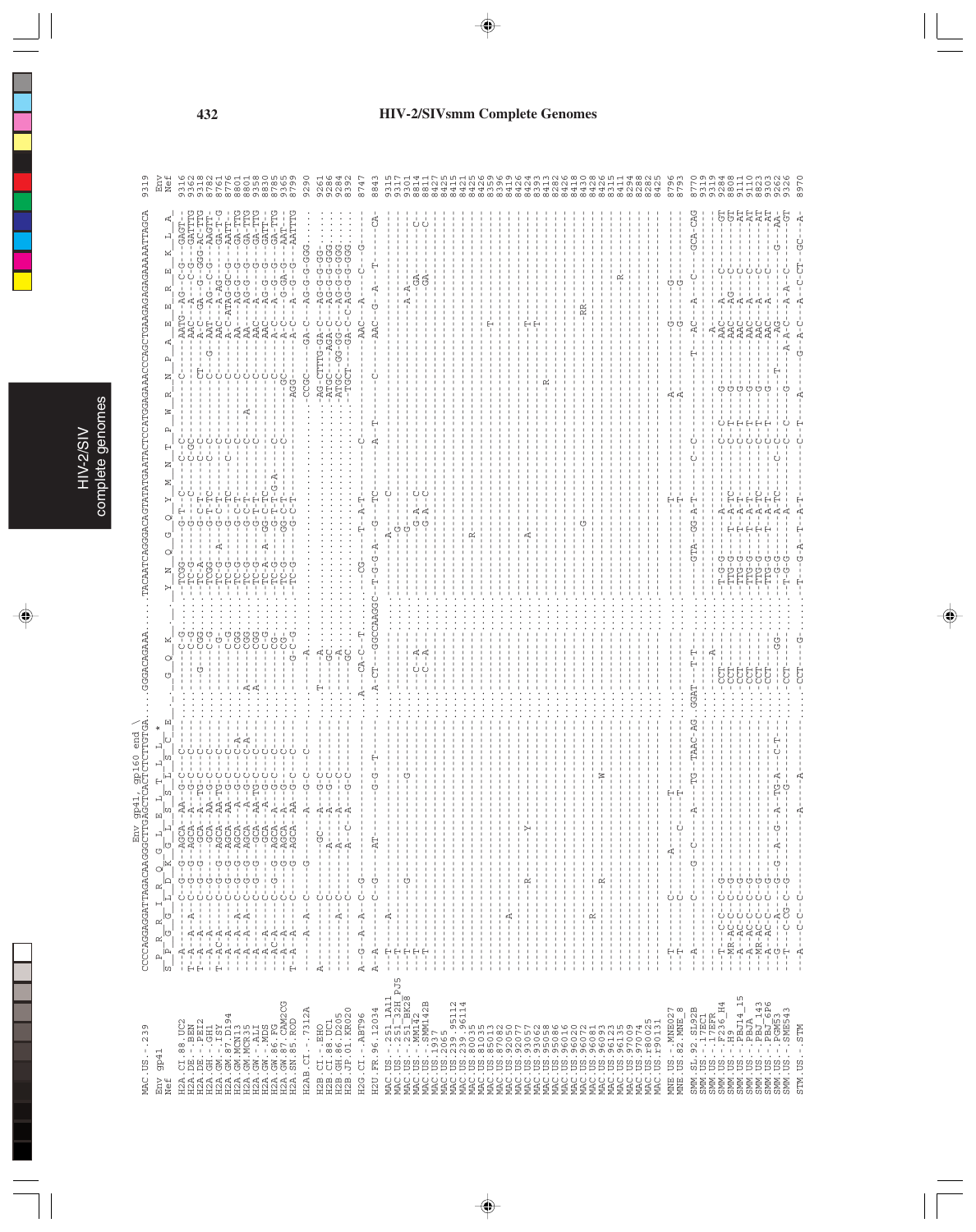| ĭ | es<br>aenom<br>Š<br>⋍<br>i<br>▖ |
|---|---------------------------------|
|---|---------------------------------|

| G<br>$\infty$<br>$\ddot{a}$<br>$\mathbf{I}$<br>SΩ.<br>MAC.<br>Nef                                                                                                                                                                                                                                                                                                                                                                       | Premature in-frame stop in SIV<br>TACAGAAACAAAATATGGATGATATAGF<br>_Y_R_R_Q_M_M_D_D_I_I                          |                               |                 |             |                                 |                 |                                      |                          |          |        |                                           |
|-----------------------------------------------------------------------------------------------------------------------------------------------------------------------------------------------------------------------------------------------------------------------------------------------------------------------------------------------------------------------------------------------------------------------------------------|-----------------------------------------------------------------------------------------------------------------|-------------------------------|-----------------|-------------|---------------------------------|-----------------|--------------------------------------|--------------------------|----------|--------|-------------------------------------------|
|                                                                                                                                                                                                                                                                                                                                                                                                                                         |                                                                                                                 |                               |                 |             |                                 |                 |                                      |                          |          | ᄑ<br>Σ |                                           |
| $\begin{array}{l} \rm I2A,\,CL,\,88\,,\,UC2\\ \rm I2A,\,DB.-IBEN\\ \rm I2A,\,GB.-GBI\\ \rm I2A,\,CH.-GB\\ \rm I2A,\,CH.-LSS\\ \rm I2A,\,CH.-LSS\\ \rm I2A,\,CH,\,CH,\,IC3\\ \rm I2A,\,CH,\,IC3\\ \rm I2A,\,CH,\,IC3\\ \rm I2A,\,CH,\,IC3\\ \rm I2A,\,CH,\,IC4\\ \rm I2A,\,CH,\,IC4\\ \rm I2A,\,CH,\,IC4\\ \rm I2A,\,CH,\,IC4\\ \rm I2A,\,CH,\,IC4\\ \rm I2A,\,CH,\,IC4\\ \rm$                                                           |                                                                                                                 |                               |                 |             |                                 |                 | <b>ှ</b> မှုမှုမှန်မှုမှု<br>ひ       |                          |          |        |                                           |
|                                                                                                                                                                                                                                                                                                                                                                                                                                         |                                                                                                                 |                               |                 | AA.<br>O    |                                 | I               | 50-<br>ひ ひ ひ ひ ひ ひ ひ ひ ひ             | ජි<br>g                  | ь<br>변   |        |                                           |
|                                                                                                                                                                                                                                                                                                                                                                                                                                         |                                                                                                                 | $\mathbf{I}$                  |                 |             | 부<br>Ü                          | GES             |                                      |                          | Н<br>ひひひ |        |                                           |
|                                                                                                                                                                                                                                                                                                                                                                                                                                         |                                                                                                                 | ÷                             |                 |             | $\vec{A}$<br>부                  |                 |                                      | н<br>f,<br>U S           | $G - A$  |        | <b>www.php</b>                            |
|                                                                                                                                                                                                                                                                                                                                                                                                                                         |                                                                                                                 | ÷                             |                 |             | ÷<br>ロし<br>$\frac{1}{\sqrt{2}}$ | $\mathsf{H}$    | υv                                   | Н<br>J.<br>g             | 白白       |        |                                           |
|                                                                                                                                                                                                                                                                                                                                                                                                                                         |                                                                                                                 | ÷.                            |                 |             | 부                               | U               |                                      | 먹<br>$CAC -$             |          |        |                                           |
|                                                                                                                                                                                                                                                                                                                                                                                                                                         |                                                                                                                 | ÷.                            |                 |             | 부<br>$-AA$                      | <u>Lagaa</u>    |                                      | ひ<br>Ü                   | HHH      |        |                                           |
|                                                                                                                                                                                                                                                                                                                                                                                                                                         |                                                                                                                 | ÷                             |                 |             | HH                              |                 |                                      |                          |          |        |                                           |
|                                                                                                                                                                                                                                                                                                                                                                                                                                         |                                                                                                                 | ÷<br>÷.                       |                 |             | 부                               | F               | Ů<br>U                               | $\overline{\phantom{a}}$ | てりてりてり   |        |                                           |
|                                                                                                                                                                                                                                                                                                                                                                                                                                         |                                                                                                                 |                               |                 | CAA.        | ひ                               | F               | К                                    | ī.                       |          |        |                                           |
|                                                                                                                                                                                                                                                                                                                                                                                                                                         |                                                                                                                 | $\mathbf{I}$                  |                 | $C - A$     | $- A - A$                       | ů               | U                                    | CAC-                     |          |        |                                           |
|                                                                                                                                                                                                                                                                                                                                                                                                                                         |                                                                                                                 |                               |                 |             |                                 |                 |                                      |                          |          |        |                                           |
| $-.7312A$<br>H2AB.CI.                                                                                                                                                                                                                                                                                                                                                                                                                   |                                                                                                                 |                               |                 |             |                                 |                 | U<br>H<br>ひ<br>じしひ                   | S                        |          |        | 940:                                      |
| H2B.CI.-.BHO<br>H2B.CI.88.UC1<br>H2B.GH.86.D205<br>H2B.JP.01.KR020                                                                                                                                                                                                                                                                                                                                                                      |                                                                                                                 | ÷                             |                 |             | ERT<br>USI                      |                 | Ο⊣<br>$\circ$                        | ⊢<br>$5555$              | ↻        |        |                                           |
|                                                                                                                                                                                                                                                                                                                                                                                                                                         |                                                                                                                 | ÷                             |                 |             | $-CCAT$<br>(7)<br>К<br>υ υ      |                 | ↻<br>てり<br>-TAGG<br>$\mathbb H$<br>U |                          |          |        |                                           |
|                                                                                                                                                                                                                                                                                                                                                                                                                                         |                                                                                                                 | ÷<br>÷.                       |                 |             | $C - P T$<br>÷<br>U             |                 | $-TAG$<br>U                          |                          |          |        |                                           |
|                                                                                                                                                                                                                                                                                                                                                                                                                                         |                                                                                                                 |                               |                 |             |                                 |                 |                                      |                          |          |        |                                           |
| H2G.CI.-.ABT96                                                                                                                                                                                                                                                                                                                                                                                                                          |                                                                                                                 | $\mathbf{I}$                  | Æ<br><b>GTG</b> |             | U<br>К                          | CTAC            | U<br>T)                              |                          |          |        | $\infty$                                  |
| H2U. FR. 96.12034                                                                                                                                                                                                                                                                                                                                                                                                                       | 土田                                                                                                              | - 11                          |                 |             | ひ<br>К                          |                 | AG                                   |                          |          |        | 96                                        |
|                                                                                                                                                                                                                                                                                                                                                                                                                                         |                                                                                                                 |                               |                 |             |                                 |                 |                                      |                          |          |        | 4                                         |
| Ļ٢<br>$\begin{small} &\texttt{M2:1} & \texttt{1}} & \texttt{1}} & \texttt{1} & \texttt{211} & \texttt{1}} \\ \texttt{M2:1} & \texttt{1} & \texttt{2} & \texttt{21} & \texttt{21} \\ \texttt{M3:1} & \texttt{1} & \texttt{21} & \texttt{21} \\ \texttt{M4:2} & \texttt{1} & \texttt{21} & \texttt{22} \\ \texttt{M5:1} & \texttt{1} & \texttt{21} & \texttt{22} \\ \texttt{M6:1} & \texttt{1} & \texttt{21} & \texttt$                   |                                                                                                                 | $\overline{1}$                |                 |             |                                 | 텃               | Ū                                    |                          | Н        |        |                                           |
|                                                                                                                                                                                                                                                                                                                                                                                                                                         |                                                                                                                 |                               |                 |             |                                 |                 |                                      |                          | н        |        |                                           |
|                                                                                                                                                                                                                                                                                                                                                                                                                                         |                                                                                                                 |                               |                 |             | υU<br>ΑA                        | ししょ<br>TGA.     | <b>ひ ひ</b><br>ਹੋ ਹ                   |                          | FЕ       |        |                                           |
|                                                                                                                                                                                                                                                                                                                                                                                                                                         |                                                                                                                 |                               |                 |             |                                 | TGA             |                                      |                          |          |        |                                           |
|                                                                                                                                                                                                                                                                                                                                                                                                                                         |                                                                                                                 |                               |                 |             |                                 |                 |                                      |                          |          |        |                                           |
|                                                                                                                                                                                                                                                                                                                                                                                                                                         |                                                                                                                 |                               |                 |             |                                 |                 |                                      |                          |          |        |                                           |
|                                                                                                                                                                                                                                                                                                                                                                                                                                         |                                                                                                                 |                               |                 |             |                                 |                 |                                      |                          |          |        |                                           |
|                                                                                                                                                                                                                                                                                                                                                                                                                                         |                                                                                                                 |                               |                 |             |                                 |                 |                                      |                          |          |        |                                           |
|                                                                                                                                                                                                                                                                                                                                                                                                                                         |                                                                                                                 |                               |                 |             |                                 |                 |                                      |                          |          |        |                                           |
|                                                                                                                                                                                                                                                                                                                                                                                                                                         |                                                                                                                 |                               |                 |             |                                 |                 |                                      |                          |          |        |                                           |
|                                                                                                                                                                                                                                                                                                                                                                                                                                         |                                                                                                                 |                               |                 |             |                                 |                 |                                      |                          |          |        |                                           |
|                                                                                                                                                                                                                                                                                                                                                                                                                                         |                                                                                                                 |                               |                 |             |                                 |                 |                                      |                          |          |        |                                           |
|                                                                                                                                                                                                                                                                                                                                                                                                                                         |                                                                                                                 |                               |                 |             |                                 |                 |                                      |                          |          |        |                                           |
|                                                                                                                                                                                                                                                                                                                                                                                                                                         |                                                                                                                 |                               |                 |             |                                 |                 |                                      |                          |          |        |                                           |
|                                                                                                                                                                                                                                                                                                                                                                                                                                         |                                                                                                                 |                               |                 |             |                                 |                 |                                      |                          |          |        |                                           |
|                                                                                                                                                                                                                                                                                                                                                                                                                                         |                                                                                                                 |                               |                 |             |                                 |                 |                                      |                          |          |        |                                           |
|                                                                                                                                                                                                                                                                                                                                                                                                                                         |                                                                                                                 |                               |                 |             |                                 |                 |                                      |                          |          |        |                                           |
|                                                                                                                                                                                                                                                                                                                                                                                                                                         |                                                                                                                 |                               |                 |             |                                 |                 |                                      |                          |          |        |                                           |
|                                                                                                                                                                                                                                                                                                                                                                                                                                         |                                                                                                                 |                               |                 |             |                                 |                 |                                      |                          |          |        |                                           |
|                                                                                                                                                                                                                                                                                                                                                                                                                                         |                                                                                                                 |                               |                 |             |                                 |                 |                                      |                          |          |        |                                           |
|                                                                                                                                                                                                                                                                                                                                                                                                                                         |                                                                                                                 |                               |                 |             |                                 |                 |                                      |                          |          |        |                                           |
|                                                                                                                                                                                                                                                                                                                                                                                                                                         |                                                                                                                 |                               |                 |             |                                 |                 |                                      |                          |          |        |                                           |
|                                                                                                                                                                                                                                                                                                                                                                                                                                         |                                                                                                                 |                               |                 |             |                                 | К               |                                      |                          |          |        |                                           |
|                                                                                                                                                                                                                                                                                                                                                                                                                                         |                                                                                                                 |                               |                 |             |                                 | $\mathbbmss{E}$ |                                      |                          |          |        |                                           |
|                                                                                                                                                                                                                                                                                                                                                                                                                                         |                                                                                                                 |                               |                 |             |                                 |                 |                                      |                          |          |        |                                           |
|                                                                                                                                                                                                                                                                                                                                                                                                                                         |                                                                                                                 |                               |                 |             |                                 |                 |                                      |                          |          |        |                                           |
|                                                                                                                                                                                                                                                                                                                                                                                                                                         |                                                                                                                 |                               |                 |             |                                 |                 |                                      |                          |          |        |                                           |
|                                                                                                                                                                                                                                                                                                                                                                                                                                         |                                                                                                                 |                               |                 |             |                                 |                 |                                      |                          |          |        |                                           |
| $-$ . MNE027<br>82. MNE 8<br>$\begin{array}{l} \texttt{MNE} \cdot \texttt{US} \cdot - \cdot \texttt{MNE} \, \texttt{02} \\ \texttt{MNE} \cdot \texttt{US} \cdot \texttt{82} \cdot \texttt{MNE} \end{array}$                                                                                                                                                                                                                             | Ħ<br>Ť<br>$\,$ I<br>$\mathbf{I}$                                                                                |                               |                 |             |                                 |                 | てり<br>ひ                              |                          | ひ        |        | $\sim$ $\rightarrow$<br>$\sigma$ $\sigma$ |
|                                                                                                                                                                                                                                                                                                                                                                                                                                         | $\mathbf{I}$<br>$\mathbf{I}$                                                                                    |                               |                 |             |                                 |                 |                                      |                          | U        |        |                                           |
|                                                                                                                                                                                                                                                                                                                                                                                                                                         |                                                                                                                 | ţ                             |                 |             | <b>TIP</b><br>d<br>5            |                 | ひ                                    | TCA                      |          |        |                                           |
|                                                                                                                                                                                                                                                                                                                                                                                                                                         |                                                                                                                 |                               |                 |             |                                 |                 |                                      |                          |          |        |                                           |
|                                                                                                                                                                                                                                                                                                                                                                                                                                         |                                                                                                                 |                               |                 |             |                                 |                 |                                      |                          |          |        |                                           |
|                                                                                                                                                                                                                                                                                                                                                                                                                                         |                                                                                                                 |                               |                 | AA          |                                 | Š               | 日ひひの                                 | ひーウ                      |          |        |                                           |
|                                                                                                                                                                                                                                                                                                                                                                                                                                         |                                                                                                                 |                               |                 |             | TTGT                            |                 |                                      | -TC                      |          |        |                                           |
| S                                                                                                                                                                                                                                                                                                                                                                                                                                       |                                                                                                                 |                               |                 | $A \land A$ | TTGT                            |                 |                                      | 부부                       |          |        |                                           |
|                                                                                                                                                                                                                                                                                                                                                                                                                                         |                                                                                                                 | ÷                             |                 | К           | 5<br>TUCT                       |                 | ひ                                    | ひひひ<br>부                 |          |        |                                           |
|                                                                                                                                                                                                                                                                                                                                                                                                                                         |                                                                                                                 | п.                            |                 | A           | TTGT                            |                 | ひひひひひひ<br>ひ ひ ひ ひ ひ ひ                | <b>SSSSSSS</b>           |          |        |                                           |
|                                                                                                                                                                                                                                                                                                                                                                                                                                         |                                                                                                                 | п.                            |                 |             | d                               |                 | $-9-$                                | ∪                        |          |        |                                           |
| $\begin{array}{l} \mathbf{SIM}^1,\ \mathbf{S1},\ \mathbf{32},\ \mathbf{S1292B}\\ \mathbf{SIM}^1,\ \mathbf{US}\cdot\cdot\cdot\mathbf{17BCl}^1\\ \mathbf{SIM}^1,\ \mathbf{US}\cdot\cdot\cdot\mathbf{1725}\oplus\ \mathbf{Id}\\ \mathbf{SIM}^1,\ \mathbf{US}\cdot\cdot\cdot\mathbf{18} & -\\ \mathbf{SIM}^1,\ \mathbf{US}\cdot\cdot\cdot\mathbf{18} & -\\ \mathbf{SIM}^1,\ \mathbf{US}\cdot\cdot\cdot\mathbf{18} & -\\ \mathbf{SIM}^1,\ \$ |                                                                                                                 |                               |                 |             |                                 |                 |                                      |                          |          |        |                                           |
| - STM<br>STM.US                                                                                                                                                                                                                                                                                                                                                                                                                         | $\frac{1}{4}$<br>$\mathsf I$<br>$\frac{1}{1}$<br>C<br>Ī<br>$\mathbf{I}$<br>$\blacksquare$<br>$-1 - 1 - 1 - 1 -$ | Ů<br>п<br>$\mathbf I$<br>$\,$ |                 |             |                                 | rad             |                                      |                          |          |        | G<br>$\frac{0}{2}$                        |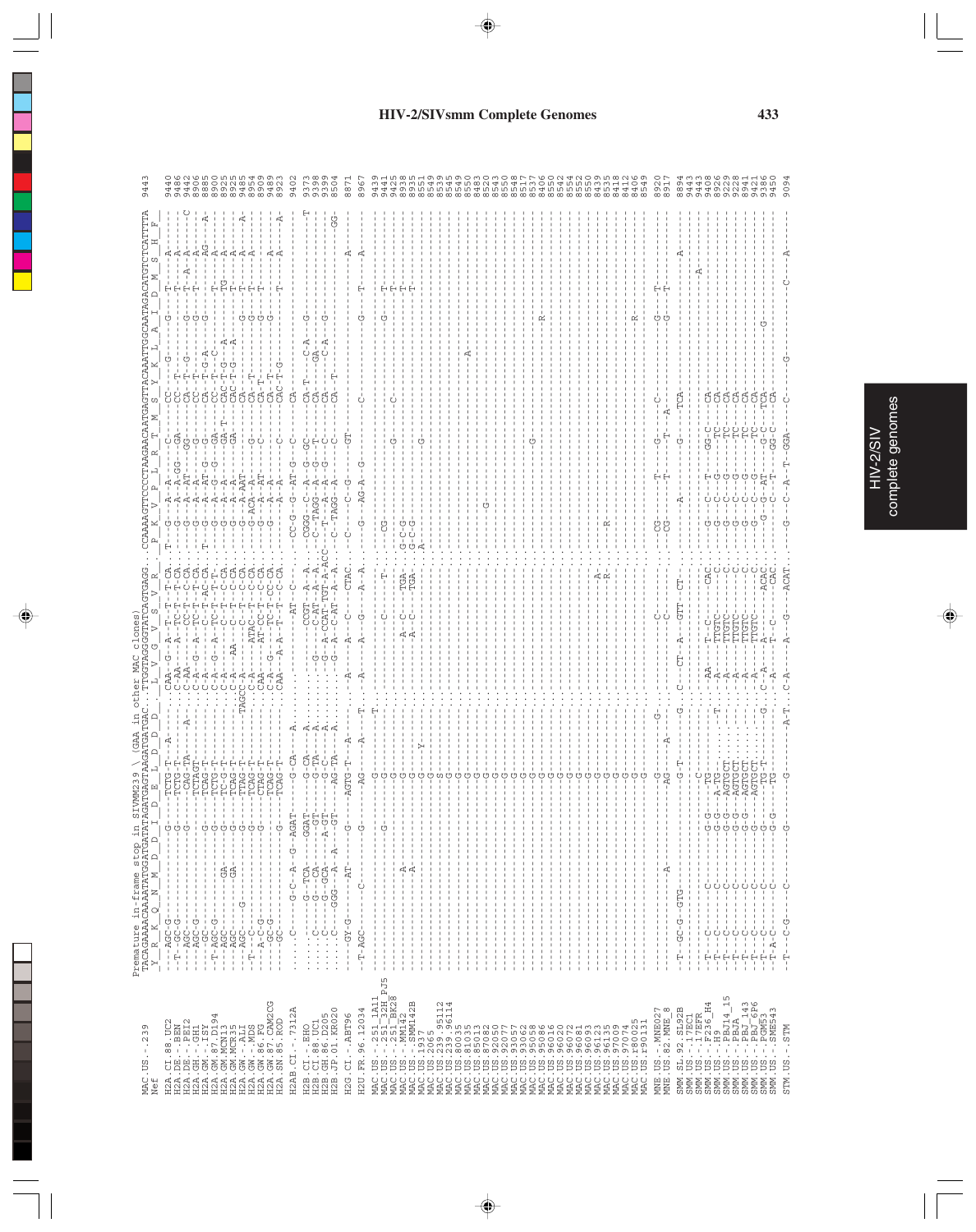| á<br>ß            |
|-------------------|
| Ş                 |
| <b>PLAIR</b><br>ה |
|                   |
|                   |

| G<br>.23<br>$\,$ $\,$<br>MAC.US.<br>Nef                                                                                                                                                                                                                                                                                                                                                                      | $\begin{array}{l} \texttt{ITAAAGAAAGGGGGAC}^\prime\prime\texttt{S}^{-1}\texttt{ LTR}\\ \texttt{IT\_K\_E\_K\_G\_G\_L\_E\_G\_} \\ \texttt{I\_E\_K\_G\_G\_L\_E\_G\_} \end{array}$                                                                                                                                                                                           |    |        |                               |                           | TAGAAAAGAAGAAGGCAT | ひ       |                  | CAGGACCAGGAATT<br>ひ |              |
|--------------------------------------------------------------------------------------------------------------------------------------------------------------------------------------------------------------------------------------------------------------------------------------------------------------------------------------------------------------------------------------------------------------|--------------------------------------------------------------------------------------------------------------------------------------------------------------------------------------------------------------------------------------------------------------------------------------------------------------------------------------------------------------------------|----|--------|-------------------------------|---------------------------|--------------------|---------|------------------|---------------------|--------------|
|                                                                                                                                                                                                                                                                                                                                                                                                              | J.<br>$\mathsf I$<br>÷,<br>$\mathbf I$<br>ł.<br>$\frac{1}{1}$<br>$\mathsf{I}$<br>$\mathbf{I}$                                                                                                                                                                                                                                                                            |    |        | O                             |                           | υ                  | ġ       |                  | Ġ                   |              |
| $\begin{array}{l} \rm{H2A}, \rm{CI}.88\ \rm{1022}\\ \rm{H2A}, \rm{DE}--BEN\\ \rm{H2A}, \rm{GH}--CH1\\ \rm{H2A}, \rm{GH}--CH1\\ \rm{H2A}, \rm{GH}--CH1\\ \rm{H2A}, \rm{GH}--CH1\\ \rm{H2A}, \rm{GH}--CH2\\ \rm{H2A}, \rm{GH}--CH2\\ \rm{H2A}, \rm{GH}--CH2\\ \rm{H2A}, \rm{GH}--CH2\\ \rm{H2A}, \rm{GH}--CH2\\ \rm{H2A}, \rm{GH}--CH2\\ \rm{H$                                                                | $\begin{split} \mathbb{E}[\mathbf{1}^{(1)}_{11} & \mathbf{1}^{(2)}_{12} & \mathbf{1}^{(3)}_{13} & \mathbf{1}^{(3)}_{13} & \mathbf{1}^{(3)}_{13} & \mathbf{1}^{(3)}_{13} & \mathbf{1}^{(3)}_{13} & \mathbf{1}^{(3)}_{13} & \mathbf{1}^{(3)}_{13} & \mathbf{1}^{(3)}_{13} & \mathbf{1}^{(3)}_{13} & \mathbf{1}^{(3)}_{13} & \mathbf{1}^{(3)}_{13} & \mathbf{1}^{(3)}_{13}$ |    |        |                               |                           | ゼ                  |         |                  | ひ                   |              |
|                                                                                                                                                                                                                                                                                                                                                                                                              |                                                                                                                                                                                                                                                                                                                                                                          |    |        |                               | ぴ<br>К                    |                    |         | U                | ひ                   | LO           |
|                                                                                                                                                                                                                                                                                                                                                                                                              |                                                                                                                                                                                                                                                                                                                                                                          |    | AGGGAT |                               | C<br>$\frac{1}{\sqrt{2}}$ | U                  |         |                  |                     | Ö            |
|                                                                                                                                                                                                                                                                                                                                                                                                              |                                                                                                                                                                                                                                                                                                                                                                          |    | ġ      |                               |                           |                    |         | ု                | $-5 - A$<br>ひ       | ö            |
|                                                                                                                                                                                                                                                                                                                                                                                                              |                                                                                                                                                                                                                                                                                                                                                                          |    | AGGGA  |                               | 텃<br>ن<br>⊢               |                    |         | TCAT             |                     |              |
|                                                                                                                                                                                                                                                                                                                                                                                                              |                                                                                                                                                                                                                                                                                                                                                                          |    |        |                               |                           |                    |         | TCAT<br>ပ္       | ひ                   | 0000         |
|                                                                                                                                                                                                                                                                                                                                                                                                              |                                                                                                                                                                                                                                                                                                                                                                          |    |        |                               |                           |                    |         | U                | てり                  |              |
|                                                                                                                                                                                                                                                                                                                                                                                                              |                                                                                                                                                                                                                                                                                                                                                                          |    |        |                               |                           |                    |         | U                | てり                  |              |
|                                                                                                                                                                                                                                                                                                                                                                                                              |                                                                                                                                                                                                                                                                                                                                                                          |    |        |                               |                           |                    |         | TCAT             | ರೆ-೮<br>ひ           | 908          |
|                                                                                                                                                                                                                                                                                                                                                                                                              |                                                                                                                                                                                                                                                                                                                                                                          |    |        |                               |                           | CTTTTACT           |         |                  |                     | S            |
|                                                                                                                                                                                                                                                                                                                                                                                                              |                                                                                                                                                                                                                                                                                                                                                                          |    |        |                               |                           |                    |         | TAGT             | ひ                   | O            |
|                                                                                                                                                                                                                                                                                                                                                                                                              |                                                                                                                                                                                                                                                                                                                                                                          |    |        |                               |                           |                    |         | TCAI<br>C        | ပုံ                 | $\circ$      |
|                                                                                                                                                                                                                                                                                                                                                                                                              |                                                                                                                                                                                                                                                                                                                                                                          |    |        |                               |                           |                    |         |                  |                     |              |
| H2AB. CI. - . 7312A                                                                                                                                                                                                                                                                                                                                                                                          | ÷<br>$\frac{1}{1}$<br>$\frac{1}{4}$                                                                                                                                                                                                                                                                                                                                      |    |        |                               |                           |                    | AG-TGGT | $A - AT$         | $\frac{1}{6}$       | m            |
|                                                                                                                                                                                                                                                                                                                                                                                                              |                                                                                                                                                                                                                                                                                                                                                                          |    |        |                               |                           |                    |         |                  |                     |              |
| H2B.CI.-.BHO<br>H2B.CI.88.UC1<br>H2B.CH.86.D205<br>H2B.JP.01.KR020                                                                                                                                                                                                                                                                                                                                           | ----------<br>$\,$<br>Ħ                                                                                                                                                                                                                                                                                                                                                  |    |        |                               |                           |                    | 입       | ACAI             | ဗံ                  |              |
|                                                                                                                                                                                                                                                                                                                                                                                                              | $\mathbf{I}$                                                                                                                                                                                                                                                                                                                                                             |    |        |                               |                           | ℧                  |         |                  |                     |              |
|                                                                                                                                                                                                                                                                                                                                                                                                              | $\frac{1}{4}$<br>$\begin{array}{c} \begin{array}{c} \begin{array}{c} \begin{array}{c} \begin{array}{c} \end{array} \\ \end{array} \\ \begin{array}{c} \end{array} \\ \begin{array}{c} \end{array} \\ \end{array} \end{array} \end{array}$<br>$\mathsf I$<br>$\mathsf I$                                                                                                  |    |        |                               |                           |                    |         | н<br>U           |                     |              |
|                                                                                                                                                                                                                                                                                                                                                                                                              | $\mathbf{I}$<br>$\,$ $\,$<br>$\frac{1}{4}$<br>$\frac{1}{1}$<br>J.<br>I<br>$\overline{\phantom{0}}$                                                                                                                                                                                                                                                                       |    |        |                               |                           |                    |         | <b>ACAT</b><br>E | ပ္ပ်                |              |
| $-.ABT96$<br>H2G.CI.                                                                                                                                                                                                                                                                                                                                                                                         | $\frac{1}{1}$                                                                                                                                                                                                                                                                                                                                                            |    |        |                               |                           |                    |         |                  |                     |              |
|                                                                                                                                                                                                                                                                                                                                                                                                              | Î<br>$\frac{1}{1}$<br>$\mathbf{I}$<br>ţ<br>ţ<br>Ť                                                                                                                                                                                                                                                                                                                        |    |        |                               |                           |                    |         |                  |                     |              |
| H2U.FR.96.12034                                                                                                                                                                                                                                                                                                                                                                                              | ----------                                                                                                                                                                                                                                                                                                                                                               |    | CAG    |                               |                           | ٢ŋ                 | U<br>К  |                  |                     |              |
|                                                                                                                                                                                                                                                                                                                                                                                                              | ţ<br>$\frac{1}{4}$<br>$\frac{1}{1}$<br>$\,$ I<br>Ť                                                                                                                                                                                                                                                                                                                       |    |        |                               |                           |                    |         |                  |                     |              |
|                                                                                                                                                                                                                                                                                                                                                                                                              | $\begin{array}{c} \begin{array}{c} \begin{array}{c} \begin{array}{c} \begin{array}{c} \end{array} \\ \end{array} \\ \begin{array}{c} \end{array} \\ \begin{array}{c} \end{array} \\ \end{array} \end{array} \end{array} \end{array}$                                                                                                                                     |    |        |                               |                           |                    |         |                  |                     |              |
|                                                                                                                                                                                                                                                                                                                                                                                                              | $\blacksquare$<br>$\mathsf I$<br>$\,$ I<br>$\mathbf{I}$<br>$\,$ I<br>$\blacksquare$<br>$\mathsf I$<br>$\,$ I<br>ı<br>$\mathbf{I}$                                                                                                                                                                                                                                        |    |        |                               |                           |                    |         |                  |                     |              |
|                                                                                                                                                                                                                                                                                                                                                                                                              |                                                                                                                                                                                                                                                                                                                                                                          |    |        |                               |                           |                    |         |                  |                     |              |
|                                                                                                                                                                                                                                                                                                                                                                                                              |                                                                                                                                                                                                                                                                                                                                                                          |    |        |                               |                           |                    |         | ATA              |                     |              |
|                                                                                                                                                                                                                                                                                                                                                                                                              |                                                                                                                                                                                                                                                                                                                                                                          |    |        |                               |                           |                    |         | ATA              |                     |              |
|                                                                                                                                                                                                                                                                                                                                                                                                              |                                                                                                                                                                                                                                                                                                                                                                          |    |        |                               |                           |                    |         |                  |                     |              |
|                                                                                                                                                                                                                                                                                                                                                                                                              |                                                                                                                                                                                                                                                                                                                                                                          |    |        |                               |                           |                    |         |                  |                     |              |
|                                                                                                                                                                                                                                                                                                                                                                                                              |                                                                                                                                                                                                                                                                                                                                                                          |    |        |                               |                           |                    |         |                  |                     |              |
|                                                                                                                                                                                                                                                                                                                                                                                                              |                                                                                                                                                                                                                                                                                                                                                                          |    |        |                               |                           |                    |         |                  |                     |              |
|                                                                                                                                                                                                                                                                                                                                                                                                              |                                                                                                                                                                                                                                                                                                                                                                          |    |        |                               |                           |                    |         |                  |                     |              |
|                                                                                                                                                                                                                                                                                                                                                                                                              |                                                                                                                                                                                                                                                                                                                                                                          |    |        |                               |                           |                    |         |                  |                     |              |
|                                                                                                                                                                                                                                                                                                                                                                                                              |                                                                                                                                                                                                                                                                                                                                                                          |    |        |                               |                           |                    |         |                  |                     |              |
|                                                                                                                                                                                                                                                                                                                                                                                                              |                                                                                                                                                                                                                                                                                                                                                                          |    |        |                               |                           |                    |         |                  |                     |              |
|                                                                                                                                                                                                                                                                                                                                                                                                              |                                                                                                                                                                                                                                                                                                                                                                          |    |        |                               |                           |                    |         |                  |                     |              |
|                                                                                                                                                                                                                                                                                                                                                                                                              |                                                                                                                                                                                                                                                                                                                                                                          |    |        |                               |                           |                    |         |                  |                     |              |
|                                                                                                                                                                                                                                                                                                                                                                                                              |                                                                                                                                                                                                                                                                                                                                                                          |    |        |                               |                           |                    |         |                  |                     |              |
|                                                                                                                                                                                                                                                                                                                                                                                                              |                                                                                                                                                                                                                                                                                                                                                                          |    |        |                               |                           |                    |         |                  |                     |              |
|                                                                                                                                                                                                                                                                                                                                                                                                              |                                                                                                                                                                                                                                                                                                                                                                          |    |        |                               |                           |                    |         |                  |                     |              |
|                                                                                                                                                                                                                                                                                                                                                                                                              |                                                                                                                                                                                                                                                                                                                                                                          |    |        |                               |                           |                    |         |                  |                     |              |
|                                                                                                                                                                                                                                                                                                                                                                                                              |                                                                                                                                                                                                                                                                                                                                                                          |    |        |                               |                           |                    |         |                  |                     |              |
|                                                                                                                                                                                                                                                                                                                                                                                                              |                                                                                                                                                                                                                                                                                                                                                                          |    |        |                               |                           |                    |         |                  |                     |              |
|                                                                                                                                                                                                                                                                                                                                                                                                              |                                                                                                                                                                                                                                                                                                                                                                          |    |        |                               |                           |                    |         |                  |                     |              |
|                                                                                                                                                                                                                                                                                                                                                                                                              |                                                                                                                                                                                                                                                                                                                                                                          |    |        |                               |                           |                    |         |                  |                     |              |
|                                                                                                                                                                                                                                                                                                                                                                                                              |                                                                                                                                                                                                                                                                                                                                                                          |    |        |                               |                           |                    |         |                  |                     |              |
|                                                                                                                                                                                                                                                                                                                                                                                                              |                                                                                                                                                                                                                                                                                                                                                                          |    |        |                               |                           |                    |         |                  |                     |              |
|                                                                                                                                                                                                                                                                                                                                                                                                              |                                                                                                                                                                                                                                                                                                                                                                          |    |        |                               |                           |                    |         |                  |                     |              |
|                                                                                                                                                                                                                                                                                                                                                                                                              |                                                                                                                                                                                                                                                                                                                                                                          |    |        |                               |                           |                    |         |                  |                     |              |
|                                                                                                                                                                                                                                                                                                                                                                                                              |                                                                                                                                                                                                                                                                                                                                                                          |    |        |                               |                           |                    |         |                  |                     |              |
|                                                                                                                                                                                                                                                                                                                                                                                                              |                                                                                                                                                                                                                                                                                                                                                                          |    |        |                               |                           |                    |         |                  |                     |              |
|                                                                                                                                                                                                                                                                                                                                                                                                              |                                                                                                                                                                                                                                                                                                                                                                          |    |        |                               |                           |                    |         |                  |                     |              |
|                                                                                                                                                                                                                                                                                                                                                                                                              |                                                                                                                                                                                                                                                                                                                                                                          |    |        |                               |                           |                    |         |                  |                     |              |
|                                                                                                                                                                                                                                                                                                                                                                                                              |                                                                                                                                                                                                                                                                                                                                                                          |    |        |                               |                           |                    |         |                  |                     |              |
|                                                                                                                                                                                                                                                                                                                                                                                                              |                                                                                                                                                                                                                                                                                                                                                                          |    |        |                               |                           |                    |         |                  |                     |              |
|                                                                                                                                                                                                                                                                                                                                                                                                              |                                                                                                                                                                                                                                                                                                                                                                          |    |        |                               |                           |                    |         |                  |                     |              |
| $\begin{array}{l} \mathtt{M2.C.L31\_1211} \phantom{0} \mathtt{M3.C.L31\_1211} \phantom{0} \mathtt{M4.C.L31\_211} \phantom{0} \mathtt{M5.C.L31\_211} \phantom{0} \mathtt{M5.C.L31\_211} \phantom{0} \mathtt{M5.C.L31\_211} \phantom{0} \mathtt{M5.C.L31\_211} \phantom{0} \mathtt{M5.C.L31\_211} \phantom{0} \mathtt{M5.C.L31\_211} \phantom{0} \mathtt{M5.C.L31\_211} \phantom{0} \$                         |                                                                                                                                                                                                                                                                                                                                                                          |    |        |                               |                           |                    |         |                  |                     |              |
|                                                                                                                                                                                                                                                                                                                                                                                                              |                                                                                                                                                                                                                                                                                                                                                                          |    |        |                               |                           |                    |         |                  |                     |              |
| Ļ<br>$\begin{array}{lll} \texttt{MME} \cdot \texttt{US} \cdot - \cdot \texttt{MMEO2} \\ \texttt{MME} \cdot \texttt{US} \cdot 82 \cdot \texttt{MME} \end{array}$                                                                                                                                                                                                                                              |                                                                                                                                                                                                                                                                                                                                                                          |    |        |                               |                           |                    | ↻       |                  |                     |              |
| $\infty$                                                                                                                                                                                                                                                                                                                                                                                                     |                                                                                                                                                                                                                                                                                                                                                                          |    |        |                               |                           |                    |         |                  |                     |              |
|                                                                                                                                                                                                                                                                                                                                                                                                              |                                                                                                                                                                                                                                                                                                                                                                          |    |        |                               |                           |                    |         |                  |                     |              |
|                                                                                                                                                                                                                                                                                                                                                                                                              |                                                                                                                                                                                                                                                                                                                                                                          |    | ġ      |                               |                           |                    |         | <b>AAGT</b>      |                     |              |
|                                                                                                                                                                                                                                                                                                                                                                                                              |                                                                                                                                                                                                                                                                                                                                                                          |    |        |                               |                           |                    |         |                  |                     |              |
|                                                                                                                                                                                                                                                                                                                                                                                                              | f,                                                                                                                                                                                                                                                                                                                                                                       |    |        |                               |                           |                    |         |                  |                     |              |
|                                                                                                                                                                                                                                                                                                                                                                                                              | $\frac{1}{4}$                                                                                                                                                                                                                                                                                                                                                            |    |        |                               | C٦                        |                    |         |                  |                     | $m \circ m$  |
|                                                                                                                                                                                                                                                                                                                                                                                                              | $\,$ I<br>$\frac{1}{4}$<br>$\mathbf{I}$<br>$\begin{array}{c} \rule{0.2cm}{0.15mm} \end{array}$<br>$\overline{\phantom{a}}$                                                                                                                                                                                                                                               | Ť  |        | Æ                             | q<br>-<br>C               |                    |         |                  | τ٦                  |              |
|                                                                                                                                                                                                                                                                                                                                                                                                              | j<br>$\frac{1}{1}$<br>$\frac{1}{4}$                                                                                                                                                                                                                                                                                                                                      |    |        | K,<br>d d                     | υ<br>ι<br>Η               |                    |         |                  | ひ                   |              |
|                                                                                                                                                                                                                                                                                                                                                                                                              | f,                                                                                                                                                                                                                                                                                                                                                                       | J, |        | К                             | $TC-G$                    |                    |         | ಕ್ತಿ             | てり                  | $\infty$     |
|                                                                                                                                                                                                                                                                                                                                                                                                              | $\,$ l<br>$\frac{1}{2}$<br>$\frac{1}{4}$                                                                                                                                                                                                                                                                                                                                 |    |        | R                             | ģ                         |                    |         |                  |                     |              |
|                                                                                                                                                                                                                                                                                                                                                                                                              | $\,$ I<br>- 1                                                                                                                                                                                                                                                                                                                                                            |    |        | $\overline{A} + \overline{A}$ | mじ                        |                    |         |                  |                     |              |
|                                                                                                                                                                                                                                                                                                                                                                                                              | - 1                                                                                                                                                                                                                                                                                                                                                                      |    |        |                               |                           |                    |         |                  |                     |              |
| $\begin{array}{l} \texttt{SMM}, \texttt{151}, \texttt{92}, \texttt{5192B} \\ \texttt{SMM}, \texttt{193} - 17 \texttt{BC1} \\ \texttt{SMM}, \texttt{193} - 17 \texttt{BC1} \\ \texttt{SMM}, \texttt{193} - 17 \texttt{23} \texttt{6} \\ \texttt{SMM}, \texttt{193} - 18 \texttt{3} \\ \texttt{SMM}, \texttt{193} - 18 \texttt{3} \\ \texttt{SMM}, \texttt{193} - 18 \texttt{3} \\ \texttt{SMM}, \texttt{193}$ |                                                                                                                                                                                                                                                                                                                                                                          |    |        |                               |                           |                    |         |                  |                     | $O$ IN IN IN |
|                                                                                                                                                                                                                                                                                                                                                                                                              |                                                                                                                                                                                                                                                                                                                                                                          |    |        |                               |                           |                    |         |                  |                     |              |
| MLS <sup>.</sup><br>Ō,<br>Ę<br>S <sub>TM</sub>                                                                                                                                                                                                                                                                                                                                                               | $-ACC$                                                                                                                                                                                                                                                                                                                                                                   |    |        |                               |                           |                    |         |                  |                     |              |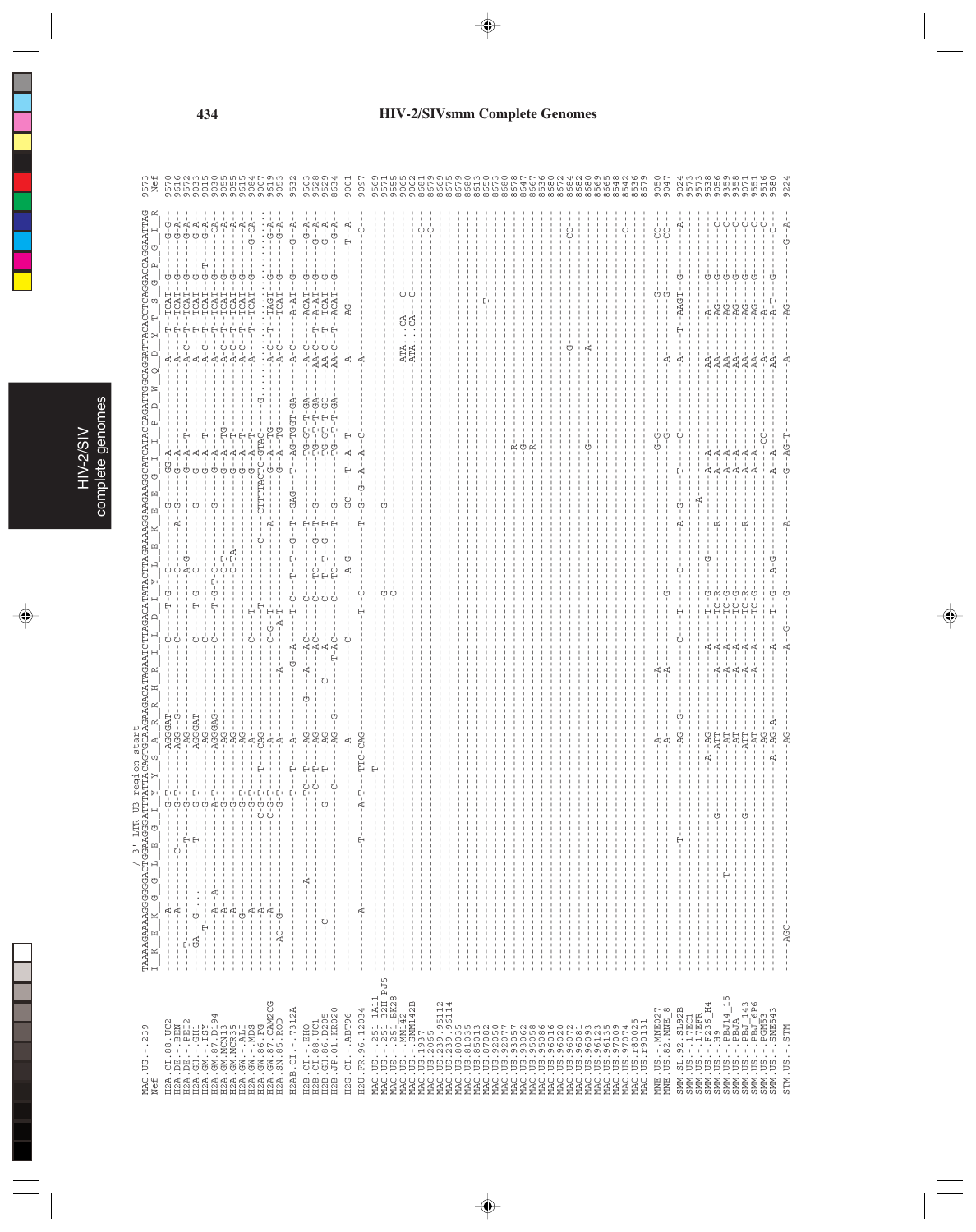| ≽<br>Ŕ<br>č<br>Ċ |
|------------------|
|------------------|

<u>ვი</u>

| $-0.239$<br>٠.<br>. US<br>MAC.<br>Nef                                                                                                                                                                                                                                                                                                                                                                                                  | <b>UTTPARTGCACCTCAAAACTE</b><br>GAGGATGAGGA<br>CAGATGAGCACAC<br>ATACCCAAAGACATTTGGCTGGCTATGGZ<br>Y P K T F G W L W                                                                                                                                                                                                                                                                                                                                                                                                                                                                                                                                                                                                                                                           | CCAGTGGGA<br>$\circ$                            | 600                                                                                                                                                                                                                                                                                                                                                                                                                                                                                                                                                         |
|----------------------------------------------------------------------------------------------------------------------------------------------------------------------------------------------------------------------------------------------------------------------------------------------------------------------------------------------------------------------------------------------------------------------------------------|------------------------------------------------------------------------------------------------------------------------------------------------------------------------------------------------------------------------------------------------------------------------------------------------------------------------------------------------------------------------------------------------------------------------------------------------------------------------------------------------------------------------------------------------------------------------------------------------------------------------------------------------------------------------------------------------------------------------------------------------------------------------------|-------------------------------------------------|-------------------------------------------------------------------------------------------------------------------------------------------------------------------------------------------------------------------------------------------------------------------------------------------------------------------------------------------------------------------------------------------------------------------------------------------------------------------------------------------------------------------------------------------------------------|
|                                                                                                                                                                                                                                                                                                                                                                                                                                        | $\,$ $\,$                                                                                                                                                                                                                                                                                                                                                                                                                                                                                                                                                                                                                                                                                                                                                                    | К<br>AGA-<br>AAG-                               | LO                                                                                                                                                                                                                                                                                                                                                                                                                                                                                                                                                          |
|                                                                                                                                                                                                                                                                                                                                                                                                                                        | ひひひ<br>$G - A$<br>$C - A$<br>$\mathbb{I}$<br>A<br>U<br>$\frac{1}{2}$<br>$\frac{1}{4}$                                                                                                                                                                                                                                                                                                                                                                                                                                                                                                                                                                                                                                                                                        | <b>GACA</b><br>AAG-                             |                                                                                                                                                                                                                                                                                                                                                                                                                                                                                                                                                             |
|                                                                                                                                                                                                                                                                                                                                                                                                                                        | $-CA$<br>$A \land A$<br>$\frac{1}{4}$                                                                                                                                                                                                                                                                                                                                                                                                                                                                                                                                                                                                                                                                                                                                        | ----AAG-AGACAT<br>CTAAG-AGA-TT                  |                                                                                                                                                                                                                                                                                                                                                                                                                                                                                                                                                             |
|                                                                                                                                                                                                                                                                                                                                                                                                                                        | U<br>U<br>$-6-4$<br>ΰ<br>$-ACT$<br>$-ACC$<br>$CAC --$<br>$A-TA --$<br>ひひひひ<br>RARAR<br>÷<br>事件<br>せせせせせせ                                                                                                                                                                                                                                                                                                                                                                                                                                                                                                                                                                                                                                                                     | AAG-AGA-A<br>みみみみみみ                             |                                                                                                                                                                                                                                                                                                                                                                                                                                                                                                                                                             |
|                                                                                                                                                                                                                                                                                                                                                                                                                                        | U<br>$G - ACT$<br>Ť<br>ΰ<br>$-205 - 1$<br>CGAC-<br>g<br>КК<br>$\mathbf{I}$                                                                                                                                                                                                                                                                                                                                                                                                                                                                                                                                                                                                                                                                                                   | AAG-AG                                          |                                                                                                                                                                                                                                                                                                                                                                                                                                                                                                                                                             |
|                                                                                                                                                                                                                                                                                                                                                                                                                                        | $\cdot$ O<br>$-55 - 25 - 25 - 7$<br>:1<br>Π<br>$\mathbf{I}$<br>$\cdot$ 0 0<br>: 5<br>$-1 - 2 - 3GG -$<br>$\begin{array}{c}\n\cdot A \\ \cdot C - A\n\end{array}$<br>÷Ι<br>: UU<br>ΦĪ<br>$\frac{1}{1}$ $\frac{1}{1}$<br>・ひ ひ<br>. ⊲C<br>$\cdot \leq \leq$<br>$\begin{small} \begin{smallmatrix} . & . & . & . & . \\ . & . & . & . \\ . & . & . & . \\ . & . & . & . \\ . & . & . & . \\ . & . & . & . \\ . & . & . & . \\ . & . & . & . \\ . & . & . & . \\ . & . & . & . \\ . & . & . & . \\ . & . & . & . \\ . & . & . & . \\ . & . & . & . \\ . & . & . & . \\ . & . & . & . \\ . & . & . & . \\ . & . & . & . \\ . & . & . & . \\ . & . & . & . \\ . & . & . & . \\ . & . & . & . \\ . & . & . & . \\ . & . & . & . \\ . & . & . & . \\ . & . & . & .$<br>$\overline{0}$ | CAT<br>- - AAG-AG-<br>- - AAG-AG-<br>- - TAAG-A | $\rightarrow \infty \otimes \circ \circ \circ \circ \circ \circ \circ$                                                                                                                                                                                                                                                                                                                                                                                                                                                                                      |
|                                                                                                                                                                                                                                                                                                                                                                                                                                        | K.<br>-1                                                                                                                                                                                                                                                                                                                                                                                                                                                                                                                                                                                                                                                                                                                                                                     |                                                 |                                                                                                                                                                                                                                                                                                                                                                                                                                                                                                                                                             |
| $\begin{tabular}{l} \bf 123A, \bf 13C, \bf 23R, \bf 13R, \bf 13R, \bf 13R, \bf 13R, \bf 13R, \bf 13R, \bf 13R, \bf 13R, \bf 13R, \bf 13R, \bf 13R, \bf 13R, \bf 13R, \bf 13R, \bf 13R, \bf 13R, \bf 13R, \bf 13R, \bf 13R, \bf 13R, \bf 13R, \bf 13R, \bf 13R, \bf 13R, \bf 13R, \bf 13R, \bf 13R, \$                                                                                                                                  | : д<br>:특<br>ひ<br>$\leftarrow$ 1<br>U<br>$\cdot$ 0 0<br>٠Ο<br>$\tau$ )<br>$\cdot$ O<br>$- A - - A - G G$<br>$: \tilde{A}$<br>$\cdot$ U<br>: A⊂<br>:<br>・い<br>ひ<br>1ء ∙<br>$\cdot \triangleleft$<br>$\cdot$ ט<br>ひ<br>÷Τ<br>$\blacksquare$<br>Ħ<br>$\sim$ $\pm$                                                                                                                                                                                                                                                                                                                                                                                                                                                                                                               | AAG-A<br>AAG.                                   |                                                                                                                                                                                                                                                                                                                                                                                                                                                                                                                                                             |
| $-.7312A$<br>H2AB.CI.                                                                                                                                                                                                                                                                                                                                                                                                                  | ひ<br>しょ<br>$CA-TAA-C$<br>$G - A$<br>K.<br>てり<br>$\mathbf{I}$<br>$-1 - - - - -$<br>$\frac{1}{4}$<br>$-$ -ACAC<br>t                                                                                                                                                                                                                                                                                                                                                                                                                                                                                                                                                                                                                                                            |                                                 | 965                                                                                                                                                                                                                                                                                                                                                                                                                                                                                                                                                         |
|                                                                                                                                                                                                                                                                                                                                                                                                                                        | 망<br>U<br>$\begin{array}{c}\n\stackrel{.}{\circ} & \stackrel{.}{\circ} \\ \stackrel{.}{\circ} & \stackrel{.}{\circ} \\ \vdots & \vdots\n\end{array}$<br>じ じ<br>$\sim$ 1.1<br>AG<br>g<br>$\frac{1}{1}$<br>ひ<br>ひ<br>ပု<br>ᄳ<br>Ś<br>↻<br>ひ<br>К<br>ひ<br>ひ<br>事件<br>Н<br>Ŧ                                                                                                                                                                                                                                                                                                                                                                                                                                                                                                     | U<br>$G-TC$<br>てり                               |                                                                                                                                                                                                                                                                                                                                                                                                                                                                                                                                                             |
| H2B.CI.-.BHO<br>H2B.CI.88.UC1<br>H2B.GH.86.D205<br>H2B.JP.01.KR020                                                                                                                                                                                                                                                                                                                                                                     | ひ<br>τı<br>$-1 - 3 - 5 - 6$<br>AG.<br>$A - CA - AACC$<br>Ü<br>먼<br>Ġ<br>K,<br>К<br>К<br>也<br>$\begin{array}{cccc} . & . & . & . \\ . & . & . & . \\ . & . & . & . \end{array}$<br>÷,<br>$\begin{array}{cc} 1 & 1 & 1 \\ 1 & 1 & 1 \end{array}$<br>$\begin{array}{l} \mathbb{P}^{1} - \mathbb{C}^{1} - \mathbb{P}^{1} \mathbb{T}^{0} \mathbb{C}^{1} - \mathbb{P}^{1} \\ \mathbb{P}^{1} - \mathbb{P}^{1} - \mathbb{G}^{2} - \mathbb{P}^{2} \mathbb{P}^{2} \mathbb{P}^{1} \\ \mathbb{P}^{1} - \mathbb{P}^{1} - \mathbb{C}^{2} - \mathbb{P}^{2} \mathbb{P}^{2} \mathbb{P}^{2} \mathbb{C}^{1} - \mathbb{P}^{1} \\ \mathbb{P}^{1} - \mathbb{C}^{1} - \$<br>۳<br>-<br>부부<br>めめめ                                                                                                     | $G - T - T - C$<br>$G-TC$<br>K,                 | 00007<br>00007<br>00000                                                                                                                                                                                                                                                                                                                                                                                                                                                                                                                                     |
| H2G.CI. - . ABT96                                                                                                                                                                                                                                                                                                                                                                                                                      | ーしじ<br>$-ACT$<br>К<br>$\mathbf{I}$<br>$\mathsf I$<br>$\,$ $\,$<br>$\mathbf{I}$<br>$\mathbf{I}$<br>Ť.                                                                                                                                                                                                                                                                                                                                                                                                                                                                                                                                                                                                                                                                         | $-AG$                                           | 911                                                                                                                                                                                                                                                                                                                                                                                                                                                                                                                                                         |
| H2U.FR.96.12034                                                                                                                                                                                                                                                                                                                                                                                                                        | ь<br>_<br>ტ<br>9<br>9<br>$\overline{C}$<br>ġ<br>AG.<br>K,<br>$C-AA$ T<br>Æ<br>ï<br>$\frac{1}{2} - \frac{1}{2} - \frac{1}{2}$<br>$---A---$<br>$-100T - T - - - - - - - -$                                                                                                                                                                                                                                                                                                                                                                                                                                                                                                                                                                                                     | $-$ CAG $-$ TGCGA<br>ひ                          | 921                                                                                                                                                                                                                                                                                                                                                                                                                                                                                                                                                         |
|                                                                                                                                                                                                                                                                                                                                                                                                                                        | $\mathbb{R}^n$                                                                                                                                                                                                                                                                                                                                                                                                                                                                                                                                                                                                                                                                                                                                                               |                                                 |                                                                                                                                                                                                                                                                                                                                                                                                                                                                                                                                                             |
|                                                                                                                                                                                                                                                                                                                                                                                                                                        | ひ<br>ひ<br>Ŕ,<br>$\overline{\phantom{a}}$                                                                                                                                                                                                                                                                                                                                                                                                                                                                                                                                                                                                                                                                                                                                     |                                                 | 00000                                                                                                                                                                                                                                                                                                                                                                                                                                                                                                                                                       |
|                                                                                                                                                                                                                                                                                                                                                                                                                                        | ひひ<br>てり<br>- 1                                                                                                                                                                                                                                                                                                                                                                                                                                                                                                                                                                                                                                                                                                                                                              |                                                 |                                                                                                                                                                                                                                                                                                                                                                                                                                                                                                                                                             |
|                                                                                                                                                                                                                                                                                                                                                                                                                                        | U<br>てり<br>$\overline{\phantom{a}}$                                                                                                                                                                                                                                                                                                                                                                                                                                                                                                                                                                                                                                                                                                                                          |                                                 |                                                                                                                                                                                                                                                                                                                                                                                                                                                                                                                                                             |
|                                                                                                                                                                                                                                                                                                                                                                                                                                        | $- A$<br>$R - R$<br>ひ                                                                                                                                                                                                                                                                                                                                                                                                                                                                                                                                                                                                                                                                                                                                                        |                                                 |                                                                                                                                                                                                                                                                                                                                                                                                                                                                                                                                                             |
|                                                                                                                                                                                                                                                                                                                                                                                                                                        | ひ                                                                                                                                                                                                                                                                                                                                                                                                                                                                                                                                                                                                                                                                                                                                                                            |                                                 |                                                                                                                                                                                                                                                                                                                                                                                                                                                                                                                                                             |
|                                                                                                                                                                                                                                                                                                                                                                                                                                        |                                                                                                                                                                                                                                                                                                                                                                                                                                                                                                                                                                                                                                                                                                                                                                              |                                                 |                                                                                                                                                                                                                                                                                                                                                                                                                                                                                                                                                             |
|                                                                                                                                                                                                                                                                                                                                                                                                                                        | $\approx$                                                                                                                                                                                                                                                                                                                                                                                                                                                                                                                                                                                                                                                                                                                                                                    |                                                 |                                                                                                                                                                                                                                                                                                                                                                                                                                                                                                                                                             |
|                                                                                                                                                                                                                                                                                                                                                                                                                                        |                                                                                                                                                                                                                                                                                                                                                                                                                                                                                                                                                                                                                                                                                                                                                                              |                                                 |                                                                                                                                                                                                                                                                                                                                                                                                                                                                                                                                                             |
|                                                                                                                                                                                                                                                                                                                                                                                                                                        | $\approx$                                                                                                                                                                                                                                                                                                                                                                                                                                                                                                                                                                                                                                                                                                                                                                    |                                                 |                                                                                                                                                                                                                                                                                                                                                                                                                                                                                                                                                             |
|                                                                                                                                                                                                                                                                                                                                                                                                                                        | A O                                                                                                                                                                                                                                                                                                                                                                                                                                                                                                                                                                                                                                                                                                                                                                          |                                                 |                                                                                                                                                                                                                                                                                                                                                                                                                                                                                                                                                             |
|                                                                                                                                                                                                                                                                                                                                                                                                                                        |                                                                                                                                                                                                                                                                                                                                                                                                                                                                                                                                                                                                                                                                                                                                                                              |                                                 | 10001001000N                                                                                                                                                                                                                                                                                                                                                                                                                                                                                                                                                |
|                                                                                                                                                                                                                                                                                                                                                                                                                                        | RR <sub>3</sub><br>$\frac{1}{1}$<br>L.                                                                                                                                                                                                                                                                                                                                                                                                                                                                                                                                                                                                                                                                                                                                       |                                                 |                                                                                                                                                                                                                                                                                                                                                                                                                                                                                                                                                             |
|                                                                                                                                                                                                                                                                                                                                                                                                                                        | $\frac{1}{4}$<br>$\frac{1}{1}$<br>$\mathbf I$<br>$\mathfrak l$<br>ı<br>$\mathbf{I}$<br>J.                                                                                                                                                                                                                                                                                                                                                                                                                                                                                                                                                                                                                                                                                    |                                                 |                                                                                                                                                                                                                                                                                                                                                                                                                                                                                                                                                             |
|                                                                                                                                                                                                                                                                                                                                                                                                                                        | J                                                                                                                                                                                                                                                                                                                                                                                                                                                                                                                                                                                                                                                                                                                                                                            |                                                 |                                                                                                                                                                                                                                                                                                                                                                                                                                                                                                                                                             |
|                                                                                                                                                                                                                                                                                                                                                                                                                                        | α                                                                                                                                                                                                                                                                                                                                                                                                                                                                                                                                                                                                                                                                                                                                                                            |                                                 | ഗ പ                                                                                                                                                                                                                                                                                                                                                                                                                                                                                                                                                         |
|                                                                                                                                                                                                                                                                                                                                                                                                                                        |                                                                                                                                                                                                                                                                                                                                                                                                                                                                                                                                                                                                                                                                                                                                                                              |                                                 |                                                                                                                                                                                                                                                                                                                                                                                                                                                                                                                                                             |
|                                                                                                                                                                                                                                                                                                                                                                                                                                        | AG<br>- 11                                                                                                                                                                                                                                                                                                                                                                                                                                                                                                                                                                                                                                                                                                                                                                   |                                                 |                                                                                                                                                                                                                                                                                                                                                                                                                                                                                                                                                             |
|                                                                                                                                                                                                                                                                                                                                                                                                                                        | (5)                                                                                                                                                                                                                                                                                                                                                                                                                                                                                                                                                                                                                                                                                                                                                                          |                                                 |                                                                                                                                                                                                                                                                                                                                                                                                                                                                                                                                                             |
|                                                                                                                                                                                                                                                                                                                                                                                                                                        |                                                                                                                                                                                                                                                                                                                                                                                                                                                                                                                                                                                                                                                                                                                                                                              |                                                 |                                                                                                                                                                                                                                                                                                                                                                                                                                                                                                                                                             |
|                                                                                                                                                                                                                                                                                                                                                                                                                                        |                                                                                                                                                                                                                                                                                                                                                                                                                                                                                                                                                                                                                                                                                                                                                                              |                                                 |                                                                                                                                                                                                                                                                                                                                                                                                                                                                                                                                                             |
|                                                                                                                                                                                                                                                                                                                                                                                                                                        | R                                                                                                                                                                                                                                                                                                                                                                                                                                                                                                                                                                                                                                                                                                                                                                            |                                                 |                                                                                                                                                                                                                                                                                                                                                                                                                                                                                                                                                             |
|                                                                                                                                                                                                                                                                                                                                                                                                                                        | $\begin{bmatrix} 1 & 0 & 0 \\ 0 & 1 & 0 \\ 0 & 0 & 0 \\ 0 & 0 & 0 \\ 0 & 0 & 0 \\ 0 & 0 & 0 \\ 0 & 0 & 0 \\ 0 & 0 & 0 \\ 0 & 0 & 0 & 0 \\ 0 & 0 & 0 & 0 \\ 0 & 0 & 0 & 0 \\ 0 & 0 & 0 & 0 \\ 0 & 0 & 0 & 0 & 0 \\ 0 & 0 & 0 & 0 & 0 \\ 0 & 0 & 0 & 0 & 0 \\ 0 & 0 & 0 & 0 & 0 & 0 \\ 0 & 0 & 0 & 0 & 0 & 0 \\ 0 & 0 & 0 & 0 & $<br>ł                                                                                                                                                                                                                                                                                                                                                                                                                                         |                                                 | $\begin{smallmatrix} \begin{array}{l} \kappa \\ \kappa \\ \kappa \\ \kappa \end{array} & \begin{array}{l} \kappa \\ \kappa \\ \kappa \end{array} & \begin{array}{l} \kappa \\ \kappa \\ \kappa \end{array} & \begin{array}{l} \kappa \\ \kappa \\ \kappa \end{array} & \begin{array}{l} \kappa \\ \kappa \\ \kappa \end{array} & \begin{array}{l} \kappa \\ \kappa \\ \kappa \end{array} & \begin{array}{l} \kappa \\ \kappa \\ \kappa \end{array} & \begin{array}{l} \kappa \\ \kappa \\ \kappa \end{array} & \begin{array}{l} \kappa \\ \kappa \\ \kappa$ |
|                                                                                                                                                                                                                                                                                                                                                                                                                                        |                                                                                                                                                                                                                                                                                                                                                                                                                                                                                                                                                                                                                                                                                                                                                                              |                                                 |                                                                                                                                                                                                                                                                                                                                                                                                                                                                                                                                                             |
| MNE.US. - .MNE027<br>MNE.US. 82.MNE_8                                                                                                                                                                                                                                                                                                                                                                                                  | ◡<br>O<br>f,<br>$\overline{\phantom{a}}$<br>$\overline{\phantom{a}}$<br>$\mathsf I$<br>$\mathbf{I}$<br>$\overline{\phantom{a}}$                                                                                                                                                                                                                                                                                                                                                                                                                                                                                                                                                                                                                                              |                                                 | 9162                                                                                                                                                                                                                                                                                                                                                                                                                                                                                                                                                        |
|                                                                                                                                                                                                                                                                                                                                                                                                                                        | ġ<br>U<br>U<br>℧<br>ひ<br>K,<br>ζŋ<br>ŧ<br>$\frac{1}{1}$<br>t<br>Ġ<br>--<br>$-1 - 2T T C - -$<br>$\sf I$<br>$\frac{1}{1}$<br>$\frac{1}{4}$<br>Ů                                                                                                                                                                                                                                                                                                                                                                                                                                                                                                                                                                                                                               | CATT<br>- AT<br>ひ                               |                                                                                                                                                                                                                                                                                                                                                                                                                                                                                                                                                             |
|                                                                                                                                                                                                                                                                                                                                                                                                                                        | $\,$ I<br>$\mathbf{I}$<br>$\mathbf{I}$<br>t<br>j<br>÷<br>$\mathbf{I}$                                                                                                                                                                                                                                                                                                                                                                                                                                                                                                                                                                                                                                                                                                        |                                                 |                                                                                                                                                                                                                                                                                                                                                                                                                                                                                                                                                             |
|                                                                                                                                                                                                                                                                                                                                                                                                                                        | ひ<br>$\blacksquare$<br>$\mathbb{I}$<br>÷<br>$\,$ I<br>$\mathbf{I}$                                                                                                                                                                                                                                                                                                                                                                                                                                                                                                                                                                                                                                                                                                           |                                                 | $\infty$ m                                                                                                                                                                                                                                                                                                                                                                                                                                                                                                                                                  |
|                                                                                                                                                                                                                                                                                                                                                                                                                                        | ACA<br>ACA<br>1<br>∩C (*)<br>з<br>٠<br>$\mathbb{I}$<br>Ħ<br>÷<br>$\frac{1}{4}$                                                                                                                                                                                                                                                                                                                                                                                                                                                                                                                                                                                                                                                                                               |                                                 |                                                                                                                                                                                                                                                                                                                                                                                                                                                                                                                                                             |
| LN.                                                                                                                                                                                                                                                                                                                                                                                                                                    | ACA<br>$\overline{\phantom{a}}$<br>てり<br>$\overline{\phantom{a}}$<br>$\mathbf{I}$<br>÷<br>÷,<br>$\,$<br>$\mathbf{I}$                                                                                                                                                                                                                                                                                                                                                                                                                                                                                                                                                                                                                                                         |                                                 |                                                                                                                                                                                                                                                                                                                                                                                                                                                                                                                                                             |
|                                                                                                                                                                                                                                                                                                                                                                                                                                        | $\mathbf{I}$<br>てり<br>Ο<br>$\,$ $\,$<br>후후후후후후<br>$\mathsf I$<br>$\mathbf{I}$<br>$\frac{1}{4}$<br>÷<br>$\,$ 1<br>$\blacksquare$<br>$\frac{1}{1}$<br>- 11<br>$\mathbf{I}$<br>$\overline{1}$                                                                                                                                                                                                                                                                                                                                                                                                                                                                                                                                                                                   | RARA                                            |                                                                                                                                                                                                                                                                                                                                                                                                                                                                                                                                                             |
|                                                                                                                                                                                                                                                                                                                                                                                                                                        | לי היה היה<br>ליידי ליידי<br>ליידי ליידי<br>ליידי ליידי<br>ひひひひひひ<br>RARAA<br><b>PPPPPPP</b><br>てり<br>$\frac{1}{4}$<br>$\blacksquare$<br>$\mathbf{I}$<br>$\overline{\phantom{0}}$<br>$\overline{\phantom{0}}$                                                                                                                                                                                                                                                                                                                                                                                                                                                                                                                                                                |                                                 |                                                                                                                                                                                                                                                                                                                                                                                                                                                                                                                                                             |
| $\begin{array}{l} \mathbf{SIM1}, \mathbf{S1}, \mathbf{92}, \mathbf{S1292B} \\ \mathbf{SIM1}, \mathbf{US}, \cdots, \mathbf{177BCl} \\ \mathbf{SIM1}, \mathbf{US}, \cdots, \mathbf{177B} \\ \mathbf{SIM1}, \mathbf{US}, \cdots, \mathbf{187} \\ \mathbf{SIM1}, \mathbf{US}, \cdots, \mathbf{187} \\ \mathbf{SIM1}, \mathbf{US}, \cdots, \mathbf{187} \\ \mathbf{SIM1}, \mathbf{US}, \cdots, \mathbf{187} \\ \mathbf{SIM1}, \mathbf{US},$ | <b>95-202</b><br>U<br>みみみみみみみ<br>U<br>ひ<br>ひ<br>Æ<br>٠<br>J,<br>U<br>-<br>٠<br>$\mathbf{I}$<br>t<br>J.<br>$\frac{c}{1}$<br>×.<br>J.<br>- TTC-<br>- CAC-<br>$T-T$<br>t<br>I,<br>$\mathbf{I}$<br>J.                                                                                                                                                                                                                                                                                                                                                                                                                                                                                                                                                                            | CAI<br>ひ<br>К                                   |                                                                                                                                                                                                                                                                                                                                                                                                                                                                                                                                                             |
| - STM<br>STM.US                                                                                                                                                                                                                                                                                                                                                                                                                        | Y<br>$---A-$<br>CAG-                                                                                                                                                                                                                                                                                                                                                                                                                                                                                                                                                                                                                                                                                                                                                         | ACA                                             |                                                                                                                                                                                                                                                                                                                                                                                                                                                                                                                                                             |
|                                                                                                                                                                                                                                                                                                                                                                                                                                        |                                                                                                                                                                                                                                                                                                                                                                                                                                                                                                                                                                                                                                                                                                                                                                              |                                                 |                                                                                                                                                                                                                                                                                                                                                                                                                                                                                                                                                             |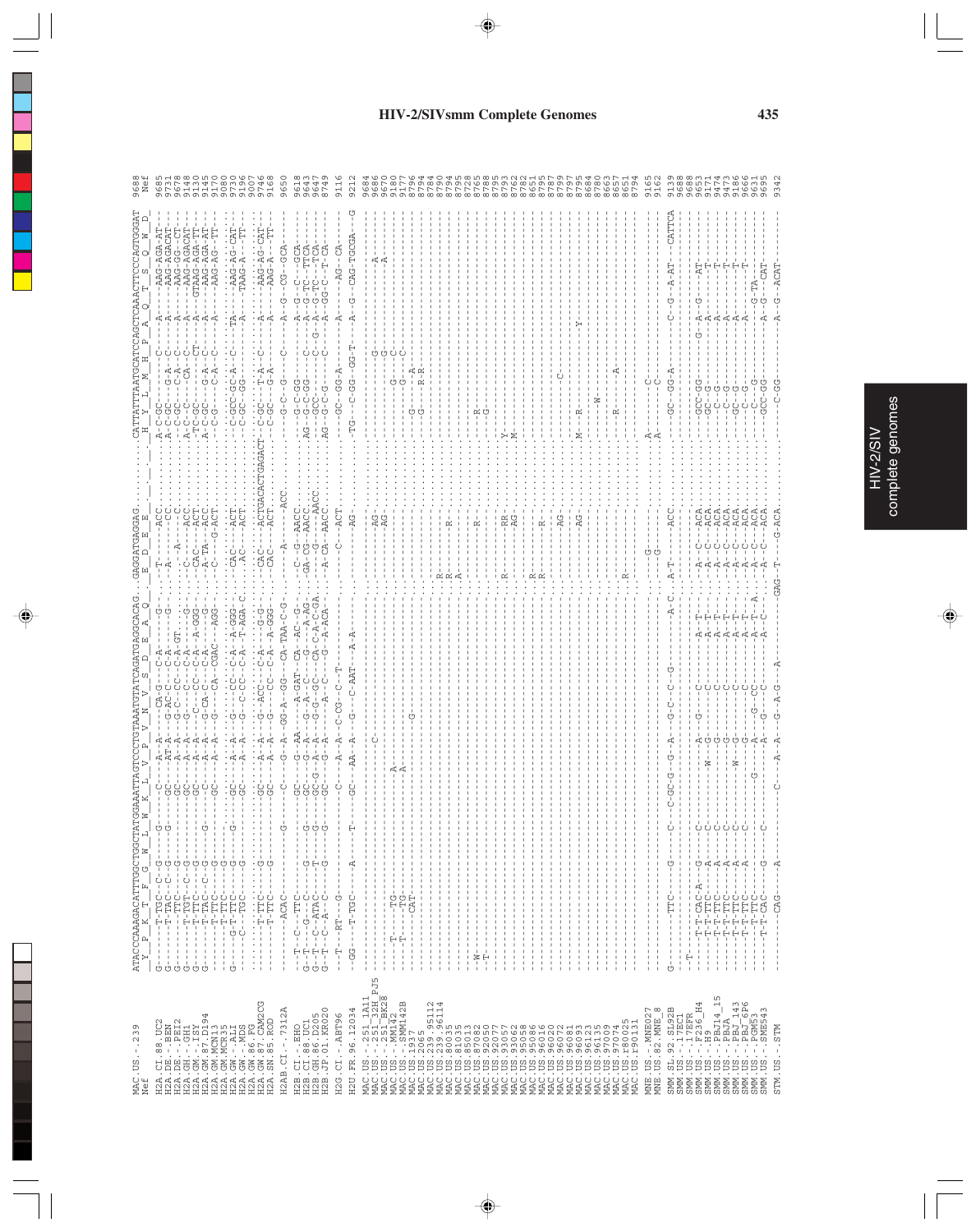| ner<br>Nei                                                                                                   |                       |                                   |                                                               |                             |                                                                           |            |                                                                                                                                                                                                                                                                                                                                   | 9780                        |                            |                                                                                                     |                                                                                                                                                                                                                                                                                                                                                                   | 924                         | 934                                                                | $\overline{\phantom{a}}$                                                                                   | $\infty$ $\infty$ $\sim$                   |                                                                                                                                                                                                                                                                                                                                                                                        |                                       |                                              |               |                                               |                              |                       |               |  |  | ⊣ ഥ∩          |                                | 0000000000000000000000000000000000 |    |  | CHONNHONNHOMHONNHONHONNHOMAN<br>CHONNHONNHOMHONNHONHONNHOMANN<br>CHONNHONNHOMHONNHONHONNHOMANN | $\infty$ $\infty$ | 552<br>$\frac{28}{92}$ |                                  | 0.77000007<br>CHH COOOH O CA<br>COCOH COOH CO<br>COCOH COOD COOD                                                                           |                                                                                                 |                       |                                                                                                         |                                    |                                                                               |                                                                    |                                                               |                                                         | 947                  |
|--------------------------------------------------------------------------------------------------------------|-----------------------|-----------------------------------|---------------------------------------------------------------|-----------------------------|---------------------------------------------------------------------------|------------|-----------------------------------------------------------------------------------------------------------------------------------------------------------------------------------------------------------------------------------------------------------------------------------------------------------------------------------|-----------------------------|----------------------------|-----------------------------------------------------------------------------------------------------|-------------------------------------------------------------------------------------------------------------------------------------------------------------------------------------------------------------------------------------------------------------------------------------------------------------------------------------------------------------------|-----------------------------|--------------------------------------------------------------------|------------------------------------------------------------------------------------------------------------|--------------------------------------------|----------------------------------------------------------------------------------------------------------------------------------------------------------------------------------------------------------------------------------------------------------------------------------------------------------------------------------------------------------------------------------------|---------------------------------------|----------------------------------------------|---------------|-----------------------------------------------|------------------------------|-----------------------|---------------|--|--|---------------|--------------------------------|------------------------------------|----|--|------------------------------------------------------------------------------------------------|-------------------|------------------------|----------------------------------|--------------------------------------------------------------------------------------------------------------------------------------------|-------------------------------------------------------------------------------------------------|-----------------------|---------------------------------------------------------------------------------------------------------|------------------------------------|-------------------------------------------------------------------------------|--------------------------------------------------------------------|---------------------------------------------------------------|---------------------------------------------------------|----------------------|
|                                                                                                              |                       | <b>CG-AGGC</b><br><b>UUU-70U</b>  | -TGG-AGGC<br>-CLGG-PGC-                                       | AA<br>CTG-AGHU              | --AA<br>CTGG-AGGC<br>TGG-AGGC                                             | ATGG-AGGCG | TGG-AGGCG<br>GG-AGGCG<br>UUUU-AG-DU<br>н                                                                                                                                                                                                                                                                                          | ATGG-AGGCT                  | $-AA$<br>TGG-AGGCT         | $-1035-766-1-1001-$<br>ひ                                                                            | TGG-AGGTT                                                                                                                                                                                                                                                                                                                                                         | TATG-A-GAG-AA               |                                                                    |                                                                                                            |                                            | К                                                                                                                                                                                                                                                                                                                                                                                      | К                                     |                                              |               |                                               |                              |                       |               |  |  |               |                                |                                    |    |  |                                                                                                |                   |                        |                                  | GAG                                                                                                                                        |                                                                                                 |                       | A-AG-<br>GCAG-<br>GCAG-                                                                                 |                                    | GCAG                                                                          |                                                                    | GCAG<br>A-AG                                                  | $A - AG$                                                |                      |
|                                                                                                              | К<br>AT<br>ĀΤ         | ひひひひ<br>ĀТ                        | -A<br>යි<br>AA<br>AT                                          |                             | UUUU                                                                      | U          | υu<br>↻                                                                                                                                                                                                                                                                                                                           | $A-G$<br>Õ,<br>$AT-$        | Æ<br>AH.                   | $A-G$<br>UUU<br>ひ                                                                                   | K.<br>ひ                                                                                                                                                                                                                                                                                                                                                           | U<br>ひ                      |                                                                    |                                                                                                            |                                            | Æ                                                                                                                                                                                                                                                                                                                                                                                      | К                                     | C                                            |               |                                               |                              |                       |               |  |  |               |                                |                                    |    |  |                                                                                                |                   |                        |                                  |                                                                                                                                            |                                                                                                 |                       | HHH                                                                                                     |                                    | $\mathbb{H}$                                                                  | みみみみみ                                                              | H H                                                           |                                                         |                      |
|                                                                                                              | GCA<br>ලී             | <b>GTA</b><br>ర్రే                | gg<br>GCA                                                     | <b>GCAT</b>                 | GCAT                                                                      | ccA        | <b>HCAT</b><br>ජි<br>ල්                                                                                                                                                                                                                                                                                                           | GTATC                       | <b>GTATC</b>               | GTATC<br>GTA-<br>U                                                                                  | Ę                                                                                                                                                                                                                                                                                                                                                                 | <b>D-150-</b><br>ි          |                                                                    |                                                                                                            |                                            |                                                                                                                                                                                                                                                                                                                                                                                        |                                       |                                              |               |                                               |                              |                       |               |  |  |               |                                |                                    |    |  |                                                                                                |                   |                        |                                  | ひ<br>5                                                                                                                                     |                                                                                                 |                       |                                                                                                         | H H H                              | <b>DDDD</b><br>$\mathbb{H}$                                                   |                                                                    | HHH<br>Ω⊢                                                     |                                                         |                      |
|                                                                                                              | シー                    | Æ<br>Ĕ<br>↻                       | τŋ<br>CTGC<br>٠                                               | ひ<br>-CCLC                  | RARARAA<br>ひ<br>ひ<br><b>PHDD-</b>                                         | C          | K.<br>ひ                                                                                                                                                                                                                                                                                                                           |                             | C٦                         | Ę<br>ひ                                                                                              |                                                                                                                                                                                                                                                                                                                                                                   | $T - A - A T T G C$         |                                                                    |                                                                                                            | ◡                                          |                                                                                                                                                                                                                                                                                                                                                                                        |                                       |                                              |               |                                               |                              |                       |               |  |  |               |                                |                                    |    |  |                                                                                                |                   |                        |                                  | ひゅー<br>$-4$                                                                                                                                |                                                                                                 |                       | GAGC<br>GAGC                                                                                            |                                    | <b>GAG</b>                                                                    | Ŭ<br>GA                                                            |                                                               |                                                         |                      |
|                                                                                                              |                       | $-AA-$<br>J<br>.AC                | $-T - A$<br>$-TCA$<br>U<br>U<br>$CAC - A$<br>Ś<br>TGAG<br>τ-G | $\mathbb{H}$<br>d<br>CA-    | C-TGAG                                                                    |            |                                                                                                                                                                                                                                                                                                                                   | C-TCAAC<br>TT-AC            | TCAGC<br>T)<br><b>TGAC</b> | TCAA<br>$\stackrel{\leftarrow}{\nabla}_{\!\! -\! \! -} \stackrel{\leftarrow}{\nabla}$<br>TGA<br>TGA | C-TCAA<br>$-ATA$<br>TGA                                                                                                                                                                                                                                                                                                                                           | CAG<br>TGAC                 |                                                                    |                                                                                                            |                                            | К                                                                                                                                                                                                                                                                                                                                                                                      |                                       |                                              |               |                                               |                              |                       |               |  |  |               |                                |                                    | 5R |  |                                                                                                |                   | К                      |                                  | $\mathbb H$<br>К<br>К                                                                                                                      |                                                                                                 | Ŗ                     | TRAC-<br>T-AC-<br>T-AC-                                                                                 | $\vdash$                           | $\frac{1}{4}$<br>Н<br>$\vdash$                                                | よみみみみ<br>TRAC                                                      | TCA<br>н                                                      |                                                         |                      |
|                                                                                                              | 5                     | 566                               | ή<br>O<br>O<br>UUUU                                           | TC-TGA<br>ပု                | ラし<br>ပု<br>ひひP<br>$\tau$ )                                               | 5<br>∪     | U                                                                                                                                                                                                                                                                                                                                 | К<br>CUN                    | $AC -$<br>K,<br>CCTC<br>5  | K,<br>-CCLC<br>CCTC<br>턱<br>έ                                                                       | -CCL<br>5                                                                                                                                                                                                                                                                                                                                                         | Ė<br>U                      | 5                                                                  |                                                                                                            | Æ                                          | $A \nA$                                                                                                                                                                                                                                                                                                                                                                                |                                       |                                              |               |                                               |                              |                       |               |  |  |               |                                |                                    |    |  |                                                                                                |                   | К                      | ₫                                | К<br>CAC                                                                                                                                   |                                                                                                 |                       | $\begin{array}{lll} \texttt{GAAT-A} \\ \texttt{RAGT-A} \\ \texttt{-AGT-A} \end{array} \label{eq:GAT-A}$ |                                    | $-AGT - A$<br>RAGT-A                                                          |                                                                    | - AGT-<br>CAA---1                                             | TAAT                                                    | TAT                  |
| $\geq$<br>$\prec$<br>$\Box$                                                                                  | ひ<br>י<br>י<br>י<br>י | ⊢ ひ ひ<br>U<br> <br>$\blacksquare$ | ひ<br>$\mathbb{I}$                                             | ု                           | :පි<br>÷                                                                  |            | $\vdots$<br>$-1$                                                                                                                                                                                                                                                                                                                  | $-1 - PC - 1 - TC - 1C - 1$ |                            |                                                                                                     | $---ACC---TATTC$                                                                                                                                                                                                                                                                                                                                                  | D--D-ID--K--                | $- - 2C1 - - 12C1 - -$                                             | ł                                                                                                          | $\,$                                       | $-5$<br>$\begin{array}{c} \rule{0.2cm}{0.15mm} \rule{0.2cm}{0.15mm} \rule{0.2cm}{0.15mm} \rule{0.2cm}{0.15mm} \rule{0.2cm}{0.15mm} \rule{0.2cm}{0.15mm} \rule{0.2cm}{0.15mm} \rule{0.2cm}{0.15mm} \rule{0.2cm}{0.15mm} \rule{0.2cm}{0.15mm} \rule{0.2cm}{0.15mm} \rule{0.2cm}{0.15mm} \rule{0.2cm}{0.15mm} \rule{0.2cm}{0.15mm} \rule{0.2cm}{0.15mm} \rule{$<br>$\,$ I<br>$\mathbf{I}$ | $\mathbf{I}$<br>1<br>٠<br>$\mathsf I$ | $\frac{1}{1}$<br>t<br>j<br>$\frac{1}{4}$     | $\frac{1}{1}$ |                                               |                              |                       |               |  |  |               |                                |                                    |    |  |                                                                                                |                   | ÷,<br>$\ddot{r}$       | $-\frac{1}{2}$<br>$\blacksquare$ | $-1 - 1$                                                                                                                                   | ٠<br>t<br>J.<br>J.                                                                              | $\frac{1}{4}$         | -<br>$\mathbf{I}$                                                                                       | $\,$ I<br>$\overline{\phantom{a}}$ | $\frac{1}{1}$<br>ウーー<br>$C - C$                                               | ţ<br>$\mathbf{I}$<br>-<br>$-4-0$                                   | I,<br>1<br>$C - C$                                            | $\,$ I<br>f,<br>$-4 - -6 -$                             | $-1 - 2 - -6 - 1$    |
| <b>GACCLIPOGGAGAGCOODTLOUDAD</b><br>$\triangleright$<br>凹<br>ひ<br>$\approx$<br>$\mathsf{\Delta}_i$<br>$\Box$ | -- ATACAT<br>-TGAGCAT | --GAGCAT                          | -GAGCAT<br>$\mathbf{I}$                                       | $\mathbf{I}$<br>$\mathsf I$ | - A-GCAT--G---ACAT---TT<br>TT-AGCAT--G---ACAT---TT<br>$-1 - A - GCAT - G$ |            | $- -C - -C - -C - - -$<br>$- - GCAT$<br>$\overline{1}$                                                                                                                                                                                                                                                                            | $-T$ -THOCAT--G-            | $-$ - CCAC-A- $-$          |                                                                                                     | $-CTCCAC$<br>$\begin{array}{c} \rule{0.2cm}{0.15mm} \rule{0.2cm}{0.15mm} \rule{0.2cm}{0.15mm} \rule{0.2cm}{0.15mm} \rule{0.2cm}{0.15mm} \rule{0.2cm}{0.15mm} \rule{0.2cm}{0.15mm} \rule{0.2cm}{0.15mm} \rule{0.2cm}{0.15mm} \rule{0.2cm}{0.15mm} \rule{0.2cm}{0.15mm} \rule{0.2cm}{0.15mm} \rule{0.2cm}{0.15mm} \rule{0.2cm}{0.15mm} \rule{0.2cm}{0.15mm} \rule{$ | $---GGA-ACC$<br>$\mathsf I$ | $\,$ I<br>$\frac{1}{4}$<br>$\mathsf I$<br>ţ<br>$- -AC -$<br>$\,$ I | $\frac{1}{4}$<br>$\mathbf{I}$                                                                              | $\overline{\phantom{a}}$<br>$\,$ I<br>$\,$ | $\frac{1}{1}$<br>t<br>J,                                                                                                                                                                                                                                                                                                                                                               | $\mathbf{I}$<br>$\mathsf I$           | - - 4 - - - - - - - - - - -<br>$\frac{1}{4}$ | $\frac{1}{1}$ | $\frac{1}{1}$<br>$\frac{1}{1}$<br>$\mathbf I$ | $\frac{1}{2}$<br>$\mathbf I$ | $\frac{1}{1}$<br>$\,$ | $\mathfrak l$ |  |  | $\mathfrak l$ | $\frac{1}{1}$<br>$\frac{1}{1}$ | ٠                                  |    |  |                                                                                                |                   | $\frac{1}{1}$          | $\,$ I                           | - - U - - - - - K - - - - - - - - - - -                                                                                                    | J.<br>Ţ<br>İ<br>$\frac{1}{1}$<br>$\mathsf I$<br>$\frac{1}{1}$<br>$\frac{1}{1}$<br>$\frac{1}{1}$ | j<br>Ť<br>$\mathsf I$ | ÷<br>↻<br>$\frac{1}{4}$                                                                                 | j<br>U<br>$\frac{1}{4}$            | $-4$<br>$-4$<br>$\frac{1}{1}$<br>j<br>U<br>U<br>$\frac{1}{1}$<br>$\mathbf{I}$ | $\mathbf{I}$<br>ł<br>$\mathbf{I}$<br>j.<br>U<br>$\frac{1}{4}$<br>÷ | ٠<br>J.<br>J.<br>f,<br>÷<br>$\frac{1}{2}$<br>턱                | I,<br>ı<br>J.<br>t<br>Ï<br>$\frac{1}{4}$<br>U<br>Ť<br>I | $-4$<br>$\mathbf{I}$ |
| G<br>.23<br>$\sf I$<br>$\cdot$<br>MAC.US<br>Nef                                                              |                       |                                   |                                                               |                             |                                                                           |            | $\begin{array}{l} \rm H2A,\,C1.\,98\,,\,C12\\ \rm H2A,\,DB1.-\,EBIM\\ \rm H2A,\,GH.-\,B11-21\\ \rm H2A,\,GH.-\,B11-32\\ \rm H2A,\,GM,1,-\,B11\\ \rm H2A,\,GM,~\,M\\ \rm H2A,\,GM,~\,M\\ \rm H2A,\,GM,~\,M\\ \rm H2A,\,GM,~\,M\\ \rm H2A,\,GM,~\,M\\ \rm H2A,\,GM,~\,M\\ \rm H2A,\,CH,~\,M\\ \rm H2A,\,CH,~\,M\\ \rm H2A,\,CH,~\,$ | H2AB.CI.-.7312A             |                            | H2B.CI.-.EHO<br>H2B.CI.88.UC1<br>H2B.GH.86.D205<br>H2B.JP.01.KR020                                  | $\circ$                                                                                                                                                                                                                                                                                                                                                           | H2G.CI. - . ABT96           | H2U. FR. 96.12034                                                  | $3. - 251$ 1A11<br>$3. - 251$ 32H F<br>$3. - 251$ BK28<br>$3. - 251$ BK28<br>MAC.US.<br>MAC.US.<br>MAC.US. | $7\frac{8}{10}$ PJ5                        | MAC.US.                                                                                                                                                                                                                                                                                                                                                                                |                                       |                                              |               |                                               |                              |                       |               |  |  |               |                                |                                    |    |  |                                                                                                |                   | .-. MNE027<br>MNE.US   | $\infty$<br>MNE. US. 82. MNE     | SMM. SI., 92. SI.928<br>SMM. US. - . 17 BC1<br>SMM. US. - . 17 BC1<br>SMM. US. - . 17 36<br>SMM. US. - . B2114_15<br>SMM. US. - . BB114_15 |                                                                                                 |                       |                                                                                                         | LO                                 | .-. PBJA<br>SMM.US                                                            | SMM.US                                                             | 3.-.PBJ_143<br>3.-.PBJ_6P6<br>3.-.PGM53<br>SMM.US.<br>SMM.US. | S<br>.SME54<br>$\cdot$<br>SMM.US                        | <b>MLS</b><br>STM.US |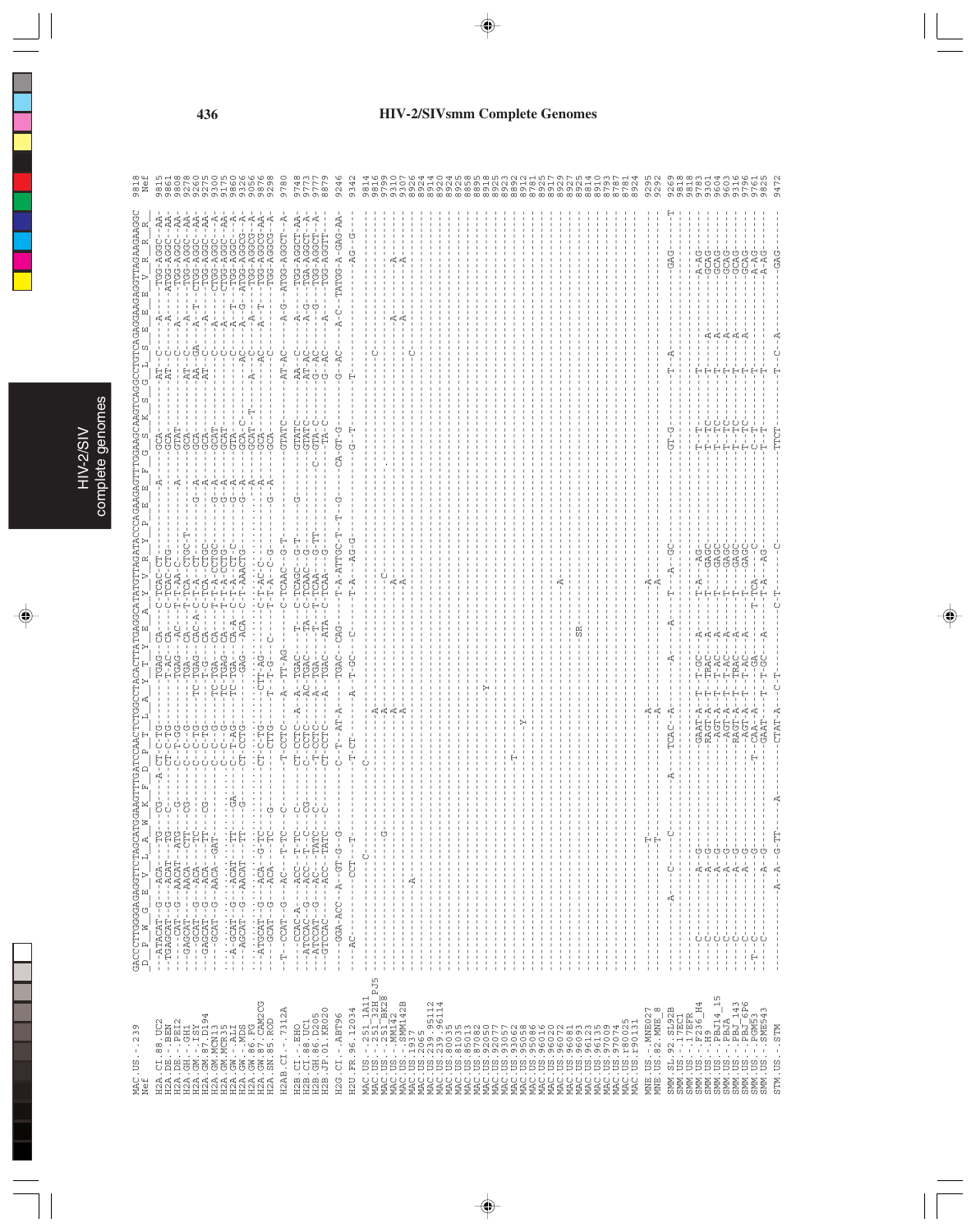| ι<br>$\epsilon$ | aenomes<br>≡<br>È |
|-----------------|-------------------|
|-----------------|-------------------|

| $389NeE$<br>999999949944994<br>9999999950944994<br>999999995094999<br>892<br>$\sigma$<br>ጣ<br>のの<br>00000000000<br>$\sigma$                                                                                                                                                                                                                                                                                                                                                                                                                                                                                                                                                                                                                                                                                                                                                                                                                                                                                                                                                                                                                                                                                                                                                                                                                                                                                                                                                                                                                                                                                                                                                                                                                                      | φ<br>931<br>941<br>O<br>$\sigma$ $\sigma$ $\infty$                                                                                                                                                                                                                                                                                                                                                                                                                                                                                                                                                                                                                                                                        | $\begin{array}{l} \hbox{\LARGE In} \; \mathbb{C} \; \cap \; \mathbb{C} \; \mathbb{C} \; \mathbb{C} \; \mathbb{C} \; \mathbb{C} \; \mathbb{C} \; \mathbb{C} \; \mathbb{C} \; \mathbb{C} \; \mathbb{C} \; \mathbb{C} \; \mathbb{C} \; \mathbb{C} \; \mathbb{C} \; \mathbb{C} \; \mathbb{C} \; \mathbb{C} \; \mathbb{C} \; \mathbb{C} \; \mathbb{C} \; \mathbb{C} \; \mathbb{C} \; \mathbb{C} \; \mathbb{C} \$<br>366<br>363<br>544<br>ጣ<br>$\sigma$<br>$\sigma$<br>$\circledcirc$ $\circledcirc$ $\circledcirc$<br>${}^{\infty}$<br>$\infty$ $\infty$ $\infty$<br>$\infty$ $\infty$<br>C<br>$\sigma$<br>0000000000<br>C<br>$\sigma$<br>$\sigma$                                                                                                                                                                                                                                                                                                                                                       |
|------------------------------------------------------------------------------------------------------------------------------------------------------------------------------------------------------------------------------------------------------------------------------------------------------------------------------------------------------------------------------------------------------------------------------------------------------------------------------------------------------------------------------------------------------------------------------------------------------------------------------------------------------------------------------------------------------------------------------------------------------------------------------------------------------------------------------------------------------------------------------------------------------------------------------------------------------------------------------------------------------------------------------------------------------------------------------------------------------------------------------------------------------------------------------------------------------------------------------------------------------------------------------------------------------------------------------------------------------------------------------------------------------------------------------------------------------------------------------------------------------------------------------------------------------------------------------------------------------------------------------------------------------------------------------------------------------------------------------------------------------------------|---------------------------------------------------------------------------------------------------------------------------------------------------------------------------------------------------------------------------------------------------------------------------------------------------------------------------------------------------------------------------------------------------------------------------------------------------------------------------------------------------------------------------------------------------------------------------------------------------------------------------------------------------------------------------------------------------------------------------|-----------------------------------------------------------------------------------------------------------------------------------------------------------------------------------------------------------------------------------------------------------------------------------------------------------------------------------------------------------------------------------------------------------------------------------------------------------------------------------------------------------------------------------------------------------------------------------------------------------------------------------------------------------------------------------------------------------------------------------------------------------------------------------------------------------------------------------------------------------------------------------------------------------------------------------------------------------------------------------------------------|
| CAGGGACTTCCACAA<br>ひ<br>ひ<br>ひ<br>ひ<br>ひ<br>ひ<br>ひ<br>ひ<br>ひ<br>ひ<br>ひ<br>ひ<br>ひ<br>ひ<br>-c<br>DHOTAIRITET CARACACARGAAG TARING TO ASSESSED TO ARACTIC CARACTO<br>AATA.GCTGAGACTG<br>ひ<br>GCTGAGACTG<br>GCTGAGACTG<br>GCTGAGACTG<br>. GCTGAGACTG-<br>- GCTGAGACTG-<br>- CCTGAGACTG-<br>ULUKUKULUUULUKKKUUKKKUKKLKUULUUUKULUUKLUKK-UKU-<br>GCTGAGACTG<br>GCTGAGACTG<br>GCTGAGACTG<br>AACA.GCTGAGGCT<br>C-AC-ATACTTGGTCAGGACGAAGTAGCTACTGAAAACA<br>C-AC-ATACTTGGTCAGGGGGAAATAGCTACTAGAAACA<br>-GCTATATTTGGCCAGGGAARATAACTACTGAAAACA<br>-GCTATATTTGGCCAGGCAGAAATAACTACTGAAAACG<br>-GCT-.ATTTGGTCAGGGAAGTAACTACTGAAAACA<br>- GUTATAT TOGOGOGOGAGARATAGTE CITA CERAAACA<br>- A C - ATAC - TGGOGOGGAGARATAGCITA CERAAACA<br>GORRARDEO GEORGEO AGODO CODO COLO DE LO GEORGEO -<br>GO ARGAN ARED ARED ARGO AND DONULO DE LO ALANGAN DE LA<br>-AC-ATACTTGGTCAAGGAAGTAGCTACT.AAGA.<br>AAGA.<br>-AC-ATACTTGGTCAAAGGAAGTAGTACT<br>Nef end \<br>AAGGAAACTCGCTGAAACAG<br>K E T R *<br>$- A - C - C - B G C A - A -$<br>U<br>U<br>U<br>U<br>U<br>U<br>U<br>$-4-$<br>U<br>↻<br>U<br>$- A -$<br>$G - A -$<br>$\begin{array}{c}\nG-A \\ \hline\n\end{array}$<br>Æ<br>ಕ<br>ひ<br>ひ<br>ひ<br>CAGG<br>$-1-AC$ .<br>$T-AC$ .<br>$-$ GAC.<br>GAC<br>$G - AC$<br>$C-AC$ .<br>$-GAC$<br>$-AC$<br><b>U</b><br>UU<br>$-GAC$<br>$T - AC$<br>$-GAC$<br>$-AC$<br><b>AAG</b><br>×<br>2<br> - 244400444<br> - 244400444<br>CATGGCTGAC<br>$-4$<br>$-4$<br>$\frac{1}{\sqrt{2}}$<br>$-4$<br>≏<br>Н<br>К<br>당<br>- 대<br>59-<br>당<br>- GT<br>AC<br>59-<br>5<br>텅<br>5<br>-<br>1<br>Σ<br>AGA.<br>$---GA - A - CATTTT$<br>$-1 - 2 - 4 - 1$<br>---------GA-A-CATT<br>TIXD-K-GA-A-CATT<br>GCAAGAGGCCTTCTTAA<br>. A R G L L N<br>$-AA - A - CATT$<br>$-6A - A - CAT$<br>$---GA - A - CAT$<br>$-6A - A - CAT$ | GAG.<br>5<br>€<br>К<br>К<br>ひ<br>- - AC-G-AGCA-A--CAG-AACTAGCTGACACTGCAC.AAGAAGGAAACTAGCAGACACCG<br>- -AC-G-AGCA-A--CAG-AACTAGCTGACACTGCAC.AAGAAGGAAACTAGCAGACACTG<br>UPCACACHOURHOK · KOARGARGE · HAUUPCOKOHOURHOKHOAO-<br>UPAG-AACTAAGUAGUAGAGAGAUAUDEUG<br>GCTGACACAG<br>Ů<br>$-ACACAA$<br>$- - A G C T$<br>$-AA$<br>$-AA$<br>$-AGG-$<br>$G - AAT -$<br>$-124 - 50 - 0$<br>$-24 - 10 - 0$<br>$\overline{A}$<br>$-4$<br>GCAA.<br>GCAA.<br>$-CAG$<br>GCAG<br><b>GCAG</b><br>$\Gamma$ – $\Delta$<br>$\frac{1}{\sqrt{2}}$<br>ס ט<br>F<br>F-G<br>$-GA - A - C - CAGAT$<br>AGAC.<br>AGAT<br><b>AGAA</b><br>AGA-<br>$\frac{1}{2}$<br>다<br>-<br>U<br> <br>$-1 - 2 - 5 - 4 - 1$<br>$---AA-AA-C$<br>$-4-4-4-4-$<br>$-GA - A - C$ | AG<br>AG<br>Q<br>AG<br>ن<br>$\approx$<br>$\mathbf{I}$<br>⊢<br>턱<br>$\frac{1}{x}$<br>$\blacksquare$<br>다<br>5<br>Ġ<br>$\begin{array}{c}\nG - G \\ G + G\n\end{array}$<br>$A - G$<br>Ġ<br>Ů<br>Ů<br>ひ<br>Ů<br>AGG-<br>$A - C$<br>Ů<br>ひ<br>ひ<br>てり<br>U<br>$-4$<br>К<br>К<br>AA.<br>AA<br>AA<br>AA<br>R<br>К<br>К<br>AA<br>AA<br>AA<br>AA<br>AA<br>AA<br>44444<br>ひ<br>ひ<br>ᄳ<br><b>ひ ウ</b><br>ಲ<br>ひ<br>4<br>-A<br>ď<br>К<br>$A \land A$<br>Æ<br>- - - T - A - - Z<br>- - - T - A - - Z<br>- - - T - A - - Z<br>- - - T - A - - Z<br>- - - T - A - - Z<br>$\frac{1}{\sqrt{2}}$<br>$-4 -$<br>$-CT - A$<br>$-CT - A$<br>$-T - A$<br>$\frac{1}{1}$<br>$\,$ I<br>$---A---TA$<br>$\frac{1}{1}$<br>÷<br>$\frac{1}{1}$<br>ţ<br>-<br>$\begin{array}{c} \begin{array}{c} \bullet \\ \bullet \\ \bullet \end{array} \end{array}$<br>$\frac{1}{1}$<br>$\mathbf{I}$<br>J.<br>$\frac{1}{1}$<br>$\frac{1}{1}$<br>Î<br>J,                                                                                           |
| f,<br>J<br>ı<br>٠<br>٠<br>ļ<br>f,<br>$\mathbf I$<br>$\frac{1}{1}$<br>$\mathbb{I}$<br>$\frac{1}{1}$<br>$\frac{1}{4}$                                                                                                                                                                                                                                                                                                                                                                                                                                                                                                                                                                                                                                                                                                                                                                                                                                                                                                                                                                                                                                                                                                                                                                                                                                                                                                                                                                                                                                                                                                                                                                                                                                              | Î<br>$\cdot$ .CAG--<br>$\mathbf{I}$<br>$\frac{1}{1}$<br>$\mathsf I$<br>$\frac{1}{1}$<br>J.<br>$\,$ I<br>t                                                                                                                                                                                                                                                                                                                                                                                                                                                                                                                                                                                                                 | $-1$ + $-1$ + $-1$ + $-1$ + $-1$<br>$\frac{1}{1}$<br>Ţ<br>$\frac{1}{2}$<br>$\begin{array}{c} \n\cdot & \cdot & \cdot \\ \n\cdot & \cdot & \cdot \\ \n\cdot & \cdot & \cdot \n\end{array}$<br>$\frac{1}{1}$<br>$\frac{1}{2}$<br>$\frac{1}{2}$<br>$\frac{1}{2}$<br>$\frac{1}{2}$<br>$\frac{1}{1}$<br>j<br>$\frac{1}{2}$<br>$\begin{array}{c} 1 \\ 1 \\ 1 \end{array}$<br>$\frac{1}{1}$<br>$\frac{1}{1}$<br>ł<br>$\begin{array}{c} \hline \end{array}$<br>$\ddot{\cdot}$                                                                                                                                                                                                                                                                                                                                                                                                                                                                                                                               |
| $\cdot$<br>$\cdot$<br>$G-AA$ .<br>$-AA$ .<br>$-6 - 34.$<br>$-6 - 34.$<br>ׇ֛֛֛֛֦֦֦֦֧֦֦֦֦֘֘֡֬֬֡֡֬֡֬֡֡֡֡֬֡֡֬֬׆֧ׅ֧֧֓֬֓֓<br>׆֧֧֧֧׆֥׆֥׆֥׆֖֛֖֛֛֛֛֛֛֛׆֛׆֛֛׆֛֛<br>׆֖֖֖֖֖֛֚֚֚֬֬֬֬֬׆֛֛׆֖֛֛֛֛֛֛֛֛֛<br>TAACC<br>Н<br>$\overline{a}$                                                                                                                                                                                                                                                                                                                                                                                                                                                                                                                                                                                                                                                                                                                                                                                                                                                                                                                                                                                                                                                                                                                                                                                                                                                                                                                                                                                                                                                                                                                                           | $- P A$<br>$-4A$ .<br>$-G-GA$ .<br>$\cdot$<br>$---AA$ .<br>ţ                                                                                                                                                                                                                                                                                                                                                                                                                                                                                                                                                                                                                                                              | $\frac{1}{2}$<br>$\vdots$<br>$\frac{1}{2}$<br>$\frac{1}{2}$<br>$\frac{1}{2}$<br>$\frac{1}{2}$<br>$\frac{1}{2}$<br>$\begin{array}{c} \vdots \\ \vdots \\ \vdots \\ \vdots \end{array}$<br>$\frac{1}{2}$<br>$\frac{1}{2}$<br>$\vdots$<br>$\vdots$<br>$\frac{1}{2}$<br>$\frac{1}{2}$<br>$\frac{1}{2}$<br>$\vdots$<br>$\begin{array}{c} 1 \\ 1 \\ 1 \\ 1 \\ 1 \end{array}$<br>$\begin{array}{c} 1 \\ 1 \\ 1 \\ 1 \end{array}$<br>$\frac{1}{2}$<br>$\vdots$<br>$\frac{1}{4}$<br>$\frac{1}{1}$<br>$\frac{1}{1}$<br>$\frac{1}{1}$<br>$\frac{1}{1}$<br>$\frac{1}{4}$<br>t<br>÷<br>÷,<br>ŧ<br>÷<br>÷<br>ï<br>ï<br>$\mathbf I$<br>$\frac{1}{1}$<br>$\mathbf{I}$<br>$\mathsf I$<br>$\,$ I<br>$\frac{1}{4}$<br>$\mathbf{I}$<br>1<br>$\mathbf{I}$<br>$\mathbf{I}$<br>J.<br>J.<br>$\mathbf{I}$<br>J.<br>I,<br>J.<br>$\mathbf{I}$<br>$\mathbf{I}$<br>$\frac{1}{\sqrt{2}}$<br>f,<br>$\frac{c}{1}$<br>$\frac{1}{\sqrt{2}}$<br>$\mathsf I$<br>$\mathfrak l$<br>J<br>$\,$ I<br>$\,$ I<br>$\overline{\phantom{a}}$<br>٠ |
| $\begin{array}{l} \rm I2A,\,CL,\,88\,,\,UC2\\ \rm I2A,\,DB.-IBEN\\ \rm I2A,\,GB.-GBI\\ \rm I2A,\,GH.-GBI\\ \rm I2A,\,GH.-LSS\\ \rm I2A,\,GH, 1.15Y\\ \rm I2A,\,GH, 1.15Y\\ \rm I2A,\,GH, 1.15Y\\ \rm I2A,\,GH, 1.15Y\\ \rm I2A,\,GH, 1.15Y\\ \rm I2A,\,GH, 1.15Y\\ \rm I2A,\,GH, 1.15Y\\ \rm I2A,\,GH, 1.15Y\\ \rm I2A,\,GH, 1.15Y\\ \rm$<br>$-.7312A$<br>Ō<br>$-0.23$<br>H2AB.CI.<br>SΩ.<br>MAC.<br>Nef                                                                                                                                                                                                                                                                                                                                                                                                                                                                                                                                                                                                                                                                                                                                                                                                                                                                                                                                                                                                                                                                                                                                                                                                                                                                                                                                                         | H2B.CI.-.BHO<br>H2B.CI.88.UC1<br>H2B.CH.86.D205<br>H2B.JP.01.KR020<br>H2U.FR.96.12034<br>H2G.CI.-.ABT96                                                                                                                                                                                                                                                                                                                                                                                                                                                                                                                                                                                                                   | 15<br>$\begin{array}{l} \mathbf{SMM}, \mathbf{SL}, 92, \mathbf{S}192\mathbf{B}\\ \mathbf{SMM}, \mathbf{US}, \cdots, \mathbf{17}\mathbf{EC}\\ \mathbf{SMM}, \mathbf{US}, \cdots, \mathbf{17}\mathbf{Z}3\mathbf{6} \\ \mathbf{SMM}, \mathbf{US}, \cdots, \mathbf{18} \\ \mathbf{SMM}, \mathbf{US}, \cdots, \mathbf{19} \\ \mathbf{SMM}, \mathbf{US}, \cdots, \mathbf{19} \\ \mathbf{SMM}, \mathbf{US}, \cdots, \mathbf{BBJM}, \mathbf{1.5} \\ \mathbf{SMM},$<br>$\infty$<br>.MNE027<br>.SME543<br>MNE. US. 82. MNE<br>MIS.<br>$MNE. US. -$<br>٠<br>STM.US<br>SMM.US                                                                                                                                                                                                                                                                                                                                                                                                                                   |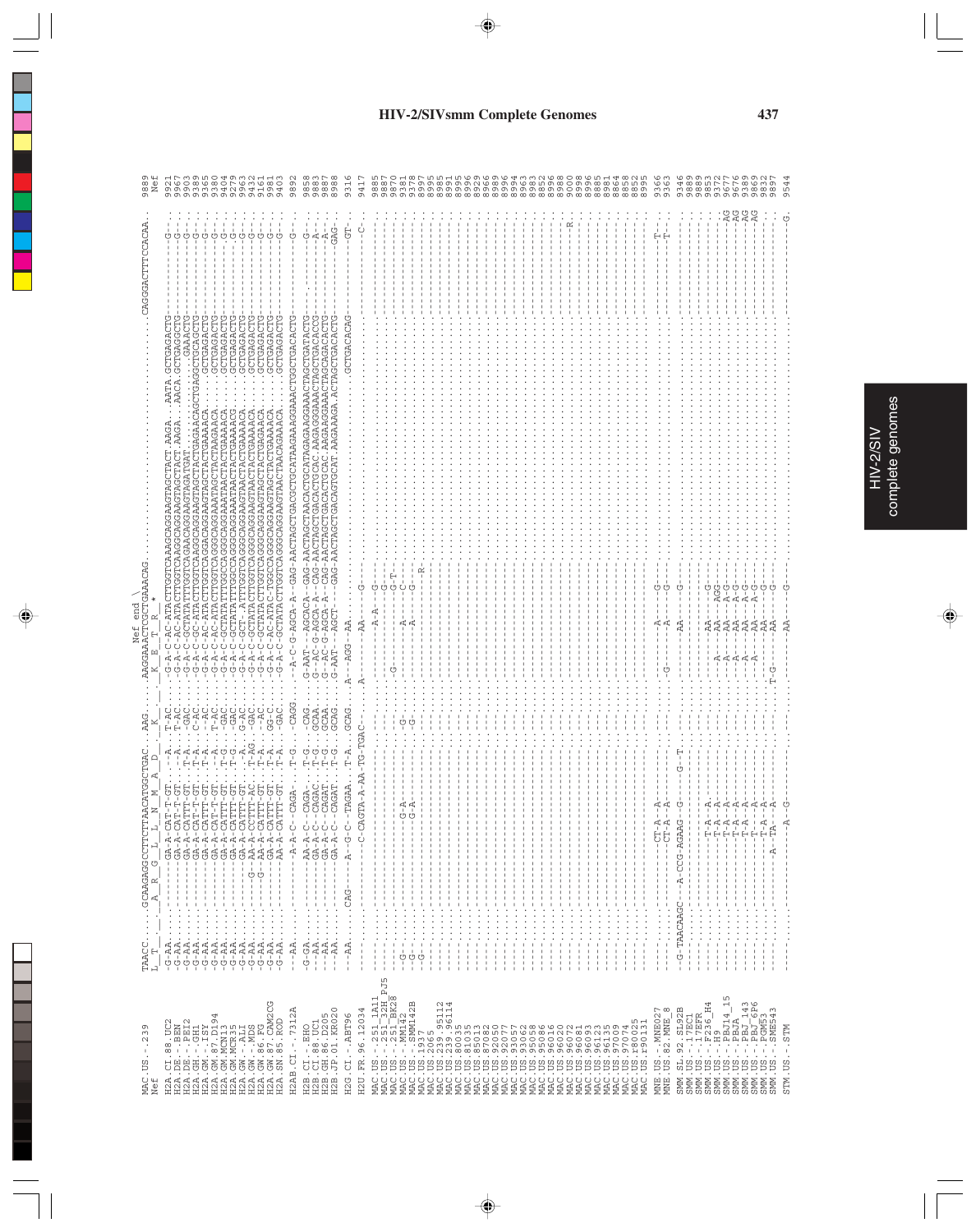|                                                                                                                                                     | 9990<br>111<br>0000446<br>000000<br>1000000<br>4000000<br>$\begin{array}{c} 0 & 0 & 0 & 0 & 0 & 0 \\ 0 & 0 & 0 & 0 & 0 & 0 \\ 0 & 0 & 0 & 0 & 0 & 0 \\ 0 & 0 & 0 & 0 & 0 & 0 \\ 0 & 0 & 0 & 0 & 0 & 0 \\ 0 & 0 & 0 & 0 & 0 & 0 \\ 0 & 0 & 0 & 0 & 0 & 0 \\ 0 & 0 & 0 & 0 & 0 & 0 \\ 0 & 0 & 0 & 0 & 0 & 0 \\ 0 & 0 & 0 & 0 & 0 & 0 \\ 0 & 0 & 0 & 0 & 0 & 0 \\ 0 & 0 & 0 & 0 & 0 &$<br>$\overline{ }$                                                                                                                                                                                                                                                                                                                                                                                                                                                           | 999<br>$\sigma$                                                      | O LO 60<br>00 60<br>00 60<br>9090<br>941<br>C<br>$\sigma$                                                                                                                         | 951                                    | 988<br>988<br>ᡡ                                                                                                                              | w<br>$\frac{48}{3}$<br>$\sigma$<br>4       | ഗ<br>m<br>$\circ$<br>$\circ$ | $\overline{0}$<br>04 | 00000<br>00000<br>0000 | 048 | 04<br>$\overline{\phantom{0}}$<br>$\sigma$ | 04.0 | 50<br>$\overline{0}4$ | 944<br>039<br>05 | $, 0.010$<br>$, 0.010$<br>$, 0.000$<br>$, 0.000$ | 46<br>ጣ<br>$\sigma$                                                | 449<br>$\sigma$<br>$\sigma$                                                                                | OONM 8 NOOM<br>TOON NOOM<br>OONM 8 NOOM<br>$\sigma$ , $\sigma$ , $\sigma$ | $\sigma$<br>C                                                | თ თ                                                                    | $\sigma$                               | 964                                |
|-----------------------------------------------------------------------------------------------------------------------------------------------------|-----------------------------------------------------------------------------------------------------------------------------------------------------------------------------------------------------------------------------------------------------------------------------------------------------------------------------------------------------------------------------------------------------------------------------------------------------------------------------------------------------------------------------------------------------------------------------------------------------------------------------------------------------------------------------------------------------------------------------------------------------------------------------------------------------------------------------------------------------------------|----------------------------------------------------------------------|-----------------------------------------------------------------------------------------------------------------------------------------------------------------------------------|----------------------------------------|----------------------------------------------------------------------------------------------------------------------------------------------|--------------------------------------------|------------------------------|----------------------|------------------------|-----|--------------------------------------------|------|-----------------------|------------------|--------------------------------------------------|--------------------------------------------------------------------|------------------------------------------------------------------------------------------------------------|---------------------------------------------------------------------------|--------------------------------------------------------------|------------------------------------------------------------------------|----------------------------------------|------------------------------------|
| COLOLOCHO KOLH : KHOLOULUUOLH KI : OULOKOLKHARKH K :<br>start<br>end<br>region<br>repeat<br>S<br>$\approx$<br>LTR<br>LTR<br>$\frac{1}{2}$<br>$\sim$ | U<br>ै<br>U<br>i<br>U<br>◡<br>$-RT - A$<br>÷<br>$-7A$<br>$- - A T$<br>$- - A T$<br>$- - A T$<br>$- - A T$<br>$T - C - TA - AT$<br>$-4$<br>$-4$<br>$-4$<br>$-4$<br>Ţ<br>$\begin{array}{c}\n\text{F}-\text{C}-\text{F} \\ \text{F}-\text{C}-\text{F}\n\end{array}$<br>ローワー<br>TGC-T<br>T-JDT<br><b>H-25-</b><br>$TGC -$<br>TGC-T<br>TGC-T<br>툿<br>툿<br>U<br>U<br>U<br><b>COL</b><br><b>COL</b><br>ں<br>!<br>P<br>ں<br>!<br>º.<br>$-54-54-5-$<br>Y<br>Y<br>$G - P - C - C$<br>$G - AC$<br>$G - AC$<br>$G - AC$<br>$G - AC$<br>TCAC<br>$-AC$<br>$G - AC$                                                                                                                                                                                                                                                                                                            | $- - A T$<br>$-AT$<br>$T - C - T$<br>$-10-$<br>C<br>じょーひ<br>$G - AC$ | $-4T$<br>$- - A T$<br>$-ACA$ . T<br>$-5 - 5$<br>$\overline{C}$<br>$\overline{C}$<br>$\vdash$<br>$\mathbb H$<br>U<br>C<br>ں<br>!<br>$G - AC -$<br>$-AC-$<br>$-AC$<br>$G - AC$<br>ひ | $-GCA$<br>-TC<br>$G - AC - C$          | $-4$<br>$\vdash$                                                                                                                             |                                            |                              |                      |                        |     |                                            |      |                       |                  |                                                  |                                                                    | UU<br>1<br>Ë<br>$\frac{1}{1}$<br>AC                                                                        | К<br>F<br>5                                                               | К<br>К<br>S<br>రే                                            | K,<br>К<br>$\overline{c}$<br>$\mathfrak{B}$                            | S<br>ි                                 | đ                                  |
|                                                                                                                                                     | $C - C$<br>$\dot{\circ}$<br>$- A - A T - C T C$<br>$\cup$<br>$-10$<br>$-AC$<br>U<br>$-TC$<br>- 1<br>- 1<br>- 1<br>- 1<br>- 1<br>$- A - A T - C T C$<br>ř<br>$\ddot{c}$<br>$\begin{array}{c} \mathbf{T}-\mathbf{A}-\mathbf{A}\\ \mathbf{T}-\mathbf{A}-\mathbf{A}\\ \mathbf{T}-\mathbf{A}-\mathbf{A}-\mathbf{A} \end{array}$<br>$- A - A$<br>$-A - A$<br>$\mathbb H$<br>$\vdash$<br>е                                                                                                                                                                                                                                                                                                                                                                                                                                                                             | T-AAGCCTC<br>TCAAGACTC                                               | $T - A A A - C T C$<br>T-AAACCTC<br>-AAAA-CTC<br>T-AAA-CTC                                                                                                                        | T-AAATGATC                             | ひひひひ                                                                                                                                         | A                                          |                              |                      |                        |     |                                            |      |                       |                  |                                                  | К<br>K,                                                            | $-AGI$<br>-AAACTC                                                                                          | CTC<br>CFC<br>U<br>$-AT$ -<br>$-AT$ -                                     | 다<br>다<br>CHC<br>$G - AT$ <sup>-1</sup><br>$G-AT$            | CTC.<br>CHO<br>$G - P \Gamma$<br>$- - A T$                             | $-AT - CTC$<br>$-TC$<br>$-AT$          | L<br>F<br>$TT--A$                  |
|                                                                                                                                                     | HULYULLULLLUY,UUUUUYYUUUULUUUUUVYUUYUUUULUYLUY , UUUUUYLL<br><b>ひひひ</b><br>ひ<br><b>いい</b><br>ひ<br>ひ<br>ひ<br>ひ<br>ひ<br>ひ<br>ひ<br>턱<br>부부<br>۳<br>-<br>부<br>ь<br>н<br>부<br>부<br>북<br>$- A -$<br>J.<br>ャ                                                                                                                                                                                                                                                                                                                                                                                                                                                                                                                                                                                                                                                           | 3<br>ひ<br>$-4$<br>FT-                                                | ひ<br>$\vdash$<br>Н<br>$G-TT$ .<br>$-GA-T$<br>$-TT$<br>턱                                                                                                                           | ひ<br>$-GA-GAG-CA$                      |                                                                                                                                              | ь                                          |                              |                      |                        |     |                                            |      |                       |                  |                                                  |                                                                    | -GGAACG<br>ひ<br>O                                                                                          | 5                                                                         | 5<br>5<br>⊢<br>⊢                                             | 튕<br>5<br>⊢<br>⊢                                                       | 5<br>5<br>⊢<br>⊢                       | $A - T$                            |
|                                                                                                                                                     | $-2AT$<br>$-2AT$<br>남 : 31년<br>- 14년 - 4년<br>- 14년 - 14년<br>- 14년 - 14년<br>ĀТ<br>$-TAT$<br>$-AT$<br>$\mathbb{A}\mathbb{T}$<br>$-AT$<br>$-AT$<br>ひ<br>먹.<br>ಲ<br>ひ<br>てり<br>ひ<br>$G - A$<br>ł.<br>CAA-GG<br>CAA-GG<br>$-0$<br>9<br>$-4G$<br>CAA-GG<br>9<br>ひ<br>÷<br>$CAA$ -<br>$\overline{c}$<br>$\dot{\mathcal{L}}$<br>S<br>S<br>F<br><b>AAAAAAAAAA</b><br>К<br>Ť<br>l.<br>÷<br>÷                                                                                                                                                                                                                                                                                                                                                                                                                                                                              | $-AT$<br>$-AT$<br>ひ<br>ひ<br>50-<br>$A-T-GG$<br>$A-T$<br>К<br>К       | $-AG-AA$<br>$-GAG-TACTTAT$<br>$-AT$<br>$-AT$<br>Ŗ<br>ಲ್ಲ<br>$. A - GG$<br>.AT-GG<br>.AT-GG<br>I.<br>$- - A -$<br>К<br>$\vec{A}$<br>К<br>Ą<br>÷                                    | ARUU-U-AU.U-U-U-U                      |                                                                                                                                              | н<br>日し<br>부                               |                              |                      |                        |     |                                            |      |                       |                  |                                                  | けっ<br>부<br>€                                                       | <b>AGTCT</b><br>-ACAA                                                                                      | 텃<br>U                                                                    |                                                              |                                                                        | ピーリ                                    |                                    |
|                                                                                                                                                     | GGGGATG<br>ï<br>$\mathbf{I}$<br>$\mathbf{I}$<br>$\blacksquare$<br>$\blacksquare$<br>$-1$<br>$-1$<br>$\frac{1}{1}$<br>$\frac{1}{2}$<br>$- - -$<br>$\frac{1}{1}$<br>U<br>U<br>$\frac{1}{2}$<br>ុ<br> <br>י<br>י<br>U<br>$\tilde{+}$<br>$\,$ l<br>$\frac{1}{1}$<br>$\mathbf{I}$<br>$\mathbf{I}$<br>J.<br>I.<br>$\frac{1}{2}$<br>.<br>Ì<br>$\vdots$<br>$\vdots$<br>$\bullet$<br>$\vdots$<br>$\vdots$<br>$\vdots$<br>.<br>.<br>.<br>.<br>$\frac{1}{2}$ , $\frac{1}{2}$ , $\frac{1}{2}$ , $\frac{1}{2}$ , $\frac{1}{2}$ , $\frac{1}{2}$ , $\frac{1}{2}$ , $\frac{1}{2}$ , $\frac{1}{2}$ , $\frac{1}{2}$ , $\frac{1}{2}$ , $\frac{1}{2}$ , $\frac{1}{2}$ , $\frac{1}{2}$ , $\frac{1}{2}$ , $\frac{1}{2}$ , $\frac{1}{2}$ , $\frac{1}{2}$ , $\frac{1$<br>$\frac{1}{2}$<br>$\begin{array}{c} \vdots \\ \vdots \\ \vdots \end{array}$<br>$\vdots$<br>$\vdots$<br>$\vdots$ | $\mathbf{I}$<br>U<br>U<br>Ť<br>J,<br>$\vdots$<br>$\vdots$            | $-4-1$<br>$\mathbf{I}$<br>$\therefore T = -C$<br>.<br>$\frac{1}{2}$                                                                                                               | $-45 - -4 - -54$<br>.<br>$\frac{1}{2}$ |                                                                                                                                              |                                            |                              |                      |                        |     |                                            |      |                       |                  |                                                  | İ<br>$\frac{1}{4}$<br>$\vdots$<br>$\vdots$                         |                                                                                                            | ÷.<br>$\frac{1}{1}$<br>$\frac{1}{4}$<br>Ť.<br>$\,$ I<br>ŧ                 | ł<br>j<br>ACAGCAGGGACTTTCCACAAA---<br>ACAGCAGGACGTCCACAAA--- | ACAGCAGGACTTCCACAAA---A-<br>ACAGCAGGACTTCCACAAA-                       | $\mathbf{I}$                           | $\overline{\phantom{a}}$<br>ن<br>۱ |
|                                                                                                                                                     | $\cdot$<br>$\begin{small} 12231, 1232 & 12331 & 12331 & 12331 & 12331 & 12331 & 12331 & 12331 & 12331 & 12331 & 12331 & 12331 & 12331 & 12331 & 12331 & 12331 & 12331 & 12331 & 12331 & 12331 & 12331 & 12331 & 12331 & 12331 & 12331 & 12331 & 12331 & 12331 & 12331 & 12331$<br>.88.02<br>.239<br>MAC.US<br>H <sub>2</sub> A.CI                                                                                                                                                                                                                                                                                                                                                                                                                                                                                                                               | $-.7312A$<br>H2AB.CI.                                                | $\circ$<br>H2B.CI.-. EHO<br>H2B.CI.88.UC1<br>H2B.GH.86.D205<br>H2B.JP.01.KR020<br>$-.ABT96$<br>H2G.CI.                                                                            | H2U. FR. 96.12034                      | PJ5<br>$\frac{3}{3} - 251 \overline{1321}$<br>$\frac{3}{3} - 251 \overline{1321}$<br>$\frac{1}{3} - 251 \overline{1328}$<br>MAC.US<br>MAC.US | $-$ . MM142<br>$\cdot$<br>MAC.US<br>MAC.US |                              |                      |                        |     |                                            |      |                       |                  |                                                  | ${}^{\circ}$<br>$-$ . MNE027<br>MNE.US.82.MNE<br>$\cdot$<br>MNE.US | SMM. SL. 92. SL92B<br>SMM. US. - .17BC1<br>SMM. US. - .17BER<br>SMM. US. - .F236_H4<br>SMM. US. - .F236_H4 |                                                                           | 5<br>H<br>$-1004$<br>$-$ . PBJA<br>٠.                        | -.PBJ_143<br>-.PBJ_6P6<br>-.PGM53<br>l,<br>$\cdot$<br>SMM.US<br>SMM.US | .SME543<br>$\cdot$<br>SMM.US<br>SMM.US | .STM<br>STM.US                     |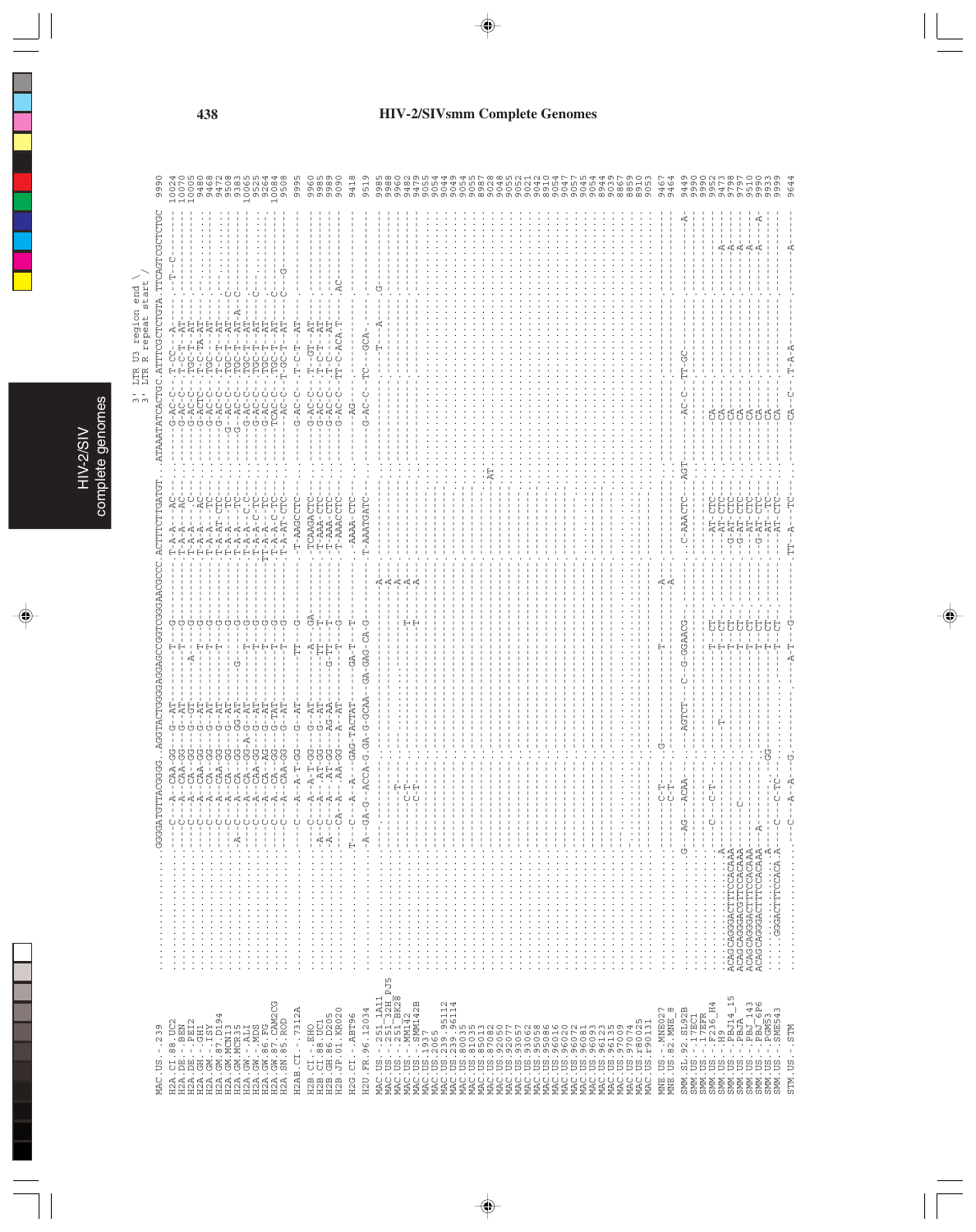| ι<br>$\epsilon$ | aenomes<br>≡<br>È |
|-----------------|-------------------|
|-----------------|-------------------|

| $-239$<br>MAC.US                                                                                                                                                                                                                                                                                                                                                                                                                                        | FDPEFDPEFDPACOFD4PHP4P4DPCDPEPPHPBODDPDFFD4DP4DD:4DFDFD4P4FDPFDDDFFPFPDPFDDD4P4P4FDP4DP4;<br>LUKUURUULULULLUUKUUULUUUUKULLKUKUUULUUUKUKUU                                                                 |                                                                    | $^\infty$<br>1011                                                                                            |
|---------------------------------------------------------------------------------------------------------------------------------------------------------------------------------------------------------------------------------------------------------------------------------------------------------------------------------------------------------------------------------------------------------------------------------------------------------|-----------------------------------------------------------------------------------------------------------------------------------------------------------------------------------------------------------|--------------------------------------------------------------------|--------------------------------------------------------------------------------------------------------------|
|                                                                                                                                                                                                                                                                                                                                                                                                                                                         | U<br>$-4 - 1$<br>$\mathsf I$<br>ł<br>$\begin{array}{c} 1 & 1 \\ 0 & 0 \\ 1 & 1 \end{array}$<br>$\frac{1}{4}$<br>$\mathsf{I}$<br>$\frac{1}{1}$<br>$\mathsf I$<br>ł.<br>$\mathbf{I}$<br>$\mathbb{I}$        | E<br>↻<br>Ë                                                        |                                                                                                              |
|                                                                                                                                                                                                                                                                                                                                                                                                                                                         | Н<br>C٦<br>$\,$ I<br>$\mathbf{I}$<br>$\mathbf{I}$<br>$\mathbf{I}$<br>$\mathbf{I}$                                                                                                                         | <b>ひ ひ ひ</b><br><b>UUU</b><br>$-4$                                 |                                                                                                              |
|                                                                                                                                                                                                                                                                                                                                                                                                                                                         | f,<br>$\mathbf I$<br>$\,$ l<br>$\overline{\phantom{a}}$<br>$\overline{\phantom{a}}$<br>$\overline{\phantom{a}}$<br>$\frac{1}{4}$<br>$\mathbf{I}$<br>$\mathbf{I}$<br>$\,$ $\,$<br>$\,$ l<br>$\blacksquare$ | $\mathbb H$                                                        |                                                                                                              |
|                                                                                                                                                                                                                                                                                                                                                                                                                                                         |                                                                                                                                                                                                           | ㆍ ញ<br>$\cdot$ U<br>ن .<br>$\vdots$                                |                                                                                                              |
|                                                                                                                                                                                                                                                                                                                                                                                                                                                         |                                                                                                                                                                                                           |                                                                    |                                                                                                              |
|                                                                                                                                                                                                                                                                                                                                                                                                                                                         | $\frac{1}{1}$<br>$\frac{1}{1}$<br>$\frac{1}{1}$<br>$\frac{1}{1}$<br>$\frac{1}{1}$<br>$\frac{1}{1}$<br>$\frac{1}{1}$                                                                                       | $\cdot$ U U                                                        |                                                                                                              |
|                                                                                                                                                                                                                                                                                                                                                                                                                                                         | ţ                                                                                                                                                                                                         | $\cdot$ ט ט ט<br>:555                                              |                                                                                                              |
|                                                                                                                                                                                                                                                                                                                                                                                                                                                         | $\blacksquare$                                                                                                                                                                                            | U<br>$-TC$                                                         |                                                                                                              |
|                                                                                                                                                                                                                                                                                                                                                                                                                                                         |                                                                                                                                                                                                           | $\cdot$ U<br>$\cdot$ U<br>: ମୁ                                     |                                                                                                              |
|                                                                                                                                                                                                                                                                                                                                                                                                                                                         | $\frac{1}{4}$<br>$-1$ + $-1$ + $-1$ + $-1$ + $-1$<br>$\overline{1}$<br>$\,$ $\,$<br>$\mathbf{I}$                                                                                                          | ・ひ ひ ひ<br>U<br>F<br>입                                              |                                                                                                              |
| $\begin{array}{l} \rm I2A,\,CL,\,88,\,UC2\\ \rm I2A,\,DE.-IBEN\\ \rm I2A,\,CH.-GBI-1\\ \rm I2A,\,CH.-15Y\\ \rm I2A,\,CH.-15Y\\ \rm I2A,\,CH.-15Y\\ \rm I2A,\,CH., 15Y\\ \rm I2A,\,CH, 15Y\\ \rm I2A,\,CH, 15Y\\ \rm I2A,\,CH, 15Y\\ \rm I2A,\,CH, 15Y\\ \rm I2A,\,CH, 15Y\\ \rm I2A,\,CH, 15Y\\ \rm I2A,\,CH, 15Y\\ \rm I2A,\,CH, 15Y\\ \rm I2A$                                                                                                        | U<br>$\mathbf{u}$<br>$\frac{1}{4}$                                                                                                                                                                        | U<br>U                                                             | רובו<br>המשפט של המשפט של המשפט של המשפט<br>המשפט המשפט של המשפט<br>האוסט משפט משפט הוא<br>האוסט משפט משפט ה |
| $-.7312A$<br>H2AB.CI.                                                                                                                                                                                                                                                                                                                                                                                                                                   |                                                                                                                                                                                                           | ひ<br>U                                                             | $\sim$<br>10122                                                                                              |
|                                                                                                                                                                                                                                                                                                                                                                                                                                                         | $- - - - - - - - - - - - -$                                                                                                                                                                               |                                                                    |                                                                                                              |
|                                                                                                                                                                                                                                                                                                                                                                                                                                                         | f,<br>Ť<br>$- - \frac{1}{\sqrt{2}}$                                                                                                                                                                       |                                                                    |                                                                                                              |
| H2B.CI.-.BHO<br>H2B.CI.88.UC1<br>H2B.GH.86.D205<br>H2B.JP.01.KR020                                                                                                                                                                                                                                                                                                                                                                                      | $\,$<br>$\frac{1}{1}$                                                                                                                                                                                     | やややや<br>UUUU<br>۴<br>К<br>Ŗ                                        | 10087<br>101116<br>10116<br>9217                                                                             |
| H2G.CI. - . ABT96                                                                                                                                                                                                                                                                                                                                                                                                                                       | $\frac{1}{4}$<br>$\frac{1}{1}$                                                                                                                                                                            | ಲ<br>U                                                             | 9546                                                                                                         |
| H2U.FR.96.12034                                                                                                                                                                                                                                                                                                                                                                                                                                         |                                                                                                                                                                                                           |                                                                    | 9603                                                                                                         |
|                                                                                                                                                                                                                                                                                                                                                                                                                                                         |                                                                                                                                                                                                           |                                                                    |                                                                                                              |
|                                                                                                                                                                                                                                                                                                                                                                                                                                                         | ţ<br>$\frac{1}{1}$<br>$\mathfrak l$                                                                                                                                                                       |                                                                    |                                                                                                              |
|                                                                                                                                                                                                                                                                                                                                                                                                                                                         |                                                                                                                                                                                                           | К                                                                  |                                                                                                              |
| $\begin{smallmatrix} \mathtt{M}\mathtt{R}\mathtt{C}, \mathtt{U}\mathtt{S}^{-1} & \mathtt{1}\mathtt{A}\mathtt{1} & \mathtt{1}\mathtt{A}\mathtt{1} & \mathtt{1}\mathtt{B}\mathtt{1} & \mathtt{1}\mathtt{B}\mathtt{1} & \mathtt{1}\mathtt{B}\mathtt{1} & \mathtt{1}\mathtt{B}\mathtt{1} & \mathtt{1}\mathtt{B}\mathtt{1} & \mathtt{1}\mathtt{B}\mathtt{1} & \mathtt{1}\mathtt{B}\mathtt{1} & \mathtt{1}\mathtt{B}\mathtt{1} & \mathtt{1}\mathtt{B}\mathtt$ | $\frac{1}{1}$<br>$\,$ $\,$<br>$\mathbf{I}$                                                                                                                                                                | <b>ひひひひ</b>                                                        |                                                                                                              |
|                                                                                                                                                                                                                                                                                                                                                                                                                                                         | $\frac{1}{1}$                                                                                                                                                                                             |                                                                    |                                                                                                              |
|                                                                                                                                                                                                                                                                                                                                                                                                                                                         |                                                                                                                                                                                                           |                                                                    |                                                                                                              |
|                                                                                                                                                                                                                                                                                                                                                                                                                                                         |                                                                                                                                                                                                           |                                                                    |                                                                                                              |
|                                                                                                                                                                                                                                                                                                                                                                                                                                                         |                                                                                                                                                                                                           |                                                                    |                                                                                                              |
|                                                                                                                                                                                                                                                                                                                                                                                                                                                         |                                                                                                                                                                                                           |                                                                    |                                                                                                              |
|                                                                                                                                                                                                                                                                                                                                                                                                                                                         |                                                                                                                                                                                                           |                                                                    |                                                                                                              |
|                                                                                                                                                                                                                                                                                                                                                                                                                                                         |                                                                                                                                                                                                           |                                                                    |                                                                                                              |
|                                                                                                                                                                                                                                                                                                                                                                                                                                                         |                                                                                                                                                                                                           |                                                                    |                                                                                                              |
|                                                                                                                                                                                                                                                                                                                                                                                                                                                         |                                                                                                                                                                                                           |                                                                    |                                                                                                              |
|                                                                                                                                                                                                                                                                                                                                                                                                                                                         |                                                                                                                                                                                                           |                                                                    |                                                                                                              |
|                                                                                                                                                                                                                                                                                                                                                                                                                                                         |                                                                                                                                                                                                           |                                                                    |                                                                                                              |
|                                                                                                                                                                                                                                                                                                                                                                                                                                                         |                                                                                                                                                                                                           |                                                                    |                                                                                                              |
|                                                                                                                                                                                                                                                                                                                                                                                                                                                         |                                                                                                                                                                                                           |                                                                    |                                                                                                              |
|                                                                                                                                                                                                                                                                                                                                                                                                                                                         |                                                                                                                                                                                                           |                                                                    |                                                                                                              |
|                                                                                                                                                                                                                                                                                                                                                                                                                                                         |                                                                                                                                                                                                           |                                                                    |                                                                                                              |
|                                                                                                                                                                                                                                                                                                                                                                                                                                                         |                                                                                                                                                                                                           |                                                                    |                                                                                                              |
|                                                                                                                                                                                                                                                                                                                                                                                                                                                         |                                                                                                                                                                                                           |                                                                    |                                                                                                              |
|                                                                                                                                                                                                                                                                                                                                                                                                                                                         |                                                                                                                                                                                                           |                                                                    |                                                                                                              |
|                                                                                                                                                                                                                                                                                                                                                                                                                                                         |                                                                                                                                                                                                           |                                                                    |                                                                                                              |
|                                                                                                                                                                                                                                                                                                                                                                                                                                                         |                                                                                                                                                                                                           |                                                                    |                                                                                                              |
|                                                                                                                                                                                                                                                                                                                                                                                                                                                         |                                                                                                                                                                                                           |                                                                    |                                                                                                              |
|                                                                                                                                                                                                                                                                                                                                                                                                                                                         |                                                                                                                                                                                                           |                                                                    |                                                                                                              |
|                                                                                                                                                                                                                                                                                                                                                                                                                                                         |                                                                                                                                                                                                           |                                                                    |                                                                                                              |
| $\Gamma$ $\infty$<br>MNE.US. - .MNE02<br>MNE.US. 82.MNE                                                                                                                                                                                                                                                                                                                                                                                                 |                                                                                                                                                                                                           | てりてり                                                               | 1595<br>1592<br>ጣ ጣ                                                                                          |
|                                                                                                                                                                                                                                                                                                                                                                                                                                                         |                                                                                                                                                                                                           |                                                                    |                                                                                                              |
|                                                                                                                                                                                                                                                                                                                                                                                                                                                         | К<br>К<br>$\overline{\phantom{a}}$<br>К<br>E<br>ь<br>Е<br>$-C - A$<br>$-4 - 2$<br>j<br>$\frac{1}{1}$<br>$\,$<br>$\blacksquare$                                                                            | ್<br>5<br>$\overline{\phantom{a}}$<br>н<br><b>AT</b><br><b>ACA</b> |                                                                                                              |
|                                                                                                                                                                                                                                                                                                                                                                                                                                                         | J.                                                                                                                                                                                                        |                                                                    |                                                                                                              |
|                                                                                                                                                                                                                                                                                                                                                                                                                                                         | C٦                                                                                                                                                                                                        |                                                                    |                                                                                                              |
|                                                                                                                                                                                                                                                                                                                                                                                                                                                         | ひ                                                                                                                                                                                                         |                                                                    |                                                                                                              |
| LN,                                                                                                                                                                                                                                                                                                                                                                                                                                                     |                                                                                                                                                                                                           |                                                                    |                                                                                                              |
|                                                                                                                                                                                                                                                                                                                                                                                                                                                         |                                                                                                                                                                                                           |                                                                    |                                                                                                              |
|                                                                                                                                                                                                                                                                                                                                                                                                                                                         | $\overline{\phantom{a}}$                                                                                                                                                                                  |                                                                    |                                                                                                              |
|                                                                                                                                                                                                                                                                                                                                                                                                                                                         |                                                                                                                                                                                                           |                                                                    |                                                                                                              |
| $\begin{array}{l} \mathbf{SIM}^1, \mathbf{SL}, 22, \mathbf{S}1292\mathbf{B}\\ \mathbf{SIM}^1, \mathbf{US}^2, -17\mathbf{EC1}\\ \mathbf{SIM}^1, \mathbf{US}^2, -17\mathbf{EC1}\\ \mathbf{SIM}^1, \mathbf{US}^2, -182\mathbf{S}^2\mathbf{H}^4\\ \mathbf{SIM}^1, \mathbf{US}^2, -182\mathbf{S}^2\mathbf{H}^4\\ \mathbf{SIM}^1, \mathbf{US}^2, -18\mathbf{B1}\mathbf{J}^4, -1$                                                                              |                                                                                                                                                                                                           | 한 앉아 한 앉아 아 아                                                      |                                                                                                              |
|                                                                                                                                                                                                                                                                                                                                                                                                                                                         |                                                                                                                                                                                                           |                                                                    |                                                                                                              |
| MLS.-<br>STM.US.                                                                                                                                                                                                                                                                                                                                                                                                                                        |                                                                                                                                                                                                           | τŋ                                                                 | 9772                                                                                                         |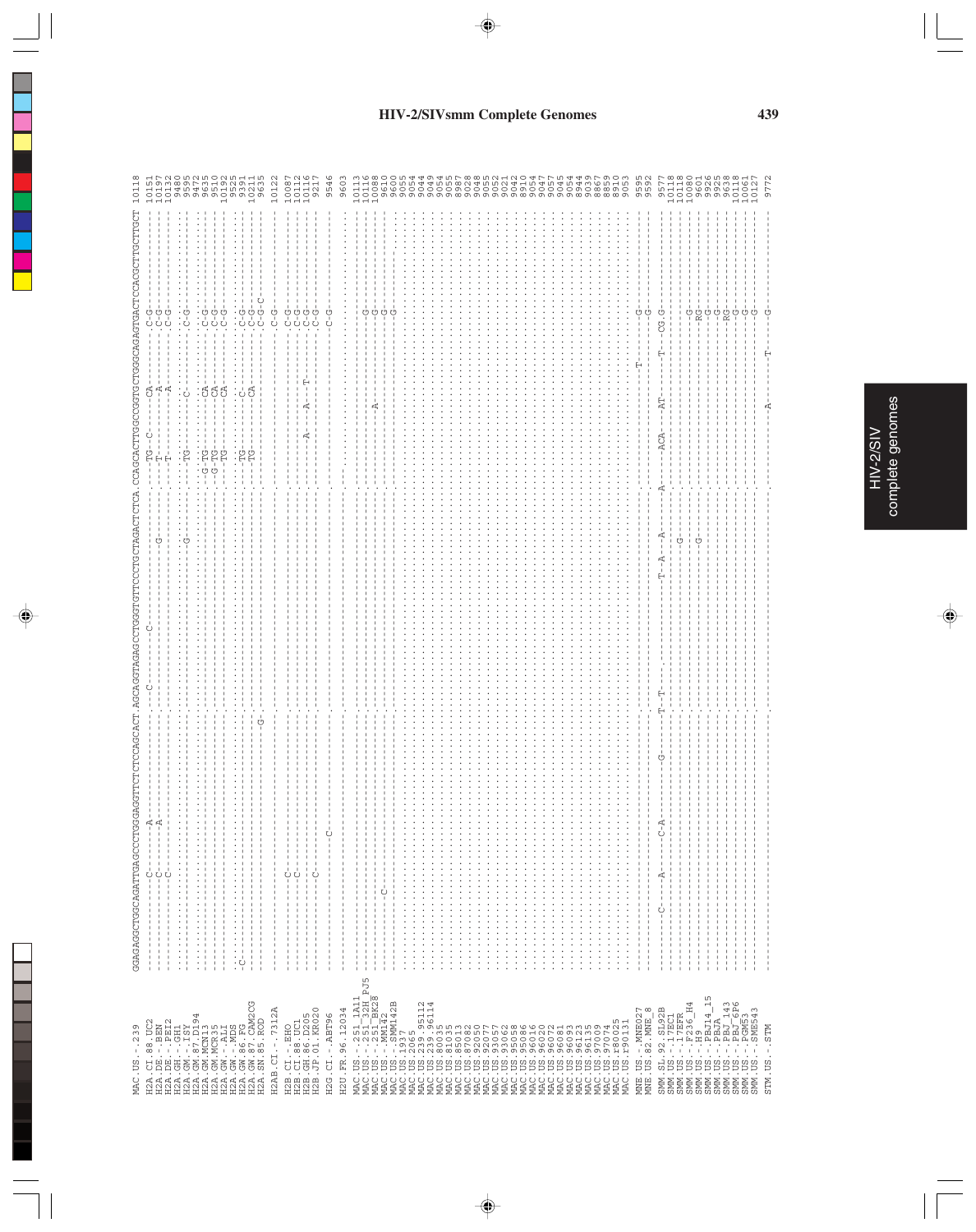AATAAA poly-A signal<br>3' LTR repeat end \/ 3' LTR U5 region start

| 10240                                                                                                                                                                                                                          |                                                                                                                                                                                                                                                                                                                                                               |                                                                                     |                |                                                                                                                                                                                                                                                                                                                                                                                                                                                                                                                                          |     |                          |          |                 |                                                                                                     | .0243<br>$\overline{\phantom{0}}$    | $\overline{\phantom{0}}$                                                        | $\overline{a}$                                                                       | 020207<br>020207<br>0009                                           | 9599                                          | 9607                                                                                                                                                                                                                                                                                                                                                                                                                                                     | $\mathbf{\mathbf{r}}$ | $-1$     |                                                                                     |  |  |  |  |  |  |  |  |  |  | 9664<br>9628                                                                                               |                                                   |                                                                                        |                          |                                                                          |                                                                                                                           |                   |                                                                     |                                                               |                       |                | 885<br>Ō                    |
|--------------------------------------------------------------------------------------------------------------------------------------------------------------------------------------------------------------------------------|---------------------------------------------------------------------------------------------------------------------------------------------------------------------------------------------------------------------------------------------------------------------------------------------------------------------------------------------------------------|-------------------------------------------------------------------------------------|----------------|------------------------------------------------------------------------------------------------------------------------------------------------------------------------------------------------------------------------------------------------------------------------------------------------------------------------------------------------------------------------------------------------------------------------------------------------------------------------------------------------------------------------------------------|-----|--------------------------|----------|-----------------|-----------------------------------------------------------------------------------------------------|--------------------------------------|---------------------------------------------------------------------------------|--------------------------------------------------------------------------------------|--------------------------------------------------------------------|-----------------------------------------------|----------------------------------------------------------------------------------------------------------------------------------------------------------------------------------------------------------------------------------------------------------------------------------------------------------------------------------------------------------------------------------------------------------------------------------------------------------|-----------------------|----------|-------------------------------------------------------------------------------------|--|--|--|--|--|--|--|--|--|--|------------------------------------------------------------------------------------------------------------|---------------------------------------------------|----------------------------------------------------------------------------------------|--------------------------|--------------------------------------------------------------------------|---------------------------------------------------------------------------------------------------------------------------|-------------------|---------------------------------------------------------------------|---------------------------------------------------------------|-----------------------|----------------|-----------------------------|
| UUQQUALLULULULULULUQRUQQQQGALLE                                                                                                                                                                                                |                                                                                                                                                                                                                                                                                                                                                               |                                                                                     |                |                                                                                                                                                                                                                                                                                                                                                                                                                                                                                                                                          |     |                          |          |                 |                                                                                                     |                                      |                                                                                 |                                                                                      |                                                                    |                                               |                                                                                                                                                                                                                                                                                                                                                                                                                                                          |                       |          |                                                                                     |  |  |  |  |  |  |  |  |  |  |                                                                                                            |                                                   |                                                                                        |                          |                                                                          |                                                                                                                           |                   |                                                                     |                                                               |                       |                |                             |
|                                                                                                                                                                                                                                | U<br><b>ひ ひ</b><br>Ů                                                                                                                                                                                                                                                                                                                                          | C<br>TGTTCAT                                                                        |                |                                                                                                                                                                                                                                                                                                                                                                                                                                                                                                                                          |     | U<br>TGTTCAC             |          | <b>TGTTCACC</b> | ת י                                                                                                 | Ö<br>UU<br>U<br>5                    | $- -A - T$<br>$-1$<br>ပု<br>$\frac{1}{\sqrt{2}}$<br>O<br>$\mathsf{H}$<br>ひ      | $-4$<br>$-5 -$<br>Ĵ.<br>$\Gamma$<br>$\cup$                                           | $G-G-T-A$<br>U                                                     |                                               |                                                                                                                                                                                                                                                                                                                                                                                                                                                          | 99                    | 99<br>99 |                                                                                     |  |  |  |  |  |  |  |  |  |  |                                                                                                            |                                                   |                                                                                        |                          | CAC<br>ひ                                                                 |                                                                                                                           |                   |                                                                     | $\begin{array}{c}\n 2 - A \\  \vdots \\  - BTC\n \end{array}$ | じ じ じ                 |                |                             |
|                                                                                                                                                                                                                                | TTCG-TGTTCATC                                                                                                                                                                                                                                                                                                                                                 | <b>TTCG</b>                                                                         |                |                                                                                                                                                                                                                                                                                                                                                                                                                                                                                                                                          |     | <b>TTCG</b>              |          | $\circ$         | ひ                                                                                                   | O                                    | Н<br>н                                                                          | U                                                                                    | €                                                                  |                                               |                                                                                                                                                                                                                                                                                                                                                                                                                                                          |                       |          |                                                                                     |  |  |  |  |  |  |  |  |  |  |                                                                                                            |                                                   |                                                                                        |                          |                                                                          |                                                                                                                           |                   |                                                                     | н                                                             | н                     | Е              |                             |
| AN THE INVESTMENT CONTROLLER THE STANDED OF STANDING THAT IS A STAND TO THE THE THE STAND TO THE THE THE STAND TO THE STAND TO THE STAND TO THE STAND TO THE STAND TO THE THE THE STAND TO THE STAND TO THE STAND TO THE STAND | E                                                                                                                                                                                                                                                                                                                                                             | Е                                                                                   |                |                                                                                                                                                                                                                                                                                                                                                                                                                                                                                                                                          | ⊢   | Е                        |          |                 |                                                                                                     |                                      | е<br>н                                                                          | F                                                                                    | E                                                                  | 5                                             |                                                                                                                                                                                                                                                                                                                                                                                                                                                          |                       |          |                                                                                     |  |  |  |  |  |  |  |  |  |  |                                                                                                            |                                                   |                                                                                        |                          | ь                                                                        |                                                                                                                           | ۰E                |                                                                     |                                                               | н                     | Е              |                             |
|                                                                                                                                                                                                                                | TTA<br>U                                                                                                                                                                                                                                                                                                                                                      | TTA<br>TTA<br>U<br>↻                                                                | .<br>TTA<br>↻  | .<br>TTA<br>U                                                                                                                                                                                                                                                                                                                                                                                                                                                                                                                            | TTA | じ<br>TTA-A<br>ပ္ပံ<br>υU | .<br>TTA | U<br>◡          | TTA<br>$\ddot{\phantom{0}}$<br>O                                                                    | TCA<br>Ο                             | TTG.<br><b>ACA</b><br>↻<br>↻                                                    | ↻                                                                                    | T.A<br>U                                                           | К                                             |                                                                                                                                                                                                                                                                                                                                                                                                                                                          |                       |          |                                                                                     |  |  |  |  |  |  |  |  |  |  |                                                                                                            |                                                   | ೆ.<br>н<br>U                                                                           |                          | ⋖                                                                        |                                                                                                                           |                   | U                                                                   | ◡                                                             | Æ                     | К              |                             |
| GCCCLLCAALAALAALOOOO                                                                                                                                                                                                           | $\begin{array}{c}\n\bigtriangleup \\ \hline\n\end{array}$<br>÷<br>Ė,<br>$\frac{1}{4}$                                                                                                                                                                                                                                                                         | Ö<br>$\mathbb{L}^{1+\frac{m}{2}+\frac{m}{2}}$<br>J.<br>$\mathbf{I}$<br>$\mathbf{I}$ | $: \mathbb{C}$ | $\begin{minipage}{0.9\textwidth} \begin{minipage}{0.9\textwidth} \begin{itemize} \color{blue}{\textbf{0.9\textwidth} \begin{itemize} \color{blue}{\textbf{0.9\textwidth} \begin{itemize} \color{blue}{\textbf{0.9\textwidth} \begin{itemize} \color{blue}{\textbf{0.9\textwidth} \begin{itemize} \color{blue}{\textbf{0.9\textwidth} \begin{itemize} \color{blue}{\textbf{0.9\textwidth} \begin{itemize} \color{blue}{\textbf{0.9\textwidth} \begin{itemize} \color{blue}{\textbf{0.9\textwidth} \begin{itemize} \color{blue}{\textbf{0$ |     | ・ひひべ                     | .        | Ę               | $: \mathbb{A} \cup \mathbb{C}$<br>$\frac{1}{4}$<br>$- - \mathbf{T} - \mathbf{D} - -$<br>$\mathbf I$ | $-4$<br>è<br>t<br>Ė,<br>$\mathbf{I}$ | TA<br>$-4$ .<br>$-1 - \frac{1}{2} - \frac{1}{2} - \frac{1}{2}$<br>$\frac{1}{4}$ | $- A$<br>TA<br>$\frac{1}{1}$<br>$\frac{1}{1}$<br>Ĵ<br>$\frac{1}{2}$<br>$\frac{1}{2}$ | $\frac{1}{1}$<br>$\frac{1}{2}$                                     | $-AA$<br>$-1 - 1 - \frac{1}{2} - \frac{1}{2}$ |                                                                                                                                                                                                                                                                                                                                                                                                                                                          |                       |          |                                                                                     |  |  |  |  |  |  |  |  |  |  | ţ                                                                                                          | Н<br>$\,$                                         | $\overline{C}$<br>$-1$<br>$-5 - 7 - 1$<br>ř                                            | ļ.<br>$\mathsf I$        | I<br>ţ.<br>J.<br>$\mathbf{I}$<br>$\mathbf I$<br>ı<br>Î                   | $\begin{array}{c}\n\bigtriangleup \\ \bigtriangleup \\ \bigtriangleup\n\end{array}$<br>$\dot{q}$<br>$\,$<br>$\frac{1}{1}$ |                   | 1                                                                   | $- -5G - -$<br>ļ.                                             | 90                    |                |                             |
| TAAA                                                                                                                                                                                                                           | $\mathsf{I}$                                                                                                                                                                                                                                                                                                                                                  | $\,$<br>$-1. -A--$<br>J.                                                            |                |                                                                                                                                                                                                                                                                                                                                                                                                                                                                                                                                          |     |                          |          |                 | f,                                                                                                  | f,<br>$-1.4 - 1$                     | $\mathbf I$                                                                     |                                                                                      |                                                                    | $-C-AC-AC-$                                   | $\begin{aligned} \frac{1}{2} \left( \frac{1}{2} \left( \frac{1}{2} \right) + \frac{1}{2} \left( \frac{1}{2} \right) + \frac{1}{2} \left( \frac{1}{2} \right) + \frac{1}{2} \left( \frac{1}{2} \right) + \frac{1}{2} \left( \frac{1}{2} \right) \right) \\ \frac{1}{2} \left( \frac{1}{2} \left( \frac{1}{2} \right) + \frac{1}{2} \left( \frac{1}{2} \right) + \frac{1}{2} \left( \frac{1}{2} \right) + \frac{1}{2} \left( \frac{1}{2} \right) + \frac{$ |                       |          | $- - - - - - - - - - -$                                                             |  |  |  |  |  |  |  |  |  |  | $\cdots$ - A - -<br>$\mathbf{I}$                                                                           | $- - - - - - - - - -$<br>$\overline{\phantom{a}}$ | $\cdots$ $\cdots$ $\cdots$ $\cdots$                                                    | $\mathbf{I}$<br>$\vdots$ | f,<br>$\,$<br>$\blacksquare$<br>$\vdots$<br>$\mathbf I$<br>$\mathfrak l$ | $\overline{\phantom{a}}$                                                                                                  | $\mathbf I$<br>LO | 1                                                                   | $-4 - 4 - 1$<br>$\cdots - A -$<br>t<br>$\mathfrak l$          | $\cdots$ - A - -<br>٠ | $\cdots - A -$ | $\ldots$ TAT<br>$-1$ – $\,$ |
| $-0.239$<br>$\cdot$<br>MAC.US                                                                                                                                                                                                  | $\begin{array}{l} \rm H2A,\,C1.\,68.\,UC2\\ \rm H2A,\,DE1--EBIM\\ \rm H2A,\,GL1--GE1\\ \rm H2A,\,GL1--GE1\\ \rm H2A,\,GW,1--GE1\\ \rm H2A,\,GW,1--GE2\\ \rm H2A,\,GW,700,111\\ \rm H2A,\,GW,1--GE1\\ \rm H2A,\,GW,1--EG1\\ \rm H2A,\,GW,1--EG1\\ \rm H2A,\,GW,1--EG1\\ \rm H2A,\,GW,1--EG1\\ \rm H2A,\,GW,1--EG1\\ \rm H2A,\,GW,1--EG1\\ \rm H2A,\,GW,1--EG1$ |                                                                                     |                |                                                                                                                                                                                                                                                                                                                                                                                                                                                                                                                                          |     |                          |          |                 |                                                                                                     | H2AB.CI.-.7312A                      |                                                                                 |                                                                                      | H2B.CI.-.EHO<br>H2B.CI.88.UC1<br>H2B.GH.86.D205<br>H2B.JP.01.KR020 | H2G.CI. - ABT96                               | H2U.FR.96.12034                                                                                                                                                                                                                                                                                                                                                                                                                                          |                       |          | MAC.US.-.251 1A11<br>MAC.US.-.251 32H PJ5<br>MAC.US.-.251 32H PJ5<br>MAC.US.-.MM142 |  |  |  |  |  |  |  |  |  |  | $\frac{\texttt{MNE}}{\texttt{MNE}}\cdot\texttt{US}\cdot\texttt{82}\cdot\texttt{MNE}\underline{\texttt{S}}$ |                                                   | SMM.5L.92.5L92B<br>SMM.US.-.17BC1<br>SMM.US.-.17BER<br>SMM.US.-.F236_H4<br>SMM.US.-.E9 |                          |                                                                          |                                                                                                                           | SMM.US            | 3. - PBJ14 15<br>3. - PBJA<br>3. - PBJ 143<br>3. - PBJ 66<br>SMM.US | STAT. US .<br>SMM . US .<br>SMM . US .                        |                       | SMM.US         | MIS.<br>STM.US              |